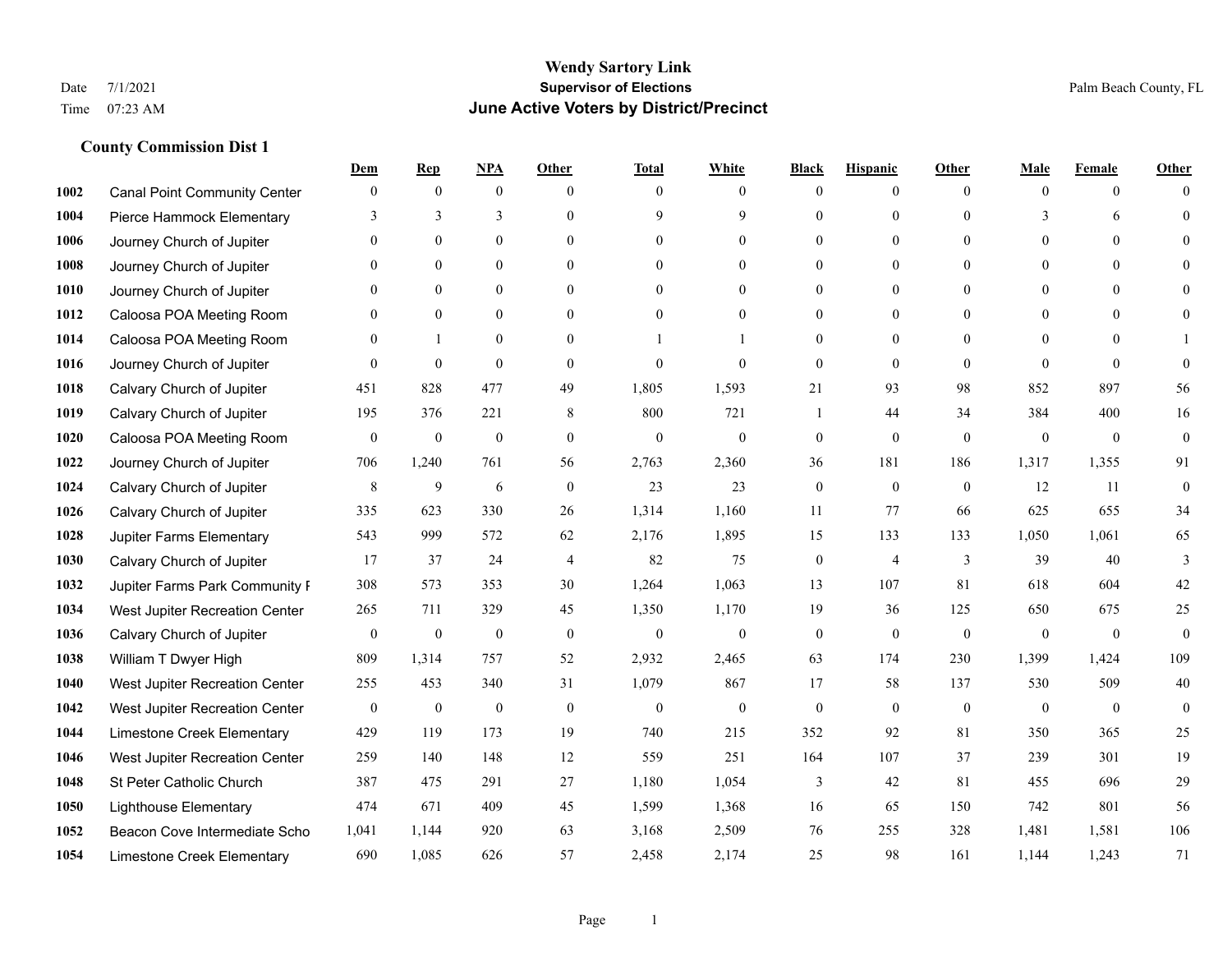#### **Wendy Sartory Link** Date 7/1/2021 **Supervisor of Elections** Palm Beach County, FL Time 07:23 AM **June Active Voters by District/Precinct**

# **Dem Rep NPA Other Total White Black Hispanic Other Male Female Other** West Jupiter Recreation Center 555 575 523 38 1,691 1,360 77 123 131 740 894 57 St Peter Catholic Church 772 889 732 66 2,459 2,052 37 190 180 1,079 1,307 73 West Jupiter Recreation Center 73 100 71 5 249 206 0 24 19 99 134 16 Harvest Community Church 620 1,161 547 42 2,370 2,176 10 51 133 1,148 1,143 79 Jupiter Community Center 77 123 64 2 266 243 0 6 17 130 128 8 Jupiter Community Center 0 0 0 0 0 0 0 0 0 0 0 0 Jupiter Community Center 584 742 595 47 1,968 1,629 26 187 126 916 989 63 Jupiter Community Center 58 67 87 4 216 172 1 38 5 112 95 9 Jerry Thomas Elementary 735 1,063 687 66 2,551 2,217 28 162 144 1,214 1,265 72 Independence Middle 789 1,155 834 87 2,865 2,403 20 192 250 1,283 1,488 94 Martinique Clubhouse 251 360 232 20 863 738 11 57 57 385 448 30 The Island Clubhouse 612 782 562 71 2,027 1,676 48 139 164 985 973 69 First Baptist Church Teq 346 883 379 22 1,630 1,527 3 41 59 785 808 37 First Baptist Church Teq 93 147 78 3 321 296 0 9 16 162 149 10 First Baptist Church Teq **70** 142 85 8 305 281 1 12 11 145 151 9 First Baptist Church Teq 12 52 10 0 74 71 1 0 2 37 35 2 First Baptist Church Teq **11** 40 21 0 72 64 0 2 6 36 35 1 First Baptist Church Teq 580 880 531 39 2,030 1,823 8 83 116 916 1,064 50 First Baptist Church Teq 49 73 36 0 158 128 8 13 9 77 77 4 Riverside Improvement 257 455 256 21 989 881 6 46 56 449 507 33 Jupiter Elementary 399 458 365 27 1,249 953 17 197 82 600 603 46 Jupiter High 677 900 638 63 2,278 1,815 55 203 205 999 1,200 79 Jupiter Branch Library 444 576 441 33 1,494 1,217 35 135 107 650 800 44 Jupiter Middle 331 489 365 38 1,223 1,033 15 74 101 569 613 41 Newhaven Clubhouse 550 675 512 59 1,796 1,546 23 98 129 795 940 61 Tequesta Council Chambers 107 133 103 5 348 302 8 21 17 157 181 10 Tequesta Council Chambers 20 67 45 4 136 111 4 15 6 64 70 2 Tequesta Council Chambers 116 312 124 13 565 541 0 4 20 251 303 11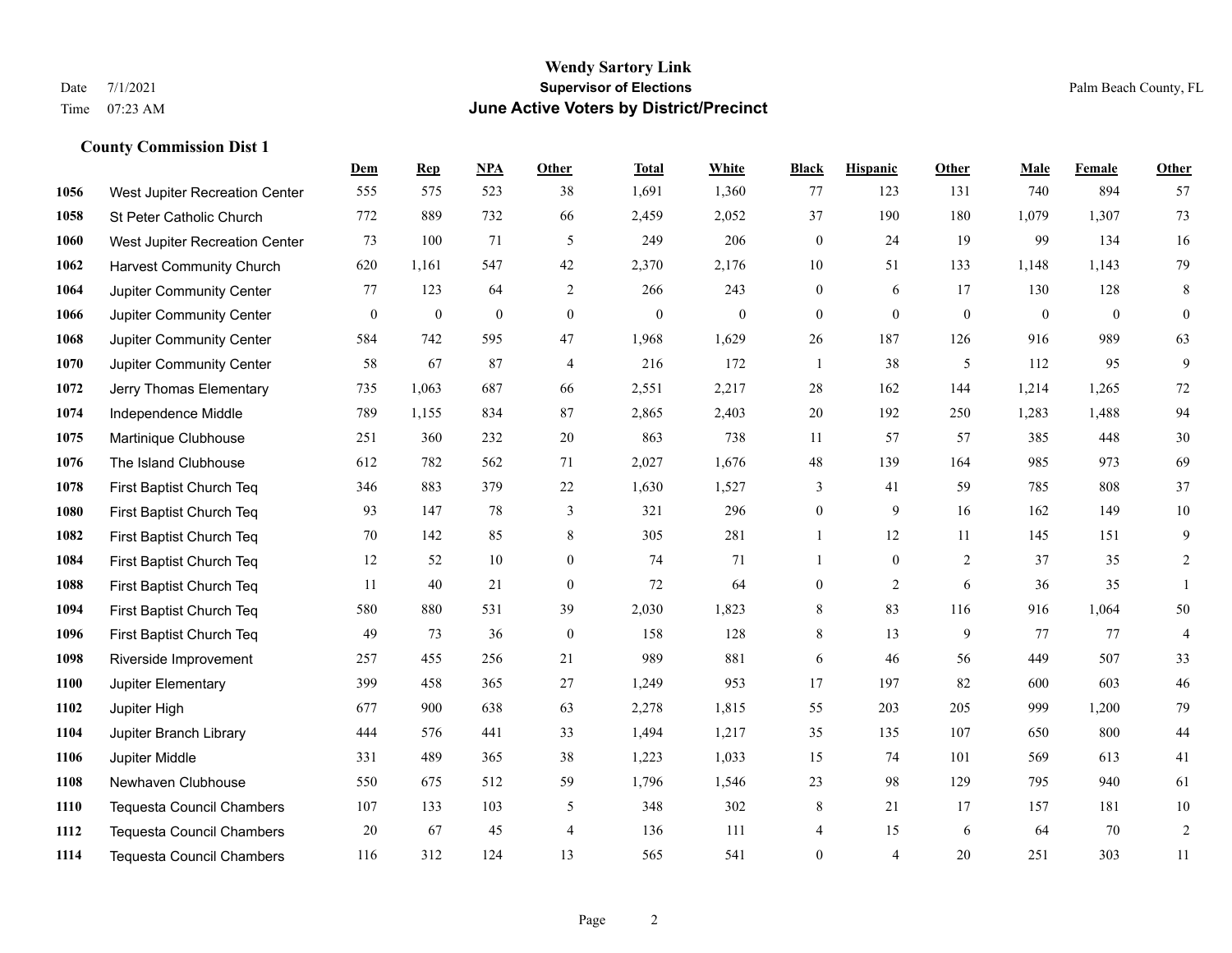#### **Wendy Sartory Link** Date 7/1/2021 **Supervisor of Elections** Palm Beach County, FL Time 07:23 AM **June Active Voters by District/Precinct**

# **Dem Rep NPA Other Total White Black Hispanic Other Male Female Other** Tequesta Council Chambers 0 0 0 0 0 0 0 0 0 0 0 0 Tequesta Council Chambers 179 241 183 24 627 536 12 38 41 248 363 16 Tequesta Council Chambers 76 249 102 13 440 415 0 8 17 209 223 8 Tequesta Council Chambers 37 86 35 3 161 151 0 1 9 81 77 3 Riverside Improvement 0 0 2 0 0 2 2 2 0 0 0 0 1 1 0 PBC Fire Rescue #18 413 882 469 46 1,810 1,695 7 35 73 825 957 28 Jupiter Inlet Colony Admin Bldg 71 223 83 15 392 360 0 5 27 177 207 8 PBC Fire Rescue #18 **1** 3 1 0 5 5 0 0 0 3 1 1 **1132 PBC Fire Rescue #18** 0 3 1 0 4 4 0 0 0 2 2 0 PBC Fire Rescue #18 0 0 0 0 0 0 0 0 0 0 0 0 1st UM Church of Jup-Teq 571 989 617 67 2,244 2,084 10 52 98 979 1,204 61 Grace Immanuel Bible Church 224 818 352 37 1,431 1,360 0 12 59 612 786 33 Club at Admirals Cove 294 543 296 24 1,157 1,064 6 21 66 552 586 19 1st UM Church of Jup-Teq 287 589 352 40 1,268 1,174 5 21 68 598 637 33 1st UM Church of Jup-Teq 533 800 504 36 1,873 1,729 5 31 108 857 959 57 Newhaven Clubhouse 15 35 8 1 59 53 0 1 5 30 28 1 Oceanview Methodist 385 548 389 44 1,366 1,245 6 31 84 587 735 44 Oceanview Methodist 0 0 0 0 0 0 0 0 0 0 0 0 Oceanview Methodist 45 68 52 7 172 163 0 2 7 82 85 5 Holy Spirit Lutheran 141 293 128 18 580 518 3 27 32 274 285 21 Holy Spirit Lutheran **0** 2 0 0 2 2 2 0 0 0 1 1 0 Holy Spirit Lutheran **0** 1 1 0 2 1 0 1 0 1 1 0 Holy Spirit Lutheran 1 0 1 0 2 2 0 0 0 1 1 0 Holy Spirit Lutheran **2** 4 5 2 13 13 0 0 0 6 7 0 Club at Admirals Cove 27 149 66 5 247 223 3 4 17 122 117 8 Holy Spirit Lutheran **7** 21 12 0 40 33 0 2 5 17 23 0 Holy Spirit Lutheran 0 0 0 0 0 0 0 0 0 0 0 0 Caloosa POA Meeting Room 0 0 0 0 0 0 0 0 0 0 0 0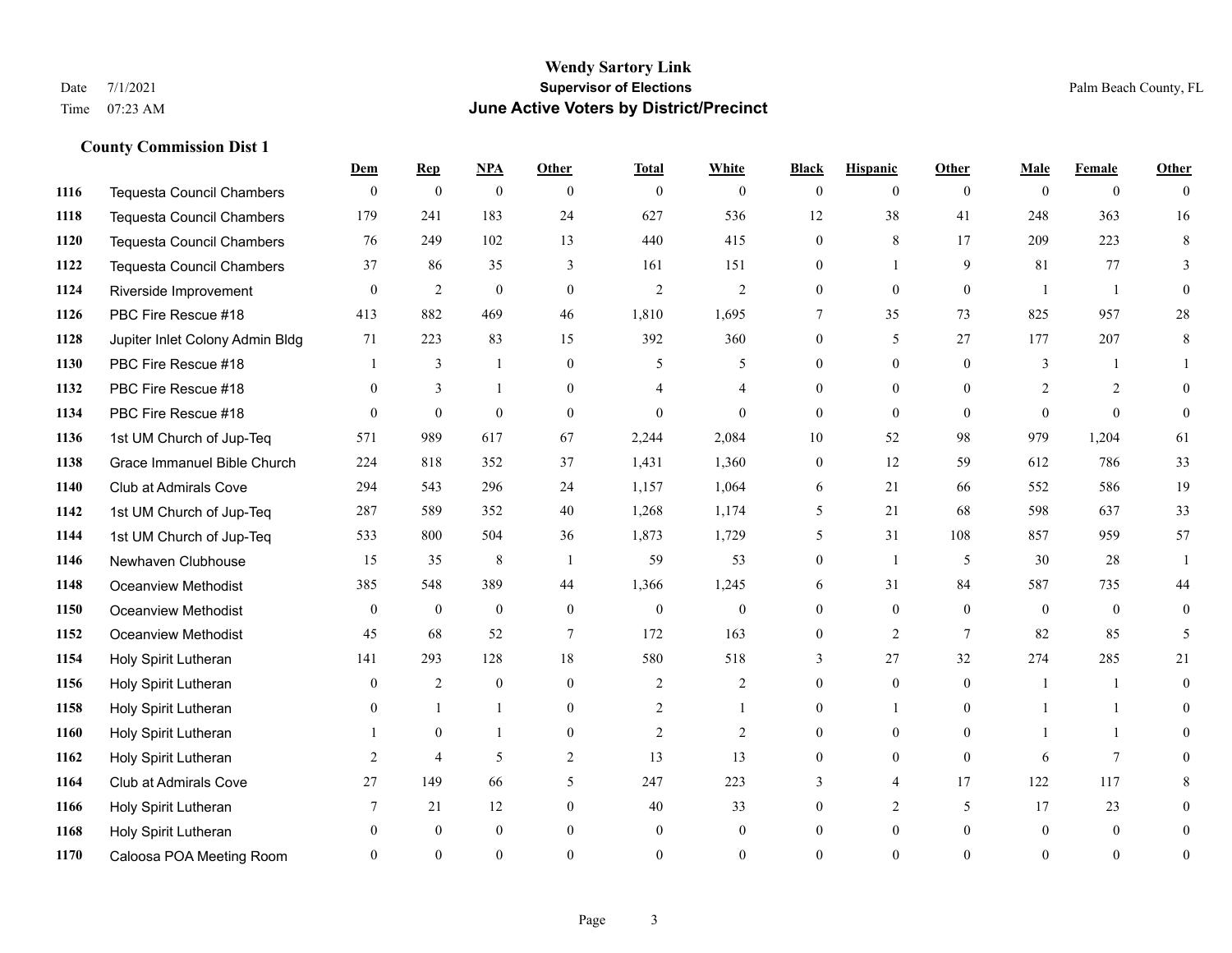### **Wendy Sartory Link** Date 7/1/2021 **Supervisor of Elections Supervisor of Elections** Palm Beach County, FL Time 07:23 AM **June Active Voters by District/Precinct**

|      |                               | Dem                     | <b>Rep</b>       | <b>NPA</b>     | Other          | <b>Total</b> | White          | <b>Black</b>     | <b>Hispanic</b> | <b>Other</b>   | Male           | Female       | Other          |
|------|-------------------------------|-------------------------|------------------|----------------|----------------|--------------|----------------|------------------|-----------------|----------------|----------------|--------------|----------------|
| 1172 | Caloosa POA Meeting Room      | 125                     | 282              | 123            | 10             | 540          | 464            | 12               | 22              | 42             | 243            | 276          | 21             |
| 1173 | Caloosa POA Meeting Room      | 67                      | 118              | 62             | 2              | 249          | 211            | 5                | 14              | 19             | 116            | 121          | 12             |
| 1174 | Mirasol Sales and Info Center | $\overline{0}$          | $\overline{0}$   | $\overline{0}$ | $\mathbf{0}$   | $\mathbf{0}$ | $\overline{0}$ | $\mathbf{0}$     | $\mathbf{0}$    | $\mathbf{0}$   | $\mathbf{0}$   | $\theta$     | $\mathbf{0}$   |
| 1176 | Mirasol Sales and Info Center | $\Omega$                | $\Omega$         | $\Omega$       | $\Omega$       | $\Omega$     | $\Omega$       | $\theta$         | $\Omega$        | $\Omega$       | $\Omega$       | $\Omega$     | $\Omega$       |
| 1178 | Mirasol Sales and Info Center | $\overline{0}$          | $\mathbf{0}$     | $\overline{0}$ | $\mathbf{0}$   | $\theta$     | $\overline{0}$ | $\overline{0}$   | $\mathbf{0}$    | $\Omega$       | $\overline{0}$ | $\theta$     | $\mathbf{0}$   |
| 1180 | Mirasol Sales and Info Center | $\theta$                | $\overline{0}$   | $\Omega$       | $\theta$       | $\theta$     | $\Omega$       | $\mathbf{0}$     | $\overline{0}$  | $\theta$       | $\theta$       | $\theta$     | $\mathbf{0}$   |
| 1182 | William T Dwyer High          | 157                     | 269              | 138            | 6              | 570          | 488            | 15               | 30              | 37             | 270            | 287          | 13             |
| 1184 | Eastpointe Country Club       | 534                     | 673              | 390            | 35             | 1,632        | 1,520          | 12               | 27              | 73             | 723            | 875          | 34             |
| 1186 | Mirasol Sales and Info Center | 542                     | 496              | 434            | 47             | 1,519        | 1,180          | 46               | 146             | 147            | 712            | 758          | 49             |
| 1188 | Westwood Gardens HOA          | 327                     | 353              | 295            | 31             | 1,006        | 770            | 30               | 115             | 91             | 401            | 585          | $20\,$         |
| 1189 | Westwood Gardens HOA          | 26                      | 61               | 24             | 2              | 113          | 100            | 7                | $\overline{2}$  | $\overline{4}$ | 54             | 56           | $\overline{3}$ |
| 1190 | Gardens Presbyterian          | 1,359                   | 2,090            | 1,395          | 154            | 4,998        | 4,093          | 140              | 339             | 426            | 2,215          | 2,641        | 142            |
| 1192 | Evergrene Clubhouse           | 385                     | 673              | 448            | 39             | 1,545        | 1,306          | 25               | 81              | 133            | 739            | 750          | 56             |
| 1194 | Frenchmans Creek Real Estate  | 650                     | 943              | 604            | 48             | 2,245        | 2,050          | 14               | 45              | 136            | 1,022          | 1,165        | 58             |
| 1196 | Gardens Presbyterian          | $\overline{0}$          | $\boldsymbol{0}$ | $\mathbf{0}$   | $\mathbf{0}$   | $\mathbf{0}$ | $\mathbf{0}$   | $\mathbf{0}$     | $\mathbf{0}$    | $\overline{0}$ | $\overline{0}$ | $\mathbf{0}$ | $\mathbf{0}$   |
| 1198 | 1st Baptist Church PBG        | 562                     | 478              | 410            | 34             | 1,484        | 1,040          | 132              | 159             | 153            | 705            | 728          | 51             |
| 1200 | Dwight D Eisenhower Elementar | $\mathbf{0}$            | $\mathbf{0}$     | $\overline{0}$ | $\theta$       | $\mathbf{0}$ | $\theta$       | $\mathbf{0}$     | $\theta$        | $\theta$       | $\theta$       | $\theta$     | $\theta$       |
| 1202 | <b>Cross Community Church</b> | 511                     | 1,055            | 538            | 39             | 2,143        | 1,922          | 13               | 89              | 119            | 1,024          | 1,050        | 69             |
| 1204 | Holy Spirit Lutheran          | 9                       | 24               | 14             | 3              | 50           | 44             | $\mathbf{0}$     | 2               | $\overline{4}$ | 24             | 22           | $\overline{4}$ |
| 1206 | Holy Spirit Lutheran          | 13                      | 76               | 22             | 3              | 114          | 110            | $\mathbf{0}$     | 3               | $\overline{1}$ | 54             | 59           |                |
| 1208 | Juno Beach Town Center        | 445                     | 861              | 464            | 51             | 1,821        | 1,661          | 6                | 55              | 99             | 837            | 937          | 47             |
| 1210 | Holy Spirit Lutheran          | 208                     | 274              | 148            | 8              | 638          | 569            | $\overline{2}$   | 23              | 44             | 306            | 310          | $22\,$         |
| 1212 | Juno Beach Town Center        | 48                      | 64               | 56             | $\overline{7}$ | 175          | 145            | 6                | 9               | 15             | 91             | 80           | $\overline{4}$ |
| 1214 | Juno Beach Town Center        | 258                     | 438              | 198            | 25             | 919          | 856            | 6                | 12              | 45             | 370            | 527          | 22             |
| 1216 | <b>Oceanview Methodist</b>    | 127                     | 284              | 141            | 15             | 567          | 487            | 8                | 32              | 40             | 275            | 277          | 15             |
| 1218 | Osceola Creek Middle          | $\overline{\mathbf{1}}$ | $\boldsymbol{0}$ | $\overline{0}$ | $\mathbf{0}$   | -1           | 1              | $\boldsymbol{0}$ | $\mathbf{0}$    | $\mathbf{0}$   |                | $\mathbf{0}$ | $\theta$       |
| 1220 | Pierce Hammock Elementary     | $\Omega$                | $\Omega$         | $\Omega$       | $\theta$       | $\theta$     | $\theta$       | $\Omega$         | $\theta$        | $\Omega$       | $\Omega$       | $\Omega$     | $\Omega$       |
| 1222 | Sandhill Crane Golf Club      | 14                      | 28               | 13             | $\Omega$       | 55           | 40             | 6                | 3               | 6              | 29             | 26           | $\mathbf{0}$   |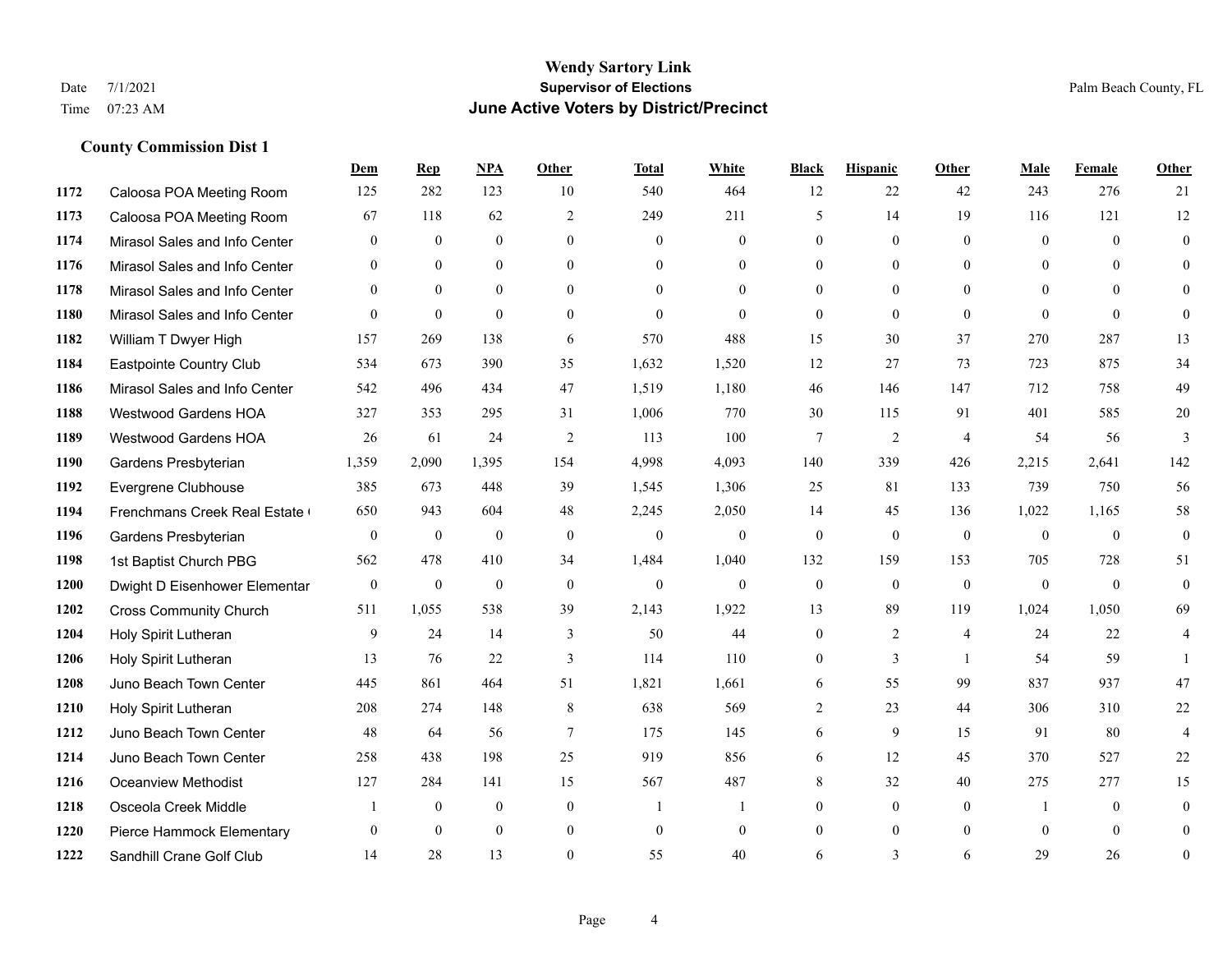### **Wendy Sartory Link** Date 7/1/2021 **Supervisor of Elections** Palm Beach County, FL Time 07:23 AM **June Active Voters by District/Precinct**

# **Dem Rep NPA Other Total White Black Hispanic Other Male Female Other** Pierce Hammock Elementary 0 0 0 0 0 0 0 0 0 0 0 0 Carleton Oaks Clubhouse 147 193 128 7 475 345 24 49 57 229 234 12 Christ Fellowship Church PBG 0 0 0 0 0 0 0 0 0 0 0 0 Mirasol Sales and Info Center 0 0 0 0 0 0 0 0 0 0 0 0 Christ Fellowship Church PBG 0 0 0 0 0 0 0 0 0 0 0 0 Mirasol Sales and Info Center 0 0 0 0 0 0 0 0 0 0 0 0 Mirasol Sales and Info Center 602 760 499 60 1,921 1,742 18 21 140 910 956 55 Timber Trace Elementary 788 1,087 624 51 2,550 2,202 52 150 146 1,143 1,328 79 Christ Fellowship Church PBG 852 1,058 613 61 2,584 2,345 36 60 143 1,069 1,455 60 Christ Fellowship Church PBG 468 652 430 53 1,603 1,391 31 75 106 679 871 53 Watson B Duncan Middle 841 890 680 63 2,474 1,966 71 191 246 1,079 1,314 81 Watson B Duncan Middle 35 184 59 9 287 262 2 0 23 137 135 15 PBG Community Center 496 583 385 32 1,496 1,260 25 116 95 637 827 32 Palm Beach Gardens High 12 36 16 1 65 58 0 4 3 32 29 4 Ballen Isles Country Club 869 786 634 49 2,338 2,154 17 21 146 1,048 1,230 60 Northlake Nazarene Church 153 175 127 7 462 388 6 27 41 231 214 17 North County Senior Center 1 2 4 3 10 9 1 0 0 5 5 5 0 North County Senior Center 313 222 258 29 822 454 98 125 145 369 423 30 PBG City Hall Council Room 439 542 303 26 1,310 1,088 27 109 86 584 684 42 PBG Moose Lodge 2010 1 0 1 0 1 0 2 2 0 0 0 1 1 0 PBG City Hall Council Room 0 0 0 0 0 0 0 0 0 0 0 0 PBG City Hall Council Room 163 107 127 11 408 243 71 60 34 164 234 10 PBG Community Center 103 75 102 8 288 175 46 37 30 110 165 13 PBG Community Center  $\begin{array}{ccccccccccccc}\n4 & 0 & 2 & 0 & 6 & 2 & 3 & 1 & 0 & 2 & 3 & 1\n\end{array}$  Palm Beach Gardens Elementary 723 676 525 52 1,976 1,585 100 115 176 922 989 65 Palm Beach Gardens High 596 555 428 40 1,619 1,228 94 142 155 758 799 62 Palm Beach Gardens High 118 94 79 5 296 194 45 38 19 139 147 10 Garden Lodge 366 F&AM 365 186 267 20 838 415 188 135 100 368 438 32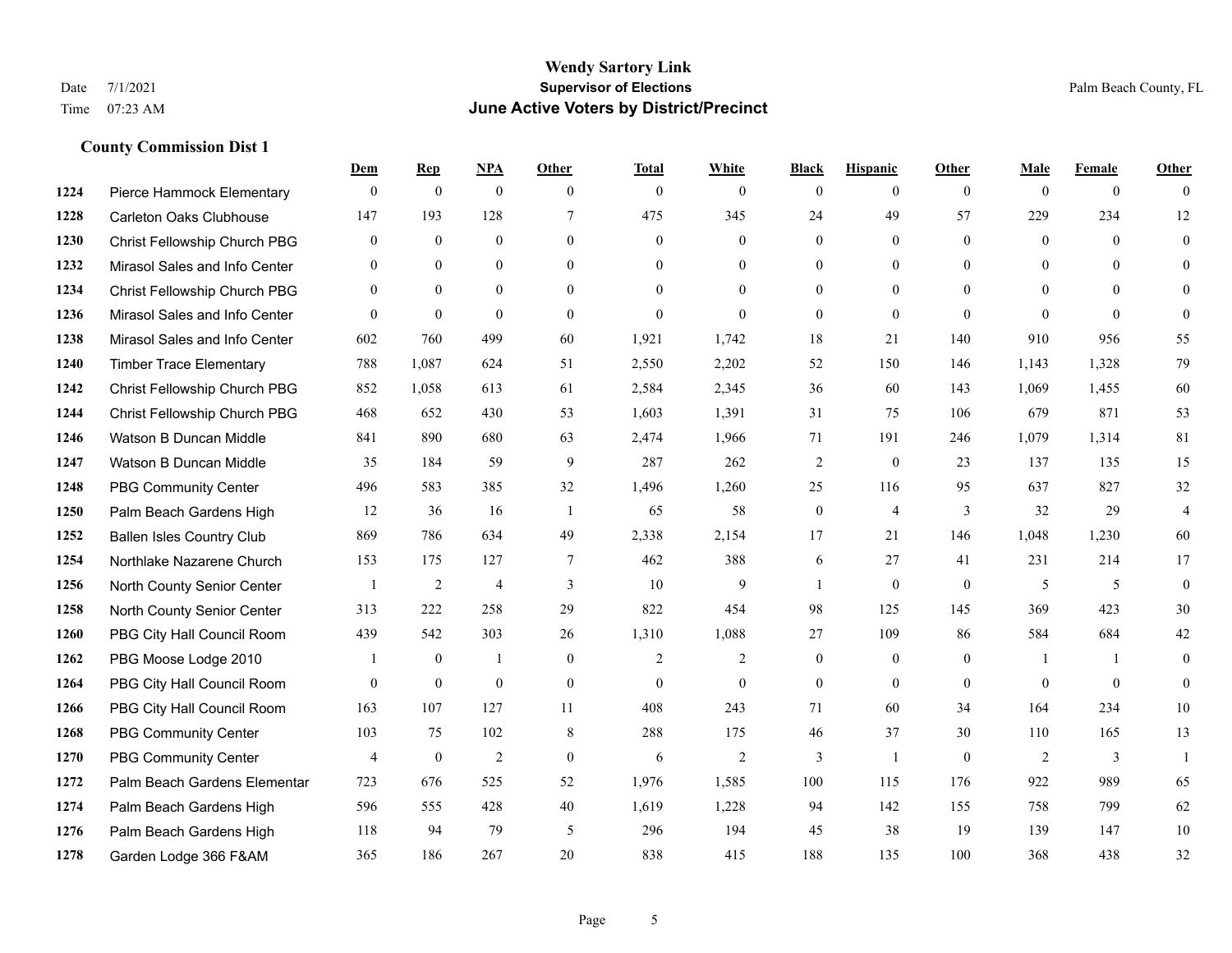#### **Wendy Sartory Link** Date 7/1/2021 **Supervisor of Elections** Palm Beach County, FL Time 07:23 AM **June Active Voters by District/Precinct**

# **Dem Rep NPA Other Total White Black Hispanic Other Male Female Other** Pew Leadership Center 142 151 114 11 418 353 11 24 30 170 245 3 Pew Leadership Center 76 51 53 6 186 133 13 18 22 92 80 14 Eissey Campus Theater 773 776 716 68 2,333 1,828 83 207 215 1,009 1,247 77 PBG Moose Lodge 2010 43 50 41 3 137 110 4 13 10 67 62 8 PBG Moose Lodge 2010 13 24 6 0 43 39 1 0 3 22 19 2 PBG Moose Lodge 2010 682 815 538 69 2,104 1,743 53 145 163 849 1,193 62 PBG Moose Lodge 2010 0 0 0 0 0 0 0 0 0 0 0 0 PBG Moose Lodge 2010 16 47 18 1 82 75 1 1 5 38 41 3 Dwight D Eisenhower Elementar 27 79 22 7 135 115 4 4 12 66 68 1 Dwight D Eisenhower Elementary 238 265 196 19 718 566 15 89 48 280 411 27 PBG Moose Lodge 2010 35 34 21 2 92 84 0 4 4 38 53 1 Cross Community Church 1 3 1 0 5 4 0 0 1 2 3 0 Dwight D Eisenhower Elementar 37 51 37 3 128 109 1 7 11 59 64 5 NPB Community Center 210 269 178 23 680 585 14 40 41 344 307 29 NPB Community Center 0 0 0 1 1 1 0 0 0 1 0 0 Eissey Campus Theater **4** 8 7 1 20 16 0 0 4 13 7 0 Gardens Mall Community Room 38 67 36 4 145 129 3 3 10 73 68 4 Eissey Campus Theater 1 2 1 0 4 4 0 0 0 3 1 0 **1312 Gardens Mall Community Room** 6 19 11 0 36 33 0 2 1 18 18 0 NPB Community Center 51 127 63 5 246 218 3 8 17 100 132 14 NPB Community Center 182 190 144 30 546 392 43 74 37 237 290 19 PBG Moose Lodge 2010 0 0 0 0 0 0 0 0 0 0 0 0 **1320 NPB Community Center** 33 120 35 2 190 168 3 8 11 98 88 4 **1322 NPB Community Center**  $\begin{array}{cccccccc} 2 & 6 & 10 & 0 & 18 & 18 & 0 & 0 & 0 & 8 & 9 & 1 \end{array}$  Allamanda Elementary 440 454 376 36 1,306 1,033 37 137 99 551 710 45 Allamanda Elementary 189 226 160 16 591 501 7 30 53 260 317 14 Osborne Park Activities Bldg 616 836 544 44 2,040 1,749 27 121 143 985 996 59 1st Unitarian Church NPB 38 42 40 3 123 101 8 8 6 67 53 3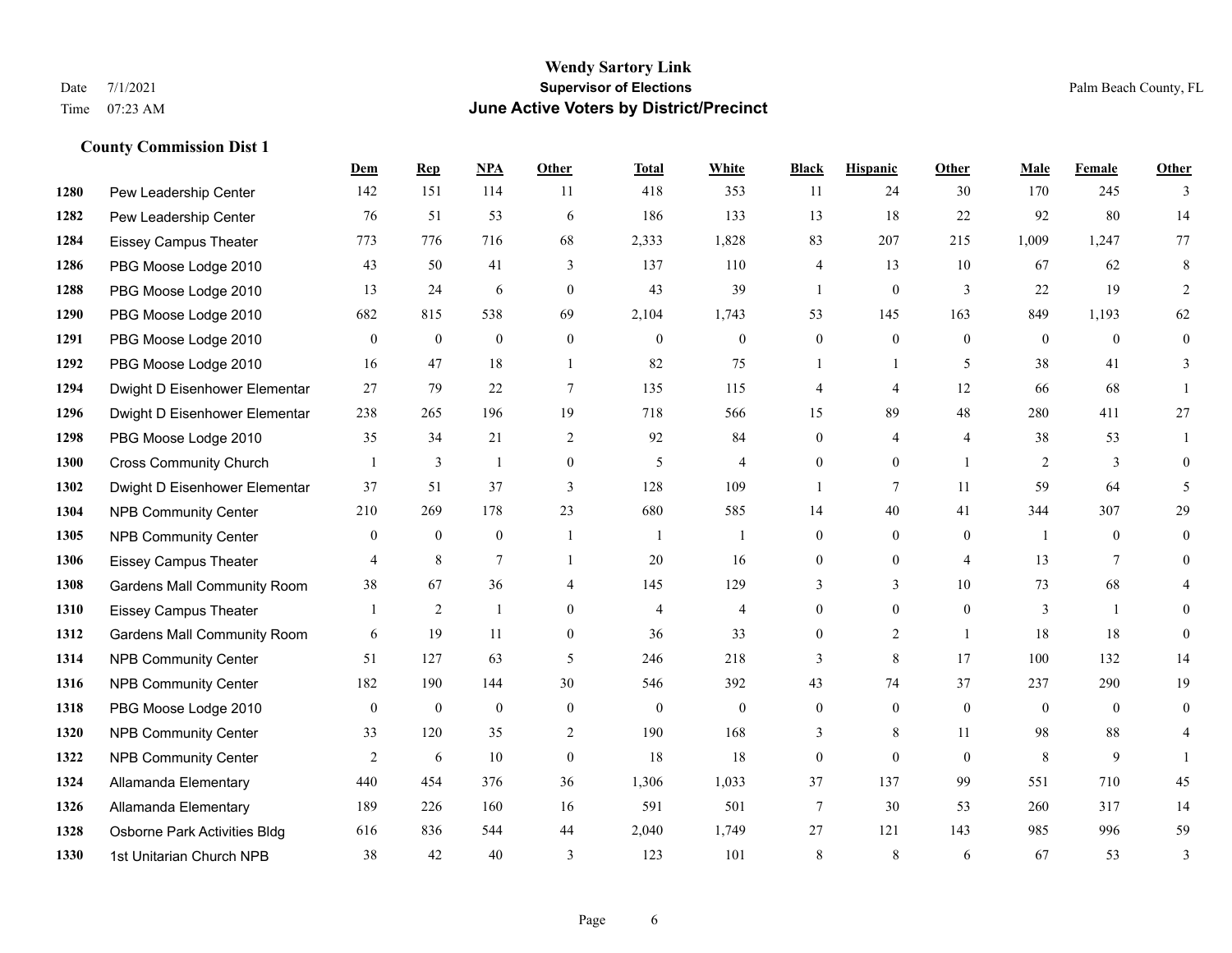### **Wendy Sartory Link** Date 7/1/2021 **Supervisor of Elections** Palm Beach County, FL Time 07:23 AM **June Active Voters by District/Precinct**

**Dem Rep NPA Other Total White Black Hispanic Other Male Female Other**

# 1st Unitarian Church NPB 354 395 256 33 1,038 851 59 64 64 506 510 22 1st Unitarian Church NPB 3 4 5 1 13 13 0 0 0 5 8 0 Gardens Mall Community Room 35 91 42 4 172 152 0 4 16 86 78 8 Eissey Campus Theater 92 395 102 19 608 586 1 1 20 270 327 11 Eissey Campus Theater 6 6 6 3 0 15 13 0 1 1 7 8 0 NPB Country Club 310 451 266 29 1,056 953 17 33 53 450 580 26 Old Port Cove 296 524 323 31 1,174 1,076 5 31 62 531 623 20 Anchorage Activities Bldg 558 932 426 37 1,953 1,794 13 56 90 899 1,006 48 NPB Council Chambers 32 124 34 8 198 188 0 5 5 99 93 6 Faith Lutheran Church 380 619 373 23 1,395 1,233 10 78 74 668 684 43 Northlake Nazarene Church 688 877 586 52 2,203 1,573 155 188 287 989 1,135 79 **1354 Grove Park Elementary 023 164 78 4 339 286 11 19 23 151 178 10**  Casa Rio Clubhouse 796 427 492 34 1,749 878 385 239 247 757 926 66 RB Prep Achievement Academy 12 4 4 0 20 9 6 1 4 12 5 3 Garden Lodge 366 F&AM 354 326 239 24 943 740 60 71 72 411 503 29 Grove Park Elementary 214 124 184 8 530 272 48 156 54 233 278 19 RB Prep Achievement Academy 370 108 212 17 707 201 281 129 96 300 382 25 Palm Lake Estates - The Palms 65 78 49 4 196 159 13 9 15 90 98 8 RB Prep Achievement Academy 0 0 0 0 0 0 0 0 0 0 0 0 Palm Lake Estates - The Palms 118 121 73 4 316 266 13 23 14 132 173 11 Garden Lodge 366 F&AM 96 36 45 7 184 82 58 21 23 80 97 7 Pew Leadership Center 191 81 140 10 422 220 116 44 42 176 232 14 Lake Park Town Hall 0 0 0 0 0 0 0 0 0 0 0 0 PBC Fire Rescue #68 1,034 408 509 38 1,989 819 829 114 227 925 978 86 NPB Council Chambers 176 264 154 15 609 539 10 22 38 269 320 20 Lake Park Town Hall 283 352 250 28 913 750 37 58 68 410 479 24

 Phil Foster Park Marine Center 300 559 276 29 1,164 1,031 19 39 75 575 562 27 Phil Foster Park Marine Center 587 1,106 693 86 2,472 2,139 53 86 194 1,149 1,255 68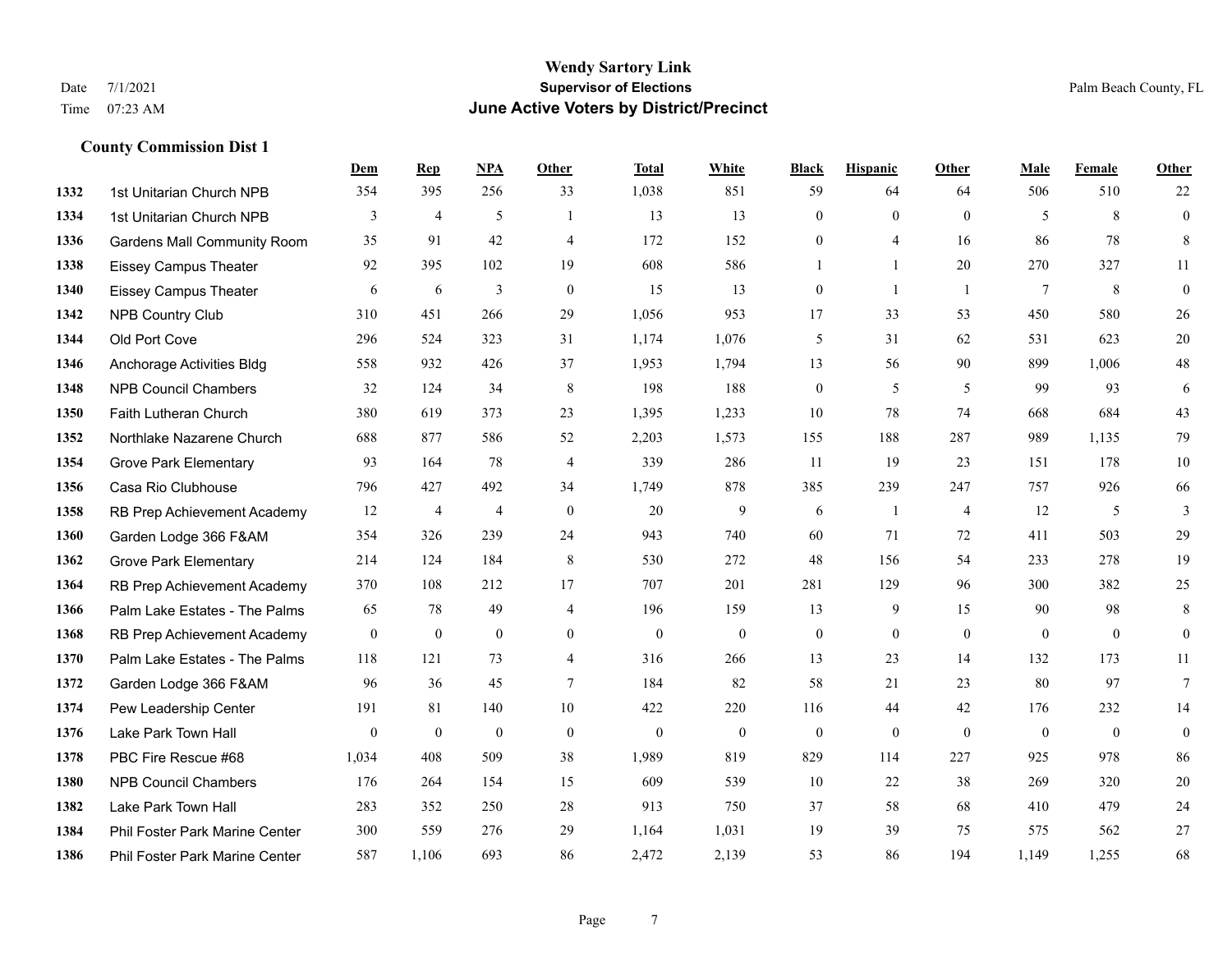|      |                                 | <u>Dem</u> | <u>Rep</u> | <u>NPA</u> | Other | Total   | <b>White</b> | <b>Black</b> | <b>Hispanic</b> | Other    | Male   | Female | <b>Other</b>   |
|------|---------------------------------|------------|------------|------------|-------|---------|--------------|--------------|-----------------|----------|--------|--------|----------------|
| 1388 | Palm Beach Shores Town Hall     | 281        | 443        | 295        | 25    | .044    | 952          |              | 18              | 63       | 491    | 526    | 27             |
| 1389 | Palm Beach Shores Town Hall     |            |            |            |       |         | $\theta$     |              |                 | $\theta$ |        |        | $\overline{0}$ |
| 1390 | <b>St Edwards Church</b>        | 453        | 1,191      | 520        | 55    | 2,219   | 2,040        |              | 52              | 124      | 1,021  | 1,128  | 70             |
| 1392 | St Edwards Church               | 362        | 602        | 410        | 47    | l.421   | .285         |              | 28              | 103      | 622    | 764    | 35             |
| 1394 | Morton & Barbara Mandel Cente   | 242        | 605        | 286        | 38    | 1.171   | 1,071        |              | 24              | 70       | 530    | 609    | 32             |
|      | <b>County Commission Dist 1</b> | 46,803     | 65,181     | 42,221     | 3,961 | 158.166 | 132.109      | 5,326        | 9,221           | 11,510   | 72,059 | 81,348 | 4,759          |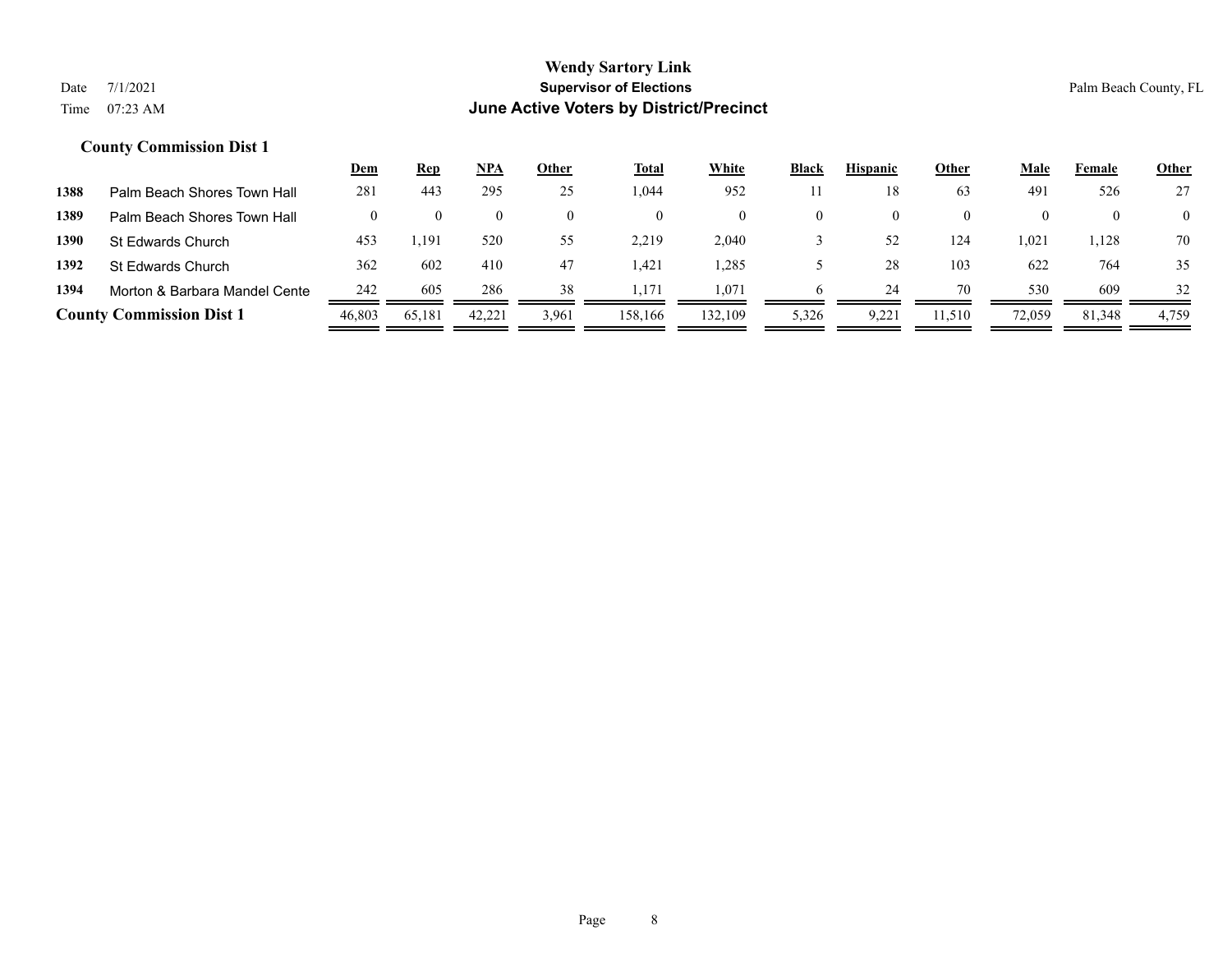#### **Wendy Sartory Link** Date 7/1/2021 **Supervisor of Elections** Palm Beach County, FL Time 07:23 AM **June Active Voters by District/Precinct**

# **Dem Rep NPA Other Total White Black Hispanic Other Male Female Other** Jeaga Middle 175 94 113 6 388 151 126 41 70 174 202 12 Grassy Waters Elementary 1,044 327 586 40 1,997 588 725 398 286 845 1,079 73 Jeaga Middle 171 78 108 11 368 155 108 81 24 151 206 11 Jeaga Middle 0 0 0 0 0 0 0 0 0 0 0 0 Cypress Lakes HOA 588 331 283 32 1,234 847 196 97 94 473 725 36 Century Village Clubhouse 61 29 23 2 115 71 13 18 13 51 60 4 Club Baywinds 826 557 367 34 1,784 1,362 152 164 106 728 1,014 42 Andros Isle POA Clubhouse 860 559 545 36 2,000 1,088 390 297 225 842 1,086 72 Riverwalk Clubhouse 748 700 564 45 2,057 1,615 92 171 179 881 1,113 63 Jeaga Middle 213 86 135 9 443 199 132 82 30 196 238 9 Jeaga Middle 160 55 121 15 351 110 118 73 50 133 206 12 Century Village Clubhouse 785 408 335 32 1,560 1,010 215 200 135 612 890 58 Century Village Clubhouse 794 414 320 38 1,566 1,106 161 158 141 613 901 52 Century Village Clubhouse 637 331 286 27 1,281 800 187 193 101 498 725 58 Century Village Clubhouse 342 193 149 6 690 481 68 84 57 249 416 25 Benoist Farms Elementary 577 156 299 21 1,053 258 452 234 109 405 597 51 Riverwalk Clubhouse 52 29 29 7 117 60 29 20 8 44 69 4 Riverwalk Clubhouse 98 50 69 10 227 94 58 50 25 103 122 2 Turning Points Academy 762 417 375 38 1,592 933 290 258 111 593 953 46 Turning Points Academy 820 181 347 20 1,368 484 618 150 116 462 864 42 Wynnebrook Elementary 814 266 426 21 1,527 420 602 347 158 661 794 72 Wynnebrook Elementary 542 251 379 16 1,188 482 135 479 92 509 629 50 Riverwalk Clubhouse 0 0 0 0 0 0 0 0 0 0 0 0 St Christophers Episcopal Chr 1,117 281 558 34 1,990 582 810 393 205 879 1,016 95 Haverhill Town Hall 401 214 233 10 858 336 232 201 89 388 432 38 Elks Lodge #1352 2 3 0 0 5 3 1 0 1 3 1 1 Elks Lodge #1352 16 19 21 3 59 40 1 11 7 33 23 3 Elks Lodge #1352 551 155 269 19 994 183 466 152 193 460 494 40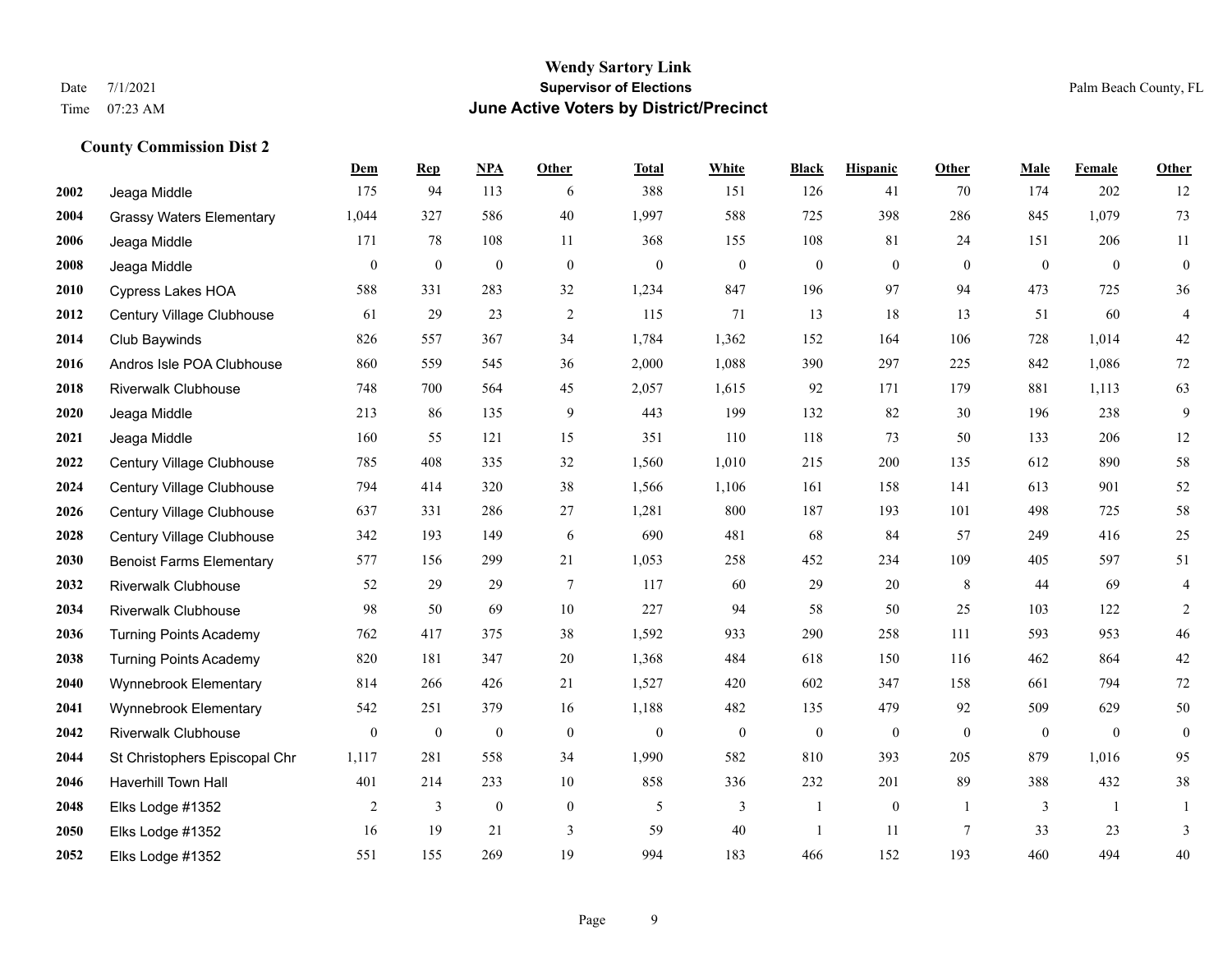|      |                                   | Dem            | <b>Rep</b>       | NPA              | <b>Other</b>     | <b>Total</b>   | <b>White</b>     | <b>Black</b>     | <b>Hispanic</b>  | Other          | <b>Male</b>    | <b>Female</b>  | <b>Other</b>     |
|------|-----------------------------------|----------------|------------------|------------------|------------------|----------------|------------------|------------------|------------------|----------------|----------------|----------------|------------------|
| 2054 | Elks Lodge #1352                  | 1,271          | 319              | 699              | 26               | 2,315          | 456              | 991              | 580              | 288            | 1,016          | 1,190          | 109              |
| 2056 | Clayton Hutcheson Hall B          | 735            | 318              | 568              | 17               | 1,638          | 522              | 294              | 653              | 169            | 724            | 823            | 91               |
| 2058 | Clayton Hutcheson Hall B          | 3              | $\mathbf{1}$     | $\mathbf{0}$     | $\mathbf{0}$     | $\overline{4}$ | 3                | $\boldsymbol{0}$ | $\mathbf{1}$     | $\overline{0}$ | 2              | 2              | $\mathbf{0}$     |
| 2060 | <b>West Gate Elementary</b>       | 391            | 222              | 333              | 13               | 959            | 316              | 72               | 492              | 79             | 458            | 452            | 49               |
| 2062 | <b>Belvedere Elementary</b>       | 4              | 6                | 1                | $\mathbf{0}$     | 11             | 10               | $\boldsymbol{0}$ | $\mathbf{0}$     | $\mathbf{1}$   | $\tau$         | $\overline{4}$ | $\boldsymbol{0}$ |
| 2064 | <b>Belvedere Elementary</b>       |                | $\mathbf{0}$     | $\mathbf{0}$     | $\overline{0}$   | $\overline{1}$ | 1                | $\mathbf{0}$     | $\mathbf{0}$     | $\theta$       | $\overline{1}$ | $\mathbf{0}$   | $\Omega$         |
| 2066 | Howard Park Community Center      | 140            | 79               | 99               | $\tau$           | 325            | 168              | 54               | 65               | 38             | 151            | 166            | 8                |
| 2068 | <b>Conniston Middle</b>           | 430            | 254              | 326              | 14               | 1,024          | 404              | 100              | 445              | 75             | 460            | 524            | 40               |
| 2070 | <b>Belvedere Elementary</b>       | 564            | 376              | 374              | 25               | 1,339          | 1,052            | 26               | 153              | 108            | 632            | 656            | 51               |
| 2072 | <b>Belvedere Elementary</b>       | 598            | 325              | 458              | 29               | 1,410          | 495              | 146              | 625              | 144            | 616            | 705            | 89               |
| 2074 | <b>Belvedere Elementary</b>       | $\mathbf{0}$   | $\boldsymbol{0}$ | $\boldsymbol{0}$ | $\boldsymbol{0}$ | $\theta$       | $\boldsymbol{0}$ | $\boldsymbol{0}$ | $\mathbf{0}$     | $\theta$       | $\overline{0}$ | $\overline{0}$ | $\mathbf{0}$     |
| 2076 | St Catherine Church               | 149            | 130              | 126              | $\tau$           | 412            | 339              | 16               | 28               | 29             | 198            | 202            | 12               |
| 2078 | St Catherine Church               | 451            | 550              | 354              | 30               | 1,385          | 1,156            | 38               | 87               | 104            | 617            | 719            | 49               |
| 2080 | <b>Everglades Elementary</b>      | 159            | 168              | 126              | 8                | 461            | 262              | 64               | 81               | 54             | 215            | 225            | 21               |
| 2081 | <b>Everglades Elementary</b>      | 69             | 92               | 45               | $\overline{0}$   | 206            | 148              | 7                | 28               | 23             | 102            | 98             | 6                |
| 2082 | Pine Jog Environmental Center     | 162            | 286              | 150              | 8                | 606            | 418              | 25               | 112              | 51             | 291            | 300            | 15               |
| 2083 | Pine Jog Environmental Center     | 7              | 21               | 17               | $\overline{0}$   | 45             | 30               | $\mathbf{0}$     | 13               | 2              | 21             | 23             | $\mathbf{1}$     |
| 2084 | <b>Community Christian Church</b> | 275            | 117              | 157              | 17               | 566            | 167              | 203              | 126              | 70             | 251            | 300            | 15               |
| 2085 | <b>Community Christian Church</b> | 2              | $\mathbf{1}$     | $\boldsymbol{0}$ | $\boldsymbol{0}$ | 3              | 3                | $\boldsymbol{0}$ | $\boldsymbol{0}$ | $\overline{0}$ | -1             | 2              | $\mathbf{0}$     |
| 2086 | <b>Community Christian Church</b> | 1,221          | 554              | 930              | 52               | 2,757          | 859              | 598              | 920              | 380            | 1,200          | 1,445          | 112              |
| 2087 | <b>Community Christian Church</b> |                | -1               | $\boldsymbol{0}$ | $\mathbf{0}$     | $\overline{2}$ | $\overline{2}$   | $\theta$         | $\theta$         | $\theta$       | 2              | $\mathbf{0}$   | $\mathbf{0}$     |
| 2088 | Melaleuca Elementary              | 864            | 524              | 646              | 32               | 2,066          | 1,059            | 338              | 476              | 193            | 943            | 1,042          | 81               |
| 2090 | Pine Jog Environmental Center     | $\overline{0}$ | 2                | $\mathbf{0}$     | $\mathbf{0}$     | $\overline{2}$ | $\mathbf{1}$     | $\mathbf{0}$     | $\mathbf{0}$     | $\overline{1}$ | $\theta$       |                |                  |
| 2092 | Pine Jog Environmental Center     |                | $\overline{4}$   | $\mathbf{1}$     | $\overline{1}$   | $\overline{7}$ | $\overline{7}$   | $\boldsymbol{0}$ | $\mathbf{0}$     | $\mathbf{0}$   | 3              | 4              | $\mathbf{0}$     |
| 2094 | Pine Jog Environmental Center     | 372            | 78               | 204              | 11               | 665            | 113              | 264              | 171              | 117            | 276            | 360            | 29               |
| 2096 | 1st Church of the Nazarene        | 252            | 68               | 190              | $\overline{4}$   | 514            | 118              | 24               | 326              | 46             | 240            | 243            | 31               |
| 2097 | 1st Church of the Nazarene        | 232            | 135              | 172              | 11               | 550            | 214              | 43               | 218              | 75             | 241            | 276            | 33               |
| 2098 | Iglesia Cristo Mi Redentor        | 437            | 217              | 338              | 27               | 1,019          | 330              | 158              | 436              | 95             | 427            | 528            | 64               |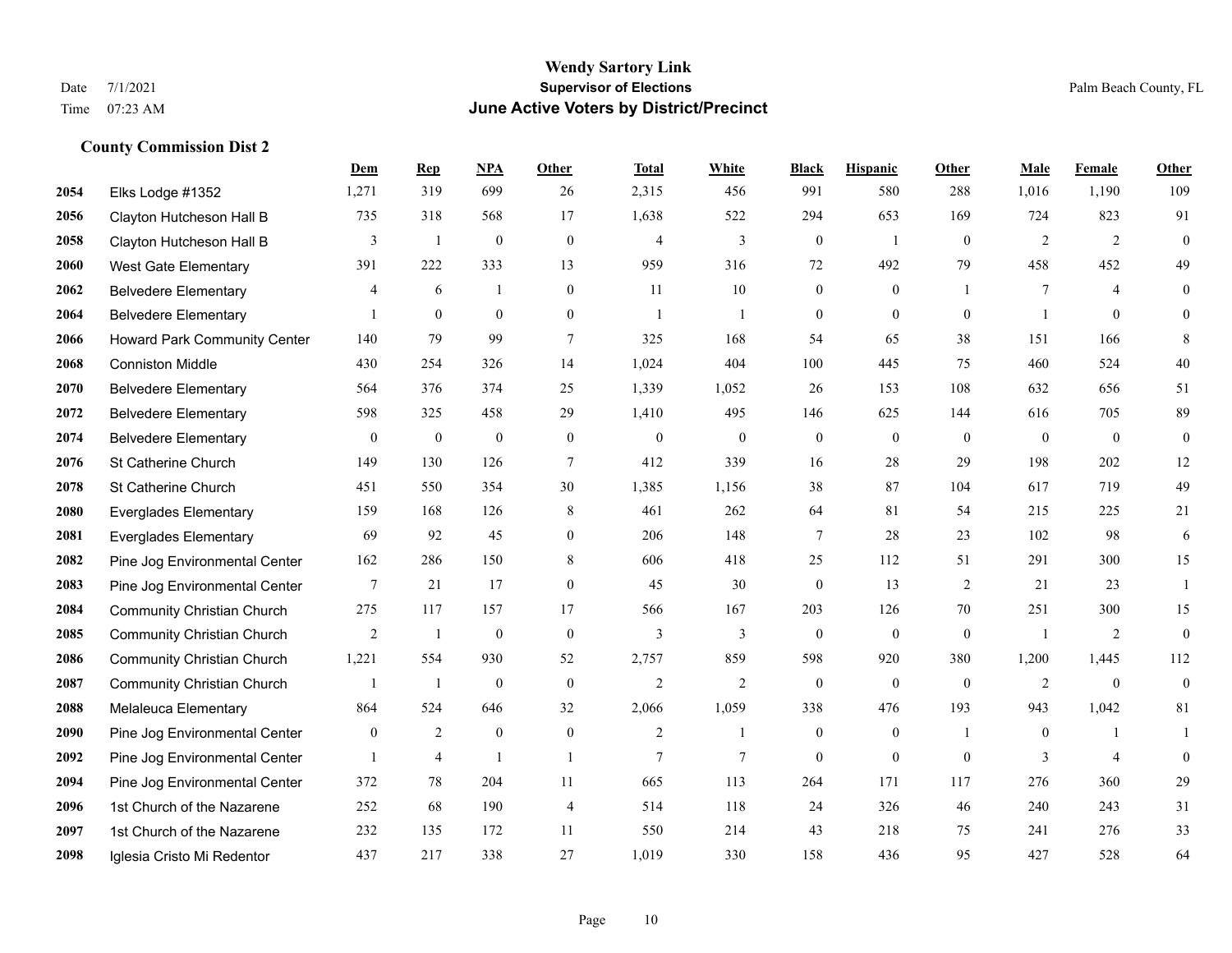#### **Wendy Sartory Link** Date 7/1/2021 **Supervisor of Elections** Palm Beach County, FL Time 07:23 AM **June Active Voters by District/Precinct**

# **Dem Rep NPA Other Total White Black Hispanic Other Male Female Other** Iglesia Cristo Mi Redentor 781 349 562 35 1,727 443 365 742 177 714 926 87 Union Congregational Church 1,185 344 630 33 2,192 500 636 831 225 880 1,200 112 Lake Lytal Park 510 230 343 23 1,106 306 232 459 109 455 593 58 Main Library 603 274 397 39 1,313 511 232 440 130 567 689 57 Berkshire Elementary 740 332 650 29 1,751 474 199 894 184 763 894 94 Berkshire Elementary 167 84 130 4 385 133 41 168 43 158 204 23 **2112** Palm Springs Middle  $\begin{array}{cccccccc} 7 & 6 & 7 & 0 & 20 & 15 & 3 & 0 & 2 & 9 & 11 & 0 \end{array}$  Main Library 371 284 315 11 981 368 53 472 88 443 490 48 The Ark Church 74 46 61 5 186 86 12 66 22 86 89 11 The Ark Church 813 549 693 31 2,086 915 149 852 170 888 1,118 80 The Ark Church 1 0 1 0 2 1 1 0 0 1 1 0 Palm Springs Middle 0 0 0 0 0 0 0 0 0 0 0 0 Palm Springs Middle 57 21 50 0 128 33 13 54 28 50 67 11 Palm Springs Middle 1 0 0 0 1 0 1 0 0 1 0 0 **2124** Palm Springs Middle  $\begin{array}{ccccccccccccc}\n & 5 & 3 & 8 & 0 & 16 & 7 & 3 & 5 & 1 & 7 & 9 & 0\n\end{array}$  St Marys Orthodox Church 344 353 246 8 951 510 42 336 63 417 496 38 St Marys Orthodox Church 274 249 225 9 757 430 31 232 64 351 386 20 Lake Clarke Shores Town Hall  $\begin{array}{ccccccccc} 1 & 0 & 1 & 0 & 2 & 0 & 0 & 2 & 0 & 2 & 0 & 0 \end{array}$  Palm Springs Middle 0 0 0 0 0 0 0 0 0 0 0 0 Cloud Lake Town Hall 45 62 59 8 174 127 1 33 13 87 81 6 Cloud Lake Town Hall 27 25 33 2 87 57 2 23 5 38 45 4 STEM Bldg at S FL Science Ctr 534 322 432 30 1,318 496 62 640 120 603 656 59 Palmwood Lodge #303 672 454 559 43 1,728 758 82 722 166 779 865 84 Palmwood Lodge #303 344 162 261 19 786 316 81 300 89 360 389 37 South Olive Community Center 571 435 370 34 1,410 1,071 29 197 113 665 695 50 Lakeside Presbyterian Church 296 375 179 23 873 757 3 54 59 404 439 30 Lakeside Presbyterian Church 354 413 261 35 1,063 880 20 80 83 489 540 34

Village Walk HOA Clubhouse 553 538 420 43 1,554 1,205 57 140 152 641 858 55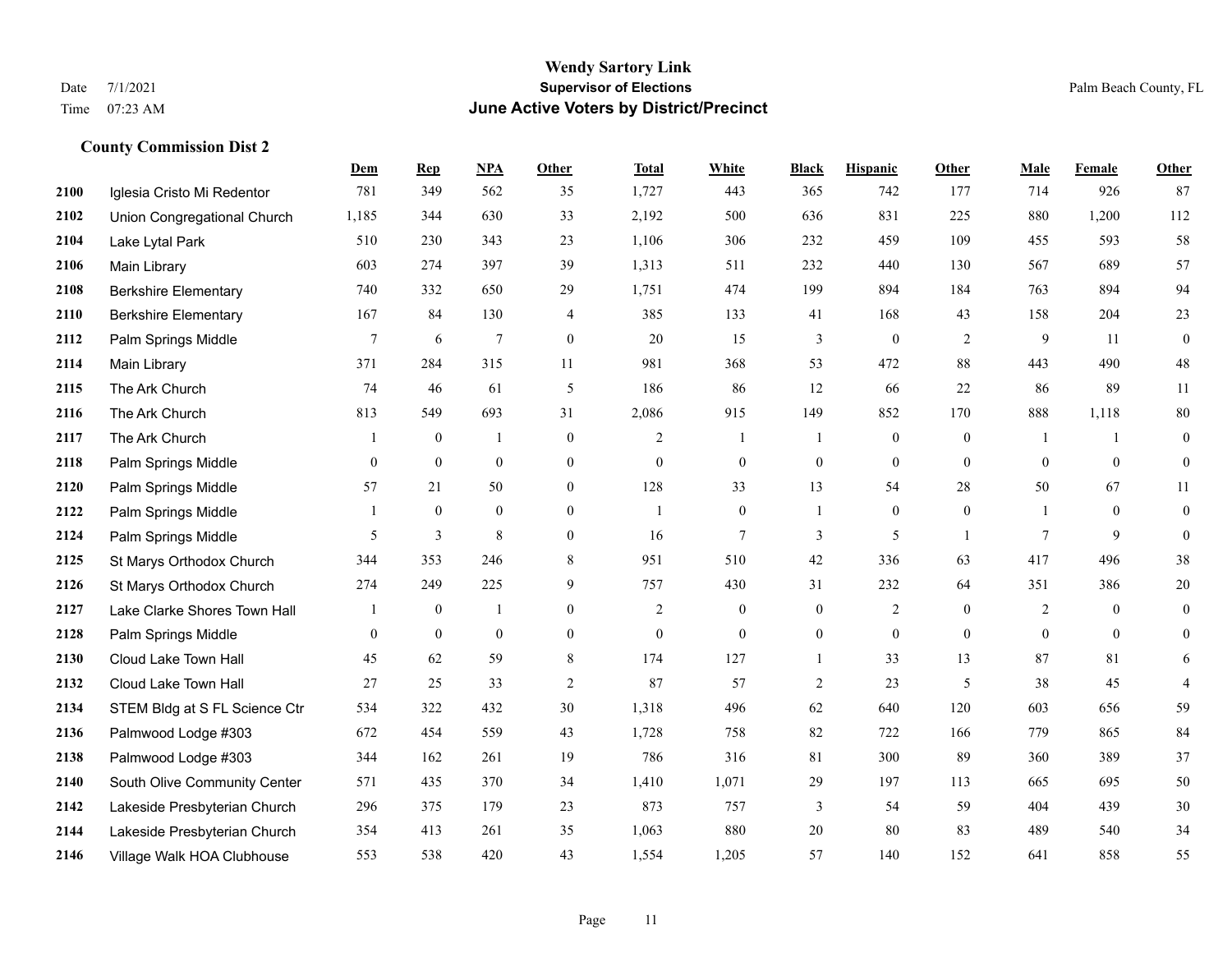## **Wendy Sartory Link** Date 7/1/2021 **Supervisor of Elections Supervisor of Elections** Palm Beach County, FL Time 07:23 AM **June Active Voters by District/Precinct**

|      |                                       | Dem            | <b>Rep</b>       | NPA              | Other          | <b>Total</b>     | White          | <b>Black</b>     | <b>Hispanic</b>  | Other          | Male           | Female           | Other            |
|------|---------------------------------------|----------------|------------------|------------------|----------------|------------------|----------------|------------------|------------------|----------------|----------------|------------------|------------------|
| 2148 | <b>Liberty Park Elementary</b>        | $\theta$       | $\mathbf{0}$     | $\mathbf{0}$     | $\theta$       | $\mathbf{0}$     | $\mathbf{0}$   | $\mathbf{0}$     | $\mathbf{0}$     | $\theta$       | $\theta$       | $\mathbf{0}$     | $\theta$         |
| 2150 | <b>River Bridge Activities Center</b> | 1,090          | 525              | 675              | 52             | 2,342            | 1,141          | 474              | 478              | 249            | 975            | 1,283            | 84               |
| 2152 | Pine Ridge North II                   | 1,117          | 505              | 800              | 52             | 2,474            | 1,024          | 383              | 807              | 260            | 987            | 1,384            | 103              |
| 2154 | <b>Forest Hill Elementary</b>         | 1,141          | 434              | 796              | 30             | 2,401            | 739            | 386              | 1,026            | 250            | 1,036          | 1,236            | 129              |
| 2156 | Cresthaven Emory Aud                  | 634            | 418              | 311              | 15             | 1,378            | 770            | 96               | 416              | 96             | 511            | 816              | 51               |
| 2158 | Community Of Hope                     | 1,094          | 419              | 830              | 30             | 2,373            | 601            | 437              | 1,021            | 314            | 1,040          | 1,214            | 119              |
| 2160 | Cresthaven Barkley Aud                | 522            | 359              | 284              | $20\,$         | 1,185            | 601            | 84               | 396              | 104            | 497            | 635              | 53               |
| 2162 | Cresthaven Ashley Aud                 | 333            | 218              | 221              | 14             | 786              | 397            | 37               | 287              | 65             | 311            | 442              | 33               |
| 2164 | <b>Covered Bridge Clubhouse</b>       | 1,133          | 734              | 663              | 39             | 2,569            | 1,792          | 134              | 469              | 174            | 994            | 1,495            | 80               |
| 2166 | Poinciana Clubhouse                   | 895            | 523              | 498              | 37             | 1,953            | 1,288          | 92               | 412              | 161            | 762            | 1,123            | 68               |
| 2168 | First Baptist Church GA               | $\overline{0}$ | $\boldsymbol{0}$ | $\boldsymbol{0}$ | $\mathbf{0}$   | $\boldsymbol{0}$ | $\overline{0}$ | $\boldsymbol{0}$ | $\boldsymbol{0}$ | $\overline{0}$ | $\mathbf{0}$   | $\boldsymbol{0}$ | $\boldsymbol{0}$ |
| 2170 | <b>Liberty Park Elementary</b>        | 1,119          | 539              | 665              | 53             | 2,376            | 1,045          | 452              | 624              | 255            | 939            | 1,321            | 116              |
| 2172 | First Baptist Church GA               | 17             | $\overline{4}$   | 11               | $\mathbf{0}$   | 32               | 15             | 3                | 10               | $\overline{4}$ | 13             | 18               | $\mathbf{1}$     |
| 2174 | First Baptist Church GA               | 456            | 187              | 269              | 12             | 924              | 406            | 191              | 204              | 123            | 405            | 477              | 42               |
| 2182 | <b>Greenacres Community Center</b>    | 635            | 278              | 522              | 29             | 1,464            | 519            | 139              | 660              | 146            | 583            | 792              | 89               |
| 2184 | American Polish Club                  | 1,096          | 396              | 803              | 36             | 2,331            | 724            | 340              | 1,009            | 258            | 963            | 1,227            | 141              |
| 2186 | American Polish Club                  | 325            | 134              | 233              | 6              | 698              | 212            | 110              | 307              | 69             | 310            | 357              | 31               |
| 2188 | St Lukes United Methodist Chr         | 468            | 517              | 425              | 34             | 1,444            | 1,144          | 35               | 188              | 77             | 683            | 722              | 39               |
| 2190 | Lucerne Pointe Clubhouse              | 1,026          | 526              | 646              | 46             | 2,244            | 1,423          | 222              | 423              | 176            | 920            | 1,245            | 79               |
| 2192 | Fountains Of Palm Beach               | 919            | 442              | 565              | 55             | 1,981            | 1,348          | 140              | 328              | 165            | 837            | 1,076            | 68               |
| 2194 | <b>LC Swain Middle</b>                | 1,087          | 359              | 703              | 40             | 2,189            | 752            | 453              | 758              | 226            | 917            | 1,163            | 109              |
| 2196 | Pine Ridge South IV Clubhouse         | 893            | 499              | 500              | 40             | 1,932            | 1,159          | 262              | 399              | 112            | 751            | 1,109            | 72               |
| 2198 | American Finnish Club                 | 14             | 9                | $\,8\,$          | $\mathbf{0}$   | 31               | 17             | 3                | 1                | 10             | 12             | 16               | $\mathfrak{Z}$   |
| 2202 | <b>LC Swain Middle</b>                | $\theta$       | 8                | $\mathbf{1}$     | $\theta$       | 9                | 6              | $\mathbf{0}$     | 3                | $\theta$       | $\overline{4}$ | 5                | $\overline{0}$   |
| 2204 | Heritage Elementary                   | 552            | 216              | 477              | 30             | 1,275            | 420            | 137              | 602              | 116            | 555            | 647              | 73               |
| 2206 | <b>Heritage Elementary</b>            | 463            | 195              | 328              | 16             | 1,002            | 323            | 213              | 334              | 132            | 432            | 517              | 53               |
| 2208 | American Finnish Club                 | 6              | 7                | $\overline{1}$   | $\overline{1}$ | 15               | 14             | $\mathbf{0}$     | $\theta$         | $\overline{1}$ | 6              | 8                | $\mathbf{1}$     |
| 2210 | American Polish Club                  | 232            | 94               | 137              | 6              | 469              | 170            | 114              | 139              | 46             | 187            | 262              | 20               |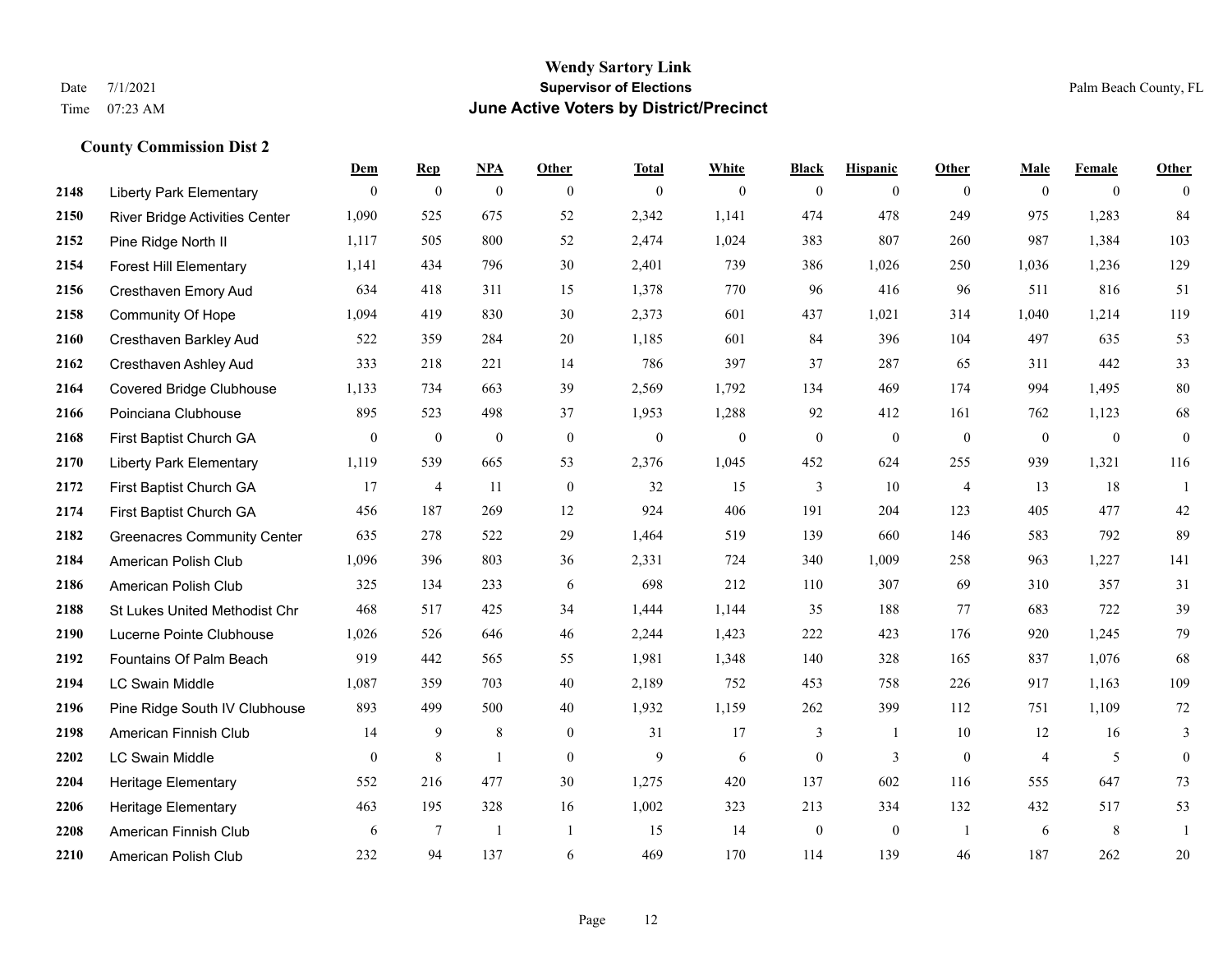| $\overline{0}$ |
|----------------|
|                |
| 102            |
| 147            |
| 126            |
| $\overline{0}$ |
| 13             |
| 4,921          |
|                |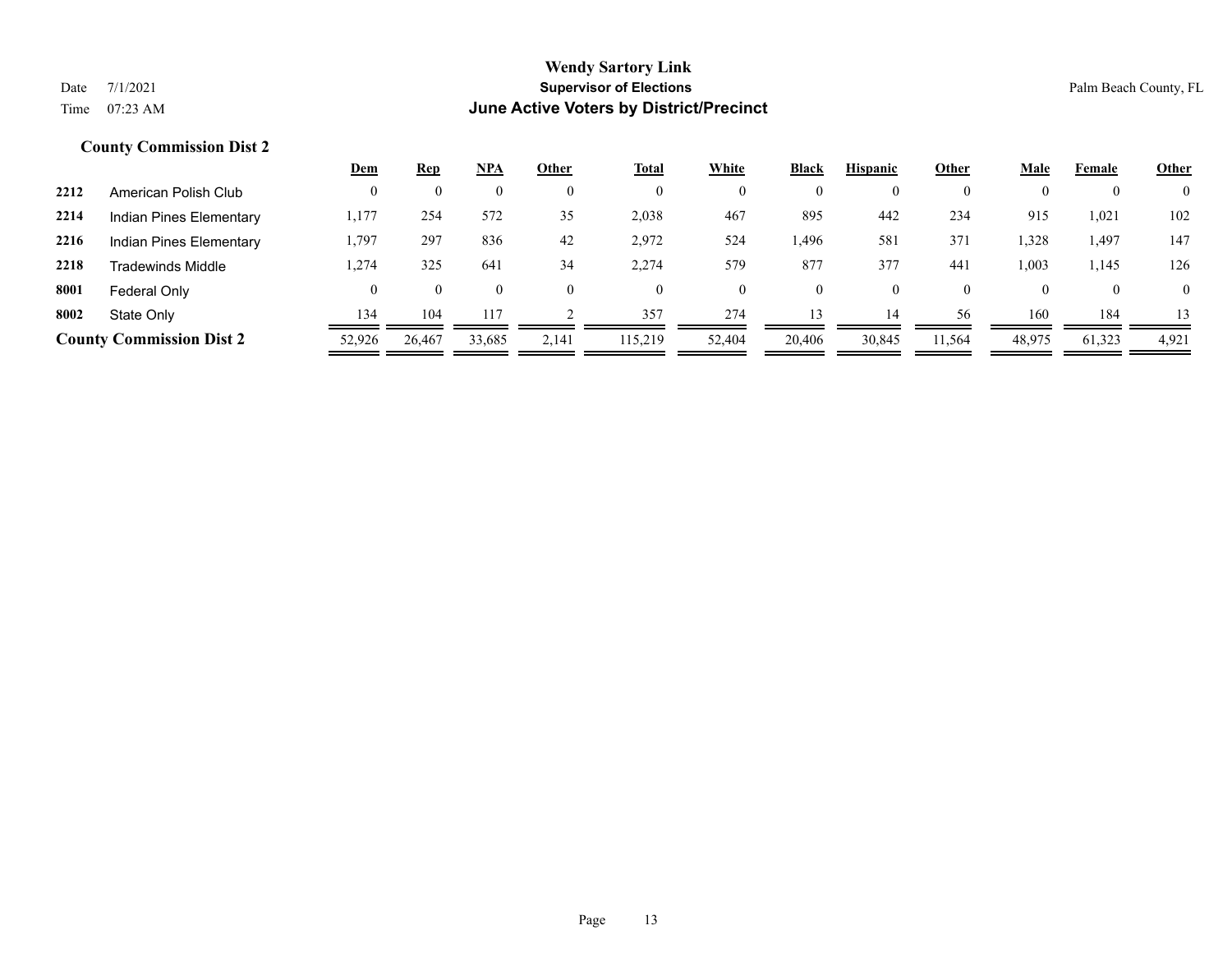#### **Wendy Sartory Link** Date 7/1/2021 **Supervisor of Elections** Palm Beach County, FL Time 07:23 AM **June Active Voters by District/Precinct**

# **Dem Rep NPA Other Total White Black Hispanic Other Male Female Other** Palm Springs Middle 817 341 551 47 1,756 526 319 743 168 715 965 76 Community Of Hope 68 40 61 2 171 66 10 69 26 85 75 11 Faith Presbyterian 981 620 683 32 2,316 954 266 890 206 949 1,264 103 Palm Springs Middle 0 0 0 0 0 0 0 0 0 0 0 0 Faith Presbyterian 368 205 292 24 889 363 112 335 79 406 448 35 Emmanuel Baptist Church 638 575 412 20 1,645 992 44 517 92 696 885 64 Lake Clarke Shores Town Hall 1,025 1,087 640 44 2,796 2,048 82 493 173 1,266 1,438 92 Community Of Hope 46 37 53 2 138 36 9 77 16 52 76 10 Palm Springs Middle 1 11 12 8 3 34 14 0 16 4 14 19 1 Palm Springs Village Hall 969 620 775 34 2,398 973 170 1,057 198 1,055 1,229 114 Oasis De Amor Baptist Church 515 216 399 18 1,148 375 137 491 145 538 544 66 Palm Springs Library 717 404 587 24 1,732 656 197 690 189 759 869 104 **3026** Palm Springs Village Hall  $\begin{pmatrix} 0 & 0 & 0 & 0 \\ 0 & 0 & 0 & 0 \\ 0 & 0 & 0 & 0 \end{pmatrix}$  Palm Springs Village Hall 2 1 0 0 3 0 0 3 0 1 2 0 Palm Springs Village Hall 0 0 0 0 0 0 0 0 0 0 0 0 Special Olympics of PBC 696 308 520 35 1,559 569 263 591 136 726 751 82 Sunlight Community Church 156 102 78 5 341 182 42 96 21 155 176 10 Sunlight Community Church 389 216 282 15 902 375 174 263 90 400 470 32 Sunlight Community Church 720 294 533 32 1,579 662 246 504 167 735 761 83 1st Congregational Church 692 315 398 39 1,444 1,065 72 190 117 708 682 54 1st Congregational Church 724 456 394 44 1,618 1,365 24 128 101 739 824 55 Holy Redeemer Church 221 66 184 7 478 137 98 200 43 208 253 17 Holy Redeemer Church 594 222 455 24 1,295 395 256 516 128 568 665 62 Holy Redeemer Church **7** 8 2 0 17 10 6 1 0 10 7 0 Our Savior Lutheran Church 402 112 237 12 763 217 209 262 75 357 364 42 Our Savior Lutheran Church 0 0 0 2 0 0 2 1 1 0 0 0 1 1 0 Our Savior Lutheran Church 253 52 152 7 464 107 166 154 37 177 266 21 Our Savior Lutheran Church 1,035 319 566 49 1,969 785 431 565 188 909 964 96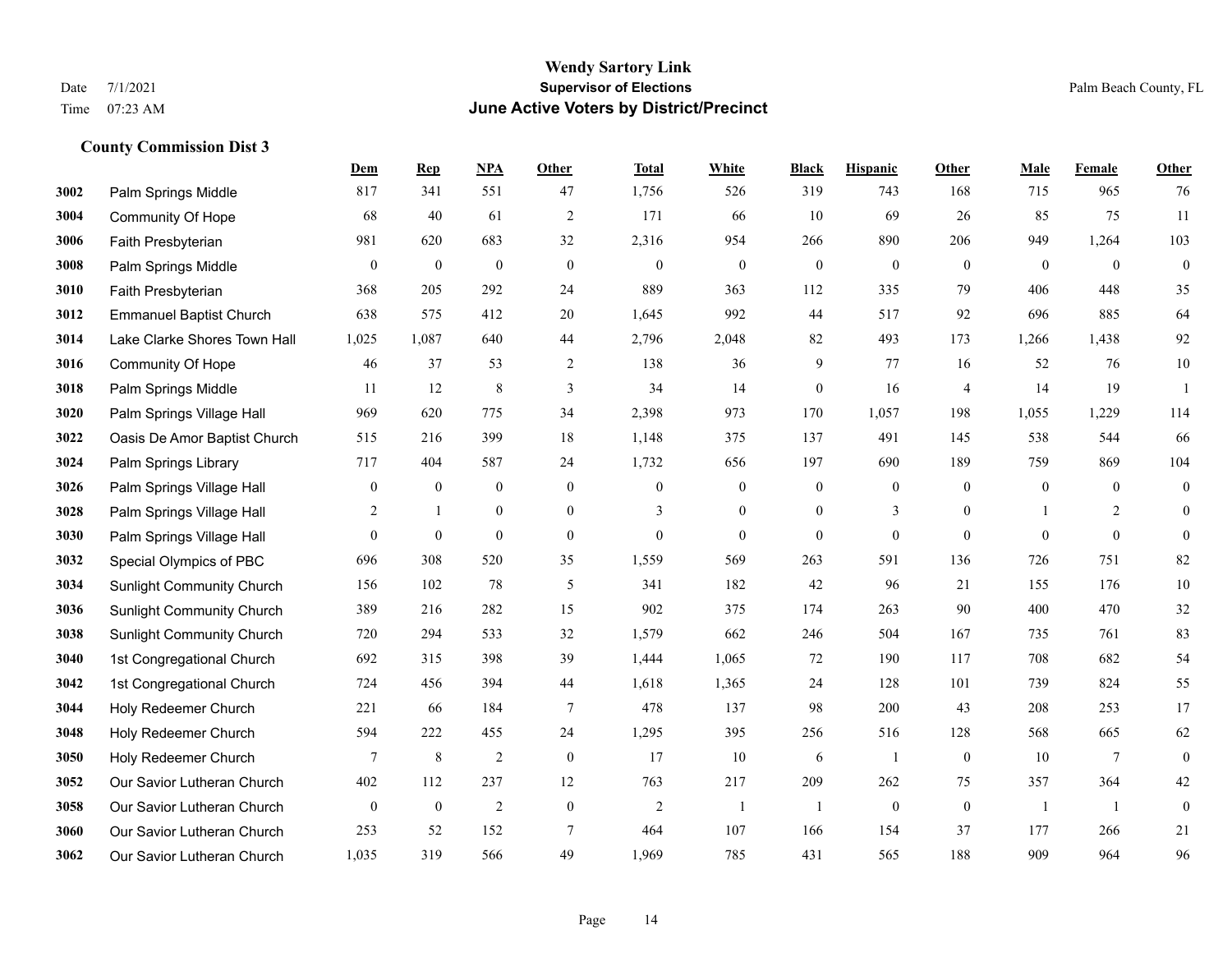#### **Wendy Sartory Link** Date 7/1/2021 **Supervisor of Elections** Palm Beach County, FL Time 07:23 AM **June Active Voters by District/Precinct**

# **Dem Rep NPA Other Total White Black Hispanic Other Male Female Other** 1st Congregational Church 466 218 354 32 1,070 752 91 150 77 501 525 44 Our Savior Lutheran Church 364 128 276 21 789 547 70 93 79 381 373 35 St Andrews Episcopal 537 286 391 42 1,256 1,016 46 109 85 607 605 44 Mid County Senior Center 713 268 558 36 1,575 517 362 488 208 711 784 80 Holy Redeemer Church 0 0 0 0 0 0 0 0 0 0 0 0 Holy Redeemer Church 138 24 82 8 252 65 101 49 37 95 146 11 Coastal Chapel 473 357 335 26 1,191 747 99 255 90 556 594 41 Lantana Recreation Center 14 10 8 2 34 34 0 0 0 13 21 0 Our Savior Lutheran Church 47 39 47 1 134 94 15 19 6 72 58 4 Lakeside UM Church 645 398 442 36 1,521 952 168 269 132 676 802 43 American Finnish Club 839 221 555 40 1,655 397 504 561 193 721 832 102 Atlantis City Hall 486 904 441 41 1,872 1,621 38 90 123 860 969 43 Lakes of Sherbrooke 709 650 577 54 1,990 1,344 191 288 167 871 1,043 76 Woodlands Middle 797 620 695 48 2,160 1,481 136 352 191 1,004 1,079 77 Tradewinds Middle 178 52 123 8 361 97 125 78 61 163 187 11 Woodlands Middle 1,459 833 628 50 2,970 2,399 176 116 279 1,348 1,531 91 Lacuna HOA Clubhouse 1,209 736 731 62 2,738 1,904 270 304 260 1,255 1,392 91 Coral Reef Elementary 327 241 261 26 855 513 70 189 83 401 427 27 Coral Reef Elementary 829 596 632 56 2,113 1,365 253 269 226 981 1,047 85 Manatee Elementary 683 582 512 42 1,819 1,247 169 217 186 826 932 61 Journeys End 426 332 352 20 1,130 754 92 134 150 531 570 29 Diamond View Elementary 1,203 447 792 47 2,489 1,035 628 523 303 1,095 1,286 108 American German Club 410 347 371 33 1,161 809 89 136 127 539 578 44 American German Club 298 113 204 16 631 231 172 97 131 279 323 29 Santaluces High 1,236 535 866 60 2,697 1,085 690 529 393 1,189 1,420 88 Lantana Road Branch Library 825 332 490 39 1,686 792 448 290 156 735 870 81 Starlight Cove Elementary 843 299 611 38 1,791 707 310 627 147 778 922 91 Santaluces High 378 246 293 12 929 543 122 177 87 453 444 32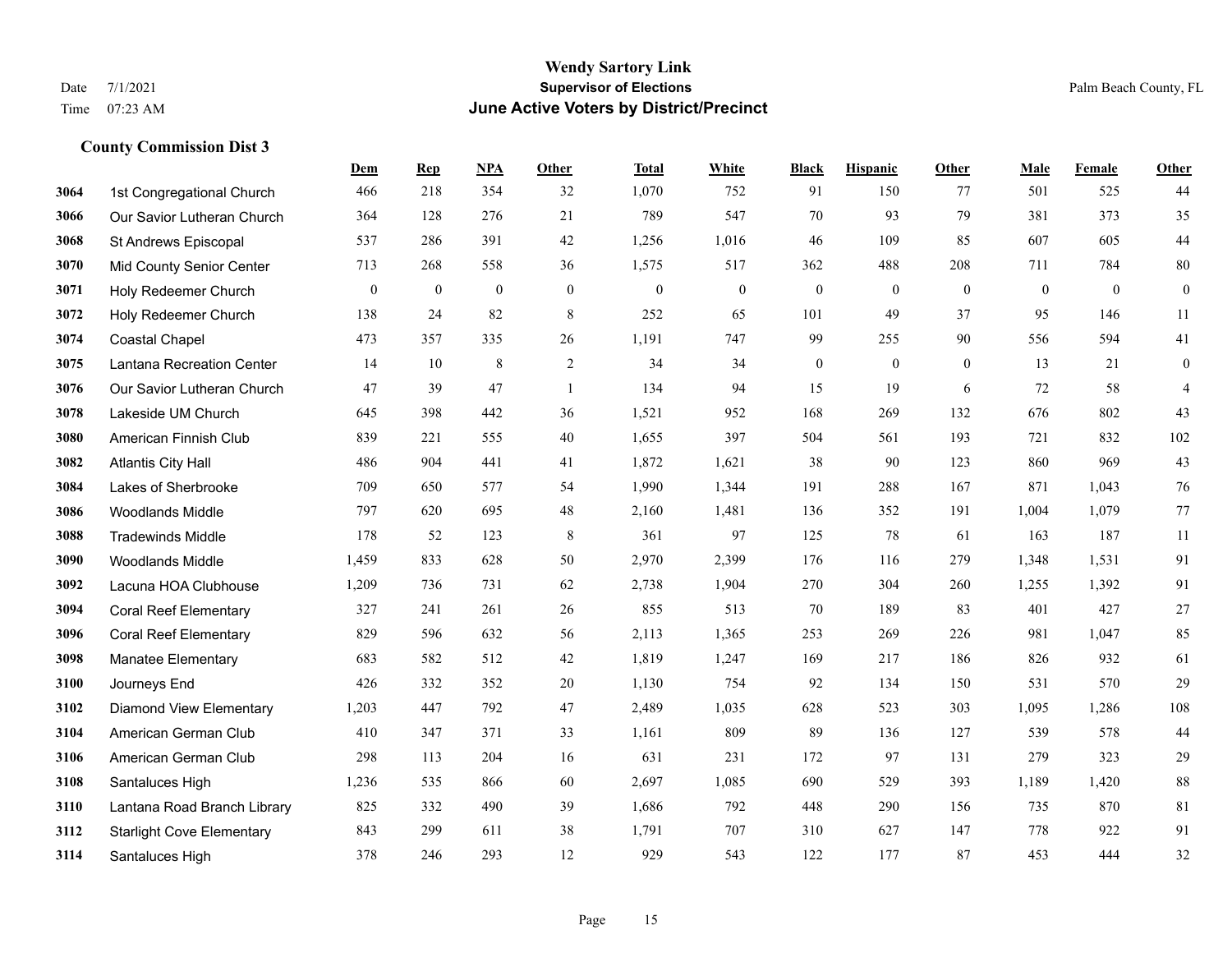|      |                                  | Dem   | <b>Rep</b> | NPA | <b>Other</b>     | <b>Total</b> | <b>White</b> | <b>Black</b>     | <b>Hispanic</b> | Other | <b>Male</b> | Female | <b>Other</b>  |
|------|----------------------------------|-------|------------|-----|------------------|--------------|--------------|------------------|-----------------|-------|-------------|--------|---------------|
| 3116 | <b>Advent Lantana</b>            | 1,077 | 529        | 732 | 50               | 2,388        | 1,462        | 370              | 366             | 190   | 986         | 1,319  | 83            |
| 3118 | Advent Lantana                   | 207   | 231        | 174 | 16               | 628          | 515          | 21               | 48              | 44    | 307         | 307    | 14            |
| 3120 | Valencia Shores Social Club      | 1,226 | 585        | 574 | 42               | 2,427        | 2,139        | 69               | 80              | 139   | 1,110       | 1,262  | 55            |
| 3122 | Boynton Beach Community Chui     | 899   | 401        | 348 | 32               | 1,680        | 1,504        | 31               | 53              | 92    | 686         | 952    | $42\,$        |
| 3124 | West Boynton Park and Rec        | 787   | 575        | 645 | 44               | 2,051        | 1,302        | 217              | 284             | 248   | 925         | 1,050  | $76\,$        |
| 3126 | Temple Shaarei Shalom            | 651   | 506        | 463 | 28               | 1,648        | 1,127        | 153              | 201             | 167   | 760         | 837    | 51            |
| 3128 | West Boynton Park and Rec        | 950   | 605        | 716 | 43               | 2,314        | 1,447        | 276              | 335             | 256   | 1,058       | 1,172  | 84            |
| 3130 | Winston Trails Swim Center       | 1,122 | 913        | 858 | 62               | 2,955        | 2,089        | 205              | 375             | 286   | 1,383       | 1,456  | 116           |
| 3132 | Park Vista High                  | 864   | 658        | 682 | 48               | 2,252        | 1,427        | 224              | 361             | 240   | 1,009       | 1,163  | $80\,$        |
| 3133 | Christa McAuliffe Middle         | 177   | 121        | 133 | 9                | 440          | 266          | 45               | 63              | 66    | 212         | 216    | 12            |
| 3134 | <b>Hidden Oaks Elementary</b>    | 1,084 | 319        | 569 | 33               | 2,005        | 589          | 791              | 352             | 273   | 858         | 1,060  | 87            |
| 3136 | <b>Freedom Shores Elementary</b> | 877   | 401        | 579 | 33               | 1,890        | 836          | 522              | 275             | 257   | 837         | 977    | 76            |
| 3138 | <b>Citrus Cove Elementary</b>    | 861   | 499        | 572 | 31               | 1,963        | 1,159        | 310              | 287             | 207   | 863         | 1,018  | 82            |
| 3140 | Boynton Lakes North Clubhouse    | 417   | 195        | 274 | 15               | 901          | 424          | 218              | 128             | 131   | 403         | 467    | 31            |
| 3142 | Boynton Lakes North Clubhouse    | 389   | 163        | 218 | 15               | 785          | 441          | 137              | 136             | 71    | 314         | 440    | 31            |
| 3144 | Freedom Shores Elementary        | 10    | 8          | 10  | $\boldsymbol{0}$ | 28           | 22           | $\boldsymbol{0}$ | 3               | 3     | 11          | 14     | 3             |
| 3146 | <b>Freedom Shores Elementary</b> | 329   | 124        | 168 | 15               | 636          | 422          | 79               | 73              | 62    | 259         | 357    | $20\,$        |
| 3148 | Imagine Schools - Chancellor     | 61    | 54         | 54  | 5                | 174          | 118          | 12               | 27              | 17    | 86          | 83     | $\mathfrak s$ |
| 3150 | Christa McAuliffe Middle         | 568   | 252        | 230 | 21               | 1,071        | 972          | 21               | 31              | 47    | 439         | 599    | 33            |
| 3152 | Park Vista High                  | 648   | 408        | 388 | 33               | 1,477        | 1,265        | 55               | 63              | 94    | 649         | 778    | 50            |
| 3154 | Ponte Vecchio Clubhouse          | 814   | 311        | 279 | 21               | 1,425        | 1,269        | 22               | 40              | 94    | 641         | 742    | $42\,$        |
| 3156 | Aberdeen East Clubhouse          | 1,010 | 491        | 543 | 42               | 2,086        | 1,588        | 139              | 182             | 177   | 855         | 1,169  | 62            |
| 3158 | <b>Crystal Lakes Elementary</b>  | 995   | 768        | 803 | 56               | 2,622        | 1,851        | 190              | 287             | 294   | 1,188       | 1,322  | 112           |
| 3160 | Christa McAuliffe Middle         | 435   | 332        | 320 | 18               | 1,105        | 753          | 134              | 118             | 100   | 499         | 564    | $42\,$        |
| 3162 | <b>Hidden Oaks Elementary</b>    | 544   | 256        | 295 | 16               | 1,111        | 668          | 203              | 125             | 115   | 499         | 579    | 33            |
| 3164 | <b>Citrus Cove Elementary</b>    | 880   | 540        | 637 | 52               | 2,109        | 1,319        | 311              | 244             | 235   | 934         | 1,104  | 71            |
| 3166 | Jamaica Bay Clubhouse            | 352   | 366        | 263 | 25               | 1,006        | 892          | 19               | 40              | 55    | 434         | 538    | 34            |
| 3168 | Boynton Beach Fire Station #3    | 911   | 451        | 656 | 30               | 2,048        | 1,158        | 360              | 298             | 232   | 873         | 1,102  | 73            |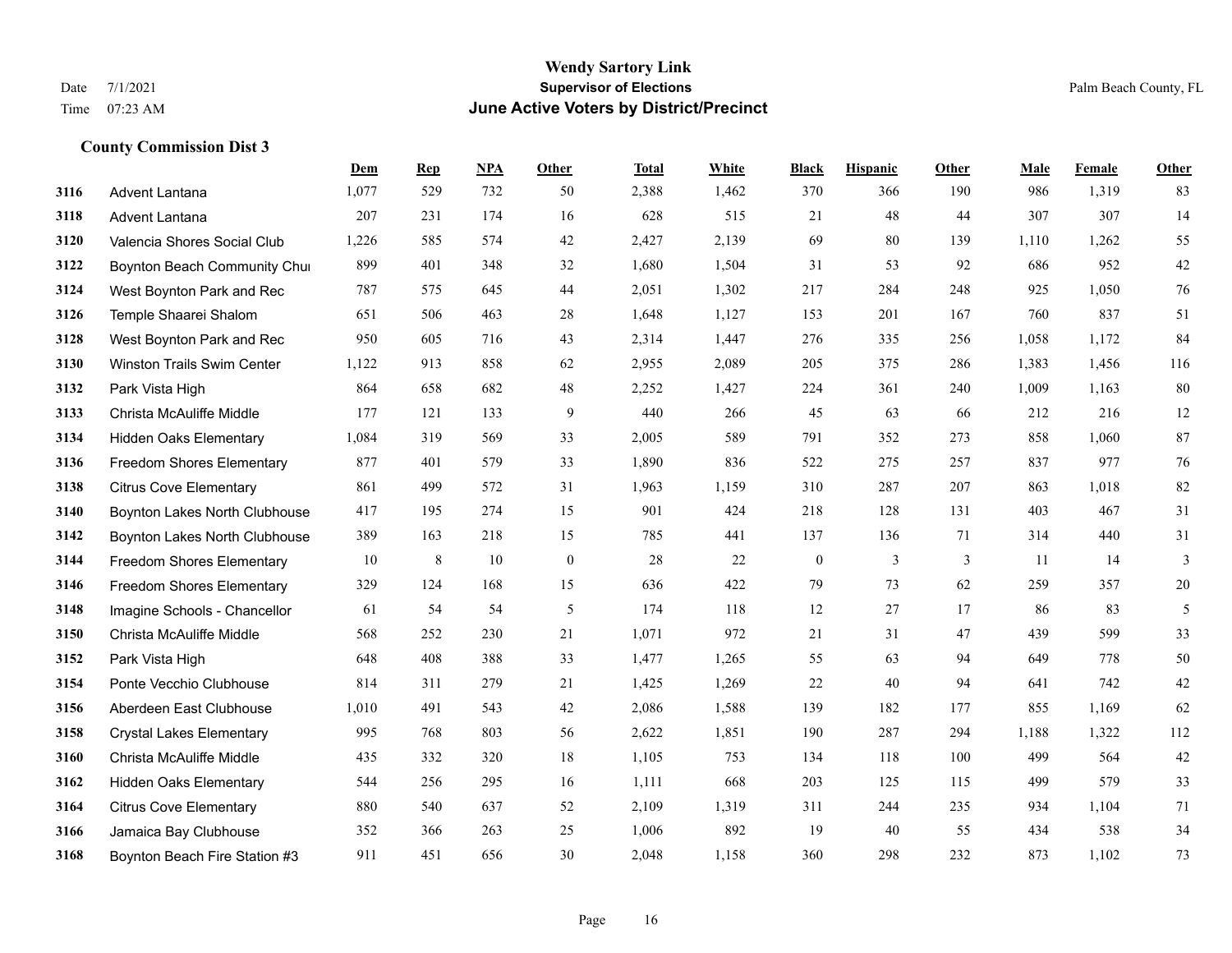|      |                                   | Dem      | <b>Rep</b>   | NPA      | Other    | <b>Total</b> | White          | <b>Black</b> | <b>Hispanic</b> | Other    | <b>Male</b> | Female   | Other        |
|------|-----------------------------------|----------|--------------|----------|----------|--------------|----------------|--------------|-----------------|----------|-------------|----------|--------------|
| 3170 | Boynton Beach High                | 1,117    | 603          | 859      | 69       | 2,648        | 1,563          | 303          | 529             | 253      | 1,163       | 1,379    | 106          |
| 3172 | Boynton Beach High                | 474      | 140          | 302      | 32       | 948          | 438            | 266          | 138             | 106      | 388         | 513      | 47           |
| 3174 | Boynton Beach Fire Station #3     | 246      | 173          | 170      | 14       | 603          | 411            | 51           | 85              | 56       | 275         | 311      | 17           |
| 3176 | Boynton Beach High                | 221      | 119          | 149      | 7        | 496          | 264            | 91           | 82              | 59       | 214         | 260      | 22           |
| 3180 | Imagine Schools - Chancellor      | $\theta$ | $\mathbf{0}$ | $\theta$ | $\theta$ | $\theta$     | $\overline{0}$ | $\mathbf{0}$ | $\theta$        | $\Omega$ | $\Omega$    | $\theta$ | $\mathbf{0}$ |
| 3182 | Imagine Schools - Chancellor      | 97       | 51           | 82       | 4        | 234          | 118            | 45           | 37              | 34       | 111         | 112      | 11           |
| 3185 | Christ Fellowship Church BB       | 263      | 175          | 173      | 26       | 637          | 403            | 70           | 96              | 68       | 300         | 316      | 21           |
| 3186 | Christ Fellowship Church BB       | 185      | 123          | 138      | 10       | 456          | 321            | 39           | 63              | 33       | 201         | 234      | 21           |
| 3187 | Christ Fellowship Church BB       | 696      | 390          | 567      | 55       | 1,708        | 975            | 261          | 282             | 190      | 798         | 852      | 58           |
| 3188 | Christ Fellowship Church BB       | 413      | 305          | 352      | 20       | 1,090        | 674            | 221          | 122             | 73       | 536         | 519      | 35           |
| 3190 | Imagine Schools - Chancellor      | 295      | 147          | 206      | 20       | 668          | 381            | 134          | 91              | 62       | 336         | 317      | 15           |
| 3192 | Leisureville #1 Clubhouse         | 556      | 404          | 363      | 41       | 1,364        | 1,033          | 109          | 127             | 95       | 542         | 774      | 48           |
| 3194 | Boynton Beach Fire Station #2     | 746      | 170          | 376      | 20       | 1,312        | 468            | 543          | 160             | 141      | 574         | 685      | 53           |
| 3196 | Leisureville #3 Clubhouse         | 617      | 556          | 419      | 47       | 1,639        | 1,365          | 81           | 102             | 91       | 702         | 883      | 54           |
| 3198 | <b>BB Leisureville Clubhouse</b>  | 492      | 522          | 311      | 36       | 1,361        | 1,127          | 61           | 112             | 61       | 551         | 772      | 38           |
| 3200 | <b>Golfview Harbour Clubhouse</b> | 614      | 403          | 397      | 28       | 1,442        | 984            | 204          | 108             | 146      | 646         | 748      | 48           |
| 3202 | <b>Golfview Harbour Clubhouse</b> | 64       | 65           | 48       |          | 184          | 137            | 28           |                 | 11       | 88          | 90       | 6            |
|      | <b>County Commission Dist 3</b>   | 54,819   | 31,850       | 36,986   | 2,686    | 126,341      | 75,607         | 16,410       | 22,277          | 12,047   | 56,373      | 65,170   | 4,798        |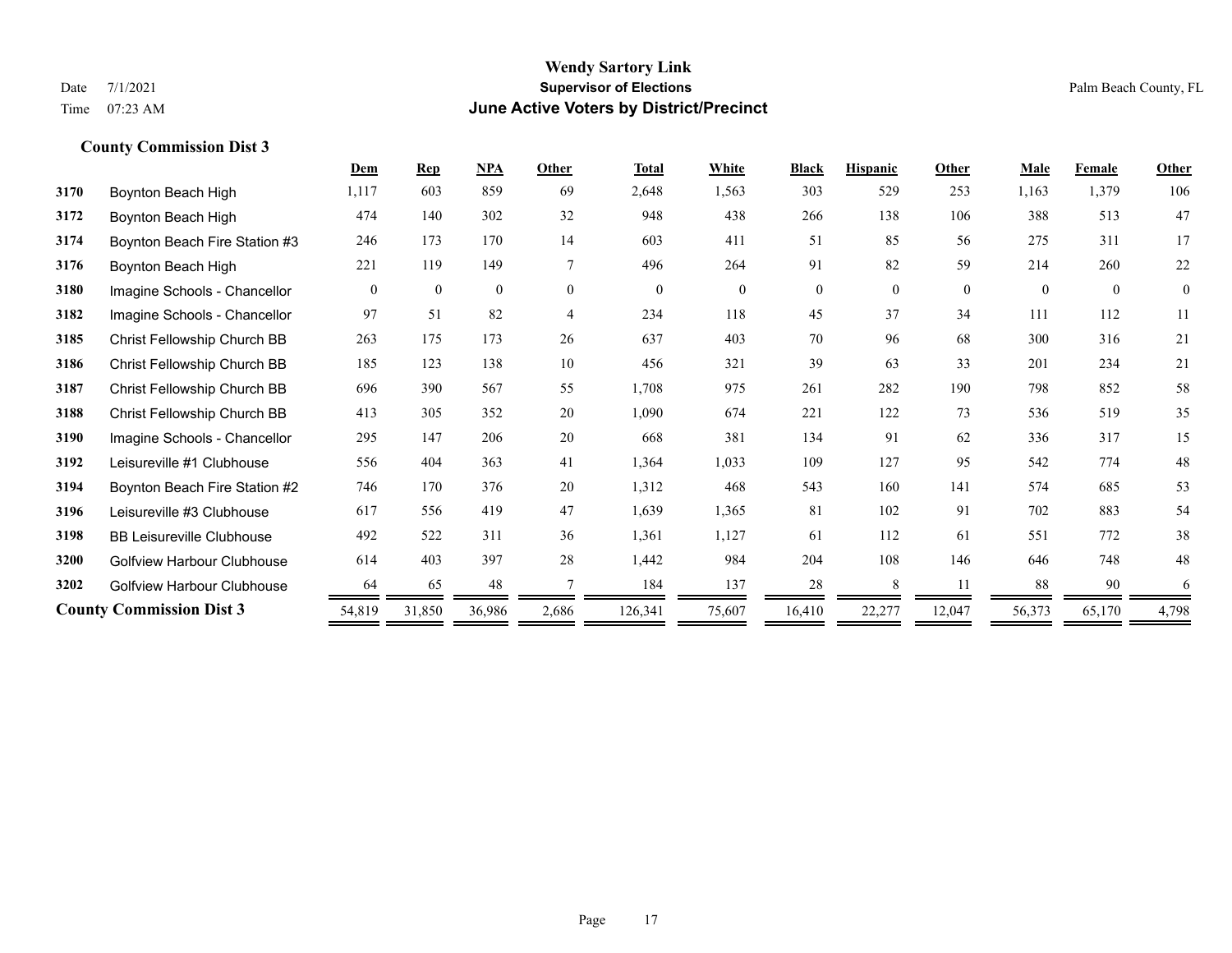#### **Wendy Sartory Link** Date 7/1/2021 **Supervisor of Elections** Palm Beach County, FL Time 07:23 AM **June Active Voters by District/Precinct**

# **Dem Rep NPA Other Total White Black Hispanic Other Male Female Other** Lantana Recreation Center 473 507 367 47 1,394 1,169 24 103 98 665 688 41 South Palm Beach Town Hall 417 492 367 35 1,311 1,124 21 74 92 570 695 46 Manalapan Town Hall 76 202 92 10 380 348 6 6 20 193 176 11 Hypoluxo Town Hall 521 590 507 62 1,680 1,404 39 106 131 771 858 51 Bent Tree Villas East 797 731 602 51 2,181 1,595 207 211 168 959 1,169 53 Greentree Villas 642 566 460 26 1,694 1,384 71 120 119 675 969 50 New Church 417 483 328 24 1,252 1,017 63 88 84 536 687 29 Christ Fellowship Church BB 537 288 298 25 1,148 695 185 161 107 527 591 30 Quail Ridge Business Center 125 373 115 11 624 601 1 2 20 286 328 10 Christ Fellowship Church BB 31 27 38 4 100 78 4 11 7 38 60 2 Congress Middle 826 238 397 40 1,501 546 647 157 151 620 820 61 Harvey E Oyer Jr Park 491 626 481 56 1,654 1,313 88 124 129 785 822 47 Sterling Village Aud 503 550 452 50 1,555 1,357 35 61 102 722 781 52 Ocean Ridge Town Hall 411 749 407 46 1,613 1,477 5 47 84 772 798 43 Village of Golf Admin Bldg 35 188 43 4 270 265 0 1 4 126 143 1 Crosspointe Elementary 360 256 291 23 930 671 111 61 87 397 513 20 Forest Park Elementary 284 445 265 25 1,019 915 8 51 45 427 559 33 **4038 Briny Breezes Community Cente** 95 148 91 3 337 311 0 10 16 141 186 10 Briny Breezes Community Center 0 0 0 0 0 0 0 0 0 0 0 0 Briny Breezes Community Center 0 0 0 0 0 0 0 0 0 0 0 0 Briny Breezes Community Cente 49 33 38 1 121 107 1 8 5 64 54 3 Delray Dunes 86 339 99 5 529 491 1 5 32 241 276 12 Banyan Creek Elementary 118 153 84 7 362 289 16 30 27 186 167 9 Hunter's Run Courtside Cafe 1,076 367 532 36 2,011 1,850 40 47 74 839 1,128 44 Crosspointe Elementary 119 82 83 3 287 173 58 23 33 141 140 6 Crosspointe Elementary 208 79 146 17 450 169 108 100 73 200 231 19 Lakeview Baptist Church 538 649 438 35 1,660 1,372 77 101 110 773 832 55 Lakeview Baptist Church 0 0 0 0 0 0 0 0 0 0 0 0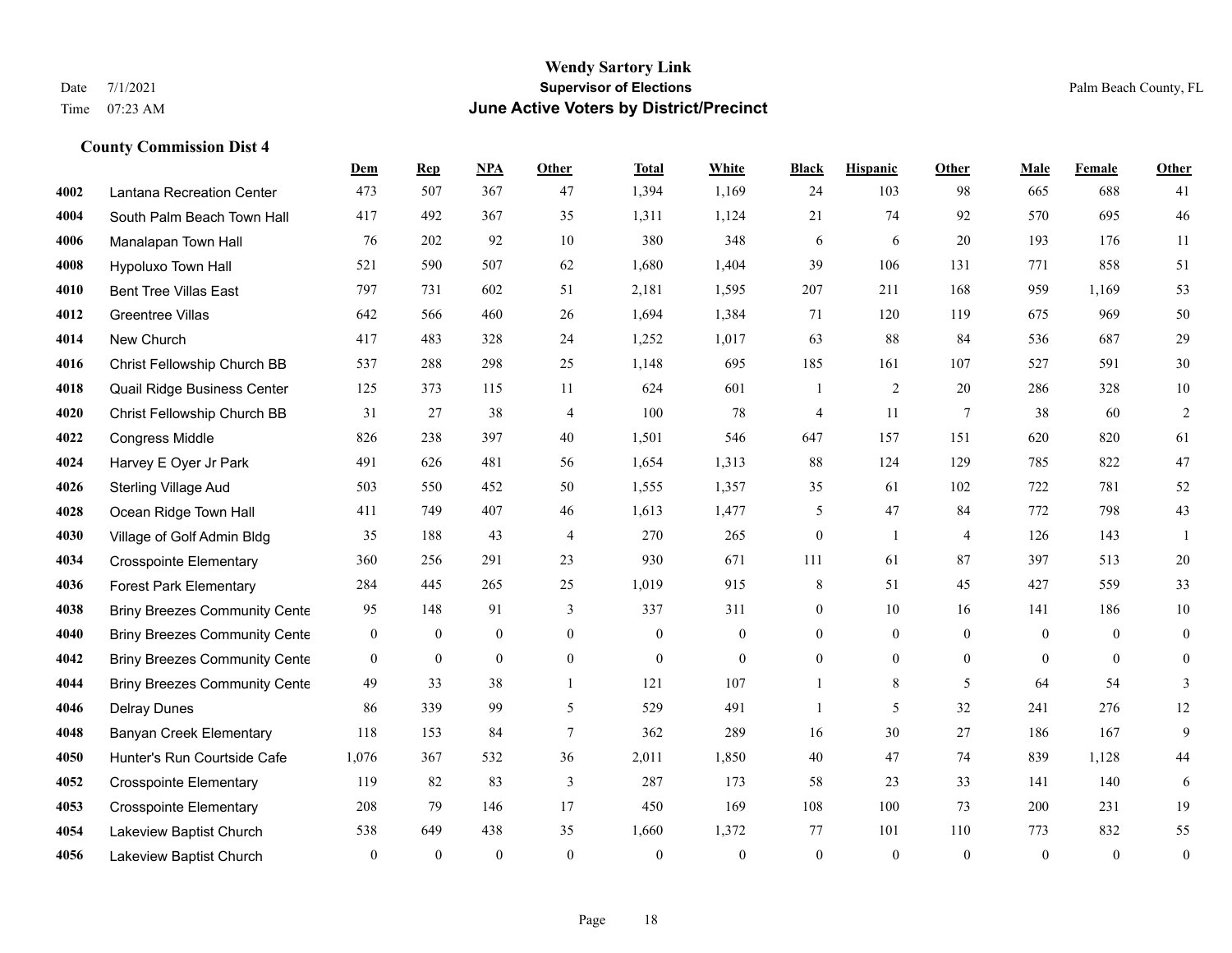### **Wendy Sartory Link** Date 7/1/2021 **Supervisor of Elections Supervisor of Elections** Palm Beach County, FL Time 07:23 AM **June Active Voters by District/Precinct**

|      |                                   | Dem              | <b>Rep</b>       | <b>NPA</b>       | Other          | <b>Total</b> | White            | <b>Black</b>   | <b>Hispanic</b> | Other        | Male           | Female       | Other                    |
|------|-----------------------------------|------------------|------------------|------------------|----------------|--------------|------------------|----------------|-----------------|--------------|----------------|--------------|--------------------------|
| 4058 | Plumosa SOA Elementary            | 50               | 61               | 47               | 7              | 165          | 141              | $\overline{4}$ | 12              | 8            | 77             | 85           | 3                        |
| 4060 | Lakeview Baptist Church           | $\overline{2}$   | $\tau$           | 3                | $\overline{0}$ | 12           | $\mathfrak{H}$   | $\theta$       | $\mathbf{1}$    | 6            | 6              | 6            | $\mathbf{0}$             |
| 4062 | Lakeview Baptist Church           | 41               | 68               | 37               | 5              | 151          | 124              | 8              | 8               | 11           | 73             | 76           | 2                        |
| 4064 | Seacrest Presbyterian             | 47               | 43               | 43               | $\overline{4}$ | 137          | 121              | $\mathbf{1}$   | 9               | 6            | 73             | 63           |                          |
| 4066 | Seacrest Presbyterian             | $\overline{0}$   | $\mathbf{0}$     | $\mathbf{0}$     | $\Omega$       | $\theta$     | $\mathbf{0}$     | $\mathbf{0}$   | $\mathbf{0}$    | $\Omega$     | $\theta$       | $\theta$     | $\theta$                 |
| 4068 | Seacrest Presbyterian             | $\theta$         | $\mathbf{0}$     | $\mathbf{0}$     | $\theta$       | $\theta$     | $\mathbf{0}$     | $\overline{0}$ | $\overline{0}$  | $\theta$     | $\overline{0}$ | $\theta$     | $\overline{0}$           |
| 4070 | Seacrest Presbyterian             | $\theta$         | $\mathbf{0}$     | $\theta$         | $\Omega$       | $\theta$     | $\mathbf{0}$     | $\overline{0}$ | $\theta$        | $\mathbf{0}$ | $\Omega$       | $\theta$     | $\overline{0}$           |
| 4072 | <b>Gulf Stream Town Hall</b>      | 182              | 453              | 208              | 22             | 865          | 806              | $\overline{4}$ | 19              | 36           | 421            | 427          | 17                       |
| 4074 | Plumosa SOA Elementary            | 426              | 423              | 348              | 25             | 1,222        | 1,052            | 15             | 72              | 83           | 580            | 605          | 37                       |
| 4076 | <b>Country Manors Clubhouse</b>   | 448              | 389              | 396              | 24             | 1,257        | 892              | 99             | 131             | 135          | 553            | 668          | 36                       |
| 4078 | <b>Banyan Creek Elementary</b>    | 2                | 6                | 1                | $\overline{0}$ | 9            | 8                | $\mathbf{0}$   | $\mathbf{0}$    |              | 5              | 3            | 1                        |
| 4080 | <b>Banyan Creek Elementary</b>    | $\overline{0}$   | $\mathbf{0}$     | $\mathbf{0}$     | $\overline{0}$ | $\theta$     | $\boldsymbol{0}$ | $\overline{0}$ | $\mathbf{0}$    | $\mathbf{0}$ | $\mathbf{0}$   | $\theta$     | $\overline{0}$           |
| 4082 | <b>Banyan Creek Elementary</b>    | $\theta$         | 3                | $\theta$         | $\overline{0}$ | 3            | 3                | $\mathbf{0}$   | $\theta$        | $\Omega$     | $\overline{2}$ | $\mathbf{1}$ | $\theta$                 |
| 4084 | <b>Banyan Creek Elementary</b>    | $42\,$           | 23               | 23               | $\overline{2}$ | 90           | 66               | 6              | 9               | 9            | 42             | 44           | $\overline{\mathcal{A}}$ |
| 4086 | <b>Banyan Creek Elementary</b>    | 557              | 376              | 377              | 25             | 1,335        | 911              | 186            | 103             | 135          | 623            | 661          | 51                       |
| 4088 | West Park Baptist Church          | 845              | 454              | 478              | 48             | 1,825        | 1,554            | 59             | 94              | 118          | 738            | 1.035        | 52                       |
| 4090 | Pines of Delray North             | 273              | 165              | 161              | 11             | 610          | 487              | 38             | 44              | 41           | 239            | 344          | $27\,$                   |
| 4092 | West Park Baptist Church          | $\boldsymbol{0}$ | $\boldsymbol{0}$ | $\boldsymbol{0}$ | $\mathbf{0}$   | $\mathbf{0}$ | $\mathbf{0}$     | $\mathbf{0}$   | $\mathbf{0}$    | $\mathbf{0}$ | $\mathbf{0}$   | $\theta$     | $\mathbf{0}$             |
| 4094 | S D Spady Elementary              | 674              | 707              | 529              | 56             | 1,966        | 1,703            | 32             | 97              | 134          | 932            | 962          | 72                       |
| 4096 | Carver Middle                     | 562              | 45               | 159              | 12             | 778          | 102              | 576            | 32              | 68           | 361            | 367          | 50                       |
| 4098 | <b>Bethel Evangelical Baptist</b> | 983              | 737              | 658              | 67             | 2,445        | 1,878            | 176            | 216             | 175          | 1,036          | 1,335        | 74                       |
| 4100 | <b>Carver Middle</b>              | 113              | 145              | 95               | 10             | 363          | 291              | 28             | 19              | 25           | 179            | 170          | 14                       |
| 4102 | Veterans Park Recreation Ctr      | 426              | 506              | 398              | 35             | 1,365        | 1,240            | 13             | 25              | 87           | 633            | 693          | 39                       |
| 4104 | <b>Emmanuel Catholic Church</b>   | 748              | 668              | 612              | 66             | 2,094        | 1,694            | 81             | 153             | 166          | 913            | 1.113        | 68                       |
| 4106 | Delray Beach Golf Club            | 408              | 409              | 336              | 34             | 1,187        | 915              | 53             | 106             | 113          | 546            | 603          | 38                       |
| 4108 | Pines of Delray East              | 588              | 347              | 377              | 26             | 1,338        | 992              | 87             | 134             | 125          | 529            | 751          | 58                       |
| 4110 | 505 Club                          | 378              | 434              | 295              | 30             | 1,137        | 1,031            | 9              | 33              | 64           | 494            | 615          | $28\,$                   |
| 4112 | Veterans Park Recreation Ctr      | 579              | 791              | 539              | 47             | 1.956        | 1.798            | 9              | 42              | 107          | 913            | 976          | 67                       |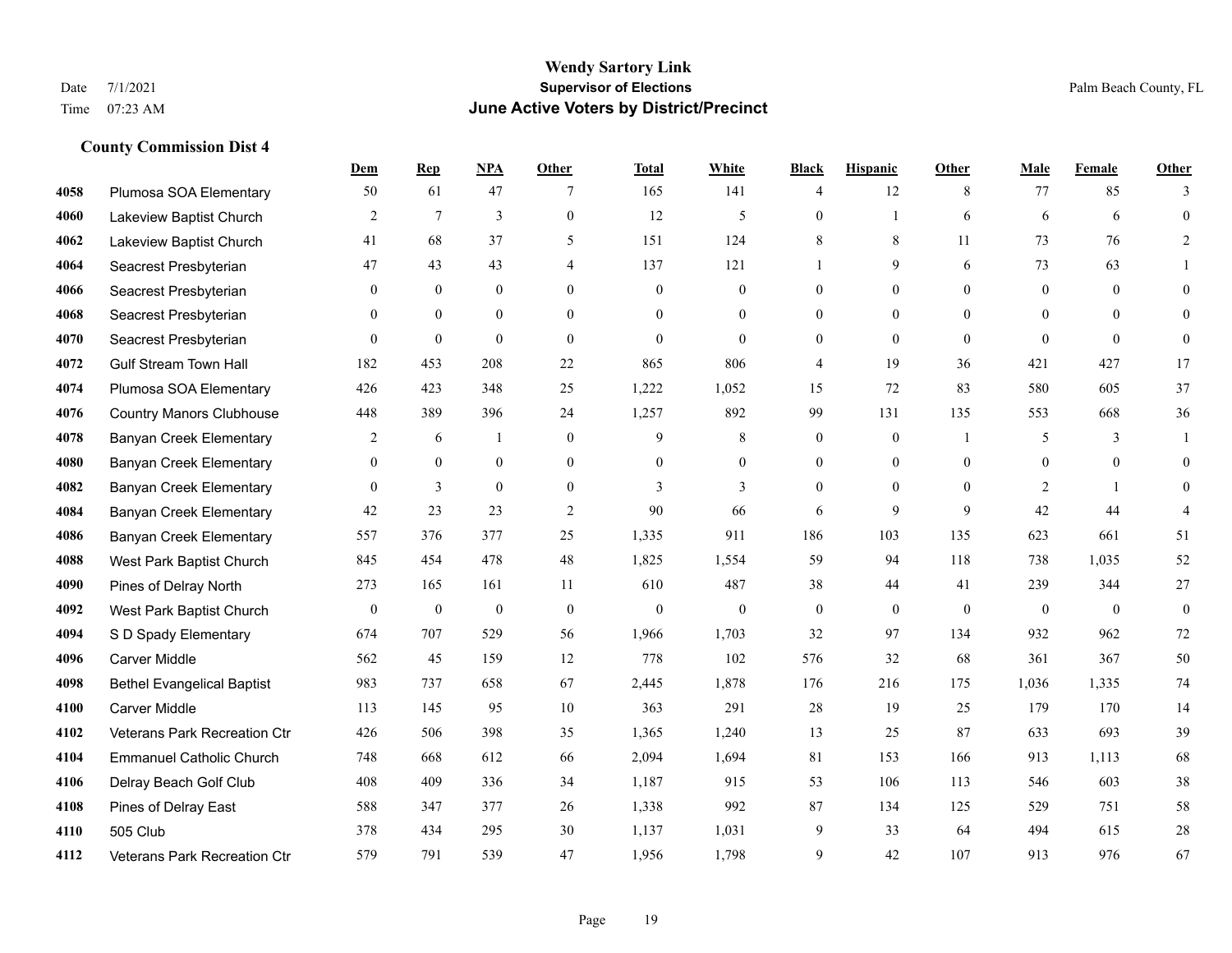#### **Wendy Sartory Link** Date 7/1/2021 **Supervisor of Elections** Palm Beach County, FL Time 07:23 AM **June Active Voters by District/Precinct**

# **Dem Rep NPA Other Total White Black Hispanic Other Male Female Other** Delray Beach First Baptist 837 762 607 61 2,267 1,920 76 126 145 1,043 1,171 53 Orchard View Elementary 26 35 28 0 89 72 2 6 9 47 39 3 Orchard View Elementary 695 401 462 34 1,592 1,097 146 201 148 650 883 59 Orchard View Elementary 443 295 321 41 1,100 781 65 155 99 464 595 41 Delray Beach Swim and Tennis 711 434 475 35 1,655 1,151 194 146 164 713 877 65 Delray Beach Swim and Tennis 772 554 624 56 2,006 1,507 132 186 181 908 1,017 81 Pine Grove Elementary 512 837 529 58 1,936 1,671 25 93 147 891 975 70 St Lucy Catholic Church 624 906 620 43 2,193 1,962 14 74 143 988 1,131 74 St Lucy Catholic Church 31 58 31 2 122 107 0 4 11 54 66 2 Omni Middle 646 626 524 36 1,832 1,502 33 137 160 853 926 53 Calusa Elementary 383 390 311 27 1,111 919 15 92 85 453 618 40 Above and Beyond Community Church 411 557 427 35 1,430 1,161 40 124 105 671 712 47 Above and Beyond Community Church 636 615 573 43 1,867 1,392 50 216 209 794 998 75 Ascension Catholic Church 806 1,203 890 68 2,967 2,323 158 237 249 1,396 1,471 100 Broken Sound Club 253 204 180 16 653 481 25 84 63 272 363 18 Woodfield Country Club HOA 841 746 724 53 2,364 2,115 13 67 169 1,076 1,194 94 Seasons HOA Clubhouse 220 215 168 10 613 507 8 37 61 290 294 29 Broken Sound Club 525 378 332 17 1,252 1,147 12 32 61 562 657 33 Broken Sound Club 578 415 425 39 1,457 1,147 70 132 108 666 752 39 4150 Patch Reef Park Community Center 567 503 550 66 1,686 1,297 62 155 172 795 843 48 Boca Delray Lodge #171 636 646 638 50 1,970 1,454 71 220 225 895 991 84 Ascension Catholic Church 418 415 330 32 1,195 872 88 101 134 582 565 48 St Lucy Catholic Church 534 556 406 35 1,531 1,343 6 65 117 710 777 44 Spanish River High 954 736 758 40 2,488 1,971 49 218 250 1,181 1,199 108 Greater BR Swim & Racquet Ctr 432 406 345 19 1,202 970 18 88 126 556 602 44 4162 Patch Reef Park Community Center 546 480 437 20 1,483 1,132 30 113 208 676 732 75 Safe Schools Institute 595 648 561 32 1,836 1,476 28 171 161 853 890 93 FAU Arena Lobby 787 452 596 28 1,863 1,055 301 264 243 827 935 101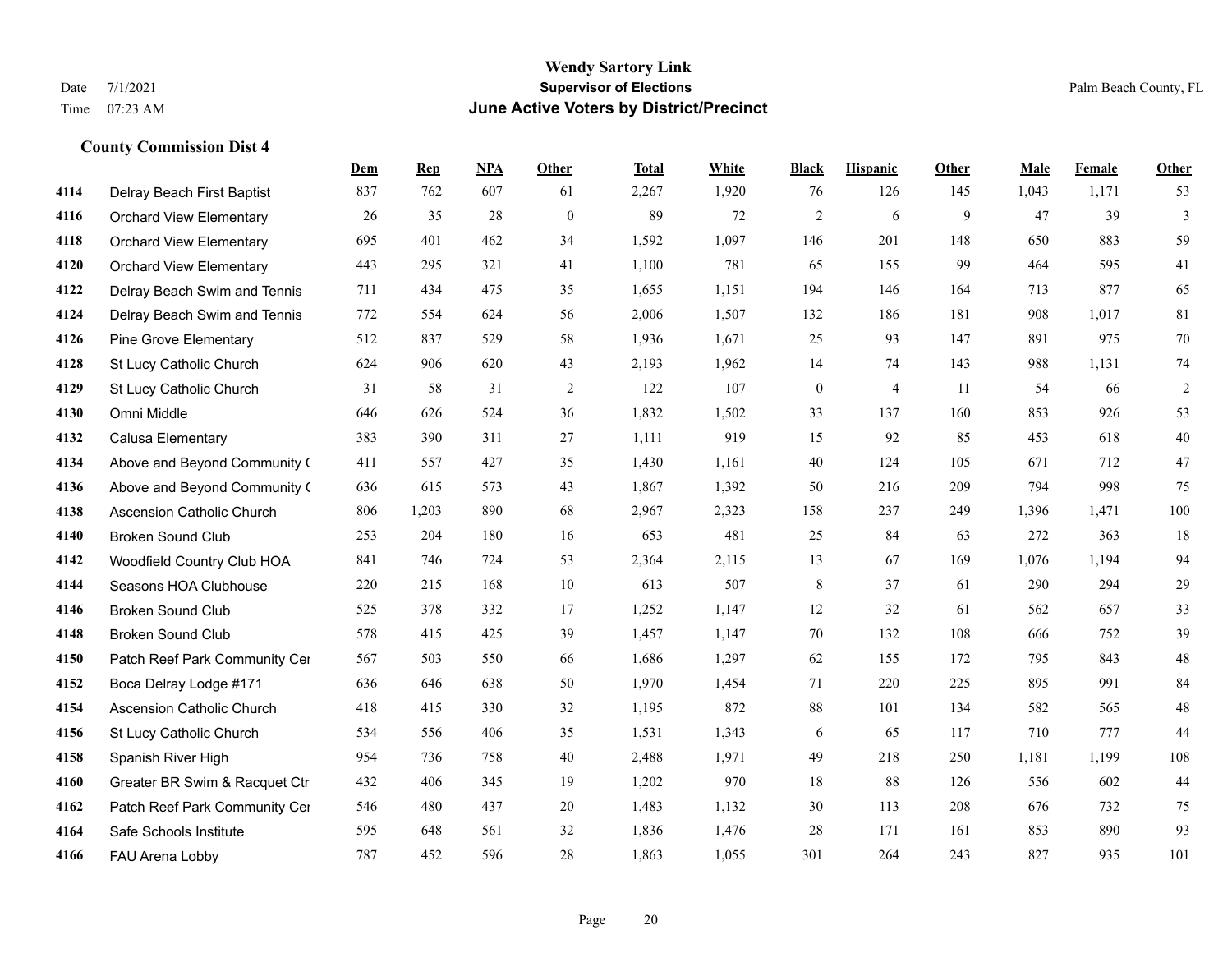## **Wendy Sartory Link** Date 7/1/2021 **Supervisor of Elections Supervisor of Elections** Palm Beach County, FL Time 07:23 AM **June Active Voters by District/Precinct**

|      |                                    | Dem | <b>Rep</b> | NPA | <b>Other</b> | <b>Total</b> | White | <b>Black</b> | <b>Hispanic</b> | <b>Other</b> | Male  | Female | Other   |
|------|------------------------------------|-----|------------|-----|--------------|--------------|-------|--------------|-----------------|--------------|-------|--------|---------|
| 4168 | JC Mitchell Elementary             | 701 | 559        | 601 | 51           | 1,912        | 1,327 | 83           | 237             | 265          | 827   | 970    | 115     |
| 4170 | Spanish River Library              | 910 | 1,034      | 860 | 48           | 2,852        | 2,214 | 99           | 262             | 277          | 1,351 | 1,401  | $100\,$ |
| 4172 | Marine Safety Headquarters         | 671 | 682        | 583 | 61           | 1,997        | 1,750 | 16           | 98              | 133          | 889   | 1,053  | 55      |
| 4174 | Sugar Sand Park Comm Center        | 302 | 276        | 264 | 15           | 857          | 737   | 5            | 53              | 62           | 403   | 417    | 37      |
| 4176 | Sugar Sand Park Comm Center        | 937 | 681        | 728 | 70           | 2,416        | 1,776 | $72\,$       | 321             | 247          | 1,054 | 1,256  | 106     |
| 4178 | Sugar Sand Park Comm Center        | 755 | 645        | 517 | 45           | 1,962        | 1,561 | 42           | 195             | 164          | 789   | 1,106  | 67      |
| 4180 | Del Prado Elementary               | 579 | 571        | 557 | 35           | 1,742        | 1,243 | 49           | 244             | 206          | 789   | 854    | 99      |
| 4182 | Greater BR Swim & Racquet Ctr      | 879 | 593        | 727 | 53           | 2,252        | 1,526 | 84           | 401             | 241          | 944   | 1,215  | 93      |
| 4184 | <b>Boca Raton Middle</b>           | 566 | 611        | 557 | 36           | 1,770        | 1,341 | 53           | 204             | 172          | 829   | 890    | 51      |
| 4186 | The Volen Center                   | 555 | 504        | 450 | 29           | 1,538        | 1,065 | 131          | 161             | 181          | 709   | 764    | 65      |
| 4188 | Elks Lodge of Boca Raton           | 892 | 520        | 586 | 55           | 2,053        | 1,200 | 315          | 308             | 230          | 924   | 1,036  | 93      |
| 4190 | St Gregory Episcopal Church        | 743 | 1,084      | 793 | 72           | 2,692        | 2,264 | 27           | 179             | 222          | 1,317 | 1,279  | 96      |
| 4192 | Verde K-8 School                   | 572 | 957        | 699 | 44           | 2,272        | 1,812 | 48           | 133             | 279          | 1,051 | 1,095  | 126     |
| 4194 | Del Prado Elementary               | 539 | 324        | 306 | 29           | 1,198        | 1,023 | 23           | 54              | 98           | 505   | 660    | 33      |
| 4196 | Good Shepherd Lutheran             | 707 | 435        | 441 | 24           | 1,607        | 1,383 | 30           | 82              | 112          | 677   | 888    | $42\,$  |
| 4198 | Verde K-8 School                   | 636 | 469        | 507 | 35           | 1,647        | 1,029 | 118          | 315             | 185          | 678   | 895    | 74      |
| 4200 | Verde K-8 School                   | 406 | 350        | 296 | 19           | 1,071        | 799   | 10           | 170             | 92           | 433   | 610    | $28\,$  |
| 4202 | Greater BR Swim & Racquet Ctr      | 777 | 589        | 613 | 34           | 2,013        | 1,568 | 30           | 236             | 179          | 818   | 1,121  | 74      |
| 4204 | Sugar Sand Park Comm Center        | 750 | 445        | 575 | 40           | 1,810        | 1,143 | 142          | 309             | 216          | 809   | 932    | 69      |
| 4206 | Good Shepherd Lutheran             | 672 | 469        | 505 | 32           | 1,678        | 1,333 | 31           | 173             | 141          | 677   | 944    | 57      |
| 4208 | Hammock Pointe Elementary          | 873 | 597        | 480 | 34           | 1,984        | 1,708 | 10           | 121             | 145          | 788   | 1,139  | 57      |
| 4210 | Sugar Sand Park Comm Center        | 638 | 835        | 667 | 43           | 2,183        | 1,718 | 30           | 261             | 174          | 1,008 | 1,103  | $72\,$  |
| 4212 | Center for Spiritual Living        | 628 | 806        | 574 | 37           | 2,045        | 1,707 | 33           | 160             | 145          | 966   | 1,017  | 62      |
| 4214 | Calvary Chapel Boca Raton - 4th    | 636 | 860        | 639 | 65           | 2,200        | 1,754 | 46           | 233             | 167          | 1,018 | 1,102  | $80\,$  |
| 4216 | Calvary Chapel Boca Raton - Kir    | 684 | 1,070      | 689 | 62           | 2,505        | 2,112 | 20           | 176             | 197          | 1,180 | 1,235  | 90      |
| 4218 | <b>Grace Community Church</b>      | 456 | 852        | 536 | 58           | 1,902        | 1,580 | 31           | 135             | 156          | 879   | 940    | 83      |
| 4220 | <b>Boca Raton Community Center</b> | 459 | 394        | 460 | 45           | 1,358        | 875   | 99           | 238             | 146          | 602   | 711    | 45      |
| 4222 | Boca Raton Downtown Library        | 921 | 1.076      | 884 | 81           | 2.962        | 2,493 | 59           | 178             | 232          | 1,329 | 1.514  | 119     |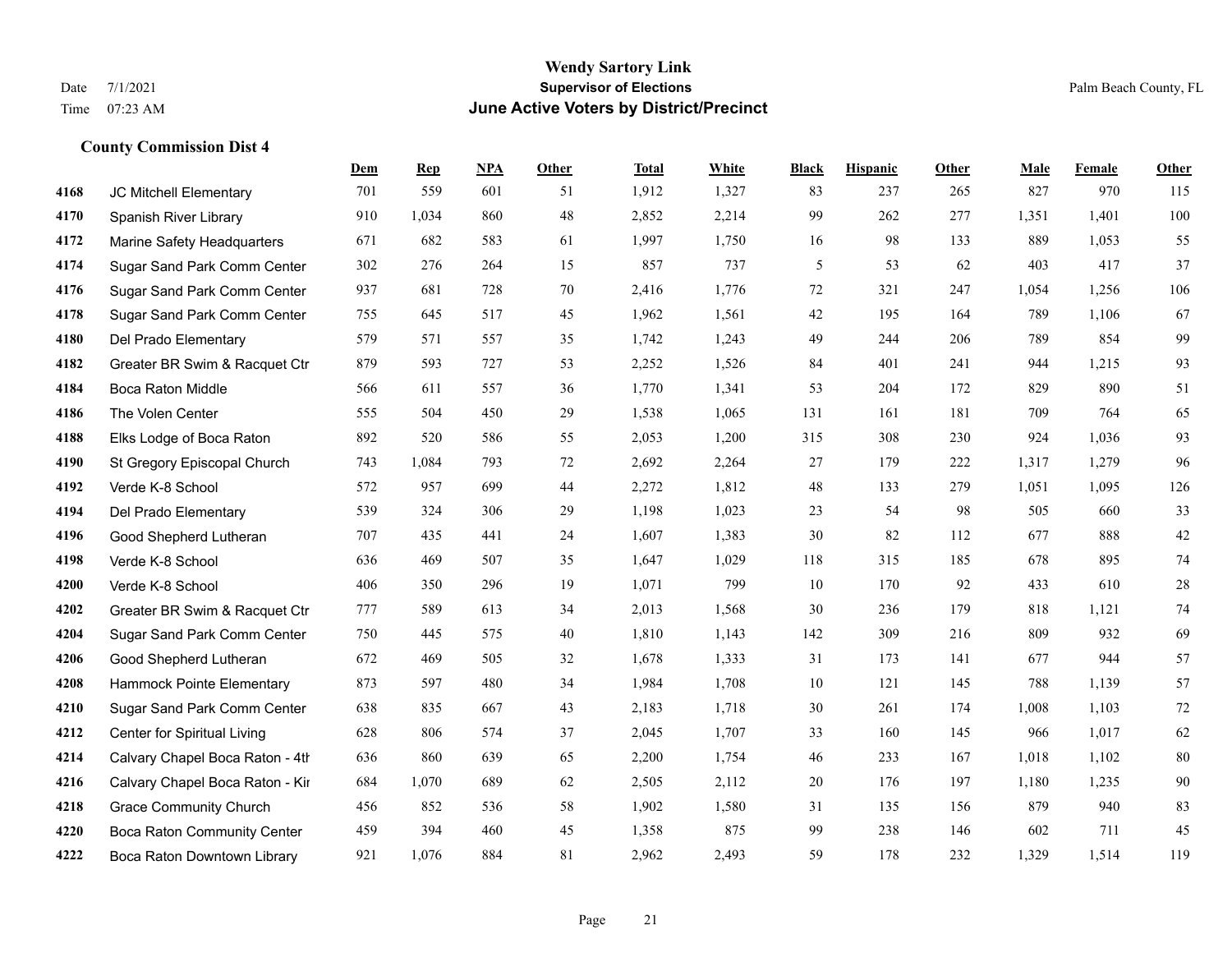|      |                                    | <u>Dem</u> | <u>Rep</u>      | <b>NPA</b> | Other | <b>Total</b> | White   | <b>Black</b> | <b>Hispanic</b> | Other  | Male            | Female | <b>Other</b> |
|------|------------------------------------|------------|-----------------|------------|-------|--------------|---------|--------------|-----------------|--------|-----------------|--------|--------------|
| 4224 | Grace Community Church             | 511        | 1,103           | 725        | 59    | 2,398        | .976    | 56           | 176             | 190    | 1,121           | 1,195  | 82           |
| 4226 | St Gregory Episcopal Church        | 226        | 38 <sup>2</sup> | 270        |       | 898          | 805     |              |                 | 54     | 425             | 449    | 24           |
| 4228 | <b>Boca Raton Community Center</b> | 526        | 650             | 499        | 47    | 1.722        | . 477   | 16           | 96              | 133    | 775             | 899    | 48           |
| 4230 | Boca Raton Downtown Library        | 319        | 449             | 318        | 25    | 1.111        | 973     | a            | 54              |        | 52 <sup>2</sup> | 564    | 26           |
|      | <b>County Commission Dist 4</b>    | 53,454     | 51,765          | 43.919     | 3,602 | 152,740      | 120,339 | 6,855        | 12.606          | 12,940 | 68,573          | 78,801 | 5,366        |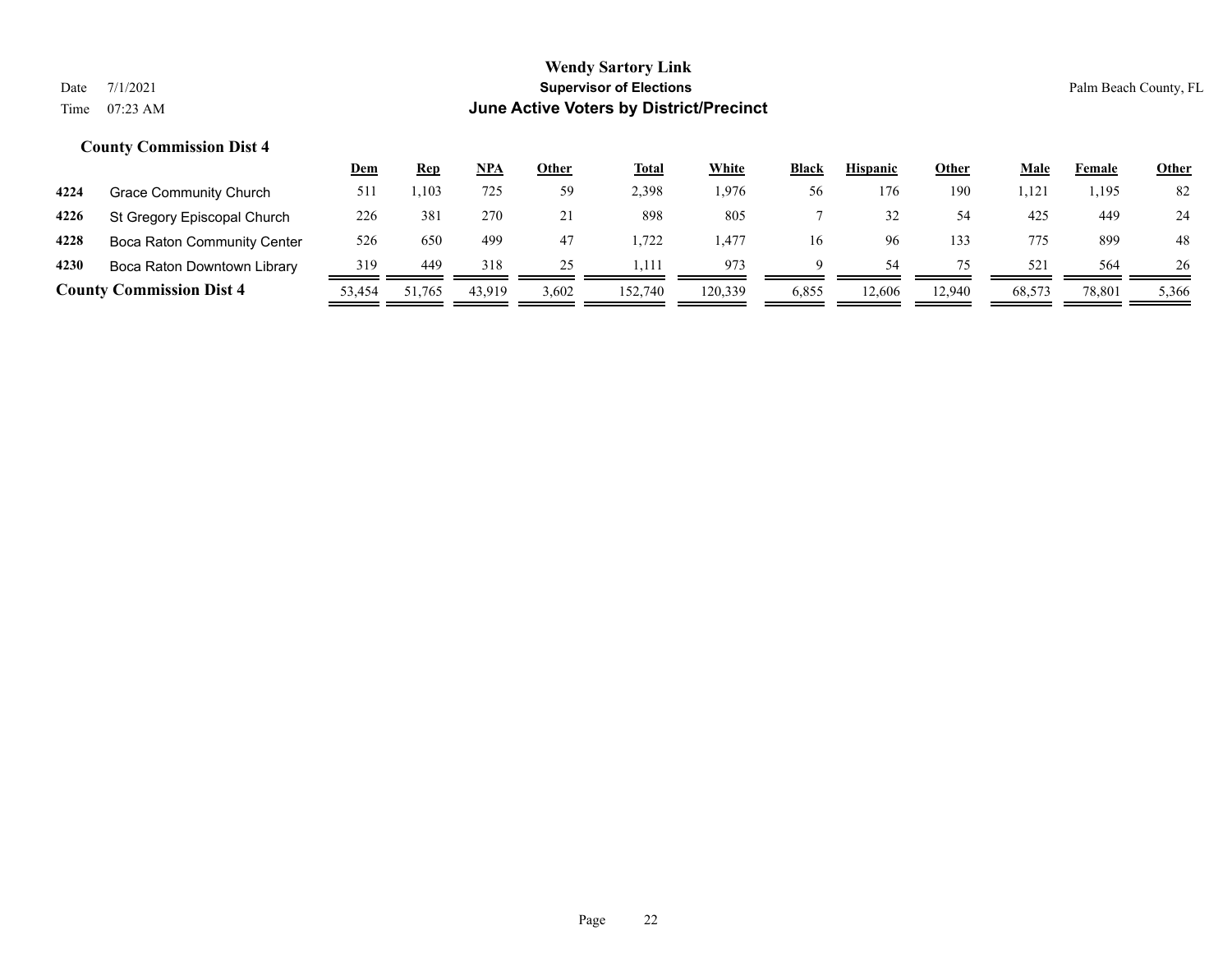#### **Wendy Sartory Link** Date 7/1/2021 **Supervisor of Elections** Palm Beach County, FL Time 07:23 AM **June Active Voters by District/Precinct**

# **Dem Rep NPA Other Total White Black Hispanic Other Male Female Other** Faith Farm Tabernacle 561 644 493 43 1,741 1,147 171 192 231 808 880 53 Faith Farm Tabernacle 496 345 433 25 1,299 784 135 202 178 575 678 46 Faith Farm Tabernacle 3 2 2 0 7 4 0 3 0 6 1 0 Sunset Palms Elementary 1,232 559 472 77 2,340 2,189 14 35 102 1,081 1,200 59 Faith Farm Tabernacle 1,066 459 529 35 2,089 1,975 13 22 79 971 1,081 37 Faith Farm Tabernacle 5 0 2 0 7 6 0 0 1 5 2 0 Sunset Palms Elementary 427 317 365 27 1,136 735 96 138 167 525 573 38 Boynton Beach Community Church 1,202 971 987 72 3,232 2,145 287 359 441 1,540 1,570 122 Temple Shaarei Shalom 960 235 309 35 1,539 1,439 15 25 60 590 918 31 The Grove Clubhouse 415 146 157 12 730 660 18 18 34 307 412 11 West Boynton Branch Library 686 452 479 40 1,657 953 244 240 220 731 863 63 Faith United Methodist Church 954 627 626 30 2,237 1,630 153 237 217 982 1,163 92 Platina Clubhouse 685 252 292 20 1,249 1,063 35 72 79 476 740 33 Hagen Road Elementary 613 324 402 37 1,376 712 293 189 182 594 731 51 Hagen Road Elementary 861 443 449 27 1,780 1,395 147 117 121 785 949 46 Valencia Lakes HOA 600 210 242 16 1,068 987 10 16 55 470 569 29 Faith United Methodist Church 945 411 503 46 1,905 1,117 435 195 158 810 1,029 66 South Tech Academy 689 514 433 29 1,665 1,308 97 108 152 731 865 69 West Boynton Branch Library 680 195 309 34 1,218 778 247 113 80 467 698 53 New Church 292 119 135 12 558 485 16 27 30 237 305 16 Valencia Lakes HOA 793 297 308 16 1,414 1,307 16 21 70 600 783 31 Valencia Isles Social Hall 801 227 275 14 1,317 1,244 1 5 67 543 745 29 The Cascades Clubhouse 752 262 270 18 1,302 1,218 15 17 52 548 728 26 New Church 388 202 244 15 849 764 19 33 33 386 444 19 South Tech Academy 917 369 456 40 1,782 1,370 158 144 110 722 1,004 56 Cascade Lakes Clubhouse 558 198 185 11 952 865 5 11 71 418 506 28 Green Cay Nature Center 1,340 570 637 42 2,589 1,971 264 172 182 1,105 1,415 69 Coral Lakes Clubhouse 590 361 300 19 1,270 889 138 133 110 551 675 44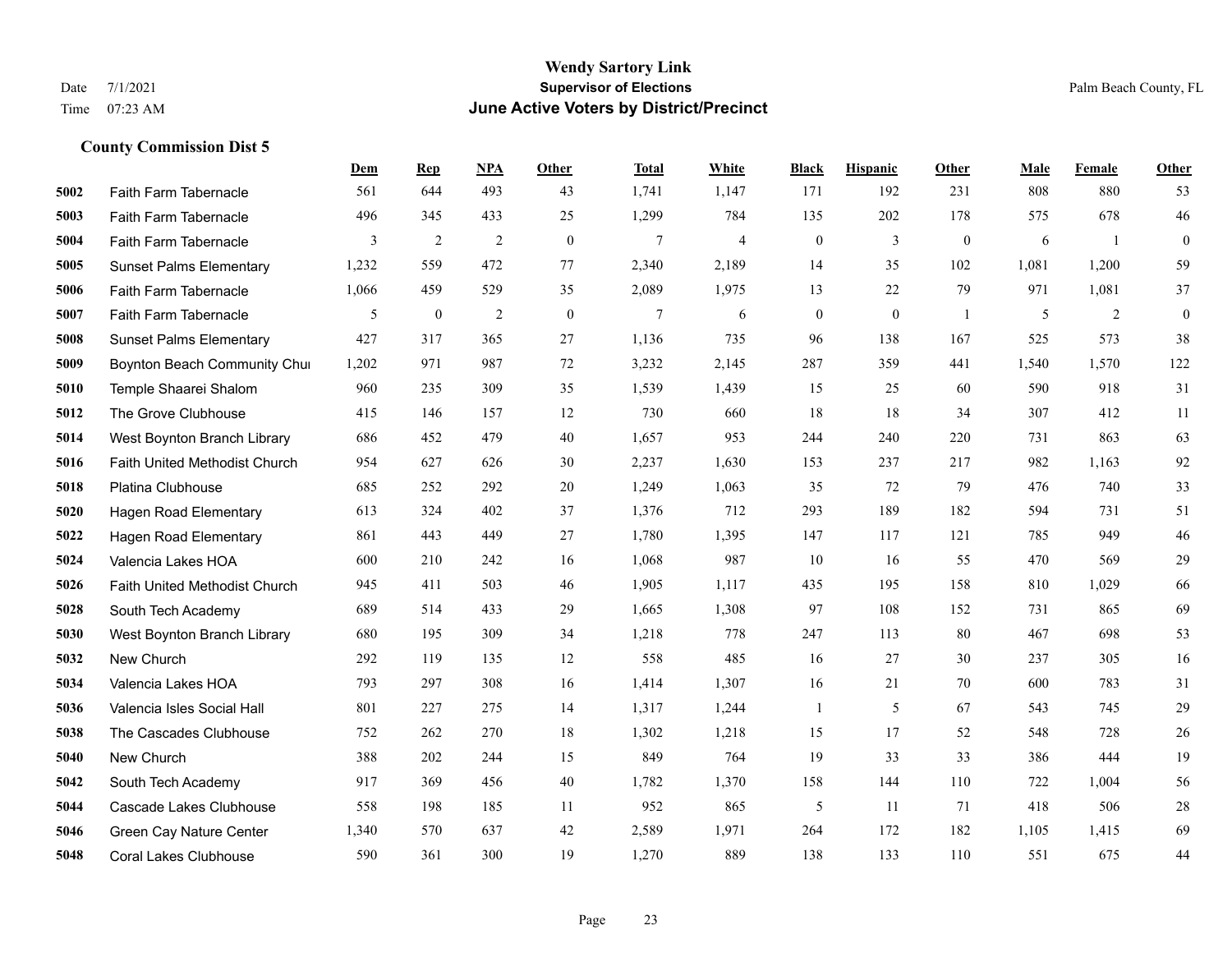#### **Wendy Sartory Link** Date 7/1/2021 **Supervisor of Elections** Palm Beach County, FL Time 07:23 AM **June Active Voters by District/Precinct**

# **Dem Rep NPA Other Total White Black Hispanic Other Male Female Other** Coral Lakes Clubhouse 1,109 305 358 22 1,794 1,679 11 8 96 688 1,058 48 Lake Worth Drainage District 648 439 456 31 1,574 1,206 87 129 152 682 831 61 Our Lady Queen of Peace 1,158 1,203 1,000 88 3,449 2,769 99 209 372 1,604 1,702 143 Our Lady Queen of Peace 300 143 154 11 608 537 6 37 28 271 319 18 Hagen Ranch Road Library 1,868 1,107 1,152 93 4,220 3,414 161 322 323 1,791 2,298 131 Valencia Falls Clubhouse 680 190 226 10 1,106 1,040 4 5 57 489 581 36 Hagen Ranch Road Library 521 210 230 14 975 904 4 14 53 441 522 12 Villa Borghese Clubhouse 449 243 163 14 869 792 11 27 39 378 468 23 Huntington Lakes Clubhouse 957 330 348 36 1,671 1,543 15 39 74 624 1,013 34 Abbey Village Clubhouse 726 378 358 29 1,491 1,217 58 117 99 593 837 61 Camelot Village Clubhouse 223 116 99 13 451 277 50 83 41 174 261 16 Delray Villas 465 236 210 18 929 759 38 63 69 397 499 33 Huntington Pointe Clubhouse 768 173 231 18 1,190 1,128 6 10 46 445 711 34 Coco Wood Clubhouse 383 163 175 11 732 514 93 75 50 326 375 31 Palm Greens Clubhouse 668 298 304 29 1,299 1,080 36 94 89 508 741 50 Bethel Evangelical Baptist 704 380 399 41 1,524 1,138 113 167 106 617 866 41 Bethel Evangelical Baptist 89 50 36 1 176 127 10 21 18 59 115 2 Bethel Evangelical Baptist 643 371 411 22 1,447 990 170 154 133 650 754 43 High Point Section II 445 302 252 23 1,022 808 38 105 71 411 581 30 Carver Middle 44 17 17 5 83 65 6 4 8 32 49 2 Carver Middle 173 128 132 15 448 291 49 58 50 199 234 15 Gleneagles CC-Strathearn Sat 973 473 476 37 1,959 1,680 35 114 130 822 1,086 51 Gleneagles CC-Clunie Satellite 793 317 345 22 1,477 1,267 72 67 71 626 817 34 Kings Point Clubhouse 378 184 172 14 748 602 27 70 49 291 426 31 Monaco Clubhouse 908 493 490 39 1,930 1,495 91 196 148 786 1,059 85 Lakes of Delray Clubhouse 387 229 163 15 794 704 9 40 41 306 472 16 Kings Point Flanders 918 410 385 30 1,743 1,404 73 152 114 707 978 58 Lakes of Delray Clubhouse 904 309 367 40 1,620 1,335 67 111 107 629 936 55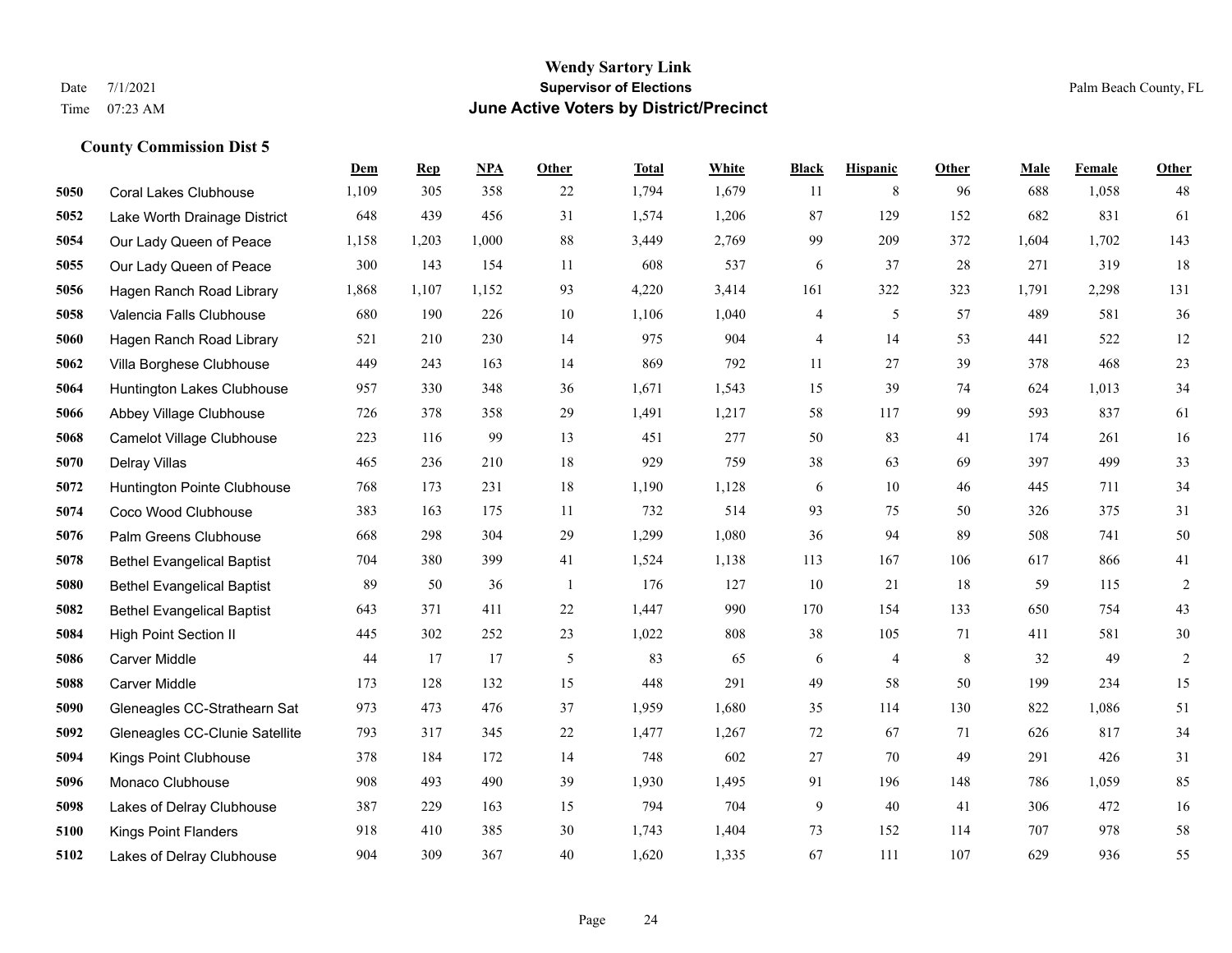#### **Wendy Sartory Link** Date 7/1/2021 **Supervisor of Elections** Palm Beach County, FL Time 07:23 AM **June Active Voters by District/Precinct**

# **Dem Rep NPA Other Total White Black Hispanic Other Male Female Other** Kings Point Flanders 901 378 340 37 1,656 1,314 71 151 120 648 939 69 Las Verdes Clubhouse 981 613 700 54 2,348 1,649 209 289 201 1,050 1,216 82 West Boca Branch Library 1,401 1,482 1,346 103 4,332 3,588 104 251 389 2,029 2,166 137 South County Civic Center 522 510 409 27 1,468 1,330 6 30 102 690 737 41 Morikami Park Elementary 43 60 48 3 154 146 0 3 5 71 82 1 Morikami Park Elementary 558 621 492 38 1,709 1,485 19 53 152 785 883 41 Morikami Park Elementary 19 38 24 2 83 67 0 6 10 34 42 7 South County Civic Center 257 202 187 10 656 542 8 28 78 300 327 29 Spanish River High 82 105 76 12 275 224 4 22 25 137 135 3 The Polo Club of Boca Raton 655 501 431 24 1,611 1,468 18 24 101 703 858 50 The Polo Club of Boca Raton 302 195 193 18 708 647 1 8 52 289 394 25 South County Civic Center 171 119 106 7 403 335 7 34 27 167 225 11 The Polo Club of Boca Raton 38 28 32 2 100 92 2 3 3 45 54 1 Delray Beach First Baptist  $\begin{array}{cccccccc} 7 & 1 & 0 & 1 & 9 & 8 & 1 & 0 & 0 & 3 & 6 & 0 \end{array}$  Delray Beach First Baptist 285 175 202 10 672 436 35 121 80 284 356 32 Delray Beach First Baptist 161 114 109 1 385 325 9 26 25 152 219 14 Boca Delray Clubhouse 258 114 115 11 498 447 8 17 26 204 282 12 Sunrise Park Elementary 762 496 567 36 1,861 1,231 102 275 253 839 955 67 Coconut Cove Waterpark - Meet 649 544 531 28 1,752 1,283 31 169 269 789 875 88 Eagles Landing Middle 957 574 637 43 2,211 1,513 149 322 227 975 1,165 71 Coconut Cove Waterpark - Meet 543 470 450 30 1,493 1,063 68 231 131 709 730 54 West Boca Branch Library 870 509 688 40 2,107 1,374 124 395 214 884 1,154 69 Whispering Pines Elementary 896 561 623 43 2,123 1,412 131 304 276 927 1,117 79 Olympic Heights High 1,049 768 917 51 2,785 1,799 150 531 305 1,253 1,417 115 Whispering Pines Elementary 302 242 254 21 819 592 30 103 94 325 456 38 Whisper Walk Section B 924 441 421 32 1,818 1,439 51 209 119 697 1,068 53 Century Village West 924 496 383 39 1,842 1,427 77 180 158 668 1,102 72 Century Village West 759 358 367 22 1,506 1,198 47 140 121 574 856 76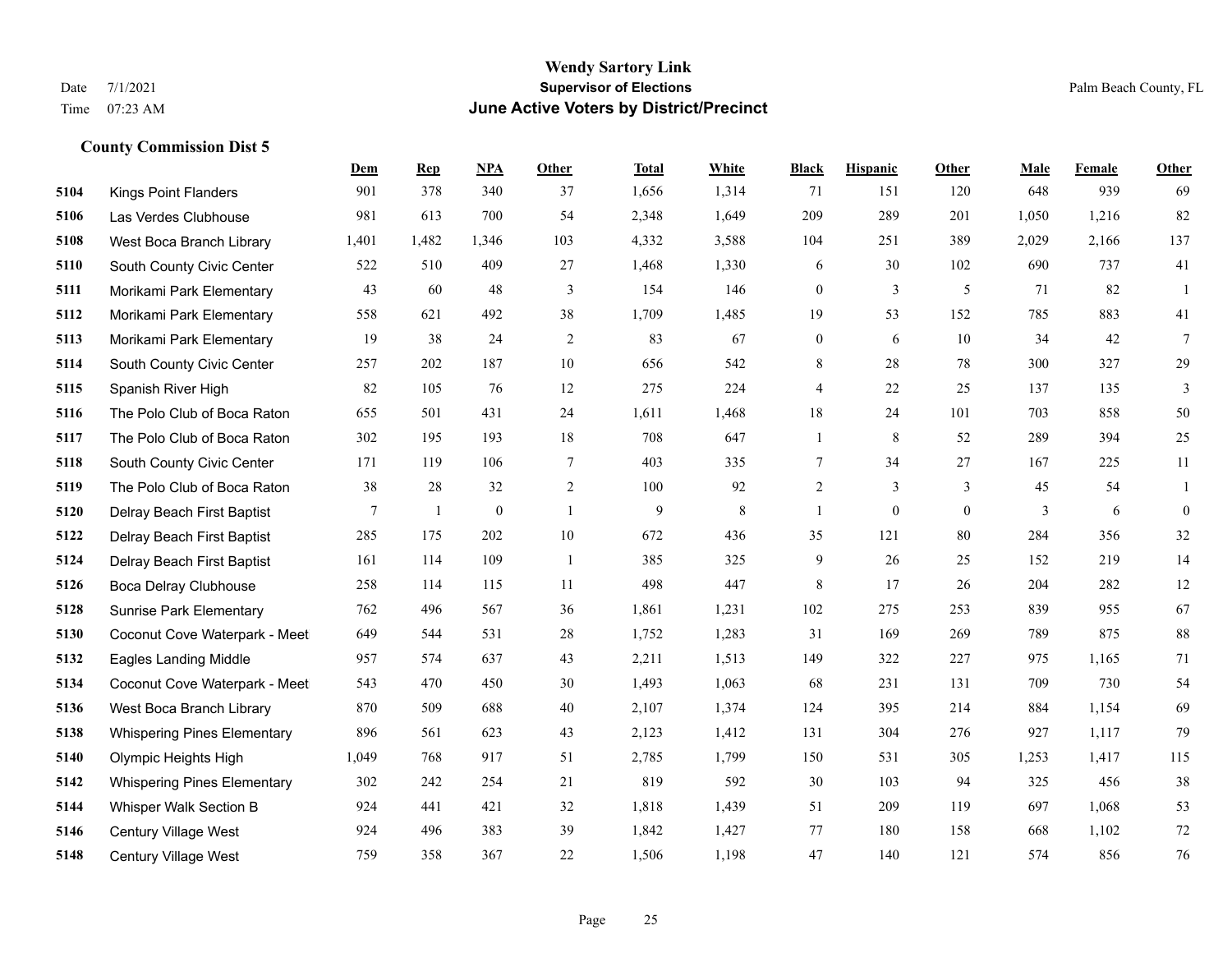#### **Wendy Sartory Link** Date 7/1/2021 **Supervisor of Elections** Palm Beach County, FL Time 07:23 AM **June Active Voters by District/Precinct**

# **Dem Rep NPA Other Total White Black Hispanic Other Male Female Other** Century Village West 688 276 282 21 1,267 995 49 139 84 455 770 42 West Boca Raton High 949 791 854 46 2,640 1,976 83 245 336 1,233 1,295 112 Daggerwing Nature Center 905 779 752 50 2,486 1,710 79 348 349 1,113 1,258 115 Southwinds Golf Course 726 494 578 31 1,829 1,241 84 257 247 788 954 87 Boca West Country Club 767 452 514 48 1,781 1,599 7 72 103 739 996 46 Boca West Country Club 811 459 415 32 1,717 1,618 4 27 68 670 1,005 42 Glades Presbyterian Church 765 751 637 38 2,191 1,610 65 307 209 1,042 1,064 85 Sandpiper Shores Elementary 1,015 649 674 43 2,381 1,824 71 251 235 1,084 1,217 80 Glades Road Branch Library 821 703 741 49 2,314 1,600 119 351 244 990 1,223 101 Glades Road Branch Library 964 603 610 41 2,218 1,675 62 269 212 855 1,303 60 Olympic Heights High 1,150 626 754 45 2,575 1,887 81 357 250 996 1,482 97 Del Prado Elementary 239 299 205 17 760 682 10 11 57 363 376 21 Waters Edge Elementary 874 756 803 46 2,479 1,673 127 361 318 1,148 1,211 120 Loggers Run Middle 467 350 359 16 1,192 828 46 198 120 500 628 64 Loggers Run Middle 721 537 629 46 1,933 1,069 189 403 272 856 976 101 Boca Glades Baptist Church 686 371 631 41 1,729 976 127 393 233 784 863 82 Boca Glades Baptist Church 576 290 539 34 1,439 741 131 362 205 646 722 71 Coral Sunset Elementary 900 561 722 36 2,219 1,221 239 432 327 1,022 1,086 111 Coral Sunset Elementary 1,009 420 851 39 2,319 995 352 646 326 981 1,214 124 Pines Of Boca Barwood 976 615 775 48 2,414 1,425 138 531 320 1,020 1,293 101 Lakes at Boca Rio Clubhouse 405 287 330 19 1,041 687 62 175 117 477 518 46 Hammock Pointe Elementary 1,073 677 910 41 2,701 1,549 202 570 380 1,161 1,415 125 Lakes Of Boca Barwood 401 250 375 21 1,047 622 49 238 138 443 547 57 **County Commission Dist 5** 70,957 41,619 43,991 3,126 159,693 120,542 8,319 16,203 14,629 68,707 85,348 5,638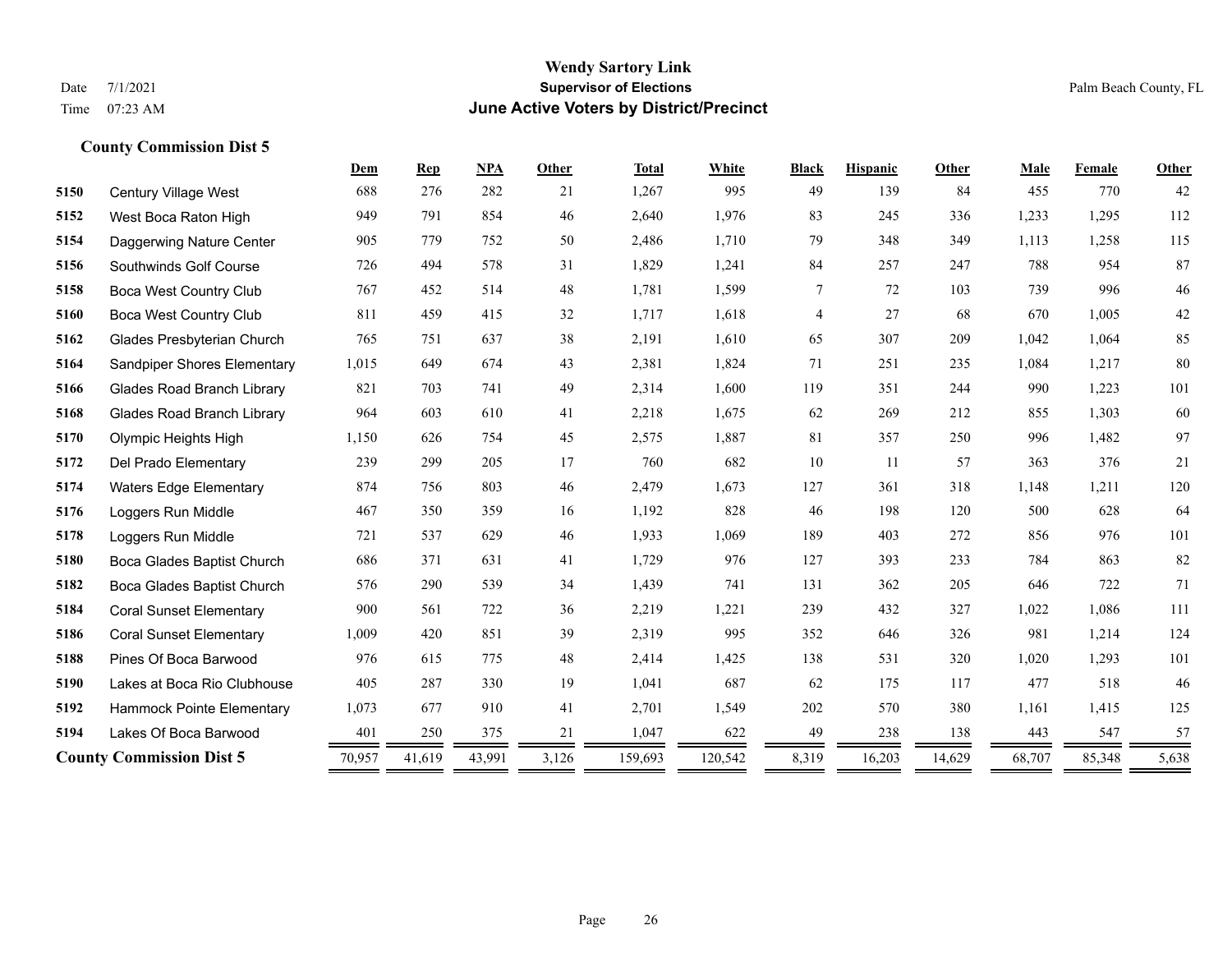#### **Wendy Sartory Link** Date 7/1/2021 **Supervisor of Elections** Palm Beach County, FL Time 07:23 AM **June Active Voters by District/Precinct**

# **Dem Rep NPA Other Total White Black Hispanic Other Male Female Other** Canal Point Community Center 79 102 60 0 241 106 37 83 15 107 124 10 Pahokee Recreation Center 959 176 226 5 1,366 179 881 223 83 564 754 48 Pahokee Recreation Center 996 166 274 12 1,448 122 845 380 101 646 720 82 Pahokee High 515 22 101 2 640 7 587 3 43 188 421 31 Canal Point Community Center 25 6 6 0 37 12 20 2 3 21 16 0 Belle Glade Library/Civic Ctr 177 29 59 0 265 31 146 75 13 104 150 11 Belle Glade Library/Civic Ctr  $\begin{array}{cccccccc} 1 & 3 & 1 & 0 & 5 & 0 & 0 & 5 & 0 & 1 & 4 & 0 \end{array}$  South Bay Commission Chambe 36 51 26 2 115 74 8 22 11 60 50 5 South Bay Commission Chambe 1,198 83 224 11 1,516 60 1,167 210 79 637 840 39 Glades Central High 443 78 131 8 660 81 382 160 37 307 320 33 Belle Glade Library/Civic Ctr 1,369 104 255 15 1,743 93 1,392 144 114 717 957 69 Lewis Evans Resource Center 1,702 66 257 15 2,040 32 1,770 124 114 819 1,152 69 Lewis Evans Resource Center  $\begin{array}{ccccccccccccc}\n2 & 0 & 2 & 0 & 4 & 0 & 4 & 0 & 1 & 3 & 0\n\end{array}$  Belle Glade Library/Civic Ctr 752 460 323 15 1,550 417 395 652 86 724 783 43 Belle Glade Library/Civic Ctr 1 0 0 0 1 0 1 0 0 1 0 0 Belle Glade Library/Civic Ctr 8 3 12 2 25 8 0 17 0 7 16 2 Gove Elementary 674 296 272 5 1,247 314 430 406 97 536 669 42 Gove Elementary 0 4 0 4 4 0 0 0 3 1 0 Gove Elementary 394 160 207 9 770 137 150 438 45 335 405 30 South Bay Commission Chambers 0 0 0 0 0 0 0 0 0 0 0 0 Osceola Creek Middle 102 127 105 1 335 254 12 35 34 156 163 16 Osceola Creek Middle 1,002 1,220 1,027 60 3,309 2,127 430 487 265 1,582 1,617 110 Frontier Elementary 911 966 775 60 2,712 1,727 415 339 231 1,271 1,356 85 Acreage Branch Library 205 268 179 10 662 419 81 92 70 316 314 32 Pierce Hammock Elementary 815 960 747 44 2,566 1,648 362 319 237 1,239 1,229 98 Pierce Hammock Elementary 0 0 0 0 0 0 0 0 0 0 0 0 Acreage Branch Library 879 883 726 56 2,544 1,557 374 349 264 1,193 1,259 92 Cornerstone Fellowship 611 753 550 50 1,964 1,253 211 289 211 913 978 73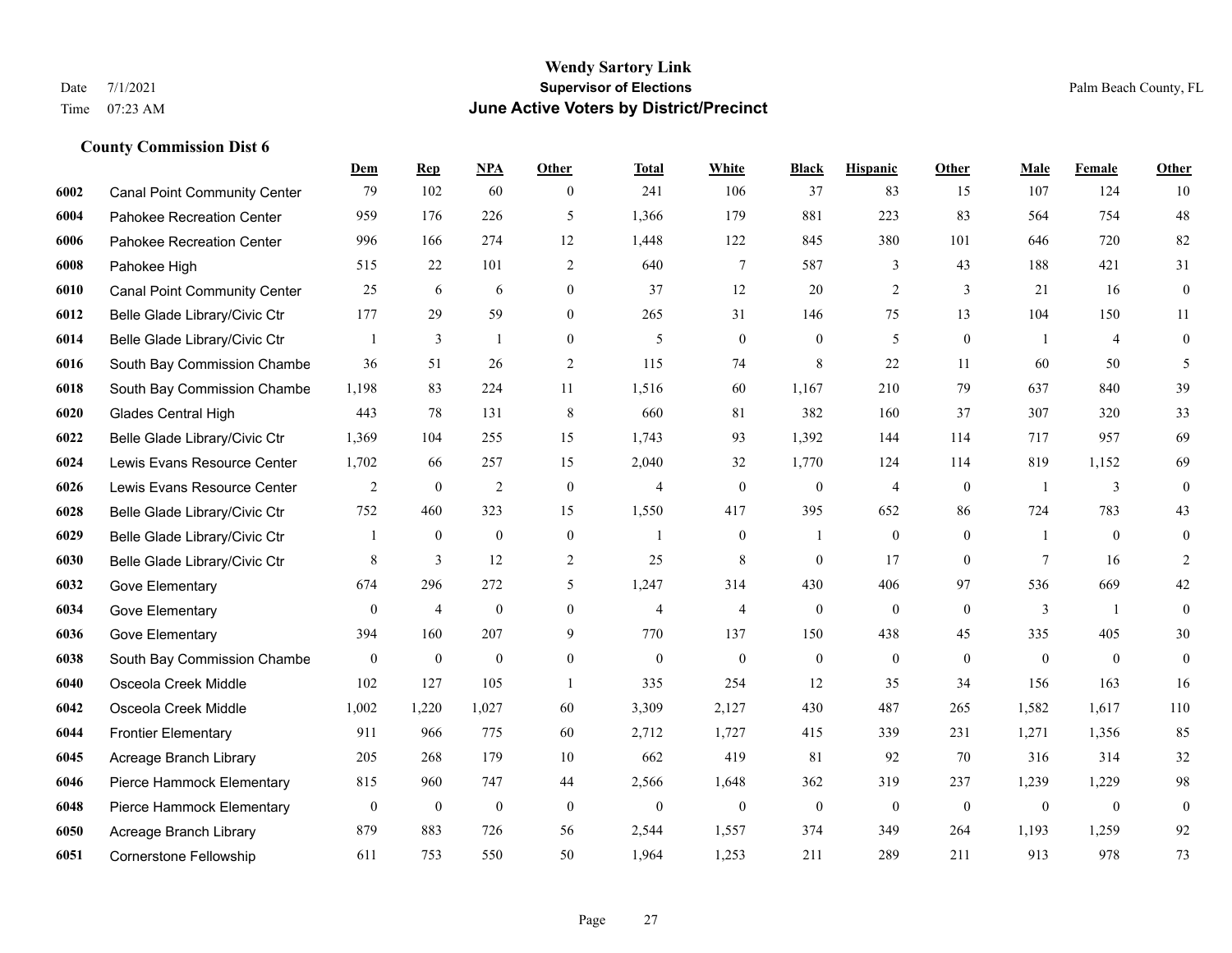|      |                                 | Dem              | <b>Rep</b>       | NPA              | <b>Other</b>   | <b>Total</b>     | White            | <b>Black</b>             | <b>Hispanic</b> | Other        | <b>Male</b>    | <b>Female</b> | <b>Other</b>     |
|------|---------------------------------|------------------|------------------|------------------|----------------|------------------|------------------|--------------------------|-----------------|--------------|----------------|---------------|------------------|
| 6052 | Seminole Ridge High             | 614              | 642              | 563              | 36             | 1,855            | 1,141            | 227                      | 308             | 179          | 877            | 901           | 77               |
| 6054 | <b>Acreage Pines Elementary</b> | $\overline{0}$   | $\mathbf{0}$     | $\mathbf{0}$     | $\overline{0}$ | $\theta$         | $\overline{0}$   | $\mathbf{0}$             | $\mathbf{0}$    | $\theta$     | $\mathbf{0}$   | $\theta$      | $\mathbf{0}$     |
| 6056 | Pierce Hammock Elementary       | $\theta$         | $\mathbf{0}$     | $\mathbf{0}$     | $\theta$       | $\theta$         | $\Omega$         | $\theta$                 | $\mathbf{0}$    | $\Omega$     | $\theta$       | $\theta$      | $\theta$         |
| 6058 | <b>Acreage Pines Elementary</b> | 739              | 597              | 559              | 39             | 1,934            | 1,041            | 352                      | 246             | 295          | 934            | 936           | 64               |
| 6060 | Indian Trail Improvement Dist   | 897              | 954              | 811              | 58             | 2,720            | 1,693            | 342                      | 402             | 283          | 1,256          | 1,365         | 99               |
| 6062 | Sandhill Crane Golf Club        | 234              | 424              | 253              | 24             | 935              | 667              | 72                       | 73              | 123          | 457            | 445           | 33               |
| 6064 | Sandhill Crane Golf Club        | 32               | 56               | 33               | $\overline{4}$ | 125              | 103              | $\overline{\mathcal{A}}$ | 12              | 6            | 61             | 60            | $\overline{4}$   |
| 6066 | Ibis POA Admin Building         | 1,017            | 1,098            | 712              | 85             | 2,912            | 2,554            | 89                       | 67              | 202          | 1,371          | 1,473         | 68               |
| 6068 | Ibis POA Admin Building         | $\boldsymbol{0}$ | $\boldsymbol{0}$ | $\boldsymbol{0}$ | $\mathbf{0}$   | $\boldsymbol{0}$ | $\boldsymbol{0}$ | $\boldsymbol{0}$         | $\mathbf{0}$    | $\mathbf{0}$ | $\mathbf{0}$   | $\mathbf{0}$  | $\boldsymbol{0}$ |
| 6070 | Ironhorse Country Club          | 157              | 260              | 119              | 9              | 545              | 441              | 34                       | 19              | 51           | 245            | 288           | 12               |
| 6072 | Seminole Ridge High             | 440              | 419              | 406              | 38             | 1,303            | 594              | 245                      | 348             | 116          | 608            | 673           | $22\,$           |
| 6073 | Seminole Ridge High             | $\boldsymbol{0}$ | $\boldsymbol{0}$ | $\boldsymbol{0}$ | $\mathbf{0}$   | $\boldsymbol{0}$ | $\boldsymbol{0}$ | $\boldsymbol{0}$         | $\mathbf{0}$    | $\mathbf{0}$ | $\overline{0}$ | $\mathbf{0}$  | $\mathbf{0}$     |
| 6076 | <b>Western Pines Middle</b>     | 646              | 707              | 573              | 35             | 1,961            | 1,426            | 154                      | 205             | 176          | 935            | 942           | 84               |
| 6078 | <b>Western Pines Middle</b>     | 659              | 723              | 659              | 39             | 2,080            | 1,393            | 158                      | 356             | 173          | 985            | 1,034         | 61               |
| 6080 | <b>Golden Grove Elementary</b>  | 611              | 781              | 621              | 48             | 2,061            | 1,387            | 132                      | 343             | 199          | 959            | 1,018         | 84               |
| 6082 | Seminole Ridge High             | 11               | 6                | 15               | 2              | 34               | 29               | $\boldsymbol{0}$         | 3               | 2            | 13             | 21            | $\mathbf{0}$     |
| 6084 | Oasis Church                    | 254              | 375              | 306              | 40             | 975              | 608              | 58                       | 210             | 99           | 483            | 476           | 16               |
| 6086 | Oasis Church                    | 271              | 416              | 242              | 21             | 950              | 692              | 94                       | 87              | 77           | 434            | 486           | 30               |
| 6088 | Seminole Ridge High             | 542              | 684              | 546              | 40             | 1,812            | 1,170            | 214                      | 286             | 142          | 854            | 904           | 54               |
| 6090 | Loxahatchee Groves Elementary   | 783              | 891              | 745              | 55             | 2,474            | 1,543            | 281                      | 442             | 208          | 1,197          | 1.184         | 93               |
| 6092 | Oasis Church                    | 175              | 231              | 143              | 16             | 565              | 368              | 46                       | 106             | 45           | 271            | 272           | 22               |
| 6094 | Palms West Presbyterian         | 678              | 933              | 650              | 42             | 2,303            | 1,839            | 78                       | 206             | 180          | 1,101          | 1,128         | 74               |
| 6096 | Palms West Presbyterian         | $\boldsymbol{0}$ | $\boldsymbol{0}$ | $\boldsymbol{0}$ | $\mathbf{0}$   | $\mathbf{0}$     | $\mathbf{0}$     | $\boldsymbol{0}$         | $\mathbf{0}$    | $\mathbf{0}$ | $\mathbf{0}$   | $\mathbf{0}$  | $\boldsymbol{0}$ |
| 6098 | <b>HL Johnson Elementary</b>    | 649              | 507              | 461              | 37             | 1,654            | 915              | 303                      | 253             | 183          | 747            | 865           | 42               |
| 6100 | Madison Green Clubhouse         | 1,239            | 724              | 749              | 50             | 2,762            | 1,203            | 775                      | 405             | 379          | 1,280          | 1,379         | 103              |
| 6102 | <b>RPB Recreation Center</b>    | 661              | 478              | 448              | 26             | 1,613            | 947              | 263                      | 257             | 146          | 662            | 894           | 57               |
| 6104 | <b>Crestwood Middle</b>         | 181              | 152              | 117              | 8              | 458              | 217              | 76                       | 79              | 86           | 214            | 224           | $20\,$           |
| 6106 | <b>RPB Recreation Center</b>    | 214              | 124              | 197              | 9              | 544              | 226              | 96                       | 156             | 66           | 213            | 311           | 20               |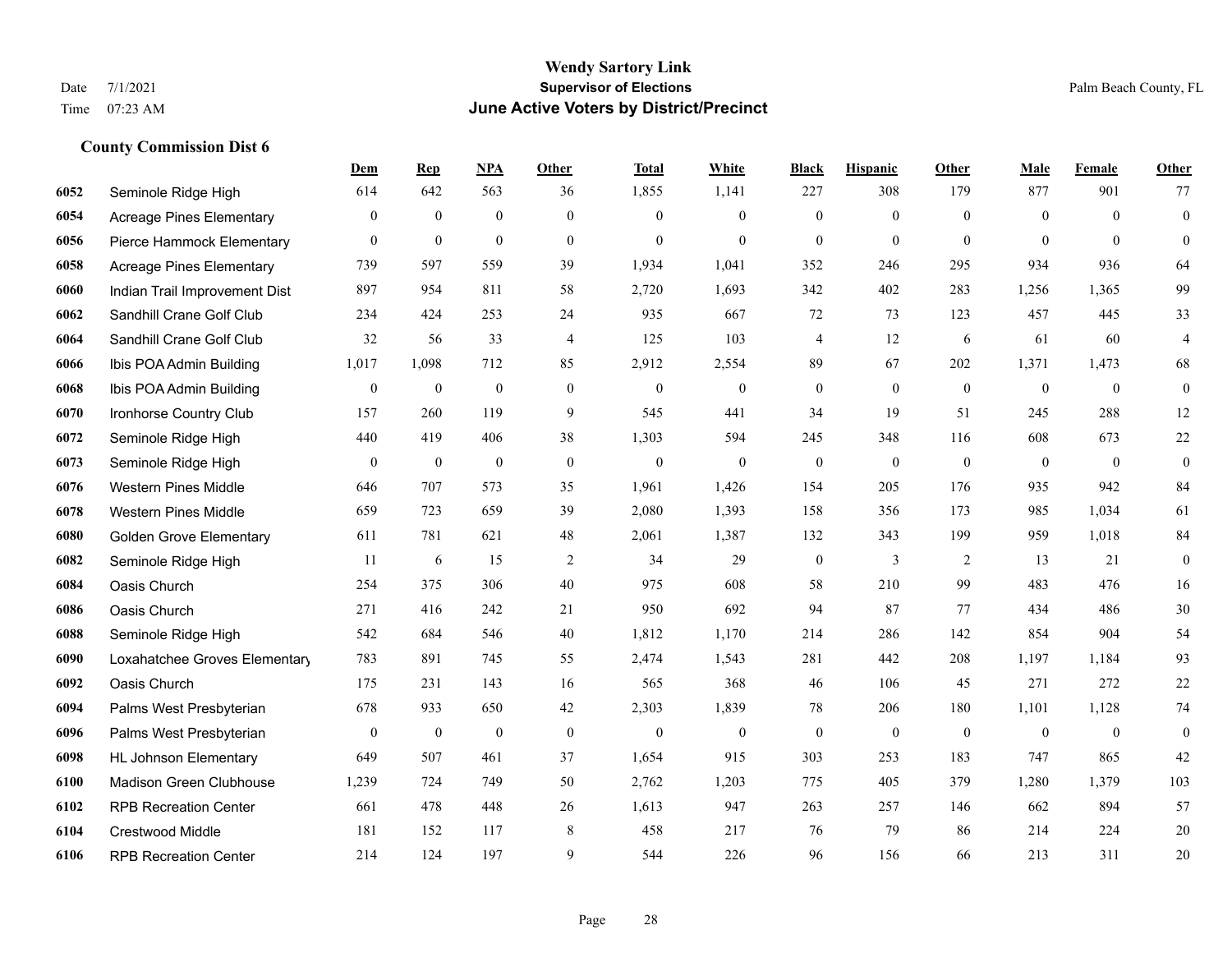#### **Wendy Sartory Link** Date 7/1/2021 **Supervisor of Elections** Palm Beach County, FL Time 07:23 AM **June Active Voters by District/Precinct**

# **Dem Rep NPA Other Total White Black Hispanic Other Male Female Other** Calypso Bay Waterpark 0 0 0 0 0 0 0 0 0 0 0 0 Crestwood Middle 476 410 357 33 1,276 679 230 215 152 590 641 45 RPB Village Hall 1,073 697 682 42 2,494 1,370 469 429 226 1,168 1,234 92 HL Johnson Elementary 730 416 486 52 1,684 875 324 274 211 739 898 47 RPB Branch Library 1,098 564 690 55 2,407 1,148 581 428 250 1,047 1,271 89 Royal Palm Beach High 405 314 262 18 999 477 201 153 168 473 501 25 RPB Cultural Center 1,174 658 746 52 2,630 1,391 499 489 251 1,128 1,413 89 RPB Cultural Center 588 320 383 18 1,309 637 281 276 115 553 715 41 Calypso Bay Waterpark 680 298 495 32 1,505 547 407 360 191 648 796 61 Royal Palm Beach High 35 27 29 3 94 52 25 10 7 42 52 0 Royal Palm Beach High 82 42 88 5 217 101 36 59 21 100 110 7 Royal Palm Beach High 391 192 259 18 860 418 166 184 92 392 436 32 Christ Fellowship Church RPB 959 467 684 29 2,139 848 505 493 293 951 1,093 95 Calypso Bay Waterpark 1 1 0 0 2 0 1 0 1 0 1 1 Royal Palm Beach High 0 0 0 0 0 0 0 0 0 0 0 0 Royal Palm Beach High 336 500 305 32 1,173 852 106 112 103 565 584 24 Christ Fellowship Church RPB 0 0 0 0 0 0 0 0 0 0 0 0 Christ Fellowship Church RPB 0 0 0 0 0 0 0 0 0 0 0 0 Christ Fellowship Church RPB 1 2 1 0 4 3 0 0 1 3 1 0 Christ Fellowship Church RPB 0 0 1 0 1 1 0 0 0 0 1 0 Binks Forest Elementary 25 41 42 5 113 82 5 10 16 50 59 4 Binks Forest Elementary 409 556 375 34 1,374 1,050 46 130 148 649 680 45 Wellington Landings Middle 468 529 389 29 1,415 1,024 86 187 118 636 739 40 Binks Forest Elementary 637 725 567 38 1,967 1,387 128 283 169 892 1,014 61 Wellington Elementary 786 937 550 40 2,313 1,705 128 306 174 1,054 1,184 75 Wellington Landings Middle 663 587 561 45 1,856 1,210 165 331 150 865 937 54 First Baptist Church Wel 770 666 555 42 2,033 1,299 207 346 181 903 1,065 65 First Baptist Church Wel 831 806 596 54 2,287 1,537 182 372 196 1,023 1,189 75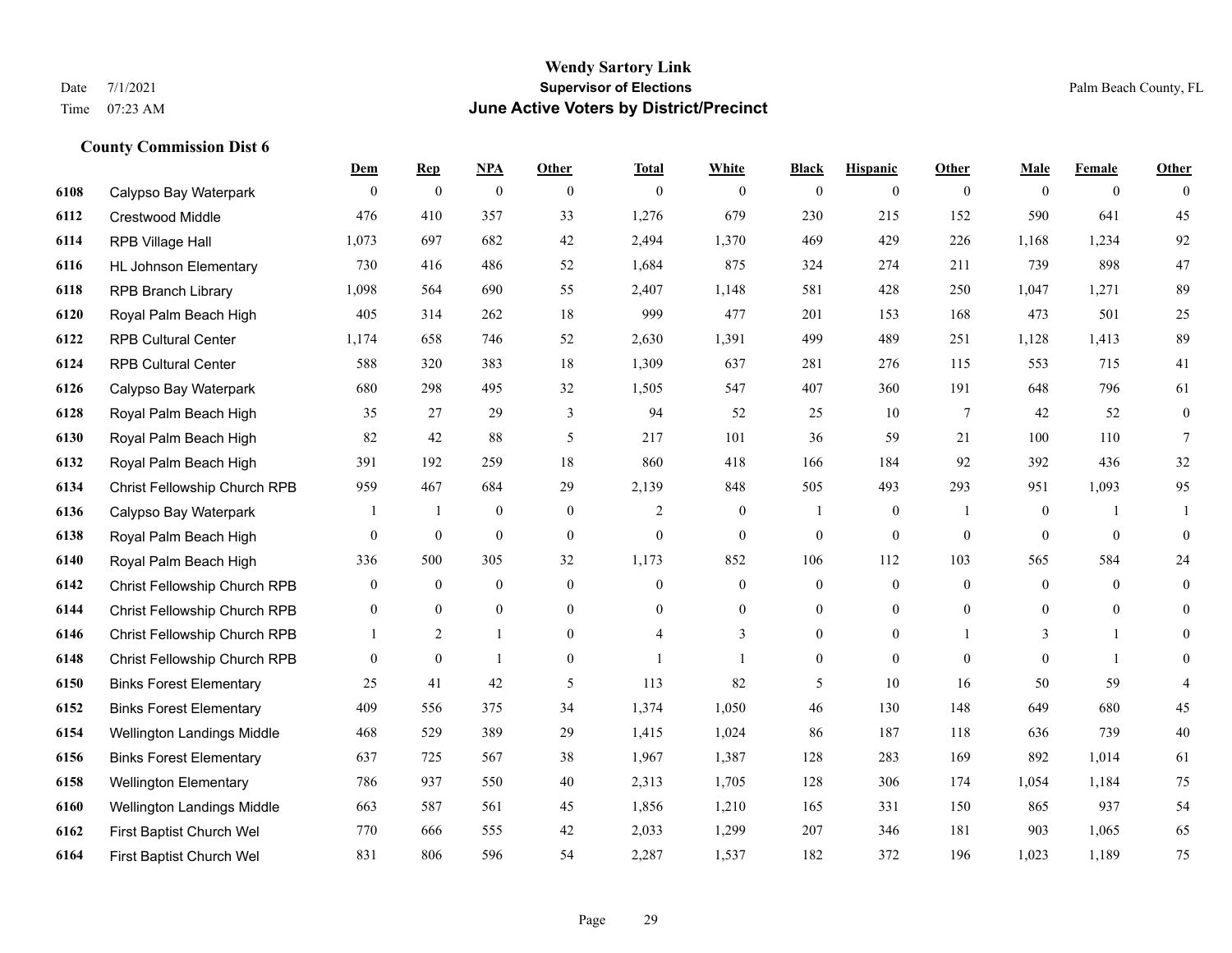#### **Wendy Sartory Link** Date 7/1/2021 **Supervisor of Elections** Palm Beach County, FL Time 07:23 AM **June Active Voters by District/Precinct**

# **Dem Rep NPA Other Total White Black Hispanic Other Male Female Other** Wellington Community Center 862 863 733 48 2,506 1,747 151 391 217 1,155 1,272 79 First Baptist Church Wel 127 178 142 9 456 352 26 44 34 210 234 12 Christ Fellowship Church RPB 0 6 2 0 8 8 0 0 0 3 5 0 Christ Fellowship Church RPB 1,299 578 824 65 2,766 967 839 638 322 1,182 1,467 117 Christ Fellowship Church RPB 25 51 36 2 114 88 7 7 12 53 57 4 Christ Fellowship Church RPB 21 12 17 2 52 22 9 17 4 23 27 2 Everglades Elementary 559 377 445 26 1,407 644 293 246 224 647 691 69 Everglades Elementary 18 49 20 1 88 67 4 14 3 41 45 2 New Horizons Elementary 292 448 318 14 1,072 787 53 114 118 463 580 29 Wellington High 662 584 521 37 1,804 1,121 241 284 158 792 955 57 Elbridge Gale Elementary 826 545 623 42 2,036 1,109 292 422 213 886 1,069 81 Wellington Village Park 216 420 289 27 952 810 15 46 81 380 523 49 Wellington Village Hall 815 453 631 42 1,941 870 352 507 212 803 1,060 78 St Peters Methodist Church 971 788 805 63 2,627 1,562 282 546 237 1,197 1,342 88 Equestrian Trails Elementary 506 290 339 20 1,155 526 289 153 187 512 587 56 Palm Beach Central High 0 0 0 0 0 0 0 0 0 0 0 0 Wellington Branch Library 520 348 341 35 1,244 687 191 258 108 523 688 33 Emerald Cove Middle 539 558 494 43 1,634 1,019 175 266 174 721 862 51 Emerald Cove Middle 101 85 95 7 288 162 60 50 16 128 154 6 Emerald Cove Middle 33 23 33 0 89 46 26 9 8 23 62 4 Palm Beach Central High 271 247 179 9 706 379 147 59 121 317 362 27 Palm Beach Central High 284 370 249 19 922 607 94 102 119 424 474 24 Buena Vida Clubhouse 320 204 174 12 710 623 19 22 46 320 371 19 Villa Olympia Clubhouse 1,548 1,058 1,257 93 3,956 1,783 686 674 813 1,848 1,919 189 Wellington Village Park 146 227 170 13 556 380 15 90 71 255 274 27 Wellington Village Park 827 754 680 47 2,308 1,461 250 279 318 1,056 1,167 85 Panther Run Elementary 228 190 178 8 604 337 96 98 73 279 302 23 Wellington Village Park 0 0 0 0 0 0 0 0 0 0 0 0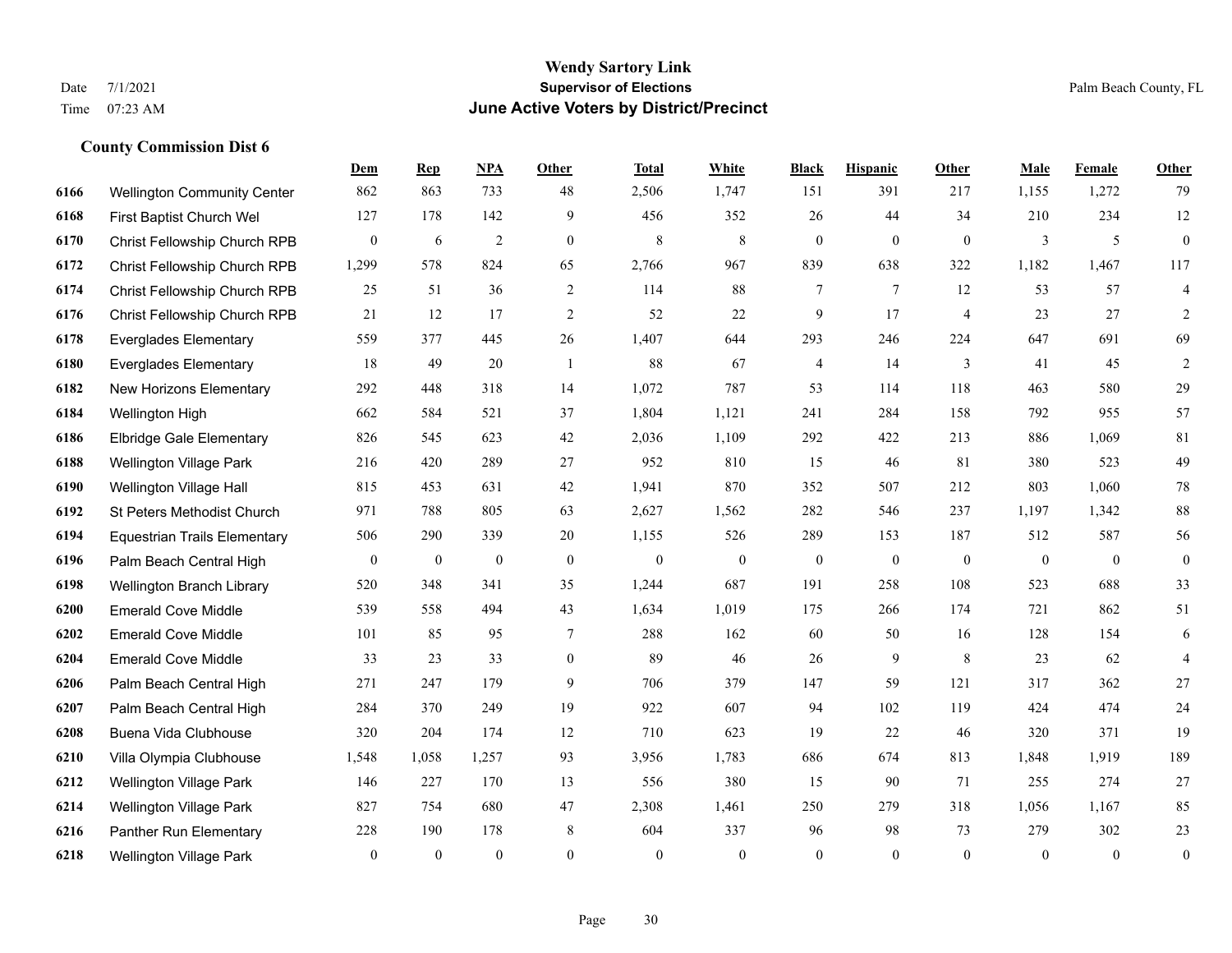|      |                                 | Dem      | <u>Rep</u> | <u>NPA</u> | Other        | <u>Total</u> | White  | <b>Black</b> | <b>Hispanic</b> | Other        | <u>Male</u> | Female       | <b>Other</b>   |
|------|---------------------------------|----------|------------|------------|--------------|--------------|--------|--------------|-----------------|--------------|-------------|--------------|----------------|
| 6220 | Wellington Village Park         | 56       | 29         | 41         |              | 133          | 65     | 16           | 31              | 21           | 55          | 74           |                |
| 6222 | Panther Run Elementary          | $\Omega$ |            |            | $\mathbf{0}$ |              |        | $\mathbf{0}$ |                 | $\mathbf{0}$ |             | $\mathbf{0}$ | $\overline{0}$ |
| 6224 | Discovery Key Elementary        | 977      | 1,112      | 684        | 56           | 2,829        | 2,102  | 182          | 332             | 213          | 1,318       | 1,428        | 83             |
| 6226 | The Isles at Wellington         | 758      | 748        | 616        | 36           | 2,158        | 1,391  | 224          | 243             | 300          | 1,016       | 1,045        | 97             |
| 6228 | Wycliffe Comm Association Bldg  | 764      | 326        | 398        | 20           | 1,508        | 1,409  | 17           | 21              | 61           | 652         | 827          | 29             |
| 6230 | Epiphany Lutheran Church        | 1,112    | .,194      | 1,084      | 80           | 3,470        | 2,153  | 390          | 559             | 368          | 1,591       | 1.776        | 103            |
| 6232 | Panther Run Elementary          | 684      | 744        | 637        | 48           | 2,113        | 1,355  | 242          | 242             | 274          | 1,002       | 1.044        | 67             |
|      | <b>County Commission Dist 6</b> | 54,545   | 42,783     | 38,631     | 2,750        | 138,709      | 78,192 | 24,650       | 21.938          | 13,929       | 62,952      | 70,937       | 4,820          |
|      |                                 |          |            |            |              |              |        |              |                 |              |             |              |                |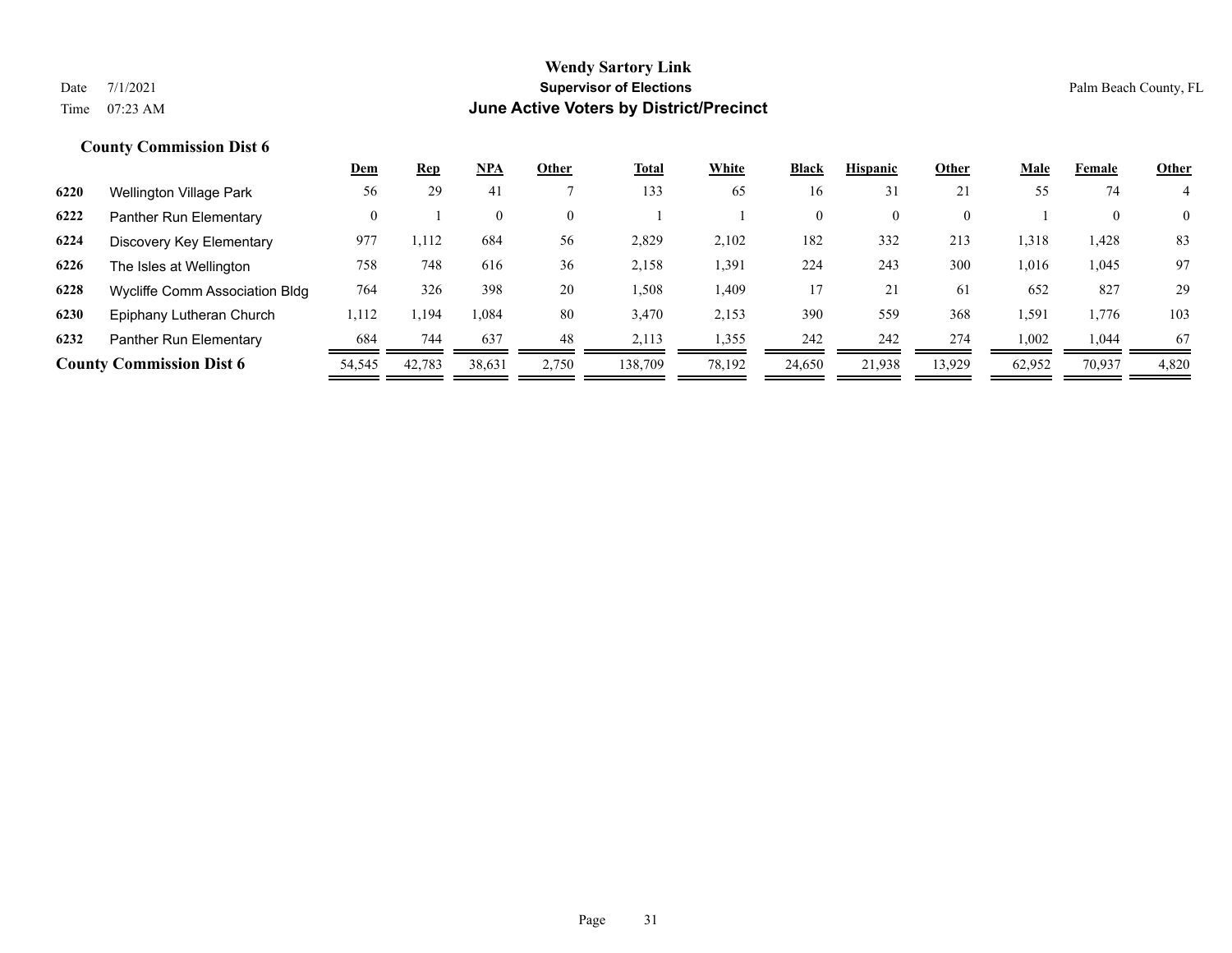|      |                                  | <u>Dem</u>       | <b>Rep</b>       | NPA              | <b>Other</b>     | <b>Total</b>   | <b>White</b>     | <b>Black</b>     | <b>Hispanic</b> | <b>Other</b>   | <b>Male</b>    | <b>Female</b> | <b>Other</b> |
|------|----------------------------------|------------------|------------------|------------------|------------------|----------------|------------------|------------------|-----------------|----------------|----------------|---------------|--------------|
| 7002 | J F Kennedy Middle               | 0                | $\overline{0}$   | $\mathbf{0}$     | $\Omega$         | $\Omega$       | $\overline{0}$   | $\theta$         | $\mathbf{0}$    | $\Omega$       | $\theta$       | $\theta$      | $\Omega$     |
| 7004 | J F Kennedy Middle               | 0                | $\Omega$         | $\theta$         | $\theta$         | $\Omega$       | $\mathbf{0}$     | $\Omega$         | $\theta$        | $\Omega$       | $\theta$       | $\Omega$      | $\Omega$     |
| 7006 | J F Kennedy Middle               | 0                | $\mathbf{0}$     | $\mathbf{0}$     | $\Omega$         | $\Omega$       | $\mathbf{0}$     | $\Omega$         | $\theta$        | $\Omega$       | $\theta$       | $\Omega$      |              |
| 7008 | J F Kennedy Middle               | $\Omega$         | $\mathbf{0}$     | $\mathbf{0}$     | $\overline{0}$   | $\theta$       | $\mathbf{0}$     | $\theta$         | $\theta$        | $\theta$       | $\theta$       | $\mathbf{0}$  | $\Omega$     |
| 7010 | St John Lutheran Church          | 278              | 12               | 89               | 6                | 385            | 27               | 312              | 23              | 23             | 128            | 240           | 17           |
| 7012 | St John Lutheran Church          | 1,073            | 197              | 421              | 18               | 1,709          | 489              | 989              | 69              | 162            | 784            | 864           | 61           |
| 7014 | RB Prep Achievement Academy      | 0                | $\boldsymbol{0}$ | $\mathbf{0}$     | $\mathbf{0}$     | $\overline{0}$ | $\boldsymbol{0}$ | $\boldsymbol{0}$ | $\mathbf{0}$    | $\theta$       | $\mathbf{0}$   | $\Omega$      | $\mathbf{0}$ |
| 7016 | RB Prep Achievement Academy      | 2                | $\mathbf{1}$     | $\theta$         | $\theta$         | 3              | $\mathbf{1}$     | 2                | $\theta$        | $\Omega$       | 2              |               |              |
| 7018 | RB Prep Achievement Academy      | $\overline{0}$   | $\Omega$         | $\mathbf{0}$     | $\theta$         | $\Omega$       | $\theta$         | $\mathbf{0}$     | $\theta$        | $\Omega$       | $\theta$       | $\Omega$      |              |
| 7020 | RB Prep Achievement Academy      | $\overline{0}$   | $\mathbf{0}$     | $\mathbf{0}$     | $\overline{0}$   | $\theta$       | $\mathbf{0}$     | $\theta$         | $\mathbf{0}$    | $\theta$       | $\theta$       | $\Omega$      | $\Omega$     |
| 7022 | J F Kennedy Middle               | 888              | 176              | 360              | 26               | 1,450          | 294              | 795              | 151             | 210            | 645            | 756           | 49           |
| 7024 | Hurst Chapel AME Church          | 1,545            | 85               | 330              | 23               | 1,983          | 145              | 1,616            | 93              | 129            | 804            | 1,122         | 57           |
| 7025 | Hurst Chapel AME Church          | 264              | 33               | 104              | 3                | 404            | 60               | 249              | 39              | 56             | 145            | 241           | 18           |
| 7026 | Lindsey Davis Senior Comm Ctr    | 2,261            | 75               | 407              | 19               | 2,762          | 58               | 2,487            | 37              | 180            | 1,103          | 1,563         | 96           |
| 7028 | <b>Wells Recreation Center</b>   | 1,826            | 138              | 461              | 19               | 2,444          | 233              | 1,914            | 100             | 197            | 1,045          | 1,309         | 90           |
| 7030 | Riviera Beach Marina Event Ctr   | 196              | 297              | 173              | 22               | 688            | 550              | 47               | 46              | 45             | 346            | 322           | 20           |
| 7032 | <b>Crossroads Baptist Church</b> | $\overline{0}$   | $\bf{0}$         | $\boldsymbol{0}$ | $\mathbf{0}$     | $\theta$       | $\boldsymbol{0}$ | $\mathbf{0}$     | $\theta$        | $\mathbf{0}$   | $\overline{0}$ | $\mathbf{0}$  | $\theta$     |
| 7034 | Suncoast High                    | 1,295            | 201              | 498              | 25               | 2,019          | 364              | 1,213            | 147             | 295            | 838            | 1,103         | 78           |
| 7036 | RB Prep Achievement Academy      | $\boldsymbol{0}$ | $\mathbf{0}$     | 6                | $\boldsymbol{0}$ | 6              | $\boldsymbol{0}$ | $\mathbf{0}$     | $\mathbf{0}$    | 6              | 4              |               |              |
| 7038 | RB Prep Achievement Academy      | $\mathbf{0}$     | $\mathbf{0}$     | $\mathbf{0}$     | $\mathbf{0}$     | $\theta$       | $\mathbf{0}$     | $\theta$         | $\Omega$        | $\theta$       | $\theta$       | $\theta$      | $\Omega$     |
| 7040 | Mary McLeod Bethune Elementa     | 1,229            | 53               | 247              | 16               | 1,545          | 34               | 1,368            | 45              | 98             | 606            | 892           | 47           |
| 7041 | Mary McLeod Bethune Elementa     | 388              | 32               | 119              | 8                | 547            | 42               | 419              | 27              | 59             | 203            | 320           | 24           |
| 7042 | Dan Calloway Complex             | 1,718            | 73               | 361              | 20               | 2,172          | 42               | 1,923            | 44              | 163            | 879            | 1,231         | 62           |
| 7044 | <b>Wells Recreation Center</b>   | 1,384            | 87               | 351              | 15               | 1,837          | 186              | 1,454            | 63              | 134            | 754            | 1,012         | 71           |
| 7046 | Riviera Beach Marina Event Ctr   | 36               | 30               | 15               | 5                | 86             | 72               | 7                | $\overline{2}$  | 5              | 48             | 37            | $\mathbf{1}$ |
| 7048 | Crossroads Baptist Church        | 279              | 8                | 78               | 9                | 374            | 6                | 316              | 26              | 26             | 121            | 238           | 15           |
| 7050 | Crossroads Baptist Church        |                  | 2                | 1                | $\overline{0}$   |                | 3                | $\mathbf{0}$     | $\mathbf{0}$    | $\overline{1}$ |                | 3             | $\Omega$     |
| 7052 | <b>Crossroads Baptist Church</b> | $\Omega$         | $\Omega$         | $\theta$         | $\Omega$         | $\Omega$       | $\Omega$         | $\Omega$         | $\Omega$        | $\Omega$       | $\Omega$       | $\theta$      | $\mathbf{0}$ |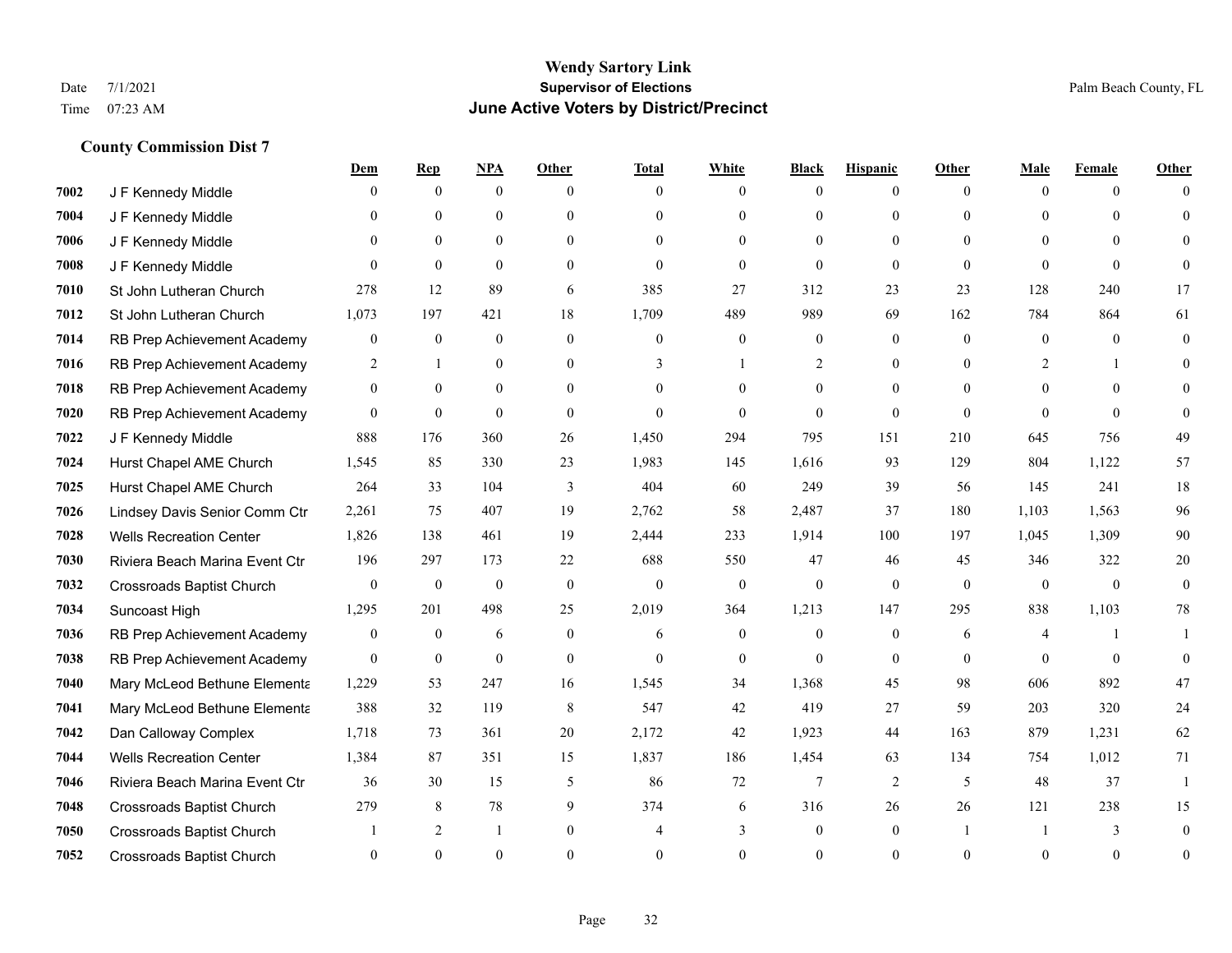#### **Wendy Sartory Link** Date 7/1/2021 **Supervisor of Elections** Palm Beach County, FL Time 07:23 AM **June Active Voters by District/Precinct**

# **Dem Rep NPA Other Total White Black Hispanic Other Male Female Other** Crossroads Baptist Church 984 69 289 13 1,355 112 1,028 72 143 577 717 61 Crossroads Baptist Church 0 0 0 0 0 0 0 0 0 0 0 0 Palm Beach Lakes High 1,430 363 599 41 2,433 809 1,097 305 222 985 1,349 99 Ephesus Junior Academy 1,171 64 226 16 1,477 104 1,215 50 108 598 832 47 Mangonia Park Town Hall 714 40 177 10 941 81 752 39 69 376 537 28 Grace Episcopal Church 1,306 162 429 33 1,930 337 1,264 127 202 822 1,019 89 Northboro Elementary 1,067 186 415 30 1,698 457 908 162 171 761 866 71 Pleasant City Community Center 934 245 478 35 1,692 783 584 172 153 805 804 83 Northboro Elementary 459 396 367 40 1,262 1,012 65 82 103 583 646 33 Egret Lake Elementary 478 110 232 6 826 216 366 134 110 355 439 32 Egret Lake Elementary 199 34 85 9 327 55 193 33 46 141 178 8 Egret Lake Elementary 3 2 1 0 6 4 1 0 1 5 1 0 Egret Lake Elementary 358 100 145 16 619 419 103 48 49 240 357 22 Egret Lake Elementary 23 3 0 0 26 25 0 0 1 6 19 1 Seminole Trails Elementary 1,040 314 490 29 1,873 680 710 261 222 812 976 85 Sharon Christian Church 741 272 429 45 1,487 601 444 279 163 608 821 58 Bear Lakes Middle 35 17 12 1 65 25 14 10 16 25 36 4 Whitehall Clubhouse #3 678 481 441 50 1,650 1,045 245 193 167 770 831 49 Bear Lakes Middle 1,295 472 795 57 2,619 1,037 899 370 313 1,135 1,360 124 Palm Beach Lakes High 117 36 76 3 232 85 66 24 57 106 112 14 Salvation Army Activity Hall 599 78 279 12 968 159 504 128 177 411 509 48 Salvation Army Activity Hall 832 308 479 31 1,650 678 529 253 190 664 907 79 U M Church of Palm Beaches 21 17 18 1 57 45 2 9 1 29 24 4 U M Church of Palm Beaches 951 432 651 67 2,101 1,024 652 228 197 937 1,100 64 First Christian Church 733 178 322 24 1,257 412 621 100 124 477 734 46 WPB City Fire Station #5 742 381 409 24 1,556 954 271 185 146 669 835 52 Roosevelt Elementary 2,057 168 526 28 2,779 262 2,066 237 214 1,112 1,549 118 Chamber of Commerce 403 392 339 55 1,189 893 61 100 135 562 588 39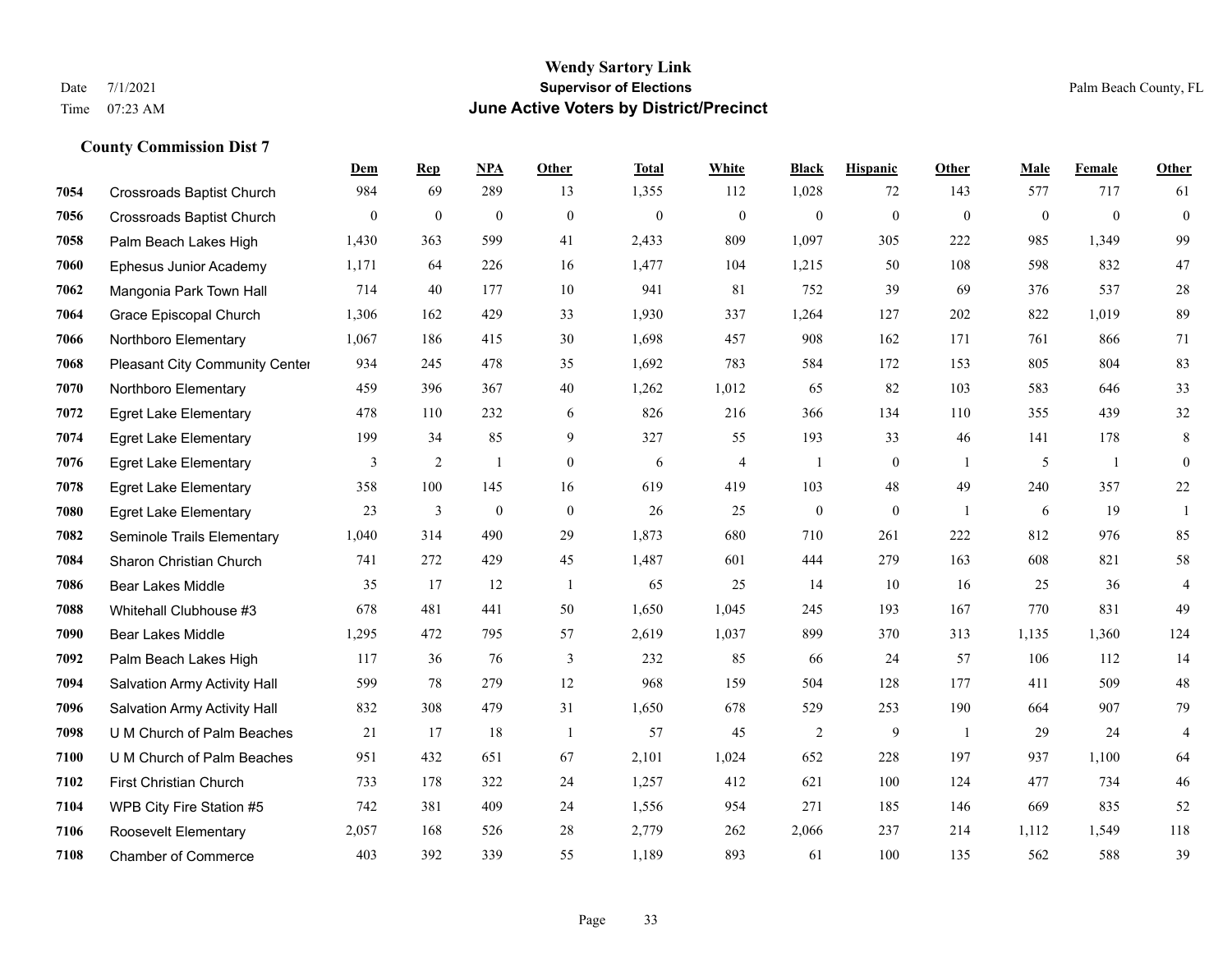### **Wendy Sartory Link** Date 7/1/2021 **Supervisor of Elections** Palm Beach County, FL Time 07:23 AM **June Active Voters by District/Precinct**

# **Dem Rep NPA Other Total White Black Hispanic Other Male Female Other** Adult Education Center 671 212 387 28 1,298 411 403 360 124 525 713 60 Adult Education Center 128 28 58 8 222 54 123 23 22 69 144 9 Adult Education Center 0 0 0 0 0 0 0 0 0 0 0 0 Adult Education Center 0 0 0 0 0 0 0 0 0 0 0 0 Adult Education Center 31 31 35 5 102 76 3 18 5 51 45 6 U M Church of Palm Beaches 277 111 173 8 569 204 205 107 53 245 294 30 U M Church of Palm Beaches 0 0 0 0 0 0 0 0 0 0 0 0 First Christian Church 1,222 141 339 15 1,717 200 1,235 117 165 751 904 62 First Christian Church 1,511 499 749 78 2,837 1,085 1,041 408 303 1,169 1,553 115 Westward Elementary 1,954 124 464 24 2,566 157 2,105 118 186 1,029 1,451 86 Alexander W Dreyfoos SOA High 820 815 733 70 2,438 1,861 115 210 252 1,236 1,132 70 WPB City Hall Flagler Gallery 675 654 576 78 1,983 1,556 83 138 206 996 914 73 Clayton Hutcheson Hall A 804 170 396 24 1,394 307 659 283 145 609 718 67 Haverhill Town Hall 44 36 35 2 117 48 32 27 10 49 63 5 Westgate Community Center 1,545 446 894 29 2,914 686 944 986 298 1,297 1,475 142 Haverhill Town Hall 170 75 94 4 343 105 124 75 39 160 162 21 Clayton Hutcheson Hall B 34 7 12 0 53 16 25 7 5 23 30 0 Clayton Hutcheson Hall B 47 3 20 1 71 4 46 12 9 28 37 6 Clayton Hutcheson Hall B 237 15 96 2 350 25 223 79 23 126 209 15 Howard Park Community Center 73 25 43 5 146 63 36 27 20 73 66 7 Howard Park Community Center 60 11 47 1 119 17 49 32 21 54 55 10 Howard Park Community Center 356 277 298 36 967 775 38 86 68 486 454 27 WPB City Hall Flagler Gallery 475 451 278 42 1,246 987 44 116 99 483 714 49 Morton & Barbara Mandel Center 148 374 158 19 699 622 8 13 56 319 359 21 PB Fire Station #3 42 103 59 2 206 177 0 7 22 92 101 13 PB Fire Station #3 532 472 408 52 1,464 1,310 18 34 102 642 785 37 South Grade Elementary 949 216 457 26 1,648 530 624 319 175 795 777 76 Osborne Community Center 864 119 362 21 1,366 248 709 272 137 615 691 60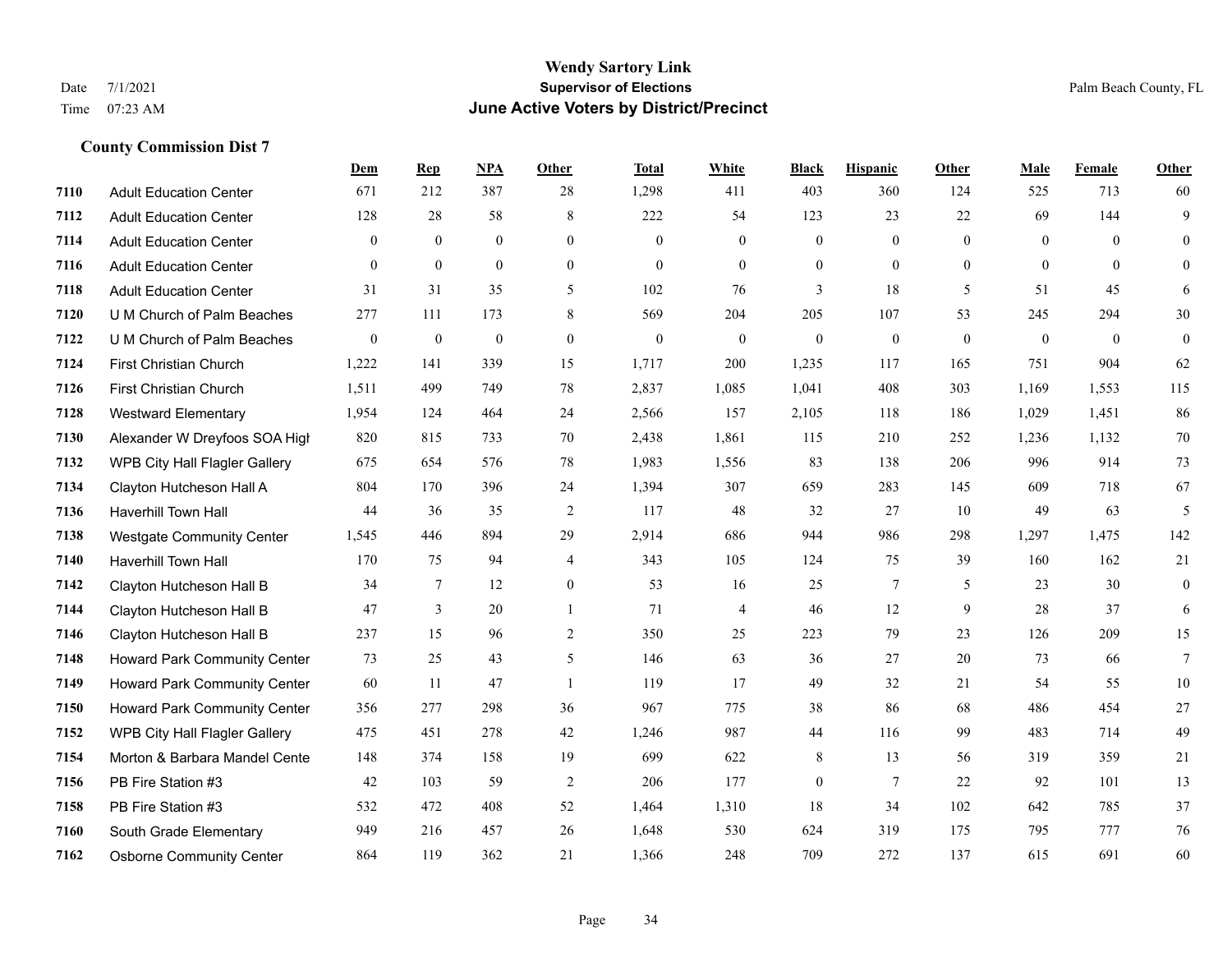#### **Wendy Sartory Link** Date 7/1/2021 **Supervisor of Elections** Palm Beach County, FL Time 07:23 AM **June Active Voters by District/Precinct**

# **Dem Rep NPA Other Total White Black Hispanic Other Male Female Other** Osborne Community Center 317 188 194 24 723 565 52 55 51 336 367 20 PB Fire Station #3 316 378 295 33 1,022 906 2 30 84 457 540 25 Maddock Park 1,510 634 899 57 3,100 1,524 794 518 264 1,418 1,564 118 Lantana Town Hall 715 345 520 33 1,613 871 346 238 158 757 779 77 Lantana Recreation Center 299 259 240 17 815 635 50 67 63 383 406 26 Rolling Green Elementary 1,040 239 499 27 1,805 566 678 407 154 790 936 79 Rolling Green Elementary 0 0 1 0 1 0 0 1 0 1 0 0 Hypoluxo Town Hall 186 87 107 9 389 217 81 62 29 169 210 10 Temple Beth Kodesh 1,524 183 546 29 2,282 439 1,301 344 198 1,006 1,166 110 Village Royale on the Green 811 224 351 23 1,409 585 569 140 115 588 756 65 St John Missionary Baptist Chr 1,771 136 455 18 2,380 236 1,771 171 202 1,001 1,275 104 Carolyn Sims Center 1,480 63 349 11 1,903 80 1,600 83 140 776 1,053 74 St John Missionary Baptist Chr 2 4 0 0 6 4 1 0 1 4 2 0 Boynton Beach Senior Center 1,492 409 716 51 2,668 1,063 1,078 275 252 1,237 1,311 120 Forest Park Elementary 853 526 575 61 2,015 1,392 265 181 177 850 1,091 74 Seacrest Presbyterian 1,062 598 783 59 2,502 1,573 440 250 239 1,193 1,210 99 Lakeview Baptist Church 17 10 10 2 39 27 2 4 6 19 17 3 Delray Beach Community Center 577 342 417 40 1,376 988 190 100 98 692 636 48 Atlantic High Auditorium 1,518 236 499 20 2,273 593 1,351 121 208 1,035 1,145 93 Atlantic High Auditorium 44 31 27 3 105 85 6 7 7 43 59 3 Pompey Park Recreation Center 1,323 232 414 26 1,995 473 1,288 102 132 898 1,039 58 505 Club 652 386 432 38 1,508 1,073 234 73 128 789 669 50 505 Club 36 35 36 4 111 87 2 9 13 55 51 5 505 Club 57 58 57 6 178 152 2 9 15 92 81 5 Atlantic High Media Center 748 189 310 23 1,270 558 524 82 106 550 679 41 Village Academy 1,744 97 400 16 2,257 124 1,830 138 165 914 1,248 95 Delray Beach Library 1,304 214 469 33 2,020 544 1,192 115 169 967 985 68 Delray Beach Community Center 865 306 471 37 1,679 771 545 207 156 800 808 71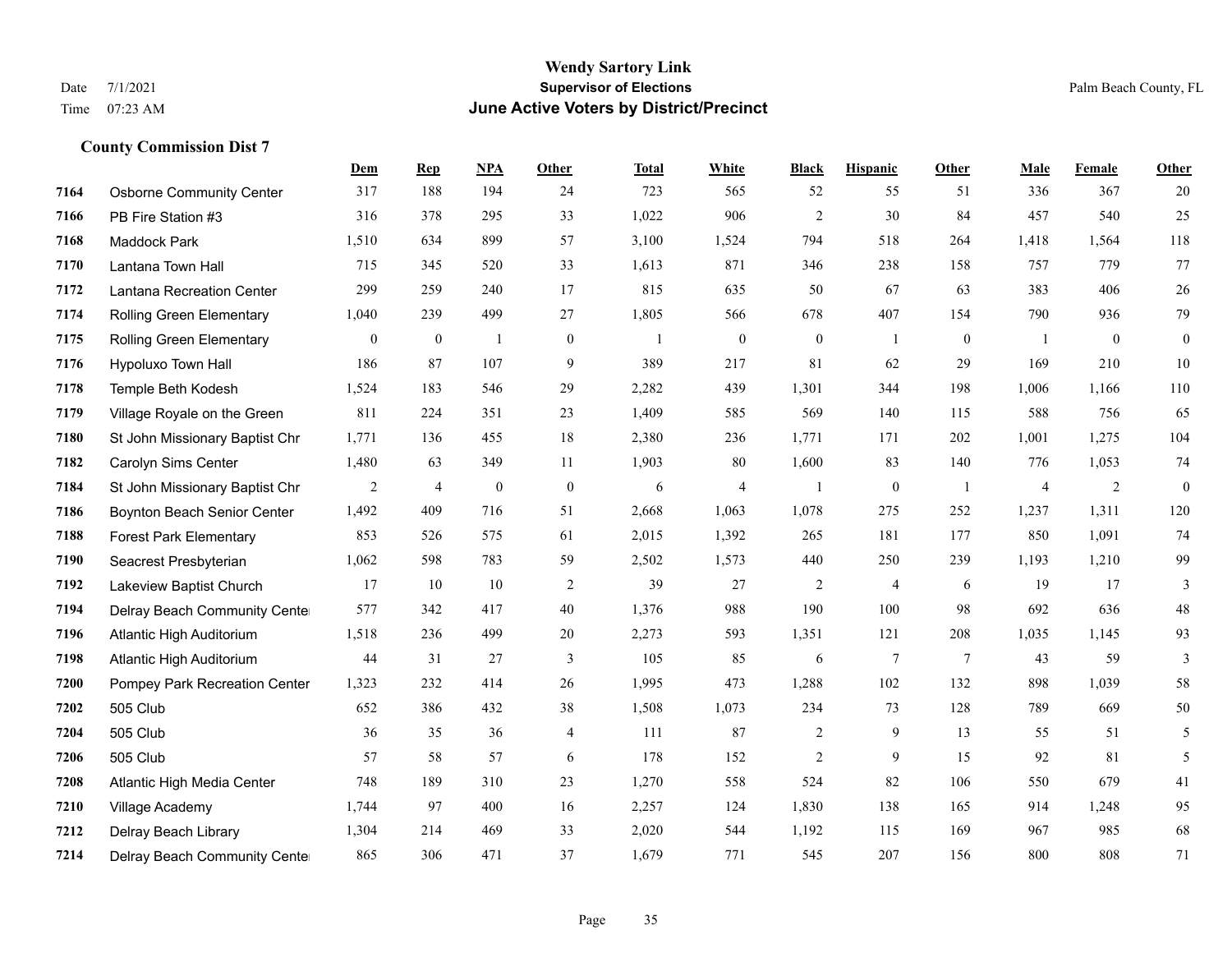| <b>Wendy Sartory Link</b><br><b>Supervisor of Elections</b><br>7/1/2021<br>Date<br>June Active Voters by District/Precinct<br>$07:23 \text{ AM}$<br>Time |            |            |        |              |              |        |              |                 |              |        | Palm Beach County, FL |              |  |
|----------------------------------------------------------------------------------------------------------------------------------------------------------|------------|------------|--------|--------------|--------------|--------|--------------|-----------------|--------------|--------|-----------------------|--------------|--|
| <b>County Commission Dist 7</b>                                                                                                                          |            |            |        |              |              |        |              |                 |              |        |                       |              |  |
|                                                                                                                                                          | <u>Dem</u> | <b>Rep</b> | NPA    | <u>Other</u> | <u>Total</u> | White  | <b>Black</b> | <b>Hispanic</b> | <b>Other</b> | Male   | Female                | <b>Other</b> |  |
| <b>County Commission Dist 7</b>                                                                                                                          | 69.965     | 18.644     | 29.973 | 2,190        | 120.772      | 42,575 | 54,857       | 12.176          | 11.164       | 52,769 | 63,330                | 4,673        |  |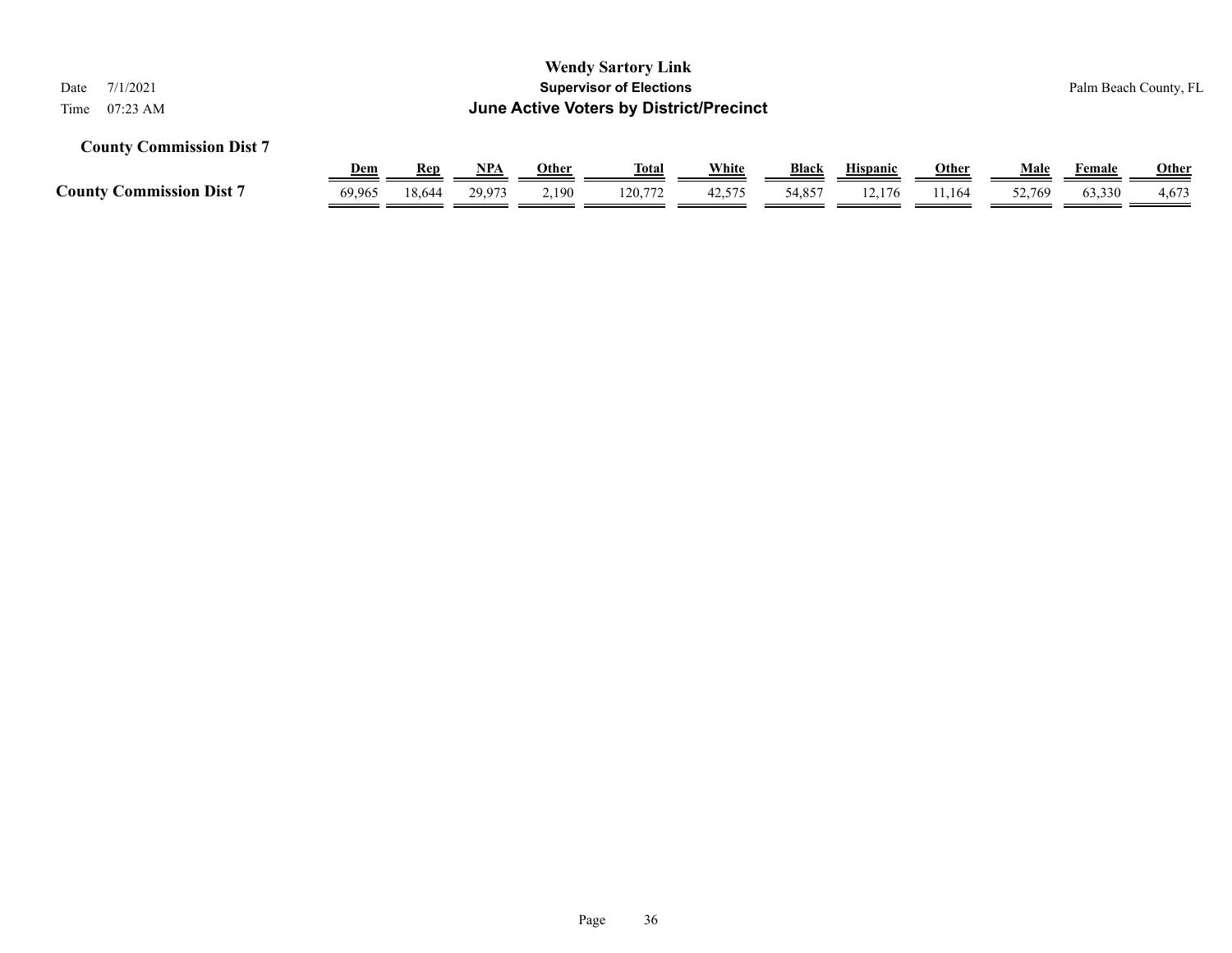|      |                                     | Dem              | <b>Rep</b>       | NPA              | <b>Other</b>   | <b>Total</b>     | <b>White</b>     | <b>Black</b>     | <b>Hispanic</b>  | <b>Other</b> | <b>Male</b>      | <b>Female</b>  | <b>Other</b>     |
|------|-------------------------------------|------------------|------------------|------------------|----------------|------------------|------------------|------------------|------------------|--------------|------------------|----------------|------------------|
| 1002 | <b>Canal Point Community Center</b> | $\mathbf{0}$     | $\mathbf{0}$     | $\mathbf{0}$     | $\theta$       | $\theta$         | $\overline{0}$   | $\Omega$         | $\overline{0}$   | $\theta$     | $\mathbf{0}$     | $\overline{0}$ | $\Omega$         |
| 1004 | Pierce Hammock Elementary           | 3                | 3                | 3                | $\theta$       | 9                | 9                | $\theta$         | $\overline{0}$   | $\Omega$     | 3                | 6              | $\theta$         |
| 1006 | Journey Church of Jupiter           | $\Omega$         | $\theta$         | $\theta$         | $\Omega$       | $\Omega$         | $\theta$         | 0                | $\Omega$         | $\Omega$     | $\Omega$         | $\Omega$       | $\Omega$         |
| 1008 | Journey Church of Jupiter           |                  | $\mathbf{0}$     | $\overline{0}$   | $\mathbf{0}$   | $\mathbf{0}$     | $\overline{0}$   | $\theta$         | $\overline{0}$   | $\theta$     | $\mathbf{0}$     | $\Omega$       |                  |
| 1010 | Journey Church of Jupiter           | $\theta$         | $\theta$         | $\theta$         | $\theta$       | $\theta$         | $\overline{0}$   | 0                | $\overline{0}$   | $\Omega$     | $\theta$         | $\theta$       | $\Omega$         |
| 1012 | Caloosa POA Meeting Room            | $\theta$         | $\mathbf{0}$     | $\mathbf{0}$     | $\theta$       | $\theta$         | $\overline{0}$   | $\theta$         | $\overline{0}$   | $\Omega$     | $\overline{0}$   | $\Omega$       | $\Omega$         |
| 1014 | Caloosa POA Meeting Room            | $\Omega$         | $\mathbf{1}$     | $\mathbf{0}$     | $\mathbf{0}$   |                  |                  | $\theta$         | $\mathbf{0}$     | $\theta$     | $\overline{0}$   | $\Omega$       |                  |
| 1016 | Journey Church of Jupiter           | $\Omega$         | $\mathbf{0}$     | $\theta$         | $\theta$       | $\mathbf{0}$     | $\theta$         | $\mathbf{0}$     | $\overline{0}$   | $\Omega$     | $\Omega$         | $\Omega$       | $\theta$         |
| 1018 | Calvary Church of Jupiter           | 451              | 828              | 477              | 49             | 1,805            | 1,593            | 21               | 93               | 98           | 852              | 897            | 56               |
| 1019 | Calvary Church of Jupiter           | 195              | 376              | 221              | 8              | 800              | 721              | $\mathbf{1}$     | 44               | 34           | 384              | 400            | 16               |
| 1020 | Caloosa POA Meeting Room            | $\mathbf{0}$     | $\boldsymbol{0}$ | $\boldsymbol{0}$ | $\mathbf{0}$   | $\mathbf{0}$     | $\overline{0}$   | $\boldsymbol{0}$ | $\overline{0}$   | $\theta$     | $\mathbf{0}$     | $\overline{0}$ | $\boldsymbol{0}$ |
| 1022 | Journey Church of Jupiter           | 706              | 1,240            | 761              | 56             | 2,763            | 2,360            | 36               | 181              | 186          | 1,317            | 1,355          | 91               |
| 1024 | Calvary Church of Jupiter           | 8                | 9                | 6                | $\mathbf{0}$   | 23               | 23               | $\mathbf{0}$     | $\mathbf{0}$     | $\theta$     | 12               | 11             | $\mathbf{0}$     |
| 1026 | Calvary Church of Jupiter           | 335              | 623              | 330              | 26             | 1,314            | 1,160            | 11               | 77               | 66           | 625              | 655            | 34               |
| 1028 | Jupiter Farms Elementary            | 543              | 999              | 572              | 62             | 2,176            | 1,895            | 15               | 133              | 133          | 1,050            | 1,061          | 65               |
| 1030 | Calvary Church of Jupiter           | 17               | 37               | 24               | $\overline{4}$ | 82               | 75               | $\overline{0}$   | 4                | 3            | 39               | 40             | 3                |
| 1032 | Jupiter Farms Park Community I      | 308              | 573              | 353              | 30             | 1,264            | 1,063            | 13               | 107              | 81           | 618              | 604            | 42               |
| 1034 | West Jupiter Recreation Center      | 265              | 711              | 329              | 45             | 1,350            | 1,170            | 19               | 36               | 125          | 650              | 675            | 25               |
| 1036 | Calvary Church of Jupiter           | $\boldsymbol{0}$ | $\boldsymbol{0}$ | $\boldsymbol{0}$ | $\mathbf{0}$   | $\boldsymbol{0}$ | $\mathbf{0}$     | $\boldsymbol{0}$ | $\overline{0}$   | $\mathbf{0}$ | $\mathbf{0}$     | $\mathbf{0}$   | $\mathbf{0}$     |
| 1038 | William T Dwyer High                | 809              | 1,314            | 757              | 52             | 2,932            | 2,465            | 63               | 174              | 230          | 1,399            | 1,424          | 109              |
| 1040 | West Jupiter Recreation Center      | 255              | 453              | 340              | 31             | 1,079            | 867              | 17               | 58               | 137          | 530              | 509            | 40               |
| 1042 | West Jupiter Recreation Center      | $\boldsymbol{0}$ | $\boldsymbol{0}$ | $\boldsymbol{0}$ | $\mathbf{0}$   | $\boldsymbol{0}$ | $\boldsymbol{0}$ | $\boldsymbol{0}$ | $\boldsymbol{0}$ | $\mathbf{0}$ | $\boldsymbol{0}$ | $\overline{0}$ | $\mathbf{0}$     |
| 1044 | Limestone Creek Elementary          | 429              | 119              | 173              | 19             | 740              | 215              | 352              | 92               | 81           | 350              | 365            | 25               |
| 1046 | West Jupiter Recreation Center      | 259              | 140              | 148              | 12             | 559              | 251              | 164              | 107              | 37           | 239              | 301            | 19               |
| 1048 | St Peter Catholic Church            | 387              | 475              | 291              | 27             | 1,180            | 1,054            | $\mathfrak{Z}$   | 42               | 81           | 455              | 696            | $29\,$           |
| 1050 | <b>Lighthouse Elementary</b>        | 474              | 671              | 409              | 45             | 1,599            | 1,368            | 16               | 65               | 150          | 742              | 801            | 56               |
| 1052 | Beacon Cove Intermediate Scho       | 1,041            | 1,144            | 920              | 63             | 3,168            | 2,509            | 76               | 255              | 328          | 1,481            | 1,581          | 106              |
| 1054 | Limestone Creek Elementary          | 690              | 1,085            | 626              | 57             | 2,458            | 2,174            | 25               | 98               | 161          | 1,144            | 1,243          | 71               |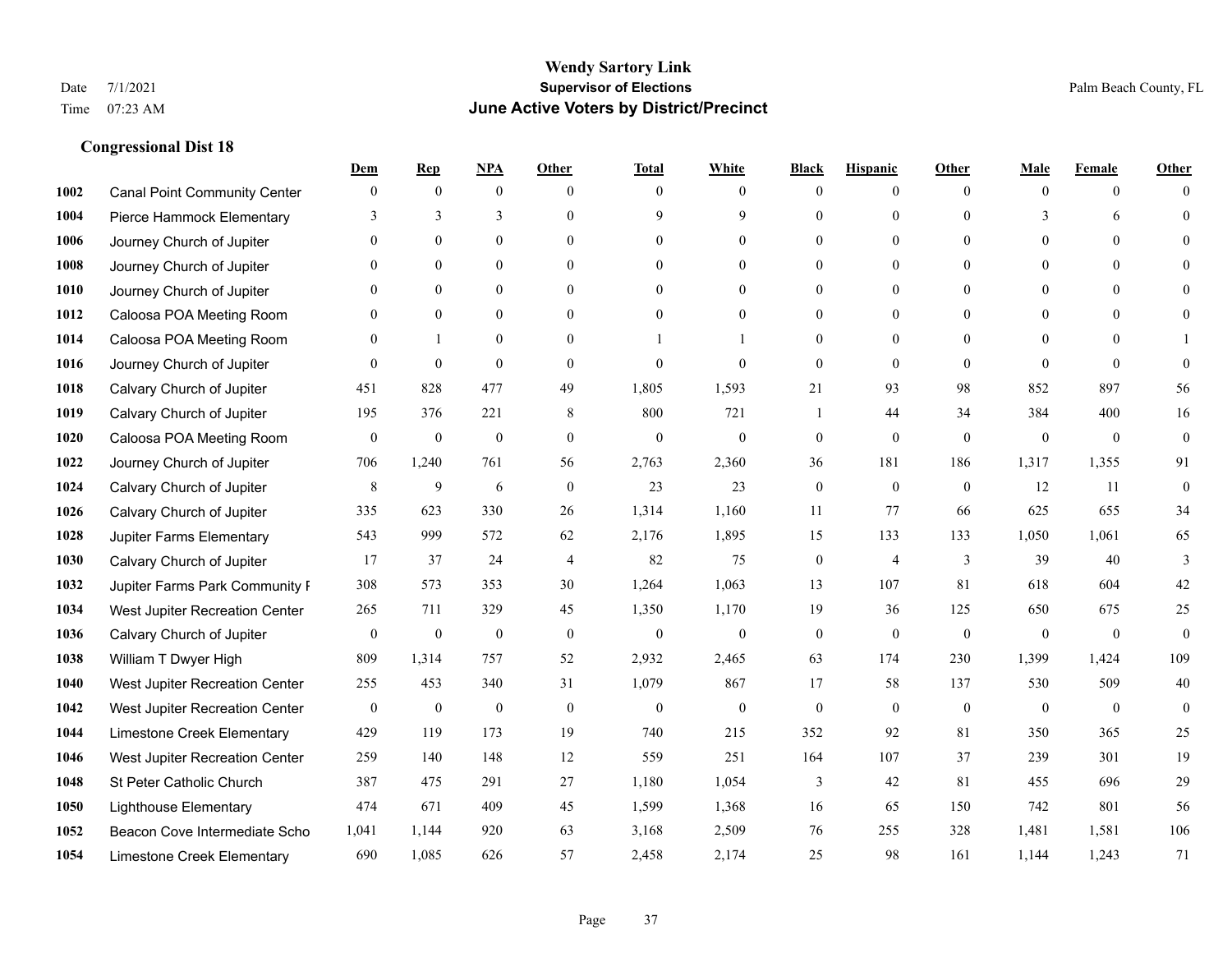|      |                                  | Dem          | <b>Rep</b>       | NPA              | <b>Other</b>     | <b>Total</b> | <b>White</b>     | <b>Black</b>     | <b>Hispanic</b> | <b>Other</b>   | <b>Male</b>    | Female         | Other          |
|------|----------------------------------|--------------|------------------|------------------|------------------|--------------|------------------|------------------|-----------------|----------------|----------------|----------------|----------------|
| 1056 | West Jupiter Recreation Center   | 555          | 575              | 523              | 38               | 1,691        | 1,360            | 77               | 123             | 131            | 740            | 894            | 57             |
| 1058 | St Peter Catholic Church         | 772          | 889              | 732              | 66               | 2,459        | 2,052            | 37               | 190             | 180            | 1,079          | 1,307          | 73             |
| 1060 | West Jupiter Recreation Center   | 73           | 100              | 71               | 5                | 249          | 206              | $\boldsymbol{0}$ | 24              | 19             | 99             | 134            | 16             |
| 1062 | <b>Harvest Community Church</b>  | 620          | 1,161            | 547              | 42               | 2,370        | 2,176            | 10               | 51              | 133            | 1,148          | 1,143          | 79             |
| 1064 | Jupiter Community Center         | 77           | 123              | 64               | 2                | 266          | 243              | $\boldsymbol{0}$ | 6               | 17             | 130            | 128            | 8              |
| 1066 | Jupiter Community Center         | $\mathbf{0}$ | $\boldsymbol{0}$ | $\boldsymbol{0}$ | $\mathbf{0}$     | $\mathbf{0}$ | $\boldsymbol{0}$ | $\boldsymbol{0}$ | $\mathbf{0}$    | $\overline{0}$ | $\overline{0}$ | $\overline{0}$ | $\overline{0}$ |
| 1068 | Jupiter Community Center         | 584          | 742              | 595              | 47               | 1,968        | 1,629            | 26               | 187             | 126            | 916            | 989            | 63             |
| 1070 | Jupiter Community Center         | 58           | 67               | 87               | $\overline{4}$   | 216          | 172              | -1               | 38              | 5              | 112            | 95             | 9              |
| 1072 | Jerry Thomas Elementary          | 735          | 1,063            | 687              | 66               | 2,551        | 2,217            | 28               | 162             | 144            | 1,214          | 1,265          | $72\,$         |
| 1074 | Independence Middle              | 789          | 1,155            | 834              | 87               | 2,865        | 2,403            | 20               | 192             | 250            | 1,283          | 1,488          | 94             |
| 1075 | Martinique Clubhouse             | 251          | 360              | 232              | 20               | 863          | 738              | 11               | 57              | 57             | 385            | 448            | $30\,$         |
| 1076 | The Island Clubhouse             | 612          | 782              | 562              | 71               | 2,027        | 1,676            | 48               | 139             | 164            | 985            | 973            | 69             |
| 1078 | First Baptist Church Teq         | 346          | 883              | 379              | $22\,$           | 1,630        | 1,527            | 3                | 41              | 59             | 785            | 808            | 37             |
| 1080 | First Baptist Church Teq         | 93           | 147              | 78               | 3                | 321          | 296              | $\boldsymbol{0}$ | 9               | 16             | 162            | 149            | $10\,$         |
| 1082 | First Baptist Church Teq         | 70           | 142              | 85               | 8                | 305          | 281              |                  | 12              | 11             | 145            | 151            | 9              |
| 1084 | First Baptist Church Teq         | 12           | 52               | 10               | $\overline{0}$   | 74           | 71               |                  | $\mathbf{0}$    | 2              | 37             | 35             | 2              |
| 1088 | First Baptist Church Teq         | 11           | 40               | 21               | $\overline{0}$   | 72           | 64               | $\mathbf{0}$     | 2               | 6              | 36             | 35             | $\mathbf{1}$   |
| 1094 | First Baptist Church Teq         | 580          | 880              | 531              | 39               | 2,030        | 1,823            | 8                | 83              | 116            | 916            | 1,064          | 50             |
| 1096 | First Baptist Church Teq         | 49           | 73               | 36               | $\boldsymbol{0}$ | 158          | 128              | $\,8\,$          | 13              | 9              | 77             | 77             | $\overline{4}$ |
| 1098 | Riverside Improvement            | 257          | 455              | 256              | 21               | 989          | 881              | 6                | 46              | 56             | 449            | 507            | 33             |
| 1100 | Jupiter Elementary               | 399          | 458              | 365              | 27               | 1,249        | 953              | 17               | 197             | 82             | 600            | 603            | 46             |
| 1102 | Jupiter High                     | 677          | 900              | 638              | 63               | 2,278        | 1,815            | 55               | 203             | 205            | 999            | 1,200          | 79             |
| 1104 | Jupiter Branch Library           | 444          | 576              | 441              | 33               | 1,494        | 1,217            | 35               | 135             | 107            | 650            | 800            | 44             |
| 1106 | Jupiter Middle                   | 331          | 489              | 365              | 38               | 1,223        | 1,033            | 15               | 74              | 101            | 569            | 613            | 41             |
| 1108 | Newhaven Clubhouse               | 550          | 675              | 512              | 59               | 1,796        | 1,546            | 23               | 98              | 129            | 795            | 940            | 61             |
| 1110 | Tequesta Council Chambers        | 107          | 133              | 103              | 5                | 348          | 302              | $\,8\,$          | 21              | 17             | 157            | 181            | $10\,$         |
| 1112 | <b>Tequesta Council Chambers</b> | 20           | 67               | 45               | $\overline{4}$   | 136          | 111              | 4                | 15              | 6              | 64             | 70             | $\sqrt{2}$     |
| 1114 | Tequesta Council Chambers        | 116          | 312              | 124              | 13               | 565          | 541              | $\boldsymbol{0}$ | $\overline{4}$  | 20             | 251            | 303            | 11             |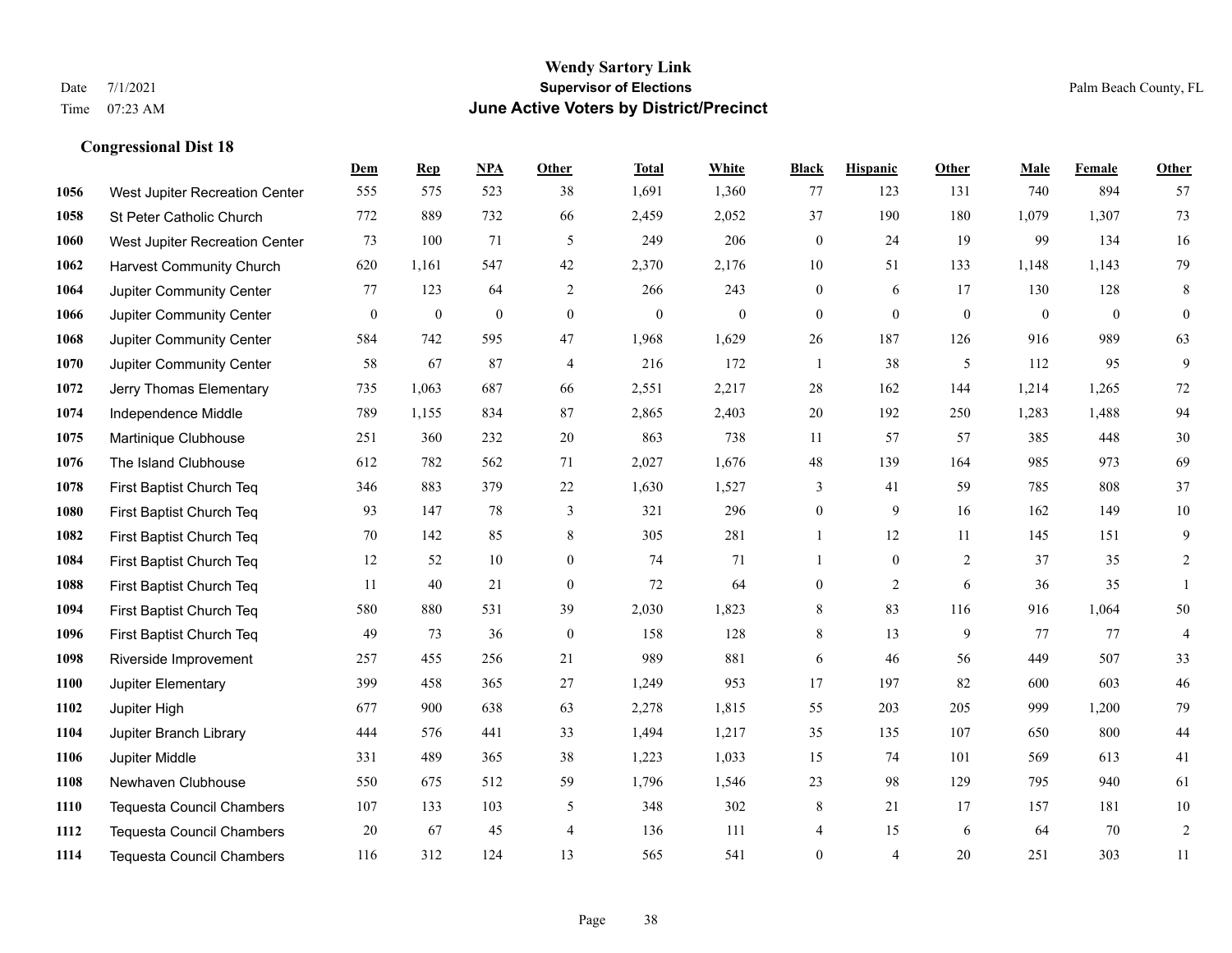### **Wendy Sartory Link** Date 7/1/2021 **Supervisor of Elections** Palm Beach County, FL Time 07:23 AM **June Active Voters by District/Precinct**

# **Dem Rep NPA Other Total White Black Hispanic Other Male Female Other** Tequesta Council Chambers 0 0 0 0 0 0 0 0 0 0 0 0 Tequesta Council Chambers 179 241 183 24 627 536 12 38 41 248 363 16 Tequesta Council Chambers 76 249 102 13 440 415 0 8 17 209 223 8 Tequesta Council Chambers 37 86 35 3 161 151 0 1 9 81 77 3 Riverside Improvement 0 0 2 0 0 2 2 2 0 0 0 0 1 1 0 PBC Fire Rescue #18 413 882 469 46 1,810 1,695 7 35 73 825 957 28 Jupiter Inlet Colony Admin Bldg 71 223 83 15 392 360 0 5 27 177 207 8 PBC Fire Rescue #18 **1** 3 1 0 5 5 0 0 0 3 1 1 **1132 PBC Fire Rescue #18** 0 3 1 0 4 4 0 0 0 2 2 0 PBC Fire Rescue #18 0 0 0 0 0 0 0 0 0 0 0 0 1st UM Church of Jup-Teq 571 989 617 67 2,244 2,084 10 52 98 979 1,204 61 Grace Immanuel Bible Church 224 818 352 37 1,431 1,360 0 12 59 612 786 33 Club at Admirals Cove 294 543 296 24 1,157 1,064 6 21 66 552 586 19 1st UM Church of Jup-Teq 287 589 352 40 1,268 1,174 5 21 68 598 637 33 1st UM Church of Jup-Teq 533 800 504 36 1,873 1,729 5 31 108 857 959 57 Newhaven Clubhouse 15 15 35 8 1 59 53 0 1 5 30 28 1 Oceanview Methodist 385 548 389 44 1,366 1,245 6 31 84 587 735 44 Oceanview Methodist 0 0 0 0 0 0 0 0 0 0 0 0 Oceanview Methodist 45 68 52 7 172 163 0 2 7 82 85 5 Holy Spirit Lutheran 141 293 128 18 580 518 3 27 32 274 285 21 Holy Spirit Lutheran **0** 2 0 0 2 2 2 0 0 0 1 1 0 Holy Spirit Lutheran **0** 1 1 0 2 1 0 1 0 1 1 0 Holy Spirit Lutheran 1 0 1 0 2 2 0 0 0 1 1 0 Holy Spirit Lutheran **2** 4 5 2 13 13 0 0 0 6 7 0 Club at Admirals Cove 27 149 66 5 247 223 3 4 17 122 117 8 Holy Spirit Lutheran **7** 21 12 0 40 33 0 2 5 17 23 0 Holy Spirit Lutheran 0 0 0 0 0 0 0 0 0 0 0 0

Caloosa POA Meeting Room 0 0 0 0 0 0 0 0 0 0 0 0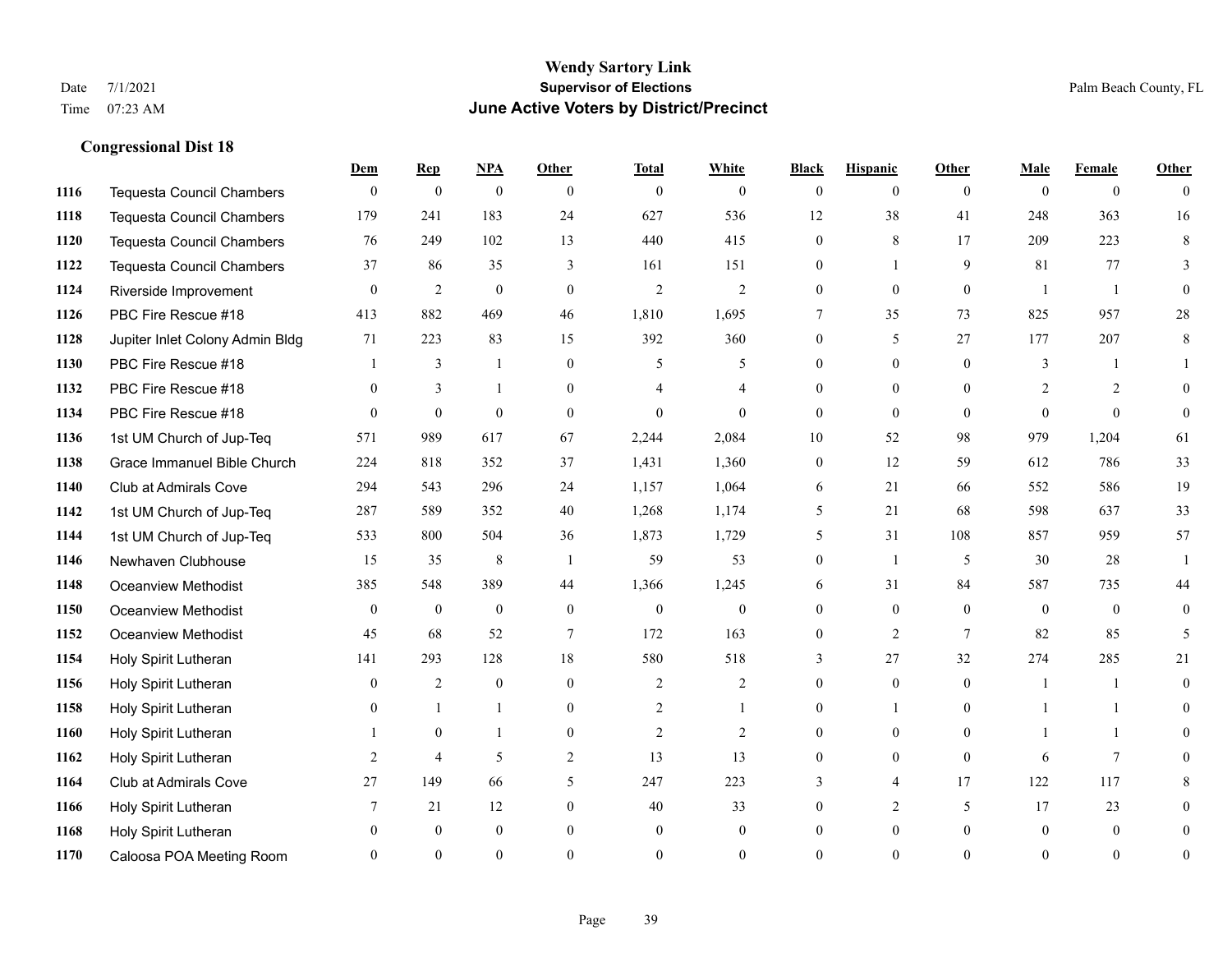### **Wendy Sartory Link** Date 7/1/2021 **Supervisor of Elections** Palm Beach County, FL Time 07:23 AM **June Active Voters by District/Precinct**

# **Dem Rep NPA Other Total White Black Hispanic Other Male Female Other** Caloosa POA Meeting Room 125 282 123 10 540 464 12 22 42 243 276 21 Caloosa POA Meeting Room 67 118 62 2 249 211 5 14 19 116 121 12 Mirasol Sales and Info Center 0 0 0 0 0 0 0 0 0 0 0 0 Mirasol Sales and Info Center 0 0 0 0 0 0 0 0 0 0 0 0 Mirasol Sales and Info Center 0 0 0 0 0 0 0 0 0 0 0 0 Mirasol Sales and Info Center 0 0 0 0 0 0 0 0 0 0 0 0 William T Dwyer High 157 269 138 6 570 488 15 30 37 270 287 13 Eastpointe Country Club 534 673 390 35 1,632 1,520 12 27 73 723 875 34 Mirasol Sales and Info Center 542 496 434 47 1,519 1,180 46 146 147 712 758 49 Westwood Gardens HOA 327 353 295 31 1,006 770 30 115 91 401 585 20 Westwood Gardens HOA 26 61 24 2 113 100 7 2 4 54 56 3 Gardens Presbyterian 1,359 2,090 1,395 154 4,998 4,093 140 339 426 2,215 2,641 142 Evergrene Clubhouse 385 673 448 39 1,545 1,306 25 81 133 739 750 56 1194 Frenchmans Creek Real Estate 650 943 604 48 2,245 2,050 14 45 136 1,022 1,165 58 Gardens Presbyterian 0 0 0 0 0 0 0 0 0 0 0 0 1st Baptist Church PBG 562 478 410 34 1,484 1,040 132 159 153 705 728 51 Dwight D Eisenhower Elementary 0 0 0 0 0 0 0 0 0 0 0 0 Cross Community Church 511 1,055 538 39 2,143 1,922 13 89 119 1,024 1,050 69 Holy Spirit Lutheran 9 24 14 3 50 44 0 2 4 24 22 4 Holy Spirit Lutheran 13 76 22 3 114 110 0 3 1 54 59 1 Juno Beach Town Center 445 861 464 51 1,821 1,661 6 55 99 837 937 47 Holy Spirit Lutheran 208 274 148 8 638 569 2 23 44 306 310 22 Juno Beach Town Center 48 64 56 7 175 145 6 9 15 91 80 4 Juno Beach Town Center 258 438 198 25 919 856 6 12 45 370 527 22 Oceanview Methodist 127 284 141 15 567 487 8 32 40 275 277 15 Osceola Creek Middle  $\begin{array}{cccccccc} 1 & 0 & 0 & 0 & 1 & 1 & 0 & 0 & 0 \end{array}$  Pierce Hammock Elementary 0 0 0 0 0 0 0 0 0 0 0 0 Sandhill Crane Golf Club 14 28 13 0 55 40 6 3 6 29 26 0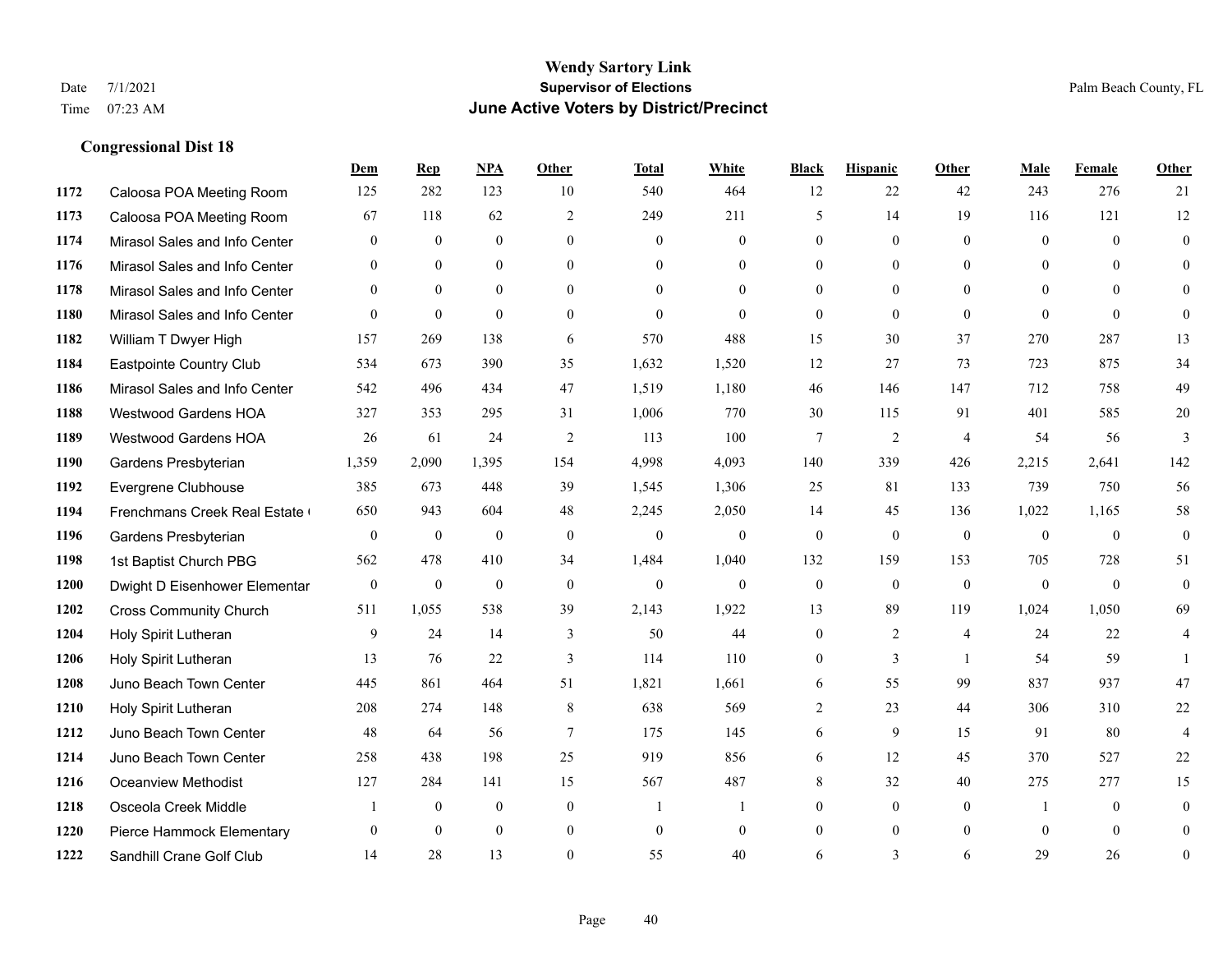|      |                                  | Dem            | <b>Rep</b>       | NPA              | <b>Other</b>   | <b>Total</b>   | <b>White</b>   | <b>Black</b>     | <b>Hispanic</b> | <b>Other</b>   | <b>Male</b>  | <b>Female</b>  | <b>Other</b>   |
|------|----------------------------------|----------------|------------------|------------------|----------------|----------------|----------------|------------------|-----------------|----------------|--------------|----------------|----------------|
| 1224 | Pierce Hammock Elementary        | $\mathbf{0}$   | $\mathbf{0}$     | $\boldsymbol{0}$ | $\theta$       | $\mathbf{0}$   | $\overline{0}$ | $\mathbf{0}$     | $\overline{0}$  | $\theta$       | $\mathbf{0}$ | $\overline{0}$ | $\theta$       |
| 1228 | <b>Carleton Oaks Clubhouse</b>   | 147            | 193              | 128              | $\tau$         | 475            | 345            | 24               | 49              | 57             | 229          | 234            | 12             |
| 1230 | Christ Fellowship Church PBG     | $\theta$       | $\mathbf{0}$     | $\theta$         | $\Omega$       | $\theta$       | $\Omega$       | $\theta$         | $\theta$        | $\Omega$       | $\theta$     | $\theta$       | $\theta$       |
| 1232 | Mirasol Sales and Info Center    | $\mathbf{0}$   | $\boldsymbol{0}$ | $\mathbf{0}$     | $\mathbf{0}$   | $\mathbf{0}$   | $\overline{0}$ | $\boldsymbol{0}$ | $\mathbf{0}$    | $\overline{0}$ | $\mathbf{0}$ | $\theta$       | $\theta$       |
| 1234 | Christ Fellowship Church PBG     | $\theta$       | $\mathbf{0}$     | $\overline{0}$   | $\theta$       | $\Omega$       | $\theta$       | $\mathbf{0}$     | $\overline{0}$  | $\theta$       | $\theta$     | $\theta$       | $\theta$       |
| 1236 | Mirasol Sales and Info Center    | $\theta$       | $\mathbf{0}$     | $\mathbf{0}$     | $\Omega$       | $\mathbf{0}$   | $\theta$       | $\mathbf{0}$     | $\theta$        | $\Omega$       | $\theta$     | $\theta$       | $\theta$       |
| 1238 | Mirasol Sales and Info Center    | 602            | 760              | 499              | 60             | 1,921          | 1,742          | 18               | 21              | 140            | 910          | 956            | 55             |
| 1240 | <b>Timber Trace Elementary</b>   | 788            | 1,087            | 624              | 51             | 2,550          | 2,202          | 52               | 150             | 146            | 1,143        | 1,328          | 79             |
| 1242 | Christ Fellowship Church PBG     | 852            | 1,058            | 613              | 61             | 2,584          | 2,345          | 36               | 60              | 143            | 1,069        | 1,455          | 60             |
| 1244 | Christ Fellowship Church PBG     | 468            | 652              | 430              | 53             | 1,603          | 1,391          | 31               | 75              | 106            | 679          | 871            | 53             |
| 1246 | Watson B Duncan Middle           | 841            | 890              | 680              | 63             | 2,474          | 1,966          | 71               | 191             | 246            | 1,079        | 1,314          | 81             |
| 1247 | Watson B Duncan Middle           | 35             | 184              | 59               | 9              | 287            | 262            | $\sqrt{2}$       | $\mathbf{0}$    | 23             | 137          | 135            | 15             |
| 1248 | <b>PBG Community Center</b>      | 496            | 583              | 385              | 32             | 1,496          | 1,260          | 25               | 116             | 95             | 637          | 827            | 32             |
| 1250 | Palm Beach Gardens High          | 12             | 36               | 16               | -1             | 65             | 58             | $\boldsymbol{0}$ | $\overline{4}$  | 3              | 32           | 29             | $\overline{4}$ |
| 1252 | <b>Ballen Isles Country Club</b> | 869            | 786              | 634              | 49             | 2,338          | 2,154          | 17               | 21              | 146            | 1,048        | 1,230          | 60             |
| 1254 | Northlake Nazarene Church        | 153            | 175              | 127              | $\overline{7}$ | 462            | 388            | 6                | 27              | 41             | 231          | 214            | 17             |
| 1256 | North County Senior Center       |                | $\sqrt{2}$       | $\overline{4}$   | 3              | 10             | 9              | 1                | $\mathbf{0}$    | $\theta$       | 5            | 5              | $\mathbf{0}$   |
| 1258 | North County Senior Center       | 313            | 222              | 258              | 29             | 822            | 454            | 98               | 125             | 145            | 369          | 423            | 30             |
| 1260 | PBG City Hall Council Room       | 439            | 542              | 303              | 26             | 1,310          | 1,088          | 27               | 109             | 86             | 584          | 684            | $42\,$         |
| 1262 | PBG Moose Lodge 2010             |                | $\mathbf{0}$     | 1                | $\mathbf{0}$   | $\overline{2}$ | $\overline{c}$ | $\mathbf{0}$     | $\mathbf{0}$    | $\mathbf{0}$   | -1           | $\mathbf{1}$   | $\theta$       |
| 1264 | PBG City Hall Council Room       | $\theta$       | $\mathbf{0}$     | $\mathbf{0}$     | $\theta$       | $\theta$       | $\overline{0}$ | $\mathbf{0}$     | $\theta$        | $\Omega$       | $\Omega$     | $\theta$       | $\theta$       |
| 1266 | PBG City Hall Council Room       | 163            | 107              | 127              | 11             | 408            | 243            | 71               | 60              | 34             | 164          | 234            | 10             |
| 1268 | <b>PBG Community Center</b>      | 103            | 75               | 102              | 8              | 288            | 175            | 46               | 37              | 30             | 110          | 165            | 13             |
| 1270 | <b>PBG Community Center</b>      | $\overline{4}$ | $\mathbf{0}$     | 2                | $\theta$       | 6              | $\overline{2}$ | 3                | $\mathbf{1}$    | $\theta$       | 2            | 3              | $\mathbf{1}$   |
| 1272 | Palm Beach Gardens Elementar     | 723            | 676              | 525              | 52             | 1,976          | 1,585          | 100              | 115             | 176            | 922          | 989            | 65             |
| 1274 | Palm Beach Gardens High          | 596            | 555              | 428              | 40             | 1,619          | 1,228          | 94               | 142             | 155            | 758          | 799            | 62             |
| 1276 | Palm Beach Gardens High          | 118            | 94               | 79               | 5              | 296            | 194            | 45               | 38              | 19             | 139          | 147            | 10             |
| 1278 | Garden Lodge 366 F&AM            | 365            | 186              | 267              | 20             | 838            | 415            | 188              | 135             | 100            | 368          | 438            | 32             |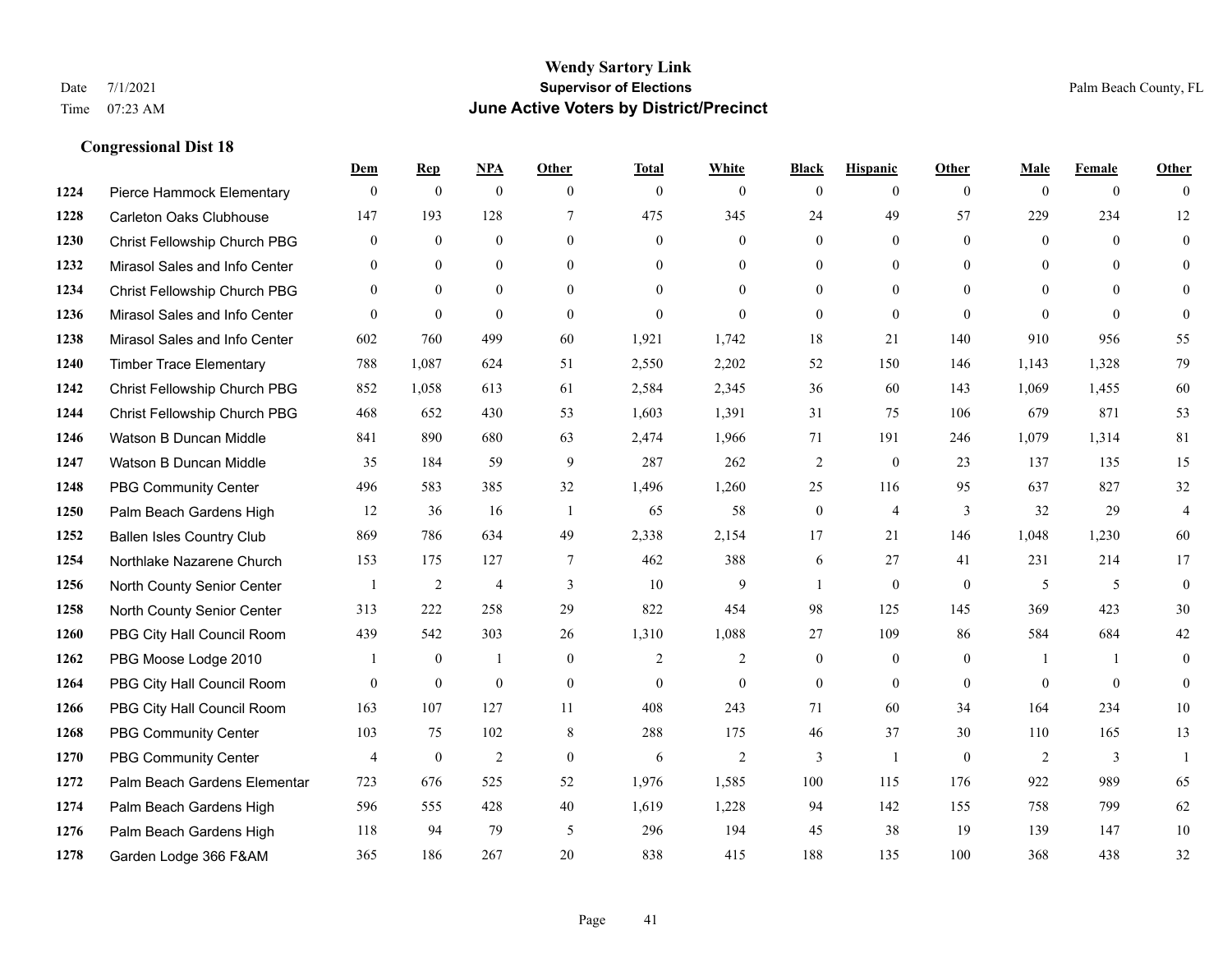### **Wendy Sartory Link** Date 7/1/2021 **Supervisor of Elections** Palm Beach County, FL Time 07:23 AM **June Active Voters by District/Precinct**

# **Dem Rep NPA Other Total White Black Hispanic Other Male Female Other** Pew Leadership Center 142 151 114 11 418 353 11 24 30 170 245 3 Pew Leadership Center 76 51 53 6 186 133 13 18 22 92 80 14 Eissey Campus Theater 773 776 716 68 2,333 1,828 83 207 215 1,009 1,247 77 PBG Moose Lodge 2010 43 50 41 3 137 110 4 13 10 67 62 8 PBG Moose Lodge 2010 13 24 6 0 43 39 1 0 3 22 19 2 PBG Moose Lodge 2010 682 815 538 69 2,104 1,743 53 145 163 849 1,193 62 PBG Moose Lodge 2010 0 0 0 0 0 0 0 0 0 0 0 0 PBG Moose Lodge 2010 16 47 18 1 82 75 1 1 5 38 41 3 Dwight D Eisenhower Elementar 27 79 22 7 135 115 4 4 12 66 68 1 Dwight D Eisenhower Elementary 238 265 196 19 718 566 15 89 48 280 411 27 PBG Moose Lodge 2010 35 34 21 2 92 84 0 4 4 38 53 1 Cross Community Church 1 3 1 0 5 4 0 0 1 2 3 0 Dwight D Eisenhower Elementar 37 51 37 3 128 109 1 7 11 59 64 5 NPB Community Center 210 269 178 23 680 585 14 40 41 344 307 29 NPB Community Center 0 0 0 1 1 1 0 0 0 1 0 0 Eissey Campus Theater **4** 8 7 1 20 16 0 0 4 13 7 0 Gardens Mall Community Room 38 67 36 4 145 129 3 3 10 73 68 4 Eissey Campus Theater 1 2 1 0 4 4 0 0 0 3 1 0 **1312 Gardens Mall Community Room** 6 19 11 0 36 33 0 2 1 18 18 0 NPB Community Center 51 127 63 5 246 218 3 8 17 100 132 14 NPB Community Center 182 190 144 30 546 392 43 74 37 237 290 19 PBG Moose Lodge 2010 0 0 0 0 0 0 0 0 0 0 0 0 **1320 NPB Community Center** 33 120 35 2 190 168 3 8 11 98 88 4 **1322 NPB Community Center** 2 6 10 0 18 18 0 0 0 8 9 1 Allamanda Elementary 440 454 376 36 1,306 1,033 37 137 99 551 710 45 Allamanda Elementary 189 226 160 16 591 501 7 30 53 260 317 14 Osborne Park Activities Bldg 616 836 544 44 2,040 1,749 27 121 143 985 996 59 1st Unitarian Church NPB 38 42 40 3 123 101 8 8 6 67 53 3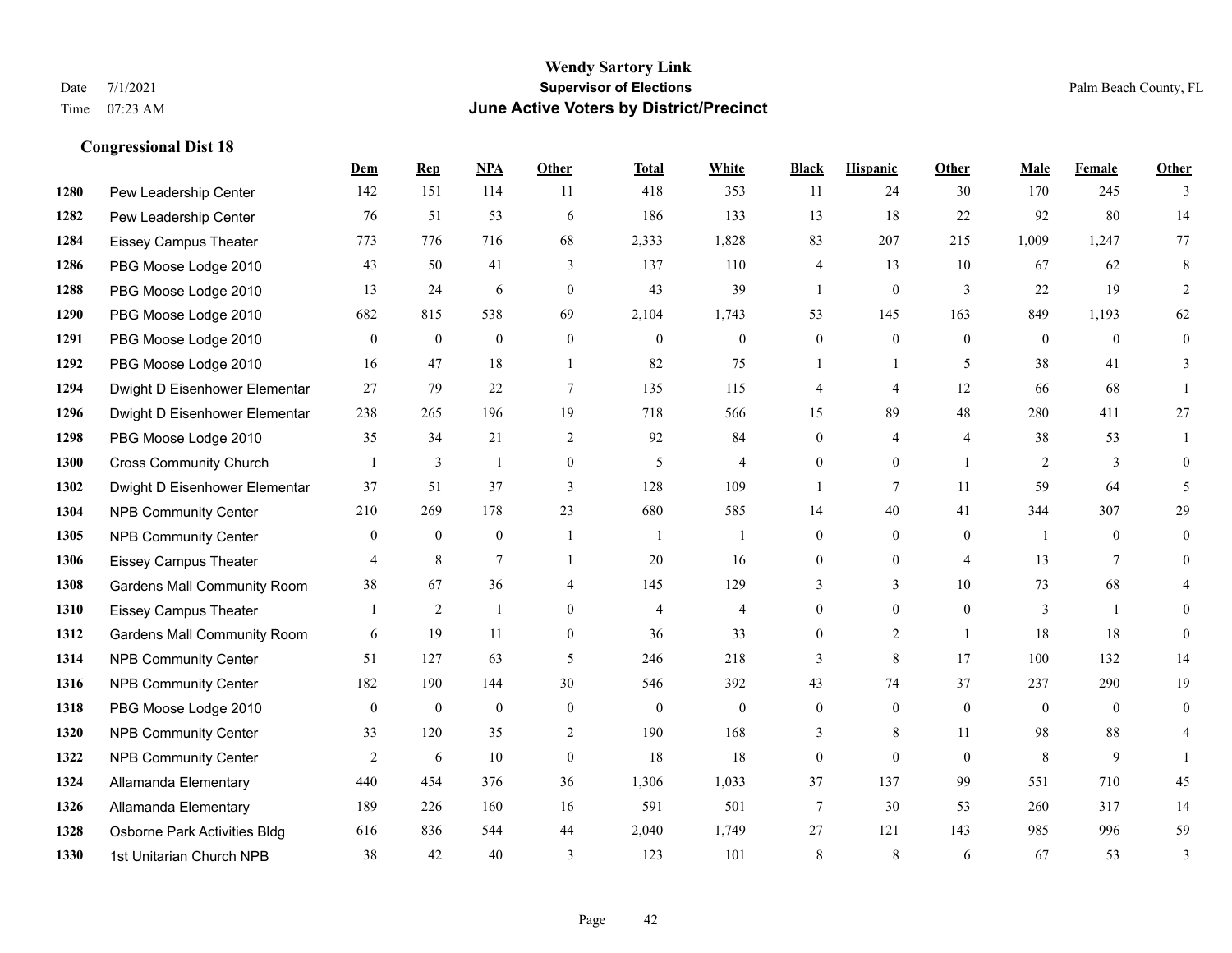|      |                                    | Dem          | <b>Rep</b>     | NPA          | <b>Other</b>   | <b>Total</b> | <b>White</b> | <b>Black</b>     | <b>Hispanic</b>  | <b>Other</b> | <b>Male</b>  | Female       | <b>Other</b>     |
|------|------------------------------------|--------------|----------------|--------------|----------------|--------------|--------------|------------------|------------------|--------------|--------------|--------------|------------------|
| 1332 | 1st Unitarian Church NPB           | 354          | 395            | 256          | 33             | 1,038        | 851          | 59               | 64               | 64           | 506          | 510          | 22               |
| 1334 | 1st Unitarian Church NPB           | 3            | $\overline{4}$ | 5            | $\overline{1}$ | 13           | 13           | $\boldsymbol{0}$ | $\boldsymbol{0}$ | $\mathbf{0}$ | 5            | 8            | $\boldsymbol{0}$ |
| 1336 | <b>Gardens Mall Community Room</b> | 35           | 91             | 42           | 4              | 172          | 152          | $\boldsymbol{0}$ | 4                | 16           | 86           | 78           | $\,8\,$          |
| 1338 | <b>Eissey Campus Theater</b>       | 92           | 395            | 102          | 19             | 608          | 586          | 1                | $\mathbf{1}$     | 20           | 270          | 327          | 11               |
| 1340 | <b>Eissey Campus Theater</b>       | 6            | 6              | 3            | $\mathbf{0}$   | 15           | 13           | $\boldsymbol{0}$ | 1                | -1           | $\tau$       | 8            | $\boldsymbol{0}$ |
| 1342 | NPB Country Club                   | 310          | 451            | 266          | 29             | 1,056        | 953          | 17               | 33               | 53           | 450          | 580          | $26\,$           |
| 1344 | Old Port Cove                      | 296          | 524            | 323          | 31             | 1,174        | 1,076        | 5                | 31               | 62           | 531          | 623          | $20\,$           |
| 1346 | Anchorage Activities Bldg          | 558          | 932            | 426          | 37             | 1,953        | 1,794        | 13               | 56               | 90           | 899          | 1,006        | $48\,$           |
| 1348 | <b>NPB Council Chambers</b>        | 32           | 124            | 34           | $\,8\,$        | 198          | 188          | $\boldsymbol{0}$ | 5                | 5            | 99           | 93           | 6                |
| 1350 | Faith Lutheran Church              | 380          | 619            | 373          | 23             | 1,395        | 1,233        | 10               | 78               | 74           | 668          | 684          | 43               |
| 1352 | Northlake Nazarene Church          | 688          | 877            | 586          | 52             | 2,203        | 1,573        | 155              | 188              | 287          | 989          | 1,135        | 79               |
| 1354 | <b>Grove Park Elementary</b>       | 93           | 164            | 78           | 4              | 339          | 286          | 11               | 19               | 23           | 151          | 178          | $10\,$           |
| 1360 | Garden Lodge 366 F&AM              | 354          | 326            | 239          | 24             | 943          | 740          | 60               | 71               | 72           | 411          | 503          | 29               |
| 1362 | <b>Grove Park Elementary</b>       | 214          | 124            | 184          | $\,8\,$        | 530          | 272          | $48\,$           | 156              | 54           | 233          | 278          | 19               |
| 1372 | Garden Lodge 366 F&AM              | 96           | 36             | 45           | $\overline{7}$ | 184          | 82           | 58               | 21               | 23           | 80           | 97           | $7\phantom{.0}$  |
| 1374 | Pew Leadership Center              | 191          | 81             | 140          | $10\,$         | 422          | 220          | 116              | 44               | 42           | 176          | 232          | 14               |
| 1380 | <b>NPB Council Chambers</b>        | 176          | 264            | 154          | 15             | 609          | 539          | 10               | 22               | 38           | 269          | 320          | $20\,$           |
| 2002 | Jeaga Middle                       | 175          | 94             | 113          | 6              | 388          | 151          | 126              | 41               | 70           | 174          | 202          | 12               |
| 2004 | <b>Grassy Waters Elementary</b>    | 1,044        | 327            | 586          | $40\,$         | 1,997        | 588          | 725              | 398              | 286          | 845          | 1,079        | 73               |
| 2006 | Jeaga Middle                       | 171          | 78             | 108          | 11             | 368          | 155          | 108              | 81               | 24           | 151          | 206          | 11               |
| 2008 | Jeaga Middle                       | $\mathbf{0}$ | $\mathbf{0}$   | $\mathbf{0}$ | $\mathbf{0}$   | $\mathbf{0}$ | $\mathbf{0}$ | $\mathbf{0}$     | $\mathbf{0}$     | $\theta$     | $\mathbf{0}$ | $\mathbf{0}$ | $\boldsymbol{0}$ |
| 2010 | Cypress Lakes HOA                  | 588          | 331            | 283          | 32             | 1,234        | 847          | 196              | 97               | 94           | 473          | 725          | 36               |
| 2012 | Century Village Clubhouse          | 61           | 29             | 23           | 2              | 115          | 71           | 13               | 18               | 13           | 51           | 60           | $\overline{4}$   |
| 2014 | Club Baywinds                      | 826          | 557            | 367          | 34             | 1,784        | 1,362        | 152              | 164              | 106          | 728          | 1,014        | $42\,$           |
| 2016 | Andros Isle POA Clubhouse          | 860          | 559            | 545          | 36             | 2,000        | 1,088        | 390              | 297              | 225          | 842          | 1,086        | 72               |
| 2018 | Riverwalk Clubhouse                | 748          | 700            | 564          | 45             | 2,057        | 1,615        | 92               | 171              | 179          | 881          | 1,113        | 63               |
| 2020 | Jeaga Middle                       | 213          | 86             | 135          | 9              | 443          | 199          | 132              | 82               | 30           | 196          | 238          | 9                |
| 2021 | Jeaga Middle                       | 160          | 55             | 121          | 15             | 351          | 110          | 118              | 73               | 50           | 133          | 206          | 12               |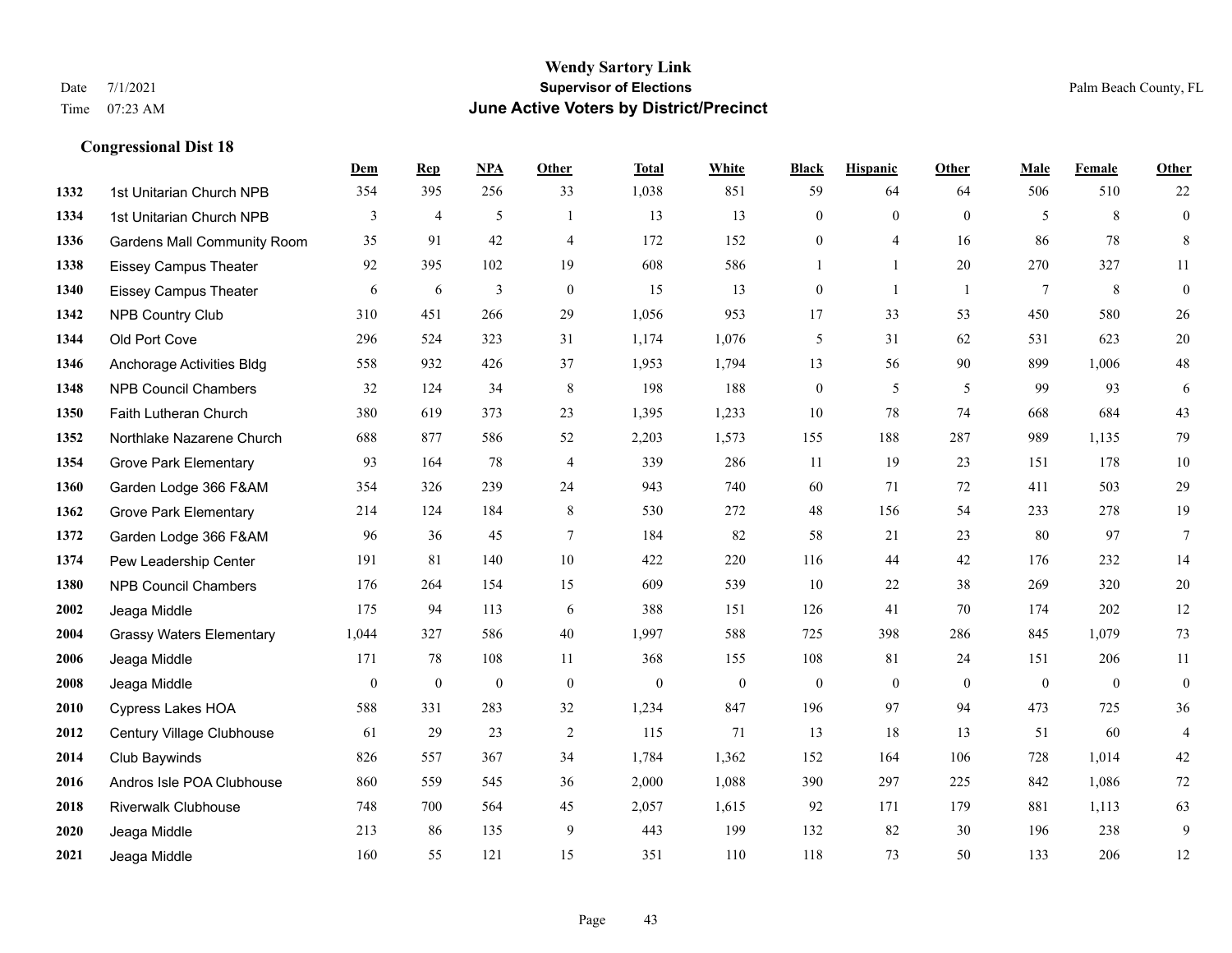#### **Wendy Sartory Link** Date 7/1/2021 **Supervisor of Elections** Palm Beach County, FL Time 07:23 AM **June Active Voters by District/Precinct**

# **Dem Rep NPA Other Total White Black Hispanic Other Male Female Other** Century Village Clubhouse 785 408 335 32 1,560 1,010 215 200 135 612 890 58 Century Village Clubhouse 794 414 320 38 1,566 1,106 161 158 141 613 901 52 Century Village Clubhouse 637 331 286 27 1,281 800 187 193 101 498 725 58 Century Village Clubhouse 342 193 149 6 690 481 68 84 57 249 416 25 Benoist Farms Elementary 577 156 299 21 1,053 258 452 234 109 405 597 51 Riverwalk Clubhouse 52 29 29 7 117 60 29 20 8 44 69 4 Riverwalk Clubhouse 98 50 69 10 227 94 58 50 25 103 122 2 Turning Points Academy 762 417 375 38 1,592 933 290 258 111 593 953 46 Wynnebrook Elementary 542 251 379 16 1,188 482 135 479 92 509 629 50 Osceola Creek Middle 102 127 105 1 335 254 12 35 34 156 163 16 Osceola Creek Middle 1,002 1,220 1,027 60 3,309 2,127 430 487 265 1,582 1,617 110 Frontier Elementary 911 966 775 60 2,712 1,727 415 339 231 1,271 1,356 85 Acreage Branch Library 205 268 179 10 662 419 81 92 70 316 314 32 Pierce Hammock Elementary 815 960 747 44 2,566 1,648 362 319 237 1,239 1,229 98 Pierce Hammock Elementary 0 0 0 0 0 0 0 0 0 0 0 0 Acreage Branch Library 879 883 726 56 2,544 1,557 374 349 264 1,193 1,259 92 Cornerstone Fellowship 611 753 550 50 1,964 1,253 211 289 211 913 978 73 Seminole Ridge High 614 642 563 36 1,855 1,141 227 308 179 877 901 77 Acreage Pines Elementary 0 0 0 0 0 0 0 0 0 0 0 0 Pierce Hammock Elementary 0 0 0 0 0 0 0 0 0 0 0 0 Acreage Pines Elementary 739 597 559 39 1,934 1,041 352 246 295 934 936 64 Indian Trail Improvement Dist 897 954 811 58 2,720 1,693 342 402 283 1,256 1,365 99 Sandhill Crane Golf Club 234 424 253 24 935 667 72 73 123 457 445 33 Sandhill Crane Golf Club 32 56 33 4 125 103 4 12 6 61 60 4 Ibis POA Admin Building 1,017 1,098 712 85 2,912 2,554 89 67 202 1,371 1,473 68 Ibis POA Admin Building 0 0 0 0 0 0 0 0 0 0 0 0 Ironhorse Country Club 157 260 119 9 545 441 34 19 51 245 288 12 Seminole Ridge High 440 419 406 38 1,303 594 245 348 116 608 673 22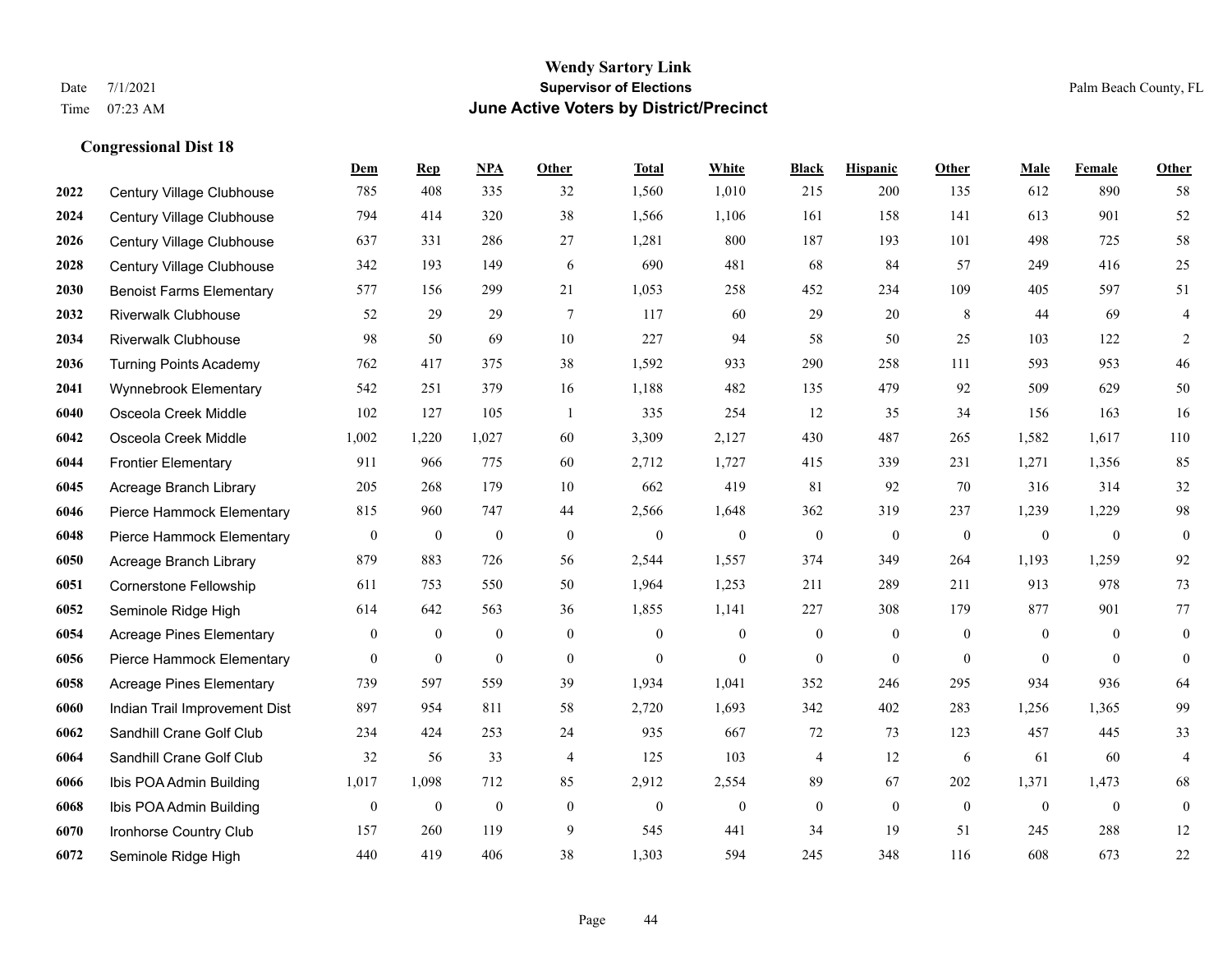## **Wendy Sartory Link** Date 7/1/2021 **Supervisor of Elections** Palm Beach County, FL Time 07:23 AM **June Active Voters by District/Precinct**

# **Dem Rep NPA Other Total White Black Hispanic Other Male Female Other** Seminole Ridge High 0 0 0 0 0 0 0 0 0 0 0 0 Western Pines Middle 646 707 573 35 1,961 1,426 154 205 176 935 942 84 Western Pines Middle 659 723 659 39 2,080 1,393 158 356 173 985 1,034 61 Golden Grove Elementary 611 781 621 48 2,061 1,387 132 343 199 959 1,018 84 Seminole Ridge High 542 684 546 40 1,812 1,170 214 286 142 854 904 54 Loxahatchee Groves Elementary 783 891 745 55 2,474 1,543 281 442 208 1,197 1,184 93 Palms West Presbyterian 0 0 0 0 0 0 0 0 0 0 0 0 HL Johnson Elementary 649 507 461 37 1,654 915 303 253 183 747 865 42 Madison Green Clubhouse 1,239 724 749 50 2,762 1,203 775 405 379 1,280 1,379 103 RPB Village Hall 1,073 697 682 42 2,494 1,370 469 429 226 1,168 1,234 92 HL Johnson Elementary 730 416 486 52 1,684 875 324 274 211 739 898 47 RPB Branch Library 1,098 564 690 55 2,407 1,148 581 428 250 1,047 1,271 89 Royal Palm Beach High 405 314 262 18 999 477 201 153 168 473 501 25 Royal Palm Beach High 35 27 29 3 94 52 25 10 7 42 52 0 Royal Palm Beach High 82 42 88 5 217 101 36 59 21 100 110 7 Royal Palm Beach High 0 0 0 0 0 0 0 0 0 0 0 0 Royal Palm Beach High 336 500 305 32 1,173 852 106 112 103 565 584 24 J F Kennedy Middle 0 0 0 0 0 0 0 0 0 0 0 0 J F Kennedy Middle 0 0 0 0 0 0 0 0 0 0 J F Kennedy Middle 0 0 0 0 0 0 0 0 0 0 Crossroads Baptist Church 0 0 0 0 0 0 0 0 0 0 0 0 Egret Lake Elementary 358 100 145 16 619 419 103 48 49 240 357 22 Egret Lake Elementary 23 3 0 0 26 25 0 0 1 6 19 1 Seminole Trails Elementary 1,040 314 490 29 1,873 680 710 261 222 812 976 85 Sharon Christian Church 741 272 429 45 1,487 601 444 279 163 608 821 58 Bear Lakes Middle 35 17 12 1 65 25 14 10 16 25 36 4 Whitehall Clubhouse #3 678 481 441 50 1,650 1,045 245 193 167 770 831 49 Salvation Army Activity Hall 832 308 479 31 1,650 678 529 253 190 664 907 79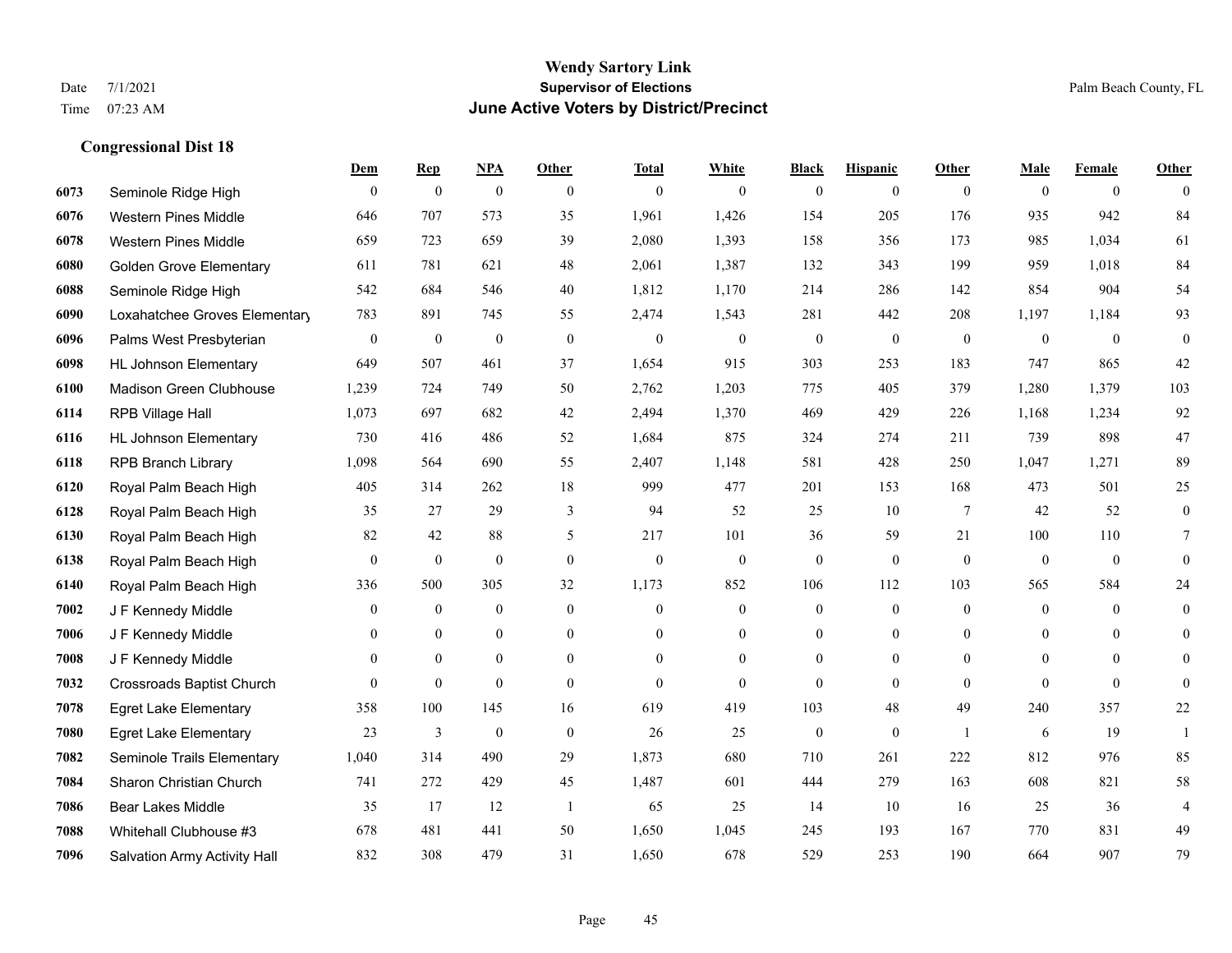|      |                               | Dem    | <b>Rep</b> | NPA    | Other | <u>Total</u> | <u>White</u> | <b>Black</b> | <b>Hispanic</b> | <b>Other</b> | Male    | Female  | <b>Other</b> |
|------|-------------------------------|--------|------------|--------|-------|--------------|--------------|--------------|-----------------|--------------|---------|---------|--------------|
| 7098 | U M Church of Palm Beaches    |        |            |        |       | 57           | 45           |              |                 |              | 29      | 24      |              |
| 7100 | U M Church of Palm Beaches    | 951    | 432        | 651    | 67    | 2,101        | 1,024        | 652          | 228             | 197          | 937     | 1,100   | 64           |
| 7110 | <b>Adult Education Center</b> | 671    | 212        | 387    | 28    | .298         | 411          | 403          | 360             | 124          | 525     | 713     | 60           |
|      | <b>Congressional Dist 18</b>  | 74,228 | 83,602     | 60.751 | 5,334 | 223,915      | 168,003      | 17,423       | 20,280          | 18,209       | 101,331 | 115,511 | 7,073        |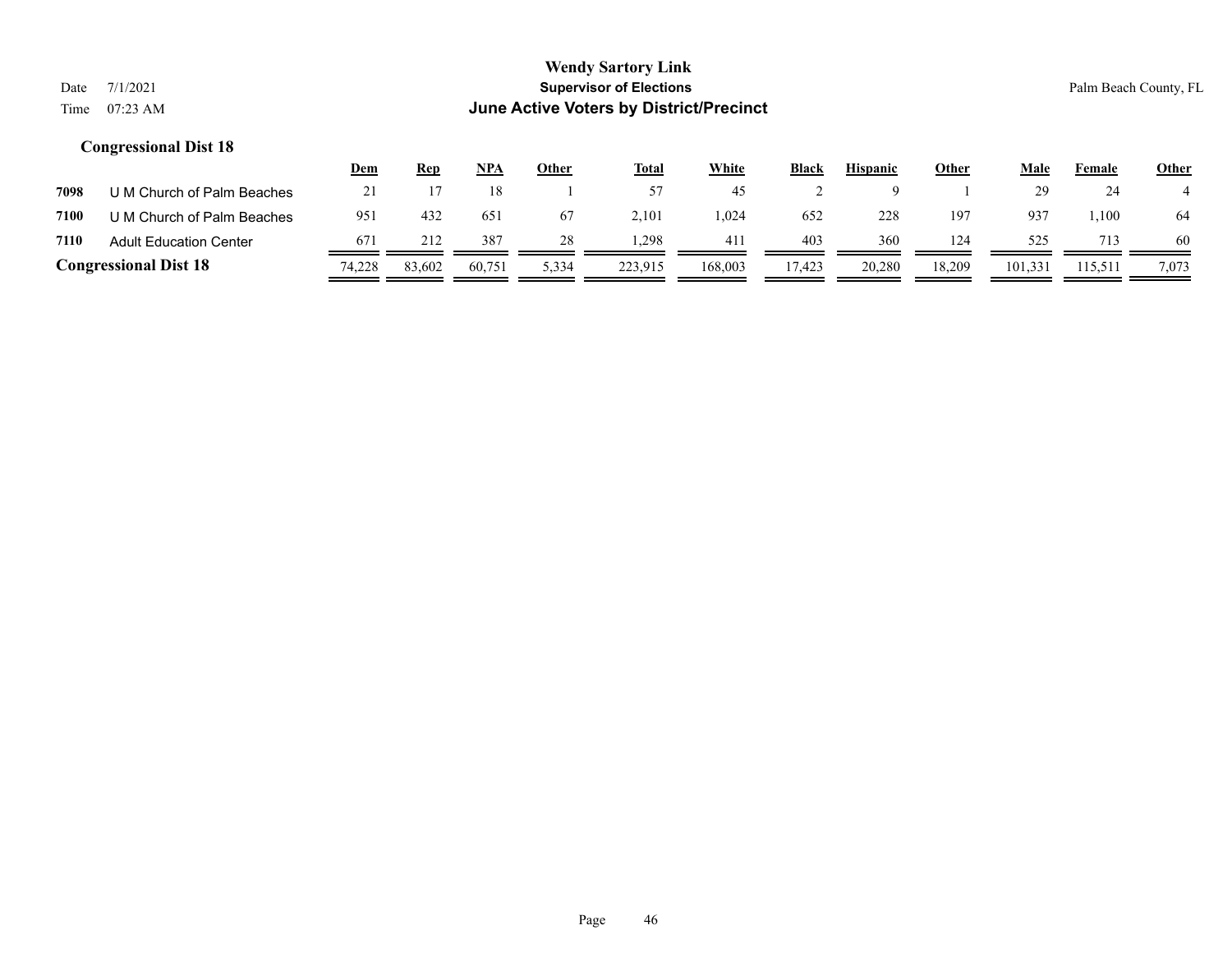|      |                                | Dem              | <b>Rep</b>       | NPA              | <b>Other</b>   | <b>Total</b>     | <b>White</b>     | <b>Black</b>     | <b>Hispanic</b>  | <b>Other</b>   | <b>Male</b>      | Female       | <b>Other</b>     |
|------|--------------------------------|------------------|------------------|------------------|----------------|------------------|------------------|------------------|------------------|----------------|------------------|--------------|------------------|
| 1356 | Casa Rio Clubhouse             | 796              | 427              | 492              | 34             | 1,749            | 878              | 385              | 239              | 247            | 757              | 926          | 66               |
| 1358 | RB Prep Achievement Academy    | 12               | $\overline{4}$   | $\overline{4}$   | $\theta$       | 20               | 9                | 6                | $\mathbf{1}$     | $\overline{4}$ | 12               | 5            | 3                |
| 1364 | RB Prep Achievement Academy    | 370              | 108              | 212              | 17             | 707              | 201              | 281              | 129              | 96             | 300              | 382          | 25               |
| 1366 | Palm Lake Estates - The Palms  | 65               | 78               | 49               | $\overline{4}$ | 196              | 159              | 13               | 9                | 15             | 90               | 98           | 8                |
| 1368 | RB Prep Achievement Academy    | $\mathbf{0}$     | $\mathbf{0}$     | $\theta$         | $\Omega$       | $\theta$         | $\mathbf{0}$     | $\mathbf{0}$     | $\Omega$         | $\theta$       | $\theta$         | $\theta$     | $\mathbf{0}$     |
| 1370 | Palm Lake Estates - The Palms  | 118              | 121              | 73               | 4              | 316              | 266              | 13               | 23               | 14             | 132              | 173          | 11               |
| 1376 | Lake Park Town Hall            | $\overline{0}$   | $\mathbf{0}$     | $\mathbf{0}$     | $\overline{0}$ | $\mathbf{0}$     | $\overline{0}$   | $\mathbf{0}$     | $\mathbf{0}$     | $\theta$       | $\mathbf{0}$     | $\mathbf{0}$ | $\boldsymbol{0}$ |
| 1378 | PBC Fire Rescue #68            | 1,034            | 408              | 509              | 38             | 1,989            | 819              | 829              | 114              | 227            | 925              | 978          | 86               |
| 1382 | Lake Park Town Hall            | 283              | 352              | 250              | 28             | 913              | 750              | 37               | 58               | 68             | 410              | 479          | 24               |
| 1384 | Phil Foster Park Marine Center | 300              | 559              | 276              | 29             | 1,164            | 1,031            | 19               | 39               | 75             | 575              | 562          | 27               |
| 1386 | Phil Foster Park Marine Center | 587              | 1,106            | 693              | 86             | 2,472            | 2,139            | 53               | 86               | 194            | 1,149            | 1,255        | 68               |
| 2038 | <b>Turning Points Academy</b>  | 820              | 181              | 347              | 20             | 1,368            | 484              | 618              | 150              | 116            | 462              | 864          | $42\,$           |
| 2040 | Wynnebrook Elementary          | 814              | 266              | 426              | 21             | 1,527            | 420              | 602              | 347              | 158            | 661              | 794          | 72               |
| 2042 | <b>Riverwalk Clubhouse</b>     | $\boldsymbol{0}$ | $\boldsymbol{0}$ | $\boldsymbol{0}$ | $\mathbf{0}$   | $\boldsymbol{0}$ | $\boldsymbol{0}$ | $\boldsymbol{0}$ | $\boldsymbol{0}$ | $\mathbf{0}$   | $\boldsymbol{0}$ | $\mathbf{0}$ | $\boldsymbol{0}$ |
| 2044 | St Christophers Episcopal Chr  | 1,117            | 281              | 558              | 34             | 1,990            | 582              | 810              | 393              | 205            | 879              | 1,016        | 95               |
| 2046 | Haverhill Town Hall            | 401              | 214              | 233              | 10             | 858              | 336              | 232              | 201              | 89             | 388              | 432          | 38               |
| 2048 | Elks Lodge #1352               | 2                | $\mathfrak{Z}$   | $\boldsymbol{0}$ | $\mathbf{0}$   | 5                | 3                | $\mathbf{1}$     | $\boldsymbol{0}$ | $\overline{1}$ | 3                | -1           |                  |
| 2050 | Elks Lodge #1352               | 16               | 19               | 21               | 3              | 59               | 40               | -1               | 11               | 7              | 33               | 23           | 3                |
| 2052 | Elks Lodge #1352               | 551              | 155              | 269              | 19             | 994              | 183              | 466              | 152              | 193            | 460              | 494          | 40               |
| 2054 | Elks Lodge #1352               | 1,271            | 319              | 699              | 26             | 2,315            | 456              | 991              | 580              | 288            | 1,016            | 1,190        | 109              |
| 2056 | Clayton Hutcheson Hall B       | 735              | 318              | 568              | 17             | 1,638            | 522              | 294              | 653              | 169            | 724              | 823          | 91               |
| 2058 | Clayton Hutcheson Hall B       | $\overline{3}$   | $\mathbf{1}$     | $\mathbf{0}$     | $\overline{0}$ | $\overline{4}$   | 3                | $\boldsymbol{0}$ | $\mathbf{1}$     | $\mathbf{0}$   | $\overline{2}$   | 2            | $\theta$         |
| 2060 | West Gate Elementary           | 391              | 222              | 333              | 13             | 959              | 316              | 72               | 492              | 79             | 458              | 452          | 49               |
| 2062 | <b>Belvedere Elementary</b>    | 4                | 6                | -1               | $\overline{0}$ | 11               | 10               | $\boldsymbol{0}$ | $\mathbf{0}$     | $\overline{1}$ | 7                | 4            | $\Omega$         |
| 2064 | <b>Belvedere Elementary</b>    | 1                | $\mathbf{0}$     | $\mathbf{0}$     | $\Omega$       | $\overline{1}$   | $\mathbf{1}$     | $\mathbf{0}$     | $\theta$         | $\theta$       | $\mathbf{1}$     | $\theta$     | $\mathbf{0}$     |
| 2080 | <b>Everglades Elementary</b>   | 159              | 168              | 126              | 8              | 461              | 262              | 64               | 81               | 54             | 215              | 225          | 21               |
| 2082 | Pine Jog Environmental Center  | 162              | 286              | 150              | 8              | 606              | 418              | 25               | 112              | 51             | 291              | 300          | 15               |
| 2088 | Melaleuca Elementary           | 864              | 524              | 646              | 32             | 2,066            | 1,059            | 338              | 476              | 193            | 943              | 1,042        | 81               |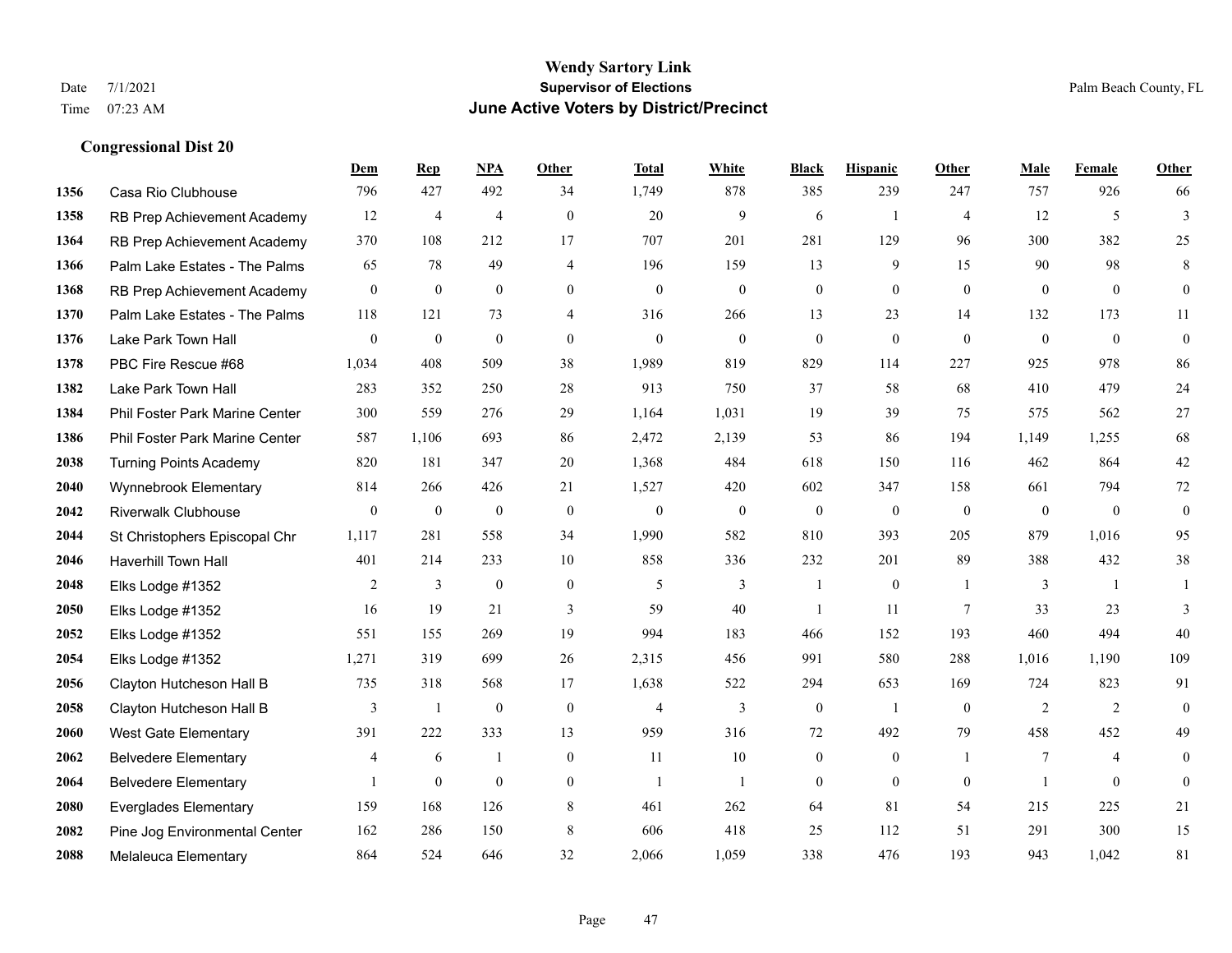#### **Wendy Sartory Link** Date 7/1/2021 **Supervisor of Elections** Palm Beach County, FL Time 07:23 AM **June Active Voters by District/Precinct**

# **Dem Rep NPA Other Total White Black Hispanic Other Male Female Other** Pine Jog Environmental Center 372 78 204 11 665 113 264 171 117 276 360 29 1st Church of the Nazarene 232 135 172 11 550 214 43 218 75 241 276 33 Iglesia Cristo Mi Redentor 437 217 338 27 1,019 330 158 436 95 427 528 64 Iglesia Cristo Mi Redentor 781 349 562 35 1,727 443 365 742 177 714 926 87 Union Congregational Church 1,185 344 630 33 2,192 500 636 831 225 880 1,200 112 Lake Lytal Park 510 230 343 23 1,106 306 232 459 109 455 593 58 Main Library 603 274 397 39 1,313 511 232 440 130 567 689 57 Berkshire Elementary 740 332 650 29 1,751 474 199 894 184 763 894 94 Main Library 371 284 315 11 981 368 53 472 88 443 490 48 Cloud Lake Town Hall 45 62 59 8 174 127 1 33 13 87 81 6 Cloud Lake Town Hall 27 25 33 2 87 57 2 23 5 38 45 4 STEM Bldg at S FL Science Ctr 534 322 432 30 1,318 496 62 640 120 603 656 59 Forest Hill Elementary 1,141 434 796 30 2,401 739 386 1,026 250 1,036 1,236 129 Community Of Hope 1,094 419 830 30 2,373 601 437 1,021 314 1,040 1,214 119 Canal Point Community Center 79 102 60 0 241 106 37 83 15 107 124 10 Pahokee Recreation Center 959 176 226 5 1,366 179 881 223 83 564 754 48 Pahokee Recreation Center 996 166 274 12 1,448 122 845 380 101 646 720 82 Pahokee High 515 22 101 2 640 7 587 3 43 188 421 31 Canal Point Community Center 25 6 6 0 37 12 20 2 3 21 16 0 Belle Glade Library/Civic Ctr 177 29 59 0 265 31 146 75 13 104 150 11 Belle Glade Library/Civic Ctr 1 3 1 0 5 0 0 5 0 1 4 0 South Bay Commission Chambe 36 51 26 2 115 74 8 22 11 60 50 5 South Bay Commission Chambe 1,198 83 224 11 1,516 60 1,167 210 79 637 840 39 Glades Central High 443 78 131 8 660 81 382 160 37 307 320 33 Belle Glade Library/Civic Ctr 1,369 104 255 15 1,743 93 1,392 144 114 717 957 69 Lewis Evans Resource Center 1,702 66 257 15 2,040 32 1,770 124 114 819 1,152 69 Lewis Evans Resource Center  $\begin{array}{ccccccccccccc}\n2 & 0 & 2 & 0 & 4 & 0 & 4 & 0 & 1 & 3 & 0\n\end{array}$

Belle Glade Library/Civic Ctr 752 460 323 15 1,550 417 395 652 86 724 783 43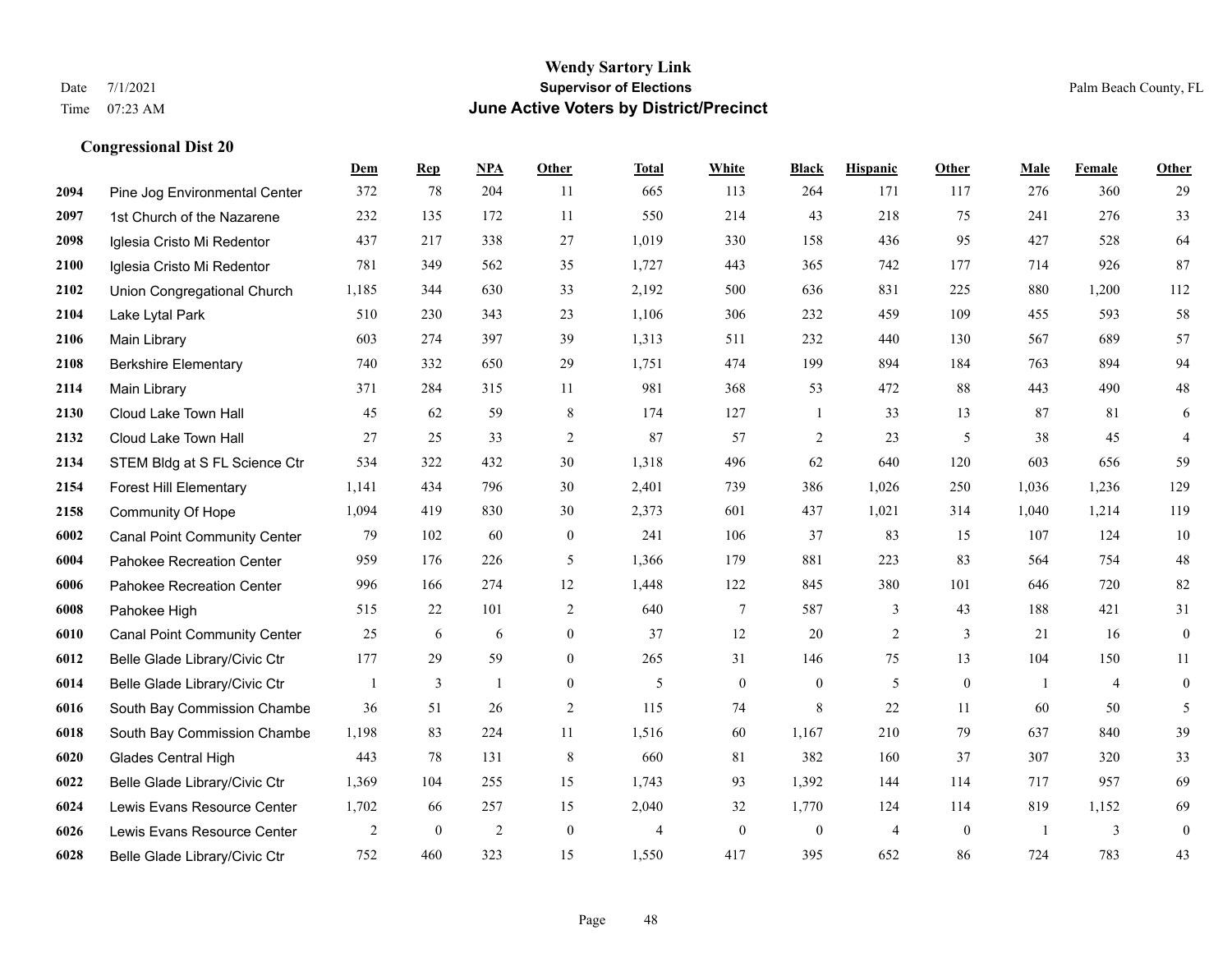|      |                                     | Dem              | <b>Rep</b>       | NPA              | <b>Other</b>     | <b>Total</b>   | <b>White</b>     | <b>Black</b>     | <b>Hispanic</b>  | <b>Other</b>     | <b>Male</b>      | <b>Female</b>    | <b>Other</b>     |
|------|-------------------------------------|------------------|------------------|------------------|------------------|----------------|------------------|------------------|------------------|------------------|------------------|------------------|------------------|
| 6029 | Belle Glade Library/Civic Ctr       |                  | $\boldsymbol{0}$ | $\boldsymbol{0}$ | $\overline{0}$   |                | $\boldsymbol{0}$ |                  | $\mathbf{0}$     | $\overline{0}$   |                  | $\boldsymbol{0}$ | $\Omega$         |
| 6030 | Belle Glade Library/Civic Ctr       | 8                | $\overline{3}$   | 12               | 2                | 25             | $\,$ 8 $\,$      | $\mathbf{0}$     | 17               | $\mathbf{0}$     | $\overline{7}$   | 16               | $\overline{2}$   |
| 6032 | Gove Elementary                     | 674              | 296              | 272              | 5                | 1,247          | 314              | 430              | 406              | 97               | 536              | 669              | 42               |
| 6034 | Gove Elementary                     | $\boldsymbol{0}$ | $\overline{4}$   | $\boldsymbol{0}$ | $\boldsymbol{0}$ | $\overline{4}$ | $\overline{4}$   | $\boldsymbol{0}$ | $\boldsymbol{0}$ | $\boldsymbol{0}$ | $\mathfrak{Z}$   | $\mathbf{1}$     | $\boldsymbol{0}$ |
| 6036 | Gove Elementary                     | 394              | 160              | 207              | 9                | 770            | 137              | 150              | 438              | 45               | 335              | 405              | 30               |
| 6038 | South Bay Commission Chambe         | $\boldsymbol{0}$ | $\bf{0}$         | $\boldsymbol{0}$ | $\overline{0}$   | $\mathbf{0}$   | $\boldsymbol{0}$ | $\boldsymbol{0}$ | $\boldsymbol{0}$ | $\overline{0}$   | $\mathbf{0}$     | $\overline{0}$   | $\boldsymbol{0}$ |
| 6082 | Seminole Ridge High                 | 11               | 6                | 15               | 2                | 34             | 29               | $\boldsymbol{0}$ | 3                | 2                | 13               | 21               | $\mathbf{0}$     |
| 6084 | Oasis Church                        | 254              | 375              | 306              | 40               | 975            | 608              | 58               | 210              | 99               | 483              | 476              | 16               |
| 6086 | Oasis Church                        | 271              | 416              | 242              | 21               | 950            | 692              | 94               | 87               | 77               | 434              | 486              | $30\,$           |
| 6092 | Oasis Church                        | 175              | 231              | 143              | 16               | 565            | 368              | 46               | 106              | 45               | 271              | 272              | 22               |
| 6094 | Palms West Presbyterian             | 678              | 933              | 650              | 42               | 2,303          | 1,839            | 78               | 206              | 180              | 1,101            | 1,128            | $74\,$           |
| 6102 | <b>RPB Recreation Center</b>        | 661              | 478              | 448              | 26               | 1,613          | 947              | 263              | 257              | 146              | 662              | 894              | 57               |
| 6104 | Crestwood Middle                    | 181              | 152              | 117              | 8                | 458            | 217              | 76               | 79               | 86               | 214              | 224              | $20\,$           |
| 6106 | <b>RPB Recreation Center</b>        | 214              | 124              | 197              | 9                | 544            | 226              | 96               | 156              | 66               | 213              | 311              | $20\,$           |
| 6108 | Calypso Bay Waterpark               | $\overline{0}$   | $\mathbf{0}$     | $\overline{0}$   | $\mathbf{0}$     | $\mathbf{0}$   | $\mathbf{0}$     | $\mathbf{0}$     | $\mathbf{0}$     | $\theta$         | $\theta$         | $\theta$         | $\mathbf{0}$     |
| 6112 | Crestwood Middle                    | 476              | 410              | 357              | 33               | 1,276          | 679              | 230              | 215              | 152              | 590              | 641              | 45               |
| 6122 | <b>RPB Cultural Center</b>          | 1,174            | 658              | 746              | 52               | 2,630          | 1,391            | 499              | 489              | 251              | 1,128            | 1,413            | 89               |
| 6124 | <b>RPB Cultural Center</b>          | 588              | 320              | 383              | 18               | 1,309          | 637              | 281              | 276              | 115              | 553              | 715              | 41               |
| 6126 | Calypso Bay Waterpark               | 680              | 298              | 495              | 32               | 1,505          | 547              | 407              | 360              | 191              | 648              | 796              | 61               |
| 6132 | Royal Palm Beach High               | 391              | 192              | 259              | 18               | 860            | 418              | 166              | 184              | 92               | 392              | 436              | $32\,$           |
| 6134 | Christ Fellowship Church RPB        | 959              | 467              | 684              | 29               | 2,139          | 848              | 505              | 493              | 293              | 951              | 1,093            | 95               |
| 6136 | Calypso Bay Waterpark               |                  | 1                | $\boldsymbol{0}$ | $\boldsymbol{0}$ | 2              | $\boldsymbol{0}$ |                  | $\boldsymbol{0}$ | -1               | $\boldsymbol{0}$ |                  | 1                |
| 6142 | Christ Fellowship Church RPB        | $\overline{0}$   | $\mathbf{0}$     | $\mathbf{0}$     | $\overline{0}$   | $\theta$       | $\boldsymbol{0}$ | $\mathbf{0}$     | $\mathbf{0}$     | $\theta$         | $\theta$         | $\mathbf{0}$     | $\mathbf{0}$     |
| 6144 | Christ Fellowship Church RPB        | $\overline{0}$   | $\theta$         | $\theta$         | $\Omega$         | $\theta$       | $\Omega$         | $\mathbf{0}$     | $\theta$         | $\theta$         | $\Omega$         | $\theta$         | $\theta$         |
| 6146 | Christ Fellowship Church RPB        |                  | 2                | 1                | $\overline{0}$   |                | 3                | $\boldsymbol{0}$ | $\boldsymbol{0}$ |                  | 3                | 1                | $\overline{0}$   |
| 6148 | Christ Fellowship Church RPB        | $\mathbf{0}$     | $\mathbf{0}$     | 1                | $\theta$         |                |                  | $\mathbf{0}$     | $\mathbf{0}$     | $\theta$         | $\theta$         |                  | $\overline{0}$   |
| 6170 | Christ Fellowship Church RPB        | $\overline{0}$   | 6                | $\overline{2}$   | $\theta$         | 8              | 8                | $\mathbf{0}$     | $\theta$         | $\theta$         | 3                | 5                | $\mathbf{0}$     |
| 6172 | <b>Christ Fellowship Church RPB</b> | 1,299            | 578              | 824              | 65               | 2,766          | 967              | 839              | 638              | 322              | 1,182            | 1,467            | 117              |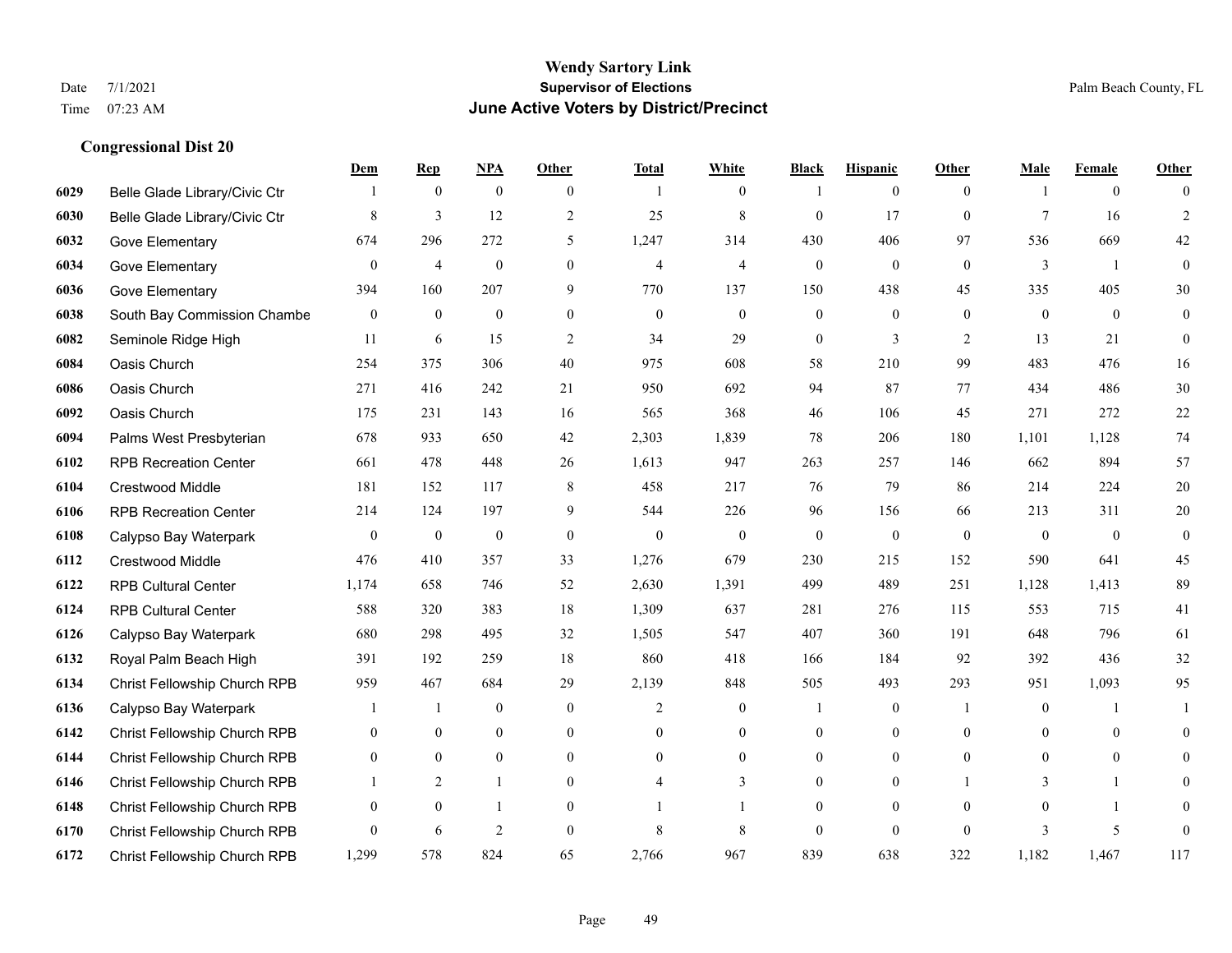# **Dem Rep NPA Other Total White Black Hispanic Other Male Female Other Congressional Dist 20**

| 6174 | Christ Fellowship Church RPB     | 25             | 51               | 36           | 2              | 114          | 88             | $\tau$           | $\tau$       | 12       | 53             | 57       | 4                |
|------|----------------------------------|----------------|------------------|--------------|----------------|--------------|----------------|------------------|--------------|----------|----------------|----------|------------------|
| 6178 | <b>Everglades Elementary</b>     | 559            | 377              | 445          | 26             | 1,407        | 644            | 293              | 246          | 224      | 647            | 691      | 69               |
| 6180 | <b>Everglades Elementary</b>     | 18             | 49               | 20           | $\overline{1}$ | 88           | 67             | $\overline{4}$   | 14           | 3        | 41             | 45       | $\overline{2}$   |
| 6206 | Palm Beach Central High          | 271            | 247              | 179          | 9              | 706          | 379            | 147              | 59           | 121      | 317            | 362      | 27               |
| 7004 | J F Kennedy Middle               | $\theta$       | $\mathbf{0}$     | $\mathbf{0}$ | $\theta$       | $\theta$     | $\overline{0}$ | $\mathbf{0}$     | $\theta$     | $\Omega$ | $\theta$       | $\theta$ | $\mathbf{0}$     |
| 7010 | St John Lutheran Church          | 278            | 12               | 89           | 6              | 385          | 27             | 312              | 23           | 23       | 128            | 240      | 17               |
| 7012 | St John Lutheran Church          | 1,073          | 197              | 421          | 18             | 1,709        | 489            | 989              | 69           | 162      | 784            | 864      | 61               |
| 7014 | RB Prep Achievement Academy      | $\overline{0}$ | $\overline{0}$   | $\mathbf{0}$ | $\Omega$       | $\Omega$     | $\theta$       | $\theta$         | $\theta$     | $\Omega$ | $\theta$       | $\Omega$ | $\mathbf{0}$     |
| 7016 | RB Prep Achievement Academy      | 2              | 1                | $\mathbf{0}$ | $\Omega$       | 3            | $\mathbf{1}$   | 2                | $\theta$     | $\Omega$ | $\overline{2}$ |          | 0                |
| 7018 | RB Prep Achievement Academy      | $\mathbf{0}$   | $\theta$         | $\mathbf{0}$ | $\theta$       | $\theta$     | $\theta$       | $\mathbf{0}$     | $\theta$     | $\theta$ | $\theta$       | $\Omega$ | $\Omega$         |
| 7020 | RB Prep Achievement Academy      | $\theta$       | $\theta$         | $\theta$     | $\Omega$       | $\theta$     | $\theta$       | $\theta$         | $\theta$     | $\Omega$ | $\Omega$       | $\Omega$ | $\theta$         |
| 7022 | J F Kennedy Middle               | 888            | 176              | 360          | 26             | 1,450        | 294            | 795              | 151          | 210      | 645            | 756      | 49               |
| 7024 | Hurst Chapel AME Church          | 1,545          | 85               | 330          | 23             | 1,983        | 145            | 1,616            | 93           | 129      | 804            | 1.122    | 57               |
| 7025 | Hurst Chapel AME Church          | 264            | 33               | 104          | 3              | 404          | 60             | 249              | 39           | 56       | 145            | 241      | $18\,$           |
| 7026 | Lindsey Davis Senior Comm Ctr    | 2,261          | 75               | 407          | 19             | 2,762        | 58             | 2,487            | 37           | 180      | 1,103          | 1,563    | 96               |
| 7028 | <b>Wells Recreation Center</b>   | 1,826          | 138              | 461          | 19             | 2,444        | 233            | 1,914            | 100          | 197      | 1,045          | 1,309    | 90               |
| 7030 | Riviera Beach Marina Event Ctr   | 196            | 297              | 173          | 22             | 688          | 550            | 47               | 46           | 45       | 346            | 322      | $20\,$           |
| 7034 | Suncoast High                    | 1,295          | 201              | 498          | 25             | 2,019        | 364            | 1,213            | 147          | 295      | 838            | 1,103    | $78\,$           |
| 7036 | RB Prep Achievement Academy      | $\mathbf{0}$   | $\mathbf{0}$     | 6            | $\mathbf{0}$   | 6            | $\mathbf{0}$   | $\boldsymbol{0}$ | $\mathbf{0}$ | 6        | 4              |          |                  |
| 7038 | RB Prep Achievement Academy      | $\theta$       | $\boldsymbol{0}$ | $\mathbf{0}$ | $\mathbf{0}$   | $\mathbf{0}$ | $\mathbf{0}$   | $\mathbf{0}$     | $\mathbf{0}$ | $\theta$ | $\Omega$       | $\Omega$ | $\theta$         |
| 7040 | Mary McLeod Bethune Elementa     | 1,229          | 53               | 247          | 16             | 1,545        | 34             | 1,368            | 45           | 98       | 606            | 892      | $47\,$           |
| 7041 | Mary McLeod Bethune Elementa     | 388            | 32               | 119          | 8              | 547          | 42             | 419              | 27           | 59       | 203            | 320      | 24               |
| 7042 | Dan Calloway Complex             | 1,718          | 73               | 361          | 20             | 2,172        | 42             | 1,923            | 44           | 163      | 879            | 1,231    | 62               |
| 7044 | <b>Wells Recreation Center</b>   | 1,384          | 87               | 351          | 15             | 1,837        | 186            | 1,454            | 63           | 134      | 754            | 1,012    | 71               |
| 7046 | Riviera Beach Marina Event Ctr   | 36             | 30               | 15           | 5              | 86           | 72             | 7                | 2            | 5        | 48             | 37       | $\mathbf{1}$     |
| 7048 | <b>Crossroads Baptist Church</b> | 279            | 8                | 78           | 9              | 374          | 6              | 316              | 26           | 26       | 121            | 238      | 15               |
| 7050 | <b>Crossroads Baptist Church</b> |                | 2                | -1           | $\mathbf{0}$   | 4            | 3              | $\mathbf{0}$     | $\mathbf{0}$ |          |                | 3        | $\boldsymbol{0}$ |
| 7052 | <b>Crossroads Baptist Church</b> | $\Omega$       | $\theta$         | $\theta$     | $\theta$       | $\theta$     | $\overline{0}$ | $\mathbf{0}$     | $\theta$     | $\theta$ | $\theta$       | $\theta$ | $\boldsymbol{0}$ |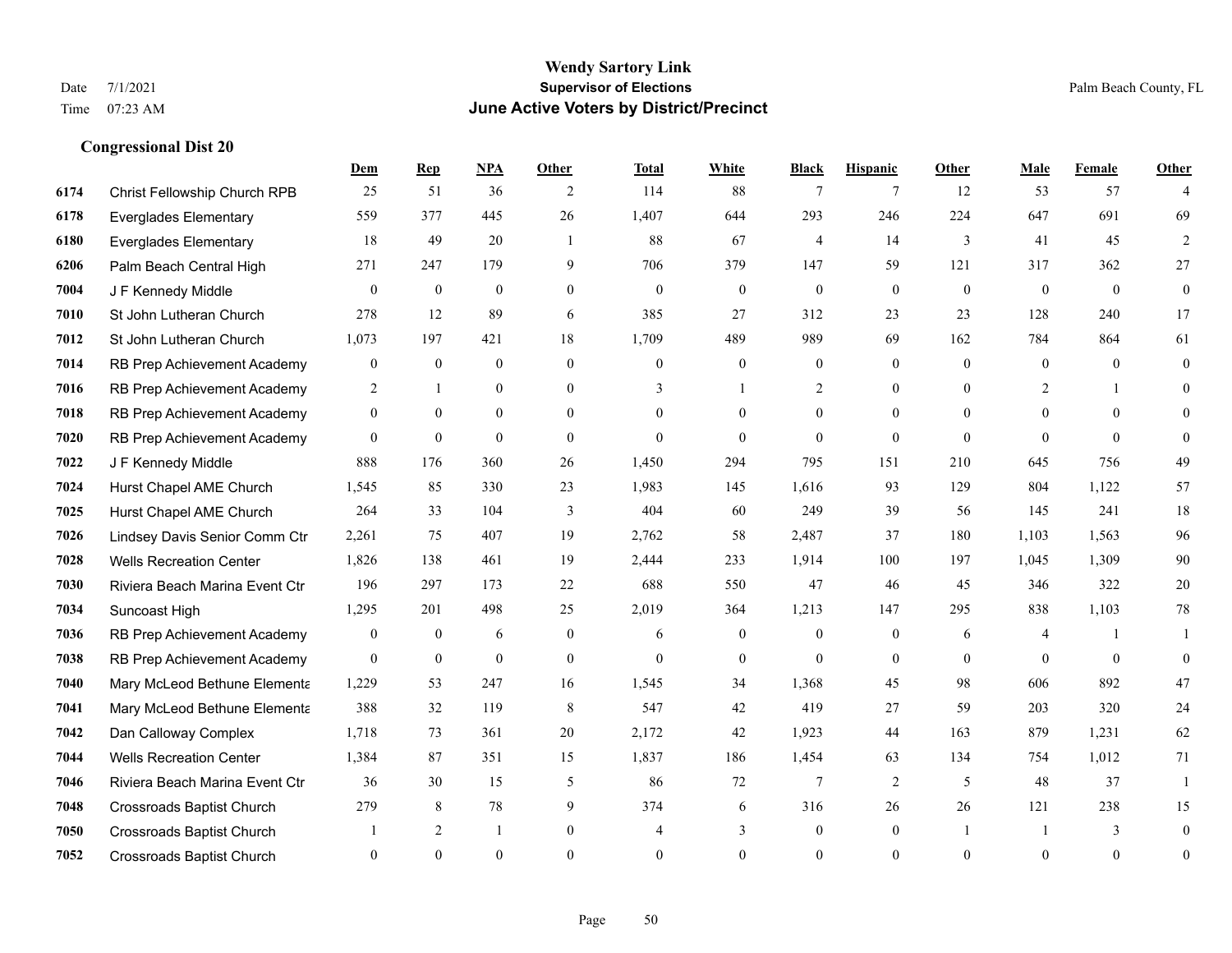|      |                                  | Dem          | <b>Rep</b>       | NPA              | <b>Other</b>   | <b>Total</b> | <b>White</b>     | <b>Black</b>     | <b>Hispanic</b>  | <b>Other</b>   | <b>Male</b>    | Female         | <b>Other</b> |
|------|----------------------------------|--------------|------------------|------------------|----------------|--------------|------------------|------------------|------------------|----------------|----------------|----------------|--------------|
| 7054 | <b>Crossroads Baptist Church</b> | 984          | 69               | 289              | 13             | 1,355        | 112              | 1,028            | 72               | 143            | 577            | 717            | 61           |
| 7056 | <b>Crossroads Baptist Church</b> | $\mathbf{0}$ | $\mathbf{0}$     | $\mathbf{0}$     | $\theta$       | $\mathbf{0}$ | $\mathbf{0}$     | $\mathbf{0}$     | $\mathbf{0}$     | $\theta$       | $\mathbf{0}$   | $\theta$       | $\mathbf{0}$ |
| 7058 | Palm Beach Lakes High            | 1,430        | 363              | 599              | 41             | 2,433        | 809              | 1,097            | 305              | 222            | 985            | 1,349          | 99           |
| 7060 | Ephesus Junior Academy           | 1,171        | 64               | 226              | 16             | 1,477        | 104              | 1,215            | 50               | 108            | 598            | 832            | $47\,$       |
| 7062 | Mangonia Park Town Hall          | 714          | 40               | 177              | 10             | 941          | 81               | 752              | 39               | 69             | 376            | 537            | $28\,$       |
| 7064 | Grace Episcopal Church           | 1,306        | 162              | 429              | 33             | 1,930        | 337              | 1,264            | 127              | 202            | 822            | 1,019          | 89           |
| 7066 | Northboro Elementary             | 1,067        | 186              | 415              | 30             | 1,698        | 457              | 908              | 162              | 171            | 761            | 866            | 71           |
| 7068 | Pleasant City Community Center   | 934          | 245              | 478              | 35             | 1,692        | 783              | 584              | 172              | 153            | 805            | 804            | 83           |
| 7072 | <b>Egret Lake Elementary</b>     | 478          | 110              | 232              | 6              | 826          | 216              | 366              | 134              | 110            | 355            | 439            | $32\,$       |
| 7074 | <b>Egret Lake Elementary</b>     | 199          | 34               | 85               | 9              | 327          | 55               | 193              | 33               | 46             | 141            | 178            | $\,8\,$      |
| 7076 | <b>Egret Lake Elementary</b>     | 3            | $\overline{2}$   | $\mathbf{1}$     | $\mathbf{0}$   | 6            | $\overline{4}$   | 1                | $\mathbf{0}$     | $\overline{1}$ | 5              | -1             | $\mathbf{0}$ |
| 7090 | <b>Bear Lakes Middle</b>         | 1,295        | 472              | 795              | 57             | 2,619        | 1,037            | 899              | 370              | 313            | 1,135          | 1.360          | 124          |
| 7092 | Palm Beach Lakes High            | 117          | 36               | 76               | $\mathfrak{Z}$ | 232          | 85               | 66               | 24               | 57             | 106            | 112            | 14           |
| 7094 | Salvation Army Activity Hall     | 599          | 78               | 279              | 12             | 968          | 159              | 504              | 128              | 177            | 411            | 509            | $48\,$       |
| 7102 | First Christian Church           | 733          | 178              | 322              | 24             | 1,257        | 412              | 621              | 100              | 124            | 477            | 734            | $46\,$       |
| 7104 | WPB City Fire Station #5         | 742          | 381              | 409              | 24             | 1,556        | 954              | 271              | 185              | 146            | 669            | 835            | 52           |
| 7106 | Roosevelt Elementary             | 2,057        | 168              | 526              | 28             | 2,779        | 262              | 2,066            | 237              | 214            | 1,112          | 1,549          | 118          |
| 7112 | <b>Adult Education Center</b>    | 128          | 28               | 58               | 8              | 222          | 54               | 123              | 23               | 22             | 69             | 144            | 9            |
| 7114 | <b>Adult Education Center</b>    | $\mathbf{0}$ | $\bf{0}$         | $\boldsymbol{0}$ | $\mathbf{0}$   | $\mathbf{0}$ | $\boldsymbol{0}$ | $\boldsymbol{0}$ | $\boldsymbol{0}$ | $\mathbf{0}$   | $\overline{0}$ | $\overline{0}$ | $\mathbf{0}$ |
| 7116 | <b>Adult Education Center</b>    | $\mathbf{0}$ | $\mathbf{0}$     | $\mathbf{0}$     | $\overline{0}$ | $\theta$     | $\overline{0}$   | $\mathbf{0}$     | $\mathbf{0}$     | $\theta$       | $\theta$       | $\theta$       | $\mathbf{0}$ |
| 7118 | <b>Adult Education Center</b>    | 31           | 31               | 35               | 5              | 102          | 76               | 3                | 18               | 5              | 51             | 45             | 6            |
| 7120 | U M Church of Palm Beaches       | 277          | 111              | 173              | 8              | 569          | 204              | 205              | 107              | 53             | 245            | 294            | $30\,$       |
| 7122 | U M Church of Palm Beaches       | $\mathbf{0}$ | $\boldsymbol{0}$ | $\mathbf{0}$     | $\theta$       | $\theta$     | $\overline{0}$   | $\mathbf{0}$     | $\mathbf{0}$     | $\theta$       | $\theta$       | $\theta$       | $\mathbf{0}$ |
| 7124 | First Christian Church           | 1,222        | 141              | 339              | 15             | 1,717        | 200              | 1,235            | 117              | 165            | 751            | 904            | 62           |
| 7126 | First Christian Church           | 1,511        | 499              | 749              | 78             | 2,837        | 1,085            | 1,041            | 408              | 303            | 1,169          | 1,553          | 115          |
| 7128 | <b>Westward Elementary</b>       | 1,954        | 124              | 464              | 24             | 2,566        | 157              | 2,105            | 118              | 186            | 1,029          | 1,451          | 86           |
| 7134 | Clayton Hutcheson Hall A         | 804          | 170              | 396              | 24             | 1,394        | 307              | 659              | 283              | 145            | 609            | 718            | 67           |
| 7136 | <b>Haverhill Town Hall</b>       | 44           | 36               | 35               | $\overline{2}$ | 117          | 48               | 32               | 27               | 10             | 49             | 63             | 5            |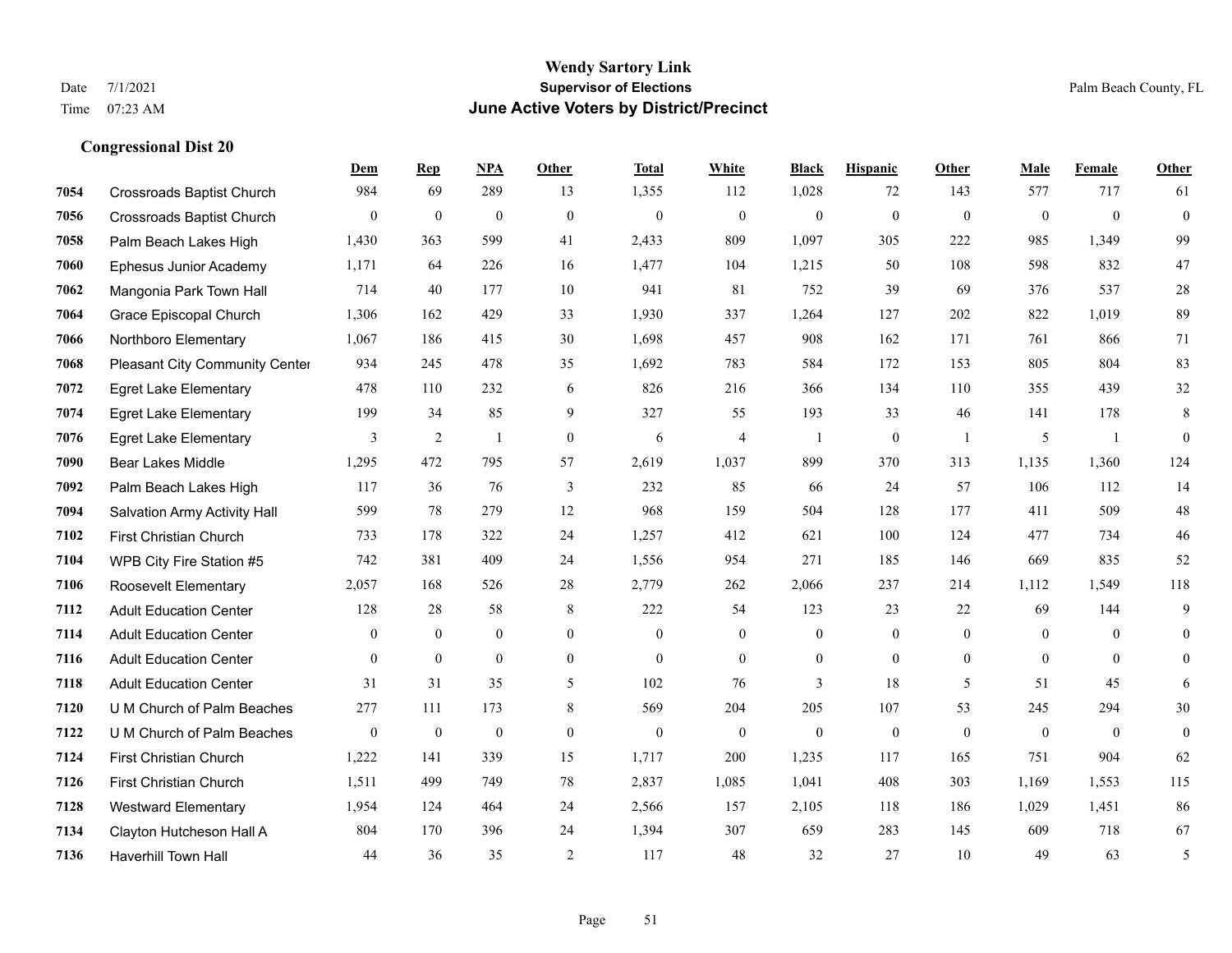|      |                                     | <b>Dem</b> | <u>Rep</u> | <u>NPA</u> | Other    | Total    | White    | <b>Black</b> | <b>Hispanic</b> | Other    | <u>Male</u> | Female   | <b>Other</b>   |
|------|-------------------------------------|------------|------------|------------|----------|----------|----------|--------------|-----------------|----------|-------------|----------|----------------|
| 7138 | <b>Westgate Community Center</b>    | 1,545      | 446        | 894        | 29       | 2,914    | 686      | 944          | 986             | 298      | 1,297       | 1,475    | 142            |
| 7140 | <b>Haverhill Town Hall</b>          | 170        | 75         | 94         | 4        | 343      | 105      | 124          | 75              | 39       | 160         | 162      | 21             |
| 7142 | Clayton Hutcheson Hall B            | 34         |            | 12         | $\Omega$ | 53       | 16       | 25           |                 |          | 23          | 30       | $\overline{0}$ |
| 7144 | Clayton Hutcheson Hall B            | 47         |            | 20         |          | 71       | 4        | 46           | 12              | 9        | 28          | 37       | 6              |
| 7146 | Clayton Hutcheson Hall B            | 237        | 15         | 96         |          | 350      | 25       | 223          | 79              | 23       | 126         | 209      | 15             |
| 7149 | <b>Howard Park Community Center</b> | 60         |            | 47         |          | 119      |          | 49           | 32              | 21       | 54          | 55       | 10             |
| 8001 | Federal Only                        | $\theta$   | 0          | $\Omega$   |          | $\theta$ | $\theta$ | $\theta$     | 0               | $\theta$ | $\Omega$    | $\Omega$ | $\theta$       |
| 8002 | State Only                          | 134        | 104        | 117        |          | 357      | 274      | 13           | 14              | 56       | 160         | 184      | 13             |
|      | <b>Congressional Dist 20</b>        | 73,856     | 23,700     | 34,570     | 2,098    | 134,224  | 41,637   | 55,294       | 24.142          | 13,151   | 57,751      | 71,049   | 5,424          |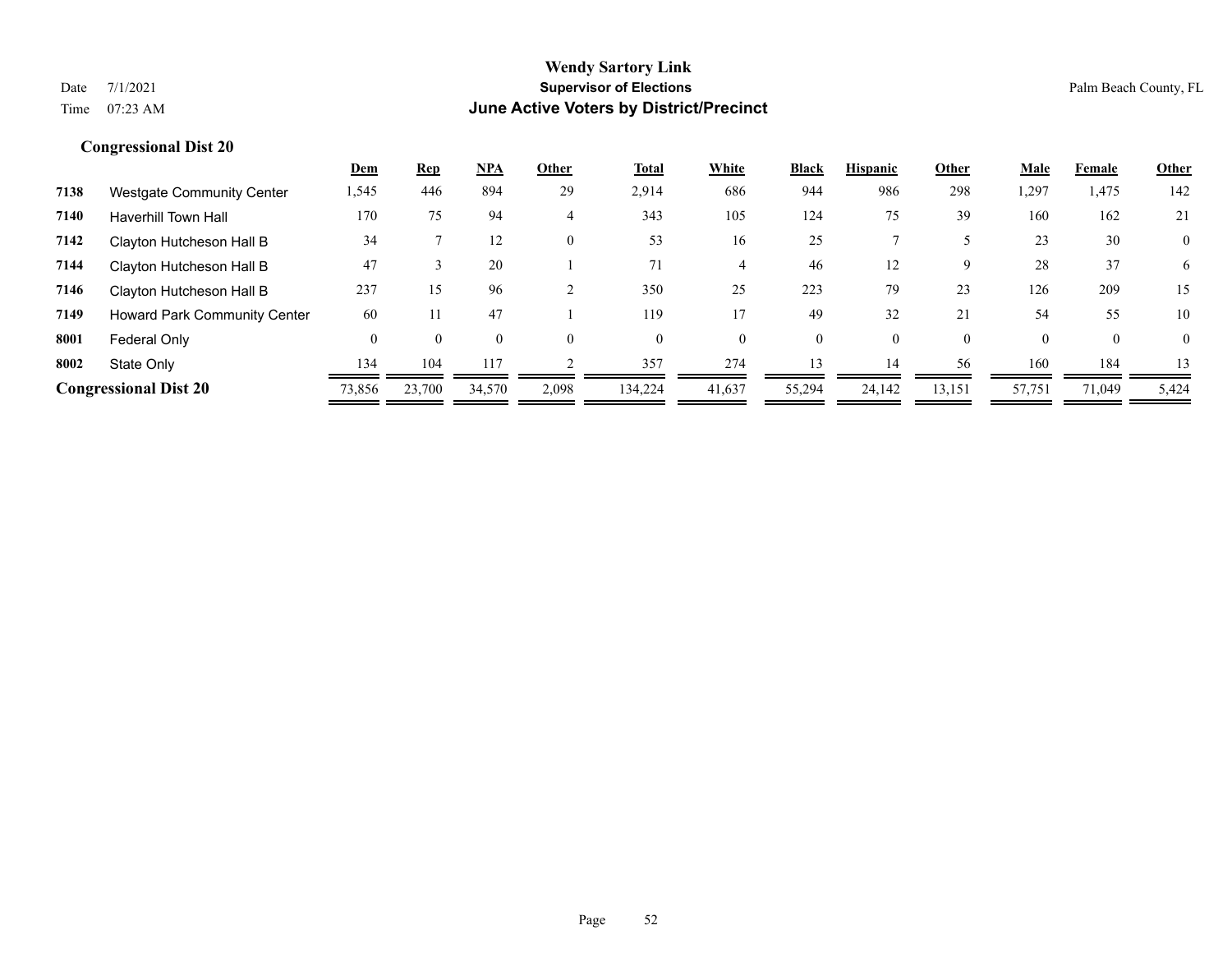|      |                                   | Dem              | <b>Rep</b>       | NPA              | <b>Other</b>     | <b>Total</b>     | <b>White</b>     | <b>Black</b>     | <b>Hispanic</b>  | <b>Other</b>   | <b>Male</b>      | Female         | Other            |
|------|-----------------------------------|------------------|------------------|------------------|------------------|------------------|------------------|------------------|------------------|----------------|------------------|----------------|------------------|
| 1388 | Palm Beach Shores Town Hall       | 281              | 443              | 295              | 25               | 1,044            | 952              | 11               | 18               | 63             | 491              | 526            | 27               |
| 1389 | Palm Beach Shores Town Hall       | $\bf{0}$         | $\boldsymbol{0}$ | $\boldsymbol{0}$ | $\mathbf{0}$     | $\boldsymbol{0}$ | $\boldsymbol{0}$ | $\boldsymbol{0}$ | $\boldsymbol{0}$ | $\mathbf{0}$   | $\mathbf{0}$     | $\overline{0}$ | $\boldsymbol{0}$ |
| 1390 | St Edwards Church                 | 453              | 1,191            | 520              | 55               | 2,219            | 2,040            | 3                | 52               | 124            | 1,021            | 1,128          | 70               |
| 1392 | St Edwards Church                 | 362              | 602              | 410              | 47               | 1,421            | 1,285            | 5                | 28               | 103            | 622              | 764            | 35               |
| 1394 | Morton & Barbara Mandel Cente     | 242              | 605              | 286              | 38               | 1,171            | 1,071            | 6                | 24               | 70             | 530              | 609            | 32               |
| 2066 | Howard Park Community Center      | 140              | 79               | 99               | 7                | 325              | 168              | 54               | 65               | 38             | 151              | 166            | 8                |
| 2068 | <b>Conniston Middle</b>           | 430              | 254              | 326              | 14               | 1,024            | 404              | 100              | 445              | 75             | 460              | 524            | $40\,$           |
| 2070 | <b>Belvedere Elementary</b>       | 564              | 376              | 374              | 25               | 1,339            | 1,052            | 26               | 153              | 108            | 632              | 656            | 51               |
| 2072 | <b>Belvedere Elementary</b>       | 598              | 325              | 458              | 29               | 1,410            | 495              | 146              | 625              | 144            | 616              | 705            | 89               |
| 2074 | <b>Belvedere Elementary</b>       | $\overline{0}$   | $\boldsymbol{0}$ | $\boldsymbol{0}$ | $\bf{0}$         | $\mathbf{0}$     | $\boldsymbol{0}$ | $\boldsymbol{0}$ | $\boldsymbol{0}$ | $\overline{0}$ | $\mathbf{0}$     | $\overline{0}$ | $\overline{0}$   |
| 2076 | St Catherine Church               | 149              | 130              | 126              | $\overline{7}$   | 412              | 339              | 16               | 28               | 29             | 198              | 202            | 12               |
| 2078 | St Catherine Church               | 451              | 550              | 354              | 30               | 1,385            | 1,156            | 38               | 87               | 104            | 617              | 719            | 49               |
| 2081 | <b>Everglades Elementary</b>      | 69               | 92               | 45               | $\mathbf{0}$     | 206              | 148              | 7                | 28               | 23             | 102              | 98             | 6                |
| 2083 | Pine Jog Environmental Center     | 7                | 21               | 17               | $\boldsymbol{0}$ | 45               | 30               | $\boldsymbol{0}$ | 13               | $\overline{2}$ | 21               | 23             | -1               |
| 2084 | <b>Community Christian Church</b> | 275              | 117              | 157              | 17               | 566              | 167              | 203              | 126              | 70             | 251              | 300            | 15               |
| 2085 | <b>Community Christian Church</b> | $\overline{2}$   | -1               | $\mathbf{0}$     | $\mathbf{0}$     | 3                | 3                | $\overline{0}$   | $\mathbf{0}$     | $\mathbf{0}$   | $\overline{1}$   | 2              | $\overline{0}$   |
| 2086 | <b>Community Christian Church</b> | 1,221            | 554              | 930              | 52               | 2,757            | 859              | 598              | 920              | 380            | 1,200            | 1,445          | 112              |
| 2087 | <b>Community Christian Church</b> |                  | $\mathbf{1}$     | $\theta$         | $\theta$         | 2                | $\overline{2}$   | $\overline{0}$   | $\overline{0}$   | $\theta$       | 2                | $\theta$       | $\boldsymbol{0}$ |
| 2090 | Pine Jog Environmental Center     | $\boldsymbol{0}$ | $\overline{2}$   | $\boldsymbol{0}$ | $\boldsymbol{0}$ | $\overline{c}$   | 1                | $\boldsymbol{0}$ | $\boldsymbol{0}$ |                | $\boldsymbol{0}$ |                | $\mathbf{1}$     |
| 2092 | Pine Jog Environmental Center     |                  | $\overline{4}$   |                  | -1               | $\overline{7}$   | 7                | $\overline{0}$   | $\overline{0}$   | $\theta$       | 3                | $\overline{4}$ | $\overline{0}$   |
| 2096 | 1st Church of the Nazarene        | 252              | 68               | 190              | 4                | 514              | 118              | 24               | 326              | 46             | 240              | 243            | 31               |
| 2110 | <b>Berkshire Elementary</b>       | 167              | 84               | 130              | 4                | 385              | 133              | 41               | 168              | 43             | 158              | 204            | 23               |
| 2112 | Palm Springs Middle               | $7\phantom{.0}$  | 6                | 7                | $\theta$         | 20               | 15               | 3                | $\overline{0}$   | 2              | 9                | 11             | $\overline{0}$   |
| 2115 | The Ark Church                    | 74               | 46               | 61               | 5                | 186              | 86               | 12               | 66               | 22             | 86               | 89             | 11               |
| 2116 | The Ark Church                    | 813              | 549              | 693              | 31               | 2,086            | 915              | 149              | 852              | 170            | 888              | 1,118          | $80\,$           |
| 2117 | The Ark Church                    |                  | $\boldsymbol{0}$ | $\overline{1}$   | $\mathbf{0}$     | 2                | $\mathbf{1}$     | $\mathbf{1}$     | $\boldsymbol{0}$ | $\mathbf{0}$   | 1                | $\mathbf{1}$   | $\boldsymbol{0}$ |
| 2118 | Palm Springs Middle               | $\mathbf{0}$     | $\theta$         | $\mathbf{0}$     | $\mathbf{0}$     | $\theta$         | $\mathbf{0}$     | $\boldsymbol{0}$ | $\overline{0}$   | $\mathbf{0}$   | $\theta$         | $\theta$       | $\boldsymbol{0}$ |
| 2120 | Palm Springs Middle               | 57               | 21               | 50               | $\theta$         | 128              | 33               | 13               | 54               | 28             | 50               | 67             | 11               |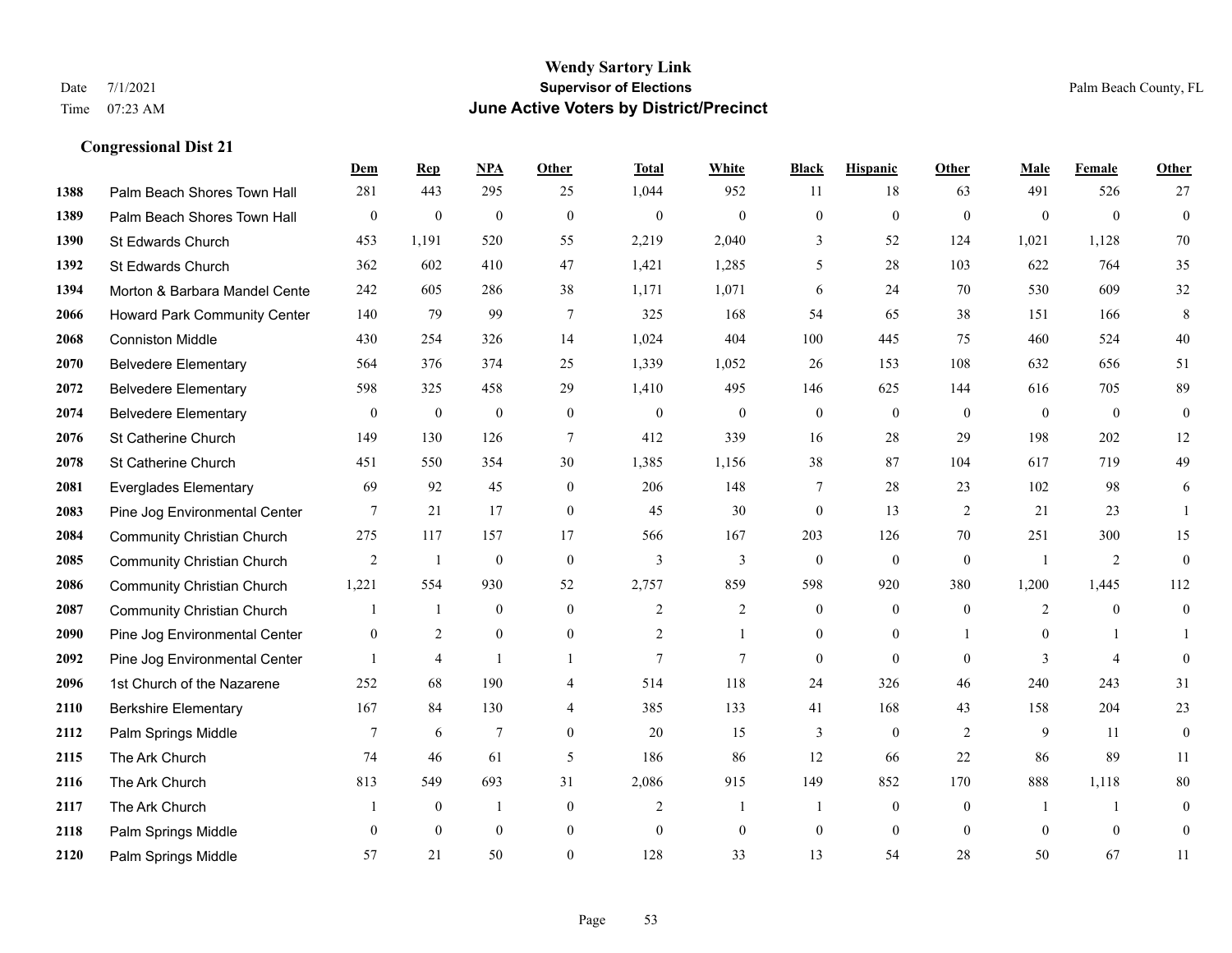|      |                                       | Dem            | <b>Rep</b>       | NPA          | <b>Other</b>     | <b>Total</b>     | <b>White</b>     | <b>Black</b>     | <b>Hispanic</b>  | <b>Other</b>   | <b>Male</b>    | Female         | <b>Other</b>     |
|------|---------------------------------------|----------------|------------------|--------------|------------------|------------------|------------------|------------------|------------------|----------------|----------------|----------------|------------------|
| 2122 | Palm Springs Middle                   | 1              | $\overline{0}$   | $\mathbf{0}$ | $\overline{0}$   | $\overline{1}$   | $\boldsymbol{0}$ | -1               | $\mathbf{0}$     | $\mathbf{0}$   |                | $\overline{0}$ | $\Omega$         |
| 2124 | Palm Springs Middle                   | 5              | $\overline{3}$   | 8            | $\overline{0}$   | 16               | $\overline{7}$   | 3                | 5                |                | $\tau$         | 9              | $\overline{0}$   |
| 2125 | St Marys Orthodox Church              | 344            | 353              | 246          | 8                | 951              | 510              | 42               | 336              | 63             | 417            | 496            | 38               |
| 2126 | St Marys Orthodox Church              | 274            | 249              | 225          | 9                | 757              | 430              | 31               | 232              | 64             | 351            | 386            | $20\,$           |
| 2127 | Lake Clarke Shores Town Hall          | 1              | $\overline{0}$   | $\mathbf{1}$ | $\overline{0}$   | 2                | $\mathbf{0}$     | $\mathbf{0}$     | 2                | $\theta$       | 2              | $\Omega$       | $\overline{0}$   |
| 2128 | Palm Springs Middle                   | 0              | $\boldsymbol{0}$ | $\mathbf{0}$ | $\mathbf{0}$     | $\boldsymbol{0}$ | $\boldsymbol{0}$ | $\mathbf{0}$     | $\boldsymbol{0}$ | $\overline{0}$ | $\overline{0}$ | $\mathbf{0}$   | $\mathbf{0}$     |
| 2136 | Palmwood Lodge #303                   | 672            | 454              | 559          | 43               | 1,728            | 758              | 82               | 722              | 166            | 779            | 865            | 84               |
| 2138 | Palmwood Lodge #303                   | 344            | 162              | 261          | 19               | 786              | 316              | 81               | 300              | 89             | 360            | 389            | 37               |
| 2140 | South Olive Community Center          | 571            | 435              | 370          | 34               | 1,410            | 1,071            | 29               | 197              | 113            | 665            | 695            | 50               |
| 2142 | Lakeside Presbyterian Church          | 296            | 375              | 179          | 23               | 873              | 757              | 3                | 54               | 59             | 404            | 439            | 30               |
| 2144 | Lakeside Presbyterian Church          | 354            | 413              | 261          | 35               | 1,063            | 880              | 20               | 80               | 83             | 489            | 540            | 34               |
| 2146 | Village Walk HOA Clubhouse            | 553            | 538              | 420          | 43               | 1,554            | 1,205            | 57               | 140              | 152            | 641            | 858            | 55               |
| 2148 | <b>Liberty Park Elementary</b>        | $\overline{0}$ | $\mathbf{0}$     | $\mathbf{0}$ | $\mathbf{0}$     | $\mathbf{0}$     | $\mathbf{0}$     | $\boldsymbol{0}$ | $\mathbf{0}$     | $\theta$       | $\overline{0}$ | $\mathbf{0}$   | $\boldsymbol{0}$ |
| 2150 | <b>River Bridge Activities Center</b> | 1,090          | 525              | 675          | 52               | 2,342            | 1,141            | 474              | 478              | 249            | 975            | 1,283          | 84               |
| 2152 | Pine Ridge North II                   | 1,117          | 505              | 800          | 52               | 2,474            | 1,024            | 383              | 807              | 260            | 987            | 1,384          | 103              |
| 2156 | Cresthaven Emory Aud                  | 634            | 418              | 311          | 15               | 1,378            | 770              | 96               | 416              | 96             | 511            | 816            | 51               |
| 2160 | Cresthaven Barkley Aud                | 522            | 359              | 284          | $20\,$           | 1,185            | 601              | 84               | 396              | 104            | 497            | 635            | 53               |
| 2162 | <b>Cresthaven Ashley Aud</b>          | 333            | 218              | 221          | 14               | 786              | 397              | 37               | 287              | 65             | 311            | 442            | 33               |
| 2164 | <b>Covered Bridge Clubhouse</b>       | 1,133          | 734              | 663          | 39               | 2,569            | 1,792            | 134              | 469              | 174            | 994            | 1,495          | 80               |
| 2166 | Poinciana Clubhouse                   | 895            | 523              | 498          | 37               | 1,953            | 1,288            | 92               | 412              | 161            | 762            | 1,123          | 68               |
| 2168 | First Baptist Church GA               | 0              | $\mathbf{0}$     | $\mathbf{0}$ | $\mathbf{0}$     | $\mathbf{0}$     | $\theta$         | $\boldsymbol{0}$ | $\overline{0}$   | $\theta$       | $\overline{0}$ | $\mathbf{0}$   | $\mathbf{0}$     |
| 2170 | <b>Liberty Park Elementary</b>        | 1,119          | 539              | 665          | 53               | 2,376            | 1,045            | 452              | 624              | 255            | 939            | 1,321          | 116              |
| 2172 | First Baptist Church GA               | 17             | 4                | 11           | $\boldsymbol{0}$ | 32               | 15               | 3                | 10               | $\overline{4}$ | 13             | 18             | $\mathbf{1}$     |
| 2174 | First Baptist Church GA               | 456            | 187              | 269          | 12               | 924              | 406              | 191              | 204              | 123            | 405            | 477            | 42               |
| 2182 | <b>Greenacres Community Center</b>    | 635            | 278              | 522          | 29               | 1.464            | 519              | 139              | 660              | 146            | 583            | 792            | 89               |
| 2184 | American Polish Club                  | 1,096          | 396              | 803          | 36               | 2,331            | 724              | 340              | 1,009            | 258            | 963            | 1,227          | 141              |
| 2186 | American Polish Club                  | 325            | 134              | 233          | 6                | 698              | 212              | 110              | 307              | 69             | 310            | 357            | 31               |
| 2188 | St Lukes United Methodist Chr         | 468            | 517              | 425          | 34               | 1,444            | 1,144            | 35               | 188              | 77             | 683            | 722            | 39               |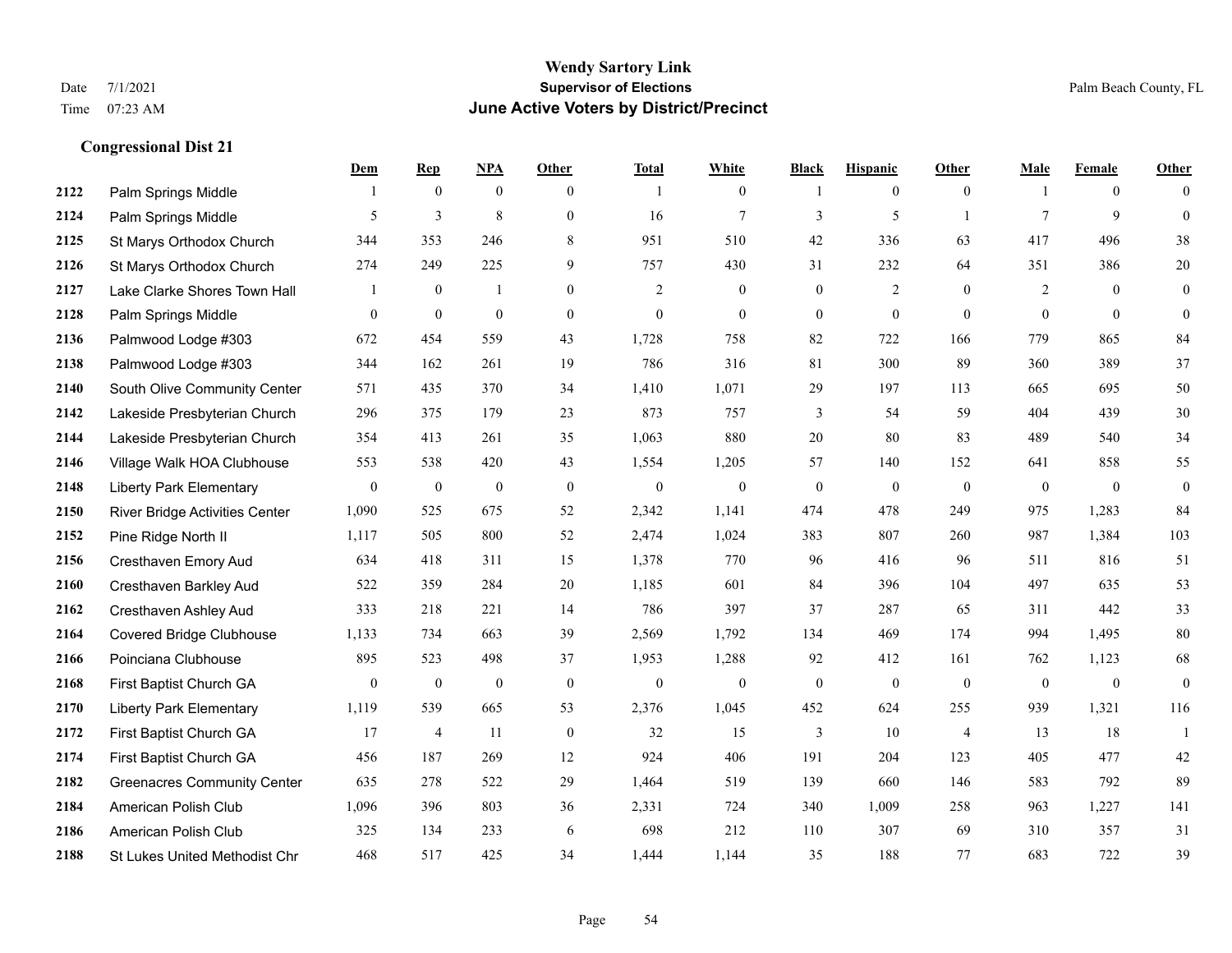|      |                                | Dem            | <b>Rep</b>     | NPA              | <b>Other</b>     | <b>Total</b> | <b>White</b>     | <b>Black</b>     | <b>Hispanic</b> | <b>Other</b>   | <b>Male</b>    | <b>Female</b>  | Other            |
|------|--------------------------------|----------------|----------------|------------------|------------------|--------------|------------------|------------------|-----------------|----------------|----------------|----------------|------------------|
| 2190 | Lucerne Pointe Clubhouse       | 1,026          | 526            | 646              | 46               | 2,244        | 1,423            | 222              | 423             | 176            | 920            | 1,245          | 79               |
| 2192 | Fountains Of Palm Beach        | 919            | 442            | 565              | 55               | 1,981        | 1,348            | 140              | 328             | 165            | 837            | 1,076          | 68               |
| 2194 | <b>LC Swain Middle</b>         | 1,087          | 359            | 703              | 40               | 2,189        | 752              | 453              | 758             | 226            | 917            | 1,163          | 109              |
| 2196 | Pine Ridge South IV Clubhouse  | 893            | 499            | 500              | 40               | 1,932        | 1,159            | 262              | 399             | 112            | 751            | 1,109          | 72               |
| 2198 | American Finnish Club          | 14             | 9              | 8                | $\overline{0}$   | 31           | 17               | 3                | -1              | 10             | 12             | 16             | 3                |
| 2202 | <b>LC Swain Middle</b>         | $\overline{0}$ | $\,8\,$        | $\overline{1}$   | $\overline{0}$   | 9            | 6                | $\boldsymbol{0}$ | 3               | $\mathbf{0}$   | $\overline{4}$ | 5              | $\overline{0}$   |
| 2204 | Heritage Elementary            | 552            | 216            | 477              | 30               | 1,275        | 420              | 137              | 602             | 116            | 555            | 647            | 73               |
| 2206 | <b>Heritage Elementary</b>     | 463            | 195            | 328              | 16               | 1,002        | 323              | 213              | 334             | 132            | 432            | 517            | 53               |
| 2208 | American Finnish Club          | 6              | $\tau$         | $\overline{1}$   | $\mathbf{1}$     | 15           | 14               | $\boldsymbol{0}$ | $\mathbf{0}$    | $\overline{1}$ | 6              | 8              | $\overline{1}$   |
| 2210 | American Polish Club           | 232            | 94             | 137              | 6                | 469          | 170              | 114              | 139             | 46             | 187            | 262            | $20\,$           |
| 2212 | American Polish Club           | $\overline{0}$ | $\overline{0}$ | $\mathbf{0}$     | $\overline{0}$   | $\mathbf{0}$ | $\overline{0}$   | $\mathbf{0}$     | $\mathbf{0}$    | $\theta$       | $\overline{0}$ | $\overline{0}$ | $\overline{0}$   |
| 2214 | Indian Pines Elementary        | 1,177          | 254            | 572              | 35               | 2,038        | 467              | 895              | 442             | 234            | 915            | 1,021          | 102              |
| 2216 | Indian Pines Elementary        | 1,797          | 297            | 836              | 42               | 2,972        | 524              | 1,496            | 581             | 371            | 1,328          | 1,497          | 147              |
| 2218 | <b>Tradewinds Middle</b>       | 1,274          | 325            | 641              | 34               | 2,274        | 579              | 877              | 377             | 441            | 1,003          | 1,145          | 126              |
| 3002 | Palm Springs Middle            | 817            | 341            | 551              | 47               | 1,756        | 526              | 319              | 743             | 168            | 715            | 965            | 76               |
| 3004 | Community Of Hope              | 68             | 40             | 61               | $\overline{2}$   | 171          | 66               | 10               | 69              | 26             | 85             | 75             | 11               |
| 3006 | Faith Presbyterian             | 981            | 620            | 683              | 32               | 2,316        | 954              | 266              | 890             | 206            | 949            | 1,264          | 103              |
| 3008 | Palm Springs Middle            | $\overline{0}$ | $\mathbf{0}$   | $\mathbf{0}$     | $\theta$         | $\theta$     | $\mathbf{0}$     | $\mathbf{0}$     | $\mathbf{0}$    | $\theta$       | $\theta$       | $\theta$       | $\mathbf{0}$     |
| 3010 | Faith Presbyterian             | 368            | 205            | 292              | 24               | 889          | 363              | 112              | 335             | 79             | 406            | 448            | 35               |
| 3012 | <b>Emmanuel Baptist Church</b> | 638            | 575            | 412              | 20               | 1,645        | 992              | 44               | 517             | 92             | 696            | 885            | 64               |
| 3014 | Lake Clarke Shores Town Hall   | 1,025          | 1,087          | 640              | 44               | 2,796        | 2,048            | 82               | 493             | 173            | 1,266          | 1,438          | 92               |
| 3016 | Community Of Hope              | 46             | 37             | 53               | 2                | 138          | 36               | 9                | 77              | 16             | 52             | 76             | $10\,$           |
| 3018 | Palm Springs Middle            | 11             | 12             | 8                | 3                | 34           | 14               | $\mathbf{0}$     | 16              | $\overline{4}$ | 14             | 19             | $\overline{1}$   |
| 3020 | Palm Springs Village Hall      | 969            | 620            | 775              | 34               | 2,398        | 973              | 170              | 1,057           | 198            | 1,055          | 1,229          | 114              |
| 3022 | Oasis De Amor Baptist Church   | 515            | 216            | 399              | 18               | 1,148        | 375              | 137              | 491             | 145            | 538            | 544            | 66               |
| 3024 | Palm Springs Library           | 717            | 404            | 587              | 24               | 1,732        | 656              | 197              | 690             | 189            | 759            | 869            | 104              |
| 3026 | Palm Springs Village Hall      | 0              | $\mathbf{0}$   | $\boldsymbol{0}$ | $\boldsymbol{0}$ | $\mathbf{0}$ | $\boldsymbol{0}$ | $\boldsymbol{0}$ | $\mathbf{0}$    | $\mathbf{0}$   | $\mathbf{0}$   | $\overline{0}$ | $\overline{0}$   |
| 3028 | Palm Springs Village Hall      | 2              | $\mathbf{1}$   | $\mathbf{0}$     | $\Omega$         | 3            | $\overline{0}$   | $\mathbf{0}$     | 3               | $\mathbf{0}$   |                | 2              | $\boldsymbol{0}$ |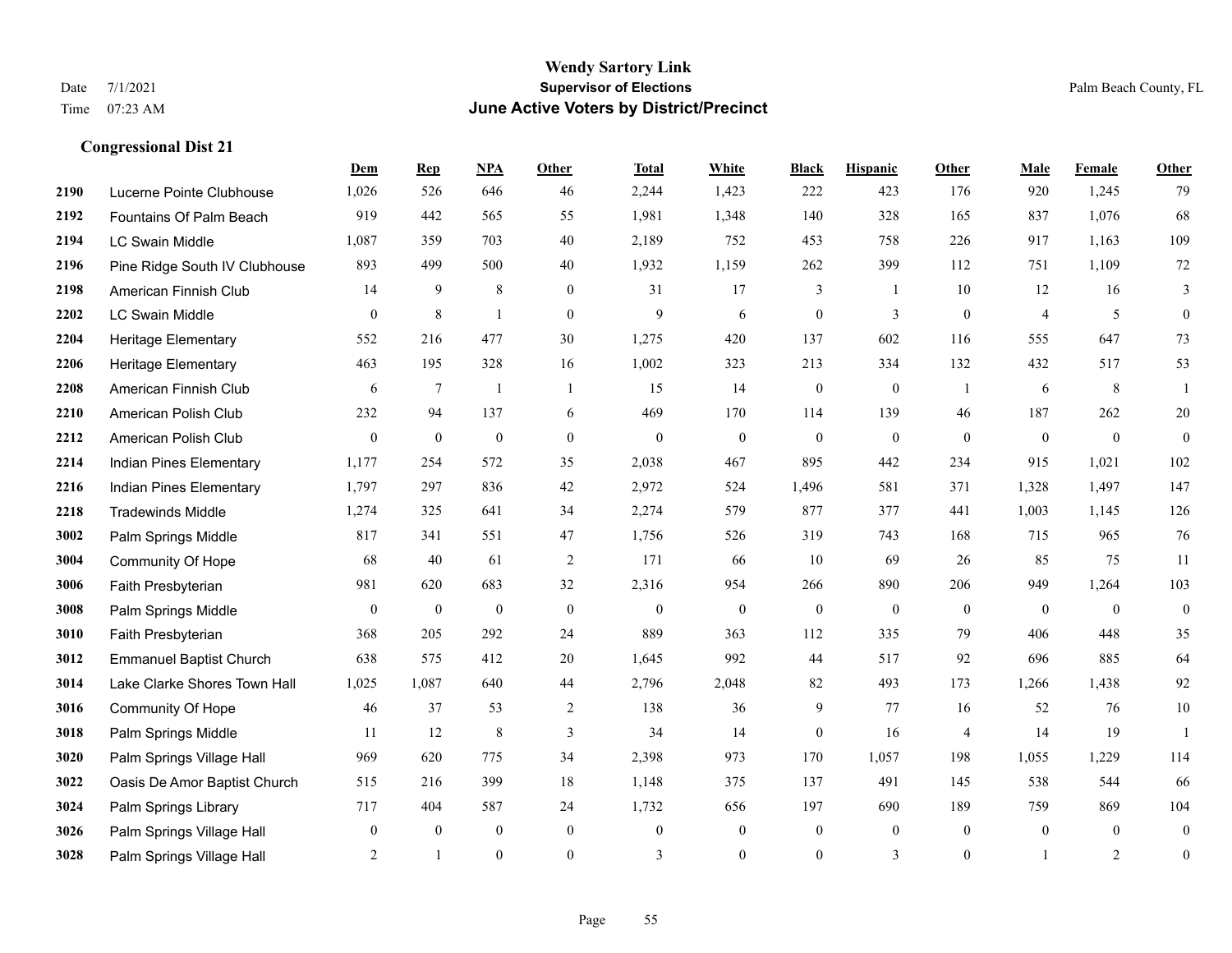|      |                                  | Dem              | <b>Rep</b>       | NPA              | <b>Other</b>     | <b>Total</b>     | <b>White</b>     | <b>Black</b>     | <b>Hispanic</b>  | <b>Other</b>     | <b>Male</b>      | <b>Female</b>  | <b>Other</b>     |
|------|----------------------------------|------------------|------------------|------------------|------------------|------------------|------------------|------------------|------------------|------------------|------------------|----------------|------------------|
| 3030 | Palm Springs Village Hall        | $\mathbf{0}$     | $\boldsymbol{0}$ | $\boldsymbol{0}$ | $\mathbf{0}$     | $\mathbf{0}$     | $\overline{0}$   | $\mathbf{0}$     | $\mathbf{0}$     | $\mathbf{0}$     | $\mathbf{0}$     | $\overline{0}$ | $\theta$         |
| 3032 | Special Olympics of PBC          | 696              | 308              | 520              | 35               | 1,559            | 569              | 263              | 591              | 136              | 726              | 751            | 82               |
| 3034 | <b>Sunlight Community Church</b> | 156              | 102              | 78               | 5                | 341              | 182              | 42               | 96               | 21               | 155              | 176            | $10\,$           |
| 3036 | <b>Sunlight Community Church</b> | 389              | 216              | 282              | 15               | 902              | 375              | 174              | 263              | 90               | 400              | 470            | 32               |
| 3038 | <b>Sunlight Community Church</b> | 720              | 294              | 533              | 32               | 1,579            | 662              | 246              | 504              | 167              | 735              | 761            | 83               |
| 3040 | 1st Congregational Church        | 692              | 315              | 398              | 39               | 1,444            | 1,065            | 72               | 190              | 117              | 708              | 682            | 54               |
| 3042 | 1st Congregational Church        | 724              | 456              | 394              | 44               | 1,618            | 1,365            | 24               | 128              | 101              | 739              | 824            | 55               |
| 3044 | Holy Redeemer Church             | 221              | 66               | 184              | $\tau$           | 478              | 137              | 98               | 200              | 43               | 208              | 253            | 17               |
| 3048 | Holy Redeemer Church             | 594              | 222              | 455              | 24               | 1,295            | 395              | 256              | 516              | 128              | 568              | 665            | 62               |
| 3050 | Holy Redeemer Church             | 7                | $\,8\,$          | 2                | $\mathbf{0}$     | 17               | 10               | 6                | 1                | $\overline{0}$   | 10               | 7              | $\boldsymbol{0}$ |
| 3052 | Our Savior Lutheran Church       | 402              | 112              | 237              | 12               | 763              | 217              | 209              | 262              | 75               | 357              | 364            | $42\,$           |
| 3058 | Our Savior Lutheran Church       | $\mathbf{0}$     | $\boldsymbol{0}$ | 2                | $\mathbf{0}$     | $\overline{2}$   | -1               | 1                | $\boldsymbol{0}$ | $\mathbf{0}$     | -1               | -1             | $\boldsymbol{0}$ |
| 3060 | Our Savior Lutheran Church       | 253              | 52               | 152              | $\tau$           | 464              | 107              | 166              | 154              | 37               | 177              | 266            | 21               |
| 3062 | Our Savior Lutheran Church       | 1,035            | 319              | 566              | 49               | 1,969            | 785              | 431              | 565              | 188              | 909              | 964            | 96               |
| 3064 | 1st Congregational Church        | 466              | 218              | 354              | 32               | 1,070            | 752              | 91               | 150              | 77               | 501              | 525            | $44\,$           |
| 3066 | Our Savior Lutheran Church       | 364              | 128              | 276              | 21               | 789              | 547              | 70               | 93               | 79               | 381              | 373            | 35               |
| 3068 | St Andrews Episcopal             | 537              | 286              | 391              | 42               | 1,256            | 1,016            | 46               | 109              | 85               | 607              | 605            | $44$             |
| 3070 | Mid County Senior Center         | 713              | 268              | 558              | 36               | 1,575            | 517              | 362              | 488              | 208              | 711              | 784            | $80\,$           |
| 3071 | Holy Redeemer Church             | $\boldsymbol{0}$ | $\boldsymbol{0}$ | $\boldsymbol{0}$ | $\boldsymbol{0}$ | $\boldsymbol{0}$ | $\boldsymbol{0}$ | $\boldsymbol{0}$ | $\boldsymbol{0}$ | $\boldsymbol{0}$ | $\boldsymbol{0}$ | $\mathbf{0}$   | $\boldsymbol{0}$ |
| 3072 | Holy Redeemer Church             | 138              | 24               | 82               | 8                | 252              | 65               | 101              | 49               | 37               | 95               | 146            | 11               |
| 3074 | <b>Coastal Chapel</b>            | 473              | 357              | 335              | 26               | 1,191            | 747              | 99               | 255              | 90               | 556              | 594            | 41               |
| 3075 | Lantana Recreation Center        | 14               | 10               | 8                | $\overline{c}$   | 34               | 34               | $\boldsymbol{0}$ | $\boldsymbol{0}$ | $\overline{0}$   | 13               | 21             | $\boldsymbol{0}$ |
| 3076 | Our Savior Lutheran Church       | 47               | 39               | 47               | $\overline{1}$   | 134              | 94               | 15               | 19               | 6                | 72               | 58             | $\overline{4}$   |
| 3078 | Lakeside UM Church               | 645              | 398              | 442              | 36               | 1,521            | 952              | 168              | 269              | 132              | 676              | 802            | 43               |
| 3080 | American Finnish Club            | 839              | 221              | 555              | 40               | 1,655            | 397              | 504              | 561              | 193              | 721              | 832            | 102              |
| 3082 | <b>Atlantis City Hall</b>        | 486              | 904              | 441              | 41               | 1,872            | 1,621            | 38               | 90               | 123              | 860              | 969            | 43               |
| 3084 | Lakes of Sherbrooke              | 709              | 650              | 577              | 54               | 1,990            | 1,344            | 191              | 288              | 167              | 871              | 1,043          | 76               |
| 3086 | <b>Woodlands Middle</b>          | 797              | 620              | 695              | 48               | 2,160            | 1,481            | 136              | 352              | 191              | 1,004            | 1,079          | 77               |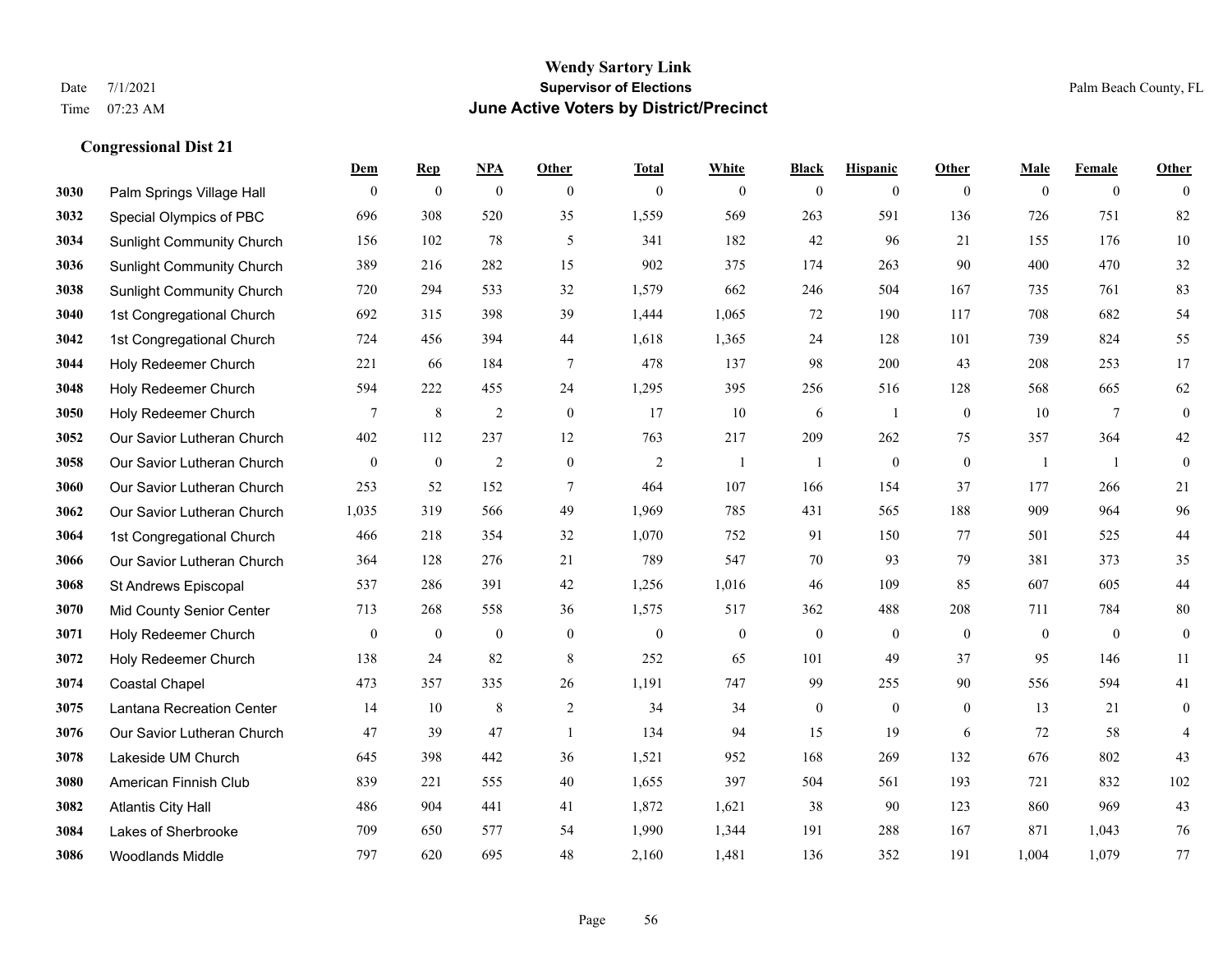#### **Wendy Sartory Link** Date 7/1/2021 **Supervisor of Elections** Palm Beach County, FL Time 07:23 AM **June Active Voters by District/Precinct**

# **Dem Rep NPA Other Total White Black Hispanic Other Male Female Other** Tradewinds Middle 178 52 123 8 361 97 125 78 61 163 187 11 Woodlands Middle 1,459 833 628 50 2,970 2,399 176 116 279 1,348 1,531 91 Lacuna HOA Clubhouse 1,209 736 731 62 2,738 1,904 270 304 260 1,255 1,392 91 Coral Reef Elementary 327 241 261 26 855 513 70 189 83 401 427 27 Coral Reef Elementary 829 596 632 56 2,113 1,365 253 269 226 981 1,047 85 Manatee Elementary 683 582 512 42 1,819 1,247 169 217 186 826 932 61 Journeys End 426 332 352 20 1,130 754 92 134 150 531 570 29 Diamond View Elementary 1,203 447 792 47 2,489 1,035 628 523 303 1,095 1,286 108 American German Club 410 347 371 33 1,161 809 89 136 127 539 578 44 American German Club 298 113 204 16 631 231 172 97 131 279 323 29 Santaluces High 1,236 535 866 60 2,697 1,085 690 529 393 1,189 1,420 88 Lantana Road Branch Library 825 332 490 39 1,686 792 448 290 156 735 870 81 Starlight Cove Elementary 843 299 611 38 1,791 707 310 627 147 778 922 91 Santaluces High 378 246 293 12 929 543 122 177 87 453 444 32 Advent Lantana 1,077 529 732 50 2,388 1,462 370 366 190 986 1,319 83 Advent Lantana 207 231 174 16 628 515 21 48 44 307 307 14 Valencia Shores Social Club 1,226 585 574 42 2,427 2,139 69 80 139 1,110 1,262 55 **3122 Boynton Beach Community Chu**rch 899 401 348 32 1,680 1,504 31 53 92 686 952 42 West Boynton Park and Rec 787 575 645 44 2,051 1,302 217 284 248 925 1,050 76 Temple Shaarei Shalom 651 506 463 28 1,648 1,127 153 201 167 760 837 51 West Boynton Park and Rec 950 605 716 43 2,314 1,447 276 335 256 1,058 1,172 84 Winston Trails Swim Center 1,122 913 858 62 2,955 2,089 205 375 286 1,383 1,456 116 Park Vista High 864 658 682 48 2,252 1,427 224 361 240 1,009 1,163 80 Christa McAuliffe Middle 177 121 133 9 440 266 45 63 66 212 216 12 Hidden Oaks Elementary 1,084 319 569 33 2,005 589 791 352 273 858 1,060 87 Freedom Shores Elementary 877 401 579 33 1,890 836 522 275 257 837 977 76 Citrus Cove Elementary 861 499 572 31 1,963 1,159 310 287 207 863 1,018 82 Boynton Lakes North Clubhouse 417 195 274 15 901 424 218 128 131 403 467 31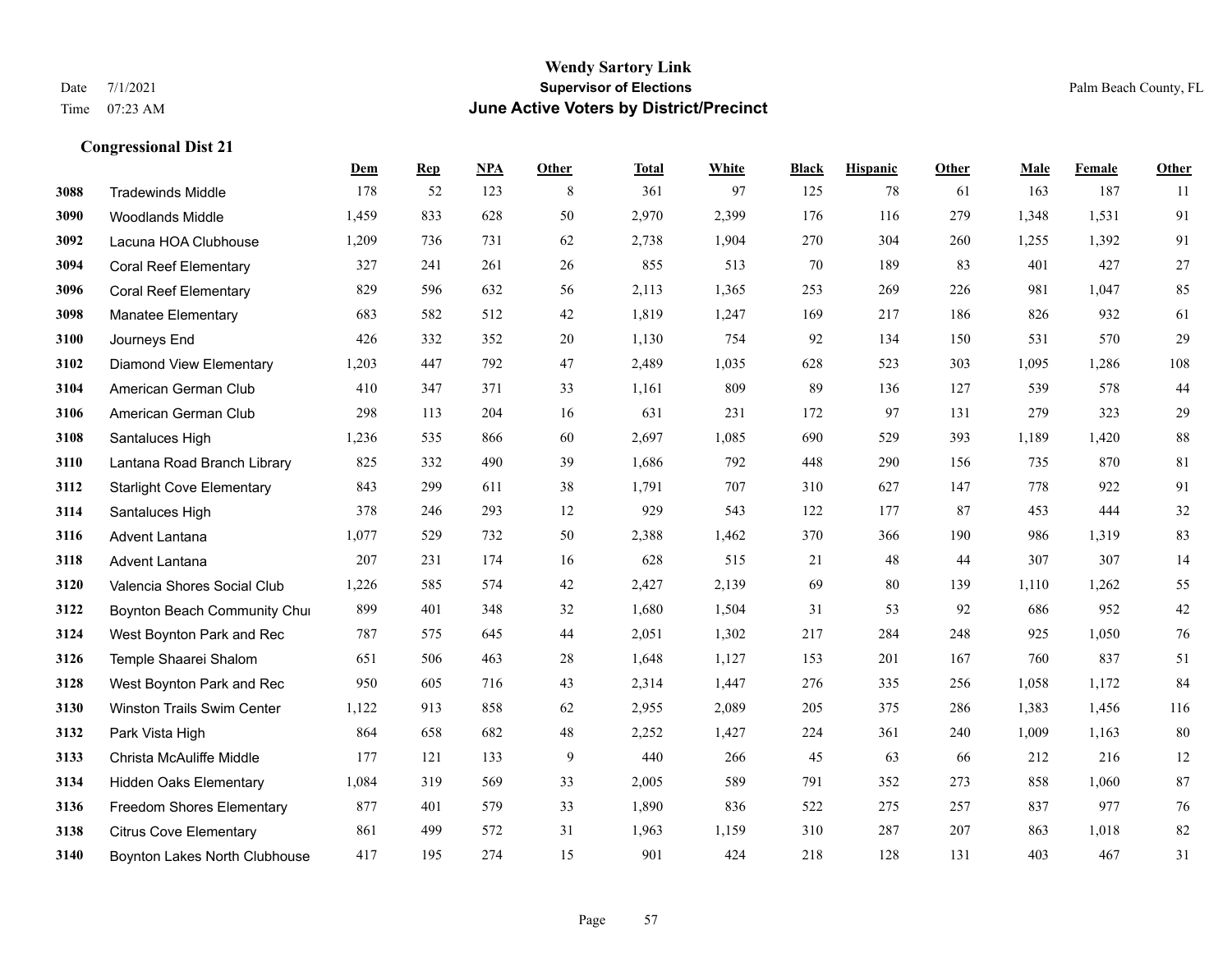#### **Wendy Sartory Link** Date 7/1/2021 **Supervisor of Elections** Palm Beach County, FL Time 07:23 AM **June Active Voters by District/Precinct**

**Dem Rep NPA Other Total White Black Hispanic Other Male Female Other**

# Boynton Lakes North Clubhouse 389 163 218 15 785 441 137 136 71 314 440 31 Freedom Shores Elementary 10 8 10 0 28 22 0 3 3 11 14 3 Freedom Shores Elementary 329 124 168 15 636 422 79 73 62 259 357 20 Imagine Schools - Chancellor 61 54 54 5 61 54 5 174 118 12 27 17 86 83 5 Christa McAuliffe Middle 568 252 230 21 1,071 972 21 31 47 439 599 33 Park Vista High 648 408 388 33 1,477 1,265 55 63 94 649 778 50 Ponte Vecchio Clubhouse 814 311 279 21 1,425 1,269 22 40 94 641 742 42 Aberdeen East Clubhouse 1,010 491 543 42 2,086 1,588 139 182 177 855 1,169 62 Crystal Lakes Elementary 995 768 803 56 2,622 1,851 190 287 294 1,188 1,322 112 Christa McAuliffe Middle 435 332 320 18 1,105 753 134 118 100 499 564 42 Hidden Oaks Elementary 544 256 295 16 1,111 668 203 125 115 499 579 33 Citrus Cove Elementary 880 540 637 52 2,109 1,319 311 244 235 934 1,104 71 Jamaica Bay Clubhouse 352 366 263 25 1,006 892 19 40 55 434 538 34 Boynton Beach Fire Station #3 911 451 656 30 2,048 1,158 360 298 232 873 1,102 73 Boynton Beach High 1,117 603 859 69 2,648 1,563 303 529 253 1,163 1,379 106 Boynton Beach High 474 140 302 32 948 438 266 138 106 388 513 47 Boynton Beach Fire Station #3 246 173 170 14 603 411 51 85 56 275 311 17 Boynton Beach High 221 119 149 7 496 264 91 82 59 214 260 22 Imagine Schools - Chancellor 0 0 0 0 0 0 0 0 0 0 0 0 Imagine Schools - Chancellor 97 51 82 4 234 118 45 37 34 111 112 11 Christ Fellowship Church BB 263 175 173 26 637 403 70 96 68 300 316 21 Christ Fellowship Church BB 185 123 138 10 456 321 39 63 33 201 234 21 Christ Fellowship Church BB 696 390 567 55 1,708 975 261 282 190 798 852 58 Christ Fellowship Church BB 413 305 352 20 1,090 674 221 122 73 536 519 35 Imagine Schools - Chancellor 295 147 206 20 668 381 134 91 62 336 317 15 Leisureville #1 Clubhouse 556 404 363 41 1,364 1,033 109 127 95 542 774 48 Boynton Beach Fire Station #2 746 170 376 20 1,312 468 543 160 141 574 685 53

Leisureville #3 Clubhouse 617 556 419 47 1,639 1,365 81 102 91 702 883 54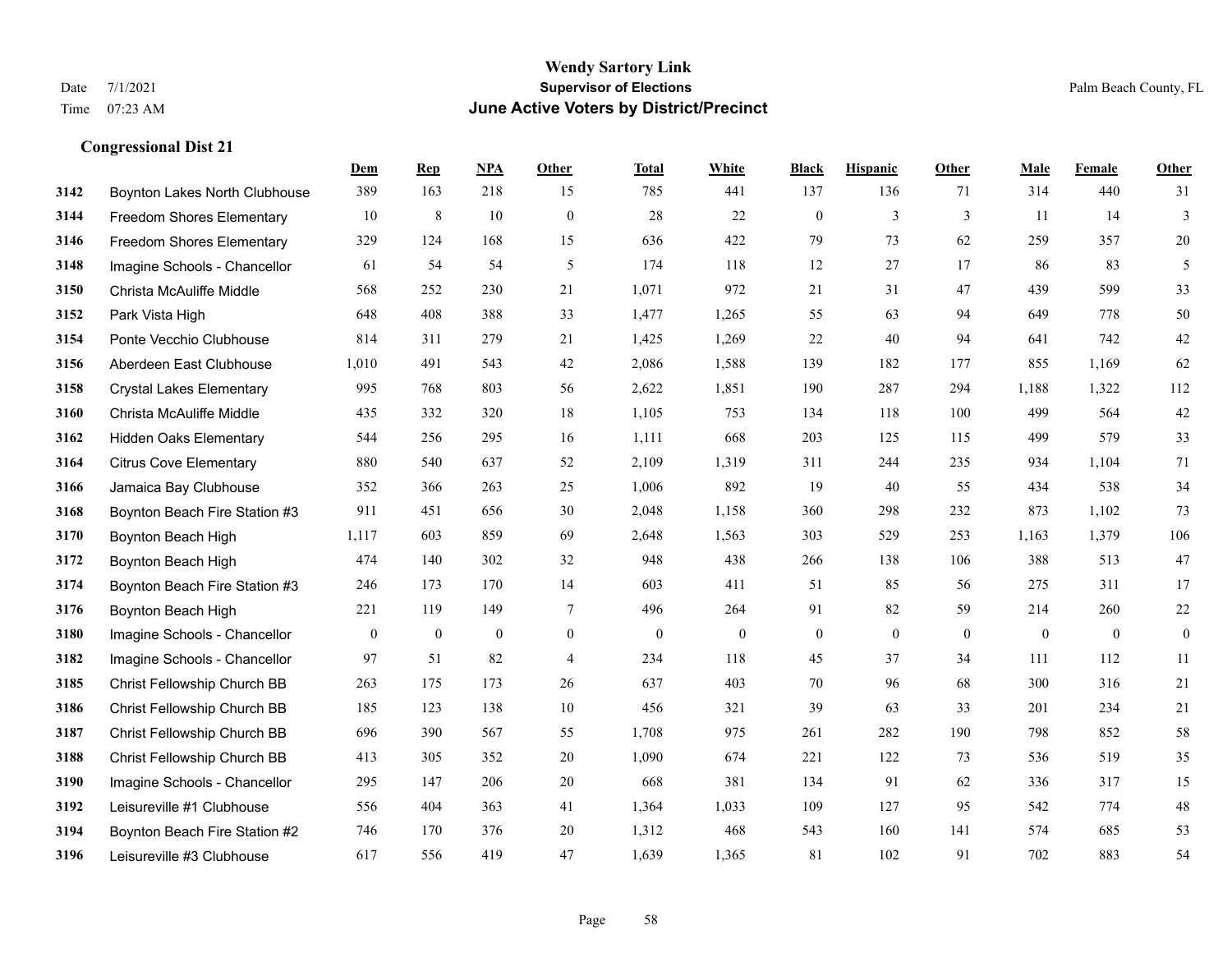|      |                                      | Dem              | <b>Rep</b>       | NPA            | <b>Other</b>   | <b>Total</b>     | White            | <b>Black</b>     | <b>Hispanic</b>  | <b>Other</b>    | <b>Male</b>  | Female         | <b>Other</b>     |
|------|--------------------------------------|------------------|------------------|----------------|----------------|------------------|------------------|------------------|------------------|-----------------|--------------|----------------|------------------|
| 3198 | <b>BB Leisureville Clubhouse</b>     | 492              | 522              | 311            | 36             | 1,361            | 1,127            | 61               | 112              | 61              | 551          | 772            | 38               |
| 3200 | <b>Golfview Harbour Clubhouse</b>    | 614              | 403              | 397            | 28             | 1,442            | 984              | 204              | 108              | 146             | 646          | 748            | $48\,$           |
| 3202 | <b>Golfview Harbour Clubhouse</b>    | 64               | 65               | 48             | $\tau$         | 184              | 137              | 28               | 8                | 11              | 88           | 90             | 6                |
| 4002 | Lantana Recreation Center            | 473              | 507              | 367            | 47             | 1,394            | 1,169            | 24               | 103              | 98              | 665          | 688            | 41               |
| 4004 | South Palm Beach Town Hall           | 417              | 492              | 367            | 35             | 1,311            | 1,124            | 21               | 74               | 92              | 570          | 695            | $46\,$           |
| 4006 | Manalapan Town Hall                  | 76               | 202              | 92             | 10             | 380              | 348              | 6                | 6                | 20              | 193          | 176            | 11               |
| 4008 | Hypoluxo Town Hall                   | 521              | 590              | 507            | 62             | 1,680            | 1,404            | 39               | 106              | 131             | 771          | 858            | 51               |
| 4010 | <b>Bent Tree Villas East</b>         | 797              | 731              | 602            | 51             | 2,181            | 1,595            | 207              | 211              | 168             | 959          | 1,169          | 53               |
| 4012 | <b>Greentree Villas</b>              | 642              | 566              | 460            | 26             | 1,694            | 1,384            | 71               | 120              | 119             | 675          | 969            | 50               |
| 4014 | New Church                           | 417              | 483              | 328            | 24             | 1,252            | 1,017            | 63               | 88               | 84              | 536          | 687            | 29               |
| 4016 | Christ Fellowship Church BB          | 537              | 288              | 298            | 25             | 1,148            | 695              | 185              | 161              | 107             | 527          | 591            | $30\,$           |
| 4018 | Quail Ridge Business Center          | 125              | 373              | 115            | 11             | 624              | 601              | $\mathbf{1}$     | 2                | 20              | 286          | 328            | $10\,$           |
| 4020 | Christ Fellowship Church BB          | 31               | 27               | 38             | $\overline{4}$ | 100              | 78               | $\overline{4}$   | 11               | $7\phantom{.0}$ | 38           | 60             | $\sqrt{2}$       |
| 4022 | <b>Congress Middle</b>               | 826              | 238              | 397            | 40             | 1,501            | 546              | 647              | 157              | 151             | 620          | 820            | 61               |
| 4024 | Harvey E Oyer Jr Park                | 491              | 626              | 481            | 56             | 1,654            | 1,313            | 88               | 124              | 129             | 785          | 822            | 47               |
| 4026 | <b>Sterling Village Aud</b>          | 503              | 550              | 452            | 50             | 1,555            | 1,357            | 35               | 61               | 102             | 722          | 781            | $52\,$           |
| 4028 | Ocean Ridge Town Hall                | 411              | 749              | 407            | 46             | 1,613            | 1,477            | 5                | 47               | 84              | 772          | 798            | 43               |
| 4030 | Village of Golf Admin Bldg           | 35               | 188              | 43             | 4              | 270              | 265              | $\boldsymbol{0}$ | 1                | $\overline{4}$  | 126          | 143            |                  |
| 4034 | <b>Crosspointe Elementary</b>        | 360              | 256              | 291            | 23             | 930              | 671              | 111              | 61               | 87              | 397          | 513            | $20\,$           |
| 4036 | <b>Forest Park Elementary</b>        | 284              | 445              | 265            | 25             | 1,019            | 915              | $\,8\,$          | 51               | 45              | 427          | 559            | 33               |
| 4038 | <b>Briny Breezes Community Cente</b> | 95               | 148              | 91             | 3              | 337              | 311              | $\boldsymbol{0}$ | 10               | 16              | 141          | 186            | $10\,$           |
| 4040 | <b>Briny Breezes Community Cente</b> | $\boldsymbol{0}$ | $\boldsymbol{0}$ | $\mathbf{0}$   | $\mathbf{0}$   | $\boldsymbol{0}$ | $\boldsymbol{0}$ | $\boldsymbol{0}$ | $\boldsymbol{0}$ | $\mathbf{0}$    | $\mathbf{0}$ | $\overline{0}$ | $\boldsymbol{0}$ |
| 4042 | <b>Briny Breezes Community Cente</b> | $\overline{0}$   | $\mathbf{0}$     | $\overline{0}$ | $\overline{0}$ | $\mathbf{0}$     | $\mathbf{0}$     | $\boldsymbol{0}$ | $\overline{0}$   | $\overline{0}$  | $\theta$     | $\theta$       | $\boldsymbol{0}$ |
| 4044 | <b>Briny Breezes Community Cente</b> | 49               | 33               | 38             | $\mathbf{1}$   | 121              | 107              | 1                | 8                | 5               | 64           | 54             | 3                |
| 4046 | <b>Delray Dunes</b>                  | 86               | 339              | 99             | 5              | 529              | 491              | 1                | 5                | 32              | 241          | 276            | 12               |
| 4048 | <b>Banyan Creek Elementary</b>       | 118              | 153              | 84             | 7              | 362              | 289              | 16               | 30               | 27              | 186          | 167            | 9                |
| 4050 | Hunter's Run Courtside Cafe          | 1,076            | 367              | 532            | 36             | 2,011            | 1,850            | 40               | 47               | 74              | 839          | 1,128          | $44\,$           |
| 4052 | <b>Crosspointe Elementary</b>        | 119              | 82               | 83             | 3              | 287              | 173              | 58               | 23               | 33              | 141          | 140            | 6                |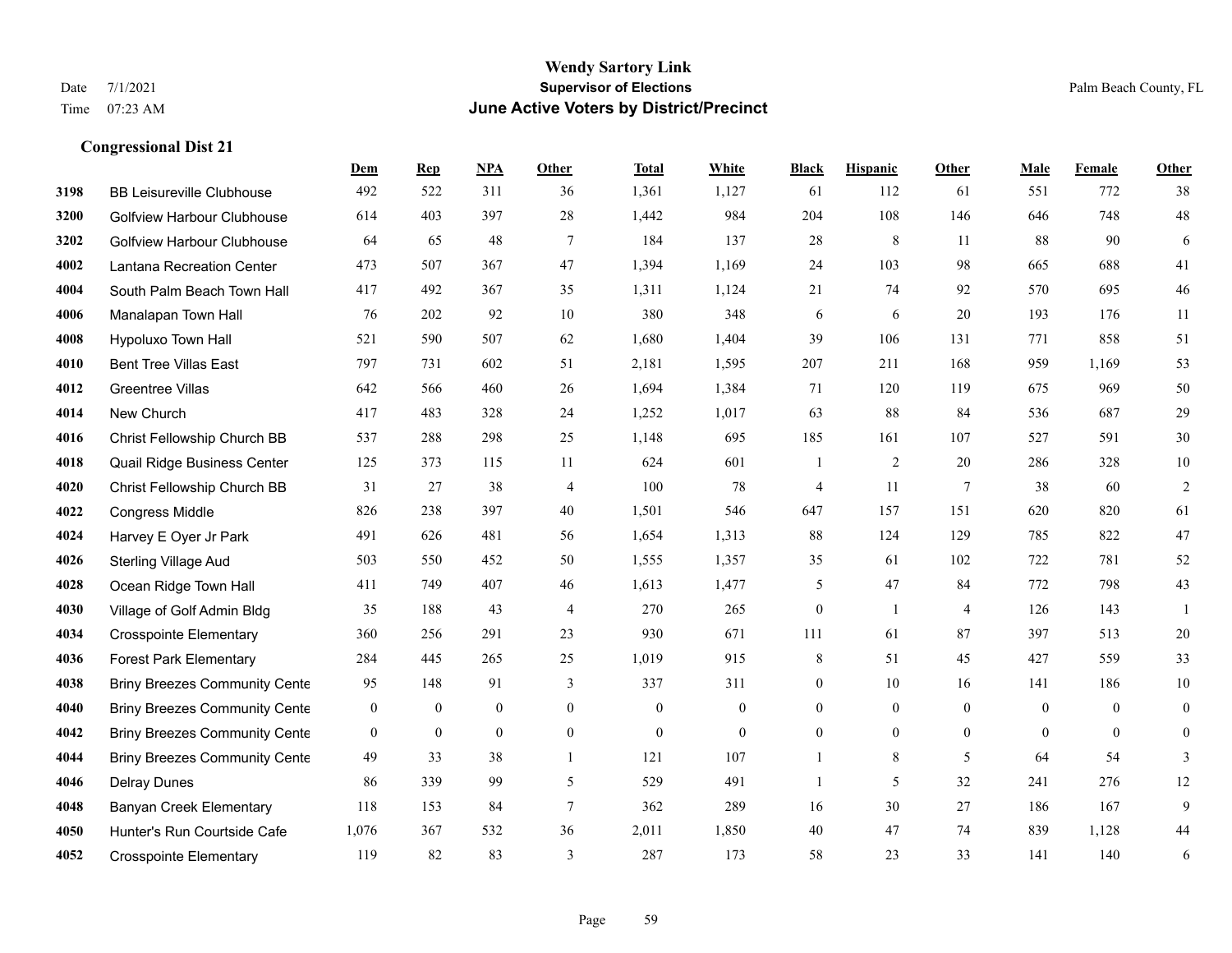### **Wendy Sartory Link** Date 7/1/2021 **Supervisor of Elections** Palm Beach County, FL Time 07:23 AM **June Active Voters by District/Precinct**

# **Dem Rep NPA Other Total White Black Hispanic Other Male Female Other** Crosspointe Elementary 208 79 146 17 450 169 108 100 73 200 231 19 Lakeview Baptist Church 538 649 438 35 1,660 1,372 77 101 110 773 832 55 Lakeview Baptist Church 0 0 0 0 0 0 0 0 0 0 0 0 Plumosa SOA Elementary 50 61 47 7 165 141 4 12 8 77 85 3 Lakeview Baptist Church 2 7 3 0 12 5 0 1 6 6 6 0 Lakeview Baptist Church 41 68 37 5 151 124 8 8 11 73 76 2 Seacrest Presbyterian **47** 43 43 4 4 137 121 1 9 6 73 63 1 Seacrest Presbyterian 0 0 0 0 0 0 0 0 0 0 0 0 Seacrest Presbyterian 0 0 0 0 0 0 0 0 0 0 0 0 Seacrest Presbyterian 0 0 0 0 0 0 0 0 0 0 0 0 Gulf Stream Town Hall 182 453 208 22 865 806 4 19 36 421 427 17 Plumosa SOA Elementary 426 423 348 25 1,222 1,052 15 72 83 580 605 37 Country Manors Clubhouse 448 389 396 24 1,257 892 99 131 135 553 668 36 Banyan Creek Elementary 2 6 1 0 9 8 0 0 1 5 3 1 Banyan Creek Elementary 0 0 0 0 0 0 0 0 0 0 0 0 **4082 Banyan Creek Elementary 0 3 0 0 3 3 3 0 0 0 2 1 0 4084 Banyan Creek Elementary 42 23 23 2 90 66 6 9 9 42 44 4**  Banyan Creek Elementary 557 376 377 25 1,335 911 186 103 135 623 661 51 West Park Baptist Church 845 454 478 48 1,825 1,554 59 94 118 738 1,035 52 Pines of Delray North 273 165 161 11 610 487 38 44 41 239 344 27 West Park Baptist Church 0 0 0 0 0 0 0 0 0 0 0 0 S D Spady Elementary 674 707 529 56 1,966 1,703 32 97 134 932 962 72 Carver Middle 562 45 159 12 778 102 576 32 68 361 367 50 Bethel Evangelical Baptist 983 737 658 67 2,445 1,878 176 216 175 1,036 1,335 74 Carver Middle 113 145 95 10 363 291 28 19 25 179 170 14 Veterans Park Recreation Ctr 426 506 398 35 1,365 1,240 13 25 87 633 693 39 Emmanuel Catholic Church 748 668 612 66 2,094 1,694 81 153 166 913 1,113 68 Delray Beach Golf Club 408 409 336 34 1,187 915 53 106 113 546 603 38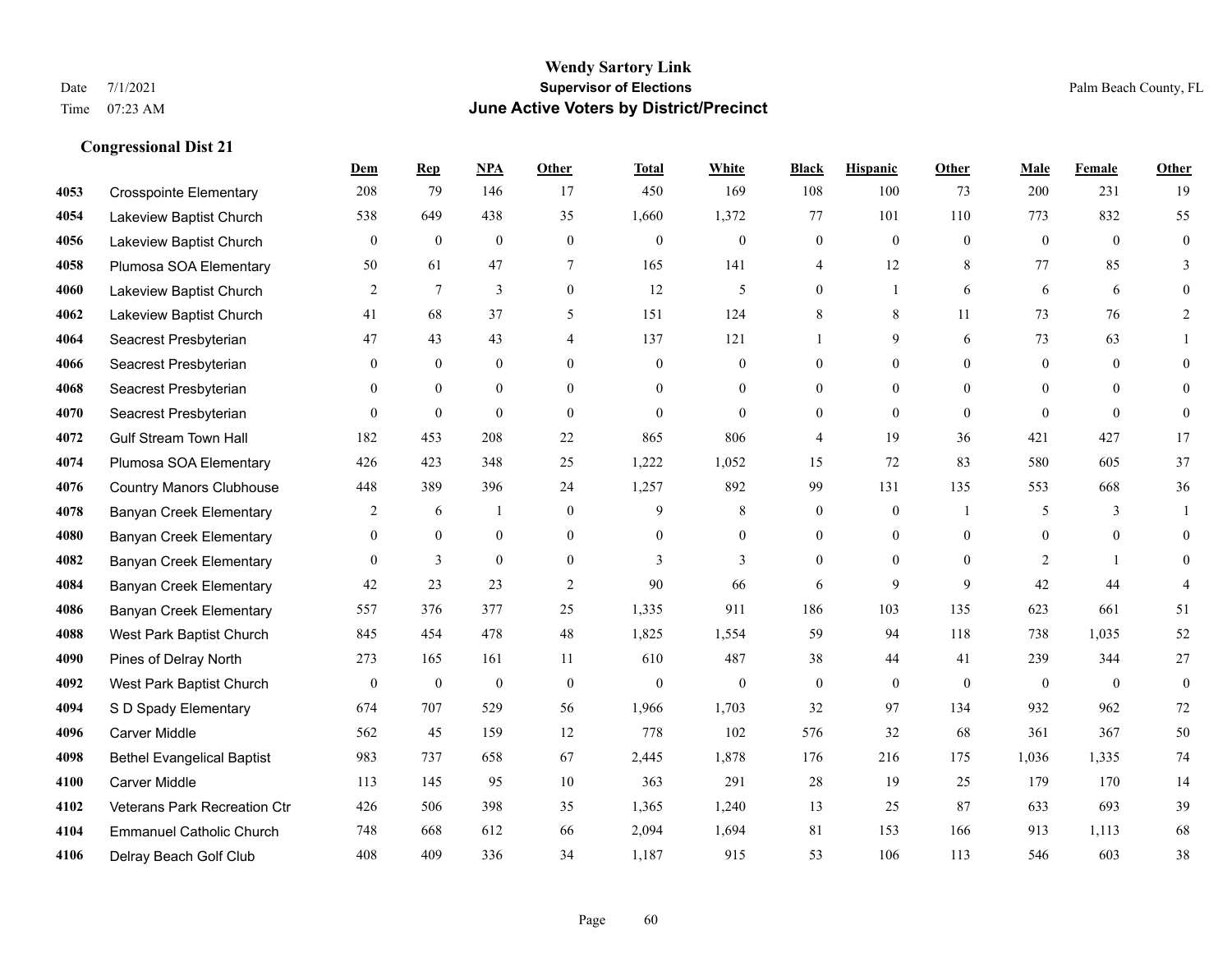#### **Wendy Sartory Link** Date 7/1/2021 **Supervisor of Elections** Palm Beach County, FL Time 07:23 AM **June Active Voters by District/Precinct**

**Dem Rep NPA Other Total White Black Hispanic Other Male Female Other**

# Pines of Delray East 588 347 377 26 1,338 992 87 134 125 529 751 58 505 Club 378 434 295 30 1,137 1,031 9 33 64 494 615 28 Veterans Park Recreation Ctr 579 791 539 47 1,956 1,798 9 42 107 913 976 67 Delray Beach First Baptist 837 762 607 61 2,267 1,920 76 126 145 1,043 1,171 53 Orchard View Elementary 26 35 28 0 89 72 2 6 9 47 39 3 Orchard View Elementary 695 401 462 34 1,592 1,097 146 201 148 650 883 59 Orchard View Elementary 443 295 321 41 1,100 781 65 155 99 464 595 41 Delray Beach Swim and Tennis 711 434 475 35 1,655 1,151 194 146 164 713 877 65 Delray Beach Swim and Tennis 772 554 624 56 2,006 1,507 132 186 181 908 1,017 81 Pine Grove Elementary 512 837 529 58 1,936 1,671 25 93 147 891 975 70 St Lucy Catholic Church 31 58 31 2 122 107 0 4 11 54 66 2 Faith Farm Tabernacle 561 644 493 43 1,741 1,147 171 192 231 808 880 53 Faith Farm Tabernacle 496 345 433 25 1,299 784 135 202 178 575 678 46 Faith Farm Tabernacle 3 2 2 0 7 4 0 3 0 6 1 0 Sunset Palms Elementary 1,232 559 472 77 2,340 2,189 14 35 102 1,081 1,200 59 Faith Farm Tabernacle 1,066 459 529 35 2,089 1,975 13 22 79 971 1,081 37 Faith Farm Tabernacle 5 0 2 0 7 6 0 0 1 5 2 0 Sunset Palms Elementary 427 317 365 27 1,136 735 96 138 167 525 573 38 Boynton Beach Community Church 1,202 971 987 72 3,232 2,145 287 359 441 1,540 1,570 122 Temple Shaarei Shalom 960 235 309 35 1,539 1,439 15 25 60 590 918 31 The Grove Clubhouse 415 146 157 12 730 660 18 18 34 307 412 11 West Boynton Branch Library 686 452 479 40 1,657 953 244 240 220 731 863 63 Faith United Methodist Church 954 627 626 30 2,237 1,630 153 237 217 982 1,163 92 Platina Clubhouse 685 252 292 20 1,249 1,063 35 72 79 476 740 33 Hagen Road Elementary 613 324 402 37 1,376 712 293 189 182 594 731 51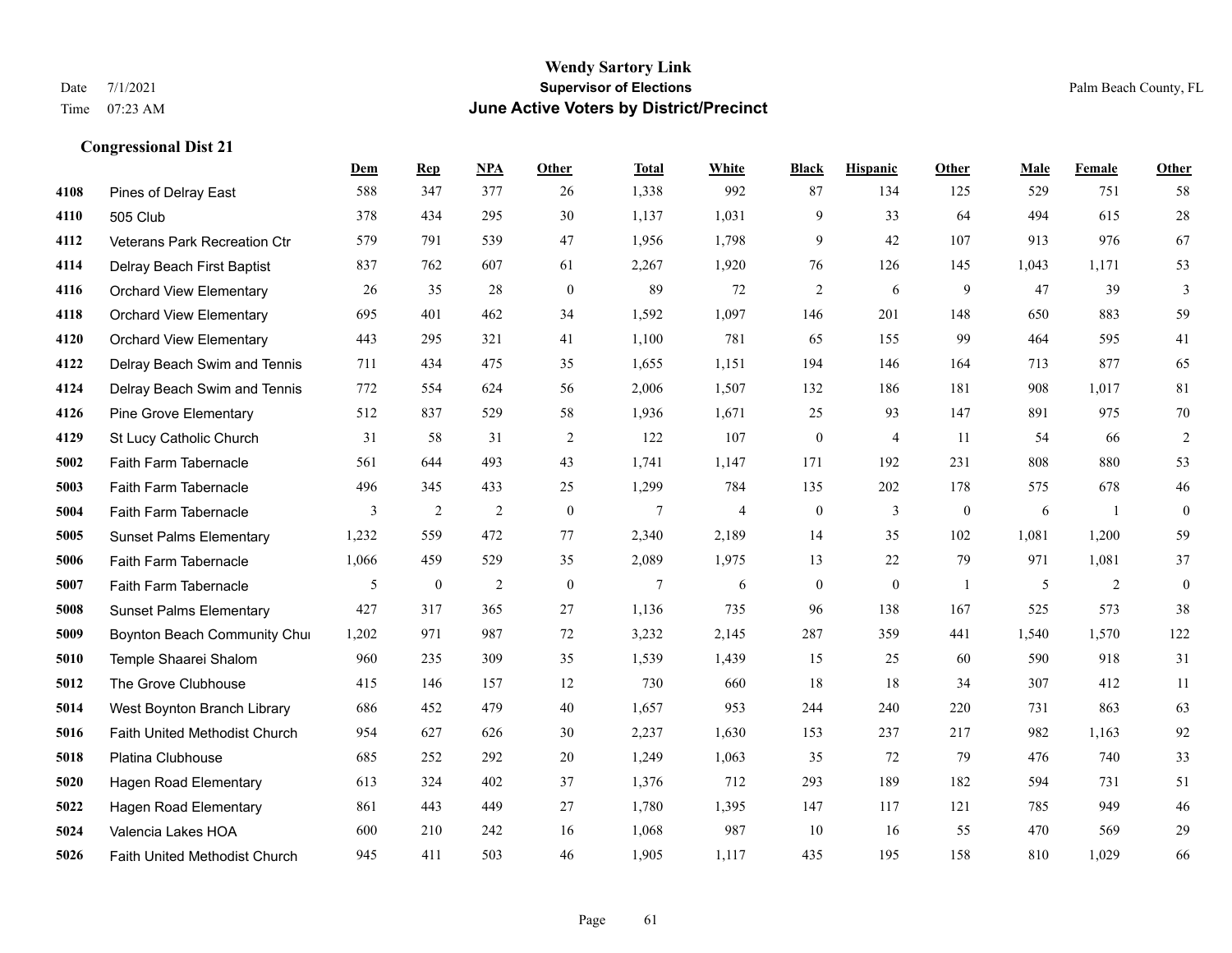|      |                                   | Dem   | <b>Rep</b> | NPA   | <b>Other</b> | <b>Total</b> | White | <b>Black</b> | <b>Hispanic</b> | Other | <b>Male</b> | Female | <b>Other</b>   |
|------|-----------------------------------|-------|------------|-------|--------------|--------------|-------|--------------|-----------------|-------|-------------|--------|----------------|
| 5028 | South Tech Academy                | 689   | 514        | 433   | 29           | 1,665        | 1,308 | 97           | 108             | 152   | 731         | 865    | 69             |
| 5030 | West Boynton Branch Library       | 680   | 195        | 309   | 34           | 1,218        | 778   | 247          | 113             | 80    | 467         | 698    | 53             |
| 5032 | New Church                        | 292   | 119        | 135   | 12           | 558          | 485   | 16           | 27              | 30    | 237         | 305    | 16             |
| 5034 | Valencia Lakes HOA                | 793   | 297        | 308   | 16           | 1,414        | 1,307 | 16           | 21              | 70    | 600         | 783    | 31             |
| 5036 | Valencia Isles Social Hall        | 801   | 227        | 275   | 14           | 1,317        | 1,244 | $\mathbf{1}$ | 5               | 67    | 543         | 745    | $29\,$         |
| 5038 | The Cascades Clubhouse            | 752   | 262        | 270   | 18           | 1,302        | 1,218 | 15           | 17              | 52    | 548         | 728    | $26\,$         |
| 5040 | New Church                        | 388   | 202        | 244   | 15           | 849          | 764   | 19           | 33              | 33    | 386         | 444    | 19             |
| 5042 | South Tech Academy                | 917   | 369        | 456   | 40           | 1,782        | 1,370 | 158          | 144             | 110   | 722         | 1,004  | 56             |
| 5044 | Cascade Lakes Clubhouse           | 558   | 198        | 185   | 11           | 952          | 865   | 5            | 11              | 71    | 418         | 506    | $28\,$         |
| 5046 | Green Cay Nature Center           | 1,340 | 570        | 637   | 42           | 2,589        | 1,971 | 264          | 172             | 182   | 1,105       | 1,415  | 69             |
| 5048 | <b>Coral Lakes Clubhouse</b>      | 590   | 361        | 300   | 19           | 1,270        | 889   | 138          | 133             | 110   | 551         | 675    | $44\,$         |
| 5050 | <b>Coral Lakes Clubhouse</b>      | 1,109 | 305        | 358   | 22           | 1,794        | 1,679 | 11           | 8               | 96    | 688         | 1,058  | $48\,$         |
| 5052 | Lake Worth Drainage District      | 648   | 439        | 456   | 31           | 1,574        | 1,206 | $87\,$       | 129             | 152   | 682         | 831    | 61             |
| 5054 | Our Lady Queen of Peace           | 1,158 | 1,203      | 1,000 | 88           | 3,449        | 2,769 | 99           | 209             | 372   | 1,604       | 1,702  | 143            |
| 5055 | Our Lady Queen of Peace           | 300   | 143        | 154   | 11           | 608          | 537   | 6            | 37              | 28    | 271         | 319    | 18             |
| 5056 | Hagen Ranch Road Library          | 1,868 | 1,107      | 1,152 | 93           | 4,220        | 3,414 | 161          | 322             | 323   | 1,791       | 2,298  | 131            |
| 5058 | Valencia Falls Clubhouse          | 680   | 190        | 226   | 10           | 1,106        | 1,040 | 4            | 5               | 57    | 489         | 581    | 36             |
| 5060 | Hagen Ranch Road Library          | 521   | 210        | 230   | 14           | 975          | 904   | 4            | 14              | 53    | 441         | 522    | 12             |
| 5062 | Villa Borghese Clubhouse          | 449   | 243        | 163   | 14           | 869          | 792   | 11           | 27              | 39    | 378         | 468    | $23\,$         |
| 5064 | Huntington Lakes Clubhouse        | 957   | 330        | 348   | 36           | 1,671        | 1,543 | 15           | 39              | 74    | 624         | 1,013  | 34             |
| 5066 | Abbey Village Clubhouse           | 726   | 378        | 358   | 29           | 1,491        | 1,217 | 58           | 117             | 99    | 593         | 837    | 61             |
| 5068 | Camelot Village Clubhouse         | 223   | 116        | 99    | 13           | 451          | 277   | 50           | 83              | 41    | 174         | 261    | 16             |
| 5070 | Delray Villas                     | 465   | 236        | 210   | 18           | 929          | 759   | 38           | 63              | 69    | 397         | 499    | 33             |
| 5072 | Huntington Pointe Clubhouse       | 768   | 173        | 231   | 18           | 1,190        | 1,128 | 6            | 10              | 46    | 445         | 711    | 34             |
| 5074 | Coco Wood Clubhouse               | 383   | 163        | 175   | 11           | 732          | 514   | 93           | 75              | 50    | 326         | 375    | 31             |
| 5076 | Palm Greens Clubhouse             | 668   | 298        | 304   | 29           | 1,299        | 1,080 | 36           | 94              | 89    | 508         | 741    | $50\,$         |
| 5078 | <b>Bethel Evangelical Baptist</b> | 704   | 380        | 399   | 41           | 1,524        | 1,138 | 113          | 167             | 106   | 617         | 866    | 41             |
| 5080 | <b>Bethel Evangelical Baptist</b> | 89    | 50         | 36    |              | 176          | 127   | 10           | 21              | 18    | 59          | 115    | $\overline{c}$ |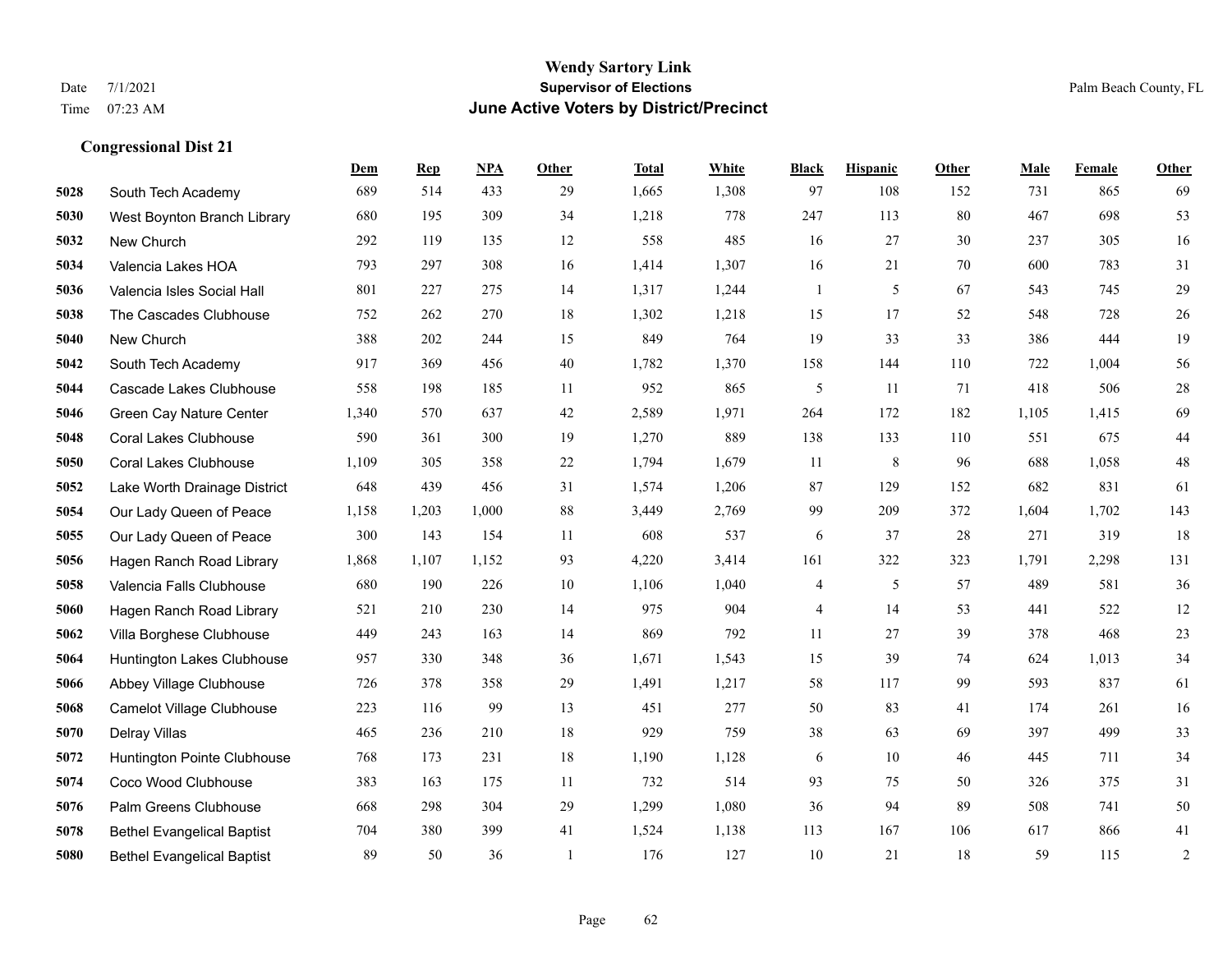|      |                                   | Dem   | <b>Rep</b> | NPA          | <b>Other</b>   | <b>Total</b> | <b>White</b> | <b>Black</b>   | <b>Hispanic</b> | <b>Other</b> | <b>Male</b> | <b>Female</b> | Other            |
|------|-----------------------------------|-------|------------|--------------|----------------|--------------|--------------|----------------|-----------------|--------------|-------------|---------------|------------------|
| 5082 | <b>Bethel Evangelical Baptist</b> | 643   | 371        | 411          | 22             | 1,447        | 990          | 170            | 154             | 133          | 650         | 754           | 43               |
| 5084 | <b>High Point Section II</b>      | 445   | 302        | 252          | 23             | 1,022        | 808          | 38             | 105             | 71           | 411         | 581           | 30               |
| 5086 | <b>Carver Middle</b>              | 44    | 17         | 17           | 5              | 83           | 65           | 6              | 4               | 8            | 32          | 49            | $\overline{c}$   |
| 5088 | <b>Carver Middle</b>              | 173   | 128        | 132          | 15             | 448          | 291          | 49             | 58              | 50           | 199         | 234           | 15               |
| 5090 | Gleneagles CC-Strathearn Sat      | 973   | 473        | 476          | 37             | 1,959        | 1,680        | 35             | 114             | 130          | 822         | 1.086         | 51               |
| 5092 | Gleneagles CC-Clunie Satellite    | 793   | 317        | 345          | $22\,$         | 1,477        | 1,267        | 72             | 67              | 71           | 626         | 817           | 34               |
| 5094 | Kings Point Clubhouse             | 378   | 184        | 172          | 14             | 748          | 602          | 27             | 70              | 49           | 291         | 426           | 31               |
| 5096 | Monaco Clubhouse                  | 908   | 493        | 490          | 39             | 1,930        | 1,495        | 91             | 196             | 148          | 786         | 1,059         | 85               |
| 5098 | Lakes of Delray Clubhouse         | 387   | 229        | 163          | 15             | 794          | 704          | 9              | 40              | 41           | 306         | 472           | 16               |
| 5100 | Kings Point Flanders              | 918   | 410        | 385          | 30             | 1,743        | 1,404        | 73             | 152             | 114          | 707         | 978           | 58               |
| 5102 | Lakes of Delray Clubhouse         | 904   | 309        | 367          | 40             | 1,620        | 1,335        | 67             | 111             | 107          | 629         | 936           | 55               |
| 5104 | <b>Kings Point Flanders</b>       | 901   | 378        | 340          | 37             | 1,656        | 1,314        | 71             | 151             | 120          | 648         | 939           | 69               |
| 5106 | Las Verdes Clubhouse              | 981   | 613        | 700          | 54             | 2,348        | 1,649        | 209            | 289             | 201          | 1,050       | 1,216         | 82               |
| 5108 | West Boca Branch Library          | 1,401 | 1,482      | 1,346        | 103            | 4,332        | 3,588        | 104            | 251             | 389          | 2,029       | 2,166         | 137              |
| 5110 | South County Civic Center         | 522   | 510        | 409          | 27             | 1,468        | 1,330        | 6              | 30              | 102          | 690         | 737           | 41               |
| 5112 | Morikami Park Elementary          | 558   | 621        | 492          | 38             | 1,709        | 1,485        | 19             | 53              | 152          | 785         | 883           | 41               |
| 5114 | South County Civic Center         | 257   | 202        | 187          | 10             | 656          | 542          | $\,8\,$        | $28\,$          | 78           | 300         | 327           | 29               |
| 5116 | The Polo Club of Boca Raton       | 655   | 501        | 431          | 24             | 1,611        | 1,468        | 18             | 24              | 101          | 703         | 858           | 50               |
| 5118 | South County Civic Center         | 171   | 119        | 106          | 7              | 403          | 335          | 7              | 34              | 27           | 167         | 225           | 11               |
| 5119 | The Polo Club of Boca Raton       | 38    | 28         | 32           | $\sqrt{2}$     | 100          | 92           | $\overline{c}$ | 3               | 3            | 45          | 54            | 1                |
| 5120 | Delray Beach First Baptist        | 7     | 1          | $\mathbf{0}$ | $\overline{1}$ | 9            | $\,8\,$      | $\mathbf{1}$   | $\overline{0}$  | $\mathbf{0}$ | 3           | 6             | $\boldsymbol{0}$ |
| 5122 | Delray Beach First Baptist        | 285   | 175        | 202          | 10             | 672          | 436          | 35             | 121             | 80           | 284         | 356           | 32               |
| 5124 | Delray Beach First Baptist        | 161   | 114        | 109          | -1             | 385          | 325          | 9              | 26              | 25           | 152         | 219           | 14               |
| 5126 | Boca Delray Clubhouse             | 258   | 114        | 115          | 11             | 498          | 447          | 8              | 17              | 26           | 204         | 282           | 12               |
| 5128 | <b>Sunrise Park Elementary</b>    | 762   | 496        | 567          | 36             | 1,861        | 1,231        | 102            | 275             | 253          | 839         | 955           | 67               |
| 5130 | Coconut Cove Waterpark - Meet     | 649   | 544        | 531          | 28             | 1,752        | 1,283        | 31             | 169             | 269          | 789         | 875           | $88\,$           |
| 5132 | <b>Eagles Landing Middle</b>      | 957   | 574        | 637          | 43             | 2,211        | 1,513        | 149            | 322             | 227          | 975         | 1,165         | 71               |
| 5134 | Coconut Cove Waterpark - Meet     | 543   | 470        | 450          | 30             | 1,493        | 1,063        | 68             | 231             | 131          | 709         | 730           | 54               |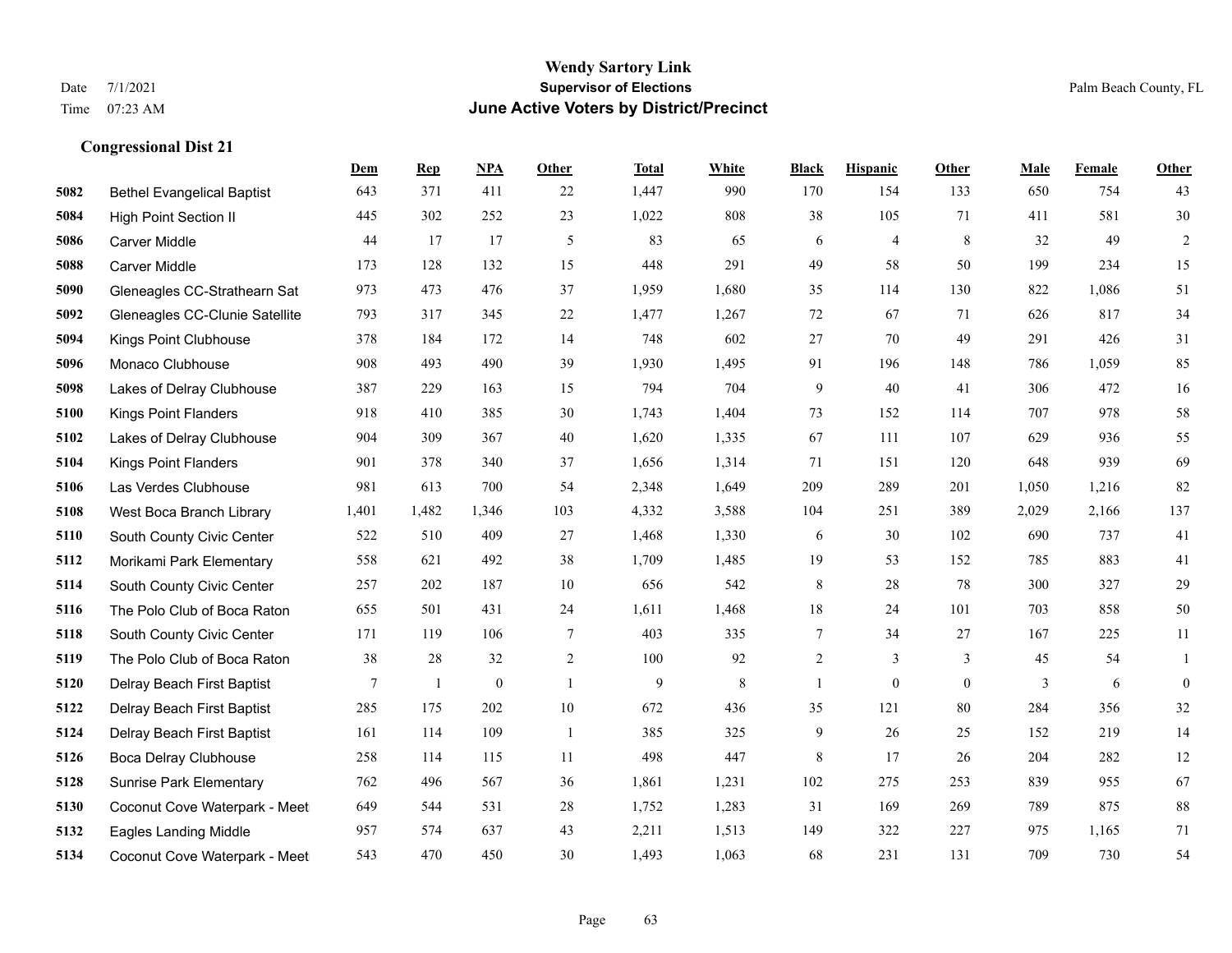#### **Wendy Sartory Link** Date 7/1/2021 **Supervisor of Elections** Palm Beach County, FL Time 07:23 AM **June Active Voters by District/Precinct**

# **Dem Rep NPA Other Total White Black Hispanic Other Male Female Other** West Boca Branch Library 870 509 688 40 2,107 1,374 124 395 214 884 1,154 69 Whispering Pines Elementary 896 561 623 43 2,123 1,412 131 304 276 927 1,117 79 Olympic Heights High 1,049 768 917 51 2,785 1,799 150 531 305 1,253 1,417 115 Whispering Pines Elementary 302 242 254 21 819 592 30 103 94 325 456 38 Whisper Walk Section B 924 441 421 32 1,818 1,439 51 209 119 697 1,068 53 Century Village West 924 496 383 39 1,842 1,427 77 180 158 668 1,102 72 Century Village West 759 358 367 22 1,506 1,198 47 140 121 574 856 76 Century Village West 688 276 282 21 1,267 995 49 139 84 455 770 42 West Boca Raton High 949 791 854 46 2,640 1,976 83 245 336 1,233 1,295 112 Daggerwing Nature Center 905 779 752 50 2,486 1,710 79 348 349 1,113 1,258 115 Southwinds Golf Course 726 494 578 31 1,829 1,241 84 257 247 788 954 87 Glades Presbyterian Church 765 751 637 38 2,191 1,610 65 307 209 1,042 1,064 85 Sandpiper Shores Elementary 1,015 649 674 43 2,381 1,824 71 251 235 1,084 1,217 80 Glades Road Branch Library 821 703 741 49 2,314 1,600 119 351 244 990 1,223 101 Glades Road Branch Library 964 603 610 41 2,218 1,675 62 269 212 855 1,303 60 Olympic Heights High 1,150 626 754 45 2,575 1,887 81 357 250 996 1,482 97 Waters Edge Elementary 874 756 803 46 2,479 1,673 127 361 318 1,148 1,211 120 Loggers Run Middle 467 350 359 16 1,192 828 46 198 120 500 628 64 Loggers Run Middle 721 537 629 46 1,933 1,069 189 403 272 856 976 101 Boca Glades Baptist Church 686 371 631 41 1,729 976 127 393 233 784 863 82 Boca Glades Baptist Church 576 290 539 34 1,439 741 131 362 205 646 722 71 Coral Sunset Elementary 900 561 722 36 2,219 1,221 239 432 327 1,022 1,086 111 Coral Sunset Elementary 1,009 420 851 39 2,319 995 352 646 326 981 1,214 124 Pines Of Boca Barwood 976 615 775 48 2,414 1,425 138 531 320 1,020 1,293 101 Lakes at Boca Rio Clubhouse 405 287 330 19 1,041 687 62 175 117 477 518 46 Hammock Pointe Elementary 1,073 677 910 41 2,701 1,549 202 570 380 1,161 1,415 125 Lakes Of Boca Barwood 401 250 375 21 1,047 622 49 238 138 443 547 57 Binks Forest Elementary 25 41 42 5 113 82 5 10 16 50 59 4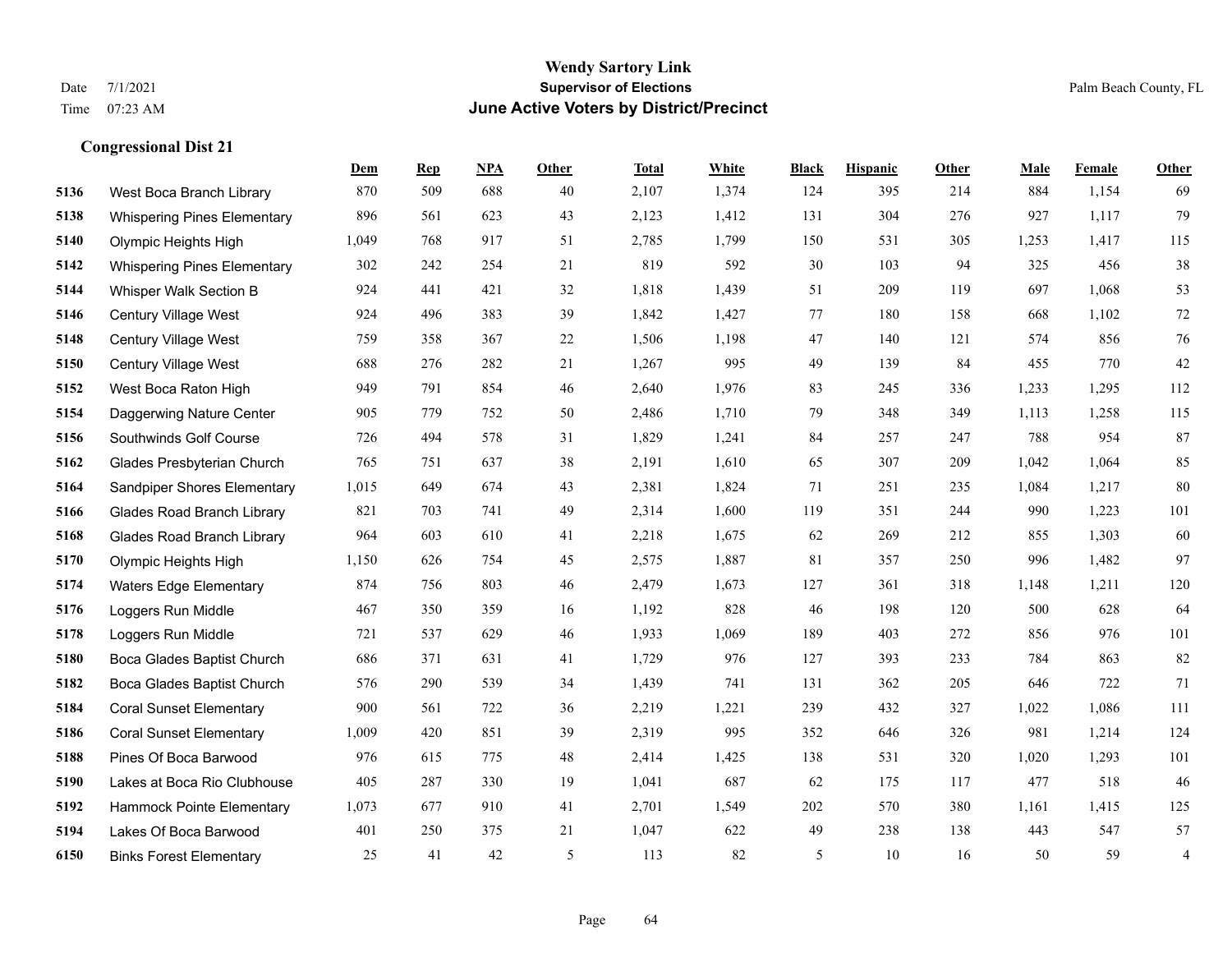#### **Wendy Sartory Link** Date 7/1/2021 **Supervisor of Elections** Palm Beach County, FL Time 07:23 AM **June Active Voters by District/Precinct**

# **Dem Rep NPA Other Total White Black Hispanic Other Male Female Other** Binks Forest Elementary 409 556 375 34 1,374 1,050 46 130 148 649 680 45 Wellington Landings Middle 468 529 389 29 1,415 1,024 86 187 118 636 739 40 Binks Forest Elementary 637 725 567 38 1,967 1,387 128 283 169 892 1,014 61 Wellington Elementary 786 937 550 40 2,313 1,705 128 306 174 1,054 1,184 75 Wellington Landings Middle 663 587 561 45 1,856 1,210 165 331 150 865 937 54 First Baptist Church Wel 770 666 555 42 2,033 1,299 207 346 181 903 1,065 65 First Baptist Church Wel 831 806 596 54 2,287 1,537 182 372 196 1,023 1,189 75 Wellington Community Center 862 863 733 48 2,506 1,747 151 391 217 1,155 1,272 79 First Baptist Church Wel 127 178 142 9 456 352 26 44 34 210 234 12 Christ Fellowship Church RPB 21 12 17 2 52 22 9 17 4 23 27 2 New Horizons Elementary 292 448 318 14 1,072 787 53 114 118 463 580 29 Wellington High 662 584 521 37 1,804 1,121 241 284 158 792 955 57 Elbridge Gale Elementary 826 545 623 42 2,036 1,109 292 422 213 886 1,069 81 Wellington Village Park 216 420 289 27 952 810 15 46 81 380 523 49 Wellington Village Hall 815 453 631 42 1,941 870 352 507 212 803 1,060 78 St Peters Methodist Church 971 788 805 63 2,627 1,562 282 546 237 1,197 1,342 88 Equestrian Trails Elementary 506 290 339 20 1,155 526 289 153 187 512 587 56 Palm Beach Central High 0 0 0 0 0 0 0 0 0 0 0 0 Wellington Branch Library 520 348 341 35 1,244 687 191 258 108 523 688 33 Emerald Cove Middle 539 558 494 43 1,634 1,019 175 266 174 721 862 51 Emerald Cove Middle 101 85 95 7 288 162 60 50 16 128 154 6 Emerald Cove Middle 33 23 33 0 89 46 26 9 8 23 62 4 Palm Beach Central High 284 370 249 19 922 607 94 102 119 424 474 24 Buena Vida Clubhouse 320 204 174 12 710 623 19 22 46 320 371 19 Villa Olympia Clubhouse 1,548 1,058 1,257 93 3,956 1,783 686 674 813 1,848 1,919 189 Wellington Village Park 146 227 170 13 556 380 15 90 71 255 274 27 Wellington Village Park 827 754 680 47 2,308 1,461 250 279 318 1,056 1,167 85

Panther Run Elementary 228 190 178 8 604 337 96 98 73 279 302 23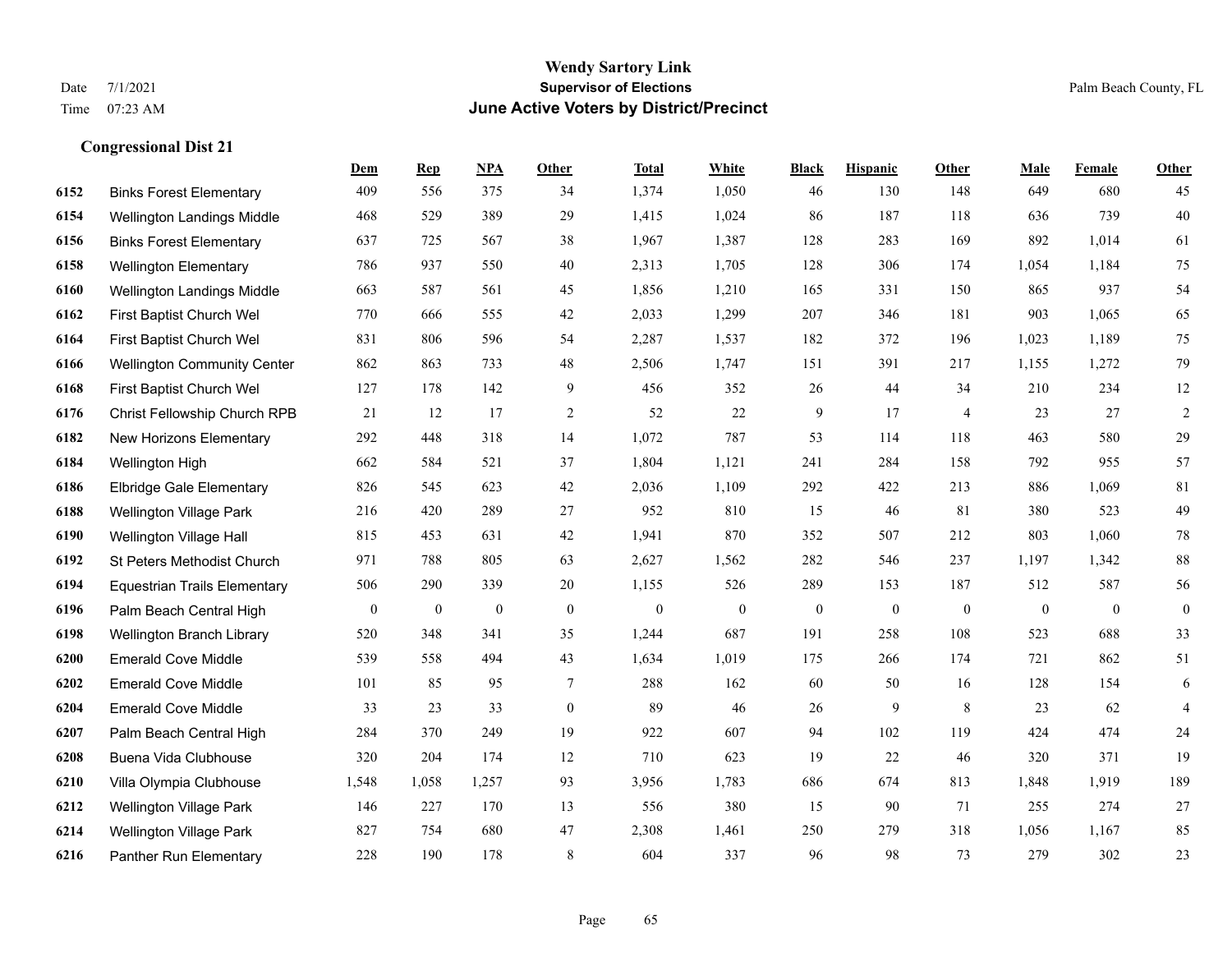## **Wendy Sartory Link** Date 7/1/2021 **Supervisor of Elections** Palm Beach County, FL Time 07:23 AM **June Active Voters by District/Precinct**

|      |                                      | Dem      | <b>Rep</b>     | <u>NPA</u>   | Other          | <b>Total</b>   | White        | <b>Black</b>   | <b>Hispanic</b> | Other        | Male     | Female         | Other            |
|------|--------------------------------------|----------|----------------|--------------|----------------|----------------|--------------|----------------|-----------------|--------------|----------|----------------|------------------|
| 6218 | <b>Wellington Village Park</b>       | $\theta$ | $\mathbf{0}$   | $\mathbf{0}$ | $\theta$       | $\theta$       | $\mathbf{0}$ | $\overline{0}$ | $\mathbf{0}$    | $\theta$     | $\theta$ | $\overline{0}$ | $\theta$         |
| 6220 | <b>Wellington Village Park</b>       | 56       | 29             | 41           | $\overline{7}$ | 133            | 65           | 16             | 31              | 21           | 55       | 74             | $\overline{4}$   |
| 6222 | Panther Run Elementary               | $\Omega$ | $\mathbf{1}$   | $\mathbf{0}$ | $\theta$       | $\overline{1}$ | $\mathbf{1}$ | $\overline{0}$ | $\mathbf{0}$    | $\mathbf{0}$ | 1        | $\mathbf{0}$   | $\boldsymbol{0}$ |
| 6224 | Discovery Key Elementary             | 977      | 1,112          | 684          | 56             | 2,829          | 2,102        | 182            | 332             | 213          | 1,318    | 1,428          | 83               |
| 6226 | The Isles at Wellington              | 758      | 748            | 616          | 36             | 2,158          | 1,391        | 224            | 243             | 300          | 1,016    | 1,045          | 97               |
| 6228 | Wycliffe Comm Association Bldg       | 764      | 326            | 398          | 20             | 1,508          | 1,409        | 17             | 21              | 61           | 652      | 827            | 29               |
| 6230 | Epiphany Lutheran Church             | 1,112    | 1,194          | 1,084        | 80             | 3,470          | 2,153        | 390            | 559             | 368          | 1,591    | 1,776          | 103              |
| 6232 | Panther Run Elementary               | 684      | 744            | 637          | 48             | 2,113          | 1,355        | 242            | 242             | 274          | 1,002    | 1,044          | 67               |
| 7070 | Northboro Elementary                 | 459      | 396            | 367          | 40             | 1,262          | 1,012        | 65             | 82              | 103          | 583      | 646            | 33               |
| 7108 | <b>Chamber of Commerce</b>           | 403      | 392            | 339          | 55             | 1,189          | 893          | 61             | 100             | 135          | 562      | 588            | 39               |
| 7130 | Alexander W Dreyfoos SOA High        | 820      | 815            | 733          | 70             | 2,438          | 1,861        | 115            | 210             | 252          | 1,236    | 1,132          | 70               |
| 7132 | <b>WPB City Hall Flagler Gallery</b> | 675      | 654            | 576          | 78             | 1,983          | 1,556        | 83             | 138             | 206          | 996      | 914            | 73               |
| 7148 | Howard Park Community Center         | 73       | 25             | 43           | 5              | 146            | 63           | 36             | 27              | 20           | 73       | 66             | $\overline{7}$   |
| 7150 | Howard Park Community Center         | 356      | 277            | 298          | 36             | 967            | 775          | 38             | 86              | 68           | 486      | 454            | 27               |
| 7152 | WPB City Hall Flagler Gallery        | 475      | 451            | 278          | 42             | 1,246          | 987          | $44\,$         | 116             | 99           | 483      | 714            | 49               |
| 7154 | Morton & Barbara Mandel Cente        | 148      | 374            | 158          | 19             | 699            | 622          | 8              | 13              | 56           | 319      | 359            | 21               |
| 7156 | PB Fire Station #3                   | 42       | 103            | 59           | 2              | 206            | 177          | $\overline{0}$ | $\tau$          | 22           | 92       | 101            | 13               |
| 7158 | PB Fire Station #3                   | 532      | 472            | 408          | 52             | 1,464          | 1,310        | 18             | 34              | 102          | 642      | 785            | 37               |
| 7160 | South Grade Elementary               | 949      | 216            | 457          | 26             | 1,648          | 530          | 624            | 319             | 175          | 795      | 777            | 76               |
| 7162 | <b>Osborne Community Center</b>      | 864      | 119            | 362          | 21             | 1,366          | 248          | 709            | 272             | 137          | 615      | 691            | 60               |
| 7164 | <b>Osborne Community Center</b>      | 317      | 188            | 194          | 24             | 723            | 565          | 52             | 55              | 51           | 336      | 367            | 20               |
| 7166 | PB Fire Station #3                   | 316      | 378            | 295          | 33             | 1,022          | 906          | $\overline{2}$ | 30              | 84           | 457      | 540            | 25               |
| 7168 | Maddock Park                         | 1,510    | 634            | 899          | 57             | 3,100          | 1,524        | 794            | 518             | 264          | 1,418    | 1,564          | 118              |
| 7170 | Lantana Town Hall                    | 715      | 345            | 520          | 33             | 1,613          | 871          | 346            | 238             | 158          | 757      | 779            | 77               |
| 7172 | Lantana Recreation Center            | 299      | 259            | 240          | 17             | 815            | 635          | 50             | 67              | 63           | 383      | 406            | 26               |
| 7174 | <b>Rolling Green Elementary</b>      | 1,040    | 239            | 499          | 27             | 1,805          | 566          | 678            | 407             | 154          | 790      | 936            | 79               |
| 7175 | Rolling Green Elementary             | $\Omega$ | $\overline{0}$ | $\mathbf{1}$ | $\mathbf{0}$   | $\overline{1}$ | $\mathbf{0}$ | $\mathbf{0}$   | $\mathbf{1}$    | $\theta$     | -1       | $\theta$       | $\overline{0}$   |
| 7176 | <b>Hypoluxo Town Hall</b>            | 186      | 87             | 107          | 9              | 389            | 217          | 81             | 62              | 29           | 169      | 210            | 10               |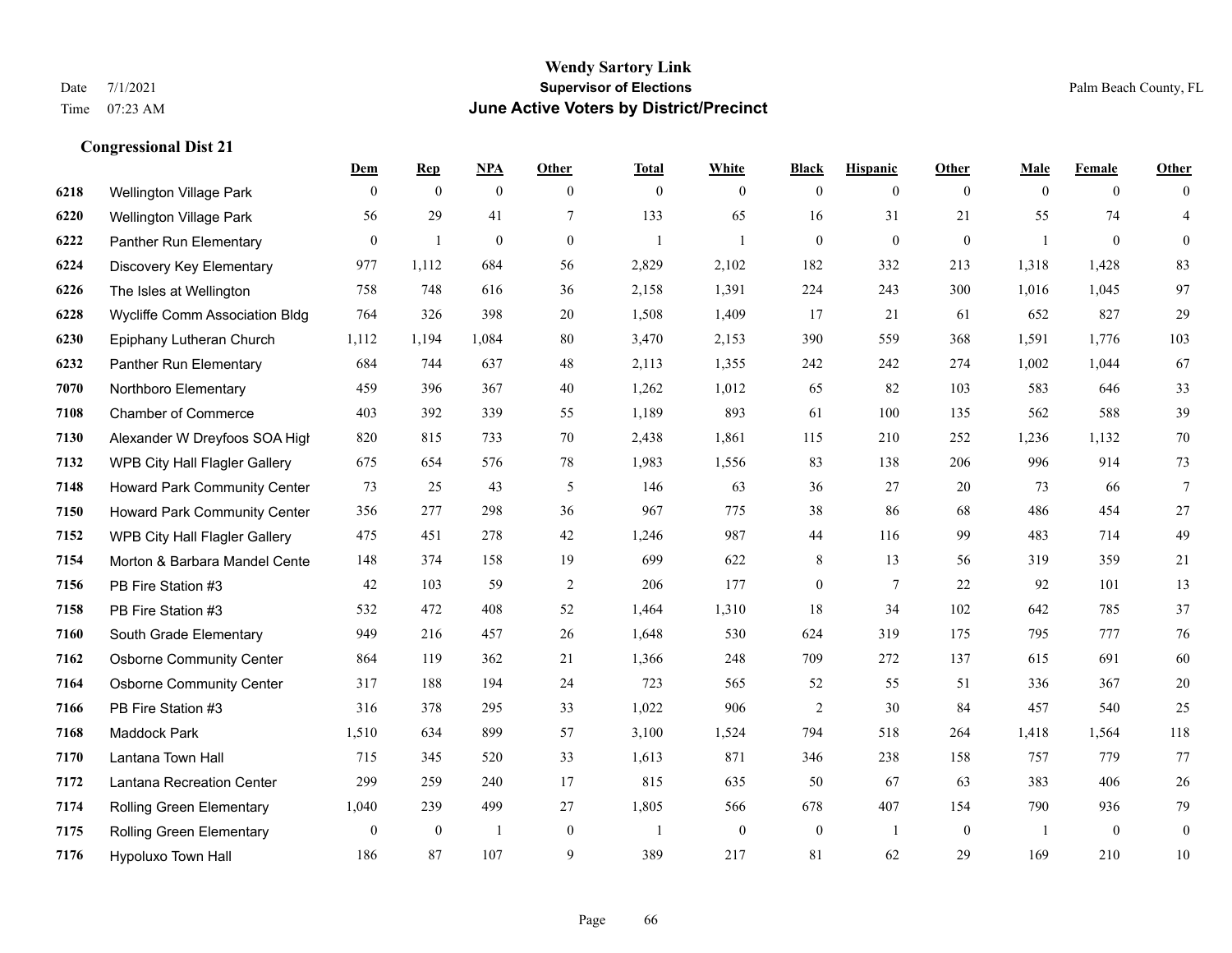|      |                                    | Dem     | <b>Rep</b>     | <b>NPA</b>   | Other          | <b>Total</b> | White   | <b>Black</b>   | <b>Hispanic</b> | Other           | <b>Male</b> | Female  | Other        |
|------|------------------------------------|---------|----------------|--------------|----------------|--------------|---------|----------------|-----------------|-----------------|-------------|---------|--------------|
| 7178 | Temple Beth Kodesh                 | 1,524   | 183            | 546          | 29             | 2,282        | 439     | 1,301          | 344             | 198             | 1,006       | 1,166   | 110          |
| 7179 | Village Royale on the Green        | 811     | 224            | 351          | 23             | 1,409        | 585     | 569            | 140             | 115             | 588         | 756     | 65           |
| 7180 | St John Missionary Baptist Chr     | 1,771   | 136            | 455          | 18             | 2,380        | 236     | 1,771          | 171             | 202             | 1,001       | 1,275   | 104          |
| 7182 | Carolyn Sims Center                | 1,480   | 63             | 349          | 11             | 1,903        | 80      | 1,600          | 83              | 140             | 776         | 1,053   | 74           |
| 7184 | St John Missionary Baptist Chr     | 2       | $\overline{4}$ | $\mathbf{0}$ | $\overline{0}$ | 6            | 4       |                | $\mathbf{0}$    |                 | 4           | 2       | $\mathbf{0}$ |
| 7186 | <b>Boynton Beach Senior Center</b> | 1,492   | 409            | 716          | 51             | 2,668        | 1,063   | 1,078          | 275             | 252             | 1,237       | 1,311   | 120          |
| 7188 | <b>Forest Park Elementary</b>      | 853     | 526            | 575          | 61             | 2,015        | 1,392   | 265            | 181             | 177             | 850         | 1,091   | 74           |
| 7190 | Seacrest Presbyterian              | 1,062   | 598            | 783          | 59             | 2,502        | 1,573   | 440            | 250             | 239             | 1,193       | 1,210   | 99           |
| 7192 | Lakeview Baptist Church            | 17      | 10             | 10           | $\overline{2}$ | 39           | 27      | $\overline{c}$ | $\overline{4}$  | 6               | 19          | 17      | 3            |
| 7194 | Delray Beach Community Cente       | 577     | 342            | 417          | 40             | 1,376        | 988     | 190            | 100             | 98              | 692         | 636     | 48           |
| 7196 | Atlantic High Auditorium           | 1,518   | 236            | 499          | 20             | 2,273        | 593     | 1,351          | 121             | 208             | 1,035       | 1,145   | 93           |
| 7198 | Atlantic High Auditorium           | 44      | 31             | 27           | 3              | 105          | 85      | 6              | 7               | $7\phantom{.0}$ | 43          | 59      | 3            |
| 7200 | Pompey Park Recreation Center      | 1,323   | 232            | 414          | 26             | 1,995        | 473     | 1,288          | 102             | 132             | 898         | 1,039   | 58           |
| 7202 | 505 Club                           | 652     | 386            | 432          | 38             | 1,508        | 1,073   | 234            | 73              | 128             | 789         | 669     | 50           |
| 7204 | 505 Club                           | 36      | 35             | 36           | 4              | 111          | 87      | $\overline{c}$ | 9               | 13              | 55          | 51      | 5            |
| 7206 | 505 Club                           | 57      | 58             | 57           | 6              | 178          | 152     | $\overline{c}$ | 9               | 15              | 92          | 81      | 5            |
| 7208 | Atlantic High Media Center         | 748     | 189            | 310          | 23             | 1,270        | 558     | 524            | 82              | 106             | 550         | 679     | 41           |
| 7210 | Village Academy                    | 1,744   | 97             | 400          | 16             | 2,257        | 124     | 1,830          | 138             | 165             | 914         | 1,248   | 95           |
| 7212 | Delray Beach Library               | 1,304   | 214            | 469          | 33             | 2,020        | 544     | 1,192          | 115             | 169             | 967         | 985     | 68           |
| 7214 | Delray Beach Community Cente       | 865     | 306            | 471          | 37             | 1,679        | 771     | 545            | 207             | 156             | 800         | 808     | 71           |
|      | <b>Congressional Dist 21</b>       | 221,304 | 137,431        | 144,909      | 10,779         | 514,423      | 333,647 | 61,165         | 72,073          | 47,538          | 226,842     | 268,763 | 18,818       |
|      |                                    |         |                |              |                |              |         |                |                 |                 |             |         |              |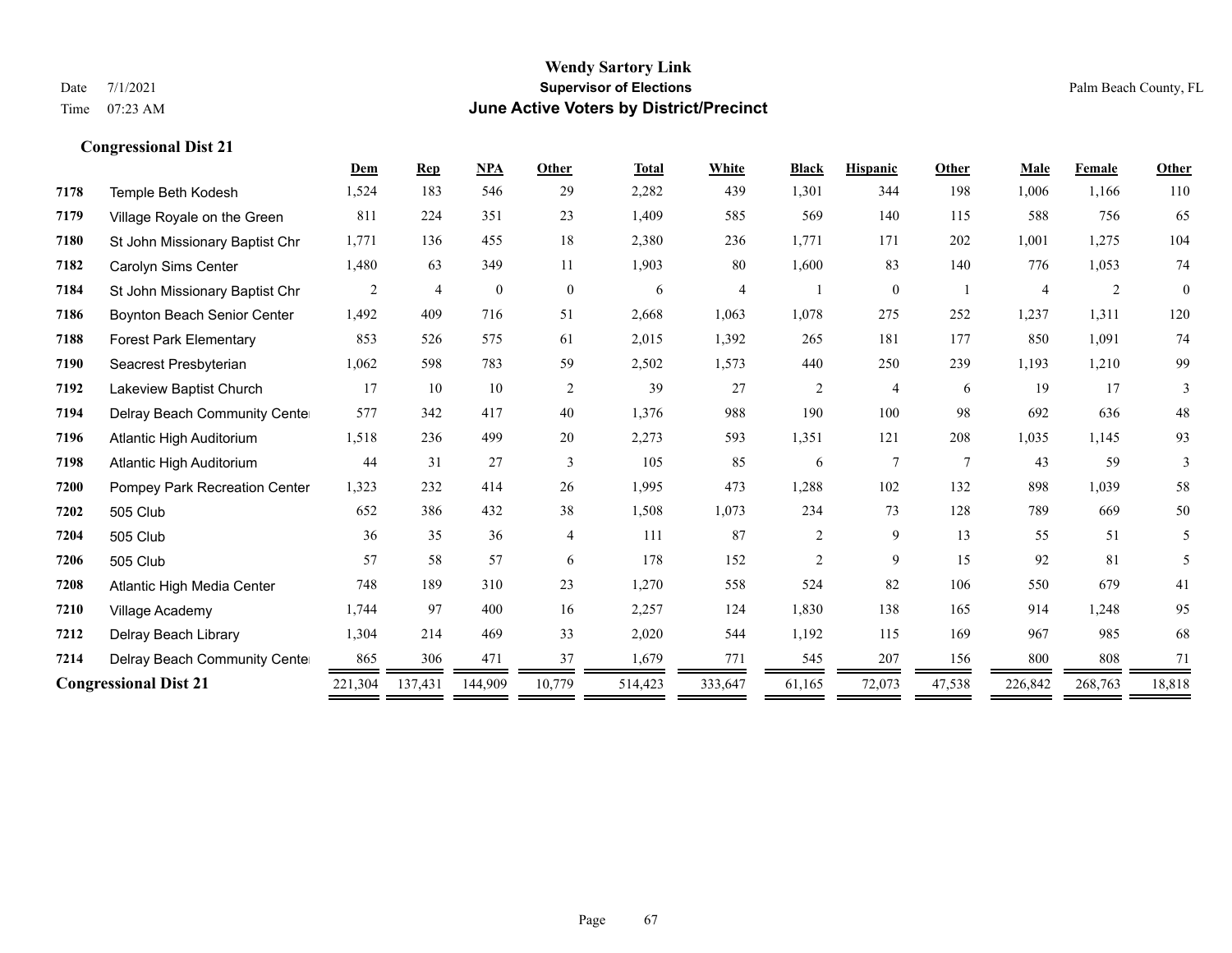|      |                                  | Dem | <b>Rep</b> | NPA | <b>Other</b> | <b>Total</b> | White | <b>Black</b> | <b>Hispanic</b> | <b>Other</b> | <b>Male</b> | Female | <b>Other</b> |
|------|----------------------------------|-----|------------|-----|--------------|--------------|-------|--------------|-----------------|--------------|-------------|--------|--------------|
| 4128 | St Lucy Catholic Church          | 624 | 906        | 620 | 43           | 2,193        | 1,962 | 14           | 74              | 143          | 988         | 1,131  | 74           |
| 4130 | Omni Middle                      | 646 | 626        | 524 | 36           | 1,832        | 1,502 | 33           | 137             | 160          | 853         | 926    | 53           |
| 4132 | Calusa Elementary                | 383 | 390        | 311 | 27           | 1,111        | 919   | 15           | 92              | 85           | 453         | 618    | $40\,$       |
| 4134 | Above and Beyond Community (     | 411 | 557        | 427 | 35           | 1,430        | 1,161 | 40           | 124             | 105          | 671         | 712    | 47           |
| 4136 | Above and Beyond Community (     | 636 | 615        | 573 | 43           | 1,867        | 1,392 | 50           | 216             | 209          | 794         | 998    | 75           |
| 4138 | <b>Ascension Catholic Church</b> | 806 | 1,203      | 890 | 68           | 2,967        | 2,323 | 158          | 237             | 249          | 1,396       | 1,471  | 100          |
| 4140 | <b>Broken Sound Club</b>         | 253 | 204        | 180 | 16           | 653          | 481   | 25           | 84              | 63           | 272         | 363    | 18           |
| 4142 | Woodfield Country Club HOA       | 841 | 746        | 724 | 53           | 2,364        | 2,115 | 13           | 67              | 169          | 1,076       | 1,194  | 94           |
| 4144 | Seasons HOA Clubhouse            | 220 | 215        | 168 | 10           | 613          | 507   | 8            | 37              | 61           | 290         | 294    | $29\,$       |
| 4146 | <b>Broken Sound Club</b>         | 525 | 378        | 332 | 17           | 1,252        | 1,147 | 12           | 32              | 61           | 562         | 657    | 33           |
| 4148 | <b>Broken Sound Club</b>         | 578 | 415        | 425 | 39           | 1,457        | 1,147 | 70           | 132             | 108          | 666         | 752    | 39           |
| 4150 | Patch Reef Park Community Cer    | 567 | 503        | 550 | 66           | 1,686        | 1,297 | 62           | 155             | 172          | 795         | 843    | $48\,$       |
| 4152 | Boca Delray Lodge #171           | 636 | 646        | 638 | 50           | 1,970        | 1,454 | 71           | 220             | 225          | 895         | 991    | 84           |
| 4154 | Ascension Catholic Church        | 418 | 415        | 330 | 32           | 1,195        | 872   | 88           | 101             | 134          | 582         | 565    | $48\,$       |
| 4156 | St Lucy Catholic Church          | 534 | 556        | 406 | 35           | 1,531        | 1,343 | 6            | 65              | 117          | 710         | 777    | 44           |
| 4158 | Spanish River High               | 954 | 736        | 758 | 40           | 2,488        | 1,971 | 49           | 218             | 250          | 1,181       | 1,199  | 108          |
| 4160 | Greater BR Swim & Racquet Ctr    | 432 | 406        | 345 | 19           | 1,202        | 970   | 18           | 88              | 126          | 556         | 602    | $44\,$       |
| 4162 | Patch Reef Park Community Cer    | 546 | 480        | 437 | 20           | 1,483        | 1,132 | 30           | 113             | 208          | 676         | 732    | 75           |
| 4164 | Safe Schools Institute           | 595 | 648        | 561 | 32           | 1,836        | 1,476 | 28           | 171             | 161          | 853         | 890    | 93           |
| 4166 | FAU Arena Lobby                  | 787 | 452        | 596 | 28           | 1,863        | 1,055 | 301          | 264             | 243          | 827         | 935    | 101          |
| 4168 | JC Mitchell Elementary           | 701 | 559        | 601 | 51           | 1,912        | 1,327 | 83           | 237             | 265          | 827         | 970    | 115          |
| 4170 | Spanish River Library            | 910 | 1,034      | 860 | 48           | 2,852        | 2,214 | 99           | 262             | 277          | 1,351       | 1,401  | 100          |
| 4172 | Marine Safety Headquarters       | 671 | 682        | 583 | 61           | 1,997        | 1,750 | 16           | 98              | 133          | 889         | 1,053  | 55           |
| 4174 | Sugar Sand Park Comm Center      | 302 | 276        | 264 | 15           | 857          | 737   | 5            | 53              | 62           | 403         | 417    | 37           |
| 4176 | Sugar Sand Park Comm Center      | 937 | 681        | 728 | 70           | 2,416        | 1,776 | 72           | 321             | 247          | 1,054       | 1,256  | 106          |
| 4178 | Sugar Sand Park Comm Center      | 755 | 645        | 517 | 45           | 1,962        | 1,561 | 42           | 195             | 164          | 789         | 1,106  | 67           |
| 4180 | Del Prado Elementary             | 579 | 571        | 557 | 35           | 1,742        | 1,243 | 49           | 244             | 206          | 789         | 854    | 99           |
| 4182 | Greater BR Swim & Racquet Ctr    | 879 | 593        | 727 | 53           | 2,252        | 1,526 | 84           | 401             | 241          | 944         | 1,215  | 93           |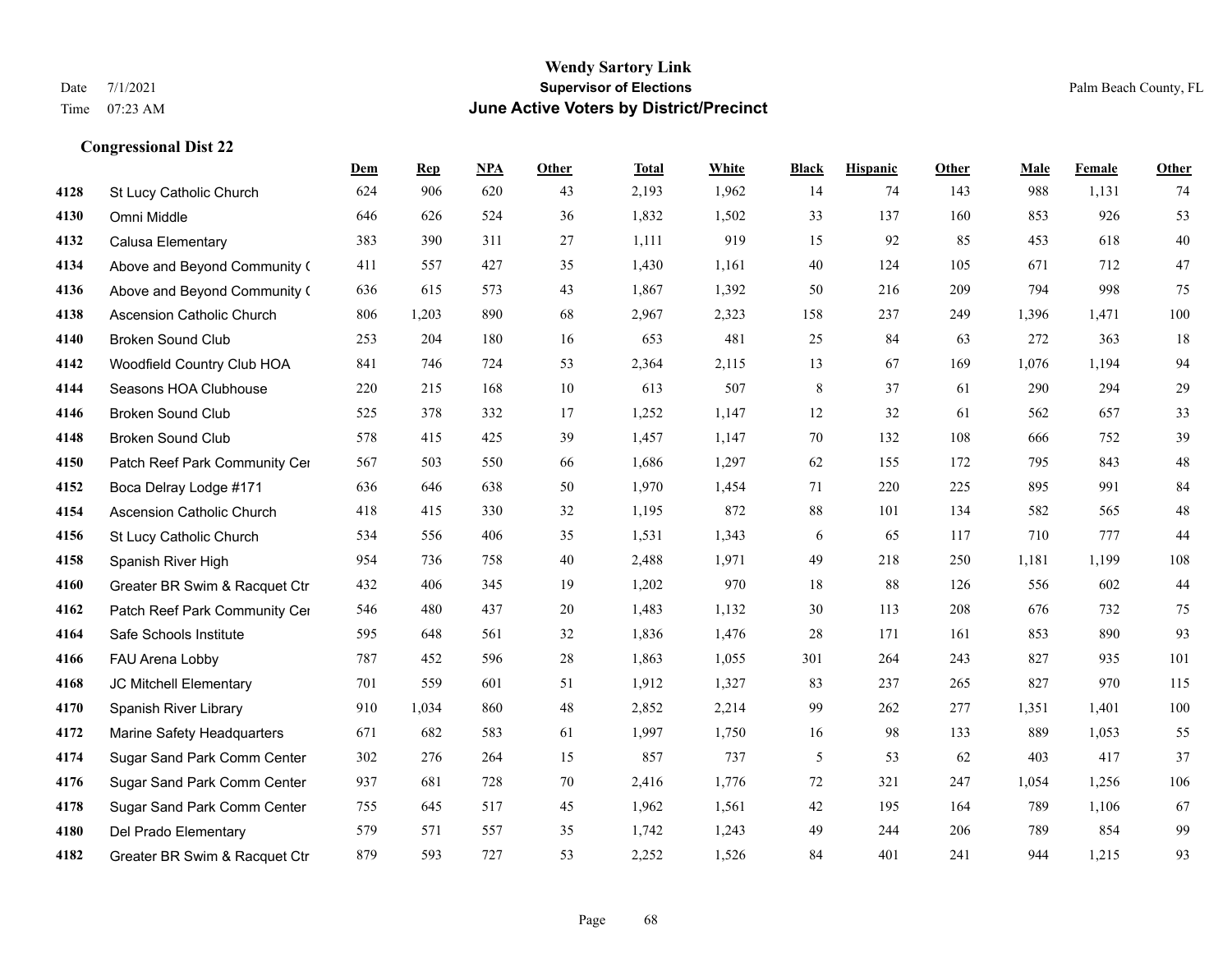|      |                                 | Dem | <b>Rep</b> | NPA | <b>Other</b> | <b>Total</b> | <b>White</b> | <b>Black</b>             | <b>Hispanic</b> | <b>Other</b> | <b>Male</b> | <b>Female</b> | <b>Other</b> |
|------|---------------------------------|-----|------------|-----|--------------|--------------|--------------|--------------------------|-----------------|--------------|-------------|---------------|--------------|
| 4184 | <b>Boca Raton Middle</b>        | 566 | 611        | 557 | 36           | 1,770        | 1,341        | 53                       | 204             | 172          | 829         | 890           | 51           |
| 4186 | The Volen Center                | 555 | 504        | 450 | 29           | 1,538        | 1,065        | 131                      | 161             | 181          | 709         | 764           | 65           |
| 4188 | Elks Lodge of Boca Raton        | 892 | 520        | 586 | 55           | 2,053        | 1,200        | 315                      | 308             | 230          | 924         | 1,036         | 93           |
| 4190 | St Gregory Episcopal Church     | 743 | 1,084      | 793 | 72           | 2,692        | 2,264        | 27                       | 179             | 222          | 1,317       | 1,279         | 96           |
| 4192 | Verde K-8 School                | 572 | 957        | 699 | 44           | 2,272        | 1,812        | 48                       | 133             | 279          | 1,051       | 1,095         | 126          |
| 4194 | Del Prado Elementary            | 539 | 324        | 306 | 29           | 1,198        | 1,023        | 23                       | 54              | 98           | 505         | 660           | 33           |
| 4196 | Good Shepherd Lutheran          | 707 | 435        | 441 | 24           | 1,607        | 1,383        | 30                       | 82              | 112          | 677         | 888           | $42\,$       |
| 4198 | Verde K-8 School                | 636 | 469        | 507 | 35           | 1,647        | 1,029        | 118                      | 315             | 185          | 678         | 895           | $74\,$       |
| 4200 | Verde K-8 School                | 406 | 350        | 296 | 19           | 1,071        | 799          | 10                       | 170             | 92           | 433         | 610           | $28\,$       |
| 4202 | Greater BR Swim & Racquet Ctr   | 777 | 589        | 613 | 34           | 2,013        | 1,568        | 30                       | 236             | 179          | 818         | 1,121         | 74           |
| 4204 | Sugar Sand Park Comm Center     | 750 | 445        | 575 | 40           | 1,810        | 1,143        | 142                      | 309             | 216          | 809         | 932           | 69           |
| 4206 | Good Shepherd Lutheran          | 672 | 469        | 505 | 32           | 1,678        | 1,333        | 31                       | 173             | 141          | 677         | 944           | 57           |
| 4208 | Hammock Pointe Elementary       | 873 | 597        | 480 | 34           | 1,984        | 1,708        | 10                       | 121             | 145          | 788         | 1,139         | 57           |
| 4210 | Sugar Sand Park Comm Center     | 638 | 835        | 667 | 43           | 2,183        | 1,718        | 30                       | 261             | 174          | 1,008       | 1,103         | $72\,$       |
| 4212 | Center for Spiritual Living     | 628 | 806        | 574 | 37           | 2,045        | 1,707        | 33                       | 160             | 145          | 966         | 1,017         | 62           |
| 4214 | Calvary Chapel Boca Raton - 4th | 636 | 860        | 639 | 65           | 2,200        | 1,754        | 46                       | 233             | 167          | 1,018       | 1,102         | 80           |
| 4216 | Calvary Chapel Boca Raton - Kir | 684 | 1,070      | 689 | 62           | 2,505        | 2,112        | 20                       | 176             | 197          | 1,180       | 1,235         | $90\,$       |
| 4218 | <b>Grace Community Church</b>   | 456 | 852        | 536 | 58           | 1,902        | 1,580        | 31                       | 135             | 156          | 879         | 940           | 83           |
| 4220 | Boca Raton Community Center     | 459 | 394        | 460 | 45           | 1,358        | 875          | 99                       | 238             | 146          | 602         | 711           | 45           |
| 4222 | Boca Raton Downtown Library     | 921 | 1,076      | 884 | 81           | 2,962        | 2,493        | 59                       | 178             | 232          | 1,329       | 1,514         | 119          |
| 4224 | <b>Grace Community Church</b>   | 511 | 1,103      | 725 | 59           | 2,398        | 1,976        | 56                       | 176             | 190          | 1,121       | 1,195         | 82           |
| 4226 | St Gregory Episcopal Church     | 226 | 381        | 270 | 21           | 898          | 805          | $\tau$                   | 32              | 54           | 425         | 449           | 24           |
| 4228 | Boca Raton Community Center     | 526 | 650        | 499 | 47           | 1,722        | 1,477        | 16                       | 96              | 133          | 775         | 899           | $48\,$       |
| 4230 | Boca Raton Downtown Library     | 319 | 449        | 318 | 25           | 1,111        | 973          | 9                        | 54              | 75           | 521         | 564           | $26\,$       |
| 5111 | Morikami Park Elementary        | 43  | 60         | 48  | 3            | 154          | 146          | $\overline{0}$           | $\overline{3}$  | 5            | 71          | 82            | 1            |
| 5113 | Morikami Park Elementary        | 19  | 38         | 24  | 2            | 83           | 67           | $\mathbf{0}$             | 6               | 10           | 34          | 42            | $\tau$       |
| 5115 | Spanish River High              | 82  | 105        | 76  | 12           | 275          | 224          | $\overline{\mathcal{A}}$ | 22              | 25           | 137         | 135           | 3            |
| 5117 | The Polo Club of Boca Raton     | 302 | 195        | 193 | 18           | 708          | 647          | $\mathbf{1}$             | 8               | 52           | 289         | 394           | 25           |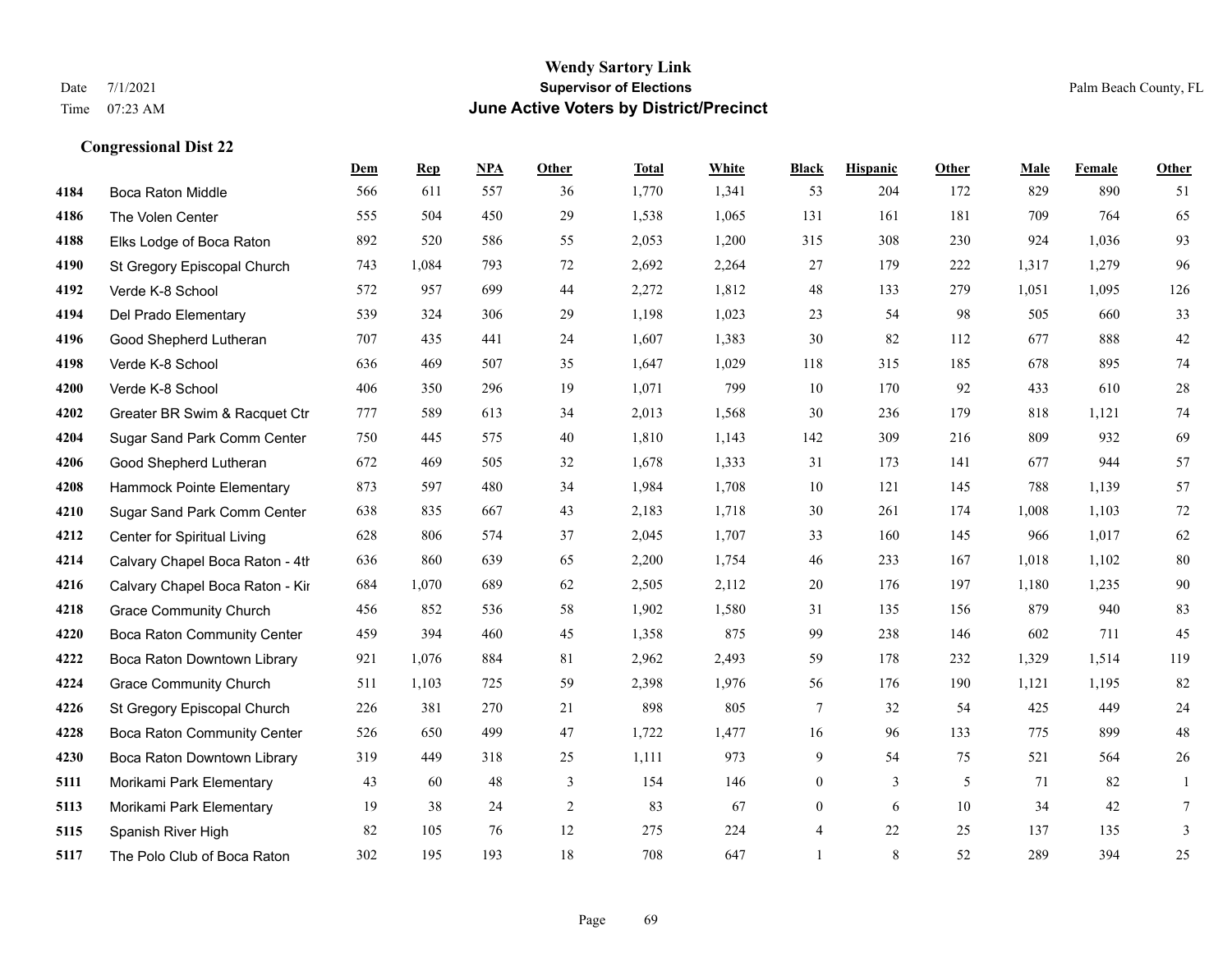|      |                              | <u>Dem</u> | <b>Rep</b> | NPA    | <b>Other</b> | <b>Total</b> | White  | <b>Black</b> | <b>Hispanic</b> | <b>Other</b> | Male   | Female | <b>Other</b> |
|------|------------------------------|------------|------------|--------|--------------|--------------|--------|--------------|-----------------|--------------|--------|--------|--------------|
| 5158 | Boca West Country Club       | 767        | 452        | 514    | 48           | .781         | .599   |              |                 | 103          | 739    | 996    | 46           |
| 5160 | Boca West Country Club       | 811        | 459        | 415    | 32           | .717         | .618   |              |                 | 68           | 670    | 005. ا | 42           |
| 5172 | Del Prado Elementary         | 239        | 299        | 205    |              | 760          | 682    | 10           |                 | 57           | 363    | 376    |              |
|      | <b>Congressional Dist 22</b> | 34,081     | 33,576     | 29.176 | 2.245        | 99,078       | 78,481 | 2,941        | 8,77'           | 8,885        | 44.484 | 50,934 | 3,660        |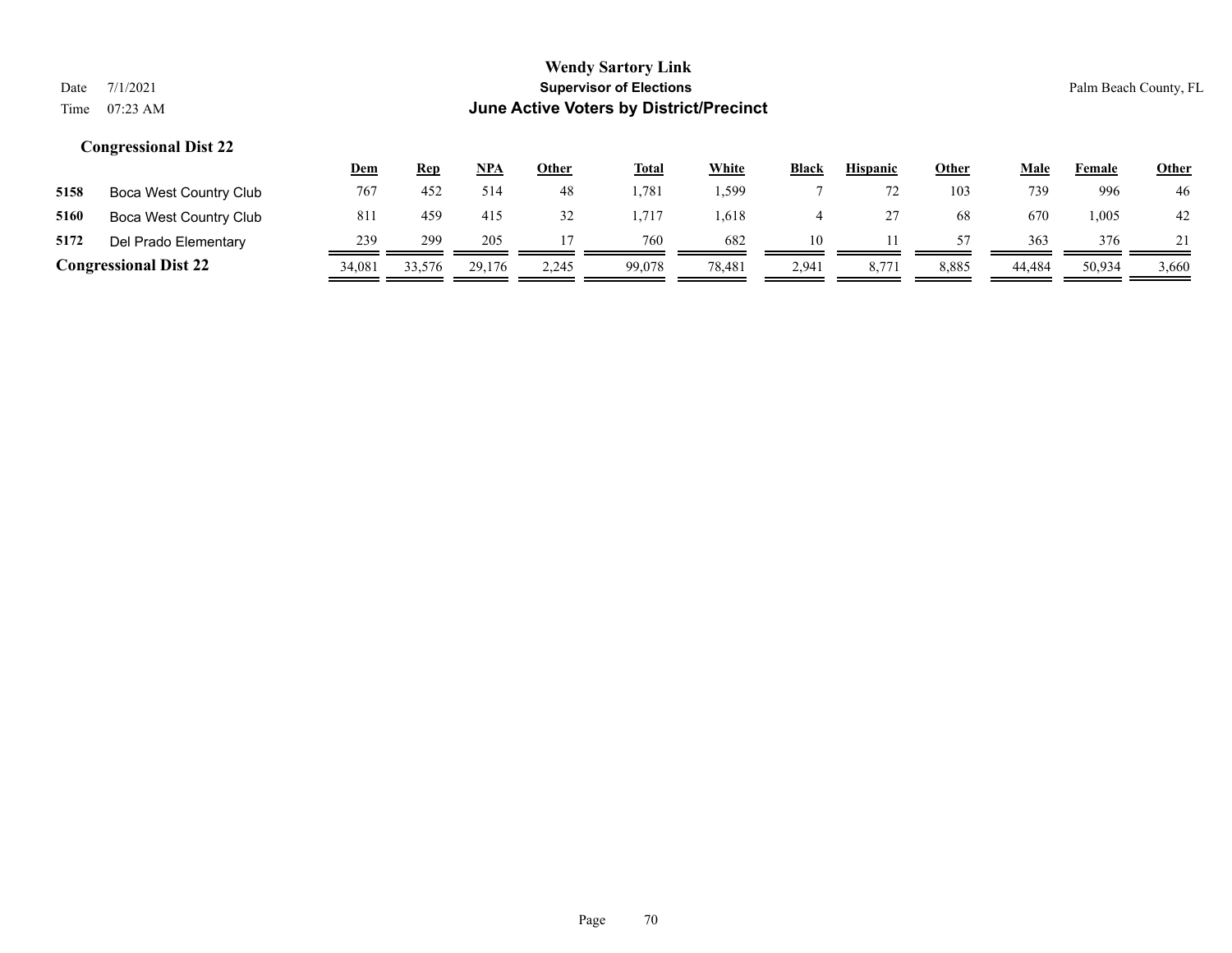## **Unincorporated**

|      |                                     | Dem              | <b>Rep</b>       | NPA              | <b>Other</b>   | <b>Total</b>     | <b>White</b>     | <b>Black</b>     | <b>Hispanic</b>  | <b>Other</b> | <b>Male</b>    | <b>Female</b>  | <b>Other</b>     |
|------|-------------------------------------|------------------|------------------|------------------|----------------|------------------|------------------|------------------|------------------|--------------|----------------|----------------|------------------|
| 1002 | <b>Canal Point Community Center</b> | $\mathbf{0}$     | $\mathbf{0}$     | $\mathbf{0}$     | $\theta$       | $\theta$         | $\overline{0}$   | $\Omega$         | $\overline{0}$   | $\theta$     | $\theta$       | $\overline{0}$ | $\Omega$         |
| 1004 | Pierce Hammock Elementary           | 3                | 3                | 3                | $\Omega$       | $\mathbf Q$      | 9                | $\theta$         | $\overline{0}$   | $\Omega$     | 3              | 6              | $\theta$         |
| 1006 | Journey Church of Jupiter           | $\Omega$         | $\theta$         | $\theta$         | $\Omega$       | $\Omega$         | $\theta$         | 0                | $\Omega$         | $\Omega$     | $\Omega$       | $\Omega$       |                  |
| 1008 | Journey Church of Jupiter           |                  | $\mathbf{0}$     | $\mathbf{0}$     | $\mathbf{0}$   | $\mathbf{0}$     | $\overline{0}$   | $\theta$         | $\overline{0}$   | $\theta$     | $\mathbf{0}$   | $\theta$       |                  |
| 1010 | Journey Church of Jupiter           | $\Omega$         | $\theta$         | $\mathbf{0}$     | $\theta$       | $\theta$         | $\overline{0}$   | 0                | $\overline{0}$   | $\Omega$     | $\theta$       | $\theta$       | $\Omega$         |
| 1012 | Caloosa POA Meeting Room            | 0                | $\mathbf{0}$     | $\mathbf{0}$     | $\theta$       | $\theta$         | $\overline{0}$   | $\theta$         | $\overline{0}$   | $\Omega$     | $\overline{0}$ | $\Omega$       |                  |
| 1014 | Caloosa POA Meeting Room            | $\Omega$         | $\mathbf{1}$     | $\mathbf{0}$     | $\mathbf{0}$   |                  |                  | $\theta$         | $\overline{0}$   | $\theta$     | $\overline{0}$ | $\theta$       |                  |
| 1016 | Journey Church of Jupiter           | $\Omega$         | $\mathbf{0}$     | $\theta$         | $\theta$       | $\mathbf{0}$     | $\theta$         | $\mathbf{0}$     | $\overline{0}$   | $\Omega$     | $\Omega$       | $\Omega$       | $\theta$         |
| 1018 | Calvary Church of Jupiter           | 451              | 828              | 477              | 49             | 1,805            | 1,593            | 21               | 93               | 98           | 852            | 897            | 56               |
| 1019 | Calvary Church of Jupiter           | 195              | 376              | 221              | 8              | 800              | 721              | $\mathbf{1}$     | 44               | 34           | 384            | 400            | 16               |
| 1020 | Caloosa POA Meeting Room            | $\mathbf{0}$     | $\boldsymbol{0}$ | $\boldsymbol{0}$ | $\mathbf{0}$   | $\mathbf{0}$     | $\boldsymbol{0}$ | $\boldsymbol{0}$ | $\overline{0}$   | $\mathbf{0}$ | $\mathbf{0}$   | $\overline{0}$ | $\boldsymbol{0}$ |
| 1022 | Journey Church of Jupiter           | 706              | 1,240            | 761              | 56             | 2,763            | 2,360            | 36               | 181              | 186          | 1,317          | 1,355          | 91               |
| 1024 | Calvary Church of Jupiter           | 8                | 9                | 6                | $\mathbf{0}$   | 23               | 23               | $\mathbf{0}$     | $\mathbf{0}$     | $\theta$     | 12             | 11             | $\boldsymbol{0}$ |
| 1026 | Calvary Church of Jupiter           | 335              | 623              | 330              | 26             | 1,314            | 1,160            | 11               | 77               | 66           | 625            | 655            | 34               |
| 1028 | Jupiter Farms Elementary            | 543              | 999              | 572              | 62             | 2,176            | 1,895            | 15               | 133              | 133          | 1,050          | 1,061          | 65               |
| 1030 | Calvary Church of Jupiter           | 17               | 37               | 24               | $\overline{4}$ | 82               | 75               | $\overline{0}$   | 4                | 3            | 39             | 40             | 3                |
| 1032 | Jupiter Farms Park Community I      | 308              | 573              | 353              | 30             | 1,264            | 1,063            | 13               | 107              | 81           | 618            | 604            | 42               |
| 1036 | Calvary Church of Jupiter           | $\boldsymbol{0}$ | $\boldsymbol{0}$ | $\boldsymbol{0}$ | $\mathbf{0}$   | $\boldsymbol{0}$ | $\boldsymbol{0}$ | $\boldsymbol{0}$ | $\boldsymbol{0}$ | $\mathbf{0}$ | $\theta$       | $\overline{0}$ | $\mathbf{0}$     |
| 1038 | William T Dwyer High                | 809              | 1,314            | 757              | 52             | 2,932            | 2,465            | 63               | 174              | 230          | 1,399          | 1,424          | 109              |
| 1044 | Limestone Creek Elementary          | 429              | 119              | 173              | 19             | 740              | 215              | 352              | 92               | 81           | 350            | 365            | 25               |
| 1046 | West Jupiter Recreation Center      | 259              | 140              | 148              | 12             | 559              | 251              | 164              | 107              | 37           | 239            | 301            | 19               |
| 1060 | West Jupiter Recreation Center      | 73               | 100              | 71               | 5              | 249              | 206              | $\boldsymbol{0}$ | 24               | 19           | 99             | 134            | 16               |
| 1062 | <b>Harvest Community Church</b>     | 620              | 1,161            | 547              | 42             | 2,370            | 2,176            | 10               | 51               | 133          | 1,148          | 1,143          | 79               |
| 1064 | Jupiter Community Center            | 77               | 123              | 64               | 2              | 266              | 243              | $\overline{0}$   | 6                | 17           | 130            | 128            | 8                |
| 1070 | <b>Jupiter Community Center</b>     | 58               | 67               | 87               | $\overline{4}$ | 216              | 172              |                  | 38               | 5            | 112            | 95             | 9                |
| 1080 | First Baptist Church Teq            | 93               | 147              | 78               | 3              | 321              | 296              | $\theta$         | 9                | 16           | 162            | 149            | 10               |
| 1082 | First Baptist Church Teq            | 70               | 142              | 85               | $\,8\,$        | 305              | 281              |                  | 12               | 11           | 145            | 151            | 9                |
| 1084 | First Baptist Church Teq            | 12               | 52               | 10               | $\Omega$       | 74               | 71               |                  | $\theta$         | 2            | 37             | 35             | $\overline{2}$   |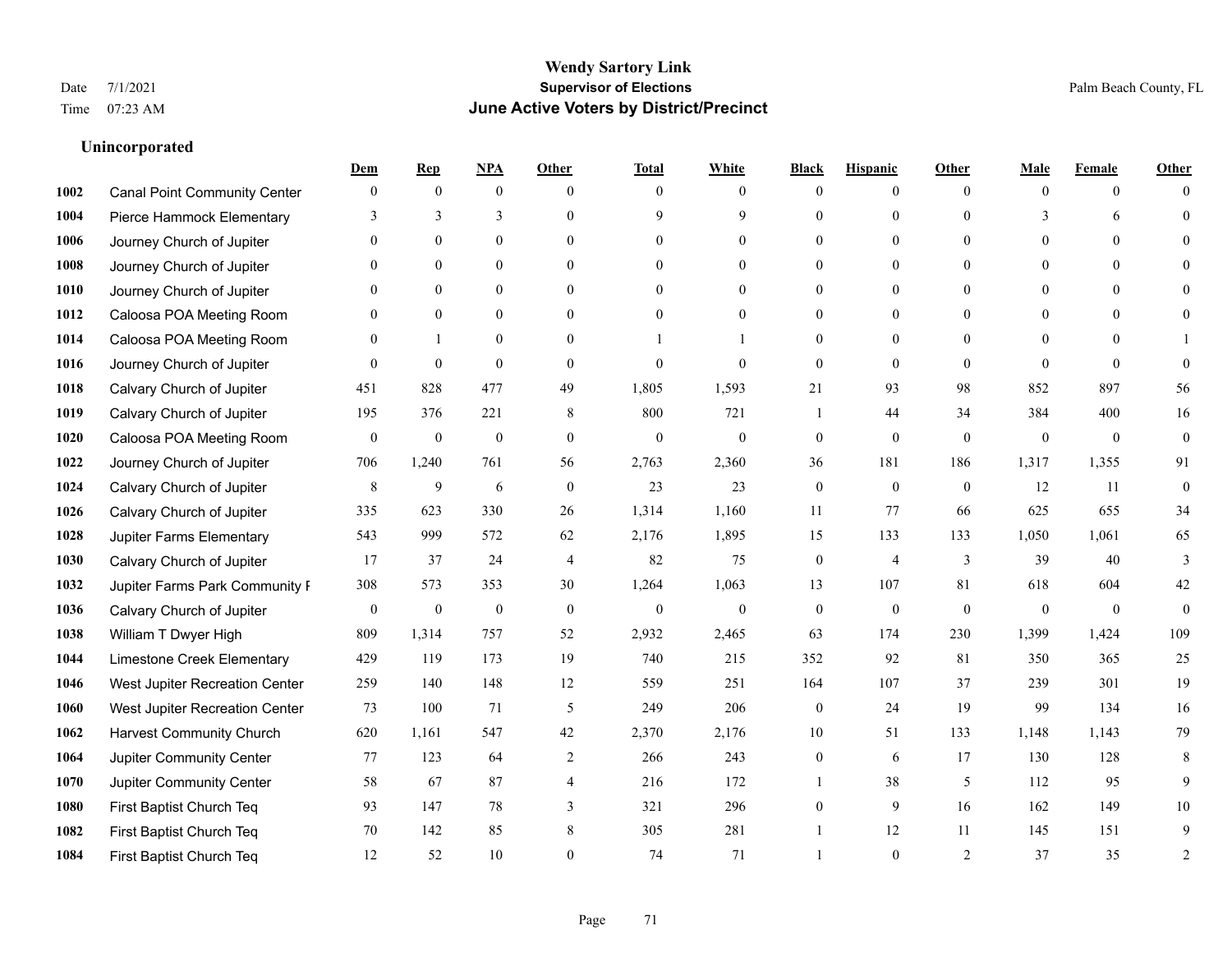**Unincorporated**

### **Wendy Sartory Link** Date 7/1/2021 **Supervisor of Elections** Palm Beach County, FL Time 07:23 AM **June Active Voters by District/Precinct**

# **Dem Rep NPA Other Total White Black Hispanic Other Male Female Other** First Baptist Church Teq **49** 73 36 0 158 128 8 13 9 77 77 4 Tequesta Council Chambers 107 133 103 5 348 302 8 21 17 157 181 10 Tequesta Council Chambers 116 312 124 13 565 541 0 4 20 251 303 11 Tequesta Council Chambers 37 86 35 3 161 151 0 1 9 81 77 3 PBC Fire Rescue #18 **1** 3 1 0 5 5 0 0 0 3 1 1 **1132 PBC Fire Rescue #18** 0 3 1 0 4 4 0 0 0 2 2 0 PBC Fire Rescue #18 0 0 0 0 0 0 0 0 0 0 0 0 Grace Immanuel Bible Church 224 818 352 37 1,431 1,360 0 12 59 612 786 33 Newhaven Clubhouse 15 35 8 1 59 53 0 1 5 30 28 1 Holy Spirit Lutheran 141 293 128 18 580 518 3 27 32 274 285 21 Holy Spirit Lutheran **0** 2 0 0 2 2 2 0 0 0 1 1 0 Holy Spirit Lutheran **0** 1 1 0 2 1 0 1 0 1 1 0 Holy Spirit Lutheran **1** 0 1 0 2 2 0 0 0 1 1 0 Holy Spirit Lutheran 2 4 5 2 13 13 0 0 0 6 7 0 1166 Holy Spirit Lutheran **7** 21 12 0 40 33 0 2 5 17 23 0 Holy Spirit Lutheran 0 0 0 0 0 0 0 0 0 0 0 0 Caloosa POA Meeting Room 0 0 0 0 0 0 0 0 0 0 0 0 Caloosa POA Meeting Room 125 282 123 10 540 464 12 22 42 243 276 21 Caloosa POA Meeting Room 67 118 62 2 249 211 5 14 19 116 121 12 William T Dwyer High 157 269 138 6 570 488 15 30 37 270 287 13 Eastpointe Country Club 534 673 390 35 1,632 1,520 12 27 73 723 875 34 1st Baptist Church PBG 562 478 410 34 1,484 1,040 132 159 153 705 728 51 Dwight D Eisenhower Elementary 0 0 0 0 0 0 0 0 0 0 0 0 Cross Community Church 511 1,055 538 39 2,143 1,922 13 89 119 1,024 1,050 69 Holy Spirit Lutheran **9** 24 14 3 50 44 0 2 4 24 22 4 Holy Spirit Lutheran **13** 76 22 3 114 110 0 3 1 54 59 1 Holy Spirit Lutheran 208 274 148 8 638 569 2 23 44 306 310 22 Oceanview Methodist 127 284 141 15 567 487 8 32 40 275 277 15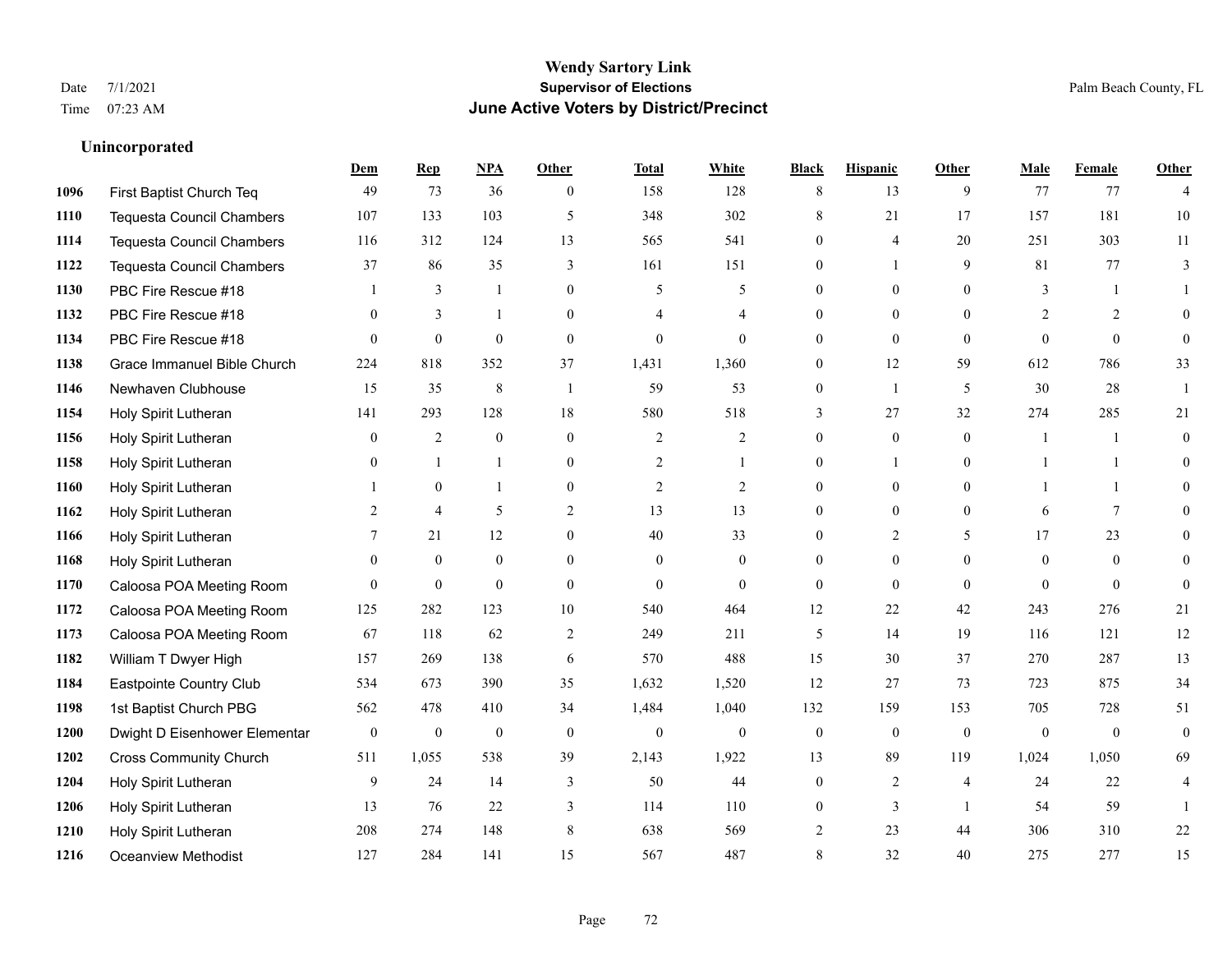|      |                                    | Dem              | <b>Rep</b>       | NPA              | <b>Other</b>   | <b>Total</b> | <b>White</b>   | <b>Black</b>   | <b>Hispanic</b> | <b>Other</b>   | <b>Male</b>    | <b>Female</b>  | <b>Other</b>     |
|------|------------------------------------|------------------|------------------|------------------|----------------|--------------|----------------|----------------|-----------------|----------------|----------------|----------------|------------------|
| 1218 | Osceola Creek Middle               |                  | $\mathbf{0}$     | $\boldsymbol{0}$ | $\theta$       | 1            | 1              | $\mathbf{0}$   | $\overline{0}$  | $\theta$       | $\mathbf{1}$   | $\overline{0}$ | $\Omega$         |
| 1220 | Pierce Hammock Elementary          | $\theta$         | $\mathbf{0}$     | $\mathbf{0}$     | $\theta$       | $\theta$     | $\overline{0}$ | $\theta$       | $\mathbf{0}$    | $\Omega$       | $\theta$       | $\theta$       | $\theta$         |
| 1224 | Pierce Hammock Elementary          | $\Omega$         | $\theta$         | $\theta$         | $\Omega$       | $\Omega$     | $\Omega$       | $\Omega$       | $\theta$        | $\Omega$       | $\Omega$       | $\Omega$       | $\Omega$         |
| 1256 | North County Senior Center         |                  | $\overline{2}$   | $\overline{4}$   | 3              | 10           | 9              | $\overline{1}$ | $\mathbf{0}$    | $\mathbf{0}$   | 5              | 5              | $\theta$         |
| 1258 | North County Senior Center         | 313              | 222              | 258              | 29             | 822          | 454            | 98             | 125             | 145            | 369            | 423            | 30               |
| 1276 | Palm Beach Gardens High            | 118              | 94               | 79               | 5              | 296          | 194            | 45             | 38              | 19             | 139            | 147            | 10               |
| 1278 | Garden Lodge 366 F&AM              | 365              | 186              | 267              | 20             | 838          | 415            | 188            | 135             | 100            | 368            | 438            | 32               |
| 1282 | Pew Leadership Center              | 76               | 51               | 53               | 6              | 186          | 133            | 13             | 18              | 22             | 92             | 80             | 14               |
| 1286 | PBG Moose Lodge 2010               | 43               | 50               | 41               | 3              | 137          | 110            | 4              | 13              | 10             | 67             | 62             | 8                |
| 1294 | Dwight D Eisenhower Elementar      | 27               | 79               | 22               | $\tau$         | 135          | 115            | 4              | 4               | 12             | 66             | 68             | 1                |
| 1298 | PBG Moose Lodge 2010               | 35               | 34               | 21               | 2              | 92           | 84             | $\overline{0}$ | $\overline{4}$  | $\overline{4}$ | 38             | 53             | 1                |
| 1300 | <b>Cross Community Church</b>      |                  | 3                | $\mathbf{1}$     | $\mathbf{0}$   | 5            | 4              | $\theta$       | $\mathbf{0}$    | $\overline{1}$ | $\overline{2}$ | 3              | $\theta$         |
| 1302 | Dwight D Eisenhower Elementar      | 37               | 51               | 37               | 3              | 128          | 109            | 1              | $\tau$          | 11             | 59             | 64             | 5                |
| 1304 | <b>NPB Community Center</b>        | 210              | 269              | 178              | 23             | 680          | 585            | 14             | 40              | 41             | 344            | 307            | 29               |
| 1305 | <b>NPB Community Center</b>        | $\boldsymbol{0}$ | $\mathbf{0}$     | $\mathbf{0}$     | $\overline{1}$ | -1           | $\mathbf{1}$   | $\mathbf{0}$   | $\mathbf{0}$    | $\mathbf{0}$   | $\overline{1}$ | $\theta$       | $\boldsymbol{0}$ |
| 1308 | <b>Gardens Mall Community Room</b> | 38               | 67               | 36               | 4              | 145          | 129            | 3              | 3               | 10             | 73             | 68             | 4                |
| 1312 | <b>Gardens Mall Community Room</b> | 6                | 19               | 11               | $\overline{0}$ | 36           | 33             | $\mathbf{0}$   | $\overline{2}$  | $\overline{1}$ | 18             | 18             | $\theta$         |
| 1330 | 1st Unitarian Church NPB           | 38               | 42               | 40               | 3              | 123          | 101            | 8              | 8               | 6              | 67             | 53             | 3                |
| 1336 | <b>Gardens Mall Community Room</b> | 35               | 91               | 42               | $\overline{4}$ | 172          | 152            | $\overline{0}$ | 4               | 16             | 86             | 78             | 8                |
| 1338 | <b>Eissey Campus Theater</b>       | 92               | 395              | 102              | 19             | 608          | 586            | $\mathbf{1}$   | $\mathbf{1}$    | 20             | 270            | 327            | 11               |
| 1354 | <b>Grove Park Elementary</b>       | 93               | 164              | 78               | $\overline{4}$ | 339          | 286            | 11             | 19              | 23             | 151            | 178            | 10               |
| 1362 | <b>Grove Park Elementary</b>       | 214              | 124              | 184              | 8              | 530          | 272            | $48\,$         | 156             | 54             | 233            | 278            | 19               |
| 1366 | Palm Lake Estates - The Palms      | 65               | 78               | 49               | $\overline{4}$ | 196          | 159            | 13             | 9               | 15             | 90             | 98             | $\,8\,$          |
| 1370 | Palm Lake Estates - The Palms      | 118              | 121              | 73               | $\overline{4}$ | 316          | 266            | 13             | 23              | 14             | 132            | 173            | 11               |
| 1374 | Pew Leadership Center              | 191              | 81               | 140              | 10             | 422          | 220            | 116            | 44              | 42             | 176            | 232            | 14               |
| 1389 | Palm Beach Shores Town Hall        | $\mathbf{0}$     | $\boldsymbol{0}$ | $\mathbf{0}$     | $\theta$       | $\mathbf{0}$ | $\mathbf{0}$   | $\mathbf{0}$   | $\mathbf{0}$    | $\theta$       | $\mathbf{0}$   | $\mathbf{0}$   | $\boldsymbol{0}$ |
| 2010 | Cypress Lakes HOA                  | 588              | 331              | 283              | 32             | 1,234        | 847            | 196            | 97              | 94             | 473            | 725            | 36               |
| 2012 | Century Village Clubhouse          | 61               | 29               | 23               | $\overline{2}$ | 115          | 71             | 13             | 18              | 13             | 51             | 60             | 4                |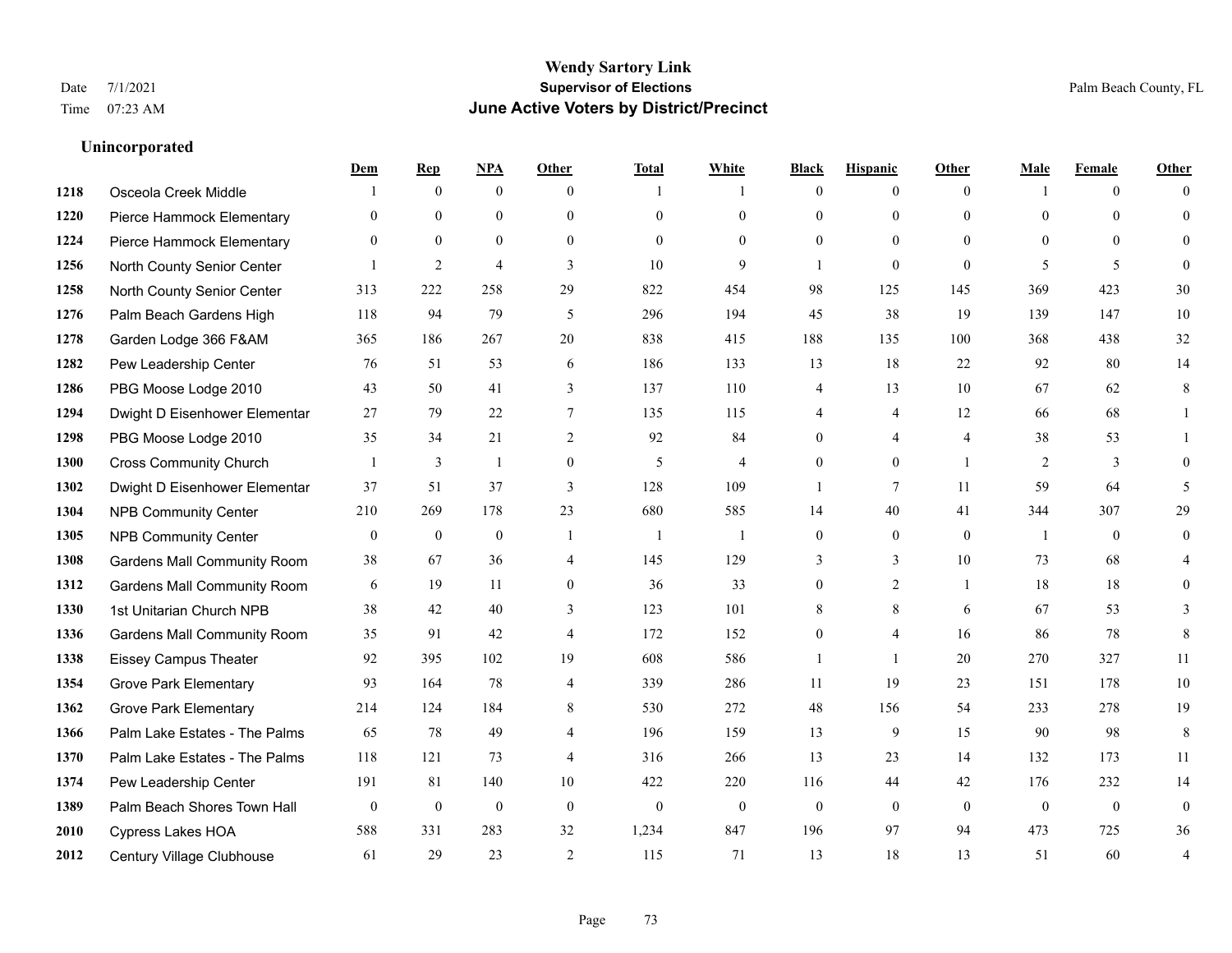**Unincorporated**

### **Wendy Sartory Link** Date 7/1/2021 **Supervisor of Elections** Palm Beach County, FL Time 07:23 AM **June Active Voters by District/Precinct**

### **Dem Rep NPA Other Total White Black Hispanic Other Male Female Other** Jeaga Middle 213 86 135 9 443 199 132 82 30 196 238 9 Jeaga Middle 160 55 121 15 351 110 118 73 50 133 206 12 Century Village Clubhouse 785 408 335 32 1,560 1,010 215 200 135 612 890 58 Century Village Clubhouse 794 414 320 38 1,566 1,106 161 158 141 613 901 52 Century Village Clubhouse 637 331 286 27 1,281 800 187 193 101 498 725 58 Century Village Clubhouse 342 193 149 6 690 481 68 84 57 249 416 25 Benoist Farms Elementary 577 156 299 21 1,053 258 452 234 109 405 597 51 Turning Points Academy 762 417 375 38 1,592 933 290 258 111 593 953 46 Turning Points Academy 820 181 347 20 1,368 484 618 150 116 462 864 42 Wynnebrook Elementary 814 266 426 21 1,527 420 602 347 158 661 794 72 Wynnebrook Elementary 542 251 379 16 1,188 482 135 479 92 509 629 50 St Christophers Episcopal Chr 1,117 281 558 34 1,990 582 810 393 205 879 1,016 95 Elks Lodge #1352 2 3 0 0 5 3 1 0 1 3 1 1 Elks Lodge #1352 16 19 21 3 59 40 1 11 7 33 23 3 Elks Lodge #1352 551 155 269 19 994 183 466 152 193 460 494 40 Elks Lodge #1352 1,271 319 699 26 2,315 456 991 580 288 1,016 1,190 109 Clayton Hutcheson Hall B 735 318 568 17 1,638 522 294 653 169 724 823 91 Clayton Hutcheson Hall B 3 1 0 0 4 3 0 1 0 2 2 0 West Gate Elementary 391 222 333 13 959 316 72 492 79 458 452 49 Everglades Elementary 159 168 126 8 461 262 64 81 54 215 225 21 Everglades Elementary 69 92 45 0 206 148 7 28 23 102 98 6 Pine Jog Environmental Center 162 286 150 8 606 418 25 112 51 291 300 15 Pine Jog Environmental Center 7 21 17 0 45 30 0 13 2 21 23 1 Community Christian Church 2 1 0 0 3 3 0 0 0 1 2 0 Community Christian Church 1 1 0 0 2 2 0 0 0 2 0 0 Melaleuca Elementary 864 524 646 32 2,066 1,059 338 476 193 943 1,042 81 Pine Jog Environmental Center  $\begin{array}{cccccccc} 0 & 2 & 0 & 0 & 2 & 1 & 0 & 1 & 0 & 1 \end{array}$ Pine Jog Environmental Center  $\begin{array}{ccccccccccccc} & 1 & 4 & 1 & 1 & 7 & 7 & 0 & 0 & 0 & 3 & 4 & 0 \end{array}$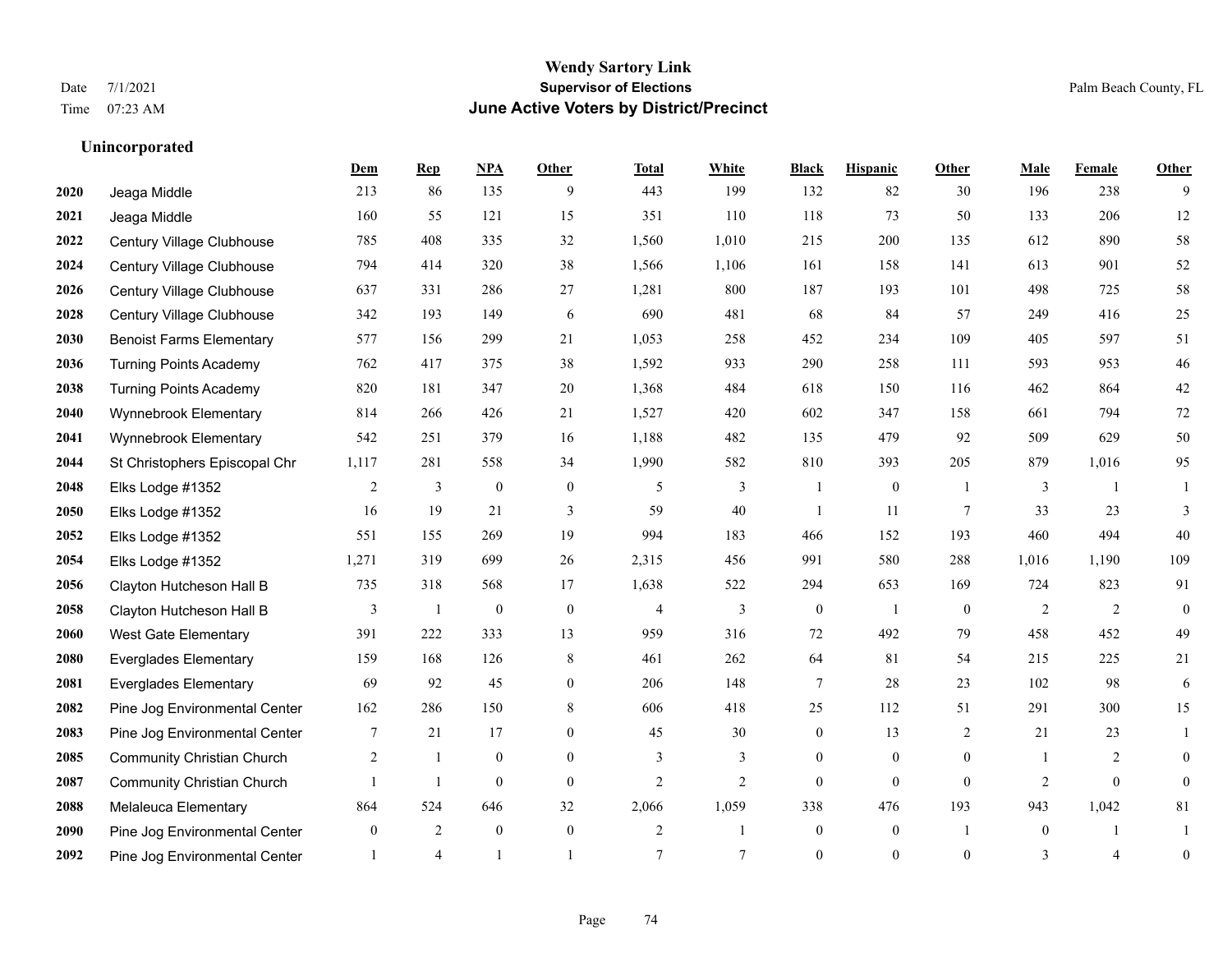|      |                                | Dem              | <b>Rep</b>       | NPA              | <b>Other</b>     | <b>Total</b>     | <b>White</b>     | <b>Black</b>     | <b>Hispanic</b>  | <b>Other</b>     | <b>Male</b>      | Female       | <b>Other</b>     |
|------|--------------------------------|------------------|------------------|------------------|------------------|------------------|------------------|------------------|------------------|------------------|------------------|--------------|------------------|
| 2094 | Pine Jog Environmental Center  | 372              | 78               | 204              | 11               | 665              | 113              | 264              | 171              | 117              | 276              | 360          | 29               |
| 2096 | 1st Church of the Nazarene     | 252              | 68               | 190              | $\overline{4}$   | 514              | 118              | 24               | 326              | 46               | 240              | 243          | 31               |
| 2097 | 1st Church of the Nazarene     | 232              | 135              | 172              | 11               | 550              | 214              | 43               | 218              | 75               | 241              | 276          | 33               |
| 2098 | Iglesia Cristo Mi Redentor     | 437              | 217              | 338              | 27               | 1,019            | 330              | 158              | 436              | 95               | 427              | 528          | 64               |
| 2100 | Iglesia Cristo Mi Redentor     | 781              | 349              | 562              | 35               | 1,727            | 443              | 365              | 742              | 177              | 714              | 926          | 87               |
| 2102 | Union Congregational Church    | 1,185            | 344              | 630              | 33               | 2,192            | 500              | 636              | 831              | 225              | 880              | 1,200        | 112              |
| 2104 | Lake Lytal Park                | 510              | 230              | 343              | 23               | 1,106            | 306              | 232              | 459              | 109              | 455              | 593          | 58               |
| 2106 | Main Library                   | 603              | 274              | 397              | 39               | 1,313            | 511              | 232              | 440              | 130              | 567              | 689          | 57               |
| 2108 | <b>Berkshire Elementary</b>    | 740              | 332              | 650              | 29               | 1,751            | 474              | 199              | 894              | 184              | 763              | 894          | 94               |
| 2110 | <b>Berkshire Elementary</b>    | 167              | 84               | 130              | 4                | 385              | 133              | 41               | 168              | 43               | 158              | 204          | $23\,$           |
| 2114 | Main Library                   | 371              | 284              | 315              | 11               | 981              | 368              | 53               | 472              | 88               | 443              | 490          | $48\,$           |
| 2115 | The Ark Church                 | 74               | 46               | 61               | $\mathfrak{H}$   | 186              | 86               | 12               | 66               | 22               | 86               | 89           | 11               |
| 2116 | The Ark Church                 | 813              | 549              | 693              | 31               | 2,086            | 915              | 149              | 852              | 170              | 888              | 1,118        | $80\,$           |
| 2117 | The Ark Church                 |                  | $\boldsymbol{0}$ | $\mathbf{1}$     | $\mathbf{0}$     | $\sqrt{2}$       | $\mathbf{1}$     | 1                | $\boldsymbol{0}$ | $\boldsymbol{0}$ | -1               | -1           | $\boldsymbol{0}$ |
| 2125 | St Marys Orthodox Church       | 344              | 353              | 246              | 8                | 951              | 510              | 42               | 336              | 63               | 417              | 496          | $38\,$           |
| 2126 | St Marys Orthodox Church       | 274              | 249              | 225              | 9                | 757              | 430              | 31               | 232              | 64               | 351              | 386          | $20\,$           |
| 2148 | <b>Liberty Park Elementary</b> | $\boldsymbol{0}$ | $\boldsymbol{0}$ | $\boldsymbol{0}$ | $\boldsymbol{0}$ | $\boldsymbol{0}$ | $\boldsymbol{0}$ | $\boldsymbol{0}$ | $\mathbf{0}$     | $\mathbf{0}$     | $\boldsymbol{0}$ | $\mathbf{0}$ | $\boldsymbol{0}$ |
| 2154 | <b>Forest Hill Elementary</b>  | 1,141            | 434              | 796              | 30               | 2,401            | 739              | 386              | 1,026            | 250              | 1,036            | 1,236        | 129              |
| 2156 | Cresthaven Emory Aud           | 634              | 418              | 311              | 15               | 1,378            | 770              | 96               | 416              | 96               | 511              | 816          | 51               |
| 2158 | <b>Community Of Hope</b>       | 1,094            | 419              | 830              | 30               | 2,373            | 601              | 437              | 1,021            | 314              | 1,040            | 1,214        | 119              |
| 2160 | Cresthaven Barkley Aud         | 522              | 359              | 284              | 20               | 1,185            | 601              | 84               | 396              | 104              | 497              | 635          | 53               |
| 2162 | Cresthaven Ashley Aud          | 333              | 218              | 221              | 14               | 786              | 397              | 37               | 287              | 65               | 311              | 442          | 33               |
| 2164 | Covered Bridge Clubhouse       | 1,133            | 734              | 663              | 39               | 2,569            | 1,792            | 134              | 469              | 174              | 994              | 1,495        | $80\,$           |
| 2166 | Poinciana Clubhouse            | 895              | 523              | 498              | 37               | 1,953            | 1,288            | 92               | 412              | 161              | 762              | 1,123        | 68               |
| 2172 | First Baptist Church GA        | 17               | $\overline{4}$   | 11               | $\overline{0}$   | 32               | 15               | 3                | 10               | $\overline{4}$   | 13               | 18           | 1                |
| 2186 | American Polish Club           | 325              | 134              | 233              | 6                | 698              | 212              | 110              | 307              | 69               | 310              | 357          | 31               |
| 2188 | St Lukes United Methodist Chr  | 468              | 517              | 425              | 34               | 1,444            | 1,144            | 35               | 188              | 77               | 683              | 722          | 39               |
| 2190 | Lucerne Pointe Clubhouse       | 1,026            | 526              | 646              | 46               | 2,244            | 1,423            | 222              | 423              | 176              | 920              | 1,245        | 79               |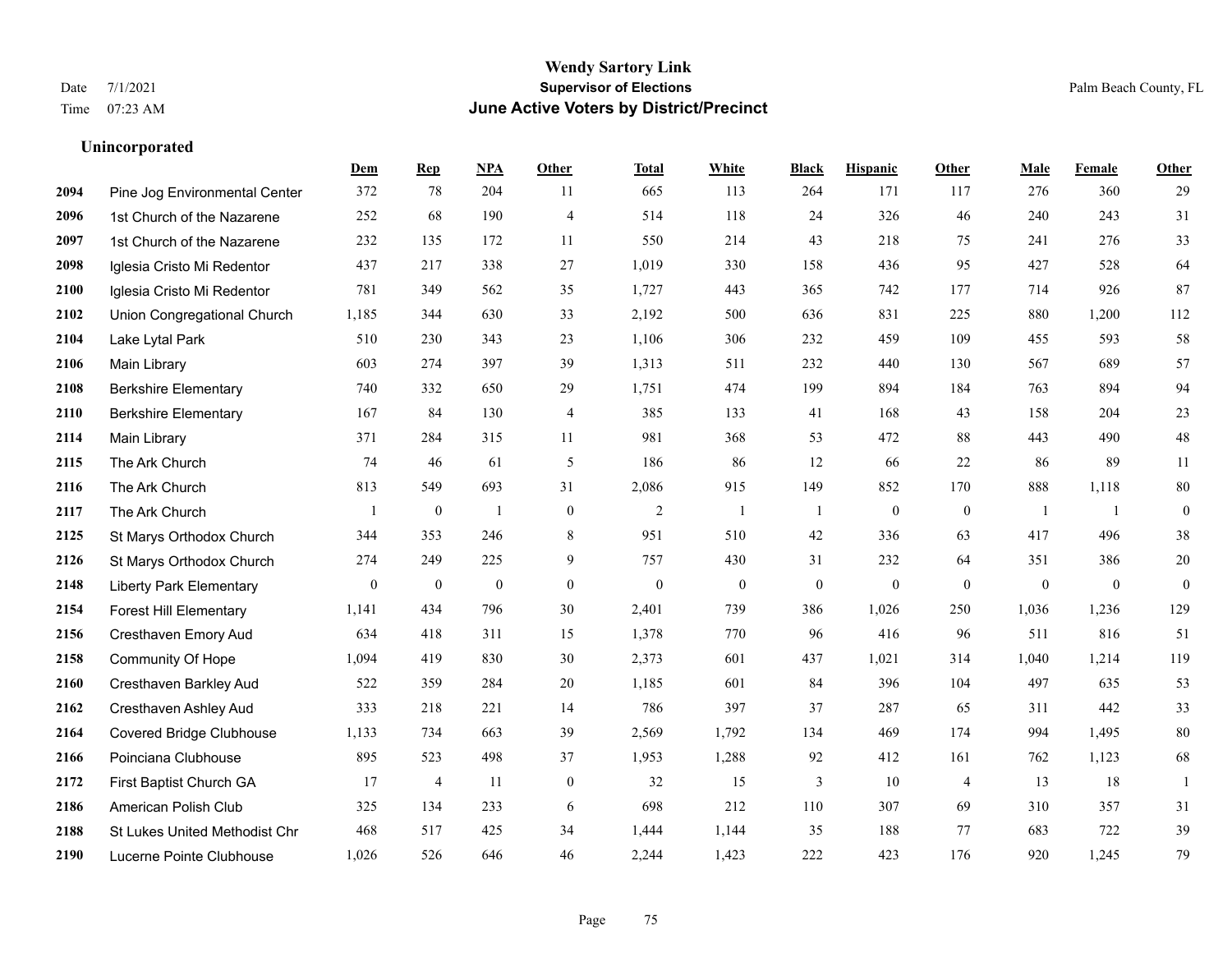|      |                                | Dem            | <b>Rep</b>       | NPA              | <b>Other</b>     | <b>Total</b>     | White        | <b>Black</b>     | <b>Hispanic</b> | Other        | <b>Male</b>  | Female       | <b>Other</b>     |
|------|--------------------------------|----------------|------------------|------------------|------------------|------------------|--------------|------------------|-----------------|--------------|--------------|--------------|------------------|
| 2192 | Fountains Of Palm Beach        | 919            | 442              | 565              | 55               | 1,981            | 1,348        | 140              | 328             | 165          | 837          | 1,076        | 68               |
| 2198 | American Finnish Club          | 14             | $\mathbf{9}$     | 8                | $\boldsymbol{0}$ | 31               | 17           | 3                | $\mathbf{1}$    | 10           | 12           | 16           | $\mathfrak{Z}$   |
| 2204 | <b>Heritage Elementary</b>     | 552            | 216              | 477              | 30               | 1,275            | 420          | 137              | 602             | 116          | 555          | 647          | 73               |
| 2208 | American Finnish Club          | 6              | $\tau$           | $\mathbf{1}$     | $\overline{1}$   | 15               | 14           | $\boldsymbol{0}$ | $\mathbf{0}$    | -1           | 6            | $\,8\,$      | $\mathbf{1}$     |
| 2210 | American Polish Club           | 232            | 94               | 137              | 6                | 469              | 170          | 114              | 139             | 46           | 187          | 262          | $20\,$           |
| 2214 | Indian Pines Elementary        | 1,177          | 254              | 572              | 35               | 2,038            | 467          | 895              | 442             | 234          | 915          | 1,021        | 102              |
| 2216 | Indian Pines Elementary        | 1,797          | 297              | 836              | 42               | 2,972            | 524          | 1,496            | 581             | 371          | 1,328        | 1,497        | 147              |
| 3004 | <b>Community Of Hope</b>       | 68             | 40               | 61               | 2                | 171              | 66           | 10               | 69              | 26           | 85           | 75           | 11               |
| 3008 | Palm Springs Middle            | $\overline{0}$ | $\boldsymbol{0}$ | $\boldsymbol{0}$ | $\mathbf{0}$     | $\boldsymbol{0}$ | $\mathbf{0}$ | $\boldsymbol{0}$ | $\mathbf{0}$    | $\mathbf{0}$ | $\mathbf{0}$ | $\mathbf{0}$ | $\boldsymbol{0}$ |
| 3012 | <b>Emmanuel Baptist Church</b> | 638            | 575              | 412              | 20               | 1,645            | 992          | 44               | 517             | 92           | 696          | 885          | 64               |
| 3016 | <b>Community Of Hope</b>       | 46             | 37               | 53               | 2                | 138              | 36           | 9                | 77              | 16           | 52           | 76           | $10\,$           |
| 3022 | Oasis De Amor Baptist Church   | 515            | 216              | 399              | 18               | 1,148            | 375          | 137              | 491             | 145          | 538          | 544          | 66               |
| 3032 | Special Olympics of PBC        | 696            | 308              | 520              | 35               | 1,559            | 569          | 263              | 591             | 136          | 726          | 751          | $82\,$           |
| 3070 | Mid County Senior Center       | 713            | 268              | 558              | 36               | 1,575            | 517          | 362              | 488             | 208          | 711          | 784          | $80\,$           |
| 3074 | <b>Coastal Chapel</b>          | 473            | 357              | 335              | 26               | 1,191            | 747          | 99               | 255             | 90           | 556          | 594          | 41               |
| 3080 | American Finnish Club          | 839            | 221              | 555              | 40               | 1,655            | 397          | 504              | 561             | 193          | 721          | 832          | 102              |
| 3084 | Lakes of Sherbrooke            | 709            | 650              | 577              | 54               | 1,990            | 1,344        | 191              | 288             | 167          | 871          | 1,043        | 76               |
| 3086 | <b>Woodlands Middle</b>        | 797            | 620              | 695              | 48               | 2,160            | 1,481        | 136              | 352             | 191          | 1,004        | 1,079        | $77\,$           |
| 3090 | Woodlands Middle               | 1,459          | 833              | 628              | 50               | 2,970            | 2,399        | 176              | 116             | 279          | 1,348        | 1,531        | 91               |
| 3092 | Lacuna HOA Clubhouse           | 1,209          | 736              | 731              | 62               | 2,738            | 1,904        | 270              | 304             | 260          | 1,255        | 1,392        | 91               |
| 3094 | <b>Coral Reef Elementary</b>   | 327            | 241              | 261              | 26               | 855              | 513          | 70               | 189             | 83           | 401          | 427          | 27               |
| 3096 | <b>Coral Reef Elementary</b>   | 829            | 596              | 632              | 56               | 2,113            | 1,365        | 253              | 269             | 226          | 981          | 1,047        | 85               |
| 3098 | Manatee Elementary             | 683            | 582              | 512              | 42               | 1,819            | 1,247        | 169              | 217             | 186          | 826          | 932          | 61               |
| 3100 | Journeys End                   | 426            | 332              | 352              | 20               | 1,130            | 754          | 92               | 134             | 150          | 531          | 570          | 29               |
| 3102 | <b>Diamond View Elementary</b> | 1,203          | 447              | 792              | 47               | 2,489            | 1,035        | 628              | 523             | 303          | 1,095        | 1,286        | 108              |
| 3104 | American German Club           | 410            | 347              | 371              | 33               | 1,161            | 809          | 89               | 136             | 127          | 539          | 578          | 44               |
| 3106 | American German Club           | 298            | 113              | 204              | 16               | 631              | 231          | 172              | 97              | 131          | 279          | 323          | 29               |
| 3108 | Santaluces High                | 1,236          | 535              | 866              | 60               | 2,697            | 1,085        | 690              | 529             | 393          | 1,189        | 1,420        | 88               |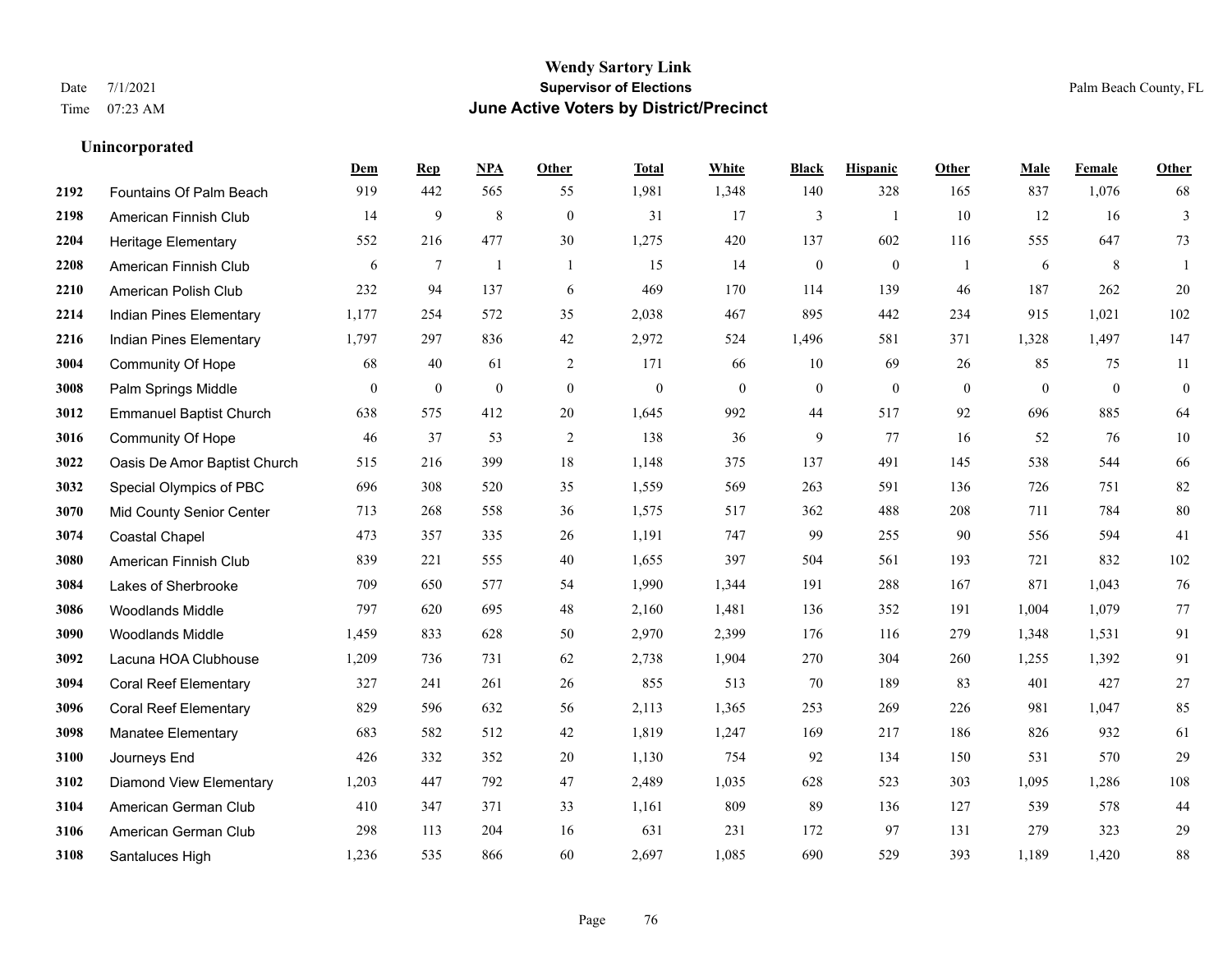|      |                                   | Dem            | <b>Rep</b>       | NPA              | <b>Other</b>   | <b>Total</b> | <b>White</b>     | <b>Black</b>     | <b>Hispanic</b> | <b>Other</b>   | <b>Male</b>  | Female       | <b>Other</b>     |
|------|-----------------------------------|----------------|------------------|------------------|----------------|--------------|------------------|------------------|-----------------|----------------|--------------|--------------|------------------|
| 3110 | Lantana Road Branch Library       | 825            | 332              | 490              | 39             | 1,686        | 792              | 448              | 290             | 156            | 735          | 870          | 81               |
| 3112 | <b>Starlight Cove Elementary</b>  | 843            | 299              | 611              | 38             | 1,791        | 707              | 310              | 627             | 147            | 778          | 922          | 91               |
| 3114 | Santaluces High                   | 378            | 246              | 293              | 12             | 929          | 543              | 122              | 177             | 87             | 453          | 444          | $32\,$           |
| 3116 | <b>Advent Lantana</b>             | 1,077          | 529              | 732              | 50             | 2,388        | 1,462            | 370              | 366             | 190            | 986          | 1,319        | 83               |
| 3118 | Advent Lantana                    | 207            | 231              | 174              | 16             | 628          | 515              | 21               | 48              | 44             | 307          | 307          | 14               |
| 3120 | Valencia Shores Social Club       | 1,226          | 585              | 574              | 42             | 2,427        | 2,139            | 69               | 80              | 139            | 1,110        | 1,262        | 55               |
| 3122 | Boynton Beach Community Chur      | 899            | 401              | 348              | 32             | 1,680        | 1,504            | 31               | 53              | 92             | 686          | 952          | $42\,$           |
| 3124 | West Boynton Park and Rec         | 787            | 575              | 645              | 44             | 2,051        | 1,302            | 217              | 284             | 248            | 925          | 1,050        | 76               |
| 3126 | Temple Shaarei Shalom             | 651            | 506              | 463              | 28             | 1,648        | 1,127            | 153              | 201             | 167            | 760          | 837          | 51               |
| 3128 | West Boynton Park and Rec         | 950            | 605              | 716              | 43             | 2,314        | 1,447            | 276              | 335             | 256            | 1.058        | 1,172        | 84               |
| 3130 | <b>Winston Trails Swim Center</b> | 1,122          | 913              | 858              | 62             | 2,955        | 2,089            | 205              | 375             | 286            | 1,383        | 1,456        | 116              |
| 3132 | Park Vista High                   | 864            | 658              | 682              | 48             | 2,252        | 1,427            | 224              | 361             | 240            | 1.009        | 1,163        | 80               |
| 3133 | Christa McAuliffe Middle          | 177            | 121              | 133              | 9              | 440          | 266              | 45               | 63              | 66             | 212          | 216          | $12\,$           |
| 3134 | <b>Hidden Oaks Elementary</b>     | 1,084          | 319              | 569              | 33             | 2,005        | 589              | 791              | 352             | 273            | 858          | 1,060        | $87\,$           |
| 3144 | <b>Freedom Shores Elementary</b>  | 10             | 8                | 10               | $\overline{0}$ | 28           | 22               | $\boldsymbol{0}$ | 3               | 3              | 11           | 14           | $\mathfrak{Z}$   |
| 3148 | Imagine Schools - Chancellor      | 61             | 54               | 54               | 5              | 174          | 118              | 12               | 27              | 17             | 86           | 83           | 5                |
| 3150 | Christa McAuliffe Middle          | 568            | 252              | 230              | 21             | 1,071        | 972              | 21               | 31              | 47             | 439          | 599          | 33               |
| 3152 | Park Vista High                   | 648            | 408              | 388              | 33             | 1,477        | 1,265            | 55               | 63              | 94             | 649          | 778          | $50\,$           |
| 3154 | Ponte Vecchio Clubhouse           | 814            | 311              | 279              | 21             | 1,425        | 1,269            | 22               | 40              | 94             | 641          | 742          | $42\,$           |
| 3156 | Aberdeen East Clubhouse           | 1,010          | 491              | 543              | 42             | 2,086        | 1,588            | 139              | 182             | 177            | 855          | 1,169        | 62               |
| 3158 | <b>Crystal Lakes Elementary</b>   | 995            | 768              | 803              | 56             | 2,622        | 1,851            | 190              | 287             | 294            | 1,188        | 1,322        | 112              |
| 3160 | Christa McAuliffe Middle          | 435            | 332              | 320              | 18             | 1,105        | 753              | 134              | 118             | 100            | 499          | 564          | 42               |
| 3162 | <b>Hidden Oaks Elementary</b>     | 544            | 256              | 295              | 16             | 1,111        | 668              | 203              | 125             | 115            | 499          | 579          | 33               |
| 3166 | Jamaica Bay Clubhouse             | 352            | 366              | 263              | 25             | 1,006        | 892              | 19               | 40              | 55             | 434          | 538          | 34               |
| 3170 | Boynton Beach High                | 1,117          | 603              | 859              | 69             | 2,648        | 1,563            | 303              | 529             | 253            | 1,163        | 1,379        | 106              |
| 3180 | Imagine Schools - Chancellor      | $\overline{0}$ | $\boldsymbol{0}$ | $\boldsymbol{0}$ | $\mathbf{0}$   | $\mathbf{0}$ | $\boldsymbol{0}$ | $\boldsymbol{0}$ | $\mathbf{0}$    | $\overline{0}$ | $\mathbf{0}$ | $\mathbf{0}$ | $\boldsymbol{0}$ |
| 4010 | <b>Bent Tree Villas East</b>      | 797            | 731              | 602              | 51             | 2,181        | 1,595            | 207              | 211             | 168            | 959          | 1,169        | 53               |
| 4012 | <b>Greentree Villas</b>           | 642            | 566              | 460              | 26             | 1,694        | 1,384            | 71               | 120             | 119            | 675          | 969          | 50               |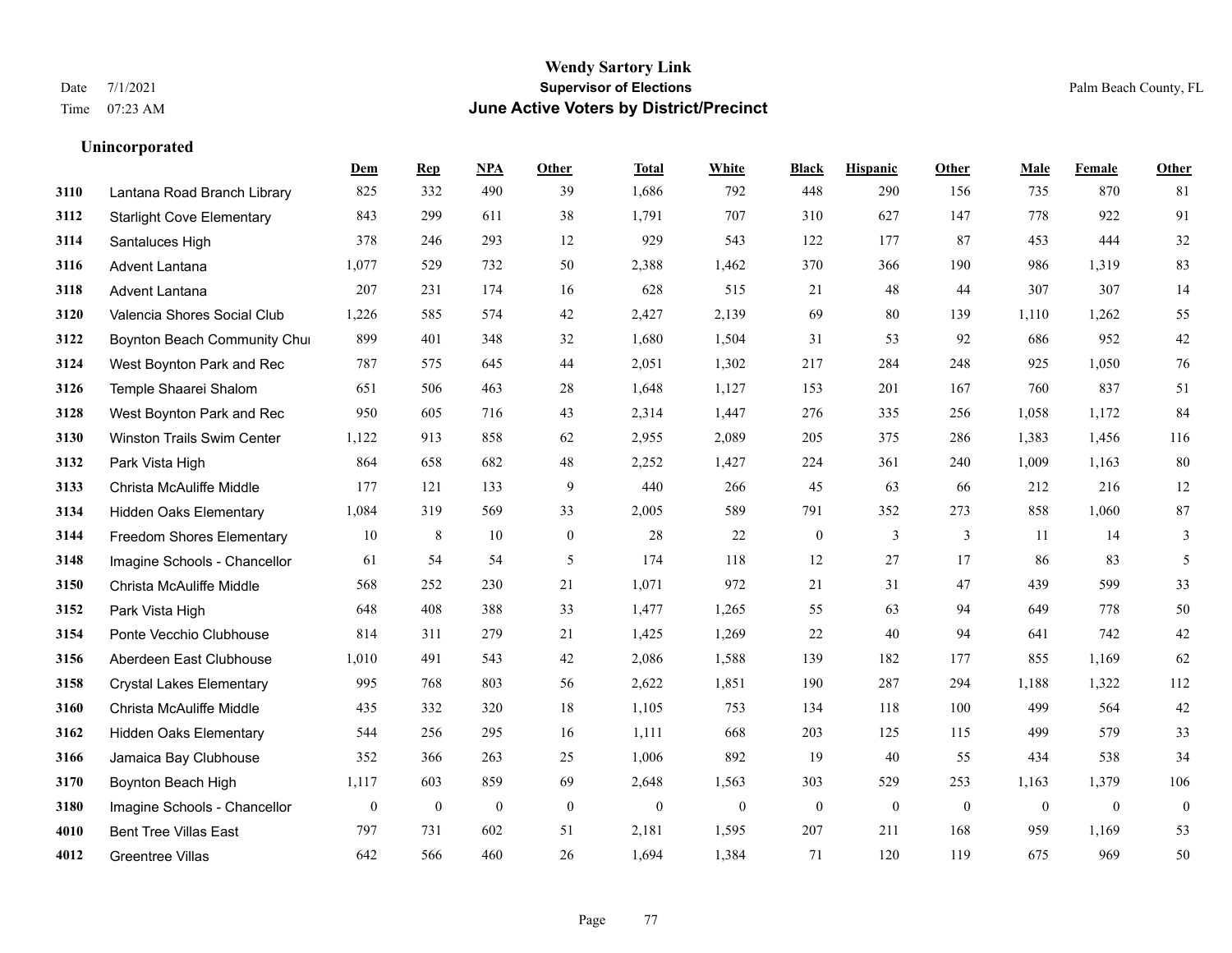|      |                                      | Dem              | <b>Rep</b>       | NPA              | <b>Other</b>     | <b>Total</b>     | <b>White</b>     | <b>Black</b>     | <b>Hispanic</b>  | Other        | <b>Male</b>      | <b>Female</b>  | <b>Other</b>   |
|------|--------------------------------------|------------------|------------------|------------------|------------------|------------------|------------------|------------------|------------------|--------------|------------------|----------------|----------------|
| 4014 | New Church                           | 417              | 483              | 328              | 24               | 1,252            | 1,017            | 63               | 88               | 84           | 536              | 687            | 29             |
| 4016 | Christ Fellowship Church BB          | 537              | 288              | 298              | 25               | 1,148            | 695              | 185              | 161              | 107          | 527              | 591            | $30\,$         |
| 4018 | Quail Ridge Business Center          | 125              | 373              | 115              | 11               | 624              | 601              | 1                | 2                | 20           | 286              | 328            | 10             |
| 4040 | <b>Briny Breezes Community Cente</b> | $\boldsymbol{0}$ | $\boldsymbol{0}$ | $\boldsymbol{0}$ | $\boldsymbol{0}$ | $\mathbf{0}$     | $\boldsymbol{0}$ | $\overline{0}$   | $\overline{0}$   | $\mathbf{0}$ | $\mathbf{0}$     | $\mathbf{0}$   | $\overline{0}$ |
| 4042 | <b>Briny Breezes Community Cente</b> | $\mathbf{0}$     | $\mathbf{0}$     | $\mathbf{0}$     | $\theta$         | $\Omega$         | $\theta$         | $\Omega$         | $\Omega$         | $\theta$     | $\Omega$         | $\Omega$       | $\mathbf{0}$   |
| 4044 | <b>Briny Breezes Community Cente</b> | 49               | 33               | 38               | $\overline{1}$   | 121              | 107              |                  | 8                | 5            | 64               | 54             | 3              |
| 4046 | <b>Delray Dunes</b>                  | 86               | 339              | 99               | 5                | 529              | 491              | 1                | 5                | 32           | 241              | 276            | 12             |
| 4048 | Banyan Creek Elementary              | 118              | 153              | 84               | $\tau$           | 362              | 289              | 16               | 30               | 27           | 186              | 167            | 9              |
| 4056 | Lakeview Baptist Church              | $\mathbf{0}$     | $\boldsymbol{0}$ | $\boldsymbol{0}$ | $\mathbf{0}$     | $\boldsymbol{0}$ | $\boldsymbol{0}$ | $\boldsymbol{0}$ | $\boldsymbol{0}$ | $\mathbf{0}$ | $\boldsymbol{0}$ | $\overline{0}$ | $\overline{0}$ |
| 4060 | Lakeview Baptist Church              | 2                | 7                | 3                | $\overline{0}$   | 12               | 5                | $\overline{0}$   | $\mathbf{1}$     | 6            | 6                | 6              | $\overline{0}$ |
| 4064 | Seacrest Presbyterian                | 47               | 43               | 43               | $\overline{4}$   | 137              | 121              | 1                | 9                | 6            | 73               | 63             |                |
| 4078 | Banyan Creek Elementary              | 2                | 6                | 1                | $\Omega$         | 9                | 8                | $\overline{0}$   | $\overline{0}$   |              | 5                | 3              |                |
| 4080 | Banyan Creek Elementary              | $\theta$         | $\mathbf{0}$     | $\mathbf{0}$     | $\theta$         | $\theta$         | $\overline{0}$   | $\overline{0}$   | $\overline{0}$   | $\Omega$     | $\Omega$         | $\overline{0}$ | $\theta$       |
| 4082 | <b>Banyan Creek Elementary</b>       | $\mathbf{0}$     | 3                | $\mathbf{0}$     | $\boldsymbol{0}$ | 3                | $\mathfrak{Z}$   | $\boldsymbol{0}$ | $\overline{0}$   | $\mathbf{0}$ | $\overline{2}$   | $\overline{1}$ | $\theta$       |
| 4084 | <b>Banyan Creek Elementary</b>       | 42               | 23               | 23               | 2                | 90               | 66               | 6                | 9                | 9            | 42               | 44             | 4              |
| 4100 | <b>Carver Middle</b>                 | 113              | 145              | 95               | 10               | 363              | 291              | 28               | 19               | 25           | 179              | 170            | 14             |
| 4116 | <b>Orchard View Elementary</b>       | 26               | 35               | 28               | $\boldsymbol{0}$ | 89               | 72               | $\overline{c}$   | 6                | 9            | 47               | 39             | $\mathfrak{Z}$ |
| 4130 | Omni Middle                          | 646              | 626              | 524              | 36               | 1,832            | 1,502            | 33               | 137              | 160          | 853              | 926            | 53             |
| 4132 | Calusa Elementary                    | 383              | 390              | 311              | 27               | 1,111            | 919              | 15               | 92               | 85           | 453              | 618            | 40             |
| 4180 | Del Prado Elementary                 | 579              | 571              | 557              | 35               | 1,742            | 1,243            | 49               | 244              | 206          | 789              | 854            | 99             |
| 4182 | Greater BR Swim & Racquet Ctr        | 879              | 593              | 727              | 53               | 2,252            | 1,526            | 84               | 401              | 241          | 944              | 1,215          | 93             |
| 4192 | Verde K-8 School                     | 572              | 957              | 699              | 44               | 2,272            | 1,812            | 48               | 133              | 279          | 1,051            | 1,095          | 126            |
| 4194 | Del Prado Elementary                 | 539              | 324              | 306              | 29               | 1,198            | 1,023            | 23               | 54               | 98           | 505              | 660            | 33             |
| 4196 | Good Shepherd Lutheran               | 707              | 435              | 441              | 24               | 1,607            | 1,383            | 30               | 82               | 112          | 677              | 888            | $42\,$         |
| 4198 | Verde K-8 School                     | 636              | 469              | 507              | 35               | 1,647            | 1,029            | 118              | 315              | 185          | 678              | 895            | 74             |
| 4200 | Verde K-8 School                     | 406              | 350              | 296              | 19               | 1,071            | 799              | 10               | 170              | 92           | 433              | 610            | $28\,$         |
| 4202 | Greater BR Swim & Racquet Ctr        | 777              | 589              | 613              | 34               | 2,013            | 1,568            | 30               | 236              | 179          | 818              | 1,121          | $74\,$         |
| 4204 | Sugar Sand Park Comm Center          | 750              | 445              | 575              | 40               | 1,810            | 1,143            | 142              | 309              | 216          | 809              | 932            | 69             |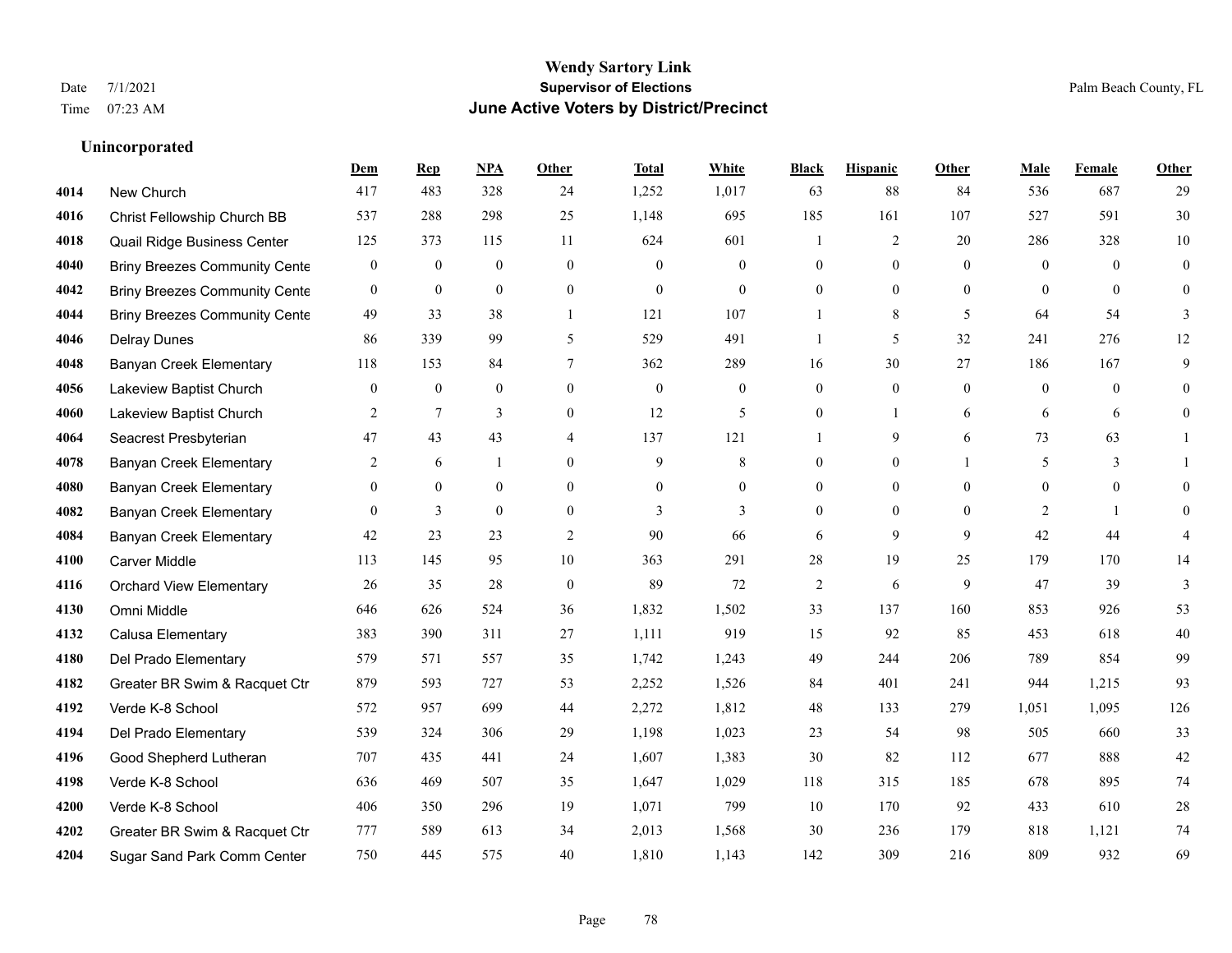**Unincorporated**

### **Wendy Sartory Link** Date 7/1/2021 **Supervisor of Elections** Palm Beach County, FL Time 07:23 AM **June Active Voters by District/Precinct**

**Dem Rep NPA Other Total White Black Hispanic Other Male Female Other**

### Good Shepherd Lutheran 672 469 505 32 1,678 1,333 31 173 141 677 944 57 Hammock Pointe Elementary 873 597 480 34 1,984 1,708 10 121 145 788 1,139 57 Faith Farm Tabernacle 561 644 493 43 1,741 1,147 171 192 231 808 880 53 Faith Farm Tabernacle 496 345 433 25 1,299 784 135 202 178 575 678 46 Faith Farm Tabernacle 3 2 2 0 7 4 0 3 0 6 1 0 Sunset Palms Elementary 1,232 559 472 77 2,340 2,189 14 35 102 1,081 1,200 59 Faith Farm Tabernacle 1,066 459 529 35 2,089 1,975 13 22 79 971 1,081 37 Faith Farm Tabernacle 5 0 2 0 7 6 0 0 1 5 2 0 Sunset Palms Elementary 427 317 365 27 1,136 735 96 138 167 525 573 38 Boynton Beach Community Church 1,202 971 987 72 3,232 2,145 287 359 441 1,540 1,570 122 Temple Shaarei Shalom 960 235 309 35 1,539 1,439 15 25 60 590 918 31 The Grove Clubhouse 415 146 157 12 730 660 18 18 34 307 412 11 West Boynton Branch Library 686 452 479 40 1,657 953 244 240 220 731 863 63 Faith United Methodist Church 954 627 626 30 2,237 1,630 153 237 217 982 1,163 92 Platina Clubhouse 685 252 292 20 1,249 1,063 35 72 79 476 740 33 Hagen Road Elementary 613 324 402 37 1,376 712 293 189 182 594 731 51 Hagen Road Elementary 861 443 449 27 1,780 1,395 147 117 121 785 949 46 Valencia Lakes HOA 600 210 242 16 1,068 987 10 16 55 470 569 29 Faith United Methodist Church 945 411 503 46 1,905 1,117 435 195 158 810 1,029 66 South Tech Academy 689 514 433 29 1,665 1,308 97 108 152 731 865 69 West Boynton Branch Library 680 195 309 34 1,218 778 247 113 80 467 698 53 New Church 292 119 135 12 558 485 16 27 30 237 305 16 Valencia Lakes HOA 793 297 308 16 1,414 1,307 16 21 70 600 783 31 Valencia Isles Social Hall 801 227 275 14 1,317 1,244 1 5 67 543 745 29 The Cascades Clubhouse 752 262 270 18 1,302 1,218 15 17 52 548 728 26 New Church 388 202 244 15 849 764 19 33 33 386 444 19 South Tech Academy 917 369 456 40 1,782 1,370 158 144 110 722 1,004 56

Cascade Lakes Clubhouse 558 198 185 11 952 865 5 11 71 418 506 28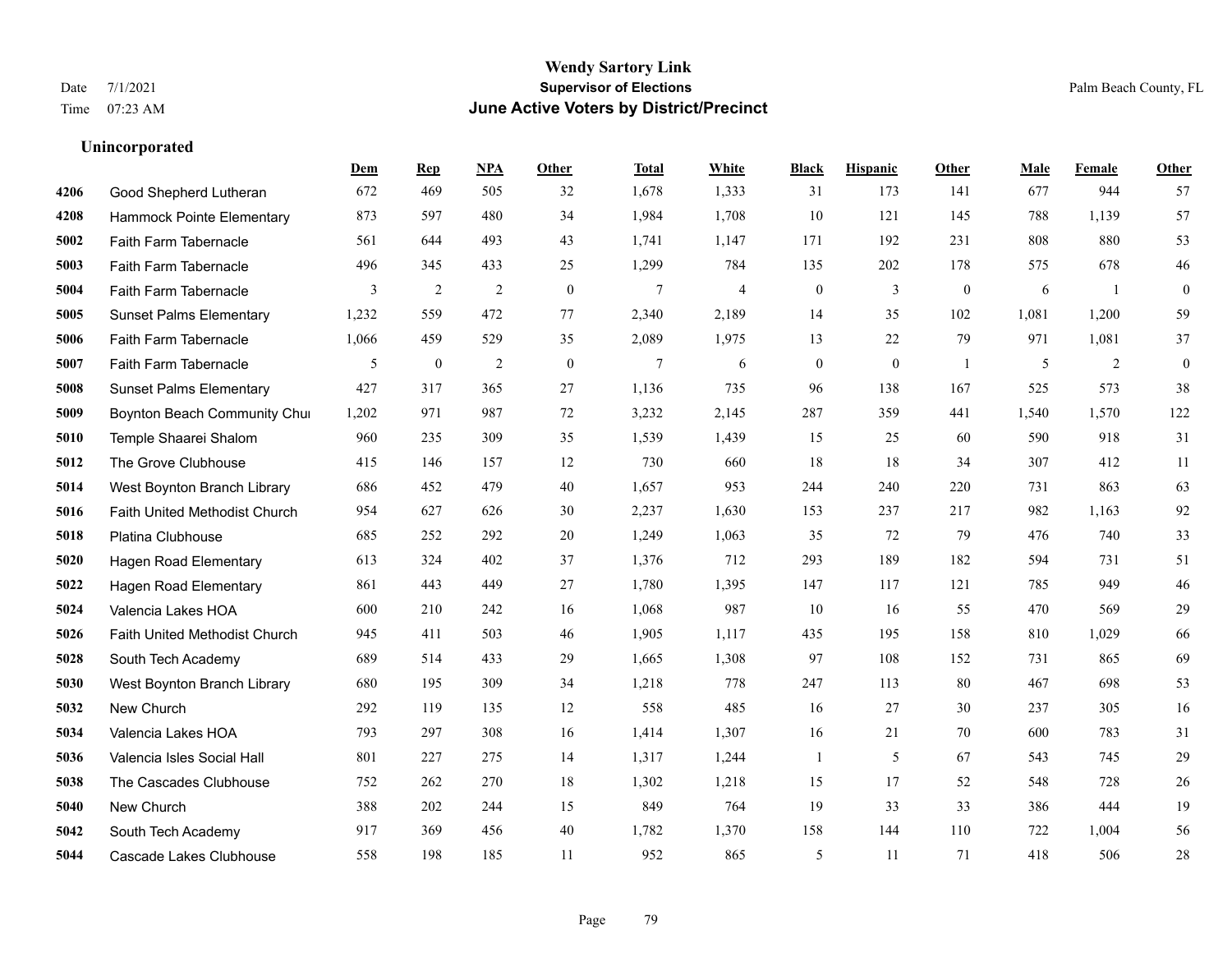|      |                                   | Dem   | <b>Rep</b> | NPA   | <b>Other</b> | <b>Total</b> | White | <b>Black</b> | <b>Hispanic</b> | <b>Other</b> | <b>Male</b> | <b>Female</b> | <b>Other</b> |
|------|-----------------------------------|-------|------------|-------|--------------|--------------|-------|--------------|-----------------|--------------|-------------|---------------|--------------|
| 5046 | Green Cay Nature Center           | 1,340 | 570        | 637   | 42           | 2,589        | 1,971 | 264          | 172             | 182          | 1,105       | 1,415         | 69           |
| 5048 | <b>Coral Lakes Clubhouse</b>      | 590   | 361        | 300   | 19           | 1,270        | 889   | 138          | 133             | 110          | 551         | 675           | $44\,$       |
| 5050 | <b>Coral Lakes Clubhouse</b>      | 1,109 | 305        | 358   | 22           | 1,794        | 1,679 | 11           | 8               | 96           | 688         | 1,058         | $48\,$       |
| 5052 | Lake Worth Drainage District      | 648   | 439        | 456   | 31           | 1,574        | 1,206 | 87           | 129             | 152          | 682         | 831           | 61           |
| 5054 | Our Lady Queen of Peace           | 1,158 | 1,203      | 1,000 | 88           | 3,449        | 2,769 | 99           | 209             | 372          | 1.604       | 1.702         | 143          |
| 5055 | Our Lady Queen of Peace           | 300   | 143        | 154   | 11           | 608          | 537   | 6            | 37              | 28           | 271         | 319           | 18           |
| 5056 | Hagen Ranch Road Library          | 1,868 | 1,107      | 1,152 | 93           | 4,220        | 3,414 | 161          | 322             | 323          | 1,791       | 2,298         | 131          |
| 5058 | Valencia Falls Clubhouse          | 680   | 190        | 226   | 10           | 1,106        | 1,040 | 4            | 5               | 57           | 489         | 581           | 36           |
| 5060 | Hagen Ranch Road Library          | 521   | 210        | 230   | 14           | 975          | 904   | 4            | 14              | 53           | 441         | 522           | 12           |
| 5062 | Villa Borghese Clubhouse          | 449   | 243        | 163   | 14           | 869          | 792   | 11           | 27              | 39           | 378         | 468           | $23\,$       |
| 5064 | Huntington Lakes Clubhouse        | 957   | 330        | 348   | 36           | 1,671        | 1,543 | 15           | 39              | 74           | 624         | 1.013         | 34           |
| 5066 | Abbey Village Clubhouse           | 726   | 378        | 358   | 29           | 1,491        | 1,217 | 58           | 117             | 99           | 593         | 837           | 61           |
| 5068 | Camelot Village Clubhouse         | 223   | 116        | 99    | 13           | 451          | 277   | 50           | 83              | 41           | 174         | 261           | 16           |
| 5070 | Delray Villas                     | 465   | 236        | 210   | 18           | 929          | 759   | 38           | 63              | 69           | 397         | 499           | 33           |
| 5072 | Huntington Pointe Clubhouse       | 768   | 173        | 231   | 18           | 1,190        | 1,128 | 6            | 10              | 46           | 445         | 711           | 34           |
| 5074 | Coco Wood Clubhouse               | 383   | 163        | 175   | 11           | 732          | 514   | 93           | 75              | 50           | 326         | 375           | 31           |
| 5076 | Palm Greens Clubhouse             | 668   | 298        | 304   | 29           | 1,299        | 1,080 | 36           | 94              | 89           | 508         | 741           | $50\,$       |
| 5078 | <b>Bethel Evangelical Baptist</b> | 704   | 380        | 399   | 41           | 1,524        | 1,138 | 113          | 167             | 106          | 617         | 866           | 41           |
| 5080 | <b>Bethel Evangelical Baptist</b> | 89    | 50         | 36    | -1           | 176          | 127   | 10           | 21              | 18           | 59          | 115           | $\sqrt{2}$   |
| 5082 | <b>Bethel Evangelical Baptist</b> | 643   | 371        | 411   | $22\,$       | 1,447        | 990   | 170          | 154             | 133          | 650         | 754           | $43\,$       |
| 5084 | <b>High Point Section II</b>      | 445   | 302        | 252   | 23           | 1,022        | 808   | 38           | 105             | 71           | 411         | 581           | $30\,$       |
| 5090 | Gleneagles CC-Strathearn Sat      | 973   | 473        | 476   | 37           | 1,959        | 1,680 | 35           | 114             | 130          | 822         | 1,086         | 51           |
| 5092 | Gleneagles CC-Clunie Satellite    | 793   | 317        | 345   | 22           | 1,477        | 1,267 | 72           | 67              | 71           | 626         | 817           | 34           |
| 5094 | Kings Point Clubhouse             | 378   | 184        | 172   | 14           | 748          | 602   | 27           | 70              | 49           | 291         | 426           | 31           |
| 5096 | Monaco Clubhouse                  | 908   | 493        | 490   | 39           | 1,930        | 1,495 | 91           | 196             | 148          | 786         | 1.059         | 85           |
| 5098 | Lakes of Delray Clubhouse         | 387   | 229        | 163   | 15           | 794          | 704   | 9            | 40              | 41           | 306         | 472           | 16           |
| 5100 | <b>Kings Point Flanders</b>       | 918   | 410        | 385   | 30           | 1,743        | 1,404 | 73           | 152             | 114          | 707         | 978           | 58           |
| 5102 | Lakes of Delray Clubhouse         | 904   | 309        | 367   | 40           | 1,620        | 1,335 | 67           | 111             | 107          | 629         | 936           | 55           |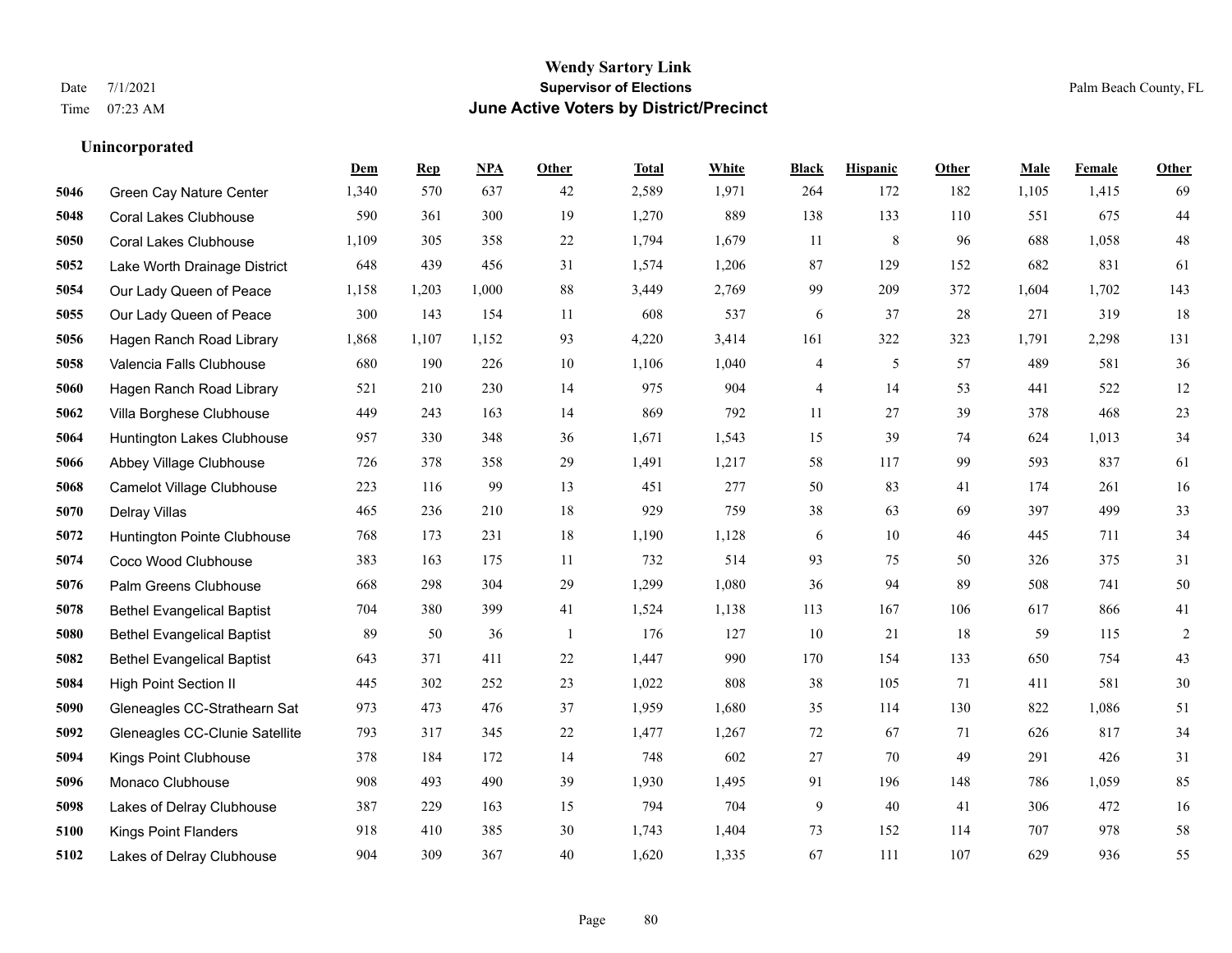### **Wendy Sartory Link** Date 7/1/2021 Palm Beach County, FL Time 07:23 AM **June Active Voters by District/Precinct**

|      |                                    | <b>Dem</b> | <b>Rep</b> | NPA   | <b>Other</b>   | <b>Total</b> | <b>White</b> | <b>Black</b>     | <b>Hispanic</b> | <b>Other</b> | <b>Male</b> | Female | <b>Other</b> |
|------|------------------------------------|------------|------------|-------|----------------|--------------|--------------|------------------|-----------------|--------------|-------------|--------|--------------|
| 5104 | <b>Kings Point Flanders</b>        | 901        | 378        | 340   | 37             | 1,656        | 1,314        | 71               | 151             | 120          | 648         | 939    | 69           |
| 5106 | Las Verdes Clubhouse               | 981        | 613        | 700   | 54             | 2,348        | 1,649        | 209              | 289             | 201          | 1,050       | 1,216  | 82           |
| 5108 | West Boca Branch Library           | 1,401      | 1,482      | 1,346 | 103            | 4,332        | 3,588        | 104              | 251             | 389          | 2,029       | 2,166  | 137          |
| 5110 | South County Civic Center          | 522        | 510        | 409   | 27             | 1,468        | 1,330        | 6                | 30              | 102          | 690         | 737    | 41           |
| 5111 | Morikami Park Elementary           | 43         | 60         | 48    | 3              | 154          | 146          | $\boldsymbol{0}$ | 3               | 5            | 71          | 82     | 1            |
| 5112 | Morikami Park Elementary           | 558        | 621        | 492   | 38             | 1,709        | 1,485        | 19               | 53              | 152          | 785         | 883    | 41           |
| 5113 | Morikami Park Elementary           | 19         | 38         | 24    | $\sqrt{2}$     | 83           | 67           | $\boldsymbol{0}$ | 6               | $10\,$       | 34          | 42     | $\tau$       |
| 5114 | South County Civic Center          | 257        | 202        | 187   | 10             | 656          | 542          | 8                | 28              | 78           | 300         | 327    | 29           |
| 5116 | The Polo Club of Boca Raton        | 655        | 501        | 431   | 24             | 1,611        | 1,468        | $18\,$           | 24              | 101          | 703         | 858    | 50           |
| 5117 | The Polo Club of Boca Raton        | 302        | 195        | 193   | 18             | 708          | 647          | 1                | 8               | 52           | 289         | 394    | 25           |
| 5118 | South County Civic Center          | 171        | 119        | 106   | 7              | 403          | 335          | 7                | 34              | 27           | 167         | 225    | 11           |
| 5119 | The Polo Club of Boca Raton        | 38         | 28         | 32    | $\overline{c}$ | 100          | 92           | $\overline{c}$   | $\mathfrak{Z}$  | 3            | 45          | 54     | -1           |
| 5122 | Delray Beach First Baptist         | 285        | 175        | 202   | 10             | 672          | 436          | 35               | 121             | 80           | 284         | 356    | 32           |
| 5124 | Delray Beach First Baptist         | 161        | 114        | 109   | -1             | 385          | 325          | $\mathbf{9}$     | 26              | 25           | 152         | 219    | 14           |
| 5126 | Boca Delray Clubhouse              | 258        | 114        | 115   | 11             | 498          | 447          | 8                | 17              | 26           | 204         | 282    | 12           |
| 5128 | <b>Sunrise Park Elementary</b>     | 762        | 496        | 567   | 36             | 1,861        | 1,231        | 102              | 275             | 253          | 839         | 955    | 67           |
| 5130 | Coconut Cove Waterpark - Meet      | 649        | 544        | 531   | 28             | 1,752        | 1,283        | 31               | 169             | 269          | 789         | 875    | 88           |
| 5132 | <b>Eagles Landing Middle</b>       | 957        | 574        | 637   | 43             | 2,211        | 1,513        | 149              | 322             | 227          | 975         | 1,165  | 71           |
| 5134 | Coconut Cove Waterpark - Meet      | 543        | 470        | 450   | 30             | 1,493        | 1,063        | 68               | 231             | 131          | 709         | 730    | 54           |
| 5136 | West Boca Branch Library           | 870        | 509        | 688   | 40             | 2,107        | 1,374        | 124              | 395             | 214          | 884         | 1,154  | 69           |
| 5138 | <b>Whispering Pines Elementary</b> | 896        | 561        | 623   | 43             | 2,123        | 1,412        | 131              | 304             | 276          | 927         | 1,117  | 79           |
| 5140 | Olympic Heights High               | 1,049      | 768        | 917   | 51             | 2,785        | 1,799        | 150              | 531             | 305          | 1,253       | 1,417  | 115          |
| 5142 | <b>Whispering Pines Elementary</b> | 302        | 242        | 254   | 21             | 819          | 592          | 30               | 103             | 94           | 325         | 456    | 38           |
| 5144 | Whisper Walk Section B             | 924        | 441        | 421   | 32             | 1,818        | 1,439        | 51               | 209             | 119          | 697         | 1,068  | 53           |
| 5146 | Century Village West               | 924        | 496        | 383   | 39             | 1,842        | 1,427        | 77               | 180             | 158          | 668         | 1,102  | 72           |
| 5148 | <b>Century Village West</b>        | 759        | 358        | 367   | 22             | 1,506        | 1,198        | 47               | 140             | 121          | 574         | 856    | $76\,$       |
| 5150 | Century Village West               | 688        | 276        | 282   | 21             | 1,267        | 995          | 49               | 139             | 84           | 455         | 770    | 42           |
| 5152 | West Boca Raton High               | 949        | 791        | 854   | 46             | 2,640        | 1,976        | 83               | 245             | 336          | 1,233       | 1,295  | 112          |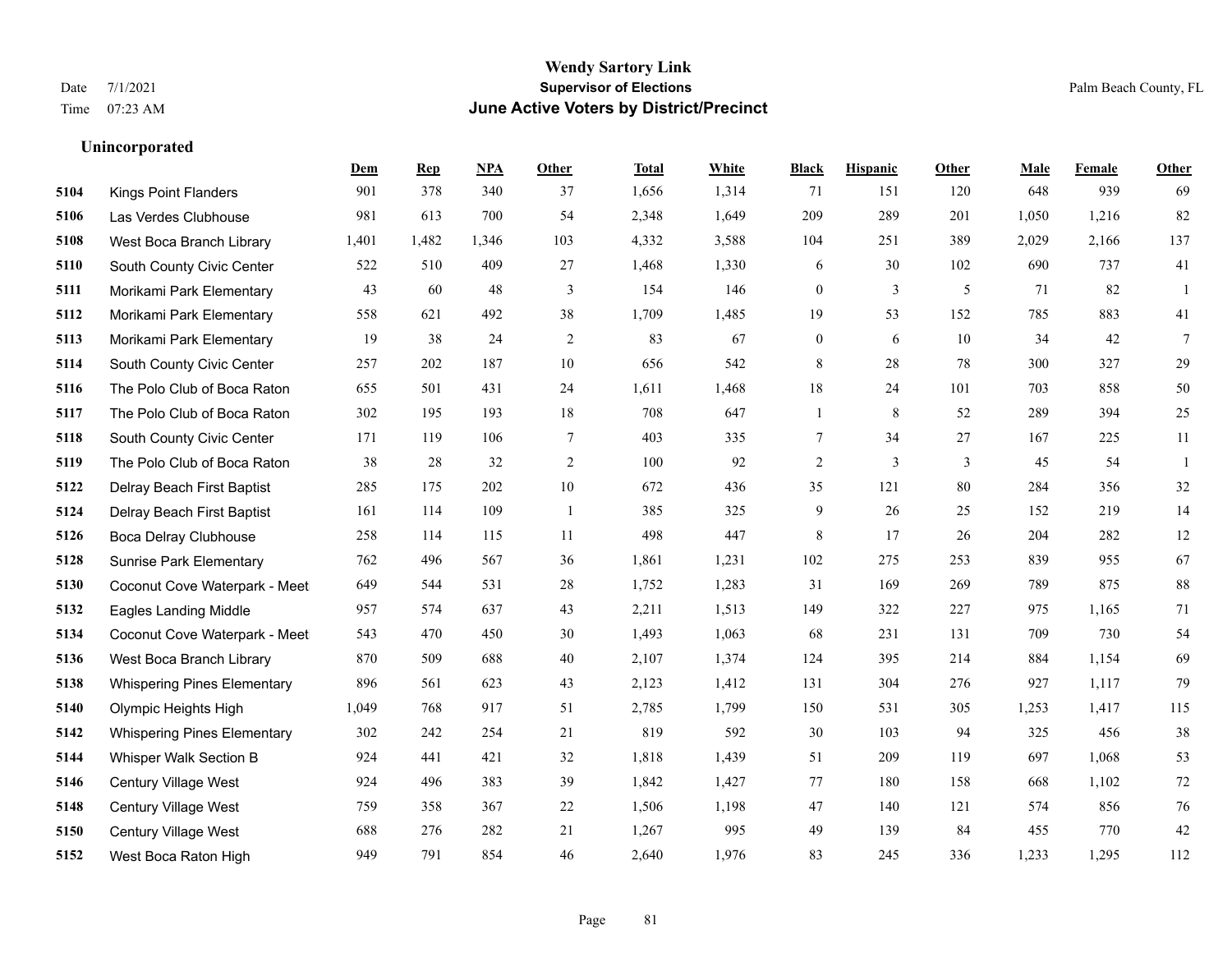**Unincorporated**

### **Wendy Sartory Link** Date 7/1/2021 **Supervisor of Elections** Palm Beach County, FL Time 07:23 AM **June Active Voters by District/Precinct**

**Dem Rep NPA Other Total White Black Hispanic Other Male Female Other**

# Daggerwing Nature Center 905 779 752 50 2,486 1,710 79 348 349 1,113 1,258 115 Southwinds Golf Course 726 494 578 31 1,829 1,241 84 257 247 788 954 87

| 5158 | Boca West Country Club              | 767   | 452 | 514 | 48               | 1,781 | 1,599        | 7                | 72  | 103          | 739            | 996            | 46               |
|------|-------------------------------------|-------|-----|-----|------------------|-------|--------------|------------------|-----|--------------|----------------|----------------|------------------|
| 5160 | <b>Boca West Country Club</b>       | 811   | 459 | 415 | 32               | 1,717 | 1,618        | $\overline{4}$   | 27  | 68           | 670            | 1,005          | $42\,$           |
| 5162 | Glades Presbyterian Church          | 765   | 751 | 637 | 38               | 2,191 | 1,610        | 65               | 307 | 209          | 1.042          | 1,064          | 85               |
| 5164 | Sandpiper Shores Elementary         | 1,015 | 649 | 674 | 43               | 2,381 | 1,824        | 71               | 251 | 235          | 1,084          | 1,217          | 80               |
| 5166 | <b>Glades Road Branch Library</b>   | 821   | 703 | 741 | 49               | 2,314 | 1,600        | 119              | 351 | 244          | 990            | 1,223          | 101              |
| 5168 | <b>Glades Road Branch Library</b>   | 964   | 603 | 610 | 41               | 2,218 | 1,675        | 62               | 269 | 212          | 855            | 1,303          | 60               |
| 5170 | Olympic Heights High                | 1,150 | 626 | 754 | 45               | 2,575 | 1,887        | 81               | 357 | 250          | 996            | 1,482          | 97               |
| 5172 | Del Prado Elementary                | 239   | 299 | 205 | 17               | 760   | 682          | 10               | -11 | 57           | 363            | 376            | 21               |
| 5174 | <b>Waters Edge Elementary</b>       | 874   | 756 | 803 | 46               | 2,479 | 1,673        | 127              | 361 | 318          | 1,148          | 1,211          | 120              |
| 5176 | Loggers Run Middle                  | 467   | 350 | 359 | 16               | 1,192 | 828          | 46               | 198 | 120          | 500            | 628            | 64               |
| 5178 | Loggers Run Middle                  | 721   | 537 | 629 | 46               | 1,933 | 1,069        | 189              | 403 | 272          | 856            | 976            | 101              |
| 5180 | Boca Glades Baptist Church          | 686   | 371 | 631 | 41               | 1,729 | 976          | 127              | 393 | 233          | 784            | 863            | 82               |
| 5182 | Boca Glades Baptist Church          | 576   | 290 | 539 | 34               | 1,439 | 741          | 131              | 362 | 205          | 646            | 722            | 71               |
| 5184 | <b>Coral Sunset Elementary</b>      | 900   | 561 | 722 | 36               | 2,219 | 1,221        | 239              | 432 | 327          | 1,022          | 1,086          | 111              |
| 5186 | <b>Coral Sunset Elementary</b>      | 1,009 | 420 | 851 | 39               | 2,319 | 995          | 352              | 646 | 326          | 981            | 1,214          | 124              |
| 5188 | Pines Of Boca Barwood               | 976   | 615 | 775 | 48               | 2,414 | 1,425        | 138              | 531 | 320          | 1,020          | 1,293          | 101              |
| 5190 | Lakes at Boca Rio Clubhouse         | 405   | 287 | 330 | 19               | 1,041 | 687          | 62               | 175 | 117          | 477            | 518            | 46               |
| 5192 | Hammock Pointe Elementary           | 1,073 | 677 | 910 | 41               | 2,701 | 1,549        | 202              | 570 | 380          | 1,161          | 1,415          | 125              |
| 5194 | Lakes Of Boca Barwood               | 401   | 250 | 375 | 21               | 1,047 | 622          | 49               | 238 | 138          | 443            | 547            | 57               |
| 6002 | <b>Canal Point Community Center</b> | 79    | 102 | 60  | $\mathbf{0}$     | 241   | 106          | 37               | 83  | 15           | 107            | 124            | 10               |
| 6008 | Pahokee High                        | 515   | 22  | 101 | $\overline{c}$   | 640   | $\tau$       | 587              | 3   | 43           | 188            | 421            | 31               |
| 6010 | <b>Canal Point Community Center</b> | 25    | 6   | 6   | $\boldsymbol{0}$ | 37    | 12           | 20               | 2   | 3            | 21             | 16             | $\overline{0}$   |
| 6012 | Belle Glade Library/Civic Ctr       | 177   | 29  | 59  | $\theta$         | 265   | 31           | 146              | 75  | 13           | 104            | 150            | 11               |
| 6014 | Belle Glade Library/Civic Ctr       |       | 3   |     | $\mathbf{0}$     | 5     | $\mathbf{0}$ | $\boldsymbol{0}$ | 5   | $\mathbf{0}$ | $\overline{1}$ | $\overline{4}$ | $\boldsymbol{0}$ |
| 6016 | South Bay Commission Chambe         | 36    | 51  | 26  | 2                | 115   | 74           | 8                | 22  | 11           | 60             | 50             | 5                |
| 6020 | Glades Central High                 | 443   | 78  | 131 | 8                | 660   | 81           | 382              | 160 | 37           | 307            | 320            | 33               |
|      |                                     |       |     |     |                  |       |              |                  |     |              |                |                |                  |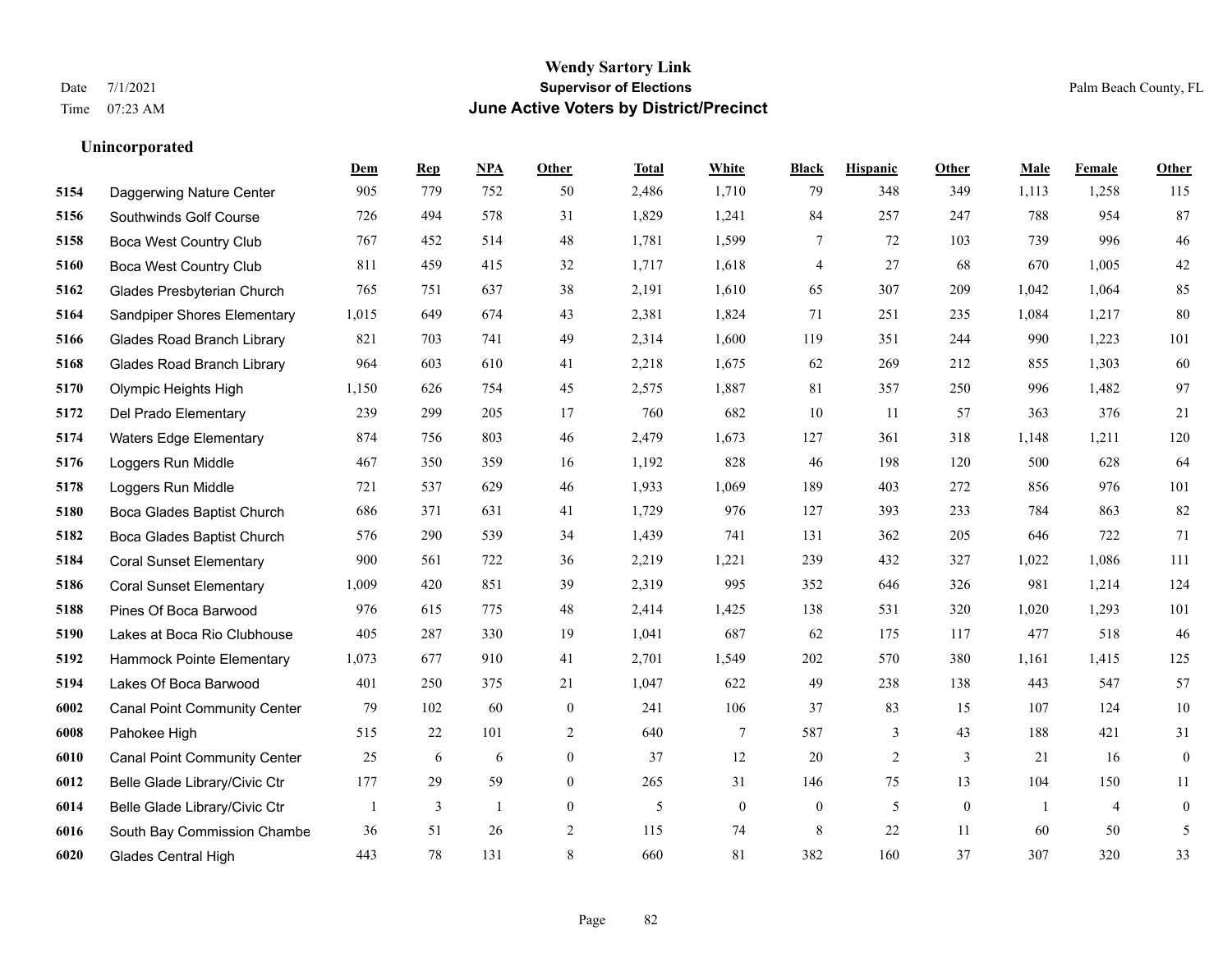|      |                                 | Dem              | <b>Rep</b>       | NPA              | <b>Other</b>     | <b>Total</b>     | <b>White</b>     | <b>Black</b>     | <b>Hispanic</b>  | <b>Other</b>   | <b>Male</b>  | <b>Female</b> | <b>Other</b>     |
|------|---------------------------------|------------------|------------------|------------------|------------------|------------------|------------------|------------------|------------------|----------------|--------------|---------------|------------------|
| 6026 | Lewis Evans Resource Center     | 2                | $\mathbf{0}$     | 2                | $\theta$         | $\overline{4}$   | $\overline{0}$   | $\mathbf{0}$     | $\overline{4}$   | $\theta$       |              | 3             | $\Omega$         |
| 6030 | Belle Glade Library/Civic Ctr   | 8                | 3                | 12               | $\overline{2}$   | 25               | 8                | $\mathbf{0}$     | 17               | $\theta$       | 7            | 16            | $\overline{2}$   |
| 6034 | Gove Elementary                 | $\theta$         | $\overline{4}$   | $\overline{0}$   | $\Omega$         | 4                | 4                | $\mathbf{0}$     | $\mathbf{0}$     | $\theta$       | 3            | $\mathbf{1}$  | $\Omega$         |
| 6038 | South Bay Commission Chambe     | $\theta$         | $\mathbf{0}$     | $\mathbf{0}$     | $\overline{0}$   | $\mathbf{0}$     | $\overline{0}$   | $\mathbf{0}$     | $\mathbf{0}$     | $\theta$       | $\theta$     | $\mathbf{0}$  | $\theta$         |
| 6040 | Osceola Creek Middle            | 102              | 127              | 105              | $\overline{1}$   | 335              | 254              | 12               | 35               | 34             | 156          | 163           | 16               |
| 6042 | Osceola Creek Middle            | 1,002            | 1,220            | 1,027            | 60               | 3,309            | 2,127            | 430              | 487              | 265            | 1,582        | 1,617         | 110              |
| 6044 | <b>Frontier Elementary</b>      | 911              | 966              | 775              | 60               | 2,712            | 1,727            | 415              | 339              | 231            | 1,271        | 1,356         | 85               |
| 6045 | Acreage Branch Library          | 205              | 268              | 179              | 10               | 662              | 419              | 81               | 92               | 70             | 316          | 314           | 32               |
| 6046 | Pierce Hammock Elementary       | 815              | 960              | 747              | 44               | 2,566            | 1,648            | 362              | 319              | 237            | 1,239        | 1,229         | 98               |
| 6048 | Pierce Hammock Elementary       | $\boldsymbol{0}$ | $\boldsymbol{0}$ | $\boldsymbol{0}$ | $\mathbf{0}$     | $\mathbf{0}$     | $\overline{0}$   | $\mathbf{0}$     | $\mathbf{0}$     | $\mathbf{0}$   | $\mathbf{0}$ | $\mathbf{0}$  | $\boldsymbol{0}$ |
| 6050 | Acreage Branch Library          | 879              | 883              | 726              | 56               | 2,544            | 1,557            | 374              | 349              | 264            | 1,193        | 1,259         | 92               |
| 6051 | Cornerstone Fellowship          | 611              | 753              | 550              | 50               | 1,964            | 1,253            | 211              | 289              | 211            | 913          | 978           | 73               |
| 6052 | Seminole Ridge High             | 614              | 642              | 563              | 36               | 1,855            | 1,141            | 227              | 308              | 179            | 877          | 901           | 77               |
| 6054 | <b>Acreage Pines Elementary</b> | $\mathbf{0}$     | $\boldsymbol{0}$ | $\boldsymbol{0}$ | $\boldsymbol{0}$ | $\mathbf{0}$     | $\boldsymbol{0}$ | $\boldsymbol{0}$ | $\boldsymbol{0}$ | $\mathbf{0}$   | $\mathbf{0}$ | $\mathbf{0}$  | $\boldsymbol{0}$ |
| 6056 | Pierce Hammock Elementary       | $\mathbf{0}$     | $\boldsymbol{0}$ | $\mathbf{0}$     | $\overline{0}$   | $\mathbf{0}$     | $\overline{0}$   | $\mathbf{0}$     | $\mathbf{0}$     | $\theta$       | $\theta$     | $\theta$      | $\mathbf{0}$     |
| 6058 | <b>Acreage Pines Elementary</b> | 739              | 597              | 559              | 39               | 1,934            | 1,041            | 352              | 246              | 295            | 934          | 936           | 64               |
| 6060 | Indian Trail Improvement Dist   | 897              | 954              | 811              | 58               | 2,720            | 1,693            | 342              | 402              | 283            | 1,256        | 1,365         | 99               |
| 6076 | <b>Western Pines Middle</b>     | 646              | 707              | 573              | 35               | 1,961            | 1,426            | 154              | 205              | 176            | 935          | 942           | 84               |
| 6078 | <b>Western Pines Middle</b>     | 659              | 723              | 659              | 39               | 2,080            | 1,393            | 158              | 356              | 173            | 985          | 1,034         | 61               |
| 6080 | <b>Golden Grove Elementary</b>  | 611              | 781              | 621              | 48               | 2,061            | 1,387            | 132              | 343              | 199            | 959          | 1,018         | 84               |
| 6082 | Seminole Ridge High             | 11               | 6                | 15               | 2                | 34               | 29               | $\boldsymbol{0}$ | 3                | 2              | 13           | 21            | $\mathbf{0}$     |
| 6084 | Oasis Church                    | 254              | 375              | 306              | 40               | 975              | 608              | 58               | 210              | 99             | 483          | 476           | 16               |
| 6086 | Oasis Church                    | 271              | 416              | 242              | 21               | 950              | 692              | 94               | 87               | 77             | 434          | 486           | 30               |
| 6088 | Seminole Ridge High             | 542              | 684              | 546              | 40               | 1,812            | 1,170            | 214              | 286              | 142            | 854          | 904           | 54               |
| 6090 | Loxahatchee Groves Elementary   | 783              | 891              | 745              | 55               | 2,474            | 1,543            | 281              | 442              | 208            | 1,197        | 1.184         | 93               |
| 6092 | Oasis Church                    | 175              | 231              | 143              | 16               | 565              | 368              | 46               | 106              | 45             | 271          | 272           | $22\,$           |
| 6096 | Palms West Presbyterian         | $\mathbf{0}$     | $\boldsymbol{0}$ | $\boldsymbol{0}$ | $\overline{0}$   | $\boldsymbol{0}$ | $\boldsymbol{0}$ | $\boldsymbol{0}$ | $\boldsymbol{0}$ | $\overline{0}$ | $\mathbf{0}$ | $\mathbf{0}$  | $\boldsymbol{0}$ |
| 6108 | Calypso Bay Waterpark           | $\Omega$         | $\theta$         | $\theta$         | $\Omega$         | $\theta$         | $\Omega$         | $\theta$         | $\theta$         | $\theta$       | $\theta$     | $\theta$      | $\boldsymbol{0}$ |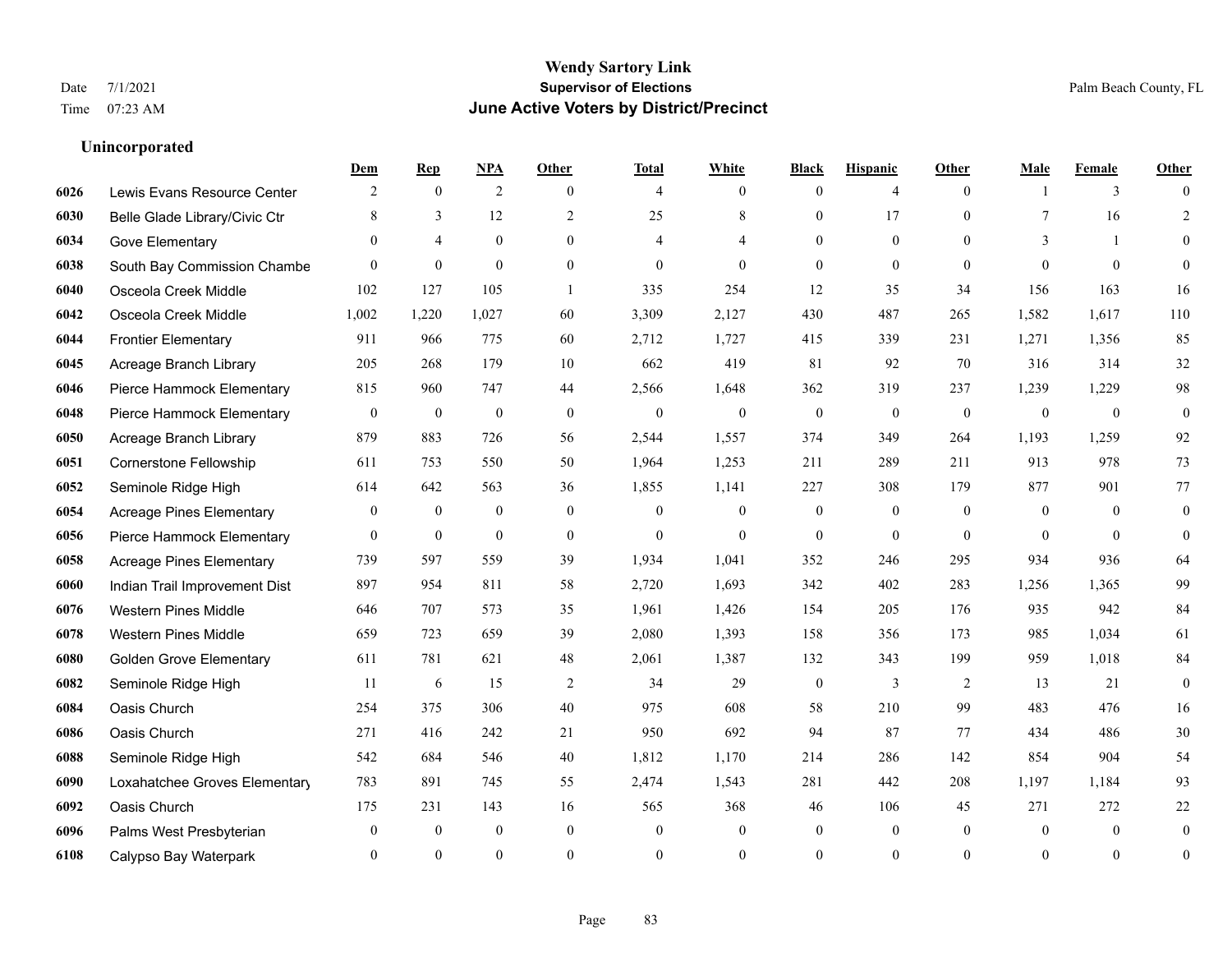|      |                                  | Dem            | <b>Rep</b>       | NPA              | <b>Other</b>   | <b>Total</b>   | <b>White</b>     | <b>Black</b>     | <b>Hispanic</b>  | <b>Other</b>   | <b>Male</b>    | Female         | <b>Other</b>   |
|------|----------------------------------|----------------|------------------|------------------|----------------|----------------|------------------|------------------|------------------|----------------|----------------|----------------|----------------|
| 6130 | Royal Palm Beach High            | 82             | 42               | 88               | 5              | 217            | 101              | 36               | 59               | 21             | 100            | 110            |                |
| 6140 | Royal Palm Beach High            | 336            | 500              | 305              | 32             | 1,173          | 852              | 106              | 112              | 103            | 565            | 584            | 24             |
| 6146 | Christ Fellowship Church RPB     |                | $\overline{2}$   | $\mathbf{1}$     | $\overline{0}$ | 4              | 3                | $\mathbf{0}$     | $\mathbf{0}$     | $\overline{1}$ | 3              | $\overline{1}$ | $\overline{0}$ |
| 6174 | Christ Fellowship Church RPB     | 25             | 51               | 36               | $\overline{2}$ | 114            | 88               | 7                | 7                | 12             | 53             | 57             | 4              |
| 6178 | <b>Everglades Elementary</b>     | 559            | 377              | 445              | 26             | 1.407          | 644              | 293              | 246              | 224            | 647            | 691            | 69             |
| 6180 | <b>Everglades Elementary</b>     | 18             | 49               | 20               | $\overline{1}$ | 88             | 67               | 4                | 14               | 3              | 41             | 45             | 2              |
| 6196 | Palm Beach Central High          | $\mathbf{0}$   | $\mathbf{0}$     | $\mathbf{0}$     | $\overline{0}$ | $\theta$       | $\overline{0}$   | $\mathbf{0}$     | $\mathbf{0}$     | $\theta$       | $\theta$       | $\theta$       | $\mathbf{0}$   |
| 6206 | Palm Beach Central High          | 271            | 247              | 179              | 9              | 706            | 379              | 147              | 59               | 121            | 317            | 362            | 27             |
| 6207 | Palm Beach Central High          | 284            | 370              | 249              | 19             | 922            | 607              | 94               | 102              | 119            | 424            | 474            | 24             |
| 6216 | Panther Run Elementary           | 228            | 190              | 178              | 8              | 604            | 337              | 96               | 98               | 73             | 279            | 302            | 23             |
| 6222 | Panther Run Elementary           | $\overline{0}$ | $\mathbf{1}$     | $\mathbf{0}$     | $\theta$       | $\overline{1}$ | $\mathbf{1}$     | $\theta$         | $\theta$         | $\theta$       | $\overline{1}$ | $\theta$       | $\mathbf{0}$   |
| 6224 | Discovery Key Elementary         | 977            | 1,112            | 684              | 56             | 2,829          | 2,102            | 182              | 332              | 213            | 1,318          | 1,428          | 83             |
| 6228 | Wycliffe Comm Association Bldg   | 764            | 326              | 398              | 20             | 1,508          | 1,409            | 17               | 21               | 61             | 652            | 827            | 29             |
| 6230 | Epiphany Lutheran Church         | 1,112          | 1,194            | 1,084            | 80             | 3,470          | 2,153            | 390              | 559              | 368            | 1,591          | 1,776          | 103            |
| 6232 | Panther Run Elementary           | 684            | 744              | 637              | 48             | 2,113          | 1,355            | 242              | 242              | 274            | 1,002          | 1,044          | 67             |
| 7002 | J F Kennedy Middle               | $\theta$       | $\mathbf{0}$     | $\mathbf{0}$     | $\theta$       | $\theta$       | $\overline{0}$   | $\mathbf{0}$     | $\mathbf{0}$     | $\theta$       | $\overline{0}$ | $\theta$       | $\mathbf{0}$   |
| 7006 | J F Kennedy Middle               | $\mathbf{0}$   | $\boldsymbol{0}$ | $\boldsymbol{0}$ | $\overline{0}$ | $\mathbf{0}$   | $\boldsymbol{0}$ | $\boldsymbol{0}$ | $\boldsymbol{0}$ | $\overline{0}$ | $\mathbf{0}$   | $\theta$       | $\theta$       |
| 7008 | J F Kennedy Middle               | $\theta$       | $\theta$         | $\mathbf{0}$     | $\theta$       | $\theta$       | $\overline{0}$   | $\overline{0}$   | $\mathbf{0}$     | $\Omega$       | $\theta$       | $\theta$       | $\theta$       |
| 7016 | RB Prep Achievement Academy      | 2              | $\mathbf{1}$     | $\mathbf{0}$     | $\theta$       | $\mathbf{3}$   |                  | $\overline{2}$   | $\theta$         | $\Omega$       | 2              |                | $\Omega$       |
| 7038 | RB Prep Achievement Academy      | $\mathbf{0}$   | $\mathbf{0}$     | $\mathbf{0}$     | $\overline{0}$ | $\mathbf{0}$   | $\overline{0}$   | $\mathbf{0}$     | $\mathbf{0}$     | $\theta$       | $\Omega$       | $\theta$       | $\mathbf{0}$   |
| 7054 | <b>Crossroads Baptist Church</b> | 984            | 69               | 289              | 13             | 1,355          | 112              | 1,028            | 72               | 143            | 577            | 717            | 61             |
| 7076 | <b>Egret Lake Elementary</b>     | 3              | $\overline{2}$   | $\mathbf{1}$     | $\mathbf{0}$   | 6              | $\overline{4}$   | $\mathbf{1}$     | $\mathbf{0}$     | $\overline{1}$ | 5              | -1             | $\mathbf{0}$   |
| 7082 | Seminole Trails Elementary       | 1,040          | 314              | 490              | 29             | 1,873          | 680              | 710              | 261              | 222            | 812            | 976            | 85             |
| 7084 | Sharon Christian Church          | 741            | 272              | 429              | 45             | 1,487          | 601              | 444              | 279              | 163            | 608            | 821            | 58             |
| 7098 | U M Church of Palm Beaches       | 21             | 17               | 18               | $\overline{1}$ | 57             | 45               | $\overline{2}$   | 9                | $\overline{1}$ | 29             | 24             | $\overline{4}$ |
| 7110 | <b>Adult Education Center</b>    | 671            | 212              | 387              | 28             | 1,298          | 411              | 403              | 360              | 124            | 525            | 713            | 60             |
| 7112 | <b>Adult Education Center</b>    | 128            | 28               | 58               | 8              | 222            | 54               | 123              | 23               | 22             | 69             | 144            | 9              |
| 7114 | <b>Adult Education Center</b>    | $\theta$       | $\theta$         | $\theta$         | $\theta$       | $\theta$       | $\Omega$         | $\theta$         | $\theta$         | $\Omega$       | $\Omega$       | $\theta$       | $\overline{0}$ |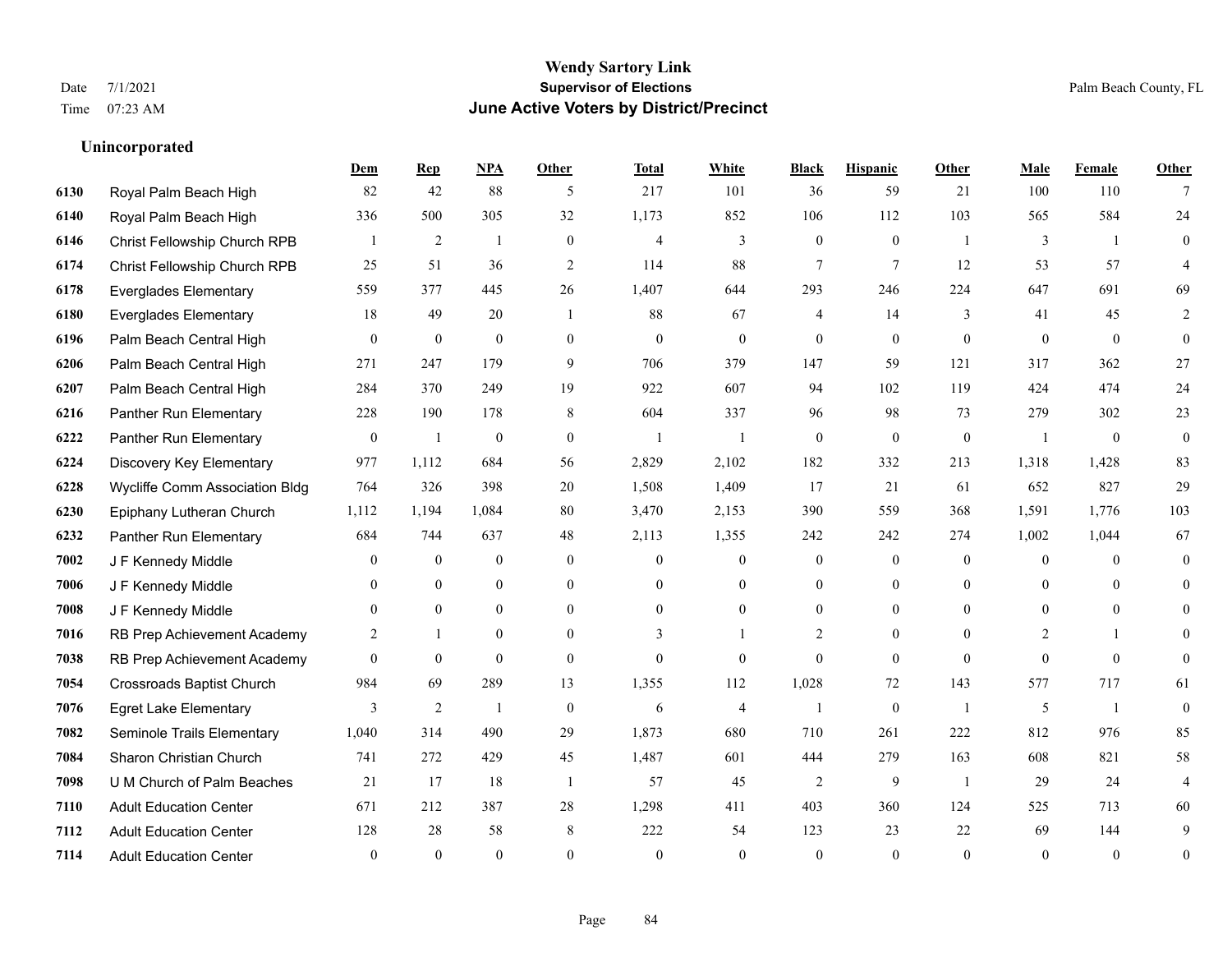**Unincorporated**

### **Wendy Sartory Link** Date 7/1/2021 **Supervisor of Elections** Palm Beach County, FL Time 07:23 AM **June Active Voters by District/Precinct**

## **Dem Rep NPA Other Total White Black Hispanic Other Male Female Other**

| <b>Adult Education Center</b>    | $\theta$ |          |         | $\Omega$     |         | $\Omega$ |          |        | $\Omega$ | $\Omega$ | $\Omega$ | $\theta$       |
|----------------------------------|----------|----------|---------|--------------|---------|----------|----------|--------|----------|----------|----------|----------------|
| <b>Adult Education Center</b>    | 31       | 31       | 35      |              | 102     | 76       |          | 18     |          | 51       | 45       | 6              |
| Clayton Hutcheson Hall A         | 804      | 170      | 396     | 24           | 1,394   | 307      | 659      | 283    | 145      | 609      | 718      | 67             |
| <b>Westgate Community Center</b> | 1,545    | 446      | 894     | 29           | 2,914   | 686      | 944      | 986    | 298      | 1,297    | 1,475    | 142            |
| Clayton Hutcheson Hall B         | 34       |          | 12      | $\mathbf{0}$ | 53      | 16       | 25       |        |          | 23       | 30       | $\overline{0}$ |
| Clayton Hutcheson Hall B         | 47       |          | 20      |              | 71      |          | 46       | 12     | 9        | 28       | 37       | 6              |
| Clayton Hutcheson Hall B         | 237      | 15       | 96      | ↑            | 350     | 25       | 223      | 79     | 23       | 126      | 209      | 15             |
| <b>Rolling Green Elementary</b>  | 1,040    | 239      | 499     | 27           | 1,805   | 566      | 678      | 407    | 154      | 790      | 936      | 79             |
| <b>Rolling Green Elementary</b>  | $\Omega$ | $\theta$ |         | $\Omega$     |         | $\Omega$ | $\Omega$ |        | $\Omega$ |          | $\Omega$ | $\theta$       |
| Lakeview Baptist Church          | 17       | 10       | 10      |              | 39      | 27       |          |        | 6        | 19       | 17       |                |
| Federal Only                     | $\Omega$ | $\theta$ |         | $\Omega$     |         | $\theta$ |          |        | $\Omega$ | $\Omega$ | $\theta$ | $\theta$       |
| State Only                       | 134      | 104      | 117     |              | 357     | 274      |          | 14     | 56       | 160      | 184      |                |
| Unincorporated                   | 180,207  | 119,587  | 120,574 | 8,378        | 428,746 | 282,501  | 44,898   | 61,800 | 39,547   | 188,411  | 224,565  | 15,770         |
|                                  |          |          |         |              |         |          |          |        |          |          |          |                |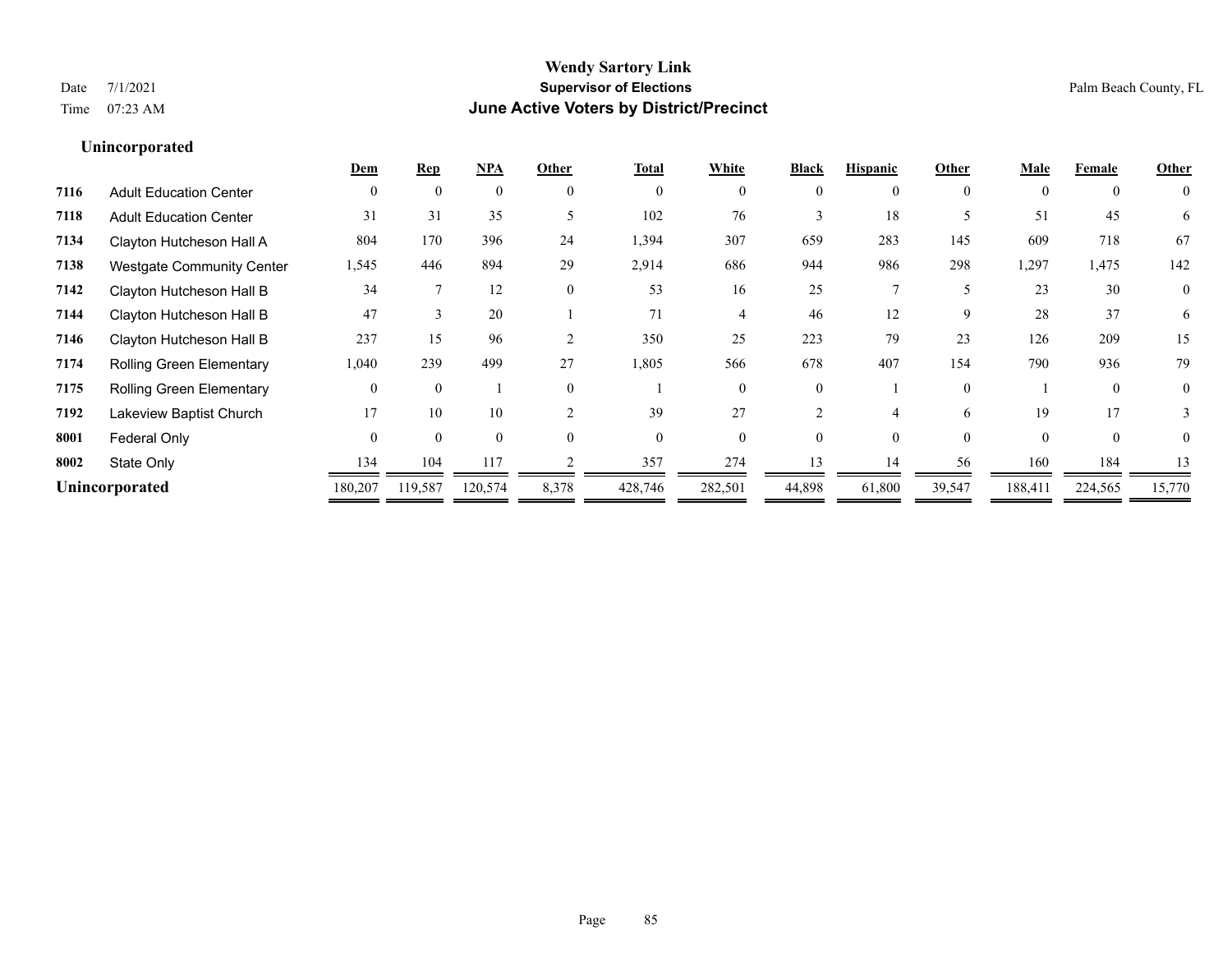| 7/1/2021<br>Date<br>$07:23$ AM<br>Time |            |            |            |              | <b>Wendy Sartory Link</b><br><b>Supervisor of Elections</b><br>June Active Voters by District/Precinct |              |              |                 |              |             |               | Palm Beach County, FL |
|----------------------------------------|------------|------------|------------|--------------|--------------------------------------------------------------------------------------------------------|--------------|--------------|-----------------|--------------|-------------|---------------|-----------------------|
| <b>Atlantis</b>                        | <u>Dem</u> | <b>Rep</b> | <u>NPA</u> | <b>Other</b> | <b>Total</b>                                                                                           | <b>White</b> | <b>Black</b> | <b>Hispanic</b> | <u>Other</u> | <b>Male</b> | <b>Female</b> | <b>Other</b>          |
| 3082<br>Atlantis City Hall             | 486        | 904        | 441        | 41           | 1,872                                                                                                  | 1,621        | 38           | 90              | 123          | 860         | 969           | 43                    |
| <b>Atlantis</b>                        | 486        | 904        | 441        | 41           | 1,872                                                                                                  | 1,621        | 38           | 90              | 123          | 860         | 969           | 43                    |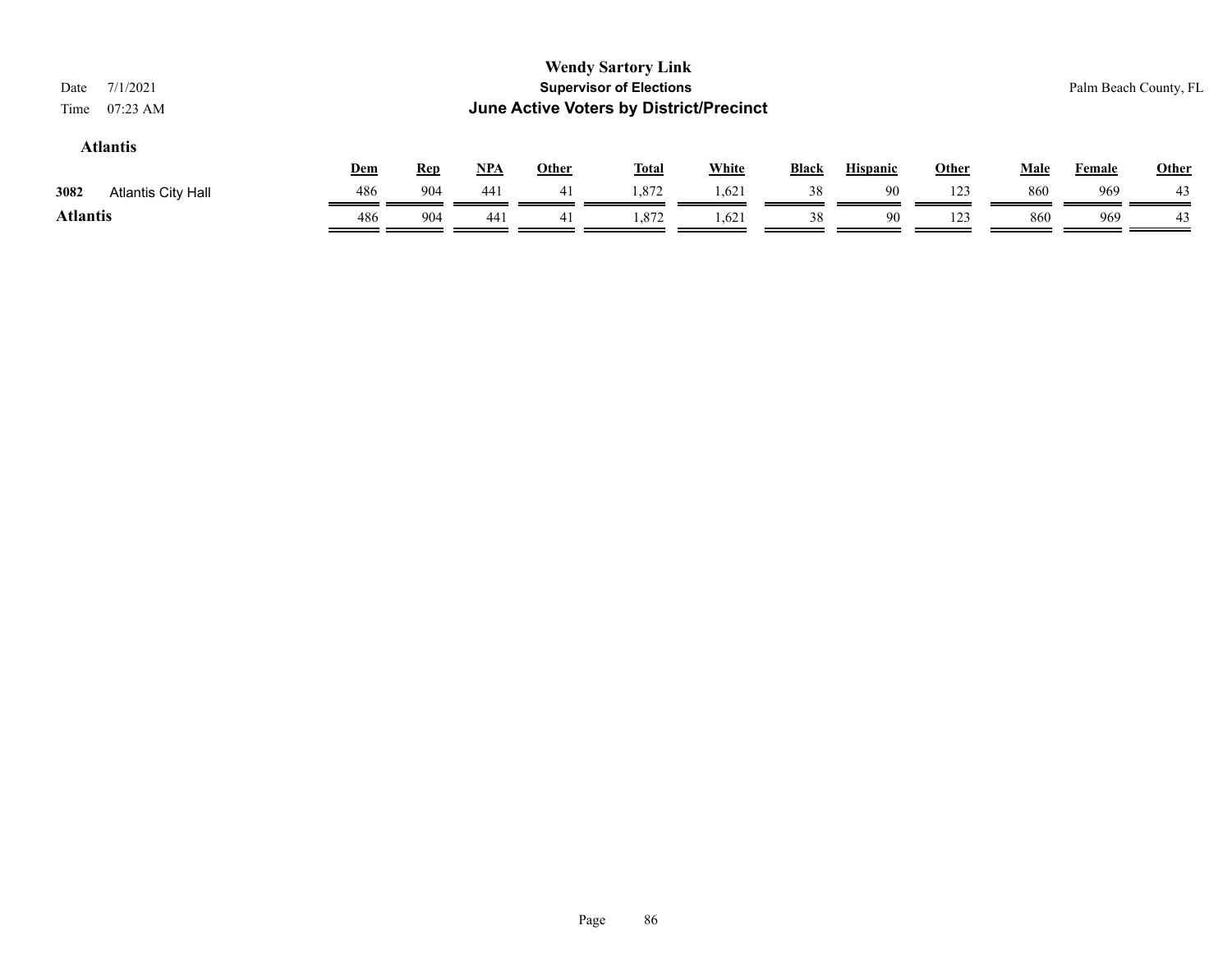### **Boynton Beach**

|      |                                   | Dem | <b>Rep</b> | NPA | <b>Other</b>   | <b>Total</b> | <b>White</b> | <b>Black</b> | <b>Hispanic</b> | <b>Other</b>    | <b>Male</b> | <b>Female</b> | <b>Other</b>   |
|------|-----------------------------------|-----|------------|-----|----------------|--------------|--------------|--------------|-----------------|-----------------|-------------|---------------|----------------|
| 3136 | Freedom Shores Elementary         | 877 | 401        | 579 | 33             | 1,890        | 836          | 522          | 275             | 257             | 837         | 977           | 76             |
| 3138 | <b>Citrus Cove Elementary</b>     | 861 | 499        | 572 | 31             | 1,963        | 1,159        | 310          | 287             | 207             | 863         | 1,018         | 82             |
| 3140 | Boynton Lakes North Clubhouse     | 417 | 195        | 274 | 15             | 901          | 424          | 218          | 128             | 131             | 403         | 467           | 31             |
| 3142 | Boynton Lakes North Clubhouse     | 389 | 163        | 218 | 15             | 785          | 441          | 137          | 136             | 71              | 314         | 440           | 31             |
| 3146 | <b>Freedom Shores Elementary</b>  | 329 | 124        | 168 | 15             | 636          | 422          | 79           | 73              | 62              | 259         | 357           | $20\,$         |
| 3164 | <b>Citrus Cove Elementary</b>     | 880 | 540        | 637 | 52             | 2,109        | 1,319        | 311          | 244             | 235             | 934         | 1,104         | 71             |
| 3168 | Boynton Beach Fire Station #3     | 911 | 451        | 656 | 30             | 2,048        | 1,158        | 360          | 298             | 232             | 873         | 1,102         | 73             |
| 3172 | Boynton Beach High                | 474 | 140        | 302 | 32             | 948          | 438          | 266          | 138             | 106             | 388         | 513           | 47             |
| 3174 | Boynton Beach Fire Station #3     | 246 | 173        | 170 | 14             | 603          | 411          | 51           | 85              | 56              | 275         | 311           | 17             |
| 3176 | Boynton Beach High                | 221 | 119        | 149 | 7              | 496          | 264          | 91           | 82              | 59              | 214         | 260           | $22\,$         |
| 3182 | Imagine Schools - Chancellor      | 97  | 51         | 82  | 4              | 234          | 118          | 45           | 37              | 34              | 111         | 112           | 11             |
| 3185 | Christ Fellowship Church BB       | 263 | 175        | 173 | 26             | 637          | 403          | 70           | 96              | 68              | 300         | 316           | 21             |
| 3186 | Christ Fellowship Church BB       | 185 | 123        | 138 | $10\,$         | 456          | 321          | 39           | 63              | 33              | 201         | 234           | 21             |
| 3187 | Christ Fellowship Church BB       | 696 | 390        | 567 | 55             | 1,708        | 975          | 261          | 282             | 190             | 798         | 852           | 58             |
| 3188 | Christ Fellowship Church BB       | 413 | 305        | 352 | 20             | 1,090        | 674          | 221          | 122             | 73              | 536         | 519           | 35             |
| 3190 | Imagine Schools - Chancellor      | 295 | 147        | 206 | 20             | 668          | 381          | 134          | 91              | 62              | 336         | 317           | 15             |
| 3192 | Leisureville #1 Clubhouse         | 556 | 404        | 363 | 41             | 1,364        | 1,033        | 109          | 127             | 95              | 542         | 774           | 48             |
| 3194 | Boynton Beach Fire Station #2     | 746 | 170        | 376 | 20             | 1,312        | 468          | 543          | 160             | 141             | 574         | 685           | 53             |
| 3196 | Leisureville #3 Clubhouse         | 617 | 556        | 419 | 47             | 1,639        | 1,365        | 81           | 102             | 91              | 702         | 883           | 54             |
| 3198 | <b>BB Leisureville Clubhouse</b>  | 492 | 522        | 311 | 36             | 1,361        | 1,127        | 61           | 112             | 61              | 551         | 772           | 38             |
| 3200 | <b>Golfview Harbour Clubhouse</b> | 614 | 403        | 397 | 28             | 1,442        | 984          | 204          | 108             | 146             | 646         | 748           | $48\,$         |
| 3202 | <b>Golfview Harbour Clubhouse</b> | 64  | 65         | 48  | 7              | 184          | 137          | 28           | $\,$ 8 $\,$     | 11              | 88          | 90            | 6              |
| 4020 | Christ Fellowship Church BB       | 31  | 27         | 38  | $\overline{4}$ | 100          | 78           | 4            | 11              | $7\phantom{.0}$ | 38          | 60            | $\overline{2}$ |
| 4022 | <b>Congress Middle</b>            | 826 | 238        | 397 | 40             | 1,501        | 546          | 647          | 157             | 151             | 620         | 820           | 61             |
| 4024 | Harvey E Oyer Jr Park             | 491 | 626        | 481 | 56             | 1,654        | 1,313        | 88           | 124             | 129             | 785         | 822           | 47             |
| 4026 | <b>Sterling Village Aud</b>       | 503 | 550        | 452 | 50             | 1,555        | 1,357        | 35           | 61              | 102             | 722         | 781           | 52             |
| 4034 | <b>Crosspointe Elementary</b>     | 360 | 256        | 291 | 23             | 930          | 671          | 111          | 61              | 87              | 397         | 513           | $20\,$         |
| 4036 | <b>Forest Park Elementary</b>     | 284 | 445        | 265 | 25             | 1,019        | 915          | $\,$ 8 $\,$  | 51              | 45              | 427         | 559           | 33             |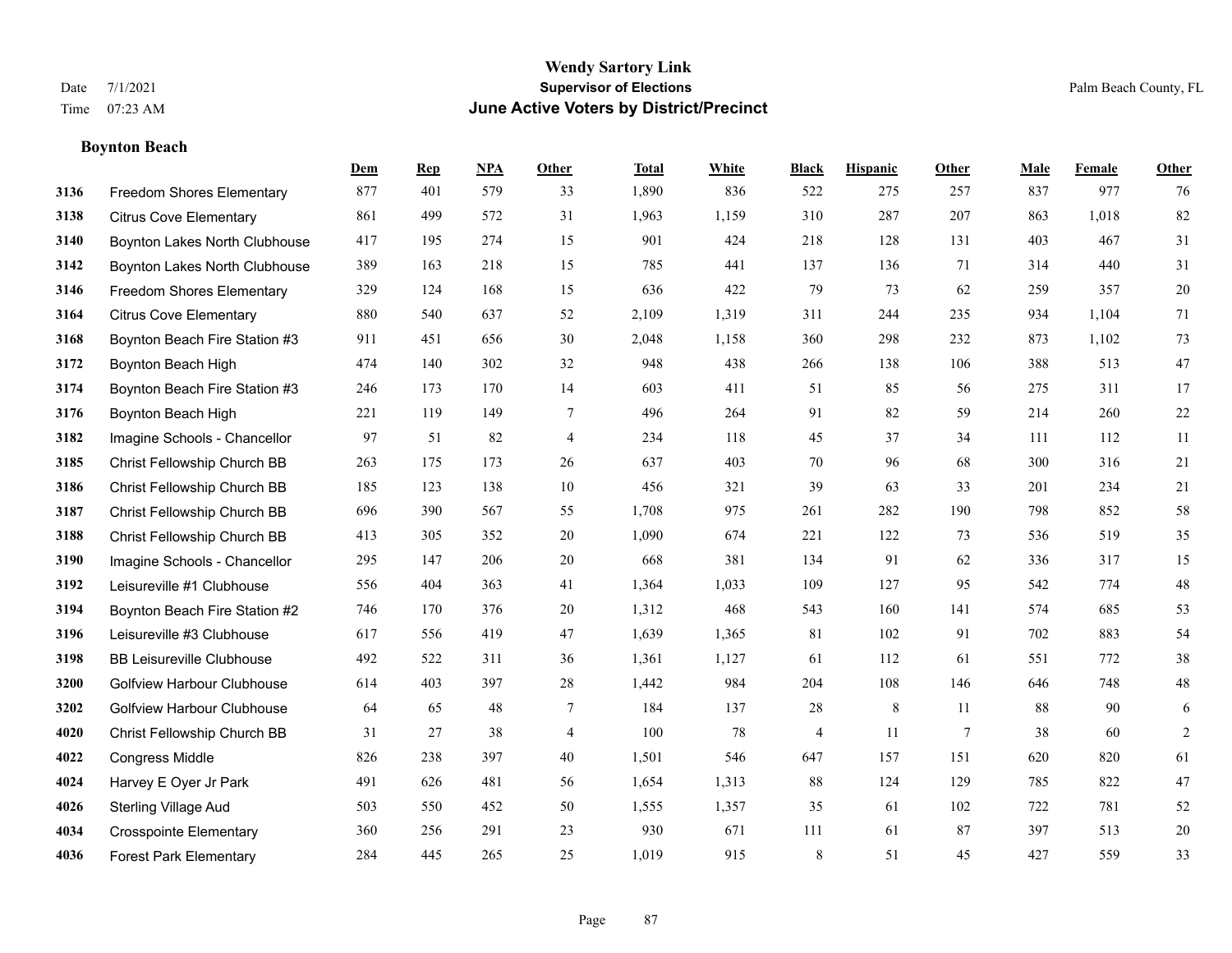### **Boynton Beach**

|      |                                | Dem      | <b>Rep</b>     | <b>NPA</b>   | Other    | <b>Total</b> | White          | <b>Black</b> | <b>Hispanic</b> | Other    | Male                  | Female         | Other          |
|------|--------------------------------|----------|----------------|--------------|----------|--------------|----------------|--------------|-----------------|----------|-----------------------|----------------|----------------|
| 4050 | Hunter's Run Courtside Cafe    | 1,076    | 367            | 532          | 36       | 2,011        | 1,850          | 40           | 47              | 74       | 839                   | 1,128          | 44             |
| 4052 | <b>Crosspointe Elementary</b>  | 119      | 82             | 83           | 3        | 287          | 173            | 58           | 23              | 33       | 141                   | 140            | 6              |
| 4053 | <b>Crosspointe Elementary</b>  | 208      | 79             | 146          | 17       | 450          | 169            | 108          | 100             | 73       | 200                   | 231            | 19             |
| 4054 | Lakeview Baptist Church        | 538      | 649            | 438          | 35       | 1,660        | 1,372          | 77           | 101             | 110      | 773                   | 832            | 55             |
| 4062 | Lakeview Baptist Church        | 41       | 68             | 37           | 5        | 151          | 124            | 8            | 8               | 11       | 73                    | 76             | 2              |
| 4066 | Seacrest Presbyterian          | $\Omega$ | $\mathbf{0}$   | $\mathbf{0}$ | $\Omega$ | $\Omega$     | $\overline{0}$ | 0            | $\Omega$        | $\theta$ | $\theta$              | $\theta$       | $\overline{0}$ |
| 4068 | Seacrest Presbyterian          | $\theta$ | $\theta$       | $\mathbf{0}$ | $\theta$ | $\Omega$     | $\theta$       | $\theta$     | $\theta$        | $\Omega$ | $\theta$              | $\theta$       | $\overline{0}$ |
| 4070 | Seacrest Presbyterian          | $\Omega$ | $\theta$       | $\theta$     | $\theta$ | $\Omega$     | $\theta$       | $\Omega$     | $\Omega$        | $\Omega$ | $\Omega$              | $\theta$       | $\theta$       |
| 7178 | Temple Beth Kodesh             | 1,524    | 183            | 546          | 29       | 2,282        | 439            | 1,301        | 344             | 198      | 1,006                 | 1,166          | 110            |
| 7179 | Village Royale on the Green    | 811      | 224            | 351          | 23       | 1,409        | 585            | 569          | 140             | 115      | 588                   | 756            | 65             |
| 7180 | St John Missionary Baptist Chr | 1,771    | 136            | 455          | 18       | 2,380        | 236            | 1,771        | 171             | 202      | 1,001                 | 1,275          | 104            |
| 7182 | Carolyn Sims Center            | 1,480    | 63             | 349          | 11       | 1,903        | 80             | 1,600        | 83              | 140      | 776                   | 1,053          | 74             |
| 7184 | St John Missionary Baptist Chr | 2        | $\overline{4}$ | $\mathbf{0}$ | $\theta$ | 6            | 4              |              | $\Omega$        |          | $\boldsymbol{\Delta}$ | $\mathfrak{D}$ | $\theta$       |
| 7186 | Boynton Beach Senior Center    | 1,492    | 409            | 716          | 51       | 2,668        | 1,063          | 1,078        | 275             | 252      | 1,237                 | 1,311          | 120            |
| 7188 | <b>Forest Park Elementary</b>  | 853      | 526            | 575          | 61       | 2,015        | 1,392          | 265          | 181             | 177      | 850                   | 1,091          | 74             |
| 7190 | Seacrest Presbyterian          | 1,062    | 598            | 783          | 59       | 2,502        | 1,573          | 440          | 250             | 239      | 1,193                 | 1,210          | 99             |
|      | <b>Boynton Beach</b>           | 24,115   | 11,646         | 14,092       | 1,104    | 50,957       | 28,798         | 12,350       | 5,242           | 4,567    | 22,415                | 26,677         | 1,865          |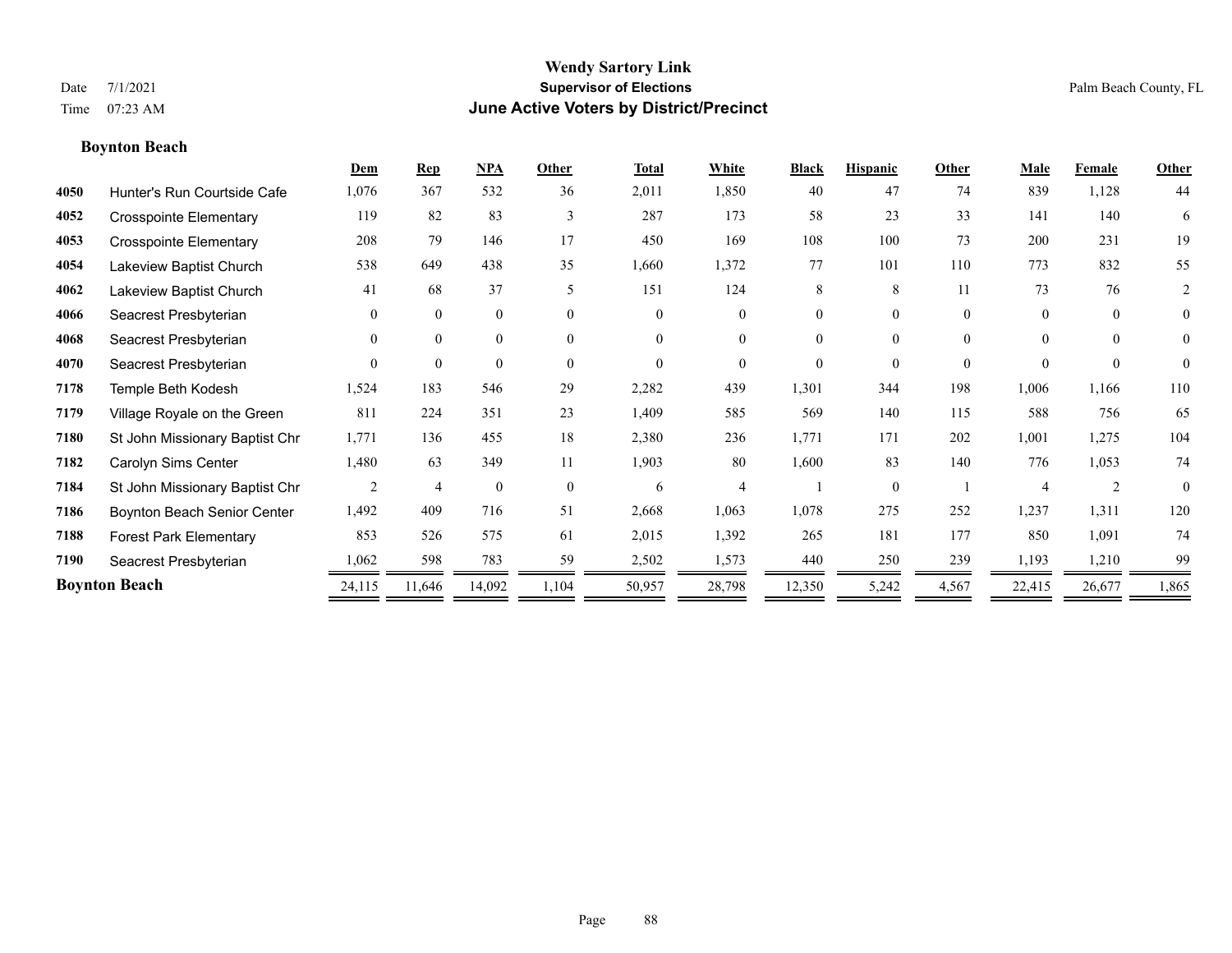### **Belle Glade**

|                    |                               | <u>Dem</u> | <b>Rep</b> | <u>NPA</u> | Other | <u>Total</u> | White | <b>Black</b> | <b>Hispanic</b> | Other | <u>Male</u> | Female       | <b>Other</b> |
|--------------------|-------------------------------|------------|------------|------------|-------|--------------|-------|--------------|-----------------|-------|-------------|--------------|--------------|
| 6022               | Belle Glade Library/Civic Ctr | 1,369      | 104        | 255        | 15    | 1,743        | 93    | 1,392        | 144             | 114   | 717         | 957          | 69           |
| 6024               | Lewis Evans Resource Center   | 1,702      | 66         | 257        | 15    | 2,040        | 32    | 1.770        | 124             | 114   | 819         | 1,152        | 69           |
| 6028               | Belle Glade Library/Civic Ctr | 752        | 460        | 323        | 15    | 1,550        | 417   | 395          | 652             | 86    | 724         | 783          | 43           |
| 6029               | Belle Glade Library/Civic Ctr |            |            | $\theta$   | 0     |              |       |              | $\Omega$        |       |             | $\mathbf{0}$ | $\Omega$     |
| 6032               | Gove Elementary               | 674        | 296        | 272        |       | 1,247        | 314   | 430          | 406             | 97    | 536         | 669          | 42           |
| 6036               | Gove Elementary               | 394        | 160        | 207        |       | 770          | 137   | 150          | 438             | 45    | 335         | 405          | 30           |
| <b>Belle Glade</b> |                               | 4,892      | .086       | 1,314      | 59    | 7,351        | 993   | 4,138        | 1,764           | 456   | 3,132       | 3,966        | 253          |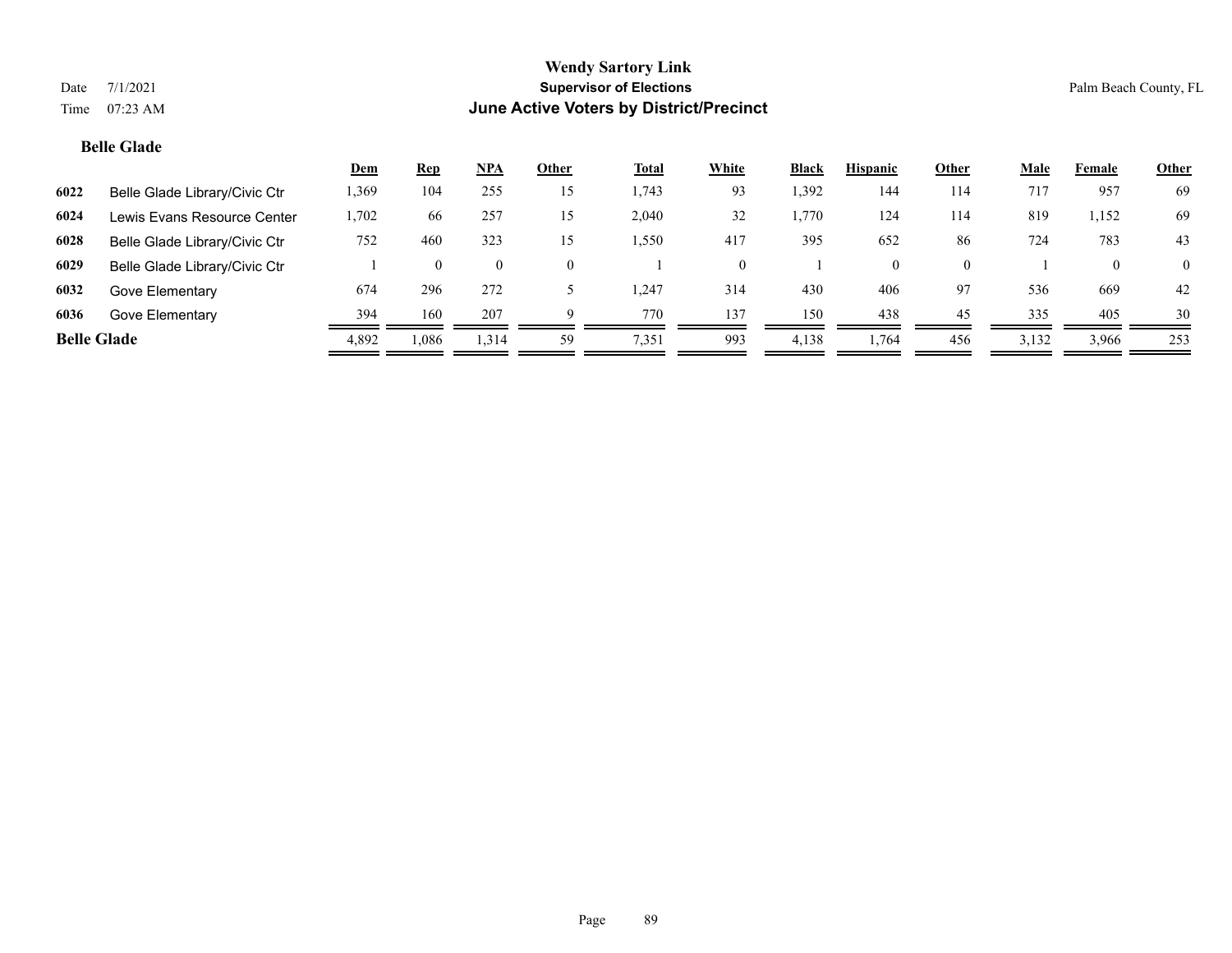### **Boca Raton**

|      |                               | Dem | <b>Rep</b> | NPA | <b>Other</b> | <b>Total</b> | <b>White</b> | <b>Black</b>   | <b>Hispanic</b> | <b>Other</b> | <b>Male</b> | <b>Female</b> | <b>Other</b> |
|------|-------------------------------|-----|------------|-----|--------------|--------------|--------------|----------------|-----------------|--------------|-------------|---------------|--------------|
| 4134 | Above and Beyond Community (  | 411 | 557        | 427 | 35           | 1,430        | 1,161        | 40             | 124             | 105          | 671         | 712           | 47           |
| 4136 | Above and Beyond Community (  | 636 | 615        | 573 | 43           | 1,867        | 1,392        | 50             | 216             | 209          | 794         | 998           | 75           |
| 4138 | Ascension Catholic Church     | 806 | 1,203      | 890 | 68           | 2,967        | 2,323        | 158            | 237             | 249          | 1,396       | 1,471         | 100          |
| 4140 | <b>Broken Sound Club</b>      | 253 | 204        | 180 | 16           | 653          | 481          | 25             | 84              | 63           | 272         | 363           | 18           |
| 4142 | Woodfield Country Club HOA    | 841 | 746        | 724 | 53           | 2,364        | 2,115        | 13             | 67              | 169          | 1.076       | 1.194         | 94           |
| 4144 | Seasons HOA Clubhouse         | 220 | 215        | 168 | 10           | 613          | 507          | 8              | 37              | 61           | 290         | 294           | $29\,$       |
| 4146 | <b>Broken Sound Club</b>      | 525 | 378        | 332 | 17           | 1,252        | 1,147        | 12             | 32              | 61           | 562         | 657           | 33           |
| 4148 | <b>Broken Sound Club</b>      | 578 | 415        | 425 | 39           | 1,457        | 1,147        | 70             | 132             | 108          | 666         | 752           | 39           |
| 4150 | Patch Reef Park Community Cer | 567 | 503        | 550 | 66           | 1,686        | 1,297        | 62             | 155             | 172          | 795         | 843           | $48\,$       |
| 4152 | Boca Delray Lodge #171        | 636 | 646        | 638 | 50           | 1,970        | 1,454        | 71             | 220             | 225          | 895         | 991           | 84           |
| 4154 | Ascension Catholic Church     | 418 | 415        | 330 | 32           | 1,195        | 872          | 88             | 101             | 134          | 582         | 565           | 48           |
| 4158 | Spanish River High            | 954 | 736        | 758 | 40           | 2,488        | 1,971        | 49             | 218             | 250          | 1,181       | 1,199         | 108          |
| 4160 | Greater BR Swim & Racquet Ctr | 432 | 406        | 345 | 19           | 1,202        | 970          | 18             | 88              | 126          | 556         | 602           | $44$         |
| 4162 | Patch Reef Park Community Cer | 546 | 480        | 437 | $20\,$       | 1,483        | 1,132        | $30\,$         | 113             | 208          | 676         | 732           | 75           |
| 4164 | Safe Schools Institute        | 595 | 648        | 561 | 32           | 1,836        | 1,476        | 28             | 171             | 161          | 853         | 890           | 93           |
| 4166 | FAU Arena Lobby               | 787 | 452        | 596 | 28           | 1,863        | 1,055        | 301            | 264             | 243          | 827         | 935           | 101          |
| 4168 | JC Mitchell Elementary        | 701 | 559        | 601 | 51           | 1,912        | 1,327        | 83             | 237             | 265          | 827         | 970           | 115          |
| 4170 | Spanish River Library         | 910 | 1,034      | 860 | 48           | 2,852        | 2,214        | 99             | 262             | 277          | 1,351       | 1,401         | 100          |
| 4172 | Marine Safety Headquarters    | 671 | 682        | 583 | 61           | 1,997        | 1,750        | 16             | 98              | 133          | 889         | 1,053         | 55           |
| 4174 | Sugar Sand Park Comm Center   | 302 | 276        | 264 | 15           | 857          | 737          | $\mathfrak{S}$ | 53              | 62           | 403         | 417           | 37           |
| 4176 | Sugar Sand Park Comm Center   | 937 | 681        | 728 | 70           | 2,416        | 1,776        | 72             | 321             | 247          | 1,054       | 1,256         | 106          |
| 4178 | Sugar Sand Park Comm Center   | 755 | 645        | 517 | 45           | 1,962        | 1,561        | $42\,$         | 195             | 164          | 789         | 1,106         | 67           |
| 4184 | <b>Boca Raton Middle</b>      | 566 | 611        | 557 | 36           | 1,770        | 1,341        | 53             | 204             | 172          | 829         | 890           | 51           |
| 4186 | The Volen Center              | 555 | 504        | 450 | 29           | 1,538        | 1,065        | 131            | 161             | 181          | 709         | 764           | 65           |
| 4188 | Elks Lodge of Boca Raton      | 892 | 520        | 586 | 55           | 2,053        | 1,200        | 315            | 308             | 230          | 924         | 1.036         | 93           |
| 4190 | St Gregory Episcopal Church   | 743 | 1,084      | 793 | 72           | 2,692        | 2,264        | 27             | 179             | 222          | 1,317       | 1,279         | 96           |
| 4210 | Sugar Sand Park Comm Center   | 638 | 835        | 667 | 43           | 2,183        | 1,718        | 30             | 261             | 174          | 1,008       | 1,103         | $72\,$       |
| 4212 | Center for Spiritual Living   | 628 | 806        | 574 | 37           | 2,045        | 1,707        | 33             | 160             | 145          | 966         | 1,017         | 62           |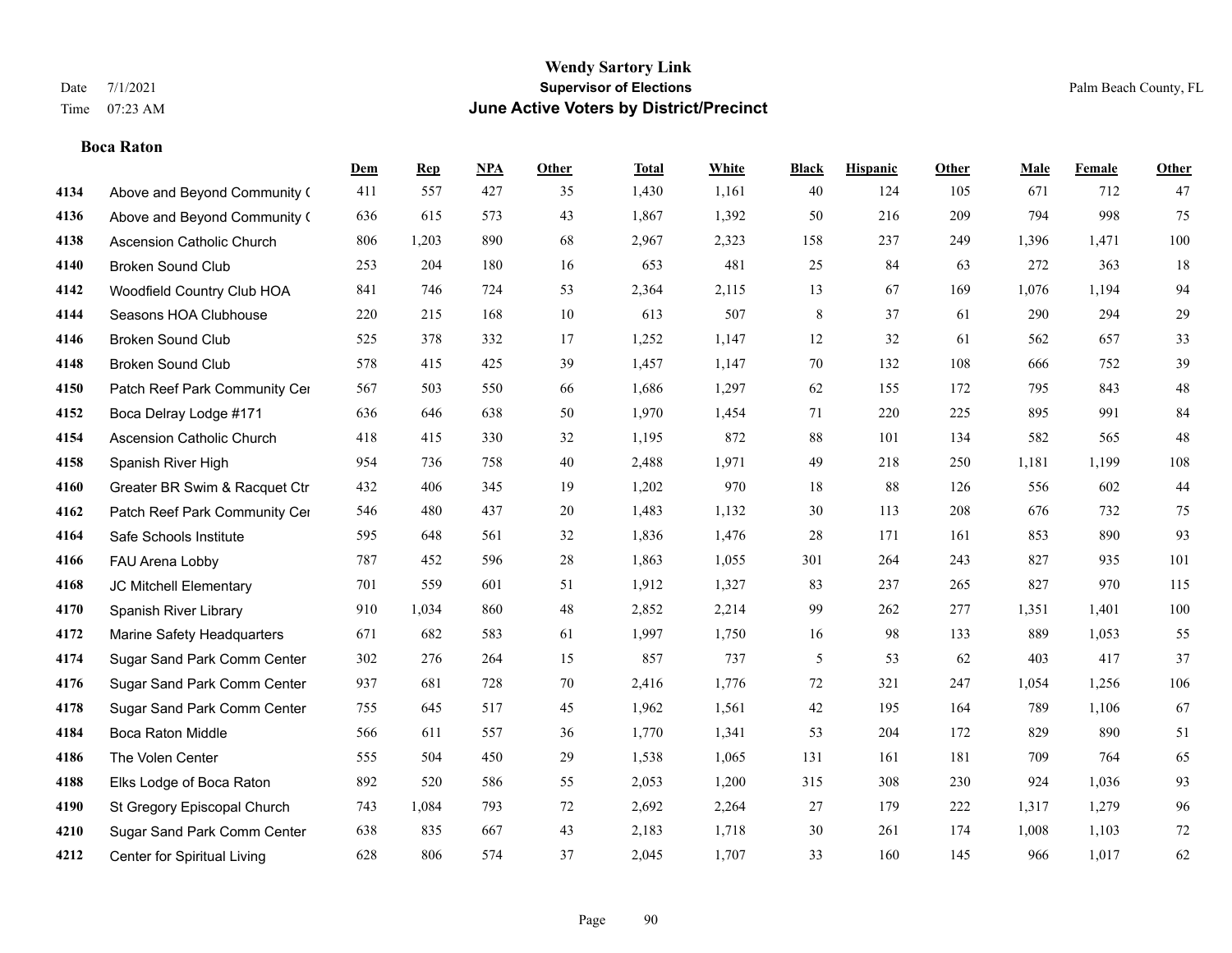### **Boca Raton**

|                   |                                    | Dem    | <b>Rep</b> | <b>NPA</b> | Other | <b>Total</b> | White  | <b>Black</b> | <b>Hispanic</b> | Other | Male   | Female | <b>Other</b> |
|-------------------|------------------------------------|--------|------------|------------|-------|--------------|--------|--------------|-----------------|-------|--------|--------|--------------|
| 4214              | Calvary Chapel Boca Raton - 4th    | 636    | 860        | 639        | 65    | 2,200        | 1,754  | 46           | 233             | 167   | 1,018  | 1,102  | 80           |
| 4216              | Calvary Chapel Boca Raton - Kir    | 684    | 1,070      | 689        | 62    | 2,505        | 2,112  | 20           | 176             | 197   | 1,180  | 1,235  | 90           |
| 4218              | <b>Grace Community Church</b>      | 456    | 852        | 536        | 58    | 1,902        | 1,580  | 31           | 135             | 156   | 879    | 940    | 83           |
| 4220              | <b>Boca Raton Community Center</b> | 459    | 394        | 460        | 45    | 1,358        | 875    | 99           | 238             | 146   | 602    | 711    | 45           |
| 4222              | Boca Raton Downtown Library        | 921    | 1,076      | 884        | 81    | 2,962        | 2,493  | 59           | 178             | 232   | 1,329  | 1,514  | 119          |
| 4224              | <b>Grace Community Church</b>      | 511    | 1,103      | 725        | 59    | 2,398        | 1,976  | 56           | 176             | 190   | 1,121  | 1,195  | 82           |
| 4226              | St Gregory Episcopal Church        | 226    | 381        | 270        | 21    | 898          | 805    |              | 32              | 54    | 425    | 449    | 24           |
| 4228              | <b>Boca Raton Community Center</b> | 526    | 650        | 499        | 47    | 1,722        | 1,477  | 16           | 96              | 133   | 775    | 899    | 48           |
| 4230              | Boca Raton Downtown Library        | 319    | 449        | 318        | 25    | 1,111        | 973    | 9            | 54              | 75    | 521    | 564    | 26           |
| 5115              | Spanish River High                 | 82     | 105        | 76         | 12    | 275          | 224    |              | 22              | 25    | 137    | 135    | 3            |
| <b>Boca Raton</b> |                                    | 22,323 | 23,796     | 20,210     | 1,605 | 67,934       | 53,429 | 2,276        | 6,038           | 6,191 | 31,145 | 34,234 | 2,555        |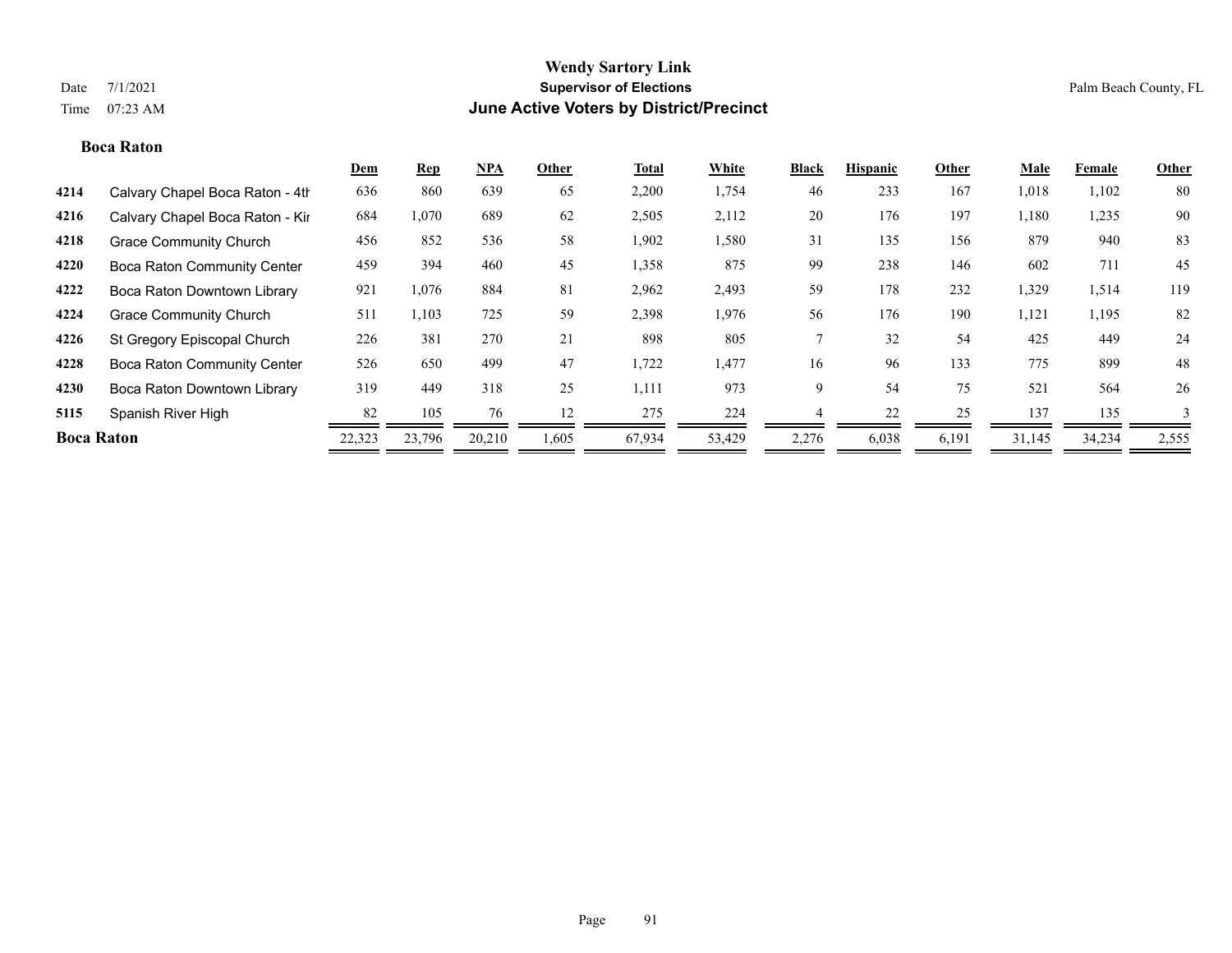| Date<br>Time | 7/1/2021<br>$07:23$ AM               |            |            |            |              | <b>Wendy Sartory Link</b><br><b>Supervisor of Elections</b><br>June Active Voters by District/Precinct |              |          |                 |       |             | Palm Beach County, FL |              |
|--------------|--------------------------------------|------------|------------|------------|--------------|--------------------------------------------------------------------------------------------------------|--------------|----------|-----------------|-------|-------------|-----------------------|--------------|
|              | <b>Briny Breezes</b>                 | <b>Dem</b> | <b>Rep</b> | <u>NPA</u> | <b>Other</b> | <u>Total</u>                                                                                           | <b>White</b> | Black    | <b>Hispanic</b> | Other | <b>Male</b> | Female                | <b>Other</b> |
| 4038         | <b>Briny Breezes Community Cente</b> | 95         | 148        | 91         |              | 337                                                                                                    | 311          |          | 10              | 16    | 141         | 186                   | 10           |
|              | <b>Briny Breezes</b>                 | 95         | 148        | 91         |              | 337                                                                                                    | 311          | $\Omega$ | 10              | 16    | 141         | 186                   | 10           |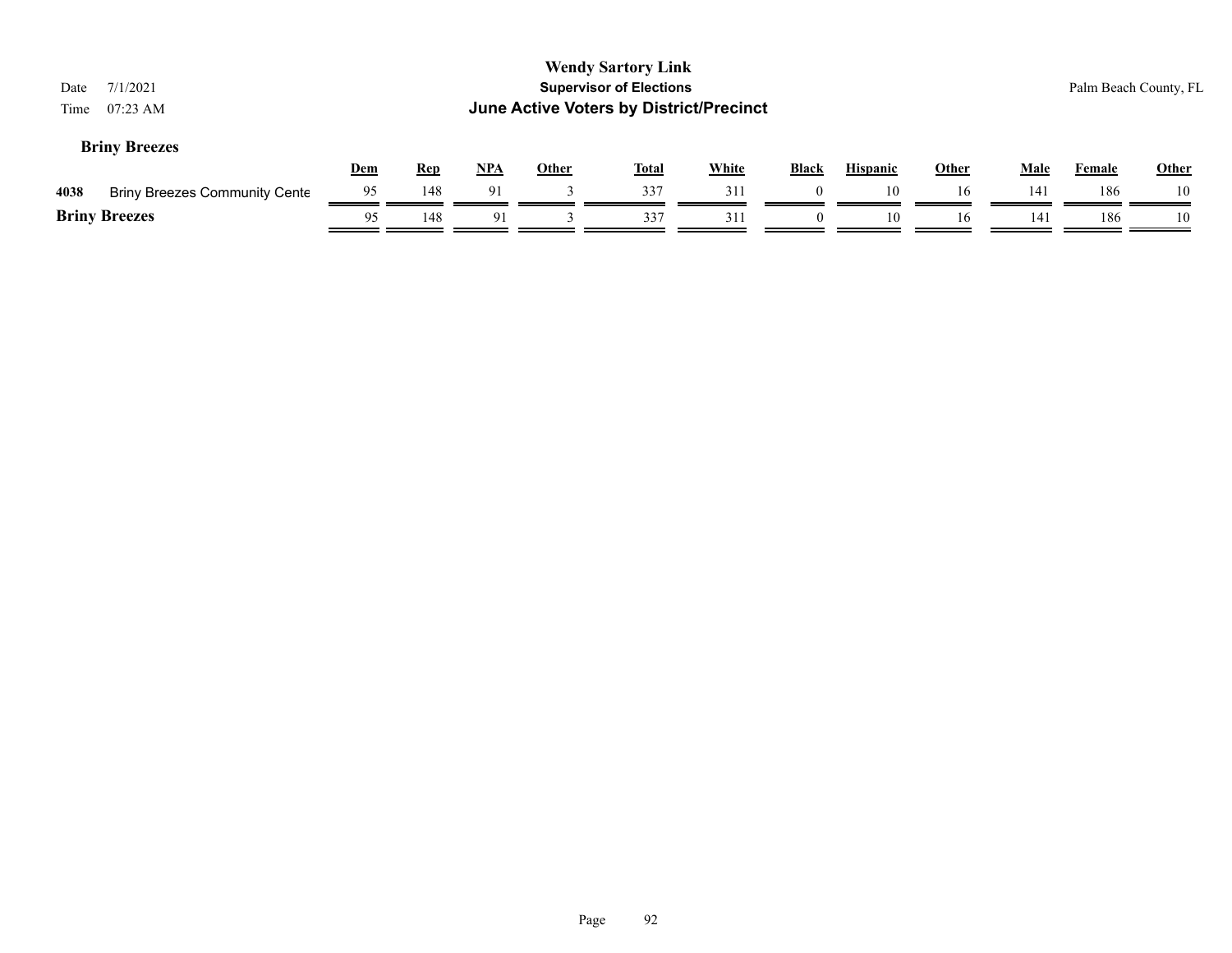| Date<br>Time | 7/1/2021<br>$07:23$ AM |     |            |            | June Active Voters by District/Precinct | <b>Wendy Sartory Link</b><br><b>Supervisor of Elections</b> |              |              |                 |       |      |               | Palm Beach County, FL |
|--------------|------------------------|-----|------------|------------|-----------------------------------------|-------------------------------------------------------------|--------------|--------------|-----------------|-------|------|---------------|-----------------------|
|              | <b>Cloud Lake</b>      | Dem | <b>Rep</b> | <u>NPA</u> | <b>Other</b>                            | <u>Total</u>                                                | <b>White</b> | <b>Black</b> | <b>Hispanic</b> | Other | Male | <b>Female</b> | <b>Other</b>          |
| 2132         | Cloud Lake Town Hall   | 27  | 25         | 33         |                                         | 87                                                          | 57           |              | 23              |       | 38   | 45            |                       |
|              | <b>Cloud Lake</b>      | 27  | 25         | 33         |                                         | 87                                                          | 57           |              | 23              |       | 38   | 45            |                       |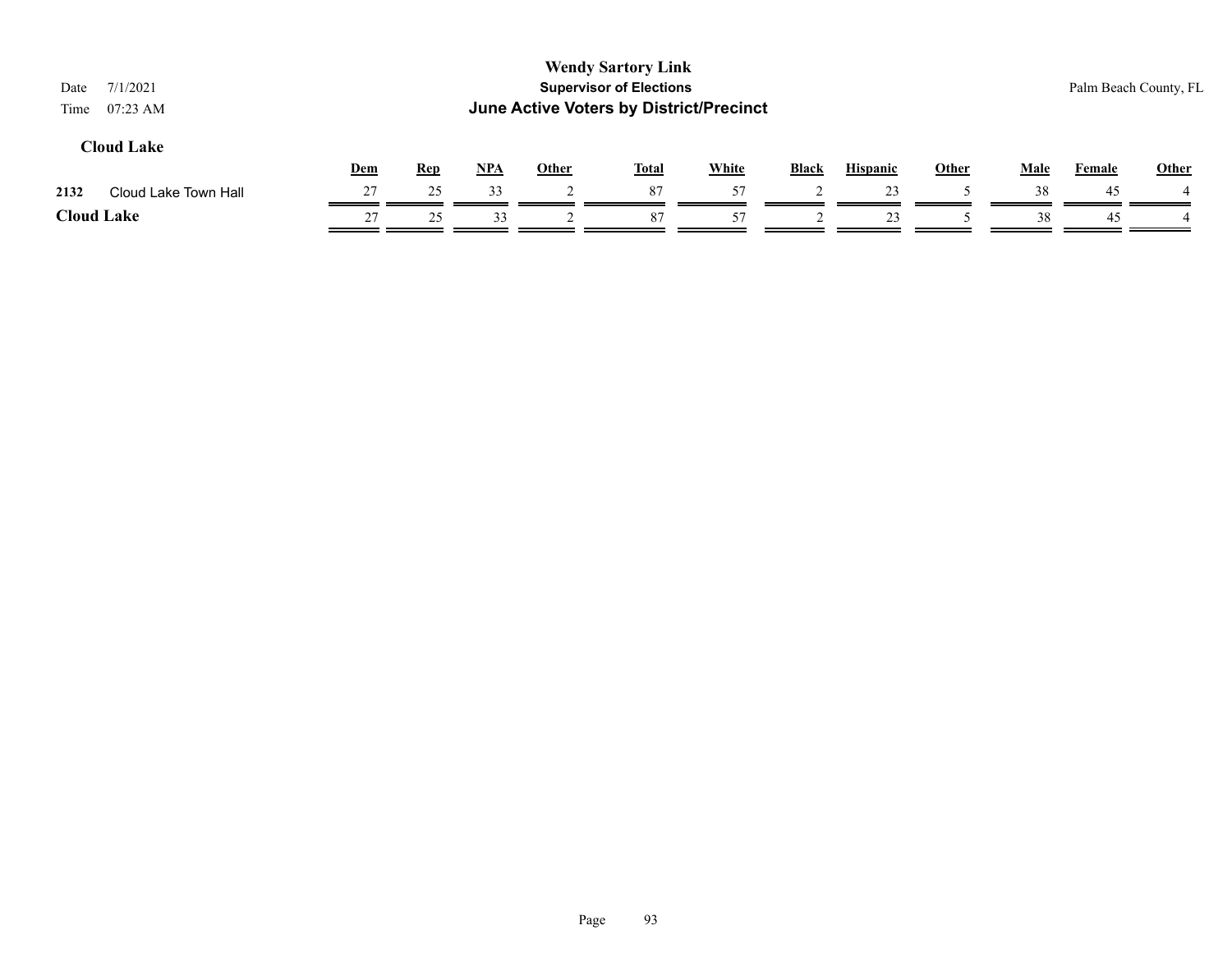### **Delray Beach**

|      |                                   | Dem             | <b>Rep</b>       | NPA          | <b>Other</b>   | <b>Total</b>     | <b>White</b> | <b>Black</b>   | <b>Hispanic</b> | <b>Other</b>   | <b>Male</b>  | Female       | <b>Other</b>   |
|------|-----------------------------------|-----------------|------------------|--------------|----------------|------------------|--------------|----------------|-----------------|----------------|--------------|--------------|----------------|
| 4058 | Plumosa SOA Elementary            | 50              | 61               | 47           | 7              | 165              | 141          | 4              | 12              | 8              | 77           | 85           | 3              |
| 4074 | Plumosa SOA Elementary            | 426             | 423              | 348          | 25             | 1,222            | 1,052        | 15             | 72              | 83             | 580          | 605          | 37             |
| 4076 | <b>Country Manors Clubhouse</b>   | 448             | 389              | 396          | 24             | 1,257            | 892          | 99             | 131             | 135            | 553          | 668          | 36             |
| 4086 | <b>Banyan Creek Elementary</b>    | 557             | 376              | 377          | 25             | 1,335            | 911          | 186            | 103             | 135            | 623          | 661          | 51             |
| 4088 | West Park Baptist Church          | 845             | 454              | 478          | 48             | 1,825            | 1,554        | 59             | 94              | 118            | 738          | 1.035        | 52             |
| 4090 | Pines of Delray North             | 273             | 165              | 161          | 11             | 610              | 487          | 38             | 44              | 41             | 239          | 344          | $27\,$         |
| 4092 | West Park Baptist Church          | $\mathbf{0}$    | $\boldsymbol{0}$ | $\mathbf{0}$ | $\mathbf{0}$   | $\boldsymbol{0}$ | $\mathbf{0}$ | $\overline{0}$ | $\mathbf{0}$    | $\mathbf{0}$   | $\mathbf{0}$ | $\mathbf{0}$ | $\mathbf{0}$   |
| 4094 | S D Spady Elementary              | 674             | 707              | 529          | 56             | 1,966            | 1,703        | 32             | 97              | 134            | 932          | 962          | $72\,$         |
| 4096 | Carver Middle                     | 562             | 45               | 159          | 12             | 778              | 102          | 576            | 32              | 68             | 361          | 367          | $50\,$         |
| 4098 | <b>Bethel Evangelical Baptist</b> | 983             | 737              | 658          | 67             | 2,445            | 1,878        | 176            | 216             | 175            | 1,036        | 1,335        | $74\,$         |
| 4102 | Veterans Park Recreation Ctr      | 426             | 506              | 398          | 35             | 1,365            | 1,240        | 13             | 25              | 87             | 633          | 693          | 39             |
| 4104 | <b>Emmanuel Catholic Church</b>   | 748             | 668              | 612          | 66             | 2,094            | 1,694        | 81             | 153             | 166            | 913          | 1,113        | 68             |
| 4106 | Delray Beach Golf Club            | 408             | 409              | 336          | 34             | 1,187            | 915          | 53             | 106             | 113            | 546          | 603          | $38\,$         |
| 4108 | Pines of Delray East              | 588             | 347              | 377          | $26\,$         | 1,338            | 992          | 87             | 134             | 125            | 529          | 751          | $58\,$         |
| 4110 | 505 Club                          | 378             | 434              | 295          | 30             | 1,137            | 1,031        | 9              | 33              | 64             | 494          | 615          | $28\,$         |
| 4112 | Veterans Park Recreation Ctr      | 579             | 791              | 539          | 47             | 1,956            | 1,798        | 9              | 42              | 107            | 913          | 976          | 67             |
| 4114 | Delray Beach First Baptist        | 837             | 762              | 607          | 61             | 2,267            | 1,920        | 76             | 126             | 145            | 1,043        | 1,171        | 53             |
| 4118 | <b>Orchard View Elementary</b>    | 695             | 401              | 462          | 34             | 1,592            | 1,097        | 146            | 201             | 148            | 650          | 883          | 59             |
| 4120 | <b>Orchard View Elementary</b>    | 443             | 295              | 321          | 41             | 1,100            | 781          | 65             | 155             | 99             | 464          | 595          | 41             |
| 4122 | Delray Beach Swim and Tennis      | 711             | 434              | 475          | 35             | 1,655            | 1,151        | 194            | 146             | 164            | 713          | 877          | 65             |
| 4124 | Delray Beach Swim and Tennis      | 772             | 554              | 624          | 56             | 2,006            | 1,507        | 132            | 186             | 181            | 908          | 1,017        | $81\,$         |
| 4126 | <b>Pine Grove Elementary</b>      | 512             | 837              | 529          | 58             | 1,936            | 1,671        | 25             | 93              | 147            | 891          | 975          | $70\,$         |
| 5086 | <b>Carver Middle</b>              | 44              | 17               | 17           | 5              | 83               | 65           | 6              | 4               | 8              | 32           | 49           | $\overline{c}$ |
| 5088 | <b>Carver Middle</b>              | 173             | 128              | 132          | 15             | 448              | 291          | 49             | 58              | 50             | 199          | 234          | 15             |
| 5120 | Delray Beach First Baptist        | $7\phantom{.0}$ | 1                | $\mathbf{0}$ | $\overline{1}$ | 9                | 8            | $\mathbf{1}$   | $\Omega$        | $\theta$       | 3            | 6            | $\mathbf{0}$   |
| 7194 | Delray Beach Community Cente      | 577             | 342              | 417          | 40             | 1,376            | 988          | 190            | 100             | 98             | 692          | 636          | $48\,$         |
| 7196 | Atlantic High Auditorium          | 1,518           | 236              | 499          | 20             | 2,273            | 593          | 1,351          | 121             | 208            | 1,035        | 1,145        | 93             |
| 7198 | Atlantic High Auditorium          | 44              | 31               | 27           | 3              | 105              | 85           | 6              | $\overline{7}$  | $\overline{7}$ | 43           | 59           | 3              |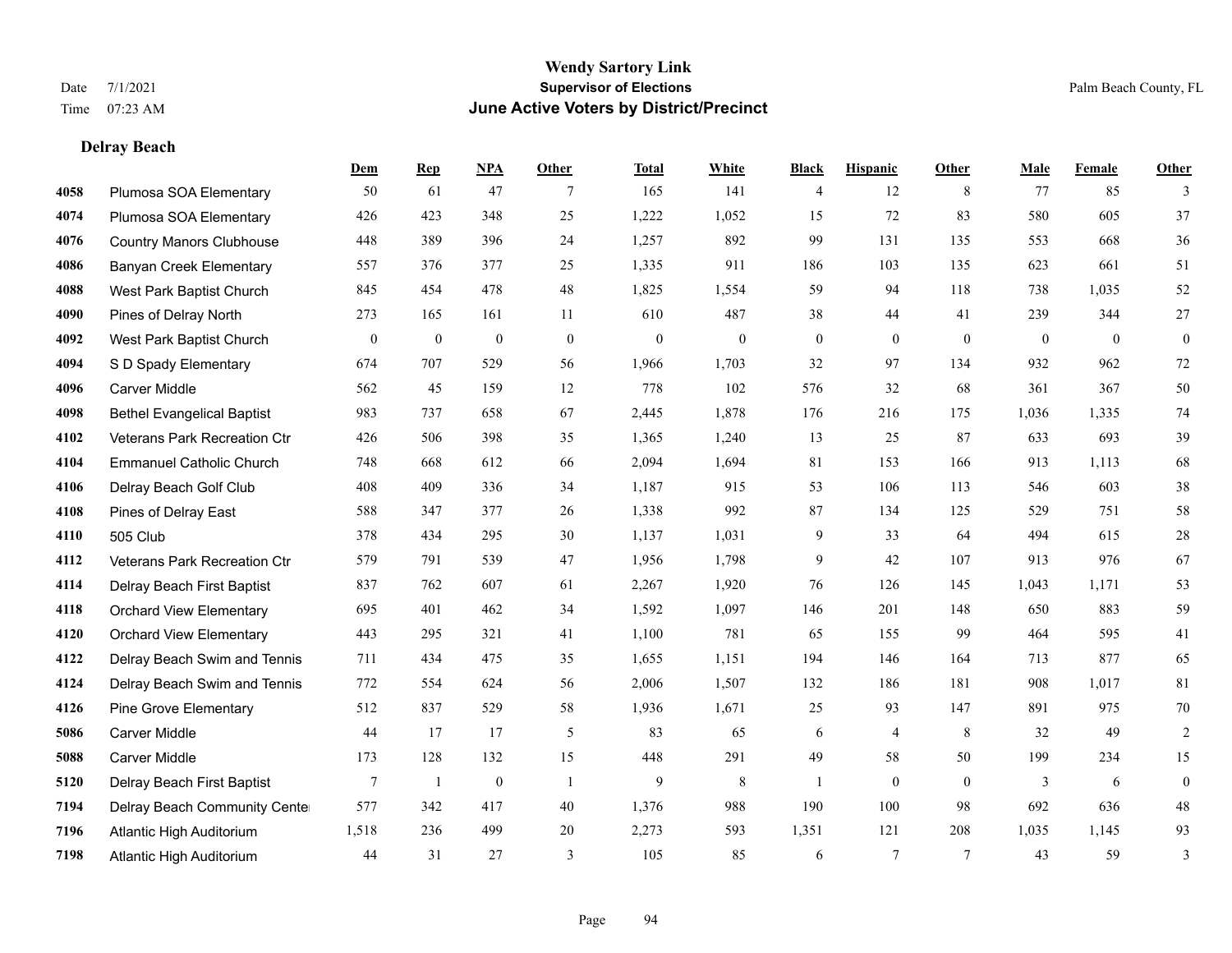### **Delray Beach**

|      |                               | <u>Dem</u> | <b>Rep</b> | <u>NPA</u> | Other | Total  | White  | <b>Black</b> | <b>Hispanic</b> | Other | <b>Male</b> | Female | <b>Other</b> |
|------|-------------------------------|------------|------------|------------|-------|--------|--------|--------------|-----------------|-------|-------------|--------|--------------|
| 7200 | Pompey Park Recreation Center | 1,323      | 232        | 414        | 26    | 1,995  | 473    | 1,288        | 102             | 132   | 898         | 1,039  | 58           |
| 7202 | 505 Club                      | 652        | 386        | 432        | 38    | 1,508  | 1,073  | 234          | 73              | 128   | 789         | 669    | 50           |
| 7204 | 505 Club                      | 36         | 35         | 36         | 4     | 111    | 87     |              | 9               | 13    | 55          | 51     |              |
| 7206 | 505 Club                      | 57         | 58         | 57         | 6.    | 178    | 152    |              | 9               | 15    | 92          | 81     |              |
| 7208 | Atlantic High Media Center    | 748        | 189        | 310        | 23    | 1,270  | 558    | 524          | 82              | 106   | 550         | 679    | 41           |
| 7210 | Village Academy               | 1,744      | 97         | 400        | 16    | 2,257  | 124    | 1,830        | 138             | 165   | 914         | 1,248  | 95           |
| 7212 | Delray Beach Library          | 1,304      | 214        | 469        | 33    | 2,020  | 544    | 1,192        | 115             | 169   | 967         | 985    | 68           |
| 7214 | Delray Beach Community Cente  | 865        | 306        | 471        | 37    | 1,679  | 771    | 545          | 207             | 156   | 800         | 808    | 71           |
|      | <b>Delray Beach</b>           | 21,007     | 12,067     | 12,409     | 1,065 | 46,548 | 30,329 | 9,295        | 3,226           | 3,698 | 20,905      | 24,020 | 1,623        |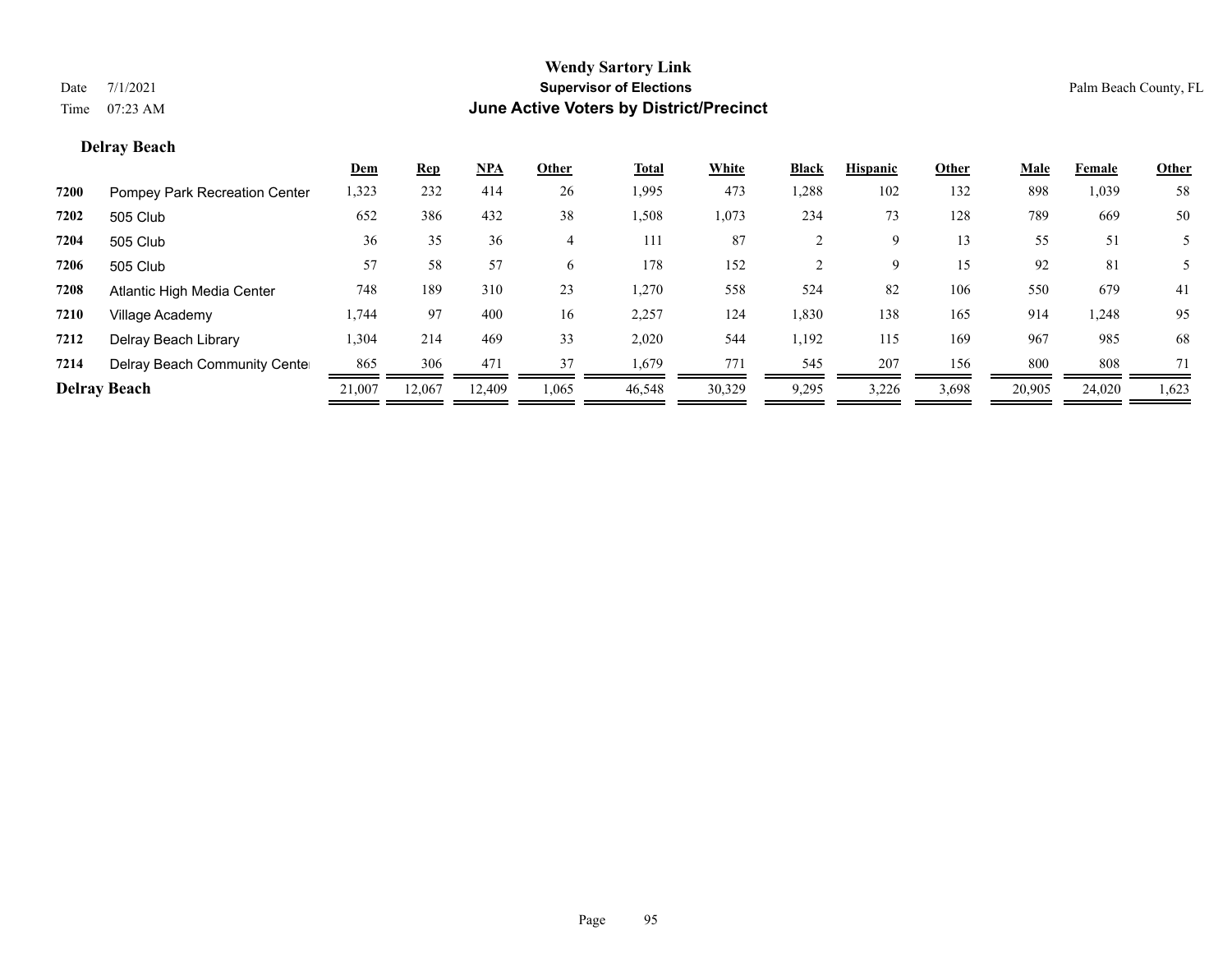**Greenacres**

### **Wendy Sartory Link** Date 7/1/2021 **Supervisor of Elections** Palm Beach County, FL Time 07:23 AM **June Active Voters by District/Precinct**

|                   |                                       | Dem            | <b>Rep</b>       | NPA              | Other          | <b>Total</b>     | White          | <b>Black</b>   | <b>Hispanic</b> | Other            | <b>Male</b>    | Female         | Other    |
|-------------------|---------------------------------------|----------------|------------------|------------------|----------------|------------------|----------------|----------------|-----------------|------------------|----------------|----------------|----------|
| 2084              | <b>Community Christian Church</b>     | 275            | 117              | 157              | 17             | 566              | 167            | 203            | 126             | 70               | 251            | 300            | 15       |
| 2086              | <b>Community Christian Church</b>     | 1,221          | 554              | 930              | 52             | 2,757            | 859            | 598            | 920             | 380              | 1,200          | 1,445          | 112      |
| 2150              | <b>River Bridge Activities Center</b> | 1,090          | 525              | 675              | 52             | 2,342            | 1,141          | 474            | 478             | 249              | 975            | 1,283          | 84       |
| 2152              | Pine Ridge North II                   | 1,117          | 505              | 800              | 52             | 2,474            | 1,024          | 383            | 807             | 260              | 987            | 1,384          | 103      |
| 2168              | First Baptist Church GA               | $\overline{0}$ | $\boldsymbol{0}$ | $\boldsymbol{0}$ | $\overline{0}$ | $\boldsymbol{0}$ | $\overline{0}$ | $\overline{0}$ | $\overline{0}$  | $\boldsymbol{0}$ | $\mathbf{0}$   | $\overline{0}$ | $\bf{0}$ |
| 2170              | <b>Liberty Park Elementary</b>        | 1,119          | 539              | 665              | 53             | 2,376            | 1,045          | 452            | 624             | 255              | 939            | 1,321          | 116      |
| 2174              | First Baptist Church GA               | 456            | 187              | 269              | 12             | 924              | 406            | 191            | 204             | 123              | 405            | 477            | 42       |
| 2182              | <b>Greenacres Community Center</b>    | 635            | 278              | 522              | 29             | 1,464            | 519            | 139            | 660             | 146              | 583            | 792            | 89       |
| 2184              | American Polish Club                  | 1,096          | 396              | 803              | 36             | 2,331            | 724            | 340            | 1,009           | 258              | 963            | 1,227          | 141      |
| 2194              | LC Swain Middle                       | 1,087          | 359              | 703              | 40             | 2,189            | 752            | 453            | 758             | 226              | 917            | 1,163          | 109      |
| 2196              | Pine Ridge South IV Clubhouse         | 893            | 499              | 500              | 40             | 1,932            | 1,159          | 262            | 399             | 112              | 751            | 1,109          | 72       |
| 2202              | <b>LC Swain Middle</b>                | $\theta$       | 8                |                  | $\theta$       | 9                | 6              | $\theta$       | 3               | $\theta$         | $\overline{4}$ | 5              | $\theta$ |
| 2206              | Heritage Elementary                   | 463            | 195              | 328              | 16             | 1,002            | 323            | 213            | 334             | 132              | 432            | 517            | 53       |
| 2212              | American Polish Club                  | $\theta$       | $\mathbf{0}$     | $\mathbf{0}$     | $\theta$       | $\theta$         | $\Omega$       | $\theta$       | $\theta$        | $\theta$         | $\theta$       | $\theta$       | $\theta$ |
| 2218              | <b>Tradewinds Middle</b>              | 1,274          | 325              | 641              | 34             | 2,274            | 579            | 877            | 377             | 441              | 1,003          | 1,145          | 126      |
| 3088              | <b>Tradewinds Middle</b>              | 178            | 52               | 123              | 8              | 361              | 97             | 125            | 78              | 61               | 163            | 187            | 11       |
| <b>Greenacres</b> |                                       | 10,904         | 4,539            | 7,117            | 441            | 23,001           | 8,801          | 4,710          | 6,777           | 2,713            | 9,573          | 12,355         | 1,073    |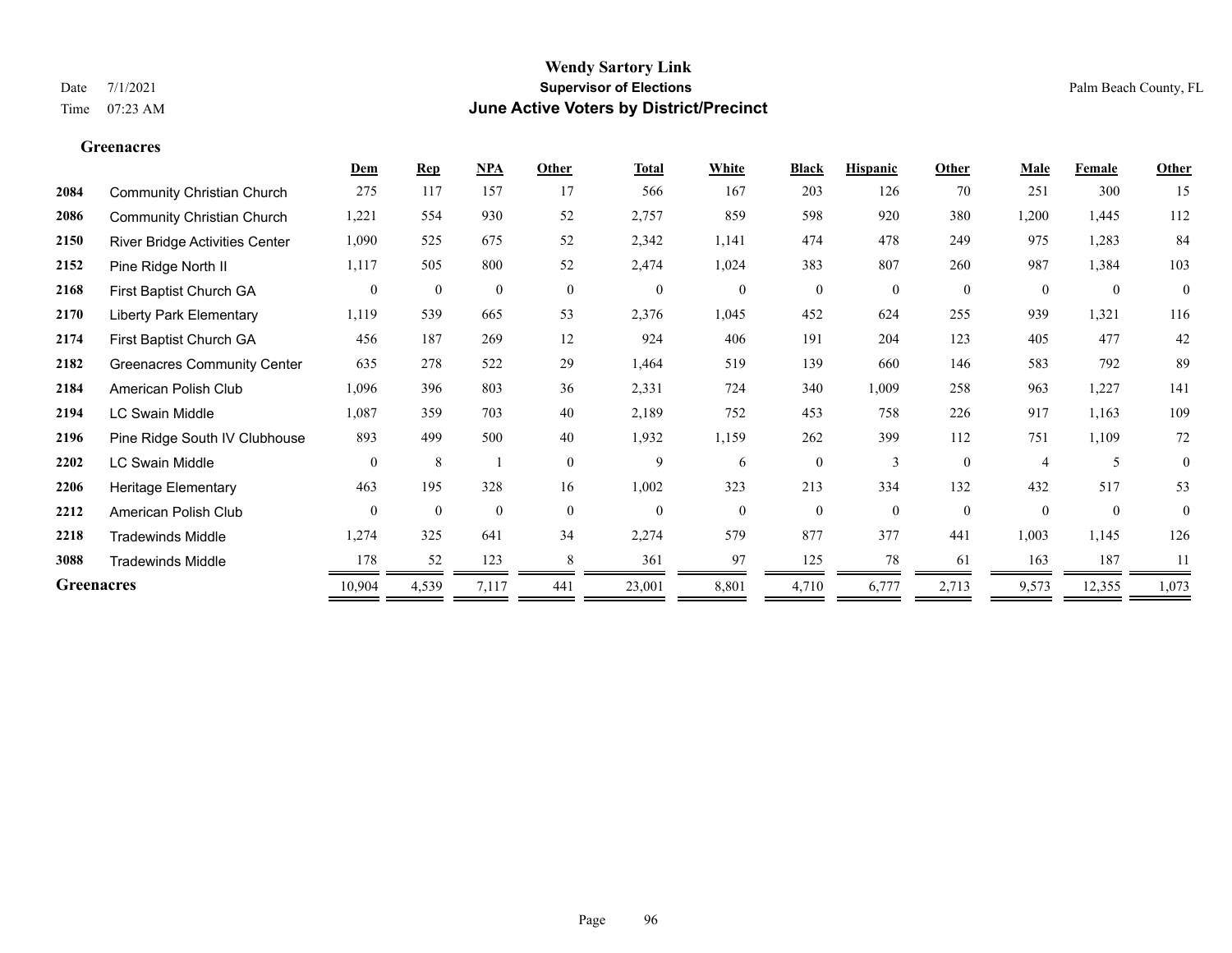| 7/1/2021<br>Date<br>$07:23$ AM<br>Time |            |            |            |              | <b>Wendy Sartory Link</b><br><b>Supervisor of Elections</b><br>June Active Voters by District/Precinct |              |              |                 |       |             |               | Palm Beach County, FL |
|----------------------------------------|------------|------------|------------|--------------|--------------------------------------------------------------------------------------------------------|--------------|--------------|-----------------|-------|-------------|---------------|-----------------------|
| <b>Glen Ridge</b>                      | <b>Dem</b> | <u>Rep</u> | <u>NPA</u> | <b>Other</b> | <b>Total</b>                                                                                           | <b>White</b> | <b>Black</b> | <b>Hispanic</b> | Other | <u>Male</u> | <b>Female</b> | <b>Other</b>          |
| 2130<br>Cloud Lake Town Hall           | 45         | -62        | 59         | 8            | 174                                                                                                    | 127          |              | 33              | 13    | 87          | 81            |                       |
| <b>Glen Ridge</b>                      | 45         | 62         | 59         |              | 174                                                                                                    | 127          |              | 33              | 13    | 87          | 81            |                       |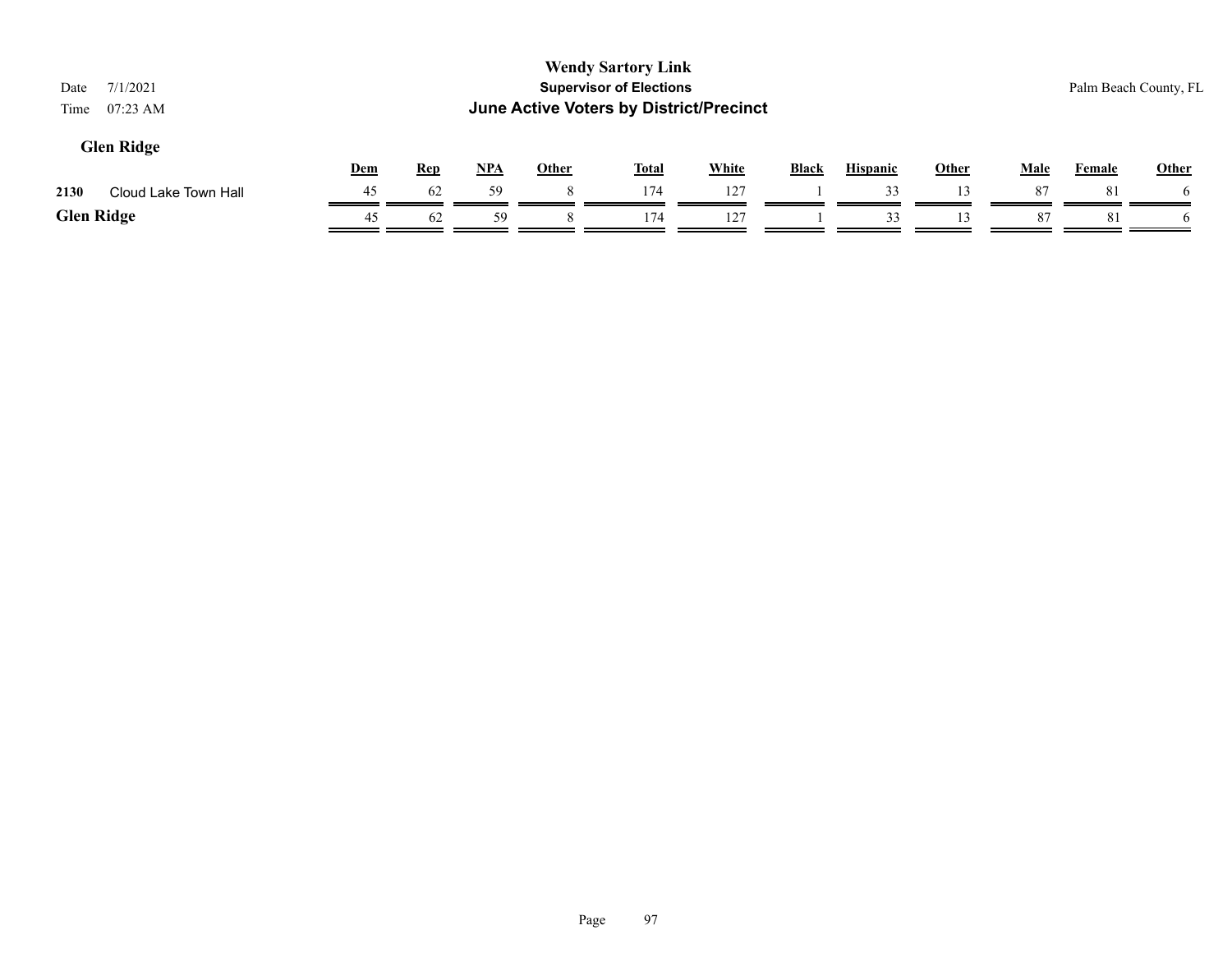| 7/1/2021<br>Date<br>$07:23$ AM<br>Time |     |            |            |              | <b>Wendy Sartory Link</b><br><b>Supervisor of Elections</b><br>June Active Voters by District/Precinct |              |       |                 |              |      | Palm Beach County, FL |              |
|----------------------------------------|-----|------------|------------|--------------|--------------------------------------------------------------------------------------------------------|--------------|-------|-----------------|--------------|------|-----------------------|--------------|
| Gulfstream                             | Dem | <b>Rep</b> | <u>NPA</u> | <b>Other</b> | <u>Total</u>                                                                                           | <b>White</b> | Black | <b>Hispanic</b> | <b>Other</b> | Male | <b>Female</b>         | <b>Other</b> |
| 4072<br><b>Gulf Stream Town Hall</b>   | 182 | 453        | 208        | 22           | 865                                                                                                    | 806          |       | 19              | 36           | 421  | 427                   |              |
| Gulfstream                             | 182 | 453        | 208        | 22           | 865                                                                                                    | 806          |       | 19              | 36           | 421  | 427                   |              |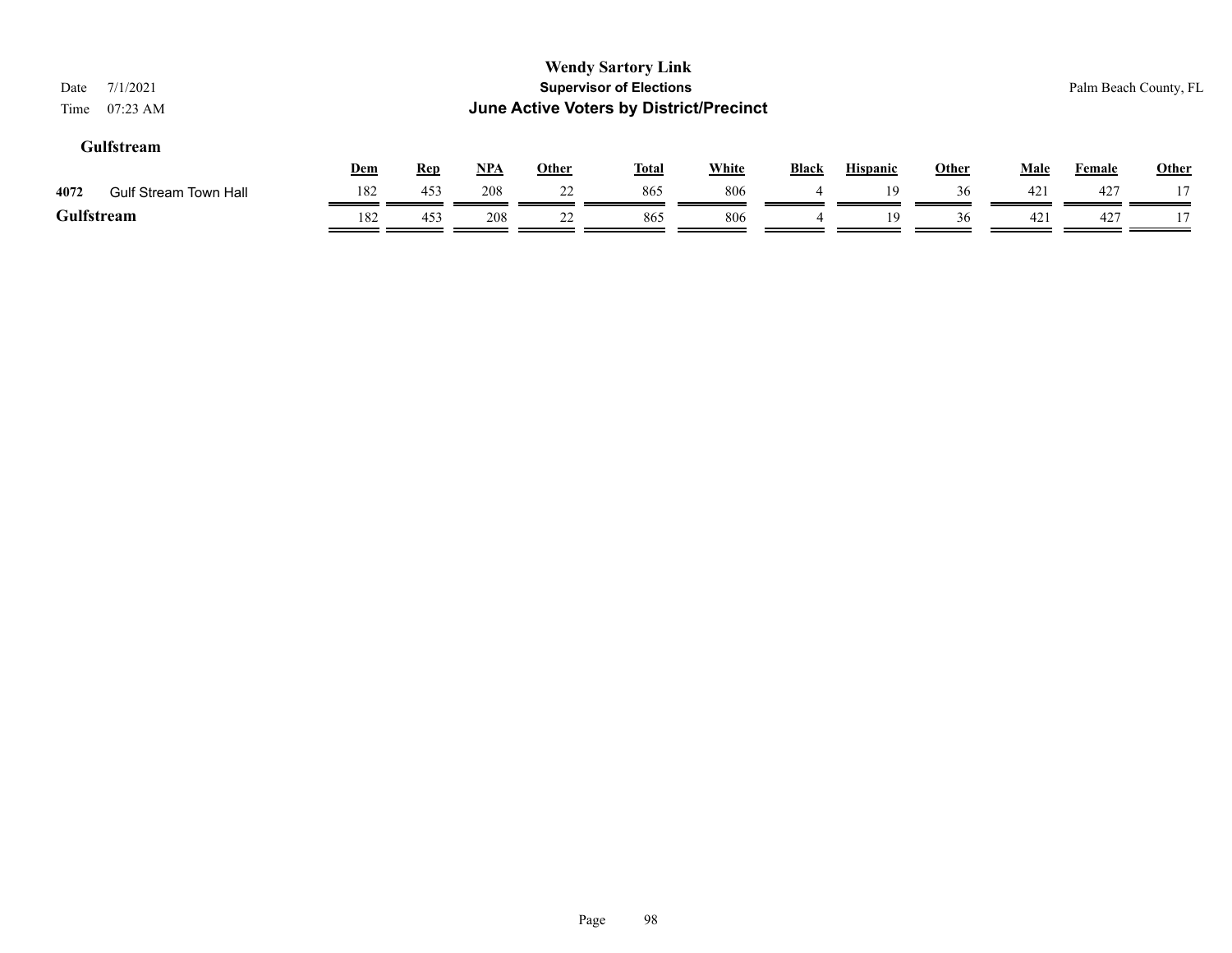| Date<br>Time | 7/1/2021<br>$07:23$ AM  |            |            |            |       | <b>Wendy Sartory Link</b><br><b>Supervisor of Elections</b><br>June Active Voters by District/Precinct |              |                |                 |       |       |        | Palm Beach County, FL |
|--------------|-------------------------|------------|------------|------------|-------|--------------------------------------------------------------------------------------------------------|--------------|----------------|-----------------|-------|-------|--------|-----------------------|
|              | <b>Highland Beach</b>   | <u>Dem</u> | <b>Rep</b> | <u>NPA</u> | Other | <u>Total</u>                                                                                           | <b>White</b> | <b>Black</b>   | <b>Hispanic</b> | Other | Male  | Female | Other                 |
| 4128         | St Lucy Catholic Church | 624        | 906        | 620        | 43    | 2,193                                                                                                  | 1,962        | 14             | 74              | 143   | 988   | 1,131  | 74                    |
| 4129         | St Lucy Catholic Church | 31         | 58         | 31         | 2     | 122                                                                                                    | 107          | $\overline{0}$ | $\overline{4}$  | 11    | 54    | 66     |                       |
| 4156         | St Lucy Catholic Church | 534        | 556        | 406        | 35    | 1,531                                                                                                  | 1,343        | $\sigma$       | 65              | 117   | 710   | 777    | 44                    |
|              | <b>Highland Beach</b>   | .189       | 1,520      | 1,057      | 80    | 3,846                                                                                                  | 3,412        | 20             | 143             | 271   | 1,752 | 1,974  | 120                   |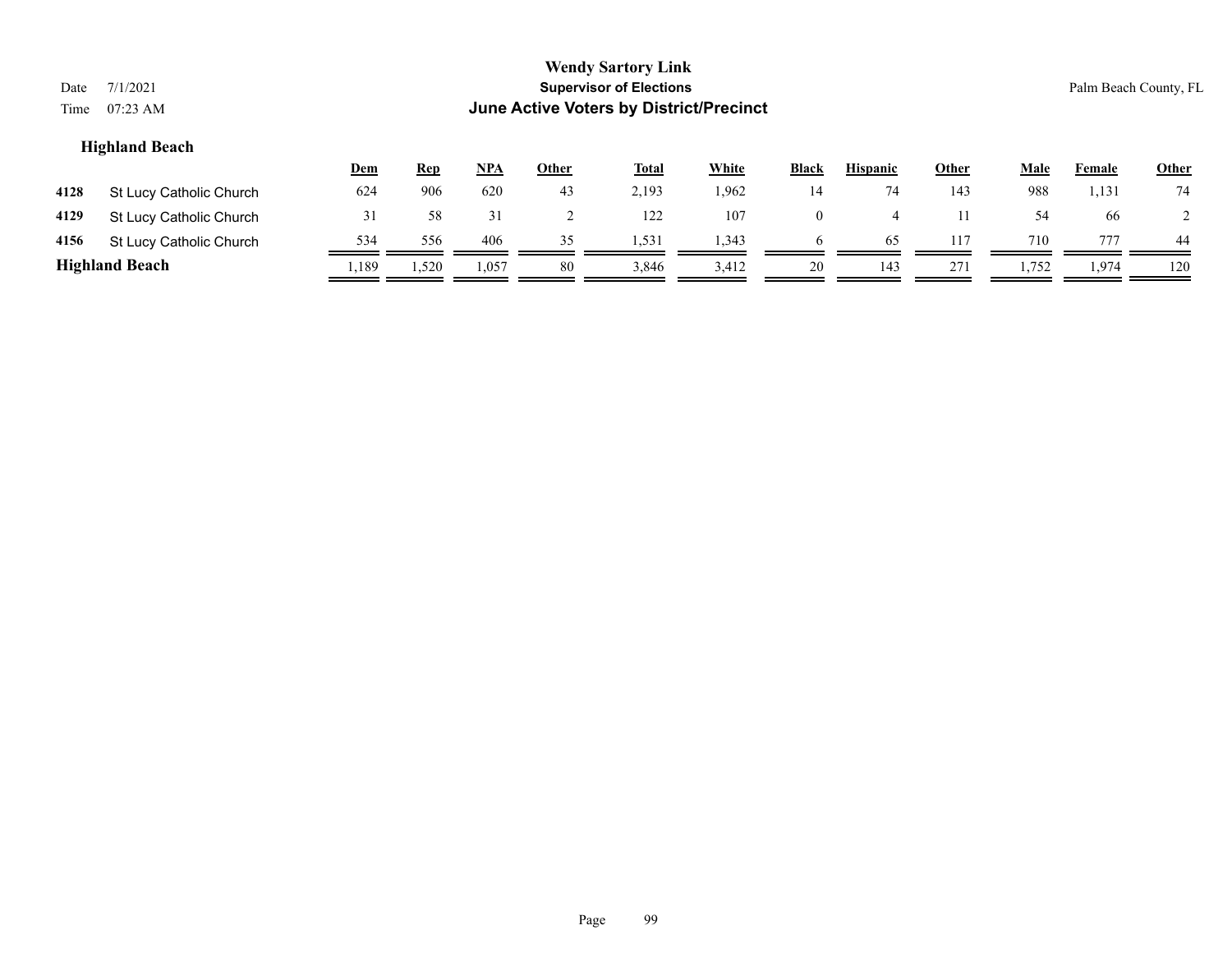| Date<br>Time | 7/1/2021<br>$07:23$ AM     |            |            |            |              | <b>Wendy Sartory Link</b><br><b>Supervisor of Elections</b><br>June Active Voters by District/Precinct |       |              |                 |       |             |               | Palm Beach County, FL |
|--------------|----------------------------|------------|------------|------------|--------------|--------------------------------------------------------------------------------------------------------|-------|--------------|-----------------|-------|-------------|---------------|-----------------------|
|              | Haverhill                  |            |            |            |              |                                                                                                        |       |              |                 |       |             |               |                       |
|              |                            | <u>Dem</u> | <b>Rep</b> | <u>NPA</u> | <b>Other</b> | <b>Total</b>                                                                                           | White | <b>Black</b> | <b>Hispanic</b> | Other | <b>Male</b> | <b>Female</b> | <b>Other</b>          |
| 2046         | <b>Haverhill Town Hall</b> | 401        | 214        | 233        | 10           | 858                                                                                                    | 336   | 232          | 201             | 89    | 388         | 432           | 38                    |
| 7136         | <b>Haverhill Town Hall</b> | 44         | 36         | 35         | 2            | 117                                                                                                    | 48    | 32           | 27              | 10    | 49          | 63            |                       |
| 7140         | <b>Haverhill Town Hall</b> | 170        | 75         | 94         | 4            | 343                                                                                                    | 105   | 124          | 75              | 39    | 160         | 162           |                       |
| Haverhill    |                            | 615        | 325        | 362        | 16           | 1,318                                                                                                  | 489   | 388          | 303             | 138   | 597         | 657           | 64                    |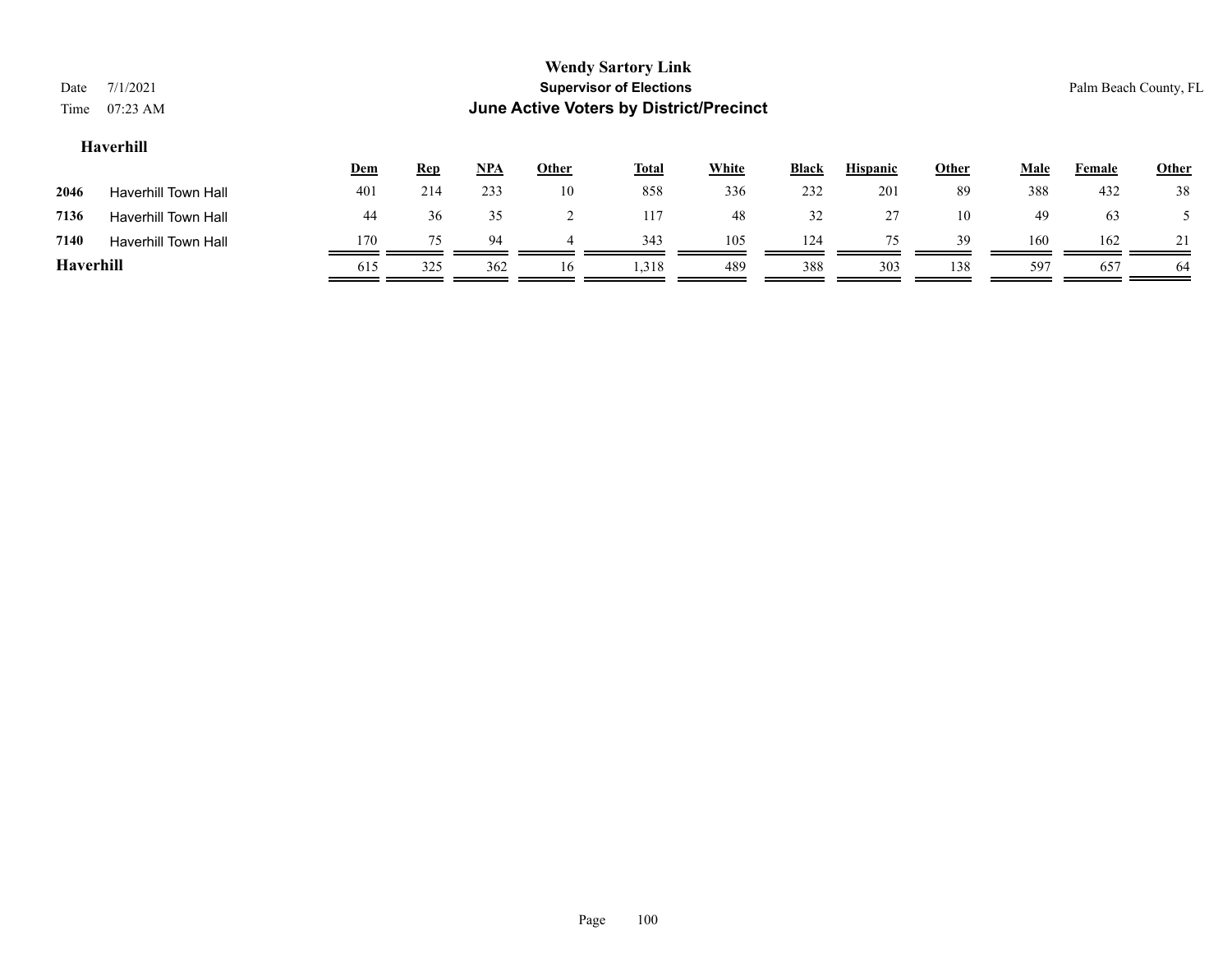| Date<br>Time    | 7/1/2021<br>07:23 AM      |     |            |            |              | <b>Wendy Sartory Link</b><br><b>Supervisor of Elections</b> | <b>June Active Voters by District/Precinct</b> |              |                 |       |             | Palm Beach County, FL |              |
|-----------------|---------------------------|-----|------------|------------|--------------|-------------------------------------------------------------|------------------------------------------------|--------------|-----------------|-------|-------------|-----------------------|--------------|
|                 | <b>Hypoluxo</b>           | Dem | <b>Rep</b> | <u>NPA</u> | <b>Other</b> | <b>Total</b>                                                | <b>White</b>                                   | <b>Black</b> | <b>Hispanic</b> | Other | <b>Male</b> | Female                | <b>Other</b> |
| 4008            | <b>Hypoluxo Town Hall</b> | 521 | 590        | 507        | 62           | 1,680                                                       | 1,404                                          | 39           | 106             | 131   | 771         | 858                   | 51           |
| 7176            | <b>Hypoluxo Town Hall</b> | 186 | 87         | 107        | a            | 389                                                         | 217                                            | 81           | 62              | 29    | 169         | 210                   | 10           |
| <b>Hypoluxo</b> |                           | 707 | 677        | 614        |              | 2,069                                                       | 1,621                                          | 120          | 168             | 160   | 940         | 1,068                 | 61           |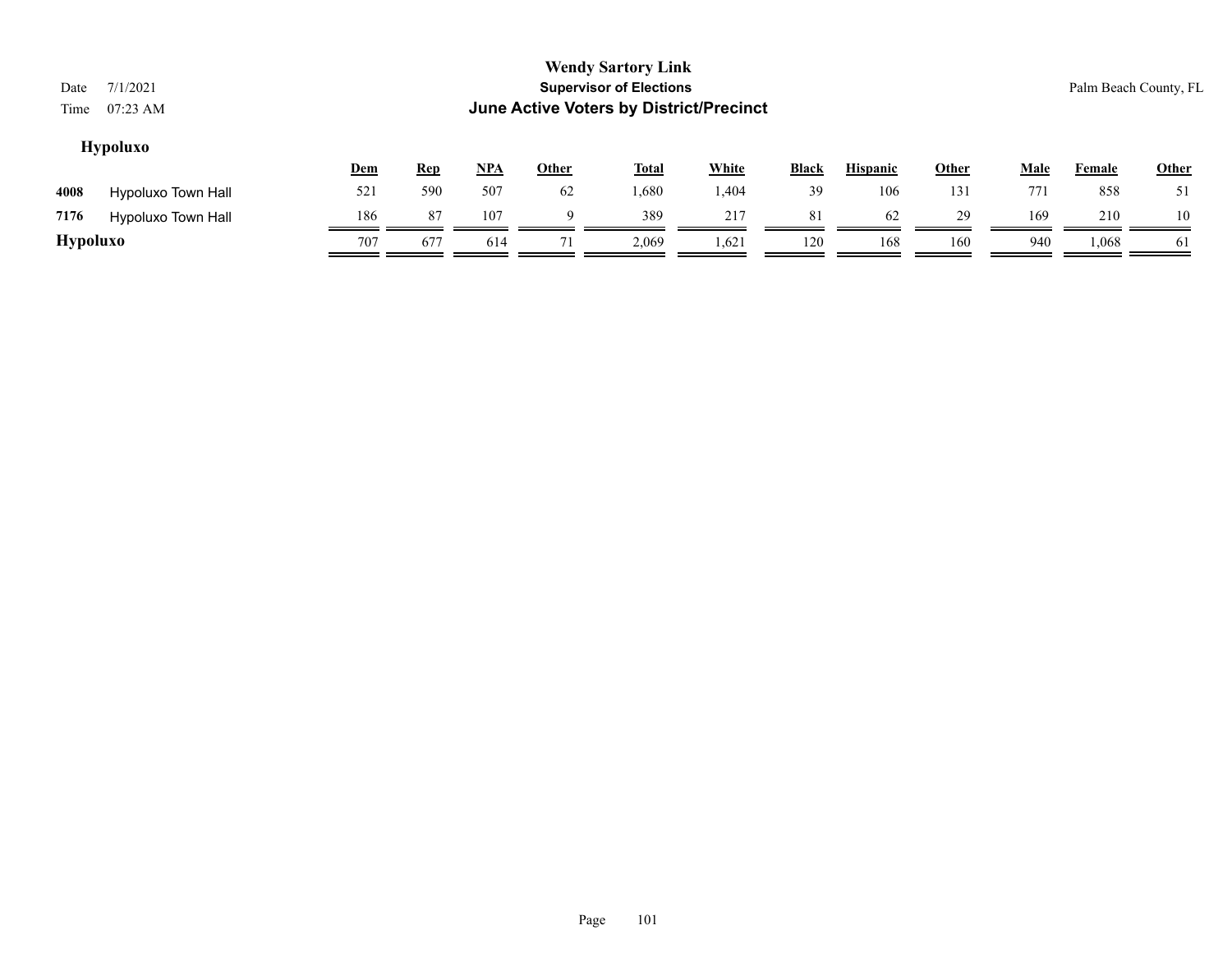### **Juno Beach**

|                   |                        | <u>Dem</u> | <b>Rep</b> | <u>NPA</u> | <u>Other</u> | <u>Total</u> | White | <b>Black</b> | <b>Hispanic</b> | Other | <u>Male</u> | Female | <b>Other</b> |
|-------------------|------------------------|------------|------------|------------|--------------|--------------|-------|--------------|-----------------|-------|-------------|--------|--------------|
| 1152              | Oceanview Methodist    | 45         | 68         | 52         |              | 172          | 163   | $\theta$     |                 |       | 82          | 85     |              |
| 1208              | Juno Beach Town Center | 445        | 861        | 464        | 51           | 1,821        | 1,661 | O            | 55              | 99    | 837         | 937    | 47           |
| 1212              | Juno Beach Town Center | 48         | 64         | 56         |              | 175          | 145   | h            |                 | 15    | 91          | 80     |              |
| 1214              | Juno Beach Town Center | 258        | 438        | 198        | 25           | 919          | 856   | h            | 12              | 45    | 370         | 527    | 22           |
| <b>Juno Beach</b> |                        | 796        | 1.431      | 770        | 90           | 3,087        | 2,825 | 18           | 78              | 166   | 1,380       | 1,629  | 78           |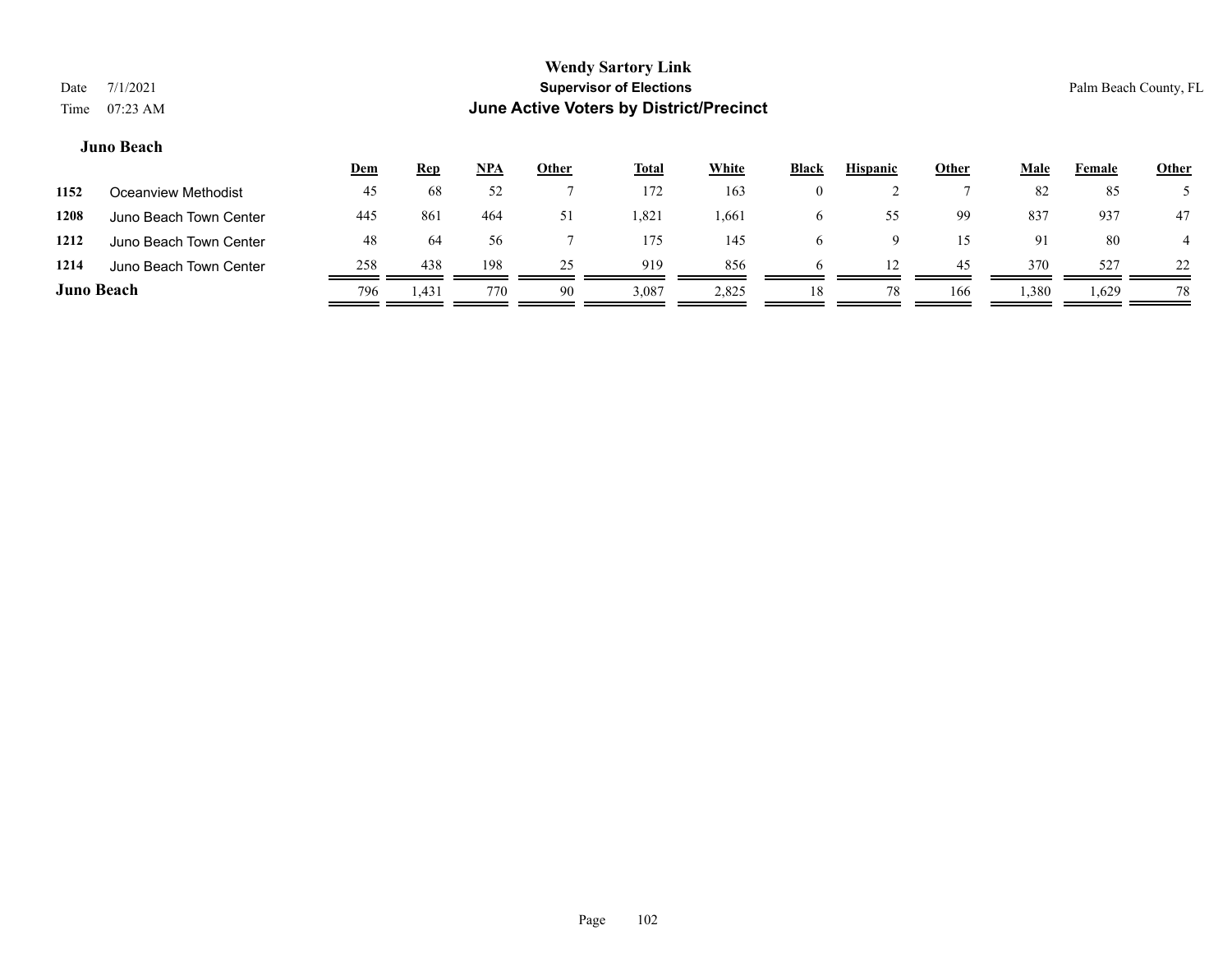| 7/1/2021<br>Date<br>$07:23$ AM<br>Time  |            |            |            |              | <b>Wendy Sartory Link</b><br><b>Supervisor of Elections</b><br>June Active Voters by District/Precinct |              |              |                 |              |             | Palm Beach County, FL |       |
|-----------------------------------------|------------|------------|------------|--------------|--------------------------------------------------------------------------------------------------------|--------------|--------------|-----------------|--------------|-------------|-----------------------|-------|
| <b>Jupiter Inlet Colony</b>             | <u>Dem</u> | <u>Rep</u> | <u>NPA</u> | <b>Other</b> | <u>Total</u>                                                                                           | <b>White</b> | <b>Black</b> | <b>Hispanic</b> | <b>Other</b> | <b>Male</b> | <b>Female</b>         | Other |
| 1128<br>Jupiter Inlet Colony Admin Bldg | 71         | 223        | 83         | 15           | 392                                                                                                    | 360          |              |                 | 27           | 177         | 207                   |       |
| <b>Jupiter Inlet Colony</b>             |            | 223        | 83         |              | 392                                                                                                    | 360          | $\Omega$     |                 |              | 177         | 207                   |       |
|                                         |            |            |            |              |                                                                                                        |              |              |                 |              |             |                       |       |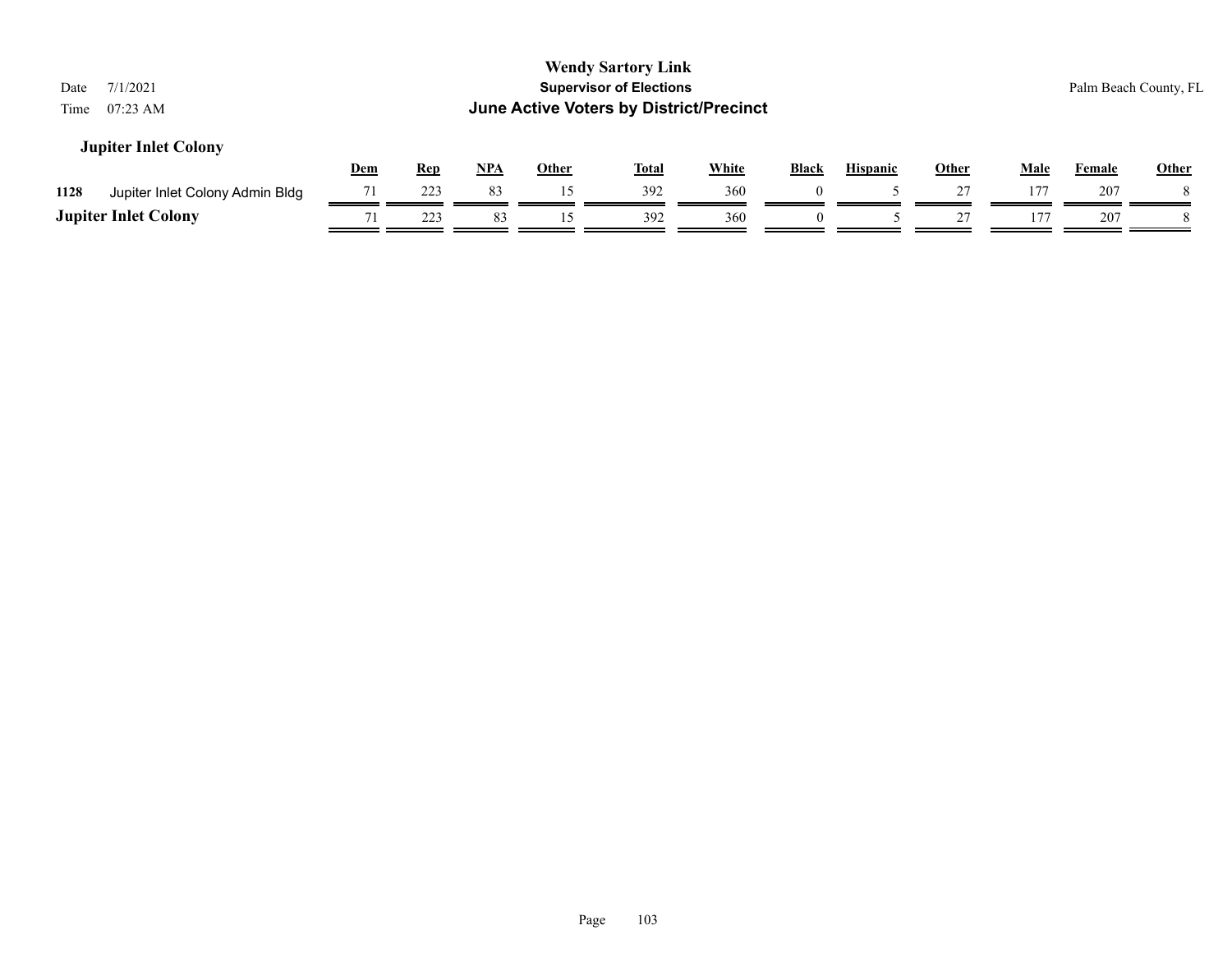**Jupiter**

### **Wendy Sartory Link** Date 7/1/2021 **Supervisor of Elections** Palm Beach County, FL Time 07:23 AM **June Active Voters by District/Precinct**

|      |                                | <b>Dem</b>   | <b>Rep</b>       | NPA              | <b>Other</b>     | <b>Total</b>     | <b>White</b>     | <b>Black</b>   | <b>Hispanic</b> | <b>Other</b>     | <b>Male</b>    | <b>Female</b>  | <b>Other</b>   |
|------|--------------------------------|--------------|------------------|------------------|------------------|------------------|------------------|----------------|-----------------|------------------|----------------|----------------|----------------|
| 1034 | West Jupiter Recreation Center | 265          | 711              | 329              | 45               | 1,350            | 1,170            | 19             | 36              | 125              | 650            | 675            | 25             |
| 1040 | West Jupiter Recreation Center | 255          | 453              | 340              | 31               | 1,079            | 867              | 17             | 58              | 137              | 530            | 509            | 40             |
| 1042 | West Jupiter Recreation Center | $\mathbf{0}$ | $\boldsymbol{0}$ | $\boldsymbol{0}$ | $\boldsymbol{0}$ | $\boldsymbol{0}$ | $\boldsymbol{0}$ | $\overline{0}$ | $\mathbf{0}$    | $\boldsymbol{0}$ | $\mathbf{0}$   | $\overline{0}$ | $\overline{0}$ |
| 1048 | St Peter Catholic Church       | 387          | 475              | 291              | 27               | 1,180            | 1,054            | 3              | 42              | 81               | 455            | 696            | 29             |
| 1050 | <b>Lighthouse Elementary</b>   | 474          | 671              | 409              | 45               | 1,599            | 1,368            | 16             | 65              | 150              | 742            | 801            | 56             |
| 1052 | Beacon Cove Intermediate Scho  | 1,041        | 1,144            | 920              | 63               | 3,168            | 2,509            | 76             | 255             | 328              | 1,481          | 1,581          | 106            |
| 1054 | Limestone Creek Elementary     | 690          | 1,085            | 626              | 57               | 2,458            | 2,174            | 25             | 98              | 161              | 1,144          | 1,243          | 71             |
| 1056 | West Jupiter Recreation Center | 555          | 575              | 523              | 38               | 1,691            | 1,360            | 77             | 123             | 131              | 740            | 894            | 57             |
| 1058 | St Peter Catholic Church       | 772          | 889              | 732              | 66               | 2,459            | 2,052            | 37             | 190             | 180              | 1,079          | 1,307          | 73             |
| 1066 | Jupiter Community Center       | $\mathbf{0}$ | $\mathbf{0}$     | $\boldsymbol{0}$ | $\boldsymbol{0}$ | $\boldsymbol{0}$ | $\boldsymbol{0}$ | $\mathbf{0}$   | $\mathbf{0}$    | $\boldsymbol{0}$ | $\mathbf{0}$   | $\overline{0}$ | $\overline{0}$ |
| 1068 | Jupiter Community Center       | 584          | 742              | 595              | 47               | 1,968            | 1,629            | 26             | 187             | 126              | 916            | 989            | 63             |
| 1072 | Jerry Thomas Elementary        | 735          | 1,063            | 687              | 66               | 2,551            | 2,217            | 28             | 162             | 144              | 1,214          | 1,265          | 72             |
| 1074 | Independence Middle            | 789          | 1,155            | 834              | 87               | 2,865            | 2,403            | 20             | 192             | 250              | 1,283          | 1,488          | 94             |
| 1075 | Martinique Clubhouse           | 251          | 360              | 232              | 20               | 863              | 738              | 11             | 57              | 57               | 385            | 448            | 30             |
| 1076 | The Island Clubhouse           | 612          | 782              | 562              | 71               | 2,027            | 1,676            | 48             | 139             | 164              | 985            | 973            | 69             |
| 1098 | Riverside Improvement          | 257          | 455              | 256              | 21               | 989              | 881              | 6              | 46              | 56               | 449            | 507            | 33             |
| 1100 | Jupiter Elementary             | 399          | 458              | 365              | 27               | 1,249            | 953              | 17             | 197             | 82               | 600            | 603            | 46             |
| 1102 | Jupiter High                   | 677          | 900              | 638              | 63               | 2,278            | 1,815            | 55             | 203             | 205              | 999            | 1,200          | 79             |
| 1104 | Jupiter Branch Library         | 444          | 576              | 441              | 33               | 1,494            | 1,217            | 35             | 135             | 107              | 650            | 800            | 44             |
| 1106 | Jupiter Middle                 | 331          | 489              | 365              | 38               | 1,223            | 1,033            | 15             | 74              | 101              | 569            | 613            | 41             |
| 1108 | Newhaven Clubhouse             | 550          | 675              | 512              | 59               | 1,796            | 1,546            | 23             | 98              | 129              | 795            | 940            | 61             |
| 1124 | Riverside Improvement          | $\mathbf{0}$ | $\overline{2}$   | $\mathbf{0}$     | $\mathbf{0}$     | $\overline{2}$   | $\overline{2}$   | $\theta$       | $\mathbf{0}$    | $\mathbf{0}$     | $\overline{1}$ | $\overline{1}$ | $\overline{0}$ |
| 1126 | PBC Fire Rescue #18            | 413          | 882              | 469              | 46               | 1,810            | 1,695            | $\overline{7}$ | 35              | 73               | 825            | 957            | 28             |
| 1136 | 1st UM Church of Jup-Teq       | 571          | 989              | 617              | 67               | 2,244            | 2,084            | 10             | 52              | 98               | 979            | 1,204          | 61             |
| 1140 | Club at Admirals Cove          | 294          | 543              | 296              | 24               | 1,157            | 1,064            | 6              | 21              | 66               | 552            | 586            | 19             |
| 1142 | 1st UM Church of Jup-Teq       | 287          | 589              | 352              | 40               | 1,268            | 1,174            | 5              | 21              | 68               | 598            | 637            | 33             |
| 1144 | 1st UM Church of Jup-Teq       | 533          | 800              | 504              | 36               | 1,873            | 1,729            | 5              | 31              | 108              | 857            | 959            | 57             |
| 1148 | <b>Oceanview Methodist</b>     | 385          | 548              | 389              | 44               | 1,366            | 1,245            | 6              | 31              | 84               | 587            | 735            | 44             |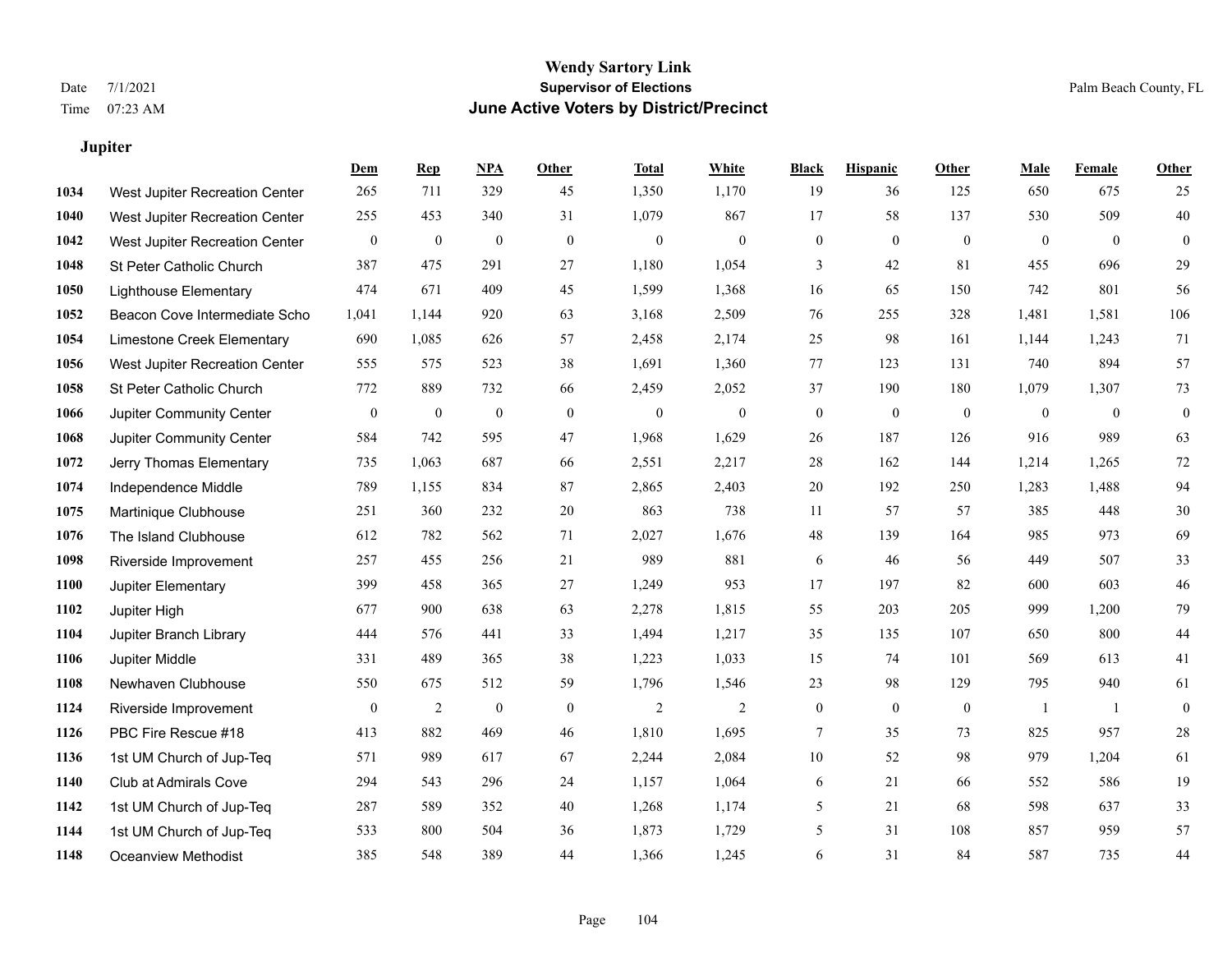### **Jupiter**

|         |                       | <u>Dem</u> | <u>Rep</u> | NPA    | Other | Total  | <b>White</b> | <b>Black</b> | <b>Hispanic</b> | Other        | Male   | Female | Other |
|---------|-----------------------|------------|------------|--------|-------|--------|--------------|--------------|-----------------|--------------|--------|--------|-------|
| 1150    | Oceanview Methodist   |            |            |        |       |        | $\Omega$     |              |                 | $\mathbf{0}$ |        | v      |       |
| 1164    | Club at Admirals Cove |            | 149        | 66     |       | 247    | 223          |              |                 | 17           | 122    | 117    |       |
| Jupiter |                       | 12.578     | 18,160     | 12,350 | 1,166 | 44,254 | 37,878       | 596          | 2,552           | 3,228        | 20,187 | 22,728 | 1,339 |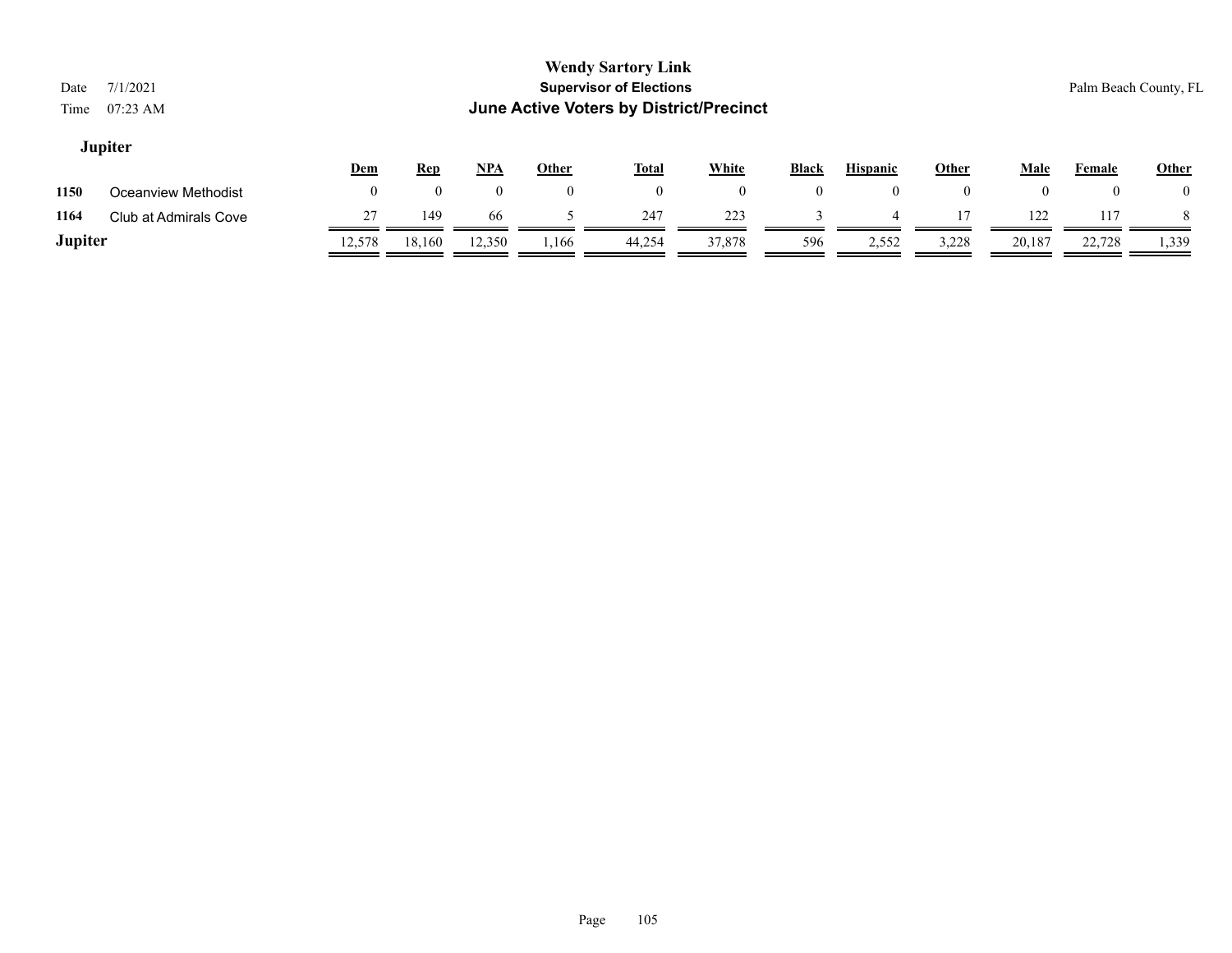### **Lantana**

|         |                           | <u>Dem</u> | <b>Rep</b> | $NPA$   | Other | <b>Total</b> | <b>White</b> | <b>Black</b> | <b>Hispanic</b> | Other    | <u>Male</u> | Female | <b>Other</b>   |
|---------|---------------------------|------------|------------|---------|-------|--------------|--------------|--------------|-----------------|----------|-------------|--------|----------------|
| 3075    | Lantana Recreation Center | 14         | 10         | $\circ$ |       | 34           | 34           |              |                 | $\theta$ | 13          | ∠⊥     | $\overline{0}$ |
| 4002    | Lantana Recreation Center | 473        | 507        | 367     | 47    | 1,394        | .,169        | 24           | 103             | 98       | 665         | 688    | 41             |
| 7168    | Maddock Park              | 1,510      | 634        | 899     | 57    | 3,100        | 1,524        | 794          | 518             | 264      | 1,418       | 1,564  | 118            |
| 7170    | Lantana Town Hall         | 715        | 345        | 520     | 33    | 1,613        | 87           | 346          | 238             | 158      | 757         | 779    | 77             |
| 7172    | Lantana Recreation Center | 299        | 259        | 240     |       | 815          | 635          | 50           | 67              | 63       | 383         | 406    | 26             |
| Lantana |                           | 3,011      | 1,755      | 2,034   | 156   | 6,956        | 4,233        | 1,214        | 926             | 583      | 3,236       | 3,458  | 262            |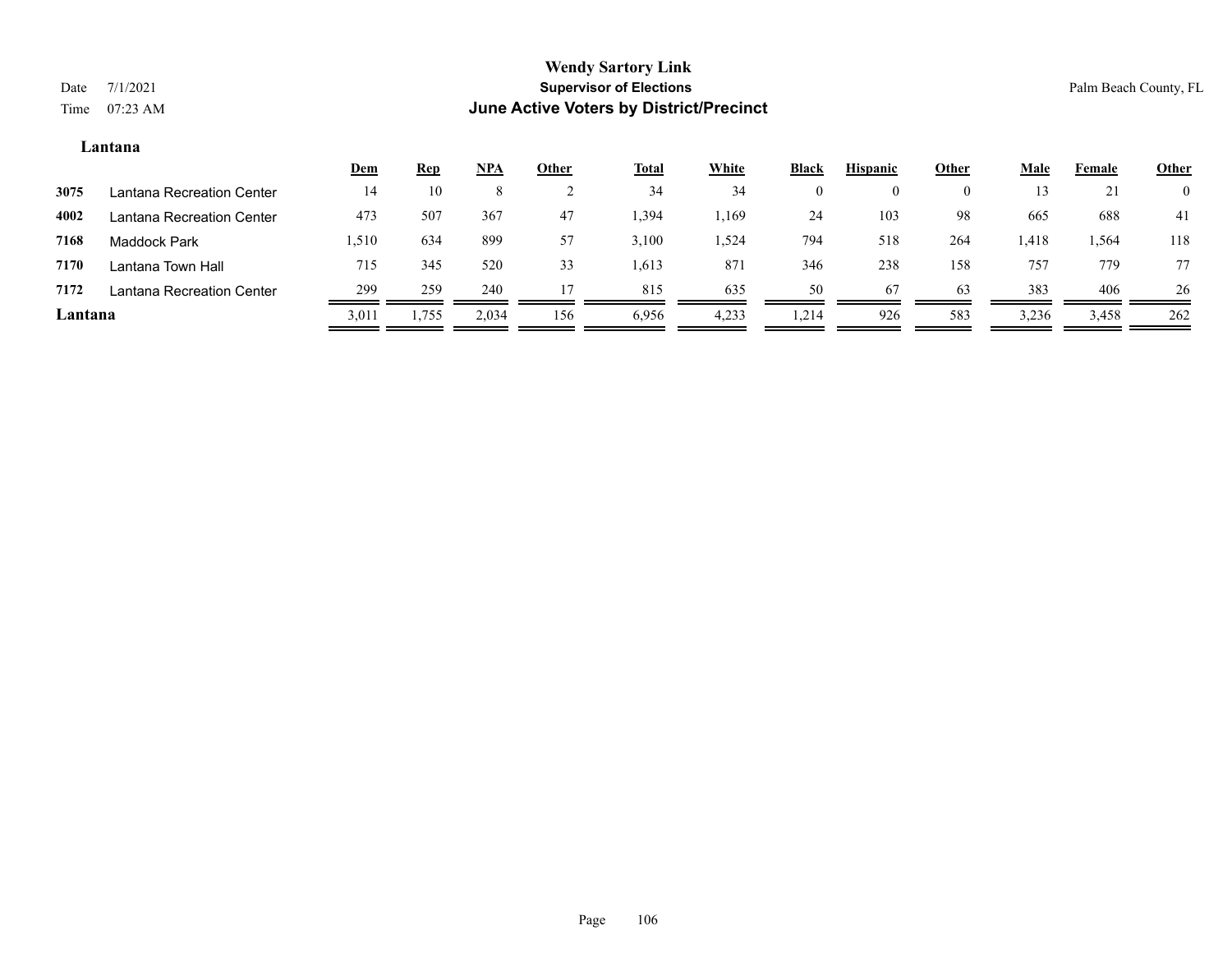| Date<br>Time | 7/1/2021<br>$07:23$ AM       |            |            |            |              | <b>Wendy Sartory Link</b><br><b>Supervisor of Elections</b><br>June Active Voters by District/Precinct |              |                |                 |                |             |        | Palm Beach County, FL |
|--------------|------------------------------|------------|------------|------------|--------------|--------------------------------------------------------------------------------------------------------|--------------|----------------|-----------------|----------------|-------------|--------|-----------------------|
|              | <b>Lake Clarke Shores</b>    | <u>Dem</u> | <b>Rep</b> | <u>NPA</u> | <u>Other</u> | <b>Total</b>                                                                                           | <b>White</b> | Black          | <b>Hispanic</b> | <b>Other</b>   | <b>Male</b> | Female | <b>Other</b>          |
| 2127         | Lake Clarke Shores Town Hall |            | $\theta$   |            |              |                                                                                                        | $\theta$     | $\overline{0}$ |                 | $\overline{0}$ |             |        | $\overline{0}$        |
| 3014         | Lake Clarke Shores Town Hall | 1,025      | 1,087      | 640        | 44           | 2.796                                                                                                  | 2,048        | 82             | 493             | 173            | 1,266       | 1,438  | 92                    |
|              | <b>Lake Clarke Shores</b>    | 1,026      | 1,087      | 641        | 44           | 2,798                                                                                                  | 2,048        | 82             | 495             | 173            | 1,268       | 1,438  | 92                    |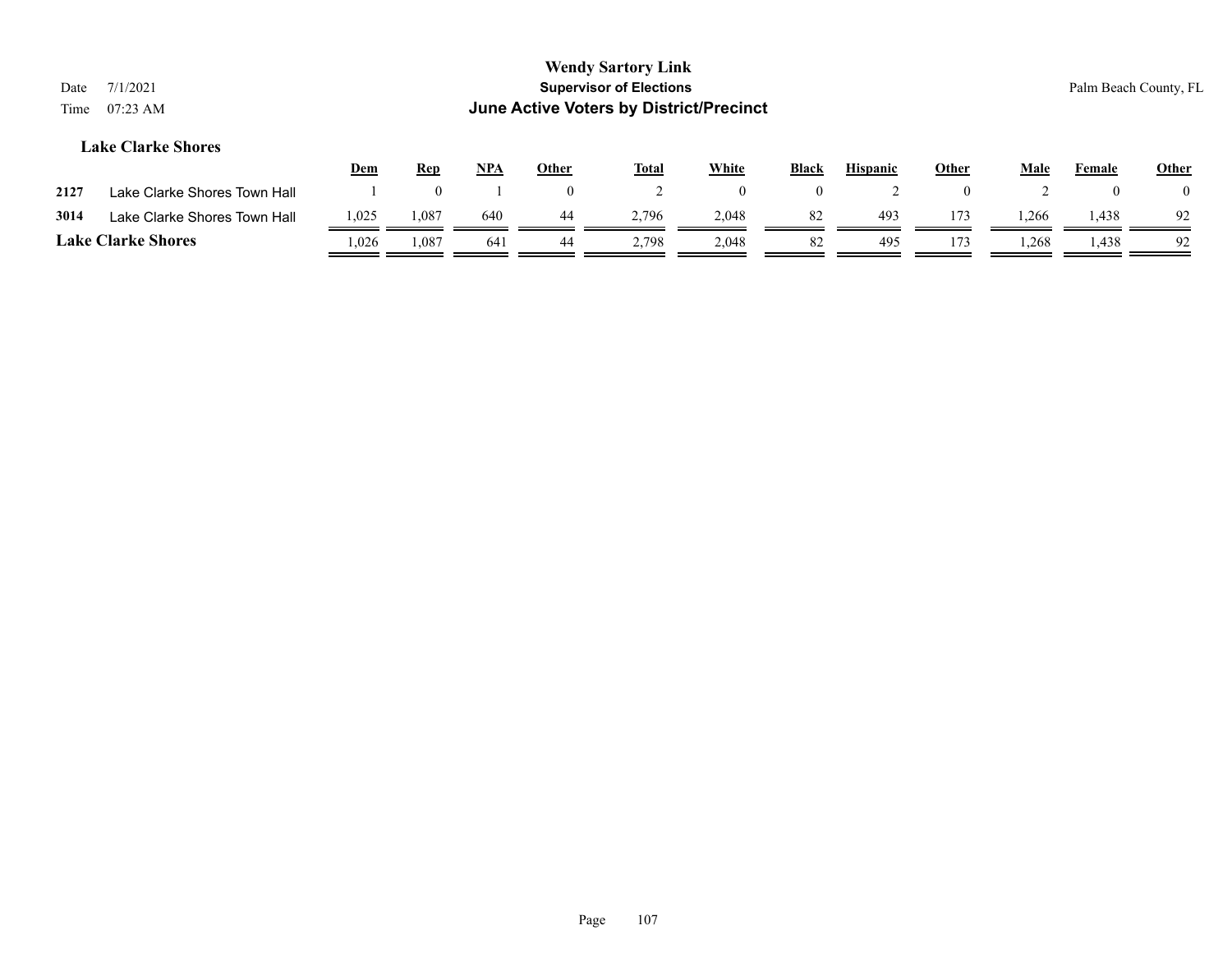| 7/1/2021<br>$07:23$ AM    |     |            |            |       |              |              |                                                                             |                                         |     |              |        |                       |
|---------------------------|-----|------------|------------|-------|--------------|--------------|-----------------------------------------------------------------------------|-----------------------------------------|-----|--------------|--------|-----------------------|
| <b>Loxahatchee Groves</b> |     |            |            |       |              |              | <b>Black</b>                                                                | <b>Hispanic</b>                         |     | Male         | Female | Other                 |
| Palms West Presbyterian   | 678 | 933        | 650        | 42    | 2,303        | 1,839        | 78                                                                          | 206                                     | 180 | 1,101        | 1,128  | 74                    |
| <b>Loxahatchee Groves</b> | 678 | 933        | 650        | 42    | 2,303        | 1,839        | 78                                                                          | 206                                     | 180 | 1,101        | 1,128  | 74                    |
|                           |     | <b>Dem</b> | <u>Rep</u> | $NPA$ | <b>Other</b> | <b>Total</b> | <b>Wendy Sartory Link</b><br><b>Supervisor of Elections</b><br><b>White</b> | June Active Voters by District/Precinct |     | <u>Other</u> |        | Palm Beach County, FL |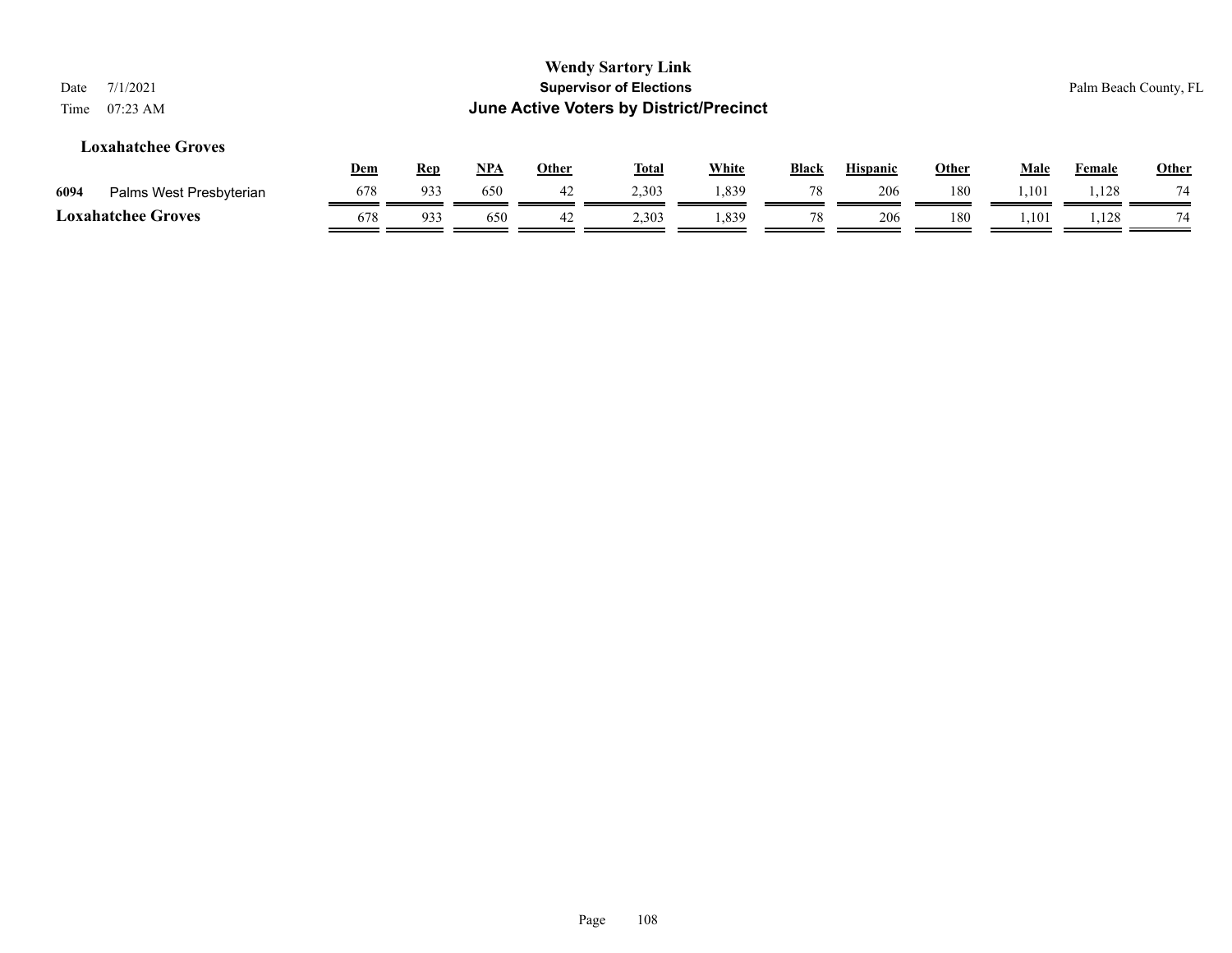# **Lake Park**

|                  |                         | Dem   | <u>Rep</u> | <u>NPA</u>      | Other | <b>Total</b> | White                | <b>Black</b> | <b>Hispanic</b> | Other    | Male     | Female   | <b>Other</b>   |
|------------------|-------------------------|-------|------------|-----------------|-------|--------------|----------------------|--------------|-----------------|----------|----------|----------|----------------|
| 1376             | Lake Park Town Hall     |       |            |                 |       |              | $\theta$             |              |                 | $\Omega$ | $\theta$ | $\theta$ | $\overline{0}$ |
| 1378             | PBC Fire Rescue #68     | 1,034 | 408        | 509             | 38    | .989         | 819                  | 829          | 114             | 227      | 925      | 978      | 86             |
| 1382             | Lake Park Town Hall     | 283   | 352        | 250             | 28    | 913          | 750                  | 37           | 58              | 68       | 410      | 479      | 24             |
| 7010             | St John Lutheran Church | 278   | 12         | 89              | b.    | 385          | 27<br>$\overline{2}$ | 312          | 23              | 23       | 128      | 240      |                |
| 7012             | St John Lutheran Church | 1,073 | 197        | 42 <sup>2</sup> | 18    | . 709        | 489                  | 989          | 69              | 162      | 784      | 864      | -61            |
| <b>Lake Park</b> |                         | 2,668 | 969        | 1,269           | 90    | 4.996        | 2,085                | 2,167        | 264             | 480      | 2,247    | 2,561    | 188            |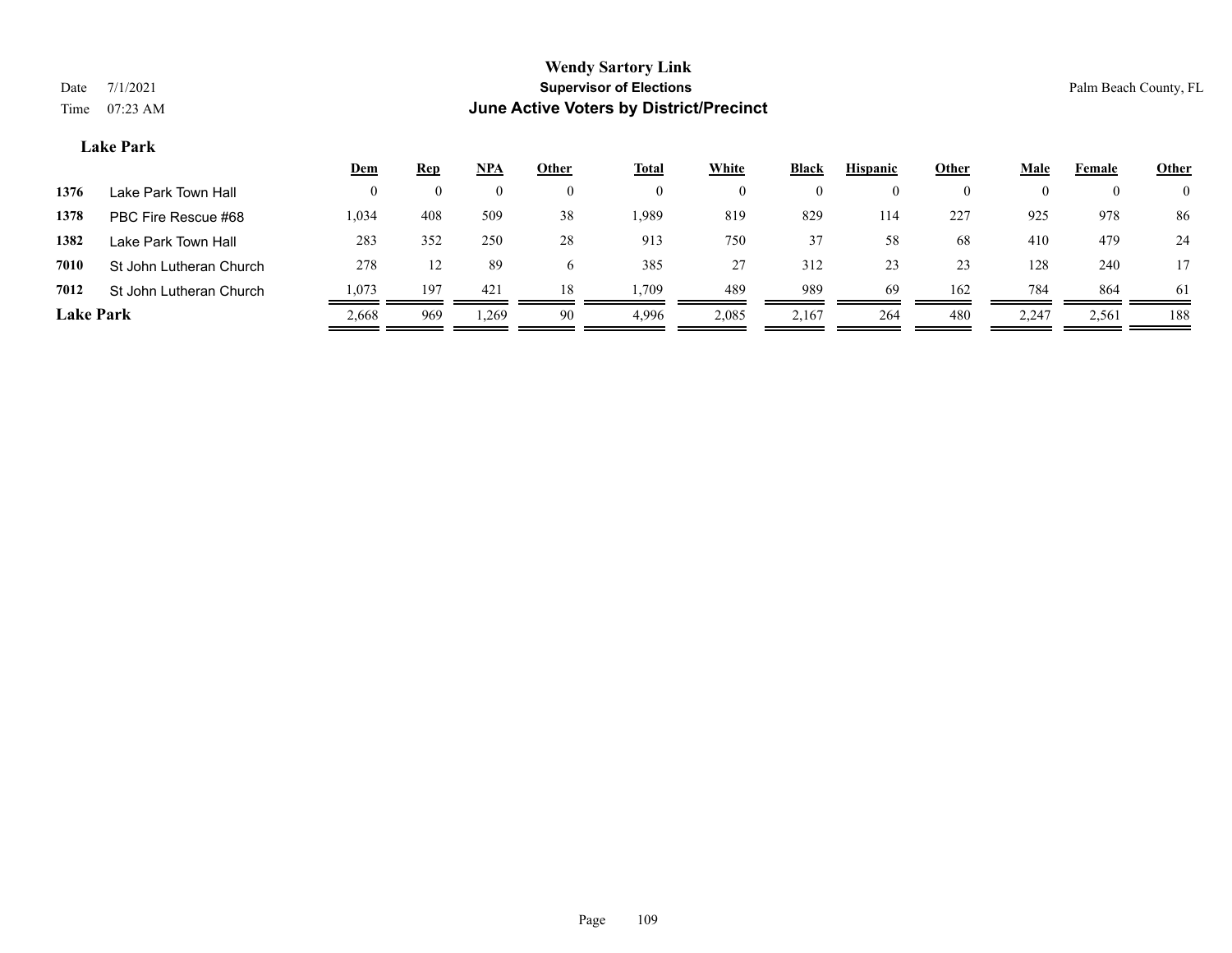## **Lake Worth Beach**

|      |                                  | Dem      | <b>Rep</b>   | NPA            | Other        | <b>Total</b>   | White | <b>Black</b> | <b>Hispanic</b> | Other        | Male  | Female | <b>Other</b>   |
|------|----------------------------------|----------|--------------|----------------|--------------|----------------|-------|--------------|-----------------|--------------|-------|--------|----------------|
| 3034 | <b>Sunlight Community Church</b> | 156      | 102          | 78             | -5           | 341            | 182   | 42           | 96              | 21           | 155   | 176    | 10             |
| 3036 | <b>Sunlight Community Church</b> | 389      | 216          | 282            | 15           | 902            | 375   | 174          | 263             | 90           | 400   | 470    | 32             |
| 3038 | <b>Sunlight Community Church</b> | 720      | 294          | 533            | 32           | 1,579          | 662   | 246          | 504             | 167          | 735   | 761    | 83             |
| 3040 | 1st Congregational Church        | 692      | 315          | 398            | 39           | 1,444          | 1,065 | 72           | 190             | 117          | 708   | 682    | 54             |
| 3042 | 1st Congregational Church        | 724      | 456          | 394            | 44           | 1,618          | 1,365 | 24           | 128             | 101          | 739   | 824    | 55             |
| 3052 | Our Savior Lutheran Church       | 402      | 112          | 237            | 12           | 763            | 217   | 209          | 262             | 75           | 357   | 364    | 42             |
| 3058 | Our Savior Lutheran Church       | $\theta$ | $\mathbf{0}$ | $\overline{c}$ | $\mathbf{0}$ | $\overline{2}$ |       |              | $\theta$        | $\mathbf{0}$ |       |        | $\overline{0}$ |
| 3060 | Our Savior Lutheran Church       | 253      | 52           | 152            | 7            | 464            | 107   | 166          | 154             | 37           | 177   | 266    | 21             |
| 3062 | Our Savior Lutheran Church       | 1,035    | 319          | 566            | 49           | 1,969          | 785   | 431          | 565             | 188          | 909   | 964    | 96             |
| 3064 | 1st Congregational Church        | 466      | 218          | 354            | 32           | 1,070          | 752   | 91           | 150             | 77           | 501   | 525    | 44             |
| 3066 | Our Savior Lutheran Church       | 364      | 128          | 276            | 21           | 789            | 547   | 70           | 93              | 79           | 381   | 373    | 35             |
| 3068 | St Andrews Episcopal             | 537      | 286          | 391            | 42           | 1,256          | 1,016 | 46           | 109             | 85           | 607   | 605    | 44             |
| 3076 | Our Savior Lutheran Church       | 47       | 39           | 47             |              | 134            | 94    | 15           | 19              | 6            | 72    | 58     | 4              |
| 3078 | Lakeside UM Church               | 645      | 398          | 442            | 36           | 1,521          | 952   | 168          | 269             | 132          | 676   | 802    | 43             |
| 7160 | South Grade Elementary           | 949      | 216          | 457            | 26           | 1,648          | 530   | 624          | 319             | 175          | 795   | 777    | 76             |
| 7162 | <b>Osborne Community Center</b>  | 864      | 119          | 362            | 21           | 1,366          | 248   | 709          | 272             | 137          | 615   | 691    | 60             |
| 7164 | <b>Osborne Community Center</b>  | 317      | 188          | 194            | 24           | 723            | 565   | 52           | 55              | 51           | 336   | 367    | 20             |
|      | <b>Lake Worth Beach</b>          | 8,560    | 3,458        | 5,165          | 406          | 17,589         | 9,463 | 3,140        | 3,448           | 1,538        | 8,164 | 8,706  | 719            |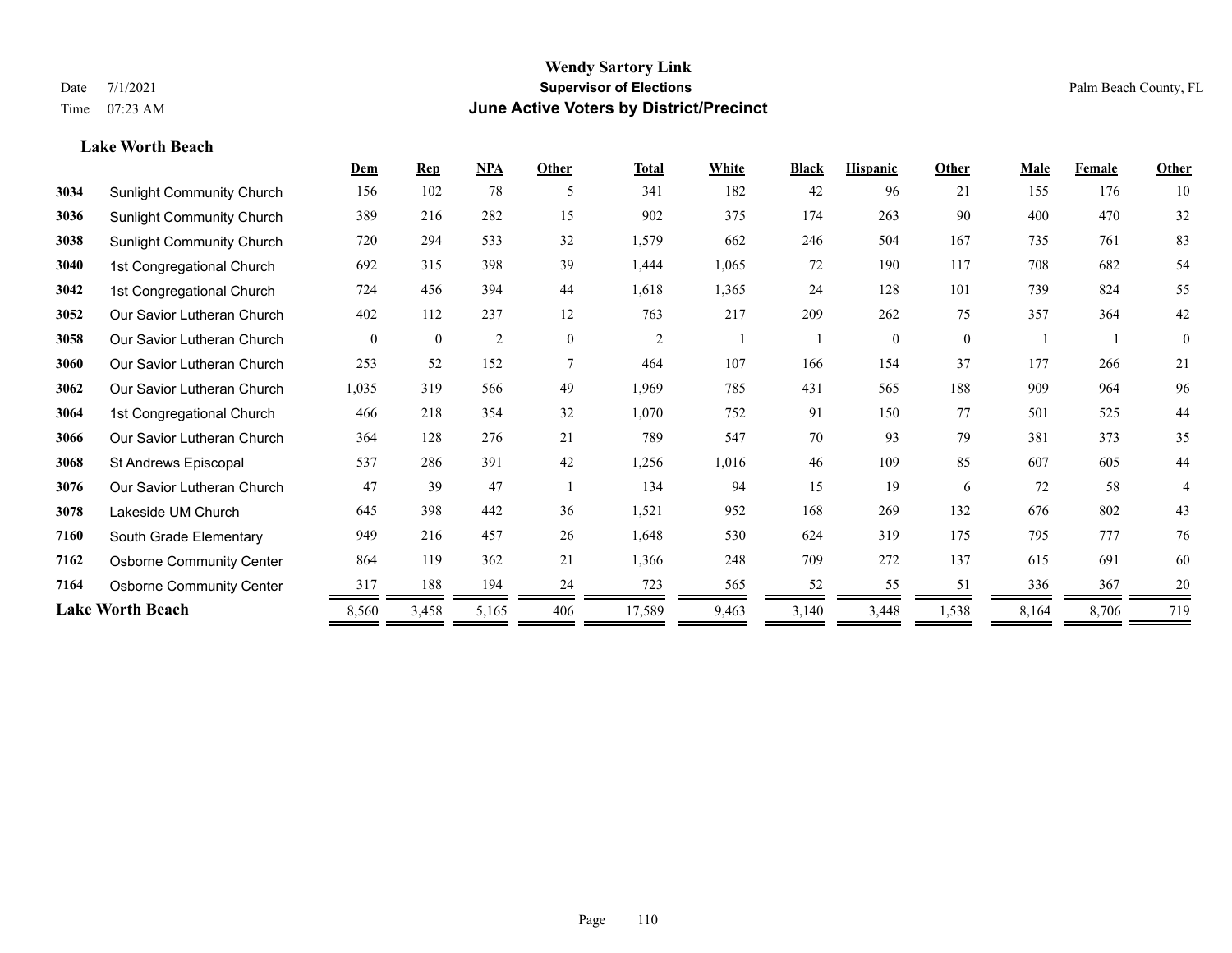| Date<br>Time | 7/1/2021<br>$07:23$ AM |            |            |            |              | <b>Wendy Sartory Link</b><br><b>Supervisor of Elections</b><br><b>June Active Voters by District/Precinct</b> |              |              |                 |              |      |        | Palm Beach County, FL |
|--------------|------------------------|------------|------------|------------|--------------|---------------------------------------------------------------------------------------------------------------|--------------|--------------|-----------------|--------------|------|--------|-----------------------|
|              | <b>Manalapan</b>       | <b>Dem</b> | <u>Rep</u> | <u>NPA</u> | <u>Other</u> | <u>Total</u>                                                                                                  | <b>White</b> | <b>Black</b> | <b>Hispanic</b> | <b>Other</b> | Male | Female | <b>Other</b>          |
| 4006         | Manalapan Town Hall    | 76         | 202        | 92         | 10           | 380                                                                                                           | 348          | h            | $\mathbf{a}$    | 20           | 193  | 176    |                       |
| Manalapan    |                        | 76         | 202        | 92         | 10           | 380                                                                                                           | 348          |              | O               | 20           | 193  | 176    |                       |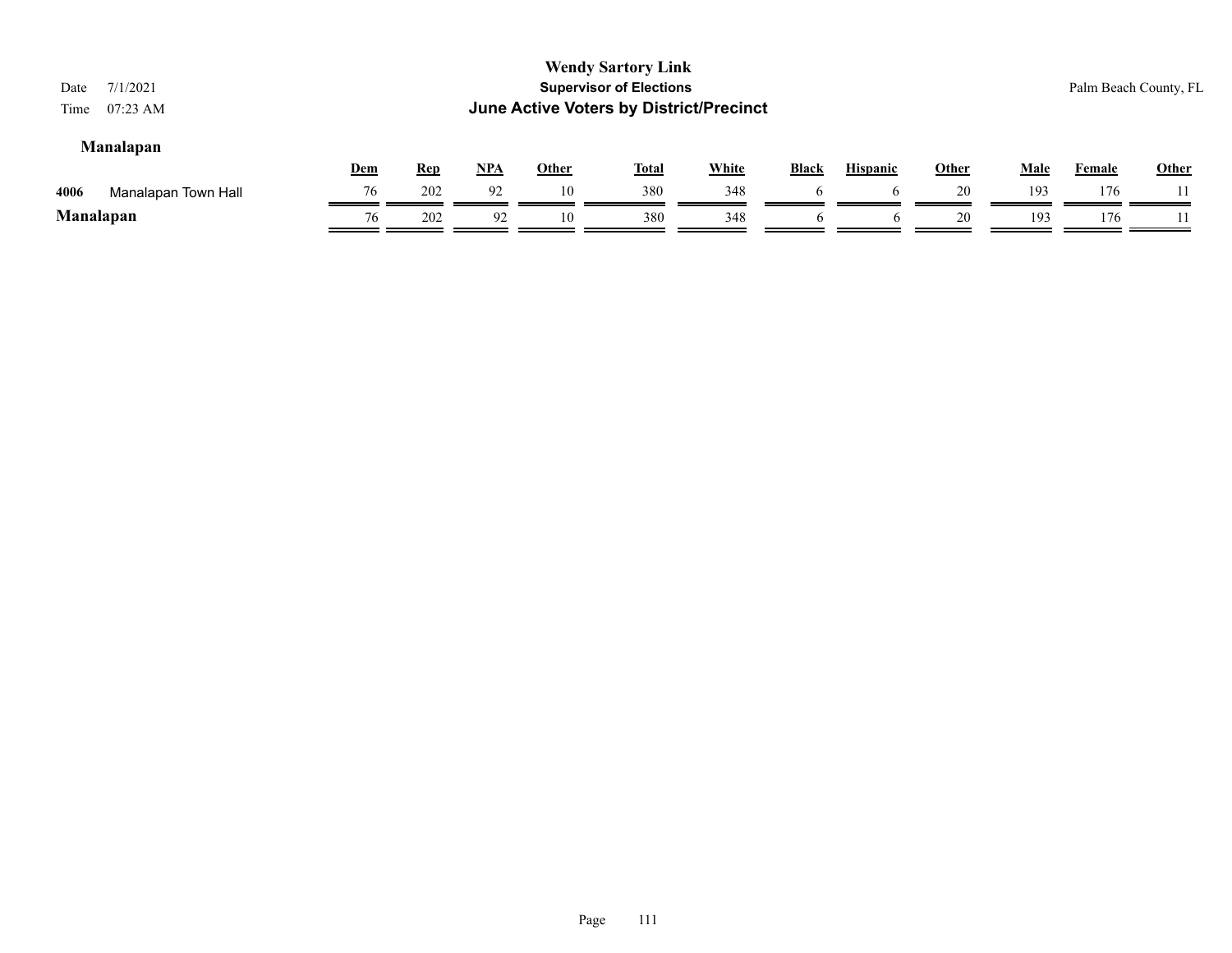| 7/1/2021<br>Date<br>$07:23$ AM<br>Time |     |            |       |              | <b>Wendy Sartory Link</b><br><b>Supervisor of Elections</b><br>June Active Voters by District/Precinct |              |              |                 |              |             |               | Palm Beach County, FL |
|----------------------------------------|-----|------------|-------|--------------|--------------------------------------------------------------------------------------------------------|--------------|--------------|-----------------|--------------|-------------|---------------|-----------------------|
| <b>Mangonia Park</b>                   | Dem | <b>Rep</b> | $NPA$ | <b>Other</b> | <b>Total</b>                                                                                           | <b>White</b> | <b>Black</b> | <b>Hispanic</b> | <b>Other</b> | <b>Male</b> | <b>Female</b> | <b>Other</b>          |
| 7062<br>Mangonia Park Town Hall        | 714 | 40         | 177   | 10           | 941                                                                                                    | 81           | 752          | 39              | -69          | 376         | 537           | 28                    |
| <b>Mangonia Park</b>                   | 714 | 40         | 177   | 10           | 941                                                                                                    | 81           | 752          | 39              | -69          | 376         | 537           | 28                    |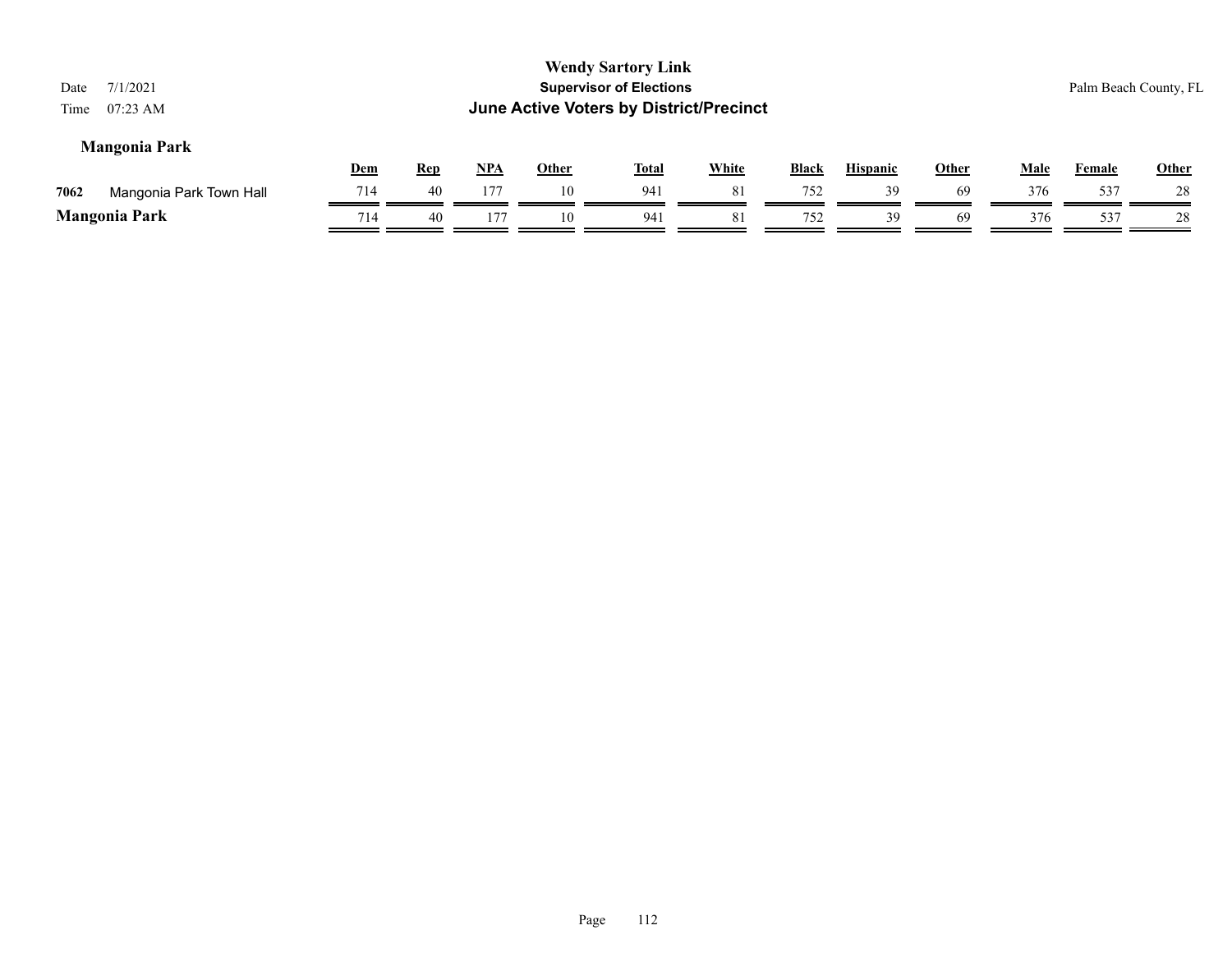**North Palm Beach**

#### **Wendy Sartory Link** Date 7/1/2021 **Supervisor of Elections** Palm Beach County, FL Time 07:23 AM **June Active Voters by District/Precinct**

# **Dem Rep NPA Other Total White Black Hispanic Other Male Female Other 1314** NPB Community Center 51 127 63 5 246 218 3 8 17 100 132 14 **1316** NPB Community Center 182 190 144 30 546 392 43 74 37 237 290 19 **1320** NPB Community Center 33 120 35 2 190 168 3 8 11 98 88 4 **1322 NPB Community Center**  $\begin{array}{cccccccc} 2 & 6 & 10 & 0 & 18 & 18 & 0 & 0 & 8 & 9 & 1 \end{array}$ **1328** Osborne Park Activities Bldg 616 836 544 44 2,040 1,749 27 121 143 985 996 59 **1332** 1st Unitarian Church NPB 354 395 256 33 1,038 851 59 64 64 506 510 22 1334 1st Unitarian Church NPB 3 4 5 1 13 13 0 0 0 5 8 0 **1342** NPB Country Club 310 451 266 29 1,056 953 17 33 53 450 580 26 **1344** Old Port Cove 296 524 323 31 1,174 1,076 5 31 62 531 623 20 **1346** Anchorage Activities Bldg 558 932 426 37 1,953 1,794 13 56 90 899 1,006 48 **1348** NPB Council Chambers 32 124 34 8 198 188 0 5 5 99 93 6 **1350** Faith Lutheran Church 380 619 373 23 1,395 1,233 10 78 74 668 684 43 **1380** NPB Council Chambers 176 264 154 15 609 539 10 22 38 269 320 20 **North Palm Beach** 2,993 4,592 2,633 258 10,476 9,192 190 500 594 4,855 5,339 282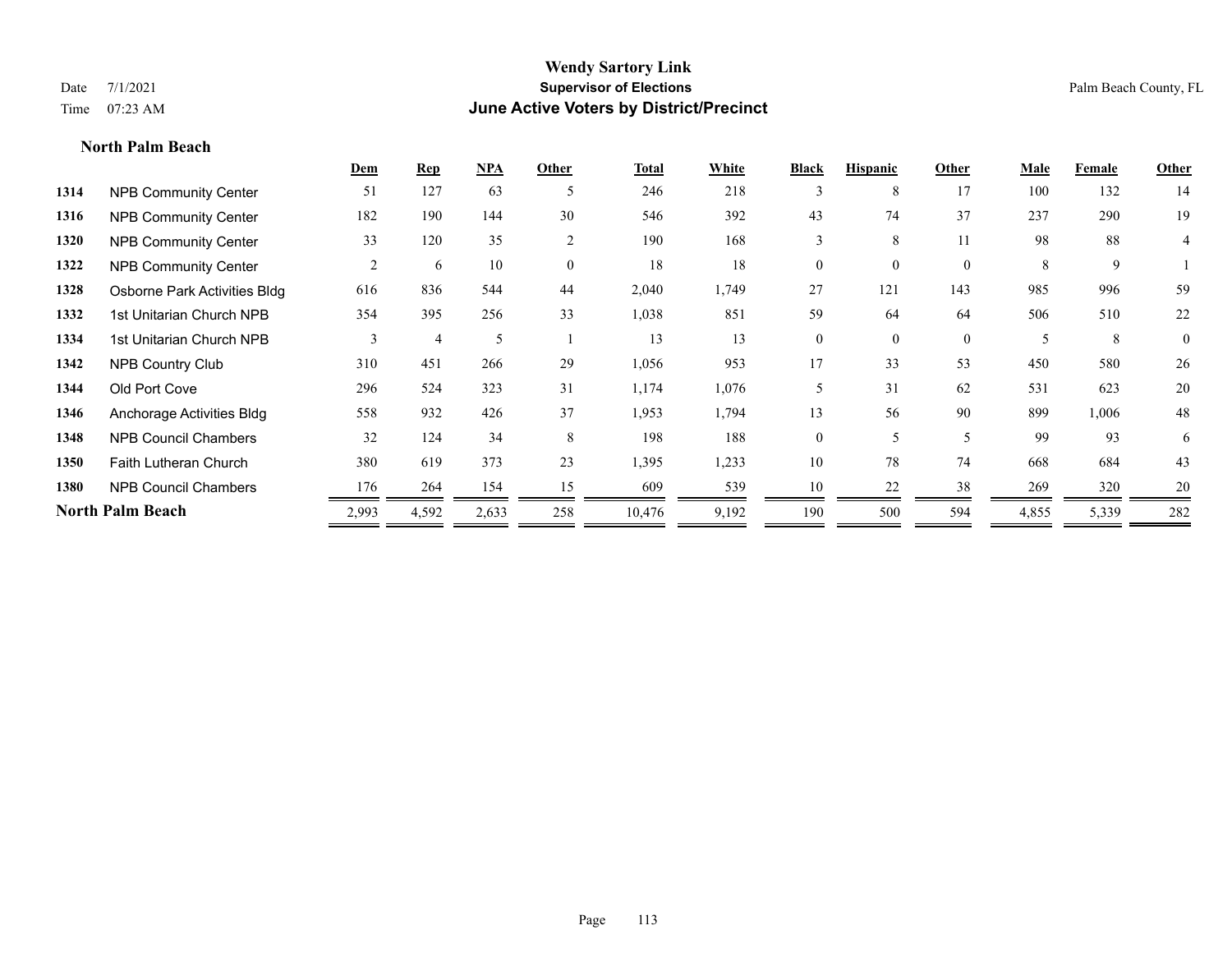| Date<br>Time | 7/1/2021<br>$07:23$ AM |            |            |       |              | <b>Wendy Sartory Link</b><br><b>Supervisor of Elections</b><br>June Active Voters by District/Precinct |              |              |                 |              |             |               | Palm Beach County, FL |
|--------------|------------------------|------------|------------|-------|--------------|--------------------------------------------------------------------------------------------------------|--------------|--------------|-----------------|--------------|-------------|---------------|-----------------------|
|              | <b>Ocean Ridge</b>     | <b>Dem</b> | <b>Rep</b> | $NPA$ | <u>Other</u> | <u>Total</u>                                                                                           | <b>White</b> | <b>Black</b> | <b>Hispanic</b> | <b>Other</b> | <u>Male</u> | <b>Female</b> | Other                 |
| 4028         | Ocean Ridge Town Hall  | 411        | 749        | 407   | 46           | 1,613                                                                                                  | 1.477        |              | 47              | 84           | 772         | 798           | 43                    |
|              | Ocean Ridge            | 411        | 749        | 407   | 46           | 1,613                                                                                                  | 1,477        |              | 47              | 84           | 772         | 798           | 43                    |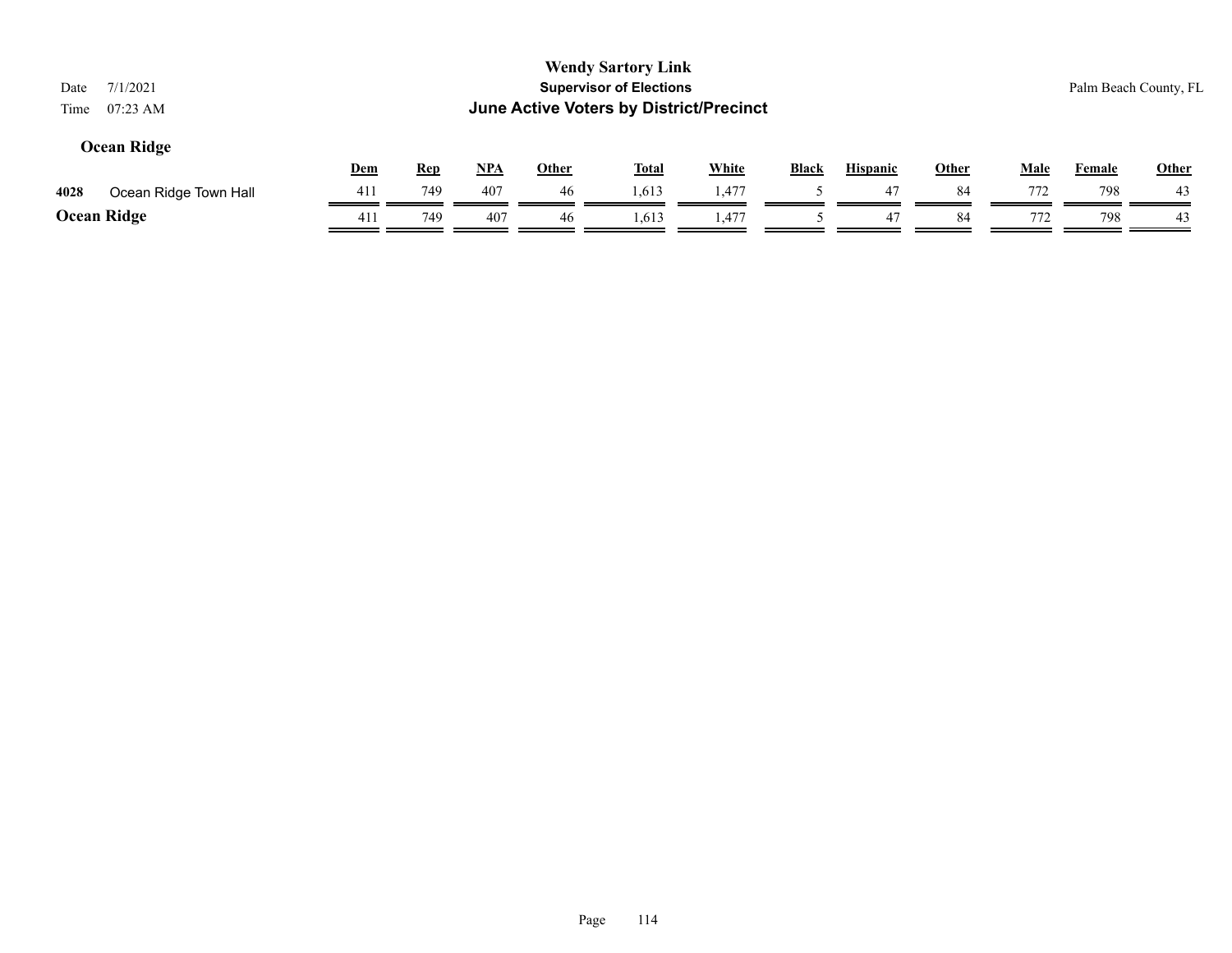#### **Pahokee**

|         |                                  | <u>Dem</u> | <u>Rep</u> | <b>NPA</b> | Other | <b>Total</b> | White | <b>Black</b> | <b>Hispanic</b> | Other | Male  | Female         | <b>Other</b> |
|---------|----------------------------------|------------|------------|------------|-------|--------------|-------|--------------|-----------------|-------|-------|----------------|--------------|
| 6004    | <b>Pahokee Recreation Center</b> | 959        | 176        | 226        |       | .366         | 179   | 881          | 223             | 83    | 564   | 754            | 48           |
| 6006    | <b>Pahokee Recreation Center</b> | 996        | 166        | 274        |       | 1.448        | 122   | 845          | 380             | 101   | 646   | 720            | 82           |
| Pahokee |                                  | .955       | 342        | 500        |       | 2.814        | 301   | 1.726        | 603             | 184   | 1,210 | <sup>474</sup> | 130          |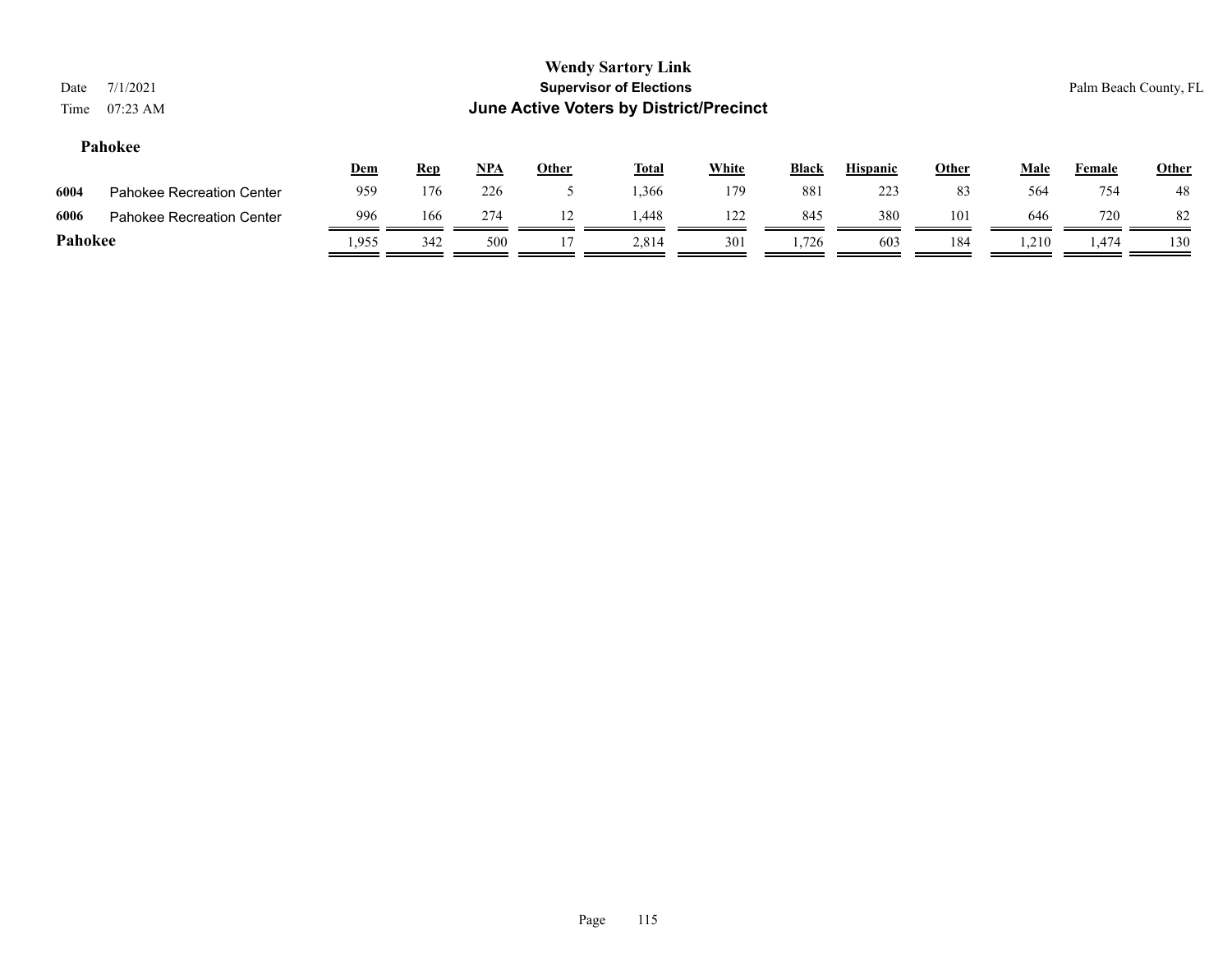#### **Palm Beach**

|                   |                               | <u>Dem</u> | <b>Rep</b> | $NPA$ | <b>Other</b> | <u>Total</u> | <b>White</b> | <b>Black</b> | <b>Hispanic</b> | Other | <b>Male</b> | Female | <b>Other</b> |
|-------------------|-------------------------------|------------|------------|-------|--------------|--------------|--------------|--------------|-----------------|-------|-------------|--------|--------------|
| 1390              | St Edwards Church             | 453        | ,191       | 520   | 55           | 2,219        | 2,040        |              | 52              | 124   | 1,021       | 1,128  | 70           |
| 1392              | St Edwards Church             | 362        | 602        | 410   | 47           | 1,421        | 1,285        |              | 28              | 103   | 622         | 764    | 35           |
| 1394              | Morton & Barbara Mandel Cente | 242        | 605        | 286   | 38           | 1,171        | 1,071        | 6            | 24              | 70    | 530         | 609    | 32           |
| 7154              | Morton & Barbara Mandel Cente | 148        | 374        | 158   | 19           | 699          | 622          | 8            | 13              | 56    | 319         | 359    | 21           |
| 7156              | PB Fire Station #3            | 42         | 103        | 59    |              | 206          | 177          | $\theta$     |                 | 22    | 92          | 101    | 13           |
| 7158              | PB Fire Station #3            | 532        | 472        | 408   | 52           | 1,464        | 1,310        | 18           | 34              | 102   | 642         | 785    | 37           |
| 7166              | PB Fire Station #3            | 316        | 378        | 295   | 33           | 1,022        | 906          |              | 30              | 84    | 457         | 540    | 25           |
| <b>Palm Beach</b> |                               | 2,095      | 3.725      | 2,136 | 246          | 8.202        | 7,411        | 42           | 188             | 561   | 3,683       | 4,286  | 233          |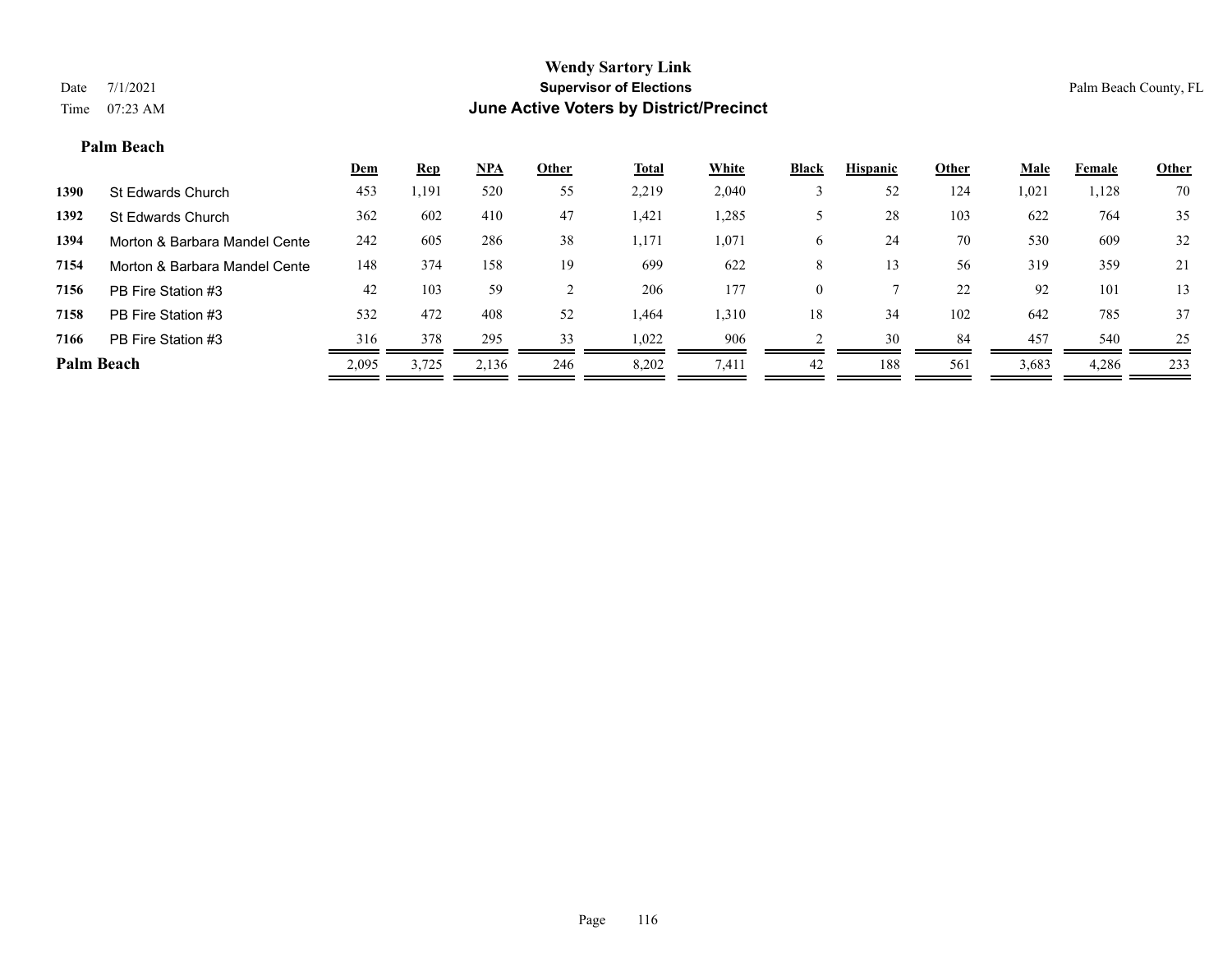# **Palm Beach Gardens**

|      |                                  | Dem            | <b>Rep</b>   | NPA          | <b>Other</b>   | <b>Total</b> | <b>White</b>   | <b>Black</b>   | <b>Hispanic</b> | <b>Other</b>   | <b>Male</b>    | <b>Female</b> | <b>Other</b> |
|------|----------------------------------|----------------|--------------|--------------|----------------|--------------|----------------|----------------|-----------------|----------------|----------------|---------------|--------------|
| 1174 | Mirasol Sales and Info Center    | $\theta$       | $\mathbf{0}$ | $\mathbf{0}$ | $\theta$       | $\theta$     | $\overline{0}$ | $\Omega$       | $\mathbf{0}$    | $\theta$       | $\theta$       | $\theta$      | $\Omega$     |
| 1176 | Mirasol Sales and Info Center    | $\Omega$       | $\theta$     | $\theta$     | $\Omega$       | $\Omega$     | $\overline{0}$ | $\Omega$       | $\theta$        | $\Omega$       | $\theta$       | $\Omega$      | $\theta$     |
| 1178 | Mirasol Sales and Info Center    | $\theta$       | $\mathbf{0}$ | $\mathbf{0}$ | $\theta$       | $\Omega$     | $\theta$       | $\Omega$       | $\theta$        | $\Omega$       | $\Omega$       | $\Omega$      | $\Omega$     |
| 1180 | Mirasol Sales and Info Center    | $\theta$       | $\mathbf{0}$ | $\theta$     | $\theta$       | $\mathbf{0}$ | $\Omega$       | $\overline{0}$ | $\mathbf{0}$    | $\theta$       | $\theta$       | $\theta$      | $\Omega$     |
| 1186 | Mirasol Sales and Info Center    | 542            | 496          | 434          | 47             | 1,519        | 1,180          | 46             | 146             | 147            | 712            | 758           | 49           |
| 1188 | Westwood Gardens HOA             | 327            | 353          | 295          | 31             | 1,006        | 770            | 30             | 115             | 91             | 401            | 585           | $20\,$       |
| 1189 | Westwood Gardens HOA             | 26             | 61           | 24           | 2              | 113          | 100            | 7              | $\overline{2}$  | $\overline{4}$ | 54             | 56            | 3            |
| 1190 | Gardens Presbyterian             | 1,359          | 2,090        | 1,395        | 154            | 4,998        | 4,093          | 140            | 339             | 426            | 2,215          | 2,641         | 142          |
| 1192 | Evergrene Clubhouse              | 385            | 673          | 448          | 39             | 1,545        | 1,306          | 25             | 81              | 133            | 739            | 750           | 56           |
| 1194 | Frenchmans Creek Real Estate     | 650            | 943          | 604          | 48             | 2,245        | 2,050          | 14             | 45              | 136            | 1,022          | 1,165         | 58           |
| 1196 | Gardens Presbyterian             | $\theta$       | $\mathbf{0}$ | $\mathbf{0}$ | $\theta$       | $\mathbf{0}$ | $\overline{0}$ | $\overline{0}$ | $\mathbf{0}$    | $\theta$       | $\theta$       | $\theta$      | $\mathbf{0}$ |
| 1222 | Sandhill Crane Golf Club         | 14             | 28           | 13           | $\mathbf{0}$   | 55           | 40             | 6              | 3               | 6              | 29             | 26            | $\theta$     |
| 1228 | <b>Carleton Oaks Clubhouse</b>   | 147            | 193          | 128          | $\tau$         | 475          | 345            | 24             | 49              | 57             | 229            | 234           | 12           |
| 1230 | Christ Fellowship Church PBG     | $\mathbf{0}$   | $\mathbf{0}$ | $\mathbf{0}$ | $\mathbf{0}$   | $\mathbf{0}$ | $\overline{0}$ | $\overline{0}$ | $\mathbf{0}$    | $\theta$       | $\mathbf{0}$   | $\theta$      | $\theta$     |
| 1232 | Mirasol Sales and Info Center    | $\theta$       | $\theta$     | $\theta$     | $\theta$       | $\Omega$     | $\overline{0}$ | $\overline{0}$ | $\theta$        | $\Omega$       | $\theta$       | $\Omega$      | $\theta$     |
| 1234 | Christ Fellowship Church PBG     | $\overline{0}$ | $\mathbf{0}$ | $\mathbf{0}$ | $\theta$       | $\theta$     | $\overline{0}$ | $\overline{0}$ | $\mathbf{0}$    | $\theta$       | $\overline{0}$ | $\theta$      | $\theta$     |
| 1236 | Mirasol Sales and Info Center    | $\Omega$       | $\mathbf{0}$ | $\theta$     | $\theta$       | $\theta$     | $\theta$       | $\overline{0}$ | $\mathbf{0}$    | $\theta$       | $\Omega$       | $\theta$      | $\Omega$     |
| 1238 | Mirasol Sales and Info Center    | 602            | 760          | 499          | 60             | 1,921        | 1,742          | 18             | 21              | 140            | 910            | 956           | 55           |
| 1240 | <b>Timber Trace Elementary</b>   | 788            | 1,087        | 624          | 51             | 2,550        | 2,202          | 52             | 150             | 146            | 1,143          | 1,328         | 79           |
| 1242 | Christ Fellowship Church PBG     | 852            | 1,058        | 613          | 61             | 2,584        | 2,345          | 36             | 60              | 143            | 1,069          | 1,455         | 60           |
| 1244 | Christ Fellowship Church PBG     | 468            | 652          | 430          | 53             | 1,603        | 1,391          | 31             | 75              | 106            | 679            | 871           | 53           |
| 1246 | Watson B Duncan Middle           | 841            | 890          | 680          | 63             | 2,474        | 1,966          | 71             | 191             | 246            | 1,079          | 1,314         | 81           |
| 1247 | Watson B Duncan Middle           | 35             | 184          | 59           | 9              | 287          | 262            | $\overline{c}$ | $\mathbf{0}$    | 23             | 137            | 135           | 15           |
| 1248 | <b>PBG Community Center</b>      | 496            | 583          | 385          | 32             | 1,496        | 1,260          | 25             | 116             | 95             | 637            | 827           | 32           |
| 1250 | Palm Beach Gardens High          | 12             | 36           | 16           | $\overline{1}$ | 65           | 58             | $\overline{0}$ | $\overline{4}$  | 3              | 32             | 29            | 4            |
| 1252 | <b>Ballen Isles Country Club</b> | 869            | 786          | 634          | 49             | 2,338        | 2,154          | 17             | 21              | 146            | 1,048          | 1,230         | 60           |
| 1254 | Northlake Nazarene Church        | 153            | 175          | 127          | 7              | 462          | 388            | 6              | 27              | 41             | 231            | 214           | 17           |
| 1260 | PBG City Hall Council Room       | 439            | 542          | 303          | 26             | 1,310        | 1,088          | 27             | 109             | 86             | 584            | 684           | 42           |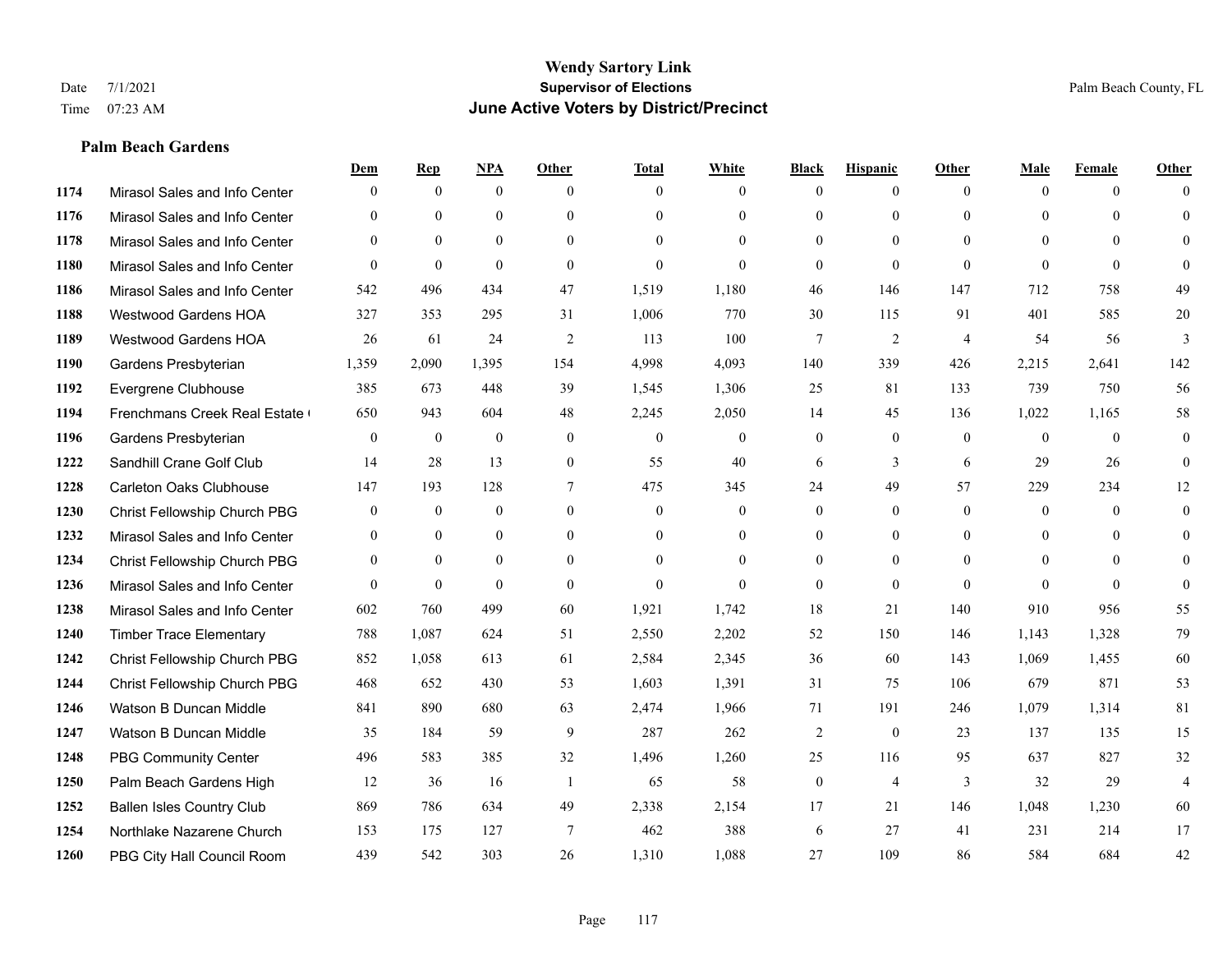**Palm Beach Gardens**

#### **Wendy Sartory Link** Date 7/1/2021 **Supervisor of Elections** Palm Beach County, FL Time 07:23 AM **June Active Voters by District/Precinct**

# **Dem Rep NPA Other Total White Black Hispanic Other Male Female Other** PBG Moose Lodge 2010 1 0 1 0 2 2 0 0 0 1 1 0 PBG City Hall Council Room 0 0 0 0 0 0 0 0 0 0 0 0 PBG City Hall Council Room 163 107 127 11 408 243 71 60 34 164 234 10 PBG Community Center 103 75 102 8 288 175 46 37 30 110 165 13 PBG Community Center  $\begin{array}{ccccccccccccc}\n4 & 0 & 2 & 0 & 6 & 2 & 3 & 1 & 0 & 2 & 3 & 1\n\end{array}$  Palm Beach Gardens Elementary 723 676 525 52 1,976 1,585 100 115 176 922 989 65 Palm Beach Gardens High 596 555 428 40 1,619 1,228 94 142 155 758 799 62 Pew Leadership Center 142 151 114 11 418 353 11 24 30 170 245 3 Eissey Campus Theater 773 776 716 68 2,333 1,828 83 207 215 1,009 1,247 77 PBG Moose Lodge 2010 13 24 6 0 43 39 1 0 3 22 19 2 PBG Moose Lodge 2010 682 815 538 69 2,104 1,743 53 145 163 849 1,193 62 PBG Moose Lodge 2010 0 0 0 0 0 0 0 0 0 0 0 0 PBG Moose Lodge 2010 16 47 18 1 82 75 1 1 5 38 41 3 Dwight D Eisenhower Elementary 238 265 196 19 718 566 15 89 48 280 411 27 Eissey Campus Theater 4 8 7 1 20 16 0 0 4 13 7 0 Eissey Campus Theater 1 2 1 0 4 4 0 0 0 3 1 0 PBG Moose Lodge 2010 0 0 0 0 0 0 0 0 0 0 0 0 Allamanda Elementary 440 454 376 36 1,306 1,033 37 137 99 551 710 45 Allamanda Elementary 189 226 160 16 591 501 7 30 53 260 317 14 Eissey Campus Theater 6 6 6 3 0 15 13 0 1 1 7 8 0 Northlake Nazarene Church 688 877 586 52 2,203 1,573 155 188 287 989 1,135 79 Garden Lodge 366 F&AM 354 326 239 24 943 740 60 71 72 411 503 29 Garden Lodge 366 F&AM 96 36 45 7 184 82 58 21 23 80 97 7 Sandhill Crane Golf Club 234 424 253 24 935 667 72 73 123 457 445 33 **6064** Sandhill Crane Golf Club  $\frac{32}{2} \frac{56}{2} \frac{33}{2} \frac{4}{2} \frac{125}{2} \frac{103}{2} \frac{4}{2} \frac{12}{2} \frac{4}{2} \frac{12}{2} \frac{6}{2} \frac{61}{2} \frac{60}{2} \frac{4}{2} \frac{4}{2} \frac{1}{2} \frac{1}{2} \frac{1}{2} \frac{1}{2} \frac{1}{2} \frac{1}{2} \frac{1}{2} \frac{1}{2} \frac{1}{2} \frac{1}{2} \frac$ **Palm Beach Gardens** 14,503 17,496 12,187 1,183 45,369 37,311 1,448 2,908 3,702 20,107 23,888 1,374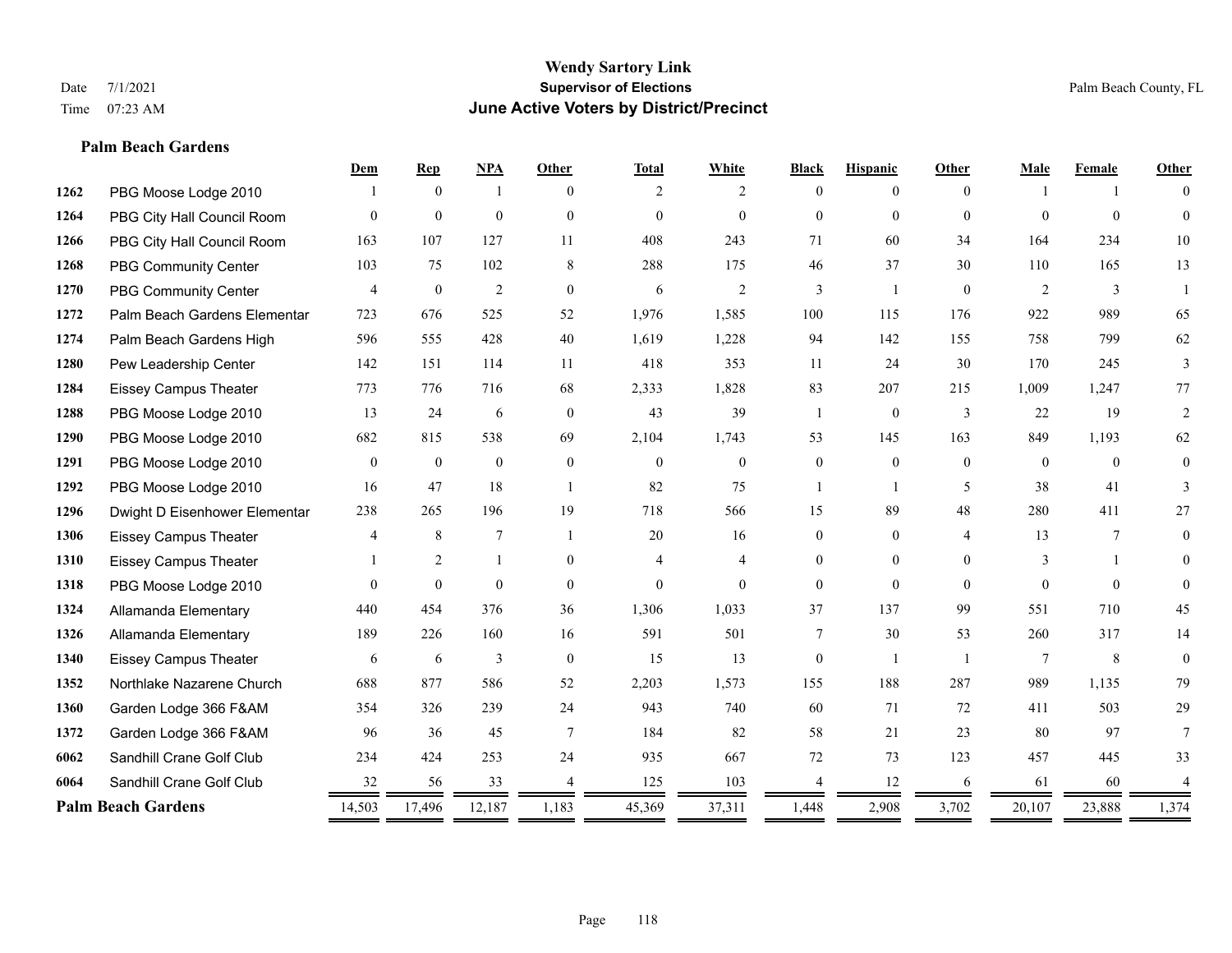| Date<br>Time | 7/1/2021<br>$07:23$ AM      |            |            |       |              | <b>Wendy Sartory Link</b><br><b>Supervisor of Elections</b><br><b>June Active Voters by District/Precinct</b> |              |              |                 |              |             |        | Palm Beach County, FL |
|--------------|-----------------------------|------------|------------|-------|--------------|---------------------------------------------------------------------------------------------------------------|--------------|--------------|-----------------|--------------|-------------|--------|-----------------------|
|              | <b>Palm Beach Shores</b>    | <u>Dem</u> | <b>Rep</b> | $NPA$ | <u>Other</u> | <b>Total</b>                                                                                                  | <b>White</b> | <b>Black</b> | <b>Hispanic</b> | <b>Other</b> | <b>Male</b> | Female | <b>Other</b>          |
| 1388         | Palm Beach Shores Town Hall | 281        | 443        | 295   | 25           | 1.044                                                                                                         | 952          |              | 18              | 63           | 491         | 526    | 27                    |
|              | <b>Palm Beach Shores</b>    | 281        | 443        | 295   | 25           | 1.044                                                                                                         | 952          |              | 18              | 63           | 491         | 526    | 27                    |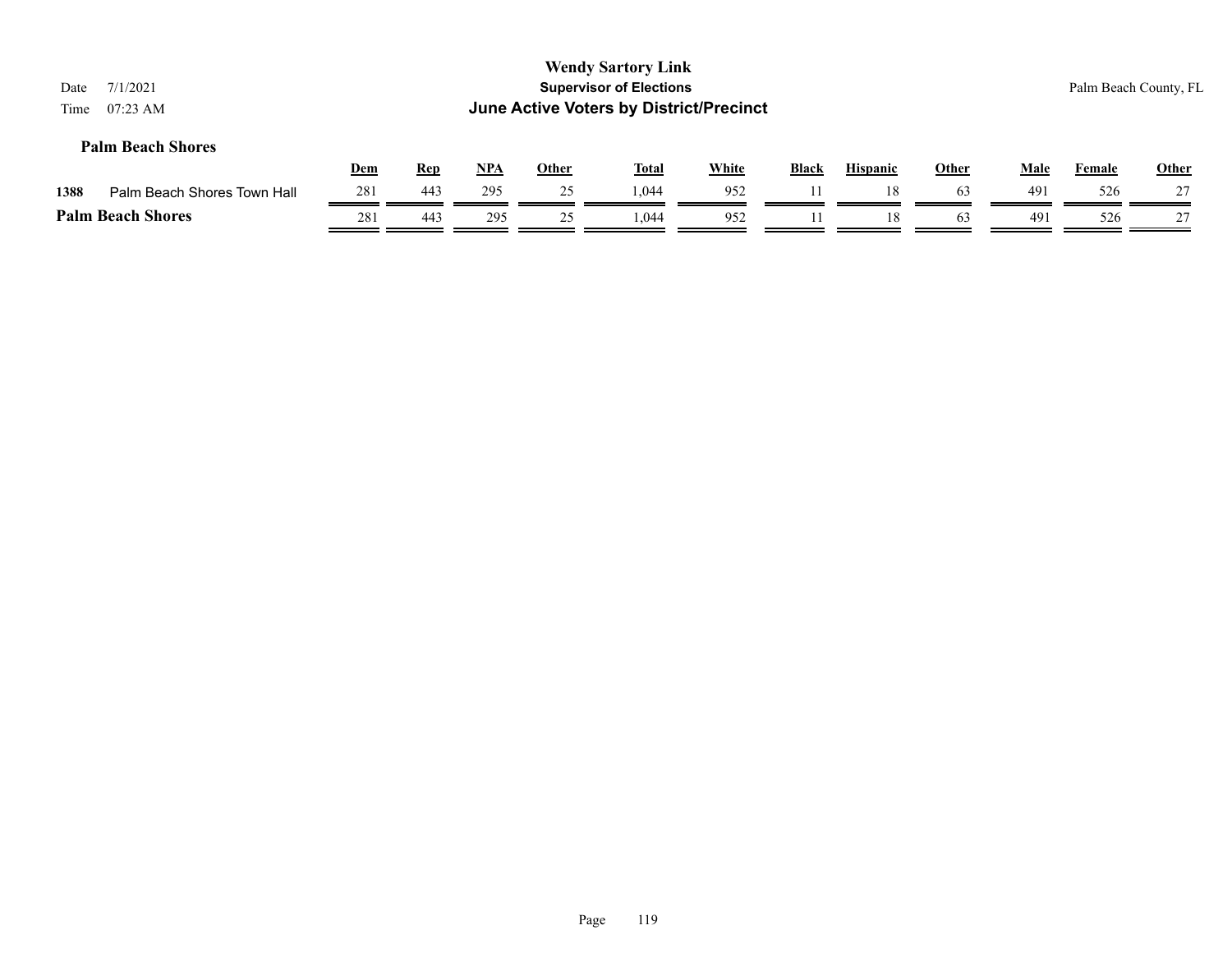**Palm Springs**

# **Wendy Sartory Link** Date 7/1/2021 **Supervisor of Elections** Palm Beach County, FL Time 07:23 AM **June Active Voters by District/Precinct**

|      |                           | Dem            | <b>Rep</b>   | <b>NPA</b>     | Other         | <b>Total</b>   | White          | <b>Black</b>   | <b>Hispanic</b> | Other          | <b>Male</b> | Female         | Other        |
|------|---------------------------|----------------|--------------|----------------|---------------|----------------|----------------|----------------|-----------------|----------------|-------------|----------------|--------------|
| 2112 | Palm Springs Middle       |                | 6            | 7              | $\theta$      | 20             | 15             | 3              | 0               | 2              | 9           | 11             | $\theta$     |
| 2118 | Palm Springs Middle       | $\Omega$       | $\mathbf{0}$ | $\mathbf{0}$   | $\theta$      | $\overline{0}$ | $\overline{0}$ | $\overline{0}$ | $\mathbf{0}$    | $\Omega$       | $\Omega$    | $\theta$       | $\Omega$     |
| 2120 | Palm Springs Middle       | 57             | 21           | 50             | $\theta$      | 128            | 33             | 13             | 54              | 28             | 50          | 67             | 11           |
| 2122 | Palm Springs Middle       |                | $\mathbf{0}$ | $\mathbf{0}$   | $\theta$      |                | $\theta$       |                | $\theta$        | $\Omega$       |             | $\theta$       | $\Omega$     |
| 2124 | Palm Springs Middle       | 5              | 3            | 8              | $\theta$      | 16             |                | 3              | 5               |                |             | 9              | $\Omega$     |
| 2128 | Palm Springs Middle       | $\Omega$       | $\theta$     | $\theta$       | $\theta$      | $\Omega$       | 0              | $\Omega$       | $\Omega$        | $\Omega$       |             | $\Omega$       | $\Omega$     |
| 3002 | Palm Springs Middle       | 817            | 341          | 551            | 47            | 1,756          | 526            | 319            | 743             | 168            | 715         | 965            | 76           |
| 3006 | Faith Presbyterian        | 981            | 620          | 683            | 32            | 2,316          | 954            | 266            | 890             | 206            | 949         | 1,264          | 103          |
| 3010 | Faith Presbyterian        | 368            | 205          | 292            | 24            | 889            | 363            | 112            | 335             | 79             | 406         | 448            | 35           |
| 3018 | Palm Springs Middle       | 11             | 12           | $\,8\,$        | $\mathcal{R}$ | 34             | 14             | $\overline{0}$ | 16              | $\overline{4}$ | 14          | 19             |              |
| 3020 | Palm Springs Village Hall | 969            | 620          | 775            | 34            | 2,398          | 973            | 170            | 1,057           | 198            | 1,055       | 1,229          | 114          |
| 3024 | Palm Springs Library      | 717            | 404          | 587            | 24            | 1,732          | 656            | 197            | 690             | 189            | 759         | 869            | 104          |
| 3026 | Palm Springs Village Hall | $\Omega$       | $\theta$     | $\mathbf{0}$   | $\Omega$      | $\Omega$       | $\Omega$       | $\Omega$       | $\theta$        | $\Omega$       | $\Omega$    | $\Omega$       | $\theta$     |
| 3028 | Palm Springs Village Hall | 2              |              | $\mathbf{0}$   | $\theta$      | 3              | $\Omega$       | $\Omega$       | 3               | $\Omega$       |             | $\overline{c}$ | $\theta$     |
| 3030 | Palm Springs Village Hall | $\Omega$       | $\theta$     | $\theta$       | $\Omega$      | $\Omega$       | $\theta$       | $\Omega$       | $\theta$        | $\Omega$       | $\Omega$    | $\Omega$       | $\mathbf{0}$ |
| 3044 | Holy Redeemer Church      | 221            | 66           | 184            |               | 478            | 137            | 98             | 200             | 43             | 208         | 253            | 17           |
| 3048 | Holy Redeemer Church      | 594            | 222          | 455            | 24            | 1,295          | 395            | 256            | 516             | 128            | 568         | 665            | 62           |
| 3050 | Holy Redeemer Church      |                | 8            | $\overline{2}$ | $\theta$      | 17             | 10             | 6              |                 | $\Omega$       | 10          | 7              | $\theta$     |
| 3071 | Holy Redeemer Church      | $\overline{0}$ | $\mathbf{0}$ | $\mathbf{0}$   | $\theta$      | $\overline{0}$ | $\overline{0}$ | $\Omega$       | $\theta$        | $\Omega$       | $\theta$    | $\mathbf{0}$   | $\Omega$     |
| 3072 | Holy Redeemer Church      | 138            | 24           | 82             |               | 252            | 65             | 101            | 49              | 37             | 95          | 146            |              |
|      | <b>Palm Springs</b>       | 4,895          | 2,553        | 3,684          | 203           | 11,335         | 4,148          | 1,545          | 4,559           | 1,083          | 4,847       | 5,954          | 534          |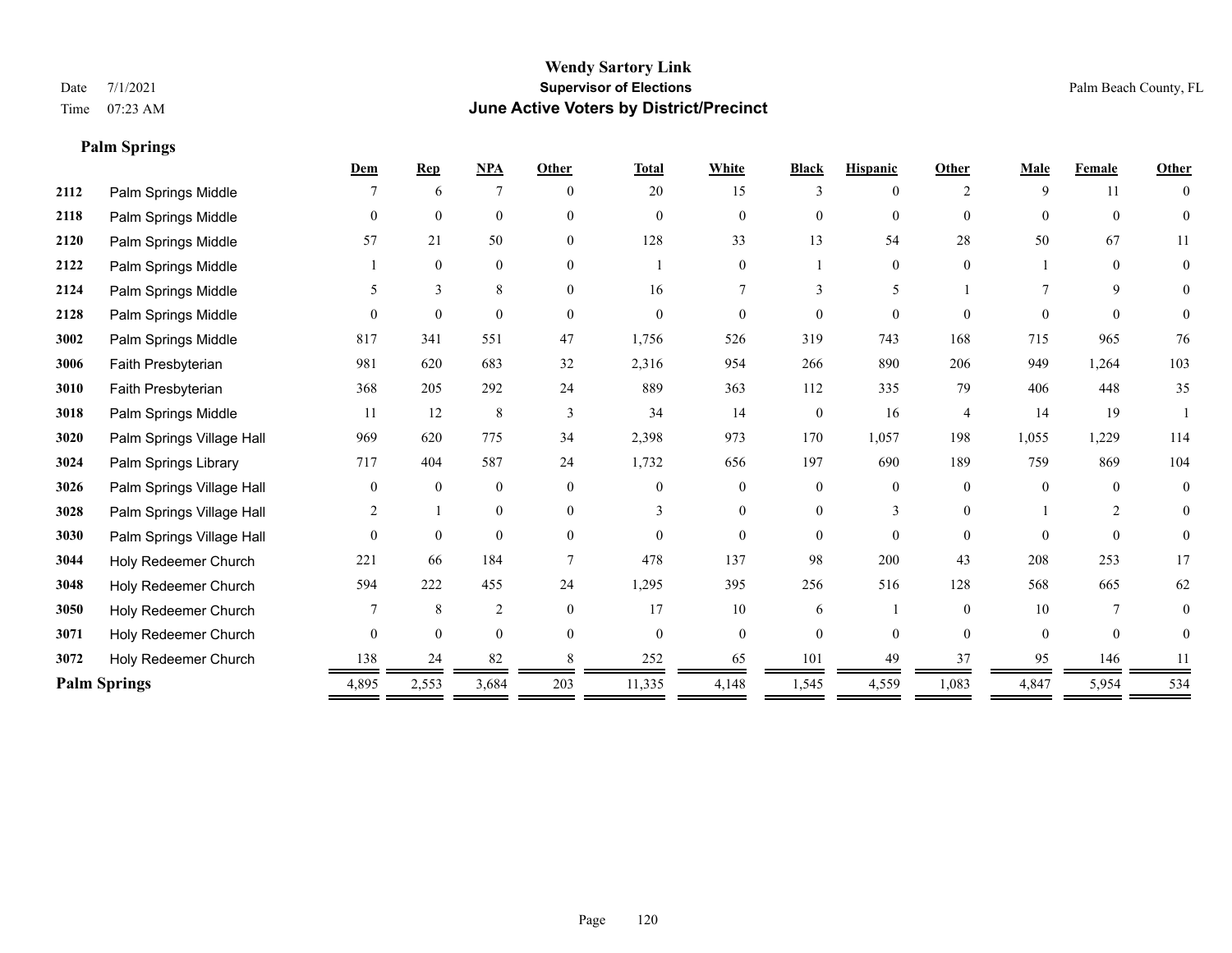#### **Riviera Beach**

|      |                                | Dem              | Rep              | <b>NPA</b>     | Other          | <b>Total</b> | White            | <b>Black</b>   | <b>Hispanic</b> | Other          | Male           | Female   | Other          |
|------|--------------------------------|------------------|------------------|----------------|----------------|--------------|------------------|----------------|-----------------|----------------|----------------|----------|----------------|
| 1356 | Casa Rio Clubhouse             | 796              | 427              | 492            | 34             | 1,749        | 878              | 385            | 239             | 247            | 757            | 926      | 66             |
| 1358 | RB Prep Achievement Academy    | 12               | 4                | $\overline{4}$ | $\overline{0}$ | 20           | 9                | 6              |                 | $\overline{4}$ | 12             | 5        | 3              |
| 1364 | RB Prep Achievement Academy    | 370              | 108              | 212            | 17             | 707          | 201              | 281            | 129             | 96             | 300            | 382      | 25             |
| 1368 | RB Prep Achievement Academy    | $\mathbf{0}$     | $\mathbf{0}$     | $\mathbf{0}$   | $\mathbf{0}$   | $\theta$     | $\overline{0}$   | $\mathbf{0}$   | $\mathbf{0}$    | $\mathbf{0}$   | $\overline{0}$ | $\theta$ | $\overline{0}$ |
| 1384 | Phil Foster Park Marine Center | 300              | 559              | 276            | 29             | 1,164        | 1,031            | 19             | 39              | 75             | 575            | 562      | 27             |
| 1386 | Phil Foster Park Marine Center | 587              | 1,106            | 693            | 86             | 2,472        | 2,139            | 53             | 86              | 194            | 1,149          | 1,255    | 68             |
| 7004 | J F Kennedy Middle             | $\mathbf{0}$     | $\mathbf{0}$     | $\mathbf{0}$   | $\overline{0}$ | $\Omega$     | $\overline{0}$   | $\overline{0}$ | $\overline{0}$  | $\Omega$       | $\overline{0}$ | $\theta$ | $\theta$       |
| 7014 | RB Prep Achievement Academy    | $\mathbf{0}$     | $\theta$         | $\mathbf{0}$   | $\overline{0}$ | $\Omega$     | $\overline{0}$   | 0              | $\overline{0}$  | $\Omega$       | $\theta$       | $\Omega$ | $\theta$       |
| 7018 | RB Prep Achievement Academy    | $\mathbf{0}$     | $\overline{0}$   | $\mathbf{0}$   | $\Omega$       | $\Omega$     | $\overline{0}$   | $\Omega$       | $\overline{0}$  | $\Omega$       | $\theta$       | $\Omega$ | $\Omega$       |
| 7020 | RB Prep Achievement Academy    | $\theta$         | $\theta$         | $\theta$       | $\theta$       | $\Omega$     | $\Omega$         | $\theta$       | $\Omega$        | $\theta$       | $\theta$       | $\theta$ | $\theta$       |
| 7022 | J F Kennedy Middle             | 888              | 176              | 360            | 26             | 1,450        | 294              | 795            | 151             | 210            | 645            | 756      | 49             |
| 7024 | Hurst Chapel AME Church        | 1,545            | 85               | 330            | 23             | 1,983        | 145              | 1,616          | 93              | 129            | 804            | 1,122    | 57             |
| 7025 | Hurst Chapel AME Church        | 264              | 33               | 104            | 3              | 404          | 60               | 249            | 39              | 56             | 145            | 241      | $18\,$         |
| 7026 | Lindsey Davis Senior Comm Ctr  | 2,261            | 75               | 407            | 19             | 2,762        | 58               | 2,487          | 37              | 180            | 1,103          | 1,563    | 96             |
| 7028 | <b>Wells Recreation Center</b> | 1,826            | 138              | 461            | 19             | 2,444        | 233              | 1,914          | 100             | 197            | 1,045          | 1,309    | 90             |
| 7030 | Riviera Beach Marina Event Ctr | 196              | 297              | 173            | 22             | 688          | 550              | 47             | 46              | 45             | 346            | 322      | $20\,$         |
| 7034 | Suncoast High                  | 1,295            | 201              | 498            | 25             | 2,019        | 364              | 1,213          | 147             | 295            | 838            | 1,103    | 78             |
| 7036 | RB Prep Achievement Academy    | $\boldsymbol{0}$ | $\boldsymbol{0}$ | 6              | $\mathbf{0}$   | 6            | $\boldsymbol{0}$ | $\mathbf{0}$   | $\overline{0}$  | 6              | $\overline{4}$ |          |                |
| 7040 | Mary McLeod Bethune Elementa   | 1,229            | 53               | 247            | 16             | 1,545        | 34               | 1,368          | 45              | 98             | 606            | 892      | 47             |
| 7041 | Mary McLeod Bethune Elementa   | 388              | 32               | 119            | 8              | 547          | 42               | 419            | 27              | 59             | 203            | 320      | 24             |
| 7042 | Dan Calloway Complex           | 1,718            | 73               | 361            | 20             | 2,172        | 42               | 1,923          | 44              | 163            | 879            | 1,231    | 62             |
| 7044 | <b>Wells Recreation Center</b> | 1,384            | 87               | 351            | 15             | 1,837        | 186              | 1,454          | 63              | 134            | 754            | 1,012    | 71             |
| 7046 | Riviera Beach Marina Event Ctr | 36               | 30               | 15             | 5              | 86           | 72               | 7              | 2               | .5             | 48             | 37       |                |
|      | Riviera Beach                  | 15,095           | 3,484            | 5,109          | 367            | 24,055       | 6,338            | 14,236         | 1,288           | 2,193          | 10,213         | 13,039   | 803            |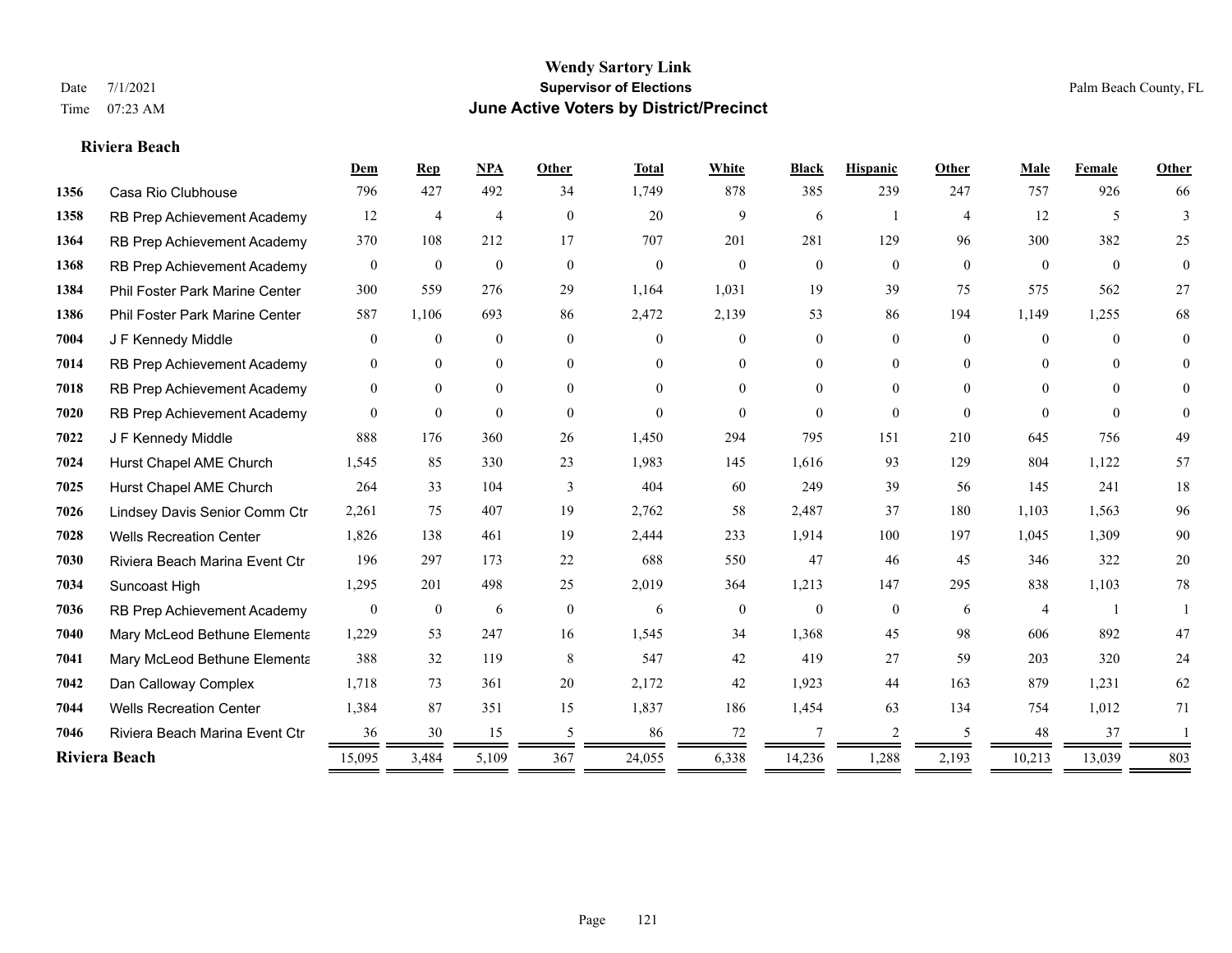**Royal Palm Beach**

#### **Wendy Sartory Link** Date 7/1/2021 **Supervisor of Elections** Palm Beach County, FL Time 07:23 AM **June Active Voters by District/Precinct**

# **Dem Rep NPA Other Total White Black Hispanic Other Male Female Other** HL Johnson Elementary 649 507 461 37 1,654 915 303 253 183 747 865 42 Madison Green Clubhouse 1,239 724 749 50 2,762 1,203 775 405 379 1,280 1,379 103 RPB Recreation Center 661 478 448 26 1,613 947 263 257 146 662 894 57 Crestwood Middle 181 152 117 8 458 217 76 79 86 214 224 20 RPB Recreation Center 214 124 197 9 544 226 96 156 66 213 311 20 Crestwood Middle 476 410 357 33 1,276 679 230 215 152 590 641 45 RPB Village Hall 1,073 697 682 42 2,494 1,370 469 429 226 1,168 1,234 92 HL Johnson Elementary 730 416 486 52 1,684 875 324 274 211 739 898 47 RPB Branch Library 1,098 564 690 55 2,407 1,148 581 428 250 1,047 1,271 89 Royal Palm Beach High 405 314 262 18 999 477 201 153 168 473 501 25 RPB Cultural Center 1,174 658 746 52 2,630 1,391 499 489 251 1,128 1,413 89 RPB Cultural Center 588 320 383 18 1,309 637 281 276 115 553 715 41 Calypso Bay Waterpark 680 298 495 32 1,505 547 407 360 191 648 796 61 Royal Palm Beach High 35 27 29 3 94 52 25 10 7 42 52 0 Royal Palm Beach High 391 192 259 18 860 418 166 184 92 392 436 32 Christ Fellowship Church RPB 959 467 684 29 2,139 848 505 493 293 951 1,093 95 Calypso Bay Waterpark 1 1 0 0 2 0 1 0 1 0 1 1 Royal Palm Beach High 0 0 0 0 0 0 0 0 0 0 0 0 Christ Fellowship Church RPB 0 0 0 0 0 0 0 0 0 0 0 0 Christ Fellowship Church RPB 0 0 0 0 0 0 0 0 0 0 0 0 Christ Fellowship Church RPB 0 0 1 0 1 1 0 0 0 0 1 0 Christ Fellowship Church RPB 0 6 2 0 8 8 0 0 0 3 5 0 Christ Fellowship Church RPB 1,299 578 824 65 2,766 967 839 638 322 1,182 1,467 117 Christ Fellowship Church RPB 21 12 17 2 52 22 9 17 4 23 27 2 **Royal Palm Beach** 11,874 6,945 7,889 549 27,257 12,948 6,050 5,116 3,143 12,055 14,224 978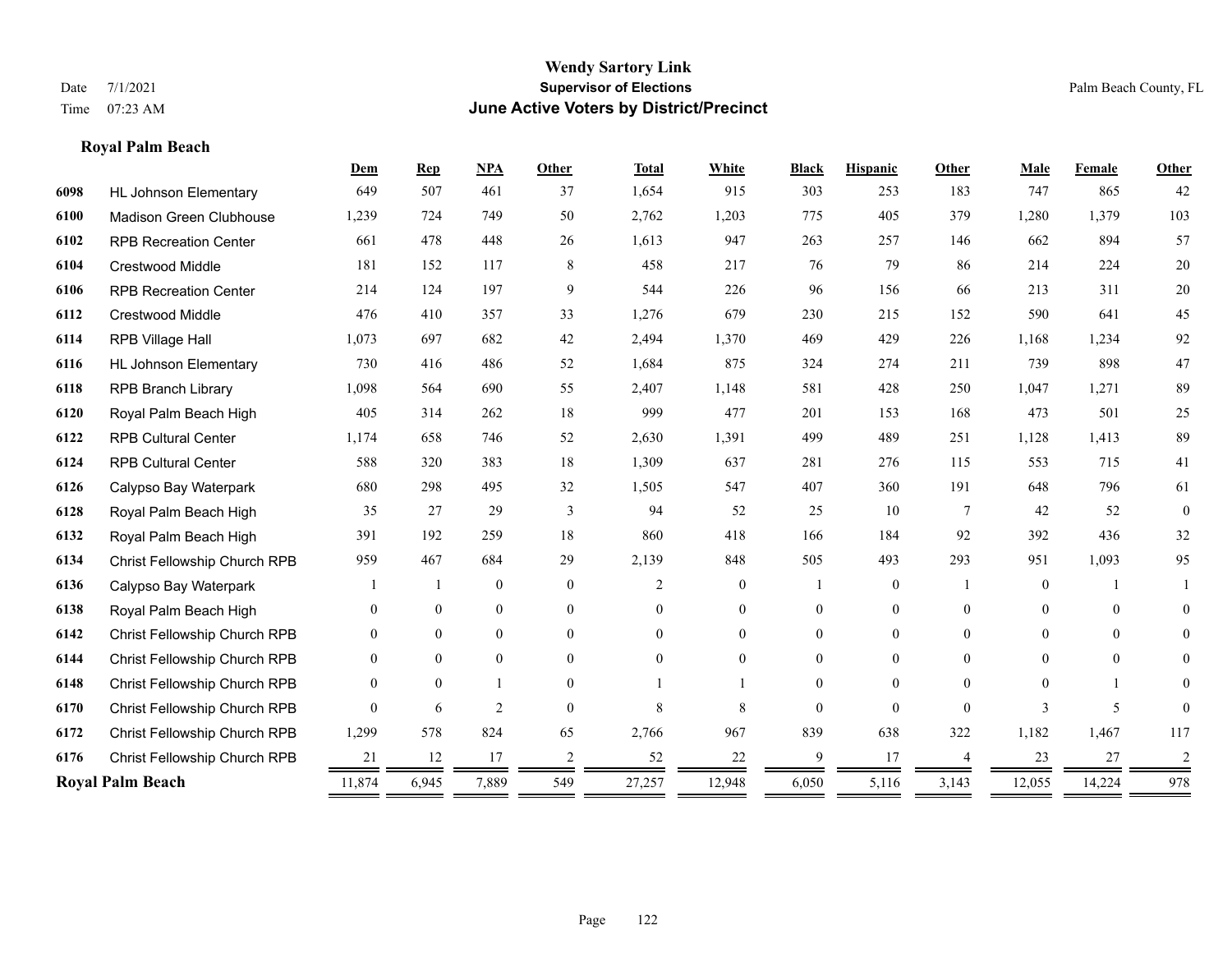| 7/1/2021<br>Date<br>07:23 AM<br>Time |            |            |            |              | <b>Wendy Sartory Link</b><br><b>Supervisor of Elections</b><br>June Active Voters by District/Precinct |              |       |                 |              |             |        | Palm Beach County, FL |
|--------------------------------------|------------|------------|------------|--------------|--------------------------------------------------------------------------------------------------------|--------------|-------|-----------------|--------------|-------------|--------|-----------------------|
| <b>South Bay</b>                     | <b>Dem</b> | <b>Rep</b> | <u>NPA</u> | <b>Other</b> | <b>Total</b>                                                                                           | <b>White</b> | Black | <b>Hispanic</b> | <b>Other</b> | <b>Male</b> | Female | <b>Other</b>          |
| 6018<br>South Bay Commission Chambe  | 1,198      | 83         | 224        | 11           | 1,516                                                                                                  | 60           | l,167 | 210             | 79           | 637         | 840    | 39                    |
| <b>South Bay</b>                     | 1,198      | 83         | 224        |              | 1,516                                                                                                  | 60           | 1,167 | 210             | 79           | 637         | 840    | 39                    |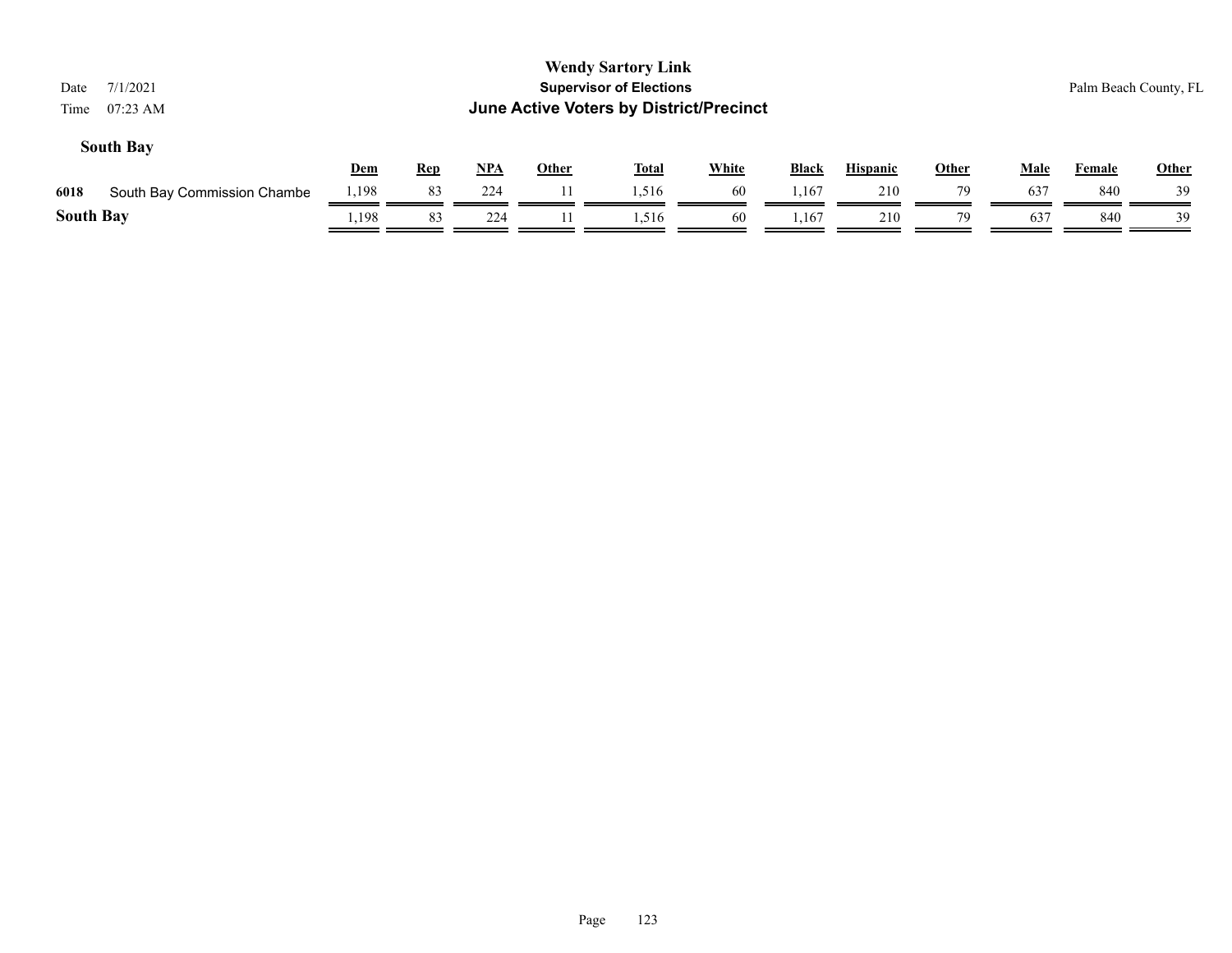| 7/1/2021<br>Date<br>$07:23 \text{ AM}$<br>Time |     |            |            |              | <b>Wendy Sartory Link</b><br><b>Supervisor of Elections</b><br><b>June Active Voters by District/Precinct</b> |              |              |                 |              |             |               | Palm Beach County, FL |
|------------------------------------------------|-----|------------|------------|--------------|---------------------------------------------------------------------------------------------------------------|--------------|--------------|-----------------|--------------|-------------|---------------|-----------------------|
| <b>South Palm Beach</b>                        | Dem | <u>Rep</u> | <u>NPA</u> | <b>Other</b> | <u>Total</u>                                                                                                  | <b>White</b> | <b>Black</b> | <b>Hispanic</b> | <b>Other</b> | <b>Male</b> | <b>Female</b> | <b>Other</b>          |
| South Palm Beach Town Hall<br>4004             | 417 | 492        | 367        | 35           | 1,311                                                                                                         | 1,124        | 21           | 74              | 92           | 570         | 695           | 46                    |
| <b>South Palm Beach</b>                        | 417 | 492        | 367        | 35           | 1,311                                                                                                         | 1.124        | 21           | 74              | 92           | 570         | 695           | 46                    |

# Page 124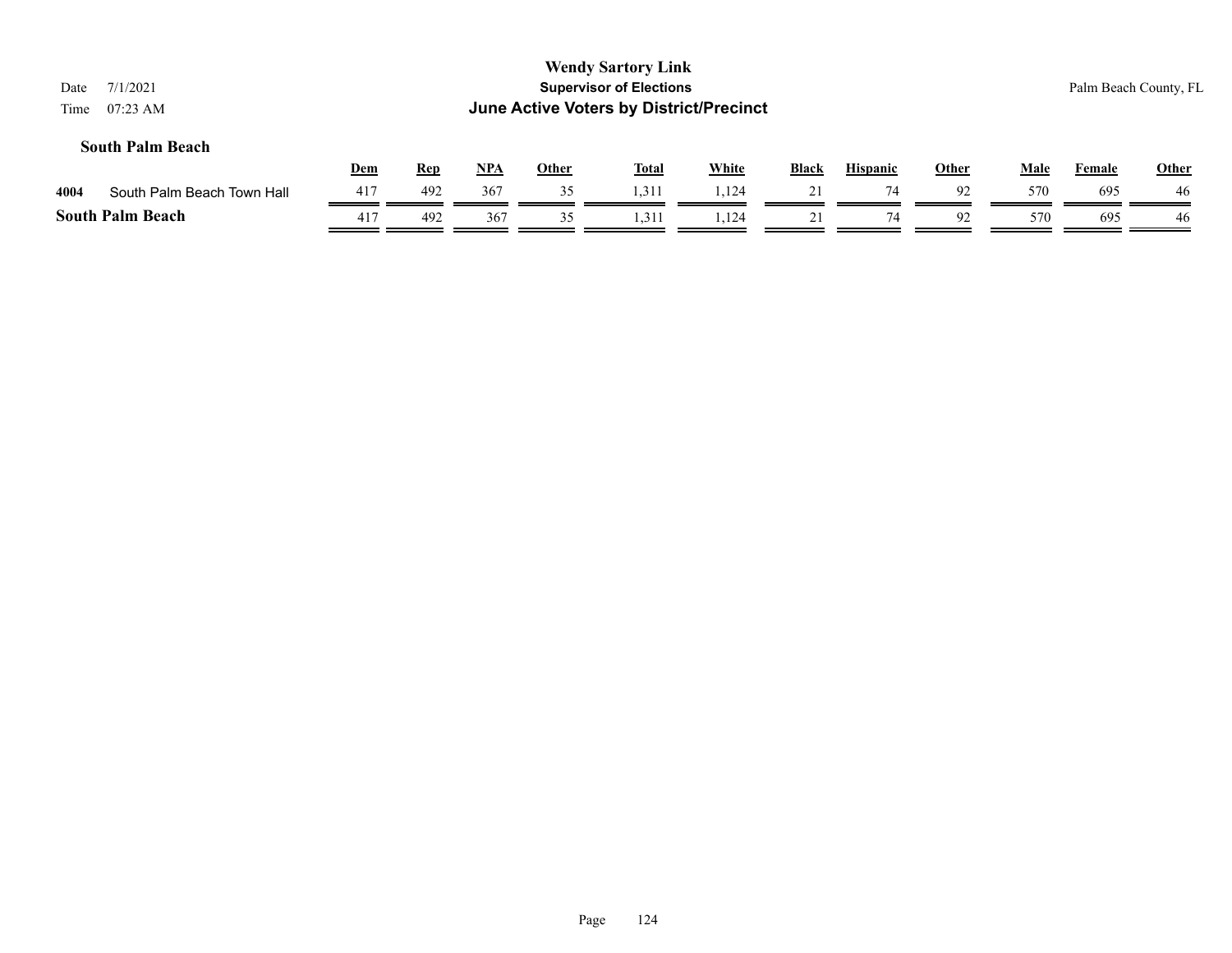# **Tequesta**

|                 |                                  | <u>Dem</u> | <b>Rep</b> | NPA      | Other          | <b>Total</b> | White | <b>Black</b> | <b>Hispanic</b> | Other    | <b>Male</b> | Female   | <b>Other</b> |
|-----------------|----------------------------------|------------|------------|----------|----------------|--------------|-------|--------------|-----------------|----------|-------------|----------|--------------|
| 1078            | First Baptist Church Teq         | 346        | 883        | 379      | 22             | 1,630        | 1,527 |              | 4 <sub>i</sub>  | 59       | 785         | 808      | 37           |
| 1088            | First Baptist Church Teq         | 11         | 40         | 21       | $\overline{0}$ | 72           | 64    | 0            |                 | 6        | 36          | 35       |              |
| 1094            | First Baptist Church Teq         | 580        | 880        | 531      | 39             | 2,030        | 1,823 | 8            | 83              | 116      | 916         | 1,064    | 50           |
| 1112            | Tequesta Council Chambers        | 20         | 67         | 45       |                | 136          | 111   |              | 15              | 6        | 64          | 70       |              |
| 1116            | <b>Tequesta Council Chambers</b> |            | $\theta$   | $\theta$ | $\theta$       | $\theta$     | 0     | 0            | 0               | $\theta$ | $\Omega$    | $\theta$ | $\theta$     |
| 1118            | <b>Tequesta Council Chambers</b> | 179        | 241        | 183      | 24             | 627          | 536   | 12           | 38              | 41       | 248         | 363      | 16           |
| 1120            | <b>Tequesta Council Chambers</b> | 76         | 249        | 102      | 13             | 440          | 415   |              |                 |          | 209         | 223      | 8            |
| <b>Tequesta</b> |                                  | 1,212      | 2,360      | 1,261    | 102            | 4,935        | 4.476 | 27           | 187             | 245      | 2,258       | 2,563    | 114          |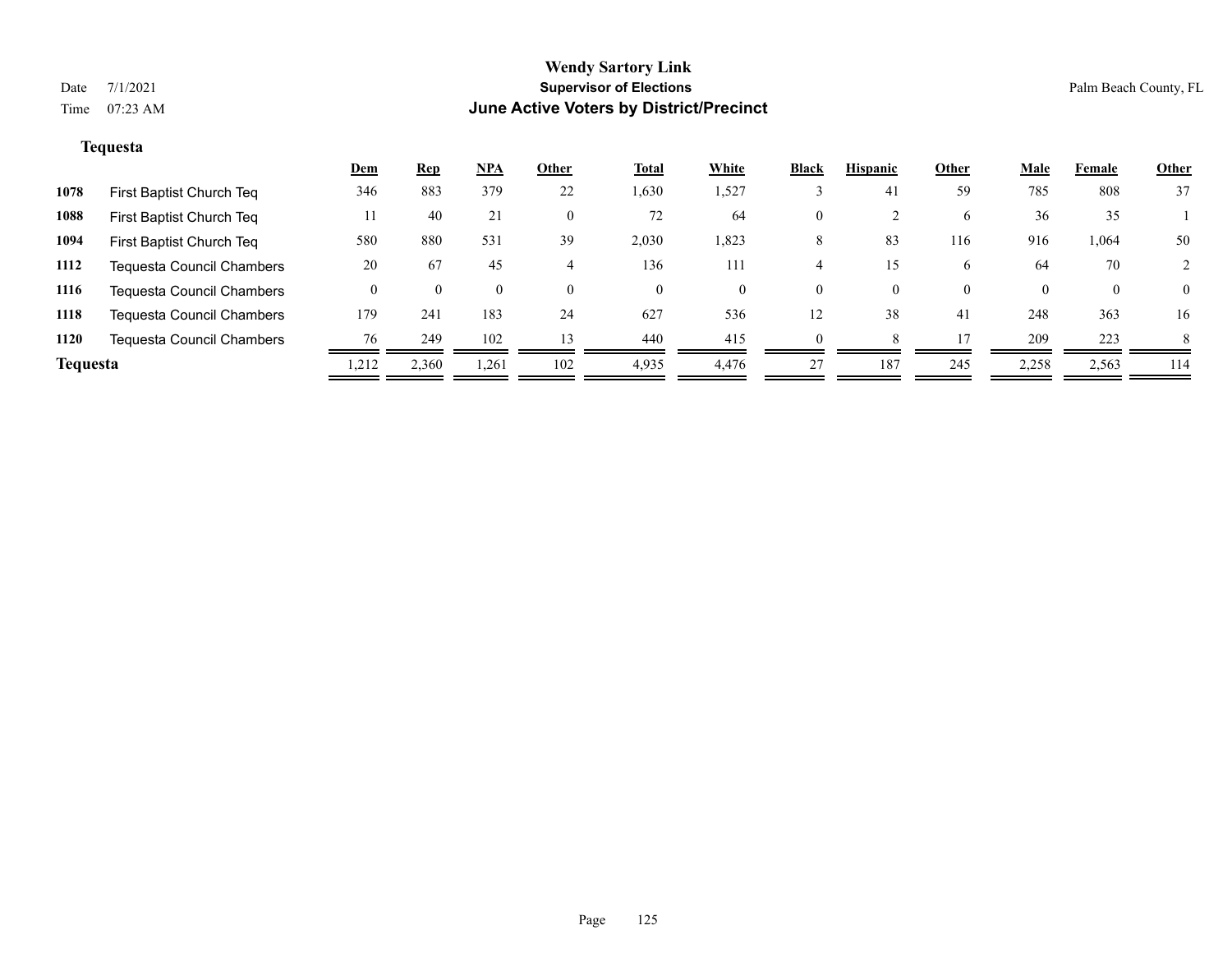| 7/1/2021<br>Date<br>$07:23 \text{ AM}$<br>Time |     |            |       |              | <b>Wendy Sartory Link</b><br><b>Supervisor of Elections</b><br><b>June Active Voters by District/Precinct</b> |              |              |                 |              |             | Palm Beach County, FL |              |
|------------------------------------------------|-----|------------|-------|--------------|---------------------------------------------------------------------------------------------------------------|--------------|--------------|-----------------|--------------|-------------|-----------------------|--------------|
| <b>Village Of Golf</b>                         | Dem | <b>Rep</b> | $NPA$ | <b>Other</b> | <b>Total</b>                                                                                                  | <b>White</b> | <b>Black</b> | <b>Hispanic</b> | <b>Other</b> | <b>Male</b> | <b>Female</b>         | <b>Other</b> |
| 4030<br>Village of Golf Admin Bldg             | 35  | 188        | 43    |              | 270                                                                                                           | 265          | $\theta$     |                 | 4            | 126         | 143                   |              |
| <b>Village Of Golf</b>                         | 35  | 188        | 43    |              | 270                                                                                                           | 265          | $\Omega$     |                 | 4            | 126         | 143                   |              |
|                                                |     |            |       |              |                                                                                                               |              |              |                 |              |             |                       |              |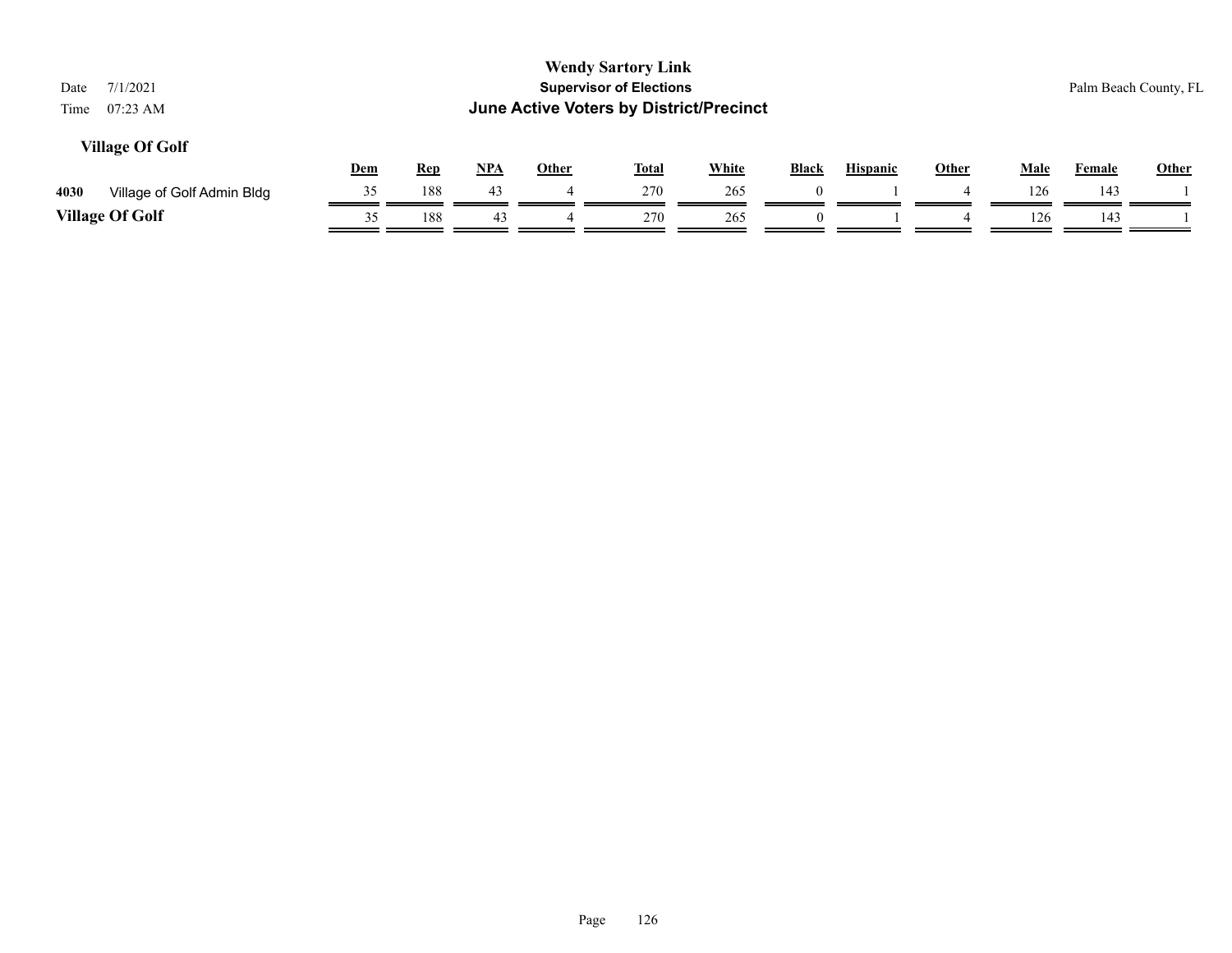# **Wellington**

|      |                                     | Dem          | <b>Rep</b>       | NPA              | <b>Other</b> | <b>Total</b> | <b>White</b> | <b>Black</b>     | <b>Hispanic</b> | <b>Other</b>     | <b>Male</b>    | Female         | <b>Other</b>     |
|------|-------------------------------------|--------------|------------------|------------------|--------------|--------------|--------------|------------------|-----------------|------------------|----------------|----------------|------------------|
| 2146 | Village Walk HOA Clubhouse          | 553          | 538              | 420              | 43           | 1,554        | 1,205        | 57               | 140             | 152              | 641            | 858            | 55               |
| 6150 | <b>Binks Forest Elementary</b>      | 25           | 41               | 42               | 5            | 113          | 82           | 5                | 10              | 16               | 50             | 59             | $\overline{4}$   |
| 6152 | <b>Binks Forest Elementary</b>      | 409          | 556              | 375              | 34           | 1,374        | 1,050        | 46               | 130             | 148              | 649            | 680            | 45               |
| 6154 | Wellington Landings Middle          | 468          | 529              | 389              | 29           | 1,415        | 1,024        | 86               | 187             | 118              | 636            | 739            | $40\,$           |
| 6156 | <b>Binks Forest Elementary</b>      | 637          | 725              | 567              | 38           | 1,967        | 1,387        | 128              | 283             | 169              | 892            | 1,014          | 61               |
| 6158 | <b>Wellington Elementary</b>        | 786          | 937              | 550              | 40           | 2,313        | 1,705        | 128              | 306             | 174              | 1,054          | 1,184          | 75               |
| 6160 | Wellington Landings Middle          | 663          | 587              | 561              | 45           | 1,856        | 1,210        | 165              | 331             | 150              | 865            | 937            | 54               |
| 6162 | First Baptist Church Wel            | 770          | 666              | 555              | 42           | 2,033        | 1,299        | 207              | 346             | 181              | 903            | 1,065          | 65               |
| 6164 | First Baptist Church Wel            | 831          | 806              | 596              | 54           | 2,287        | 1,537        | 182              | 372             | 196              | 1,023          | 1,189          | 75               |
| 6166 | <b>Wellington Community Center</b>  | 862          | 863              | 733              | 48           | 2,506        | 1,747        | 151              | 391             | 217              | 1,155          | 1,272          | 79               |
| 6168 | First Baptist Church Wel            | 127          | 178              | 142              | 9            | 456          | 352          | 26               | 44              | 34               | 210            | 234            | 12               |
| 6182 | New Horizons Elementary             | 292          | 448              | 318              | 14           | 1,072        | 787          | 53               | 114             | 118              | 463            | 580            | $29\,$           |
| 6184 | Wellington High                     | 662          | 584              | 521              | 37           | 1,804        | 1,121        | 241              | 284             | 158              | 792            | 955            | 57               |
| 6186 | Elbridge Gale Elementary            | 826          | 545              | 623              | 42           | 2,036        | 1,109        | 292              | 422             | 213              | 886            | 1,069          | $81\,$           |
| 6188 | Wellington Village Park             | 216          | 420              | 289              | 27           | 952          | 810          | 15               | 46              | 81               | 380            | 523            | 49               |
| 6190 | Wellington Village Hall             | 815          | 453              | 631              | 42           | 1,941        | 870          | 352              | 507             | 212              | 803            | 1,060          | $78\,$           |
| 6192 | St Peters Methodist Church          | 971          | 788              | 805              | 63           | 2,627        | 1,562        | 282              | 546             | 237              | 1,197          | 1,342          | $88\,$           |
| 6194 | <b>Equestrian Trails Elementary</b> | 506          | 290              | 339              | 20           | 1,155        | 526          | 289              | 153             | 187              | 512            | 587            | 56               |
| 6198 | Wellington Branch Library           | 520          | 348              | 341              | 35           | 1,244        | 687          | 191              | 258             | 108              | 523            | 688            | 33               |
| 6200 | <b>Emerald Cove Middle</b>          | 539          | 558              | 494              | 43           | 1,634        | 1,019        | 175              | 266             | 174              | 721            | 862            | 51               |
| 6202 | <b>Emerald Cove Middle</b>          | 101          | 85               | 95               | $\tau$       | 288          | 162          | 60               | 50              | 16               | 128            | 154            | 6                |
| 6204 | <b>Emerald Cove Middle</b>          | 33           | 23               | 33               | $\mathbf{0}$ | 89           | 46           | 26               | 9               | 8                | 23             | 62             | 4                |
| 6208 | Buena Vida Clubhouse                | 320          | 204              | 174              | 12           | 710          | 623          | 19               | 22              | 46               | 320            | 371            | 19               |
| 6210 | Villa Olympia Clubhouse             | 1,548        | 1,058            | 1,257            | 93           | 3,956        | 1,783        | 686              | 674             | 813              | 1,848          | 1,919          | 189              |
| 6212 | Wellington Village Park             | 146          | 227              | 170              | 13           | 556          | 380          | 15               | 90              | 71               | 255            | 274            | 27               |
| 6214 | Wellington Village Park             | 827          | 754              | 680              | 47           | 2,308        | 1,461        | 250              | 279             | 318              | 1,056          | 1,167          | 85               |
| 6218 | Wellington Village Park             | $\mathbf{0}$ | $\boldsymbol{0}$ | $\boldsymbol{0}$ | $\mathbf{0}$ | $\theta$     | $\mathbf{0}$ | $\boldsymbol{0}$ | $\mathbf{0}$    | $\boldsymbol{0}$ | $\overline{0}$ | $\overline{0}$ | $\boldsymbol{0}$ |
| 6220 | <b>Wellington Village Park</b>      | 56           | 29               | 41               | 7            | 133          | 65           | 16               | 31              | 21               | 55             | 74             | $\overline{4}$   |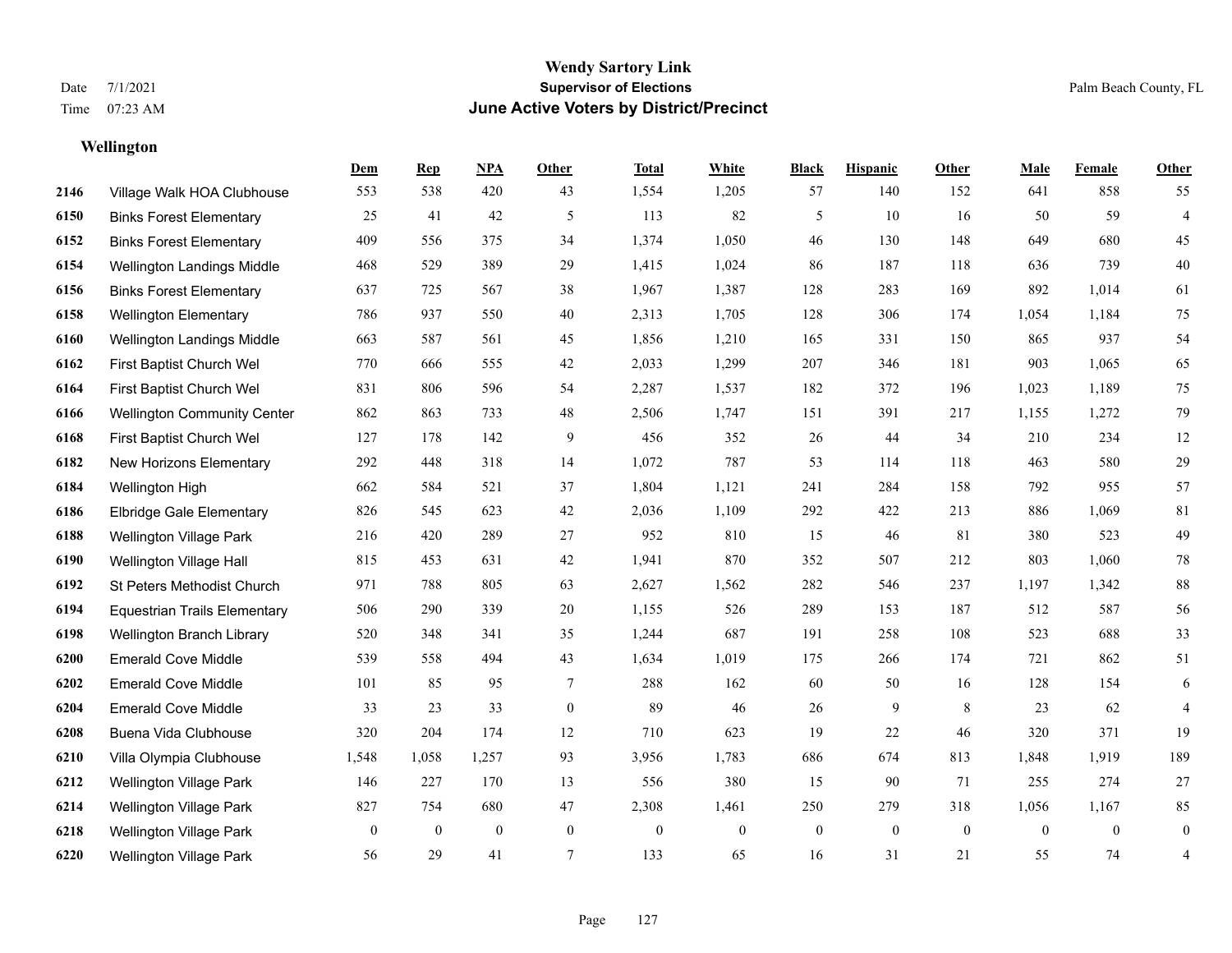| <b>June Active Voters by District/Precinct</b><br>$07:23$ AM<br>Time                                                                              |                 |
|---------------------------------------------------------------------------------------------------------------------------------------------------|-----------------|
| Wellington<br><b>White</b><br>NPA<br>Dem<br>Other<br><b>Black</b><br><b>Other</b><br><b>Hispanic</b><br><u>Male</u><br><u>Total</u><br><u>Rep</u> | Other<br>Female |
| 748<br>2,158<br>1,391<br>300<br>36<br>243<br>758<br>616<br>1.016<br>224<br>6226<br>The Isles at Wellington                                        | 1,045<br>97     |
| Wellington<br>925<br>13,988<br>12,357<br>42,537<br>27,000<br>4,367<br>6,534<br>15,267<br>4,636<br>19,056                                          | 21,963<br>1,518 |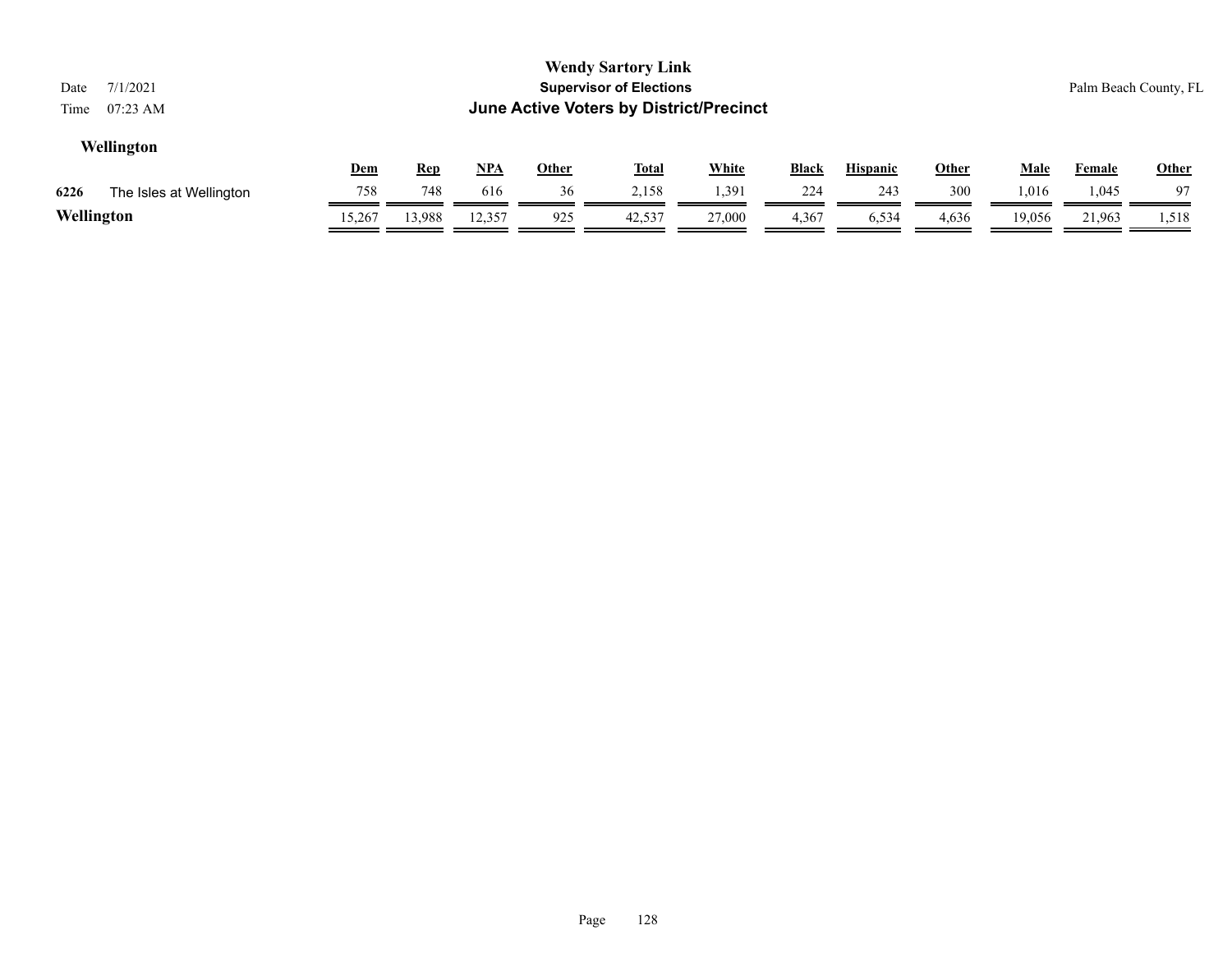| Date<br>Time | 7/1/2021<br>$07:23 \text{ AM}$ |          |            |            |              | <b>Wendy Sartory Link</b><br><b>Supervisor of Elections</b><br><b>June Active Voters by District/Precinct</b> |              |              |                 |          |             |               | Palm Beach County, FL |
|--------------|--------------------------------|----------|------------|------------|--------------|---------------------------------------------------------------------------------------------------------------|--------------|--------------|-----------------|----------|-------------|---------------|-----------------------|
|              | Westlake                       | Dem      | <b>Rep</b> | <u>NPA</u> | <b>Other</b> | <b>Total</b>                                                                                                  | <b>White</b> | <b>Black</b> | <b>Hispanic</b> | Other    | <b>Male</b> | <b>Female</b> | <b>Other</b>          |
| 6072         | Seminole Ridge High            | 440      | 419        | 406        | 38           | 1,303                                                                                                         | 594          | 245          | 348             | 116      | 608         | 673           | 22                    |
| 6073         | Seminole Ridge High            | $\Omega$ | $\Omega$   | $\Omega$   |              | $\Omega$                                                                                                      |              | $\Omega$     |                 | $\Omega$ |             |               | $\Omega$              |
| Westlake     |                                | 440      | 419        | 406        | 38           | 1,303                                                                                                         | 594          | 245          | 348             | 116      | 608         | 673           | 22                    |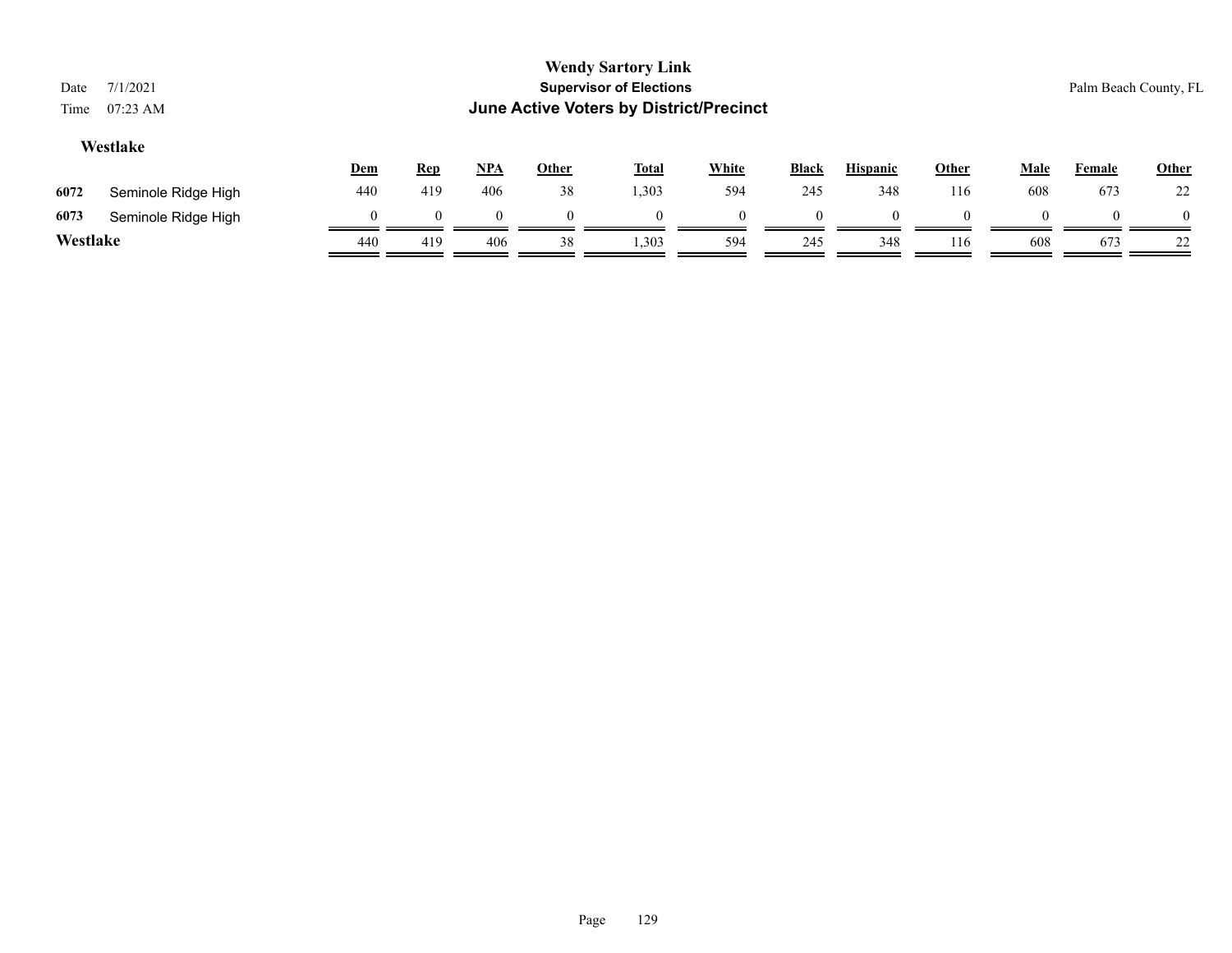#### **West Palm Beach**

|      |                                 | Dem              | <b>Rep</b>       | NPA              | <b>Other</b>     | <b>Total</b>   | <b>White</b>     | <b>Black</b>     | <b>Hispanic</b>  | <b>Other</b>   | <b>Male</b>  | Female         | <b>Other</b>     |
|------|---------------------------------|------------------|------------------|------------------|------------------|----------------|------------------|------------------|------------------|----------------|--------------|----------------|------------------|
| 2002 | Jeaga Middle                    | 175              | 94               | 113              | 6                | 388            | 151              | 126              | 41               | 70             | 174          | 202            | 12               |
| 2004 | <b>Grassy Waters Elementary</b> | 1,044            | 327              | 586              | 40               | 1,997          | 588              | 725              | 398              | 286            | 845          | 1,079          | 73               |
| 2006 | Jeaga Middle                    | 171              | 78               | 108              | 11               | 368            | 155              | 108              | 81               | 24             | 151          | 206            | 11               |
| 2008 | Jeaga Middle                    | $\mathbf{0}$     | $\boldsymbol{0}$ | $\mathbf{0}$     | $\mathbf{0}$     | $\mathbf{0}$   | $\boldsymbol{0}$ | $\boldsymbol{0}$ | $\mathbf{0}$     | $\mathbf{0}$   | $\mathbf{0}$ | $\mathbf{0}$   | $\boldsymbol{0}$ |
| 2014 | Club Baywinds                   | 826              | 557              | 367              | 34               | 1,784          | 1,362            | 152              | 164              | 106            | 728          | 1,014          | $42\,$           |
| 2016 | Andros Isle POA Clubhouse       | 860              | 559              | 545              | 36               | 2,000          | 1,088            | 390              | 297              | 225            | 842          | 1,086          | $72\,$           |
| 2018 | <b>Riverwalk Clubhouse</b>      | 748              | 700              | 564              | 45               | 2,057          | 1,615            | 92               | 171              | 179            | 881          | 1,113          | 63               |
| 2032 | <b>Riverwalk Clubhouse</b>      | 52               | 29               | 29               | $\tau$           | 117            | 60               | 29               | 20               | 8              | 44           | 69             | 4                |
| 2034 | <b>Riverwalk Clubhouse</b>      | 98               | 50               | 69               | 10               | 227            | 94               | 58               | 50               | 25             | 103          | 122            | 2                |
| 2042 | <b>Riverwalk Clubhouse</b>      | $\mathbf{0}$     | $\mathbf{0}$     | $\mathbf{0}$     | $\overline{0}$   | $\theta$       | $\overline{0}$   | $\mathbf{0}$     | $\mathbf{0}$     | $\overline{0}$ | $\theta$     | $\theta$       | $\mathbf{0}$     |
| 2062 | <b>Belvedere Elementary</b>     | 4                | 6                | $\mathbf{1}$     | $\theta$         | 11             | 10               | $\mathbf{0}$     | $\theta$         | $\overline{1}$ | 7            | $\overline{4}$ | $\theta$         |
| 2064 | <b>Belvedere Elementary</b>     |                  | $\mathbf{0}$     | $\theta$         | $\overline{0}$   | $\overline{1}$ | 1                | $\boldsymbol{0}$ | $\mathbf{0}$     | $\overline{0}$ | -1           | $\theta$       | $\theta$         |
| 2066 | Howard Park Community Center    | 140              | 79               | 99               | $\tau$           | 325            | 168              | 54               | 65               | 38             | 151          | 166            | 8                |
| 2068 | <b>Conniston Middle</b>         | 430              | 254              | 326              | 14               | 1,024          | 404              | 100              | 445              | 75             | 460          | 524            | $40\,$           |
| 2070 | <b>Belvedere Elementary</b>     | 564              | 376              | 374              | 25               | 1,339          | 1,052            | 26               | 153              | 108            | 632          | 656            | 51               |
| 2072 | <b>Belvedere Elementary</b>     | 598              | 325              | 458              | 29               | 1,410          | 495              | 146              | 625              | 144            | 616          | 705            | 89               |
| 2074 | <b>Belvedere Elementary</b>     | $\boldsymbol{0}$ | $\boldsymbol{0}$ | $\boldsymbol{0}$ | $\boldsymbol{0}$ | $\mathbf{0}$   | $\boldsymbol{0}$ | $\boldsymbol{0}$ | $\boldsymbol{0}$ | $\mathbf{0}$   | $\mathbf{0}$ | $\mathbf{0}$   | $\boldsymbol{0}$ |
| 2076 | St Catherine Church             | 149              | 130              | 126              | 7                | 412            | 339              | 16               | 28               | 29             | 198          | 202            | 12               |
| 2078 | St Catherine Church             | 451              | 550              | 354              | 30               | 1,385          | 1,156            | 38               | 87               | 104            | 617          | 719            | 49               |
| 2134 | STEM Bldg at S FL Science Ctr   | 534              | 322              | 432              | 30               | 1,318          | 496              | 62               | 640              | 120            | 603          | 656            | 59               |
| 2136 | Palmwood Lodge #303             | 672              | 454              | 559              | 43               | 1,728          | 758              | 82               | 722              | 166            | 779          | 865            | 84               |
| 2138 | Palmwood Lodge #303             | 344              | 162              | 261              | 19               | 786            | 316              | 81               | 300              | 89             | 360          | 389            | 37               |
| 2140 | South Olive Community Center    | 571              | 435              | 370              | 34               | 1,410          | 1,071            | 29               | 197              | 113            | 665          | 695            | $50\,$           |
| 2142 | Lakeside Presbyterian Church    | 296              | 375              | 179              | 23               | 873            | 757              | 3                | 54               | 59             | 404          | 439            | $30\,$           |
| 2144 | Lakeside Presbyterian Church    | 354              | 413              | 261              | 35               | 1,063          | 880              | 20               | 80               | 83             | 489          | 540            | 34               |
| 6066 | Ibis POA Admin Building         | 1,017            | 1,098            | 712              | 85               | 2,912          | 2,554            | 89               | 67               | 202            | 1,371        | 1,473          | 68               |
| 6068 | Ibis POA Admin Building         | $\mathbf{0}$     | $\boldsymbol{0}$ | $\boldsymbol{0}$ | $\mathbf{0}$     | $\theta$       | $\overline{0}$   | $\boldsymbol{0}$ | $\mathbf{0}$     | $\mathbf{0}$   | $\mathbf{0}$ | $\mathbf{0}$   | $\boldsymbol{0}$ |
| 6070 | Ironhorse Country Club          | 157              | 260              | 119              | 9                | 545            | 441              | 34               | 19               | 51             | 245          | 288            | 12               |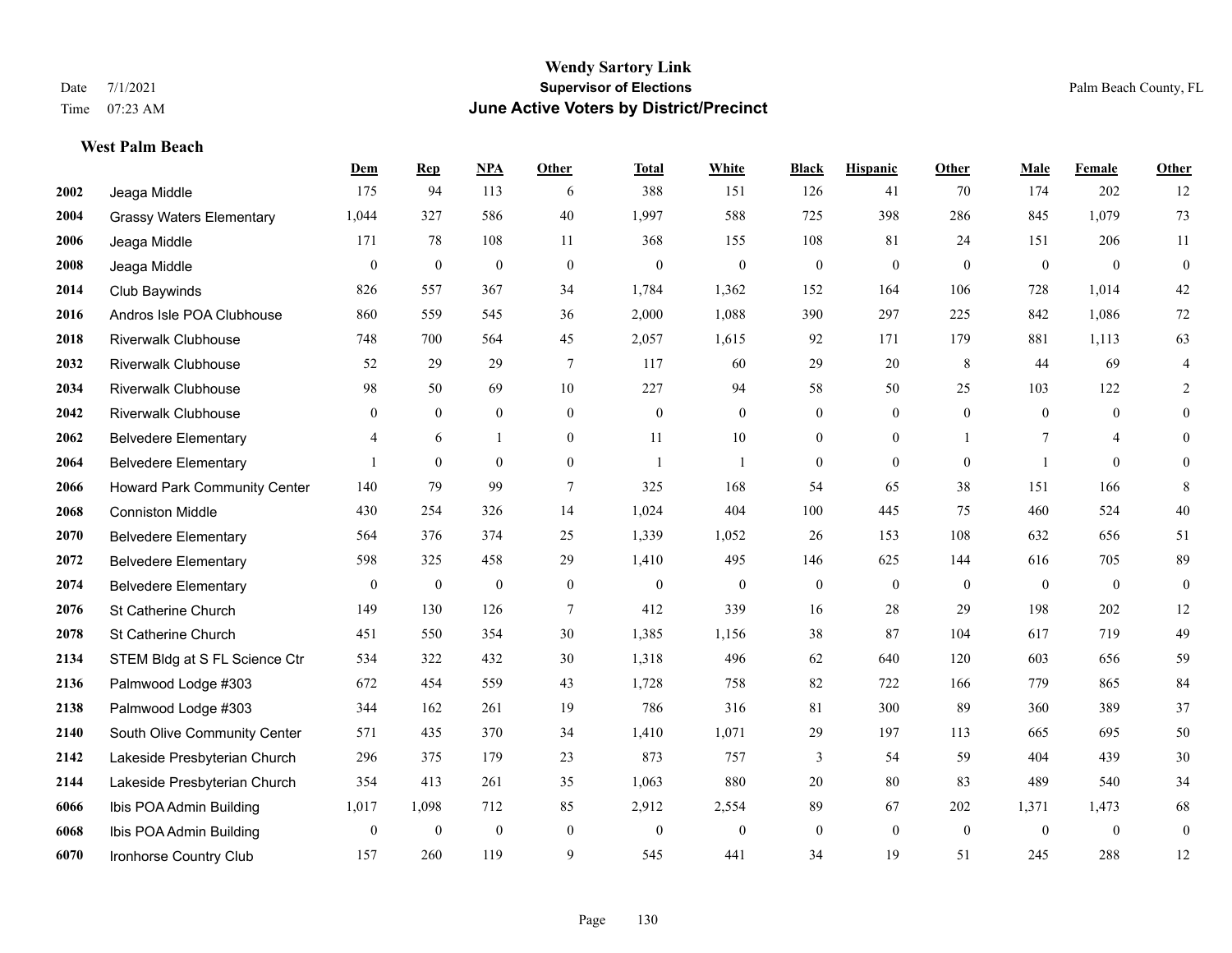**West Palm Beach**

#### **Wendy Sartory Link** Date 7/1/2021 **Supervisor of Elections** Palm Beach County, FL Time 07:23 AM **June Active Voters by District/Precinct**

# **Dem Rep NPA Other Total White Black Hispanic Other Male Female Other** Crossroads Baptist Church 0 0 0 0 0 0 0 0 0 0 0 0 Crossroads Baptist Church 279 8 78 9 374 6 316 26 26 121 238 15 Crossroads Baptist Church 1 2 1 0 4 3 0 1 1 3 0 Crossroads Baptist Church 0 0 0 0 0 0 0 0 0 0 0 0 Crossroads Baptist Church 0 0 0 0 0 0 0 0 0 0 0 0 Palm Beach Lakes High 1,430 363 599 41 2,433 809 1,097 305 222 985 1,349 99 Ephesus Junior Academy 1,171 64 226 16 1,477 104 1,215 50 108 598 832 47 Grace Episcopal Church 1,306 162 429 33 1,930 337 1,264 127 202 822 1,019 89 Northboro Elementary 1,067 186 415 30 1,698 457 908 162 171 761 866 71 Pleasant City Community Center 934 245 478 35 1,692 783 584 172 153 805 804 83 Northboro Elementary 459 396 367 40 1,262 1,012 65 82 103 583 646 33 Egret Lake Elementary 478 110 232 6 826 216 366 134 110 355 439 32 Egret Lake Elementary 199 34 85 9 327 55 193 33 46 141 178 8 Egret Lake Elementary 358 100 145 16 619 419 103 48 49 240 357 22 Egret Lake Elementary 23 3 0 0 26 25 0 0 1 6 19 1 Bear Lakes Middle 35 17 12 1 65 25 14 10 16 25 36 4 Whitehall Clubhouse #3 678 481 441 50 1,650 1,045 245 193 167 770 831 49 Bear Lakes Middle 1,295 472 795 57 2,619 1,037 899 370 313 1,135 1,360 124 Palm Beach Lakes High 117 36 76 3 232 85 66 24 57 106 112 14 Salvation Army Activity Hall 599 78 279 12 968 159 504 128 177 411 509 48 Salvation Army Activity Hall 832 308 479 31 1,650 678 529 253 190 664 907 79 U M Church of Palm Beaches 951 432 651 67 2,101 1,024 652 228 197 937 1,100 64 First Christian Church 733 178 322 24 1,257 412 621 100 124 477 734 46 WPB City Fire Station #5 742 381 409 24 1,556 954 271 185 146 669 835 52 Roosevelt Elementary 2,057 168 526 28 2,779 262 2,066 237 214 1,112 1,549 118 Chamber of Commerce 403 392 339 55 1,189 893 61 100 135 562 588 39 U M Church of Palm Beaches 277 111 173 8 569 204 205 107 53 245 294 30 U M Church of Palm Beaches 0 0 0 0 0 0 0 0 0 0 0 0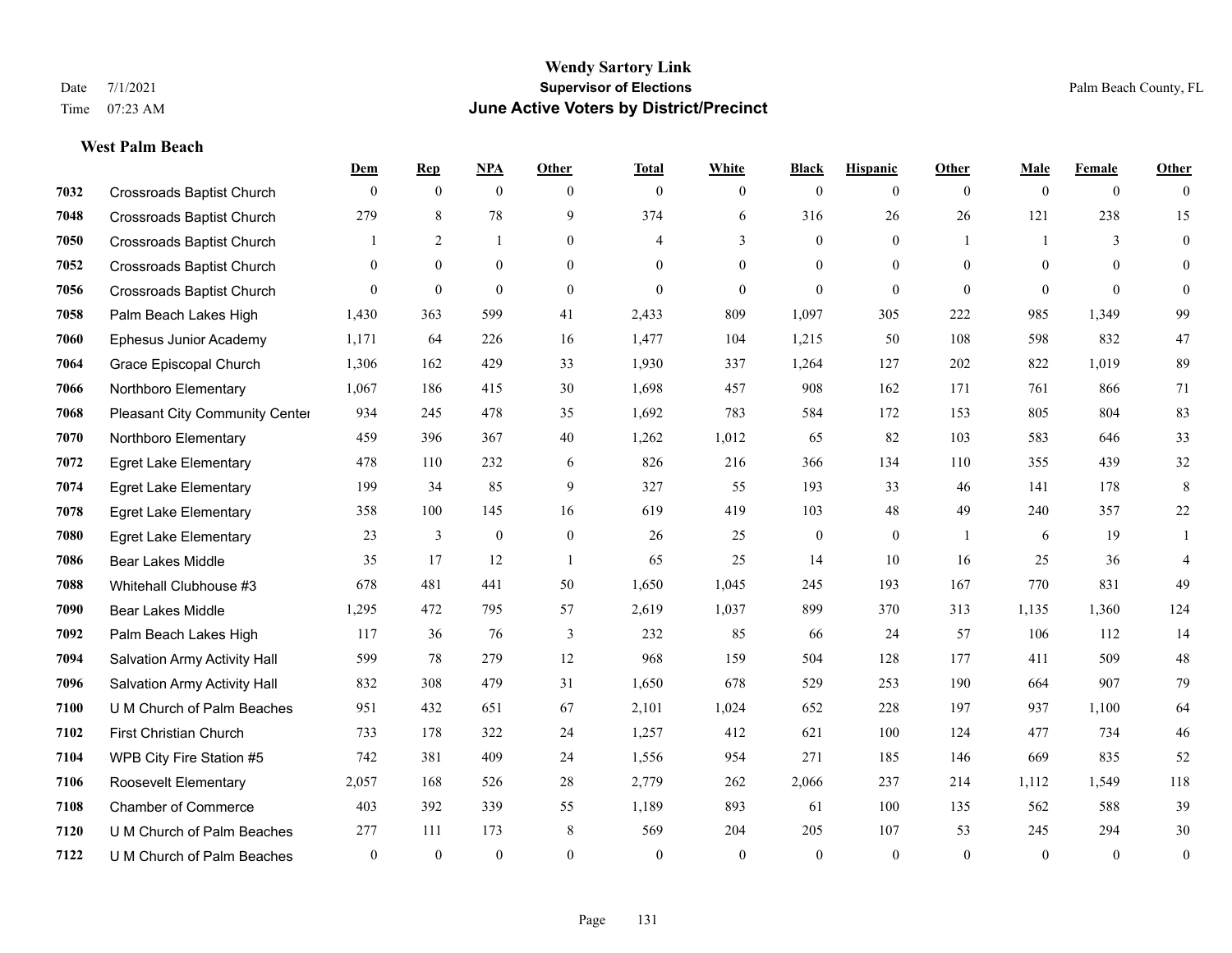#### **West Palm Beach**

|                                     | Dem                    | <b>Rep</b> | <b>NPA</b> | Other | Total  | White  | <b>Black</b> | <b>Hispanic</b> | Other | Male   | Female | Other |
|-------------------------------------|------------------------|------------|------------|-------|--------|--------|--------------|-----------------|-------|--------|--------|-------|
| <b>First Christian Church</b>       | 1,222                  | 141        | 339        | 15    | 1,717  | 200    | 1,235        | 117             | 165   | 751    | 904    | 62    |
| <b>First Christian Church</b>       | 1,511                  | 499        | 749        | 78    | 2,837  | 1,085  | 1,041        | 408             | 303   | 1,169  | 1,553  | 115   |
| <b>Westward Elementary</b>          | 1,954                  | 124        | 464        | 24    | 2,566  | 157    | 2,105        | 118             | 186   | 1,029  | 1,451  | 86    |
| Alexander W Dreyfoos SOA High       | 820                    | 815        | 733        | 70    | 2,438  | 1,861  | 115          | 210             | 252   | 1,236  | 1,132  | 70    |
| WPB City Hall Flagler Gallery       | 675                    | 654        | 576        | 78    | 1,983  | 1,556  | 83           | 138             | 206   | 996    | 914    | 73    |
| <b>Howard Park Community Center</b> | 73                     | 25         | 43         |       | 146    | 63     | 36           | 27              | 20    | 73     | 66     | 7     |
| <b>Howard Park Community Center</b> | 60                     |            | 47         |       | 119    | 17     | 49           | 32              | 21    | 54     | 55     | 10    |
| Howard Park Community Center        | 356                    | 277        | 298        | 36    | 967    | 775    | 38           | 86              | 68    | 486    | 454    | 27    |
| WPB City Hall Flagler Gallery       | 475                    | 451        | 278        | 42    | 1,246  | 987    | 44           | 116             | 99    | 483    | 714    | 49    |
|                                     | 33,826                 | 15,357     | 18,096     | 1,523 | 68,802 | 33,716 | 19,450       | 9,030           | 6,606 | 30,174 | 36,060 | 2,568 |
|                                     | <b>West Palm Beach</b> |            |            |       |        |        |              |                 |       |        |        |       |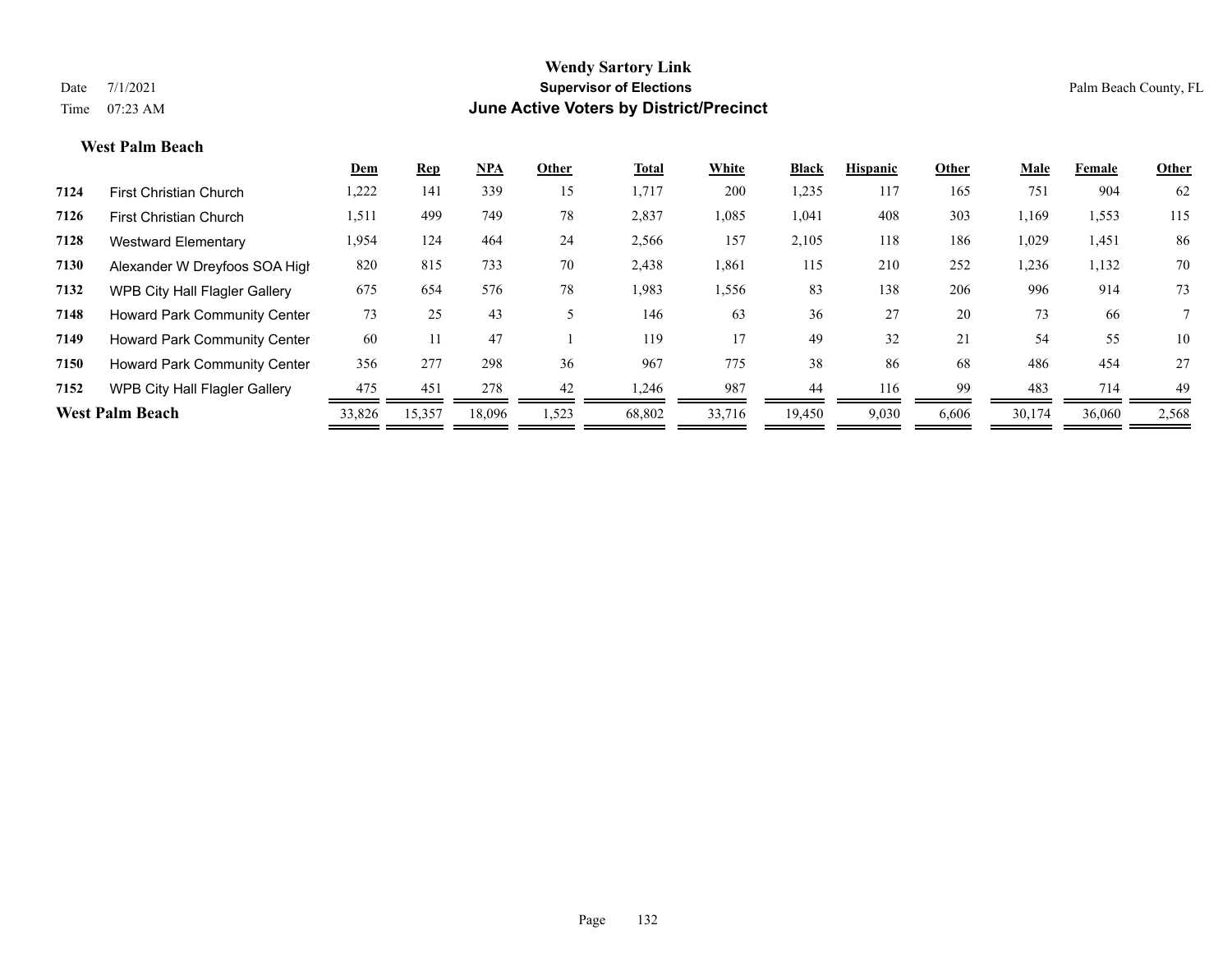|      |                                     | Dem          | <b>Rep</b>       | NPA              | <b>Other</b> | <b>Total</b> | <b>White</b>   | <b>Black</b>     | <b>Hispanic</b>  | <b>Other</b>   | <b>Male</b> | <b>Female</b>  | <b>Other</b> |
|------|-------------------------------------|--------------|------------------|------------------|--------------|--------------|----------------|------------------|------------------|----------------|-------------|----------------|--------------|
| 1002 | <b>Canal Point Community Center</b> | $\mathbf{0}$ | $\boldsymbol{0}$ | $\boldsymbol{0}$ | $\theta$     | $\mathbf{0}$ | $\overline{0}$ | $\overline{0}$   | $\overline{0}$   | $\overline{0}$ | $\theta$    | $\overline{0}$ | $\Omega$     |
| 3084 | Lakes of Sherbrooke                 | 709          | 650              | 577              | 54           | 1,990        | 1,344          | 191              | 288              | 167            | 871         | 1,043          | 76           |
| 3090 | <b>Woodlands Middle</b>             | 1,459        | 833              | 628              | 50           | 2,970        | 2,399          | 176              | 116              | 279            | 1,348       | 1,531          | 91           |
| 3092 | Lacuna HOA Clubhouse                | 1,209        | 736              | 731              | 62           | 2,738        | 1,904          | 270              | 304              | 260            | 1,255       | 1,392          | 91           |
| 3120 | Valencia Shores Social Club         | 1,226        | 585              | 574              | 42           | 2,427        | 2,139          | 69               | 80               | 139            | 1,110       | 1,262          | 55           |
| 3122 | Boynton Beach Community Chur        | 899          | 401              | 348              | 32           | 1,680        | 1,504          | 31               | 53               | 92             | 686         | 952            | $42\,$       |
| 5002 | Faith Farm Tabernacle               | 561          | 644              | 493              | 43           | 1,741        | 1,147          | 171              | 192              | 231            | 808         | 880            | 53           |
| 5003 | Faith Farm Tabernacle               | 496          | 345              | 433              | 25           | 1,299        | 784            | 135              | 202              | 178            | 575         | 678            | 46           |
| 5004 | Faith Farm Tabernacle               | 3            | $\sqrt{2}$       | $\sqrt{2}$       | $\mathbf{0}$ | $\tau$       | $\overline{4}$ | $\boldsymbol{0}$ | $\mathfrak{Z}$   | $\mathbf{0}$   | 6           | -1             | $\mathbf{0}$ |
| 5005 | <b>Sunset Palms Elementary</b>      | 1,232        | 559              | 472              | 77           | 2,340        | 2,189          | 14               | 35               | 102            | 1,081       | 1,200          | 59           |
| 5006 | Faith Farm Tabernacle               | 1,066        | 459              | 529              | 35           | 2,089        | 1,975          | 13               | 22               | 79             | 971         | 1,081          | 37           |
| 5007 | Faith Farm Tabernacle               | 5            | $\boldsymbol{0}$ | $\overline{2}$   | $\mathbf{0}$ | $\tau$       | 6              | $\boldsymbol{0}$ | $\boldsymbol{0}$ | -1             | 5           | 2              | $\mathbf{0}$ |
| 5008 | <b>Sunset Palms Elementary</b>      | 427          | 317              | 365              | 27           | 1,136        | 735            | 96               | 138              | 167            | 525         | 573            | 38           |
| 5009 | Boynton Beach Community Chur        | 1,202        | 971              | 987              | $72\,$       | 3,232        | 2,145          | 287              | 359              | 441            | 1,540       | 1,570          | 122          |
| 5054 | Our Lady Queen of Peace             | 1,158        | 1,203            | 1,000            | 88           | 3,449        | 2,769          | 99               | 209              | 372            | 1,604       | 1,702          | 143          |
| 5055 | Our Lady Queen of Peace             | 300          | 143              | 154              | 11           | 608          | 537            | 6                | 37               | 28             | 271         | 319            | 18           |
| 5108 | West Boca Branch Library            | 1,401        | 1,482            | 1,346            | 103          | 4,332        | 3,588          | 104              | 251              | 389            | 2,029       | 2,166          | 137          |
| 5128 | <b>Sunrise Park Elementary</b>      | 762          | 496              | 567              | 36           | 1,861        | 1,231          | 102              | 275              | 253            | 839         | 955            | 67           |
| 5130 | Coconut Cove Waterpark - Meet       | 649          | 544              | 531              | 28           | 1,752        | 1,283          | 31               | 169              | 269            | 789         | 875            | $88\,$       |
| 5132 | Eagles Landing Middle               | 957          | 574              | 637              | 43           | 2,211        | 1,513          | 149              | 322              | 227            | 975         | 1,165          | 71           |
| 5134 | Coconut Cove Waterpark - Meet       | 543          | 470              | 450              | 30           | 1,493        | 1,063          | 68               | 231              | 131            | 709         | 730            | 54           |
| 5136 | West Boca Branch Library            | 870          | 509              | 688              | 40           | 2,107        | 1,374          | 124              | 395              | 214            | 884         | 1,154          | 69           |
| 5138 | <b>Whispering Pines Elementary</b>  | 896          | 561              | 623              | 43           | 2,123        | 1,412          | 131              | 304              | 276            | 927         | 1,117          | 79           |
| 5140 | Olympic Heights High                | 1,049        | 768              | 917              | 51           | 2,785        | 1,799          | 150              | 531              | 305            | 1,253       | 1,417          | 115          |
| 5142 | <b>Whispering Pines Elementary</b>  | 302          | 242              | 254              | 21           | 819          | 592            | 30               | 103              | 94             | 325         | 456            | 38           |
| 5144 | Whisper Walk Section B              | 924          | 441              | 421              | 32           | 1,818        | 1,439          | 51               | 209              | 119            | 697         | 1,068          | 53           |
| 5146 | <b>Century Village West</b>         | 924          | 496              | 383              | 39           | 1,842        | 1,427          | 77               | 180              | 158            | 668         | 1,102          | $72\,$       |
| 5148 | <b>Century Village West</b>         | 759          | 358              | 367              | 22           | 1,506        | 1,198          | 47               | 140              | 121            | 574         | 856            | 76           |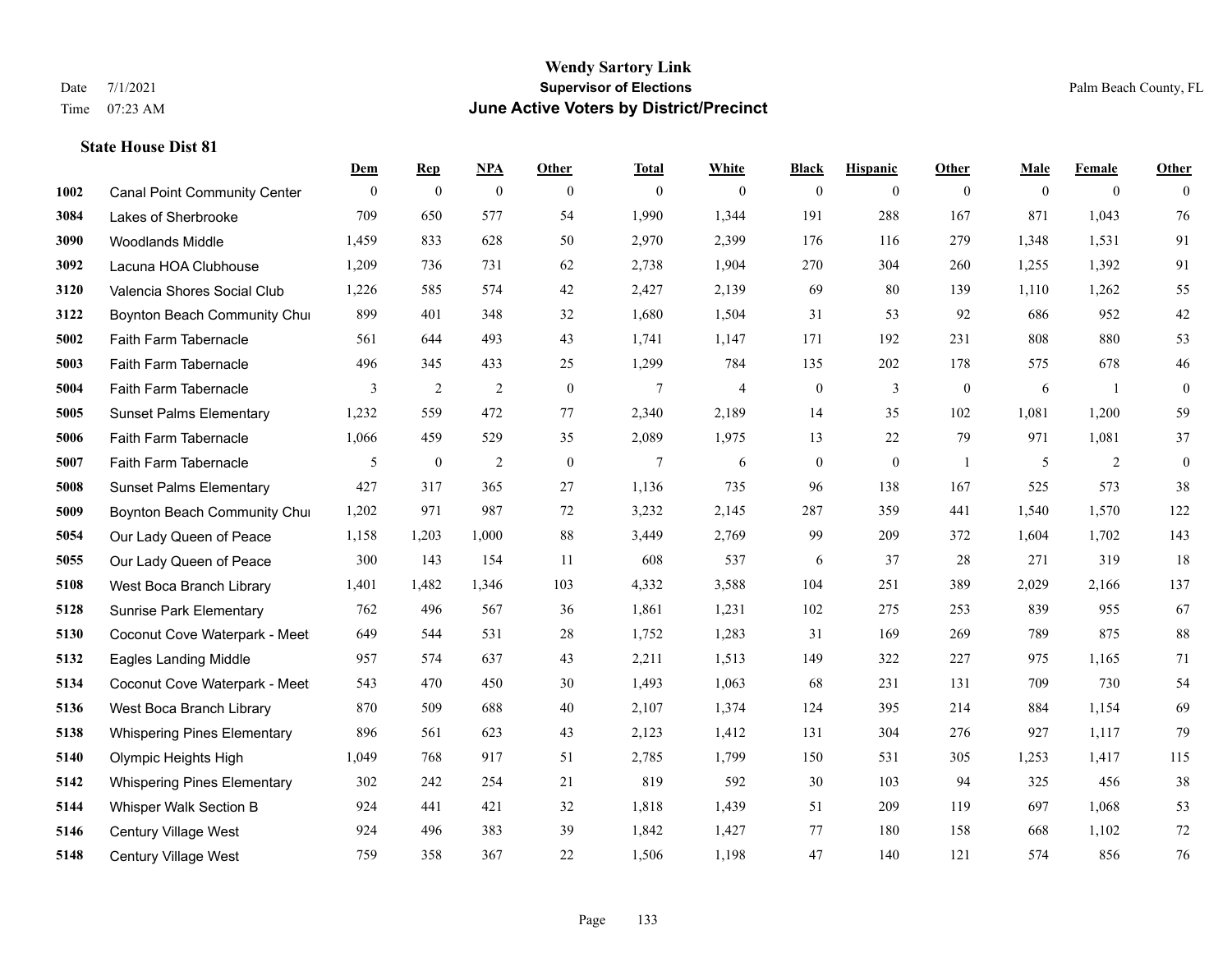**State House Dist 81**

## **Wendy Sartory Link** Date 7/1/2021 **Supervisor of Elections** Palm Beach County, FL Time 07:23 AM **June Active Voters by District/Precinct**

# **Dem Rep NPA Other Total White Black Hispanic Other Male Female Other** Century Village West 688 276 282 21 1,267 995 49 139 84 455 770 42 West Boca Raton High 949 791 854 46 2,640 1,976 83 245 336 1,233 1,295 112

| 5154 | Daggerwing Nature Center            | 905   | 779 | 752          | 50               | 2,486 | 1,710            | 79             | 348            | 349              | 1,113 | 1,258          | 115              |
|------|-------------------------------------|-------|-----|--------------|------------------|-------|------------------|----------------|----------------|------------------|-------|----------------|------------------|
| 5156 | Southwinds Golf Course              | 726   | 494 | 578          | 31               | 1,829 | 1,241            | 84             | 257            | 247              | 788   | 954            | 87               |
| 5162 | Glades Presbyterian Church          | 765   | 751 | 637          | 38               | 2,191 | 1,610            | 65             | 307            | 209              | 1,042 | 1,064          | 85               |
| 5164 | Sandpiper Shores Elementary         | 1,015 | 649 | 674          | 43               | 2,381 | 1,824            | 71             | 251            | 235              | 1,084 | 1,217          | 80               |
| 5166 | <b>Glades Road Branch Library</b>   | 821   | 703 | 741          | 49               | 2,314 | 1,600            | 119            | 351            | 244              | 990   | 1,223          | 101              |
| 5168 | <b>Glades Road Branch Library</b>   | 964   | 603 | 610          | 41               | 2,218 | 1,675            | 62             | 269            | 212              | 855   | 1,303          | 60               |
| 5170 | Olympic Heights High                | 1,150 | 626 | 754          | 45               | 2,575 | 1,887            | 81             | 357            | 250              | 996   | 1,482          | 97               |
| 5174 | Waters Edge Elementary              | 874   | 756 | 803          | 46               | 2,479 | 1,673            | 127            | 361            | 318              | 1,148 | 1,211          | 120              |
| 5176 | Loggers Run Middle                  | 467   | 350 | 359          | 16               | 1,192 | 828              | 46             | 198            | 120              | 500   | 628            | 64               |
| 5178 | Loggers Run Middle                  | 721   | 537 | 629          | 46               | 1,933 | 1,069            | 189            | 403            | 272              | 856   | 976            | 101              |
| 5180 | Boca Glades Baptist Church          | 686   | 371 | 631          | 41               | 1,729 | 976              | 127            | 393            | 233              | 784   | 863            | 82               |
| 5182 | Boca Glades Baptist Church          | 576   | 290 | 539          | 34               | 1,439 | 741              | 131            | 362            | 205              | 646   | 722            | 71               |
| 5184 | <b>Coral Sunset Elementary</b>      | 900   | 561 | 722          | 36               | 2,219 | 1,221            | 239            | 432            | 327              | 1,022 | 1,086          | 111              |
| 5186 | <b>Coral Sunset Elementary</b>      | 1,009 | 420 | 851          | 39               | 2,319 | 995              | 352            | 646            | 326              | 981   | 1,214          | 124              |
| 5188 | Pines Of Boca Barwood               | 976   | 615 | 775          | 48               | 2,414 | 1,425            | 138            | 531            | 320              | 1,020 | 1,293          | 101              |
| 5190 | Lakes at Boca Rio Clubhouse         | 405   | 287 | 330          | 19               | 1,041 | 687              | 62             | 175            | 117              | 477   | 518            | 46               |
| 5192 | Hammock Pointe Elementary           | 1,073 | 677 | 910          | 41               | 2,701 | 1,549            | 202            | 570            | 380              | 1,161 | 1,415          | 125              |
| 5194 | Lakes Of Boca Barwood               | 401   | 250 | 375          | 21               | 1,047 | 622              | 49             | 238            | 138              | 443   | 547            | 57               |
| 6002 | <b>Canal Point Community Center</b> | 79    | 102 | 60           | $\mathbf{0}$     | 241   | 106              | 37             | 83             | 15               | 107   | 124            | 10               |
| 6004 | Pahokee Recreation Center           | 959   | 176 | 226          | 5                | 1,366 | 179              | 881            | 223            | 83               | 564   | 754            | $48\,$           |
| 6006 | Pahokee Recreation Center           | 996   | 166 | 274          | 12               | 1,448 | 122              | 845            | 380            | 101              | 646   | 720            | 82               |
| 6008 | Pahokee High                        | 515   | 22  | 101          | 2                | 640   | 7                | 587            | 3              | 43               | 188   | 421            | 31               |
| 6010 | <b>Canal Point Community Center</b> | 25    | 6   | 6            | $\overline{0}$   | 37    | 12               | 20             | $\overline{2}$ | 3                | 21    | 16             | $\mathbf{0}$     |
| 6012 | Belle Glade Library/Civic Ctr       | 177   | 29  | 59           | $\boldsymbol{0}$ | 265   | 31               | 146            | 75             | 13               | 104   | 150            | 11               |
| 6014 | Belle Glade Library/Civic Ctr       |       | 3   | $\mathbf{1}$ | $\boldsymbol{0}$ | 5     | $\boldsymbol{0}$ | $\overline{0}$ | 5              | $\boldsymbol{0}$ | -1    | $\overline{4}$ | $\boldsymbol{0}$ |
| 6016 | South Bay Commission Chambe         | 36    | 51  | 26           | $\overline{2}$   | 115   | 74               | 8              | 22             | 11               | 60    | 50             | 5                |
|      |                                     |       |     |              |                  |       |                  |                |                |                  |       |                |                  |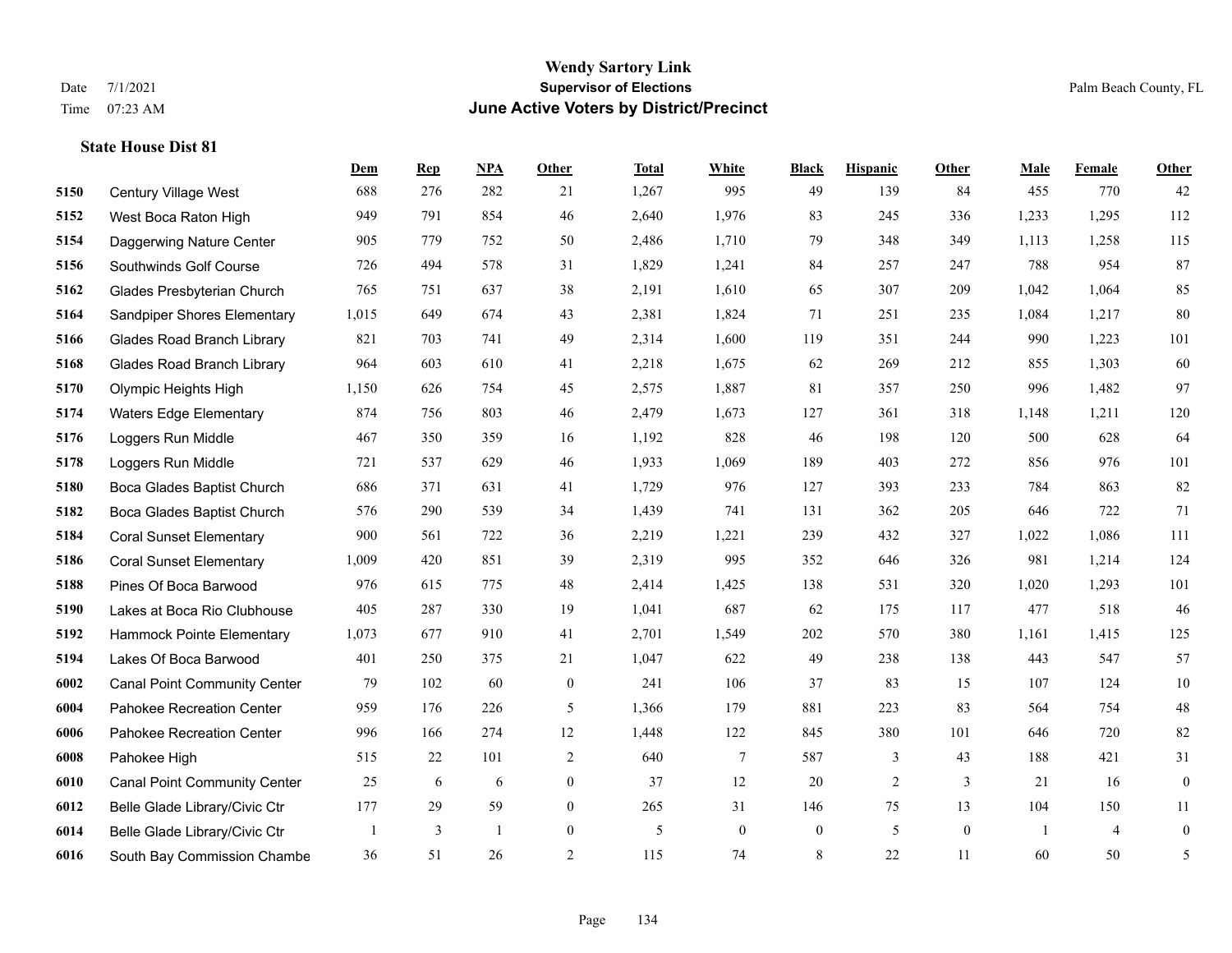|      |                               | Dem            | <b>Rep</b>     | NPA            | Other          | <b>Total</b> | <b>White</b> | <b>Black</b> | <b>Hispanic</b> | Other    | <b>Male</b> | Female   | <b>Other</b> |
|------|-------------------------------|----------------|----------------|----------------|----------------|--------------|--------------|--------------|-----------------|----------|-------------|----------|--------------|
| 6018 | South Bay Commission Chambe   | 1,198          | 83             | 224            | 11             | 1,516        | 60           | 1,167        | 210             | 79       | 637         | 840      | 39           |
| 6020 | <b>Glades Central High</b>    | 443            | 78             | 131            | 8              | 660          | 81           | 382          | 160             | 37       | 307         | 320      | 33           |
| 6022 | Belle Glade Library/Civic Ctr | 1,369          | 104            | 255            | 15             | 1,743        | 93           | 1,392        | 144             | 114      | 717         | 957      | 69           |
| 6024 | Lewis Evans Resource Center   | 1,702          | 66             | 257            | 15             | 2,040        | 32           | 1,770        | 124             | 114      | 819         | 1,152    | 69           |
| 6026 | Lewis Evans Resource Center   | 2              | $\theta$       | $\overline{2}$ | $\Omega$       | 4            | $\Omega$     | $\Omega$     | 4               | $\theta$ |             | 3        | $\theta$     |
| 6028 | Belle Glade Library/Civic Ctr | 752            | 460            | 323            | 15             | 1,550        | 417          | 395          | 652             | 86       | 724         | 783      | 43           |
| 6029 | Belle Glade Library/Civic Ctr |                | $\theta$       | $\mathbf{0}$   | $\theta$       |              | $\theta$     |              | $\Omega$        | $\theta$ |             | $\theta$ | 0            |
| 6030 | Belle Glade Library/Civic Ctr | 8              | 3              | 12             | $\overline{2}$ | 25           | 8            | $\Omega$     | 17              | $\Omega$ |             | 16       | 2            |
| 6032 | Gove Elementary               | 674            | 296            | 272            | 5.             | 1,247        | 314          | 430          | 406             | 97       | 536         | 669      | 42           |
| 6034 | Gove Elementary               | $\Omega$       | $\overline{4}$ | $\theta$       | $\Omega$       | 4            |              | $\Omega$     | $\Omega$        | $\Omega$ |             |          | $\theta$     |
| 6036 | Gove Elementary               | 394            | 160            | 207            | 9              | 770          | 137          | 150          | 438             | 45       | 335         | 405      | 30           |
| 6038 | South Bay Commission Chambe   | $\overline{0}$ | $\mathbf{0}$   | $\mathbf{0}$   | $\Omega$       | $\Omega$     | $\theta$     | $\Omega$     | $\Omega$        | $\theta$ | $\Omega$    | $\Omega$ | $\theta$     |
| 6224 | Discovery Key Elementary      | 977            | 1,112          | 684            | 56             | 2,829        | 2,102        | 182          | 332             | 213      | 1,318       | 1,428    | 83           |
| 6230 | Epiphany Lutheran Church      | 1,112          | 1,194          | 1,084          | 80             | 3,470        | 2,153        | 390          | 559             | 368      | 1,591       | 1,776    | 103          |
| 6232 | Panther Run Elementary        | 684            | 744            | 637            | 48             | 2,113        | 1,355        | 242          | 242             | 274      | 1,002       | 1,044    | 67           |
|      | <b>State House Dist 81</b>    | 50,163         | 30,434         | 32,126         | 2,142          | 114,865      | 73,091       | 14,002       | 16,062          | 11,710   | 50,608      | 59,919   | 4,338        |
|      |                               |                |                |                |                |              |              |              |                 |          |             |          |              |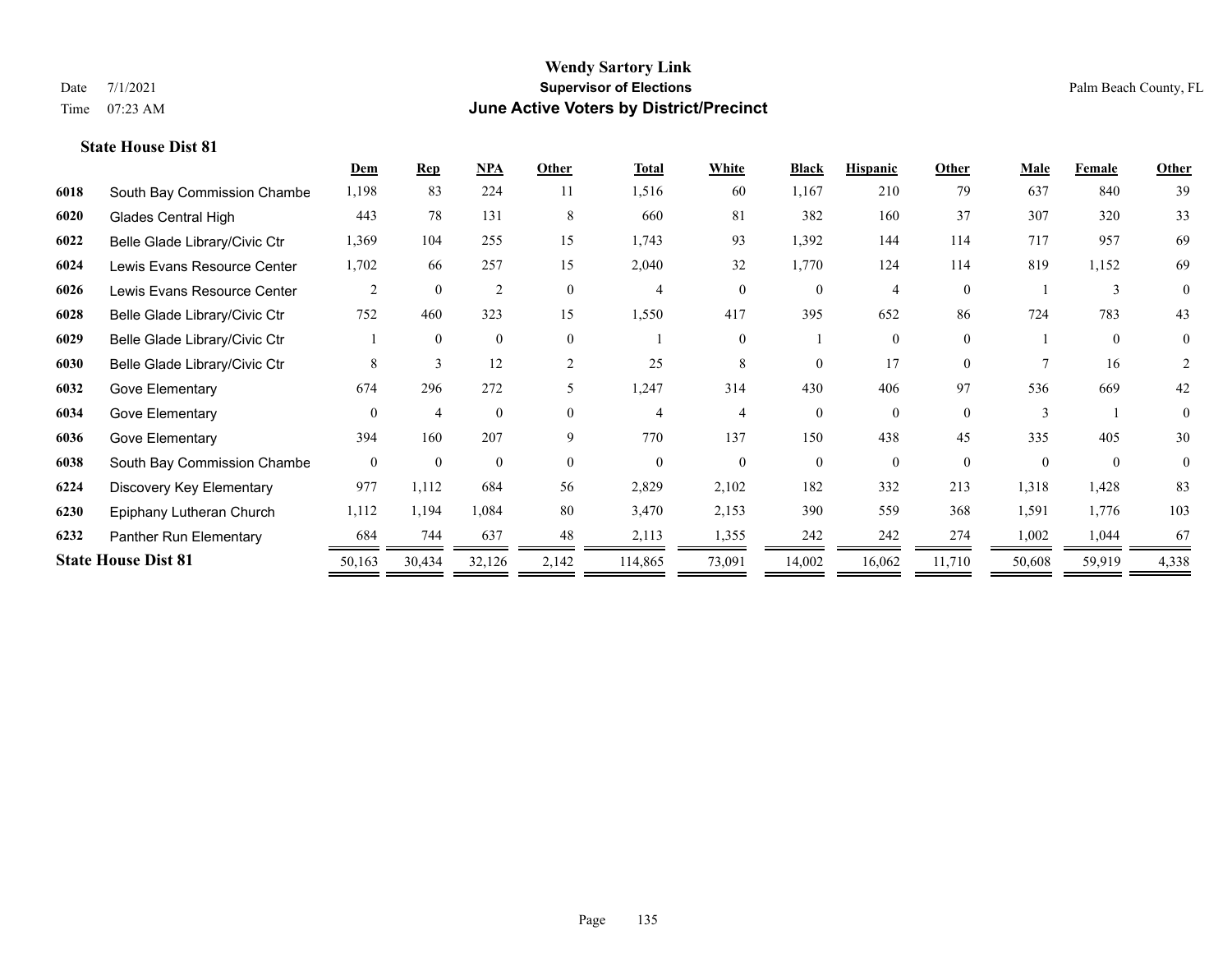|      |                                 | Dem          | <b>Rep</b>       | NPA              | <b>Other</b>   | <b>Total</b>     | <b>White</b>   | <b>Black</b>     | <b>Hispanic</b> | Other          | <b>Male</b>    | <b>Female</b>  | <b>Other</b>   |
|------|---------------------------------|--------------|------------------|------------------|----------------|------------------|----------------|------------------|-----------------|----------------|----------------|----------------|----------------|
| 1040 | West Jupiter Recreation Center  | 255          | 453              | 340              | 31             | 1,079            | 867            | 17               | 58              | 137            | 530            | 509            | 40             |
| 1042 | West Jupiter Recreation Center  | $\mathbf{0}$ | $\mathbf{0}$     | $\mathbf{0}$     | $\mathbf{0}$   | $\mathbf{0}$     | $\mathbf{0}$   | $\mathbf{0}$     | $\mathbf{0}$    | $\overline{0}$ | $\overline{0}$ | $\theta$       | $\mathbf{0}$   |
| 1044 | Limestone Creek Elementary      | 429          | 119              | 173              | 19             | 740              | 215            | 352              | 92              | 81             | 350            | 365            | 25             |
| 1046 | West Jupiter Recreation Center  | 259          | 140              | 148              | 12             | 559              | 251            | 164              | 107             | 37             | 239            | 301            | 19             |
| 1048 | St Peter Catholic Church        | 387          | 475              | 291              | 27             | 1,180            | 1,054          | 3                | 42              | 81             | 455            | 696            | 29             |
| 1050 | <b>Lighthouse Elementary</b>    | 474          | 671              | 409              | 45             | 1,599            | 1,368          | 16               | 65              | 150            | 742            | 801            | 56             |
| 1054 | Limestone Creek Elementary      | 690          | 1,085            | 626              | 57             | 2,458            | 2,174          | 25               | 98              | 161            | 1,144          | 1,243          | 71             |
| 1056 | West Jupiter Recreation Center  | 555          | 575              | 523              | 38             | 1,691            | 1,360          | 77               | 123             | 131            | 740            | 894            | 57             |
| 1058 | St Peter Catholic Church        | 772          | 889              | 732              | 66             | 2,459            | 2,052          | 37               | 190             | 180            | 1,079          | 1,307          | 73             |
| 1060 | West Jupiter Recreation Center  | 73           | 100              | 71               | 5              | 249              | 206            | $\boldsymbol{0}$ | 24              | 19             | 99             | 134            | 16             |
| 1062 | <b>Harvest Community Church</b> | 620          | 1,161            | 547              | 42             | 2,370            | 2,176          | 10               | 51              | 133            | 1,148          | 1,143          | 79             |
| 1064 | Jupiter Community Center        | 77           | 123              | 64               | 2              | 266              | 243            | $\boldsymbol{0}$ | 6               | 17             | 130            | 128            | 8              |
| 1066 | Jupiter Community Center        | $\mathbf{0}$ | $\boldsymbol{0}$ | $\boldsymbol{0}$ | $\mathbf{0}$   | $\boldsymbol{0}$ | $\overline{0}$ | $\mathbf{0}$     | $\mathbf{0}$    | $\mathbf{0}$   | $\overline{0}$ | $\overline{0}$ | $\overline{0}$ |
| 1068 | Jupiter Community Center        | 584          | 742              | 595              | 47             | 1,968            | 1,629          | 26               | 187             | 126            | 916            | 989            | 63             |
| 1070 | Jupiter Community Center        | 58           | 67               | 87               | $\overline{4}$ | 216              | 172            | 1                | 38              | 5              | 112            | 95             | 9              |
| 1072 | Jerry Thomas Elementary         | 735          | 1,063            | 687              | 66             | 2,551            | 2,217          | 28               | 162             | 144            | 1,214          | 1,265          | $72\,$         |
| 1074 | Independence Middle             | 789          | 1,155            | 834              | 87             | 2,865            | 2,403          | $20\,$           | 192             | 250            | 1,283          | 1,488          | 94             |
| 1075 | Martinique Clubhouse            | 251          | 360              | 232              | 20             | 863              | 738            | 11               | 57              | 57             | 385            | 448            | $30\,$         |
| 1076 | The Island Clubhouse            | 612          | 782              | 562              | 71             | 2,027            | 1,676          | $48\,$           | 139             | 164            | 985            | 973            | 69             |
| 1078 | First Baptist Church Teq        | 346          | 883              | 379              | 22             | 1,630            | 1,527          | 3                | 41              | 59             | 785            | 808            | 37             |
| 1080 | First Baptist Church Teq        | 93           | 147              | 78               | 3              | 321              | 296            | $\overline{0}$   | 9               | 16             | 162            | 149            | $10\,$         |
| 1082 | First Baptist Church Teq        | 70           | 142              | 85               | $\,8\,$        | 305              | 281            | $\mathbf{1}$     | $12\,$          | 11             | 145            | 151            | $\mathbf{9}$   |
| 1084 | First Baptist Church Teq        | 12           | 52               | 10               | $\mathbf{0}$   | 74               | 71             | 1                | $\overline{0}$  | 2              | 37             | 35             | 2              |
| 1088 | First Baptist Church Teq        | 11           | 40               | 21               | $\mathbf{0}$   | 72               | 64             | 0                | 2               | 6              | 36             | 35             |                |
| 1094 | First Baptist Church Teq        | 580          | 880              | 531              | 39             | 2,030            | 1,823          | 8                | 83              | 116            | 916            | 1,064          | 50             |
| 1096 | First Baptist Church Teq        | 49           | 73               | 36               | $\mathbf{0}$   | 158              | 128            | 8                | 13              | 9              | 77             | 77             | 4              |
| 1098 | Riverside Improvement           | 257          | 455              | 256              | 21             | 989              | 881            | 6                | 46              | 56             | 449            | 507            | 33             |
| 1100 | Jupiter Elementary              | 399          | 458              | 365              | 27             | 1,249            | 953            | 17               | 197             | 82             | 600            | 603            | $46\,$         |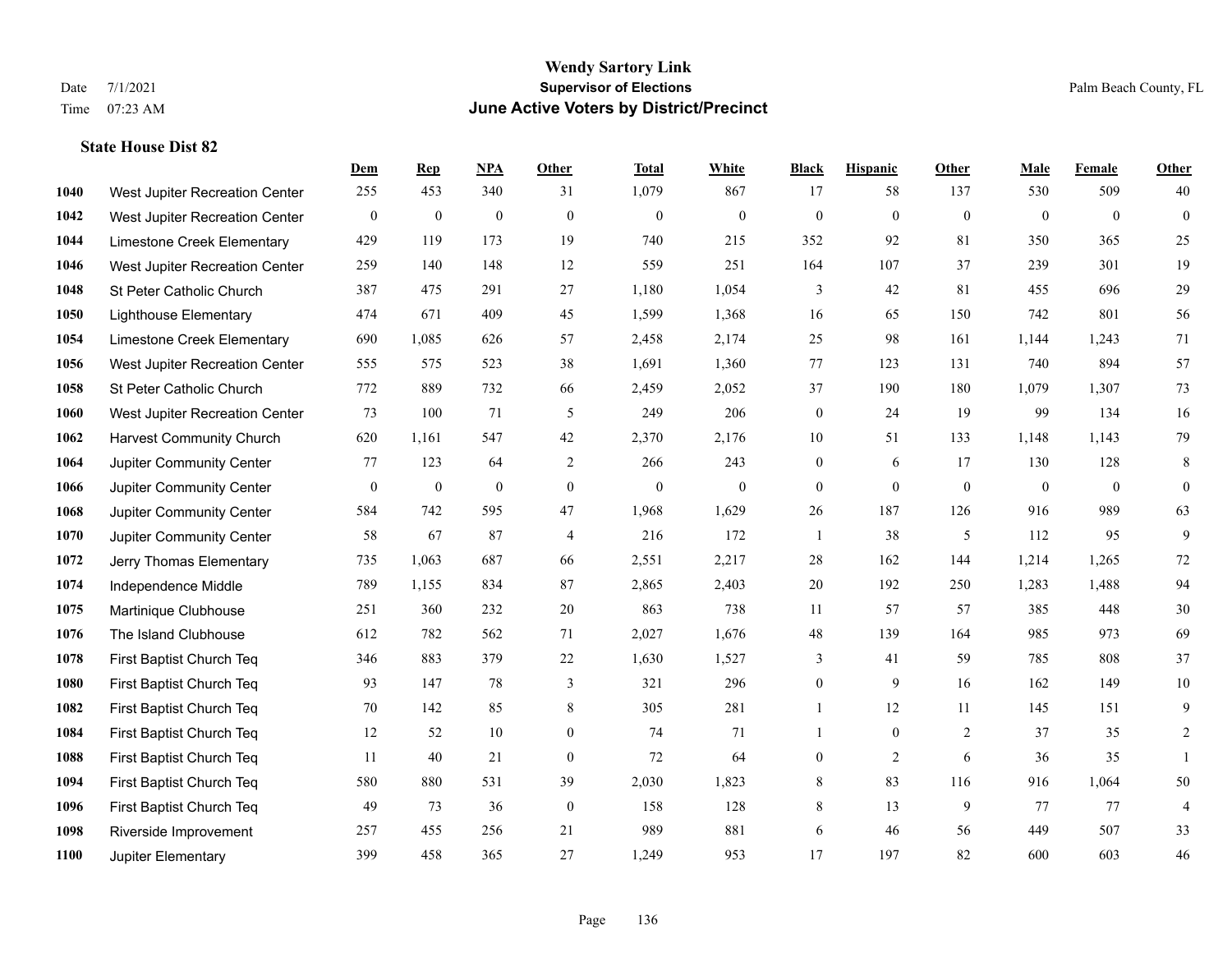**State House Dist 82**

#### **Wendy Sartory Link** Date 7/1/2021 **Supervisor of Elections** Palm Beach County, FL Time 07:23 AM **June Active Voters by District/Precinct**

# **Dem Rep NPA Other Total White Black Hispanic Other Male Female Other** Jupiter High 677 900 638 63 2,278 1,815 55 203 205 999 1,200 79 Jupiter Branch Library 444 576 441 33 1,494 1,217 35 135 107 650 800 44 Jupiter Middle 331 489 365 38 1,223 1,033 15 74 101 569 613 41 Newhaven Clubhouse 550 675 512 59 1,796 1,546 23 98 129 795 940 61 Tequesta Council Chambers 107 133 103 5 348 302 8 21 17 157 181 10 Tequesta Council Chambers 20 67 45 4 136 111 4 15 6 64 70 2 Tequesta Council Chambers 116 312 124 13 565 541 0 4 20 251 303 11 Tequesta Council Chambers 0 0 0 0 0 0 0 0 0 0 0 0 Tequesta Council Chambers 179 241 183 24 627 536 12 38 41 248 363 16 Tequesta Council Chambers 76 249 102 13 440 415 0 8 17 209 223 8 Tequesta Council Chambers 37 86 35 3 161 151 0 1 9 81 77 3 Riverside Improvement 0 0 2 0 0 2 2 2 0 0 0 1 1 0 PBC Fire Rescue #18 413 882 469 46 1,810 1,695 7 35 73 825 957 28 Jupiter Inlet Colony Admin Bldg 71 223 83 15 392 360 0 5 27 177 207 8 PBC Fire Rescue #18 **1** 3 1 0 5 5 0 0 0 3 1 1 PBC Fire Rescue #18 0 3 1 0 4 4 0 0 0 2 2 0 PBC Fire Rescue #18 0 0 0 0 0 0 0 0 0 0 0 0 1st UM Church of Jup-Teq 571 989 617 67 2,244 2,084 10 52 98 979 1,204 61 Grace Immanuel Bible Church 224 818 352 37 1,431 1,360 0 12 59 612 786 33 Club at Admirals Cove 294 543 296 24 1,157 1,064 6 21 66 552 586 19 1st UM Church of Jup-Teq 287 589 352 40 1,268 1,174 5 21 68 598 637 33 1st UM Church of Jup-Teq 533 800 504 36 1,873 1,729 5 31 108 857 959 57 Newhaven Clubhouse 15 35 8 1 59 53 0 1 5 30 28 1 Oceanview Methodist 385 548 389 44 1,366 1,245 6 31 84 587 735 44 Holy Spirit Lutheran 141 293 128 18 580 518 3 27 32 274 285 21 Holy Spirit Lutheran **0** 2 0 0 2 2 2 0 0 0 1 1 0 1158 Holy Spirit Lutheran 0 1 1 0 2 1 0 1 0 1 1 0 Holy Spirit Lutheran **1** 0 1 0 2 2 0 0 0 1 1 0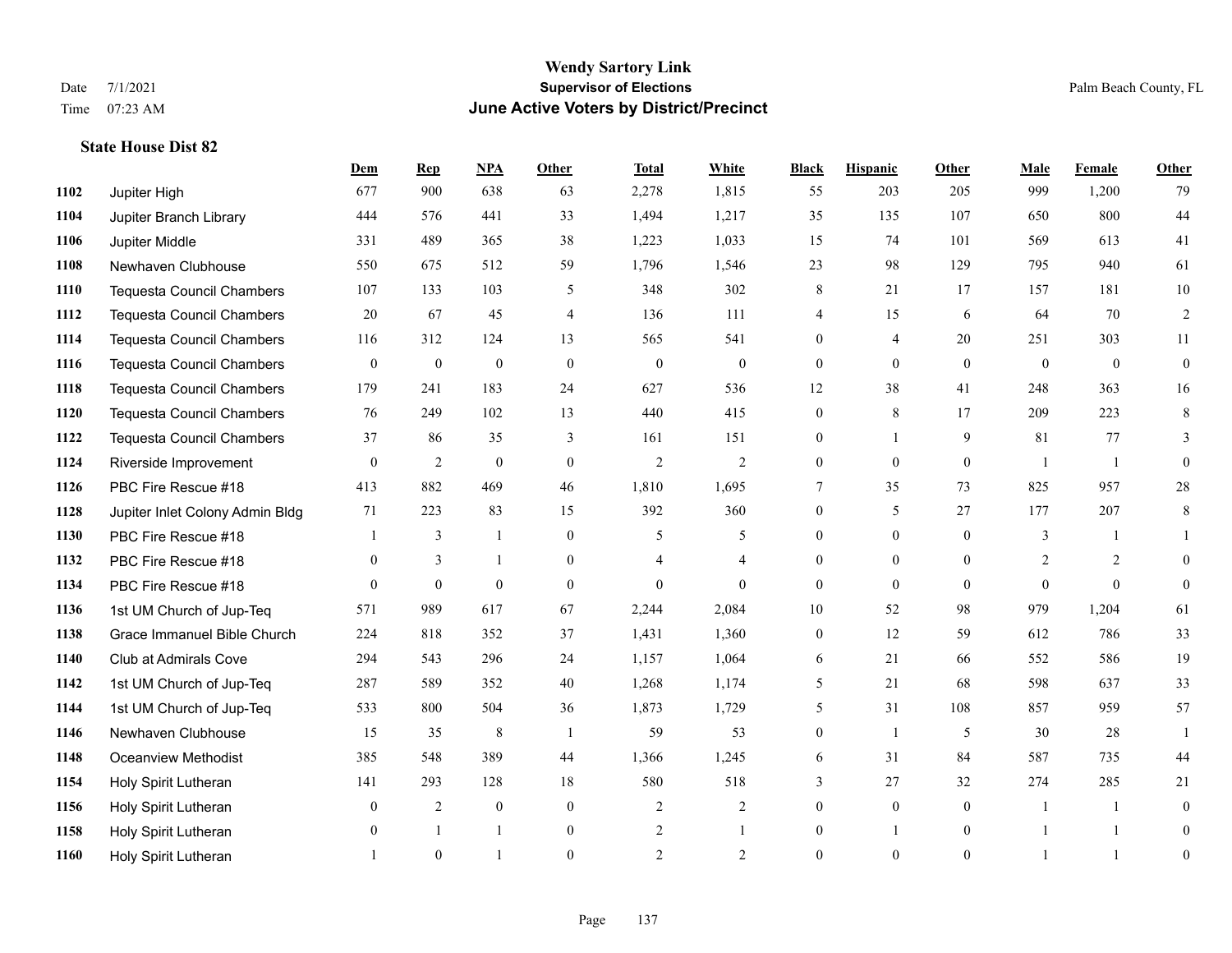|                            |                       | <u>Dem</u>    | Rep    | <b>NPA</b>  | Other | <b>Total</b> | <b>White</b> | <b>Black</b> | <b>Hispanic</b> | <b>Other</b> | Male       | Female | <b>Other</b>   |
|----------------------------|-----------------------|---------------|--------|-------------|-------|--------------|--------------|--------------|-----------------|--------------|------------|--------|----------------|
| 1162                       | Holy Spirit Lutheran  |               |        |             |       | 13           |              | $\bf{0}$     |                 |              |            |        | $\overline{0}$ |
| 1164                       | Club at Admirals Cove | $\mathcal{L}$ | 149    | 66          |       | 247          | 223          |              |                 |              | 122        | 117    | 8              |
| 1166                       | Holy Spirit Lutheran  |               |        | 12          |       | 40           | 33           | $\theta$     |                 |              |            | 23     | $\overline{0}$ |
| 1168                       | Holy Spirit Lutheran  |               |        | $^{\prime}$ |       | $^{\circ}$   | $^{\circ}$   | $\Omega$     | $\Omega$        |              | $^{\circ}$ |        | $\Omega$       |
| <b>State House Dist 82</b> |                       | 14,946        | 22,723 | 14,515      | 349ء  | 53,533       | 46,059       | 1,076        | 2,874           | 3,524        | 24,426     | 27,516 | 1,591          |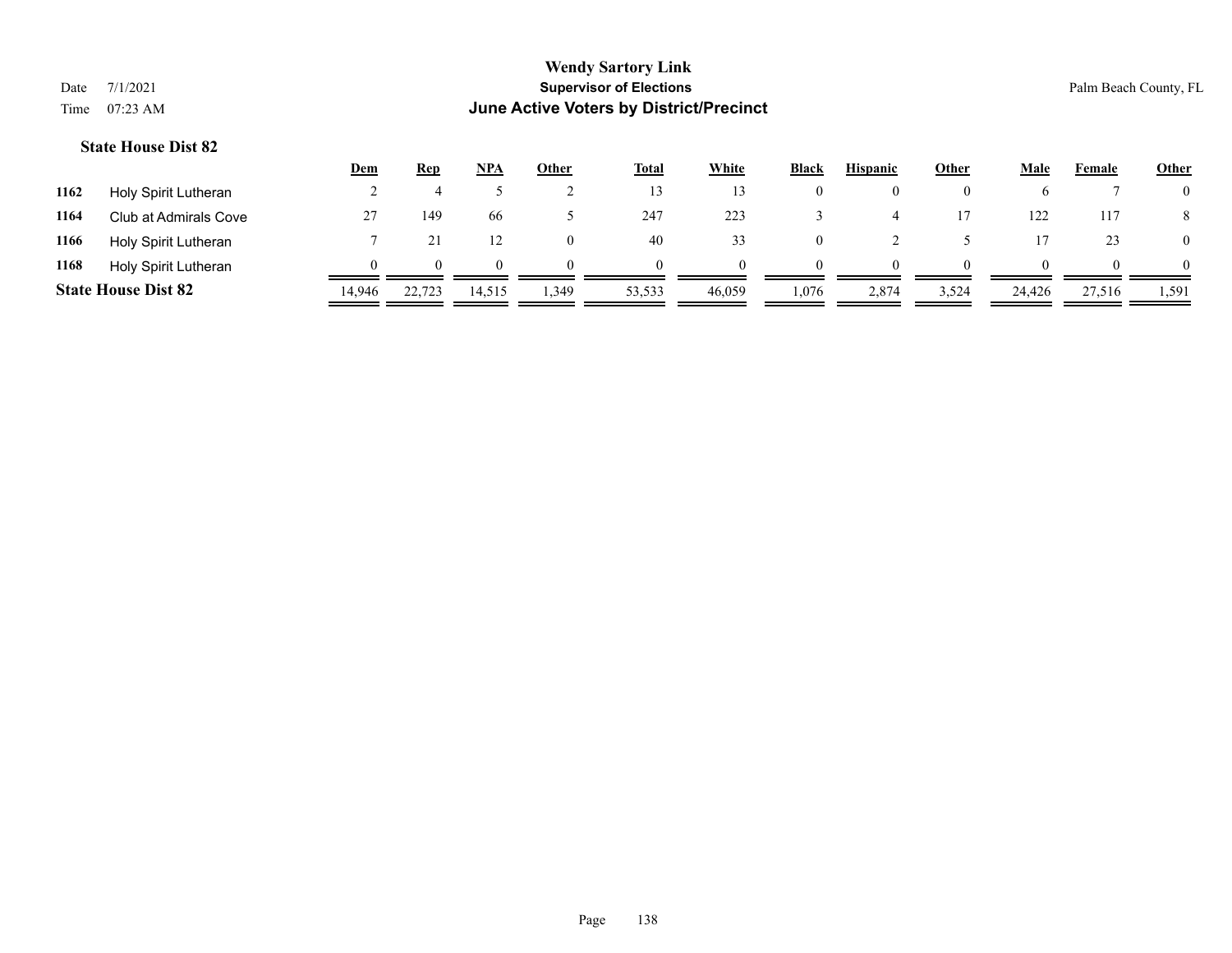|      |                                | Dem          | <b>Rep</b>       | NPA              | <b>Other</b>   | <b>Total</b>     | <b>White</b>     | <b>Black</b>     | <b>Hispanic</b> | <b>Other</b> | <b>Male</b>  | <b>Female</b>  | <b>Other</b>   |
|------|--------------------------------|--------------|------------------|------------------|----------------|------------------|------------------|------------------|-----------------|--------------|--------------|----------------|----------------|
| 1004 | Pierce Hammock Elementary      | 3            | 3                | 3                | $\Omega$       | 9                | 9                | $\theta$         | $\mathbf{0}$    | $\theta$     | 3            | 6              | $\Omega$       |
| 1006 | Journey Church of Jupiter      | $\Omega$     | $\theta$         | $\theta$         | $\Omega$       | $\Omega$         | $\mathbf{0}$     | $\theta$         | $\mathbf{0}$    | $\Omega$     | $\Omega$     | $\Omega$       | $\Omega$       |
| 1008 | Journey Church of Jupiter      | $\Omega$     | $\theta$         | $\theta$         | $\Omega$       | $\Omega$         | $\Omega$         | $\Omega$         | $\theta$        | $\Omega$     | $\Omega$     | $\Omega$       |                |
| 1010 | Journey Church of Jupiter      |              | $\mathbf{0}$     | $\mathbf{0}$     | $\mathbf{0}$   | $\theta$         | $\mathbf{0}$     | $\overline{0}$   | $\mathbf{0}$    | $\Omega$     | $\mathbf{0}$ | $\theta$       |                |
| 1012 | Caloosa POA Meeting Room       | $\Omega$     | $\theta$         | $\mathbf{0}$     | $\Omega$       | $\Omega$         | $\theta$         | $\theta$         | $\theta$        | $\Omega$     | $\theta$     | $\Omega$       | $\Omega$       |
| 1014 | Caloosa POA Meeting Room       | $\Omega$     | $\mathbf{1}$     | $\mathbf{0}$     | $\Omega$       |                  |                  | $\theta$         | $\theta$        | $\Omega$     | $\theta$     | $\Omega$       |                |
| 1016 | Journey Church of Jupiter      | $\theta$     | $\mathbf{0}$     | $\mathbf{0}$     | $\mathbf{0}$   | $\theta$         | $\mathbf{0}$     | $\mathbf{0}$     | $\mathbf{0}$    | $\theta$     | $\theta$     | $\theta$       | $\theta$       |
| 1018 | Calvary Church of Jupiter      | 451          | 828              | 477              | 49             | 1,805            | 1,593            | 21               | 93              | 98           | 852          | 897            | 56             |
| 1019 | Calvary Church of Jupiter      | 195          | 376              | 221              | 8              | 800              | 721              |                  | 44              | 34           | 384          | 400            | 16             |
| 1020 | Caloosa POA Meeting Room       | $\mathbf{0}$ | $\mathbf{0}$     | $\mathbf{0}$     | $\theta$       | $\mathbf{0}$     | $\mathbf{0}$     | $\mathbf{0}$     | $\theta$        | $\theta$     | $\mathbf{0}$ | $\mathbf{0}$   | $\mathbf{0}$   |
| 1022 | Journey Church of Jupiter      | 706          | 1,240            | 761              | 56             | 2,763            | 2,360            | 36               | 181             | 186          | 1,317        | 1,355          | 91             |
| 1024 | Calvary Church of Jupiter      | $\,$ 8 $\,$  | 9                | 6                | $\mathbf{0}$   | 23               | 23               | $\boldsymbol{0}$ | $\mathbf{0}$    | $\mathbf{0}$ | 12           | 11             | $\theta$       |
| 1026 | Calvary Church of Jupiter      | 335          | 623              | 330              | 26             | 1,314            | 1,160            | 11               | 77              | 66           | 625          | 655            | 34             |
| 1028 | Jupiter Farms Elementary       | 543          | 999              | 572              | 62             | 2,176            | 1,895            | 15               | 133             | 133          | 1,050        | 1,061          | 65             |
| 1030 | Calvary Church of Jupiter      | 17           | 37               | 24               | 4              | 82               | 75               | $\boldsymbol{0}$ | 4               | 3            | 39           | 40             | 3              |
| 1032 | Jupiter Farms Park Community I | 308          | 573              | 353              | 30             | 1,264            | 1,063            | 13               | 107             | 81           | 618          | 604            | 42             |
| 1034 | West Jupiter Recreation Center | 265          | 711              | 329              | 45             | 1,350            | 1,170            | 19               | 36              | 125          | 650          | 675            | 25             |
| 1036 | Calvary Church of Jupiter      | $\mathbf{0}$ | $\boldsymbol{0}$ | $\boldsymbol{0}$ | $\mathbf{0}$   | $\boldsymbol{0}$ | $\boldsymbol{0}$ | $\mathbf{0}$     | $\mathbf{0}$    | $\mathbf{0}$ | $\theta$     | $\overline{0}$ | $\mathbf{0}$   |
| 1038 | William T Dwyer High           | 809          | 1,314            | 757              | 52             | 2,932            | 2,465            | 63               | 174             | 230          | 1,399        | 1,424          | 109            |
| 1052 | Beacon Cove Intermediate Scho  | 1,041        | 1,144            | 920              | 63             | 3,168            | 2,509            | 76               | 255             | 328          | 1,481        | 1,581          | 106            |
| 1150 | <b>Oceanview Methodist</b>     | $\theta$     | $\mathbf{0}$     | $\mathbf{0}$     | $\theta$       | $\theta$         | $\mathbf{0}$     | $\theta$         | $\theta$        | $\theta$     | $\Omega$     | $\Omega$       | $\theta$       |
| 1152 | <b>Oceanview Methodist</b>     | 45           | 68               | 52               | 7              | 172              | 163              | $\overline{0}$   | 2               | 7            | 82           | 85             | 5              |
| 1170 | Caloosa POA Meeting Room       | $\mathbf{0}$ | $\mathbf{0}$     | $\mathbf{0}$     | $\mathbf{0}$   | $\mathbf{0}$     | $\mathbf{0}$     | $\mathbf{0}$     | $\mathbf{0}$    | $\theta$     | $\theta$     | $\theta$       | $\theta$       |
| 1172 | Caloosa POA Meeting Room       | 125          | 282              | 123              | 10             | 540              | 464              | 12               | 22              | 42           | 243          | 276            | 21             |
| 1173 | Caloosa POA Meeting Room       | 67           | 118              | 62               | $\overline{2}$ | 249              | 211              | 5                | 14              | 19           | 116          | 121            | 12             |
| 1174 | Mirasol Sales and Info Center  | $\theta$     | $\mathbf{0}$     | $\mathbf{0}$     | $\theta$       | $\overline{0}$   | $\overline{0}$   | $\theta$         | $\mathbf{0}$    | $\theta$     | $\theta$     | $\theta$       | $\overline{0}$ |
| 1176 | Mirasol Sales and Info Center  | $\Omega$     | $\theta$         | $\Omega$         | $\theta$       | $\theta$         | $\overline{0}$   | $\theta$         | $\theta$        | $\Omega$     |              | $\theta$       | $\theta$       |
| 1178 | Mirasol Sales and Info Center  |              | $\Omega$         | $\Omega$         | $\Omega$       | $\Omega$         | $\Omega$         | $\Omega$         | $\Omega$        | $\Omega$     |              | $\Omega$       | $\theta$       |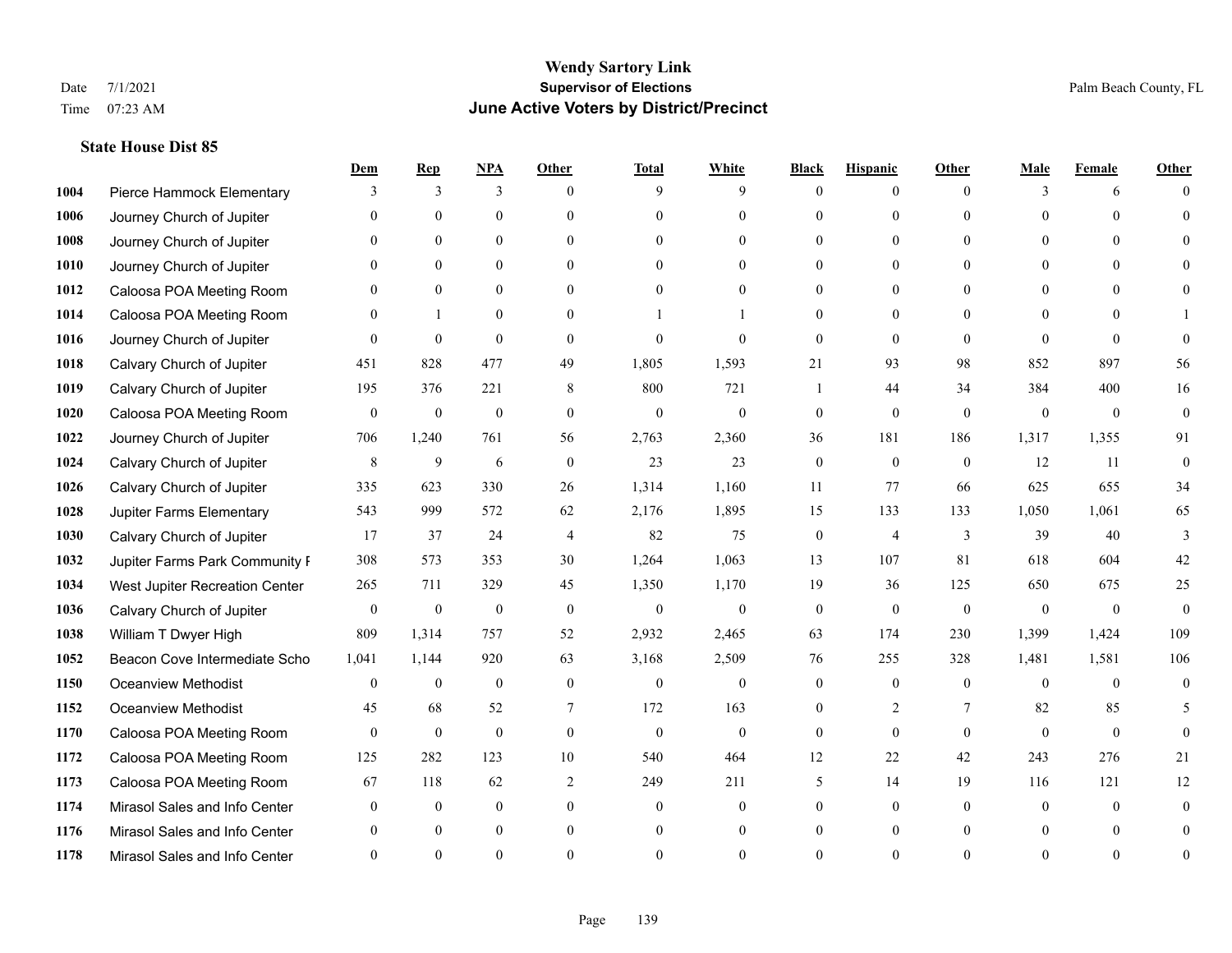**State House Dist 85**

#### **Wendy Sartory Link** Date 7/1/2021 **Supervisor of Elections** Palm Beach County, FL Time 07:23 AM **June Active Voters by District/Precinct**

# **Dem Rep NPA Other Total White Black Hispanic Other Male Female Other** Mirasol Sales and Info Center 0 0 0 0 0 0 0 0 0 0 0 0 William T Dwyer High 157 269 138 6 570 488 15 30 37 270 287 13 Eastpointe Country Club 534 673 390 35 1,632 1,520 12 27 73 723 875 34 Mirasol Sales and Info Center 542 496 434 47 1,519 1,180 46 146 147 712 758 49 Westwood Gardens HOA 327 353 295 31 1,006 770 30 115 91 401 585 20 Westwood Gardens HOA 26 61 24 2 113 100 7 2 4 54 56 3 Gardens Presbyterian 1,359 2,090 1,395 154 4,998 4,093 140 339 426 2,215 2,641 142 Evergrene Clubhouse 385 673 448 39 1,545 1,306 25 81 133 739 750 56 1194 Frenchmans Creek Real Estate 650 943 604 48 2,245 2,050 14 45 136 1,022 1,165 58 Gardens Presbyterian 0 0 0 0 0 0 0 0 0 0 0 0 1st Baptist Church PBG 562 478 410 34 1,484 1,040 132 159 153 705 728 51 Dwight D Eisenhower Elementary 0 0 0 0 0 0 0 0 0 0 0 0 Cross Community Church 511 1,055 538 39 2,143 1,922 13 89 119 1,024 1,050 69 Holy Spirit Lutheran 9 24 14 3 50 44 0 2 4 24 22 4 Holy Spirit Lutheran 13 76 22 3 114 110 0 3 1 54 59 1 Juno Beach Town Center 445 861 464 51 1,821 1,661 6 55 99 837 937 47 Holy Spirit Lutheran 208 274 148 8 638 569 2 23 44 306 310 22 Juno Beach Town Center 48 64 56 7 175 145 6 9 15 91 80 4 Juno Beach Town Center 258 438 198 25 919 856 6 12 45 370 527 22 Oceanview Methodist 127 284 141 15 567 487 8 32 40 275 277 15 Osceola Creek Middle  $\begin{array}{cccccccc} 1 & 0 & 0 & 0 & 1 & 1 & 0 & 0 & 0 \\ 0 & 0 & 0 & 1 & 0 & 0 & 0 & 0 \\ 0 & 0 & 0 & 0 & 0 & 0 & 0 & 0 \\ 0 & 0 & 0 & 0 & 0 & 0 & 0 & 0 \\ 0 & 0 & 0 & 0 & 0 & 0 & 0 & 0 \\ 0 & 0 & 0 & 0 & 0 & 0 & 0 & 0 \\ 0 & 0 & 0 & 0 & 0 & 0 & 0 & 0 \\ 0 & 0 & 0 & 0 & 0$  Pierce Hammock Elementary 0 0 0 0 0 0 0 0 0 0 0 0 Sandhill Crane Golf Club 14 28 13 0 55 40 6 3 6 29 26 0 Pierce Hammock Elementary 0 0 0 0 0 0 0 0 0 0 0 0 Carleton Oaks Clubhouse 147 193 128 7 475 345 24 49 57 229 234 12 Christ Fellowship Church PBG 0 0 0 0 0 0 0 0 0 0 0 0 Mirasol Sales and Info Center 0 0 0 0 0 0 0 0 0 0 0 0 Christ Fellowship Church PBG 0 0 0 0 0 0 0 0 0 0 0 0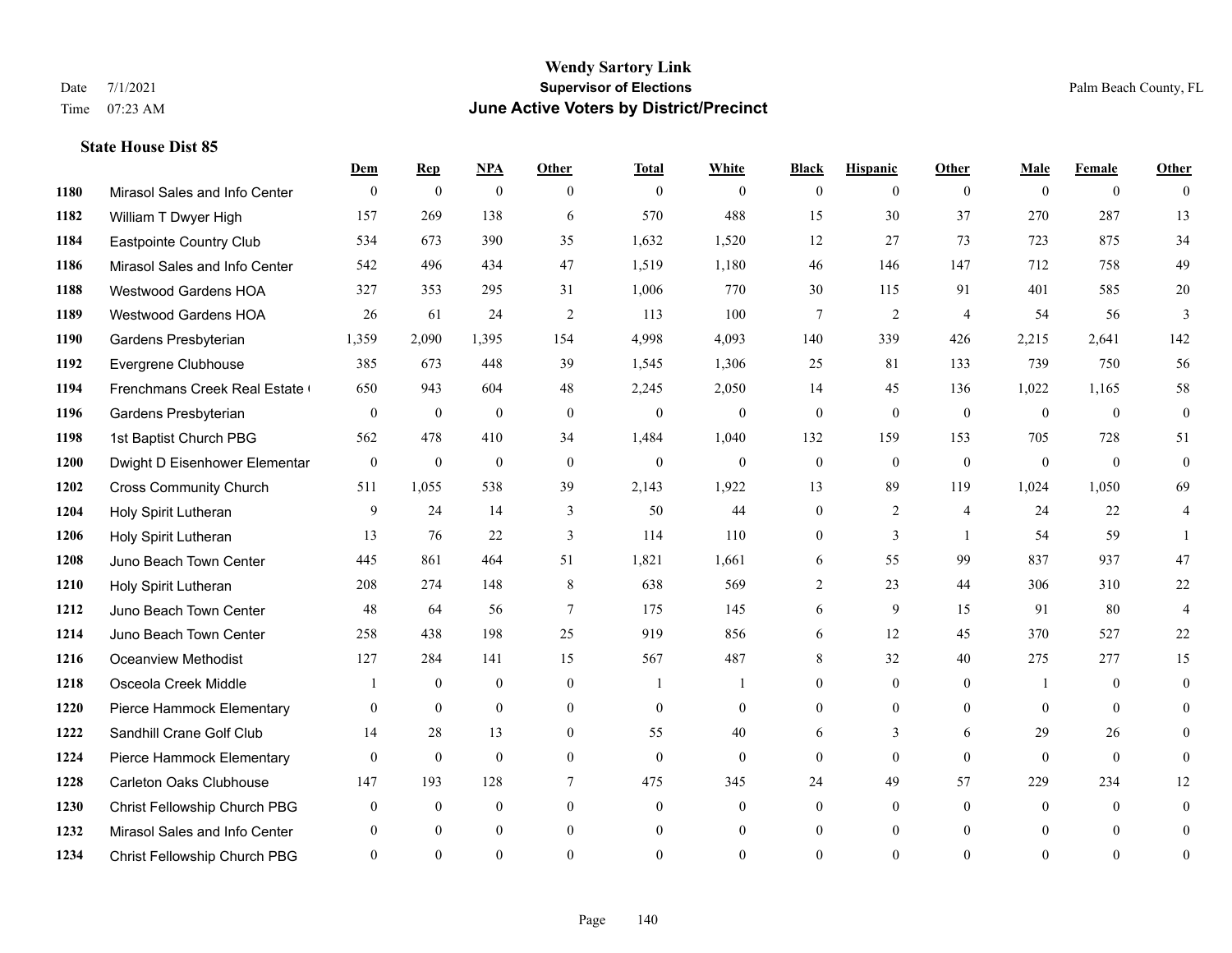|      |                                  | Dem            | <b>Rep</b>       | NPA              | <b>Other</b> | <b>Total</b>   | <b>White</b>     | <b>Black</b>     | <b>Hispanic</b> | <b>Other</b>   | <b>Male</b>  | <b>Female</b>  | <b>Other</b>   |
|------|----------------------------------|----------------|------------------|------------------|--------------|----------------|------------------|------------------|-----------------|----------------|--------------|----------------|----------------|
| 1236 | Mirasol Sales and Info Center    | $\mathbf{0}$   | $\mathbf{0}$     | $\boldsymbol{0}$ | $\theta$     | $\mathbf{0}$   | $\overline{0}$   | $\mathbf{0}$     | $\overline{0}$  | $\theta$       | $\theta$     | $\overline{0}$ | $\theta$       |
| 1238 | Mirasol Sales and Info Center    | 602            | 760              | 499              | 60           | 1,921          | 1,742            | 18               | 21              | 140            | 910          | 956            | 55             |
| 1240 | <b>Timber Trace Elementary</b>   | 788            | 1,087            | 624              | 51           | 2,550          | 2,202            | 52               | 150             | 146            | 1,143        | 1,328          | 79             |
| 1242 | Christ Fellowship Church PBG     | 852            | 1,058            | 613              | 61           | 2,584          | 2,345            | 36               | 60              | 143            | 1,069        | 1,455          | 60             |
| 1244 | Christ Fellowship Church PBG     | 468            | 652              | 430              | 53           | 1,603          | 1,391            | 31               | 75              | 106            | 679          | 871            | 53             |
| 1246 | Watson B Duncan Middle           | 841            | 890              | 680              | 63           | 2,474          | 1,966            | 71               | 191             | 246            | 1,079        | 1,314          | 81             |
| 1247 | Watson B Duncan Middle           | 35             | 184              | 59               | 9            | 287            | 262              | $\overline{2}$   | $\mathbf{0}$    | 23             | 137          | 135            | 15             |
| 1248 | <b>PBG Community Center</b>      | 496            | 583              | 385              | 32           | 1,496          | 1,260            | 25               | 116             | 95             | 637          | 827            | $32\,$         |
| 1250 | Palm Beach Gardens High          | 12             | 36               | 16               | -1           | 65             | 58               | $\boldsymbol{0}$ | $\overline{4}$  | 3              | 32           | 29             | $\overline{4}$ |
| 1252 | <b>Ballen Isles Country Club</b> | 869            | 786              | 634              | 49           | 2,338          | 2,154            | 17               | 21              | 146            | 1,048        | 1,230          | 60             |
| 1254 | Northlake Nazarene Church        | 153            | 175              | 127              | 7            | 462            | 388              | 6                | 27              | 41             | 231          | 214            | 17             |
| 1256 | North County Senior Center       | $\mathbf{1}$   | $\overline{2}$   | $\overline{4}$   | 3            | 10             | 9                | $\mathbf{1}$     | $\mathbf{0}$    | $\overline{0}$ | 5            | 5              | $\mathbf{0}$   |
| 1258 | North County Senior Center       | 313            | 222              | 258              | 29           | 822            | 454              | 98               | 125             | 145            | 369          | 423            | $30\,$         |
| 1260 | PBG City Hall Council Room       | 439            | 542              | 303              | 26           | 1,310          | 1,088            | 27               | 109             | 86             | 584          | 684            | $42\,$         |
| 1262 | PBG Moose Lodge 2010             |                | $\mathbf{0}$     | $\mathbf{1}$     | $\theta$     | $\overline{2}$ | $\overline{2}$   | $\mathbf{0}$     | $\theta$        | $\theta$       | $\mathbf{1}$ |                | $\mathbf{0}$   |
| 1264 | PBG City Hall Council Room       | $\overline{0}$ | $\boldsymbol{0}$ | $\boldsymbol{0}$ | $\mathbf{0}$ | $\mathbf{0}$   | $\boldsymbol{0}$ | $\boldsymbol{0}$ | $\mathbf{0}$    | $\overline{0}$ | $\mathbf{0}$ | $\overline{0}$ | $\mathbf{0}$   |
| 1266 | PBG City Hall Council Room       | 163            | 107              | 127              | 11           | 408            | 243              | 71               | 60              | 34             | 164          | 234            | 10             |
| 1268 | PBG Community Center             | 103            | 75               | 102              | 8            | 288            | 175              | 46               | 37              | 30             | 110          | 165            | 13             |
| 1270 | <b>PBG Community Center</b>      | 4              | $\boldsymbol{0}$ | $\overline{2}$   | $\mathbf{0}$ | 6              | $\overline{2}$   | 3                | 1               | $\overline{0}$ | 2            | 3              | $\mathbf{1}$   |
| 1272 | Palm Beach Gardens Elementar     | 723            | 676              | 525              | 52           | 1,976          | 1,585            | 100              | 115             | 176            | 922          | 989            | 65             |
| 1274 | Palm Beach Gardens High          | 596            | 555              | 428              | 40           | 1,619          | 1,228            | 94               | 142             | 155            | 758          | 799            | 62             |
| 1276 | Palm Beach Gardens High          | 118            | 94               | 79               | 5            | 296            | 194              | 45               | 38              | 19             | 139          | 147            | 10             |
| 1278 | Garden Lodge 366 F&AM            | 365            | 186              | 267              | 20           | 838            | 415              | 188              | 135             | 100            | 368          | 438            | 32             |
| 1280 | Pew Leadership Center            | 142            | 151              | 114              | 11           | 418            | 353              | 11               | 24              | 30             | 170          | 245            | 3              |
| 1282 | Pew Leadership Center            | 76             | 51               | 53               | 6            | 186            | 133              | 13               | 18              | 22             | 92           | 80             | 14             |
| 1284 | <b>Eissey Campus Theater</b>     | 773            | 776              | 716              | 68           | 2,333          | 1,828            | 83               | 207             | 215            | 1,009        | 1,247          | 77             |
| 1286 | PBG Moose Lodge 2010             | 43             | 50               | 41               | 3            | 137            | 110              | 4                | 13              | 10             | 67           | 62             | 8              |
| 1288 | PBG Moose Lodge 2010             | 13             | 24               | 6                | $\theta$     | 43             | 39               |                  | $\mathbf{0}$    | 3              | 22           | 19             | 2              |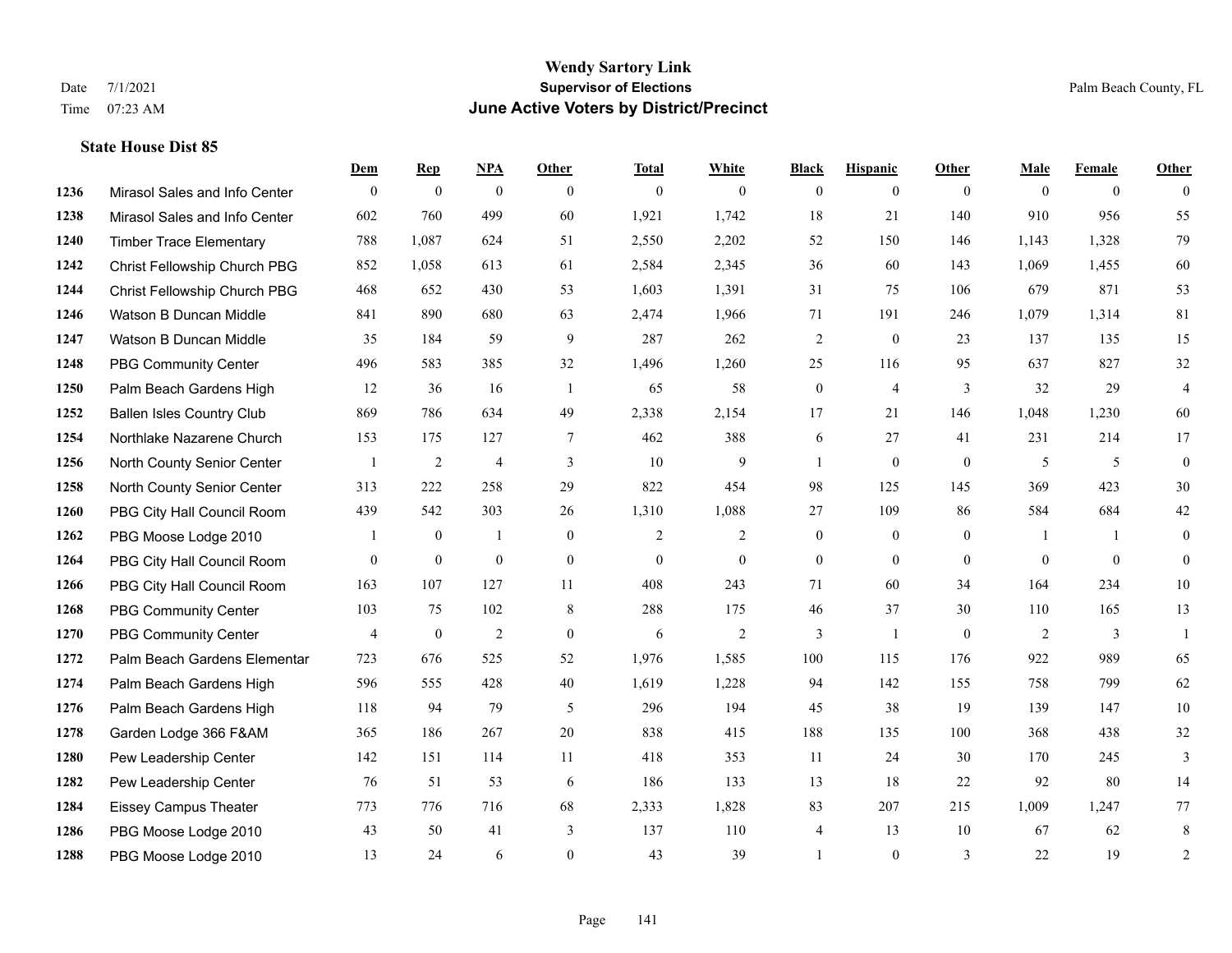|      |                                    | Dem            | <b>Rep</b>       | NPA              | <b>Other</b>     | <b>Total</b>   | <b>White</b>     | <b>Black</b>     | <b>Hispanic</b>  | Other          | <b>Male</b>    | <b>Female</b>  | <b>Other</b>   |
|------|------------------------------------|----------------|------------------|------------------|------------------|----------------|------------------|------------------|------------------|----------------|----------------|----------------|----------------|
| 1290 | PBG Moose Lodge 2010               | 682            | 815              | 538              | 69               | 2,104          | 1,743            | 53               | 145              | 163            | 849            | 1,193          | 62             |
| 1291 | PBG Moose Lodge 2010               | $\mathbf{0}$   | $\mathbf{0}$     | $\boldsymbol{0}$ | $\mathbf{0}$     | $\mathbf{0}$   | $\boldsymbol{0}$ | $\overline{0}$   | $\overline{0}$   | $\mathbf{0}$   | $\theta$       | $\theta$       | $\mathbf{0}$   |
| 1292 | PBG Moose Lodge 2010               | 16             | 47               | 18               | $\overline{1}$   | 82             | 75               | 1                | $\mathbf{1}$     | 5              | 38             | 41             | 3              |
| 1294 | Dwight D Eisenhower Elementar      | 27             | 79               | 22               | $\tau$           | 135            | 115              | 4                | $\overline{4}$   | 12             | 66             | 68             |                |
| 1296 | Dwight D Eisenhower Elementar      | 238            | 265              | 196              | 19               | 718            | 566              | 15               | 89               | 48             | 280            | 411            | 27             |
| 1298 | PBG Moose Lodge 2010               | 35             | 34               | 21               | 2                | 92             | 84               | $\overline{0}$   | 4                | $\overline{4}$ | 38             | 53             |                |
| 1300 | <b>Cross Community Church</b>      |                | 3                | $\mathbf{1}$     | $\boldsymbol{0}$ | 5              | $\overline{4}$   | $\overline{0}$   | $\boldsymbol{0}$ | $\overline{1}$ | 2              | 3              | $\mathbf{0}$   |
| 1302 | Dwight D Eisenhower Elementar      | 37             | 51               | 37               | 3                | 128            | 109              | $\mathbf{1}$     | $\tau$           | 11             | 59             | 64             | 5              |
| 1304 | <b>NPB Community Center</b>        | 210            | 269              | 178              | 23               | 680            | 585              | 14               | 40               | 41             | 344            | 307            | 29             |
| 1305 | <b>NPB Community Center</b>        | $\mathbf{0}$   | $\boldsymbol{0}$ | $\boldsymbol{0}$ | $\overline{1}$   | -1             | 1                | 0                | $\overline{0}$   | $\Omega$       | $\overline{1}$ | $\theta$       | 0              |
| 1306 | <b>Eissey Campus Theater</b>       | $\overline{4}$ | 8                | $\overline{7}$   | $\overline{1}$   | 20             | 16               | $\overline{0}$   | $\overline{0}$   | $\overline{4}$ | 13             | $\tau$         | $\Omega$       |
| 1308 | <b>Gardens Mall Community Room</b> | 38             | 67               | 36               | $\overline{4}$   | 145            | 129              | 3                | 3                | 10             | 73             | 68             |                |
| 1310 | <b>Eissey Campus Theater</b>       |                | $\overline{c}$   | $\mathbf{1}$     | $\theta$         | $\overline{4}$ | $\overline{4}$   | $\Omega$         | $\Omega$         | $\Omega$       | 3              | $\overline{1}$ | 0              |
| 1312 | <b>Gardens Mall Community Room</b> | 6              | 19               | 11               | $\mathbf{0}$     | 36             | 33               | $\boldsymbol{0}$ | $\overline{c}$   | $\overline{1}$ | 18             | 18             | $\theta$       |
| 1314 | <b>NPB Community Center</b>        | 51             | 127              | 63               | 5                | 246            | 218              | 3                | 8                | 17             | 100            | 132            | 14             |
| 1316 | <b>NPB Community Center</b>        | 182            | 190              | 144              | 30               | 546            | 392              | 43               | 74               | 37             | 237            | 290            | 19             |
| 1318 | PBG Moose Lodge 2010               | $\overline{0}$ | $\mathbf{0}$     | $\mathbf{0}$     | $\boldsymbol{0}$ | $\mathbf{0}$   | $\boldsymbol{0}$ | $\overline{0}$   | $\mathbf{0}$     | $\mathbf{0}$   | $\overline{0}$ | $\theta$       | $\overline{0}$ |
| 1320 | <b>NPB Community Center</b>        | 33             | 120              | 35               | 2                | 190            | 168              | 3                | 8                | 11             | 98             | 88             | 4              |
| 1322 | <b>NPB Community Center</b>        | 2              | 6                | 10               | $\boldsymbol{0}$ | 18             | 18               | $\boldsymbol{0}$ | $\overline{0}$   | $\theta$       | $\,8\,$        | $\mathbf{9}$   |                |
| 1324 | Allamanda Elementary               | 440            | 454              | 376              | 36               | 1,306          | 1,033            | 37               | 137              | 99             | 551            | 710            | 45             |
| 1326 | Allamanda Elementary               | 189            | 226              | 160              | 16               | 591            | 501              | $\tau$           | 30               | 53             | 260            | 317            | 14             |
| 1328 | Osborne Park Activities Bldg       | 616            | 836              | 544              | 44               | 2,040          | 1,749            | 27               | 121              | 143            | 985            | 996            | 59             |
| 1330 | 1st Unitarian Church NPB           | 38             | 42               | 40               | 3                | 123            | 101              | 8                | 8                | 6              | 67             | 53             | 3              |
| 1332 | 1st Unitarian Church NPB           | 354            | 395              | 256              | 33               | 1,038          | 851              | 59               | 64               | 64             | 506            | 510            | 22             |
| 1334 | 1st Unitarian Church NPB           | 3              | $\overline{4}$   | 5                | $\overline{1}$   | 13             | 13               | $\overline{0}$   | $\overline{0}$   | $\theta$       | 5              | 8              | $\overline{0}$ |
| 1336 | Gardens Mall Community Room        | 35             | 91               | 42               | $\overline{4}$   | 172            | 152              | 0                | 4                | 16             | 86             | 78             | 8              |
| 1338 | <b>Eissey Campus Theater</b>       | 92             | 395              | 102              | 19               | 608            | 586              |                  |                  | 20             | 270            | 327            | 11             |
| 1340 | Eissey Campus Theater              | 6              | 6                | 3                | $\Omega$         | 15             | 13               | $\theta$         |                  | $\overline{1}$ | $\tau$         | 8              | $\mathbf{0}$   |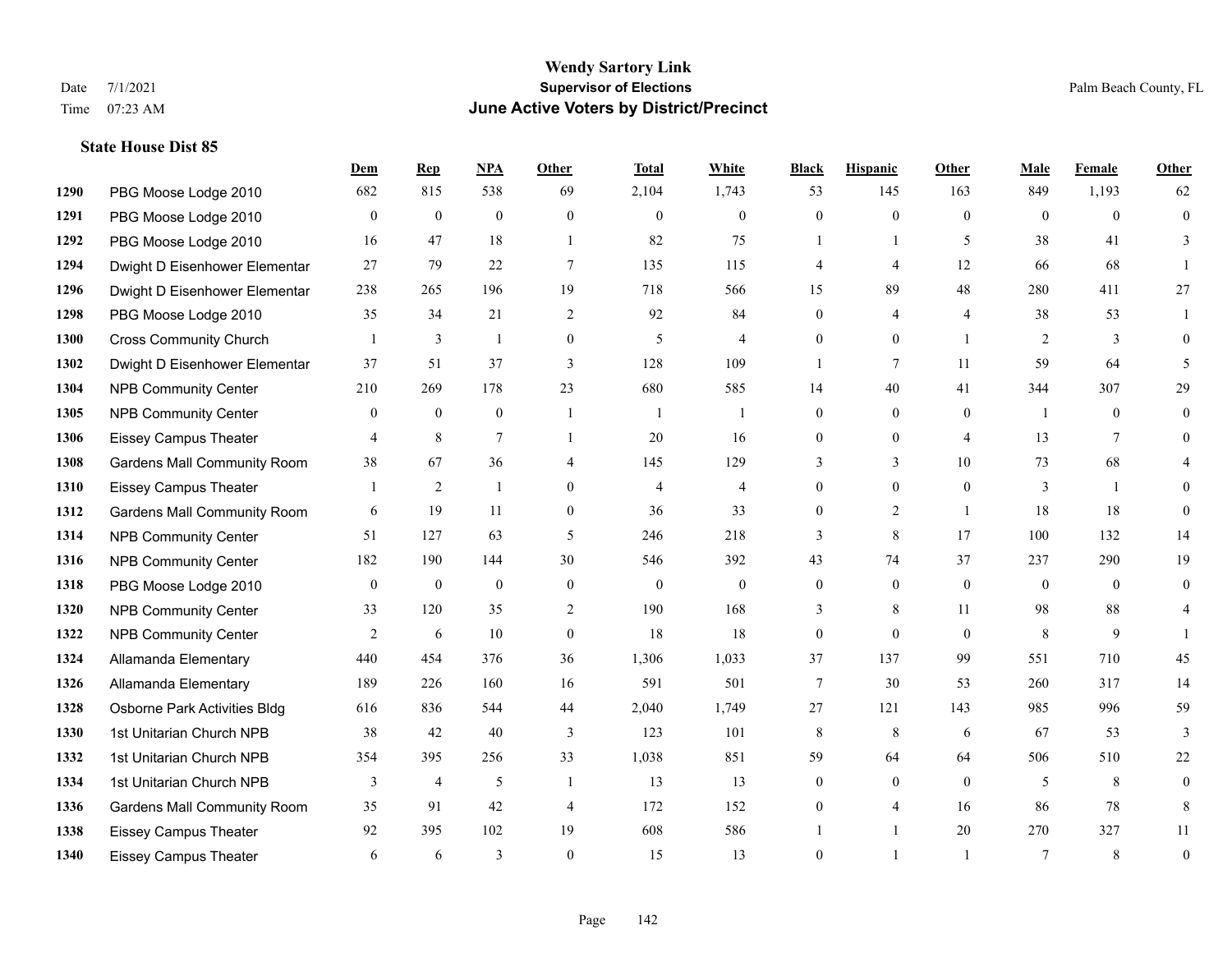**State House Dist 85**

# **Wendy Sartory Link** Date 7/1/2021 **Supervisor of Elections Supervisor of Elections** Palm Beach County, FL Time 07:23 AM **June Active Voters by District/Precinct**

|      |                                 | Dem            | <b>Rep</b>       | NPA              | Other          | <b>Total</b>     | White            | <b>Black</b>     | <b>Hispanic</b>  | Other          | Male         | Female       | Other            |
|------|---------------------------------|----------------|------------------|------------------|----------------|------------------|------------------|------------------|------------------|----------------|--------------|--------------|------------------|
| 1342 | <b>NPB Country Club</b>         | 310            | 451              | 266              | 29             | 1,056            | 953              | 17               | 33               | 53             | 450          | 580          | 26               |
| 1344 | Old Port Cove                   | 296            | 524              | 323              | 31             | 1,174            | 1,076            | 5                | 31               | 62             | 531          | 623          | 20               |
| 1346 | Anchorage Activities Bldg       | 558            | 932              | 426              | 37             | 1,953            | 1,794            | 13               | 56               | 90             | 899          | 1,006        | $48\,$           |
| 1348 | <b>NPB Council Chambers</b>     | 32             | 124              | 34               | 8              | 198              | 188              | $\boldsymbol{0}$ | 5                | 5              | 99           | 93           | 6                |
| 1350 | Faith Lutheran Church           | 380            | 619              | 373              | 23             | 1,395            | 1,233            | 10               | 78               | 74             | 668          | 684          | $43\,$           |
| 1352 | Northlake Nazarene Church       | 688            | 877              | 586              | 52             | 2,203            | 1,573            | 155              | 188              | 287            | 989          | 1,135        | 79               |
| 1354 | <b>Grove Park Elementary</b>    | 93             | 164              | 78               | $\overline{4}$ | 339              | 286              | 11               | 19               | 23             | 151          | 178          | $10\,$           |
| 1360 | Garden Lodge 366 F&AM           | 354            | 326              | 239              | 24             | 943              | 740              | 60               | 71               | 72             | 411          | 503          | 29               |
| 1362 | <b>Grove Park Elementary</b>    | 214            | 124              | 184              | $\,8\,$        | 530              | 272              | 48               | 156              | 54             | 233          | 278          | 19               |
| 1372 | Garden Lodge 366 F&AM           | 96             | 36               | 45               | $\overline{7}$ | 184              | 82               | 58               | 21               | 23             | 80           | 97           | $\boldsymbol{7}$ |
| 1374 | Pew Leadership Center           | 191            | 81               | 140              | 10             | 422              | 220              | 116              | 44               | 42             | 176          | 232          | 14               |
| 1380 | <b>NPB Council Chambers</b>     | 176            | 264              | 154              | 15             | 609              | 539              | 10               | 22               | 38             | 269          | 320          | $20\,$           |
| 2002 | Jeaga Middle                    | 175            | 94               | 113              | 6              | 388              | 151              | 126              | 41               | 70             | 174          | 202          | $12\,$           |
| 2004 | <b>Grassy Waters Elementary</b> | 1,044          | 327              | 586              | 40             | 1,997            | 588              | 725              | 398              | 286            | 845          | 1,079        | 73               |
| 2006 | Jeaga Middle                    | 171            | 78               | 108              | 11             | 368              | 155              | 108              | 81               | 24             | 151          | 206          | 11               |
| 2008 | Jeaga Middle                    | $\mathbf{0}$   | $\boldsymbol{0}$ | $\boldsymbol{0}$ | $\mathbf{0}$   | $\mathbf{0}$     | $\boldsymbol{0}$ | $\boldsymbol{0}$ | $\boldsymbol{0}$ | $\overline{0}$ | $\mathbf{0}$ | $\mathbf{0}$ | $\boldsymbol{0}$ |
| 2010 | <b>Cypress Lakes HOA</b>        | 588            | 331              | 283              | 32             | 1,234            | 847              | 196              | 97               | 94             | 473          | 725          | 36               |
| 2012 | Century Village Clubhouse       | 61             | 29               | 23               | $\overline{2}$ | 115              | 71               | 13               | 18               | 13             | 51           | 60           | $\overline{4}$   |
| 6040 | Osceola Creek Middle            | 102            | 127              | 105              | $\mathbf{1}$   | 335              | 254              | 12               | 35               | 34             | 156          | 163          | 16               |
| 6042 | Osceola Creek Middle            | 1,002          | 1,220            | 1,027            | 60             | 3,309            | 2,127            | 430              | 487              | 265            | 1,582        | 1,617        | 110              |
| 6044 | <b>Frontier Elementary</b>      | 911            | 966              | 775              | 60             | 2,712            | 1,727            | 415              | 339              | 231            | 1,271        | 1,356        | 85               |
| 6045 | Acreage Branch Library          | 205            | 268              | 179              | 10             | 662              | 419              | 81               | 92               | 70             | 316          | 314          | 32               |
| 6046 | Pierce Hammock Elementary       | 815            | 960              | 747              | 44             | 2,566            | 1,648            | 362              | 319              | 237            | 1,239        | 1,229        | 98               |
| 6048 | Pierce Hammock Elementary       | $\mathbf{0}$   | $\boldsymbol{0}$ | $\boldsymbol{0}$ | $\mathbf{0}$   | $\boldsymbol{0}$ | $\boldsymbol{0}$ | $\boldsymbol{0}$ | $\mathbf{0}$     | $\overline{0}$ | $\mathbf{0}$ | $\mathbf{0}$ | $\boldsymbol{0}$ |
| 6050 | Acreage Branch Library          | 879            | 883              | 726              | 56             | 2,544            | 1,557            | 374              | 349              | 264            | 1,193        | 1,259        | 92               |
| 6051 | <b>Cornerstone Fellowship</b>   | 611            | 753              | 550              | 50             | 1,964            | 1,253            | 211              | 289              | 211            | 913          | 978          | 73               |
| 6052 | Seminole Ridge High             | 614            | 642              | 563              | 36             | 1,855            | 1,141            | 227              | 308              | 179            | 877          | 901          | $77\,$           |
| 6054 | <b>Acreage Pines Elementary</b> | $\overline{0}$ | $\theta$         | $\mathbf{0}$     | $\theta$       | $\theta$         | $\mathbf{0}$     | $\theta$         | $\theta$         | $\theta$       | $\theta$     | $\theta$     | $\boldsymbol{0}$ |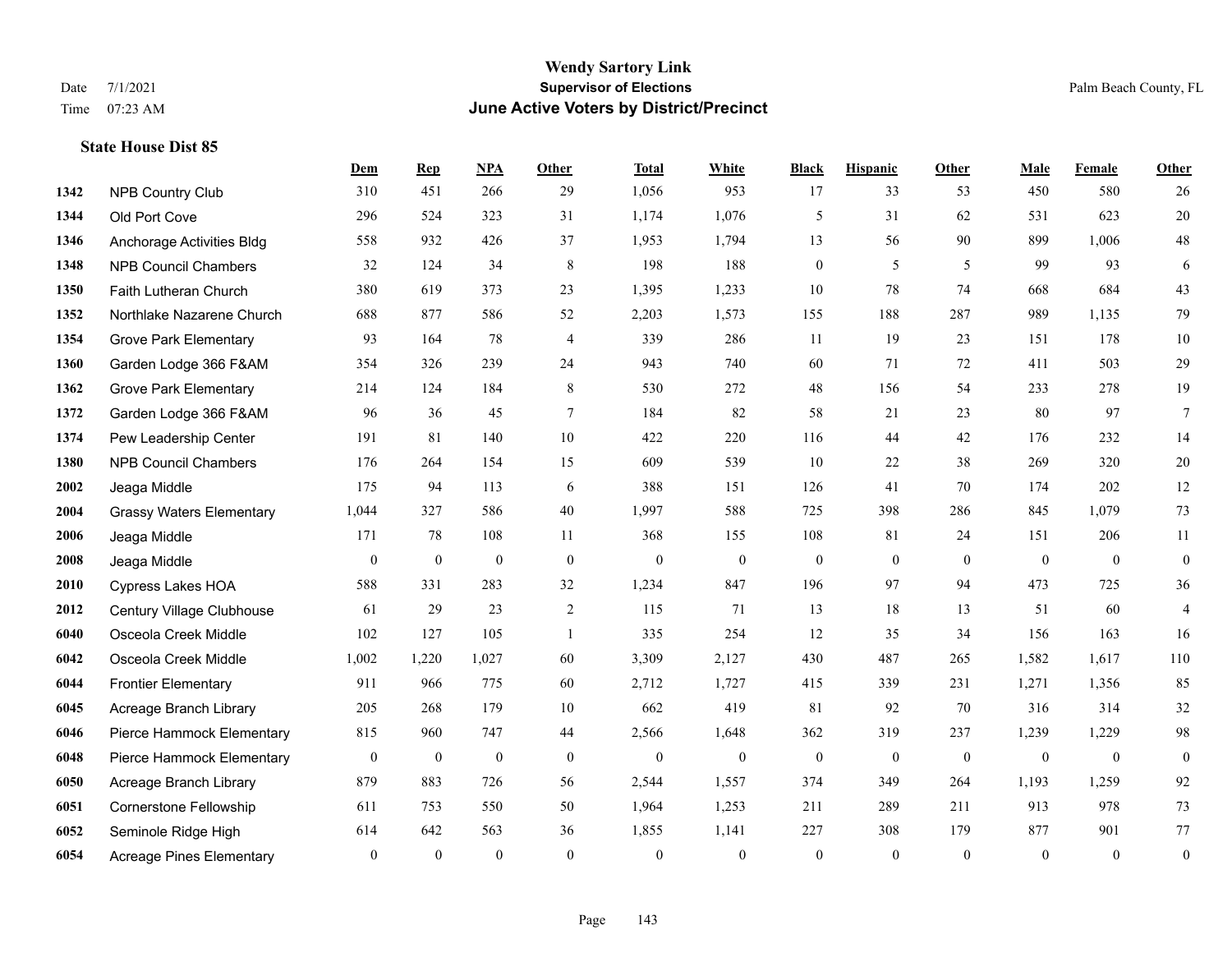# **Wendy Sartory Link** Date 7/1/2021 Palm Beach County, FL Time 07:23 AM **June Active Voters by District/Precinct**

|      |                                  | Dem              | <b>Rep</b>       | NPA              | <b>Other</b>     | <b>Total</b>     | <b>White</b>     | <b>Black</b>     | <b>Hispanic</b>  | <b>Other</b>   | <b>Male</b>      | <b>Female</b>    | <b>Other</b>     |
|------|----------------------------------|------------------|------------------|------------------|------------------|------------------|------------------|------------------|------------------|----------------|------------------|------------------|------------------|
| 6056 | Pierce Hammock Elementary        | $\boldsymbol{0}$ | $\bf{0}$         | $\boldsymbol{0}$ | $\overline{0}$   | $\mathbf{0}$     | $\overline{0}$   | $\mathbf{0}$     | $\boldsymbol{0}$ | $\overline{0}$ | $\mathbf{0}$     | $\overline{0}$   | $\theta$         |
| 6058 | <b>Acreage Pines Elementary</b>  | 739              | 597              | 559              | 39               | 1,934            | 1,041            | 352              | 246              | 295            | 934              | 936              | 64               |
| 6060 | Indian Trail Improvement Dist    | 897              | 954              | 811              | 58               | 2,720            | 1,693            | 342              | 402              | 283            | 1,256            | 1,365            | 99               |
| 6062 | Sandhill Crane Golf Club         | 234              | 424              | 253              | 24               | 935              | 667              | 72               | 73               | 123            | 457              | 445              | 33               |
| 6064 | Sandhill Crane Golf Club         | 32               | 56               | 33               | $\overline{4}$   | 125              | 103              | 4                | 12               | 6              | 61               | 60               | $\overline{4}$   |
| 6066 | Ibis POA Admin Building          | 1,017            | 1,098            | 712              | 85               | 2,912            | 2,554            | 89               | 67               | 202            | 1,371            | 1,473            | 68               |
| 6068 | Ibis POA Admin Building          | $\boldsymbol{0}$ | $\boldsymbol{0}$ | $\boldsymbol{0}$ | $\boldsymbol{0}$ | $\boldsymbol{0}$ | $\boldsymbol{0}$ | $\boldsymbol{0}$ | $\boldsymbol{0}$ | $\mathbf{0}$   | $\boldsymbol{0}$ | $\boldsymbol{0}$ | $\boldsymbol{0}$ |
| 6070 | Ironhorse Country Club           | 157              | 260              | 119              | 9                | 545              | 441              | 34               | 19               | 51             | 245              | 288              | 12               |
| 6072 | Seminole Ridge High              | 440              | 419              | 406              | 38               | 1,303            | 594              | 245              | 348              | 116            | 608              | 673              | $22\,$           |
| 6073 | Seminole Ridge High              | $\mathbf{0}$     | $\boldsymbol{0}$ | $\boldsymbol{0}$ | $\theta$         | $\mathbf{0}$     | $\overline{0}$   | $\boldsymbol{0}$ | $\mathbf{0}$     | $\theta$       | $\mathbf{0}$     | $\mathbf{0}$     | $\boldsymbol{0}$ |
| 6076 | <b>Western Pines Middle</b>      | 646              | 707              | 573              | 35               | 1,961            | 1,426            | 154              | 205              | 176            | 935              | 942              | 84               |
| 6078 | <b>Western Pines Middle</b>      | 659              | 723              | 659              | 39               | 2,080            | 1,393            | 158              | 356              | 173            | 985              | 1,034            | 61               |
| 6080 | <b>Golden Grove Elementary</b>   | 611              | 781              | 621              | 48               | 2,061            | 1,387            | 132              | 343              | 199            | 959              | 1,018            | 84               |
| 6082 | Seminole Ridge High              | 11               | 6                | 15               | $\overline{2}$   | 34               | 29               | $\boldsymbol{0}$ | 3                | 2              | 13               | 21               | $\boldsymbol{0}$ |
| 6084 | Oasis Church                     | 254              | 375              | 306              | 40               | 975              | 608              | 58               | 210              | 99             | 483              | 476              | 16               |
| 6086 | Oasis Church                     | 271              | 416              | 242              | 21               | 950              | 692              | 94               | 87               | 77             | 434              | 486              | $30\,$           |
| 6088 | Seminole Ridge High              | 542              | 684              | 546              | 40               | 1,812            | 1,170            | 214              | 286              | 142            | 854              | 904              | 54               |
| 6090 | Loxahatchee Groves Elementary    | 783              | 891              | 745              | 55               | 2,474            | 1,543            | 281              | 442              | 208            | 1,197            | 1,184            | 93               |
| 6092 | Oasis Church                     | 175              | 231              | 143              | 16               | 565              | 368              | 46               | 106              | 45             | 271              | 272              | 22               |
| 7002 | J F Kennedy Middle               | $\overline{0}$   | $\boldsymbol{0}$ | $\mathbf{0}$     | $\overline{0}$   | $\mathbf{0}$     | $\boldsymbol{0}$ | $\boldsymbol{0}$ | $\boldsymbol{0}$ | $\overline{0}$ | $\mathbf{0}$     | $\theta$         | $\mathbf{0}$     |
| 7006 | J F Kennedy Middle               | $\Omega$         | $\mathbf{0}$     | $\overline{0}$   | $\Omega$         | $\Omega$         | $\overline{0}$   | $\mathbf{0}$     | $\mathbf{0}$     | $\Omega$       | $\theta$         | $\Omega$         | $\theta$         |
| 7008 | J F Kennedy Middle               | $\mathbf{0}$     | $\mathbf{0}$     | $\boldsymbol{0}$ | $\boldsymbol{0}$ | $\mathbf{0}$     | $\boldsymbol{0}$ | $\boldsymbol{0}$ | $\boldsymbol{0}$ | $\overline{0}$ | $\mathbf{0}$     | $\mathbf{0}$     | $\theta$         |
| 7032 | <b>Crossroads Baptist Church</b> | $\Omega$         | $\mathbf{0}$     | $\mathbf{0}$     | $\overline{0}$   | $\theta$         | $\overline{0}$   | $\mathbf{0}$     | $\mathbf{0}$     | $\theta$       | $\theta$         | $\theta$         | $\overline{0}$   |
| 7074 | <b>Egret Lake Elementary</b>     | 199              | 34               | 85               | 9                | 327              | 55               | 193              | 33               | 46             | 141              | 178              | 8                |
| 7076 | <b>Egret Lake Elementary</b>     | 3                | $\sqrt{2}$       | $\overline{1}$   | $\boldsymbol{0}$ | 6                | $\overline{4}$   | $\overline{1}$   | $\boldsymbol{0}$ | $\mathbf{1}$   | 5                | $\mathbf{1}$     | $\mathbf{0}$     |
| 7078 | <b>Egret Lake Elementary</b>     | 358              | 100              | 145              | 16               | 619              | 419              | 103              | 48               | 49             | 240              | 357              | $22\,$           |
| 7082 | Seminole Trails Elementary       | 1,040            | 314              | 490              | 29               | 1,873            | 680              | 710              | 261              | 222            | 812              | 976              | 85               |
| 7084 | Sharon Christian Church          | 741              | 272              | 429              | 45               | 1,487            | 601              | 444              | 279              | 163            | 608              | 821              | 58               |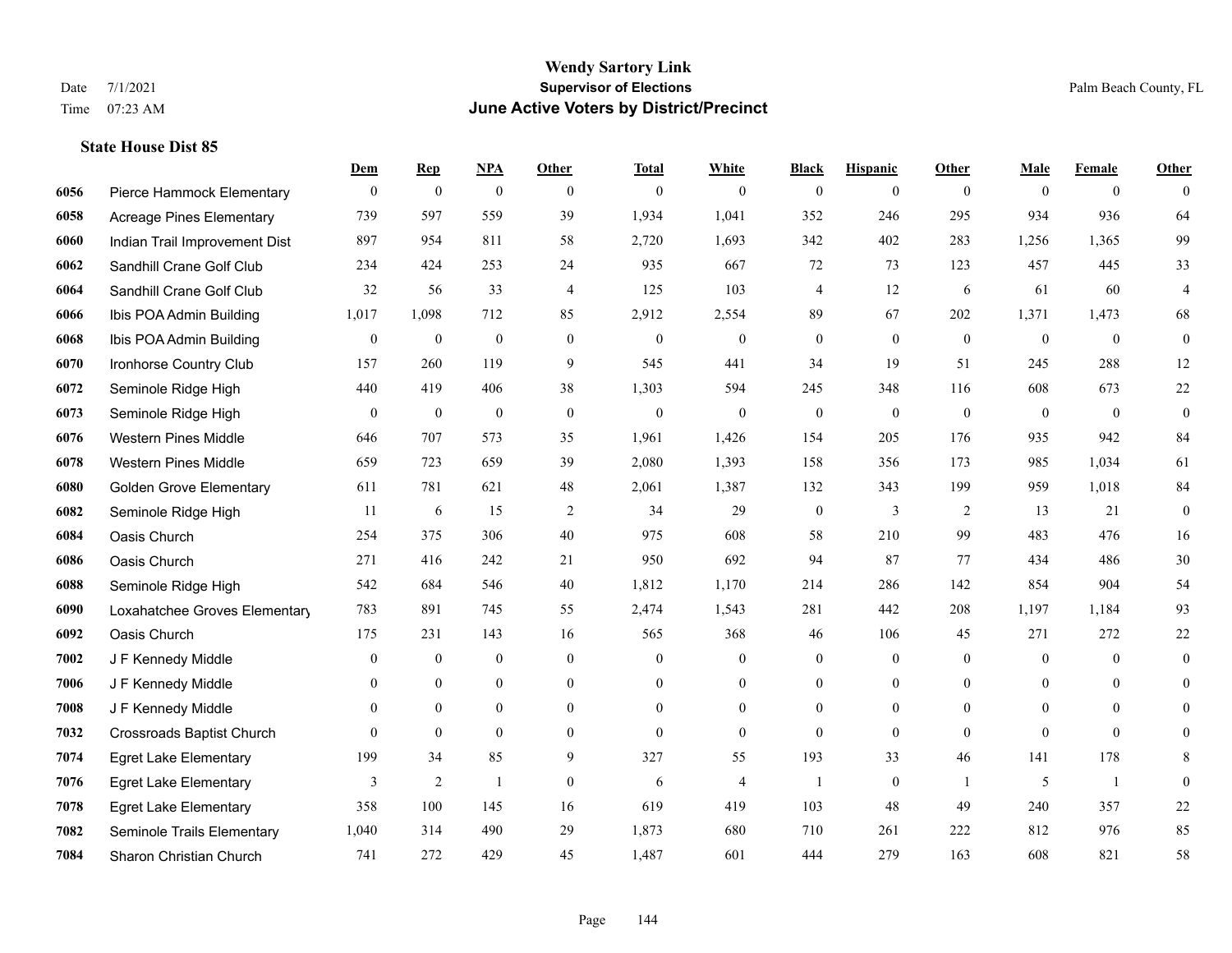|      |                            | <b>Dem</b> | Rep    | <b>NPA</b> | Other | <b>Total</b> | White   | <b>Black</b> | <b>Hispanic</b> | Other | Male   | Female | Other |
|------|----------------------------|------------|--------|------------|-------|--------------|---------|--------------|-----------------|-------|--------|--------|-------|
| 7086 | Bear Lakes Middle          |            |        |            |       | 65           |         | -14          |                 | 16    |        | 36     |       |
|      | <b>State House Dist 85</b> | 43.976     | 52,493 | 37,327     | 3,268 | 137,064      | 103,881 | 9,609        | 12.216          | 1,358 | 62,754 | 69,982 | 4,328 |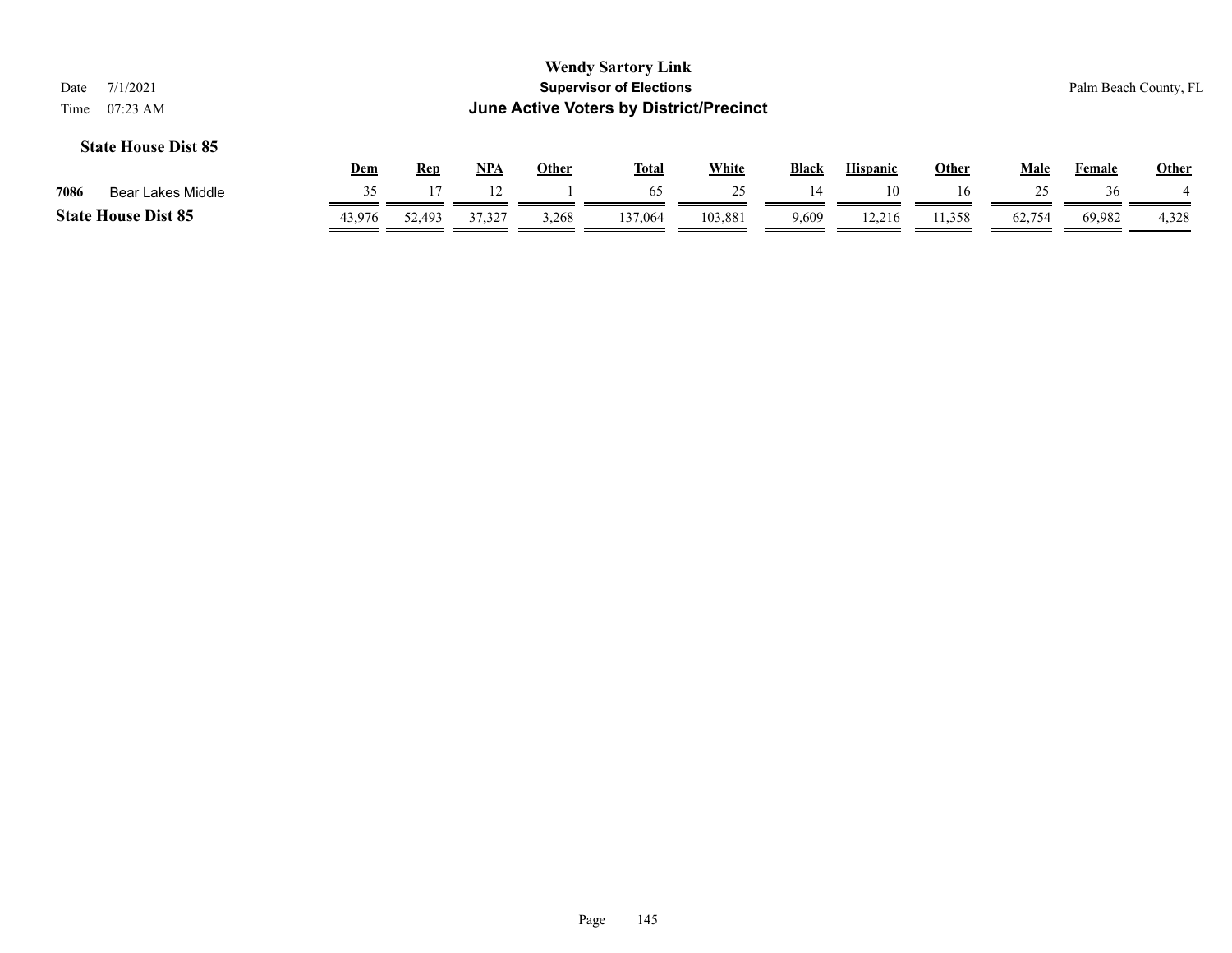#### **Wendy Sartory Link** Date 7/1/2021 **Supervisor of Elections** Palm Beach County, FL Time 07:23 AM **June Active Voters by District/Precinct**

# **Dem Rep NPA Other Total White Black Hispanic Other Male Female Other** Club Baywinds 826 557 367 34 1,784 1,362 152 164 106 728 1,014 42 Andros Isle POA Clubhouse 860 559 545 36 2,000 1,088 390 297 225 842 1,086 72 Riverwalk Clubhouse 748 700 564 45 2,057 1,615 92 171 179 881 1,113 63 Jeaga Middle 213 86 135 9 443 199 132 82 30 196 238 9 Jeaga Middle 160 55 121 15 351 110 118 73 50 133 206 12 Century Village Clubhouse 785 408 335 32 1,560 1,010 215 200 135 612 890 58 Century Village Clubhouse 794 414 320 38 1,566 1,106 161 158 141 613 901 52 Century Village Clubhouse 637 331 286 27 1,281 800 187 193 101 498 725 58 Century Village Clubhouse 342 193 149 6 690 481 68 84 57 249 416 25 Benoist Farms Elementary 577 156 299 21 1,053 258 452 234 109 405 597 51 Riverwalk Clubhouse 52 29 29 7 117 60 29 20 8 44 69 4 Riverwalk Clubhouse 98 50 69 10 227 94 58 50 25 103 122 2 Turning Points Academy 762 417 375 38 1,592 933 290 258 111 593 953 46 Turning Points Academy 820 181 347 20 1,368 484 618 150 116 462 864 42 Wynnebrook Elementary 814 266 426 21 1,527 420 602 347 158 661 794 72 Wynnebrook Elementary 542 251 379 16 1,188 482 135 479 92 509 629 50 Riverwalk Clubhouse 0 0 0 0 0 0 0 0 0 0 0 0 St Christophers Episcopal Chr 1,117 281 558 34 1,990 582 810 393 205 879 1,016 95 Haverhill Town Hall 401 214 233 10 858 336 232 201 89 388 432 38 Elks Lodge #1352 2 3 0 0 5 3 1 0 1 3 1 1 Elks Lodge #1352 16 19 21 3 59 40 1 11 7 33 23 3 Elks Lodge #1352 551 155 269 19 994 183 466 152 193 460 494 40 Elks Lodge #1352 1,271 319 699 26 2,315 456 991 580 288 1,016 1,190 109 Everglades Elementary 159 168 126 8 461 262 64 81 54 215 225 21 Everglades Elementary 69 92 45 0 206 148 7 28 23 102 98 6 Pine Jog Environmental Center 162 286 150 8 606 418 25 112 51 291 300 15 Pine Jog Environmental Center 7 21 17 0 45 30 0 13 2 21 23 1 Community Christian Church 275 117 157 17 566 167 203 126 70 251 300 15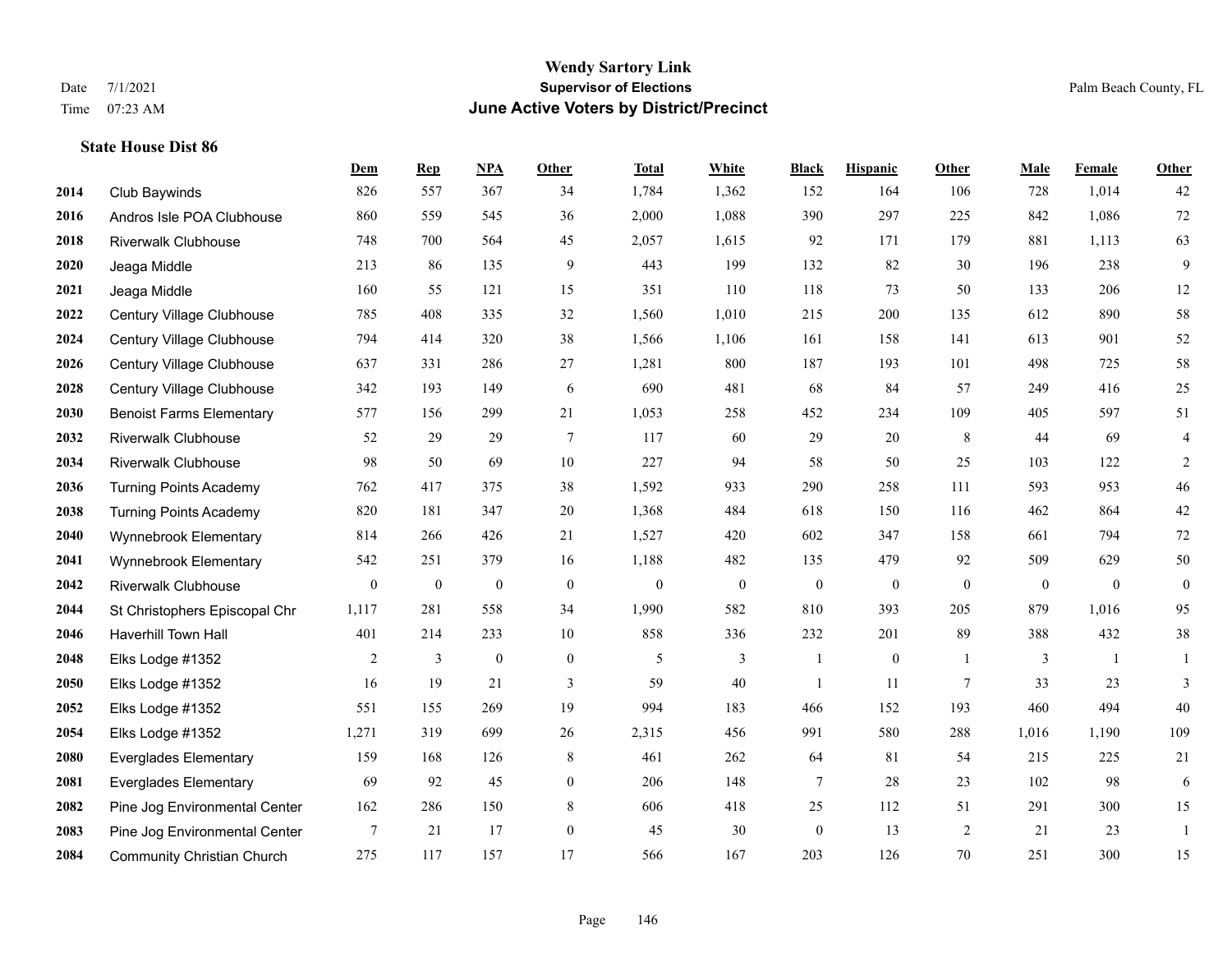|      |                                   | Dem              | <b>Rep</b>       | NPA              | <b>Other</b>   | <b>Total</b>   | <b>White</b>   | <b>Black</b>     | <b>Hispanic</b>  | <b>Other</b>   | <b>Male</b>    | <b>Female</b>  | <b>Other</b>     |
|------|-----------------------------------|------------------|------------------|------------------|----------------|----------------|----------------|------------------|------------------|----------------|----------------|----------------|------------------|
| 2085 | <b>Community Christian Church</b> | 2                | $\mathbf{1}$     | $\mathbf{0}$     | $\theta$       | 3              | 3              | $\mathbf{0}$     | $\overline{0}$   | $\theta$       | -1             | 2              | $\theta$         |
| 2087 | <b>Community Christian Church</b> |                  | $\overline{1}$   | $\overline{0}$   | $\Omega$       | $\overline{2}$ | $\overline{2}$ | $\mathbf{0}$     | $\mathbf{0}$     | $\theta$       | $\overline{2}$ | $\theta$       | $\mathbf{0}$     |
| 2088 | Melaleuca Elementary              | 864              | 524              | 646              | 32             | 2,066          | 1,059          | 338              | 476              | 193            | 943            | 1,042          | 81               |
| 2094 | Pine Jog Environmental Center     | 372              | 78               | 204              | 11             | 665            | 113            | 264              | 171              | 117            | 276            | 360            | 29               |
| 2146 | Village Walk HOA Clubhouse        | 553              | 538              | 420              | 43             | 1,554          | 1,205          | 57               | 140              | 152            | 641            | 858            | 55               |
| 6094 | Palms West Presbyterian           | 678              | 933              | 650              | 42             | 2,303          | 1,839          | 78               | 206              | 180            | 1,101          | 1,128          | 74               |
| 6096 | Palms West Presbyterian           | $\boldsymbol{0}$ | $\boldsymbol{0}$ | $\boldsymbol{0}$ | $\mathbf{0}$   | $\mathbf{0}$   | $\mathbf{0}$   | $\boldsymbol{0}$ | $\mathbf{0}$     | $\mathbf{0}$   | $\mathbf{0}$   | $\mathbf{0}$   | $\boldsymbol{0}$ |
| 6098 | <b>HL Johnson Elementary</b>      | 649              | 507              | 461              | 37             | 1,654          | 915            | 303              | 253              | 183            | 747            | 865            | 42               |
| 6100 | Madison Green Clubhouse           | 1,239            | 724              | 749              | 50             | 2,762          | 1,203          | 775              | 405              | 379            | 1,280          | 1,379          | 103              |
| 6102 | <b>RPB Recreation Center</b>      | 661              | 478              | 448              | 26             | 1,613          | 947            | 263              | 257              | 146            | 662            | 894            | 57               |
| 6104 | Crestwood Middle                  | 181              | 152              | 117              | 8              | 458            | 217            | 76               | 79               | 86             | 214            | 224            | $20\,$           |
| 6106 | <b>RPB Recreation Center</b>      | 214              | 124              | 197              | 9              | 544            | 226            | 96               | 156              | 66             | 213            | 311            | $20\,$           |
| 6108 | Calypso Bay Waterpark             | $\boldsymbol{0}$ | $\boldsymbol{0}$ | $\boldsymbol{0}$ | $\overline{0}$ | $\mathbf{0}$   | $\overline{0}$ | $\mathbf{0}$     | $\mathbf{0}$     | $\theta$       | $\mathbf{0}$   | $\mathbf{0}$   | $\boldsymbol{0}$ |
| 6112 | Crestwood Middle                  | 476              | 410              | 357              | 33             | 1,276          | 679            | 230              | 215              | 152            | 590            | 641            | 45               |
| 6114 | RPB Village Hall                  | 1,073            | 697              | 682              | 42             | 2,494          | 1,370          | 469              | 429              | 226            | 1,168          | 1,234          | 92               |
| 6116 | <b>HL Johnson Elementary</b>      | 730              | 416              | 486              | 52             | 1,684          | 875            | 324              | 274              | 211            | 739            | 898            | $47\,$           |
| 6118 | <b>RPB Branch Library</b>         | 1,098            | 564              | 690              | 55             | 2,407          | 1,148          | 581              | 428              | 250            | 1,047          | 1,271          | 89               |
| 6120 | Royal Palm Beach High             | 405              | 314              | 262              | 18             | 999            | 477            | 201              | 153              | 168            | 473            | 501            | $25\,$           |
| 6122 | <b>RPB Cultural Center</b>        | 1,174            | 658              | 746              | 52             | 2,630          | 1,391          | 499              | 489              | 251            | 1,128          | 1,413          | 89               |
| 6124 | <b>RPB Cultural Center</b>        | 588              | 320              | 383              | 18             | 1,309          | 637            | 281              | 276              | 115            | 553            | 715            | 41               |
| 6126 | Calypso Bay Waterpark             | 680              | 298              | 495              | 32             | 1,505          | 547            | 407              | 360              | 191            | 648            | 796            | 61               |
| 6128 | Royal Palm Beach High             | 35               | 27               | 29               | 3              | 94             | 52             | 25               | 10               | $\overline{7}$ | 42             | 52             | $\boldsymbol{0}$ |
| 6130 | Royal Palm Beach High             | 82               | 42               | 88               | 5              | 217            | 101            | 36               | 59               | 21             | 100            | 110            | 7                |
| 6132 | Royal Palm Beach High             | 391              | 192              | 259              | 18             | 860            | 418            | 166              | 184              | 92             | 392            | 436            | $32\,$           |
| 6134 | Christ Fellowship Church RPB      | 959              | 467              | 684              | 29             | 2,139          | 848            | 505              | 493              | 293            | 951            | 1,093          | 95               |
| 6136 | Calypso Bay Waterpark             |                  | -1               | $\boldsymbol{0}$ | $\mathbf{0}$   | 2              | $\mathbf{0}$   | 1                | $\boldsymbol{0}$ | $\overline{1}$ | $\overline{0}$ | $\overline{1}$ | 1                |
| 6138 | Royal Palm Beach High             | $\mathbf{0}$     | $\mathbf{0}$     | $\mathbf{0}$     | $\overline{0}$ | $\mathbf{0}$   | $\overline{0}$ | $\boldsymbol{0}$ | $\mathbf{0}$     | $\mathbf{0}$   | $\theta$       | $\mathbf{0}$   | $\boldsymbol{0}$ |
| 6140 | Royal Palm Beach High             | 336              | 500              | 305              | 32             | 1,173          | 852            | 106              | 112              | 103            | 565            | 584            | 24               |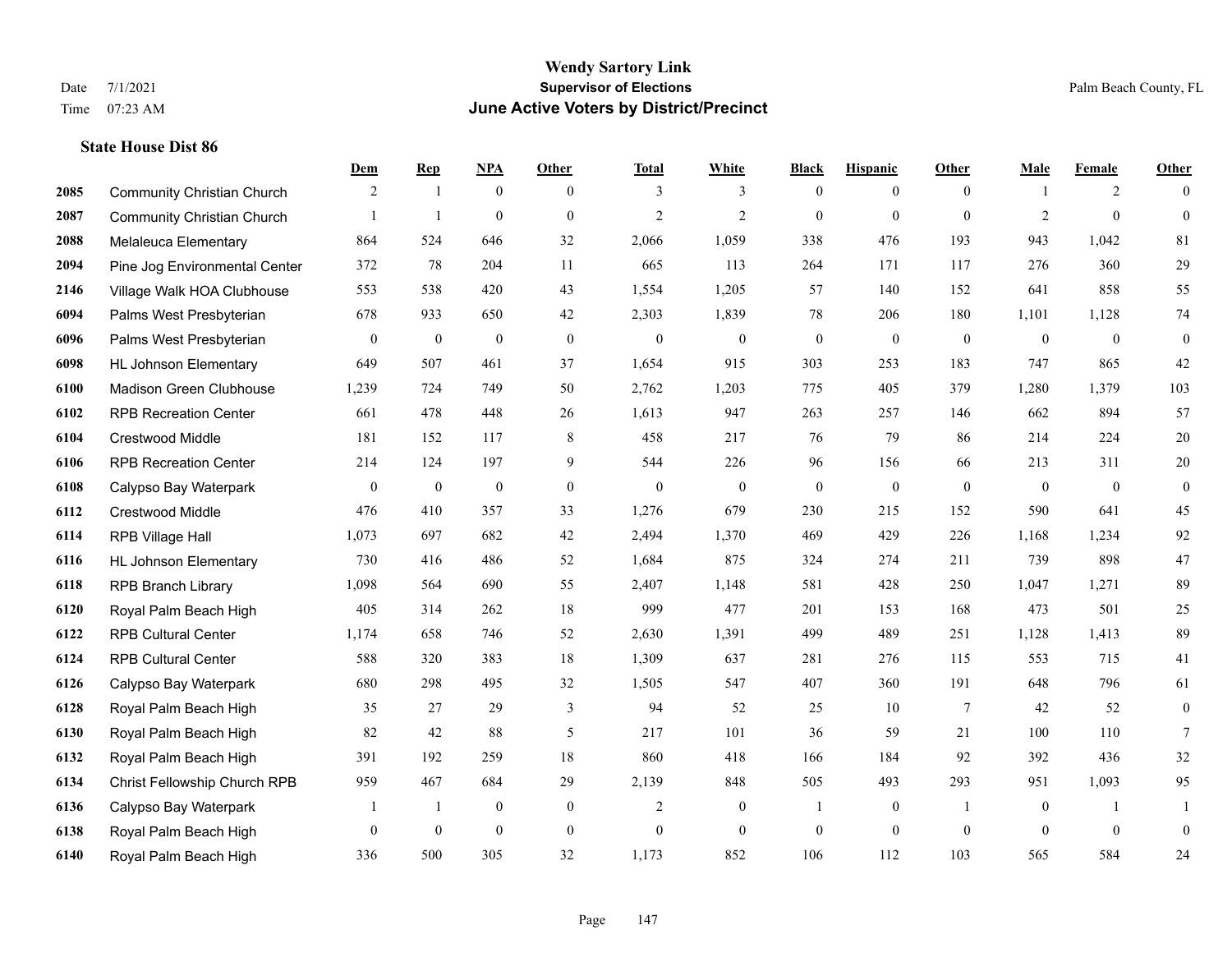|      |                                     | Dem              | <b>Rep</b>   | NPA            | <b>Other</b>   | <b>Total</b> | <b>White</b>   | <b>Black</b>     | <b>Hispanic</b> | <b>Other</b>   | <b>Male</b>  | <b>Female</b>  | <b>Other</b>     |
|------|-------------------------------------|------------------|--------------|----------------|----------------|--------------|----------------|------------------|-----------------|----------------|--------------|----------------|------------------|
| 6142 | Christ Fellowship Church RPB        | $\mathbf{0}$     | $\mathbf{0}$ | $\mathbf{0}$   | $\theta$       | $\theta$     | $\overline{0}$ | $\mathbf{0}$     | $\overline{0}$  | $\theta$       | $\mathbf{0}$ | $\overline{0}$ | $\Omega$         |
| 6144 | <b>Christ Fellowship Church RPB</b> | $\theta$         | $\mathbf{0}$ | $\mathbf{0}$   | $\Omega$       | $\Omega$     | $\overline{0}$ | $\mathbf{0}$     | $\mathbf{0}$    | $\theta$       | $\theta$     | $\theta$       | $\mathbf{0}$     |
| 6146 | Christ Fellowship Church RPB        | 1                | 2            | $\mathbf{1}$   | $\overline{0}$ | 4            | 3              | $\mathbf{0}$     | $\mathbf{0}$    |                | 3            |                | $\Omega$         |
| 6148 | Christ Fellowship Church RPB        | $\overline{0}$   | $\theta$     | $\overline{1}$ | $\overline{0}$ |              | $\mathbf{1}$   | $\boldsymbol{0}$ | $\mathbf{0}$    | $\theta$       | $\theta$     | $\mathbf{1}$   | $\theta$         |
| 6150 | <b>Binks Forest Elementary</b>      | 25               | 41           | 42             | 5              | 113          | 82             | 5                | 10              | 16             | 50           | 59             | 4                |
| 6152 | <b>Binks Forest Elementary</b>      | 409              | 556          | 375            | 34             | 1,374        | 1,050          | 46               | 130             | 148            | 649          | 680            | 45               |
| 6154 | Wellington Landings Middle          | 468              | 529          | 389            | 29             | 1,415        | 1,024          | 86               | 187             | 118            | 636          | 739            | $40\,$           |
| 6156 | <b>Binks Forest Elementary</b>      | 637              | 725          | 567            | 38             | 1,967        | 1,387          | 128              | 283             | 169            | 892          | 1,014          | 61               |
| 6158 | <b>Wellington Elementary</b>        | 786              | 937          | 550            | 40             | 2,313        | 1,705          | 128              | 306             | 174            | 1,054        | 1,184          | $75\,$           |
| 6160 | <b>Wellington Landings Middle</b>   | 663              | 587          | 561            | 45             | 1,856        | 1,210          | 165              | 331             | 150            | 865          | 937            | 54               |
| 6162 | First Baptist Church Wel            | 770              | 666          | 555            | 42             | 2,033        | 1,299          | 207              | 346             | 181            | 903          | 1,065          | 65               |
| 6164 | First Baptist Church Wel            | 831              | 806          | 596            | 54             | 2,287        | 1,537          | 182              | 372             | 196            | 1,023        | 1,189          | 75               |
| 6166 | <b>Wellington Community Center</b>  | 862              | 863          | 733            | 48             | 2,506        | 1,747          | 151              | 391             | 217            | 1,155        | 1,272          | 79               |
| 6168 | First Baptist Church Wel            | 127              | 178          | 142            | 9              | 456          | 352            | 26               | 44              | 34             | 210          | 234            | $12\,$           |
| 6170 | Christ Fellowship Church RPB        | $\boldsymbol{0}$ | 6            | $\overline{2}$ | $\overline{0}$ | 8            | 8              | $\mathbf{0}$     | $\mathbf{0}$    | $\overline{0}$ | 3            | 5              | $\boldsymbol{0}$ |
| 6172 | Christ Fellowship Church RPB        | 1,299            | 578          | 824            | 65             | 2,766        | 967            | 839              | 638             | 322            | 1,182        | 1,467          | 117              |
| 6174 | Christ Fellowship Church RPB        | 25               | 51           | 36             | $\overline{2}$ | 114          | $88\,$         | 7                | 7               | 12             | 53           | 57             | $\overline{4}$   |
| 6176 | Christ Fellowship Church RPB        | 21               | 12           | 17             | $\overline{2}$ | 52           | 22             | 9                | 17              | $\overline{4}$ | 23           | 27             | 2                |
| 6178 | <b>Everglades Elementary</b>        | 559              | 377          | 445            | 26             | 1,407        | 644            | 293              | 246             | 224            | 647          | 691            | 69               |
| 6180 | <b>Everglades Elementary</b>        | 18               | 49           | 20             | $\overline{1}$ | 88           | 67             | 4                | 14              | $\overline{3}$ | 41           | 45             | $\sqrt{2}$       |
| 6182 | New Horizons Elementary             | 292              | 448          | 318            | 14             | 1,072        | 787            | 53               | 114             | 118            | 463          | 580            | 29               |
| 6184 | Wellington High                     | 662              | 584          | 521            | 37             | 1,804        | 1,121          | 241              | 284             | 158            | 792          | 955            | 57               |
| 6186 | <b>Elbridge Gale Elementary</b>     | 826              | 545          | 623            | 42             | 2,036        | 1,109          | 292              | 422             | 213            | 886          | 1,069          | 81               |
| 6188 | Wellington Village Park             | 216              | 420          | 289            | 27             | 952          | 810            | 15               | 46              | 81             | 380          | 523            | 49               |
| 6190 | Wellington Village Hall             | 815              | 453          | 631            | 42             | 1,941        | 870            | 352              | 507             | 212            | 803          | 1.060          | $78\,$           |
| 6192 | St Peters Methodist Church          | 971              | 788          | 805            | 63             | 2,627        | 1,562          | 282              | 546             | 237            | 1,197        | 1,342          | $88\,$           |
| 6194 | <b>Equestrian Trails Elementary</b> | 506              | 290          | 339            | 20             | 1,155        | 526            | 289              | 153             | 187            | 512          | 587            | 56               |
| 6196 | Palm Beach Central High             | $\mathbf{0}$     | $\mathbf{0}$ | $\mathbf{0}$   | $\theta$       | $\theta$     | $\mathbf{0}$   | $\theta$         | $\mathbf{0}$    | $\theta$       | $\theta$     | $\overline{0}$ | $\boldsymbol{0}$ |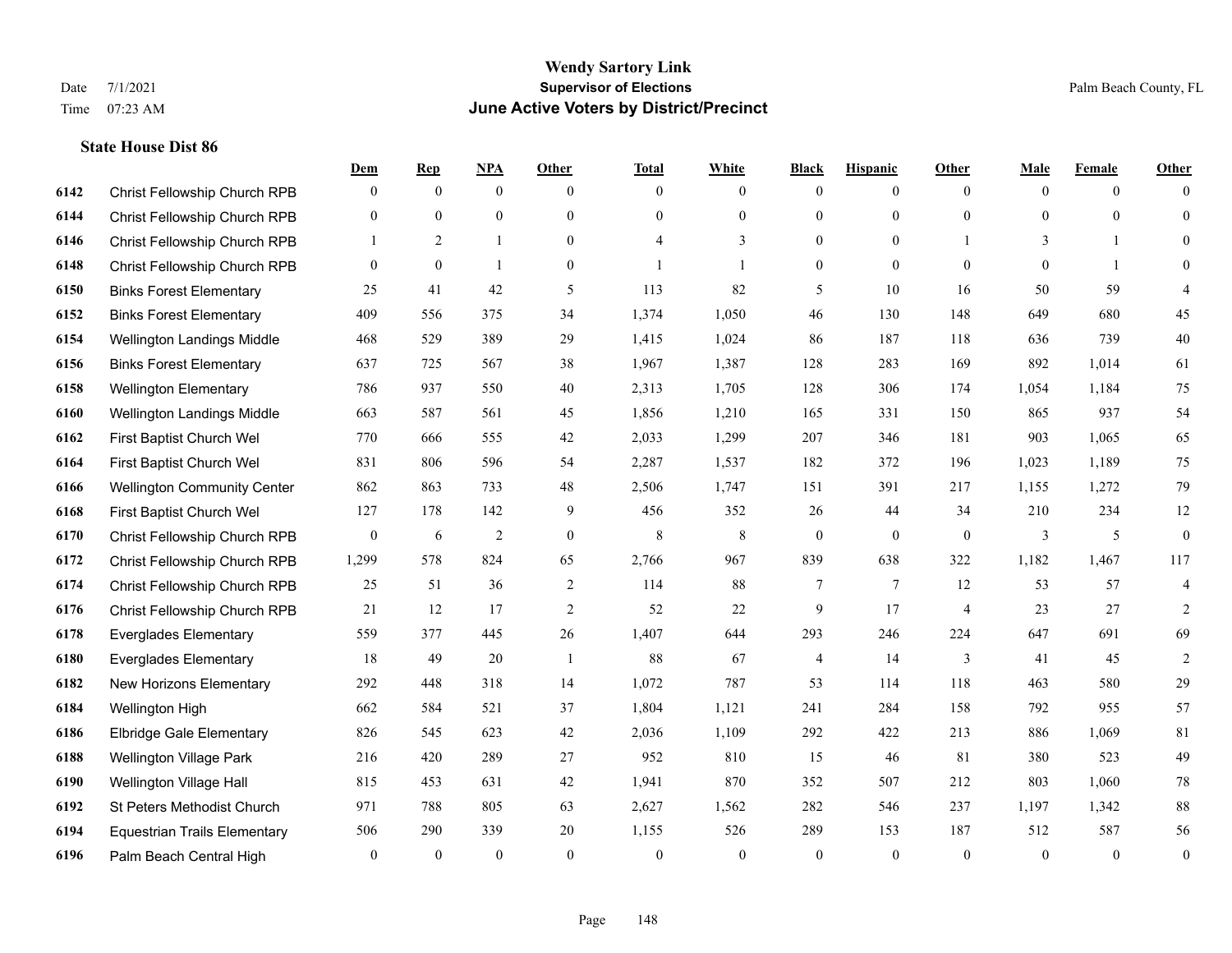|      |                                | Dem              | <b>Rep</b>     | NPA              | <b>Other</b>     | <b>Total</b>   | <b>White</b>     | <b>Black</b>     | <b>Hispanic</b>  | Other          | <b>Male</b>    | Female           | <b>Other</b>   |
|------|--------------------------------|------------------|----------------|------------------|------------------|----------------|------------------|------------------|------------------|----------------|----------------|------------------|----------------|
| 6198 | Wellington Branch Library      | 520              | 348            | 341              | 35               | 1,244          | 687              | 191              | 258              | 108            | 523            | 688              | 33             |
| 6200 | <b>Emerald Cove Middle</b>     | 539              | 558            | 494              | 43               | 1,634          | 1,019            | 175              | 266              | 174            | 721            | 862              | 51             |
| 6202 | <b>Emerald Cove Middle</b>     | 101              | 85             | 95               | 7                | 288            | 162              | 60               | 50               | 16             | 128            | 154              | 6              |
| 6204 | <b>Emerald Cove Middle</b>     | 33               | 23             | 33               | $\overline{0}$   | 89             | 46               | 26               | 9                | 8              | 23             | 62               | $\overline{4}$ |
| 6206 | Palm Beach Central High        | 271              | 247            | 179              | 9                | 706            | 379              | 147              | 59               | 121            | 317            | 362              | 27             |
| 6207 | Palm Beach Central High        | 284              | 370            | 249              | 19               | 922            | 607              | 94               | 102              | 119            | 424            | 474              | 24             |
| 6208 | Buena Vida Clubhouse           | 320              | 204            | 174              | 12               | 710            | 623              | 19               | 22               | 46             | 320            | 371              | 19             |
| 6210 | Villa Olympia Clubhouse        | 1,548            | 1,058          | 1,257            | 93               | 3,956          | 1,783            | 686              | 674              | 813            | 1,848          | 1,919            | 189            |
| 6212 | <b>Wellington Village Park</b> | 146              | 227            | 170              | 13               | 556            | 380              | 15               | 90               | 71             | 255            | 274              | $27\,$         |
| 6214 | <b>Wellington Village Park</b> | 827              | 754            | 680              | 47               | 2,308          | 1,461            | 250              | 279              | 318            | 1,056          | 1,167            | 85             |
| 6216 | Panther Run Elementary         | 228              | 190            | 178              | 8                | 604            | 337              | 96               | 98               | 73             | 279            | 302              | 23             |
| 6218 | <b>Wellington Village Park</b> | $\boldsymbol{0}$ | $\mathbf{0}$   | $\mathbf{0}$     | $\boldsymbol{0}$ | $\theta$       | $\mathbf{0}$     | $\boldsymbol{0}$ | $\overline{0}$   | $\mathbf{0}$   | $\overline{0}$ | $\theta$         | $\mathbf{0}$   |
| 6220 | Wellington Village Park        | 56               | 29             | 41               | 7                | 133            | 65               | 16               | 31               | 21             | 55             | 74               | 4              |
| 6222 | Panther Run Elementary         | $\boldsymbol{0}$ | 1              | $\boldsymbol{0}$ | $\boldsymbol{0}$ | $\overline{1}$ | 1                | $\boldsymbol{0}$ | $\boldsymbol{0}$ | $\mathbf{0}$   | $\overline{1}$ | $\boldsymbol{0}$ | $\theta$       |
| 6226 | The Isles at Wellington        | 758              | 748            | 616              | 36               | 2,158          | 1,391            | 224              | 243              | 300            | 1,016          | 1,045            | 97             |
| 6228 | Wycliffe Comm Association Bldg | 764              | 326            | 398              | 20               | 1,508          | 1,409            | 17               | 21               | 61             | 652            | 827              | 29             |
| 7096 | Salvation Army Activity Hall   | 832              | 308            | 479              | 31               | 1,650          | 678              | 529              | 253              | 190            | 664            | 907              | 79             |
| 7098 | U M Church of Palm Beaches     | 21               | 17             | 18               | $\overline{1}$   | 57             | 45               | $\overline{c}$   | 9                | $\overline{1}$ | 29             | 24               | $\overline{4}$ |
| 7100 | U M Church of Palm Beaches     | 951              | 432            | 651              | 67               | 2,101          | 1,024            | 652              | 228              | 197            | 937            | 1,100            | 64             |
| 7110 | <b>Adult Education Center</b>  | 671              | 212            | 387              | 28               | 1,298          | 411              | 403              | 360              | 124            | 525            | 713              | $60\,$         |
| 7112 | <b>Adult Education Center</b>  | 128              | 28             | 58               | 8                | 222            | 54               | 123              | 23               | 22             | 69             | 144              | 9              |
| 7114 | <b>Adult Education Center</b>  | $\overline{0}$   | $\overline{0}$ | $\overline{0}$   | $\overline{0}$   | $\theta$       | $\overline{0}$   | $\mathbf{0}$     | $\overline{0}$   | $\theta$       | $\mathbf{0}$   | $\theta$         | $\theta$       |
| 7116 | <b>Adult Education Center</b>  | $\overline{0}$   | $\mathbf{0}$   | $\mathbf{0}$     | $\overline{0}$   | $\mathbf{0}$   | $\overline{0}$   | $\boldsymbol{0}$ | $\overline{0}$   | $\overline{0}$ | $\overline{0}$ | $\overline{0}$   | 0              |
| 7118 | <b>Adult Education Center</b>  | 31               | 31             | 35               | 5                | 102            | 76               | 3                | 18               | 5              | 51             | 45               | 6              |
| 7120 | U M Church of Palm Beaches     | 277              | 111            | 173              | 8                | 569            | 204              | 205              | 107              | 53             | 245            | 294              | 30             |
| 7122 | U M Church of Palm Beaches     | $\boldsymbol{0}$ | $\bf{0}$       | $\boldsymbol{0}$ | $\theta$         | $\theta$       | $\boldsymbol{0}$ | $\mathbf{0}$     | $\overline{0}$   | $\Omega$       | $\mathbf{0}$   | $\mathbf{0}$     | $\overline{0}$ |
| 7134 | Clayton Hutcheson Hall A       | 804              | 170            | 396              | 24               | 1,394          | 307              | 659              | 283              | 145            | 609            | 718              | 67             |
| 7136 | <b>Haverhill Town Hall</b>     | 44               | 36             | 35               | $\overline{2}$   | 117            | 48               | 32               | 27               | 10             | 49             | 63               | 5              |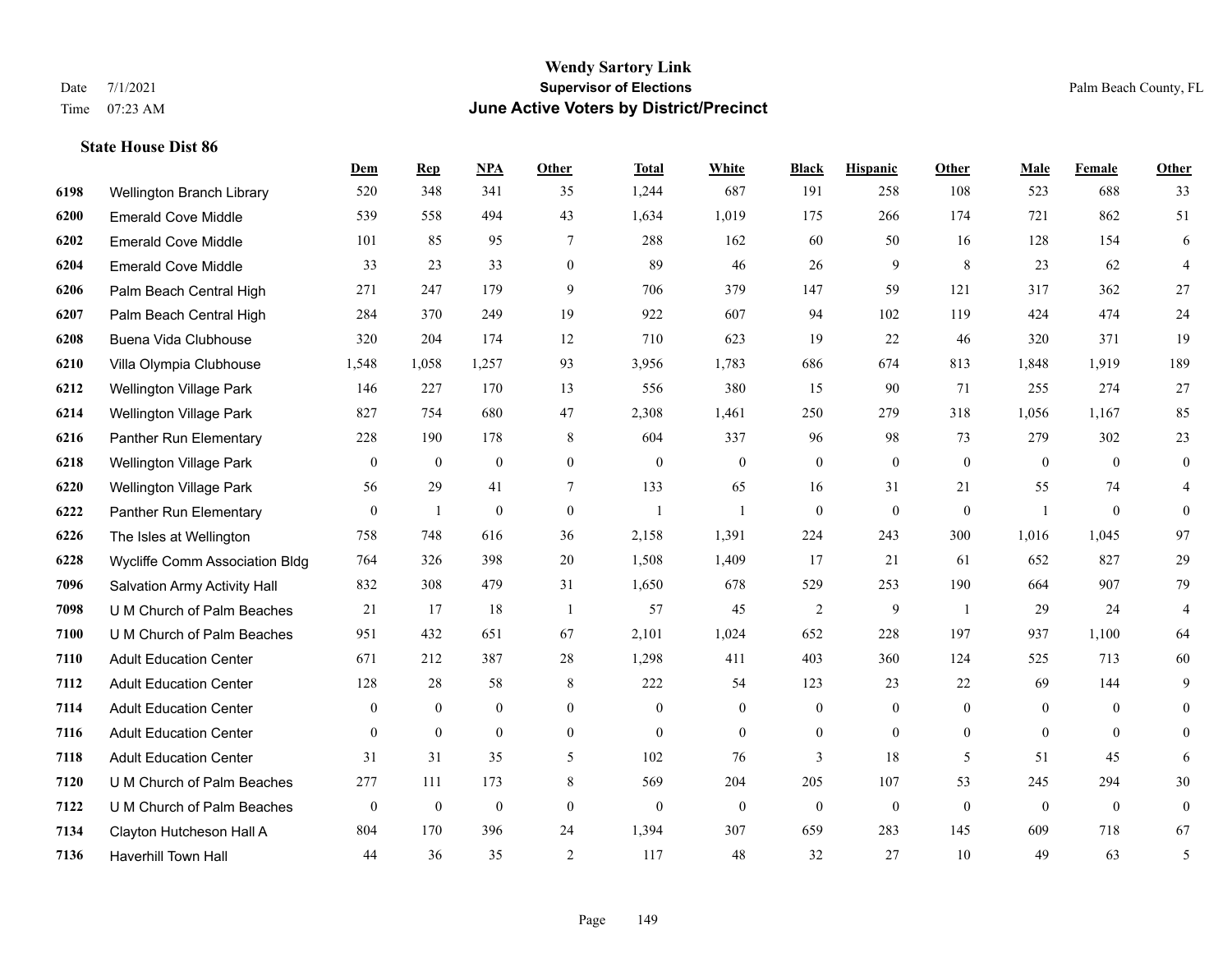|                            |            |            |     |              | <b>Wendy Sartory Link</b>               |              |              |                 |              |             |                       |              |
|----------------------------|------------|------------|-----|--------------|-----------------------------------------|--------------|--------------|-----------------|--------------|-------------|-----------------------|--------------|
| 7/1/2021<br>Date           |            |            |     |              | <b>Supervisor of Elections</b>          |              |              |                 |              |             | Palm Beach County, FL |              |
| Time $07:23 \text{ AM}$    |            |            |     |              | June Active Voters by District/Precinct |              |              |                 |              |             |                       |              |
| <b>State House Dist 86</b> |            |            |     |              |                                         |              |              |                 |              |             |                       |              |
|                            | <u>Dem</u> | <u>Rep</u> | NPA | <b>Other</b> | <u>Total</u>                            | <b>White</b> | <b>Black</b> | <b>Hispanic</b> | <b>Other</b> | <b>Male</b> | Female                | <b>Other</b> |

| 7140 | Haverhill Town Hall        | 170    |        |        |       | 343     | 105    | 124    |        | 39     | 160    | 162    |          |
|------|----------------------------|--------|--------|--------|-------|---------|--------|--------|--------|--------|--------|--------|----------|
| 7142 | Clayton Hutcheson Hall B   |        |        |        |       |         | 16.    |        |        |        |        | 30     | $\theta$ |
| 7144 | Clayton Hutcheson Hall B   |        |        | 20     |       |         |        | 46     |        |        | 28     |        | 6        |
|      | <b>State House Dist 86</b> | 48,696 | 32,383 | 33,024 | 2,360 | 116,463 | 63,551 | 21,199 | 19,280 | 12,433 | 51,093 | 61,128 | 4,242    |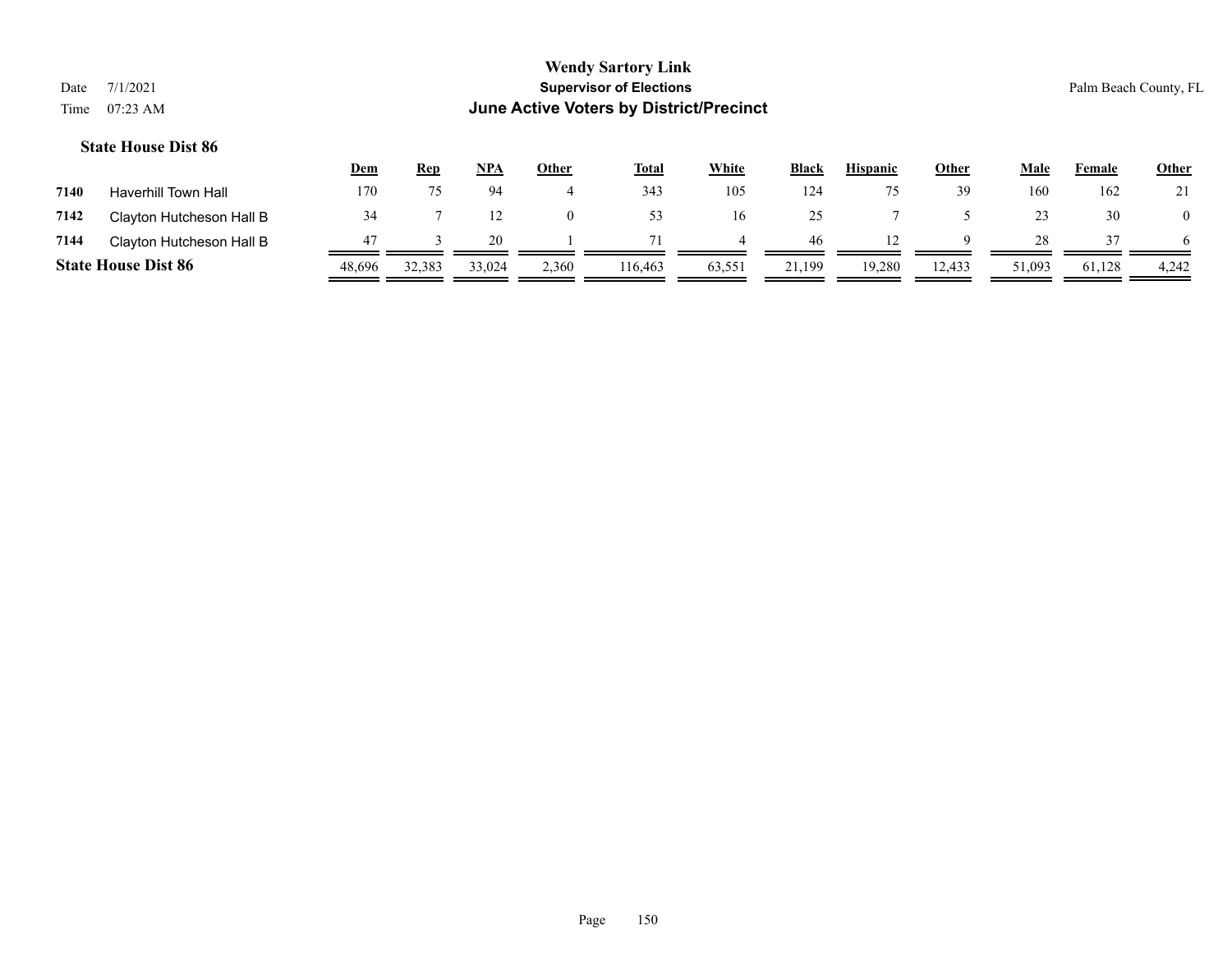|      |                                   | Dem              | <b>Rep</b>     | NPA              | <b>Other</b>     | <b>Total</b>   | <b>White</b>     | <b>Black</b>     | <b>Hispanic</b>  | <b>Other</b>   | <b>Male</b>    | Female         | <b>Other</b>     |
|------|-----------------------------------|------------------|----------------|------------------|------------------|----------------|------------------|------------------|------------------|----------------|----------------|----------------|------------------|
| 2056 | Clayton Hutcheson Hall B          | 735              | 318            | 568              | 17               | 1,638          | 522              | 294              | 653              | 169            | 724            | 823            | 91               |
| 2058 | Clayton Hutcheson Hall B          | 3                | $\mathbf{1}$   | $\boldsymbol{0}$ | $\mathbf{0}$     | $\overline{4}$ | 3                | $\boldsymbol{0}$ | $\mathbf{1}$     | $\mathbf{0}$   | $\overline{2}$ | 2              | $\boldsymbol{0}$ |
| 2060 | <b>West Gate Elementary</b>       | 391              | 222            | 333              | 13               | 959            | 316              | 72               | 492              | 79             | 458            | 452            | 49               |
| 2062 | <b>Belvedere Elementary</b>       | $\overline{4}$   | 6              | $\overline{1}$   | $\overline{0}$   | 11             | 10               | $\boldsymbol{0}$ | $\mathbf{0}$     |                | 7              | $\overline{4}$ | $\mathbf{0}$     |
| 2064 | <b>Belvedere Elementary</b>       |                  | $\mathbf{0}$   | $\overline{0}$   | $\overline{0}$   | $\overline{1}$ | -1               | $\boldsymbol{0}$ | $\mathbf{0}$     | $\theta$       |                | $\theta$       | $\mathbf{0}$     |
| 2066 | Howard Park Community Center      | 140              | 79             | 99               | 7                | 325            | 168              | 54               | 65               | 38             | 151            | 166            | 8                |
| 2068 | <b>Conniston Middle</b>           | 430              | 254            | 326              | 14               | 1,024          | 404              | 100              | 445              | 75             | 460            | 524            | $40\,$           |
| 2072 | <b>Belvedere Elementary</b>       | 598              | 325            | 458              | 29               | 1,410          | 495              | 146              | 625              | 144            | 616            | 705            | 89               |
| 2086 | <b>Community Christian Church</b> | 1,221            | 554            | 930              | 52               | 2,757          | 859              | 598              | 920              | 380            | 1,200          | 1,445          | 112              |
| 2090 | Pine Jog Environmental Center     | $\boldsymbol{0}$ | $\overline{2}$ | $\boldsymbol{0}$ | $\boldsymbol{0}$ | 2              | $\mathbf{1}$     | $\boldsymbol{0}$ | $\boldsymbol{0}$ | $\overline{1}$ | $\overline{0}$ | -1             | 1                |
| 2092 | Pine Jog Environmental Center     | $\mathbf{1}$     | $\overline{4}$ | $\mathbf{1}$     | $\overline{1}$   | 7              | $\overline{7}$   | $\boldsymbol{0}$ | $\mathbf{0}$     | $\theta$       | 3              | $\overline{4}$ | $\mathbf{0}$     |
| 2096 | 1st Church of the Nazarene        | 252              | 68             | 190              | 4                | 514            | 118              | 24               | 326              | 46             | 240            | 243            | 31               |
| 2097 | 1st Church of the Nazarene        | 232              | 135            | 172              | 11               | 550            | 214              | 43               | 218              | 75             | 241            | 276            | 33               |
| 2098 | Iglesia Cristo Mi Redentor        | 437              | 217            | 338              | 27               | 1,019          | 330              | 158              | 436              | 95             | 427            | 528            | 64               |
| 2100 | Iglesia Cristo Mi Redentor        | 781              | 349            | 562              | 35               | 1,727          | 443              | 365              | 742              | 177            | 714            | 926            | 87               |
| 2102 | Union Congregational Church       | 1,185            | 344            | 630              | 33               | 2,192          | 500              | 636              | 831              | 225            | 880            | 1,200          | 112              |
| 2104 | Lake Lytal Park                   | 510              | 230            | 343              | 23               | 1,106          | 306              | 232              | 459              | 109            | 455            | 593            | 58               |
| 2106 | Main Library                      | 603              | 274            | 397              | 39               | 1,313          | 511              | 232              | 440              | 130            | 567            | 689            | 57               |
| 2108 | <b>Berkshire Elementary</b>       | 740              | 332            | 650              | 29               | 1,751          | 474              | 199              | 894              | 184            | 763            | 894            | 94               |
| 2110 | <b>Berkshire Elementary</b>       | 167              | 84             | 130              | 4                | 385            | 133              | 41               | 168              | 43             | 158            | 204            | 23               |
| 2112 | Palm Springs Middle               | $\tau$           | 6              | $\overline{7}$   | $\Omega$         | 20             | 15               | 3                | $\mathbf{0}$     | 2              | 9              | 11             | $\mathbf{0}$     |
| 2114 | Main Library                      | 371              | 284            | 315              | 11               | 981            | 368              | 53               | 472              | 88             | 443            | 490            | $48\,$           |
| 2115 | The Ark Church                    | 74               | 46             | 61               | 5                | 186            | 86               | 12               | 66               | 22             | 86             | 89             | 11               |
| 2116 | The Ark Church                    | 813              | 549            | 693              | 31               | 2,086          | 915              | 149              | 852              | 170            | 888            | 1,118          | $80\,$           |
| 2117 | The Ark Church                    | 1                | $\mathbf{0}$   | $\mathbf{1}$     | $\mathbf{0}$     | $\overline{2}$ | $\mathbf{1}$     | 1                | $\mathbf{0}$     | $\theta$       | -1             | $\mathbf{1}$   | $\boldsymbol{0}$ |
| 2118 | Palm Springs Middle               | $\mathbf{0}$     | $\mathbf{0}$   | $\overline{0}$   | $\overline{0}$   | $\mathbf{0}$   | $\boldsymbol{0}$ | $\boldsymbol{0}$ | $\mathbf{0}$     | $\mathbf{0}$   | $\mathbf{0}$   | $\mathbf{0}$   | $\boldsymbol{0}$ |
| 2120 | Palm Springs Middle               | 57               | 21             | 50               | $\overline{0}$   | 128            | 33               | 13               | 54               | 28             | 50             | 67             | 11               |
| 2122 | Palm Springs Middle               |                  | $\theta$       | $\theta$         | $\Omega$         |                | $\Omega$         | $\mathbf{1}$     | $\theta$         | $\theta$       |                | $\theta$       | $\boldsymbol{0}$ |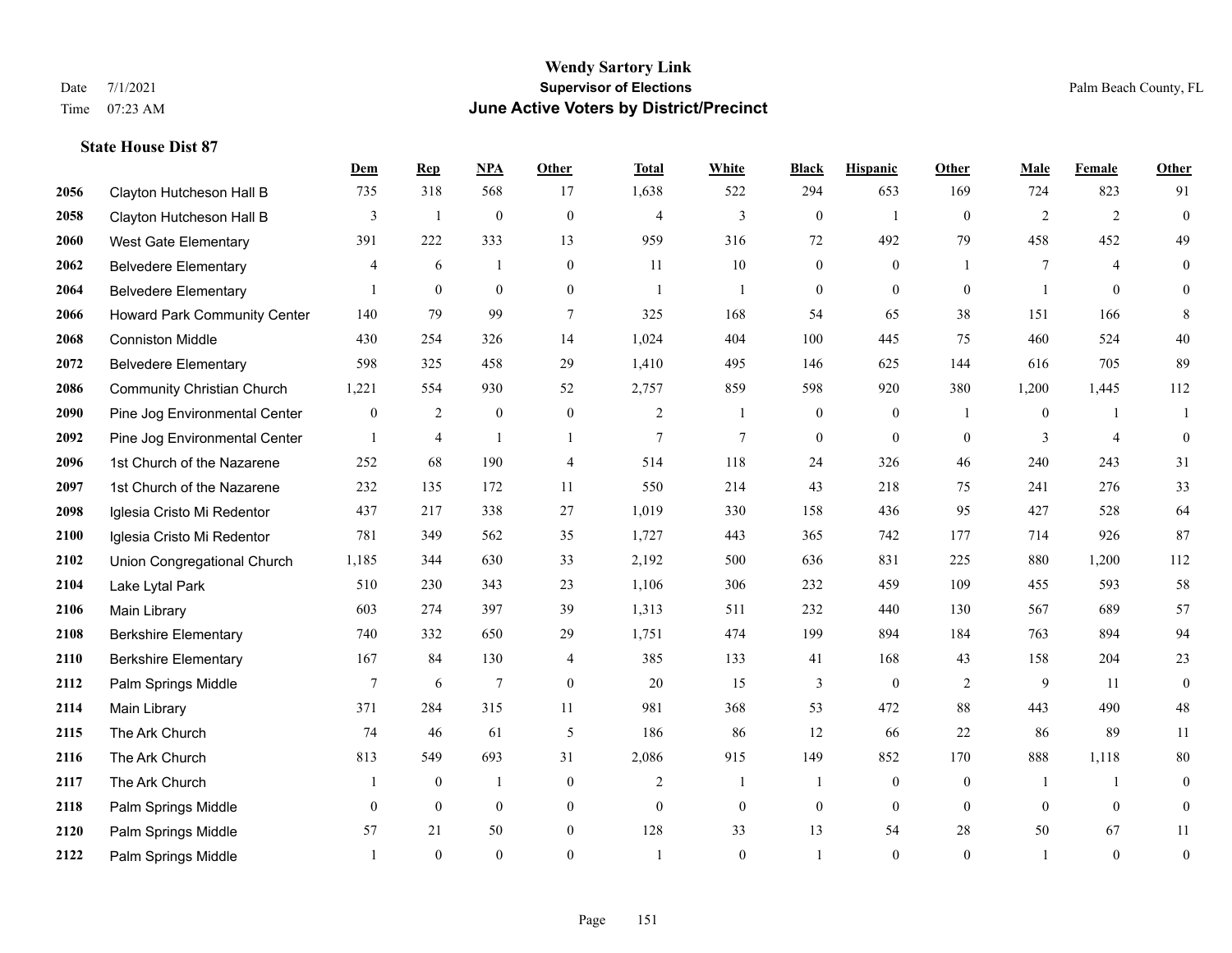#### **Wendy Sartory Link** Date 7/1/2021 **Supervisor of Elections** Palm Beach County, FL Time 07:23 AM **June Active Voters by District/Precinct**

# **Dem Rep NPA Other Total White Black Hispanic Other Male Female Other 2124** Palm Springs Middle  $\begin{array}{ccccccccccccc} & 5 & 3 & 8 & 0 & 16 & 7 & 3 & 5 & 1 & 7 & 9 & 0 \end{array}$  St Marys Orthodox Church 344 353 246 8 951 510 42 336 63 417 496 38 St Marys Orthodox Church 274 249 225 9 757 430 31 232 64 351 386 20 Lake Clarke Shores Town Hall  $\begin{array}{ccccccccc} 1 & 0 & 1 & 0 & 2 & 0 & 0 & 2 & 0 & 2 & 0 & 0 \end{array}$  Palm Springs Middle 0 0 0 0 0 0 0 0 0 0 0 0 Cloud Lake Town Hall 45 62 59 8 174 127 1 33 13 87 81 6 Cloud Lake Town Hall 27 25 33 2 87 57 2 23 5 38 45 4 STEM Bldg at S FL Science Ctr 534 322 432 30 1,318 496 62 640 120 603 656 59 Palmwood Lodge #303 672 454 559 43 1,728 758 82 722 166 779 865 84 Palmwood Lodge #303 344 162 261 19 786 316 81 300 89 360 389 37 Forest Hill Elementary 1,141 434 796 30 2,401 739 386 1,026 250 1,036 1,236 129 Community Of Hope 1,094 419 830 30 2,373 601 437 1,021 314 1,040 1,214 119 Greenacres Community Center 635 278 522 29 1,464 519 139 660 146 583 792 89 American Polish Club 1,096 396 803 36 2,331 724 340 1,009 258 963 1,227 141 American Polish Club 325 134 233 6 698 212 110 307 69 310 357 31 LC Swain Middle 1,087 359 703 40 2,189 752 453 758 226 917 1,163 109 LC Swain Middle 0 8 1 0 9 6 0 3 0 4 5 0 Heritage Elementary 552 216 477 30 1,275 420 137 602 116 555 647 73 Heritage Elementary 463 195 328 16 1,002 323 213 334 132 432 517 53 American Finnish Club 6 7 1 1 15 14 0 0 1 6 8 1 American Polish Club 232 94 137 6 469 170 114 139 46 187 262 20 American Polish Club 0 0 0 0 0 0 0 0 0 0 0 0 Palm Springs Middle 817 341 551 47 1,756 526 319 743 168 715 965 76 Community Of Hope 68 40 61 2 171 66 10 69 26 85 75 11 Faith Presbyterian 981 620 683 32 2,316 954 266 890 206 949 1,264 103 Palm Springs Middle 0 0 0 0 0 0 0 0 0 0 0 0 Faith Presbyterian 368 205 292 24 889 363 112 335 79 406 448 35 Emmanuel Baptist Church 638 575 412 20 1,645 992 44 517 92 696 885 64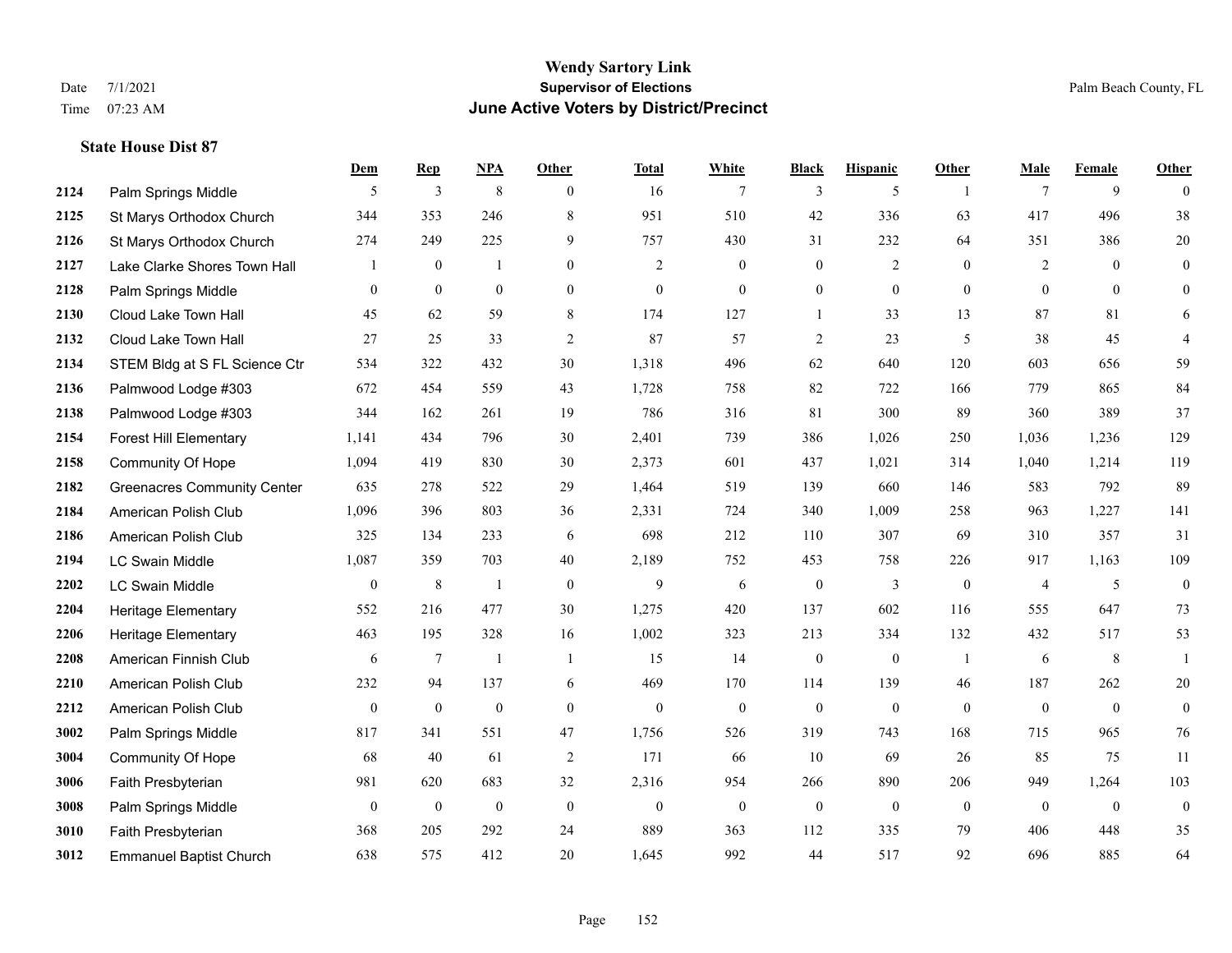|      |                                  | Dem              | <b>Rep</b>       | NPA              | <b>Other</b>     | <b>Total</b>     | <b>White</b>     | <b>Black</b>     | <b>Hispanic</b>  | <b>Other</b>   | <b>Male</b>  | <b>Female</b>  | <b>Other</b>     |
|------|----------------------------------|------------------|------------------|------------------|------------------|------------------|------------------|------------------|------------------|----------------|--------------|----------------|------------------|
| 3014 | Lake Clarke Shores Town Hall     | 1,025            | 1,087            | 640              | 44               | 2,796            | 2,048            | 82               | 493              | 173            | 1,266        | 1,438          | 92               |
| 3016 | <b>Community Of Hope</b>         | 46               | 37               | 53               | $\overline{2}$   | 138              | 36               | 9                | 77               | 16             | 52           | 76             | $10\,$           |
| 3018 | Palm Springs Middle              | 11               | 12               | 8                | 3                | 34               | 14               | $\mathbf{0}$     | 16               | $\overline{4}$ | 14           | 19             | $\overline{1}$   |
| 3020 | Palm Springs Village Hall        | 969              | 620              | 775              | 34               | 2,398            | 973              | 170              | 1,057            | 198            | 1,055        | 1,229          | 114              |
| 3022 | Oasis De Amor Baptist Church     | 515              | 216              | 399              | 18               | 1,148            | 375              | 137              | 491              | 145            | 538          | 544            | 66               |
| 3024 | Palm Springs Library             | 717              | 404              | 587              | 24               | 1,732            | 656              | 197              | 690              | 189            | 759          | 869            | 104              |
| 3026 | Palm Springs Village Hall        | $\mathbf{0}$     | $\boldsymbol{0}$ | $\boldsymbol{0}$ | $\boldsymbol{0}$ | $\boldsymbol{0}$ | $\boldsymbol{0}$ | $\boldsymbol{0}$ | $\boldsymbol{0}$ | $\mathbf{0}$   | $\mathbf{0}$ | $\mathbf{0}$   | $\boldsymbol{0}$ |
| 3028 | Palm Springs Village Hall        | 2                | $\mathbf{1}$     | $\overline{0}$   | $\overline{0}$   | 3                | $\overline{0}$   | $\mathbf{0}$     | 3                | $\theta$       |              | $\overline{2}$ | $\mathbf{0}$     |
| 3030 | Palm Springs Village Hall        | $\overline{0}$   | $\boldsymbol{0}$ | $\mathbf{0}$     | $\overline{0}$   | $\boldsymbol{0}$ | $\mathbf{0}$     | $\mathbf{0}$     | $\mathbf{0}$     | $\mathbf{0}$   | $\theta$     | $\mathbf{0}$   | $\theta$         |
| 3032 | Special Olympics of PBC          | 696              | 308              | 520              | 35               | 1,559            | 569              | 263              | 591              | 136            | 726          | 751            | 82               |
| 3034 | <b>Sunlight Community Church</b> | 156              | 102              | 78               | 5                | 341              | 182              | 42               | 96               | 21             | 155          | 176            | $10\,$           |
| 3036 | <b>Sunlight Community Church</b> | 389              | 216              | 282              | 15               | 902              | 375              | 174              | 263              | 90             | 400          | 470            | $32\,$           |
| 3038 | <b>Sunlight Community Church</b> | 720              | 294              | 533              | 32               | 1,579            | 662              | 246              | 504              | 167            | 735          | 761            | 83               |
| 3044 | Holy Redeemer Church             | 221              | 66               | 184              | $\tau$           | 478              | 137              | 98               | 200              | 43             | 208          | 253            | 17               |
| 3048 | Holy Redeemer Church             | 594              | 222              | 455              | 24               | 1,295            | 395              | 256              | 516              | 128            | 568          | 665            | 62               |
| 3050 | Holy Redeemer Church             | 7                | $\,8\,$          | $\overline{2}$   | $\mathbf{0}$     | 17               | 10               | 6                | 1                | $\overline{0}$ | 10           | $\overline{7}$ | $\mathbf{0}$     |
| 3052 | Our Savior Lutheran Church       | 402              | 112              | 237              | 12               | 763              | 217              | 209              | 262              | 75             | 357          | 364            | $42\,$           |
| 3058 | Our Savior Lutheran Church       | $\mathbf{0}$     | $\boldsymbol{0}$ | $\overline{2}$   | $\overline{0}$   | $\overline{c}$   | $\mathbf{1}$     | 1                | $\boldsymbol{0}$ | $\overline{0}$ | -1           | -1             | $\mathbf{0}$     |
| 3060 | Our Savior Lutheran Church       | 253              | 52               | 152              | $\tau$           | 464              | 107              | 166              | 154              | 37             | 177          | 266            | 21               |
| 3062 | Our Savior Lutheran Church       | 1,035            | 319              | 566              | 49               | 1,969            | 785              | 431              | 565              | 188            | 909          | 964            | 96               |
| 3070 | <b>Mid County Senior Center</b>  | 713              | 268              | 558              | 36               | 1,575            | 517              | 362              | 488              | 208            | 711          | 784            | $80\,$           |
| 3071 | Holy Redeemer Church             | $\boldsymbol{0}$ | $\boldsymbol{0}$ | $\boldsymbol{0}$ | $\mathbf{0}$     | $\boldsymbol{0}$ | $\boldsymbol{0}$ | $\boldsymbol{0}$ | $\boldsymbol{0}$ | $\mathbf{0}$   | $\mathbf{0}$ | $\mathbf{0}$   | $\boldsymbol{0}$ |
| 3072 | Holy Redeemer Church             | 138              | 24               | 82               | 8                | 252              | 65               | 101              | 49               | 37             | 95           | 146            | 11               |
| 3080 | American Finnish Club            | 839              | 221              | 555              | 40               | 1,655            | 397              | 504              | 561              | 193            | 721          | 832            | 102              |
| 7138 | <b>Westgate Community Center</b> | 1,545            | 446              | 894              | 29               | 2,914            | 686              | 944              | 986              | 298            | 1,297        | 1,475          | 142              |
| 7146 | Clayton Hutcheson Hall B         | 237              | 15               | 96               | $\overline{2}$   | 350              | 25               | 223              | 79               | 23             | 126          | 209            | 15               |
| 7148 | Howard Park Community Center     | 73               | 25               | 43               | 5                | 146              | 63               | 36               | 27               | 20             | 73           | 66             | $7\phantom{.0}$  |
| 7149 | Howard Park Community Center     | 60               | 11               | 47               |                  | 119              | 17               | 49               | 32               | 21             | 54           | 55             | $10\,$           |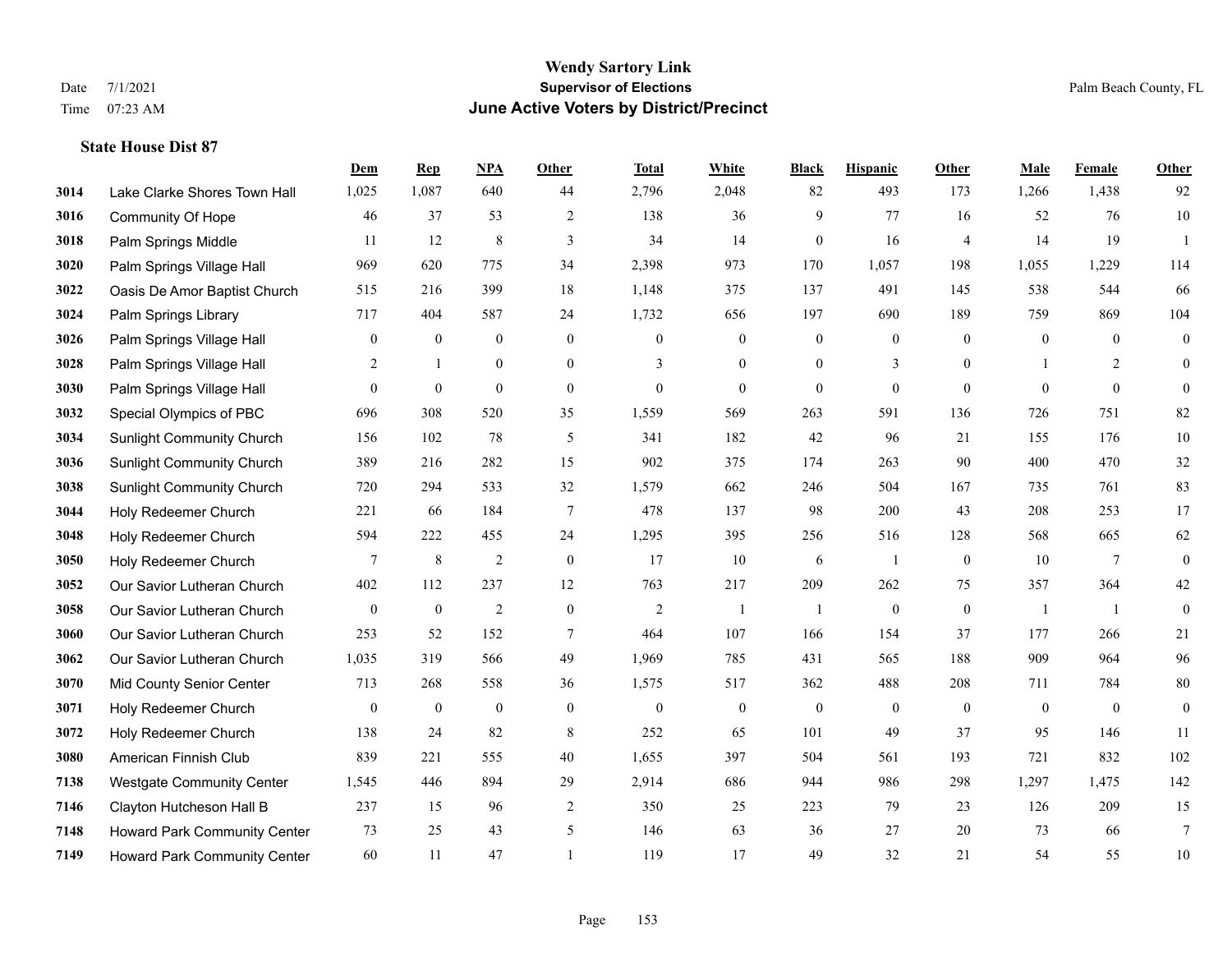|                                                       | <b>Wendy Sartory Link</b>               |                       |
|-------------------------------------------------------|-----------------------------------------|-----------------------|
| Date 7/1/2021                                         | <b>Supervisor of Elections</b>          | Palm Beach County, FL |
| Time $07:23 \text{ AM}$                               | June Active Voters by District/Precinct |                       |
| $\Omega_{\text{L}}$ is the $\Omega$ $\Omega$ $\Omega$ |                                         |                       |

|      |                            | <u>Dem</u> | <b>Rep</b> | NPA           | Other | <b>Total</b> | White  | <b>Black</b> | <b>Hispanic</b> | Other    | Male  | Female | <b>Other</b> |
|------|----------------------------|------------|------------|---------------|-------|--------------|--------|--------------|-----------------|----------|-------|--------|--------------|
| 8001 | Federal Only               |            |            |               | 0     |              |        |              |                 | $\Omega$ |       |        |              |
| 8002 | State Only                 | 134        | 104        |               |       | 357          | 274    |              | 14              | 56       | 160   | 184    |              |
|      | <b>State House Dist 87</b> | 33,001     | 15,845     | 23,774<br>۰ ب | .287  | 73,907       | 26,901 | 11,529       | 28,080          | 7,397    | 32,24 | 38,053 | 3,613        |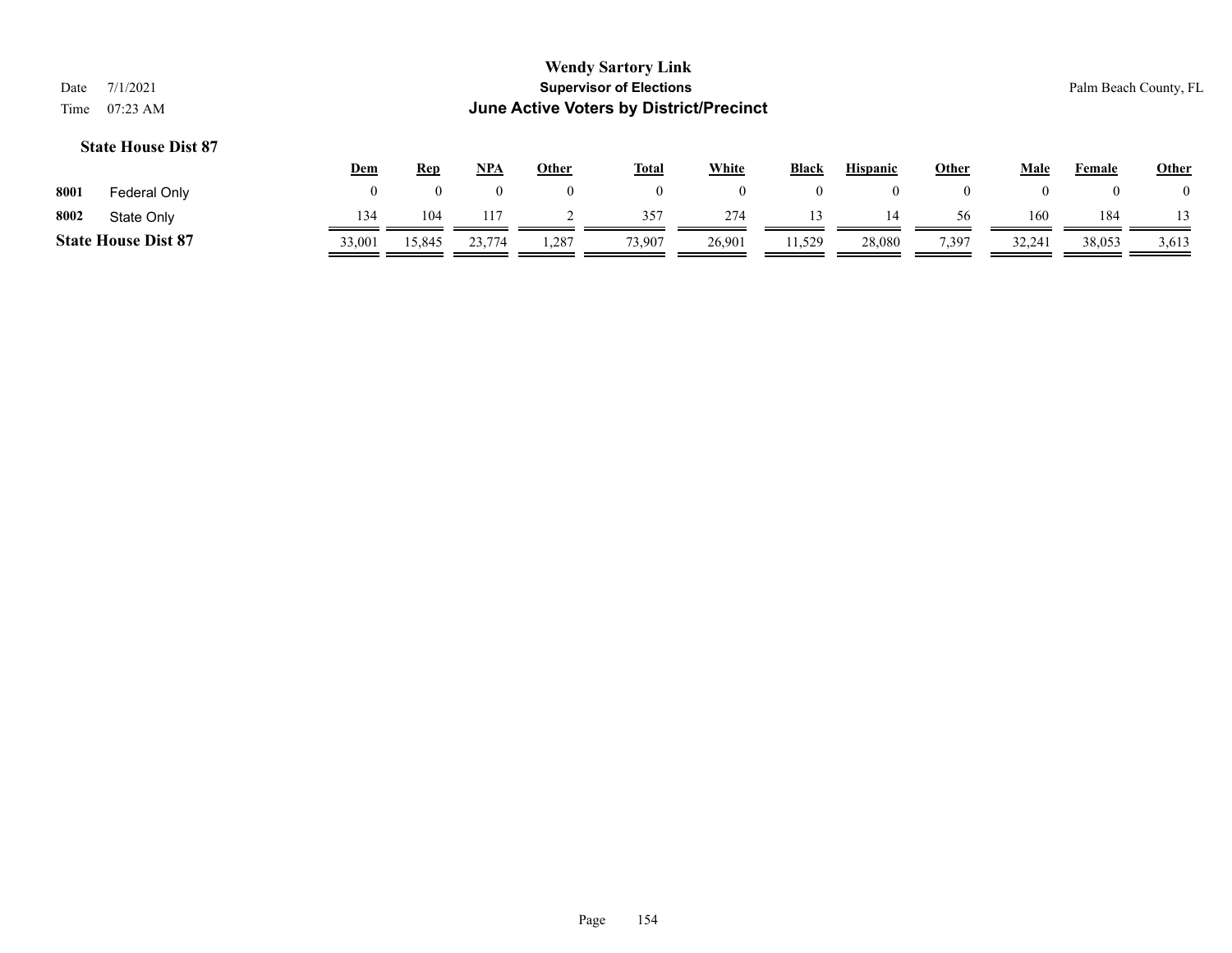|      |                                   | Dem              | <b>Rep</b>       | NPA            | <b>Other</b>   | <b>Total</b> | <b>White</b>   | <b>Black</b>     | <b>Hispanic</b> | Other          | <b>Male</b>  | Female         | <b>Other</b>     |
|------|-----------------------------------|------------------|------------------|----------------|----------------|--------------|----------------|------------------|-----------------|----------------|--------------|----------------|------------------|
| 1356 | Casa Rio Clubhouse                | 796              | 427              | 492            | 34             | 1,749        | 878            | 385              | 239             | 247            | 757          | 926            | 66               |
| 1358 | RB Prep Achievement Academy       | 12               | $\overline{4}$   | $\overline{4}$ | $\theta$       | 20           | 9              | 6                | $\overline{1}$  | $\overline{4}$ | 12           | 5              | 3                |
| 1364 | RB Prep Achievement Academy       | 370              | 108              | 212            | 17             | 707          | 201            | 281              | 129             | 96             | 300          | 382            | 25               |
| 1366 | Palm Lake Estates - The Palms     | 65               | 78               | 49             | $\overline{4}$ | 196          | 159            | 13               | 9               | 15             | 90           | 98             | 8                |
| 1368 | RB Prep Achievement Academy       | $\mathbf{0}$     | $\mathbf{0}$     | $\mathbf{0}$   | $\theta$       | $\mathbf{0}$ | $\mathbf{0}$   | $\overline{0}$   | $\overline{0}$  | $\theta$       | $\theta$     | $\theta$       | $\overline{0}$   |
| 1370 | Palm Lake Estates - The Palms     | 118              | 121              | 73             | $\overline{4}$ | 316          | 266            | 13               | 23              | 14             | 132          | 173            | 11               |
| 1376 | Lake Park Town Hall               | $\mathbf{0}$     | $\mathbf{0}$     | $\mathbf{0}$   | $\overline{0}$ | $\theta$     | $\mathbf{0}$   | $\boldsymbol{0}$ | $\overline{0}$  | $\mathbf{0}$   | $\mathbf{0}$ | $\overline{0}$ | $\mathbf{0}$     |
| 1378 | PBC Fire Rescue #68               | 1,034            | 408              | 509            | 38             | 1,989        | 819            | 829              | 114             | 227            | 925          | 978            | 86               |
| 1382 | Lake Park Town Hall               | 283              | 352              | 250            | 28             | 913          | 750            | 37               | 58              | 68             | 410          | 479            | 24               |
| 2070 | <b>Belvedere Elementary</b>       | 564              | 376              | 374            | 25             | 1,339        | 1,052          | 26               | 153             | 108            | 632          | 656            | 51               |
| 2074 | <b>Belvedere Elementary</b>       | $\mathbf{0}$     | $\mathbf{0}$     | $\mathbf{0}$   | $\theta$       | $\mathbf{0}$ | $\mathbf{0}$   | $\overline{0}$   | $\overline{0}$  | $\theta$       | $\mathbf{0}$ | $\theta$       | $\mathbf{0}$     |
| 2076 | St Catherine Church               | 149              | 130              | 126            | $\tau$         | 412          | 339            | 16               | 28              | 29             | 198          | 202            | 12               |
| 2140 | South Olive Community Center      | 571              | 435              | 370            | 34             | 1,410        | 1,071          | 29               | 197             | 113            | 665          | 695            | 50               |
| 3040 | 1st Congregational Church         | 692              | 315              | 398            | 39             | 1,444        | 1,065          | 72               | 190             | 117            | 708          | 682            | 54               |
| 3064 | 1st Congregational Church         | 466              | 218              | 354            | 32             | 1,070        | 752            | 91               | 150             | 77             | 501          | 525            | 44               |
| 3066 | Our Savior Lutheran Church        | 364              | 128              | 276            | 21             | 789          | 547            | 70               | 93              | 79             | 381          | 373            | 35               |
| 3194 | Boynton Beach Fire Station #2     | 746              | 170              | 376            | 20             | 1,312        | 468            | 543              | 160             | 141            | 574          | 685            | 53               |
| 3202 | <b>Golfview Harbour Clubhouse</b> | 64               | 65               | 48             | 7              | 184          | 137            | 28               | 8               | 11             | 88           | 90             | 6                |
| 4052 | <b>Crosspointe Elementary</b>     | 119              | 82               | 83             | $\mathfrak{Z}$ | 287          | 173            | 58               | 23              | 33             | 141          | 140            | 6                |
| 4053 | <b>Crosspointe Elementary</b>     | 208              | 79               | 146            | 17             | 450          | 169            | 108              | 100             | 73             | 200          | 231            | 19               |
| 4092 | West Park Baptist Church          | $\theta$         | $\mathbf{0}$     | $\mathbf{0}$   | $\theta$       | $\mathbf{0}$ | $\mathbf{0}$   | $\overline{0}$   | $\mathbf{0}$    | $\theta$       | $\theta$     | $\theta$       | $\overline{0}$   |
| 4096 | Carver Middle                     | 562              | 45               | 159            | 12             | 778          | 102            | 576              | 32              | 68             | 361          | 367            | 50               |
| 7004 | J F Kennedy Middle                | $\theta$         | $\mathbf{0}$     | $\mathbf{0}$   | $\overline{0}$ | $\mathbf{0}$ | $\mathbf{0}$   | $\overline{0}$   | $\overline{0}$  | $\theta$       | $\mathbf{0}$ | $\overline{0}$ | $\overline{0}$   |
| 7010 | St John Lutheran Church           | 278              | 12               | 89             | 6              | 385          | 27             | 312              | 23              | 23             | 128          | 240            | 17               |
| 7012 | St John Lutheran Church           | 1,073            | 197              | 421            | 18             | 1,709        | 489            | 989              | 69              | 162            | 784          | 864            | 61               |
| 7014 | RB Prep Achievement Academy       | $\boldsymbol{0}$ | $\boldsymbol{0}$ | $\mathbf{0}$   | $\mathbf{0}$   | $\theta$     | $\overline{0}$ | $\boldsymbol{0}$ | $\overline{0}$  | $\theta$       | $\mathbf{0}$ | $\overline{0}$ | $\boldsymbol{0}$ |
| 7016 | RB Prep Achievement Academy       | 2                | -1               | $\mathbf{0}$   | $\mathbf{0}$   | 3            | 1              | 2                | $\overline{0}$  | $\overline{0}$ | 2            | $\mathbf{1}$   | $\overline{0}$   |
| 7018 | RB Prep Achievement Academy       | $\overline{0}$   | $\Omega$         | $\theta$       | $\theta$       | $\theta$     | $\theta$       | $\overline{0}$   | $\Omega$        | $\theta$       | $\Omega$     | $\theta$       | $\overline{0}$   |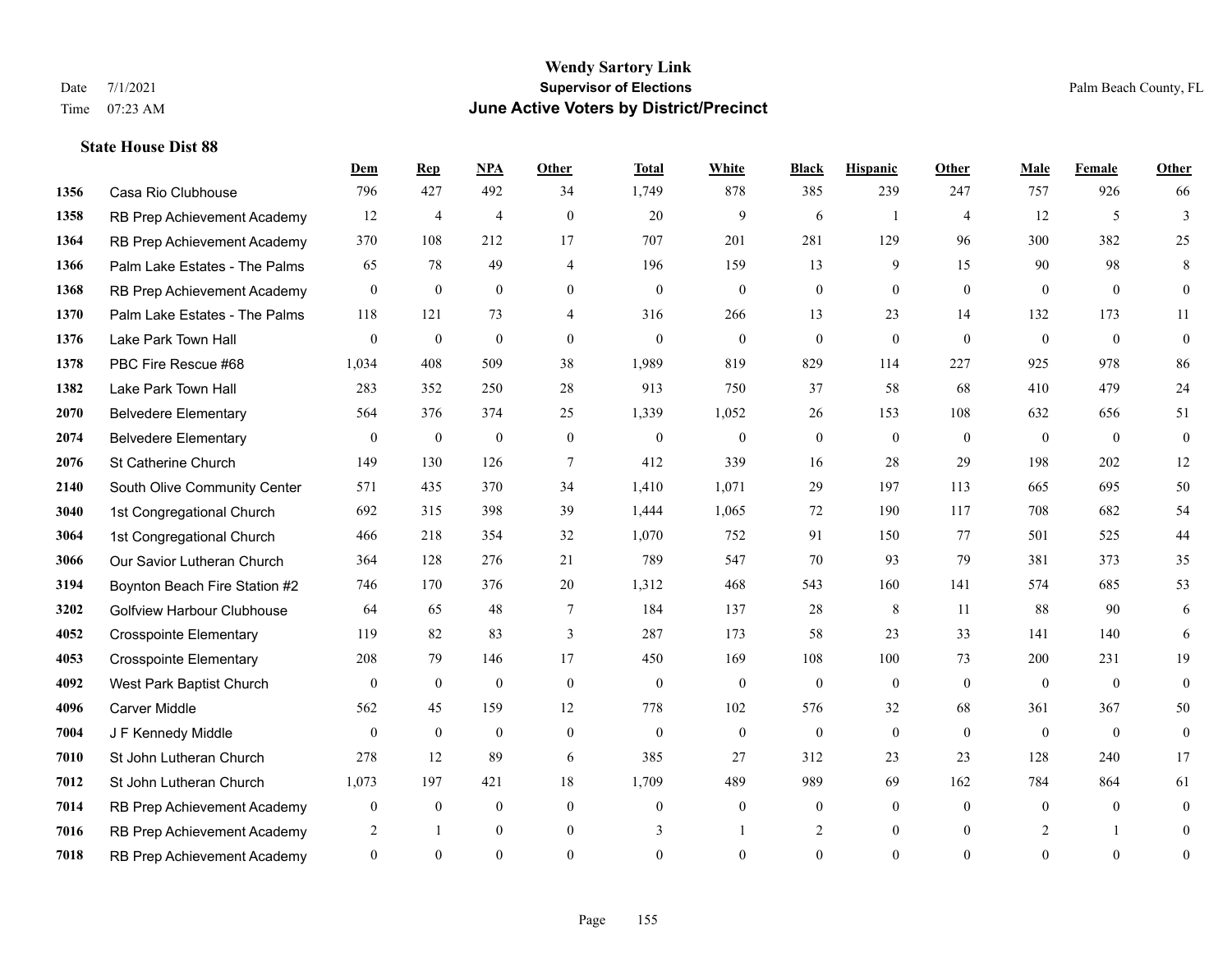|      |                                  | Dem            | <b>Rep</b>       | NPA          | <b>Other</b>   | <b>Total</b>   | <b>White</b>   | <b>Black</b>     | <b>Hispanic</b> | Other          | <b>Male</b>    | <b>Female</b>  | <b>Other</b>     |
|------|----------------------------------|----------------|------------------|--------------|----------------|----------------|----------------|------------------|-----------------|----------------|----------------|----------------|------------------|
| 7020 | RB Prep Achievement Academy      | $\overline{0}$ | $\bf{0}$         | $\mathbf{0}$ | $\theta$       | $\theta$       | $\overline{0}$ | $\mathbf{0}$     | $\mathbf{0}$    | $\theta$       | $\mathbf{0}$   | $\overline{0}$ | $\theta$         |
| 7022 | J F Kennedy Middle               | 888            | 176              | 360          | 26             | 1,450          | 294            | 795              | 151             | 210            | 645            | 756            | 49               |
| 7024 | Hurst Chapel AME Church          | 1,545          | 85               | 330          | 23             | 1,983          | 145            | 1,616            | 93              | 129            | 804            | 1,122          | 57               |
| 7025 | Hurst Chapel AME Church          | 264            | 33               | 104          | 3              | 404            | 60             | 249              | 39              | 56             | 145            | 241            | 18               |
| 7026 | Lindsey Davis Senior Comm Ctr    | 2,261          | 75               | 407          | 19             | 2,762          | 58             | 2,487            | 37              | 180            | 1,103          | 1,563          | 96               |
| 7028 | <b>Wells Recreation Center</b>   | 1,826          | 138              | 461          | 19             | 2,444          | 233            | 1,914            | 100             | 197            | 1,045          | 1,309          | $90\,$           |
| 7030 | Riviera Beach Marina Event Ctr   | 196            | 297              | 173          | 22             | 688            | 550            | 47               | 46              | 45             | 346            | 322            | $20\,$           |
| 7034 | Suncoast High                    | 1,295          | 201              | 498          | 25             | 2,019          | 364            | 1,213            | 147             | 295            | 838            | 1,103          | $78\,$           |
| 7036 | RB Prep Achievement Academy      | $\mathbf{0}$   | $\bf{0}$         | 6            | $\overline{0}$ | 6              | $\overline{0}$ | $\mathbf{0}$     | $\mathbf{0}$    | 6              | $\overline{4}$ | $\mathbf{1}$   | -1               |
| 7038 | RB Prep Achievement Academy      | $\mathbf{0}$   | $\boldsymbol{0}$ | $\mathbf{0}$ | $\overline{0}$ | $\mathbf{0}$   | $\mathbf{0}$   | $\mathbf{0}$     | $\overline{0}$  | $\overline{0}$ | $\overline{0}$ | $\overline{0}$ | $\boldsymbol{0}$ |
| 7040 | Mary McLeod Bethune Elementa     | 1,229          | 53               | 247          | 16             | 1,545          | 34             | 1,368            | 45              | 98             | 606            | 892            | 47               |
| 7041 | Mary McLeod Bethune Elementa     | 388            | 32               | 119          | 8              | 547            | 42             | 419              | 27              | 59             | 203            | 320            | 24               |
| 7042 | Dan Calloway Complex             | 1,718          | 73               | 361          | 20             | 2,172          | 42             | 1,923            | 44              | 163            | 879            | 1,231          | 62               |
| 7044 | <b>Wells Recreation Center</b>   | 1,384          | 87               | 351          | 15             | 1,837          | 186            | 1,454            | 63              | 134            | 754            | 1,012          | 71               |
| 7046 | Riviera Beach Marina Event Ctr   | 36             | 30               | 15           | 5              | 86             | 72             | $\overline{7}$   | $\overline{2}$  | 5              | 48             | 37             | 1                |
| 7048 | <b>Crossroads Baptist Church</b> | 279            | 8                | 78           | 9              | 374            | 6              | 316              | 26              | 26             | 121            | 238            | 15               |
| 7050 | <b>Crossroads Baptist Church</b> |                | 2                | 1            | $\overline{0}$ | $\overline{4}$ | 3              | $\boldsymbol{0}$ | $\mathbf{0}$    | $\overline{1}$ |                | 3              | $\boldsymbol{0}$ |
| 7052 | <b>Crossroads Baptist Church</b> | $\Omega$       | $\overline{0}$   | $\mathbf{0}$ | $\Omega$       | $\theta$       | $\mathbf{0}$   | $\mathbf{0}$     | $\mathbf{0}$    | $\theta$       | $\theta$       | $\theta$       | $\mathbf{0}$     |
| 7054 | Crossroads Baptist Church        | 984            | 69               | 289          | 13             | 1,355          | 112            | 1,028            | 72              | 143            | 577            | 717            | 61               |
| 7056 | Crossroads Baptist Church        | $\overline{0}$ | $\mathbf{0}$     | $\theta$     | $\theta$       | $\mathbf{0}$   | $\overline{0}$ | $\mathbf{0}$     | $\mathbf{0}$    | $\theta$       | $\mathbf{0}$   | $\mathbf{0}$   | $\boldsymbol{0}$ |
| 7058 | Palm Beach Lakes High            | 1,430          | 363              | 599          | 41             | 2,433          | 809            | 1,097            | 305             | 222            | 985            | 1,349          | 99               |
| 7060 | Ephesus Junior Academy           | 1,171          | 64               | 226          | 16             | 1,477          | 104            | 1,215            | 50              | 108            | 598            | 832            | 47               |
| 7062 | Mangonia Park Town Hall          | 714            | 40               | 177          | 10             | 941            | 81             | 752              | 39              | 69             | 376            | 537            | $28\,$           |
| 7064 | Grace Episcopal Church           | 1,306          | 162              | 429          | 33             | 1,930          | 337            | 1,264            | 127             | 202            | 822            | 1,019          | 89               |
| 7066 | Northboro Elementary             | 1,067          | 186              | 415          | 30             | 1,698          | 457            | 908              | 162             | 171            | 761            | 866            | 71               |
| 7068 | Pleasant City Community Center   | 934            | 245              | 478          | 35             | 1,692          | 783            | 584              | 172             | 153            | 805            | 804            | 83               |
| 7070 | Northboro Elementary             | 459            | 396              | 367          | 40             | 1,262          | 1,012          | 65               | 82              | 103            | 583            | 646            | 33               |
| 7072 | <b>Egret Lake Elementary</b>     | 478            | 110              | 232          | 6              | 826            | 216            | 366              | 134             | 110            | 355            | 439            | 32               |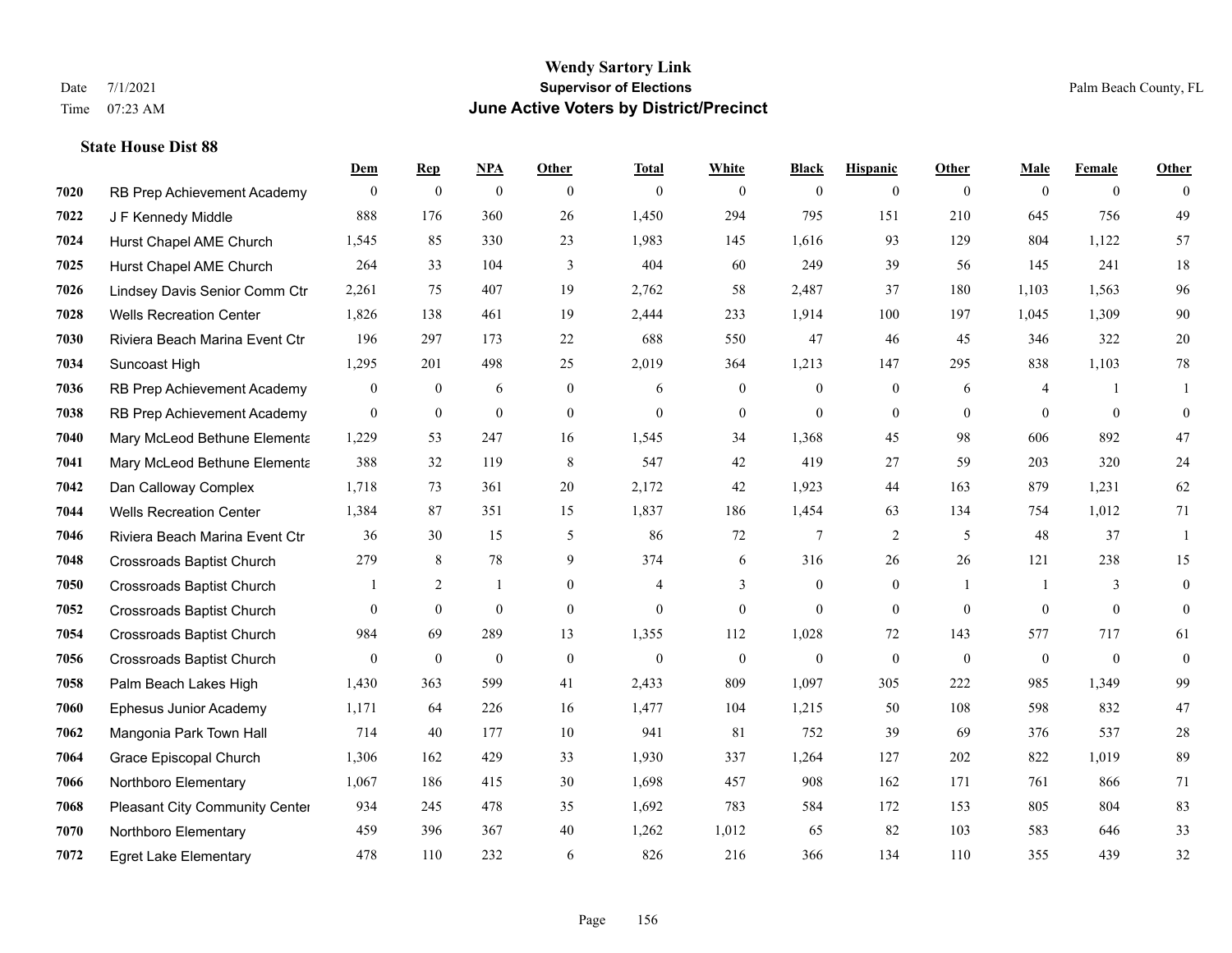#### **Wendy Sartory Link** Date 7/1/2021 **Supervisor of Elections** Palm Beach County, FL Time 07:23 AM **June Active Voters by District/Precinct**

# **Dem Rep NPA Other Total White Black Hispanic Other Male Female Other** Egret Lake Elementary 23 3 0 0 26 25 0 0 1 6 19 1 Whitehall Clubhouse #3 678 481 441 50 1,650 1,045 245 193 167 770 831 49 Bear Lakes Middle 1,295 472 795 57 2,619 1,037 899 370 313 1,135 1,360 124 Palm Beach Lakes High 117 36 76 3 232 85 66 24 57 106 112 14 Salvation Army Activity Hall 599 78 279 12 968 159 504 128 177 411 509 48 First Christian Church 733 178 322 24 1,257 412 621 100 124 477 734 46 WPB City Fire Station #5 742 381 409 24 1,556 954 271 185 146 669 835 52 Roosevelt Elementary 2,057 168 526 28 2,779 262 2,066 237 214 1,112 1,549 118 Chamber of Commerce 403 392 339 55 1,189 893 61 100 135 562 588 39 First Christian Church 1,222 141 339 15 1,717 200 1,235 117 165 751 904 62 First Christian Church 1,511 499 749 78 2,837 1,085 1,041 408 303 1,169 1,553 115 Westward Elementary 1,954 124 464 24 2,566 157 2,105 118 186 1,029 1,451 86 Alexander W Dreyfoos SOA High 820 815 733 70 2,438 1,861 115 210 252 1,236 1,132 70 WPB City Hall Flagler Gallery 675 654 576 78 1,983 1,556 83 138 206 996 914 73 Howard Park Community Center 356 277 298 36 967 775 38 86 68 486 454 27 South Grade Elementary 949 216 457 26 1,648 530 624 319 175 795 777 76 Osborne Community Center 864 119 362 21 1,366 248 709 272 137 615 691 60 Maddock Park 1,510 634 899 57 3,100 1,524 794 518 264 1,418 1,564 118 Rolling Green Elementary 1,040 239 499 27 1,805 566 678 407 154 790 936 79 Temple Beth Kodesh 1,524 183 546 29 2,282 439 1,301 344 198 1,006 1,166 110 Village Royale on the Green 811 224 351 23 1,409 585 569 140 115 588 756 65 St John Missionary Baptist Chr 1,771 136 455 18 2,380 236 1,771 171 202 1,001 1,275 104 Carolyn Sims Center 1,480 63 349 11 1,903 80 1,600 83 140 776 1,053 74 St John Missionary Baptist Chr 2 4 0 0 6 4 1 0 1 4 2 0 Boynton Beach Senior Center 1,492 409 716 51 2,668 1,063 1,078 275 252 1,237 1,311 120 Atlantic High Auditorium 1,518 236 499 20 2,273 593 1,351 121 208 1,035 1,145 93 Pompey Park Recreation Center 1,323 232 414 26 1,995 473 1,288 102 132 898 1,039 58 Village Academy 1,744 97 400 16 2,257 124 1,830 138 165 914 1,248 95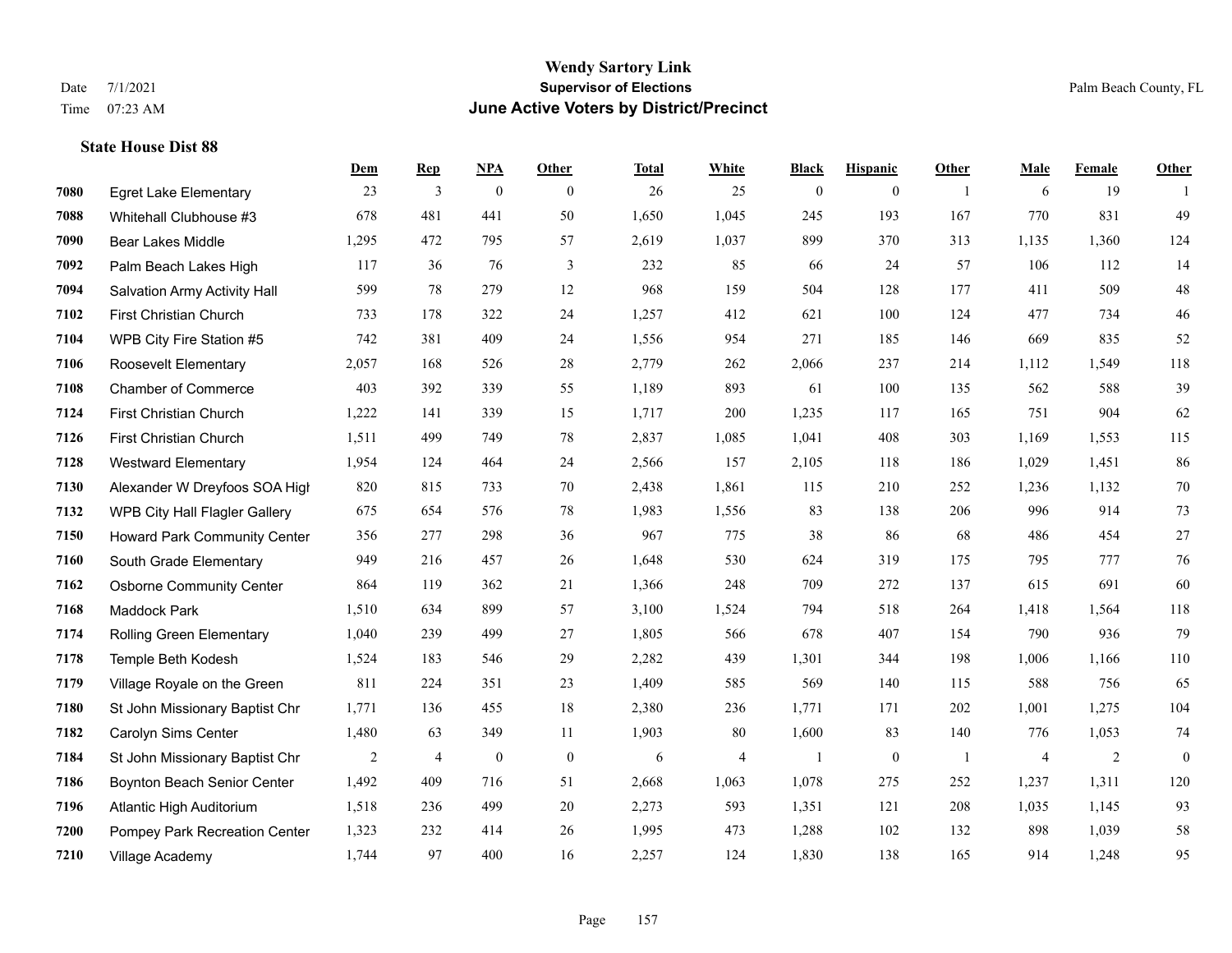| 7/1/2021<br>Date<br>$07:23 \text{ AM}$<br>Time                                                                                                                                |        |        |        |       | <b>Wendy Sartory Link</b><br><b>Supervisor of Elections</b><br>June Active Voters by District/Precinct |        |        |       |       |        |        | Palm Beach County, FL |  |
|-------------------------------------------------------------------------------------------------------------------------------------------------------------------------------|--------|--------|--------|-------|--------------------------------------------------------------------------------------------------------|--------|--------|-------|-------|--------|--------|-----------------------|--|
| <b>State House Dist 88</b><br><b>White</b><br>$NPA$<br>Dem<br><u>Total</u><br><b>Black</b><br><b>Hispanic</b><br>Male<br><b>Rep</b><br><b>Other</b><br><b>Other</b><br>Female |        |        |        |       |                                                                                                        |        |        |       |       |        |        |                       |  |
| Delray Beach Library<br>7212                                                                                                                                                  | 1,304  | 214    | 469    | 33    | 2,020                                                                                                  | 544    | 1,192  | 115   | 169   | 967    | 985    | 68                    |  |
| <b>State House Dist 88</b>                                                                                                                                                    | 60,906 | 14,381 | 24.294 | 1,712 | 101,293                                                                                                | 32,989 | 49,707 | 9,181 | 9,416 | 44,352 | 53,044 | 3,897                 |  |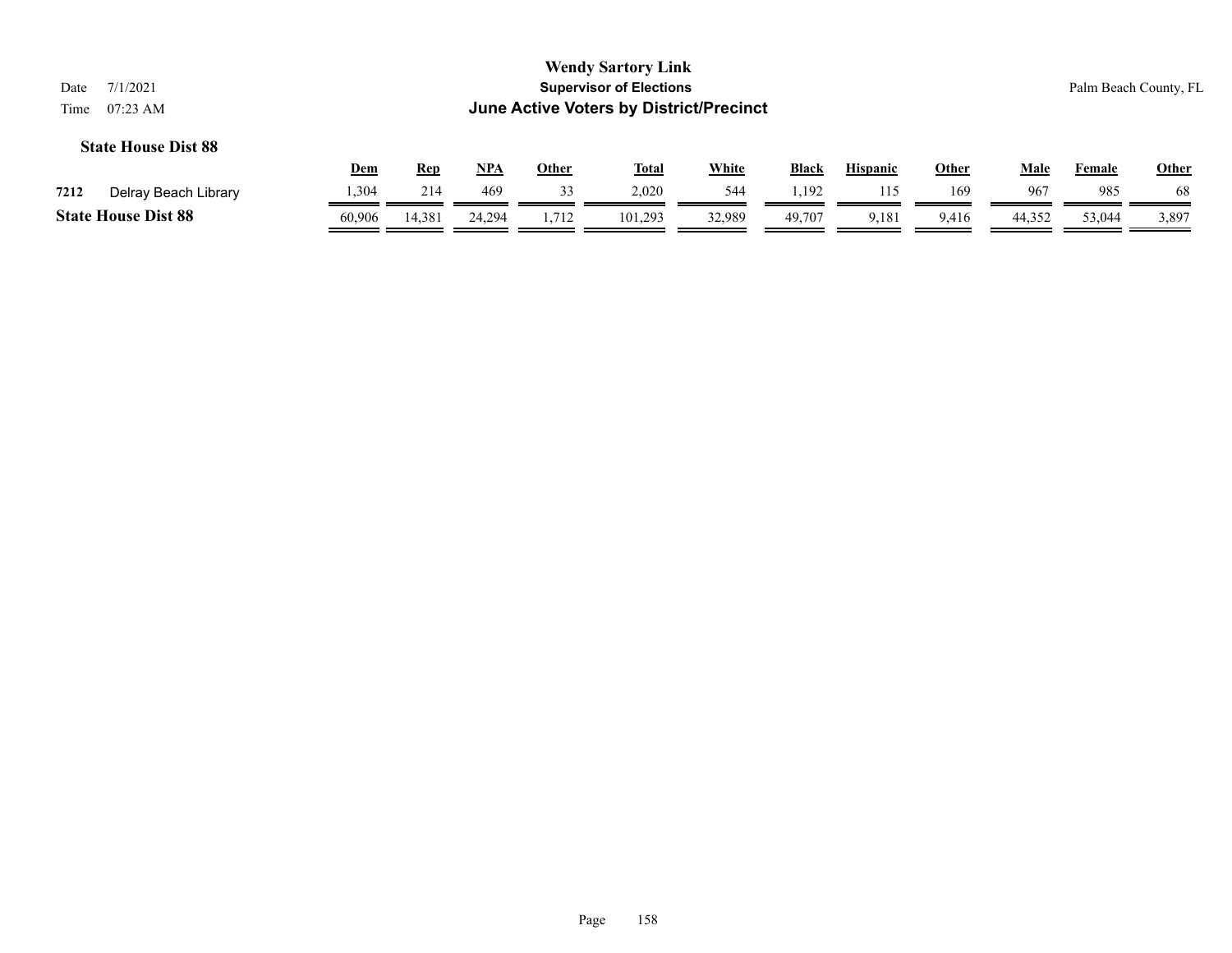# **Wendy Sartory Link** Date 7/1/2021 Palm Beach County, FL Time 07:23 AM **June Active Voters by District/Precinct**

|      |                                      | Dem              | <b>Rep</b>       | NPA              | <b>Other</b>   | <b>Total</b> | White            | <b>Black</b>     | <b>Hispanic</b>  | <b>Other</b>   | <b>Male</b>    | Female       | <b>Other</b>     |
|------|--------------------------------------|------------------|------------------|------------------|----------------|--------------|------------------|------------------|------------------|----------------|----------------|--------------|------------------|
| 1384 | Phil Foster Park Marine Center       | 300              | 559              | 276              | 29             | 1,164        | 1,031            | 19               | 39               | 75             | 575            | 562          | 27               |
| 1386 | Phil Foster Park Marine Center       | 587              | 1,106            | 693              | 86             | 2,472        | 2,139            | 53               | 86               | 194            | 1,149          | 1,255        | 68               |
| 1388 | Palm Beach Shores Town Hall          | 281              | 443              | 295              | 25             | 1,044        | 952              | 11               | 18               | 63             | 491            | 526          | 27               |
| 1389 | Palm Beach Shores Town Hall          | $\boldsymbol{0}$ | $\boldsymbol{0}$ | $\overline{0}$   | $\mathbf{0}$   | $\mathbf{0}$ | $\mathbf{0}$     | $\boldsymbol{0}$ | $\mathbf{0}$     | $\mathbf{0}$   | $\mathbf{0}$   | $\mathbf{0}$ | $\boldsymbol{0}$ |
| 1390 | St Edwards Church                    | 453              | 1,191            | 520              | 55             | 2,219        | 2,040            | 3                | 52               | 124            | 1,021          | 1,128        | $70\,$           |
| 1392 | St Edwards Church                    | 362              | 602              | 410              | 47             | 1,421        | 1,285            | 5                | 28               | 103            | 622            | 764          | 35               |
| 1394 | Morton & Barbara Mandel Cente        | 242              | 605              | 286              | 38             | 1,171        | 1,071            | 6                | 24               | 70             | 530            | 609          | 32               |
| 2078 | St Catherine Church                  | 451              | 550              | 354              | 30             | 1,385        | 1,156            | 38               | 87               | 104            | 617            | 719          | 49               |
| 2142 | Lakeside Presbyterian Church         | 296              | 375              | 179              | 23             | 873          | 757              | 3                | 54               | 59             | 404            | 439          | $30\,$           |
| 2144 | Lakeside Presbyterian Church         | 354              | 413              | 261              | 35             | 1,063        | 880              | 20               | 80               | 83             | 489            | 540          | 34               |
| 3042 | 1st Congregational Church            | 724              | 456              | 394              | 44             | 1,618        | 1,365            | 24               | 128              | 101            | 739            | 824          | 55               |
| 3068 | St Andrews Episcopal                 | 537              | 286              | 391              | 42             | 1,256        | 1,016            | 46               | 109              | 85             | 607            | 605          | 44               |
| 4002 | Lantana Recreation Center            | 473              | 507              | 367              | 47             | 1,394        | 1,169            | 24               | 103              | 98             | 665            | 688          | 41               |
| 4004 | South Palm Beach Town Hall           | 417              | 492              | 367              | 35             | 1,311        | 1,124            | 21               | 74               | 92             | 570            | 695          | $46\,$           |
| 4006 | Manalapan Town Hall                  | 76               | 202              | 92               | 10             | 380          | 348              | 6                | 6                | 20             | 193            | 176          | 11               |
| 4008 | Hypoluxo Town Hall                   | 521              | 590              | 507              | 62             | 1,680        | 1,404            | 39               | 106              | 131            | 771            | 858          | 51               |
| 4024 | Harvey E Oyer Jr Park                | 491              | 626              | 481              | 56             | 1,654        | 1,313            | 88               | 124              | 129            | 785            | 822          | 47               |
| 4026 | <b>Sterling Village Aud</b>          | 503              | 550              | 452              | 50             | 1,555        | 1,357            | 35               | 61               | 102            | 722            | 781          | 52               |
| 4028 | Ocean Ridge Town Hall                | 411              | 749              | 407              | 46             | 1,613        | 1,477            | 5                | 47               | 84             | 772            | 798          | 43               |
| 4036 | <b>Forest Park Elementary</b>        | 284              | 445              | 265              | 25             | 1,019        | 915              | 8                | 51               | 45             | 427            | 559          | 33               |
| 4038 | <b>Briny Breezes Community Cente</b> | 95               | 148              | 91               | 3              | 337          | 311              | $\mathbf{0}$     | 10               | 16             | 141            | 186          | 10               |
| 4040 | <b>Briny Breezes Community Cente</b> | $\mathbf{0}$     | $\boldsymbol{0}$ | $\boldsymbol{0}$ | $\mathbf{0}$   | $\mathbf{0}$ | $\boldsymbol{0}$ | $\mathbf{0}$     | $\mathbf{0}$     | $\overline{0}$ | $\overline{0}$ | $\theta$     | $\boldsymbol{0}$ |
| 4042 | <b>Briny Breezes Community Cente</b> | $\mathbf{0}$     | $\mathbf{0}$     | $\mathbf{0}$     | $\overline{0}$ | $\Omega$     | $\mathbf{0}$     | $\mathbf{0}$     | $\mathbf{0}$     | $\theta$       | $\theta$       | $\theta$     | $\mathbf{0}$     |
| 4044 | <b>Briny Breezes Community Cente</b> | 49               | 33               | 38               | -1             | 121          | 107              | 1                | 8                | 5              | 64             | 54           | 3                |
| 4054 | Lakeview Baptist Church              | 538              | 649              | 438              | 35             | 1,660        | 1,372            | 77               | 101              | 110            | 773            | 832          | 55               |
| 4056 | Lakeview Baptist Church              | $\mathbf{0}$     | $\boldsymbol{0}$ | $\boldsymbol{0}$ | $\mathbf{0}$   | $\theta$     | $\boldsymbol{0}$ | $\boldsymbol{0}$ | $\boldsymbol{0}$ | $\mathbf{0}$   | $\mathbf{0}$   | $\mathbf{0}$ | $\boldsymbol{0}$ |
| 4058 | Plumosa SOA Elementary               | 50               | 61               | 47               | $\tau$         | 165          | 141              | 4                | 12               | 8              | 77             | 85           | 3                |
| 4060 | Lakeview Baptist Church              | 2                | $\tau$           | 3                | $\theta$       | 12           | 5                | $\mathbf{0}$     | 1                | 6              | 6              | 6            | $\boldsymbol{0}$ |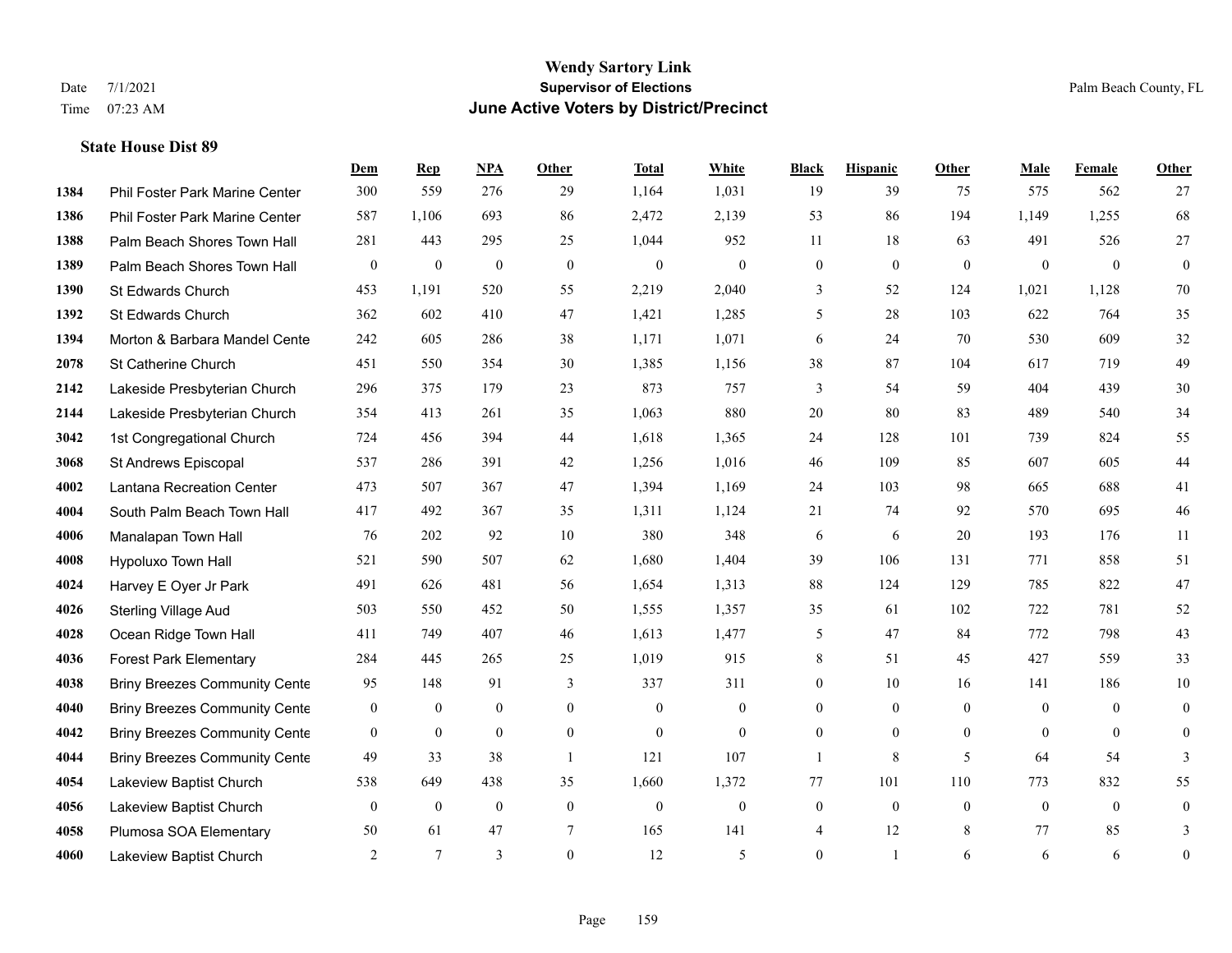#### **Wendy Sartory Link** Date 7/1/2021 **Supervisor of Elections** Palm Beach County, FL Time 07:23 AM **June Active Voters by District/Precinct**

# **Dem Rep NPA Other Total White Black Hispanic Other Male Female Other** Lakeview Baptist Church 41 68 37 5 151 124 8 8 11 73 76 2 Seacrest Presbyterian **47** 43 43 4 4 137 121 1 9 6 73 63 1 Seacrest Presbyterian 0 0 0 0 0 0 0 0 0 0 0 0 Seacrest Presbyterian 0 0 0 0 0 0 0 0 0 0 0 0 Seacrest Presbyterian 0 0 0 0 0 0 0 0 0 0 0 0 Gulf Stream Town Hall 182 453 208 22 865 806 4 19 36 421 427 17 Plumosa SOA Elementary 426 423 348 25 1,222 1,052 15 72 83 580 605 37 S D Spady Elementary 674 707 529 56 1,966 1,703 32 97 134 932 962 72 Bethel Evangelical Baptist 983 737 658 67 2,445 1,878 176 216 175 1,036 1,335 74 Carver Middle 113 145 95 10 363 291 28 19 25 179 170 14 Veterans Park Recreation Ctr 426 506 398 35 1,365 1,240 13 25 87 633 693 39 Emmanuel Catholic Church 748 668 612 66 2,094 1,694 81 153 166 913 1,113 68 Delray Beach Golf Club 408 409 336 34 1,187 915 53 106 113 546 603 38 Pines of Delray East 588 347 377 26 1,338 992 87 134 125 529 751 58 505 Club 378 434 295 30 1,137 1,031 9 33 64 494 615 28 Veterans Park Recreation Ctr 579 791 539 47 1,956 1,798 9 42 107 913 976 67 Delray Beach First Baptist 837 762 607 61 2,267 1,920 76 126 145 1,043 1,171 53 Orchard View Elementary 26 35 28 0 89 72 2 6 9 47 39 3 Orchard View Elementary 695 401 462 34 1,592 1,097 146 201 148 650 883 59 Orchard View Elementary 443 295 321 41 1,100 781 65 155 99 464 595 41 Delray Beach Swim and Tennis 711 434 475 35 1,655 1,151 194 146 164 713 877 65 Delray Beach Swim and Tennis 772 554 624 56 2,006 1,507 132 186 181 908 1,017 81 Pine Grove Elementary 512 837 529 58 1,936 1,671 25 93 147 891 975 70 St Lucy Catholic Church 624 906 620 43 2,193 1,962 14 74 143 988 1,131 74 St Lucy Catholic Church 31 58 31 2 122 107 0 4 11 54 66 2 Omni Middle 646 626 524 36 1,832 1,502 33 137 160 853 926 53 Calusa Elementary 383 390 311 27 1,111 919 15 92 85 453 618 40 Above and Beyond Community Church 411 557 427 35 1,430 1,161 40 124 105 671 712 47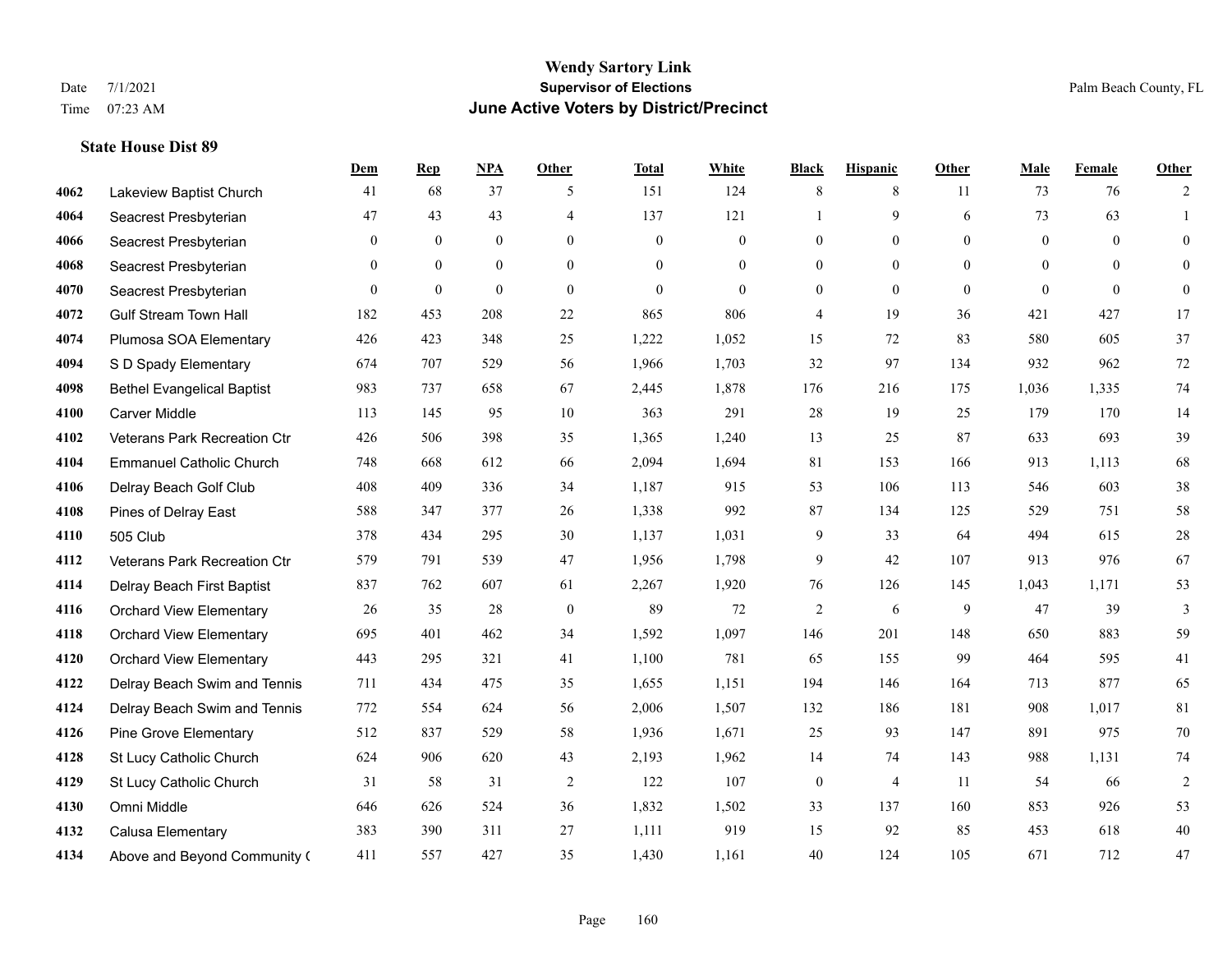# **Wendy Sartory Link** Date 7/1/2021 Palm Beach County, FL Time 07:23 AM **June Active Voters by District/Precinct**

|      |                                  | Dem | <b>Rep</b> | NPA | <b>Other</b> | <b>Total</b> | <b>White</b> | <b>Black</b>     | <b>Hispanic</b> | <b>Other</b> | <b>Male</b> | <b>Female</b> | Other   |
|------|----------------------------------|-----|------------|-----|--------------|--------------|--------------|------------------|-----------------|--------------|-------------|---------------|---------|
| 4136 | Above and Beyond Community (     | 636 | 615        | 573 | 43           | 1,867        | 1,392        | 50               | 216             | 209          | 794         | 998           | 75      |
| 4138 | <b>Ascension Catholic Church</b> | 806 | 1,203      | 890 | 68           | 2,967        | 2,323        | 158              | 237             | 249          | 1,396       | 1,471         | 100     |
| 4150 | Patch Reef Park Community Cer    | 567 | 503        | 550 | 66           | 1,686        | 1,297        | 62               | 155             | 172          | 795         | 843           | $48\,$  |
| 4152 | Boca Delray Lodge #171           | 636 | 646        | 638 | 50           | 1,970        | 1,454        | 71               | 220             | 225          | 895         | 991           | 84      |
| 4154 | <b>Ascension Catholic Church</b> | 418 | 415        | 330 | 32           | 1,195        | 872          | 88               | 101             | 134          | 582         | 565           | 48      |
| 4156 | St Lucy Catholic Church          | 534 | 556        | 406 | 35           | 1,531        | 1,343        | 6                | 65              | 117          | 710         | 777           | $44\,$  |
| 4166 | FAU Arena Lobby                  | 787 | 452        | 596 | 28           | 1,863        | 1,055        | 301              | 264             | 243          | 827         | 935           | 101     |
| 4168 | JC Mitchell Elementary           | 701 | 559        | 601 | 51           | 1,912        | 1,327        | 83               | 237             | 265          | 827         | 970           | 115     |
| 4170 | Spanish River Library            | 910 | 1,034      | 860 | 48           | 2,852        | 2,214        | 99               | 262             | 277          | 1,351       | 1,401         | $100\,$ |
| 4172 | Marine Safety Headquarters       | 671 | 682        | 583 | 61           | 1,997        | 1,750        | 16               | 98              | 133          | 889         | 1,053         | 55      |
| 4184 | Boca Raton Middle                | 566 | 611        | 557 | 36           | 1,770        | 1,341        | 53               | 204             | 172          | 829         | 890           | 51      |
| 4186 | The Volen Center                 | 555 | 504        | 450 | 29           | 1,538        | 1,065        | 131              | 161             | 181          | 709         | 764           | 65      |
| 4188 | Elks Lodge of Boca Raton         | 892 | 520        | 586 | 55           | 2,053        | 1,200        | 315              | 308             | 230          | 924         | 1,036         | 93      |
| 4190 | St Gregory Episcopal Church      | 743 | 1,084      | 793 | 72           | 2,692        | 2,264        | $27\,$           | 179             | 222          | 1,317       | 1,279         | 96      |
| 4212 | Center for Spiritual Living      | 628 | 806        | 574 | 37           | 2,045        | 1,707        | 33               | 160             | 145          | 966         | 1,017         | 62      |
| 4214 | Calvary Chapel Boca Raton - 4th  | 636 | 860        | 639 | 65           | 2,200        | 1,754        | 46               | 233             | 167          | 1,018       | 1,102         | 80      |
| 4216 | Calvary Chapel Boca Raton - Kir  | 684 | 1,070      | 689 | 62           | 2,505        | 2,112        | $20\,$           | 176             | 197          | 1,180       | 1,235         | $90\,$  |
| 4218 | <b>Grace Community Church</b>    | 456 | 852        | 536 | 58           | 1,902        | 1,580        | 31               | 135             | 156          | 879         | 940           | 83      |
| 4220 | Boca Raton Community Center      | 459 | 394        | 460 | 45           | 1,358        | 875          | 99               | 238             | 146          | 602         | 711           | 45      |
| 4222 | Boca Raton Downtown Library      | 921 | 1,076      | 884 | $81\,$       | 2,962        | 2,493        | 59               | 178             | 232          | 1,329       | 1,514         | 119     |
| 4224 | <b>Grace Community Church</b>    | 511 | 1,103      | 725 | 59           | 2,398        | 1,976        | 56               | 176             | 190          | 1,121       | 1,195         | 82      |
| 4226 | St Gregory Episcopal Church      | 226 | 381        | 270 | 21           | 898          | 805          | $\tau$           | 32              | 54           | 425         | 449           | 24      |
| 4228 | Boca Raton Community Center      | 526 | 650        | 499 | 47           | 1,722        | 1,477        | 16               | 96              | 133          | 775         | 899           | $48\,$  |
| 4230 | Boca Raton Downtown Library      | 319 | 449        | 318 | 25           | 1,111        | 973          | 9                | 54              | 75           | 521         | 564           | $26\,$  |
| 7152 | WPB City Hall Flagler Gallery    | 475 | 451        | 278 | 42           | 1,246        | 987          | 44               | 116             | 99           | 483         | 714           | 49      |
| 7154 | Morton & Barbara Mandel Cente    | 148 | 374        | 158 | 19           | 699          | 622          | 8                | 13              | 56           | 319         | 359           | 21      |
| 7156 | PB Fire Station #3               | 42  | 103        | 59  | $\sqrt{2}$   | 206          | 177          | $\boldsymbol{0}$ | $7\phantom{.0}$ | 22           | 92          | 101           | 13      |
| 7158 | PB Fire Station #3               | 532 | 472        | 408 | 52           | 1,464        | 1,310        | 18               | 34              | 102          | 642         | 785           | 37      |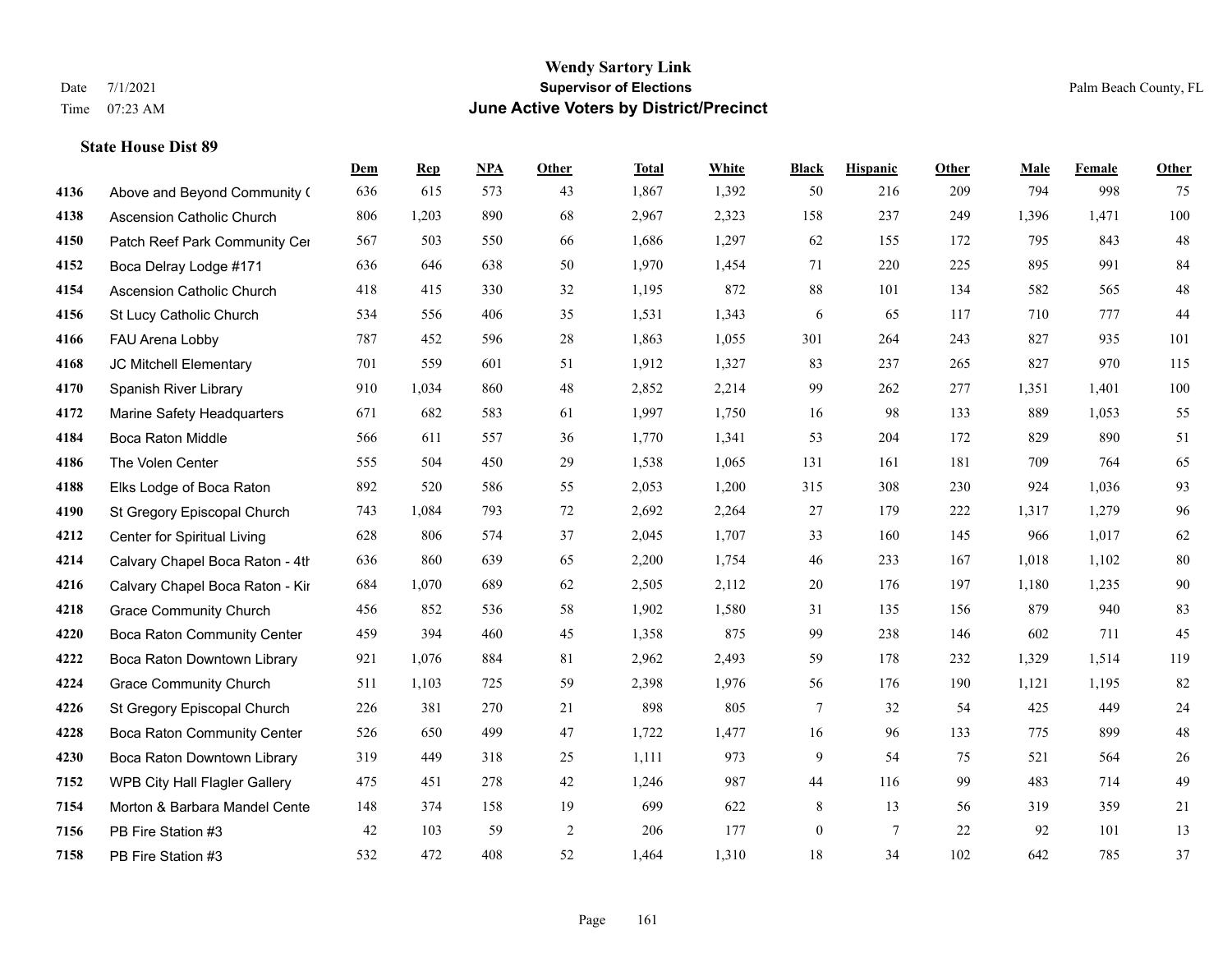## **Wendy Sartory Link** Date 7/1/2021 **Supervisor of Elections Supervisor of Elections** Palm Beach County, FL Time 07:23 AM **June Active Voters by District/Precinct**

|      |                                 | Dem    | <b>Rep</b> | <b>NPA</b> | Other          | <b>Total</b> | White   | <b>Black</b>   | <b>Hispanic</b> | Other  | Male   | Female | Other  |
|------|---------------------------------|--------|------------|------------|----------------|--------------|---------|----------------|-----------------|--------|--------|--------|--------|
| 7164 | <b>Osborne Community Center</b> | 317    | 188        | 194        | 24             | 723          | 565     | 52             | 55              | 51     | 336    | 367    | 20     |
| 7166 | PB Fire Station #3              | 316    | 378        | 295        | 33             | 1,022        | 906     | $\overline{2}$ | 30              | 84     | 457    | 540    | 25     |
| 7170 | Lantana Town Hall               | 715    | 345        | 520        | 33             | 1,613        | 871     | 346            | 238             | 158    | 757    | 779    | 77     |
| 7172 | Lantana Recreation Center       | 299    | 259        | 240        | 17             | 815          | 635     | 50             | 67              | 63     | 383    | 406    | 26     |
| 7176 | Hypoluxo Town Hall              | 186    | 87         | 107        | 9              | 389          | 217     | 81             | 62              | 29     | 169    | 210    | 10     |
| 7188 | <b>Forest Park Elementary</b>   | 853    | 526        | 575        | 61             | 2,015        | 1,392   | 265            | 181             | 177    | 850    | 1,091  | 74     |
| 7190 | Seacrest Presbyterian           | 1,062  | 598        | 783        | 59             | 2,502        | 1,573   | 440            | 250             | 239    | 1,193  | 1,210  | 99     |
| 7192 | Lakeview Baptist Church         | 17     | 10         | 10         | 2              | 39           | 27      | $\overline{2}$ | 4               | 6      | 19     | 17     | 3      |
| 7194 | Delray Beach Community Cente    | 577    | 342        | 417        | 40             | 1,376        | 988     | 190            | 100             | 98     | 692    | 636    | $48\,$ |
| 7198 | Atlantic High Auditorium        | 44     | 31         | 27         | 3              | 105          | 85      | 6              | 7               | $\tau$ | 43     | 59     | 3      |
| 7202 | 505 Club                        | 652    | 386        | 432        | 38             | 1,508        | 1,073   | 234            | 73              | 128    | 789    | 669    | 50     |
| 7204 | 505 Club                        | 36     | 35         | 36         | $\overline{4}$ | 111          | 87      | $\mathfrak{D}$ | 9               | 13     | 55     | 51     | 5      |
| 7206 | 505 Club                        | 57     | 58         | 57         | 6              | 178          | 152     | $\overline{c}$ | 9               | 15     | 92     | 81     | 5      |
| 7208 | Atlantic High Media Center      | 748    | 189        | 310        | 23             | 1,270        | 558     | 524            | 82              | 106    | 550    | 679    | 41     |
| 7214 | Delray Beach Community Cente    | 865    | 306        | 471        | 37             | 1,679        | 771     | 545            | 207             | 156    | 800    | 808    | 71     |
|      | <b>State House Dist 89</b>      | 42,910 | 45,394     | 36,432     | 3,364          | 128,100      | 101,875 | 6,441          | 9,415           | 10,369 | 58,649 | 65,071 | 4,380  |

# Page 162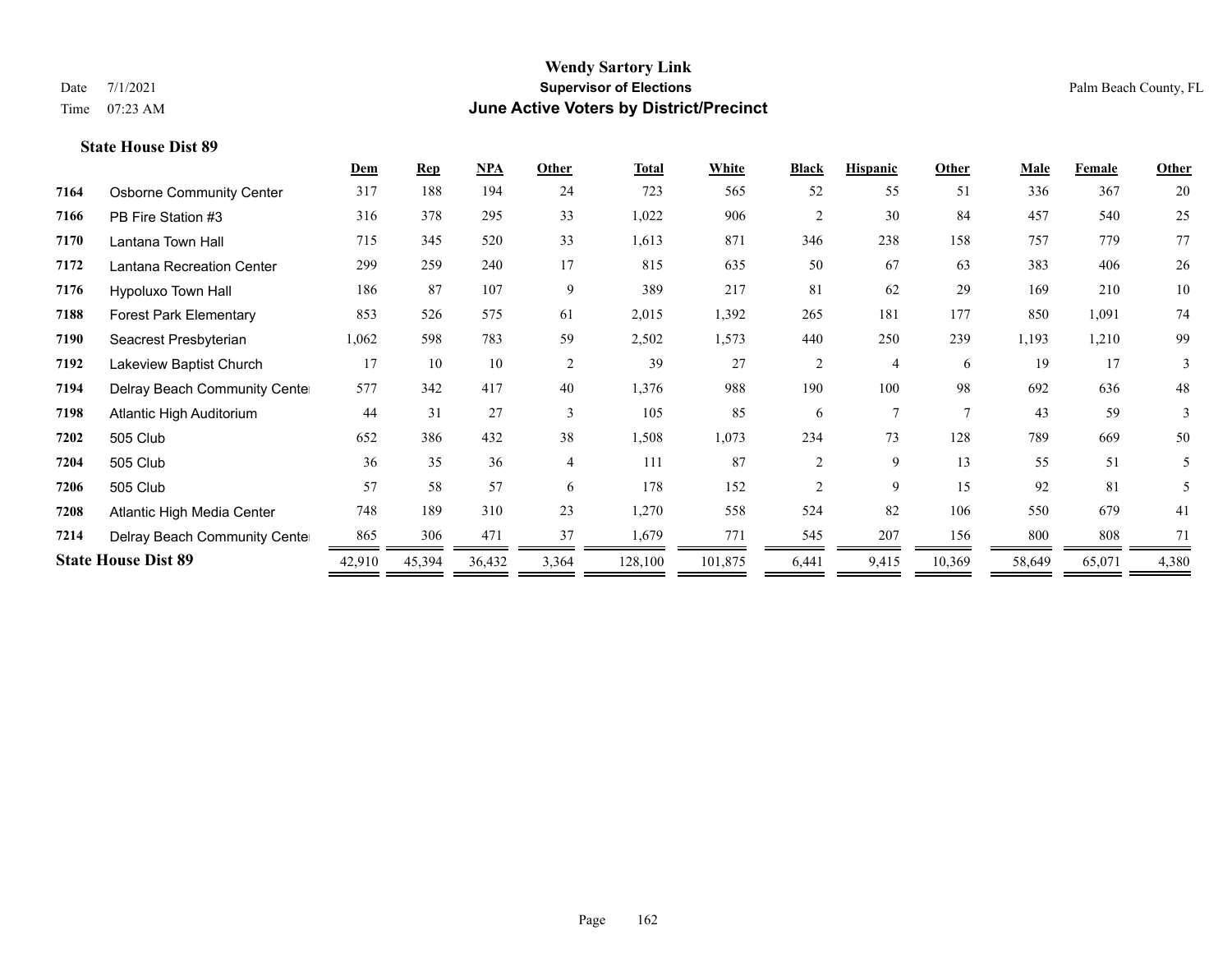#### **Wendy Sartory Link** Date 7/1/2021 **Supervisor of Elections** Palm Beach County, FL Time 07:23 AM **June Active Voters by District/Precinct**

# **Dem Rep NPA Other Total White Black Hispanic Other Male Female Other** Liberty Park Elementary 0 0 0 0 0 0 0 0 0 0 0 0 River Bridge Activities Center 1,090 525 675 52 2,342 1,141 474 478 249 975 1,283 84 Pine Ridge North II 1,117 505 800 52 2,474 1,024 383 807 260 987 1,384 103 Cresthaven Emory Aud 634 418 311 15 1,378 770 96 416 96 511 816 51 Cresthaven Barkley Aud 522 359 284 20 1,185 601 84 396 104 497 635 53 Cresthaven Ashley Aud 333 218 221 14 786 397 37 287 65 311 442 33 Covered Bridge Clubhouse 1,133 734 663 39 2,569 1,792 134 469 174 994 1,495 80 Poinciana Clubhouse 895 523 498 37 1,953 1,288 92 412 161 762 1,123 68 First Baptist Church GA 0 0 0 0 0 0 0 0 0 0 0 0 Liberty Park Elementary 1,119 539 665 53 2,376 1,045 452 624 255 939 1,321 116 First Baptist Church GA 17 4 11 0 32 15 3 10 4 13 18 1 First Baptist Church GA 456 187 269 12 924 406 191 204 123 405 477 42 St Lukes United Methodist Chr 468 517 425 34 1,444 1,144 35 188 77 683 722 39 Lucerne Pointe Clubhouse 1,026 526 646 46 2,244 1,423 222 423 176 920 1,245 79 Fountains Of Palm Beach 919 442 565 55 1,981 1,348 140 328 165 837 1,076 68 Pine Ridge South IV Clubhouse 893 499 500 40 1,932 1,159 262 399 112 751 1,109 72 American Finnish Club 14 9 8 0 31 17 3 1 10 12 16 3 Indian Pines Elementary 1,177 254 572 35 2,038 467 895 442 234 915 1,021 102 Indian Pines Elementary 1,797 297 836 42 2,972 524 1,496 581 371 1,328 1,497 147 Tradewinds Middle 1,274 325 641 34 2,274 579 877 377 441 1,003 1,145 126 Coastal Chapel 473 357 335 26 1,191 747 99 255 90 556 594 41 Lantana Recreation Center 14 10 8 2 34 34 0 0 0 13 21 0 Our Savior Lutheran Church 47 39 47 1 134 94 15 19 6 72 58 4 Lakeside UM Church 645 398 442 36 1,521 952 168 269 132 676 802 43 Atlantis City Hall 486 904 441 41 1,872 1,621 38 90 123 860 969 43 Woodlands Middle 797 620 695 48 2,160 1,481 136 352 191 1,004 1,079 77 Tradewinds Middle 178 52 123 8 361 97 125 78 61 163 187 11 Coral Reef Elementary 327 241 261 26 855 513 70 189 83 401 427 27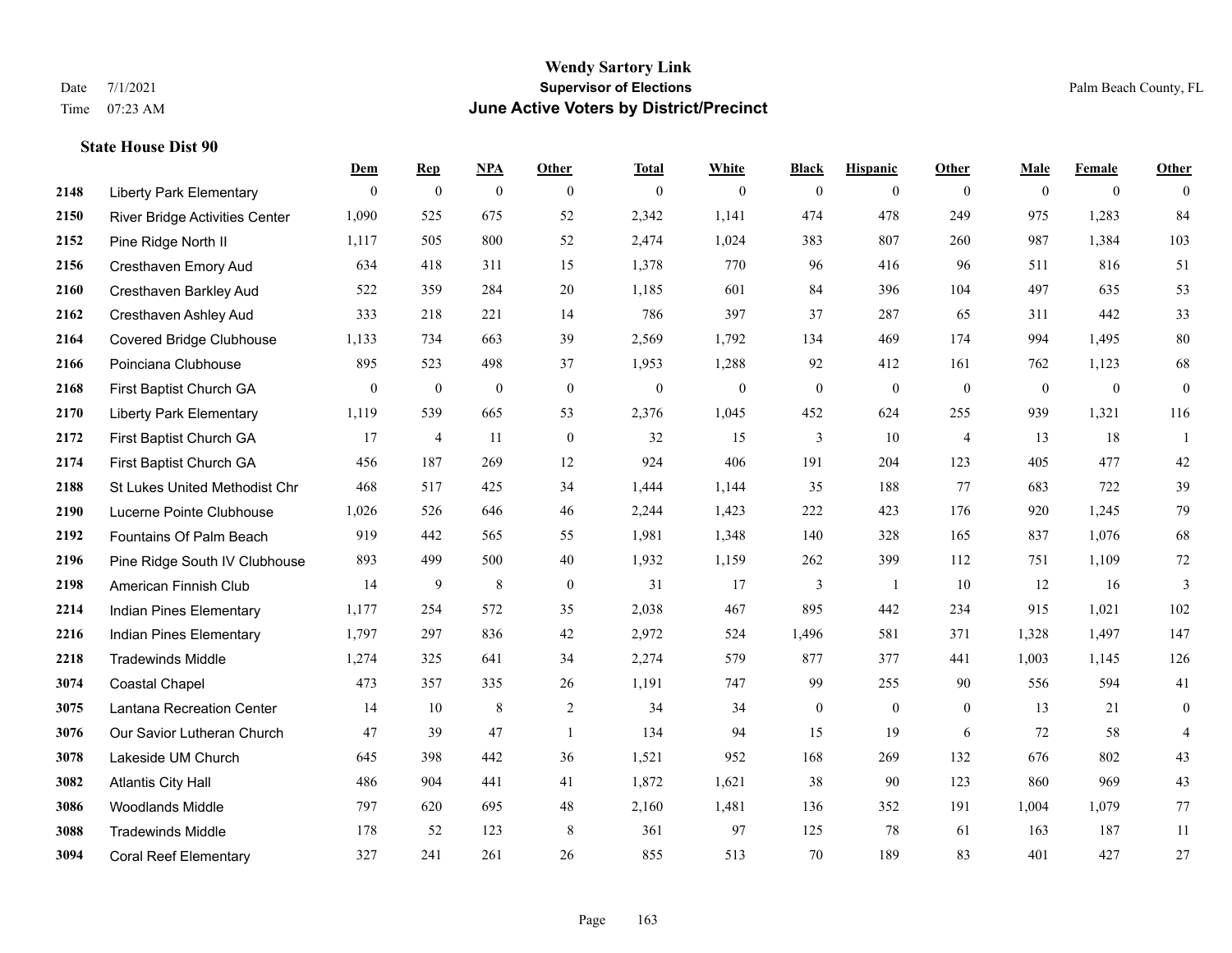#### **Wendy Sartory Link** Date 7/1/2021 **Supervisor of Elections** Palm Beach County, FL Time 07:23 AM **June Active Voters by District/Precinct**

# **Dem Rep NPA Other Total White Black Hispanic Other Male Female Other** Coral Reef Elementary 829 596 632 56 2,113 1,365 253 269 226 981 1,047 85 Manatee Elementary 683 582 512 42 1,819 1,247 169 217 186 826 932 61 Journeys End 426 332 352 20 1,130 754 92 134 150 531 570 29 Diamond View Elementary 1,203 447 792 47 2,489 1,035 628 523 303 1,095 1,286 108 American German Club 410 347 371 33 1,161 809 89 136 127 539 578 44 American German Club 298 113 204 16 631 231 172 97 131 279 323 29 Santaluces High 1,236 535 866 60 2,697 1,085 690 529 393 1,189 1,420 88 Lantana Road Branch Library 825 332 490 39 1,686 792 448 290 156 735 870 81 Starlight Cove Elementary 843 299 611 38 1,791 707 310 627 147 778 922 91 Santaluces High 378 246 293 12 929 543 122 177 87 453 444 32 Advent Lantana 1,077 529 732 50 2,388 1,462 370 366 190 986 1,319 83 Advent Lantana 207 231 174 16 628 515 21 48 44 307 307 14 West Boynton Park and Rec 787 575 645 44 2,051 1,302 217 284 248 925 1,050 76 Temple Shaarei Shalom 651 506 463 28 1,648 1,127 153 201 167 760 837 51 West Boynton Park and Rec 950 605 716 43 2,314 1,447 276 335 256 1,058 1,172 84 Winston Trails Swim Center 1,122 913 858 62 2,955 2,089 205 375 286 1,383 1,456 116 Park Vista High 864 658 682 48 2,252 1,427 224 361 240 1,009 1,163 80 Christa McAuliffe Middle 177 121 133 9 440 266 45 63 66 212 216 12 Hidden Oaks Elementary 1,084 319 569 33 2,005 589 791 352 273 858 1,060 87 Freedom Shores Elementary 877 401 579 33 1,890 836 522 275 257 837 977 76 Citrus Cove Elementary 861 499 572 31 1,963 1,159 310 287 207 863 1,018 82 Boynton Lakes North Clubhouse 417 195 274 15 901 424 218 128 131 403 467 31 Boynton Lakes North Clubhouse 389 163 218 15 785 441 137 136 71 314 440 31 Freedom Shores Elementary 10 8 10 0 28 22 0 3 3 11 14 3 Freedom Shores Elementary 329 124 168 15 636 422 79 73 62 259 357 20 Imagine Schools - Chancellor 61 54 54 5 174 118 12 27 17 86 83 5 Christa McAuliffe Middle 568 252 230 21 1,071 972 21 31 47 439 599 33

Park Vista High 648 408 388 33 1,477 1,265 55 63 94 649 778 50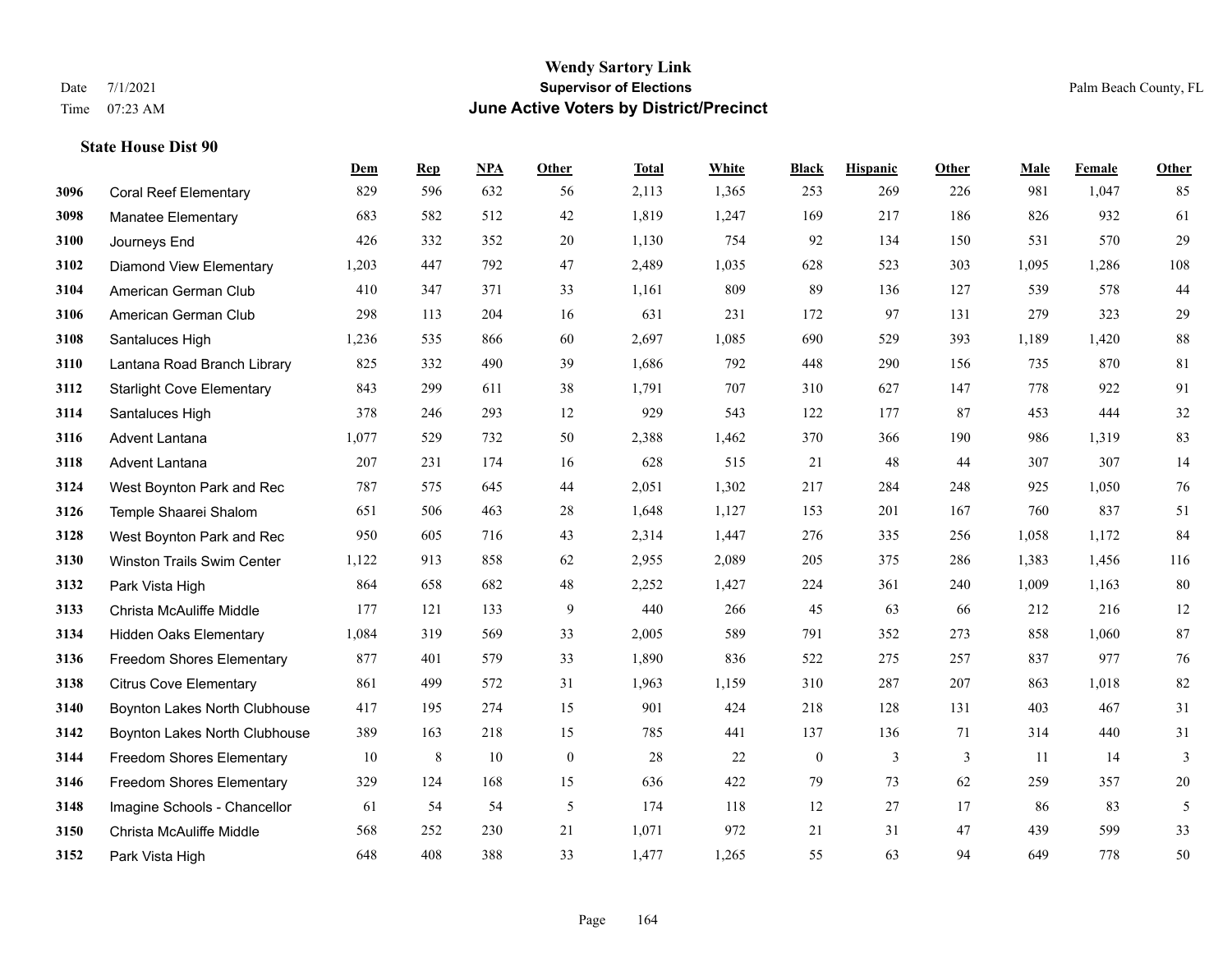#### **Wendy Sartory Link** Date 7/1/2021 **Supervisor of Elections** Palm Beach County, FL Time 07:23 AM **June Active Voters by District/Precinct**

# **Dem Rep NPA Other Total White Black Hispanic Other Male Female Other** Ponte Vecchio Clubhouse 814 311 279 21 1,425 1,269 22 40 94 641 742 42 Aberdeen East Clubhouse 1,010 491 543 42 2,086 1,588 139 182 177 855 1,169 62 Crystal Lakes Elementary 995 768 803 56 2,622 1,851 190 287 294 1,188 1,322 112 Christa McAuliffe Middle 435 332 320 18 1,105 753 134 118 100 499 564 42 Hidden Oaks Elementary 544 256 295 16 1,111 668 203 125 115 499 579 33 Citrus Cove Elementary 880 540 637 52 2,109 1,319 311 244 235 934 1,104 71 Jamaica Bay Clubhouse 352 366 263 25 1,006 892 19 40 55 434 538 34 Boynton Beach Fire Station #3 911 451 656 30 2,048 1,158 360 298 232 873 1,102 73 Boynton Beach High 1,117 603 859 69 2,648 1,563 303 529 253 1,163 1,379 106 Boynton Beach High 474 140 302 32 948 438 266 138 106 388 513 47 Boynton Beach Fire Station #3 246 173 170 14 603 411 51 85 56 275 311 17 Boynton Beach High 221 119 149 7 496 264 91 82 59 214 260 22 Imagine Schools - Chancellor 0 0 0 0 0 0 0 0 0 0 0 0 Imagine Schools - Chancellor 97 51 82 4 234 118 45 37 34 111 112 11 Christ Fellowship Church BB 263 175 173 26 637 403 70 96 68 300 316 21 Christ Fellowship Church BB 185 123 138 10 456 321 39 63 33 201 234 21 Christ Fellowship Church BB 696 390 567 55 1,708 975 261 282 190 798 852 58 Christ Fellowship Church BB 413 305 352 20 1,090 674 221 122 73 536 519 35 Imagine Schools - Chancellor 295 147 206 20 668 381 134 91 62 336 317 15 Bent Tree Villas East 797 731 602 51 2,181 1,595 207 211 168 959 1,169 53 Christ Fellowship Church BB 537 288 298 25 1,148 695 185 161 107 527 591 30 Christ Fellowship Church BB 31 27 38 4 100 78 4 11 7 38 60 2 Temple Shaarei Shalom 960 235 309 35 1,539 1,439 15 25 60 590 918 31 The Grove Clubhouse 415 146 157 12 730 660 18 18 34 307 412 11 West Boynton Branch Library 686 452 479 40 1,657 953 244 240 220 731 863 63 Faith United Methodist Church 954 627 626 30 2,237 1,630 153 237 217 982 1,163 92 Platina Clubhouse 685 252 292 20 1,249 1,063 35 72 79 476 740 33 Rolling Green Elementary 0 0 1 0 1 0 0 1 0 1 0 0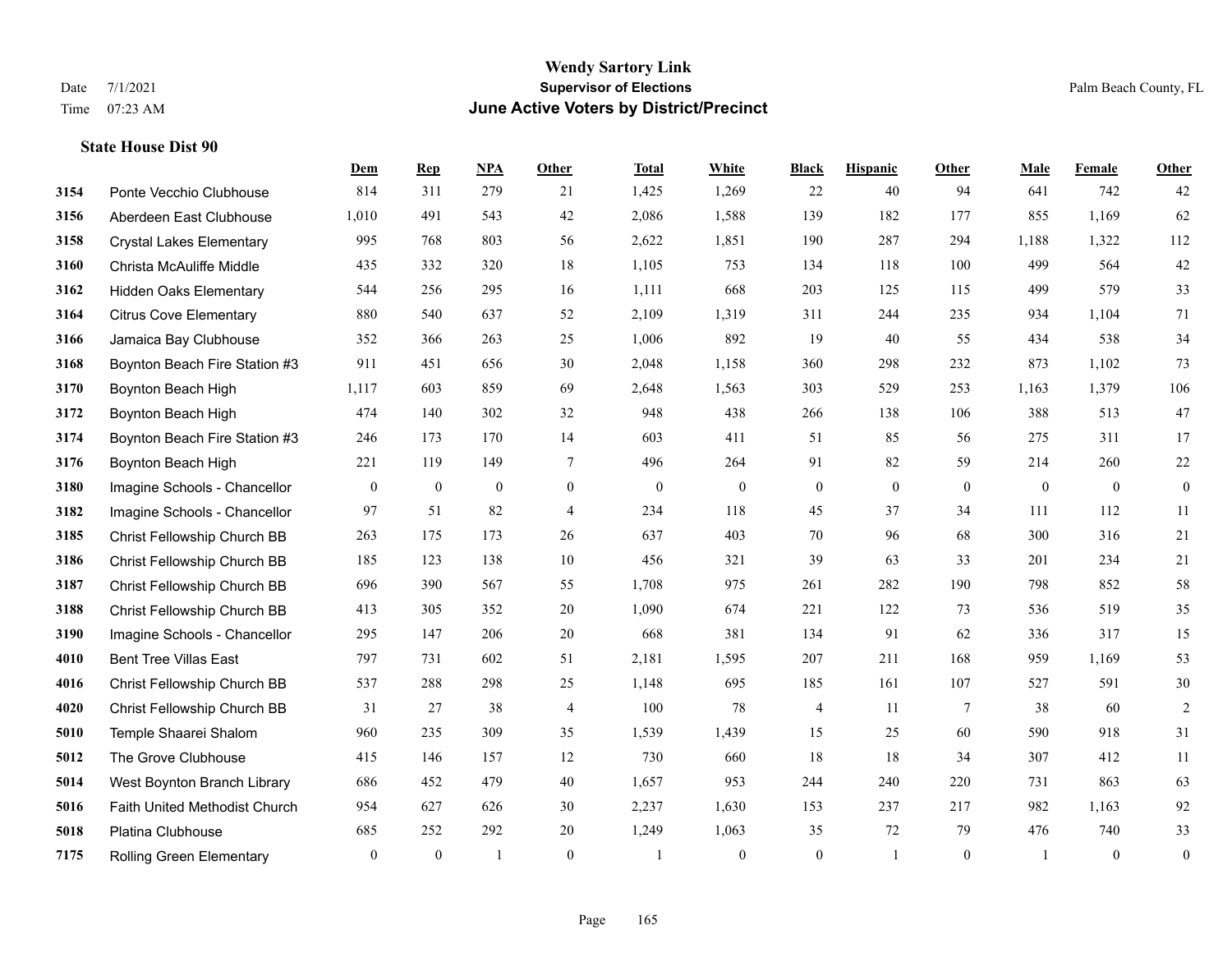| 7/1/2021<br>Date<br>$07:23$ AM<br>Time                                                                                                                                                         |        |        |        |       | <b>Wendy Sartory Link</b><br><b>Supervisor of Elections</b> |        |        |        |        |        |        | Palm Beach County, FL |
|------------------------------------------------------------------------------------------------------------------------------------------------------------------------------------------------|--------|--------|--------|-------|-------------------------------------------------------------|--------|--------|--------|--------|--------|--------|-----------------------|
| June Active Voters by District/Precinct<br><b>State House Dist 90</b><br>White<br><b>Black</b><br><u>NPA</u><br>Other<br><b>Hispanic</b><br><b>Other</b><br>Dem<br><u>Total</u><br>Male<br>Rep |        |        |        |       |                                                             |        |        |        |        |        | Female | <u>Other</u>          |
| <b>State House Dist 90</b>                                                                                                                                                                     | 51,074 | 28.391 | 33,126 | 2,366 | 114,957                                                     | 68,289 | 16,876 | 18,336 | 11,456 | 50,209 | 60,516 | 4,232                 |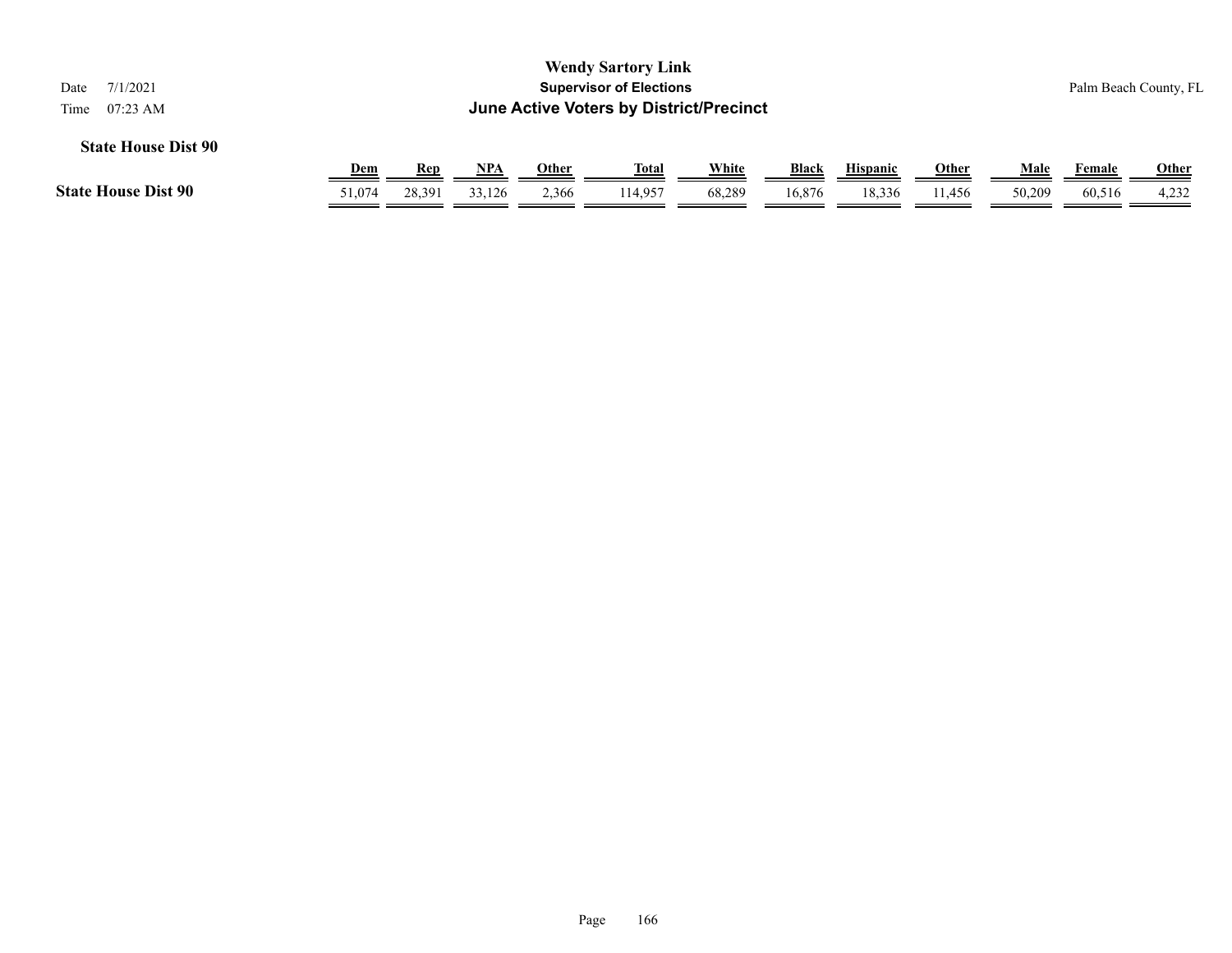#### **Wendy Sartory Link** Date 7/1/2021 **Supervisor of Elections** Palm Beach County, FL Time 07:23 AM **June Active Voters by District/Precinct**

# **Dem Rep NPA Other Total White Black Hispanic Other Male Female Other** Leisureville #1 Clubhouse 556 404 363 41 1,364 1,033 109 127 95 542 774 48 Leisureville #3 Clubhouse 617 556 419 47 1,639 1,365 81 102 91 702 883 54 BB Leisureville Clubhouse 492 522 311 36 1,361 1,127 61 112 61 551 772 38 Golfview Harbour Clubhouse 614 403 397 28 1,442 984 204 108 146 646 748 48 Greentree Villas 642 566 460 26 1,694 1,384 71 120 119 675 969 50 New Church 417 483 328 24 1,252 1,017 63 88 84 536 687 29 Quail Ridge Business Center 125 373 115 11 624 601 1 2 20 286 328 10 Congress Middle 826 238 397 40 1,501 546 647 157 151 620 820 61 Village of Golf Admin Bldg 35 188 43 4 270 265 0 1 4 126 143 1 Crosspointe Elementary 360 256 291 23 930 671 111 61 87 397 513 20 Delray Dunes 86 339 99 5 529 491 1 5 32 241 276 12 Banyan Creek Elementary 118 153 84 7 362 289 16 30 27 186 167 9 Hunter's Run Courtside Cafe 1,076 367 532 36 2,011 1,850 40 47 74 839 1,128 44 Country Manors Clubhouse 448 389 396 24 1,257 892 99 131 135 553 668 36 Banyan Creek Elementary 2 6 1 0 9 8 0 0 1 5 3 1 Banyan Creek Elementary 0 0 0 0 0 0 0 0 0 0 0 0 **4082 Banyan Creek Elementary 0 3 0 0 3 3 3 0 0 0 2 1 0 4084 Banyan Creek Elementary 42 23 23 2 90 66 6 9 9 42 44 4**  Banyan Creek Elementary 557 376 377 25 1,335 911 186 103 135 623 661 51 West Park Baptist Church 845 454 478 48 1,825 1,554 59 94 118 738 1,035 52 Pines of Delray North 273 165 161 11 610 487 38 44 41 239 344 27 Broken Sound Club 253 204 180 16 653 481 25 84 63 272 363 18 Woodfield Country Club HOA 841 746 724 53 2,364 2,115 13 67 169 1,076 1,194 94 Seasons HOA Clubhouse 220 215 168 10 613 507 8 37 61 290 294 29 Broken Sound Club 525 378 332 17 1,252 1,147 12 32 61 562 657 33 Broken Sound Club 578 415 425 39 1,457 1,147 70 132 108 666 752 39 Spanish River High 954 736 758 40 2,488 1,971 49 218 250 1,181 1,199 108 Greater BR Swim & Racquet Ctr 432 406 345 19 1,202 970 18 88 126 556 602 44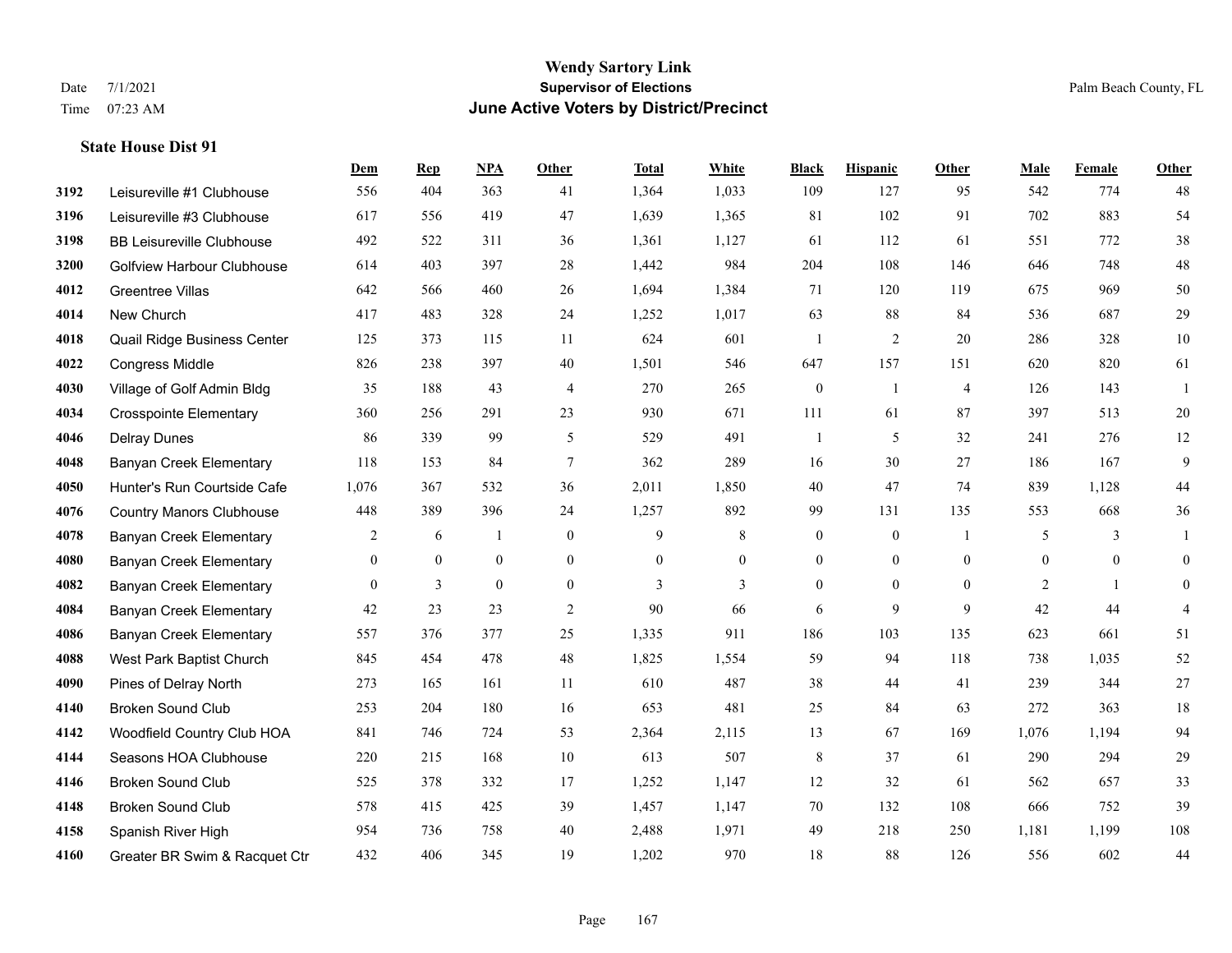# **Wendy Sartory Link** Date 7/1/2021 Palm Beach County, FL Time 07:23 AM **June Active Voters by District/Precinct**

|      |                               | Dem | <b>Rep</b> | NPA | <b>Other</b> | <b>Total</b> | White | <b>Black</b> | <b>Hispanic</b> | Other | <b>Male</b> | Female | <b>Other</b> |
|------|-------------------------------|-----|------------|-----|--------------|--------------|-------|--------------|-----------------|-------|-------------|--------|--------------|
| 4162 | Patch Reef Park Community Cer | 546 | 480        | 437 | 20           | 1,483        | 1,132 | 30           | 113             | 208   | 676         | 732    | 75           |
| 4164 | Safe Schools Institute        | 595 | 648        | 561 | 32           | 1,836        | 1,476 | 28           | 171             | 161   | 853         | 890    | 93           |
| 4174 | Sugar Sand Park Comm Center   | 302 | 276        | 264 | 15           | 857          | 737   | 5            | 53              | 62    | 403         | 417    | 37           |
| 4176 | Sugar Sand Park Comm Center   | 937 | 681        | 728 | 70           | 2,416        | 1,776 | 72           | 321             | 247   | 1,054       | 1,256  | 106          |
| 4178 | Sugar Sand Park Comm Center   | 755 | 645        | 517 | 45           | 1,962        | 1,561 | 42           | 195             | 164   | 789         | 1,106  | 67           |
| 4180 | Del Prado Elementary          | 579 | 571        | 557 | 35           | 1,742        | 1,243 | 49           | 244             | 206   | 789         | 854    | 99           |
| 4182 | Greater BR Swim & Racquet Ctr | 879 | 593        | 727 | 53           | 2,252        | 1,526 | 84           | 401             | 241   | 944         | 1,215  | 93           |
| 4192 | Verde K-8 School              | 572 | 957        | 699 | 44           | 2,272        | 1,812 | 48           | 133             | 279   | 1,051       | 1,095  | 126          |
| 4194 | Del Prado Elementary          | 539 | 324        | 306 | 29           | 1,198        | 1,023 | 23           | 54              | 98    | 505         | 660    | 33           |
| 4196 | Good Shepherd Lutheran        | 707 | 435        | 441 | 24           | 1,607        | 1,383 | 30           | 82              | 112   | 677         | 888    | $42\,$       |
| 4198 | Verde K-8 School              | 636 | 469        | 507 | 35           | 1,647        | 1,029 | 118          | 315             | 185   | 678         | 895    | 74           |
| 4200 | Verde K-8 School              | 406 | 350        | 296 | 19           | 1,071        | 799   | 10           | 170             | 92    | 433         | 610    | $28\,$       |
| 4202 | Greater BR Swim & Racquet Ctr | 777 | 589        | 613 | 34           | 2,013        | 1,568 | 30           | 236             | 179   | 818         | 1,121  | $74\,$       |
| 4204 | Sugar Sand Park Comm Center   | 750 | 445        | 575 | 40           | 1,810        | 1,143 | 142          | 309             | 216   | 809         | 932    | 69           |
| 4206 | Good Shepherd Lutheran        | 672 | 469        | 505 | 32           | 1,678        | 1,333 | 31           | 173             | 141   | 677         | 944    | 57           |
| 4208 | Hammock Pointe Elementary     | 873 | 597        | 480 | 34           | 1,984        | 1,708 | 10           | 121             | 145   | 788         | 1,139  | 57           |
| 4210 | Sugar Sand Park Comm Center   | 638 | 835        | 667 | 43           | 2,183        | 1,718 | 30           | 261             | 174   | 1,008       | 1,103  | 72           |
| 5020 | <b>Hagen Road Elementary</b>  | 613 | 324        | 402 | 37           | 1,376        | 712   | 293          | 189             | 182   | 594         | 731    | 51           |
| 5022 | <b>Hagen Road Elementary</b>  | 861 | 443        | 449 | 27           | 1,780        | 1,395 | 147          | 117             | 121   | 785         | 949    | $46\,$       |
| 5024 | Valencia Lakes HOA            | 600 | 210        | 242 | 16           | 1,068        | 987   | 10           | 16              | 55    | 470         | 569    | $29\,$       |
| 5026 | Faith United Methodist Church | 945 | 411        | 503 | 46           | 1,905        | 1,117 | 435          | 195             | 158   | 810         | 1,029  | 66           |
| 5028 | South Tech Academy            | 689 | 514        | 433 | 29           | 1,665        | 1,308 | 97           | 108             | 152   | 731         | 865    | 69           |
| 5030 | West Boynton Branch Library   | 680 | 195        | 309 | 34           | 1,218        | 778   | 247          | 113             | 80    | 467         | 698    | 53           |
| 5032 | New Church                    | 292 | 119        | 135 | 12           | 558          | 485   | 16           | 27              | 30    | 237         | 305    | 16           |
| 5034 | Valencia Lakes HOA            | 793 | 297        | 308 | 16           | 1,414        | 1,307 | 16           | 21              | 70    | 600         | 783    | 31           |
| 5036 | Valencia Isles Social Hall    | 801 | 227        | 275 | 14           | 1,317        | 1,244 | $\mathbf{1}$ | 5               | 67    | 543         | 745    | 29           |
| 5038 | The Cascades Clubhouse        | 752 | 262        | 270 | 18           | 1,302        | 1,218 | 15           | 17              | 52    | 548         | 728    | $26\,$       |
| 5040 | New Church                    | 388 | 202        | 244 | 15           | 849          | 764   | 19           | 33              | 33    | 386         | 444    | 19           |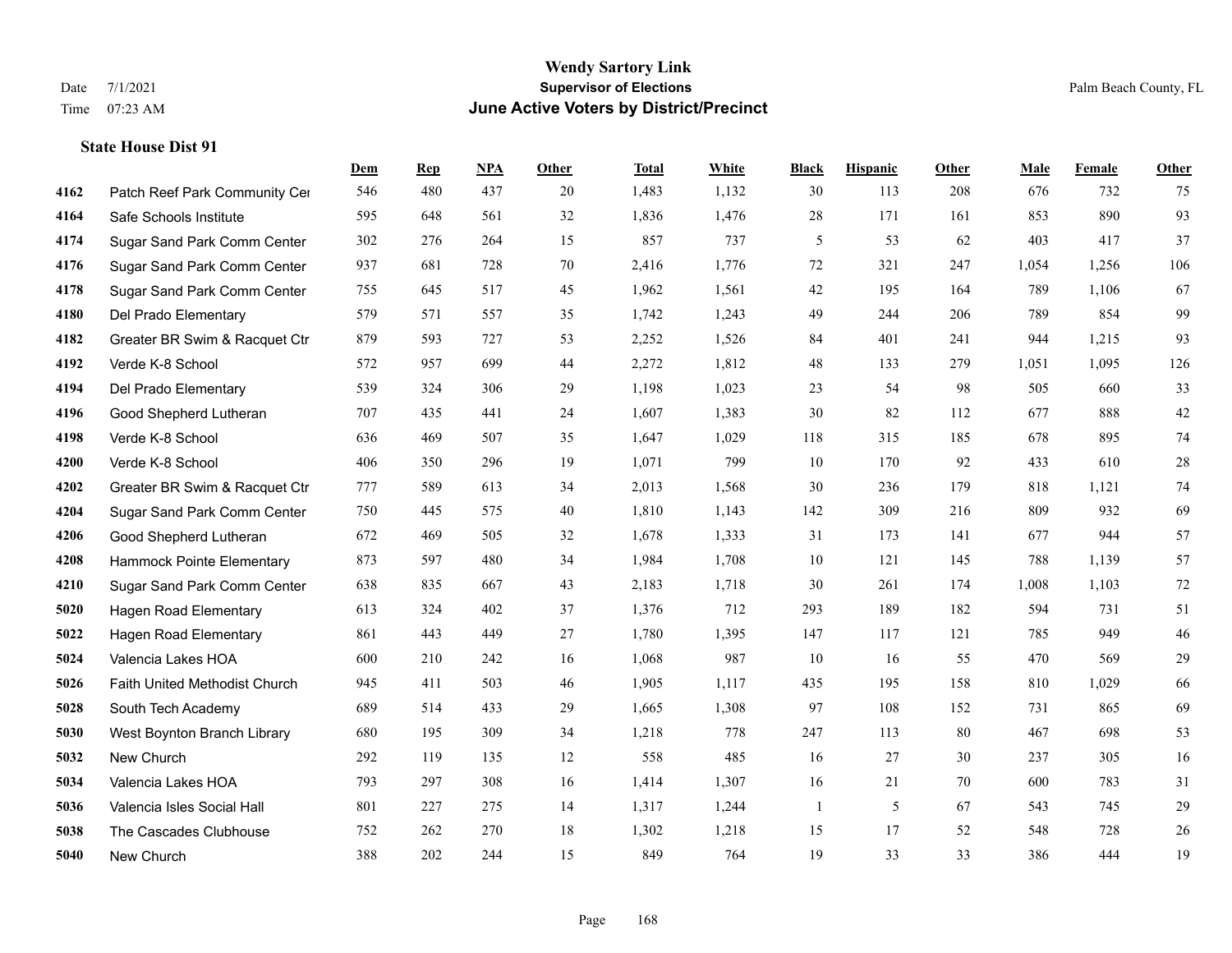#### **Wendy Sartory Link** Date 7/1/2021 **Supervisor of Elections** Palm Beach County, FL Time 07:23 AM **June Active Voters by District/Precinct**

**Dem Rep NPA Other Total White Black Hispanic Other Male Female Other**

# South Tech Academy 917 369 456 40 1,782 1,370 158 144 110 722 1,004 56 Cascade Lakes Clubhouse 558 198 185 11 952 865 5 11 71 418 506 28 Green Cay Nature Center 1,340 570 637 42 2,589 1,971 264 172 182 1,105 1,415 69 Coral Lakes Clubhouse 590 361 300 19 1,270 889 138 133 110 551 675 44 Coral Lakes Clubhouse 1,109 305 358 22 1,794 1,679 11 8 96 688 1,058 48 Lake Worth Drainage District 648 439 456 31 1,574 1,206 87 129 152 682 831 61 Hagen Ranch Road Library 1,868 1,107 1,152 93 4,220 3,414 161 322 323 1,791 2,298 131 Valencia Falls Clubhouse 680 190 226 10 1,106 1,040 4 5 57 489 581 36 Hagen Ranch Road Library 521 210 230 14 975 904 4 14 53 441 522 12 Villa Borghese Clubhouse 449 243 163 14 869 792 11 27 39 378 468 23 Huntington Lakes Clubhouse 957 330 348 36 1,671 1,543 15 39 74 624 1,013 34 Abbey Village Clubhouse 726 378 358 29 1,491 1,217 58 117 99 593 837 61 Camelot Village Clubhouse 223 116 99 13 451 277 50 83 41 174 261 16 Delray Villas 465 236 210 18 929 759 38 63 69 397 499 33 Huntington Pointe Clubhouse 768 173 231 18 1,190 1,128 6 10 46 445 711 34 Coco Wood Clubhouse 383 163 175 11 732 514 93 75 50 326 375 31 Palm Greens Clubhouse 668 298 304 29 1,299 1,080 36 94 89 508 741 50 Bethel Evangelical Baptist 704 380 399 41 1,524 1,138 113 167 106 617 866 41 Bethel Evangelical Baptist 89 50 36 1 176 127 10 21 18 59 115 2 Bethel Evangelical Baptist 643 371 411 22 1,447 990 170 154 133 650 754 43 High Point Section II 445 302 252 23 1,022 808 38 105 71 411 581 30 Carver Middle 44 17 17 5 83 65 6 4 8 32 49 2 Carver Middle 173 128 132 15 448 291 49 58 50 199 234 15 Gleneagles CC-Strathearn Sat 973 473 476 37 1,959 1,680 35 114 130 822 1,086 51 Gleneagles CC-Clunie Satellite 793 317 345 22 1,477 1,267 72 67 71 626 817 34

 Kings Point Clubhouse 378 184 172 14 748 602 27 70 49 291 426 31 Monaco Clubhouse 908 493 490 39 1,930 1,495 91 196 148 786 1,059 85 Lakes of Delray Clubhouse 387 229 163 15 794 704 9 40 41 306 472 16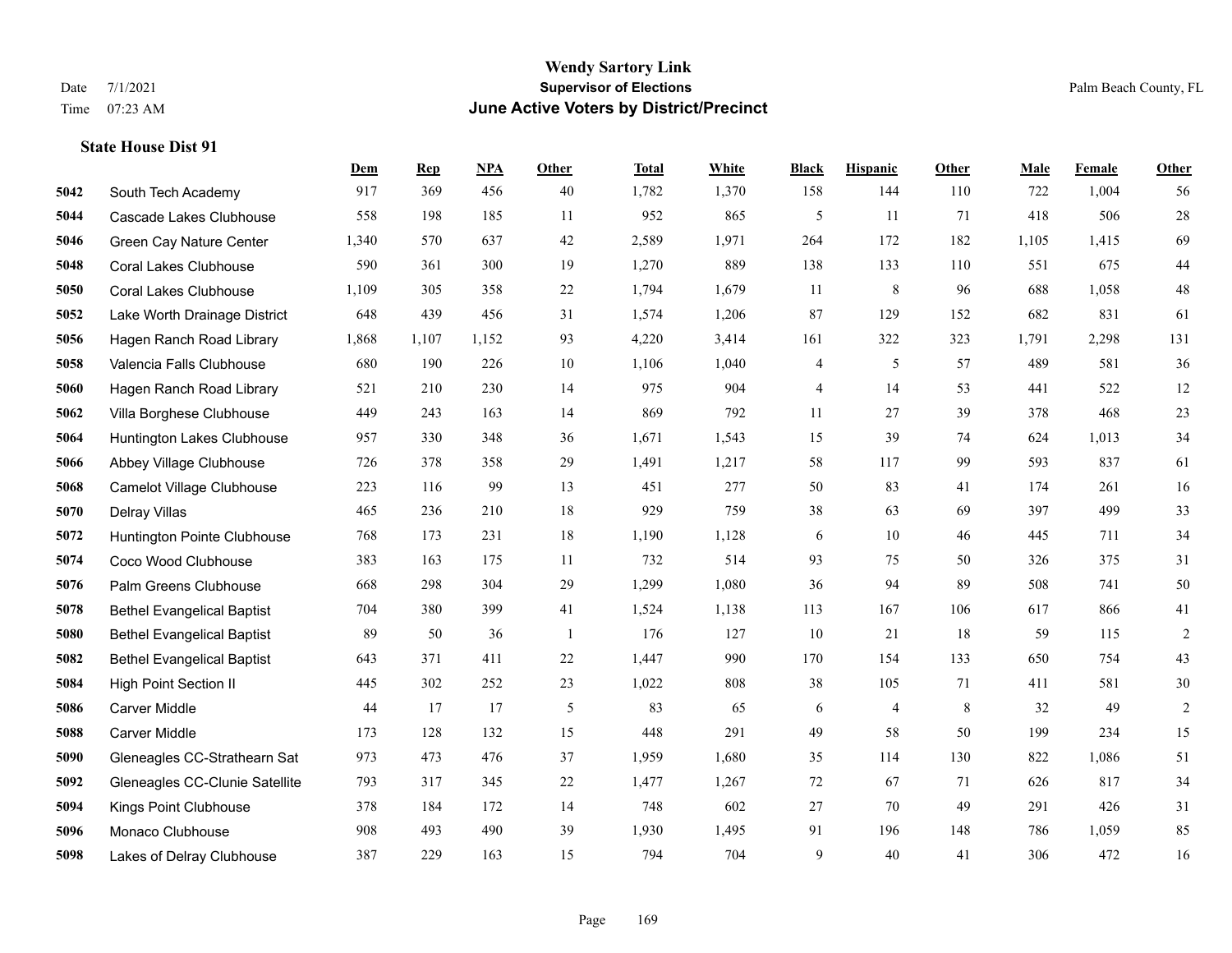#### **Wendy Sartory Link** Date 7/1/2021 **Supervisor of Elections** Palm Beach County, FL Time 07:23 AM **June Active Voters by District/Precinct**

# **Dem Rep NPA Other Total White Black Hispanic Other Male Female Other** Kings Point Flanders 918 410 385 30 1,743 1,404 73 152 114 707 978 58 Lakes of Delray Clubhouse 904 309 367 40 1,620 1,335 67 111 107 629 936 55 Kings Point Flanders 901 378 340 37 1,656 1,314 71 151 120 648 939 69 Las Verdes Clubhouse 981 613 700 54 2,348 1,649 209 289 201 1,050 1,216 82 South County Civic Center 522 510 409 27 1,468 1,330 6 30 102 690 737 41 Morikami Park Elementary 43 60 48 3 154 146 0 3 5 71 82 1 Morikami Park Elementary 558 621 492 38 1,709 1,485 19 53 152 785 883 41 Morikami Park Elementary 19 38 24 2 83 67 0 6 10 34 42 7 South County Civic Center 257 202 187 10 656 542 8 28 78 300 327 29 Spanish River High 82 105 76 12 275 224 4 22 25 137 135 3 The Polo Club of Boca Raton 655 501 431 24 1,611 1,468 18 24 101 703 858 50 The Polo Club of Boca Raton 302 195 193 18 708 647 1 8 52 289 394 25 South County Civic Center 171 119 106 7 403 335 7 34 27 167 225 11 The Polo Club of Boca Raton 38 28 32 2 100 92 2 3 3 45 54 1 Delray Beach First Baptist  $\begin{array}{cccccccc} 7 & 1 & 0 & 1 & 9 & 8 & 1 & 0 & 0 & 3 & 6 & 0 \end{array}$  Delray Beach First Baptist 285 175 202 10 672 436 35 121 80 284 356 32 Delray Beach First Baptist 161 114 109 1 385 325 9 26 25 152 219 14 Boca Delray Clubhouse 258 114 115 11 498 447 8 17 26 204 282 12 Boca West Country Club 767 452 514 48 1,781 1,599 7 72 103 739 996 46 Boca West Country Club 811 459 415 32 1,717 1,618 4 27 68 670 1,005 42 Del Prado Elementary 239 299 205 17 760 682 10 11 57 363 376 21 **State House Dist 91** 57,797 36,265 34,788 2,608 131,458 105,132 6,384 9,822 10,120 56,076 71,028 4,354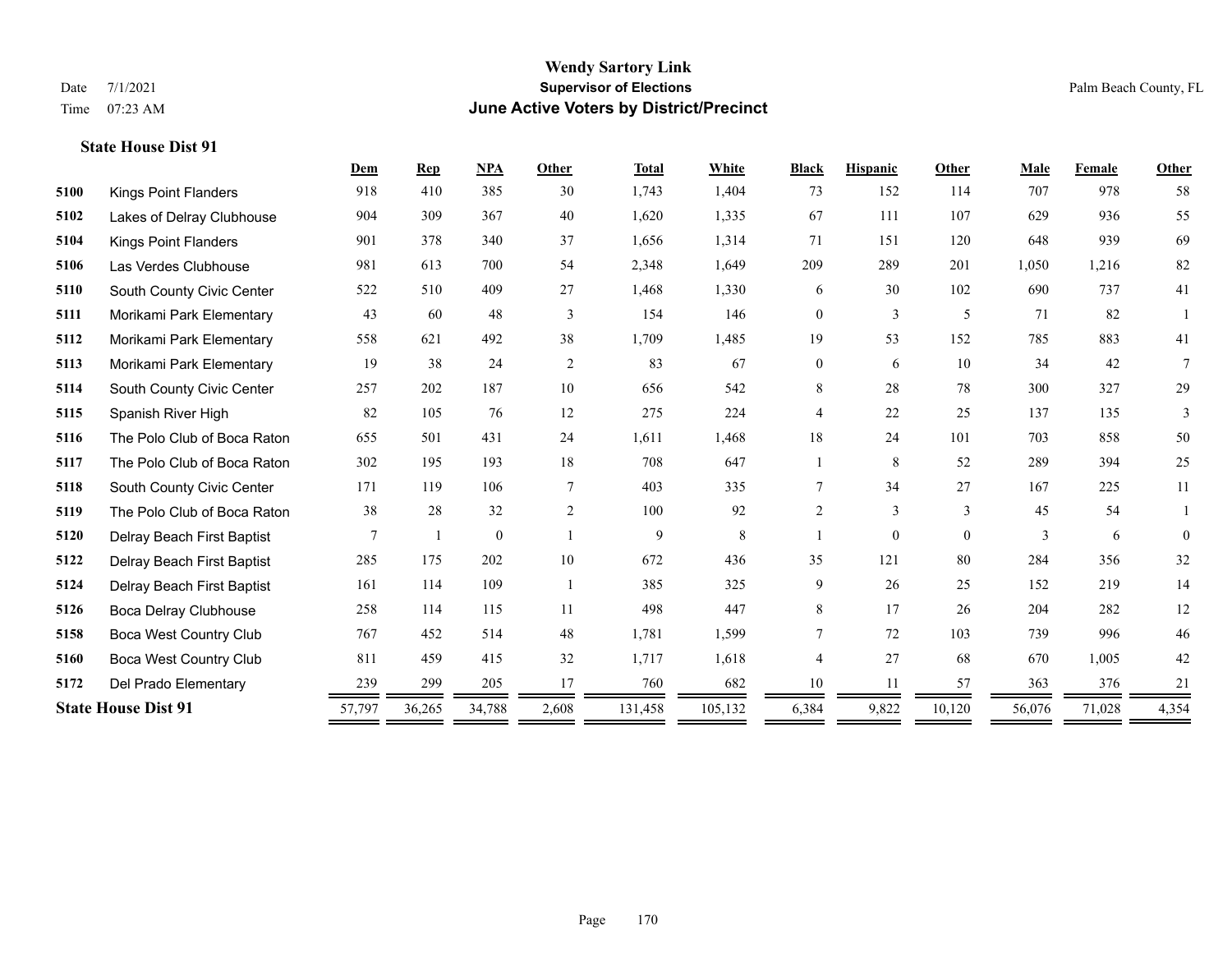#### **School Board Dist 1**

|      |                                | Dem              | <b>Rep</b>       | NPA              | <b>Other</b>     | <b>Total</b>     | <b>White</b>     | <b>Black</b>     | <b>Hispanic</b>  | <b>Other</b> | <b>Male</b>  | <b>Female</b>    | <b>Other</b>     |
|------|--------------------------------|------------------|------------------|------------------|------------------|------------------|------------------|------------------|------------------|--------------|--------------|------------------|------------------|
| 1006 | Journey Church of Jupiter      | $\Omega$         | $\mathbf{0}$     | $\mathbf{0}$     | $\Omega$         | $\Omega$         | $\overline{0}$   | $\mathbf{0}$     | $\mathbf{0}$     | $\theta$     | $\theta$     | $\theta$         | $\Omega$         |
| 1008 | Journey Church of Jupiter      | $\theta$         | $\theta$         | $\mathbf{0}$     | $\Omega$         | $\Omega$         | $\overline{0}$   | $\theta$         | $\mathbf{0}$     | $\Omega$     | $\theta$     | $\Omega$         | $\theta$         |
| 1010 | Journey Church of Jupiter      | 0                | $\mathbf{0}$     | $\mathbf{0}$     | $\theta$         | $\Omega$         | $\overline{0}$   | $\theta$         | $\mathbf{0}$     | $\Omega$     | $\theta$     | $\Omega$         | $\Omega$         |
| 1012 | Caloosa POA Meeting Room       | 0                | $\mathbf{0}$     | $\mathbf{0}$     | $\Omega$         | $\theta$         | $\overline{0}$   | $\overline{0}$   | $\mathbf{0}$     | $\theta$     | $\Omega$     | $\theta$         | $\Omega$         |
| 1014 | Caloosa POA Meeting Room       | $\theta$         |                  | $\theta$         | $\Omega$         |                  |                  | $\theta$         | $\Omega$         | $\Omega$     | $\Omega$     | $\Omega$         |                  |
| 1016 | Journey Church of Jupiter      | $\mathbf{0}$     | $\mathbf{0}$     | $\mathbf{0}$     | $\theta$         | $\theta$         | $\overline{0}$   | $\overline{0}$   | $\mathbf{0}$     | $\theta$     | $\theta$     | $\theta$         | $\Omega$         |
| 1018 | Calvary Church of Jupiter      | 451              | 828              | 477              | 49               | 1,805            | 1,593            | 21               | 93               | 98           | 852          | 897              | 56               |
| 1019 | Calvary Church of Jupiter      | 195              | 376              | 221              | 8                | 800              | 721              | 1                | 44               | 34           | 384          | 400              | 16               |
| 1020 | Caloosa POA Meeting Room       | $\boldsymbol{0}$ | $\boldsymbol{0}$ | $\boldsymbol{0}$ | $\mathbf{0}$     | $\boldsymbol{0}$ | $\boldsymbol{0}$ | $\boldsymbol{0}$ | $\boldsymbol{0}$ | $\mathbf{0}$ | $\mathbf{0}$ | $\mathbf{0}$     | $\mathbf{0}$     |
| 1022 | Journey Church of Jupiter      | 706              | 1,240            | 761              | 56               | 2,763            | 2,360            | 36               | 181              | 186          | 1,317        | 1,355            | 91               |
| 1024 | Calvary Church of Jupiter      | 8                | 9                | 6                | $\theta$         | 23               | 23               | $\mathbf{0}$     | $\theta$         | $\theta$     | 12           | 11               | $\theta$         |
| 1026 | Calvary Church of Jupiter      | 335              | 623              | 330              | 26               | 1,314            | 1,160            | 11               | 77               | 66           | 625          | 655              | 34               |
| 1028 | Jupiter Farms Elementary       | 543              | 999              | 572              | 62               | 2,176            | 1,895            | 15               | 133              | 133          | 1,050        | 1,061            | 65               |
| 1030 | Calvary Church of Jupiter      | 17               | 37               | 24               | $\overline{4}$   | 82               | 75               | $\boldsymbol{0}$ | $\overline{4}$   | 3            | 39           | 40               | 3                |
| 1032 | Jupiter Farms Park Community I | 308              | 573              | 353              | 30               | 1,264            | 1,063            | 13               | 107              | 81           | 618          | 604              | 42               |
| 1034 | West Jupiter Recreation Center | 265              | 711              | 329              | 45               | 1,350            | 1,170            | 19               | 36               | 125          | 650          | 675              | 25               |
| 1036 | Calvary Church of Jupiter      | $\boldsymbol{0}$ | $\boldsymbol{0}$ | $\boldsymbol{0}$ | $\boldsymbol{0}$ | $\boldsymbol{0}$ | $\boldsymbol{0}$ | $\boldsymbol{0}$ | $\mathbf{0}$     | $\mathbf{0}$ | $\mathbf{0}$ | $\boldsymbol{0}$ | $\mathbf{0}$     |
| 1038 | William T Dwyer High           | 809              | 1,314            | 757              | 52               | 2,932            | 2,465            | 63               | 174              | 230          | 1,399        | 1,424            | 109              |
| 1040 | West Jupiter Recreation Center | 255              | 453              | 340              | 31               | 1,079            | 867              | 17               | 58               | 137          | 530          | 509              | 40               |
| 1042 | West Jupiter Recreation Center | $\boldsymbol{0}$ | $\boldsymbol{0}$ | $\boldsymbol{0}$ | $\mathbf{0}$     | $\overline{0}$   | $\boldsymbol{0}$ | $\boldsymbol{0}$ | $\mathbf{0}$     | $\mathbf{0}$ | $\mathbf{0}$ | $\mathbf{0}$     | $\boldsymbol{0}$ |
| 1044 | Limestone Creek Elementary     | 429              | 119              | 173              | 19               | 740              | 215              | 352              | 92               | 81           | 350          | 365              | 25               |
| 1046 | West Jupiter Recreation Center | 259              | 140              | 148              | 12               | 559              | 251              | 164              | 107              | 37           | 239          | 301              | 19               |
| 1048 | St Peter Catholic Church       | 387              | 475              | 291              | 27               | 1,180            | 1,054            | 3                | 42               | 81           | 455          | 696              | 29               |
| 1050 | <b>Lighthouse Elementary</b>   | 474              | 671              | 409              | 45               | 1,599            | 1,368            | 16               | 65               | 150          | 742          | 801              | 56               |
| 1052 | Beacon Cove Intermediate Scho  | 1.041            | 1.144            | 920              | 63               | 3,168            | 2,509            | 76               | 255              | 328          | 1,481        | 1,581            | 106              |
| 1054 | Limestone Creek Elementary     | 690              | 1,085            | 626              | 57               | 2,458            | 2,174            | 25               | 98               | 161          | 1,144        | 1,243            | 71               |
| 1056 | West Jupiter Recreation Center | 555              | 575              | 523              | 38               | 1,691            | 1,360            | 77               | 123              | 131          | 740          | 894              | 57               |
| 1058 | St Peter Catholic Church       | 772              | 889              | 732              | 66               | 2,459            | 2,052            | 37               | 190              | 180          | 1,079        | 1,307            | 73               |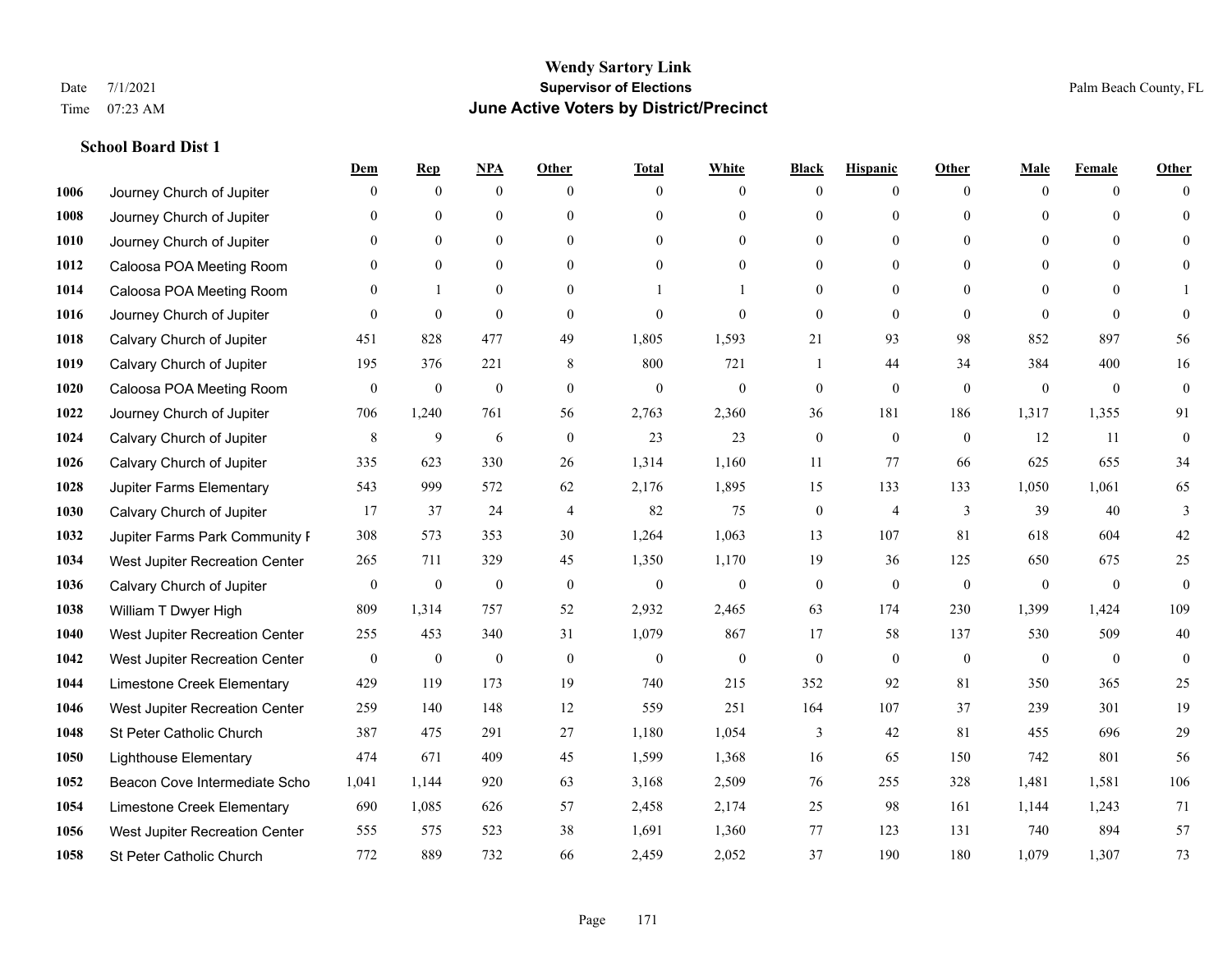# **Wendy Sartory Link** Date 7/1/2021 Palm Beach County, FL Time 07:23 AM **June Active Voters by District/Precinct**

# **School Board Dist 1**

|      |                                  | Dem          | <b>Rep</b>       | NPA          | <b>Other</b>     | <b>Total</b> | <b>White</b>     | <b>Black</b>     | <b>Hispanic</b>  | <b>Other</b>   | <b>Male</b>  | <b>Female</b>  | <b>Other</b>     |
|------|----------------------------------|--------------|------------------|--------------|------------------|--------------|------------------|------------------|------------------|----------------|--------------|----------------|------------------|
| 1060 | West Jupiter Recreation Center   | 73           | 100              | 71           | 5                | 249          | 206              | $\overline{0}$   | 24               | 19             | 99           | 134            | 16               |
| 1062 | <b>Harvest Community Church</b>  | 620          | 1,161            | 547          | 42               | 2,370        | 2,176            | 10               | 51               | 133            | 1,148        | 1,143          | 79               |
| 1064 | Jupiter Community Center         | 77           | 123              | 64           | 2                | 266          | 243              | $\overline{0}$   | 6                | 17             | 130          | 128            | 8                |
| 1066 | Jupiter Community Center         | $\mathbf{0}$ | $\boldsymbol{0}$ | $\mathbf{0}$ | $\mathbf{0}$     | $\mathbf{0}$ | $\mathbf{0}$     | $\boldsymbol{0}$ | $\mathbf{0}$     | $\mathbf{0}$   | $\mathbf{0}$ | $\overline{0}$ | $\overline{0}$   |
| 1068 | Jupiter Community Center         | 584          | 742              | 595          | 47               | 1,968        | 1,629            | 26               | 187              | 126            | 916          | 989            | 63               |
| 1070 | Jupiter Community Center         | 58           | 67               | 87           | 4                | 216          | 172              | $\overline{1}$   | 38               | 5              | 112          | 95             | 9                |
| 1072 | Jerry Thomas Elementary          | 735          | 1,063            | 687          | 66               | 2,551        | 2,217            | $28\,$           | 162              | 144            | 1,214        | 1,265          | $72\,$           |
| 1074 | Independence Middle              | 789          | 1,155            | 834          | 87               | 2,865        | 2,403            | 20               | 192              | 250            | 1,283        | 1,488          | 94               |
| 1075 | Martinique Clubhouse             | 251          | 360              | 232          | 20               | 863          | 738              | 11               | 57               | 57             | 385          | 448            | 30               |
| 1076 | The Island Clubhouse             | 612          | 782              | 562          | 71               | 2,027        | 1,676            | 48               | 139              | 164            | 985          | 973            | 69               |
| 1078 | First Baptist Church Teq         | 346          | 883              | 379          | 22               | 1,630        | 1,527            | 3                | 41               | 59             | 785          | 808            | 37               |
| 1080 | First Baptist Church Teq         | 93           | 147              | 78           | 3                | 321          | 296              | $\boldsymbol{0}$ | 9                | 16             | 162          | 149            | $10\,$           |
| 1082 | First Baptist Church Teq         | 70           | 142              | 85           | 8                | 305          | 281              | 1                | 12               | 11             | 145          | 151            | 9                |
| 1084 | First Baptist Church Teq         | 12           | 52               | 10           | $\boldsymbol{0}$ | 74           | 71               | 1                | $\boldsymbol{0}$ | $\overline{2}$ | 37           | 35             | $\overline{c}$   |
| 1088 | First Baptist Church Teq         | 11           | 40               | 21           | $\mathbf{0}$     | 72           | 64               | $\boldsymbol{0}$ | $\overline{2}$   | 6              | 36           | 35             |                  |
| 1094 | First Baptist Church Teq         | 580          | 880              | 531          | 39               | 2,030        | 1,823            | 8                | 83               | 116            | 916          | 1,064          | 50               |
| 1096 | First Baptist Church Teq         | 49           | 73               | 36           | $\mathbf{0}$     | 158          | 128              | 8                | 13               | 9              | 77           | 77             | 4                |
| 1098 | Riverside Improvement            | 257          | 455              | 256          | 21               | 989          | 881              | 6                | 46               | 56             | 449          | 507            | 33               |
| 1100 | Jupiter Elementary               | 399          | 458              | 365          | 27               | 1,249        | 953              | 17               | 197              | 82             | 600          | 603            | $46\,$           |
| 1102 | Jupiter High                     | 677          | 900              | 638          | 63               | 2,278        | 1,815            | 55               | 203              | 205            | 999          | 1,200          | 79               |
| 1104 | Jupiter Branch Library           | 444          | 576              | 441          | 33               | 1,494        | 1,217            | 35               | 135              | 107            | 650          | 800            | 44               |
| 1106 | Jupiter Middle                   | 331          | 489              | 365          | 38               | 1,223        | 1,033            | 15               | 74               | 101            | 569          | 613            | 41               |
| 1108 | Newhaven Clubhouse               | 550          | 675              | 512          | 59               | 1,796        | 1,546            | 23               | 98               | 129            | 795          | 940            | 61               |
| 1110 | <b>Tequesta Council Chambers</b> | 107          | 133              | 103          | 5                | 348          | 302              | 8                | 21               | 17             | 157          | 181            | $10\,$           |
| 1112 | Tequesta Council Chambers        | 20           | 67               | 45           | $\overline{4}$   | 136          | 111              | 4                | 15               | 6              | 64           | 70             | $\overline{2}$   |
| 1114 | Tequesta Council Chambers        | 116          | 312              | 124          | 13               | 565          | 541              | $\boldsymbol{0}$ | 4                | 20             | 251          | 303            | 11               |
| 1116 | <b>Tequesta Council Chambers</b> | $\bf{0}$     | $\boldsymbol{0}$ | $\theta$     | $\mathbf{0}$     | $\mathbf{0}$ | $\boldsymbol{0}$ | $\boldsymbol{0}$ | $\overline{0}$   | $\mathbf{0}$   | $\mathbf{0}$ | $\overline{0}$ | $\boldsymbol{0}$ |
| 1118 | Tequesta Council Chambers        | 179          | 241              | 183          | 24               | 627          | 536              | 12               | 38               | 41             | 248          | 363            | 16               |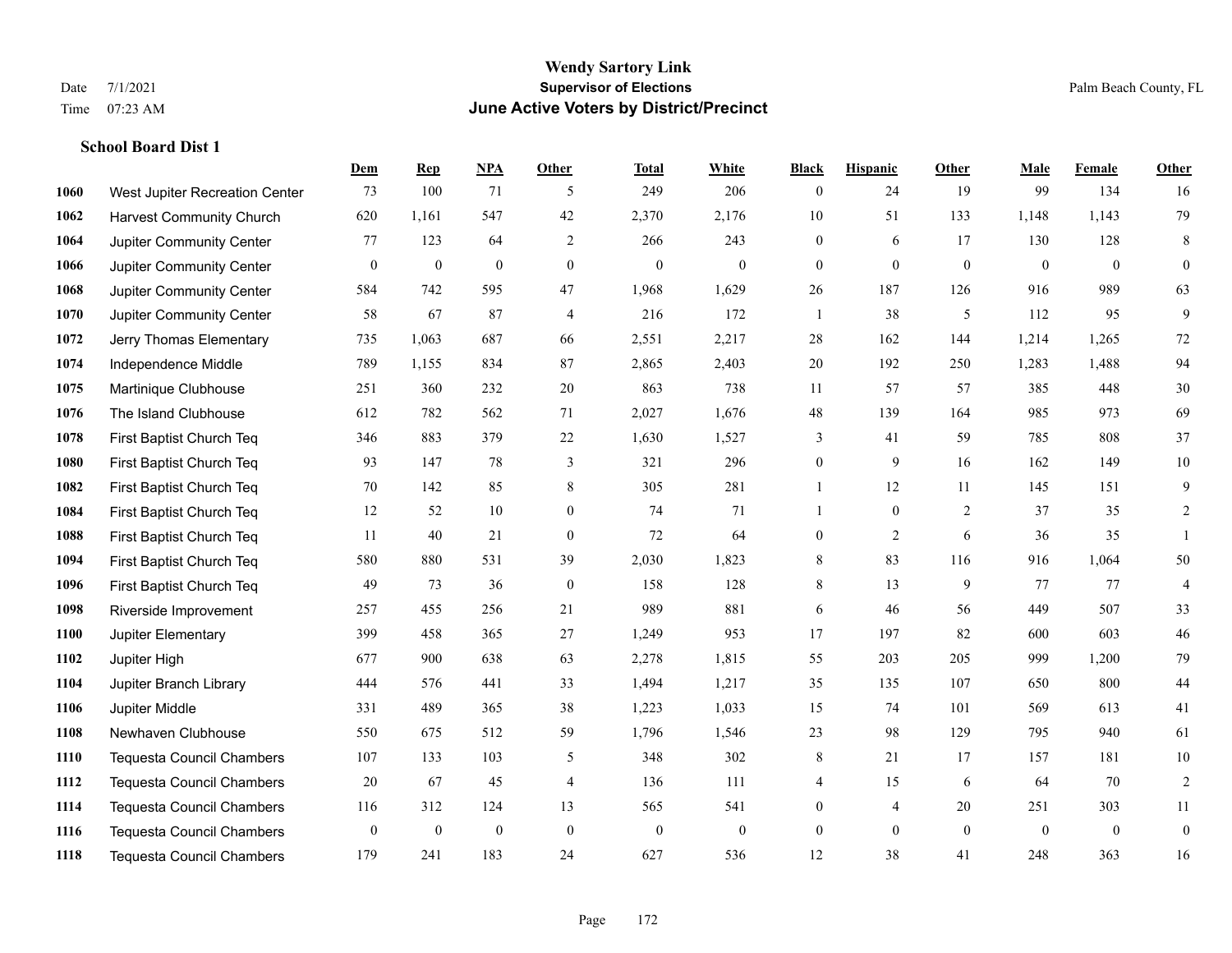**School Board Dist 1**

#### **Wendy Sartory Link** Date 7/1/2021 **Supervisor of Elections** Palm Beach County, FL Time 07:23 AM **June Active Voters by District/Precinct**

**Dem Rep NPA Other Total White Black Hispanic Other Male Female Other**

# Tequesta Council Chambers 76 249 102 13 440 415 0 8 17 209 223 8 Tequesta Council Chambers 37 86 35 3 161 151 0 1 9 81 77 3 Riverside Improvement 0 0 2 0 0 2 2 2 0 0 0 0 1 1 0 PBC Fire Rescue #18 413 882 469 46 1,810 1,695 7 35 73 825 957 28 Jupiter Inlet Colony Admin Bldg 71 223 83 15 392 360 0 5 27 177 207 8 PBC Fire Rescue #18 **1** 3 1 0 5 5 0 0 0 3 1 1 PBC Fire Rescue #18 0 3 1 0 4 4 0 0 0 2 2 0 PBC Fire Rescue #18 0 0 0 0 0 0 0 0 0 0 0 0 1st UM Church of Jup-Teq 571 989 617 67 2,244 2,084 10 52 98 979 1,204 61 Grace Immanuel Bible Church 224 818 352 37 1,431 1,360 0 12 59 612 786 33 Club at Admirals Cove 294 543 296 24 1,157 1,064 6 21 66 552 586 19 1st UM Church of Jup-Teq 287 589 352 40 1,268 1,174 5 21 68 598 637 33 1st UM Church of Jup-Teq 533 800 504 36 1,873 1,729 5 31 108 857 959 57 Newhaven Clubhouse 15 35 8 1 59 53 0 1 5 30 28 1 Oceanview Methodist 385 548 389 44 1,366 1,245 6 31 84 587 735 44 Oceanview Methodist 0 0 0 0 0 0 0 0 0 0 0 0 Oceanview Methodist 45 68 52 7 172 163 0 2 7 82 85 5 Holy Spirit Lutheran 141 293 128 18 580 518 3 27 32 274 285 21 Holy Spirit Lutheran 0 2 0 0 2 2 0 0 0 1 1 0 Holy Spirit Lutheran 0 1 1 0 2 1 0 1 0 1 1 0 Holy Spirit Lutheran 1 0 1 0 2 2 0 0 0 1 1 0 Holy Spirit Lutheran **2** 4 5 2 13 13 0 0 0 6 7 0 Club at Admirals Cove 27 149 66 5 247 223 3 4 17 122 117 8 Holy Spirit Lutheran **7** 21 12 0 40 33 0 2 5 17 23 0 Holy Spirit Lutheran 0 0 0 0 0 0 0 0 0 0 0 0

 Caloosa POA Meeting Room 0 0 0 0 0 0 0 0 0 0 0 0 Caloosa POA Meeting Room 125 282 123 10 540 464 12 22 42 243 276 21 Caloosa POA Meeting Room 67 118 62 2 249 211 5 14 19 116 121 12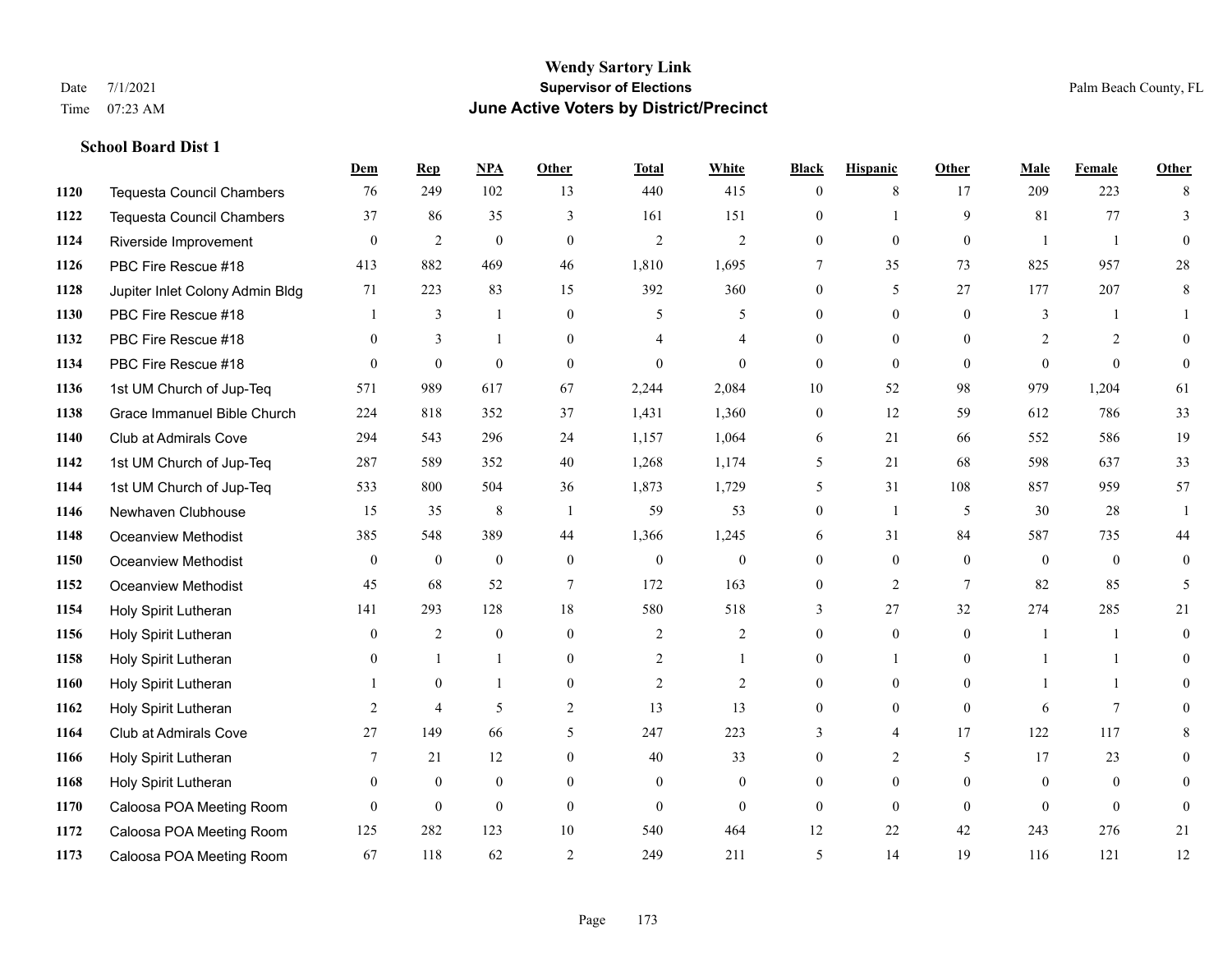#### **School Board Dist 1**

|      |                                | Dem            | <b>Rep</b>       | NPA          | <b>Other</b> | <b>Total</b> | <b>White</b>   | <b>Black</b> | <b>Hispanic</b> | <b>Other</b>   | <b>Male</b>  | <b>Female</b> | <b>Other</b>     |
|------|--------------------------------|----------------|------------------|--------------|--------------|--------------|----------------|--------------|-----------------|----------------|--------------|---------------|------------------|
| 1174 | Mirasol Sales and Info Center  | $\Omega$       | $\mathbf{0}$     | $\mathbf{0}$ | $\Omega$     | $\Omega$     | $\overline{0}$ | $\mathbf{0}$ | $\overline{0}$  | $\theta$       | $\theta$     | $\theta$      | $\Omega$         |
| 1176 | Mirasol Sales and Info Center  | $\Omega$       | $\theta$         | $\theta$     | $\Omega$     | $\Omega$     | $\overline{0}$ | $\theta$     | $\theta$        | $\Omega$       | $\theta$     | $\Omega$      | $\theta$         |
| 1178 | Mirasol Sales and Info Center  | $\theta$       | $\mathbf{0}$     | $\mathbf{0}$ | $\theta$     | $\theta$     | $\overline{0}$ | $\theta$     | $\theta$        | $\Omega$       | $\theta$     | $\Omega$      | $\Omega$         |
| 1180 | Mirasol Sales and Info Center  | $\theta$       | $\mathbf{0}$     | $\theta$     | $\theta$     | $\theta$     | $\mathbf{0}$   | $\mathbf{0}$ | $\theta$        | $\theta$       | $\theta$     | $\theta$      | $\Omega$         |
| 1182 | William T Dwyer High           | 157            | 269              | 138          | 6            | 570          | 488            | 15           | 30              | 37             | 270          | 287           | 13               |
| 1184 | Eastpointe Country Club        | 534            | 673              | 390          | 35           | 1,632        | 1,520          | 12           | 27              | 73             | 723          | 875           | 34               |
| 1186 | Mirasol Sales and Info Center  | 542            | 496              | 434          | 47           | 1,519        | 1,180          | 46           | 146             | 147            | 712          | 758           | 49               |
| 1188 | <b>Westwood Gardens HOA</b>    | 327            | 353              | 295          | 31           | 1,006        | 770            | 30           | 115             | 91             | 401          | 585           | $20\,$           |
| 1189 | <b>Westwood Gardens HOA</b>    | 26             | 61               | 24           | 2            | 113          | 100            | $\tau$       | $\overline{2}$  | $\overline{4}$ | 54           | 56            | 3                |
| 1190 | Gardens Presbyterian           | 1,359          | 2,090            | 1,395        | 154          | 4,998        | 4,093          | 140          | 339             | 426            | 2,215        | 2,641         | 142              |
| 1192 | Evergrene Clubhouse            | 385            | 673              | 448          | 39           | 1,545        | 1,306          | 25           | 81              | 133            | 739          | 750           | 56               |
| 1194 | Frenchmans Creek Real Estate   | 650            | 943              | 604          | 48           | 2,245        | 2,050          | 14           | 45              | 136            | 1,022        | 1,165         | 58               |
| 1196 | Gardens Presbyterian           | $\mathbf{0}$   | $\boldsymbol{0}$ | $\mathbf{0}$ | $\mathbf{0}$ | $\mathbf{0}$ | $\mathbf{0}$   | $\mathbf{0}$ | $\mathbf{0}$    | $\mathbf{0}$   | $\mathbf{0}$ | $\mathbf{0}$  | $\boldsymbol{0}$ |
| 1198 | 1st Baptist Church PBG         | 562            | 478              | 410          | 34           | 1,484        | 1,040          | 132          | 159             | 153            | 705          | 728           | 51               |
| 1200 | Dwight D Eisenhower Elementar  | $\mathbf{0}$   | $\mathbf{0}$     | $\mathbf{0}$ | $\theta$     | $\mathbf{0}$ | $\mathbf{0}$   | $\mathbf{0}$ | $\theta$        | $\theta$       | $\theta$     | $\theta$      | $\mathbf{0}$     |
| 1202 | <b>Cross Community Church</b>  | 511            | 1,055            | 538          | 39           | 2,143        | 1,922          | 13           | 89              | 119            | 1,024        | 1,050         | 69               |
| 1204 | Holy Spirit Lutheran           | 9              | 24               | 14           | 3            | 50           | 44             | $\mathbf{0}$ | 2               | $\overline{4}$ | 24           | 22            | 4                |
| 1206 | Holy Spirit Lutheran           | 13             | 76               | 22           | 3            | 114          | 110            | $\mathbf{0}$ | 3               | $\overline{1}$ | 54           | 59            |                  |
| 1208 | Juno Beach Town Center         | 445            | 861              | 464          | 51           | 1,821        | 1,661          | 6            | 55              | 99             | 837          | 937           | $47\,$           |
| 1210 | Holy Spirit Lutheran           | 208            | 274              | 148          | 8            | 638          | 569            | 2            | 23              | 44             | 306          | 310           | 22               |
| 1212 | Juno Beach Town Center         | 48             | 64               | 56           | $\tau$       | 175          | 145            | 6            | 9               | 15             | 91           | 80            | $\overline{4}$   |
| 1214 | Juno Beach Town Center         | 258            | 438              | 198          | 25           | 919          | 856            | 6            | 12              | 45             | 370          | 527           | $22\,$           |
| 1216 | <b>Oceanview Methodist</b>     | 127            | 284              | 141          | 15           | 567          | 487            | 8            | 32              | 40             | 275          | 277           | 15               |
| 1220 | Pierce Hammock Elementary      | $\overline{0}$ | $\mathbf{0}$     | $\mathbf{0}$ | $\mathbf{0}$ | $\mathbf{0}$ | $\mathbf{0}$   | $\mathbf{0}$ | $\mathbf{0}$    | $\theta$       | $\mathbf{0}$ | $\mathbf{0}$  | $\mathbf{0}$     |
| 1222 | Sandhill Crane Golf Club       | 14             | 28               | 13           | $\theta$     | 55           | 40             | 6            | 3               | 6              | 29           | 26            | $\theta$         |
| 1224 | Pierce Hammock Elementary      | $\mathbf{0}$   | $\mathbf{0}$     | $\mathbf{0}$ | $\theta$     | $\theta$     | $\mathbf{0}$   | $\mathbf{0}$ | $\mathbf{0}$    | $\theta$       | $\theta$     | $\theta$      | $\mathbf{0}$     |
| 1228 | <b>Carleton Oaks Clubhouse</b> | 147            | 193              | 128          | 7            | 475          | 345            | 24           | 49              | 57             | 229          | 234           | 12               |
| 1230 | Christ Fellowship Church PBG   | $\theta$       | $\theta$         | $\theta$     | $\theta$     | $\theta$     | $\theta$       | $\theta$     | $\theta$        | $\Omega$       | $\Omega$     | $\theta$      | $\boldsymbol{0}$ |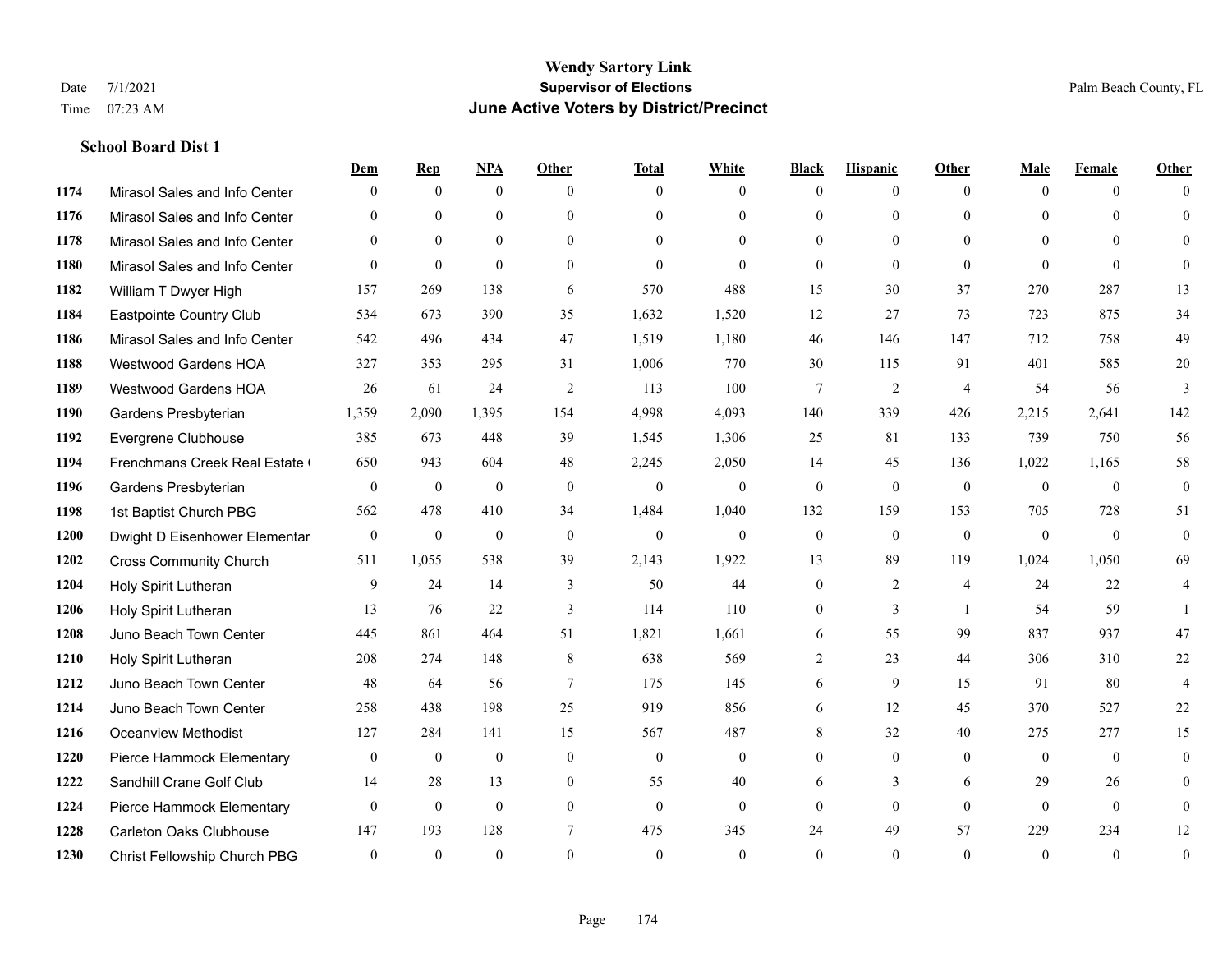#### **School Board Dist 1**

|      |                                  | Dem            | <b>Rep</b>       | NPA            | <b>Other</b>   | <b>Total</b> | <b>White</b>   | <b>Black</b>     | <b>Hispanic</b>  | <b>Other</b>   | <b>Male</b>  | <b>Female</b> | <b>Other</b>   |
|------|----------------------------------|----------------|------------------|----------------|----------------|--------------|----------------|------------------|------------------|----------------|--------------|---------------|----------------|
| 1232 | Mirasol Sales and Info Center    | $\mathbf{0}$   | $\mathbf{0}$     | $\mathbf{0}$   | $\theta$       | $\Omega$     | $\overline{0}$ | $\mathbf{0}$     | $\overline{0}$   | $\theta$       | $\mathbf{0}$ | $\theta$      | $\Omega$       |
| 1234 | Christ Fellowship Church PBG     | $\theta$       | $\mathbf{0}$     | $\mathbf{0}$   | $\theta$       | $\Omega$     | $\overline{0}$ | $\theta$         | $\mathbf{0}$     | $\Omega$       | $\theta$     | $\Omega$      | $\theta$       |
| 1236 | Mirasol Sales and Info Center    | $\theta$       | $\boldsymbol{0}$ | $\mathbf{0}$   | $\theta$       | $\mathbf{0}$ | $\overline{0}$ | $\theta$         | $\mathbf{0}$     | $\theta$       | $\Omega$     | $\theta$      | $\theta$       |
| 1238 | Mirasol Sales and Info Center    | 602            | 760              | 499            | 60             | 1,921        | 1,742          | 18               | 21               | 140            | 910          | 956           | 55             |
| 1240 | <b>Timber Trace Elementary</b>   | 788            | 1,087            | 624            | 51             | 2,550        | 2,202          | 52               | 150              | 146            | 1,143        | 1,328         | 79             |
| 1242 | Christ Fellowship Church PBG     | 852            | 1,058            | 613            | 61             | 2,584        | 2,345          | 36               | 60               | 143            | 1,069        | 1,455         | 60             |
| 1244 | Christ Fellowship Church PBG     | 468            | 652              | 430            | 53             | 1,603        | 1,391          | 31               | 75               | 106            | 679          | 871           | 53             |
| 1246 | Watson B Duncan Middle           | 841            | 890              | 680            | 63             | 2,474        | 1,966          | 71               | 191              | 246            | 1,079        | 1,314         | 81             |
| 1247 | Watson B Duncan Middle           | 35             | 184              | 59             | 9              | 287          | 262            | $\overline{2}$   | $\mathbf{0}$     | 23             | 137          | 135           | 15             |
| 1248 | <b>PBG Community Center</b>      | 496            | 583              | 385            | 32             | 1,496        | 1,260          | 25               | 116              | 95             | 637          | 827           | $32\,$         |
| 1250 | Palm Beach Gardens High          | 12             | 36               | 16             | $\overline{1}$ | 65           | 58             | $\boldsymbol{0}$ | $\overline{4}$   | 3              | 32           | 29            | $\overline{4}$ |
| 1252 | <b>Ballen Isles Country Club</b> | 869            | 786              | 634            | 49             | 2,338        | 2,154          | 17               | 21               | 146            | 1,048        | 1,230         | 60             |
| 1254 | Northlake Nazarene Church        | 153            | 175              | 127            | 7              | 462          | 388            | 6                | 27               | 41             | 231          | 214           | 17             |
| 1256 | North County Senior Center       |                | $\overline{c}$   | $\overline{4}$ | 3              | 10           | 9              | $\overline{1}$   | $\mathbf{0}$     | $\overline{0}$ | 5            | 5             | $\mathbf{0}$   |
| 1258 | North County Senior Center       | 313            | 222              | 258            | 29             | 822          | 454            | 98               | 125              | 145            | 369          | 423           | 30             |
| 1260 | PBG City Hall Council Room       | 439            | 542              | 303            | 26             | 1,310        | 1,088          | 27               | 109              | 86             | 584          | 684           | 42             |
| 1262 | PBG Moose Lodge 2010             |                | $\boldsymbol{0}$ | -1             | $\mathbf{0}$   | 2            | $\overline{2}$ | $\boldsymbol{0}$ | $\boldsymbol{0}$ | $\overline{0}$ | -1           | -1            | $\mathbf{0}$   |
| 1264 | PBG City Hall Council Room       | $\theta$       | $\mathbf{0}$     | $\mathbf{0}$   | $\mathbf{0}$   | $\theta$     | $\overline{0}$ | $\mathbf{0}$     | $\overline{0}$   | $\theta$       | $\theta$     | $\theta$      | $\mathbf{0}$   |
| 1266 | PBG City Hall Council Room       | 163            | 107              | 127            | 11             | 408          | 243            | 71               | 60               | 34             | 164          | 234           | $10\,$         |
| 1268 | PBG Community Center             | 103            | 75               | 102            | 8              | 288          | 175            | 46               | 37               | 30             | 110          | 165           | 13             |
| 1270 | <b>PBG Community Center</b>      | $\overline{4}$ | $\mathbf{0}$     | $\overline{c}$ | $\theta$       | 6            | $\mathbf{2}$   | 3                | $\mathbf{1}$     | $\Omega$       | 2            | 3             | $\mathbf{1}$   |
| 1272 | Palm Beach Gardens Elementar     | 723            | 676              | 525            | 52             | 1,976        | 1,585          | 100              | 115              | 176            | 922          | 989           | 65             |
| 1274 | Palm Beach Gardens High          | 596            | 555              | 428            | 40             | 1,619        | 1,228          | 94               | 142              | 155            | 758          | 799           | 62             |
| 1276 | Palm Beach Gardens High          | 118            | 94               | 79             | 5              | 296          | 194            | 45               | 38               | 19             | 139          | 147           | 10             |
| 1278 | Garden Lodge 366 F&AM            | 365            | 186              | 267            | 20             | 838          | 415            | 188              | 135              | 100            | 368          | 438           | 32             |
| 1280 | Pew Leadership Center            | 142            | 151              | 114            | 11             | 418          | 353            | 11               | 24               | 30             | 170          | 245           | 3              |
| 1282 | Pew Leadership Center            | 76             | 51               | 53             | 6              | 186          | 133            | 13               | 18               | 22             | 92           | 80            | 14             |
| 1284 | <b>Eissey Campus Theater</b>     | 773            | 776              | 716            | 68             | 2,333        | 1,828          | 83               | 207              | 215            | 1,009        | 1,247         | 77             |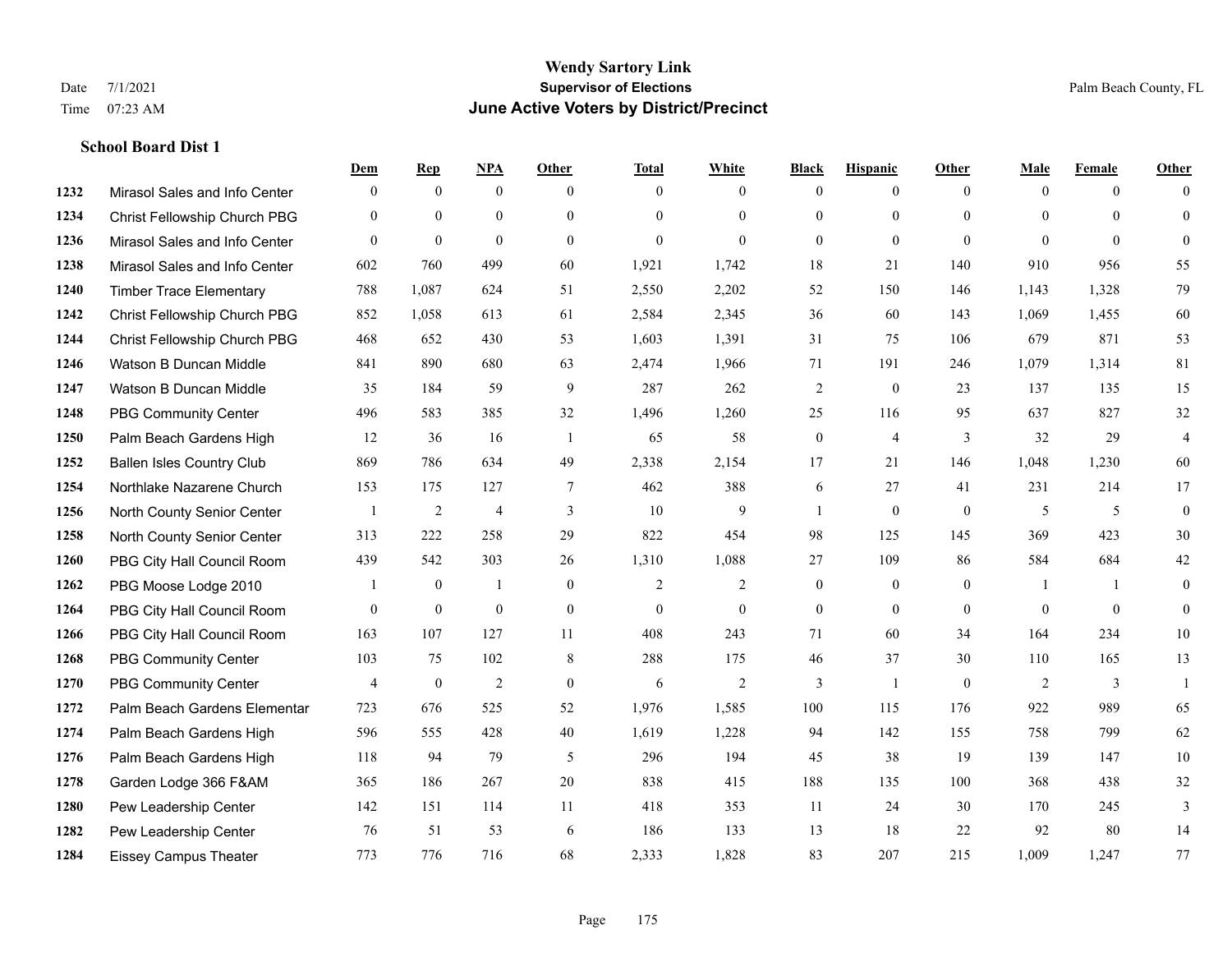**School Board Dist 1**

#### **Wendy Sartory Link** Date 7/1/2021 **Supervisor of Elections** Palm Beach County, FL Time 07:23 AM **June Active Voters by District/Precinct**

# **Dem Rep NPA Other Total White Black Hispanic Other Male Female Other** PBG Moose Lodge 2010 43 50 41 3 137 110 4 13 10 67 62 8 PBG Moose Lodge 2010 13 24 6 0 43 39 1 0 3 22 19 2 PBG Moose Lodge 2010 682 815 538 69 2,104 1,743 53 145 163 849 1,193 62 PBG Moose Lodge 2010 0 0 0 0 0 0 0 0 0 0 0 0 PBG Moose Lodge 2010 16 47 18 1 82 75 1 1 5 38 41 3 Dwight D Eisenhower Elementar 27 79 22 7 135 115 4 4 12 66 68 1 Dwight D Eisenhower Elementar 238 265 196 19 718 566 15 89 48 280 411 27 PBG Moose Lodge 2010 35 34 21 2 92 84 0 4 4 38 53 1 Cross Community Church 1 3 1 0 5 4 0 0 1 2 3 0 Dwight D Eisenhower Elementar 37 51 37 3 128 109 1 7 11 59 64 5 NPB Community Center 210 269 178 23 680 585 14 40 41 344 307 29 1305 NPB Community Center  $\begin{array}{ccccccccccccc}\n & 0 & 0 & 0 & 1 & 1 & 0 & 0 & 0 & 1 & 0 & 0\n\end{array}$  Eissey Campus Theater 4 8 7 1 20 16 0 0 4 13 7 0 Gardens Mall Community Room 38 67 36 4 145 129 3 3 10 73 68 4 Eissey Campus Theater 1 2 1 0 4 4 0 0 0 3 1 0 Gardens Mall Community Room 6 19 11 0 36 33 0 2 1 18 18 0 NPB Community Center 51 127 63 5 246 218 3 8 17 100 132 14 NPB Community Center 182 190 144 30 546 392 43 74 37 237 290 19 PBG Moose Lodge 2010 0 0 0 0 0 0 0 0 0 0 0 0 NPB Community Center 33 120 35 2 190 168 3 8 11 98 88 4 **1322 NPB Community Center**  $\begin{array}{cccccccc} 2 & 6 & 10 & 0 & 18 & 18 & 0 & 0 & 8 & 9 & 1 \end{array}$  Allamanda Elementary 440 454 376 36 1,306 1,033 37 137 99 551 710 45 Allamanda Elementary 189 226 160 16 591 501 7 30 53 260 317 14 Osborne Park Activities Bldg 616 836 544 44 2,040 1,749 27 121 143 985 996 59 1st Unitarian Church NPB 38 42 40 3 123 101 8 8 6 67 53 3 1st Unitarian Church NPB 354 395 256 33 1,038 851 59 64 64 506 510 22 1334 1st Unitarian Church NPB 3 4 5 1 13 13 0 0 0 5 8 0 Gardens Mall Community Room 35 91 42 4 172 152 0 4 16 86 78 8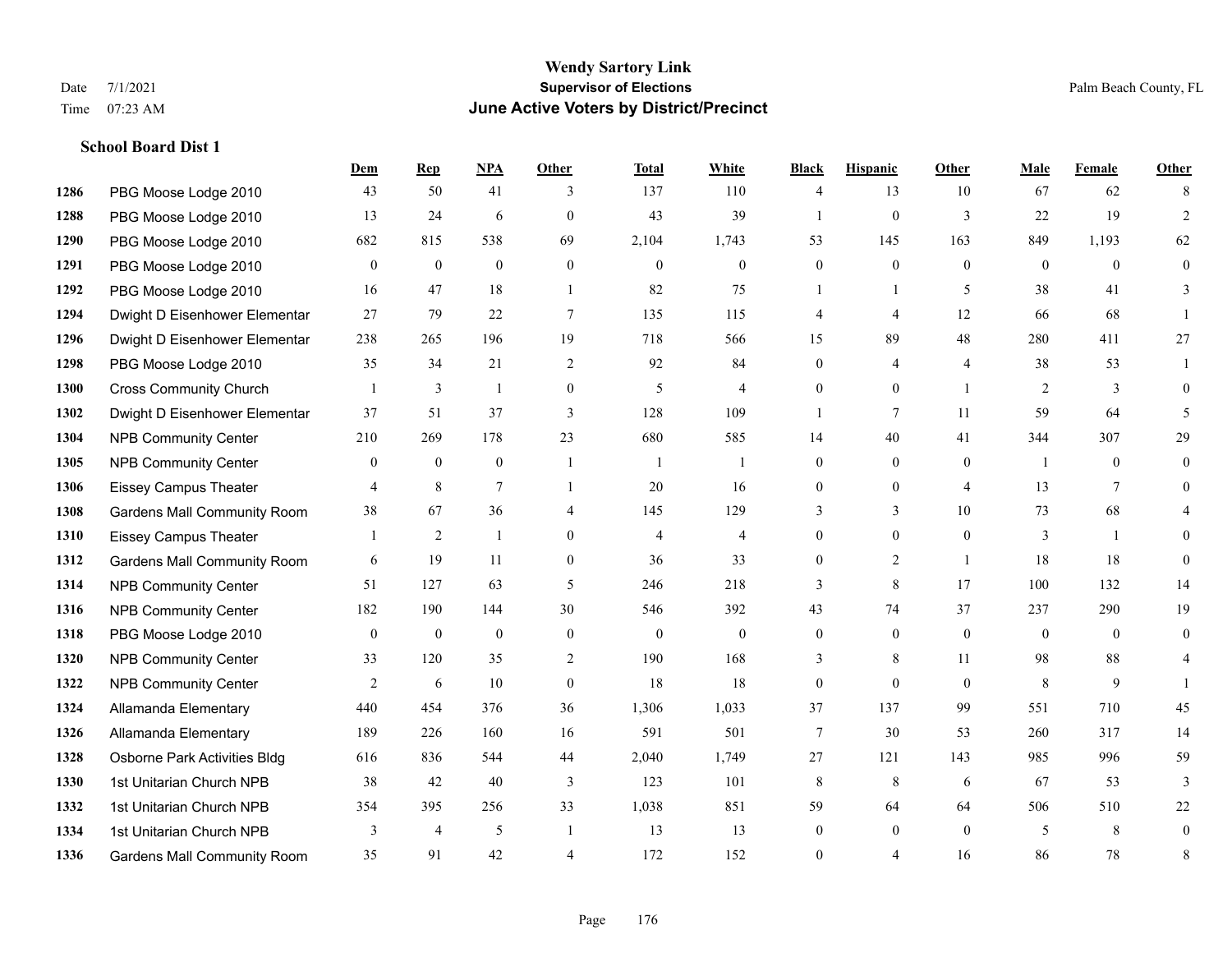**School Board Dist 1**

#### **Wendy Sartory Link** Date 7/1/2021 **Supervisor of Elections** Palm Beach County, FL Time 07:23 AM **June Active Voters by District/Precinct**

# **Dem Rep NPA Other Total White Black Hispanic Other Male Female Other** Eissey Campus Theater 92 395 102 19 608 586 1 1 20 270 327 11 Eissey Campus Theater 6 6 6 3 0 15 13 0 1 1 7 8 0 NPB Country Club 310 451 266 29 1,056 953 17 33 53 450 580 26 Old Port Cove 296 524 323 31 1,174 1,076 5 31 62 531 623 20 Anchorage Activities Bldg 558 932 426 37 1,953 1,794 13 56 90 899 1,006 48 NPB Council Chambers 32 124 34 8 198 188 0 5 5 99 93 6 Faith Lutheran Church 380 619 373 23 1,395 1,233 10 78 74 668 684 43 Northlake Nazarene Church 688 877 586 52 2,203 1,573 155 188 287 989 1,135 79 **1354 Grove Park Elementary 023 164 78 4 339 286 11 19 23 151 178 10**  Casa Rio Clubhouse 796 427 492 34 1,749 878 385 239 247 757 926 66 RB Prep Achievement Academy 12 4 4 0 20 9 6 1 4 12 5 3 Garden Lodge 366 F&AM 354 326 239 24 943 740 60 71 72 411 503 29 Grove Park Elementary 214 124 184 8 530 272 48 156 54 233 278 19 RB Prep Achievement Academy 370 108 212 17 707 201 281 129 96 300 382 25 Palm Lake Estates - The Palms 65 78 49 4 196 159 13 9 15 90 98 8 RB Prep Achievement Academy 0 0 0 0 0 0 0 0 0 0 0 0 Palm Lake Estates - The Palms 118 121 73 4 316 266 13 23 14 132 173 11 Phil Foster Park Marine Center 300 559 276 29 1,164 1,031 19 39 75 575 562 27 Phil Foster Park Marine Center 587 1,106 693 86 2,472 2,139 53 86 194 1,149 1,255 68 Palm Beach Shores Town Hall 281 443 295 25 1,044 952 11 18 63 491 526 27 Palm Beach Shores Town Hall 0 0 0 0 0 0 0 0 0 0 0 0 Jeaga Middle 175 94 113 6 388 151 126 41 70 174 202 12 Sandhill Crane Golf Club 234 424 253 24 935 667 72 73 123 457 445 33 Sandhill Crane Golf Club 32 56 33 4 125 103 4 12 6 61 60 4 Ibis POA Admin Building 1,017 1,098 712 85 2,912 2,554 89 67 202 1,371 1,473 68 Ibis POA Admin Building 0 0 0 0 0 0 0 0 0 0 0 0 Ironhorse Country Club 157 260 119 9 545 441 34 19 51 245 288 12 Crossroads Baptist Church 0 0 0 0 0 0 0 0 0 0 0 0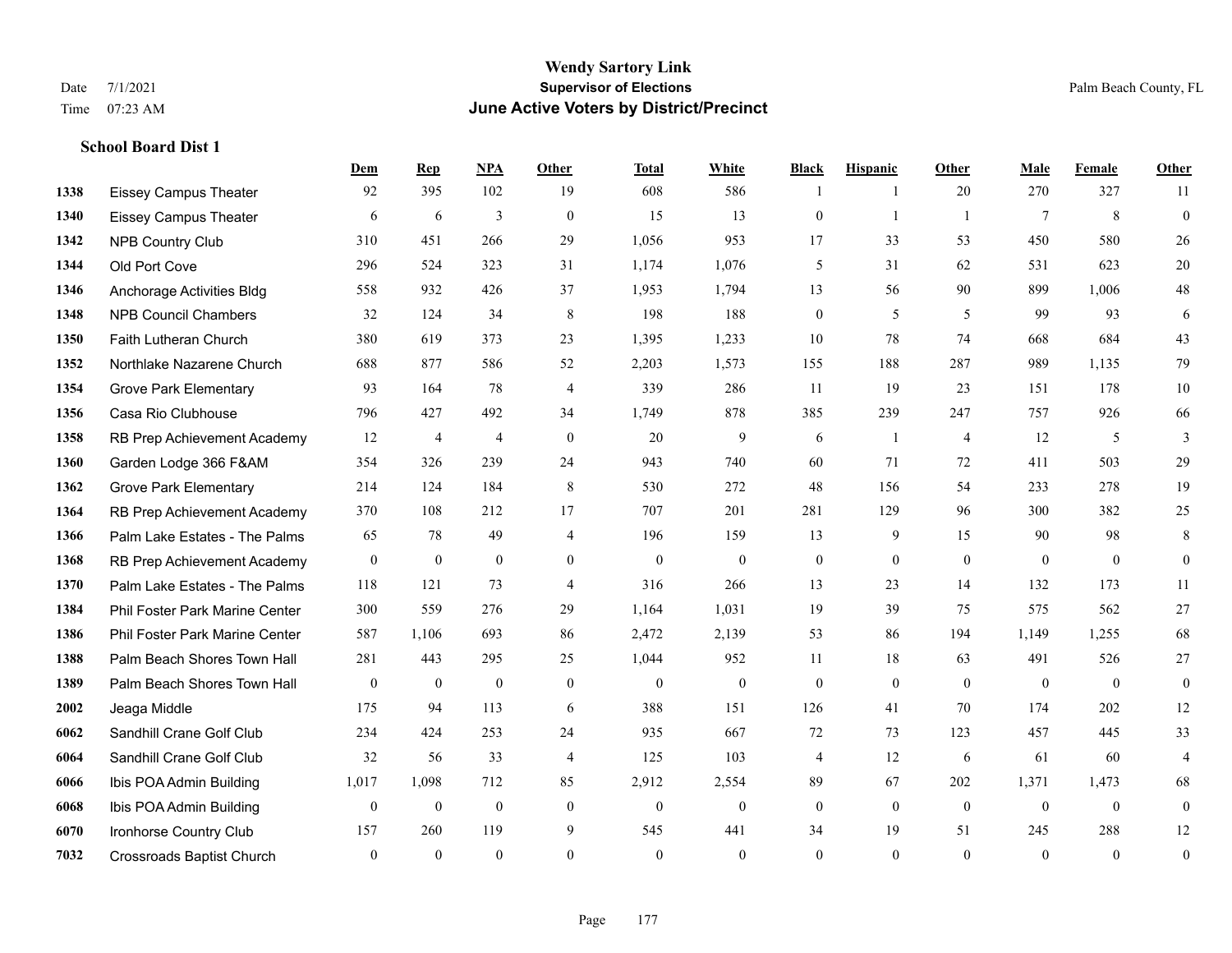# **School Board Dist 1**

|      |                              | <u>Dem</u> | <u>Rep</u> | <u>NPA</u> | Other          | <b>Total</b> | White    | <b>Black</b> | <b>Hispanic</b> | Other    | <b>Male</b> | Female | <b>Other</b>   |
|------|------------------------------|------------|------------|------------|----------------|--------------|----------|--------------|-----------------|----------|-------------|--------|----------------|
| 7050 | Crossroads Baptist Church    |            |            |            | $\theta$       |              |          | $\theta$     |                 |          |             |        | $\overline{0}$ |
| 7052 | Crossroads Baptist Church    | $_{0}$     | $\theta$   | $\theta$   | $\theta$       | $\left($     | $\theta$ | 0            | $\theta$        | $\theta$ | 0           |        | $\overline{0}$ |
| 7072 | <b>Egret Lake Elementary</b> | 478        | 110        | 232        | $\mathfrak{h}$ | 826          | 216      | 366          | 134             | 110      | 355         | 439    | 32             |
| 7074 | <b>Egret Lake Elementary</b> | 199        | 34         | 85         | 9              | 327          | 55       | 193          | 33              | -46      | 141         | 178    | 8              |
| 7076 | <b>Egret Lake Elementary</b> |            |            |            | $\Omega$       | <sub>t</sub> |          |              | $\Omega$        |          |             |        | $\overline{0}$ |
|      | <b>School Board Dist 1</b>   | 46.258     | 63,719     | 41,453     | 3,866          | 155,296      | 129,487  | 5,147        | 9,237           | 11,425   | 70,832      | 79,824 | 4,640          |
|      |                              |            |            |            |                |              |          |              |                 |          |             |        |                |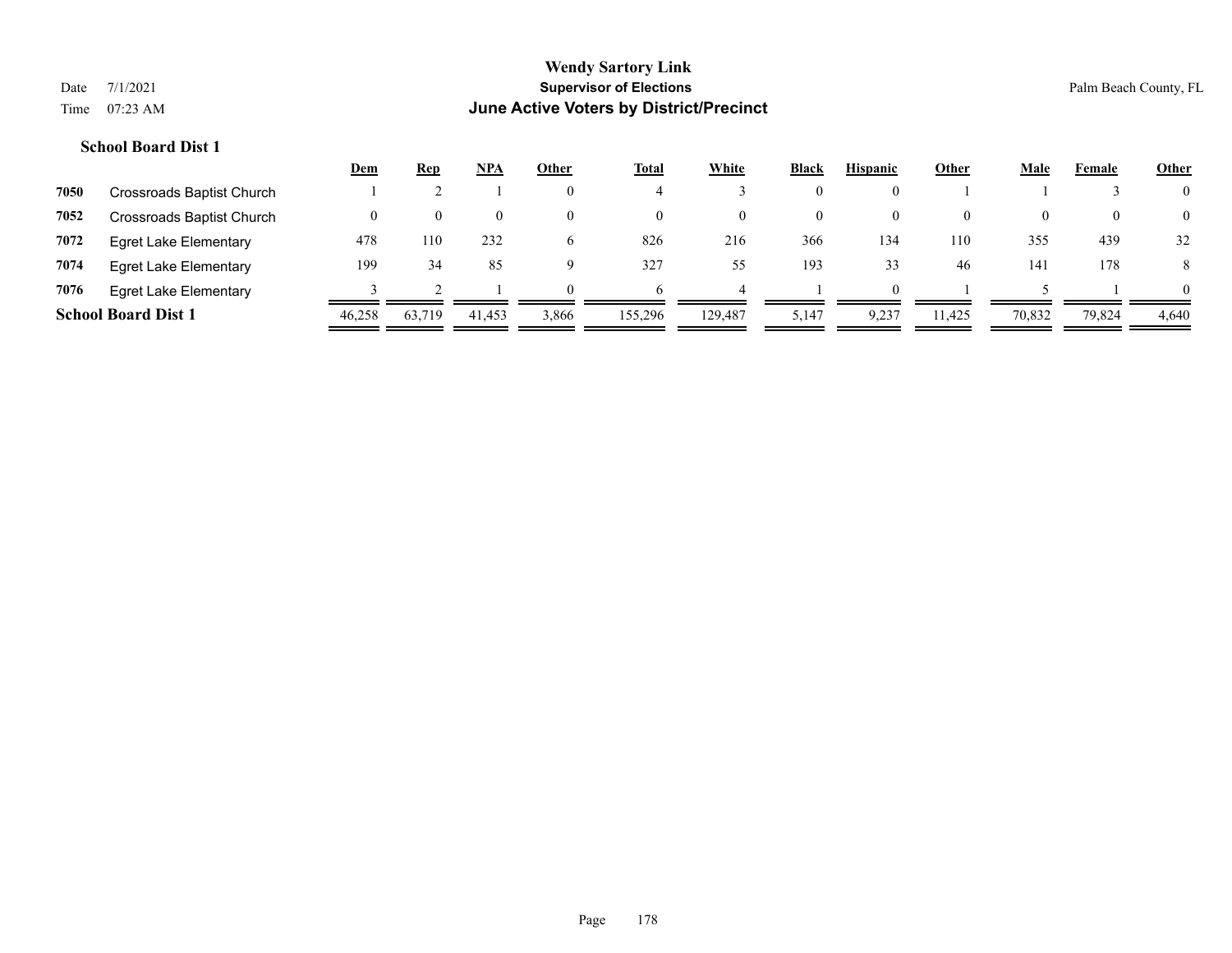# **Wendy Sartory Link** Date 7/1/2021 Palm Beach County, FL Time 07:23 AM **June Active Voters by District/Precinct**

# **School Board Dist 2**

|      |                                 | Dem              | <b>Rep</b>       | NPA              | <b>Other</b>   | <b>Total</b>     | <b>White</b>     | <b>Black</b>     | <b>Hispanic</b>  | <b>Other</b>     | <b>Male</b>  | Female         | <b>Other</b>     |
|------|---------------------------------|------------------|------------------|------------------|----------------|------------------|------------------|------------------|------------------|------------------|--------------|----------------|------------------|
| 2004 | <b>Grassy Waters Elementary</b> | 1,044            | 327              | 586              | 40             | 1,997            | 588              | 725              | 398              | 286              | 845          | 1,079          | 73               |
| 2006 | Jeaga Middle                    | 171              | 78               | 108              | 11             | 368              | 155              | 108              | 81               | 24               | 151          | 206            | $11\,$           |
| 2008 | Jeaga Middle                    | $\boldsymbol{0}$ | $\boldsymbol{0}$ | $\boldsymbol{0}$ | $\mathbf{0}$   | $\theta$         | $\mathbf{0}$     | $\boldsymbol{0}$ | $\boldsymbol{0}$ | $\overline{0}$   | $\mathbf{0}$ | $\overline{0}$ | $\boldsymbol{0}$ |
| 2010 | <b>Cypress Lakes HOA</b>        | 588              | 331              | 283              | 32             | 1,234            | 847              | 196              | 97               | 94               | 473          | 725            | 36               |
| 2012 | Century Village Clubhouse       | 61               | 29               | 23               | $\overline{2}$ | 115              | 71               | 13               | 18               | 13               | 51           | 60             | $\overline{4}$   |
| 2014 | Club Baywinds                   | 826              | 557              | 367              | 34             | 1,784            | 1,362            | 152              | 164              | 106              | 728          | 1,014          | $42\,$           |
| 2016 | Andros Isle POA Clubhouse       | 860              | 559              | 545              | 36             | 2,000            | 1,088            | 390              | 297              | 225              | 842          | 1,086          | $72\,$           |
| 2018 | <b>Riverwalk Clubhouse</b>      | 748              | 700              | 564              | 45             | 2,057            | 1,615            | 92               | 171              | 179              | 881          | 1,113          | 63               |
| 2020 | Jeaga Middle                    | 213              | 86               | 135              | 9              | 443              | 199              | 132              | 82               | 30               | 196          | 238            | 9                |
| 2021 | Jeaga Middle                    | 160              | 55               | 121              | 15             | 351              | 110              | 118              | 73               | 50               | 133          | 206            | $12\,$           |
| 2022 | Century Village Clubhouse       | 785              | 408              | 335              | 32             | 1,560            | 1,010            | 215              | 200              | 135              | 612          | 890            | 58               |
| 2024 | Century Village Clubhouse       | 794              | 414              | 320              | 38             | 1,566            | 1,106            | 161              | 158              | 141              | 613          | 901            | 52               |
| 2026 | Century Village Clubhouse       | 637              | 331              | 286              | 27             | 1,281            | 800              | 187              | 193              | 101              | 498          | 725            | 58               |
| 2028 | Century Village Clubhouse       | 342              | 193              | 149              | 6              | 690              | 481              | 68               | 84               | 57               | 249          | 416            | $25\,$           |
| 2030 | <b>Benoist Farms Elementary</b> | 577              | 156              | 299              | 21             | 1,053            | 258              | 452              | 234              | 109              | 405          | 597            | 51               |
| 2032 | <b>Riverwalk Clubhouse</b>      | 52               | 29               | 29               | $\tau$         | 117              | 60               | 29               | 20               | 8                | 44           | 69             | $\overline{4}$   |
| 2034 | <b>Riverwalk Clubhouse</b>      | 98               | 50               | 69               | 10             | 227              | 94               | 58               | 50               | 25               | 103          | 122            | $\overline{c}$   |
| 2036 | <b>Turning Points Academy</b>   | 762              | 417              | 375              | 38             | 1,592            | 933              | 290              | 258              | 111              | 593          | 953            | $46\,$           |
| 2038 | <b>Turning Points Academy</b>   | 820              | 181              | 347              | $20\,$         | 1,368            | 484              | 618              | 150              | 116              | 462          | 864            | $42\,$           |
| 2040 | Wynnebrook Elementary           | 814              | 266              | 426              | 21             | 1,527            | 420              | 602              | 347              | 158              | 661          | 794            | $72\,$           |
| 2041 | Wynnebrook Elementary           | 542              | 251              | 379              | 16             | 1,188            | 482              | 135              | 479              | 92               | 509          | 629            | 50               |
| 2042 | <b>Riverwalk Clubhouse</b>      | $\mathbf{0}$     | $\boldsymbol{0}$ | $\boldsymbol{0}$ | $\mathbf{0}$   | $\boldsymbol{0}$ | $\boldsymbol{0}$ | $\boldsymbol{0}$ | $\boldsymbol{0}$ | $\boldsymbol{0}$ | $\mathbf{0}$ | $\mathbf{0}$   | $\boldsymbol{0}$ |
| 2044 | St Christophers Episcopal Chr   | 1,117            | 281              | 558              | 34             | 1,990            | 582              | 810              | 393              | 205              | 879          | 1,016          | 95               |
| 2046 | <b>Haverhill Town Hall</b>      | 401              | 214              | 233              | $10\,$         | 858              | 336              | 232              | 201              | 89               | 388          | 432            | $38\,$           |
| 2048 | Elks Lodge #1352                | 2                | 3                | $\mathbf{0}$     | $\mathbf{0}$   | 5                | 3                | 1                | $\boldsymbol{0}$ | -1               | 3            | -1             | 1                |
| 2050 | Elks Lodge #1352                | 16               | 19               | 21               | 3              | 59               | 40               | $\mathbf{1}$     | 11               | $7\phantom{.0}$  | 33           | 23             | 3                |
| 2052 | Elks Lodge #1352                | 551              | 155              | 269              | 19             | 994              | 183              | 466              | 152              | 193              | 460          | 494            | 40               |
| 2054 | Elks Lodge #1352                | 1,271            | 319              | 699              | 26             | 2,315            | 456              | 991              | 580              | 288              | 1,016        | 1,190          | 109              |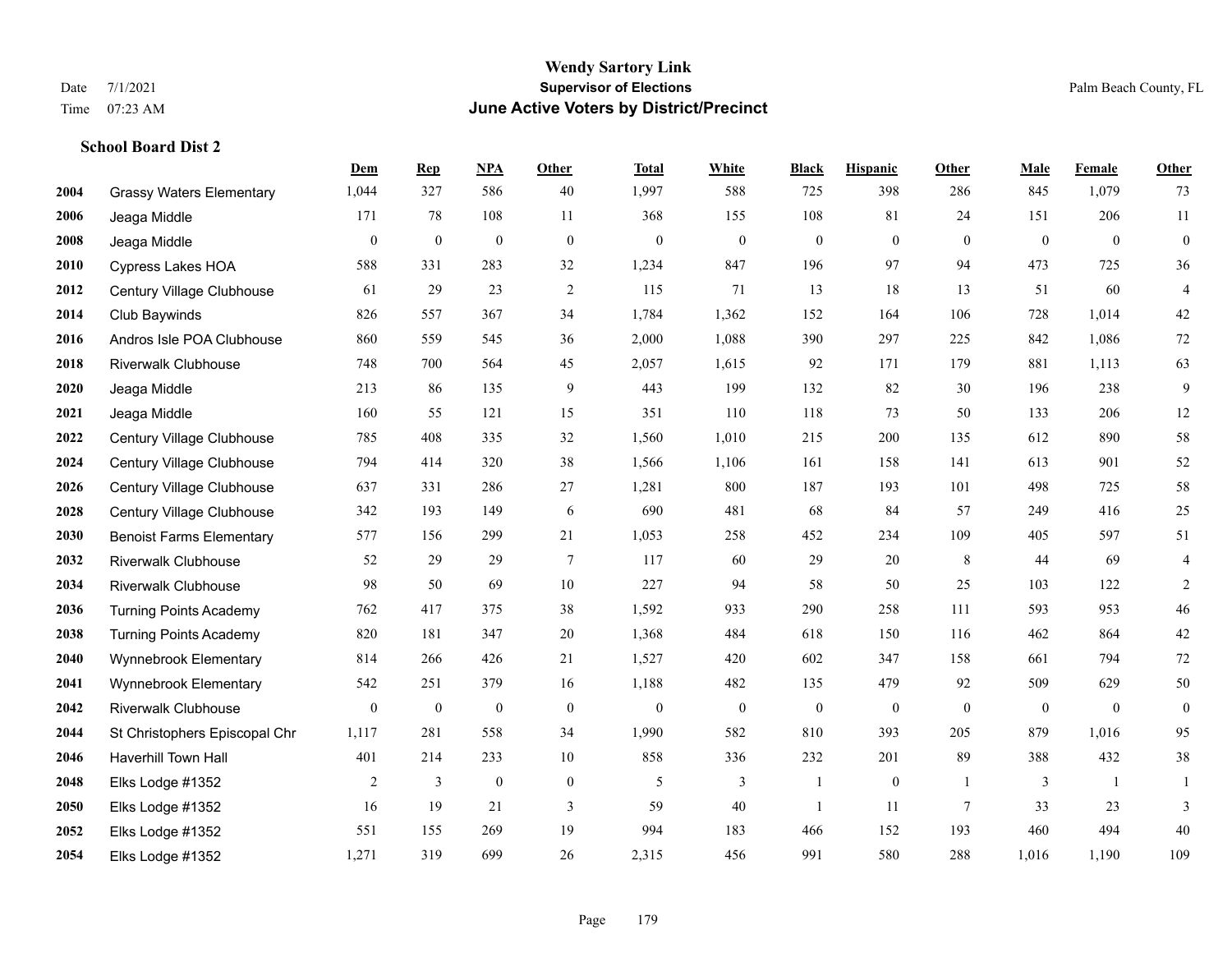**School Board Dist 2**

## **Wendy Sartory Link** Date 7/1/2021 **Supervisor of Elections** Palm Beach County, FL Time 07:23 AM **June Active Voters by District/Precinct**

# **Dem Rep NPA Other Total White Black Hispanic Other Male Female Other** Clayton Hutcheson Hall B 735 318 568 17 1,638 522 294 653 169 724 823 91

| 2058 | Clayton Hutcheson Hall B          | 3              |              | $\mathbf{0}$     | $\mathbf{0}$     | $\overline{4}$   | 3            | $\mathbf{0}$     | $\mathbf{1}$     | $\mathbf{0}$     | $\overline{2}$ | $\overline{2}$   | $\theta$         |
|------|-----------------------------------|----------------|--------------|------------------|------------------|------------------|--------------|------------------|------------------|------------------|----------------|------------------|------------------|
| 2064 | <b>Belvedere Elementary</b>       |                | $\mathbf{0}$ | $\mathbf{0}$     | $\mathbf{0}$     |                  |              | $\mathbf{0}$     | $\mathbf{0}$     | $\mathbf{0}$     |                | $\mathbf{0}$     | $\theta$         |
| 2068 | <b>Conniston Middle</b>           | 430            | 254          | 326              | 14               | 1,024            | 404          | 100              | 445              | 75               | 460            | 524              | 40               |
| 2072 | <b>Belvedere Elementary</b>       | 598            | 325          | 458              | 29               | 1,410            | 495          | 146              | 625              | 144              | 616            | 705              | 89               |
| 2074 | <b>Belvedere Elementary</b>       | $\overline{0}$ | $\mathbf{0}$ | $\boldsymbol{0}$ | $\mathbf{0}$     | $\boldsymbol{0}$ | $\mathbf{0}$ | $\overline{0}$   | $\overline{0}$   | $\mathbf{0}$     | $\mathbf{0}$   | $\mathbf{0}$     | $\mathbf{0}$     |
| 2080 | <b>Everglades Elementary</b>      | 159            | 168          | 126              | 8                | 461              | 262          | 64               | 81               | 54               | 215            | 225              | 21               |
| 2081 | <b>Everglades Elementary</b>      | 69             | 92           | 45               | $\mathbf{0}$     | 206              | 148          | 7                | 28               | 23               | 102            | 98               | 6                |
| 2082 | Pine Jog Environmental Center     | 162            | 286          | 150              | 8                | 606              | 418          | 25               | 112              | 51               | 291            | 300              | 15               |
| 2083 | Pine Jog Environmental Center     | 7              | 21           | 17               | $\mathbf{0}$     | 45               | 30           | $\mathbf{0}$     | 13               | $\overline{2}$   | 21             | 23               |                  |
| 2084 | <b>Community Christian Church</b> | 275            | 117          | 157              | 17               | 566              | 167          | 203              | 126              | 70               | 251            | 300              | 15               |
| 2085 | <b>Community Christian Church</b> | 2              |              | $\boldsymbol{0}$ | $\mathbf{0}$     | 3                | 3            | $\theta$         | $\mathbf{0}$     | $\mathbf{0}$     |                | 2                | $\mathbf{0}$     |
| 2086 | <b>Community Christian Church</b> | 1,221          | 554          | 930              | 52               | 2,757            | 859          | 598              | 920              | 380              | 1,200          | 1,445            | 112              |
| 2087 | <b>Community Christian Church</b> |                | $\mathbf{1}$ | $\boldsymbol{0}$ | $\boldsymbol{0}$ | $\sqrt{2}$       | $\mathbf{2}$ | $\boldsymbol{0}$ | $\boldsymbol{0}$ | $\boldsymbol{0}$ | $\overline{2}$ | $\boldsymbol{0}$ | $\mathbf{0}$     |
| 2088 | Melaleuca Elementary              | 864            | 524          | 646              | 32               | 2,066            | 1,059        | 338              | 476              | 193              | 943            | 1,042            | 81               |
| 2090 | Pine Jog Environmental Center     | $\mathbf{0}$   | 2            | $\mathbf{0}$     | $\mathbf{0}$     | 2                |              | $\mathbf{0}$     | $\overline{0}$   |                  | $\theta$       |                  |                  |
| 2092 | Pine Jog Environmental Center     | $\overline{1}$ | 4            |                  | $\mathbf{1}$     | 7                | $\tau$       | $\theta$         | $\theta$         | $\theta$         | 3              | $\overline{4}$   | $\theta$         |
| 2094 | Pine Jog Environmental Center     | 372            | 78           | 204              | 11               | 665              | 113          | 264              | 171              | 117              | 276            | 360              | 29               |
| 2096 | 1st Church of the Nazarene        | 252            | 68           | 190              | $\overline{4}$   | 514              | 118          | 24               | 326              | 46               | 240            | 243              | 31               |
| 2097 | 1st Church of the Nazarene        | 232            | 135          | 172              | 11               | 550              | 214          | 43               | 218              | 75               | 241            | 276              | 33               |
| 2098 | Iglesia Cristo Mi Redentor        | 437            | 217          | 338              | 27               | 1,019            | 330          | 158              | 436              | 95               | 427            | 528              | 64               |
| 2100 | Iglesia Cristo Mi Redentor        | 781            | 349          | 562              | 35               | 1,727            | 443          | 365              | 742              | 177              | 714            | 926              | 87               |
| 2102 | Union Congregational Church       | 1,185          | 344          | 630              | 33               | 2,192            | 500          | 636              | 831              | 225              | 880            | 1,200            | 112              |
| 2104 | Lake Lytal Park                   | 510            | 230          | 343              | 23               | 1,106            | 306          | 232              | 459              | 109              | 455            | 593              | 58               |
| 2106 | Main Library                      | 603            | 274          | 397              | 39               | 1,313            | 511          | 232              | 440              | 130              | 567            | 689              | 57               |
| 2108 | <b>Berkshire Elementary</b>       | 740            | 332          | 650              | 29               | 1,751            | 474          | 199              | 894              | 184              | 763            | 894              | 94               |
| 2110 | <b>Berkshire Elementary</b>       | 167            | 84           | 130              | $\overline{4}$   | 385              | 133          | 41               | 168              | 43               | 158            | 204              | 23               |
| 2112 | Palm Springs Middle               | 7              | 6            | 7                | $\mathbf{0}$     | 20               | 15           | 3                | $\mathbf{0}$     | $\overline{2}$   | 9              | 11               | $\boldsymbol{0}$ |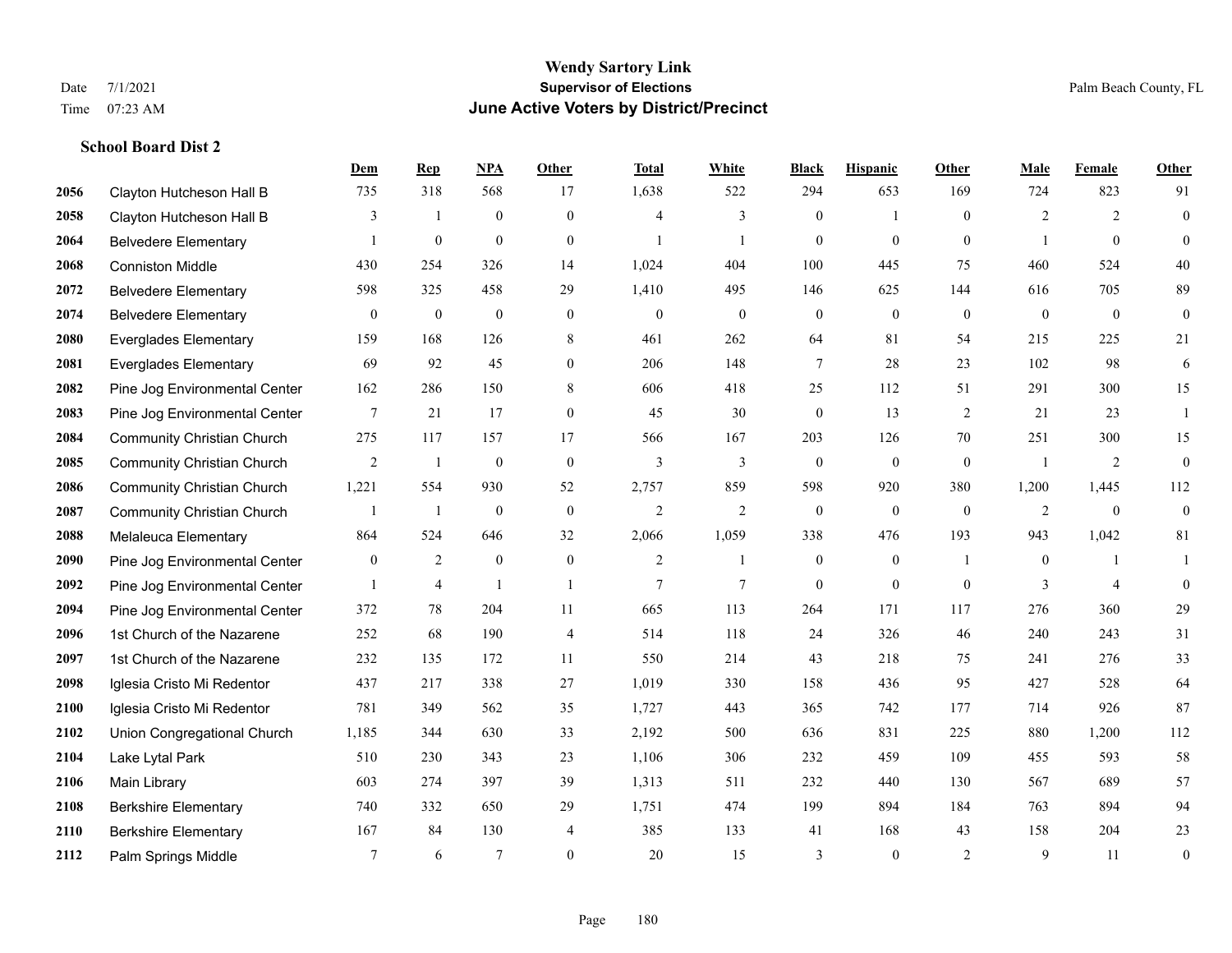|      |                                 | Dem              | <b>Rep</b>     | NPA              | Other            | <b>Total</b>   | <b>White</b>     | <b>Black</b>     | <b>Hispanic</b>  | <b>Other</b>   | <b>Male</b>    | <b>Female</b>  | <b>Other</b>     |
|------|---------------------------------|------------------|----------------|------------------|------------------|----------------|------------------|------------------|------------------|----------------|----------------|----------------|------------------|
| 2114 | Main Library                    | 371              | 284            | 315              | 11               | 981            | 368              | 53               | 472              | 88             | 443            | 490            | 48               |
| 2115 | The Ark Church                  | 74               | 46             | 61               | $\mathfrak{H}$   | 186            | 86               | 12               | 66               | 22             | 86             | 89             | $11\,$           |
| 2116 | The Ark Church                  | 813              | 549            | 693              | 31               | 2,086          | 915              | 149              | 852              | 170            | 888            | 1,118          | 80               |
| 2117 | The Ark Church                  |                  | $\mathbf{0}$   | $\mathbf{1}$     | $\mathbf{0}$     | $\overline{2}$ | 1                |                  | $\mathbf{0}$     | $\mathbf{0}$   |                | $\mathbf{1}$   | $\mathbf{0}$     |
| 2118 | Palm Springs Middle             | $\overline{0}$   | $\mathbf{0}$   | $\overline{0}$   | $\overline{0}$   | $\mathbf{0}$   | $\boldsymbol{0}$ | $\boldsymbol{0}$ | $\overline{0}$   | $\theta$       | $\mathbf{0}$   | $\overline{0}$ | $\mathbf{0}$     |
| 2120 | Palm Springs Middle             | 57               | 21             | 50               | $\overline{0}$   | 128            | 33               | 13               | 54               | 28             | 50             | 67             | 11               |
| 2122 | Palm Springs Middle             | 1                | $\mathbf{0}$   | $\boldsymbol{0}$ | $\overline{0}$   | $\mathbf{1}$   | $\boldsymbol{0}$ |                  | $\boldsymbol{0}$ | $\mathbf{0}$   |                | $\mathbf{0}$   | $\boldsymbol{0}$ |
| 2124 | Palm Springs Middle             | 5                | 3              | 8                | $\overline{0}$   | 16             | 7                | 3                | 5                | $\overline{1}$ | 7              | 9              | $\mathbf{0}$     |
| 2125 | St Marys Orthodox Church        | 344              | 353            | 246              | 8                | 951            | 510              | 42               | 336              | 63             | 417            | 496            | 38               |
| 2126 | St Marys Orthodox Church        | 274              | 249            | 225              | 9                | 757            | 430              | 31               | 232              | 64             | 351            | 386            | $20\,$           |
| 2127 | Lake Clarke Shores Town Hall    | 1                | $\overline{0}$ | $\overline{1}$   | $\overline{0}$   | 2              | $\mathbf{0}$     | $\mathbf{0}$     | $\overline{c}$   | $\theta$       | $\overline{2}$ | $\overline{0}$ | $\mathbf{0}$     |
| 2128 | Palm Springs Middle             | 0                | $\overline{0}$ | $\mathbf{0}$     | $\overline{0}$   | $\mathbf{0}$   | $\mathbf{0}$     | $\boldsymbol{0}$ | $\boldsymbol{0}$ | $\overline{0}$ | $\mathbf{0}$   | $\theta$       | $\mathbf{0}$     |
| 2130 | Cloud Lake Town Hall            | 45               | 62             | 59               | 8                | 174            | 127              |                  | 33               | 13             | 87             | 81             | 6                |
| 2132 | Cloud Lake Town Hall            | 27               | 25             | 33               | $\sqrt{2}$       | 87             | 57               | $\overline{c}$   | 23               | 5              | 38             | 45             | $\overline{4}$   |
| 2134 | STEM Bldg at S FL Science Ctr   | 534              | 322            | 432              | 30               | 1,318          | 496              | 62               | 640              | 120            | 603            | 656            | 59               |
| 2136 | Palmwood Lodge #303             | 672              | 454            | 559              | 43               | 1,728          | 758              | 82               | 722              | 166            | 779            | 865            | 84               |
| 2148 | <b>Liberty Park Elementary</b>  | $\boldsymbol{0}$ | $\mathbf{0}$   | $\boldsymbol{0}$ | $\boldsymbol{0}$ | $\mathbf{0}$   | $\mathbf{0}$     | $\mathbf{0}$     | $\mathbf{0}$     | $\overline{0}$ | $\mathbf{0}$   | $\overline{0}$ | $\boldsymbol{0}$ |
| 2150 | River Bridge Activities Center  | 1,090            | 525            | 675              | 52               | 2,342          | 1,141            | 474              | 478              | 249            | 975            | 1,283          | 84               |
| 2152 | Pine Ridge North II             | 1,117            | 505            | 800              | 52               | 2,474          | 1,024            | 383              | 807              | 260            | 987            | 1,384          | 103              |
| 2154 | <b>Forest Hill Elementary</b>   | 1,141            | 434            | 796              | 30               | 2,401          | 739              | 386              | 1,026            | 250            | 1,036          | 1,236          | 129              |
| 2156 | Cresthaven Emory Aud            | 634              | 418            | 311              | 15               | 1,378          | 770              | 96               | 416              | 96             | 511            | 816            | 51               |
| 2158 | Community Of Hope               | 1,094            | 419            | 830              | 30               | 2,373          | 601              | 437              | 1,021            | 314            | 1,040          | 1,214          | 119              |
| 2160 | Cresthaven Barkley Aud          | 522              | 359            | 284              | 20               | 1,185          | 601              | 84               | 396              | 104            | 497            | 635            | 53               |
| 2162 | Cresthaven Ashley Aud           | 333              | 218            | 221              | 14               | 786            | 397              | 37               | 287              | 65             | 311            | 442            | 33               |
| 2164 | <b>Covered Bridge Clubhouse</b> | 1,133            | 734            | 663              | 39               | 2,569          | 1,792            | 134              | 469              | 174            | 994            | 1,495          | $80\,$           |
| 2166 | Poinciana Clubhouse             | 895              | 523            | 498              | 37               | 1,953          | 1,288            | 92               | 412              | 161            | 762            | 1,123          | 68               |
| 2168 | First Baptist Church GA         | $\boldsymbol{0}$ | $\mathbf{0}$   | $\boldsymbol{0}$ | $\boldsymbol{0}$ | $\theta$       | $\boldsymbol{0}$ | $\boldsymbol{0}$ | $\mathbf{0}$     | $\mathbf{0}$   | $\mathbf{0}$   | $\mathbf{0}$   | $\boldsymbol{0}$ |
| 2170 | <b>Liberty Park Elementary</b>  | 1,119            | 539            | 665              | 53               | 2,376          | 1,045            | 452              | 624              | 255            | 939            | 1,321          | 116              |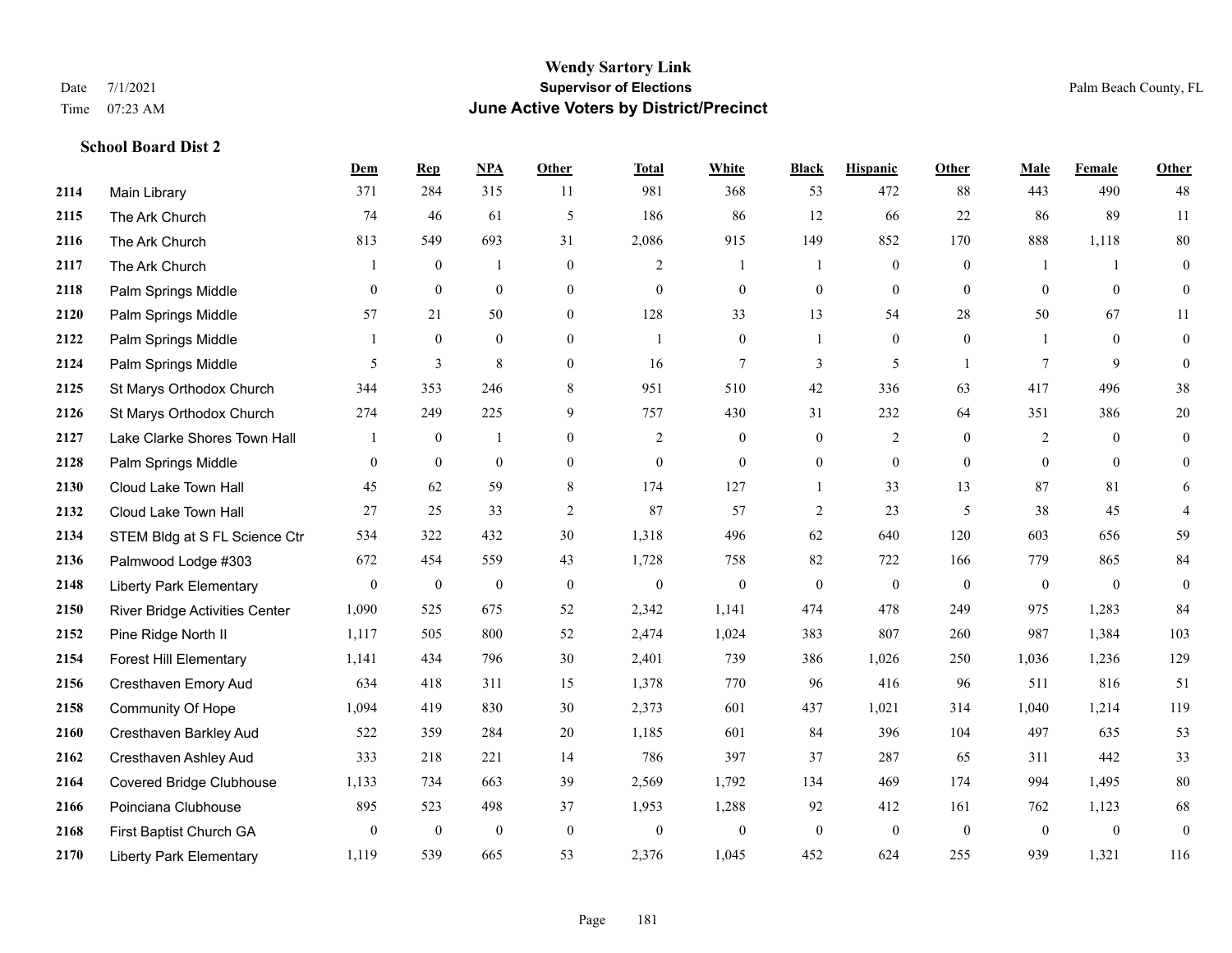# **Wendy Sartory Link** Date 7/1/2021 Palm Beach County, FL Time 07:23 AM **June Active Voters by District/Precinct**

|      |                                    | Dem            | <b>Rep</b>       | NPA              | <b>Other</b>   | <b>Total</b>   | <b>White</b>     | <b>Black</b>     | <b>Hispanic</b>  | <b>Other</b>   | <b>Male</b>      | Female         | <b>Other</b>     |
|------|------------------------------------|----------------|------------------|------------------|----------------|----------------|------------------|------------------|------------------|----------------|------------------|----------------|------------------|
| 2172 | First Baptist Church GA            | 17             | $\overline{4}$   | 11               | $\overline{0}$ | 32             | 15               | 3                | 10               | $\overline{4}$ | 13               | 18             |                  |
| 2174 | First Baptist Church GA            | 456            | 187              | 269              | 12             | 924            | 406              | 191              | 204              | 123            | 405              | 477            | 42               |
| 2182 | <b>Greenacres Community Center</b> | 635            | 278              | 522              | 29             | 1,464          | 519              | 139              | 660              | 146            | 583              | 792            | 89               |
| 2184 | American Polish Club               | 1,096          | 396              | 803              | 36             | 2,331          | 724              | 340              | 1,009            | 258            | 963              | 1,227          | 141              |
| 2186 | American Polish Club               | 325            | 134              | 233              | 6              | 698            | 212              | 110              | 307              | 69             | 310              | 357            | 31               |
| 3002 | Palm Springs Middle                | 817            | 341              | 551              | 47             | 1,756          | 526              | 319              | 743              | 168            | 715              | 965            | 76               |
| 3004 | Community Of Hope                  | 68             | 40               | 61               | $\overline{2}$ | 171            | 66               | 10               | 69               | 26             | 85               | 75             | 11               |
| 3006 | Faith Presbyterian                 | 981            | 620              | 683              | 32             | 2,316          | 954              | 266              | 890              | 206            | 949              | 1,264          | 103              |
| 3008 | Palm Springs Middle                | $\overline{0}$ | $\boldsymbol{0}$ | $\boldsymbol{0}$ | $\mathbf{0}$   | $\mathbf{0}$   | $\boldsymbol{0}$ | $\boldsymbol{0}$ | $\boldsymbol{0}$ | $\mathbf{0}$   | $\boldsymbol{0}$ | $\overline{0}$ | $\boldsymbol{0}$ |
| 3010 | Faith Presbyterian                 | 368            | 205              | 292              | 24             | 889            | 363              | 112              | 335              | 79             | 406              | 448            | 35               |
| 3012 | <b>Emmanuel Baptist Church</b>     | 638            | 575              | 412              | 20             | 1,645          | 992              | 44               | 517              | 92             | 696              | 885            | 64               |
| 3014 | Lake Clarke Shores Town Hall       | 1,025          | 1,087            | 640              | 44             | 2,796          | 2,048            | 82               | 493              | 173            | 1,266            | 1,438          | 92               |
| 3016 | Community Of Hope                  | 46             | 37               | 53               | 2              | 138            | 36               | 9                | 77               | 16             | 52               | 76             | $10\,$           |
| 3018 | Palm Springs Middle                | 11             | 12               | 8                | 3              | 34             | 14               | $\boldsymbol{0}$ | 16               | $\overline{4}$ | 14               | 19             | -1               |
| 3020 | Palm Springs Village Hall          | 969            | 620              | 775              | 34             | 2,398          | 973              | 170              | 1,057            | 198            | 1,055            | 1,229          | 114              |
| 3022 | Oasis De Amor Baptist Church       | 515            | 216              | 399              | 18             | 1,148          | 375              | 137              | 491              | 145            | 538              | 544            | 66               |
| 3024 | Palm Springs Library               | 717            | 404              | 587              | 24             | 1,732          | 656              | 197              | 690              | 189            | 759              | 869            | 104              |
| 3044 | Holy Redeemer Church               | 221            | 66               | 184              | $\tau$         | 478            | 137              | 98               | 200              | 43             | 208              | 253            | 17               |
| 3048 | Holy Redeemer Church               | 594            | 222              | 455              | 24             | 1,295          | 395              | 256              | 516              | 128            | 568              | 665            | 62               |
| 6140 | Royal Palm Beach High              | 336            | 500              | 305              | 32             | 1,173          | 852              | 106              | 112              | 103            | 565              | 584            | 24               |
| 6144 | Christ Fellowship Church RPB       | $\overline{0}$ | $\boldsymbol{0}$ | $\mathbf{0}$     | $\overline{0}$ | $\theta$       | $\boldsymbol{0}$ | $\boldsymbol{0}$ | $\mathbf{0}$     | $\mathbf{0}$   | $\mathbf{0}$     | $\overline{0}$ | $\overline{0}$   |
| 6146 | Christ Fellowship Church RPB       |                | 2                | $\mathbf{1}$     | $\overline{0}$ | $\overline{4}$ | 3                | $\overline{0}$   | $\mathbf{0}$     |                | 3                | $\mathbf{1}$   | $\overline{0}$   |
| 6148 | Christ Fellowship Church RPB       | $\overline{0}$ | $\boldsymbol{0}$ | -1               | $\overline{0}$ |                | 1                | $\mathbf{0}$     | $\mathbf{0}$     | $\mathbf{0}$   | $\mathbf{0}$     | -1             | $\boldsymbol{0}$ |
| 6174 | Christ Fellowship Church RPB       | 25             | 51               | 36               | $\overline{2}$ | 114            | 88               | $\overline{7}$   | $\overline{7}$   | 12             | 53               | 57             | 4                |
| 6178 | <b>Everglades Elementary</b>       | 559            | 377              | 445              | 26             | 1,407          | 644              | 293              | 246              | 224            | 647              | 691            | 69               |
| 6180 | <b>Everglades Elementary</b>       | 18             | 49               | 20               | $\overline{1}$ | 88             | 67               | 4                | 14               | 3              | 41               | 45             | 2                |
| 6204 | <b>Emerald Cove Middle</b>         | 33             | 23               | 33               | $\overline{0}$ | 89             | 46               | 26               | 9                | 8              | 23               | 62             | 4                |
| 6206 | Palm Beach Central High            | 271            | 247              | 179              | 9              | 706            | 379              | 147              | 59               | 121            | 317              | 362            | 27               |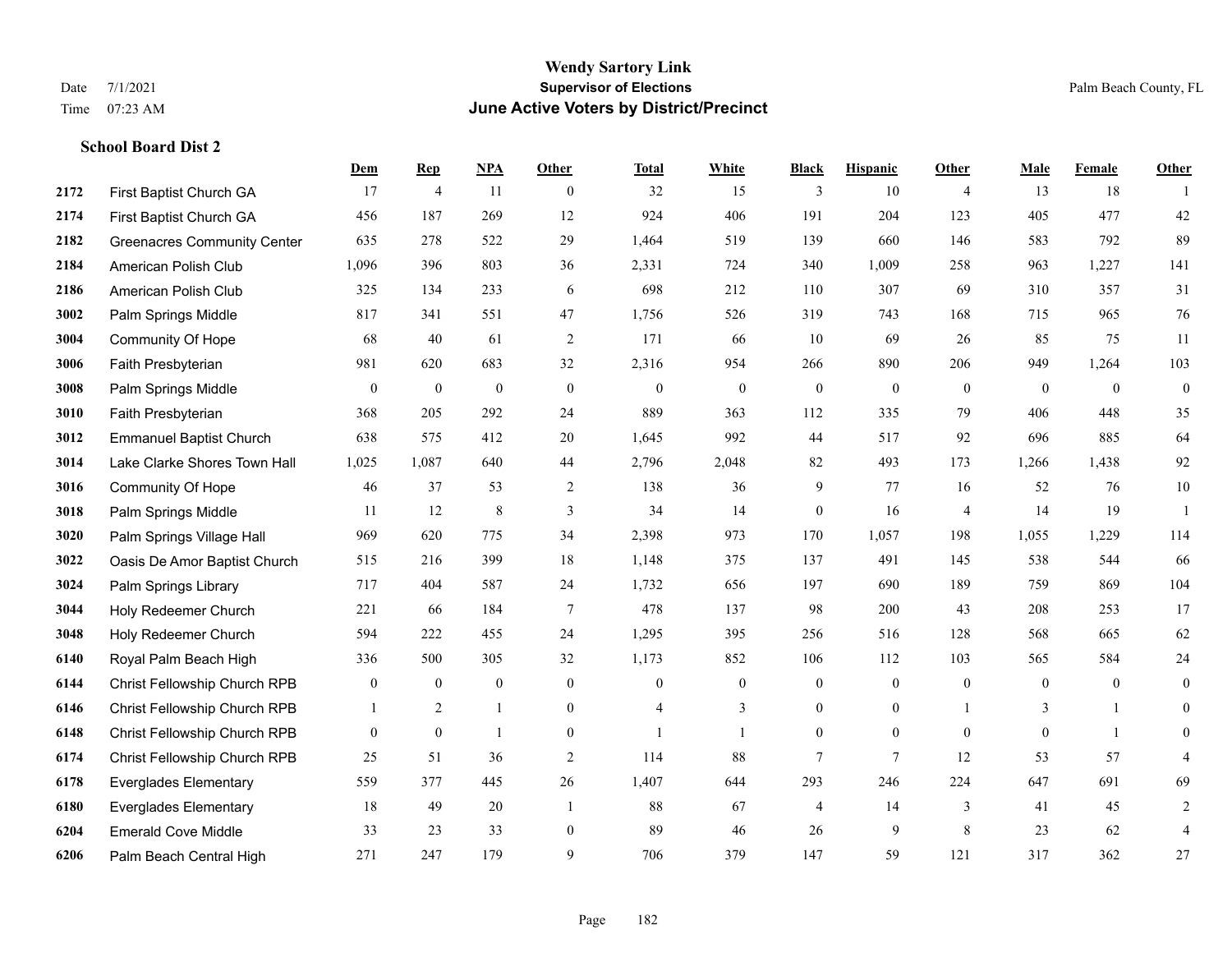|      |                            | <u>Dem</u> | <u>Rep</u> | <u>NPA</u> | Other          | <u>Total</u> | White    | <b>Black</b> | <b>Hispanic</b> | Other    | Male     | Female   | <b>Other</b> |
|------|----------------------------|------------|------------|------------|----------------|--------------|----------|--------------|-----------------|----------|----------|----------|--------------|
| 6207 | Palm Beach Central High    | 284        | 370        | 249        | 19             | 922          | 607      | 94           | 102             | 119      | 424      | 474      | 24           |
| 7140 | <b>Haverhill Town Hall</b> | 170        | 75         | 94         | 4              | 343          | 105      | 124          | 75              | 39       | 160      | 162      | 21           |
| 7142 | Clayton Hutcheson Hall B   | 34         |            | 12         | $\overline{0}$ | 53           | 16       | 25           |                 |          | 23       | 30       | $\mathbf{0}$ |
| 7144 | Clayton Hutcheson Hall B   | 47         |            | 20         |                | 71           |          | 46           | 12              | 9        | 28       | 37       | 6            |
| 7146 | Clayton Hutcheson Hall B   | 237        | 15         | 96         |                | 350          | 25       | 223          | 79              | 23       | 126      | 209      | 15           |
| 8001 | Federal Only               | $\theta$   | $\theta$   | $\Omega$   | $\Omega$       | $\theta$     | $\theta$ | $\mathbf{0}$ | $\theta$        | $\theta$ | $\theta$ | $\theta$ | $\mathbf{0}$ |
| 8002 | State Only                 | 134        | 104        | 117        |                | 357          | 274      | 13           | 14              | 56       | 160      | 184      |              |
|      | <b>School Board Dist 2</b> | 48,011     | 25,503     | 31,545     | 1,897          | 106,956      | 47,009   | 17,832       | 31,449          | 10,666   | 45,350   | 57,013   | 4,593        |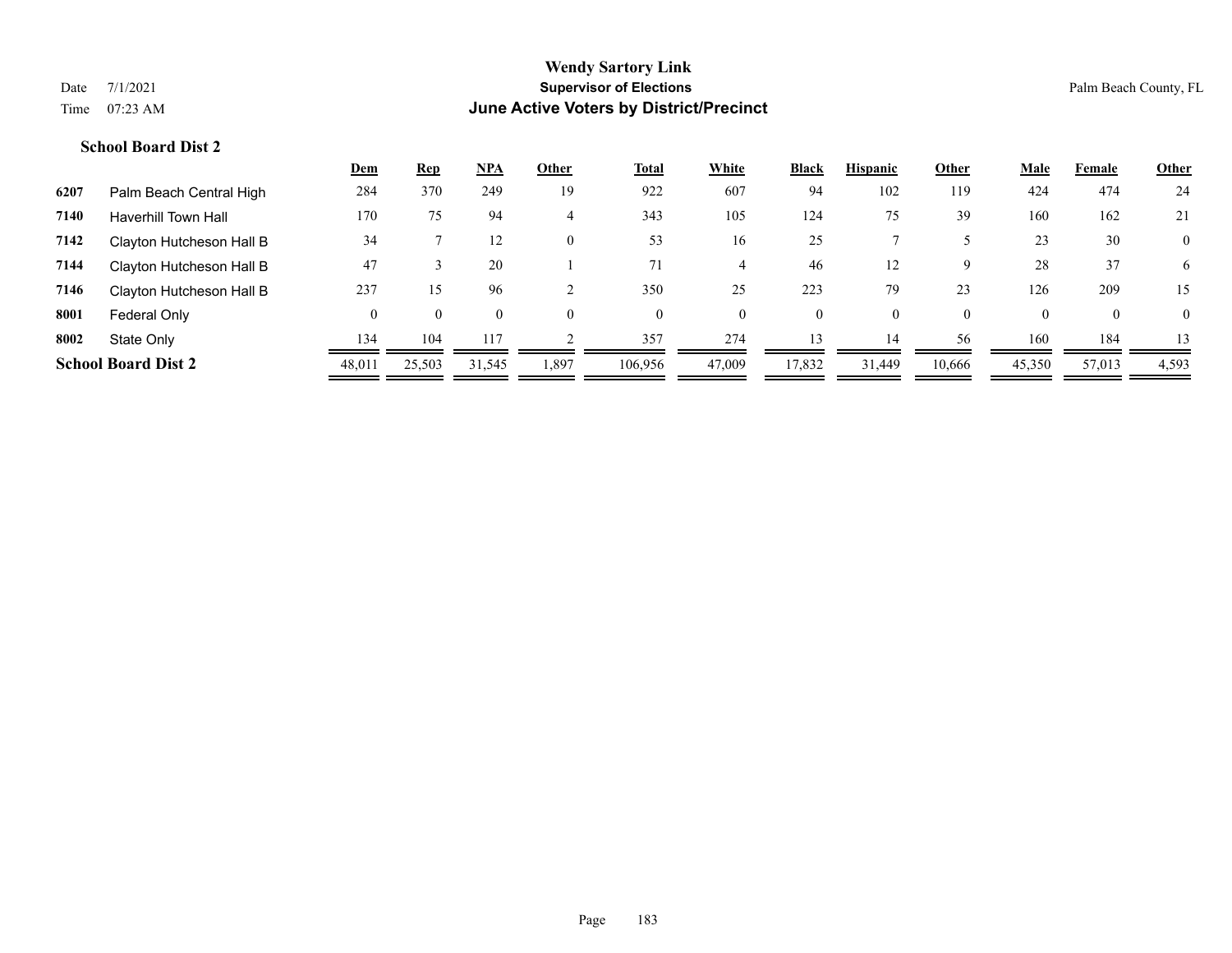|      |                                      | Dem              | <b>Rep</b>       | NPA              | <b>Other</b>   | <b>Total</b> | White          | <b>Black</b>     | <b>Hispanic</b> | <b>Other</b>   | <b>Male</b>    | <b>Female</b>    | <b>Other</b>     |
|------|--------------------------------------|------------------|------------------|------------------|----------------|--------------|----------------|------------------|-----------------|----------------|----------------|------------------|------------------|
| 2188 | <b>St Lukes United Methodist Chr</b> | 468              | 517              | 425              | 34             | 1,444        | 1,144          | 35               | 188             | 77             | 683            | 722              | 39               |
| 2190 | Lucerne Pointe Clubhouse             | 1,026            | 526              | 646              | 46             | 2,244        | 1,423          | 222              | 423             | 176            | 920            | 1,245            | 79               |
| 2192 | Fountains Of Palm Beach              | 919              | 442              | 565              | 55             | 1,981        | 1,348          | 140              | 328             | 165            | 837            | 1,076            | 68               |
| 2194 | <b>LC Swain Middle</b>               | 1,087            | 359              | 703              | 40             | 2,189        | 752            | 453              | 758             | 226            | 917            | 1,163            | 109              |
| 2196 | Pine Ridge South IV Clubhouse        | 893              | 499              | 500              | 40             | 1,932        | 1,159          | 262              | 399             | 112            | 751            | 1,109            | 72               |
| 2198 | American Finnish Club                | 14               | 9                | $\,$ 8 $\,$      | $\overline{0}$ | 31           | 17             | 3                | -1              | 10             | 12             | 16               | 3                |
| 2202 | LC Swain Middle                      | $\overline{0}$   | 8                | 1                | $\mathbf{0}$   | 9            | 6              | $\boldsymbol{0}$ | 3               | $\mathbf{0}$   | $\overline{4}$ | 5                | $\boldsymbol{0}$ |
| 2204 | <b>Heritage Elementary</b>           | 552              | 216              | 477              | 30             | 1,275        | 420            | 137              | 602             | 116            | 555            | 647              | 73               |
| 2206 | <b>Heritage Elementary</b>           | 463              | 195              | 328              | 16             | 1,002        | 323            | 213              | 334             | 132            | 432            | 517              | 53               |
| 2208 | American Finnish Club                | 6                | $\tau$           | $\overline{1}$   | $\overline{1}$ | 15           | 14             | $\boldsymbol{0}$ | $\mathbf{0}$    | $\overline{1}$ | 6              | 8                | 1                |
| 2210 | American Polish Club                 | 232              | 94               | 137              | 6              | 469          | 170            | 114              | 139             | 46             | 187            | 262              | $20\,$           |
| 2212 | American Polish Club                 | $\boldsymbol{0}$ | $\boldsymbol{0}$ | $\boldsymbol{0}$ | $\overline{0}$ | $\mathbf{0}$ | $\overline{0}$ | $\boldsymbol{0}$ | $\mathbf{0}$    | $\mathbf{0}$   | $\overline{0}$ | $\boldsymbol{0}$ | $\mathbf{0}$     |
| 2214 | Indian Pines Elementary              | 1,177            | 254              | 572              | 35             | 2,038        | 467            | 895              | 442             | 234            | 915            | 1,021            | 102              |
| 2216 | Indian Pines Elementary              | 1,797            | 297              | 836              | 42             | 2,972        | 524            | 1,496            | 581             | 371            | 1,328          | 1,497            | 147              |
| 2218 | <b>Tradewinds Middle</b>             | 1,274            | 325              | 641              | 34             | 2,274        | 579            | 877              | 377             | 441            | 1,003          | 1,145            | 126              |
| 3086 | <b>Woodlands Middle</b>              | 797              | 620              | 695              | 48             | 2,160        | 1,481          | 136              | 352             | 191            | 1,004          | 1,079            | 77               |
| 3088 | <b>Tradewinds Middle</b>             | 178              | 52               | 123              | $\,8\,$        | 361          | 97             | 125              | 78              | 61             | 163            | 187              | 11               |
| 3090 | <b>Woodlands Middle</b>              | 1,459            | 833              | 628              | 50             | 2,970        | 2,399          | 176              | 116             | 279            | 1,348          | 1,531            | 91               |
| 3092 | Lacuna HOA Clubhouse                 | 1,209            | 736              | 731              | 62             | 2,738        | 1,904          | 270              | 304             | 260            | 1,255          | 1,392            | 91               |
| 3094 | <b>Coral Reef Elementary</b>         | 327              | 241              | 261              | 26             | 855          | 513            | 70               | 189             | 83             | 401            | 427              | 27               |
| 3096 | <b>Coral Reef Elementary</b>         | 829              | 596              | 632              | 56             | 2,113        | 1,365          | 253              | 269             | 226            | 981            | 1,047            | 85               |
| 3098 | Manatee Elementary                   | 683              | 582              | 512              | 42             | 1,819        | 1,247          | 169              | 217             | 186            | 826            | 932              | 61               |
| 3100 | Journeys End                         | 426              | 332              | 352              | 20             | 1,130        | 754            | 92               | 134             | 150            | 531            | 570              | 29               |
| 3102 | <b>Diamond View Elementary</b>       | 1,203            | 447              | 792              | 47             | 2,489        | 1,035          | 628              | 523             | 303            | 1,095          | 1,286            | $108\,$          |
| 3104 | American German Club                 | 410              | 347              | 371              | 33             | 1,161        | 809            | 89               | 136             | 127            | 539            | 578              | 44               |
| 3106 | American German Club                 | 298              | 113              | 204              | 16             | 631          | 231            | 172              | 97              | 131            | 279            | 323              | 29               |
| 3108 | Santaluces High                      | 1,236            | 535              | 866              | 60             | 2,697        | 1,085          | 690              | 529             | 393            | 1,189          | 1,420            | $88\,$           |
| 3120 | Valencia Shores Social Club          | 1,226            | 585              | 574              | 42             | 2,427        | 2,139          | 69               | 80              | 139            | 1,110          | 1,262            | 55               |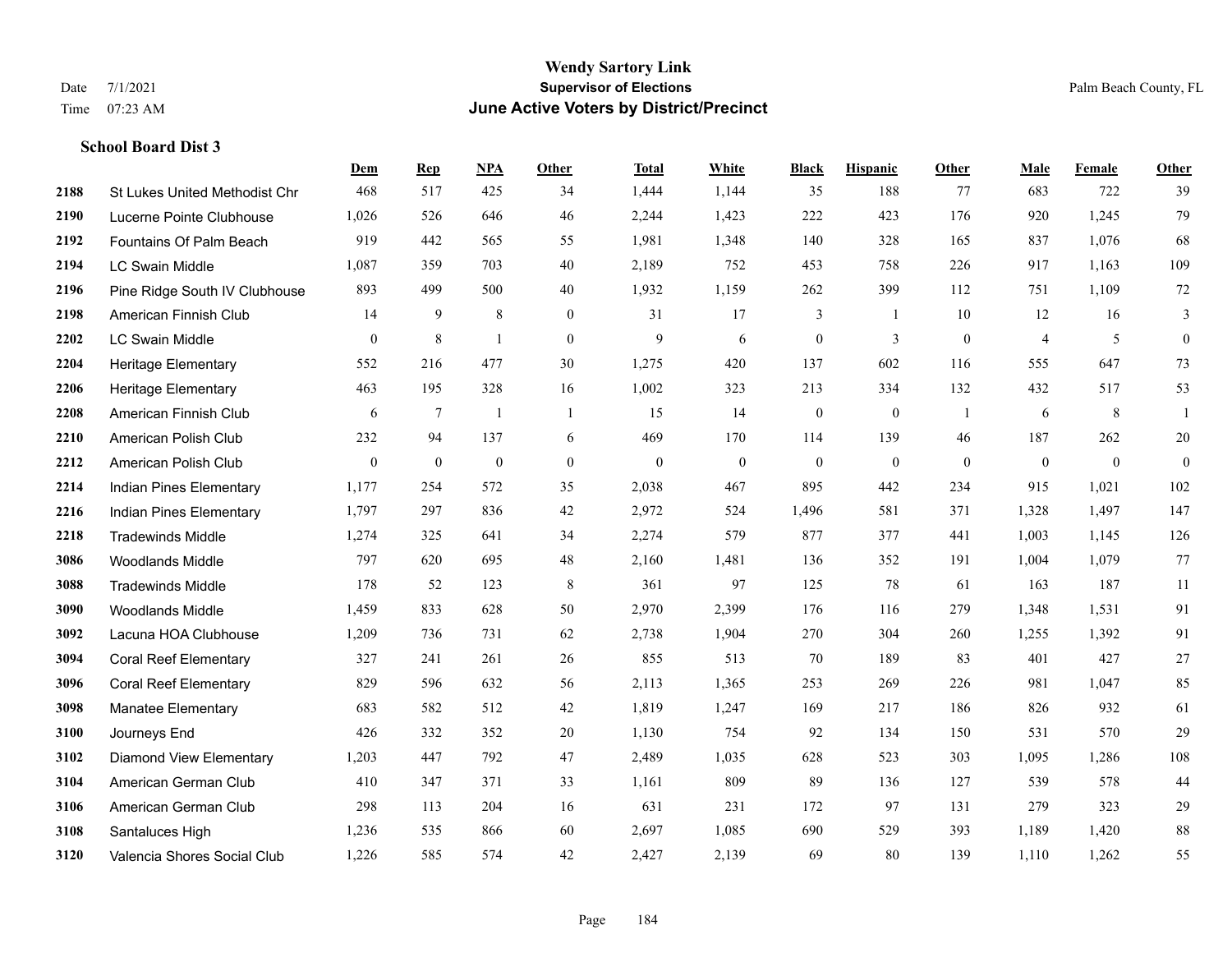|      |                                 | Dem   | <b>Rep</b>       | NPA | <b>Other</b> | <b>Total</b> | White          | <b>Black</b>     | <b>Hispanic</b> | <b>Other</b>   | <b>Male</b> | Female | <b>Other</b>     |
|------|---------------------------------|-------|------------------|-----|--------------|--------------|----------------|------------------|-----------------|----------------|-------------|--------|------------------|
| 3122 | Boynton Beach Community Chur    | 899   | 401              | 348 | 32           | 1,680        | 1,504          | 31               | 53              | 92             | 686         | 952    | 42               |
| 3124 | West Boynton Park and Rec       | 787   | 575              | 645 | 44           | 2,051        | 1,302          | 217              | 284             | 248            | 925         | 1,050  | 76               |
| 3126 | Temple Shaarei Shalom           | 651   | 506              | 463 | 28           | 1,648        | 1,127          | 153              | 201             | 167            | 760         | 837    | 51               |
| 3128 | West Boynton Park and Rec       | 950   | 605              | 716 | 43           | 2,314        | 1,447          | 276              | 335             | 256            | 1,058       | 1,172  | 84               |
| 3130 | Winston Trails Swim Center      | 1,122 | 913              | 858 | 62           | 2,955        | 2,089          | 205              | 375             | 286            | 1,383       | 1,456  | 116              |
| 3132 | Park Vista High                 | 864   | 658              | 682 | 48           | 2,252        | 1,427          | 224              | 361             | 240            | 1,009       | 1,163  | $80\,$           |
| 3133 | Christa McAuliffe Middle        | 177   | 121              | 133 | 9            | 440          | 266            | 45               | 63              | 66             | 212         | 216    | 12               |
| 3150 | Christa McAuliffe Middle        | 568   | 252              | 230 | 21           | 1,071        | 972            | 21               | 31              | 47             | 439         | 599    | 33               |
| 3152 | Park Vista High                 | 648   | 408              | 388 | 33           | 1,477        | 1,265          | 55               | 63              | 94             | 649         | 778    | 50               |
| 3154 | Ponte Vecchio Clubhouse         | 814   | 311              | 279 | 21           | 1,425        | 1,269          | 22               | 40              | 94             | 641         | 742    | $42\,$           |
| 3156 | Aberdeen East Clubhouse         | 1,010 | 491              | 543 | 42           | 2,086        | 1,588          | 139              | 182             | 177            | 855         | 1,169  | 62               |
| 3158 | <b>Crystal Lakes Elementary</b> | 995   | 768              | 803 | 56           | 2,622        | 1,851          | 190              | 287             | 294            | 1,188       | 1,322  | 112              |
| 3160 | Christa McAuliffe Middle        | 435   | 332              | 320 | 18           | 1,105        | 753            | 134              | 118             | 100            | 499         | 564    | $42\,$           |
| 4140 | <b>Broken Sound Club</b>        | 253   | 204              | 180 | 16           | 653          | 481            | 25               | 84              | 63             | 272         | 363    | $18\,$           |
| 5002 | Faith Farm Tabernacle           | 561   | 644              | 493 | 43           | 1,741        | 1,147          | 171              | 192             | 231            | 808         | 880    | 53               |
| 5003 | Faith Farm Tabernacle           | 496   | 345              | 433 | 25           | 1,299        | 784            | 135              | 202             | 178            | 575         | 678    | $46\,$           |
| 5004 | Faith Farm Tabernacle           | 3     | 2                | 2   | $\mathbf{0}$ | 7            | $\overline{4}$ | $\boldsymbol{0}$ | 3               | $\mathbf{0}$   | 6           | -1     | $\mathbf{0}$     |
| 5005 | <b>Sunset Palms Elementary</b>  | 1,232 | 559              | 472 | 77           | 2,340        | 2,189          | 14               | 35              | 102            | 1,081       | 1,200  | 59               |
| 5006 | Faith Farm Tabernacle           | 1,066 | 459              | 529 | 35           | 2,089        | 1,975          | 13               | 22              | 79             | 971         | 1,081  | 37               |
| 5007 | Faith Farm Tabernacle           | 5     | $\boldsymbol{0}$ | 2   | $\mathbf{0}$ | 7            | 6              | $\boldsymbol{0}$ | $\mathbf{0}$    | $\overline{1}$ | 5           | 2      | $\boldsymbol{0}$ |
| 5008 | <b>Sunset Palms Elementary</b>  | 427   | 317              | 365 | 27           | 1,136        | 735            | 96               | 138             | 167            | 525         | 573    | 38               |
| 5009 | Boynton Beach Community Chur    | 1,202 | 971              | 987 | 72           | 3,232        | 2,145          | 287              | 359             | 441            | 1,540       | 1,570  | 122              |
| 5010 | Temple Shaarei Shalom           | 960   | 235              | 309 | 35           | 1,539        | 1,439          | 15               | 25              | 60             | 590         | 918    | 31               |
| 5012 | The Grove Clubhouse             | 415   | 146              | 157 | 12           | 730          | 660            | 18               | 18              | 34             | 307         | 412    | 11               |
| 5014 | West Boynton Branch Library     | 686   | 452              | 479 | 40           | 1,657        | 953            | 244              | 240             | 220            | 731         | 863    | 63               |
| 5016 | Faith United Methodist Church   | 954   | 627              | 626 | 30           | 2,237        | 1,630          | 153              | 237             | 217            | 982         | 1,163  | 92               |
| 5018 | <b>Platina Clubhouse</b>        | 685   | 252              | 292 | 20           | 1,249        | 1,063          | 35               | 72              | 79             | 476         | 740    | 33               |
| 5020 | <b>Hagen Road Elementary</b>    | 613   | 324              | 402 | 37           | 1,376        | 712            | 293              | 189             | 182            | 594         | 731    | 51               |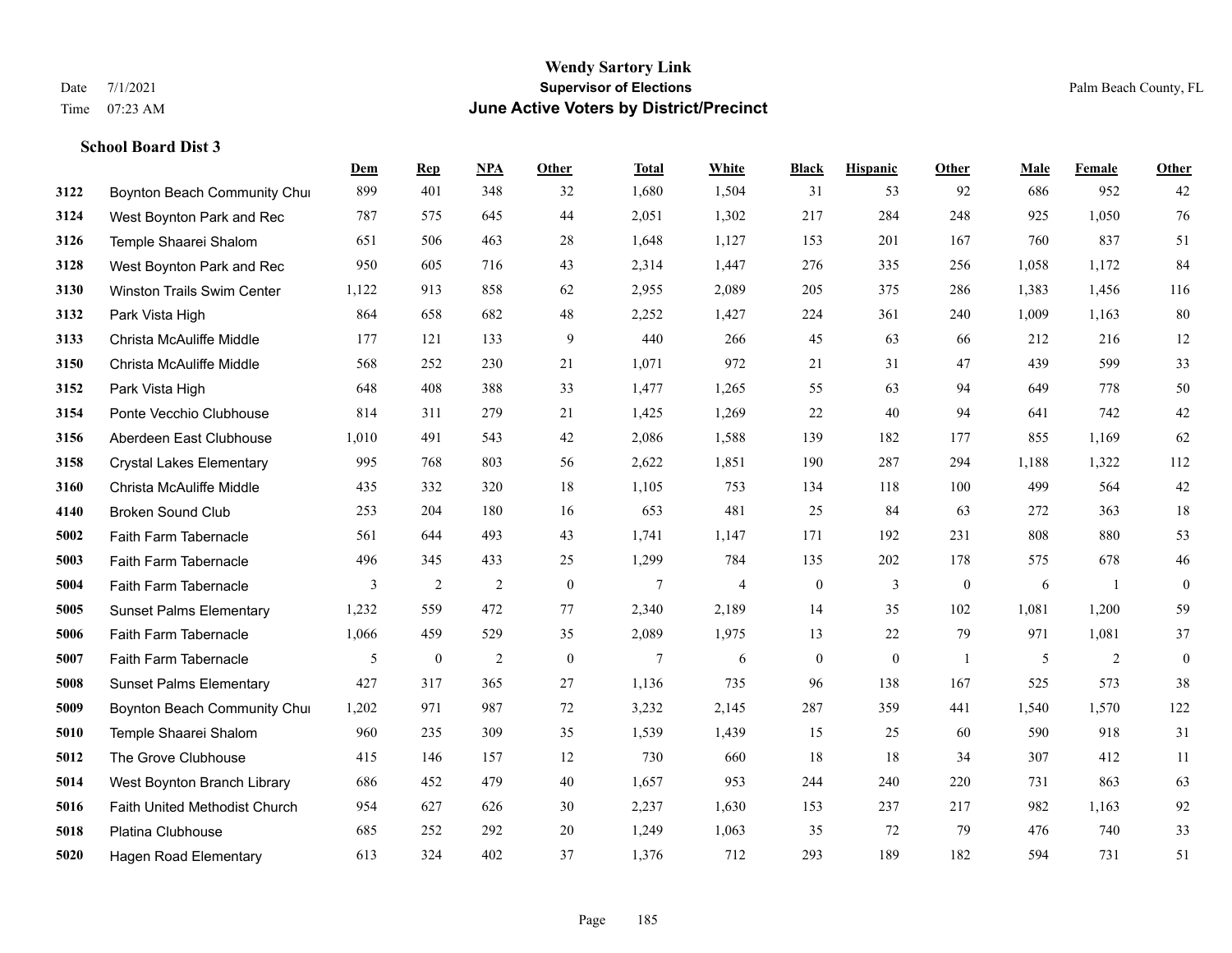|      |                               | Dem   | <b>Rep</b> | NPA   | <b>Other</b> | <b>Total</b> | White | <b>Black</b> | <b>Hispanic</b> | <b>Other</b> | <b>Male</b> | Female | <b>Other</b> |
|------|-------------------------------|-------|------------|-------|--------------|--------------|-------|--------------|-----------------|--------------|-------------|--------|--------------|
| 5022 | <b>Hagen Road Elementary</b>  | 861   | 443        | 449   | 27           | 1,780        | 1,395 | 147          | 117             | 121          | 785         | 949    | 46           |
| 5024 | Valencia Lakes HOA            | 600   | 210        | 242   | 16           | 1,068        | 987   | 10           | 16              | 55           | 470         | 569    | 29           |
| 5026 | Faith United Methodist Church | 945   | 411        | 503   | 46           | 1,905        | 1,117 | 435          | 195             | 158          | 810         | 1,029  | 66           |
| 5028 | South Tech Academy            | 689   | 514        | 433   | 29           | 1,665        | 1,308 | 97           | 108             | 152          | 731         | 865    | 69           |
| 5030 | West Boynton Branch Library   | 680   | 195        | 309   | 34           | 1,218        | 778   | 247          | 113             | 80           | 467         | 698    | 53           |
| 5032 | New Church                    | 292   | 119        | 135   | 12           | 558          | 485   | 16           | 27              | 30           | 237         | 305    | 16           |
| 5034 | Valencia Lakes HOA            | 793   | 297        | 308   | 16           | 1,414        | 1,307 | 16           | 21              | 70           | 600         | 783    | 31           |
| 5036 | Valencia Isles Social Hall    | 801   | 227        | 275   | 14           | 1,317        | 1,244 | $\mathbf{1}$ | 5               | 67           | 543         | 745    | 29           |
| 5038 | The Cascades Clubhouse        | 752   | 262        | 270   | 18           | 1,302        | 1,218 | 15           | 17              | 52           | 548         | 728    | $26\,$       |
| 5040 | New Church                    | 388   | 202        | 244   | 15           | 849          | 764   | 19           | 33              | 33           | 386         | 444    | 19           |
| 5042 | South Tech Academy            | 917   | 369        | 456   | 40           | 1,782        | 1,370 | 158          | 144             | 110          | 722         | 1,004  | 56           |
| 5044 | Cascade Lakes Clubhouse       | 558   | 198        | 185   | 11           | 952          | 865   | 5            | 11              | 71           | 418         | 506    | 28           |
| 5046 | Green Cay Nature Center       | 1,340 | 570        | 637   | $42\,$       | 2,589        | 1,971 | 264          | 172             | 182          | 1,105       | 1,415  | 69           |
| 5048 | Coral Lakes Clubhouse         | 590   | 361        | 300   | 19           | 1,270        | 889   | 138          | 133             | 110          | 551         | 675    | 44           |
| 5050 | <b>Coral Lakes Clubhouse</b>  | 1,109 | 305        | 358   | 22           | 1,794        | 1,679 | 11           | 8               | 96           | 688         | 1.058  | $48\,$       |
| 5052 | Lake Worth Drainage District  | 648   | 439        | 456   | 31           | 1,574        | 1,206 | 87           | 129             | 152          | 682         | 831    | 61           |
| 5054 | Our Lady Queen of Peace       | 1,158 | 1,203      | 1,000 | 88           | 3,449        | 2,769 | 99           | 209             | 372          | 1,604       | 1.702  | 143          |
| 5055 | Our Lady Queen of Peace       | 300   | 143        | 154   | 11           | 608          | 537   | 6            | 37              | 28           | 271         | 319    | 18           |
| 5056 | Hagen Ranch Road Library      | 1,868 | 1,107      | 1,152 | 93           | 4,220        | 3,414 | 161          | 322             | 323          | 1,791       | 2,298  | 131          |
| 5058 | Valencia Falls Clubhouse      | 680   | 190        | 226   | 10           | 1,106        | 1,040 | 4            | 5               | 57           | 489         | 581    | 36           |
| 5060 | Hagen Ranch Road Library      | 521   | 210        | 230   | 14           | 975          | 904   | 4            | 14              | 53           | 441         | 522    | 12           |
| 5062 | Villa Borghese Clubhouse      | 449   | 243        | 163   | 14           | 869          | 792   | 11           | 27              | 39           | 378         | 468    | 23           |
| 5064 | Huntington Lakes Clubhouse    | 957   | 330        | 348   | 36           | 1,671        | 1,543 | 15           | 39              | 74           | 624         | 1,013  | 34           |
| 5066 | Abbey Village Clubhouse       | 726   | 378        | 358   | 29           | 1,491        | 1,217 | 58           | 117             | 99           | 593         | 837    | 61           |
| 5068 | Camelot Village Clubhouse     | 223   | 116        | 99    | 13           | 451          | 277   | 50           | 83              | 41           | 174         | 261    | 16           |
| 5070 | Delray Villas                 | 465   | 236        | 210   | 18           | 929          | 759   | 38           | 63              | 69           | 397         | 499    | 33           |
| 5072 | Huntington Pointe Clubhouse   | 768   | 173        | 231   | 18           | 1,190        | 1,128 | 6            | 10              | 46           | 445         | 711    | 34           |
| 5074 | Coco Wood Clubhouse           | 383   | 163        | 175   | 11           | 732          | 514   | 93           | 75              | 50           | 326         | 375    | 31           |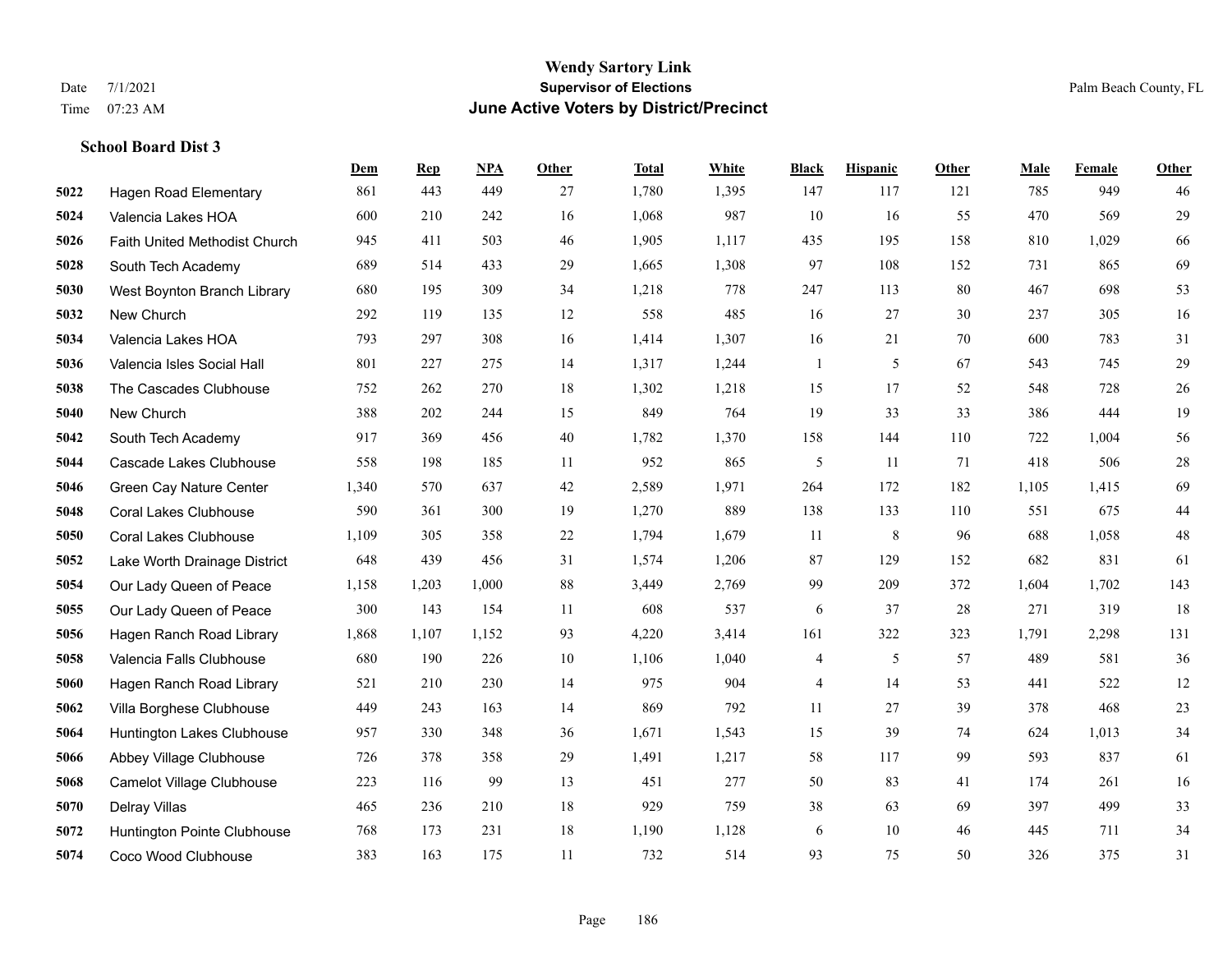#### **Wendy Sartory Link** Date 7/1/2021 **Supervisor of Elections** Palm Beach County, FL Time 07:23 AM **June Active Voters by District/Precinct**

Palm Greens Clubhouse 668 298 304 29 1,299 1,080 36 94 89 508 741 50

**Dem Rep NPA Other Total White Black Hispanic Other Male Female Other**

# Bethel Evangelical Baptist 704 380 399 41 1,524 1,138 113 167 106 617 866 41 Bethel Evangelical Baptist 89 50 36 1 176 127 10 21 18 59 115 2 Bethel Evangelical Baptist 643 371 411 22 1,447 990 170 154 133 650 754 43 High Point Section II 445 302 252 23 1,022 808 38 105 71 411 581 30 Carver Middle 44 17 17 5 83 65 6 4 8 32 49 2 Carver Middle 173 128 132 15 448 291 49 58 50 199 234 15 Gleneagles CC-Strathearn Sat 973 473 476 37 1,959 1,680 35 114 130 822 1,086 51

| 5092 | Gleneagles CC-Clunie Satellite | 793   | 317   | 345            | 22             | 1,477 | 1,267 | 72             | 67             | 71             | 626   | 817   | 34             |
|------|--------------------------------|-------|-------|----------------|----------------|-------|-------|----------------|----------------|----------------|-------|-------|----------------|
| 5094 | Kings Point Clubhouse          | 378   | 184   | 172            | 14             | 748   | 602   | 27             | 70             | 49             | 291   | 426   | 31             |
| 5096 | Monaco Clubhouse               | 908   | 493   | 490            | 39             | 1,930 | 1,495 | 91             | 196            | 148            | 786   | 1,059 | 85             |
| 5098 | Lakes of Delray Clubhouse      | 387   | 229   | 163            | 15             | 794   | 704   | 9              | 40             | 41             | 306   | 472   | 16             |
| 5100 | Kings Point Flanders           | 918   | 410   | 385            | 30             | 1,743 | 1,404 | 73             | 152            | 114            | 707   | 978   | 58             |
| 5102 | Lakes of Delray Clubhouse      | 904   | 309   | 367            | 40             | 1,620 | 1,335 | 67             | 111            | 107            | 629   | 936   | 55             |
| 5104 | Kings Point Flanders           | 901   | 378   | 340            | 37             | 1,656 | 1,314 | 71             | 151            | 120            | 648   | 939   | 69             |
| 5106 | Las Verdes Clubhouse           | 981   | 613   | 700            | 54             | 2,348 | 1,649 | 209            | 289            | 201            | 1,050 | 1,216 | 82             |
| 5108 | West Boca Branch Library       | 1,401 | 1,482 | 1,346          | 103            | 4,332 | 3,588 | 104            | 251            | 389            | 2,029 | 2,166 | 137            |
| 5110 | South County Civic Center      | 522   | 510   | 409            | 27             | 1,468 | 1,330 | 6              | 30             | 102            | 690   | 737   | 41             |
| 5111 | Morikami Park Elementary       | 43    | 60    | 48             | 3              | 154   | 146   | $\theta$       | 3              | 5              | 71    | 82    |                |
| 5112 | Morikami Park Elementary       | 558   | 621   | 492            | 38             | 1,709 | 1,485 | 19             | 53             | 152            | 785   | 883   | 41             |
| 5113 | Morikami Park Elementary       | 19    | 38    | 24             | $\overline{2}$ | 83    | 67    | $\overline{0}$ | 6              | 10             | 34    | 42    |                |
| 5114 | South County Civic Center      | 257   | 202   | 187            | 10             | 656   | 542   | 8              | 28             | 78             | 300   | 327   | 29             |
| 5115 | Spanish River High             | 82    | 105   | 76             | 12             | 275   | 224   | 4              | 22             | 25             | 137   | 135   |                |
| 5116 | The Polo Club of Boca Raton    | 655   | 501   | 431            | 24             | 1,611 | 1,468 | 18             | 24             | 101            | 703   | 858   | 50             |
| 5117 | The Polo Club of Boca Raton    | 302   | 195   | 193            | 18             | 708   | 647   |                | 8              | 52             | 289   | 394   | 25             |
| 5118 | South County Civic Center      | 171   | 119   | 106            | $\tau$         | 403   | 335   |                | 34             | 27             | 167   | 225   | 11             |
| 5119 | The Polo Club of Boca Raton    | 38    | 28    | 32             | $\overline{2}$ | 100   | 92    | $\overline{2}$ | $\mathfrak{Z}$ | 3              | 45    | 54    |                |
| 5120 | Delray Beach First Baptist     |       |       | $\overline{0}$ |                | 9     | 8     |                | $\mathbf{0}$   | $\overline{0}$ | 3     | 6     | $\overline{0}$ |
|      |                                |       |       |                |                |       |       |                |                |                |       |       |                |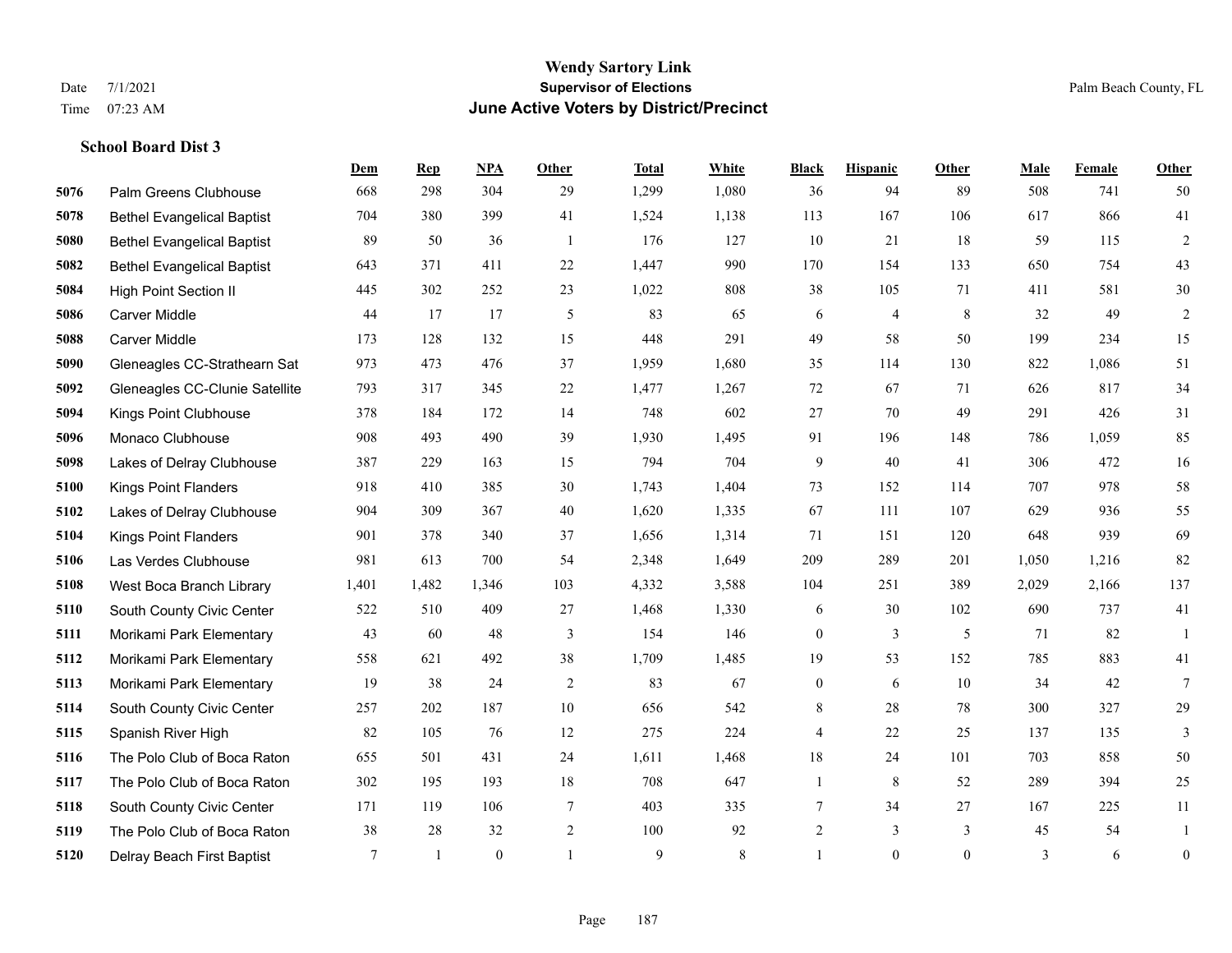|      |                            | <u>Dem</u> | Rep    | <u>NPA</u> | <u>Other</u> | <u>Total</u> | White   | Black  | <b>Hispanic</b> | <b>Other</b> | Male   | Female | <b>Other</b> |
|------|----------------------------|------------|--------|------------|--------------|--------------|---------|--------|-----------------|--------------|--------|--------|--------------|
| 5122 | Delray Beach First Baptist | 285        | 175    | 202        | 10           | 672          | 436     |        | $12^{\circ}$    | 80           | 284    | 356    | 32           |
| 5124 | Delray Beach First Baptist | 161        | 114    | 109        |              | 385          | 325     |        |                 | 25           | 152    | 219    | 14           |
| 5126 | Boca Delray Clubhouse      | 258        |        |            |              | 498          | -447    |        |                 | 26           | 204    | 282    |              |
|      | <b>School Board Dist 3</b> | 74.796     | 40,476 | 43,382     | 3,255        | 161.909      | 116,754 | 14.506 | 16,477          | 14.172       | 70,548 | 85,887 | 5,474        |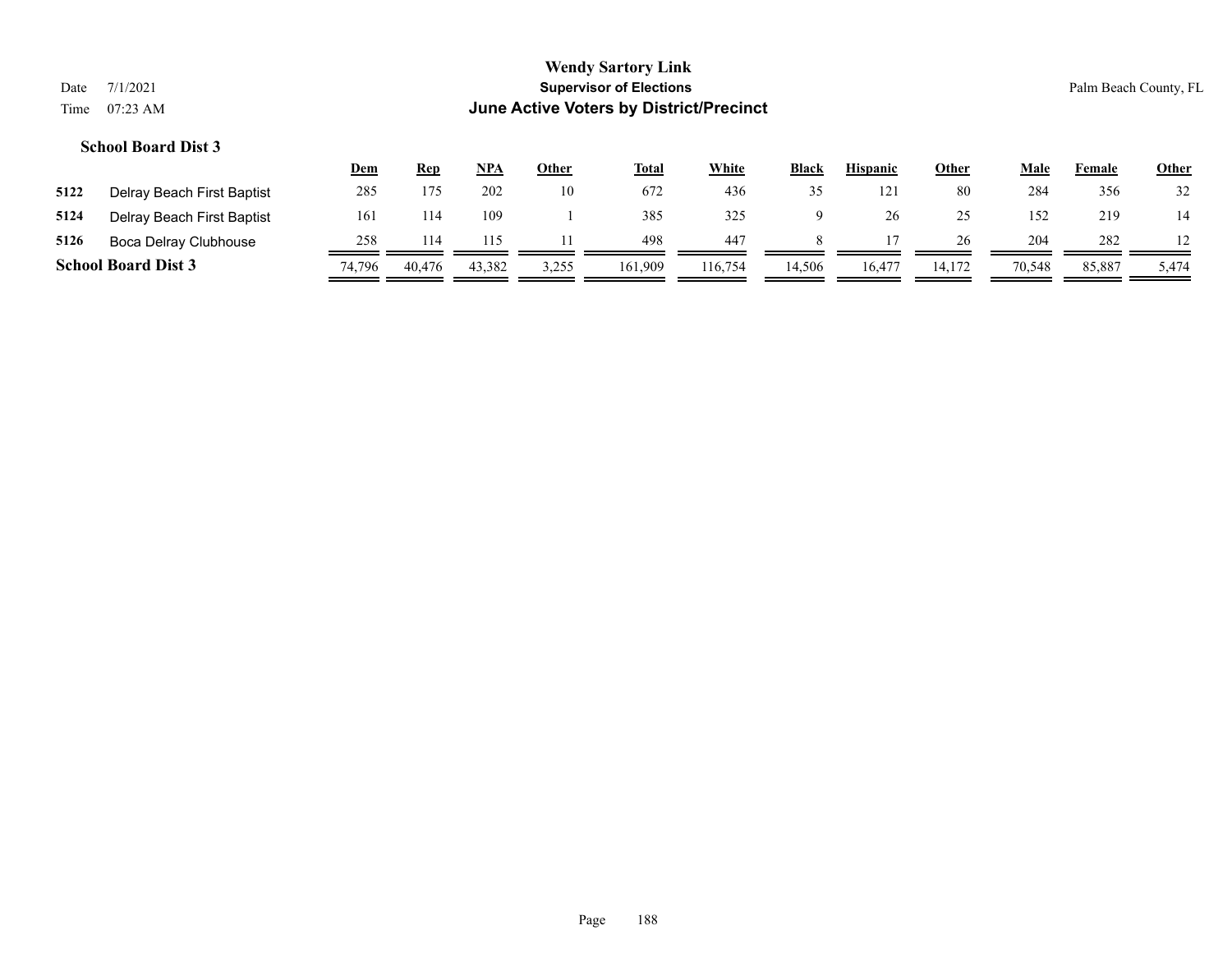#### **Wendy Sartory Link** Date 7/1/2021 **Supervisor of Elections** Palm Beach County, FL Time 07:23 AM **June Active Voters by District/Precinct**

# **Dem Rep NPA Other Total White Black Hispanic Other Male Female Other** St Edwards Church 453 1,191 520 55 2,219 2,040 3 52 124 1,021 1,128 70 St Edwards Church 362 602 410 47 1,421 1,285 5 28 103 622 764 35 **1394 Morton & Barbara Mandel Cente** 242 605 286 38 1,171 1,071 6 24 70 530 609 32 Belvedere Elementary 564 376 374 25 1,339 1,052 26 153 108 632 656 51 St Catherine Church 149 130 126 7 412 339 16 28 29 198 202 12 St Catherine Church 451 550 354 30 1,385 1,156 38 87 104 617 719 49 Palmwood Lodge #303 344 162 261 19 786 316 81 300 89 360 389 37 South Olive Community Center 571 435 370 34 1,410 1,071 29 197 113 665 695 50 Lakeside Presbyterian Church 296 375 179 23 873 757 3 54 59 404 439 30 Lakeside Presbyterian Church 354 413 261 35 1,063 880 20 80 83 489 540 34 **3026** Palm Springs Village Hall  $\begin{pmatrix} 0 & 0 & 0 & 0 \\ 0 & 0 & 0 & 0 \\ 0 & 0 & 0 & 0 \end{pmatrix}$  Palm Springs Village Hall 2 1 0 0 3 0 0 3 0 1 2 0 **3030** Palm Springs Village Hall  $\begin{pmatrix} 0 & 0 & 0 & 0 \\ 0 & 0 & 0 & 0 \\ 0 & 0 & 0 & 0 \end{pmatrix}$  Special Olympics of PBC 696 308 520 35 1,559 569 263 591 136 726 751 82 Sunlight Community Church 156 102 78 5 341 182 42 96 21 155 176 10 1st Congregational Church 692 315 398 39 1,444 1,065 72 190 117 708 682 54 1st Congregational Church 724 456 394 44 1,618 1,365 24 128 101 739 824 55 Holy Redeemer Church **7** 8 2 0 17 10 6 1 0 10 7 0 Our Savior Lutheran Church 402 112 237 12 763 217 209 262 75 357 364 42 1st Congregational Church 466 218 354 32 1,070 752 91 150 77 501 525 44 St Andrews Episcopal 537 286 391 42 1,256 1,016 46 109 85 607 605 44 Mid County Senior Center 713 268 558 36 1,575 517 362 488 208 711 784 80 Holy Redeemer Church 0 0 0 0 0 0 0 0 0 0 0 0 Holy Redeemer Church 138 24 82 8 252 65 101 49 37 95 146 11 Coastal Chapel 473 357 335 26 1,191 747 99 255 90 556 594 41 Lantana Recreation Center 14 10 8 2 34 34 0 0 0 13 21 0 Our Savior Lutheran Church 47 39 47 1 134 94 15 19 6 72 58 4 Lakeside UM Church 645 398 442 36 1,521 952 168 269 132 676 802 43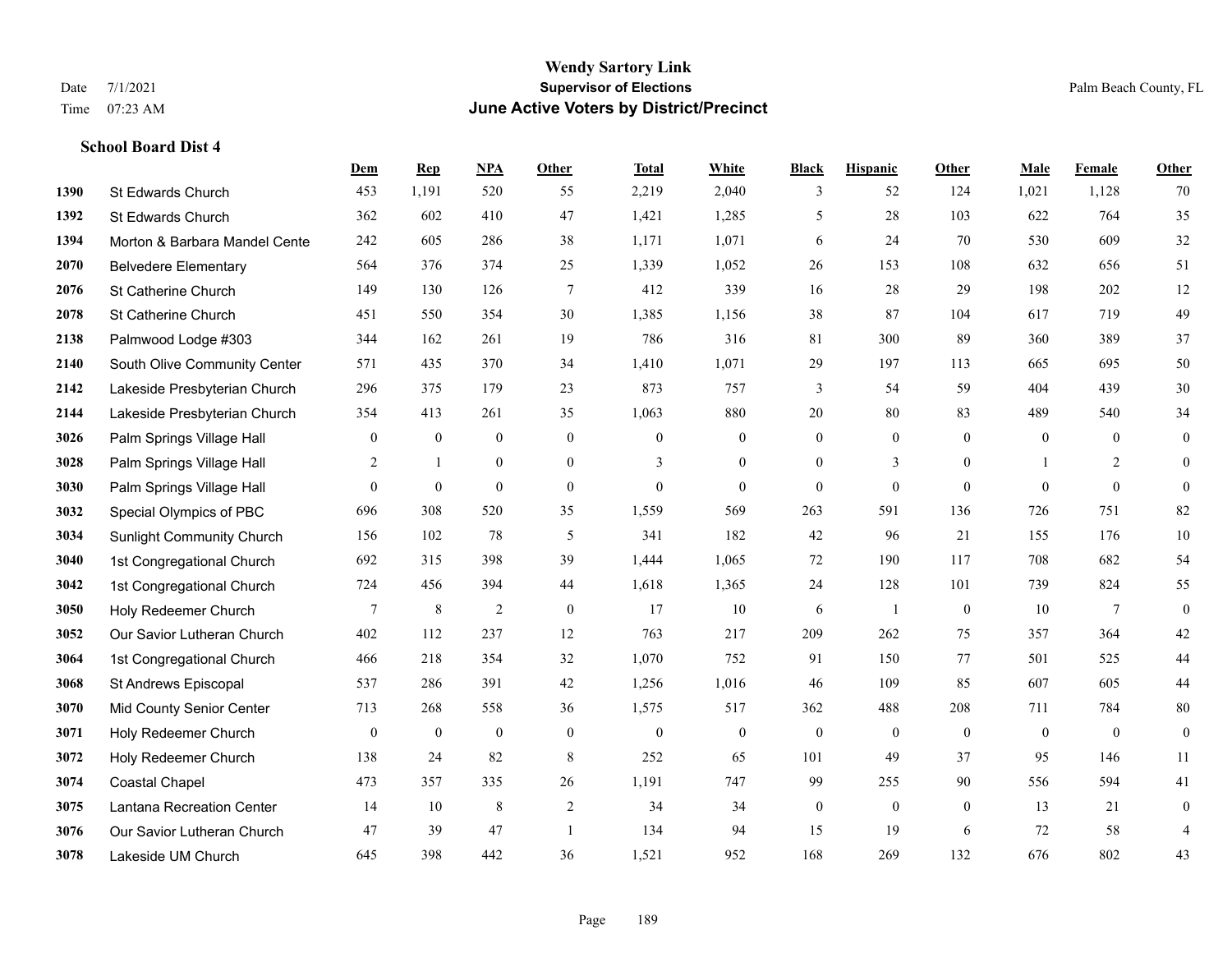|      |                                  | Dem          | <b>Rep</b>       | NPA              | <b>Other</b>     | <b>Total</b>     | <b>White</b>     | <b>Black</b>     | <b>Hispanic</b>  | <b>Other</b> | <b>Male</b>      | Female       | <b>Other</b>     |
|------|----------------------------------|--------------|------------------|------------------|------------------|------------------|------------------|------------------|------------------|--------------|------------------|--------------|------------------|
| 3080 | American Finnish Club            | 839          | 221              | 555              | 40               | 1,655            | 397              | 504              | 561              | 193          | 721              | 832          | 102              |
| 3082 | <b>Atlantis City Hall</b>        | 486          | 904              | 441              | 41               | 1,872            | 1,621            | 38               | 90               | 123          | 860              | 969          | 43               |
| 3110 | Lantana Road Branch Library      | 825          | 332              | 490              | 39               | 1,686            | 792              | 448              | 290              | 156          | 735              | 870          | 81               |
| 3112 | <b>Starlight Cove Elementary</b> | 843          | 299              | 611              | 38               | 1,791            | 707              | 310              | 627              | 147          | 778              | 922          | 91               |
| 3114 | Santaluces High                  | 378          | 246              | 293              | 12               | 929              | 543              | 122              | 177              | 87           | 453              | 444          | $32\,$           |
| 3116 | Advent Lantana                   | 1,077        | 529              | 732              | 50               | 2,388            | 1,462            | 370              | 366              | 190          | 986              | 1,319        | 83               |
| 3118 | Advent Lantana                   | 207          | 231              | 174              | 16               | 628              | 515              | 21               | 48               | 44           | 307              | 307          | 14               |
| 3134 | <b>Hidden Oaks Elementary</b>    | 1,084        | 319              | 569              | 33               | 2,005            | 589              | 791              | 352              | 273          | 858              | 1.060        | 87               |
| 3136 | <b>Freedom Shores Elementary</b> | 877          | 401              | 579              | 33               | 1,890            | 836              | 522              | 275              | 257          | 837              | 977          | 76               |
| 3138 | <b>Citrus Cove Elementary</b>    | 861          | 499              | 572              | 31               | 1,963            | 1,159            | 310              | 287              | 207          | 863              | 1.018        | 82               |
| 3140 | Boynton Lakes North Clubhouse    | 417          | 195              | 274              | 15               | 901              | 424              | 218              | 128              | 131          | 403              | 467          | 31               |
| 3142 | Boynton Lakes North Clubhouse    | 389          | 163              | 218              | 15               | 785              | 441              | 137              | 136              | 71           | 314              | 440          | 31               |
| 3144 | <b>Freedom Shores Elementary</b> | 10           | $\,8\,$          | 10               | $\boldsymbol{0}$ | 28               | $22\,$           | $\boldsymbol{0}$ | $\mathfrak{Z}$   | 3            | 11               | 14           | $\mathfrak{Z}$   |
| 3146 | <b>Freedom Shores Elementary</b> | 329          | 124              | 168              | 15               | 636              | 422              | 79               | 73               | 62           | 259              | 357          | $20\,$           |
| 3148 | Imagine Schools - Chancellor     | 61           | 54               | 54               | 5                | 174              | 118              | 12               | 27               | 17           | 86               | 83           | 5                |
| 3162 | <b>Hidden Oaks Elementary</b>    | 544          | 256              | 295              | 16               | 1,111            | 668              | 203              | 125              | 115          | 499              | 579          | 33               |
| 3164 | <b>Citrus Cove Elementary</b>    | 880          | 540              | 637              | 52               | 2,109            | 1,319            | 311              | 244              | 235          | 934              | 1.104        | 71               |
| 3166 | Jamaica Bay Clubhouse            | 352          | 366              | 263              | 25               | 1,006            | 892              | 19               | 40               | 55           | 434              | 538          | 34               |
| 3168 | Boynton Beach Fire Station #3    | 911          | 451              | 656              | 30               | 2,048            | 1,158            | 360              | 298              | 232          | 873              | 1,102        | 73               |
| 3170 | Boynton Beach High               | 1,117        | 603              | 859              | 69               | 2,648            | 1,563            | 303              | 529              | 253          | 1,163            | 1,379        | 106              |
| 3172 | Boynton Beach High               | 474          | 140              | 302              | 32               | 948              | 438              | 266              | 138              | 106          | 388              | 513          | $47\,$           |
| 3174 | Boynton Beach Fire Station #3    | 246          | 173              | 170              | 14               | 603              | 411              | 51               | 85               | 56           | 275              | 311          | 17               |
| 3176 | Boynton Beach High               | 221          | 119              | 149              | $\tau$           | 496              | 264              | 91               | 82               | 59           | 214              | 260          | $22\,$           |
| 3180 | Imagine Schools - Chancellor     | $\mathbf{0}$ | $\boldsymbol{0}$ | $\boldsymbol{0}$ | $\boldsymbol{0}$ | $\boldsymbol{0}$ | $\boldsymbol{0}$ | $\boldsymbol{0}$ | $\boldsymbol{0}$ | $\mathbf{0}$ | $\boldsymbol{0}$ | $\mathbf{0}$ | $\boldsymbol{0}$ |
| 3182 | Imagine Schools - Chancellor     | 97           | 51               | 82               | $\overline{4}$   | 234              | 118              | 45               | 37               | 34           | 111              | 112          | 11               |
| 3185 | Christ Fellowship Church BB      | 263          | 175              | 173              | 26               | 637              | 403              | 70               | 96               | 68           | 300              | 316          | 21               |
| 3186 | Christ Fellowship Church BB      | 185          | 123              | 138              | 10               | 456              | 321              | 39               | 63               | 33           | 201              | 234          | 21               |
| 3187 | Christ Fellowship Church BB      | 696          | 390              | 567              | 55               | 1,708            | 975              | 261              | 282              | 190          | 798              | 852          | 58               |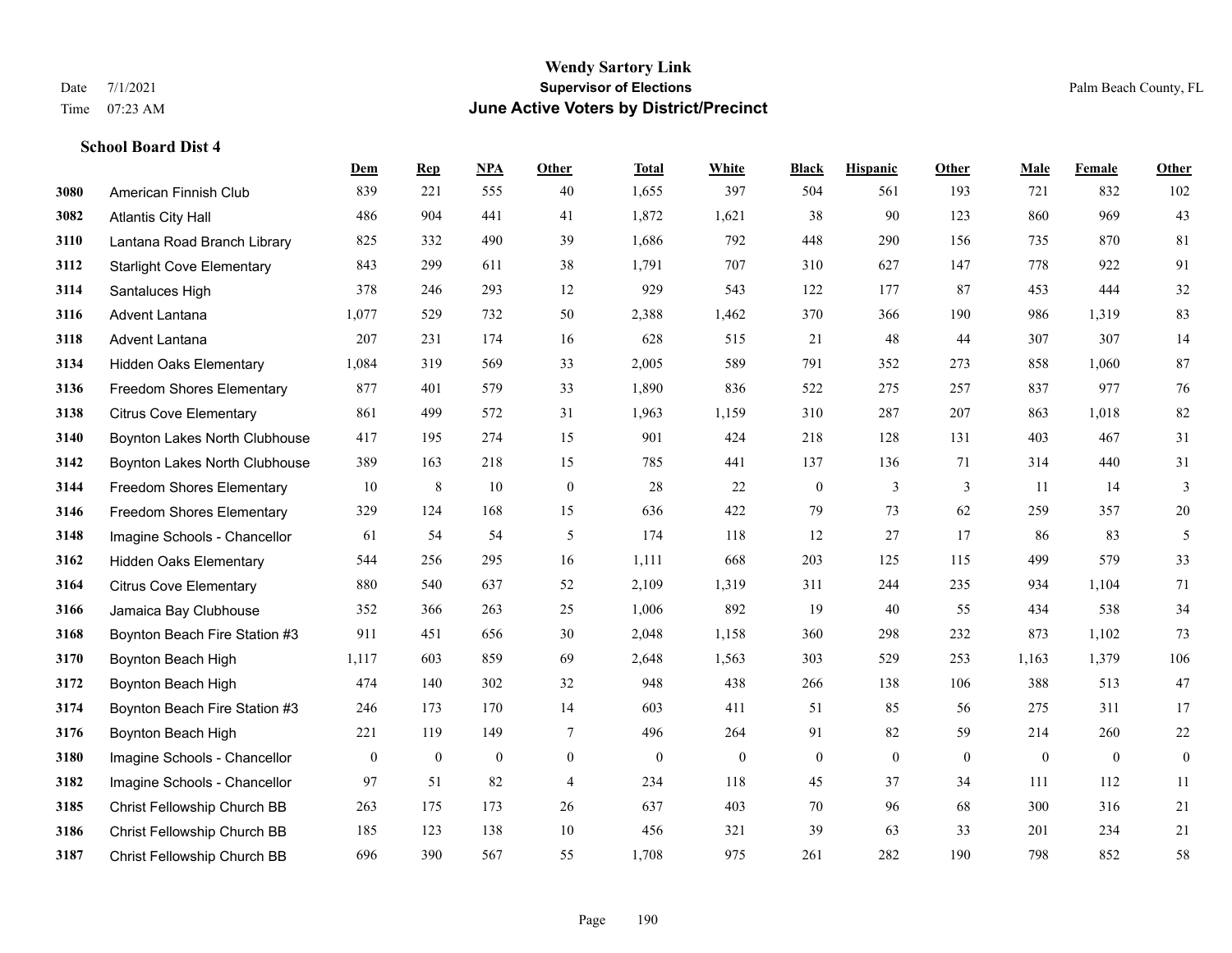#### **Wendy Sartory Link** Date 7/1/2021 **Supervisor of Elections** Palm Beach County, FL Time 07:23 AM **June Active Voters by District/Precinct**

**Dem Rep NPA Other Total White Black Hispanic Other Male Female Other**

# Christ Fellowship Church BB 413 305 352 20 1,090 674 221 122 73 536 519 35 Imagine Schools - Chancellor 295 147 206 20 668 381 134 91 62 336 317 15 Leisureville #1 Clubhouse 556 404 363 41 1,364 1,033 109 127 95 542 774 48 Boynton Beach Fire Station #2 746 170 376 20 1,312 468 543 160 141 574 685 53 Leisureville #3 Clubhouse 617 556 419 47 1,639 1,365 81 102 91 702 883 54 BB Leisureville Clubhouse 492 522 311 36 1,361 1,127 61 112 61 551 772 38 Golfview Harbour Clubhouse 614 403 397 28 1,442 984 204 108 146 646 748 48 Golfview Harbour Clubhouse 64 65 48 7 184 137 28 8 11 88 90 6 Lantana Recreation Center 473 507 367 47 1,394 1,169 24 103 98 665 688 41 South Palm Beach Town Hall 417 492 367 35 1,311 1,124 21 74 92 570 695 46 Manalapan Town Hall 76 202 92 10 380 348 6 6 20 193 176 11 Hypoluxo Town Hall 521 590 507 62 1,680 1,404 39 106 131 771 858 51 Bent Tree Villas East 797 731 602 51 2,181 1,595 207 211 168 959 1,169 53 Greentree Villas 642 566 460 26 1,694 1,384 71 120 119 675 969 50 New Church 417 483 328 24 1,252 1,017 63 88 84 536 687 29 Christ Fellowship Church BB 537 288 298 25 1,148 695 185 161 107 527 591 30 Quail Ridge Business Center 125 373 115 11 624 601 1 2 20 286 328 10 Christ Fellowship Church BB 31 27 38 4 100 78 4 11 7 38 60 2 Congress Middle 826 238 397 40 1,501 546 647 157 151 620 820 61 Harvey E Oyer Jr Park 491 626 481 56 1,654 1,313 88 124 129 785 822 47 Sterling Village Aud 503 550 452 50 1,555 1,357 35 61 102 722 781 52 Ocean Ridge Town Hall 411 749 407 46 1,613 1,477 5 47 84 772 798 43 Village of Golf Admin Bldg 35 188 43 4 270 265 0 1 4 126 143 1 Crosspointe Elementary 360 256 291 23 930 671 111 61 87 397 513 20 Forest Park Elementary 284 445 265 25 1,019 915 8 51 45 427 559 33 **4038 Briny Breezes Community Cente** 95 148 91 3 337 311 0 10 16 141 186 10 Briny Breezes Community Center 0 0 0 0 0 0 0 0 0 0 0 0

Briny Breezes Community Center 0 0 0 0 0 0 0 0 0 0 0 0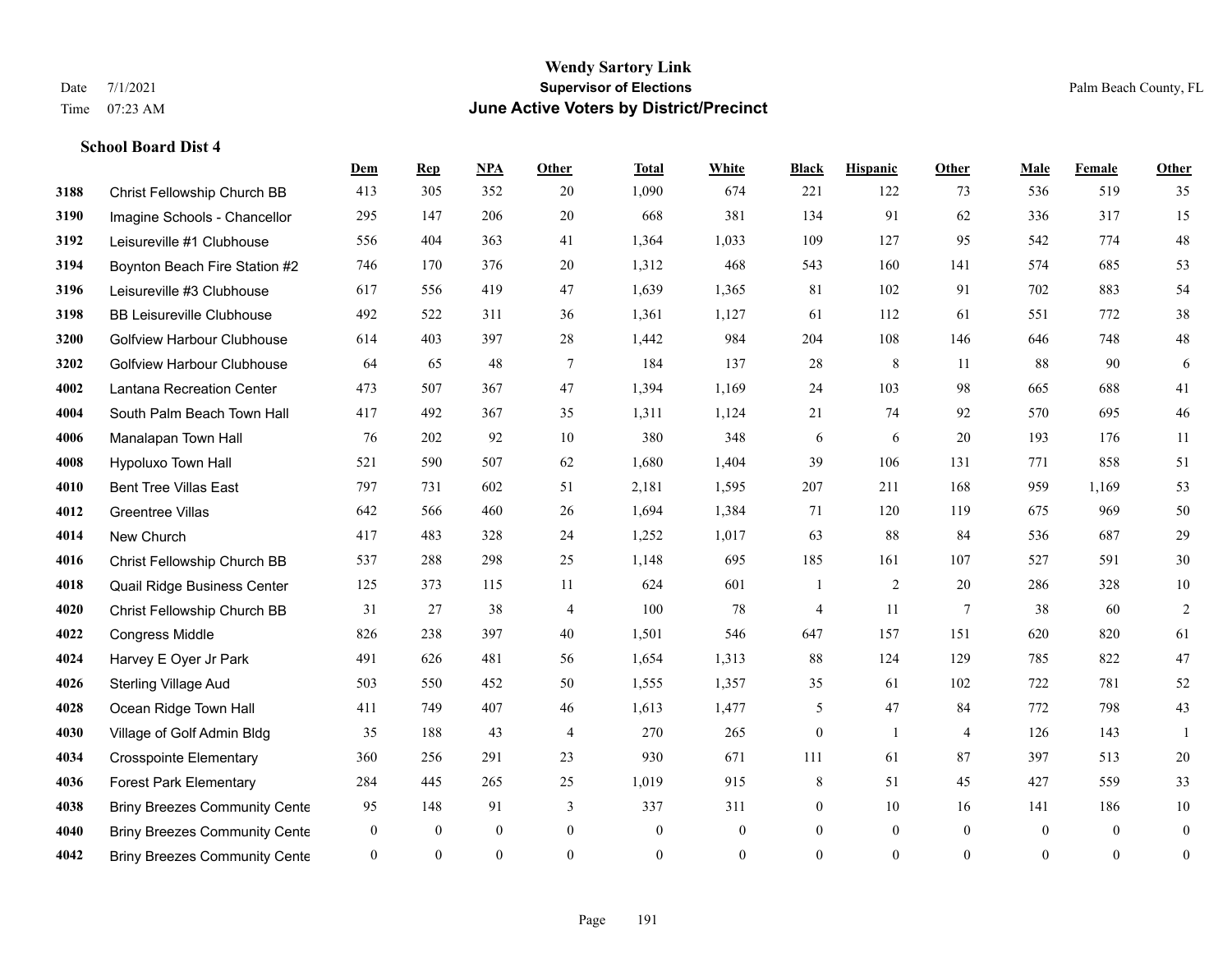|      |                                      | Dem            | <b>Rep</b>       | NPA              | <b>Other</b>   | <b>Total</b> | <b>White</b>     | <b>Black</b>     | <b>Hispanic</b>  | <b>Other</b>   | <b>Male</b>    | <b>Female</b>  | <b>Other</b>     |
|------|--------------------------------------|----------------|------------------|------------------|----------------|--------------|------------------|------------------|------------------|----------------|----------------|----------------|------------------|
| 4044 | <b>Briny Breezes Community Cente</b> | 49             | 33               | 38               | -1             | 121          | 107              | $\mathbf{1}$     | 8                | 5              | 64             | 54             | 3                |
| 4046 | <b>Delray Dunes</b>                  | 86             | 339              | 99               | 5              | 529          | 491              |                  | 5                | 32             | 241            | 276            | $12\,$           |
| 4048 | <b>Banyan Creek Elementary</b>       | 118            | 153              | 84               | 7              | 362          | 289              | 16               | 30               | 27             | 186            | 167            | 9                |
| 4050 | Hunter's Run Courtside Cafe          | 1,076          | 367              | 532              | 36             | 2,011        | 1,850            | 40               | 47               | 74             | 839            | 1,128          | 44               |
| 4052 | <b>Crosspointe Elementary</b>        | 119            | 82               | 83               | 3              | 287          | 173              | 58               | 23               | 33             | 141            | 140            | 6                |
| 4053 | <b>Crosspointe Elementary</b>        | 208            | 79               | 146              | 17             | 450          | 169              | 108              | 100              | 73             | 200            | 231            | 19               |
| 4054 | Lakeview Baptist Church              | 538            | 649              | 438              | 35             | 1,660        | 1,372            | 77               | 101              | 110            | 773            | 832            | 55               |
| 4056 | Lakeview Baptist Church              | $\theta$       | $\mathbf{0}$     | $\mathbf{0}$     | $\theta$       | $\theta$     | $\mathbf{0}$     | $\mathbf{0}$     | $\overline{0}$   | $\Omega$       | $\theta$       | $\Omega$       | $\Omega$         |
| 4058 | Plumosa SOA Elementary               | 50             | 61               | 47               | 7              | 165          | 141              | 4                | 12               | 8              | 77             | 85             | 3                |
| 4060 | Lakeview Baptist Church              | 2              | 7                | 3                | $\overline{0}$ | 12           | 5                | $\overline{0}$   | $\mathbf{1}$     | 6              | 6              | 6              | $\theta$         |
| 4062 | Lakeview Baptist Church              | 41             | 68               | 37               | 5              | 151          | 124              | 8                | 8                | 11             | 73             | 76             | $\overline{2}$   |
| 4064 | Seacrest Presbyterian                | 47             | 43               | 43               | 4              | 137          | 121              |                  | 9                | 6              | 73             | 63             |                  |
| 4066 | Seacrest Presbyterian                | $\theta$       | $\mathbf{0}$     | $\mathbf{0}$     | $\theta$       | $\mathbf{0}$ | $\mathbf{0}$     | $\theta$         | $\overline{0}$   | $\Omega$       | $\mathbf{0}$   | $\theta$       | $\theta$         |
| 4068 | Seacrest Presbyterian                | $\mathbf{0}$   | $\mathbf{0}$     | $\boldsymbol{0}$ | $\mathbf{0}$   | $\theta$     | $\boldsymbol{0}$ | $\boldsymbol{0}$ | $\boldsymbol{0}$ | $\mathbf{0}$   | $\mathbf{0}$   | $\mathbf{0}$   | $\Omega$         |
| 4070 | Seacrest Presbyterian                | $\theta$       | $\mathbf{0}$     | $\mathbf{0}$     | $\theta$       | $\theta$     | $\overline{0}$   | $\overline{0}$   | $\overline{0}$   | $\theta$       | $\theta$       | $\Omega$       | $\overline{0}$   |
| 4072 | <b>Gulf Stream Town Hall</b>         | 182            | 453              | 208              | 22             | 865          | 806              | 4                | 19               | 36             | 421            | 427            | 17               |
| 4074 | Plumosa SOA Elementary               | 426            | 423              | 348              | 25             | 1,222        | 1,052            | 15               | 72               | 83             | 580            | 605            | 37               |
| 4076 | <b>Country Manors Clubhouse</b>      | 448            | 389              | 396              | 24             | 1,257        | 892              | 99               | 131              | 135            | 553            | 668            | 36               |
| 4078 | <b>Banyan Creek Elementary</b>       | 2              | 6                |                  | $\mathbf{0}$   | 9            | 8                | $\overline{0}$   | $\overline{0}$   | $\overline{1}$ | 5              | 3              | $\overline{1}$   |
| 4080 | <b>Banyan Creek Elementary</b>       | $\overline{0}$ | $\mathbf{0}$     | $\boldsymbol{0}$ | $\mathbf{0}$   | $\theta$     | $\boldsymbol{0}$ | $\boldsymbol{0}$ | $\boldsymbol{0}$ | $\mathbf{0}$   | $\overline{0}$ | $\overline{0}$ | $\overline{0}$   |
| 4082 | <b>Banyan Creek Elementary</b>       | $\theta$       | 3                | $\theta$         | $\theta$       | 3            | 3                | $\Omega$         | $\Omega$         | $\Omega$       | 2              | $\mathbf{1}$   | $\Omega$         |
| 4084 | <b>Banyan Creek Elementary</b>       | 42             | 23               | 23               | 2              | 90           | 66               | 6                | 9                | 9              | 42             | 44             |                  |
| 4086 | <b>Banyan Creek Elementary</b>       | 557            | 376              | 377              | 25             | 1,335        | 911              | 186              | 103              | 135            | 623            | 661            | 51               |
| 4088 | West Park Baptist Church             | 845            | 454              | 478              | 48             | 1,825        | 1,554            | 59               | 94               | 118            | 738            | 1,035          | 52               |
| 4090 | Pines of Delray North                | 273            | 165              | 161              | 11             | 610          | 487              | 38               | 44               | 41             | 239            | 344            | 27               |
| 4092 | West Park Baptist Church             | $\mathbf{0}$   | $\boldsymbol{0}$ | $\boldsymbol{0}$ | $\mathbf{0}$   | $\theta$     | $\boldsymbol{0}$ | $\overline{0}$   | $\overline{0}$   | $\theta$       | $\mathbf{0}$   | $\theta$       | $\boldsymbol{0}$ |
| 4096 | Carver Middle                        | 562            | 45               | 159              | 12             | 778          | 102              | 576              | 32               | 68             | 361            | 367            | 50               |
| 4098 | <b>Bethel Evangelical Baptist</b>    | 983            | 737              | 658              | 67             | 2,445        | 1,878            | 176              | 216              | 175            | 1,036          | 1,335          | 74               |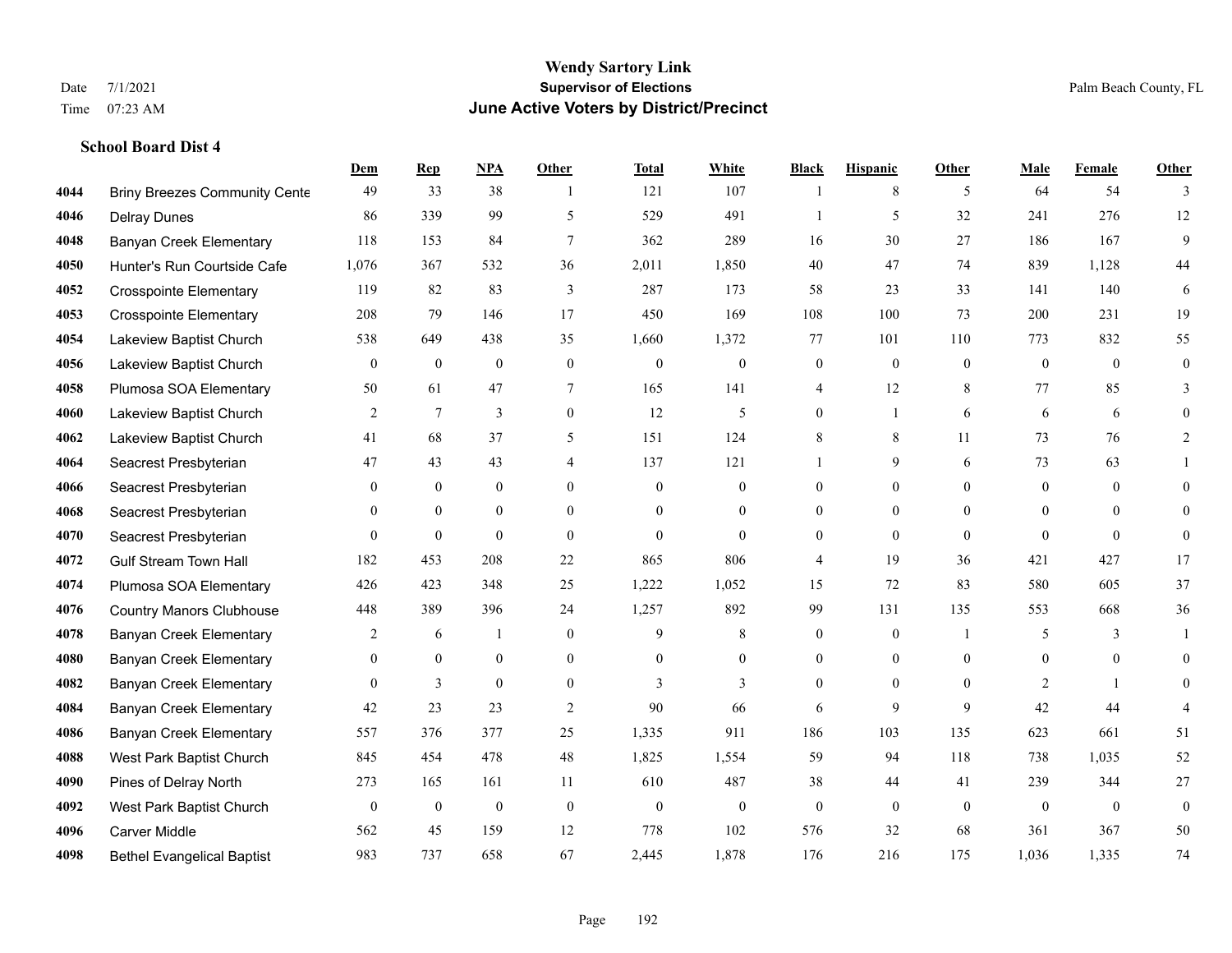#### **Wendy Sartory Link** Date 7/1/2021 **Supervisor of Elections** Palm Beach County, FL Time 07:23 AM **June Active Voters by District/Precinct**

# **Dem Rep NPA Other Total White Black Hispanic Other Male Female Other** Carver Middle 113 145 95 10 363 291 28 19 25 179 170 14 Veterans Park Recreation Ctr 426 506 398 35 1,365 1,240 13 25 87 633 693 39 Emmanuel Catholic Church 748 668 612 66 2,094 1,694 81 153 166 913 1,113 68 Delray Beach Golf Club 408 409 336 34 1,187 915 53 106 113 546 603 38 Pines of Delray East 588 347 377 26 1,338 992 87 134 125 529 751 58 505 Club 378 434 295 30 1,137 1,031 9 33 64 494 615 28 Veterans Park Recreation Ctr 579 791 539 47 1,956 1,798 9 42 107 913 976 67 Delray Beach First Baptist 837 762 607 61 2,267 1,920 76 126 145 1,043 1,171 53 Orchard View Elementary 26 35 28 0 89 72 2 6 9 47 39 3 Orchard View Elementary 695 401 462 34 1,592 1,097 146 201 148 650 883 59 Orchard View Elementary 443 295 321 41 1,100 781 65 155 99 464 595 41 Delray Beach Swim and Tennis 711 434 475 35 1,655 1,151 194 146 164 713 877 65 Delray Beach Swim and Tennis 772 554 624 56 2,006 1,507 132 186 181 908 1,017 81 Pine Grove Elementary 512 837 529 58 1,936 1,671 25 93 147 891 975 70 St Lucy Catholic Church 624 906 620 43 2,193 1,962 14 74 143 988 1,131 74 St Lucy Catholic Church 31 58 31 2 122 107 0 4 11 54 66 2 Omni Middle 646 626 524 36 1,832 1,502 33 137 160 853 926 53 Calusa Elementary 383 390 311 27 1,111 919 15 92 85 453 618 40 St Lucy Catholic Church 534 556 406 35 1,531 1,343 6 65 117 710 777 44 Alexander W Dreyfoos SOA High 820 815 733 70 2,438 1,861 115 210 252 1,236 1,132 70 WPB City Hall Flagler Gallery 675 654 576 78 1,983 1,556 83 138 206 996 914 73 Howard Park Community Center 356 277 298 36 967 775 38 86 68 486 454 27 WPB City Hall Flagler Gallery 475 451 278 42 1,246 987 44 116 99 483 714 49 Morton & Barbara Mandel Center 148 374 158 19 699 622 8 13 56 319 359 21 PB Fire Station #3 42 103 59 2 206 177 0 7 22 92 101 13 PB Fire Station #3 532 472 408 52 1,464 1,310 18 34 102 642 785 37 Osborne Community Center 317 188 194 24 723 565 52 55 51 336 367 20 PB Fire Station #3 316 378 295 33 1,022 906 2 30 84 457 540 25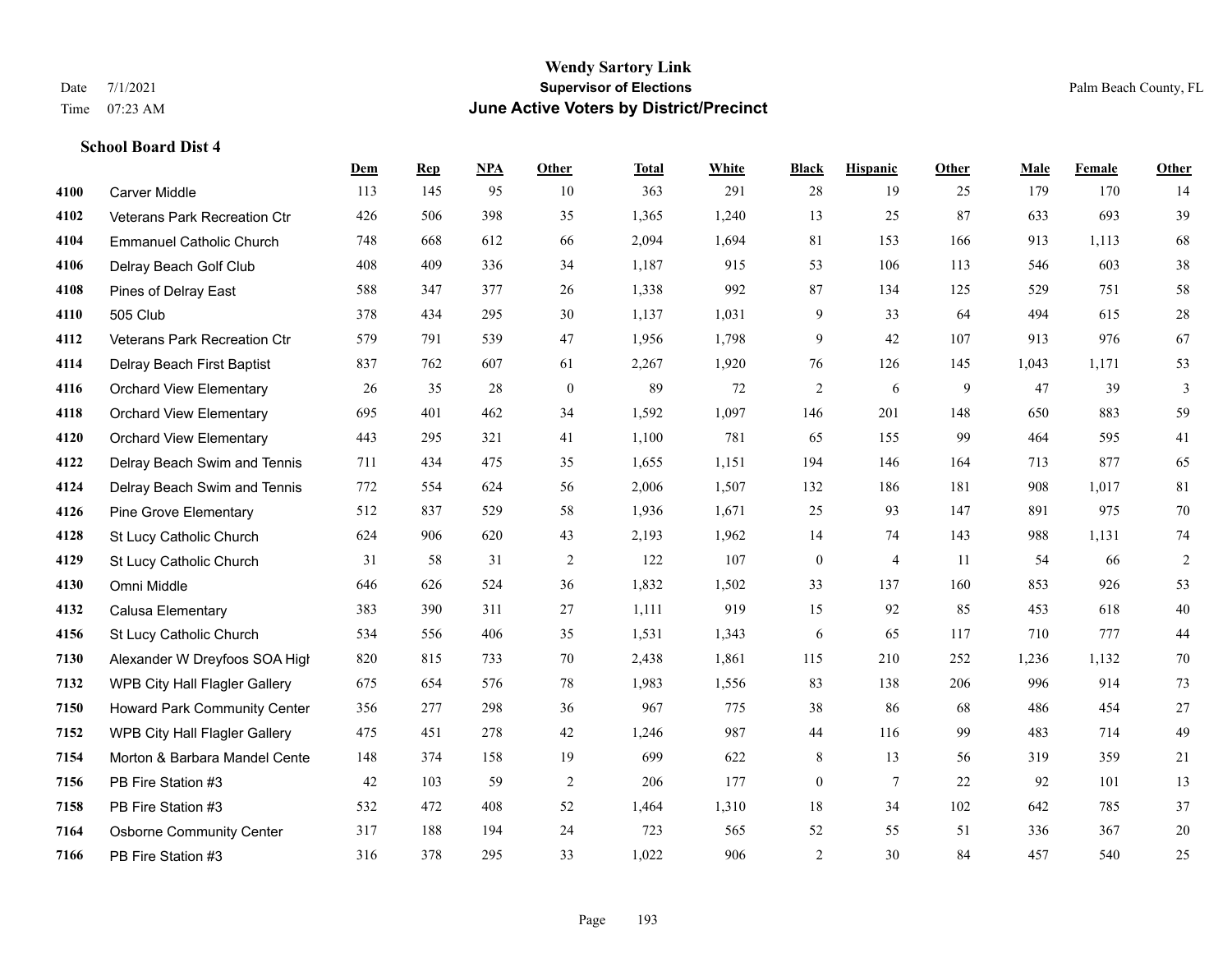|      |                            | <u>Dem</u> | <b>Rep</b> | NPA    | <u>Other</u> | <b>Total</b> | <b>White</b> | <b>Black</b> | <b>Hispanic</b> | <b>Other</b> | Male   | Female | <b>Other</b> |
|------|----------------------------|------------|------------|--------|--------------|--------------|--------------|--------------|-----------------|--------------|--------|--------|--------------|
| 7172 | Lantana Recreation Center  | 299        | 259        | 240    |              | 815          | 635          | 50           | 67              | 63           | 383    | 406    | 26           |
| 7198 | Atlantic High Auditorium   | 44         |            |        |              | 105          | 85           |              |                 |              | 43     | 59     |              |
| 7204 | 505 Club                   | 36         |            | 36     |              | 111          | 87           |              |                 |              |        | 51     |              |
| 7206 | 505 Club                   |            | 58         |        |              | 178          | 152          |              | Q               |              | 92     | -81    |              |
|      | <b>School Board Dist 4</b> | 55,230     | 43,888     | 40,399 | 3,533        | 143,050      | 102,881      | 13,403       | 14,938          | 11,828       | 64,185 | 73,999 | 4,866        |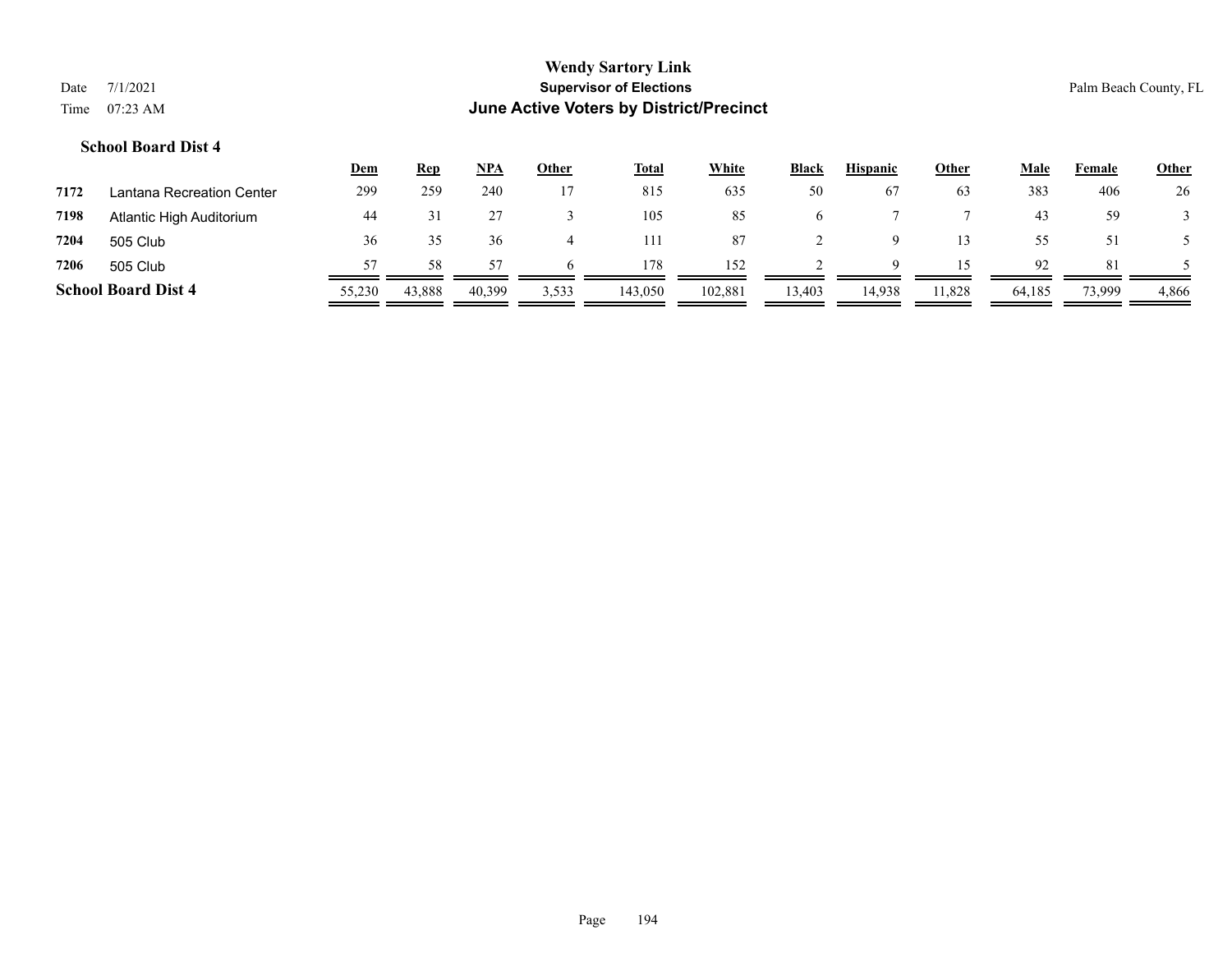|      |                                  | Dem | <b>Rep</b> | NPA | <b>Other</b> | <b>Total</b> | <b>White</b> | <b>Black</b> | <b>Hispanic</b> | <b>Other</b> | <b>Male</b> | <b>Female</b> | <b>Other</b> |
|------|----------------------------------|-----|------------|-----|--------------|--------------|--------------|--------------|-----------------|--------------|-------------|---------------|--------------|
| 4134 | Above and Beyond Community (     | 411 | 557        | 427 | 35           | 1,430        | 1,161        | 40           | 124             | 105          | 671         | 712           | 47           |
| 4136 | Above and Beyond Community (     | 636 | 615        | 573 | 43           | 1,867        | 1,392        | 50           | 216             | 209          | 794         | 998           | 75           |
| 4138 | <b>Ascension Catholic Church</b> | 806 | 1,203      | 890 | 68           | 2,967        | 2,323        | 158          | 237             | 249          | 1,396       | 1,471         | 100          |
| 4142 | Woodfield Country Club HOA       | 841 | 746        | 724 | 53           | 2,364        | 2,115        | 13           | 67              | 169          | 1,076       | 1,194         | 94           |
| 4144 | Seasons HOA Clubhouse            | 220 | 215        | 168 | 10           | 613          | 507          | $\,$ 8 $\,$  | 37              | 61           | 290         | 294           | 29           |
| 4146 | <b>Broken Sound Club</b>         | 525 | 378        | 332 | 17           | 1,252        | 1,147        | 12           | 32              | 61           | 562         | 657           | 33           |
| 4148 | <b>Broken Sound Club</b>         | 578 | 415        | 425 | 39           | 1,457        | 1,147        | 70           | 132             | 108          | 666         | 752           | 39           |
| 4150 | Patch Reef Park Community Cer    | 567 | 503        | 550 | 66           | 1,686        | 1,297        | 62           | 155             | 172          | 795         | 843           | $48\,$       |
| 4152 | Boca Delray Lodge #171           | 636 | 646        | 638 | 50           | 1,970        | 1,454        | 71           | 220             | 225          | 895         | 991           | 84           |
| 4154 | <b>Ascension Catholic Church</b> | 418 | 415        | 330 | 32           | 1,195        | 872          | 88           | 101             | 134          | 582         | 565           | 48           |
| 4158 | Spanish River High               | 954 | 736        | 758 | 40           | 2,488        | 1,971        | 49           | 218             | 250          | 1,181       | 1,199         | 108          |
| 4160 | Greater BR Swim & Racquet Ctr    | 432 | 406        | 345 | 19           | 1,202        | 970          | 18           | 88              | 126          | 556         | 602           | $44$         |
| 4162 | Patch Reef Park Community Cer    | 546 | 480        | 437 | 20           | 1,483        | 1,132        | 30           | 113             | 208          | 676         | 732           | 75           |
| 4164 | Safe Schools Institute           | 595 | 648        | 561 | 32           | 1,836        | 1,476        | 28           | 171             | 161          | 853         | 890           | 93           |
| 4166 | FAU Arena Lobby                  | 787 | 452        | 596 | 28           | 1,863        | 1,055        | 301          | 264             | 243          | 827         | 935           | 101          |
| 4168 | JC Mitchell Elementary           | 701 | 559        | 601 | 51           | 1,912        | 1,327        | 83           | 237             | 265          | 827         | 970           | 115          |
| 4170 | Spanish River Library            | 910 | 1,034      | 860 | 48           | 2,852        | 2,214        | 99           | 262             | 277          | 1,351       | 1,401         | 100          |
| 4172 | Marine Safety Headquarters       | 671 | 682        | 583 | 61           | 1,997        | 1,750        | 16           | 98              | 133          | 889         | 1,053         | 55           |
| 4174 | Sugar Sand Park Comm Center      | 302 | 276        | 264 | 15           | 857          | 737          | 5            | 53              | 62           | 403         | 417           | 37           |
| 4176 | Sugar Sand Park Comm Center      | 937 | 681        | 728 | 70           | 2,416        | 1,776        | 72           | 321             | 247          | 1,054       | 1,256         | 106          |
| 4178 | Sugar Sand Park Comm Center      | 755 | 645        | 517 | 45           | 1,962        | 1,561        | 42           | 195             | 164          | 789         | 1,106         | 67           |
| 4180 | Del Prado Elementary             | 579 | 571        | 557 | 35           | 1,742        | 1,243        | 49           | 244             | 206          | 789         | 854           | 99           |
| 4182 | Greater BR Swim & Racquet Ctr    | 879 | 593        | 727 | 53           | 2,252        | 1,526        | 84           | 401             | 241          | 944         | 1,215         | 93           |
| 4184 | <b>Boca Raton Middle</b>         | 566 | 611        | 557 | 36           | 1,770        | 1,341        | 53           | 204             | 172          | 829         | 890           | 51           |
| 4186 | The Volen Center                 | 555 | 504        | 450 | 29           | 1,538        | 1,065        | 131          | 161             | 181          | 709         | 764           | 65           |
| 4188 | Elks Lodge of Boca Raton         | 892 | 520        | 586 | 55           | 2,053        | 1,200        | 315          | 308             | 230          | 924         | 1,036         | 93           |
| 4190 | St Gregory Episcopal Church      | 743 | 1,084      | 793 | 72           | 2,692        | 2,264        | 27           | 179             | 222          | 1,317       | 1,279         | 96           |
| 4192 | Verde K-8 School                 | 572 | 957        | 699 | 44           | 2,272        | 1,812        | 48           | 133             | 279          | 1,051       | 1,095         | 126          |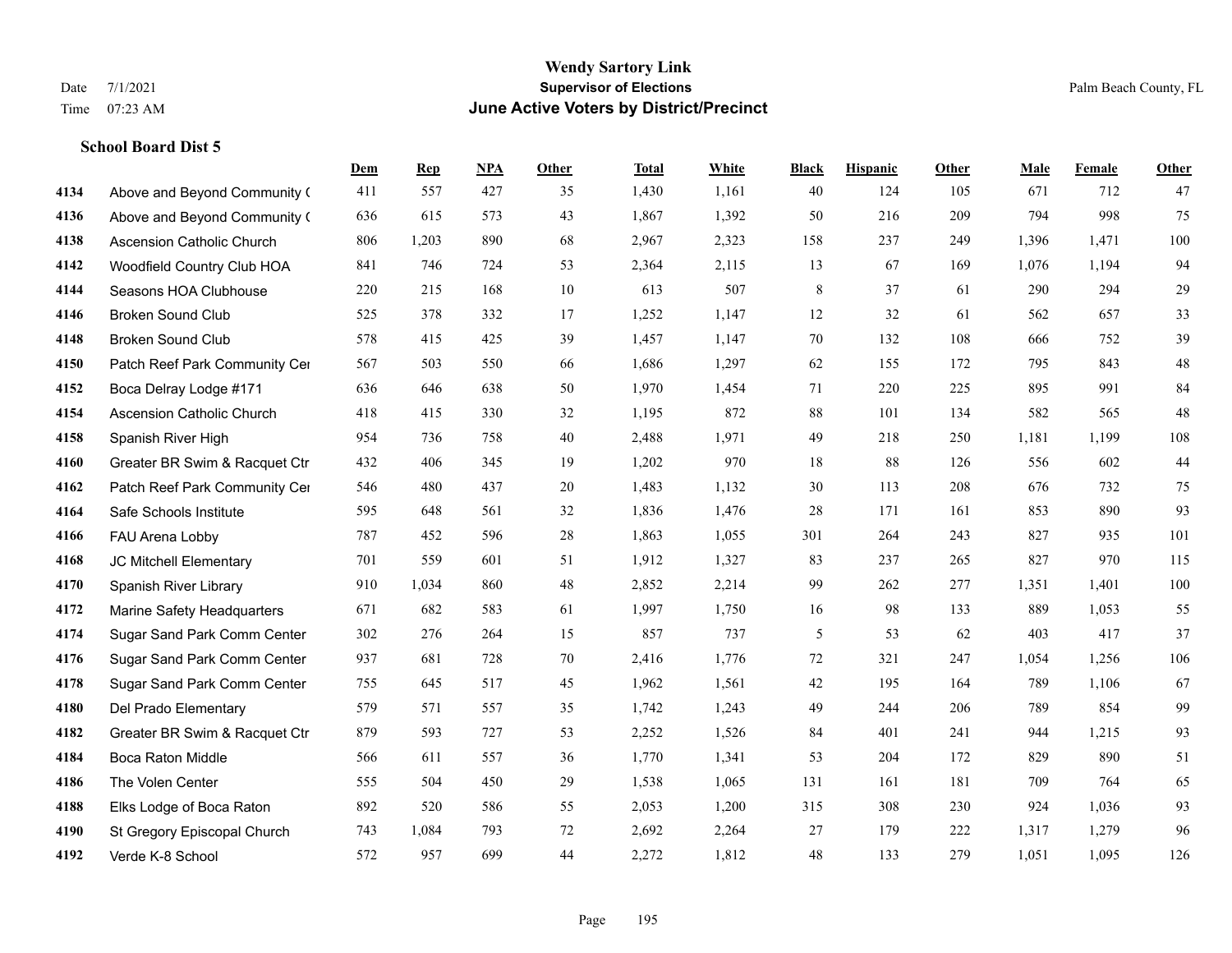#### **Wendy Sartory Link** Date 7/1/2021 **Supervisor of Elections** Palm Beach County, FL Time 07:23 AM **June Active Voters by District/Precinct**

# **Dem Rep NPA Other Total White Black Hispanic Other Male Female Other** Del Prado Elementary 539 324 306 29 1,198 1,023 23 54 98 505 660 33 Good Shepherd Lutheran 707 435 441 24 1,607 1,383 30 82 112 677 888 42 Verde K-8 School 636 469 507 35 1,647 1,029 118 315 185 678 895 74 Verde K-8 School 406 350 296 19 1,071 799 10 170 92 433 610 28 Greater BR Swim & Racquet Ctr 777 589 613 34 2,013 1,568 30 236 179 818 1,121 74 Sugar Sand Park Comm Center 750 445 575 40 1,810 1,143 142 309 216 809 932 69 Good Shepherd Lutheran 672 469 505 32 1,678 1,333 31 173 141 677 944 57 Hammock Pointe Elementary 873 597 480 34 1,984 1,708 10 121 145 788 1,139 57 Sugar Sand Park Comm Center 638 835 667 43 2,183 1,718 30 261 174 1,008 1,103 72 Center for Spiritual Living 628 806 574 37 2,045 1,707 33 160 145 966 1,017 62 **4214** Calvary Chapel Boca Raton - 4th  $636$   $639$   $65$   $2,200$   $1,754$   $46$   $233$   $167$   $1,018$   $1,102$   $80$  Calvary Chapel Boca Raton - Kir 684 1,070 689 62 2,505 2,112 20 176 197 1,180 1,235 90 Grace Community Church 456 852 536 58 1,902 1,580 31 135 156 879 940 83 Boca Raton Community Center 459 394 460 45 1,358 875 99 238 146 602 711 45 Boca Raton Downtown Library 921 1,076 884 81 2,962 2,493 59 178 232 1,329 1,514 119 Grace Community Church 511 1,103 725 59 2,398 1,976 56 176 190 1,121 1,195 82 St Gregory Episcopal Church 226 381 270 21 898 805 7 32 54 425 449 24 Boca Raton Community Center 526 650 499 47 1,722 1,477 16 96 133 775 899 48 Boca Raton Downtown Library 319 449 318 25 1,111 973 9 54 75 521 564 26 Sunrise Park Elementary 762 496 567 36 1,861 1,231 102 275 253 839 955 67 Coconut Cove Waterpark - Meet 649 544 531 28 1,752 1,283 31 169 269 789 875 88 Eagles Landing Middle 957 574 637 43 2,211 1,513 149 322 227 975 1,165 71 Coconut Cove Waterpark - Meeting Room B 543 470 450 30 1,493 1,063 68 231 131 709 730 54 West Boca Branch Library 870 509 688 40 2,107 1,374 124 395 214 884 1,154 69 Whispering Pines Elementary 896 561 623 43 2,123 1,412 131 304 276 927 1,117 79 Olympic Heights High 1,049 768 917 51 2,785 1,799 150 531 305 1,253 1,417 115 Whispering Pines Elementary 302 242 254 21 819 592 30 103 94 325 456 38 Whisper Walk Section B 924 441 421 32 1,818 1,439 51 209 119 697 1,068 53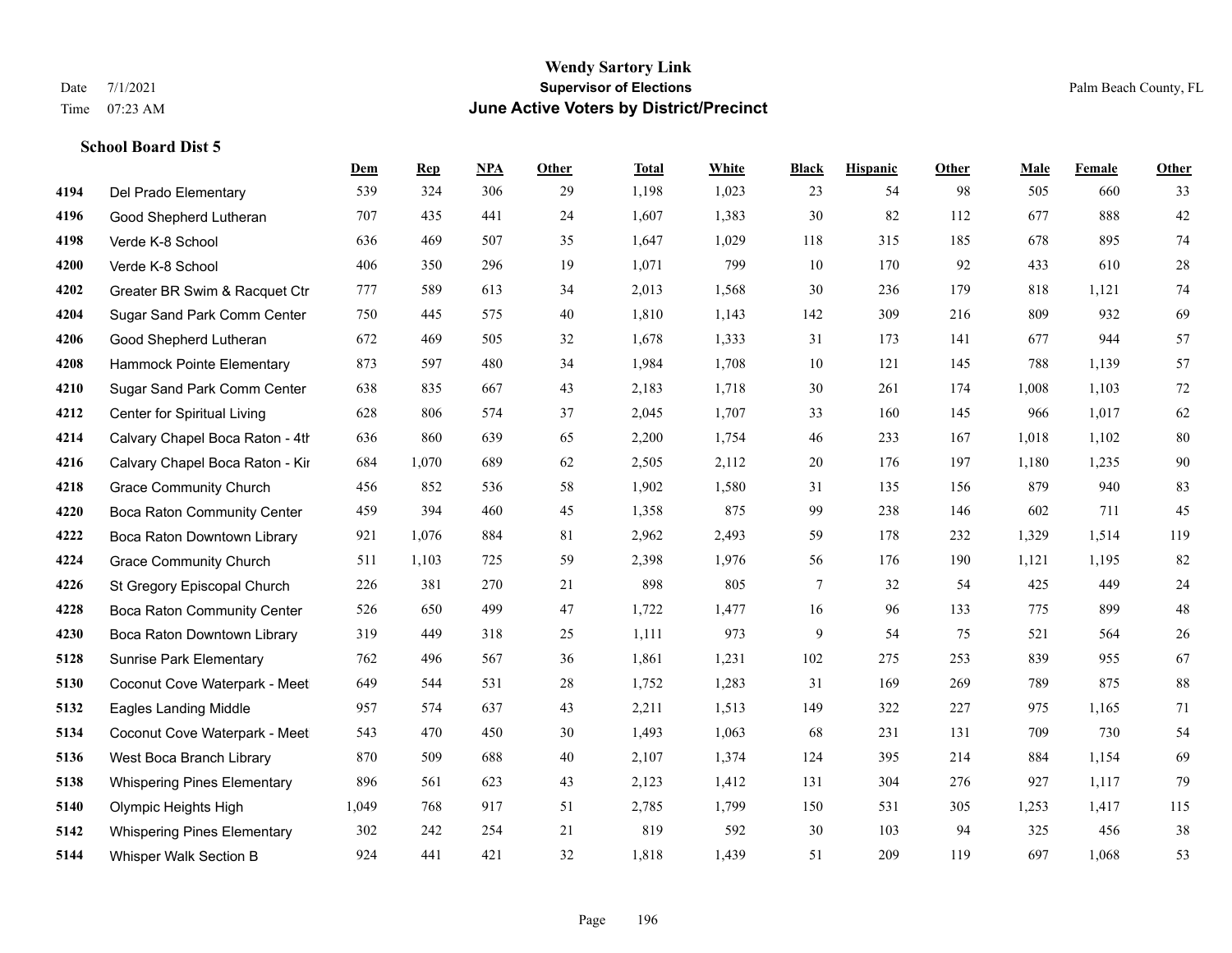# **Wendy Sartory Link** Date 7/1/2021 **Supervisor of Elections Supervisor of Elections** Palm Beach County, FL Time 07:23 AM **June Active Voters by District/Precinct**

|      |                                   | Dem    | <b>Rep</b> | NPA    | Other | <b>Total</b> | White   | <b>Black</b> | <b>Hispanic</b> | Other  | Male   | Female | Other |
|------|-----------------------------------|--------|------------|--------|-------|--------------|---------|--------------|-----------------|--------|--------|--------|-------|
| 5146 | Century Village West              | 924    | 496        | 383    | 39    | 1,842        | 1,427   | 77           | 180             | 158    | 668    | 1,102  | 72    |
| 5148 | Century Village West              | 759    | 358        | 367    | 22    | 1,506        | 1,198   | 47           | 140             | 121    | 574    | 856    | 76    |
| 5150 | Century Village West              | 688    | 276        | 282    | 21    | 1,267        | 995     | 49           | 139             | 84     | 455    | 770    | 42    |
| 5152 | West Boca Raton High              | 949    | 791        | 854    | 46    | 2,640        | 1,976   | 83           | 245             | 336    | 1,233  | 1,295  | 112   |
| 5154 | Daggerwing Nature Center          | 905    | 779        | 752    | 50    | 2,486        | 1,710   | 79           | 348             | 349    | 1,113  | 1,258  | 115   |
| 5156 | Southwinds Golf Course            | 726    | 494        | 578    | 31    | 1,829        | 1,241   | 84           | 257             | 247    | 788    | 954    | 87    |
| 5158 | <b>Boca West Country Club</b>     | 767    | 452        | 514    | 48    | 1,781        | 1,599   | 7            | 72              | 103    | 739    | 996    | 46    |
| 5160 | <b>Boca West Country Club</b>     | 811    | 459        | 415    | 32    | 1,717        | 1,618   | 4            | 27              | 68     | 670    | 1,005  | 42    |
| 5162 | Glades Presbyterian Church        | 765    | 751        | 637    | 38    | 2,191        | 1,610   | 65           | 307             | 209    | 1,042  | 1,064  | 85    |
| 5164 | Sandpiper Shores Elementary       | 1,015  | 649        | 674    | 43    | 2,381        | 1,824   | 71           | 251             | 235    | 1,084  | 1,217  | 80    |
| 5166 | <b>Glades Road Branch Library</b> | 821    | 703        | 741    | 49    | 2,314        | 1,600   | 119          | 351             | 244    | 990    | 1,223  | 101   |
| 5168 | <b>Glades Road Branch Library</b> | 964    | 603        | 610    | 41    | 2,218        | 1,675   | 62           | 269             | 212    | 855    | 1,303  | 60    |
| 5170 | Olympic Heights High              | 1,150  | 626        | 754    | 45    | 2,575        | 1,887   | 81           | 357             | 250    | 996    | 1,482  | 97    |
| 5172 | Del Prado Elementary              | 239    | 299        | 205    | 17    | 760          | 682     | 10           | 11              | 57     | 363    | 376    | 21    |
| 5174 | <b>Waters Edge Elementary</b>     | 874    | 756        | 803    | 46    | 2,479        | 1,673   | 127          | 361             | 318    | 1,148  | 1,211  | 120   |
| 5176 | Loggers Run Middle                | 467    | 350        | 359    | 16    | 1,192        | 828     | 46           | 198             | 120    | 500    | 628    | 64    |
| 5178 | Loggers Run Middle                | 721    | 537        | 629    | 46    | 1,933        | 1,069   | 189          | 403             | 272    | 856    | 976    | 101   |
| 5180 | Boca Glades Baptist Church        | 686    | 371        | 631    | 41    | 1,729        | 976     | 127          | 393             | 233    | 784    | 863    | 82    |
| 5182 | Boca Glades Baptist Church        | 576    | 290        | 539    | 34    | 1,439        | 741     | 131          | 362             | 205    | 646    | 722    | 71    |
| 5184 | <b>Coral Sunset Elementary</b>    | 900    | 561        | 722    | 36    | 2,219        | 1,221   | 239          | 432             | 327    | 1,022  | 1,086  | 111   |
| 5186 | <b>Coral Sunset Elementary</b>    | 1,009  | 420        | 851    | 39    | 2,319        | 995     | 352          | 646             | 326    | 981    | 1,214  | 124   |
| 5188 | Pines Of Boca Barwood             | 976    | 615        | 775    | 48    | 2,414        | 1,425   | 138          | 531             | 320    | 1,020  | 1,293  | 101   |
| 5190 | Lakes at Boca Rio Clubhouse       | 405    | 287        | 330    | 19    | 1,041        | 687     | 62           | 175             | 117    | 477    | 518    | 46    |
| 5192 | Hammock Pointe Elementary         | 1,073  | 677        | 910    | 41    | 2,701        | 1,549   | 202          | 570             | 380    | 1,161  | 1,415  | 125   |
| 5194 | Lakes Of Boca Barwood             | 401    | 250        | 375    | 21    | 1,047        | 622     | 49           | 238             | 138    | 443    | 547    | 57    |
|      | <b>School Board Dist 5</b>        | 55,901 | 46,741     | 45,438 | 3,189 | 151,269      | 111,825 | 6,158        | 17,972          | 15,314 | 66,911 | 78,400 | 5,958 |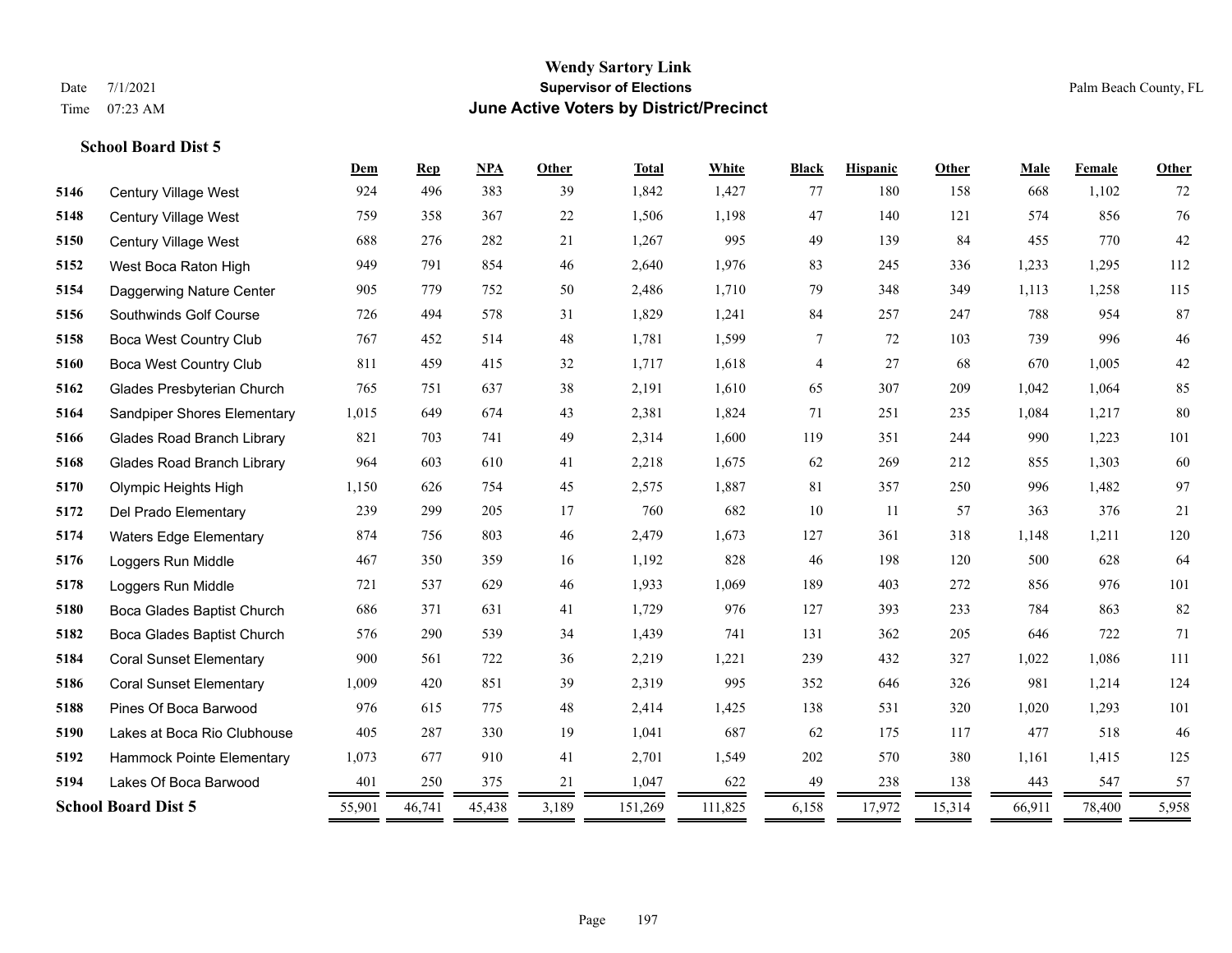|      |                                     | Dem          | <b>Rep</b>       | NPA              | <b>Other</b>     | <b>Total</b>   | <b>White</b>   | <b>Black</b> | <b>Hispanic</b> | <b>Other</b> | <b>Male</b> | <b>Female</b>  | <b>Other</b>     |
|------|-------------------------------------|--------------|------------------|------------------|------------------|----------------|----------------|--------------|-----------------|--------------|-------------|----------------|------------------|
| 1002 | <b>Canal Point Community Center</b> | $\mathbf{0}$ | $\mathbf{0}$     | $\mathbf{0}$     | $\theta$         | $\theta$       | $\overline{0}$ | $\mathbf{0}$ | $\overline{0}$  | $\theta$     | $\theta$    | $\overline{0}$ | $\Omega$         |
| 1004 | Pierce Hammock Elementary           | 3            | 3                | 3                | $\Omega$         | $\mathbf Q$    | 9              | $\theta$     | $\mathbf{0}$    | $\Omega$     | 3           | 6              | $\mathbf{0}$     |
| 1218 | Osceola Creek Middle                |              | $\boldsymbol{0}$ | $\mathbf{0}$     | $\Omega$         |                | 1              | $\mathbf{0}$ | $\mathbf{0}$    | $\theta$     |             | $\theta$       | $\mathbf{0}$     |
| 2146 | Village Walk HOA Clubhouse          | 553          | 538              | 420              | 43               | 1,554          | 1,205          | 57           | 140             | 152          | 641         | 858            | 55               |
| 3084 | Lakes of Sherbrooke                 | 709          | 650              | 577              | 54               | 1,990          | 1,344          | 191          | 288             | 167          | 871         | 1.043          | 76               |
| 6002 | <b>Canal Point Community Center</b> | 79           | 102              | 60               | $\boldsymbol{0}$ | 241            | 106            | 37           | 83              | 15           | 107         | 124            | $10\,$           |
| 6004 | Pahokee Recreation Center           | 959          | 176              | 226              | 5                | 1,366          | 179            | 881          | 223             | 83           | 564         | 754            | $48\,$           |
| 6006 | Pahokee Recreation Center           | 996          | 166              | 274              | 12               | 1,448          | 122            | 845          | 380             | 101          | 646         | 720            | 82               |
| 6008 | Pahokee High                        | 515          | 22               | 101              | $\mathfrak{2}$   | 640            | $\tau$         | 587          | 3               | 43           | 188         | 421            | 31               |
| 6010 | <b>Canal Point Community Center</b> | 25           | 6                | 6                | $\overline{0}$   | 37             | 12             | 20           | 2               | 3            | 21          | 16             | $\boldsymbol{0}$ |
| 6012 | Belle Glade Library/Civic Ctr       | 177          | 29               | 59               | $\Omega$         | 265            | 31             | 146          | 75              | 13           | 104         | 150            | 11               |
| 6014 | Belle Glade Library/Civic Ctr       |              | 3                | $\mathbf{1}$     | $\Omega$         | 5              | $\overline{0}$ | $\mathbf{0}$ | 5               | $\theta$     |             | $\overline{4}$ | $\boldsymbol{0}$ |
| 6016 | South Bay Commission Chambe         | 36           | 51               | 26               | 2                | 115            | 74             | 8            | 22              | 11           | 60          | 50             | 5                |
| 6018 | South Bay Commission Chambe         | 1,198        | 83               | 224              | 11               | 1,516          | 60             | 1,167        | 210             | 79           | 637         | 840            | 39               |
| 6020 | <b>Glades Central High</b>          | 443          | 78               | 131              | 8                | 660            | 81             | 382          | 160             | 37           | 307         | 320            | 33               |
| 6022 | Belle Glade Library/Civic Ctr       | 1,369        | 104              | 255              | 15               | 1,743          | 93             | 1,392        | 144             | 114          | 717         | 957            | 69               |
| 6024 | Lewis Evans Resource Center         | 1,702        | 66               | 257              | 15               | 2,040          | 32             | 1,770        | 124             | 114          | 819         | 1,152          | 69               |
| 6026 | Lewis Evans Resource Center         | 2            | $\mathbf{0}$     | 2                | $\theta$         | $\overline{4}$ | $\overline{0}$ | $\mathbf{0}$ | $\overline{4}$  | $\theta$     |             | 3              | $\mathbf{0}$     |
| 6028 | Belle Glade Library/Civic Ctr       | 752          | 460              | 323              | 15               | 1,550          | 417            | 395          | 652             | 86           | 724         | 783            | 43               |
| 6029 | Belle Glade Library/Civic Ctr       | 1            | $\mathbf{0}$     | $\mathbf{0}$     | $\mathbf{0}$     | -1             | $\mathbf{0}$   | 1            | $\mathbf{0}$    | $\theta$     | -1          | $\theta$       | $\mathbf{0}$     |
| 6030 | Belle Glade Library/Civic Ctr       | 8            | 3                | 12               | 2                | 25             | 8              | $\mathbf{0}$ | 17              | $\theta$     | 7           | 16             | 2                |
| 6032 | Gove Elementary                     | 674          | 296              | 272              | 5                | 1,247          | 314            | 430          | 406             | 97           | 536         | 669            | 42               |
| 6034 | Gove Elementary                     | $\mathbf{0}$ | $\overline{4}$   | $\boldsymbol{0}$ | $\overline{0}$   | $\overline{4}$ | 4              | $\mathbf{0}$ | $\mathbf{0}$    | $\theta$     | 3           | $\overline{1}$ | $\mathbf{0}$     |
| 6036 | Gove Elementary                     | 394          | 160              | 207              | 9                | 770            | 137            | 150          | 438             | 45           | 335         | 405            | 30               |
| 6038 | South Bay Commission Chambe         | $\mathbf{0}$ | $\mathbf{0}$     | $\overline{0}$   | $\overline{0}$   | $\theta$       | $\mathbf{0}$   | $\mathbf{0}$ | $\theta$        | $\theta$     | $\theta$    | $\theta$       | $\mathbf{0}$     |
| 6040 | Osceola Creek Middle                | 102          | 127              | 105              | $\overline{1}$   | 335            | 254            | 12           | 35              | 34           | 156         | 163            | 16               |
| 6042 | Osceola Creek Middle                | 1,002        | 1,220            | 1,027            | 60               | 3,309          | 2,127          | 430          | 487             | 265          | 1,582       | 1,617          | 110              |
| 6044 | <b>Frontier Elementary</b>          | 911          | 966              | 775              | 60               | 2,712          | 1,727          | 415          | 339             | 231          | 1,271       | 1,356          | 85               |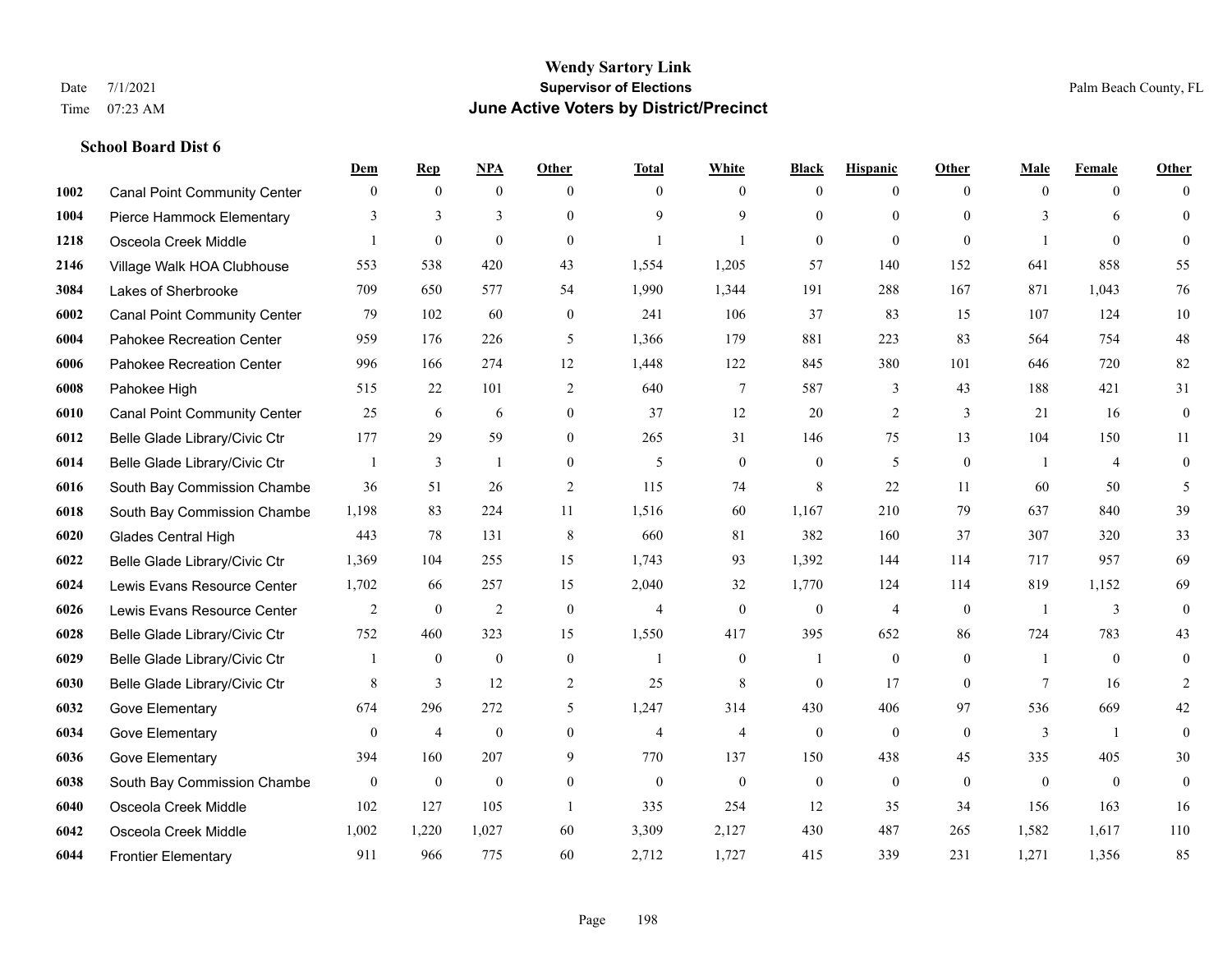|      |                                 | Dem            | <b>Rep</b>   | NPA          | Other            | <b>Total</b> | <b>White</b>     | <b>Black</b>     | <b>Hispanic</b>  | <b>Other</b> | <b>Male</b>    | Female       | <b>Other</b>     |
|------|---------------------------------|----------------|--------------|--------------|------------------|--------------|------------------|------------------|------------------|--------------|----------------|--------------|------------------|
| 6045 | Acreage Branch Library          | 205            | 268          | 179          | 10               | 662          | 419              | 81               | 92               | 70           | 316            | 314          | 32               |
| 6046 | Pierce Hammock Elementary       | 815            | 960          | 747          | 44               | 2,566        | 1,648            | 362              | 319              | 237          | 1,239          | 1,229        | 98               |
| 6048 | Pierce Hammock Elementary       | $\mathbf{0}$   | $\mathbf{0}$ | $\mathbf{0}$ | $\mathbf{0}$     | $\mathbf{0}$ | $\boldsymbol{0}$ | $\boldsymbol{0}$ | $\boldsymbol{0}$ | $\mathbf{0}$ | $\overline{0}$ | $\mathbf{0}$ | $\mathbf{0}$     |
| 6050 | Acreage Branch Library          | 879            | 883          | 726          | 56               | 2,544        | 1,557            | 374              | 349              | 264          | 1,193          | 1,259        | 92               |
| 6051 | <b>Cornerstone Fellowship</b>   | 611            | 753          | 550          | 50               | 1,964        | 1,253            | 211              | 289              | 211          | 913            | 978          | 73               |
| 6052 | Seminole Ridge High             | 614            | 642          | 563          | 36               | 1,855        | 1,141            | 227              | 308              | 179          | 877            | 901          | 77               |
| 6054 | <b>Acreage Pines Elementary</b> | $\overline{0}$ | $\mathbf{0}$ | $\mathbf{0}$ | $\boldsymbol{0}$ | $\theta$     | $\boldsymbol{0}$ | $\boldsymbol{0}$ | $\mathbf{0}$     | $\mathbf{0}$ | $\mathbf{0}$   | $\theta$     | $\boldsymbol{0}$ |
| 6056 | Pierce Hammock Elementary       | $\overline{0}$ | $\mathbf{0}$ | $\mathbf{0}$ | $\theta$         | $\Omega$     | $\theta$         | $\overline{0}$   | $\theta$         | $\Omega$     | $\Omega$       | $\Omega$     | $\theta$         |
| 6058 | <b>Acreage Pines Elementary</b> | 739            | 597          | 559          | 39               | 1,934        | 1,041            | 352              | 246              | 295          | 934            | 936          | 64               |
| 6060 | Indian Trail Improvement Dist   | 897            | 954          | 811          | 58               | 2,720        | 1,693            | 342              | 402              | 283          | 1,256          | 1,365        | 99               |
| 6072 | Seminole Ridge High             | 440            | 419          | 406          | 38               | 1,303        | 594              | 245              | 348              | 116          | 608            | 673          | 22               |
| 6073 | Seminole Ridge High             | 0              | $\mathbf{0}$ | $\mathbf{0}$ | $\boldsymbol{0}$ | $\mathbf{0}$ | $\boldsymbol{0}$ | $\boldsymbol{0}$ | $\boldsymbol{0}$ | $\mathbf{0}$ | $\overline{0}$ | $\mathbf{0}$ | $\boldsymbol{0}$ |
| 6076 | <b>Western Pines Middle</b>     | 646            | 707          | 573          | 35               | 1,961        | 1,426            | 154              | 205              | 176          | 935            | 942          | 84               |
| 6078 | <b>Western Pines Middle</b>     | 659            | 723          | 659          | 39               | 2,080        | 1,393            | 158              | 356              | 173          | 985            | 1,034        | 61               |
| 6080 | <b>Golden Grove Elementary</b>  | 611            | 781          | 621          | 48               | 2,061        | 1,387            | 132              | 343              | 199          | 959            | 1,018        | 84               |
| 6082 | Seminole Ridge High             | 11             | 6            | 15           | 2                | 34           | 29               | $\boldsymbol{0}$ | 3                | 2            | 13             | 21           | $\overline{0}$   |
| 6084 | Oasis Church                    | 254            | 375          | 306          | 40               | 975          | 608              | 58               | 210              | 99           | 483            | 476          | $16\,$           |
| 6086 | Oasis Church                    | 271            | 416          | 242          | 21               | 950          | 692              | 94               | 87               | 77           | 434            | 486          | $30\,$           |
| 6088 | Seminole Ridge High             | 542            | 684          | 546          | 40               | 1,812        | 1,170            | 214              | 286              | 142          | 854            | 904          | 54               |
| 6090 | Loxahatchee Groves Elementary   | 783            | 891          | 745          | 55               | 2,474        | 1,543            | 281              | 442              | 208          | 1,197          | 1,184        | 93               |
| 6092 | Oasis Church                    | 175            | 231          | 143          | 16               | 565          | 368              | 46               | 106              | 45           | 271            | 272          | 22               |
| 6094 | Palms West Presbyterian         | 678            | 933          | 650          | 42               | 2,303        | 1,839            | 78               | 206              | 180          | 1,101          | 1,128        | 74               |
| 6096 | Palms West Presbyterian         | 0              | $\mathbf{0}$ | $\mathbf{0}$ | $\boldsymbol{0}$ | $\mathbf{0}$ | $\boldsymbol{0}$ | $\boldsymbol{0}$ | $\boldsymbol{0}$ | $\mathbf{0}$ | $\mathbf{0}$   | $\mathbf{0}$ | $\boldsymbol{0}$ |
| 6098 | <b>HL Johnson Elementary</b>    | 649            | 507          | 461          | 37               | 1,654        | 915              | 303              | 253              | 183          | 747            | 865          | 42               |
| 6100 | Madison Green Clubhouse         | 1,239          | 724          | 749          | 50               | 2,762        | 1,203            | 775              | 405              | 379          | 1,280          | 1.379        | 103              |
| 6102 | <b>RPB Recreation Center</b>    | 661            | 478          | 448          | $26\,$           | 1,613        | 947              | 263              | 257              | 146          | 662            | 894          | 57               |
| 6104 | <b>Crestwood Middle</b>         | 181            | 152          | 117          | 8                | 458          | 217              | 76               | 79               | 86           | 214            | 224          | 20               |
| 6106 | <b>RPB Recreation Center</b>    | 214            | 124          | 197          | 9                | 544          | 226              | 96               | 156              | 66           | 213            | 311          | 20               |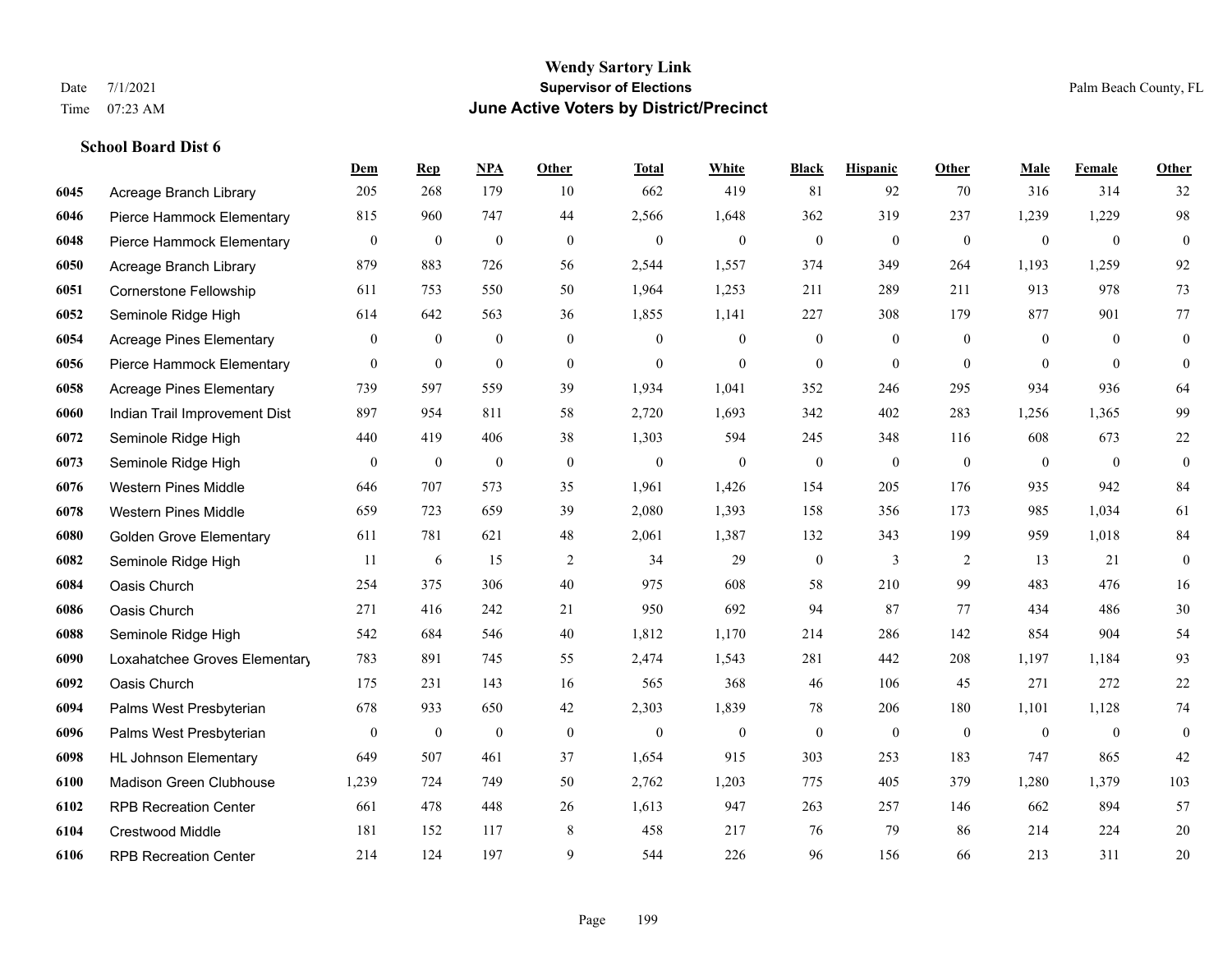# **Wendy Sartory Link** Date 7/1/2021 **Supervisor of Elections Supervisor of Elections** Palm Beach County, FL Time 07:23 AM **June Active Voters by District/Precinct**

|      |                                    | Dem          | <b>Rep</b>       | NPA              | Other            | <b>Total</b>   | White            | <b>Black</b>     | <b>Hispanic</b>  | Other           | Male           | Female         | Other            |
|------|------------------------------------|--------------|------------------|------------------|------------------|----------------|------------------|------------------|------------------|-----------------|----------------|----------------|------------------|
| 6108 | Calypso Bay Waterpark              | $\theta$     | $\mathbf{0}$     | $\mathbf{0}$     | $\theta$         | $\mathbf{0}$   | $\overline{0}$   | $\mathbf{0}$     | $\mathbf{0}$     | $\theta$        | $\theta$       | $\overline{0}$ | $\theta$         |
| 6112 | <b>Crestwood Middle</b>            | 476          | 410              | 357              | 33               | 1,276          | 679              | 230              | 215              | 152             | 590            | 641            | 45               |
| 6114 | RPB Village Hall                   | 1,073        | 697              | 682              | 42               | 2,494          | 1,370            | 469              | 429              | 226             | 1,168          | 1,234          | $92\,$           |
| 6116 | <b>HL Johnson Elementary</b>       | 730          | 416              | 486              | 52               | 1,684          | 875              | 324              | 274              | 211             | 739            | 898            | 47               |
| 6118 | <b>RPB Branch Library</b>          | 1,098        | 564              | 690              | 55               | 2,407          | 1,148            | 581              | 428              | 250             | 1,047          | 1,271          | 89               |
| 6120 | Royal Palm Beach High              | 405          | 314              | 262              | 18               | 999            | 477              | 201              | 153              | 168             | 473            | 501            | 25               |
| 6122 | <b>RPB Cultural Center</b>         | 1,174        | 658              | 746              | 52               | 2,630          | 1,391            | 499              | 489              | 251             | 1,128          | 1,413          | 89               |
| 6124 | <b>RPB Cultural Center</b>         | 588          | 320              | 383              | 18               | 1,309          | 637              | 281              | 276              | 115             | 553            | 715            | 41               |
| 6126 | Calypso Bay Waterpark              | 680          | 298              | 495              | 32               | 1,505          | 547              | 407              | 360              | 191             | 648            | 796            | 61               |
| 6128 | Royal Palm Beach High              | 35           | 27               | 29               | $\mathfrak{Z}$   | 94             | 52               | 25               | 10               | $7\phantom{.0}$ | 42             | 52             | $\boldsymbol{0}$ |
| 6130 | Royal Palm Beach High              | 82           | 42               | 88               | 5                | 217            | 101              | 36               | 59               | 21              | 100            | 110            | $7\phantom{.0}$  |
| 6132 | Royal Palm Beach High              | 391          | 192              | 259              | 18               | 860            | 418              | 166              | 184              | 92              | 392            | 436            | 32               |
| 6134 | Christ Fellowship Church RPB       | 959          | 467              | 684              | 29               | 2,139          | 848              | 505              | 493              | 293             | 951            | 1,093          | 95               |
| 6136 | Calypso Bay Waterpark              |              | $\mathbf{1}$     | $\boldsymbol{0}$ | $\mathbf{0}$     | 2              | $\boldsymbol{0}$ | $\mathbf{1}$     | $\boldsymbol{0}$ | $\overline{1}$  | $\overline{0}$ |                | $\mathbf{1}$     |
| 6138 | Royal Palm Beach High              | $\mathbf{0}$ | $\boldsymbol{0}$ | $\boldsymbol{0}$ | $\boldsymbol{0}$ | $\overline{0}$ | $\boldsymbol{0}$ | $\boldsymbol{0}$ | $\boldsymbol{0}$ | $\overline{0}$  | $\mathbf{0}$   | $\overline{0}$ | $\mathbf{0}$     |
| 6142 | Christ Fellowship Church RPB       | $\theta$     | $\mathbf{0}$     | $\overline{0}$   | $\overline{0}$   | $\Omega$       | $\overline{0}$   | $\mathbf{0}$     | $\mathbf{0}$     | $\theta$        | $\theta$       | $\theta$       | $\mathbf{0}$     |
| 6150 | <b>Binks Forest Elementary</b>     | 25           | 41               | 42               | 5                | 113            | 82               | 5                | 10               | 16              | 50             | 59             | $\overline{4}$   |
| 6152 | <b>Binks Forest Elementary</b>     | 409          | 556              | 375              | 34               | 1,374          | 1,050            | 46               | 130              | 148             | 649            | 680            | 45               |
| 6154 | <b>Wellington Landings Middle</b>  | 468          | 529              | 389              | 29               | 1,415          | 1,024            | 86               | 187              | 118             | 636            | 739            | 40               |
| 6156 | <b>Binks Forest Elementary</b>     | 637          | 725              | 567              | 38               | 1,967          | 1,387            | 128              | 283              | 169             | 892            | 1,014          | 61               |
| 6158 | <b>Wellington Elementary</b>       | 786          | 937              | 550              | 40               | 2,313          | 1,705            | 128              | 306              | 174             | 1,054          | 1,184          | 75               |
| 6160 | Wellington Landings Middle         | 663          | 587              | 561              | 45               | 1,856          | 1,210            | 165              | 331              | 150             | 865            | 937            | 54               |
| 6162 | First Baptist Church Wel           | 770          | 666              | 555              | 42               | 2,033          | 1,299            | 207              | 346              | 181             | 903            | 1,065          | 65               |
| 6164 | First Baptist Church Wel           | 831          | 806              | 596              | 54               | 2,287          | 1,537            | 182              | 372              | 196             | 1,023          | 1,189          | 75               |
| 6166 | <b>Wellington Community Center</b> | 862          | 863              | 733              | 48               | 2,506          | 1,747            | 151              | 391              | 217             | 1,155          | 1,272          | 79               |
| 6168 | First Baptist Church Wel           | 127          | 178              | 142              | 9                | 456            | 352              | 26               | 44               | 34              | 210            | 234            | 12               |
| 6170 | Christ Fellowship Church RPB       | $\theta$     | 6                | $\overline{c}$   | $\theta$         | 8              | 8                | $\mathbf{0}$     | $\theta$         | $\theta$        | 3              | 5              | $\overline{0}$   |
| 6172 | Christ Fellowship Church RPB       | 1,299        | 578              | 824              | 65               | 2.766          | 967              | 839              | 638              | 322             | 1,182          | 1.467          | 117              |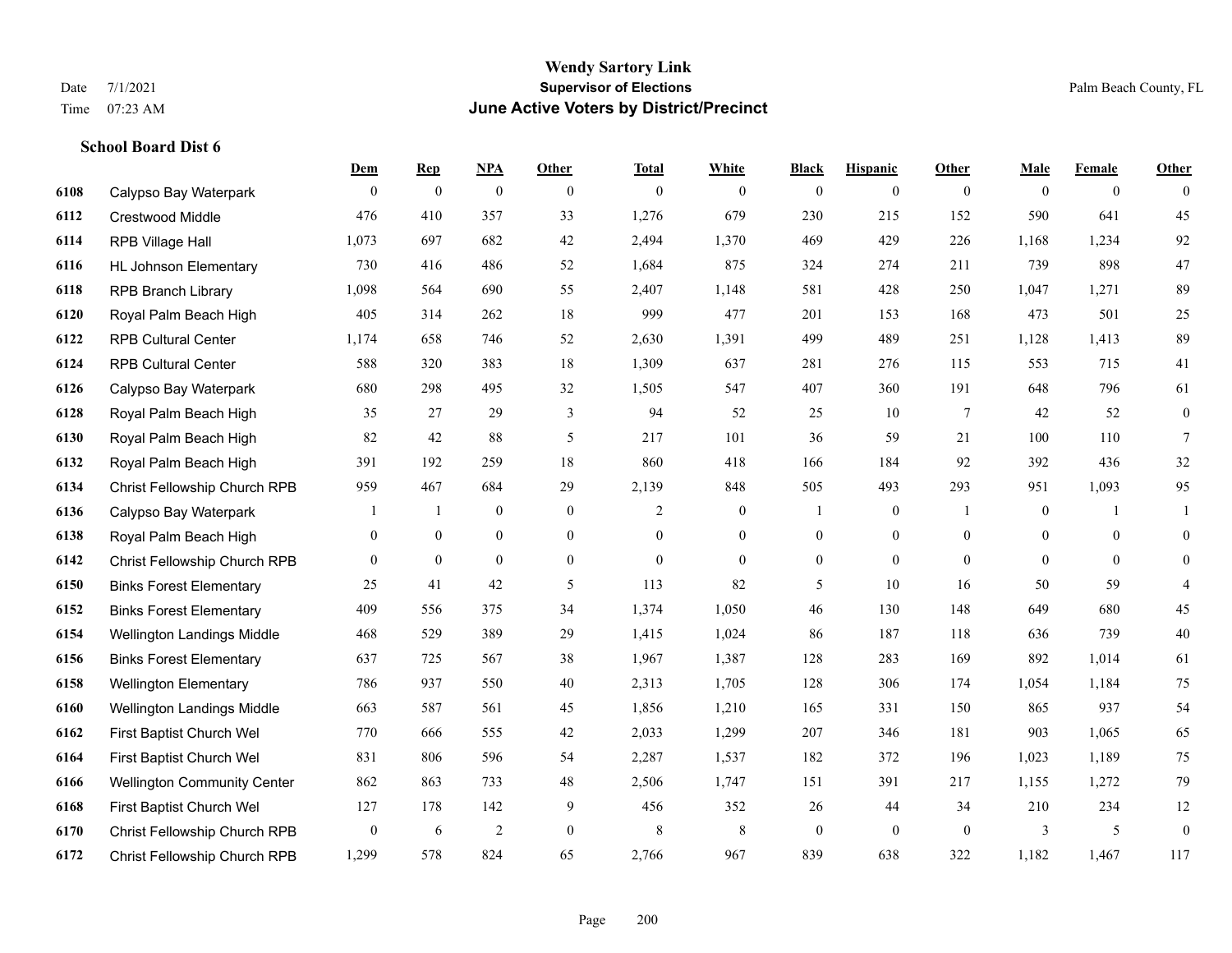|      |                                     | Dem              | <b>Rep</b>       | <b>NPA</b>       | <b>Other</b>   | <b>Total</b>   | White        | <b>Black</b>     | <b>Hispanic</b> | Other          | Male         | Female   | Other          |
|------|-------------------------------------|------------------|------------------|------------------|----------------|----------------|--------------|------------------|-----------------|----------------|--------------|----------|----------------|
| 6176 | Christ Fellowship Church RPB        | 21               | 12               | 17               | 2              | 52             | 22           | 9                | 17              | $\overline{4}$ | 23           | 27       | 2              |
| 6182 | New Horizons Elementary             | 292              | 448              | 318              | 14             | 1,072          | 787          | 53               | 114             | 118            | 463          | 580      | 29             |
| 6184 | Wellington High                     | 662              | 584              | 521              | 37             | 1,804          | 1,121        | 241              | 284             | 158            | 792          | 955      | 57             |
| 6186 | <b>Elbridge Gale Elementary</b>     | 826              | 545              | 623              | 42             | 2,036          | 1,109        | 292              | 422             | 213            | 886          | 1,069    | 81             |
| 6188 | <b>Wellington Village Park</b>      | 216              | 420              | 289              | 27             | 952            | 810          | 15               | 46              | 81             | 380          | 523      | 49             |
| 6190 | Wellington Village Hall             | 815              | 453              | 631              | 42             | 1,941          | 870          | 352              | 507             | 212            | 803          | 1,060    | $78\,$         |
| 6192 | St Peters Methodist Church          | 971              | 788              | 805              | 63             | 2,627          | 1,562        | 282              | 546             | 237            | 1,197        | 1,342    | $88\,$         |
| 6194 | <b>Equestrian Trails Elementary</b> | 506              | 290              | 339              | 20             | 1,155          | 526          | 289              | 153             | 187            | 512          | 587      | 56             |
| 6196 | Palm Beach Central High             | $\boldsymbol{0}$ | $\boldsymbol{0}$ | $\boldsymbol{0}$ | $\overline{0}$ | $\theta$       | $\mathbf{0}$ | $\boldsymbol{0}$ | $\mathbf{0}$    | $\mathbf{0}$   | $\mathbf{0}$ | $\theta$ | $\mathbf{0}$   |
| 6198 | Wellington Branch Library           | 520              | 348              | 341              | 35             | 1,244          | 687          | 191              | 258             | 108            | 523          | 688      | 33             |
| 6200 | <b>Emerald Cove Middle</b>          | 539              | 558              | 494              | 43             | 1,634          | 1,019        | 175              | 266             | 174            | 721          | 862      | 51             |
| 6202 | <b>Emerald Cove Middle</b>          | 101              | 85               | 95               | 7              | 288            | 162          | 60               | 50              | 16             | 128          | 154      | 6              |
| 6208 | Buena Vida Clubhouse                | 320              | 204              | 174              | 12             | 710            | 623          | 19               | 22              | 46             | 320          | 371      | 19             |
| 6210 | Villa Olympia Clubhouse             | 1,548            | 1,058            | 1,257            | 93             | 3,956          | 1,783        | 686              | 674             | 813            | 1.848        | 1.919    | 189            |
| 6212 | Wellington Village Park             | 146              | 227              | 170              | 13             | 556            | 380          | 15               | 90              | 71             | 255          | 274      | 27             |
| 6214 | Wellington Village Park             | 827              | 754              | 680              | 47             | 2,308          | 1,461        | 250              | 279             | 318            | 1,056        | 1,167    | 85             |
| 6216 | Panther Run Elementary              | 228              | 190              | 178              | 8              | 604            | 337          | 96               | 98              | 73             | 279          | 302      | 23             |
| 6218 | <b>Wellington Village Park</b>      | $\mathbf{0}$     | $\mathbf{0}$     | $\mathbf{0}$     | $\overline{0}$ | $\theta$       | $\mathbf{0}$ | $\boldsymbol{0}$ | $\mathbf{0}$    | $\mathbf{0}$   | $\theta$     | $\theta$ | $\overline{0}$ |
| 6220 | <b>Wellington Village Park</b>      | 56               | 29               | 41               | 7              | 133            | 65           | 16               | 31              | 21             | 55           | 74       | 4              |
| 6222 | Panther Run Elementary              | $\mathbf{0}$     | $\overline{1}$   | $\mathbf{0}$     | $\theta$       | $\overline{1}$ |              | $\mathbf{0}$     | $\mathbf{0}$    | $\theta$       |              | $\theta$ | $\mathbf{0}$   |
| 6224 | Discovery Key Elementary            | 977              | 1,112            | 684              | 56             | 2,829          | 2,102        | 182              | 332             | 213            | 1,318        | 1,428    | 83             |
| 6226 | The Isles at Wellington             | 758              | 748              | 616              | 36             | 2,158          | 1,391        | 224              | 243             | 300            | 1,016        | 1,045    | 97             |
| 6228 | Wycliffe Comm Association Bldg      | 764              | 326              | 398              | 20             | 1,508          | 1,409        | 17               | 21              | 61             | 652          | 827      | 29             |
| 6230 | Epiphany Lutheran Church            | 1,112            | 1,194            | 1,084            | 80             | 3,470          | 2,153        | 390              | 559             | 368            | 1,591        | 1,776    | 103            |
| 6232 | Panther Run Elementary              | 684              | 744              | 637              | 48             | 2,113          | 1,355        | 242              | 242             | 274            | 1,002        | 1,044    | 67             |
|      | <b>School Board Dist 6</b>          | 52,844           | 40,517           | 37,245           | 2,636          | 133,242        | 74,299       | 24,022           | 21,646          | 13,275         | 60,261       | 68,301   | 4,680          |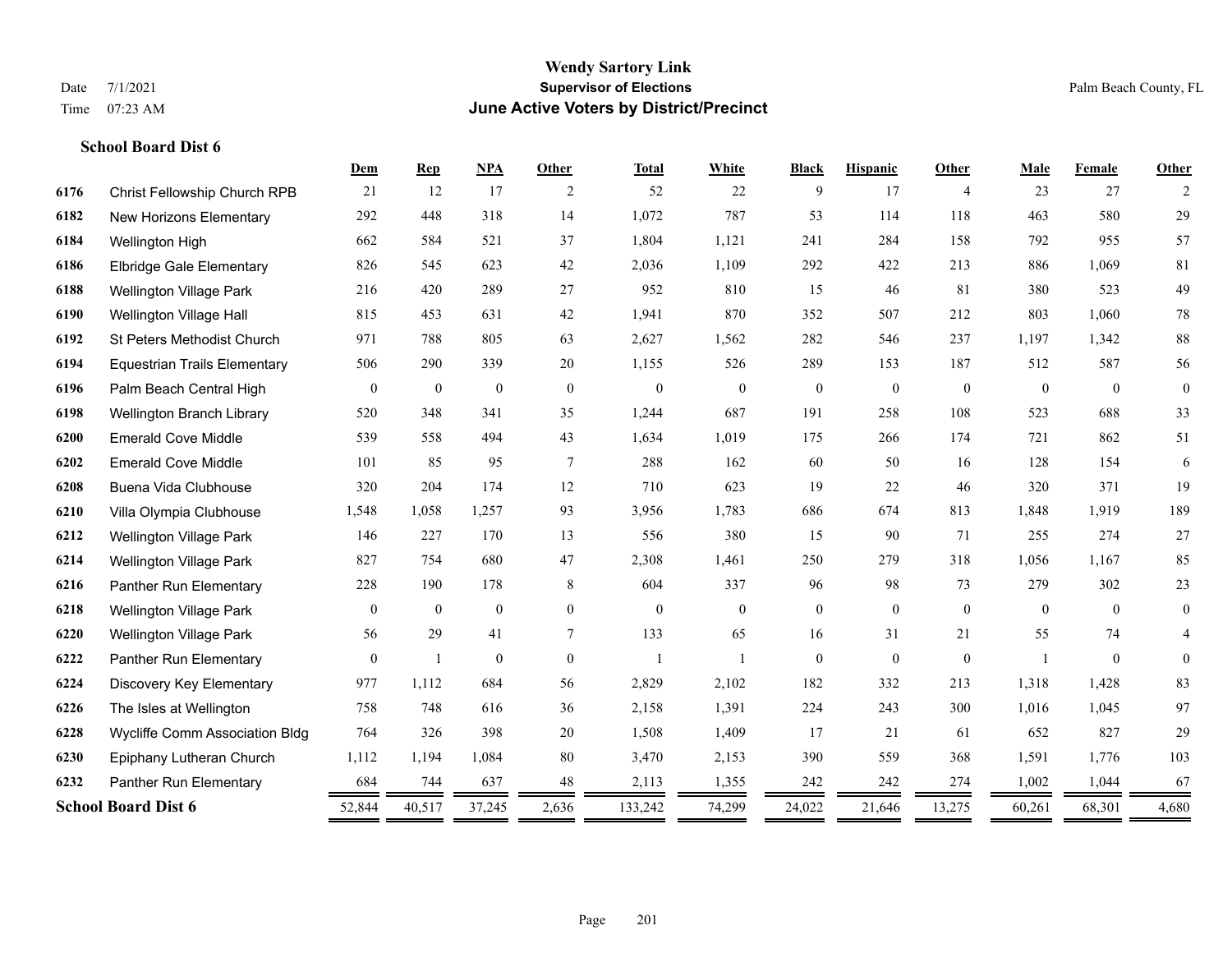#### **Wendy Sartory Link** Date 7/1/2021 **Supervisor of Elections** Palm Beach County, FL Time 07:23 AM **June Active Voters by District/Precinct**

# **Dem Rep NPA Other Total White Black Hispanic Other Male Female Other** Garden Lodge 366 F&AM 96 36 45 7 184 82 58 21 23 80 97 7 Pew Leadership Center 191 81 140 10 422 220 116 44 42 176 232 14 Lake Park Town Hall 0 0 0 0 0 0 0 0 0 0 0 0 PBC Fire Rescue #68 1,034 408 509 38 1,989 819 829 114 227 925 978 86 NPB Council Chambers 176 264 154 15 609 539 10 22 38 269 320 20 Lake Park Town Hall 283 352 250 28 913 750 37 58 68 410 479 24 West Gate Elementary 391 222 333 13 959 316 72 492 79 458 452 49 Belvedere Elementary 4 6 1 0 11 10 0 0 1 7 4 0 Howard Park Community Center 140 79 99 7 325 168 54 65 38 151 166 8 Sunlight Community Church 389 216 282 15 902 375 174 263 90 400 470 32 Sunlight Community Church 720 294 533 32 1,579 662 246 504 167 735 761 83 Our Savior Lutheran Church 0 0 0 2 0 0 2 1 1 0 0 0 1 1 0 Our Savior Lutheran Church 253 52 152 7 464 107 166 154 37 177 266 21 Our Savior Lutheran Church 1,035 319 566 49 1,969 785 431 565 188 909 964 96 Our Savior Lutheran Church 364 128 276 21 789 547 70 93 79 381 373 35 S D Spady Elementary 674 707 529 56 1,966 1,703 32 97 134 932 962 72 J F Kennedy Middle 0 0 0 0 0 0 0 0 0 0 0 0 **7004 J F Kennedy Middle 0 0 0 0 0 0 0 0 0** 0 J F Kennedy Middle 0 0 0 0 0 0 0 0 0 0 J F Kennedy Middle 0 0 0 0 0 0 0 0 0 0 St John Lutheran Church 278 12 89 6 385 27 312 23 23 128 240 17 St John Lutheran Church 1,073 197 421 18 1,709 489 989 69 162 784 864 61 RB Prep Achievement Academy 0 0 0 0 0 0 0 0 0 0 0 0 RB Prep Achievement Academy 2 1 0 0 3 1 2 0 0 2 1 0 RB Prep Achievement Academy 0 0 0 0 0 0 0 0 0 0 0 0 RB Prep Achievement Academy 0 0 0 0 0 0 0 0 0 0 0 0 J F Kennedy Middle 888 176 360 26 1,450 294 795 151 210 645 756 49

Hurst Chapel AME Church 1,545 85 330 23 1,983 145 1,616 93 129 804 1,122 57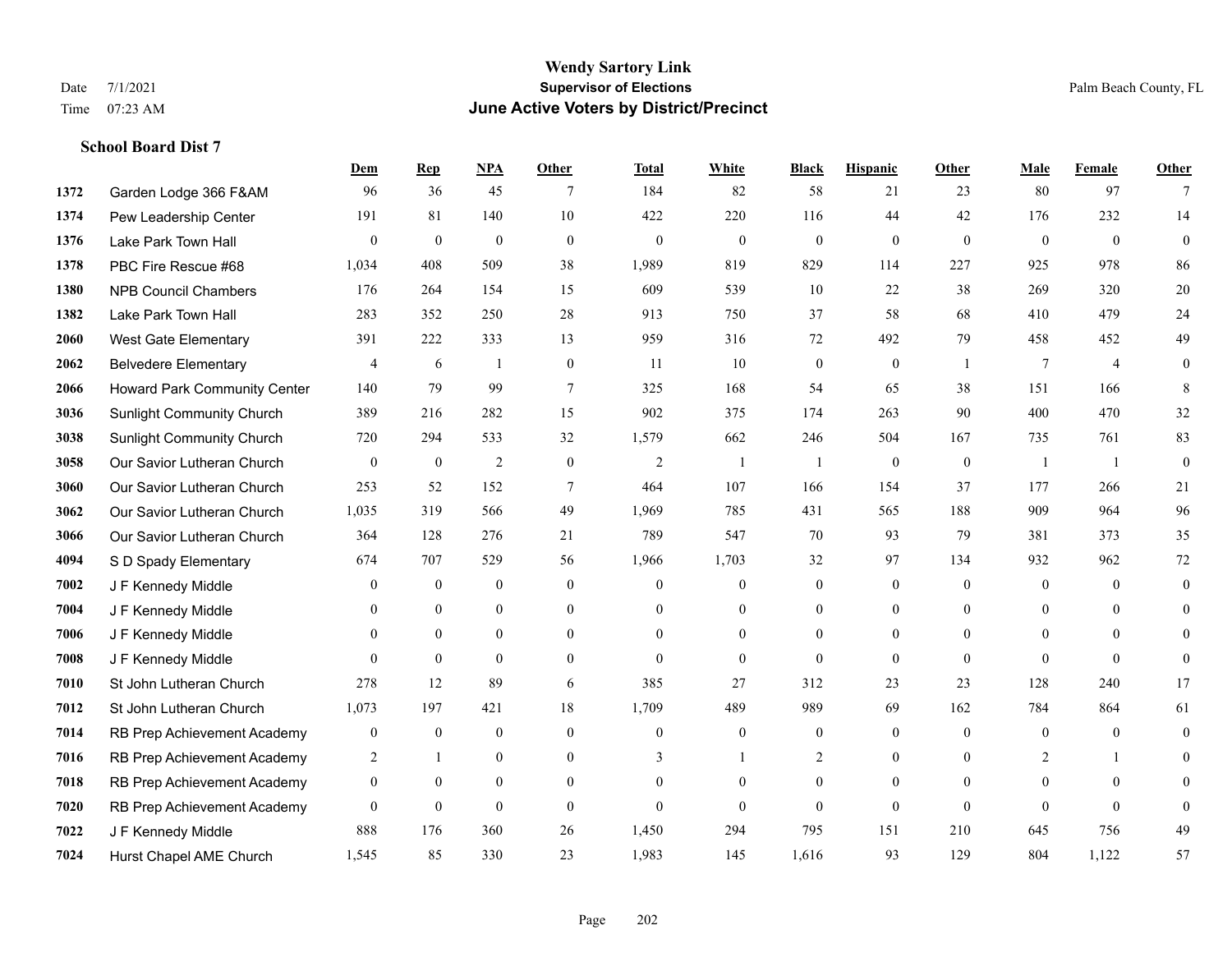|      |                                  | Dem              | <b>Rep</b>       | NPA              | <b>Other</b>     | Total        | <b>White</b>     | <b>Black</b>     | <b>Hispanic</b>  | Other          | <b>Male</b>    | Female         | <b>Other</b>     |
|------|----------------------------------|------------------|------------------|------------------|------------------|--------------|------------------|------------------|------------------|----------------|----------------|----------------|------------------|
| 7025 | Hurst Chapel AME Church          | 264              | 33               | 104              | 3                | 404          | 60               | 249              | 39               | 56             | 145            | 241            | 18               |
| 7026 | Lindsey Davis Senior Comm Ctr    | 2,261            | 75               | 407              | 19               | 2,762        | 58               | 2,487            | 37               | 180            | 1,103          | 1,563          | 96               |
| 7028 | <b>Wells Recreation Center</b>   | 1,826            | 138              | 461              | 19               | 2,444        | 233              | 1,914            | 100              | 197            | 1,045          | 1,309          | 90               |
| 7030 | Riviera Beach Marina Event Ctr   | 196              | 297              | 173              | 22               | 688          | 550              | 47               | 46               | 45             | 346            | 322            | 20               |
| 7034 | Suncoast High                    | 1,295            | 201              | 498              | 25               | 2,019        | 364              | 1,213            | 147              | 295            | 838            | 1,103          | $78\,$           |
| 7036 | RB Prep Achievement Academy      | $\mathbf{0}$     | $\boldsymbol{0}$ | 6                | $\overline{0}$   | 6            | $\boldsymbol{0}$ | $\mathbf{0}$     | $\mathbf{0}$     | 6              | $\overline{4}$ | -1             | -1               |
| 7038 | RB Prep Achievement Academy      | $\boldsymbol{0}$ | $\mathbf{0}$     | $\mathbf{0}$     | $\mathbf{0}$     | $\mathbf{0}$ | $\boldsymbol{0}$ | $\mathbf{0}$     | $\mathbf{0}$     | $\overline{0}$ | $\overline{0}$ | $\mathbf{0}$   | $\boldsymbol{0}$ |
| 7040 | Mary McLeod Bethune Elementa     | 1,229            | 53               | 247              | 16               | 1,545        | 34               | 1,368            | 45               | 98             | 606            | 892            | 47               |
| 7041 | Mary McLeod Bethune Elementa     | 388              | 32               | 119              | 8                | 547          | 42               | 419              | 27               | 59             | 203            | 320            | 24               |
| 7042 | Dan Calloway Complex             | 1,718            | 73               | 361              | 20               | 2,172        | 42               | 1,923            | 44               | 163            | 879            | 1,231          | 62               |
| 7044 | <b>Wells Recreation Center</b>   | 1,384            | 87               | 351              | 15               | 1,837        | 186              | 1,454            | 63               | 134            | 754            | 1,012          | 71               |
| 7046 | Riviera Beach Marina Event Ctr   | 36               | 30               | 15               | 5                | 86           | 72               | 7                | 2                | 5              | 48             | 37             | -1               |
| 7048 | <b>Crossroads Baptist Church</b> | 279              | 8                | 78               | 9                | 374          | 6                | 316              | 26               | 26             | 121            | 238            | 15               |
| 7054 | <b>Crossroads Baptist Church</b> | 984              | 69               | 289              | 13               | 1,355        | 112              | 1,028            | 72               | 143            | 577            | 717            | 61               |
| 7056 | <b>Crossroads Baptist Church</b> | $\overline{0}$   | $\bf{0}$         | $\mathbf{0}$     | $\overline{0}$   | $\theta$     | $\boldsymbol{0}$ | $\boldsymbol{0}$ | $\mathbf{0}$     | $\theta$       | $\overline{0}$ | $\overline{0}$ | $\boldsymbol{0}$ |
| 7058 | Palm Beach Lakes High            | 1,430            | 363              | 599              | 41               | 2,433        | 809              | 1,097            | 305              | 222            | 985            | 1,349          | 99               |
| 7060 | Ephesus Junior Academy           | 1,171            | 64               | 226              | 16               | 1,477        | 104              | 1,215            | 50               | 108            | 598            | 832            | 47               |
| 7062 | Mangonia Park Town Hall          | 714              | 40               | 177              | 10               | 941          | 81               | 752              | 39               | 69             | 376            | 537            | $28\,$           |
| 7064 | Grace Episcopal Church           | 1,306            | 162              | 429              | 33               | 1,930        | 337              | 1,264            | 127              | 202            | 822            | 1,019          | 89               |
| 7066 | Northboro Elementary             | 1,067            | 186              | 415              | 30               | 1,698        | 457              | 908              | 162              | 171            | 761            | 866            | 71               |
| 7068 | Pleasant City Community Center   | 934              | 245              | 478              | 35               | 1,692        | 783              | 584              | 172              | 153            | 805            | 804            | 83               |
| 7070 | Northboro Elementary             | 459              | 396              | 367              | 40               | 1,262        | 1,012            | 65               | 82               | 103            | 583            | 646            | 33               |
| 7078 | <b>Egret Lake Elementary</b>     | 358              | 100              | 145              | 16               | 619          | 419              | 103              | 48               | 49             | 240            | 357            | 22               |
| 7080 | <b>Egret Lake Elementary</b>     | 23               | 3                | $\boldsymbol{0}$ | $\boldsymbol{0}$ | 26           | 25               | $\boldsymbol{0}$ | $\boldsymbol{0}$ | -1             | 6              | 19             | $\mathbf{1}$     |
| 7082 | Seminole Trails Elementary       | 1,040            | 314              | 490              | 29               | 1,873        | 680              | 710              | 261              | 222            | 812            | 976            | 85               |
| 7084 | Sharon Christian Church          | 741              | 272              | 429              | 45               | 1,487        | 601              | 444              | 279              | 163            | 608            | 821            | 58               |
| 7086 | <b>Bear Lakes Middle</b>         | 35               | 17               | 12               | $\overline{1}$   | 65           | 25               | 14               | 10               | 16             | 25             | 36             | $\overline{4}$   |
| 7088 | Whitehall Clubhouse #3           | 678              | 481              | 441              | 50               | 1,650        | 1,045            | 245              | 193              | 167            | 770            | 831            | 49               |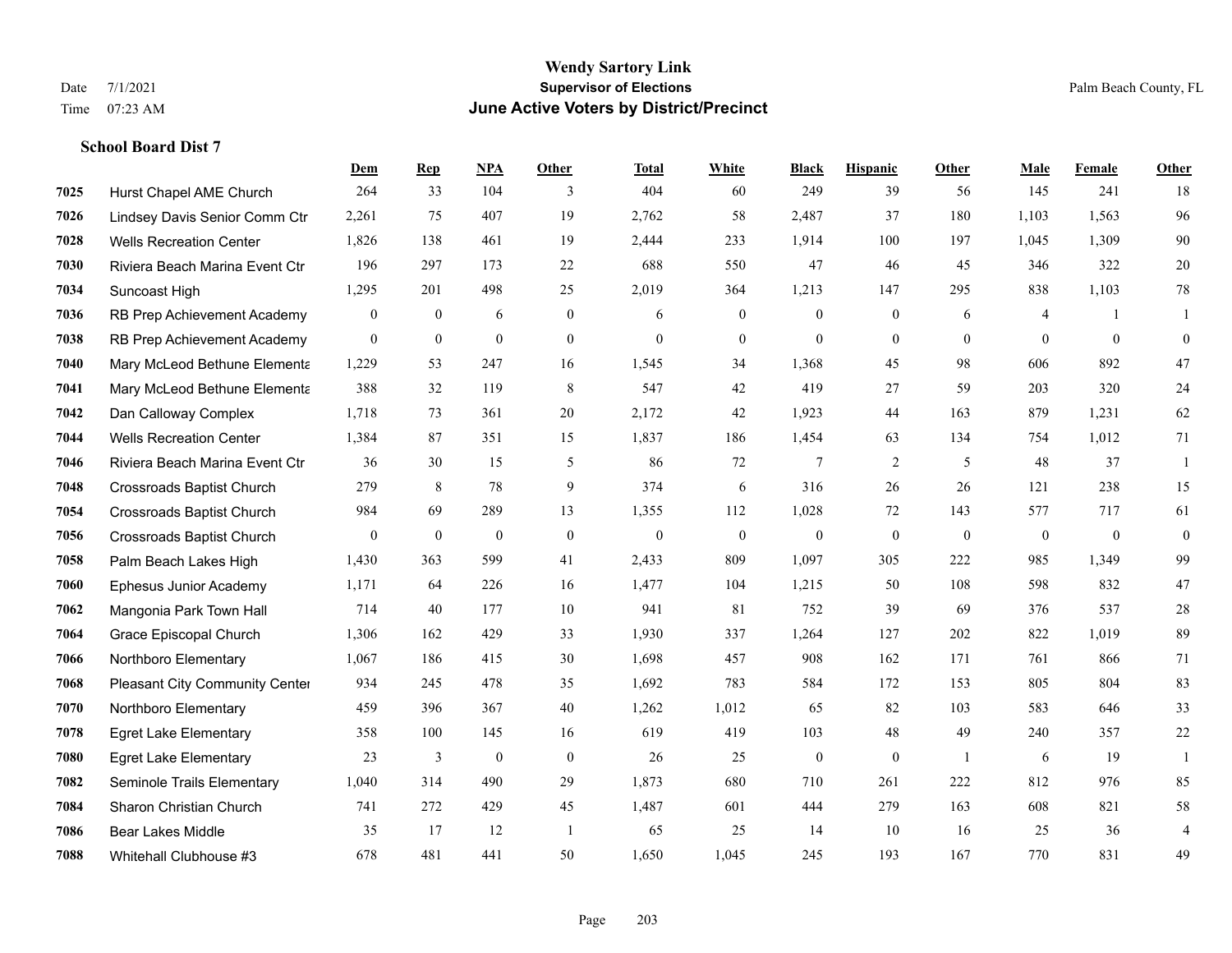#### **Wendy Sartory Link** Date 7/1/2021 **Supervisor of Elections** Palm Beach County, FL Time 07:23 AM **June Active Voters by District/Precinct**

# **Dem Rep NPA Other Total White Black Hispanic Other Male Female Other** Bear Lakes Middle 1,295 472 795 57 2,619 1,037 899 370 313 1,135 1,360 124 Palm Beach Lakes High 117 36 76 3 232 85 66 24 57 106 112 14 Salvation Army Activity Hall 599 78 279 12 968 159 504 128 177 411 509 48 Salvation Army Activity Hall 832 308 479 31 1,650 678 529 253 190 664 907 79 U M Church of Palm Beaches 21 17 18 1 57 45 2 9 1 29 24 4 U M Church of Palm Beaches 951 432 651 67 2,101 1,024 652 228 197 937 1,100 64 First Christian Church 733 178 322 24 1,257 412 621 100 124 477 734 46 WPB City Fire Station #5 742 381 409 24 1,556 954 271 185 146 669 835 52 Roosevelt Elementary 2,057 168 526 28 2,779 262 2,066 237 214 1,112 1,549 118 Chamber of Commerce 403 392 339 55 1,189 893 61 100 135 562 588 39 Adult Education Center 671 212 387 28 1,298 411 403 360 124 525 713 60 Adult Education Center 128 28 58 8 222 54 123 23 22 69 144 9 Adult Education Center 0 0 0 0 0 0 0 0 0 0 0 0 Adult Education Center 0 0 0 0 0 0 0 0 0 0 0 0 Adult Education Center 31 31 35 5 102 76 3 18 5 51 45 6 U M Church of Palm Beaches 277 111 173 8 569 204 205 107 53 245 294 30 U M Church of Palm Beaches 0 0 0 0 0 0 0 0 0 0 0 0 First Christian Church 1,222 141 339 15 1,717 200 1,235 117 165 751 904 62 First Christian Church 1,511 499 749 78 2,837 1,085 1,041 408 303 1,169 1,553 115 Westward Elementary 1,954 124 464 24 2,566 157 2,105 118 186 1,029 1,451 86 Clayton Hutcheson Hall A 804 170 396 24 1,394 307 659 283 145 609 718 67 Haverhill Town Hall 44 36 35 2 117 48 32 27 10 49 63 5 Westgate Community Center 1,545 446 894 29 2,914 686 944 986 298 1,297 1,475 142 Howard Park Community Center 73 25 43 5 146 63 36 27 20 73 66 7 Howard Park Community Center 60 11 47 1 119 17 49 32 21 54 55 10 South Grade Elementary 949 216 457 26 1,648 530 624 319 175 795 777 76 Osborne Community Center 864 119 362 21 1,366 248 709 272 137 615 691 60 Maddock Park 1,510 634 899 57 3,100 1,524 794 518 264 1,418 1,564 118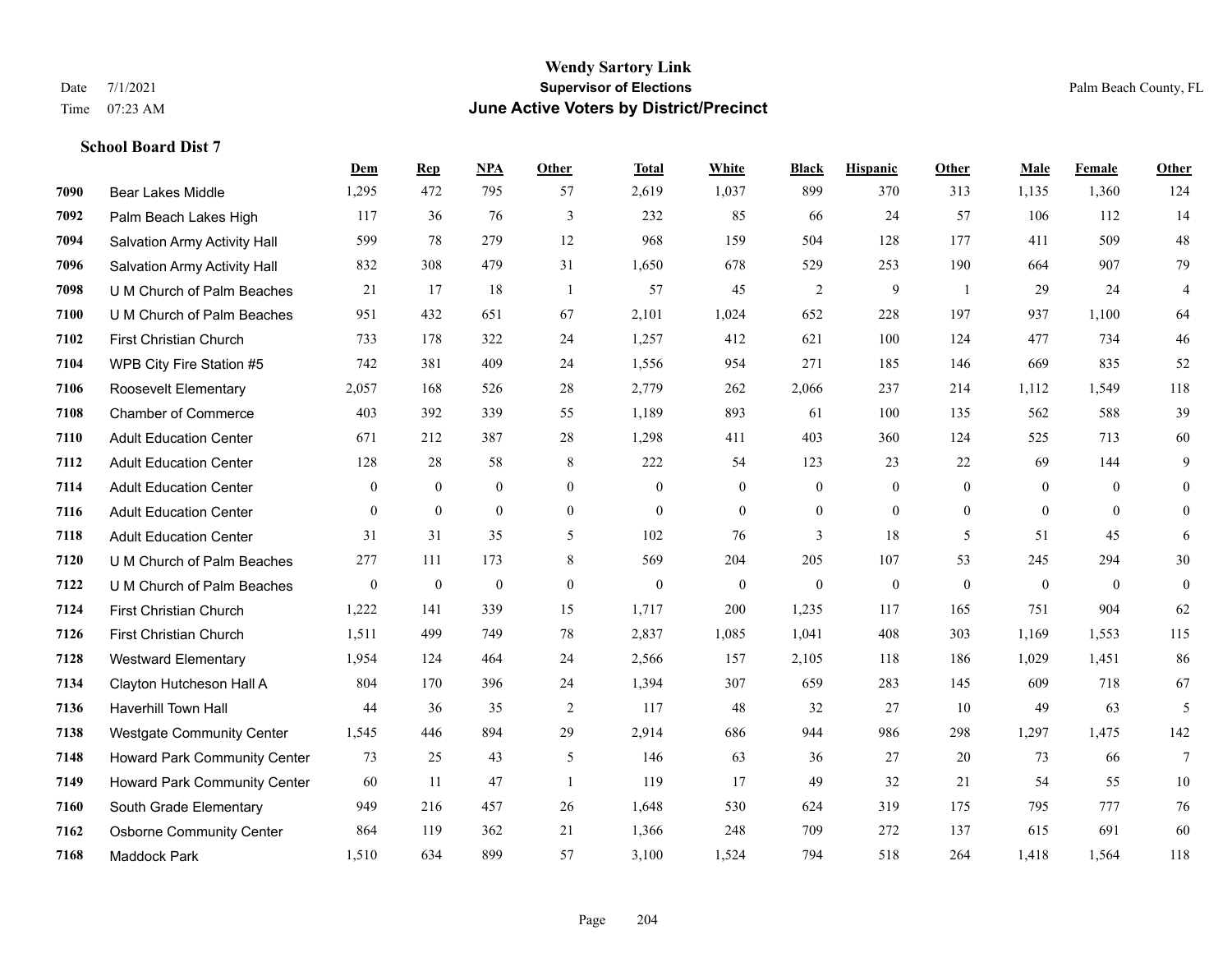|                                 | Dem            | <b>Rep</b>     | <b>NPA</b>   | Other          | <b>Total</b> | White          | <b>Black</b>     | <b>Hispanic</b> | Other          | Male           | Female         | Other        |
|---------------------------------|----------------|----------------|--------------|----------------|--------------|----------------|------------------|-----------------|----------------|----------------|----------------|--------------|
| Lantana Town Hall               | 715            | 345            | 520          | 33             | 1,613        | 871            | 346              | 238             | 158            | 757            | 779            | 77           |
| <b>Rolling Green Elementary</b> | 1,040          | 239            | 499          | 27             | 1,805        | 566            | 678              | 407             | 154            | 790            | 936            | 79           |
| Rolling Green Elementary        | $\overline{0}$ | $\mathbf{0}$   |              | $\overline{0}$ |              | $\overline{0}$ | $\boldsymbol{0}$ |                 | $\overline{0}$ |                | $\theta$       | $\mathbf{0}$ |
| Hypoluxo Town Hall              | 186            | 87             | 107          | 9              | 389          | 217            | 81               | 62              | 29             | 169            | 210            | 10           |
| Temple Beth Kodesh              | 1,524          | 183            | 546          | 29             | 2,282        | 439            | 1,301            | 344             | 198            | 1,006          | 1,166          | 110          |
| Village Royale on the Green     | 811            | 224            | 351          | 23             | 1,409        | 585            | 569              | 140             | 115            | 588            | 756            | 65           |
| St John Missionary Baptist Chr  | 1,771          | 136            | 455          | 18             | 2,380        | 236            | 1.771            | 171             | 202            | 1,001          | 1,275          | 104          |
| Carolyn Sims Center             | 1,480          | 63             | 349          | 11             | 1,903        | 80             | 1,600            | 83              | 140            | 776            | 1,053          | 74           |
| St John Missionary Baptist Chr  | 2              | $\overline{4}$ | $\mathbf{0}$ | $\overline{0}$ | 6            | 4              |                  | $\overline{0}$  |                | $\overline{4}$ | $\overline{2}$ | $\theta$     |
| Boynton Beach Senior Center     | 1,492          | 409            | 716          | 51             | 2,668        | 1,063          | 1,078            | 275             | 252            | 1,237          | 1,311          | 120          |
| <b>Forest Park Elementary</b>   | 853            | 526            | 575          | 61             | 2,015        | 1,392          | 265              | 181             | 177            | 850            | 1,091          | 74           |
| Seacrest Presbyterian           | 1,062          | 598            | 783          | 59             | 2,502        | 1,573          | 440              | 250             | 239            | 1,193          | 1,210          | 99           |
| Lakeview Baptist Church         | 17             | 10             | 10           | $\overline{2}$ | 39           | 27             | $\overline{c}$   | 4               | 6              | 19             | 17             | 3            |
| Delray Beach Community Cente    | 577            | 342            | 417          | 40             | 1,376        | 988            | 190              | 100             | 98             | 692            | 636            | 48           |
| Atlantic High Auditorium        | 1,518          | 236            | 499          | 20             | 2,273        | 593            | 1,351            | 121             | 208            | 1,035          | 1,145          | 93           |
| Pompey Park Recreation Center   | 1,323          | 232            | 414          | 26             | 1,995        | 473            | 1,288            | 102             | 132            | 898            | 1,039          | 58           |
| 505 Club                        | 652            | 386            | 432          | 38             | 1,508        | 1,073          | 234              | 73              | 128            | 789            | 669            | 50           |
| Atlantic High Media Center      | 748            | 189            | 310          | 23             | 1,270        | 558            | 524              | 82              | 106            | 550            | 679            | 41           |
| Village Academy                 | 1,744          | 97             | 400          | 16             | 2,257        | 124            | 1,830            | 138             | 165            | 914            | 1,248          | 95           |
| Delray Beach Library            | 1,304          | 214            | 469          | 33             | 2,020        | 544            | 1,192            | 115             | 169            | 967            | 985            | 68           |
| Delray Beach Community Cente    | 865            | 306            | 471          | 37             | 1,679        | 771            | 545              | 207             | 156            | 800            | 808            | 71           |
| <b>School Board Dist 7</b>      | 70,429         | 17,465         | 29,944       | 2,080          | 119,918      | 39,513         | 55,755           | 13,547          | 11,103         | 52,321         | 62,833         | 4,764        |
|                                 |                |                |              |                |              |                |                  |                 |                |                |                |              |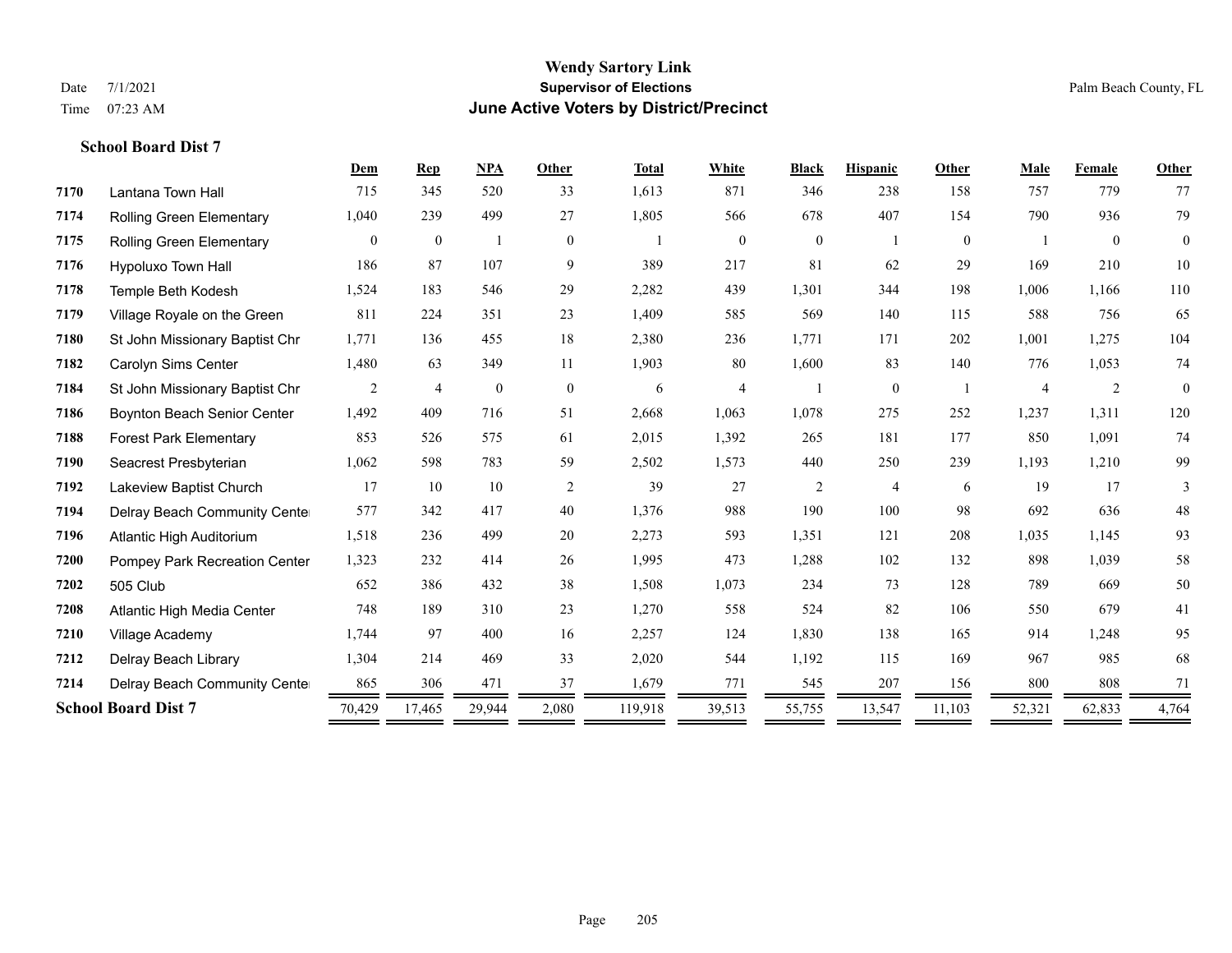|      |                                     | Dem            | <b>Rep</b>       | NPA              | <b>Other</b>   | <b>Total</b> | <b>White</b>     | <b>Black</b>     | <b>Hispanic</b> | <b>Other</b> | <b>Male</b>  | <b>Female</b> | <b>Other</b>     |
|------|-------------------------------------|----------------|------------------|------------------|----------------|--------------|------------------|------------------|-----------------|--------------|--------------|---------------|------------------|
| 1002 | <b>Canal Point Community Center</b> | $\mathbf{0}$   | $\mathbf{0}$     | $\mathbf{0}$     | $\Omega$       | $\Omega$     | $\theta$         | $\theta$         | $\mathbf{0}$    | $\Omega$     | $\theta$     | $\theta$      | $\Omega$         |
| 1004 | Pierce Hammock Elementary           | 3              | 3                | 3                | $\Omega$       | $\mathbf Q$  | 9                | $\theta$         | $\mathbf{0}$    | $\Omega$     | 3            | 6             | $\Omega$         |
| 1006 | Journey Church of Jupiter           | $\theta$       | $\mathbf{0}$     | $\mathbf{0}$     | $\Omega$       | $\theta$     | $\overline{0}$   | $\theta$         | $\mathbf{0}$    | $\Omega$     | $\Omega$     | $\Omega$      |                  |
| 1008 | Journey Church of Jupiter           |                | $\mathbf{0}$     | $\mathbf{0}$     | $\mathbf{0}$   | $\theta$     | $\mathbf{0}$     | $\overline{0}$   | $\mathbf{0}$    | $\Omega$     | $\theta$     | $\theta$      |                  |
| 1010 | Journey Church of Jupiter           | 0              | $\theta$         | $\mathbf{0}$     | $\Omega$       | $\Omega$     | $\theta$         | $\theta$         | $\theta$        | $\Omega$     | $\theta$     | $\Omega$      |                  |
| 1012 | Caloosa POA Meeting Room            |                | $\boldsymbol{0}$ | $\boldsymbol{0}$ | $\theta$       | $\Omega$     | $\boldsymbol{0}$ | $\overline{0}$   | $\mathbf{0}$    | $\Omega$     | $\mathbf{0}$ | $\Omega$      |                  |
| 1014 | Caloosa POA Meeting Room            | $\Omega$       | 1                | $\mathbf{0}$     | $\Omega$       |              |                  | $\Omega$         | $\mathbf{0}$    | $\Omega$     | $\theta$     | $\theta$      |                  |
| 1016 | Journey Church of Jupiter           | $\Omega$       | $\theta$         | $\theta$         | $\Omega$       | $\theta$     | $\theta$         | $\theta$         | $\theta$        | $\Omega$     | $\Omega$     | $\Omega$      | $\Omega$         |
| 1018 | Calvary Church of Jupiter           | 451            | 828              | 477              | 49             | 1,805        | 1,593            | 21               | 93              | 98           | 852          | 897           | 56               |
| 1019 | Calvary Church of Jupiter           | 195            | 376              | 221              | 8              | 800          | 721              | 1                | 44              | 34           | 384          | 400           | 16               |
| 1020 | Caloosa POA Meeting Room            | $\overline{0}$ | $\mathbf{0}$     | $\mathbf{0}$     | $\theta$       | $\mathbf{0}$ | $\mathbf{0}$     | $\mathbf{0}$     | $\mathbf{0}$    | $\theta$     | $\theta$     | $\theta$      | $\mathbf{0}$     |
| 1022 | Journey Church of Jupiter           | 706            | 1,240            | 761              | 56             | 2,763        | 2,360            | 36               | 181             | 186          | 1,317        | 1,355         | 91               |
| 1024 | Calvary Church of Jupiter           | 8              | 9                | 6                | $\mathbf{0}$   | 23           | 23               | $\mathbf{0}$     | $\mathbf{0}$    | $\theta$     | 12           | 11            | $\boldsymbol{0}$ |
| 1026 | Calvary Church of Jupiter           | 335            | 623              | 330              | 26             | 1,314        | 1,160            | 11               | 77              | 66           | 625          | 655           | 34               |
| 1028 | Jupiter Farms Elementary            | 543            | 999              | 572              | 62             | 2,176        | 1,895            | 15               | 133             | 133          | 1,050        | 1,061         | 65               |
| 1030 | Calvary Church of Jupiter           | 17             | 37               | 24               | $\overline{4}$ | 82           | 75               | $\boldsymbol{0}$ | 4               | 3            | 39           | 40            | 3                |
| 1032 | Jupiter Farms Park Community I      | 308            | 573              | 353              | 30             | 1,264        | 1,063            | 13               | 107             | 81           | 618          | 604           | 42               |
| 1170 | Caloosa POA Meeting Room            | $\mathbf{0}$   | $\boldsymbol{0}$ | $\boldsymbol{0}$ | $\theta$       | $\theta$     | $\mathbf{0}$     | $\mathbf{0}$     | $\mathbf{0}$    | $\theta$     | $\theta$     | $\theta$      | $\theta$         |
| 1172 | Caloosa POA Meeting Room            | 125            | 282              | 123              | 10             | 540          | 464              | 12               | 22              | 42           | 243          | 276           | 21               |
| 1218 | Osceola Creek Middle                |                | $\mathbf{0}$     | $\mathbf{0}$     | $\theta$       | -1           | 1                | $\mathbf{0}$     | $\mathbf{0}$    | $\theta$     | -1           | $\theta$      | $\mathbf{0}$     |
| 1220 | Pierce Hammock Elementary           | $\theta$       | $\mathbf{0}$     | $\theta$         | $\Omega$       | $\theta$     | $\theta$         | $\theta$         | $\theta$        | $\Omega$     | $\Omega$     | $\Omega$      | $\theta$         |
| 6002 | <b>Canal Point Community Center</b> | 79             | 102              | 60               | $\mathbf{0}$   | 241          | 106              | 37               | 83              | 15           | 107          | 124           | $10\,$           |
| 6004 | Pahokee Recreation Center           | 959            | 176              | 226              | 5              | 1,366        | 179              | 881              | 223             | 83           | 564          | 754           | $48\,$           |
| 6006 | Pahokee Recreation Center           | 996            | 166              | 274              | 12             | 1,448        | 122              | 845              | 380             | 101          | 646          | 720           | 82               |
| 6008 | Pahokee High                        | 515            | 22               | 101              | 2              | 640          | 7                | 587              | 3               | 43           | 188          | 421           | 31               |
| 6010 | <b>Canal Point Community Center</b> | 25             | 6                | 6                | $\mathbf{0}$   | 37           | 12               | 20               | 2               | 3            | 21           | 16            | $\boldsymbol{0}$ |
| 6012 | Belle Glade Library/Civic Ctr       | 177            | 29               | 59               | $\theta$       | 265          | 31               | 146              | 75              | 13           | 104          | 150           | 11               |
| 6029 | Belle Glade Library/Civic Ctr       |                | $\Omega$         | $\theta$         | $\Omega$       |              | $\theta$         |                  | $\theta$        | $\Omega$     |              | $\theta$      | $\overline{0}$   |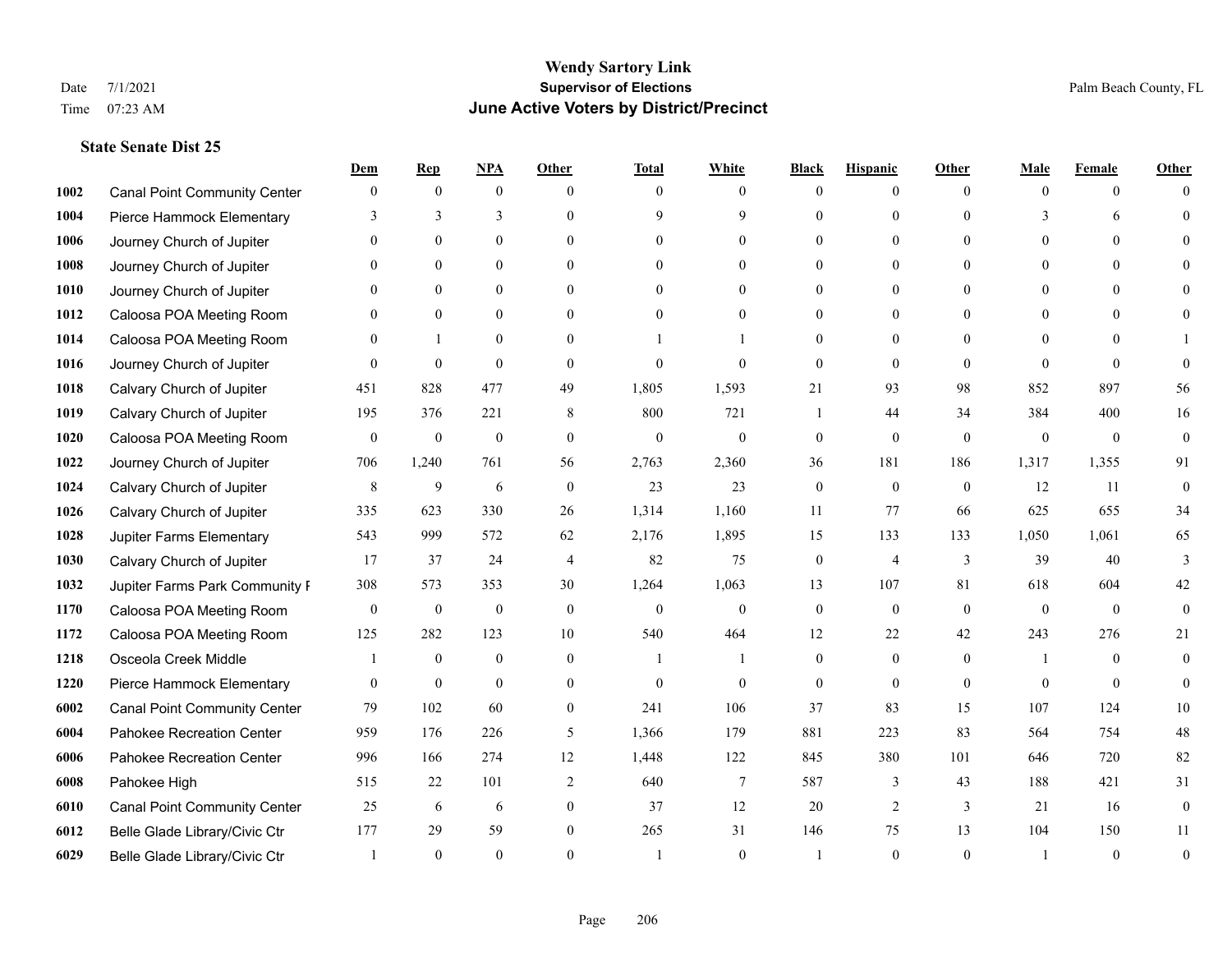|                               | Dem                         | $\mathbf{Rep}$ | $NPA$        | Other        | <b>Total</b> | White        | <b>Black</b>   | <b>Hispanic</b> | Other          | <b>Male</b> | Female       | Other          |
|-------------------------------|-----------------------------|----------------|--------------|--------------|--------------|--------------|----------------|-----------------|----------------|-------------|--------------|----------------|
| Osceola Creek Middle          | 102                         | 127            | 105          |              | 335          | 254          | 12             | 35              | 34             | 156         | 163          | 16             |
| Osceola Creek Middle          | 1,002                       | 1,220          | 1,027        | 60           | 3,309        | 2,127        | 430            | 487             | 265            | 1,582       | 1,617        | 110            |
| <b>Frontier Elementary</b>    | 911                         | 966            | 775          | 60           | 2,712        | 1,727        | 415            | 339             | 231            | 1,271       | 1,356        | 85             |
| Acreage Branch Library        | 205                         | 268            | 179          | 10           | 662          | 419          | 81             | 92              | 70             | 316         | 314          | 32             |
| Pierce Hammock Elementary     | 815                         | 960            | 747          | 44           | 2,566        | 1,648        | 362            | 319             | 237            | 1,239       | 1,229        | 98             |
| Seminole Ridge High           | $\theta$                    | $\theta$       | $\mathbf{0}$ | $\mathbf{0}$ | $\mathbf{0}$ | $\mathbf{0}$ | $\overline{0}$ | $\theta$        | $\overline{0}$ | $\theta$    | $\mathbf{0}$ | $\overline{0}$ |
| Seminole Ridge High           | 11                          | 6              | 15           | 2            | 34           | 29           | $\Omega$       | 3               | $\overline{2}$ | 13          | 21           | $\overline{0}$ |
| Oasis Church                  | 254                         | 375            | 306          | 40           | 975          | 608          | 58             | 210             | 99             | 483         | 476          | 16             |
| Oasis Church                  | 271                         | 416            | 242          | 21           | 950          | 692          | 94             | 87              | 77             | 434         | 486          | 30             |
| Seminole Ridge High           | 542                         | 684            | 546          | 40           | 1,812        | 1,170        | 214            | 286             | 142            | 854         | 904          | 54             |
| Loxahatchee Groves Elementary | 783                         | 891            | 745          | 55           | 2,474        | 1,543        | 281            | 442             | 208            | 1,197       | 1,184        | 93             |
| Oasis Church                  | 175                         | 231            | 143          | 16           | 565          | 368          | 46             | 106             | 45             | 271         | 272          | 22             |
|                               | 10,515                      | 11,616         | 8,426        | 613          | 31,170       | 20,407       | 4,619          | 3,833           | 2,311          | 14,591      | 15,512       | 1,067          |
|                               | <b>State Senate Dist 25</b> |                |              |              |              |              |                |                 |                |             |              |                |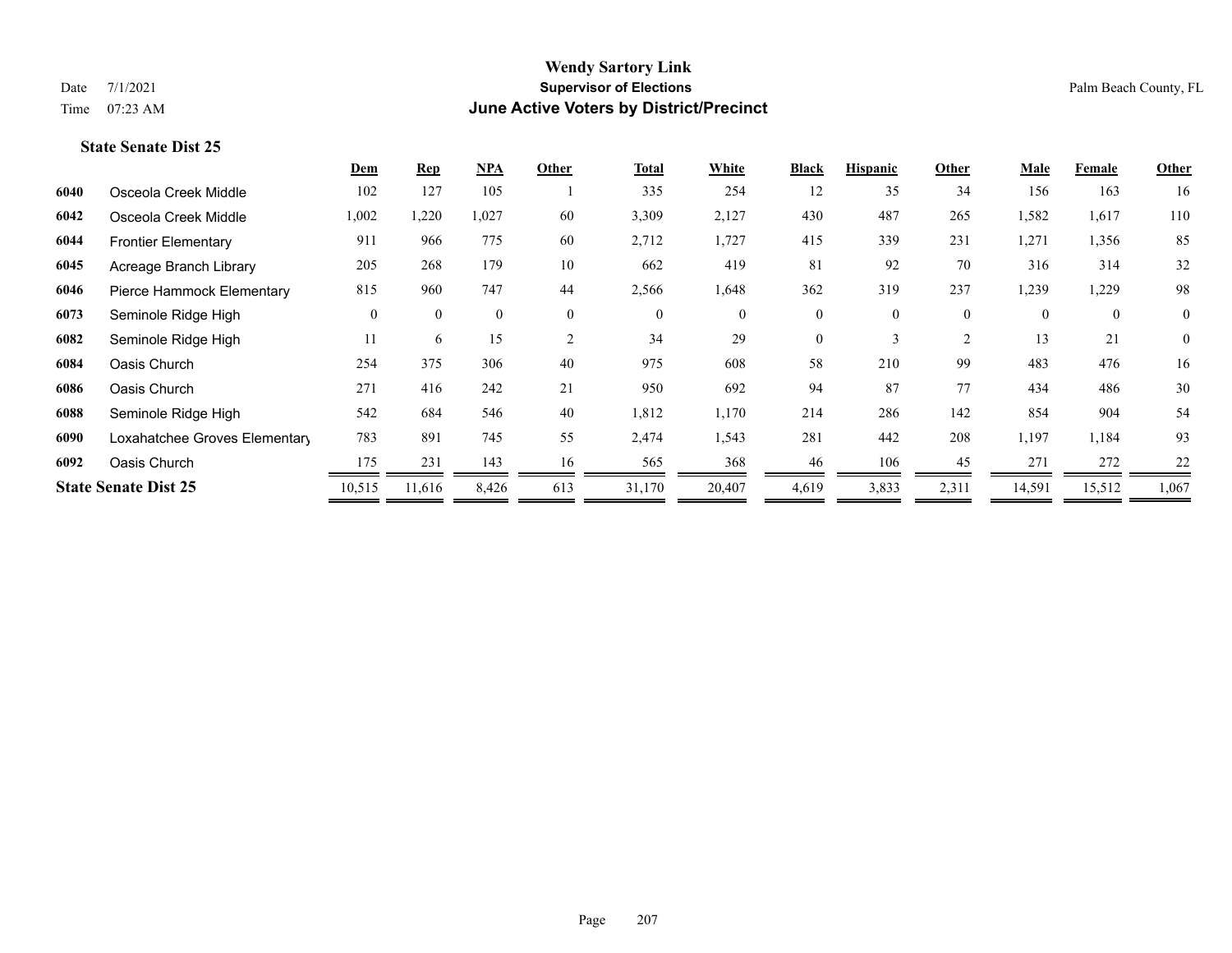**State Senate Dist 29**

#### **Wendy Sartory Link** Date 7/1/2021 **Supervisor of Elections** Palm Beach County, FL Time 07:23 AM **June Active Voters by District/Precinct**

**Dem Rep NPA Other Total White Black Hispanic Other Male Female Other**

# Lakes of Sherbrooke 709 650 577 54 1,990 1,344 191 288 167 871 1,043 76 Woodlands Middle 1,459 833 628 50 2,970 2,399 176 116 279 1,348 1,531 91 Lacuna HOA Clubhouse 1,209 736 731 62 2,738 1,904 270 304 260 1,255 1,392 91 Valencia Shores Social Club 1,226 585 574 42 2,427 2,139 69 80 139 1,110 1,262 55 **3122 Boynton Beach Community Chu**rch 899 401 348 32 1,680 1,504 31 53 92 686 952 42 St Lucy Catholic Church 624 906 620 43 2,193 1,962 14 74 143 988 1,131 74 St Lucy Catholic Church 31 58 31 2 122 107 0 4 11 54 66 2 Omni Middle 646 626 524 36 1,832 1,502 33 137 160 853 926 53 Calusa Elementary 383 390 311 27 1,111 919 15 92 85 453 618 40 Above and Beyond Community Church 411 557 427 35 1,430 1,161 40 124 105 671 712 47 Above and Beyond Community Church 636 615 573 43 1,867 1,392 50 216 209 794 998 75 Ascension Catholic Church 806 1,203 890 68 2,967 2,323 158 237 249 1,396 1,471 100 Broken Sound Club 253 204 180 16 653 481 25 84 63 272 363 18 Woodfield Country Club HOA 841 746 724 53 2,364 2,115 13 67 169 1,076 1,194 94 Seasons HOA Clubhouse 220 215 168 10 613 507 8 37 61 290 294 29 Broken Sound Club 525 378 332 17 1,252 1,147 12 32 61 562 657 33 Broken Sound Club 578 415 425 39 1,457 1,147 70 132 108 666 752 39 4150 Patch Reef Park Community Center 567 503 550 66 1,686 1,297 62 155 172 795 843 48 Boca Delray Lodge #171 636 646 638 50 1,970 1,454 71 220 225 895 991 84 Ascension Catholic Church 418 415 330 32 1,195 872 88 101 134 582 565 48 St Lucy Catholic Church 534 556 406 35 1,531 1,343 6 65 117 710 777 44 Spanish River High 954 736 758 40 2,488 1,971 49 218 250 1,181 1,199 108 Greater BR Swim & Racquet Ctr 432 406 345 19 1,202 970 18 88 126 556 602 44 4162 Patch Reef Park Community Center 546 480 437 20 1,483 1,132 30 113 208 676 732 75 Safe Schools Institute 595 648 561 32 1,836 1,476 28 171 161 853 890 93 FAU Arena Lobby 787 452 596 28 1,863 1,055 301 264 243 827 935 101

 JC Mitchell Elementary 701 559 601 51 1,912 1,327 83 237 265 827 970 115 Spanish River Library 910 1,034 860 48 2,852 2,214 99 262 277 1,351 1,401 100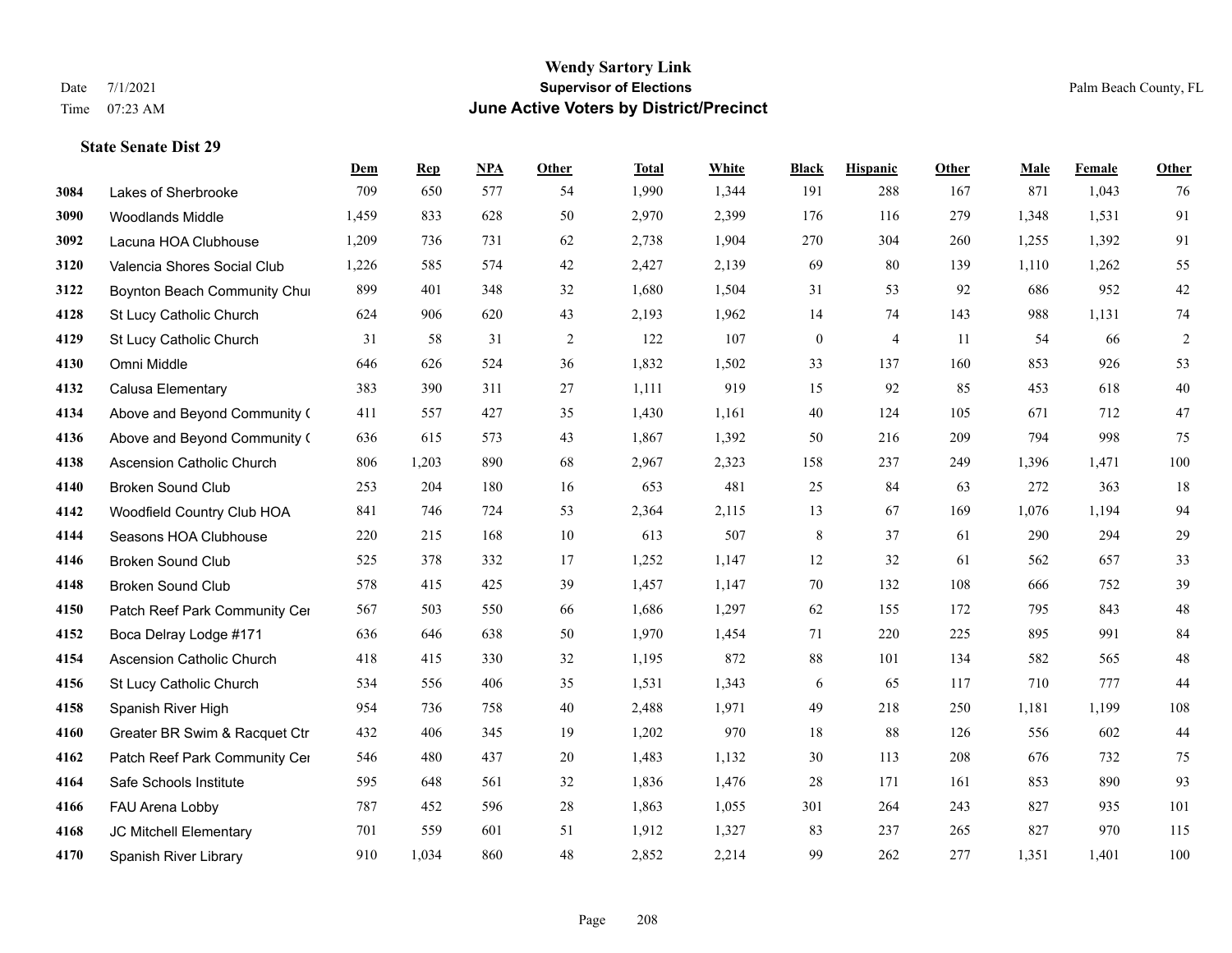|      |                                 | Dem | <b>Rep</b> | NPA | <b>Other</b> | <b>Total</b> | White | <b>Black</b> | <b>Hispanic</b> | <b>Other</b> | <b>Male</b> | Female | <b>Other</b> |
|------|---------------------------------|-----|------------|-----|--------------|--------------|-------|--------------|-----------------|--------------|-------------|--------|--------------|
| 4172 | Marine Safety Headquarters      | 671 | 682        | 583 | 61           | 1,997        | 1,750 | 16           | 98              | 133          | 889         | 1,053  | 55           |
| 4174 | Sugar Sand Park Comm Center     | 302 | 276        | 264 | 15           | 857          | 737   | 5            | 53              | 62           | 403         | 417    | 37           |
| 4176 | Sugar Sand Park Comm Center     | 937 | 681        | 728 | 70           | 2,416        | 1,776 | 72           | 321             | 247          | 1,054       | 1,256  | 106          |
| 4178 | Sugar Sand Park Comm Center     | 755 | 645        | 517 | 45           | 1,962        | 1,561 | 42           | 195             | 164          | 789         | 1,106  | 67           |
| 4180 | Del Prado Elementary            | 579 | 571        | 557 | 35           | 1,742        | 1,243 | 49           | 244             | 206          | 789         | 854    | 99           |
| 4182 | Greater BR Swim & Racquet Ctr   | 879 | 593        | 727 | 53           | 2,252        | 1,526 | 84           | 401             | 241          | 944         | 1,215  | 93           |
| 4184 | <b>Boca Raton Middle</b>        | 566 | 611        | 557 | 36           | 1,770        | 1,341 | 53           | 204             | 172          | 829         | 890    | 51           |
| 4186 | The Volen Center                | 555 | 504        | 450 | 29           | 1,538        | 1,065 | 131          | 161             | 181          | 709         | 764    | 65           |
| 4188 | Elks Lodge of Boca Raton        | 892 | 520        | 586 | 55           | 2,053        | 1,200 | 315          | 308             | 230          | 924         | 1,036  | 93           |
| 4190 | St Gregory Episcopal Church     | 743 | 1,084      | 793 | 72           | 2,692        | 2,264 | 27           | 179             | 222          | 1,317       | 1,279  | 96           |
| 4192 | Verde K-8 School                | 572 | 957        | 699 | 44           | 2,272        | 1,812 | 48           | 133             | 279          | 1,051       | 1,095  | 126          |
| 4194 | Del Prado Elementary            | 539 | 324        | 306 | 29           | 1,198        | 1,023 | 23           | 54              | 98           | 505         | 660    | 33           |
| 4196 | Good Shepherd Lutheran          | 707 | 435        | 441 | 24           | 1,607        | 1,383 | 30           | 82              | 112          | 677         | 888    | $42\,$       |
| 4198 | Verde K-8 School                | 636 | 469        | 507 | 35           | 1,647        | 1,029 | 118          | 315             | 185          | 678         | 895    | 74           |
| 4200 | Verde K-8 School                | 406 | 350        | 296 | 19           | 1,071        | 799   | 10           | 170             | 92           | 433         | 610    | 28           |
| 4202 | Greater BR Swim & Racquet Ctr   | 777 | 589        | 613 | 34           | 2,013        | 1,568 | 30           | 236             | 179          | 818         | 1,121  | 74           |
| 4204 | Sugar Sand Park Comm Center     | 750 | 445        | 575 | 40           | 1,810        | 1,143 | 142          | 309             | 216          | 809         | 932    | 69           |
| 4206 | Good Shepherd Lutheran          | 672 | 469        | 505 | 32           | 1,678        | 1,333 | 31           | 173             | 141          | 677         | 944    | 57           |
| 4208 | Hammock Pointe Elementary       | 873 | 597        | 480 | 34           | 1,984        | 1,708 | 10           | 121             | 145          | 788         | 1,139  | 57           |
| 4210 | Sugar Sand Park Comm Center     | 638 | 835        | 667 | 43           | 2,183        | 1,718 | 30           | 261             | 174          | 1,008       | 1,103  | 72           |
| 4212 | Center for Spiritual Living     | 628 | 806        | 574 | 37           | 2,045        | 1,707 | 33           | 160             | 145          | 966         | 1,017  | 62           |
| 4214 | Calvary Chapel Boca Raton - 4th | 636 | 860        | 639 | 65           | 2,200        | 1,754 | 46           | 233             | 167          | 1,018       | 1,102  | $80\,$       |
| 4216 | Calvary Chapel Boca Raton - Kir | 684 | 1,070      | 689 | 62           | 2,505        | 2,112 | 20           | 176             | 197          | 1,180       | 1,235  | 90           |
| 4218 | <b>Grace Community Church</b>   | 456 | 852        | 536 | 58           | 1,902        | 1,580 | 31           | 135             | 156          | 879         | 940    | 83           |
| 4220 | Boca Raton Community Center     | 459 | 394        | 460 | 45           | 1,358        | 875   | 99           | 238             | 146          | 602         | 711    | 45           |
| 4222 | Boca Raton Downtown Library     | 921 | 1,076      | 884 | 81           | 2,962        | 2,493 | 59           | 178             | 232          | 1,329       | 1,514  | 119          |
| 4224 | <b>Grace Community Church</b>   | 511 | 1,103      | 725 | 59           | 2,398        | 1,976 | 56           | 176             | 190          | 1,121       | 1,195  | 82           |
| 4226 | St Gregory Episcopal Church     | 226 | 381        | 270 | 21           | 898          | 805   | 7            | 32              | 54           | 425         | 449    | 24           |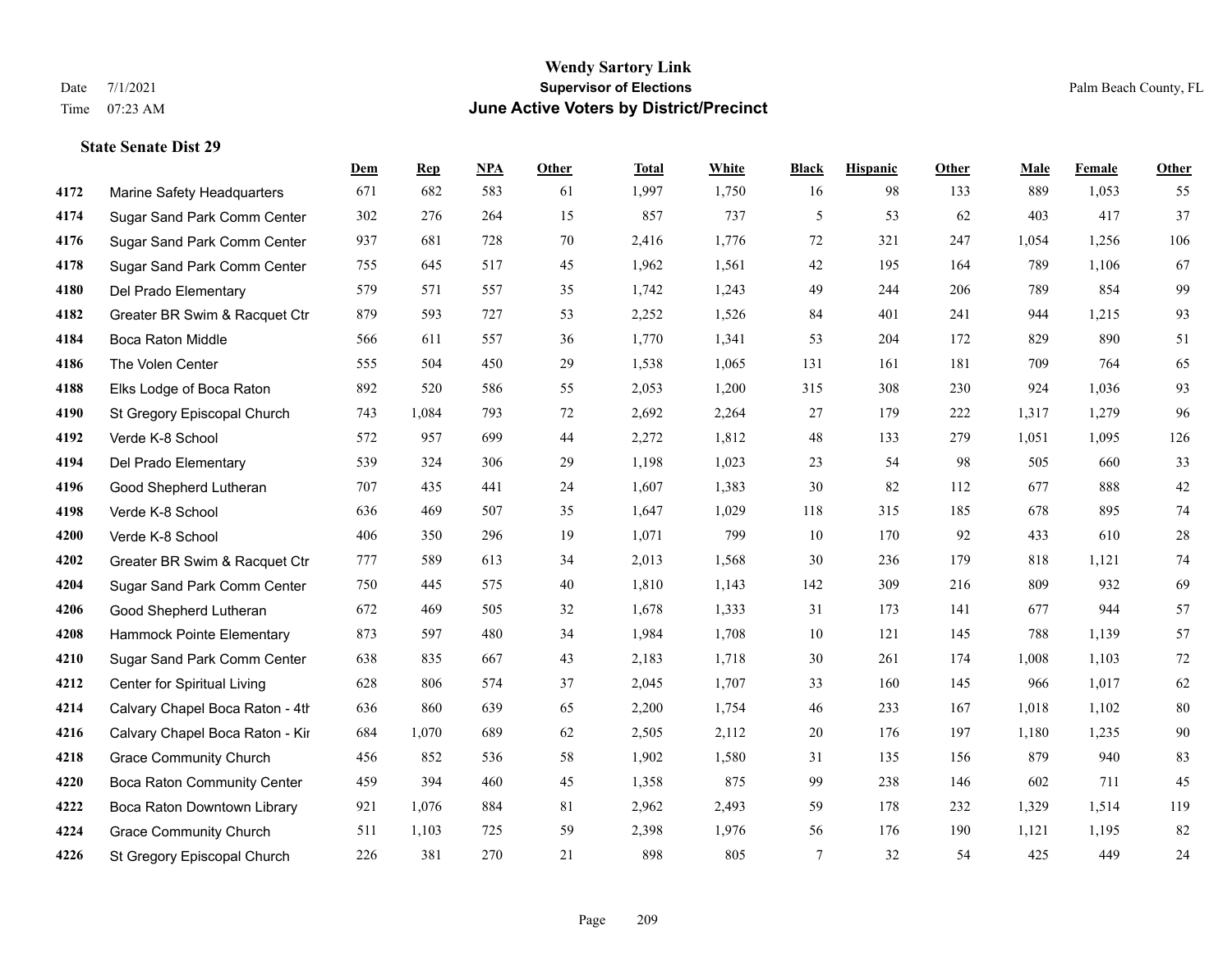|      |                                    | <b>Dem</b> | <b>Rep</b>       | NPA              | Other            | <b>Total</b>   | <b>White</b>             | <b>Black</b>     | <b>Hispanic</b>  | <b>Other</b>   | <b>Male</b> | Female         | <b>Other</b>     |
|------|------------------------------------|------------|------------------|------------------|------------------|----------------|--------------------------|------------------|------------------|----------------|-------------|----------------|------------------|
| 4228 | <b>Boca Raton Community Center</b> | 526        | 650              | 499              | 47               | 1,722          | 1,477                    | 16               | 96               | 133            | 775         | 899            | 48               |
| 4230 | Boca Raton Downtown Library        | 319        | 449              | 318              | 25               | 1,111          | 973                      | 9                | 54               | 75             | 521         | 564            | 26               |
| 5003 | Faith Farm Tabernacle              | 496        | 345              | 433              | 25               | 1,299          | 784                      | 135              | 202              | 178            | 575         | 678            | 46               |
| 5004 | Faith Farm Tabernacle              | 3          | 2                | $\overline{2}$   | $\mathbf{0}$     | 7              | $\overline{\mathcal{L}}$ | $\boldsymbol{0}$ | $\overline{3}$   | $\mathbf{0}$   | 6           | -1             | $\overline{0}$   |
| 5007 | Faith Farm Tabernacle              | 5          | $\boldsymbol{0}$ | $\overline{2}$   | $\boldsymbol{0}$ | $\overline{7}$ | 6                        | $\boldsymbol{0}$ | $\boldsymbol{0}$ | $\overline{1}$ | 5           | $\overline{2}$ | $\boldsymbol{0}$ |
| 5054 | Our Lady Queen of Peace            | 1,158      | 1,203            | 1,000            | 88               | 3,449          | 2,769                    | 99               | 209              | 372            | 1,604       | 1,702          | 143              |
| 5090 | Gleneagles CC-Strathearn Sat       | 973        | 473              | 476              | 37               | 1,959          | 1,680                    | 35               | 114              | 130            | 822         | 1,086          | 51               |
| 5092 | Gleneagles CC-Clunie Satellite     | 793        | 317              | 345              | 22               | 1,477          | 1,267                    | 72               | 67               | 71             | 626         | 817            | 34               |
| 5094 | Kings Point Clubhouse              | 378        | 184              | 172              | 14               | 748            | 602                      | 27               | 70               | 49             | 291         | 426            | 31               |
| 5096 | Monaco Clubhouse                   | 908        | 493              | 490              | 39               | 1,930          | 1,495                    | 91               | 196              | 148            | 786         | 1,059          | 85               |
| 5098 | Lakes of Delray Clubhouse          | 387        | 229              | 163              | 15               | 794            | 704                      | 9                | 40               | 41             | 306         | 472            | 16               |
| 5100 | <b>Kings Point Flanders</b>        | 918        | 410              | 385              | 30               | 1,743          | 1,404                    | 73               | 152              | 114            | 707         | 978            | 58               |
| 5102 | Lakes of Delray Clubhouse          | 904        | 309              | 367              | 40               | 1,620          | 1,335                    | 67               | 111              | 107            | 629         | 936            | 55               |
| 5104 | <b>Kings Point Flanders</b>        | 901        | 378              | 340              | 37               | 1,656          | 1,314                    | 71               | 151              | 120            | 648         | 939            | 69               |
| 5106 | Las Verdes Clubhouse               | 981        | 613              | 700              | 54               | 2,348          | 1,649                    | 209              | 289              | 201            | 1,050       | 1,216          | 82               |
| 5108 | West Boca Branch Library           | 1,401      | 1,482            | 1,346            | 103              | 4,332          | 3,588                    | 104              | 251              | 389            | 2,029       | 2,166          | 137              |
| 5110 | South County Civic Center          | 522        | 510              | 409              | 27               | 1,468          | 1,330                    | 6                | 30               | 102            | 690         | 737            | 41               |
| 5111 | Morikami Park Elementary           | 43         | 60               | 48               | 3                | 154            | 146                      | $\boldsymbol{0}$ | 3                | 5              | 71          | 82             | $\overline{1}$   |
| 5112 | Morikami Park Elementary           | 558        | 621              | 492              | 38               | 1,709          | 1,485                    | 19               | 53               | 152            | 785         | 883            | 41               |
| 5113 | Morikami Park Elementary           | 19         | 38               | 24               | $\overline{2}$   | 83             | 67                       | $\mathbf{0}$     | 6                | 10             | 34          | 42             | $\tau$           |
| 5114 | South County Civic Center          | 257        | 202              | 187              | 10               | 656            | 542                      | 8                | 28               | 78             | 300         | 327            | 29               |
| 5115 | Spanish River High                 | 82         | 105              | 76               | 12               | 275            | 224                      | $\overline{4}$   | 22               | 25             | 137         | 135            | 3                |
| 5116 | The Polo Club of Boca Raton        | 655        | 501              | 431              | 24               | 1,611          | 1,468                    | 18               | 24               | 101            | 703         | 858            | 50               |
| 5117 | The Polo Club of Boca Raton        | 302        | 195              | 193              | $18\,$           | 708            | 647                      | 1                | 8                | 52             | 289         | 394            | 25               |
| 5118 | South County Civic Center          | 171        | 119              | 106              | $\tau$           | 403            | 335                      | 7                | 34               | 27             | 167         | 225            | 11               |
| 5119 | The Polo Club of Boca Raton        | 38         | 28               | 32               | $\overline{2}$   | 100            | 92                       | 2                | $\overline{3}$   | 3              | 45          | 54             | $\mathbf{1}$     |
| 5120 | Delray Beach First Baptist         | 7          | 1                | $\boldsymbol{0}$ | $\mathbf{1}$     | 9              | $\,8\,$                  | $\mathbf{1}$     | $\mathbf{0}$     | $\overline{0}$ | 3           | 6              | $\boldsymbol{0}$ |
| 5122 | Delray Beach First Baptist         | 285        | 175              | 202              | $10\,$           | 672            | 436                      | 35               | 121              | 80             | 284         | 356            | 32               |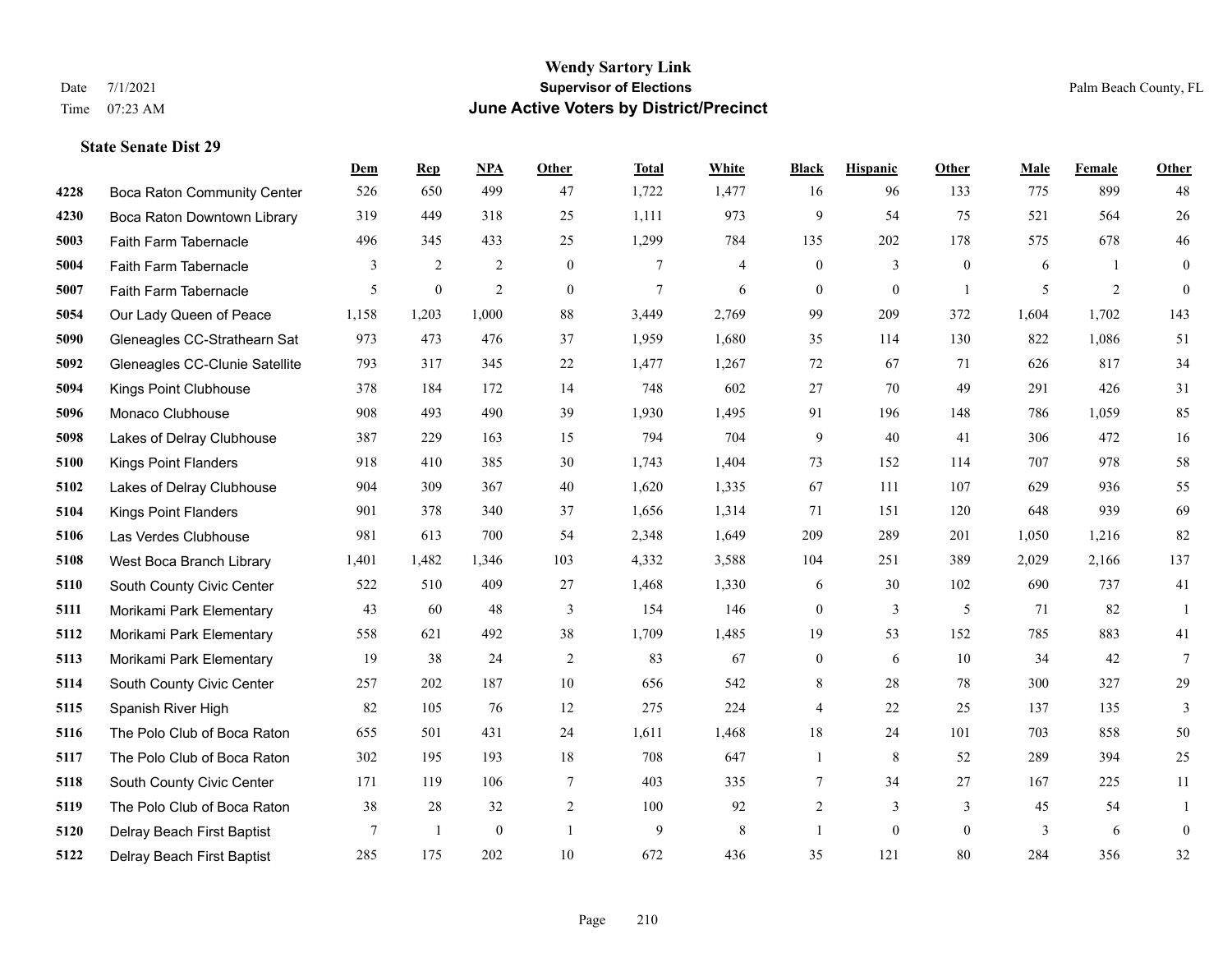**State Senate Dist 29**

#### **Wendy Sartory Link** Date 7/1/2021 **Supervisor of Elections** Palm Beach County, FL Time 07:23 AM **June Active Voters by District/Precinct**

# **Dem Rep NPA Other Total White Black Hispanic Other Male Female Other** Delray Beach First Baptist 161 114 109 1 385 325 9 26 25 152 219 14 Boca Delray Clubhouse 258 114 115 11 498 447 8 17 26 204 282 12 Sunrise Park Elementary 762 496 567 36 1,861 1,231 102 275 253 839 955 67 Coconut Cove Waterpark - Meet 649 544 531 28 1,752 1,283 31 169 269 789 875 88 Eagles Landing Middle 957 574 637 43 2,211 1,513 149 322 227 975 1,165 71 Coconut Cove Waterpark - Meeting Room B 543 470 450 30 1,493 1,063 68 231 131 709 730 54 West Boca Branch Library 870 509 688 40 2,107 1,374 124 395 214 884 1,154 69 Whispering Pines Elementary 896 561 623 43 2,123 1,412 131 304 276 927 1,117 79 Olympic Heights High 1,049 768 917 51 2,785 1,799 150 531 305 1,253 1,417 115 Whispering Pines Elementary 302 242 254 21 819 592 30 103 94 325 456 38 Whisper Walk Section B 924 441 421 32 1,818 1,439 51 209 119 697 1,068 53 Century Village West 924 496 383 39 1,842 1,427 77 180 158 668 1,102 72 Century Village West 759 358 367 22 1,506 1,198 47 140 121 574 856 76 Century Village West 688 276 282 21 1,267 995 49 139 84 455 770 42 West Boca Raton High 949 791 854 46 2,640 1,976 83 245 336 1,233 1,295 112 Daggerwing Nature Center 905 779 752 50 2,486 1,710 79 348 349 1,113 1,258 115 Southwinds Golf Course 726 494 578 31 1,829 1,241 84 257 247 788 954 87 Boca West Country Club 767 452 514 48 1,781 1,599 7 72 103 739 996 46 Boca West Country Club 811 459 415 32 1,717 1,618 4 27 68 670 1,005 42 Glades Presbyterian Church 765 751 637 38 2,191 1,610 65 307 209 1,042 1,064 85 Sandpiper Shores Elementary 1,015 649 674 43 2,381 1,824 71 251 235 1,084 1,217 80 Glades Road Branch Library 821 703 741 49 2,314 1,600 119 351 244 990 1,223 101 Glades Road Branch Library 964 603 610 41 2,218 1,675 62 269 212 855 1,303 60 Olympic Heights High 1,150 626 754 45 2,575 1,887 81 357 250 996 1,482 97 Del Prado Elementary 239 299 205 17 760 682 10 11 57 363 376 21 Waters Edge Elementary 874 756 803 46 2,479 1,673 127 361 318 1,148 1,211 120 Loggers Run Middle 467 350 359 16 1,192 828 46 198 120 500 628 64

Loggers Run Middle 721 537 629 46 1,933 1,069 189 403 272 856 976 101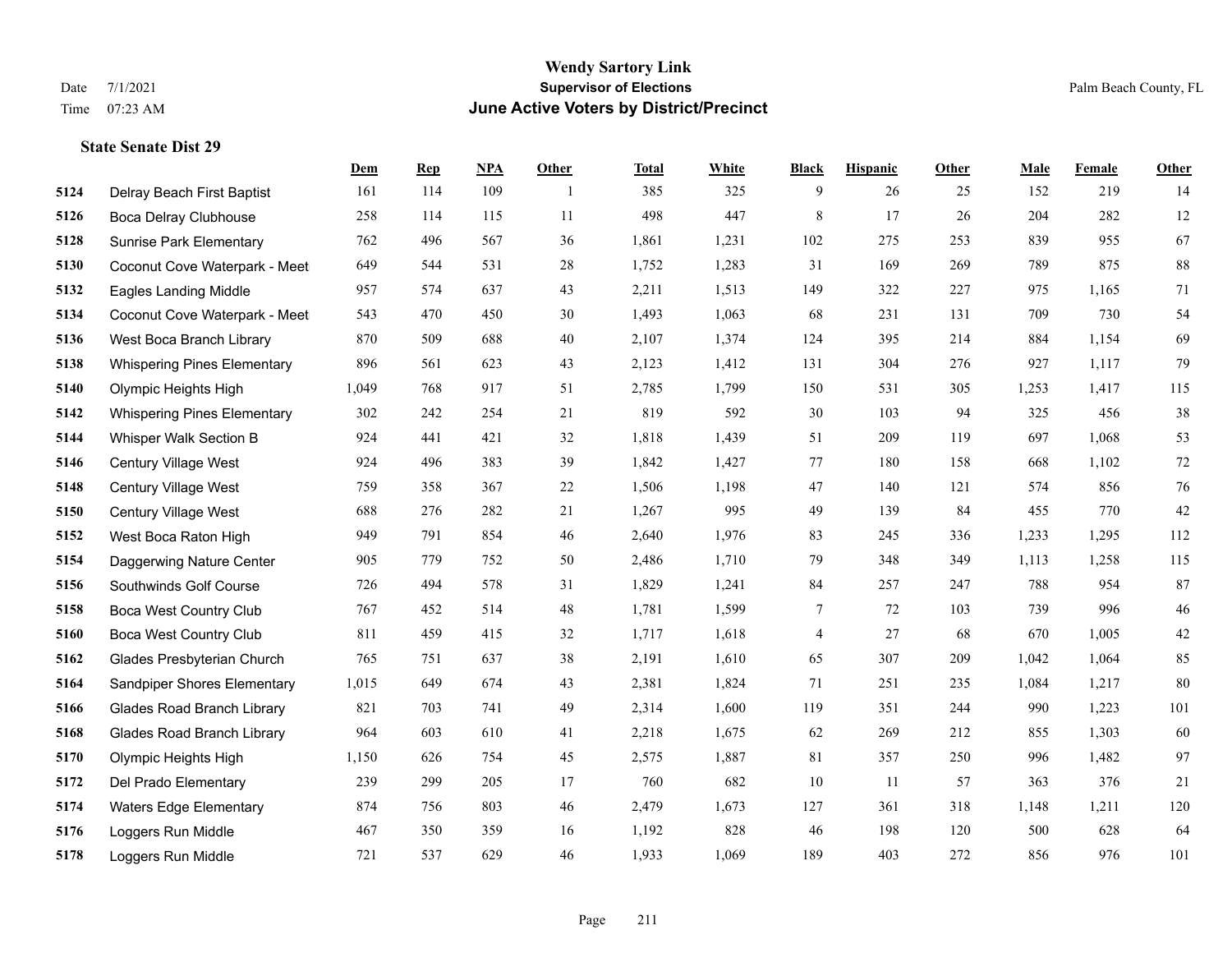|      |                                | Dem              | <b>Rep</b>     | NPA              | <b>Other</b>   | <b>Total</b>   | <b>White</b>   | <b>Black</b>     | <b>Hispanic</b>  | Other          | <b>Male</b>    | Female         | <b>Other</b>     |
|------|--------------------------------|------------------|----------------|------------------|----------------|----------------|----------------|------------------|------------------|----------------|----------------|----------------|------------------|
| 5180 | Boca Glades Baptist Church     | 686              | 371            | 631              | 41             | 1,729          | 976            | 127              | 393              | 233            | 784            | 863            | 82               |
| 5182 | Boca Glades Baptist Church     | 576              | 290            | 539              | 34             | 1,439          | 741            | 131              | 362              | 205            | 646            | 722            | 71               |
| 5184 | <b>Coral Sunset Elementary</b> | 900              | 561            | 722              | 36             | 2,219          | 1,221          | 239              | 432              | 327            | 1,022          | 1,086          | 111              |
| 5186 | <b>Coral Sunset Elementary</b> | 1,009            | 420            | 851              | 39             | 2,319          | 995            | 352              | 646              | 326            | 981            | 1,214          | 124              |
| 5188 | Pines Of Boca Barwood          | 976              | 615            | 775              | 48             | 2,414          | 1,425          | 138              | 531              | 320            | 1,020          | 1,293          | 101              |
| 5190 | Lakes at Boca Rio Clubhouse    | 405              | 287            | 330              | 19             | 1,041          | 687            | 62               | 175              | 117            | 477            | 518            | 46               |
| 5192 | Hammock Pointe Elementary      | 1,073            | 677            | 910              | 41             | 2,701          | 1,549          | 202              | 570              | 380            | 1,161          | 1,415          | 125              |
| 5194 | Lakes Of Boca Barwood          | 401              | 250            | 375              | 21             | 1,047          | 622            | 49               | 238              | 138            | 443            | 547            | 57               |
| 6014 | Belle Glade Library/Civic Ctr  |                  | $\mathfrak{Z}$ | $\mathbf{1}$     | $\mathbf{0}$   | 5              | $\mathbf{0}$   | $\boldsymbol{0}$ | 5                | $\mathbf{0}$   | -1             | $\overline{4}$ | $\boldsymbol{0}$ |
| 6016 | South Bay Commission Chambe    | 36               | 51             | 26               | 2              | 115            | 74             | 8                | 22               | 11             | 60             | 50             | 5                |
| 6018 | South Bay Commission Chambe    | 1,198            | 83             | 224              | 11             | 1,516          | 60             | 1,167            | 210              | 79             | 637            | 840            | 39               |
| 6020 | <b>Glades Central High</b>     | 443              | 78             | 131              | 8              | 660            | 81             | 382              | 160              | 37             | 307            | 320            | 33               |
| 6022 | Belle Glade Library/Civic Ctr  | 1,369            | 104            | 255              | 15             | 1,743          | 93             | 1,392            | 144              | 114            | 717            | 957            | 69               |
| 6024 | Lewis Evans Resource Center    | 1,702            | 66             | 257              | 15             | 2,040          | 32             | 1,770            | 124              | 114            | 819            | 1,152          | 69               |
| 6026 | Lewis Evans Resource Center    | 2                | $\mathbf{0}$   | $\overline{2}$   | $\mathbf{0}$   | $\overline{4}$ | $\overline{0}$ | $\mathbf{0}$     | $\overline{4}$   | $\theta$       | $\overline{1}$ | 3              | $\mathbf{0}$     |
| 6028 | Belle Glade Library/Civic Ctr  | 752              | 460            | 323              | 15             | 1,550          | 417            | 395              | 652              | 86             | 724            | 783            | 43               |
| 6030 | Belle Glade Library/Civic Ctr  | $\,8\,$          | 3              | 12               | 2              | 25             | $\,8\,$        | $\mathbf{0}$     | 17               | $\theta$       | $\tau$         | 16             | $\overline{2}$   |
| 6032 | Gove Elementary                | 674              | 296            | 272              | 5              | 1,247          | 314            | 430              | 406              | 97             | 536            | 669            | $42\,$           |
| 6034 | Gove Elementary                | $\boldsymbol{0}$ | $\overline{4}$ | $\boldsymbol{0}$ | $\mathbf{0}$   | $\overline{4}$ | $\overline{4}$ | $\boldsymbol{0}$ | $\boldsymbol{0}$ | $\overline{0}$ | 3              | -1             | $\mathbf{0}$     |
| 6036 | Gove Elementary                | 394              | 160            | 207              | 9              | 770            | 137            | 150              | 438              | 45             | 335            | 405            | 30               |
| 6038 | South Bay Commission Chambe    | $\overline{0}$   | $\mathbf{0}$   | $\mathbf{0}$     | $\overline{0}$ | $\theta$       | $\mathbf{0}$   | $\boldsymbol{0}$ | $\mathbf{0}$     | $\theta$       | $\overline{0}$ | $\overline{0}$ | $\mathbf{0}$     |
| 6150 | <b>Binks Forest Elementary</b> | 25               | 41             | 42               | 5              | 113            | 82             | 5                | 10               | 16             | 50             | 59             | $\overline{4}$   |
| 6152 | <b>Binks Forest Elementary</b> | 409              | 556            | 375              | 34             | 1,374          | 1,050          | 46               | 130              | 148            | 649            | 680            | 45               |
| 6154 | Wellington Landings Middle     | 468              | 529            | 389              | 29             | 1,415          | 1,024          | 86               | 187              | 118            | 636            | 739            | $40\,$           |
| 6156 | <b>Binks Forest Elementary</b> | 637              | 725            | 567              | 38             | 1,967          | 1,387          | 128              | 283              | 169            | 892            | 1,014          | 61               |
| 6158 | <b>Wellington Elementary</b>   | 786              | 937            | 550              | 40             | 2,313          | 1,705          | 128              | 306              | 174            | 1,054          | 1,184          | 75               |
| 6160 | Wellington Landings Middle     | 663              | 587            | 561              | 45             | 1,856          | 1,210          | 165              | 331              | 150            | 865            | 937            | 54               |
| 6162 | First Baptist Church Wel       | 770              | 666            | 555              | 42             | 2,033          | 1,299          | 207              | 346              | 181            | 903            | 1,065          | 65               |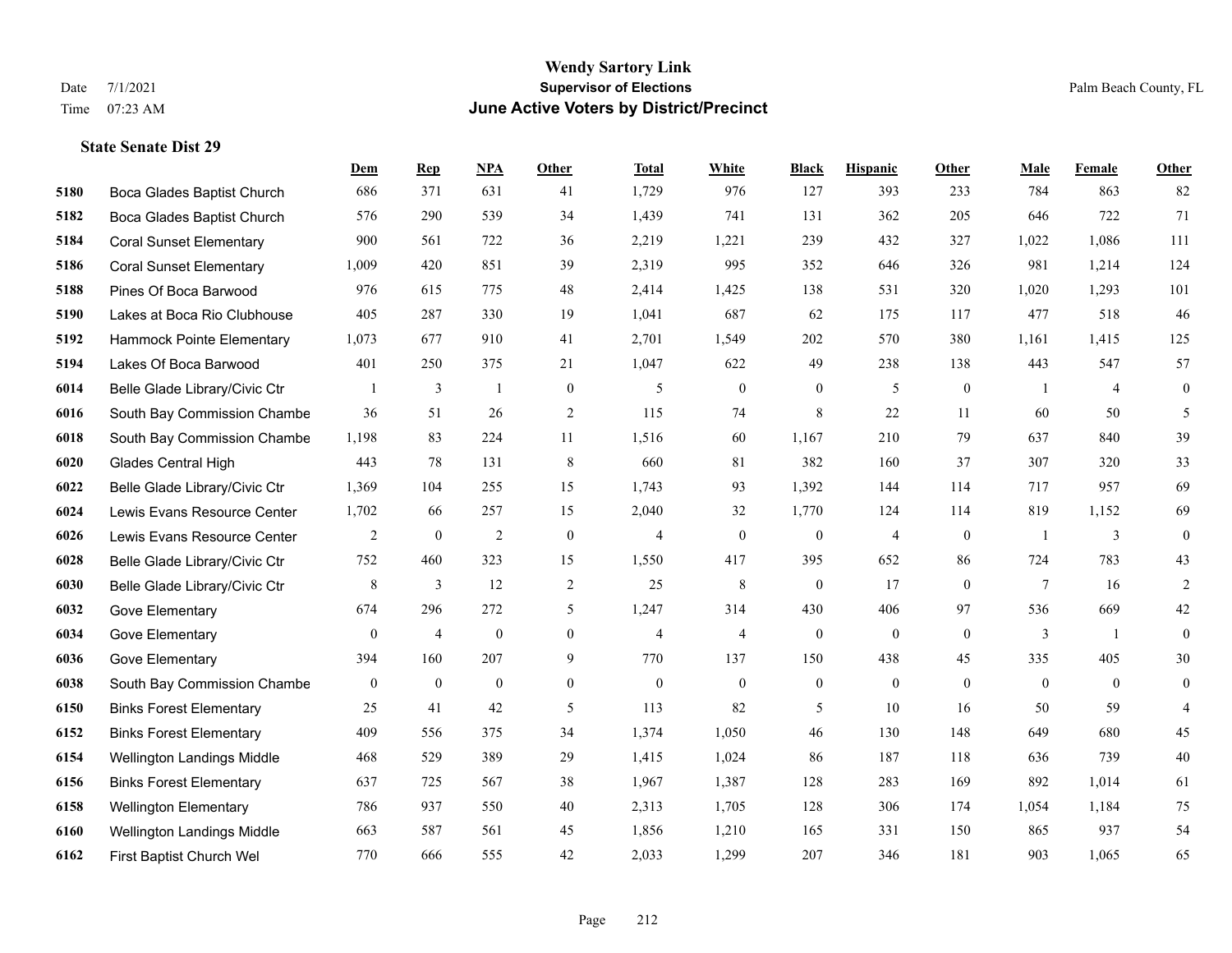|      |                                     | Dem            | <b>Rep</b>       | <b>NPA</b>       | <b>Other</b>   | <b>Total</b>     | White          | <b>Black</b>     | <b>Hispanic</b> | Other        | Male         | Female       | Other        |
|------|-------------------------------------|----------------|------------------|------------------|----------------|------------------|----------------|------------------|-----------------|--------------|--------------|--------------|--------------|
| 6164 | First Baptist Church Wel            | 831            | 806              | 596              | 54             | 2,287            | 1,537          | 182              | 372             | 196          | 1,023        | 1,189        | 75           |
| 6166 | <b>Wellington Community Center</b>  | 862            | 863              | 733              | 48             | 2,506            | 1,747          | 151              | 391             | 217          | 1,155        | 1,272        | 79           |
| 6168 | First Baptist Church Wel            | 127            | 178              | 142              | 9              | 456              | 352            | 26               | 44              | 34           | 210          | 234          | $12\,$       |
| 6182 | New Horizons Elementary             | 292            | 448              | 318              | 14             | 1,072            | 787            | 53               | 114             | 118          | 463          | 580          | 29           |
| 6184 | Wellington High                     | 662            | 584              | 521              | 37             | 1,804            | 1,121          | 241              | 284             | 158          | 792          | 955          | 57           |
| 6186 | <b>Elbridge Gale Elementary</b>     | 826            | 545              | 623              | 42             | 2,036            | 1,109          | 292              | 422             | 213          | 886          | 1.069        | 81           |
| 6188 | Wellington Village Park             | 216            | 420              | 289              | 27             | 952              | 810            | 15               | 46              | 81           | 380          | 523          | 49           |
| 6190 | Wellington Village Hall             | 815            | 453              | 631              | 42             | 1,941            | 870            | 352              | 507             | 212          | 803          | 1,060        | $78\,$       |
| 6192 | St Peters Methodist Church          | 971            | 788              | 805              | 63             | 2,627            | 1,562          | 282              | 546             | 237          | 1,197        | 1,342        | 88           |
| 6194 | <b>Equestrian Trails Elementary</b> | 506            | 290              | 339              | 20             | 1,155            | 526            | 289              | 153             | 187          | 512          | 587          | 56           |
| 6196 | Palm Beach Central High             | $\mathbf{0}$   | $\boldsymbol{0}$ | $\boldsymbol{0}$ | $\mathbf{0}$   | $\boldsymbol{0}$ | $\mathbf{0}$   | $\boldsymbol{0}$ | $\mathbf{0}$    | $\mathbf{0}$ | $\mathbf{0}$ | $\mathbf{0}$ | $\mathbf{0}$ |
| 6198 | Wellington Branch Library           | 520            | 348              | 341              | 35             | 1,244            | 687            | 191              | 258             | 108          | 523          | 688          | 33           |
| 6200 | <b>Emerald Cove Middle</b>          | 539            | 558              | 494              | 43             | 1,634            | 1,019          | 175              | 266             | 174          | 721          | 862          | 51           |
| 6202 | <b>Emerald Cove Middle</b>          | 101            | 85               | 95               | $\overline{7}$ | 288              | 162            | 60               | 50              | 16           | 128          | 154          | 6            |
| 6210 | Villa Olympia Clubhouse             | 1,548          | 1,058            | 1,257            | 93             | 3,956            | 1,783          | 686              | 674             | 813          | 1,848        | 1,919        | 189          |
| 6212 | Wellington Village Park             | 146            | 227              | 170              | 13             | 556              | 380            | 15               | 90              | 71           | 255          | 274          | $27\,$       |
| 6214 | Wellington Village Park             | 827            | 754              | 680              | 47             | 2,308            | 1,461          | 250              | 279             | 318          | 1,056        | 1,167        | 85           |
| 6216 | Panther Run Elementary              | 228            | 190              | 178              | 8              | 604              | 337            | 96               | 98              | 73           | 279          | 302          | $23\,$       |
| 6218 | <b>Wellington Village Park</b>      | $\Omega$       | $\overline{0}$   | $\mathbf{0}$     | $\Omega$       | $\theta$         | $\overline{0}$ | $\boldsymbol{0}$ | $\mathbf{0}$    | $\theta$     | $\Omega$     | $\theta$     | $\mathbf{0}$ |
| 6220 | <b>Wellington Village Park</b>      | 56             | 29               | 41               | 7              | 133              | 65             | 16               | 31              | 21           | 55           | 74           | 4            |
| 6222 | Panther Run Elementary              | $\overline{0}$ | 1                | $\overline{0}$   | $\overline{0}$ | $\mathbf{1}$     | $\mathbf{1}$   | $\boldsymbol{0}$ | $\mathbf{0}$    | $\mathbf{0}$ |              | $\mathbf{0}$ | $\mathbf{0}$ |
| 6224 | Discovery Key Elementary            | 977            | 1,112            | 684              | 56             | 2,829            | 2,102          | 182              | 332             | 213          | 1,318        | 1,428        | 83           |
| 6226 | The Isles at Wellington             | 758            | 748              | 616              | 36             | 2,158            | 1,391          | 224              | 243             | 300          | 1,016        | 1,045        | 97           |
| 6228 | Wycliffe Comm Association Bldg      | 764            | 326              | 398              | 20             | 1,508            | 1,409          | 17               | 21              | 61           | 652          | 827          | 29           |
| 6230 | Epiphany Lutheran Church            | 1,112          | 1,194            | 1,084            | 80             | 3,470            | 2,153          | 390              | 559             | 368          | 1,591        | 1,776        | 103          |
| 6232 | Panther Run Elementary              | 684            | 744              | 637              | 48             | 2,113            | 1,355          | 242              | 242             | 274          | 1,002        | 1,044        | 67           |
|      | <b>State Senate Dist 29</b>         | 102,143        | 80,005           | 75,434           | 5,422          | 263,004          | 187,285        | 18,984           | 31,296          | 25,439       | 116,521      | 136,788      | 9,695        |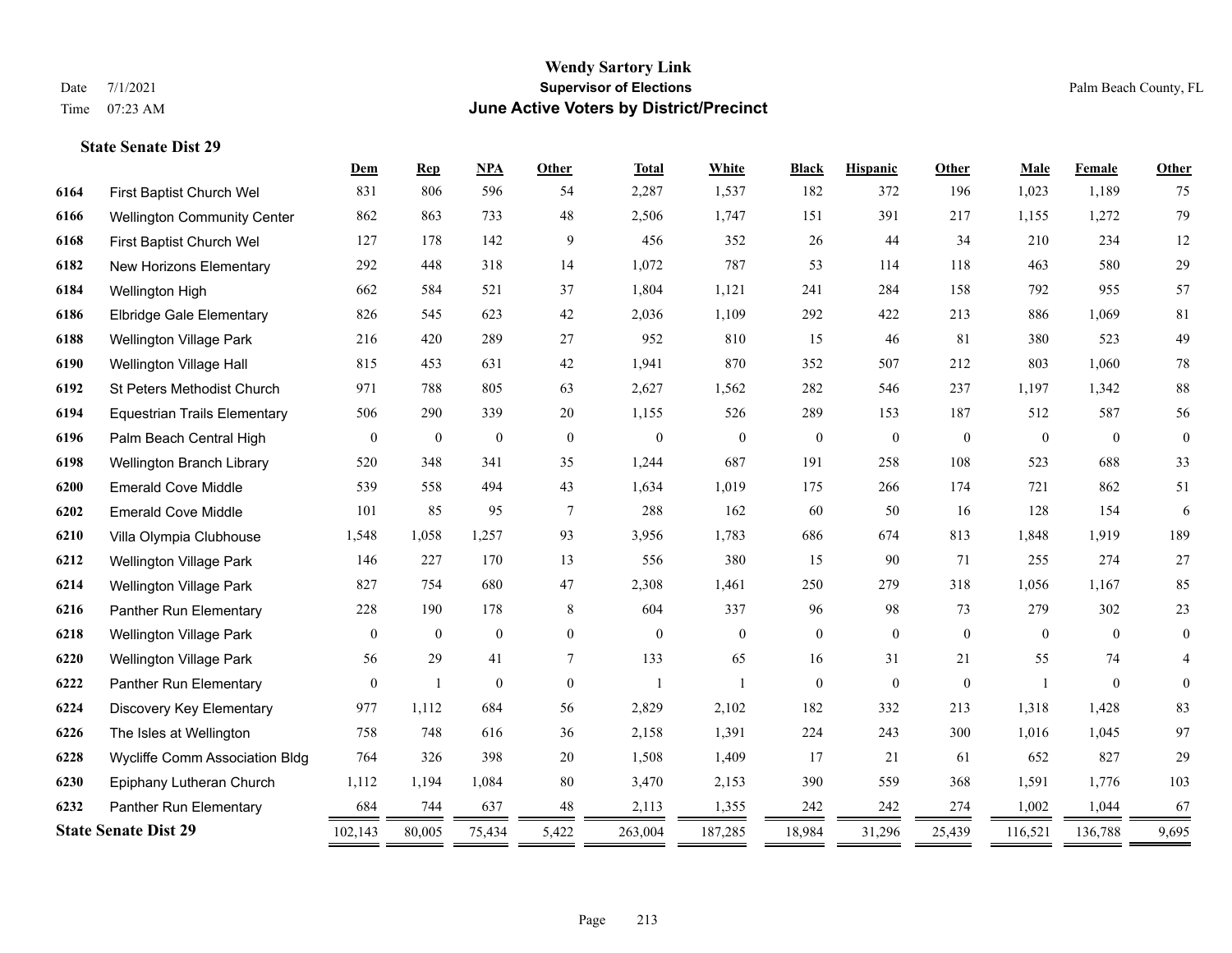|      |                                 | Dem          | <b>Rep</b>       | NPA          | <b>Other</b>     | <b>Total</b>     | <b>White</b>   | <b>Black</b>     | <b>Hispanic</b> | Other        | <b>Male</b>    | <b>Female</b>  | <b>Other</b>   |
|------|---------------------------------|--------------|------------------|--------------|------------------|------------------|----------------|------------------|-----------------|--------------|----------------|----------------|----------------|
| 1034 | West Jupiter Recreation Center  | 265          | 711              | 329          | 45               | 1,350            | 1,170          | 19               | 36              | 125          | 650            | 675            | 25             |
| 1036 | Calvary Church of Jupiter       | $\mathbf{0}$ | $\mathbf{0}$     | $\mathbf{0}$ | $\mathbf{0}$     | $\mathbf{0}$     | $\overline{0}$ | $\mathbf{0}$     | $\mathbf{0}$    | $\mathbf{0}$ | $\overline{0}$ | $\overline{0}$ | $\overline{0}$ |
| 1038 | William T Dwyer High            | 809          | 1,314            | 757          | 52               | 2,932            | 2,465          | 63               | 174             | 230          | 1,399          | 1,424          | 109            |
| 1040 | West Jupiter Recreation Center  | 255          | 453              | 340          | 31               | 1,079            | 867            | 17               | 58              | 137          | 530            | 509            | $40\,$         |
| 1042 | West Jupiter Recreation Center  | $\mathbf{0}$ | $\boldsymbol{0}$ | $\mathbf{0}$ | $\theta$         | $\overline{0}$   | $\overline{0}$ | $\mathbf{0}$     | $\mathbf{0}$    | $\theta$     | $\theta$       | $\theta$       | $\overline{0}$ |
| 1044 | Limestone Creek Elementary      | 429          | 119              | 173          | 19               | 740              | 215            | 352              | 92              | 81           | 350            | 365            | $25\,$         |
| 1046 | West Jupiter Recreation Center  | 259          | 140              | 148          | 12               | 559              | 251            | 164              | 107             | 37           | 239            | 301            | 19             |
| 1048 | St Peter Catholic Church        | 387          | 475              | 291          | 27               | 1,180            | 1,054          | 3                | 42              | 81           | 455            | 696            | 29             |
| 1050 | <b>Lighthouse Elementary</b>    | 474          | 671              | 409          | 45               | 1,599            | 1,368          | 16               | 65              | 150          | 742            | 801            | 56             |
| 1052 | Beacon Cove Intermediate Scho   | 1,041        | 1,144            | 920          | 63               | 3,168            | 2,509          | 76               | 255             | 328          | 1,481          | 1,581          | 106            |
| 1054 | Limestone Creek Elementary      | 690          | 1,085            | 626          | 57               | 2,458            | 2,174          | 25               | 98              | 161          | 1,144          | 1,243          | 71             |
| 1056 | West Jupiter Recreation Center  | 555          | 575              | 523          | 38               | 1,691            | 1,360          | 77               | 123             | 131          | 740            | 894            | 57             |
| 1058 | St Peter Catholic Church        | 772          | 889              | 732          | 66               | 2,459            | 2,052          | 37               | 190             | 180          | 1,079          | 1,307          | 73             |
| 1060 | West Jupiter Recreation Center  | 73           | 100              | 71           | 5                | 249              | 206            | $\overline{0}$   | 24              | 19           | 99             | 134            | 16             |
| 1062 | <b>Harvest Community Church</b> | 620          | 1,161            | 547          | 42               | 2,370            | 2,176          | 10               | 51              | 133          | 1,148          | 1,143          | 79             |
| 1064 | Jupiter Community Center        | 77           | 123              | 64           | 2                | 266              | 243            | $\boldsymbol{0}$ | 6               | 17           | 130            | 128            | 8              |
| 1066 | Jupiter Community Center        | $\mathbf{0}$ | $\boldsymbol{0}$ | $\mathbf{0}$ | $\boldsymbol{0}$ | $\boldsymbol{0}$ | $\mathbf{0}$   | $\overline{0}$   | $\overline{0}$  | $\mathbf{0}$ | $\mathbf{0}$   | $\overline{0}$ | $\overline{0}$ |
| 1068 | Jupiter Community Center        | 584          | 742              | 595          | 47               | 1,968            | 1,629          | 26               | 187             | 126          | 916            | 989            | 63             |
| 1070 | Jupiter Community Center        | 58           | 67               | 87           | $\overline{4}$   | 216              | 172            | $\mathbf{1}$     | 38              | 5            | 112            | 95             | 9              |
| 1072 | Jerry Thomas Elementary         | 735          | 1,063            | 687          | 66               | 2,551            | 2,217          | 28               | 162             | 144          | 1,214          | 1,265          | 72             |
| 1074 | Independence Middle             | 789          | 1,155            | 834          | 87               | 2,865            | 2,403          | 20               | 192             | 250          | 1,283          | 1,488          | 94             |
| 1075 | Martinique Clubhouse            | 251          | 360              | 232          | $20\,$           | 863              | 738            | $11\,$           | 57              | 57           | 385            | 448            | $30\,$         |
| 1076 | The Island Clubhouse            | 612          | 782              | 562          | 71               | 2,027            | 1,676          | $48\,$           | 139             | 164          | 985            | 973            | 69             |
| 1078 | First Baptist Church Teq        | 346          | 883              | 379          | 22               | 1,630            | 1,527          | 3                | 41              | 59           | 785            | 808            | 37             |
| 1080 | First Baptist Church Teq        | 93           | 147              | 78           | 3                | 321              | 296            | $\overline{0}$   | 9               | 16           | 162            | 149            | $10\,$         |
| 1082 | First Baptist Church Teq        | 70           | 142              | 85           | 8                | 305              | 281            | 1                | 12              | 11           | 145            | 151            | 9              |
| 1084 | First Baptist Church Teq        | 12           | 52               | 10           | $\boldsymbol{0}$ | 74               | 71             | 1                | $\overline{0}$  | 2            | 37             | 35             | $\overline{2}$ |
| 1088 | First Baptist Church Teq        | 11           | 40               | 21           | $\theta$         | 72               | 64             | $\overline{0}$   | $\overline{2}$  | 6            | 36             | 35             | $\mathbf{1}$   |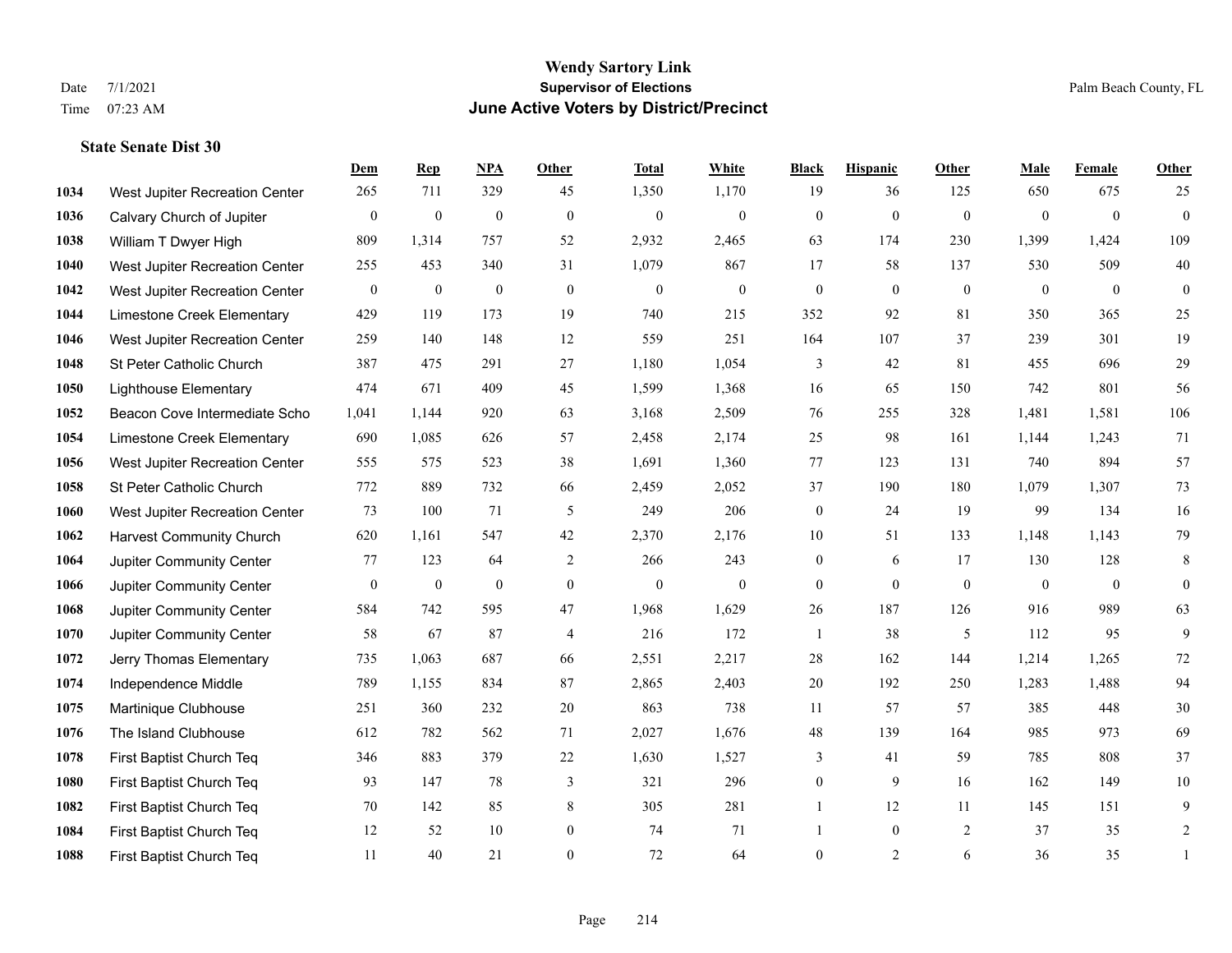**State Senate Dist 30**

# **Wendy Sartory Link** Date 7/1/2021 **Supervisor of Elections Supervisor of Elections** Palm Beach County, FL Time 07:23 AM **June Active Voters by District/Precinct**

|      |                                  | Dem          | <b>Rep</b>       | NPA              | Other          | <b>Total</b>   | White          | <b>Black</b>     | <b>Hispanic</b> | Other          | Male           | Female       | Other            |
|------|----------------------------------|--------------|------------------|------------------|----------------|----------------|----------------|------------------|-----------------|----------------|----------------|--------------|------------------|
| 1094 | First Baptist Church Teq         | 580          | 880              | 531              | 39             | 2,030          | 1,823          | 8                | 83              | 116            | 916            | 1,064        | 50               |
| 1096 | First Baptist Church Teq         | 49           | 73               | 36               | $\mathbf{0}$   | 158            | 128            | 8                | 13              | 9              | 77             | 77           | $\overline{4}$   |
| 1098 | Riverside Improvement            | 257          | 455              | 256              | 21             | 989            | 881            | 6                | 46              | 56             | 449            | 507          | 33               |
| 1100 | Jupiter Elementary               | 399          | 458              | 365              | 27             | 1,249          | 953            | 17               | 197             | 82             | 600            | 603          | 46               |
| 1102 | Jupiter High                     | 677          | 900              | 638              | 63             | 2,278          | 1,815          | 55               | 203             | 205            | 999            | 1,200        | 79               |
| 1104 | Jupiter Branch Library           | 444          | 576              | 441              | 33             | 1,494          | 1,217          | 35               | 135             | 107            | 650            | 800          | 44               |
| 1106 | Jupiter Middle                   | 331          | 489              | 365              | 38             | 1,223          | 1,033          | 15               | 74              | 101            | 569            | 613          | 41               |
| 1108 | Newhaven Clubhouse               | 550          | 675              | 512              | 59             | 1,796          | 1,546          | 23               | 98              | 129            | 795            | 940          | 61               |
| 1110 | <b>Tequesta Council Chambers</b> | 107          | 133              | 103              | 5              | 348            | 302            | 8                | 21              | 17             | 157            | 181          | 10               |
| 1112 | <b>Tequesta Council Chambers</b> | 20           | 67               | 45               | $\overline{4}$ | 136            | 111            | 4                | 15              | 6              | 64             | 70           | 2                |
| 1114 | <b>Tequesta Council Chambers</b> | 116          | 312              | 124              | 13             | 565            | 541            | $\boldsymbol{0}$ | $\overline{4}$  | 20             | 251            | 303          | 11               |
| 1116 | <b>Tequesta Council Chambers</b> | $\bf{0}$     | $\boldsymbol{0}$ | $\boldsymbol{0}$ | $\overline{0}$ | $\bf{0}$       | $\mathbf{0}$   | $\mathbf{0}$     | $\mathbf{0}$    | $\mathbf{0}$   | $\mathbf{0}$   | $\mathbf{0}$ | $\boldsymbol{0}$ |
| 1118 | <b>Tequesta Council Chambers</b> | 179          | 241              | 183              | 24             | 627            | 536            | 12               | 38              | 41             | 248            | 363          | 16               |
| 1120 | <b>Tequesta Council Chambers</b> | 76           | 249              | 102              | 13             | 440            | 415            | $\mathbf{0}$     | $\,$ 8 $\,$     | 17             | 209            | 223          | $\,8\,$          |
| 1122 | <b>Tequesta Council Chambers</b> | 37           | 86               | 35               | 3              | 161            | 151            | $\boldsymbol{0}$ | $\mathbf{1}$    | 9              | 81             | 77           | 3                |
| 1124 | Riverside Improvement            | $\theta$     | $\overline{c}$   | $\mathbf{0}$     | $\overline{0}$ | $\mathfrak{2}$ | $\overline{2}$ | $\mathbf{0}$     | $\theta$        | $\mathbf{0}$   | $\mathbf{1}$   | $\mathbf{1}$ | $\overline{0}$   |
| 1126 | PBC Fire Rescue #18              | 413          | 882              | 469              | 46             | 1,810          | 1,695          | 7                | 35              | 73             | 825            | 957          | $28\,$           |
| 1128 | Jupiter Inlet Colony Admin Bldg  | 71           | 223              | 83               | 15             | 392            | 360            | $\mathbf{0}$     | 5               | 27             | 177            | 207          | $\,8\,$          |
| 1130 | PBC Fire Rescue #18              |              | 3                | 1                | $\theta$       | 5              | 5              | $\overline{0}$   | $\overline{0}$  | $\theta$       | 3              |              | $\mathbf{1}$     |
| 1132 | PBC Fire Rescue #18              | $\mathbf{0}$ | 3                | 1                | $\overline{0}$ | 4              | 4              | $\boldsymbol{0}$ | $\mathbf{0}$    | $\overline{0}$ | 2              | 2            | $\theta$         |
| 1134 | PBC Fire Rescue #18              | $\Omega$     | $\mathbf{0}$     | $\mathbf{0}$     | $\mathbf{0}$   | $\theta$       | $\Omega$       | $\mathbf{0}$     | $\mathbf{0}$    | $\mathbf{0}$   | $\overline{0}$ | $\theta$     | $\overline{0}$   |
| 1136 | 1st UM Church of Jup-Teq         | 571          | 989              | 617              | 67             | 2,244          | 2,084          | 10               | 52              | 98             | 979            | 1,204        | 61               |
| 1138 | Grace Immanuel Bible Church      | 224          | 818              | 352              | 37             | 1,431          | 1,360          | $\mathbf{0}$     | 12              | 59             | 612            | 786          | 33               |
| 1140 | <b>Club at Admirals Cove</b>     | 294          | 543              | 296              | 24             | 1,157          | 1,064          | 6                | 21              | 66             | 552            | 586          | 19               |
| 1142 | 1st UM Church of Jup-Teq         | 287          | 589              | 352              | 40             | 1,268          | 1,174          | 5                | 21              | 68             | 598            | 637          | 33               |
| 1144 | 1st UM Church of Jup-Teq         | 533          | 800              | 504              | 36             | 1,873          | 1,729          | 5                | 31              | 108            | 857            | 959          | 57               |
| 1146 | Newhaven Clubhouse               | 15           | 35               | 8                | $\overline{1}$ | 59             | 53             | $\theta$         | $\mathbf{1}$    | 5              | 30             | 28           | $\overline{1}$   |
| 1148 | <b>Oceanview Methodist</b>       | 385          | 548              | 389              | 44             | 1,366          | 1.245          | 6                | 31              | 84             | 587            | 735          | 44               |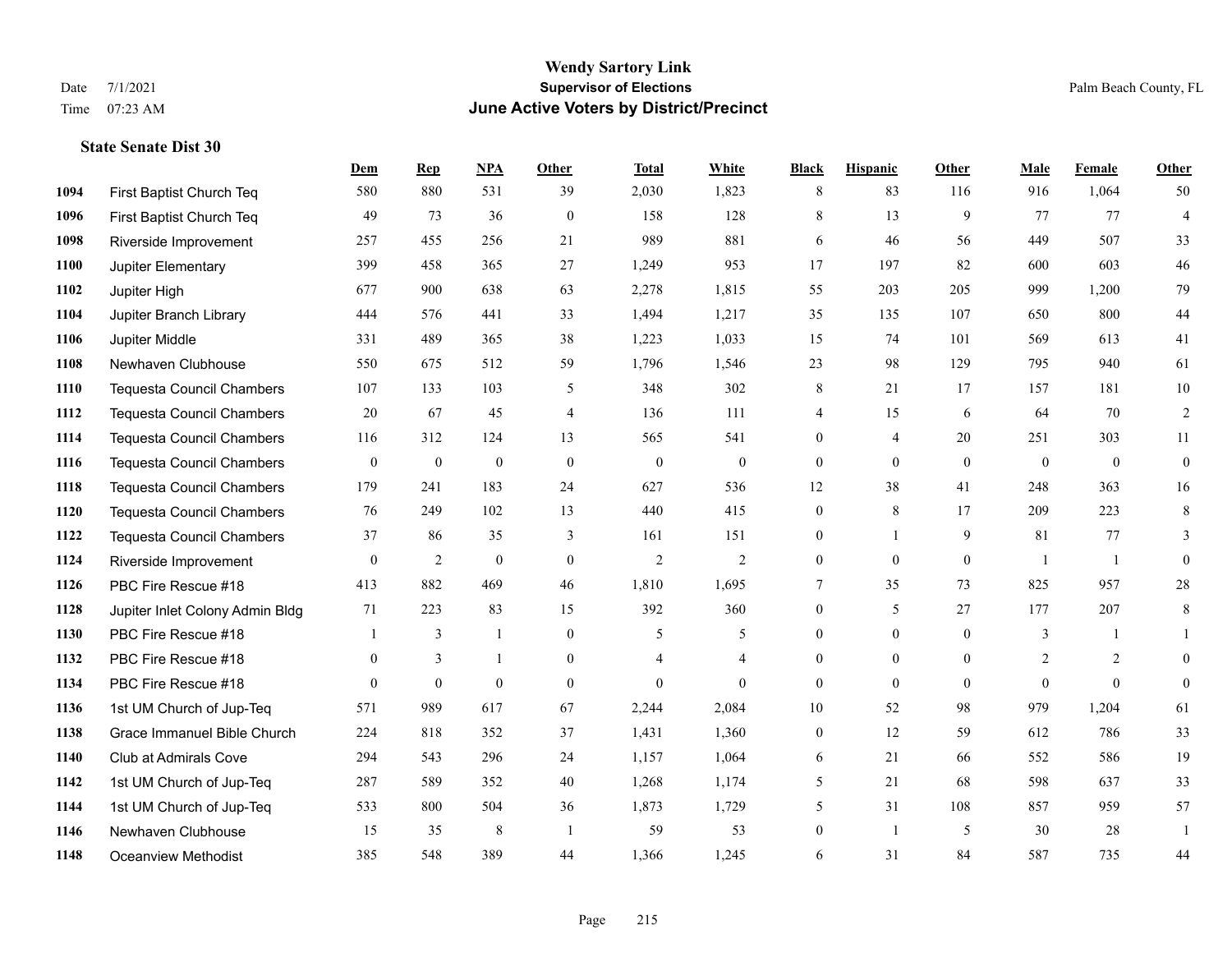**State Senate Dist 30**

#### **Wendy Sartory Link** Date 7/1/2021 **Supervisor of Elections** Palm Beach County, FL Time 07:23 AM **June Active Voters by District/Precinct**

# **Dem Rep NPA Other Total White Black Hispanic Other Male Female Other** Oceanview Methodist 0 0 0 0 0 0 0 0 0 0 0 0 Oceanview Methodist 45 68 52 7 172 163 0 2 7 82 85 5 Holy Spirit Lutheran 141 293 128 18 580 518 3 27 32 274 285 21 Holy Spirit Lutheran 0 2 0 0 2 2 0 0 0 1 1 0 Holy Spirit Lutheran **0** 1 1 0 2 1 0 1 0 1 1 0 Holy Spirit Lutheran 1 0 1 0 2 2 0 0 0 1 1 0 Holy Spirit Lutheran **2** 4 5 2 13 13 0 0 0 6 7 0 Club at Admirals Cove 27 149 66 5 247 223 3 4 17 122 117 8 Holy Spirit Lutheran **7** 21 12 0 40 33 0 2 5 17 23 0 Holy Spirit Lutheran 0 0 0 0 0 0 0 0 0 0 0 0 Caloosa POA Meeting Room 67 118 62 2 249 211 5 14 19 116 121 12 Mirasol Sales and Info Center 0 0 0 0 0 0 0 0 0 0 0 0 Mirasol Sales and Info Center 0 0 0 0 0 0 0 0 0 0 0 0 Mirasol Sales and Info Center 0 0 0 0 0 0 0 0 0 0 0 0 Mirasol Sales and Info Center 0 0 0 0 0 0 0 0 0 0 0 0 William T Dwyer High 157 269 138 6 570 488 15 30 37 270 287 13 Eastpointe Country Club 534 673 390 35 1,632 1,520 12 27 73 723 875 34 Mirasol Sales and Info Center 542 496 434 47 1,519 1,180 46 146 147 712 758 49 Westwood Gardens HOA 327 353 295 31 1,006 770 30 115 91 401 585 20 Westwood Gardens HOA 26 61 24 2 113 100 7 2 4 54 56 3 Gardens Presbyterian 1,359 2,090 1,395 154 4,998 4,093 140 339 426 2,215 2,641 142 Evergrene Clubhouse 385 673 448 39 1,545 1,306 25 81 133 739 750 56 1194 Frenchmans Creek Real Estate 650 943 604 48 2,245 2,050 14 45 136 1,022 1,165 58 Gardens Presbyterian 0 0 0 0 0 0 0 0 0 0 0 0 1st Baptist Church PBG 562 478 410 34 1,484 1,040 132 159 153 705 728 51 Dwight D Eisenhower Elementary 0 0 0 0 0 0 0 0 0 0 0 0 Cross Community Church 511 1,055 538 39 2,143 1,922 13 89 119 1,024 1,050 69 Holy Spirit Lutheran 9 24 14 3 50 44 0 2 4 24 22 4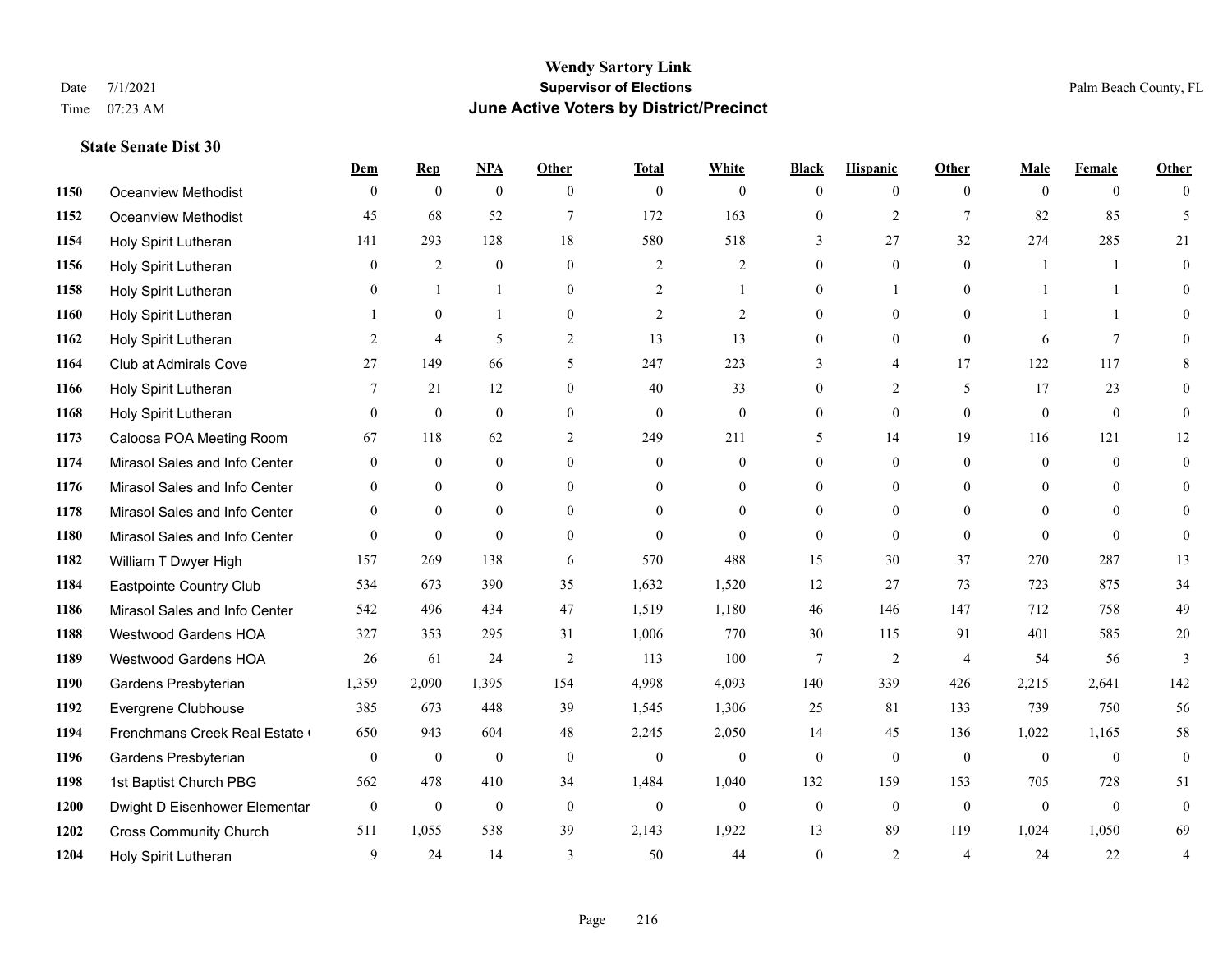#### **Wendy Sartory Link** Date 7/1/2021 **Supervisor of Elections** Palm Beach County, FL Time 07:23 AM **June Active Voters by District/Precinct**

# **Dem Rep NPA Other Total White Black Hispanic Other Male Female Other** Holy Spirit Lutheran 13 76 22 3 114 110 0 3 1 54 59 1 Juno Beach Town Center 445 861 464 51 1,821 1,661 6 55 99 837 937 47 Holy Spirit Lutheran 208 274 148 8 638 569 2 23 44 306 310 22 Juno Beach Town Center 48 64 56 7 175 145 6 9 15 91 80 4 Juno Beach Town Center 258 438 198 25 919 856 6 12 45 370 527 22 Oceanview Methodist 127 284 141 15 567 487 8 32 40 275 277 15 Sandhill Crane Golf Club 14 28 13 0 55 40 6 3 6 29 26 0 Pierce Hammock Elementary 0 0 0 0 0 0 0 0 0 0 0 0 Carleton Oaks Clubhouse 147 193 128 7 475 345 24 49 57 229 234 12 Christ Fellowship Church PBG 0 0 0 0 0 0 0 0 0 0 0 0 Mirasol Sales and Info Center 0 0 0 0 0 0 0 0 0 0 0 0 Christ Fellowship Church PBG 0 0 0 0 0 0 0 0 0 0 0 0 Mirasol Sales and Info Center 0 0 0 0 0 0 0 0 0 0 0 0 Mirasol Sales and Info Center 602 760 499 60 1,921 1,742 18 21 140 910 956 55 Timber Trace Elementary 788 1,087 624 51 2,550 2,202 52 150 146 1,143 1,328 79 Christ Fellowship Church PBG 852 1,058 613 61 2,584 2,345 36 60 143 1,069 1,455 60 Christ Fellowship Church PBG 468 652 430 53 1,603 1,391 31 75 106 679 871 53 Watson B Duncan Middle 841 890 680 63 2,474 1,966 71 191 246 1,079 1,314 81 Watson B Duncan Middle 35 184 59 9 287 262 2 0 23 137 135 15 PBG Community Center 496 583 385 32 1,496 1,260 25 116 95 637 827 32 Palm Beach Gardens High 12 36 16 1 65 58 0 4 3 32 29 4 Ballen Isles Country Club 869 786 634 49 2,338 2,154 17 21 146 1,048 1,230 60 Northlake Nazarene Church 153 175 127 7 462 388 6 27 41 231 214 17 North County Senior Center 1 2 4 3 10 9 1 0 0 5 5 0 North County Senior Center 313 222 258 29 822 454 98 125 145 369 423 30 PBG City Hall Council Room 439 542 303 26 1,310 1,088 27 109 86 584 684 42 PBG Moose Lodge 2010 1 0 1 0 2 2 0 0 0 1 1 0 PBG City Hall Council Room 0 0 0 0 0 0 0 0 0 0 0 0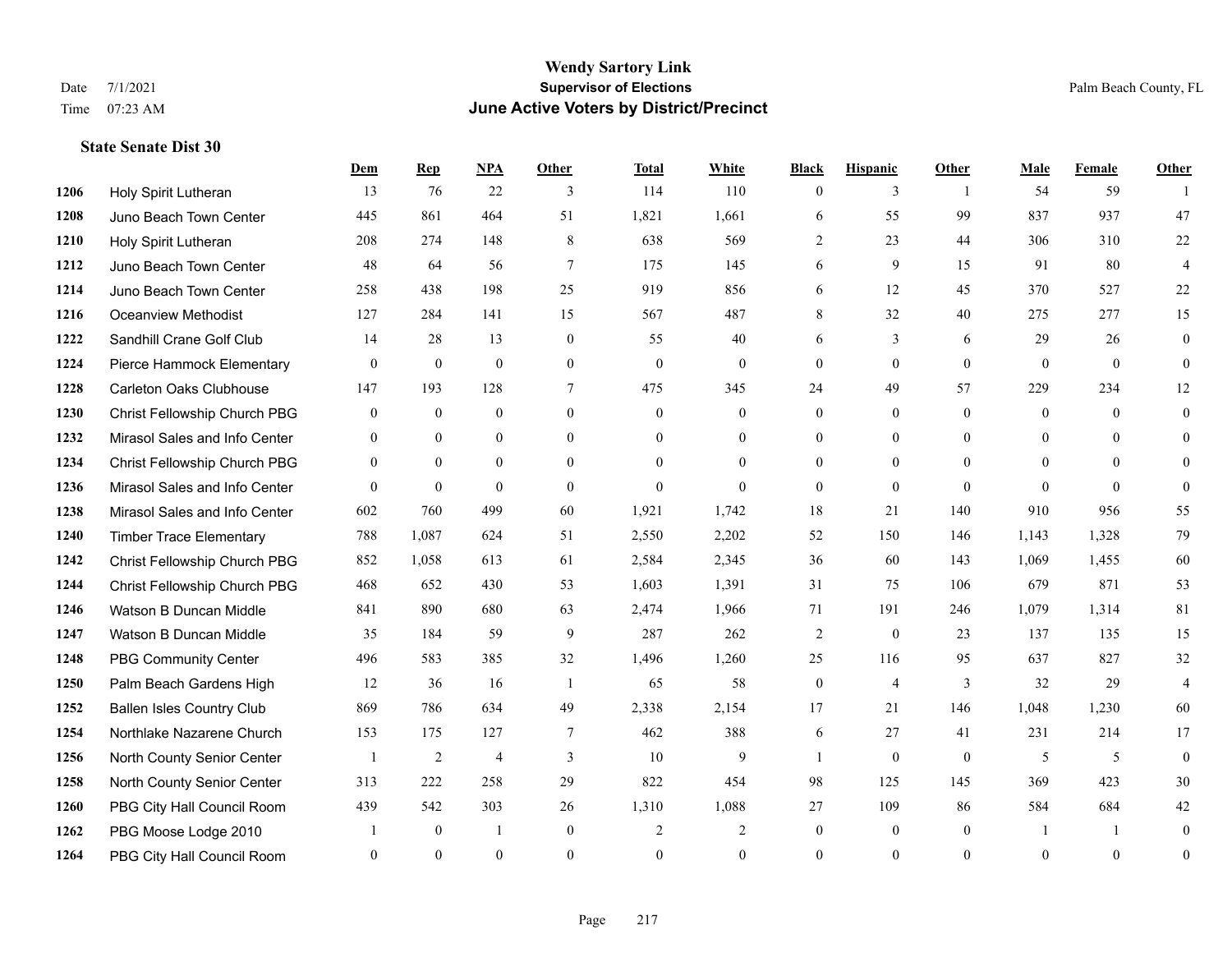|      |                                    | Dem              | <b>Rep</b>       | NPA              | <b>Other</b>   | <b>Total</b>     | <b>White</b>     | <b>Black</b>     | <b>Hispanic</b>  | <b>Other</b>     | <b>Male</b>      | <b>Female</b>  | <b>Other</b>   |
|------|------------------------------------|------------------|------------------|------------------|----------------|------------------|------------------|------------------|------------------|------------------|------------------|----------------|----------------|
| 1266 | PBG City Hall Council Room         | 163              | 107              | 127              | 11             | 408              | 243              | 71               | 60               | 34               | 164              | 234            | 10             |
| 1268 | <b>PBG Community Center</b>        | 103              | 75               | 102              | 8              | 288              | 175              | 46               | 37               | 30               | 110              | 165            | 13             |
| 1270 | <b>PBG Community Center</b>        | $\overline{4}$   | $\mathbf{0}$     | $\overline{2}$   | $\theta$       | 6                | 2                | 3                | $\mathbf{1}$     | $\theta$         | 2                | 3              | $\mathbf{1}$   |
| 1272 | Palm Beach Gardens Elementar       | 723              | 676              | 525              | 52             | 1,976            | 1,585            | 100              | 115              | 176              | 922              | 989            | 65             |
| 1274 | Palm Beach Gardens High            | 596              | 555              | 428              | 40             | 1,619            | 1,228            | 94               | 142              | 155              | 758              | 799            | 62             |
| 1276 | Palm Beach Gardens High            | 118              | 94               | 79               | 5              | 296              | 194              | 45               | 38               | 19               | 139              | 147            | 10             |
| 1278 | Garden Lodge 366 F&AM              | 365              | 186              | 267              | 20             | 838              | 415              | 188              | 135              | 100              | 368              | 438            | 32             |
| 1280 | Pew Leadership Center              | 142              | 151              | 114              | 11             | 418              | 353              | 11               | 24               | 30               | 170              | 245            | 3              |
| 1282 | Pew Leadership Center              | 76               | 51               | 53               | 6              | 186              | 133              | 13               | 18               | 22               | 92               | 80             | 14             |
| 1284 | <b>Eissey Campus Theater</b>       | 773              | 776              | 716              | 68             | 2,333            | 1,828            | 83               | 207              | 215              | 1,009            | 1,247          | 77             |
| 1286 | PBG Moose Lodge 2010               | 43               | 50               | 41               | 3              | 137              | 110              | 4                | 13               | 10               | 67               | 62             | 8              |
| 1288 | PBG Moose Lodge 2010               | 13               | 24               | 6                | $\mathbf{0}$   | 43               | 39               | 1                | $\mathbf{0}$     | 3                | 22               | 19             | 2              |
| 1290 | PBG Moose Lodge 2010               | 682              | 815              | 538              | 69             | 2,104            | 1,743            | 53               | 145              | 163              | 849              | 1,193          | 62             |
| 1291 | PBG Moose Lodge 2010               | $\boldsymbol{0}$ | $\boldsymbol{0}$ | $\boldsymbol{0}$ | $\mathbf{0}$   | $\boldsymbol{0}$ | $\boldsymbol{0}$ | $\boldsymbol{0}$ | $\overline{0}$   | $\mathbf{0}$     | $\boldsymbol{0}$ | $\mathbf{0}$   | $\mathbf{0}$   |
| 1292 | PBG Moose Lodge 2010               | 16               | 47               | 18               | -1             | 82               | 75               |                  | 1                | 5                | 38               | 41             | 3              |
| 1294 | Dwight D Eisenhower Elementar      | 27               | 79               | 22               | $\tau$         | 135              | 115              | 4                | 4                | 12               | 66               | 68             | 1              |
| 1296 | Dwight D Eisenhower Elementar      | 238              | 265              | 196              | 19             | 718              | 566              | 15               | 89               | 48               | 280              | 411            | 27             |
| 1298 | PBG Moose Lodge 2010               | 35               | 34               | 21               | $\overline{2}$ | 92               | 84               | $\overline{0}$   | 4                | $\overline{4}$   | 38               | 53             |                |
| 1300 | <b>Cross Community Church</b>      |                  | 3                | 1                | $\mathbf{0}$   | 5                | $\overline{4}$   | $\mathbf{0}$     | $\overline{0}$   | $\overline{1}$   | 2                | 3              | $\theta$       |
| 1302 | Dwight D Eisenhower Elementar      | 37               | 51               | 37               | 3              | 128              | 109              | 1                | $\tau$           | 11               | 59               | 64             | 5              |
| 1304 | <b>NPB Community Center</b>        | 210              | 269              | 178              | 23             | 680              | 585              | 14               | 40               | 41               | 344              | 307            | 29             |
| 1305 | <b>NPB Community Center</b>        | $\mathbf{0}$     | $\boldsymbol{0}$ | $\boldsymbol{0}$ | -1             | $\mathbf{1}$     | 1                | $\boldsymbol{0}$ | $\overline{0}$   | $\boldsymbol{0}$ | -1               | $\overline{0}$ | $\overline{0}$ |
| 1306 | <b>Eissey Campus Theater</b>       | $\overline{4}$   | 8                | 7                | -1             | 20               | 16               | $\boldsymbol{0}$ | $\boldsymbol{0}$ | $\overline{4}$   | 13               | 7              | $\overline{0}$ |
| 1308 | <b>Gardens Mall Community Room</b> | 38               | 67               | 36               | $\overline{4}$ | 145              | 129              | 3                | $\overline{3}$   | 10               | 73               | 68             |                |
| 1310 | <b>Eissey Campus Theater</b>       |                  | $\overline{2}$   | $\mathbf{1}$     | $\mathbf{0}$   | $\overline{4}$   | $\overline{4}$   | $\overline{0}$   | $\boldsymbol{0}$ | $\mathbf{0}$     | 3                | $\mathbf{1}$   | $\theta$       |
| 1312 | <b>Gardens Mall Community Room</b> | 6                | 19               | 11               | $\overline{0}$ | 36               | 33               | $\overline{0}$   | 2                | $\overline{1}$   | 18               | 18             | $\mathbf{0}$   |
| 1314 | <b>NPB Community Center</b>        | 51               | 127              | 63               | 5              | 246              | 218              | 3                | 8                | 17               | 100              | 132            | 14             |
| 1316 | <b>NPB Community Center</b>        | 182              | 190              | 144              | 30             | 546              | 392              | 43               | 74               | 37               | 237              | 290            | 19             |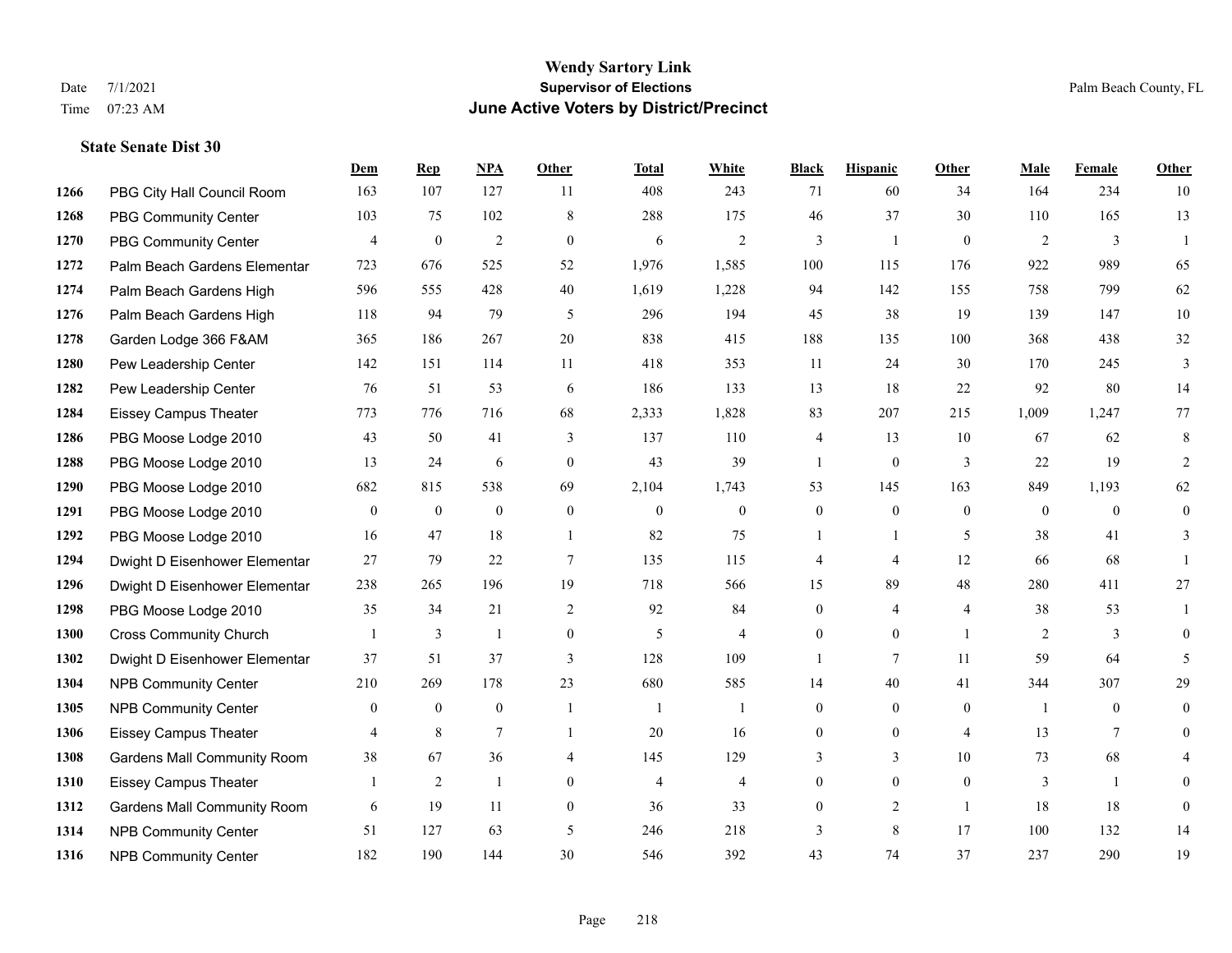## **Wendy Sartory Link** Date 7/1/2021 **Supervisor of Elections Supervisor of Elections** Palm Beach County, FL Time 07:23 AM **June Active Voters by District/Precinct**

|      |                                    | Dem      | <b>Rep</b>     | NPA            | Other           | <b>Total</b> | White            | <b>Black</b>     | <b>Hispanic</b>  | <b>Other</b>   | Male         | Female       | Other            |
|------|------------------------------------|----------|----------------|----------------|-----------------|--------------|------------------|------------------|------------------|----------------|--------------|--------------|------------------|
| 1318 | PBG Moose Lodge 2010               | $\theta$ | $\overline{0}$ | $\overline{0}$ | $\theta$        | $\mathbf{0}$ | $\mathbf{0}$     | $\mathbf{0}$     | $\overline{0}$   | $\theta$       | $\theta$     | $\theta$     | $\mathbf{0}$     |
| 1320 | <b>NPB Community Center</b>        | 33       | 120            | 35             | 2               | 190          | 168              | 3                | 8                | 11             | 98           | 88           | $\overline{4}$   |
| 1322 | <b>NPB Community Center</b>        | 2        | 6              | 10             | $\overline{0}$  | 18           | 18               | $\boldsymbol{0}$ | $\mathbf{0}$     | $\mathbf{0}$   | 8            | 9            | $\mathbf{1}$     |
| 1324 | Allamanda Elementary               | 440      | 454            | 376            | 36              | 1,306        | 1,033            | 37               | 137              | 99             | 551          | 710          | 45               |
| 1326 | Allamanda Elementary               | 189      | 226            | 160            | 16              | 591          | 501              | 7                | 30               | 53             | 260          | 317          | 14               |
| 1328 | Osborne Park Activities Bldg       | 616      | 836            | 544            | 44              | 2,040        | 1,749            | 27               | 121              | 143            | 985          | 996          | 59               |
| 1330 | 1st Unitarian Church NPB           | 38       | 42             | 40             | 3               | 123          | 101              | 8                | $\,8\,$          | 6              | 67           | 53           | 3                |
| 1332 | 1st Unitarian Church NPB           | 354      | 395            | 256            | 33              | 1,038        | 851              | 59               | 64               | 64             | 506          | 510          | $22\,$           |
| 1334 | 1st Unitarian Church NPB           | 3        | 4              | 5              | $\mathbf{1}$    | 13           | 13               | $\boldsymbol{0}$ | $\overline{0}$   | $\theta$       | 5            | 8            | $\boldsymbol{0}$ |
| 1336 | <b>Gardens Mall Community Room</b> | 35       | 91             | 42             | $\overline{4}$  | 172          | 152              | $\boldsymbol{0}$ | $\overline{4}$   | 16             | 86           | 78           | 8                |
| 1338 | <b>Eissey Campus Theater</b>       | 92       | 395            | 102            | 19              | 608          | 586              |                  | $\mathbf{1}$     | 20             | 270          | 327          | 11               |
| 1340 | <b>Eissey Campus Theater</b>       | 6        | 6              | 3              | $\mathbf{0}$    | 15           | 13               | $\boldsymbol{0}$ | 1                | $\overline{1}$ | $\tau$       | 8            | $\boldsymbol{0}$ |
| 1342 | NPB Country Club                   | 310      | 451            | 266            | 29              | 1,056        | 953              | 17               | 33               | 53             | 450          | 580          | 26               |
| 1344 | Old Port Cove                      | 296      | 524            | 323            | 31              | 1,174        | 1,076            | 5                | 31               | 62             | 531          | 623          | $20\,$           |
| 1346 | Anchorage Activities Bldg          | 558      | 932            | 426            | 37              | 1,953        | 1,794            | 13               | 56               | 90             | 899          | 1,006        | $48\,$           |
| 1348 | <b>NPB Council Chambers</b>        | 32       | 124            | 34             | $\,8\,$         | 198          | 188              | $\boldsymbol{0}$ | 5                | 5              | 99           | 93           | 6                |
| 1350 | Faith Lutheran Church              | 380      | 619            | 373            | 23              | 1,395        | 1,233            | 10               | 78               | 74             | 668          | 684          | 43               |
| 1352 | Northlake Nazarene Church          | 688      | 877            | 586            | 52              | 2,203        | 1,573            | 155              | 188              | 287            | 989          | 1,135        | 79               |
| 1354 | <b>Grove Park Elementary</b>       | 93       | 164            | 78             | $\overline{4}$  | 339          | 286              | 11               | 19               | 23             | 151          | 178          | $10\,$           |
| 1356 | Casa Rio Clubhouse                 | 796      | 427            | 492            | 34              | 1,749        | 878              | 385              | 239              | 247            | 757          | 926          | 66               |
| 1358 | RB Prep Achievement Academy        | 12       | 4              | 4              | $\mathbf{0}$    | 20           | 9                | 6                | 1                | $\overline{4}$ | 12           | 5            | 3                |
| 1360 | Garden Lodge 366 F&AM              | 354      | 326            | 239            | 24              | 943          | 740              | 60               | 71               | 72             | 411          | 503          | 29               |
| 1362 | <b>Grove Park Elementary</b>       | 214      | 124            | 184            | $\,8\,$         | 530          | 272              | 48               | 156              | 54             | 233          | 278          | 19               |
| 1364 | RB Prep Achievement Academy        | 370      | 108            | 212            | 17              | 707          | 201              | 281              | 129              | 96             | 300          | 382          | 25               |
| 1366 | Palm Lake Estates - The Palms      | 65       | 78             | 49             | $\overline{4}$  | 196          | 159              | 13               | 9                | 15             | 90           | 98           | $\,8\,$          |
| 1368 | RB Prep Achievement Academy        | $\bf{0}$ | $\overline{0}$ | $\overline{0}$ | $\mathbf{0}$    | $\mathbf{0}$ | $\boldsymbol{0}$ | $\boldsymbol{0}$ | $\boldsymbol{0}$ | $\overline{0}$ | $\mathbf{0}$ | $\mathbf{0}$ | $\overline{0}$   |
| 1370 | Palm Lake Estates - The Palms      | 118      | 121            | 73             | $\overline{4}$  | 316          | 266              | 13               | 23               | 14             | 132          | 173          | 11               |
| 1372 | Garden Lodge 366 F&AM              | 96       | 36             | 45             | $7\phantom{.0}$ | 184          | 82               | 58               | 21               | 23             | 80           | 97           | $\tau$           |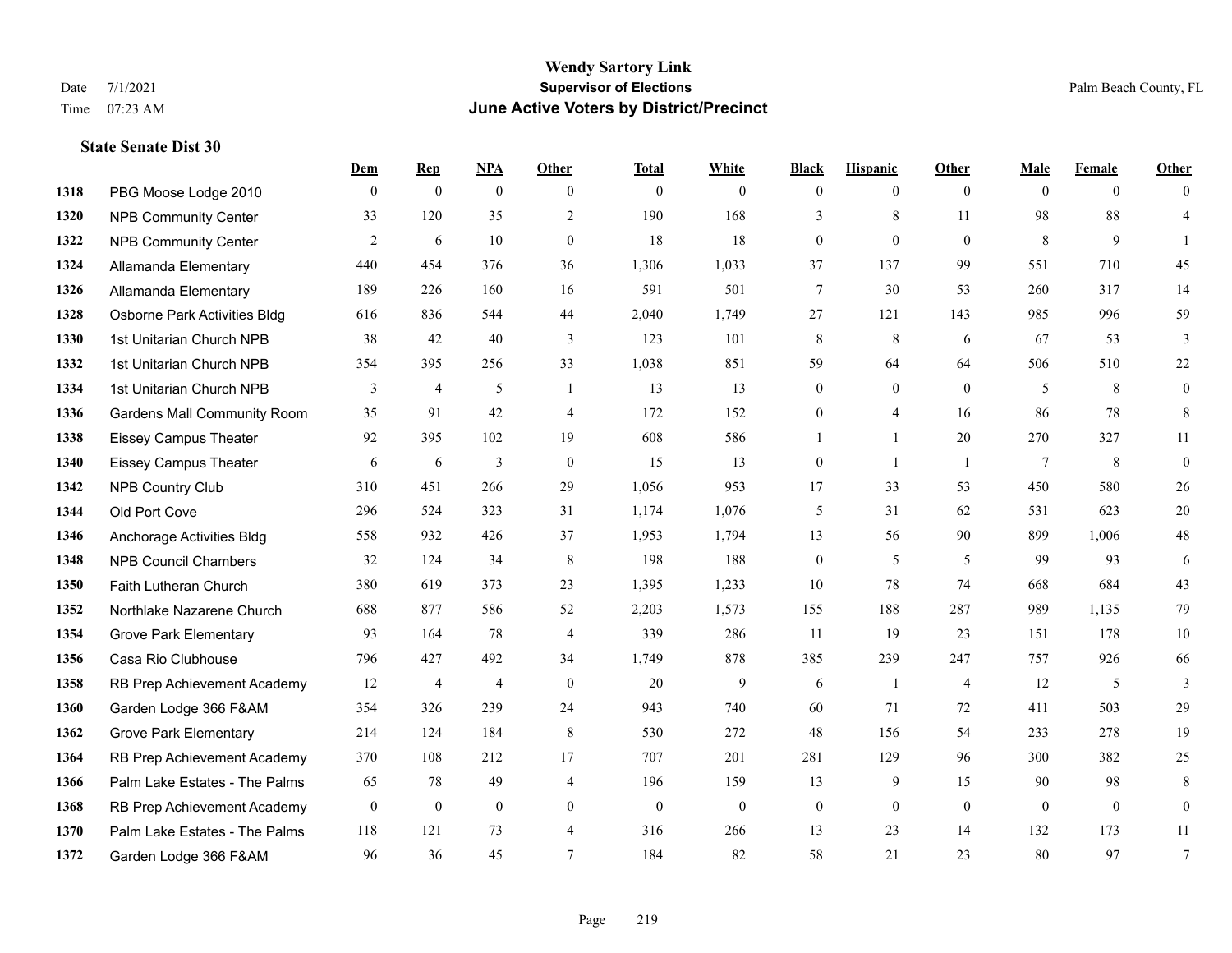#### **Wendy Sartory Link** Date 7/1/2021 **Supervisor of Elections** Palm Beach County, FL Time 07:23 AM **June Active Voters by District/Precinct**

# **Dem Rep NPA Other Total White Black Hispanic Other Male Female Other** Pew Leadership Center 191 81 140 10 422 220 116 44 42 176 232 14 Lake Park Town Hall 0 0 0 0 0 0 0 0 0 0 0 0 PBC Fire Rescue #68 1,034 408 509 38 1,989 819 829 114 227 925 978 86 NPB Council Chambers 176 264 154 15 609 539 10 22 38 269 320 20 Lake Park Town Hall 283 352 250 28 913 750 37 58 68 410 479 24 Phil Foster Park Marine Center 300 559 276 29 1,164 1,031 19 39 75 575 562 27 Phil Foster Park Marine Center 587 1,106 693 86 2,472 2,139 53 86 194 1,149 1,255 68 Palm Beach Shores Town Hall 281 443 295 25 1,044 952 11 18 63 491 526 27 Palm Beach Shores Town Hall 0 0 0 0 0 0 0 0 0 0 0 0 St Edwards Church 453 1,191 520 55 2,219 2,040 3 52 124 1,021 1,128 70 St Edwards Church 362 602 410 47 1,421 1,285 5 28 103 622 764 35 **1394 Morton & Barbara Mandel Cente** 242 605 286 38 1,171 1,071 6 24 70 530 609 32 Jeaga Middle 175 94 113 6 388 151 126 41 70 174 202 12 Grassy Waters Elementary 1,044 327 586 40 1,997 588 725 398 286 845 1,079 73 Jeaga Middle 171 78 108 11 368 155 108 81 24 151 206 11 Jeaga Middle 0 0 0 0 0 0 0 0 0 0 0 0 Cypress Lakes HOA 588 331 283 32 1,234 847 196 97 94 473 725 36 Century Village Clubhouse 61 29 23 2 115 71 13 18 13 51 60 4 Club Baywinds 826 557 367 34 1,784 1,362 152 164 106 728 1,014 42 Andros Isle POA Clubhouse 860 559 545 36 2,000 1,088 390 297 225 842 1,086 72 Riverwalk Clubhouse 748 700 564 45 2,057 1,615 92 171 179 881 1,113 63 Jeaga Middle 213 86 135 9 443 199 132 82 30 196 238 9 Jeaga Middle 160 55 121 15 351 110 118 73 50 133 206 12 Century Village Clubhouse 785 408 335 32 1,560 1,010 215 200 135 612 890 58 Century Village Clubhouse 794 414 320 38 1,566 1,106 161 158 141 613 901 52 Century Village Clubhouse 637 331 286 27 1,281 800 187 193 101 498 725 58 Century Village Clubhouse 342 193 149 6 690 481 68 84 57 249 416 25

Benoist Farms Elementary 577 156 299 21 1,053 258 452 234 109 405 597 51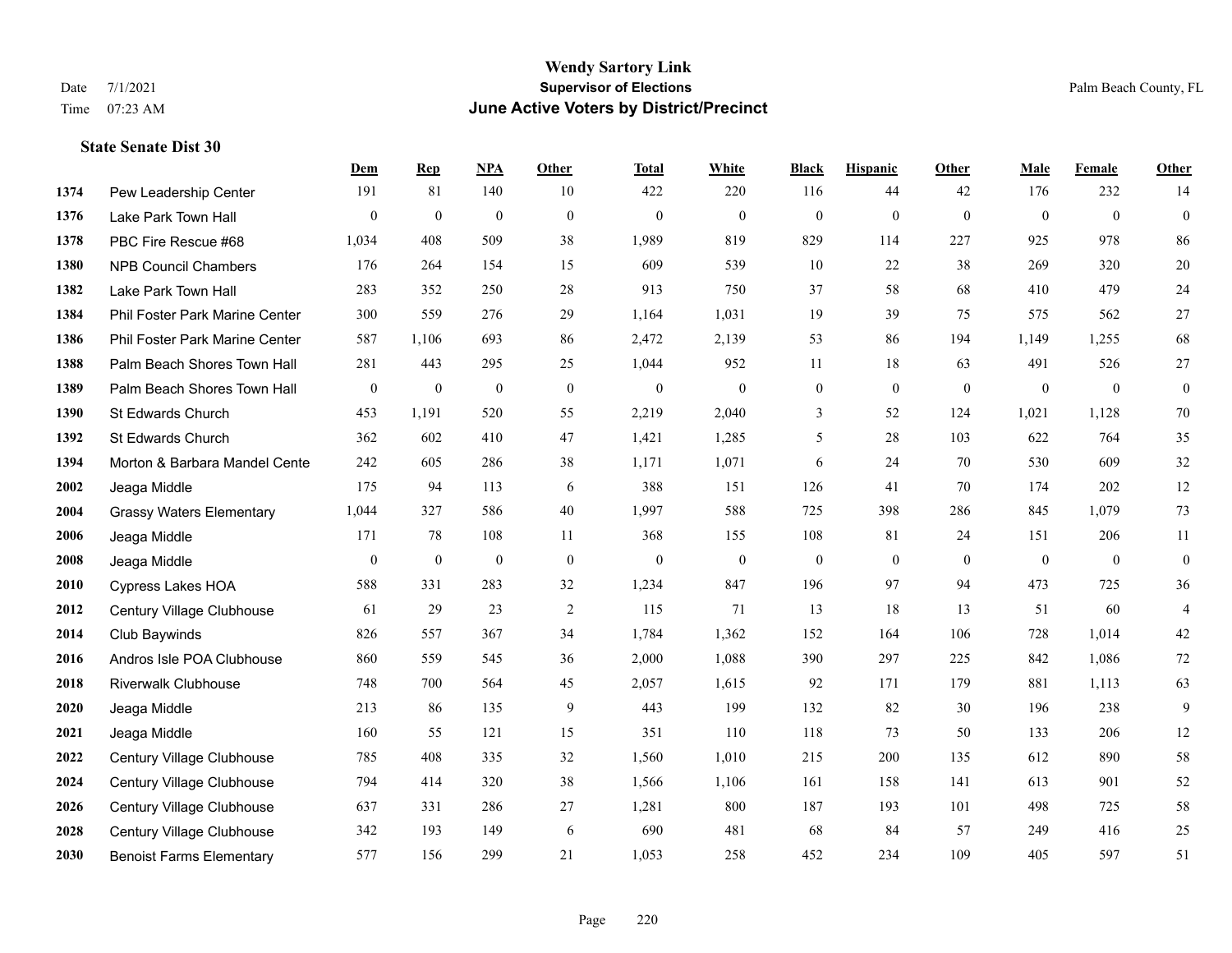#### **Wendy Sartory Link** Date 7/1/2021 **Supervisor of Elections** Palm Beach County, FL Time 07:23 AM **June Active Voters by District/Precinct**

# **Dem Rep NPA Other Total White Black Hispanic Other Male Female Other** Riverwalk Clubhouse 52 29 29 7 117 60 29 20 8 44 69 4 Riverwalk Clubhouse 98 50 69 10 227 94 58 50 25 103 122 2 Turning Points Academy 762 417 375 38 1,592 933 290 258 111 593 953 46 Turning Points Academy 820 181 347 20 1,368 484 618 150 116 462 864 42 Wynnebrook Elementary 814 266 426 21 1,527 420 602 347 158 661 794 72 Wynnebrook Elementary 542 251 379 16 1,188 482 135 479 92 509 629 50 Riverwalk Clubhouse 0 0 0 0 0 0 0 0 0 0 0 0 St Christophers Episcopal Chr 1,117 281 558 34 1,990 582 810 393 205 879 1,016 95 Haverhill Town Hall 401 214 233 10 858 336 232 201 89 388 432 38 Elks Lodge #1352 2 3 0 0 5 3 1 0 1 3 1 1 Elks Lodge #1352 16 19 21 3 59 40 1 11 7 33 23 3 Elks Lodge #1352 551 155 269 19 994 183 466 152 193 460 494 40 Elks Lodge #1352 1,271 319 699 26 2,315 456 991 580 288 1,016 1,190 109 Clayton Hutcheson Hall B 735 318 568 17 1,638 522 294 653 169 724 823 91 Clayton Hutcheson Hall B 3 1 0 0 4 3 0 1 0 2 2 0 West Gate Elementary 391 222 333 13 959 316 72 492 79 458 452 49 Belvedere Elementary 4 6 1 0 11 10 0 0 1 7 4 0 Belvedere Elementary 1 0 0 0 1 1 0 0 0 1 0 0 Howard Park Community Center 140 79 99 7 325 168 54 65 38 151 166 8 Conniston Middle 430 254 326 14 1,024 404 100 445 75 460 524 40 Belvedere Elementary 564 376 374 25 1,339 1,052 26 153 108 632 656 51 Belvedere Elementary 598 325 458 29 1,410 495 146 625 144 616 705 89 Belvedere Elementary 0 0 0 0 0 0 0 0 0 0 0 0 St Catherine Church 149 130 126 7 412 339 16 28 29 198 202 12 St Catherine Church 451 550 354 30 1,385 1,156 38 87 104 617 719 49 Everglades Elementary 159 168 126 8 461 262 64 81 54 215 225 21 Everglades Elementary 69 92 45 0 206 148 7 28 23 102 98 6

Pine Jog Environmental Center 162 286 150 8 606 418 25 112 51 291 300 15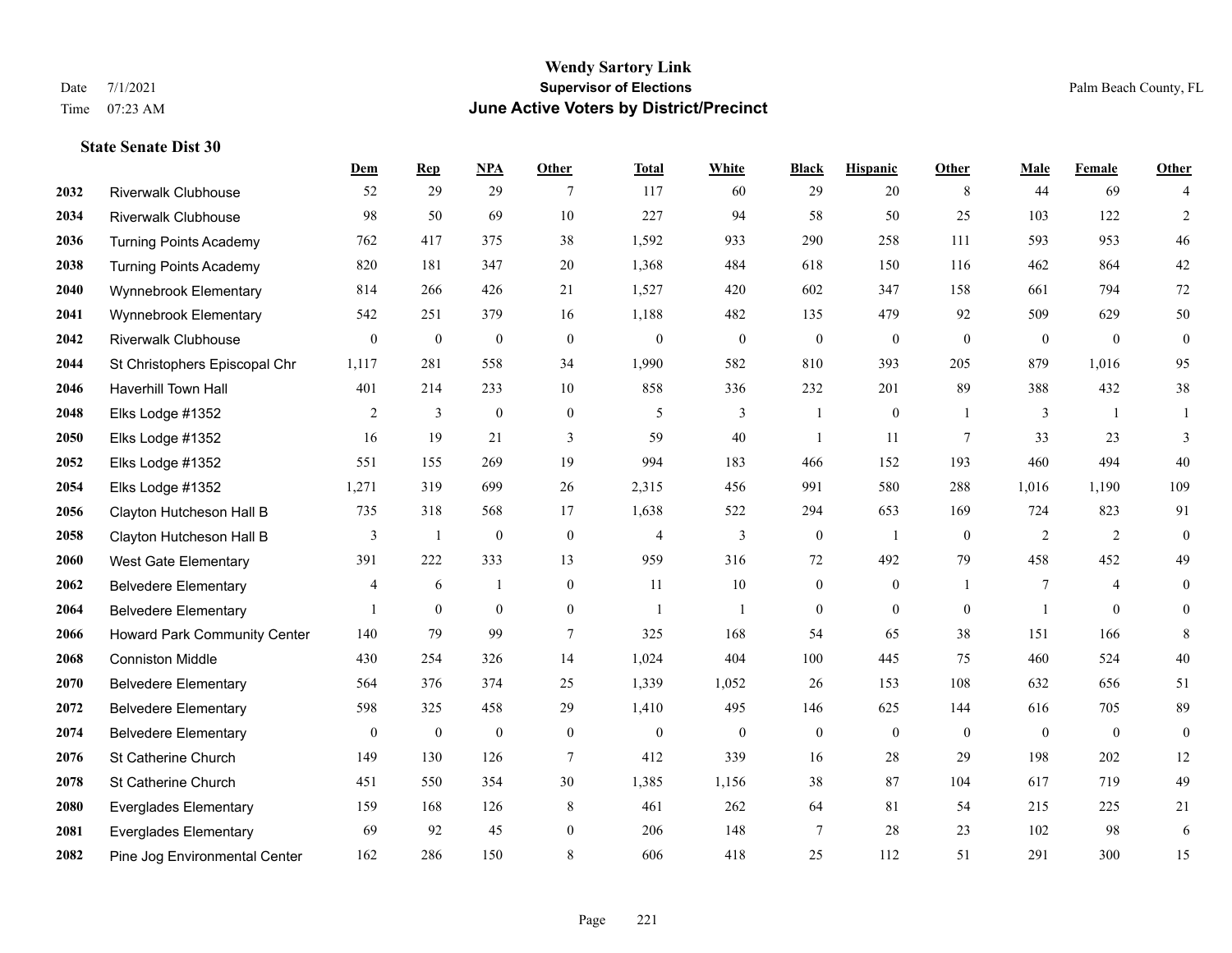|      |                               | Dem              | <b>Rep</b>       | NPA              | <b>Other</b>   | <b>Total</b>     | <b>White</b>     | <b>Black</b>     | <b>Hispanic</b>  | <b>Other</b> | <b>Male</b>    | <b>Female</b>  | <b>Other</b>     |
|------|-------------------------------|------------------|------------------|------------------|----------------|------------------|------------------|------------------|------------------|--------------|----------------|----------------|------------------|
| 2083 | Pine Jog Environmental Center | 7                | 21               | 17               | $\overline{0}$ | 45               | 30               | $\boldsymbol{0}$ | 13               | 2            | 21             | 23             | $\overline{1}$   |
| 2088 | Melaleuca Elementary          | 864              | 524              | 646              | 32             | 2,066            | 1,059            | 338              | 476              | 193          | 943            | 1,042          | 81               |
| 2090 | Pine Jog Environmental Center | $\overline{0}$   | $\overline{c}$   | $\boldsymbol{0}$ | $\overline{0}$ | 2                | 1                | $\boldsymbol{0}$ | $\boldsymbol{0}$ | -1           | $\overline{0}$ | -1             | 1                |
| 2092 | Pine Jog Environmental Center | $\mathbf{1}$     | $\overline{4}$   | $\overline{1}$   | $\mathbf{1}$   | 7                | $\tau$           | $\boldsymbol{0}$ | $\mathbf{0}$     | $\mathbf{0}$ | 3              | $\overline{4}$ | $\mathbf{0}$     |
| 2094 | Pine Jog Environmental Center | 372              | 78               | 204              | 11             | 665              | 113              | 264              | 171              | 117          | 276            | 360            | 29               |
| 2097 | 1st Church of the Nazarene    | 232              | 135              | 172              | 11             | 550              | 214              | 43               | 218              | 75           | 241            | 276            | 33               |
| 2098 | Iglesia Cristo Mi Redentor    | 437              | 217              | 338              | 27             | 1,019            | 330              | 158              | 436              | 95           | 427            | 528            | 64               |
| 2100 | Iglesia Cristo Mi Redentor    | 781              | 349              | 562              | 35             | 1,727            | 443              | 365              | 742              | 177          | 714            | 926            | 87               |
| 2102 | Union Congregational Church   | 1,185            | 344              | 630              | 33             | 2,192            | 500              | 636              | 831              | 225          | 880            | 1,200          | 112              |
| 2104 | Lake Lytal Park               | 510              | 230              | 343              | 23             | 1,106            | 306              | 232              | 459              | 109          | 455            | 593            | 58               |
| 2106 | Main Library                  | 603              | 274              | 397              | 39             | 1,313            | 511              | 232              | 440              | 130          | 567            | 689            | 57               |
| 2108 | <b>Berkshire Elementary</b>   | 740              | 332              | 650              | 29             | 1,751            | 474              | 199              | 894              | 184          | 763            | 894            | 94               |
| 2110 | <b>Berkshire Elementary</b>   | 167              | 84               | 130              | 4              | 385              | 133              | 41               | 168              | 43           | 158            | 204            | $23\,$           |
| 2114 | Main Library                  | 371              | 284              | 315              | 11             | 981              | 368              | 53               | 472              | 88           | 443            | 490            | $48\,$           |
| 2115 | The Ark Church                | 74               | 46               | 61               | 5              | 186              | 86               | 12               | 66               | 22           | 86             | 89             | 11               |
| 2117 | The Ark Church                | $\mathbf{1}$     | $\boldsymbol{0}$ | $\mathbf{1}$     | $\mathbf{0}$   | $\overline{2}$   | $\mathbf{1}$     | $\mathbf{1}$     | $\mathbf{0}$     | $\mathbf{0}$ | -1             | $\mathbf{1}$   | $\boldsymbol{0}$ |
| 2125 | St Marys Orthodox Church      | 344              | 353              | 246              | $8\,$          | 951              | 510              | 42               | 336              | 63           | 417            | 496            | $38\,$           |
| 2130 | Cloud Lake Town Hall          | 45               | 62               | 59               | 8              | 174              | 127              | 1                | 33               | 13           | 87             | 81             | 6                |
| 2132 | Cloud Lake Town Hall          | 27               | 25               | 33               | 2              | 87               | 57               | $\overline{c}$   | 23               | 5            | 38             | 45             | $\overline{4}$   |
| 2134 | STEM Bldg at S FL Science Ctr | 534              | 322              | 432              | 30             | 1,318            | 496              | 62               | 640              | 120          | 603            | 656            | 59               |
| 2136 | Palmwood Lodge #303           | 672              | 454              | 559              | 43             | 1,728            | 758              | 82               | 722              | 166          | 779            | 865            | 84               |
| 2138 | Palmwood Lodge #303           | 344              | 162              | 261              | 19             | 786              | 316              | 81               | 300              | 89           | 360            | 389            | 37               |
| 2140 | South Olive Community Center  | 571              | 435              | 370              | 34             | 1,410            | 1,071            | 29               | 197              | 113          | 665            | 695            | $50\,$           |
| 2142 | Lakeside Presbyterian Church  | 296              | 375              | 179              | 23             | 873              | 757              | 3                | 54               | 59           | 404            | 439            | $30\,$           |
| 2144 | Lakeside Presbyterian Church  | 354              | 413              | 261              | 35             | 1,063            | 880              | 20               | 80               | 83           | 489            | 540            | 34               |
| 2146 | Village Walk HOA Clubhouse    | 553              | 538              | 420              | 43             | 1,554            | 1,205            | 57               | 140              | 152          | 641            | 858            | 55               |
| 6048 | Pierce Hammock Elementary     | $\boldsymbol{0}$ | $\boldsymbol{0}$ | $\boldsymbol{0}$ | $\mathbf{0}$   | $\boldsymbol{0}$ | $\boldsymbol{0}$ | $\boldsymbol{0}$ | $\mathbf{0}$     | $\mathbf{0}$ | $\mathbf{0}$   | $\mathbf{0}$   | $\boldsymbol{0}$ |
| 6050 | Acreage Branch Library        | 879              | 883              | 726              | 56             | 2,544            | 1,557            | 374              | 349              | 264          | 1,193          | 1,259          | 92               |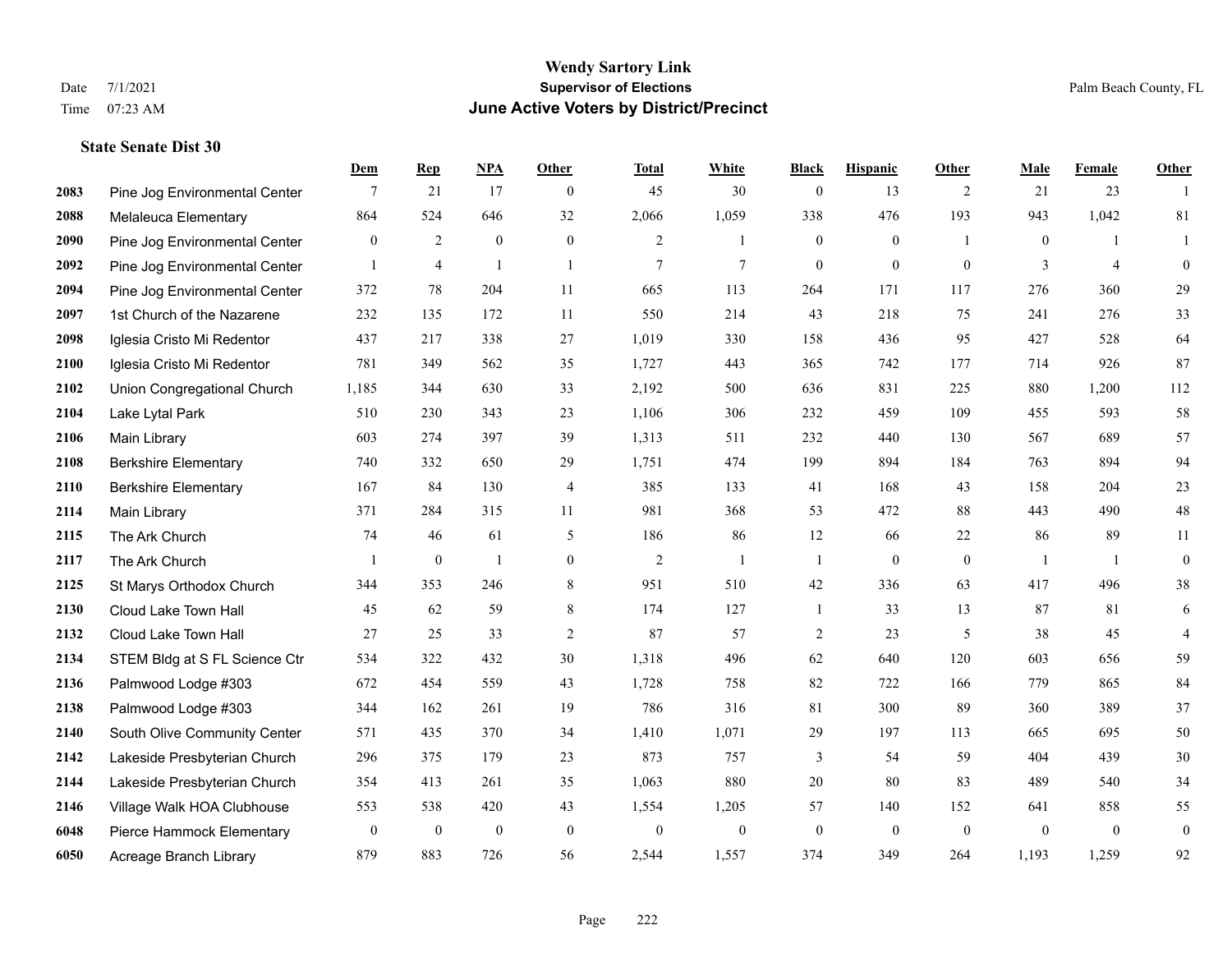#### **Wendy Sartory Link** Date 7/1/2021 **Supervisor of Elections** Palm Beach County, FL Time 07:23 AM **June Active Voters by District/Precinct**

# **Dem Rep NPA Other Total White Black Hispanic Other Male Female Other** Cornerstone Fellowship 611 753 550 50 1,964 1,253 211 289 211 913 978 73 Seminole Ridge High 614 642 563 36 1,855 1,141 227 308 179 877 901 77 Acreage Pines Elementary 0 0 0 0 0 0 0 0 0 0 0 0 Pierce Hammock Elementary 0 0 0 0 0 0 0 0 0 0 0 0 Acreage Pines Elementary 739 597 559 39 1,934 1,041 352 246 295 934 936 64 Indian Trail Improvement Dist 897 954 811 58 2,720 1,693 342 402 283 1,256 1,365 99 Sandhill Crane Golf Club 234 424 253 24 935 667 72 73 123 457 445 33 Sandhill Crane Golf Club 32 56 33 4 125 103 4 12 6 61 60 4 Ibis POA Admin Building 1,017 1,098 712 85 2,912 2,554 89 67 202 1,371 1,473 68 Ibis POA Admin Building 0 0 0 0 0 0 0 0 0 0 0 0 Ironhorse Country Club 157 260 119 9 545 441 34 19 51 245 288 12 Seminole Ridge High 440 419 406 38 1,303 594 245 348 116 608 673 22 Western Pines Middle 646 707 573 35 1,961 1,426 154 205 176 935 942 84 Western Pines Middle 659 723 659 39 2,080 1,393 158 356 173 985 1,034 61 Golden Grove Elementary 611 781 621 48 2,061 1,387 132 343 199 959 1,018 84 Palms West Presbyterian 678 933 650 42 2,303 1,839 78 206 180 1,101 1,128 74 Palms West Presbyterian 0 0 0 0 0 0 0 0 0 0 0 0 HL Johnson Elementary 649 507 461 37 1,654 915 303 253 183 747 865 42 Madison Green Clubhouse 1,239 724 749 50 2,762 1,203 775 405 379 1,280 1,379 103 RPB Recreation Center 661 478 448 26 1,613 947 263 257 146 662 894 57 Crestwood Middle 181 152 117 8 458 217 76 79 86 214 224 20 RPB Recreation Center 214 124 197 9 544 226 96 156 66 213 311 20 Calypso Bay Waterpark 0 0 0 0 0 0 0 0 0 0 0 0 Crestwood Middle 476 410 357 33 1,276 679 230 215 152 590 641 45 RPB Village Hall 1,073 697 682 42 2,494 1,370 469 429 226 1,168 1,234 92 HL Johnson Elementary 730 416 486 52 1,684 875 324 274 211 739 898 47 RPB Branch Library 1,098 564 690 55 2,407 1,148 581 428 250 1,047 1,271 89

Royal Palm Beach High 405 314 262 18 999 477 201 153 168 473 501 25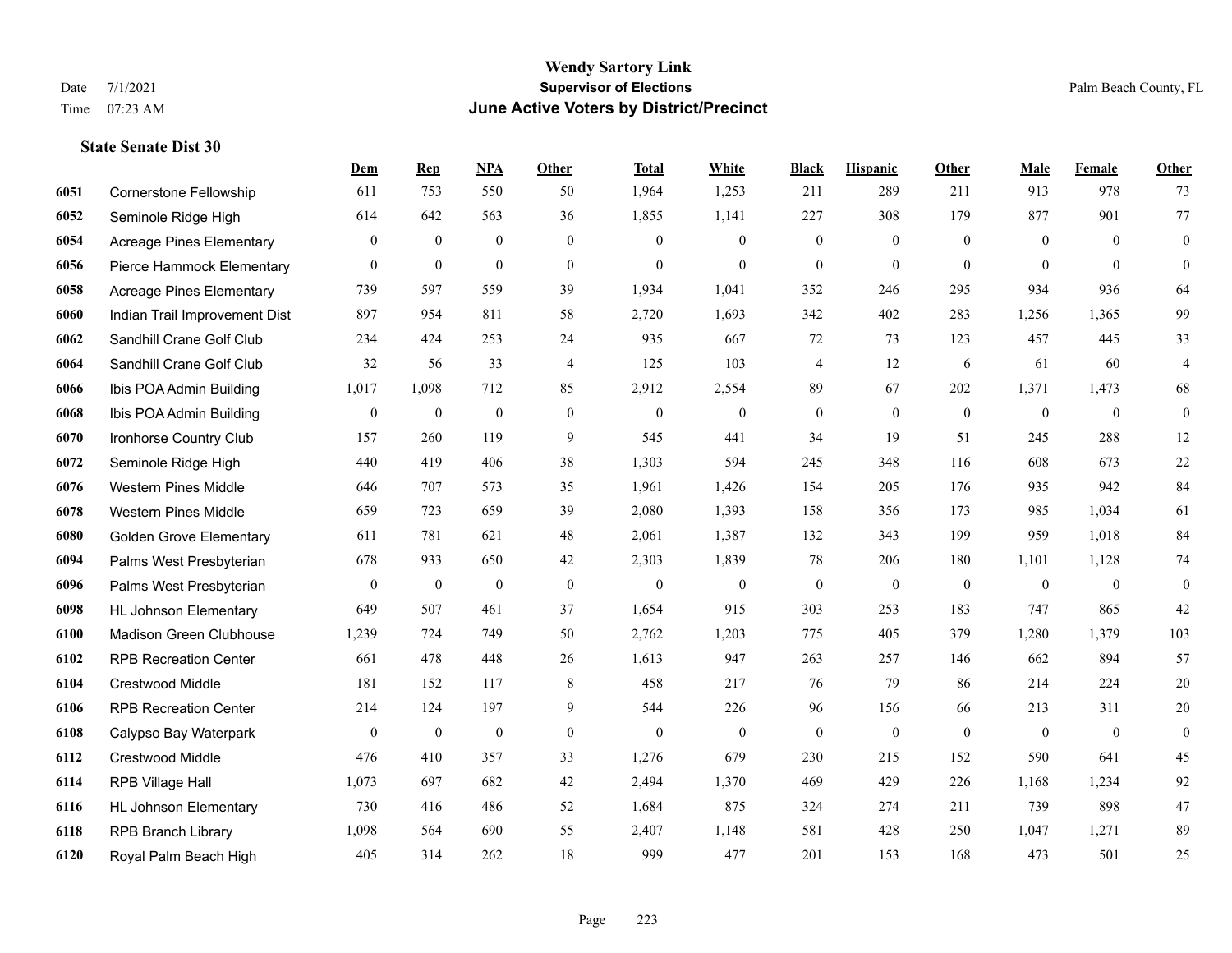#### **Wendy Sartory Link** Date 7/1/2021 **Supervisor of Elections** Palm Beach County, FL Time 07:23 AM **June Active Voters by District/Precinct**

# **Dem Rep NPA Other Total White Black Hispanic Other Male Female Other** RPB Cultural Center 1,174 658 746 52 2,630 1,391 499 489 251 1,128 1,413 89 RPB Cultural Center 588 320 383 18 1,309 637 281 276 115 553 715 41 Calypso Bay Waterpark 680 298 495 32 1,505 547 407 360 191 648 796 61 Royal Palm Beach High 35 27 29 3 94 52 25 10 7 42 52 0 Royal Palm Beach High 82 42 88 5 217 101 36 59 21 100 110 7 Royal Palm Beach High 391 192 259 18 860 418 166 184 92 392 436 32 Christ Fellowship Church RPB 959 467 684 29 2,139 848 505 493 293 951 1,093 95 Calypso Bay Waterpark 1 1 0 0 2 0 1 0 1 0 1 1 Royal Palm Beach High 0 0 0 0 0 0 0 0 0 0 0 0 Royal Palm Beach High 336 500 305 32 1,173 852 106 112 103 565 584 24 Christ Fellowship Church RPB 0 0 0 0 0 0 0 0 0 0 0 0 Christ Fellowship Church RPB 0 0 0 0 0 0 0 0 0 0 0 0 Christ Fellowship Church RPB 1 2 1 0 4 3 0 0 1 3 1 0 Christ Fellowship Church RPB 0 0 1 0 1 1 0 0 0 0 1 0 Christ Fellowship Church RPB 0 6 2 0 8 8 0 0 0 3 5 0 Christ Fellowship Church RPB 1,299 578 824 65 2,766 967 839 638 322 1,182 1,467 117 Christ Fellowship Church RPB 25 51 36 2 114 88 7 7 12 53 57 4 Christ Fellowship Church RPB 21 12 17 2 52 22 9 17 4 23 27 2 Everglades Elementary 559 377 445 26 1,407 644 293 246 224 647 691 69 Everglades Elementary 18 49 20 1 88 67 4 14 3 41 45 2 Emerald Cove Middle 33 23 33 0 89 46 26 9 8 23 62 4 Palm Beach Central High 271 247 179 9 706 379 147 59 121 317 362 27 Palm Beach Central High 284 370 249 19 922 607 94 102 119 424 474 24 Buena Vida Clubhouse 320 204 174 12 710 623 19 22 46 320 371 19 J F Kennedy Middle 0 0 0 0 0 0 0 0 0 0 0 0 J F Kennedy Middle 0 0 0 0 0 0 0 0 0 0 0 0 J F Kennedy Middle 0 0 0 0 0 0 0 0 0 0 0 0 J F Kennedy Middle 0 0 0 0 0 0 0 0 0 0 0 0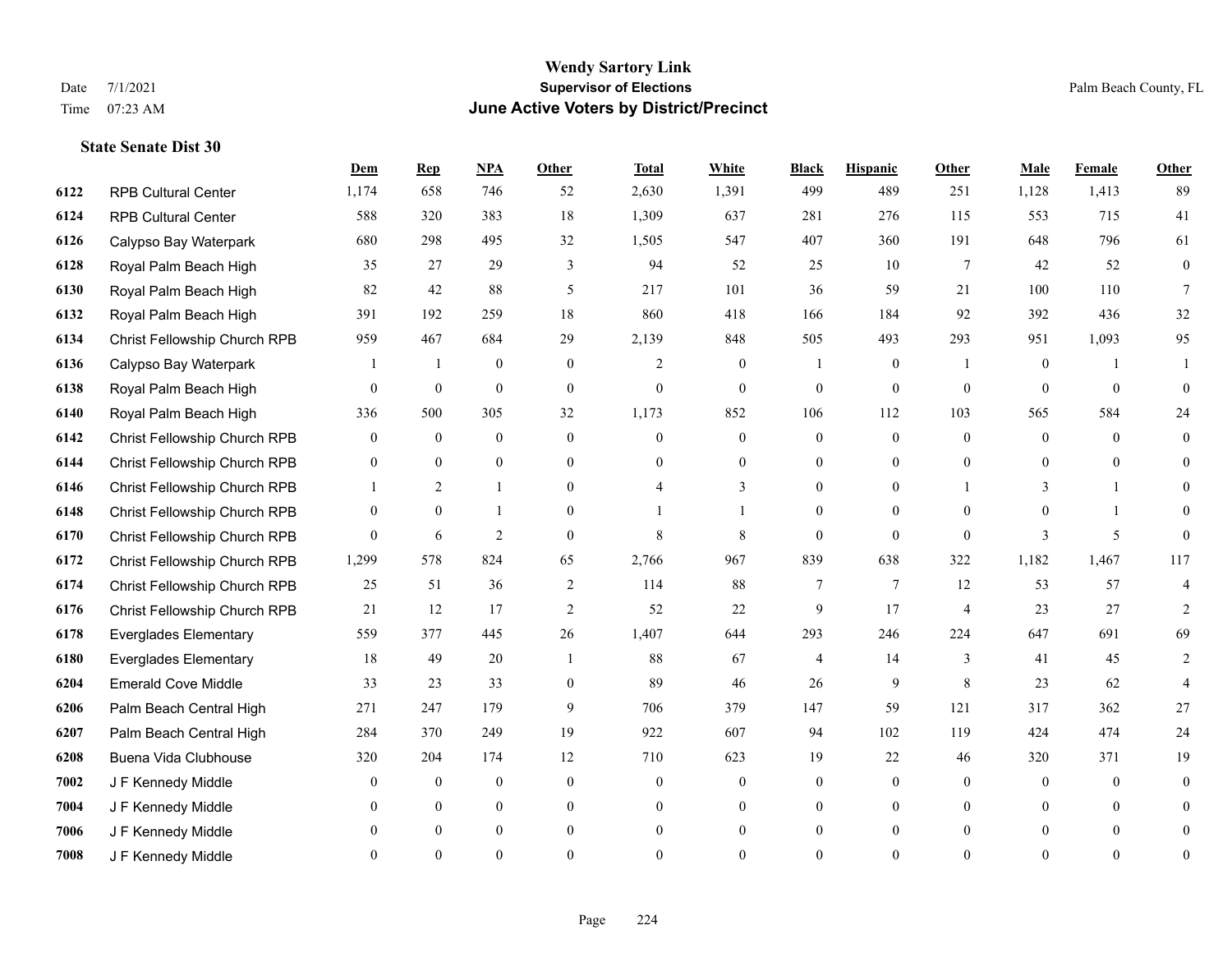#### **Wendy Sartory Link** Date 7/1/2021 **Supervisor of Elections** Palm Beach County, FL Time 07:23 AM **June Active Voters by District/Precinct**

**Dem Rep NPA Other Total White Black Hispanic Other Male Female Other**

# St John Lutheran Church 278 12 89 6 385 27 312 23 23 128 240 17 St John Lutheran Church 1,073 197 421 18 1,709 489 989 69 162 784 864 61 RB Prep Achievement Academy 0 0 0 0 0 0 0 0 0 0 0 0 RB Prep Achievement Academy 2 1 0 0 3 1 2 0 0 2 1 0 RB Prep Achievement Academy 0 0 0 0 0 0 0 0 0 0 0 0 RB Prep Achievement Academy 0 0 0 0 0 0 0 0 0 0 0 0 J F Kennedy Middle 888 176 360 26 1,450 294 795 151 210 645 756 49 Hurst Chapel AME Church 1,545 85 330 23 1,983 145 1,616 93 129 804 1,122 57 Hurst Chapel AME Church 264 33 104 3 404 60 249 39 56 145 241 18 Lindsey Davis Senior Comm Ctr 2,261 75 407 19 2,762 58 2,487 37 180 1,103 1,563 96 Wells Recreation Center 1,826 138 461 19 2,444 233 1,914 100 197 1,045 1,309 90 Riviera Beach Marina Event Ctr 196 297 173 22 688 550 47 46 45 346 322 20 Crossroads Baptist Church 0 0 0 0 0 0 0 0 0 0 0 0 Suncoast High 1,295 201 498 25 2,019 364 1,213 147 295 838 1,103 78 RB Prep Achievement Academy 0 0 0 6 0 0 6 0 0 0 0 6 4 1 1 RB Prep Achievement Academy 0 0 0 0 0 0 0 0 0 0 0 0 Mary McLeod Bethune Elementary 1,229 53 247 16 1,545 34 1,368 45 98 606 892 47 Mary McLeod Bethune Elementary 388 32 119 8 547 42 419 27 59 203 320 24 Dan Calloway Complex 1,718 73 361 20 2,172 42 1,923 44 163 879 1,231 62 Wells Recreation Center 1,384 87 351 15 1,837 186 1,454 63 134 754 1,012 71 Riviera Beach Marina Event Ctr 36 30 15 5 86 72 7 2 5 48 37 1 Crossroads Baptist Church 279 8 78 9 374 6 316 26 26 121 238 15 Crossroads Baptist Church 1 2 1 0 4 3 0 0 1 1 3 0 Crossroads Baptist Church 0 0 0 0 0 0 0 0 0 0 0 0 Crossroads Baptist Church 984 69 289 13 1,355 112 1,028 72 143 577 717 61 Crossroads Baptist Church 0 0 0 0 0 0 0 0 0 0 0 0 Palm Beach Lakes High 1,430 363 599 41 2,433 809 1,097 305 222 985 1,349 99

Ephesus Junior Academy 1,171 64 226 16 1,477 104 1,215 50 108 598 832 47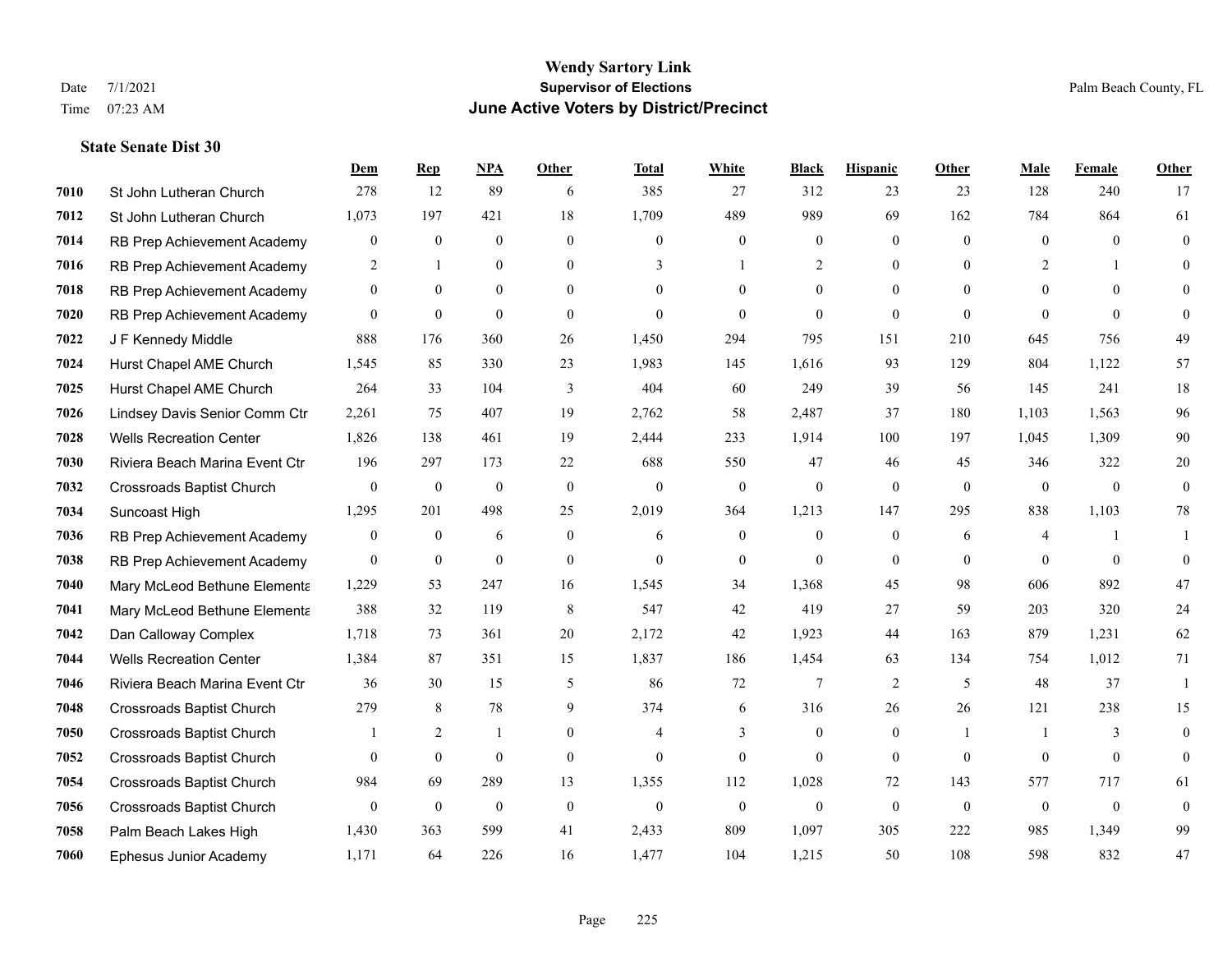#### **Wendy Sartory Link** Date 7/1/2021 **Supervisor of Elections** Palm Beach County, FL Time 07:23 AM **June Active Voters by District/Precinct**

# **Dem Rep NPA Other Total White Black Hispanic Other Male Female Other** Mangonia Park Town Hall 714 40 177 10 941 81 752 39 69 376 537 28 Grace Episcopal Church 1,306 162 429 33 1,930 337 1,264 127 202 822 1,019 89 Northboro Elementary 1,067 186 415 30 1,698 457 908 162 171 761 866 71 Pleasant City Community Center 934 245 478 35 1,692 783 584 172 153 805 804 83 Northboro Elementary 459 396 367 40 1,262 1,012 65 82 103 583 646 33 Egret Lake Elementary 478 110 232 6 826 216 366 134 110 355 439 32 Egret Lake Elementary 199 34 85 9 327 55 193 33 46 141 178 8 Egret Lake Elementary 3 2 1 0 6 4 1 0 1 5 1 0 Egret Lake Elementary 358 100 145 16 619 419 103 48 49 240 357 22 Egret Lake Elementary 23 3 0 0 26 25 0 0 1 6 19 1 Seminole Trails Elementary 1,040 314 490 29 1,873 680 710 261 222 812 976 85 Sharon Christian Church 741 272 429 45 1,487 601 444 279 163 608 821 58 Bear Lakes Middle 35 17 12 1 65 25 14 10 16 25 36 4 Whitehall Clubhouse #3 678 481 441 50 1,650 1,045 245 193 167 770 831 49 Bear Lakes Middle 1,295 472 795 57 2,619 1,037 899 370 313 1,135 1,360 124 Palm Beach Lakes High 117 36 76 3 232 85 66 24 57 106 112 14 Salvation Army Activity Hall 599 78 279 12 968 159 504 128 177 411 509 48 Salvation Army Activity Hall 832 308 479 31 1,650 678 529 253 190 664 907 79 U M Church of Palm Beaches 21 17 18 1 57 45 2 9 1 29 24 4 U M Church of Palm Beaches 951 432 651 67 2,101 1,024 652 228 197 937 1,100 64 First Christian Church 733 178 322 24 1,257 412 621 100 124 477 734 46 WPB City Fire Station #5 742 381 409 24 1,556 954 271 185 146 669 835 52 Roosevelt Elementary 2,057 168 526 28 2,779 262 2,066 237 214 1,112 1,549 118 Chamber of Commerce 403 392 339 55 1,189 893 61 100 135 562 588 39 Adult Education Center 671 212 387 28 1,298 411 403 360 124 525 713 60 Adult Education Center 128 28 58 8 222 54 123 23 22 69 144 9 Adult Education Center 0 0 0 0 0 0 0 0 0 0 0 0 Adult Education Center 0 0 0 0 0 0 0 0 0 0 0 0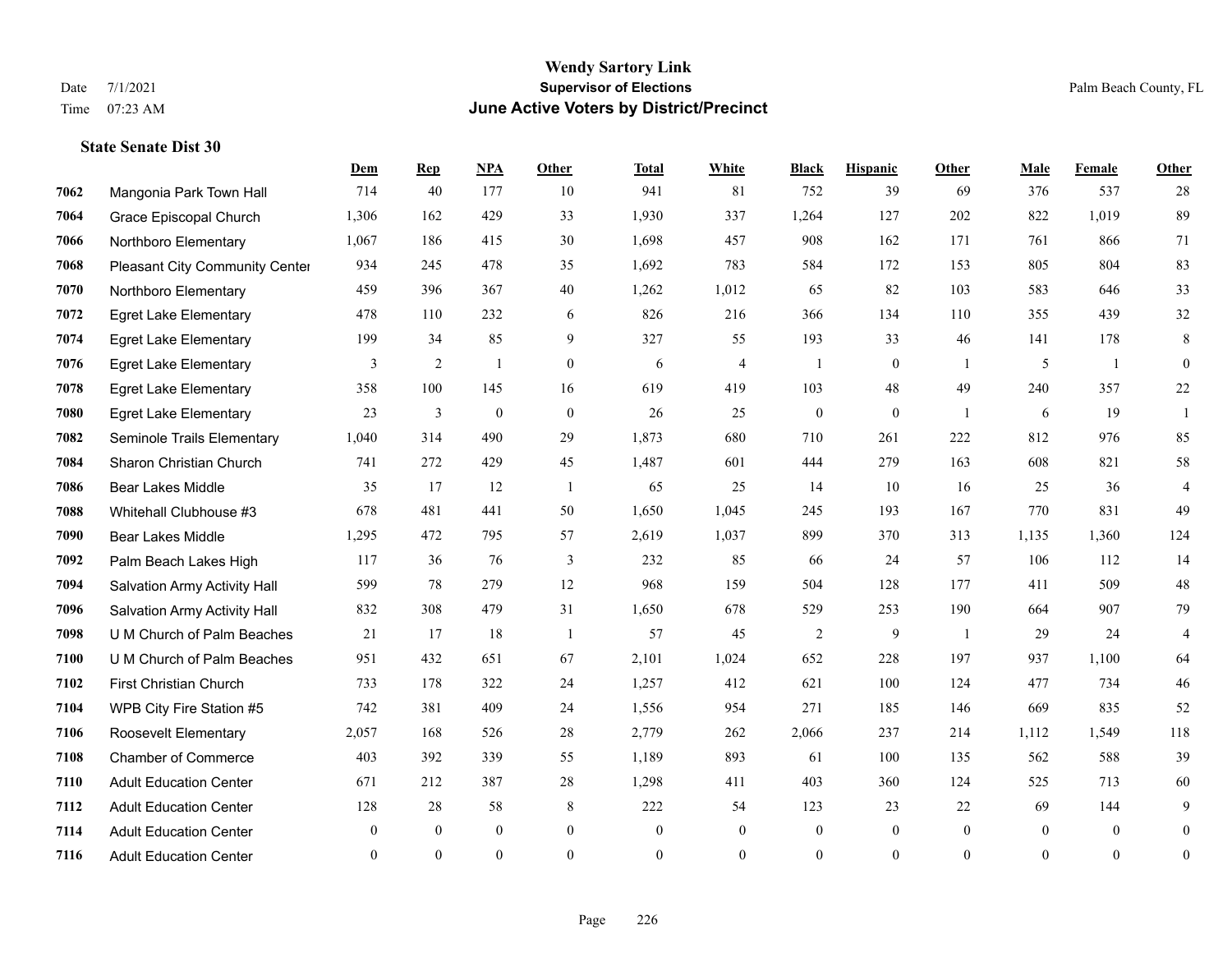#### **Wendy Sartory Link** Date 7/1/2021 **Supervisor of Elections** Palm Beach County, FL Time 07:23 AM **June Active Voters by District/Precinct**

# **Dem Rep NPA Other Total White Black Hispanic Other Male Female Other** Adult Education Center 31 31 35 5 102 76 3 18 5 51 45 6 U M Church of Palm Beaches 277 111 173 8 569 204 205 107 53 245 294 30 U M Church of Palm Beaches 0 0 0 0 0 0 0 0 0 0 0 0 First Christian Church 1,222 141 339 15 1,717 200 1,235 117 165 751 904 62 First Christian Church 1,511 499 749 78 2,837 1,085 1,041 408 303 1,169 1,553 115 Westward Elementary 1,954 124 464 24 2,566 157 2,105 118 186 1,029 1,451 86 Alexander W Dreyfoos SOA High 820 815 733 70 2,438 1,861 115 210 252 1,236 1,132 70 WPB City Hall Flagler Gallery 675 654 576 78 1,983 1,556 83 138 206 996 914 73 Clayton Hutcheson Hall A 804 170 396 24 1,394 307 659 283 145 609 718 67 Haverhill Town Hall 44 36 35 2 117 48 32 27 10 49 63 5 Westgate Community Center 1,545 446 894 29 2,914 686 944 986 298 1,297 1,475 142 Haverhill Town Hall 170 75 94 4 343 105 124 75 39 160 162 21 Clayton Hutcheson Hall B 34 7 12 0 53 16 25 7 5 23 30 0 Clayton Hutcheson Hall B 47 3 20 1 71 4 46 12 9 28 37 6 Clayton Hutcheson Hall B 237 15 96 2 350 25 223 79 23 126 209 15 Howard Park Community Center 73 25 43 5 146 63 36 27 20 73 66 7 Howard Park Community Center 60 11 47 1 119 17 49 32 21 54 55 10 Howard Park Community Center 356 277 298 36 967 775 38 86 68 486 454 27 WPB City Hall Flagler Gallery 475 451 278 42 1,246 987 44 116 99 483 714 49 Morton & Barbara Mandel Center 148 374 158 19 699 622 8 13 56 319 359 21 PB Fire Station #3 42 103 59 2 206 177 0 7 22 92 101 13 PB Fire Station #3 532 472 408 52 1,464 1,310 18 34 102 642 785 37 PB Fire Station #3 316 378 295 33 1,022 906 2 30 84 457 540 25 **8001 Federal Only 0 0 0 0 0 0 0 0 0** 0 State Only 134 104 117 2 357 274 13 14 56 160 184 13 **State Senate Dist 30** 140,835 106,005 93,385 7,634 347,859 212,998 62,979 40,982 30,900 154,451 181,332 12,076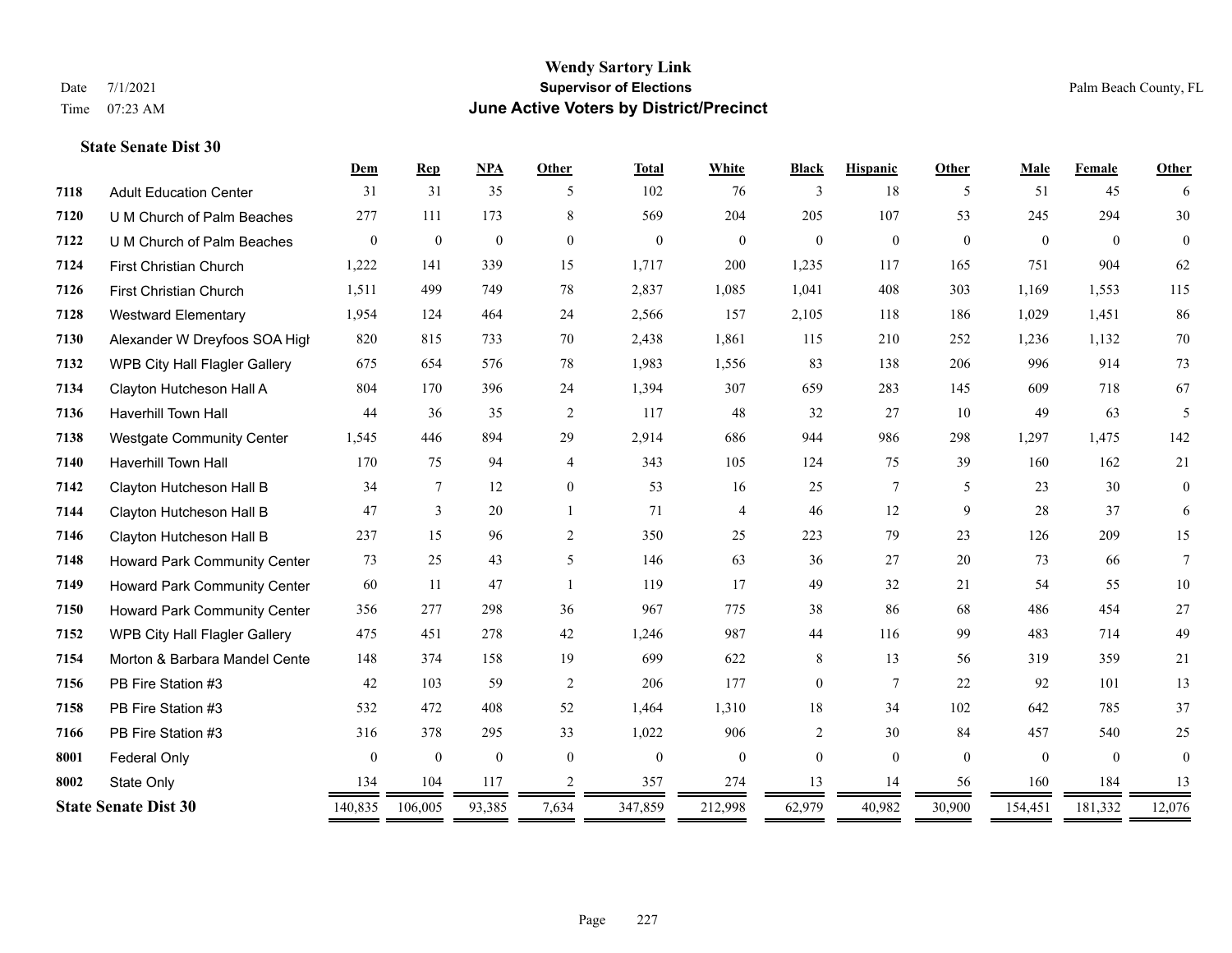|      |                                   | Dem            | <b>Rep</b>     | NPA              | <b>Other</b>   | <b>Total</b>   | <b>White</b>     | <b>Black</b>     | <b>Hispanic</b> | <b>Other</b>   | <b>Male</b>    | Female         | <b>Other</b>     |
|------|-----------------------------------|----------------|----------------|------------------|----------------|----------------|------------------|------------------|-----------------|----------------|----------------|----------------|------------------|
| 2084 | <b>Community Christian Church</b> | 275            | 117            | 157              | 17             | 566            | 167              | 203              | 126             | 70             | 251            | 300            | 15               |
| 2085 | <b>Community Christian Church</b> | $\overline{2}$ | $\mathbf{1}$   | $\overline{0}$   | $\mathbf{0}$   | 3              | 3                | $\mathbf{0}$     | $\mathbf{0}$    | $\theta$       |                | $\overline{2}$ | $\mathbf{0}$     |
| 2086 | <b>Community Christian Church</b> | 1,221          | 554            | 930              | 52             | 2,757          | 859              | 598              | 920             | 380            | 1,200          | 1,445          | 112              |
| 2087 | <b>Community Christian Church</b> | $\mathbf{1}$   | $\mathbf{1}$   | $\boldsymbol{0}$ | $\overline{0}$ | $\sqrt{2}$     | $\mathfrak{2}$   | $\boldsymbol{0}$ | $\mathbf{0}$    | $\mathbf{0}$   | $\overline{2}$ | $\mathbf{0}$   | $\mathbf{0}$     |
| 2096 | 1st Church of the Nazarene        | 252            | 68             | 190              | $\overline{4}$ | 514            | 118              | 24               | 326             | 46             | 240            | 243            | 31               |
| 2112 | Palm Springs Middle               | 7              | 6              | $\overline{7}$   | $\overline{0}$ | 20             | 15               | 3                | $\mathbf{0}$    | 2              | 9              | 11             | $\mathbf{0}$     |
| 2116 | The Ark Church                    | 813            | 549            | 693              | 31             | 2,086          | 915              | 149              | 852             | 170            | 888            | 1,118          | 80               |
| 2118 | Palm Springs Middle               | $\overline{0}$ | $\mathbf{0}$   | $\mathbf{0}$     | $\overline{0}$ | $\theta$       | $\boldsymbol{0}$ | $\boldsymbol{0}$ | $\mathbf{0}$    | $\theta$       | $\overline{0}$ | $\theta$       | $\boldsymbol{0}$ |
| 2120 | Palm Springs Middle               | 57             | 21             | 50               | $\overline{0}$ | 128            | 33               | 13               | 54              | 28             | 50             | 67             | 11               |
| 2122 | Palm Springs Middle               | 1              | $\mathbf{0}$   | $\theta$         | $\Omega$       | $\mathbf{1}$   | $\overline{0}$   | $\mathbf{1}$     | $\mathbf{0}$    | $\theta$       |                | $\theta$       | $\mathbf{0}$     |
| 2124 | Palm Springs Middle               | 5              | 3              | 8                | $\overline{0}$ | 16             | 7                | 3                | 5               | $\overline{1}$ | 7              | 9              | $\mathbf{0}$     |
| 2126 | St Marys Orthodox Church          | 274            | 249            | 225              | 9              | 757            | 430              | 31               | 232             | 64             | 351            | 386            | 20               |
| 2127 | Lake Clarke Shores Town Hall      |                | $\bf{0}$       | $\mathbf{1}$     | $\overline{0}$ | $\overline{2}$ | $\boldsymbol{0}$ | $\mathbf{0}$     | $\overline{c}$  | $\theta$       | $\overline{2}$ | $\theta$       | $\overline{0}$   |
| 2128 | Palm Springs Middle               | $\Omega$       | $\mathbf{0}$   | $\mathbf{0}$     | $\overline{0}$ | $\theta$       | $\overline{0}$   | $\boldsymbol{0}$ | $\mathbf{0}$    | $\theta$       | $\mathbf{0}$   | $\theta$       | $\Omega$         |
| 2148 | <b>Liberty Park Elementary</b>    | $\Omega$       | $\mathbf{0}$   | $\theta$         | $\Omega$       | $\Omega$       | $\Omega$         | $\theta$         | $\theta$        | $\theta$       | $\Omega$       | $\Omega$       | $\Omega$         |
| 2150 | River Bridge Activities Center    | 1,090          | 525            | 675              | 52             | 2,342          | 1,141            | 474              | 478             | 249            | 975            | 1,283          | 84               |
| 2152 | Pine Ridge North II               | 1,117          | 505            | 800              | 52             | 2,474          | 1,024            | 383              | 807             | 260            | 987            | 1,384          | 103              |
| 2154 | Forest Hill Elementary            | 1,141          | 434            | 796              | 30             | 2,401          | 739              | 386              | 1,026           | 250            | 1,036          | 1,236          | 129              |
| 2156 | Cresthaven Emory Aud              | 634            | 418            | 311              | 15             | 1,378          | 770              | 96               | 416             | 96             | 511            | 816            | 51               |
| 2158 | Community Of Hope                 | 1,094          | 419            | 830              | 30             | 2,373          | 601              | 437              | 1,021           | 314            | 1,040          | 1,214          | 119              |
| 2160 | Cresthaven Barkley Aud            | 522            | 359            | 284              | 20             | 1,185          | 601              | 84               | 396             | 104            | 497            | 635            | 53               |
| 2162 | Cresthaven Ashley Aud             | 333            | 218            | 221              | 14             | 786            | 397              | 37               | 287             | 65             | 311            | 442            | 33               |
| 2164 | <b>Covered Bridge Clubhouse</b>   | 1,133          | 734            | 663              | 39             | 2,569          | 1,792            | 134              | 469             | 174            | 994            | 1,495          | $80\,$           |
| 2166 | Poinciana Clubhouse               | 895            | 523            | 498              | 37             | 1,953          | 1,288            | 92               | 412             | 161            | 762            | 1,123          | 68               |
| 2168 | First Baptist Church GA           | $\mathbf{0}$   | $\mathbf{0}$   | $\overline{0}$   | $\theta$       | $\mathbf{0}$   | $\boldsymbol{0}$ | $\boldsymbol{0}$ | $\mathbf{0}$    | $\mathbf{0}$   | $\mathbf{0}$   | $\mathbf{0}$   | $\mathbf{0}$     |
| 2170 | <b>Liberty Park Elementary</b>    | 1,119          | 539            | 665              | 53             | 2,376          | 1,045            | 452              | 624             | 255            | 939            | 1,321          | 116              |
| 2172 | First Baptist Church GA           | 17             | $\overline{4}$ | -11              | $\theta$       | 32             | 15               | 3                | 10              | $\overline{4}$ | 13             | 18             | 1                |
| 2174 | First Baptist Church GA           | 456            | 187            | 269              | 12             | 924            | 406              | 191              | 204             | 123            | 405            | 477            | 42               |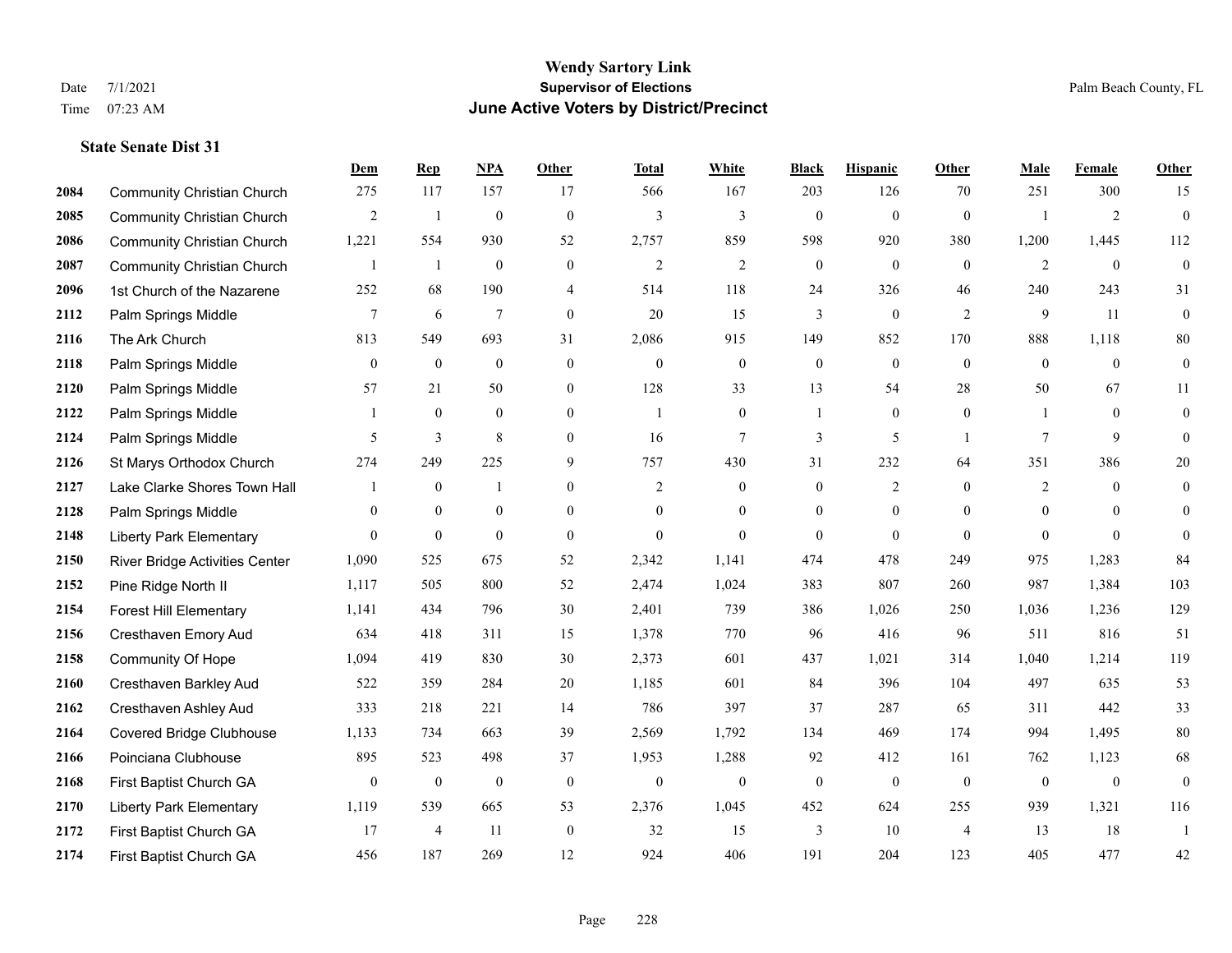|      |                                    | Dem              | <b>Rep</b>       | NPA              | <b>Other</b>     | <b>Total</b>     | <b>White</b>     | <b>Black</b>     | <b>Hispanic</b>  | Other          | <b>Male</b>      | <b>Female</b>    | <b>Other</b>     |
|------|------------------------------------|------------------|------------------|------------------|------------------|------------------|------------------|------------------|------------------|----------------|------------------|------------------|------------------|
| 2182 | <b>Greenacres Community Center</b> | 635              | 278              | 522              | 29               | 1,464            | 519              | 139              | 660              | 146            | 583              | 792              | 89               |
| 2184 | American Polish Club               | 1,096            | 396              | 803              | 36               | 2,331            | 724              | 340              | 1,009            | 258            | 963              | 1,227            | 141              |
| 2186 | American Polish Club               | 325              | 134              | 233              | 6                | 698              | 212              | 110              | 307              | 69             | 310              | 357              | 31               |
| 2188 | St Lukes United Methodist Chr      | 468              | 517              | 425              | 34               | 1,444            | 1,144            | 35               | 188              | 77             | 683              | 722              | 39               |
| 2190 | Lucerne Pointe Clubhouse           | 1,026            | 526              | 646              | 46               | 2,244            | 1,423            | 222              | 423              | 176            | 920              | 1,245            | 79               |
| 2192 | Fountains Of Palm Beach            | 919              | 442              | 565              | 55               | 1,981            | 1,348            | 140              | 328              | 165            | 837              | 1,076            | 68               |
| 2194 | <b>LC Swain Middle</b>             | 1,087            | 359              | 703              | 40               | 2,189            | 752              | 453              | 758              | 226            | 917              | 1,163            | 109              |
| 2196 | Pine Ridge South IV Clubhouse      | 893              | 499              | 500              | 40               | 1,932            | 1,159            | 262              | 399              | 112            | 751              | 1,109            | $72\,$           |
| 2198 | American Finnish Club              | 14               | 9                | 8                | $\mathbf{0}$     | 31               | 17               | 3                | 1                | 10             | 12               | 16               | 3                |
| 2202 | <b>LC Swain Middle</b>             | $\mathbf{0}$     | 8                | $\overline{1}$   | $\overline{0}$   | 9                | 6                | $\boldsymbol{0}$ | 3                | $\overline{0}$ | 4                | 5                | $\boldsymbol{0}$ |
| 2204 | <b>Heritage Elementary</b>         | 552              | 216              | 477              | 30               | 1,275            | 420              | 137              | 602              | 116            | 555              | 647              | 73               |
| 2206 | <b>Heritage Elementary</b>         | 463              | 195              | 328              | 16               | 1,002            | 323              | 213              | 334              | 132            | 432              | 517              | 53               |
| 2208 | American Finnish Club              | 6                | $\tau$           | $\overline{1}$   | -1               | 15               | 14               | $\boldsymbol{0}$ | $\boldsymbol{0}$ | -1             | 6                | 8                | 1                |
| 2210 | American Polish Club               | 232              | 94               | 137              | 6                | 469              | 170              | 114              | 139              | 46             | 187              | 262              | $20\,$           |
| 2212 | American Polish Club               | $\overline{0}$   | $\mathbf{0}$     | $\overline{0}$   | $\Omega$         | $\mathbf{0}$     | $\overline{0}$   | $\mathbf{0}$     | $\mathbf{0}$     | $\theta$       | $\theta$         | $\mathbf{0}$     | $\mathbf{0}$     |
| 2214 | Indian Pines Elementary            | 1,177            | 254              | 572              | 35               | 2,038            | 467              | 895              | 442              | 234            | 915              | 1,021            | 102              |
| 2216 | Indian Pines Elementary            | 1,797            | 297              | 836              | 42               | 2,972            | 524              | 1,496            | 581              | 371            | 1,328            | 1,497            | 147              |
| 2218 | <b>Tradewinds Middle</b>           | 1,274            | 325              | 641              | 34               | 2,274            | 579              | 877              | 377              | 441            | 1,003            | 1,145            | 126              |
| 3002 | Palm Springs Middle                | 817              | 341              | 551              | 47               | 1,756            | 526              | 319              | 743              | 168            | 715              | 965              | 76               |
| 3004 | <b>Community Of Hope</b>           | 68               | 40               | 61               | 2                | 171              | 66               | 10               | 69               | 26             | 85               | 75               | 11               |
| 3006 | Faith Presbyterian                 | 981              | 620              | 683              | 32               | 2,316            | 954              | 266              | 890              | 206            | 949              | 1,264            | 103              |
| 3008 | Palm Springs Middle                | $\boldsymbol{0}$ | $\boldsymbol{0}$ | $\boldsymbol{0}$ | $\boldsymbol{0}$ | $\boldsymbol{0}$ | $\boldsymbol{0}$ | $\boldsymbol{0}$ | $\boldsymbol{0}$ | $\mathbf{0}$   | $\boldsymbol{0}$ | $\boldsymbol{0}$ | $\boldsymbol{0}$ |
| 3010 | Faith Presbyterian                 | 368              | 205              | 292              | 24               | 889              | 363              | 112              | 335              | 79             | 406              | 448              | 35               |
| 3012 | <b>Emmanuel Baptist Church</b>     | 638              | 575              | 412              | 20               | 1,645            | 992              | 44               | 517              | 92             | 696              | 885              | 64               |
| 3014 | Lake Clarke Shores Town Hall       | 1,025            | 1,087            | 640              | 44               | 2,796            | 2,048            | 82               | 493              | 173            | 1,266            | 1,438            | 92               |
| 3016 | Community Of Hope                  | 46               | 37               | 53               | $\overline{2}$   | 138              | 36               | 9                | 77               | 16             | 52               | 76               | $10\,$           |
| 3018 | Palm Springs Middle                | 11               | 12               | 8                | 3                | 34               | 14               | $\boldsymbol{0}$ | 16               | $\overline{4}$ | 14               | 19               | $\mathbf{1}$     |
| 3020 | Palm Springs Village Hall          | 969              | 620              | 775              | 34               | 2,398            | 973              | 170              | 1,057            | 198            | 1,055            | 1,229            | 114              |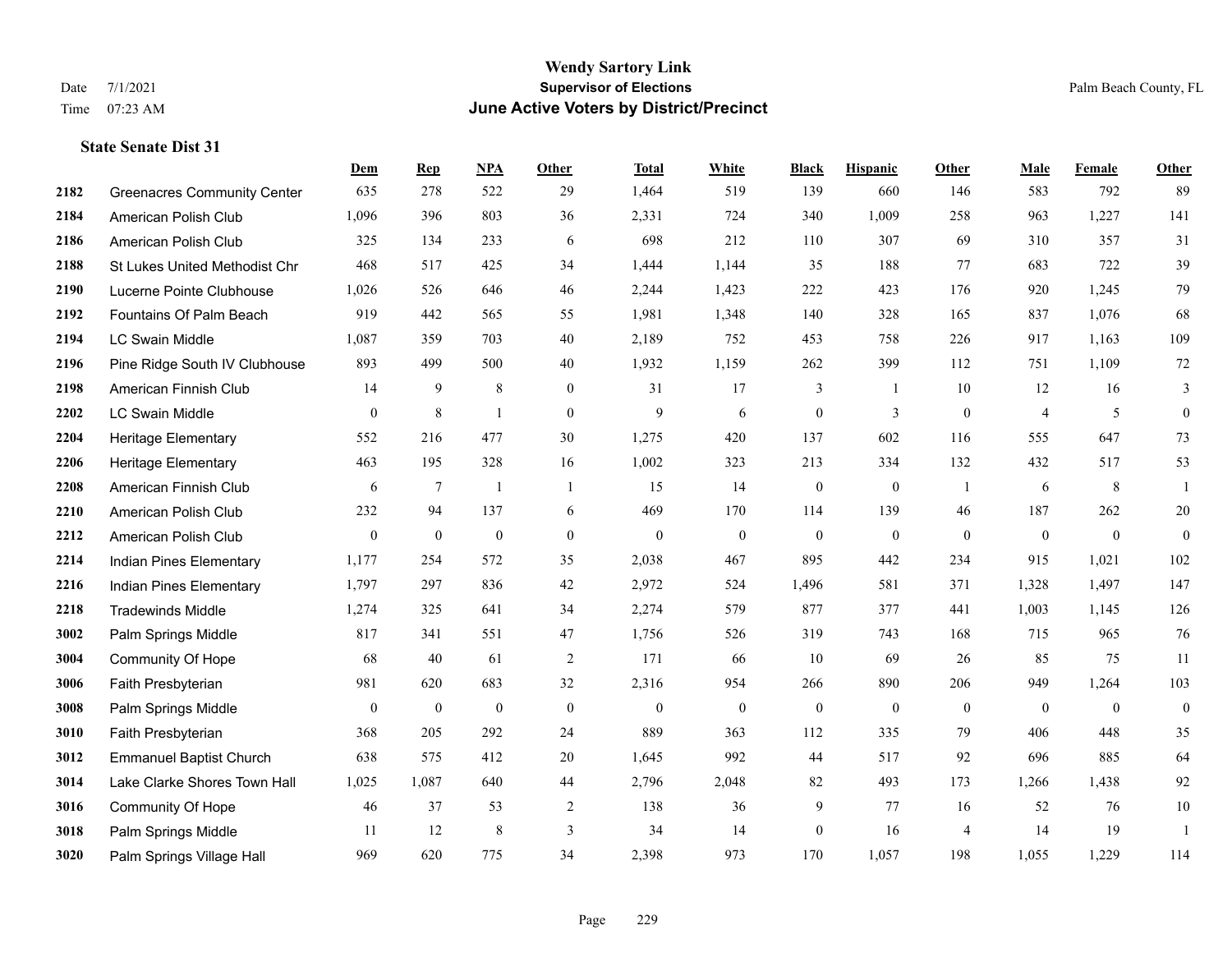|      |                                  | Dem              | <b>Rep</b>       | NPA              | <b>Other</b>     | <b>Total</b>   | <b>White</b>     | <b>Black</b>     | <b>Hispanic</b>  | <b>Other</b>     | <b>Male</b>    | Female       | <b>Other</b>     |
|------|----------------------------------|------------------|------------------|------------------|------------------|----------------|------------------|------------------|------------------|------------------|----------------|--------------|------------------|
| 3022 | Oasis De Amor Baptist Church     | 515              | 216              | 399              | 18               | 1,148          | 375              | 137              | 491              | 145              | 538            | 544          | 66               |
| 3024 | Palm Springs Library             | 717              | 404              | 587              | 24               | 1,732          | 656              | 197              | 690              | 189              | 759            | 869          | 104              |
| 3026 | Palm Springs Village Hall        | $\boldsymbol{0}$ | $\bf{0}$         | $\mathbf{0}$     | $\overline{0}$   | $\mathbf{0}$   | $\overline{0}$   | $\boldsymbol{0}$ | $\boldsymbol{0}$ | $\theta$         | $\overline{0}$ | $\theta$     | $\boldsymbol{0}$ |
| 3028 | Palm Springs Village Hall        | $\overline{c}$   | $\mathbf{1}$     | $\mathbf{0}$     | $\overline{0}$   | 3              | $\mathbf{0}$     | $\boldsymbol{0}$ | 3                | $\mathbf{0}$     |                | 2            | $\mathbf{0}$     |
| 3030 | Palm Springs Village Hall        | $\overline{0}$   | $\mathbf{0}$     | $\mathbf{0}$     | $\overline{0}$   | $\mathbf{0}$   | $\overline{0}$   | $\boldsymbol{0}$ | $\mathbf{0}$     | $\theta$         | $\mathbf{0}$   | $\mathbf{0}$ | $\mathbf{0}$     |
| 3032 | Special Olympics of PBC          | 696              | 308              | 520              | 35               | 1,559          | 569              | 263              | 591              | 136              | 726            | 751          | 82               |
| 3034 | <b>Sunlight Community Church</b> | 156              | 102              | 78               | 5                | 341            | 182              | 42               | 96               | 21               | 155            | 176          | $10\,$           |
| 3036 | <b>Sunlight Community Church</b> | 389              | 216              | 282              | 15               | 902            | 375              | 174              | 263              | 90               | 400            | 470          | $32\,$           |
| 3038 | <b>Sunlight Community Church</b> | 720              | 294              | 533              | 32               | 1,579          | 662              | 246              | 504              | 167              | 735            | 761          | 83               |
| 3040 | 1st Congregational Church        | 692              | 315              | 398              | 39               | 1,444          | 1,065            | 72               | 190              | 117              | 708            | 682          | 54               |
| 3042 | 1st Congregational Church        | 724              | 456              | 394              | 44               | 1,618          | 1,365            | 24               | 128              | 101              | 739            | 824          | 55               |
| 3044 | Holy Redeemer Church             | 221              | 66               | 184              | $\tau$           | 478            | 137              | 98               | 200              | 43               | 208            | 253          | 17               |
| 3048 | Holy Redeemer Church             | 594              | 222              | 455              | 24               | 1,295          | 395              | 256              | 516              | 128              | 568            | 665          | 62               |
| 3050 | Holy Redeemer Church             | $\overline{7}$   | $\,$ 8 $\,$      | $\overline{2}$   | $\boldsymbol{0}$ | 17             | $10\,$           | 6                | $\mathbf{1}$     | $\boldsymbol{0}$ | 10             | $\tau$       | $\boldsymbol{0}$ |
| 3052 | Our Savior Lutheran Church       | 402              | 112              | 237              | 12               | 763            | 217              | 209              | 262              | 75               | 357            | 364          | $42\,$           |
| 3058 | Our Savior Lutheran Church       | $\mathbf{0}$     | $\boldsymbol{0}$ | $\overline{2}$   | $\mathbf{0}$     | $\overline{2}$ | -1               | $\overline{1}$   | $\mathbf{0}$     | $\mathbf{0}$     | -1             | -1           | $\mathbf{0}$     |
| 3060 | Our Savior Lutheran Church       | 253              | 52               | 152              | $\tau$           | 464            | 107              | 166              | 154              | 37               | 177            | 266          | 21               |
| 3062 | Our Savior Lutheran Church       | 1,035            | 319              | 566              | 49               | 1,969          | 785              | 431              | 565              | 188              | 909            | 964          | 96               |
| 3064 | 1st Congregational Church        | 466              | 218              | 354              | 32               | 1,070          | 752              | 91               | 150              | 77               | 501            | 525          | $44\,$           |
| 3066 | Our Savior Lutheran Church       | 364              | 128              | 276              | 21               | 789            | 547              | 70               | 93               | 79               | 381            | 373          | 35               |
| 3068 | St Andrews Episcopal             | 537              | 286              | 391              | 42               | 1,256          | 1,016            | 46               | 109              | 85               | 607            | 605          | $44\,$           |
| 3070 | Mid County Senior Center         | 713              | 268              | 558              | 36               | 1,575          | 517              | 362              | 488              | 208              | 711            | 784          | $80\,$           |
| 3071 | Holy Redeemer Church             | $\mathbf{0}$     | $\bf{0}$         | $\boldsymbol{0}$ | $\mathbf{0}$     | $\mathbf{0}$   | $\boldsymbol{0}$ | $\boldsymbol{0}$ | $\mathbf{0}$     | $\theta$         | $\mathbf{0}$   | $\mathbf{0}$ | $\boldsymbol{0}$ |
| 3072 | Holy Redeemer Church             | 138              | 24               | 82               | 8                | 252            | 65               | 101              | 49               | 37               | 95             | 146          | 11               |
| 3074 | <b>Coastal Chapel</b>            | 473              | 357              | 335              | 26               | 1,191          | 747              | 99               | 255              | 90               | 556            | 594          | 41               |
| 3075 | Lantana Recreation Center        | 14               | 10               | $\,8\,$          | $\sqrt{2}$       | 34             | 34               | $\boldsymbol{0}$ | $\boldsymbol{0}$ | $\mathbf{0}$     | 13             | 21           | $\boldsymbol{0}$ |
| 3076 | Our Savior Lutheran Church       | 47               | 39               | 47               | $\overline{1}$   | 134            | 94               | 15               | 19               | 6                | 72             | 58           | 4                |
| 3078 | Lakeside UM Church               | 645              | 398              | 442              | 36               | 1,521          | 952              | 168              | 269              | 132              | 676            | 802          | 43               |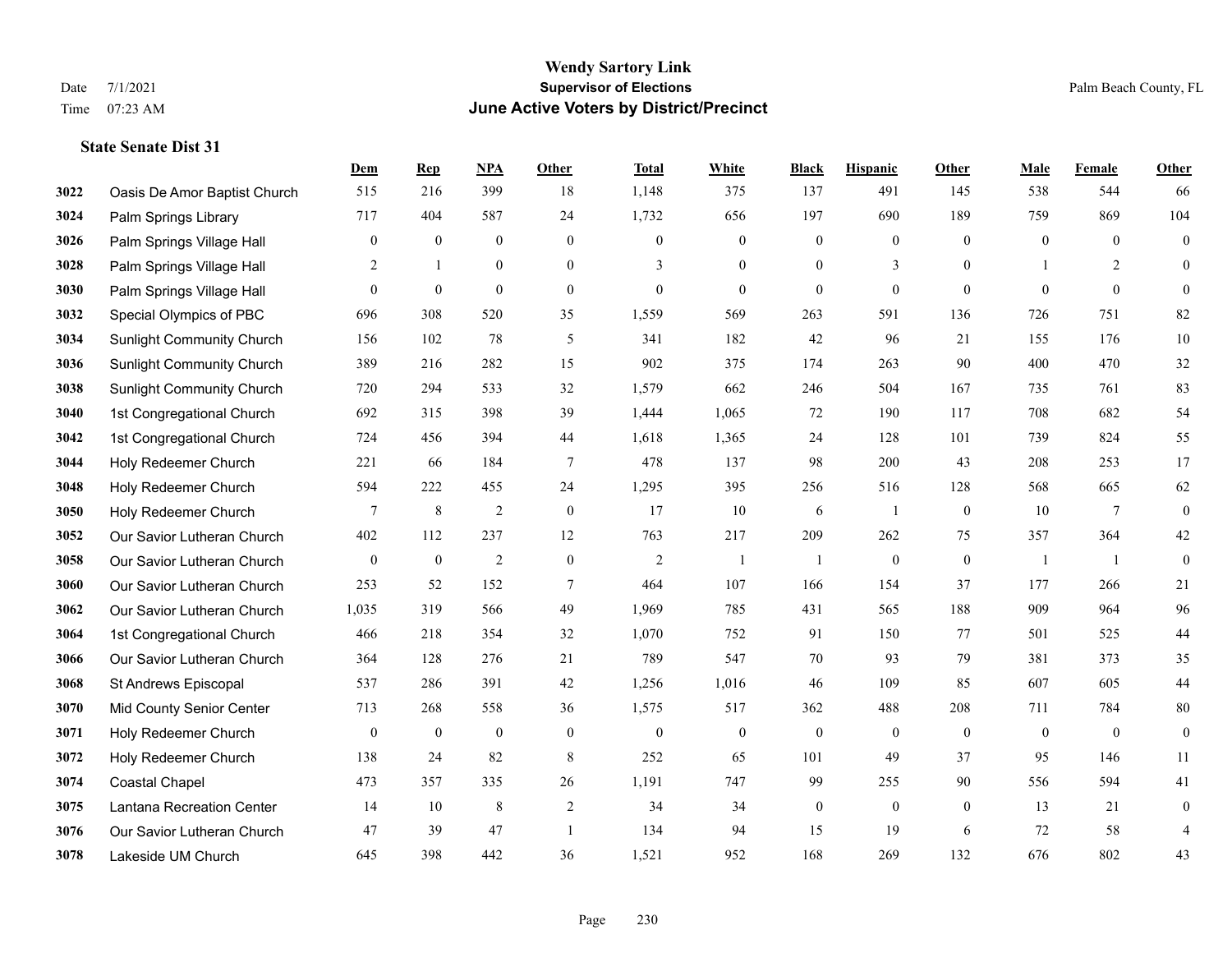#### **Wendy Sartory Link** Date 7/1/2021 **Supervisor of Elections** Palm Beach County, FL Time 07:23 AM **June Active Voters by District/Precinct**

# **Dem Rep NPA Other Total White Black Hispanic Other Male Female Other** American Finnish Club 839 221 555 40 1,655 397 504 561 193 721 832 102 Atlantis City Hall 486 904 441 41 1,872 1,621 38 90 123 860 969 43 Woodlands Middle 797 620 695 48 2,160 1,481 136 352 191 1,004 1,079 77 Tradewinds Middle 178 52 123 8 361 97 125 78 61 163 187 11 Coral Reef Elementary 327 241 261 26 855 513 70 189 83 401 427 27 Coral Reef Elementary 829 596 632 56 2,113 1,365 253 269 226 981 1,047 85 Manatee Elementary 683 582 512 42 1,819 1,247 169 217 186 826 932 61 Journeys End 426 332 352 20 1,130 754 92 134 150 531 570 29 Diamond View Elementary 1,203 447 792 47 2,489 1,035 628 523 303 1,095 1,286 108 American German Club 410 347 371 33 1,161 809 89 136 127 539 578 44 American German Club 298 113 204 16 631 231 172 97 131 279 323 29 Santaluces High 1,236 535 866 60 2,697 1,085 690 529 393 1,189 1,420 88 Lantana Road Branch Library 825 332 490 39 1,686 792 448 290 156 735 870 81 Starlight Cove Elementary 843 299 611 38 1,791 707 310 627 147 778 922 91 Santaluces High 378 246 293 12 929 543 122 177 87 453 444 32 Advent Lantana 1,077 529 732 50 2,388 1,462 370 366 190 986 1,319 83 Advent Lantana 207 231 174 16 628 515 21 48 44 307 307 14 West Boynton Park and Rec 787 575 645 44 2,051 1,302 217 284 248 925 1,050 76 Temple Shaarei Shalom 651 506 463 28 1,648 1,127 153 201 167 760 837 51 West Boynton Park and Rec 950 605 716 43 2,314 1,447 276 335 256 1,058 1,172 84 Winston Trails Swim Center 1,122 913 858 62 2,955 2,089 205 375 286 1,383 1,456 116 Park Vista High 864 658 682 48 2,252 1,427 224 361 240 1,009 1,163 80 Christa McAuliffe Middle 177 121 133 9 440 266 45 63 66 212 216 12 Hidden Oaks Elementary 1,084 319 569 33 2,005 589 791 352 273 858 1,060 87 Freedom Shores Elementary 877 401 579 33 1,890 836 522 275 257 837 977 76 Citrus Cove Elementary 861 499 572 31 1,963 1,159 310 287 207 863 1,018 82 Boynton Lakes North Clubhouse 417 195 274 15 901 424 218 128 131 403 467 31 Boynton Lakes North Clubhouse 389 163 218 15 785 441 137 136 71 314 440 31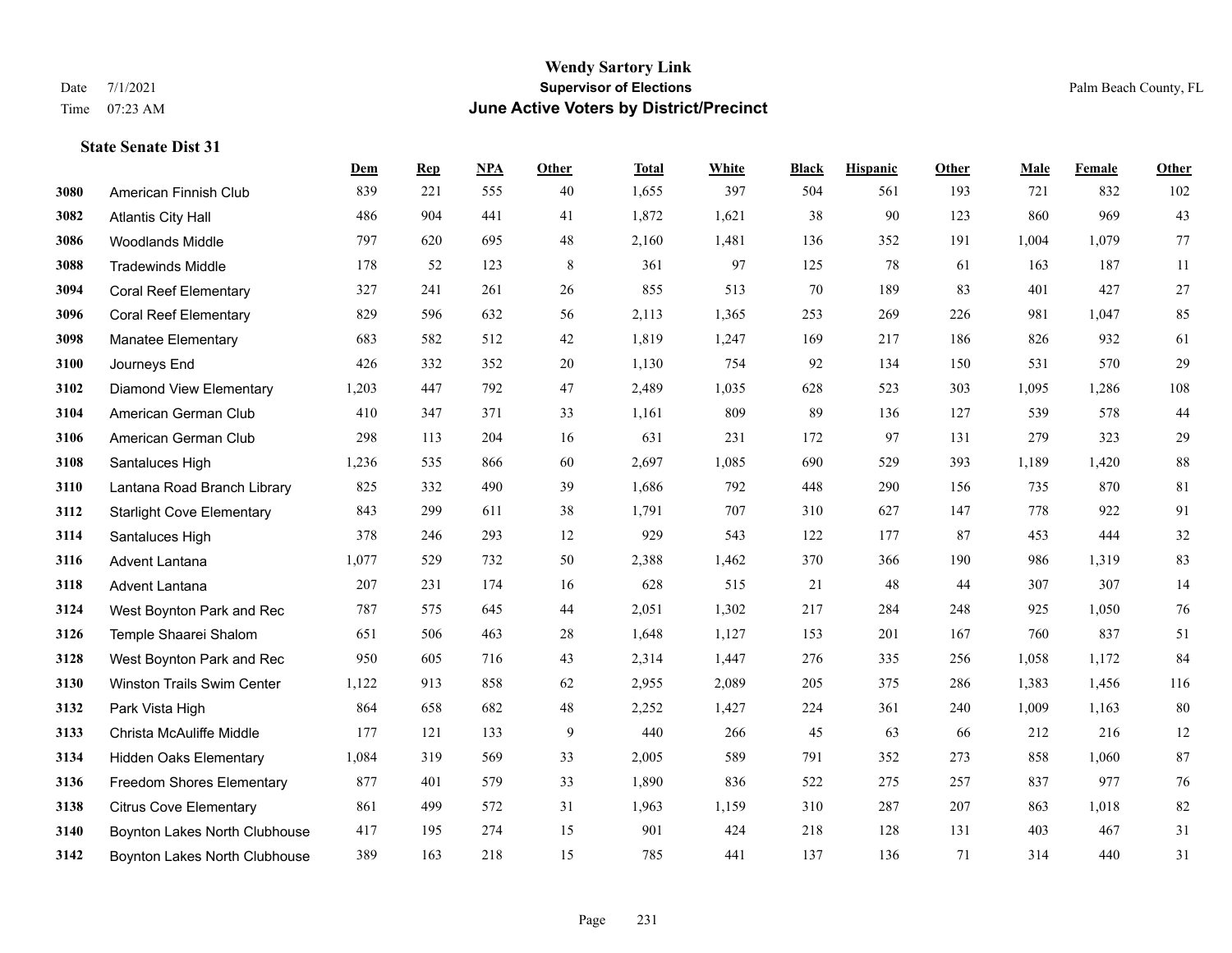#### **Wendy Sartory Link** Date 7/1/2021 **Supervisor of Elections** Palm Beach County, FL Time 07:23 AM **June Active Voters by District/Precinct**

# **Dem Rep NPA Other Total White Black Hispanic Other Male Female Other** Freedom Shores Elementary 10 8 10 0 28 22 0 3 3 11 14 3 Freedom Shores Elementary 329 124 168 15 636 422 79 73 62 259 357 20 Imagine Schools - Chancellor 61 54 54 5 61 54 5 174 118 12 27 17 86 83 5 Christa McAuliffe Middle 568 252 230 21 1,071 972 21 31 47 439 599 33 Park Vista High 648 408 388 33 1,477 1,265 55 63 94 649 778 50 Ponte Vecchio Clubhouse 814 311 279 21 1,425 1,269 22 40 94 641 742 42 Aberdeen East Clubhouse 1,010 491 543 42 2,086 1,588 139 182 177 855 1,169 62 Crystal Lakes Elementary 995 768 803 56 2,622 1,851 190 287 294 1,188 1,322 112 Christa McAuliffe Middle 435 332 320 18 1,105 753 134 118 100 499 564 42 Hidden Oaks Elementary 544 256 295 16 1,111 668 203 125 115 499 579 33 Citrus Cove Elementary 880 540 637 52 2,109 1,319 311 244 235 934 1,104 71 Jamaica Bay Clubhouse 352 366 263 25 1,006 892 19 40 55 434 538 34 Boynton Beach Fire Station #3 911 451 656 30 2,048 1,158 360 298 232 873 1,102 73 Boynton Beach High 1,117 603 859 69 2,648 1,563 303 529 253 1,163 1,379 106 Boynton Beach High 474 140 302 32 948 438 266 138 106 388 513 47 Boynton Beach Fire Station #3 246 173 170 14 603 411 51 85 56 275 311 17 Boynton Beach High 221 119 149 7 496 264 91 82 59 214 260 22 Imagine Schools - Chancellor 0 0 0 0 0 0 0 0 0 0 0 0 Imagine Schools - Chancellor 97 51 82 4 234 118 45 37 34 111 112 11 Christ Fellowship Church BB 263 175 173 26 637 403 70 96 68 300 316 21 Christ Fellowship Church BB 185 123 138 10 456 321 39 63 33 201 234 21 Christ Fellowship Church BB 696 390 567 55 1,708 975 261 282 190 798 852 58 Christ Fellowship Church BB 413 305 352 20 1,090 674 221 122 73 536 519 35 Imagine Schools - Chancellor 295 147 206 20 668 381 134 91 62 336 317 15 Leisureville #1 Clubhouse 556 404 363 41 1,364 1,033 109 127 95 542 774 48 Boynton Beach Fire Station #2 746 170 376 20 1,312 468 543 160 141 574 685 53 Leisureville #3 Clubhouse 617 556 419 47 1,639 1,365 81 102 91 702 883 54 BB Leisureville Clubhouse 492 522 311 36 1,361 1,127 61 112 61 551 772 38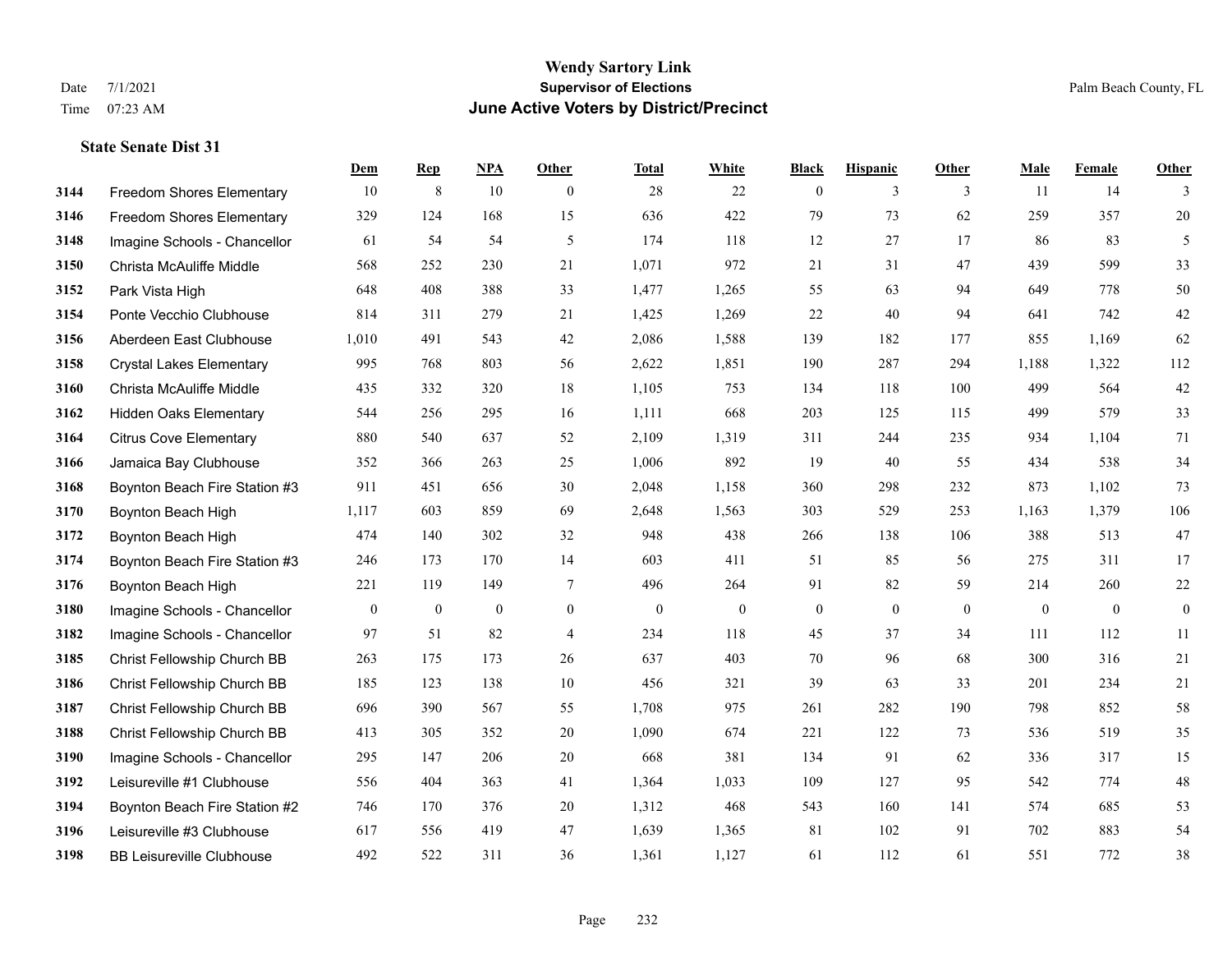#### **Wendy Sartory Link** Date 7/1/2021 **Supervisor of Elections** Palm Beach County, FL Time 07:23 AM **June Active Voters by District/Precinct**

Golfview Harbour Clubhouse 614 403 397 28 1,442 984 204 108 146 646 748 48

**Dem Rep NPA Other Total White Black Hispanic Other Male Female Other**

# Golfview Harbour Clubhouse 64 65 48 7 184 137 28 8 11 88 90 6 Lantana Recreation Center 473 507 367 47 1,394 1,169 24 103 98 665 688 41 South Palm Beach Town Hall 417 492 367 35 1,311 1,124 21 74 92 570 695 46 Manalapan Town Hall 76 202 92 10 380 348 6 6 20 193 176 11 Hypoluxo Town Hall 521 590 507 62 1,680 1,404 39 106 131 771 858 51 Bent Tree Villas East 797 731 602 51 2,181 1,595 207 211 168 959 1,169 53 Greentree Villas 642 566 460 26 1,694 1,384 71 120 119 675 969 50 New Church 417 483 328 24 1,252 1,017 63 88 84 536 687 29 Christ Fellowship Church BB 537 288 298 25 1,148 695 185 161 107 527 591 30 Quail Ridge Business Center 125 373 115 11 624 601 1 2 20 286 328 10 Christ Fellowship Church BB 31 27 38 4 100 78 4 11 7 38 60 2 Congress Middle 826 238 397 40 1,501 546 647 157 151 620 820 61 Harvey E Oyer Jr Park 491 626 481 56 1,654 1,313 88 124 129 785 822 47 Sterling Village Aud 503 550 452 50 1,555 1,357 35 61 102 722 781 52 Ocean Ridge Town Hall 411 749 407 46 1,613 1,477 5 47 84 772 798 43 Village of Golf Admin Bldg 35 188 43 4 270 265 0 1 4 126 143 1 Crosspointe Elementary 360 256 291 23 930 671 111 61 87 397 513 20 Forest Park Elementary 284 445 265 25 1,019 915 8 51 45 427 559 33 **4038 Briny Breezes Community Cente** 95 148 91 3 337 311 0 10 16 141 186 10 Briny Breezes Community Center 0 0 0 0 0 0 0 0 0 0 0 0 Briny Breezes Community Center 0 0 0 0 0 0 0 0 0 0 0 0 Briny Breezes Community Cente 49 33 38 1 121 107 1 8 5 64 54 3 Delray Dunes 86 339 99 5 529 491 1 5 32 241 276 12

 Banyan Creek Elementary 118 153 84 7 362 289 16 30 27 186 167 9 Hunter's Run Courtside Cafe 1,076 367 532 36 2,011 1,850 40 47 74 839 1,128 44 Crosspointe Elementary 119 82 83 3 287 173 58 23 33 141 140 6 Crosspointe Elementary 208 79 146 17 450 169 108 100 73 200 231 19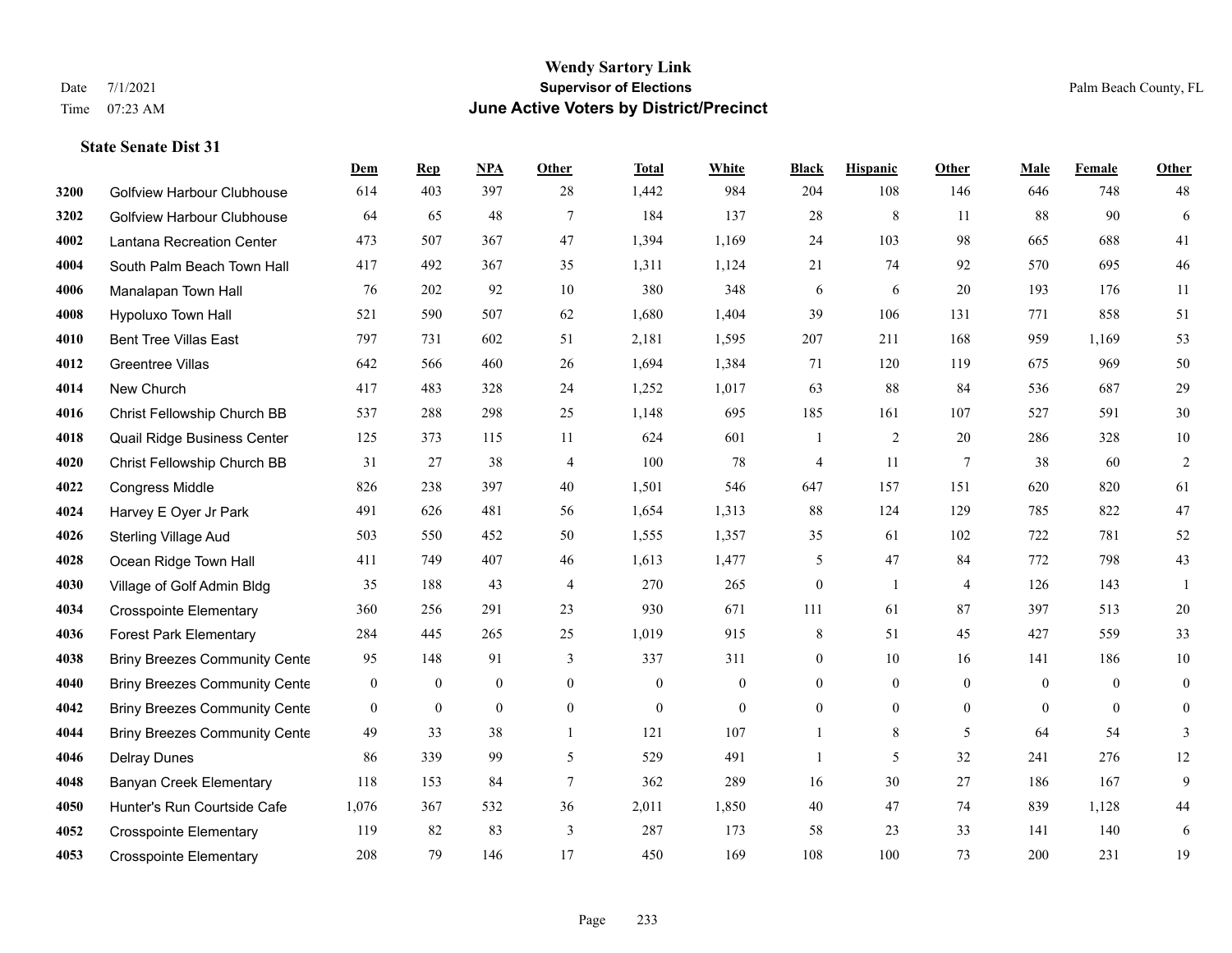#### **Wendy Sartory Link** Date 7/1/2021 **Supervisor of Elections** Palm Beach County, FL Time 07:23 AM **June Active Voters by District/Precinct**

# **Dem Rep NPA Other Total White Black Hispanic Other Male Female Other** Lakeview Baptist Church 538 649 438 35 1,660 1,372 77 101 110 773 832 55 Lakeview Baptist Church 0 0 0 0 0 0 0 0 0 0 0 0 Plumosa SOA Elementary 50 61 47 7 165 141 4 12 8 77 85 3 Lakeview Baptist Church 2 7 3 0 12 5 0 1 6 6 6 0 Lakeview Baptist Church 41 68 37 5 151 124 8 8 11 73 76 2 Seacrest Presbyterian **47** 43 43 4 137 121 1 9 6 73 63 1 Seacrest Presbyterian 0 0 0 0 0 0 0 0 0 0 0 0 Seacrest Presbyterian 0 0 0 0 0 0 0 0 0 0 0 0 Seacrest Presbyterian 0 0 0 0 0 0 0 0 0 0 0 0 Gulf Stream Town Hall 182 453 208 22 865 806 4 19 36 421 427 17 Plumosa SOA Elementary 426 423 348 25 1,222 1,052 15 72 83 580 605 37 Country Manors Clubhouse 448 389 396 24 1,257 892 99 131 135 553 668 36 Banyan Creek Elementary 2 6 1 0 9 8 0 0 1 5 3 1 Banyan Creek Elementary 0 0 0 0 0 0 0 0 0 0 0 0 **4082 Banyan Creek Elementary 0 3 0 0 3 3 3 0 0 0 2 1 0 4084 Banyan Creek Elementary 42 23 23 23 2 90 66 6 9 9 42 44 4**  Banyan Creek Elementary 557 376 377 25 1,335 911 186 103 135 623 661 51 West Park Baptist Church 845 454 478 48 1,825 1,554 59 94 118 738 1,035 52 Pines of Delray North 273 165 161 11 610 487 38 44 41 239 344 27 West Park Baptist Church 0 0 0 0 0 0 0 0 0 0 0 0 S D Spady Elementary 674 707 529 56 1,966 1,703 32 97 134 932 962 72 Carver Middle 562 45 159 12 778 102 576 32 68 361 367 50 Bethel Evangelical Baptist 983 737 658 67 2,445 1,878 176 216 175 1,036 1,335 74 Carver Middle 113 145 95 10 363 291 28 19 25 179 170 14 Veterans Park Recreation Ctr 426 506 398 35 1,365 1,240 13 25 87 633 693 39 Emmanuel Catholic Church 748 668 612 66 2,094 1,694 81 153 166 913 1,113 68 Delray Beach Golf Club 408 409 336 34 1,187 915 53 106 113 546 603 38 Pines of Delray East 588 347 377 26 1,338 992 87 134 125 529 751 58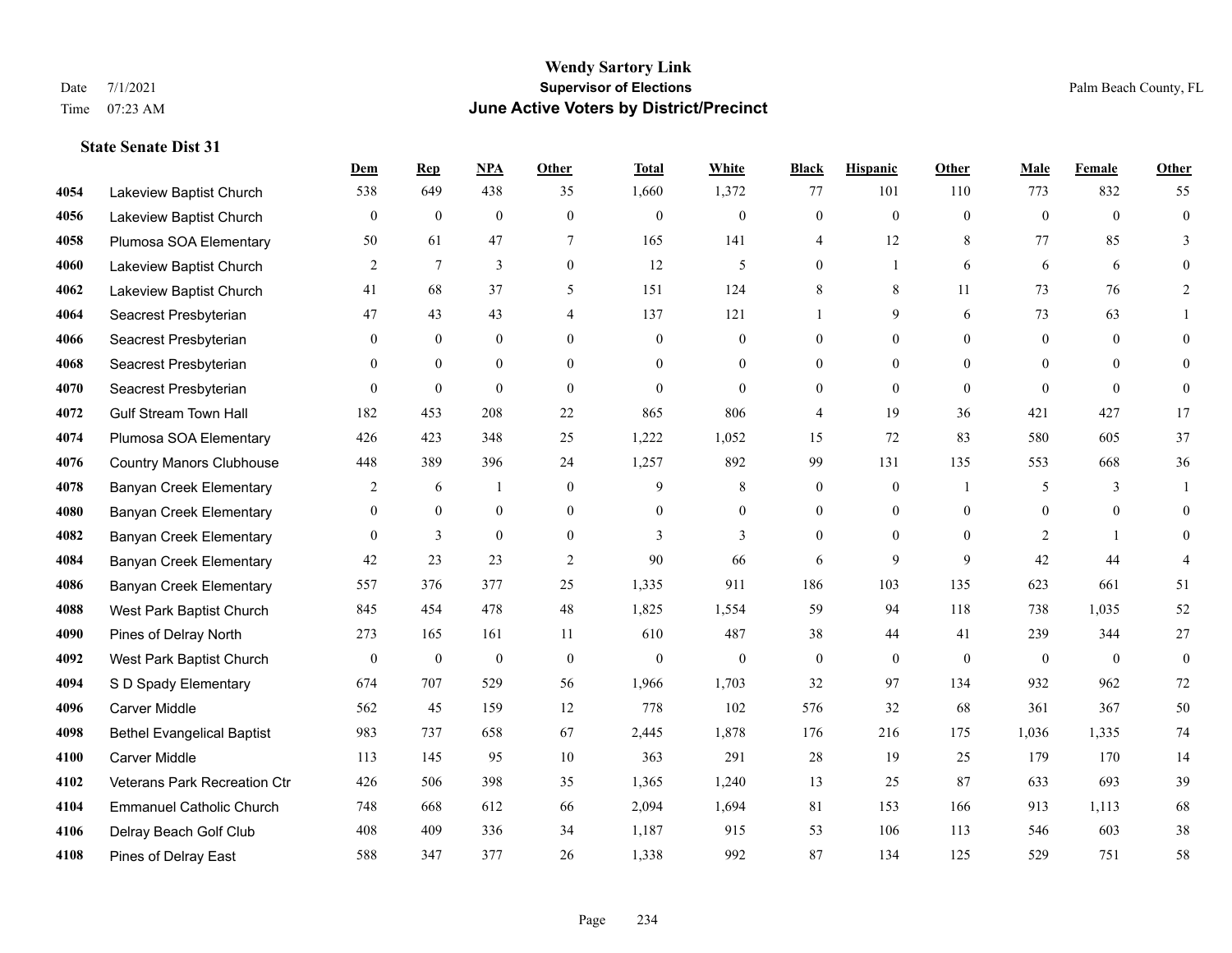|      |                                | Dem   | <b>Rep</b> | NPA | <b>Other</b> | <b>Total</b> | White | <b>Black</b>   | <b>Hispanic</b> | Other | <b>Male</b> | Female | <b>Other</b> |
|------|--------------------------------|-------|------------|-----|--------------|--------------|-------|----------------|-----------------|-------|-------------|--------|--------------|
| 4110 | 505 Club                       | 378   | 434        | 295 | 30           | 1,137        | 1,031 | 9              | 33              | 64    | 494         | 615    | 28           |
| 4112 | Veterans Park Recreation Ctr   | 579   | 791        | 539 | 47           | 1,956        | 1,798 | 9              | 42              | 107   | 913         | 976    | 67           |
| 4114 | Delray Beach First Baptist     | 837   | 762        | 607 | 61           | 2,267        | 1,920 | 76             | 126             | 145   | 1,043       | 1,171  | 53           |
| 4116 | <b>Orchard View Elementary</b> | 26    | 35         | 28  | $\mathbf{0}$ | 89           | 72    | $\mathfrak{2}$ | 6               | 9     | 47          | 39     | 3            |
| 4118 | <b>Orchard View Elementary</b> | 695   | 401        | 462 | 34           | 1,592        | 1,097 | 146            | 201             | 148   | 650         | 883    | 59           |
| 4120 | <b>Orchard View Elementary</b> | 443   | 295        | 321 | 41           | 1,100        | 781   | 65             | 155             | 99    | 464         | 595    | 41           |
| 4122 | Delray Beach Swim and Tennis   | 711   | 434        | 475 | 35           | 1,655        | 1,151 | 194            | 146             | 164   | 713         | 877    | 65           |
| 4124 | Delray Beach Swim and Tennis   | 772   | 554        | 624 | 56           | 2,006        | 1,507 | 132            | 186             | 181   | 908         | 1,017  | 81           |
| 4126 | <b>Pine Grove Elementary</b>   | 512   | 837        | 529 | 58           | 1,936        | 1,671 | 25             | 93              | 147   | 891         | 975    | $70\,$       |
| 5002 | Faith Farm Tabernacle          | 561   | 644        | 493 | 43           | 1,741        | 1,147 | 171            | 192             | 231   | 808         | 880    | 53           |
| 5005 | <b>Sunset Palms Elementary</b> | 1,232 | 559        | 472 | 77           | 2,340        | 2,189 | 14             | 35              | 102   | 1,081       | 1,200  | 59           |
| 5006 | Faith Farm Tabernacle          | 1,066 | 459        | 529 | 35           | 2,089        | 1,975 | 13             | 22              | 79    | 971         | 1,081  | 37           |
| 5008 | <b>Sunset Palms Elementary</b> | 427   | 317        | 365 | 27           | 1,136        | 735   | 96             | 138             | 167   | 525         | 573    | 38           |
| 5009 | Boynton Beach Community Chur   | 1,202 | 971        | 987 | 72           | 3,232        | 2,145 | 287            | 359             | 441   | 1,540       | 1,570  | 122          |
| 5010 | Temple Shaarei Shalom          | 960   | 235        | 309 | 35           | 1,539        | 1,439 | 15             | 25              | 60    | 590         | 918    | 31           |
| 5012 | The Grove Clubhouse            | 415   | 146        | 157 | 12           | 730          | 660   | 18             | 18              | 34    | 307         | 412    | 11           |
| 5014 | West Boynton Branch Library    | 686   | 452        | 479 | 40           | 1,657        | 953   | 244            | 240             | 220   | 731         | 863    | 63           |
| 5016 | Faith United Methodist Church  | 954   | 627        | 626 | 30           | 2,237        | 1,630 | 153            | 237             | 217   | 982         | 1,163  | 92           |
| 5018 | Platina Clubhouse              | 685   | 252        | 292 | 20           | 1,249        | 1,063 | 35             | 72              | 79    | 476         | 740    | 33           |
| 5020 | <b>Hagen Road Elementary</b>   | 613   | 324        | 402 | 37           | 1,376        | 712   | 293            | 189             | 182   | 594         | 731    | 51           |
| 5022 | <b>Hagen Road Elementary</b>   | 861   | 443        | 449 | 27           | 1,780        | 1,395 | 147            | 117             | 121   | 785         | 949    | 46           |
| 5024 | Valencia Lakes HOA             | 600   | 210        | 242 | 16           | 1,068        | 987   | 10             | 16              | 55    | 470         | 569    | $29\,$       |
| 5026 | Faith United Methodist Church  | 945   | 411        | 503 | 46           | 1,905        | 1,117 | 435            | 195             | 158   | 810         | 1,029  | 66           |
| 5028 | South Tech Academy             | 689   | 514        | 433 | 29           | 1,665        | 1,308 | 97             | 108             | 152   | 731         | 865    | 69           |
| 5030 | West Boynton Branch Library    | 680   | 195        | 309 | 34           | 1,218        | 778   | 247            | 113             | 80    | 467         | 698    | 53           |
| 5032 | New Church                     | 292   | 119        | 135 | 12           | 558          | 485   | 16             | 27              | 30    | 237         | 305    | 16           |
| 5034 | Valencia Lakes HOA             | 793   | 297        | 308 | 16           | 1,414        | 1,307 | 16             | 21              | 70    | 600         | 783    | 31           |
| 5036 | Valencia Isles Social Hall     | 801   | 227        | 275 | 14           | 1,317        | 1,244 | 1              | 5               | 67    | 543         | 745    | 29           |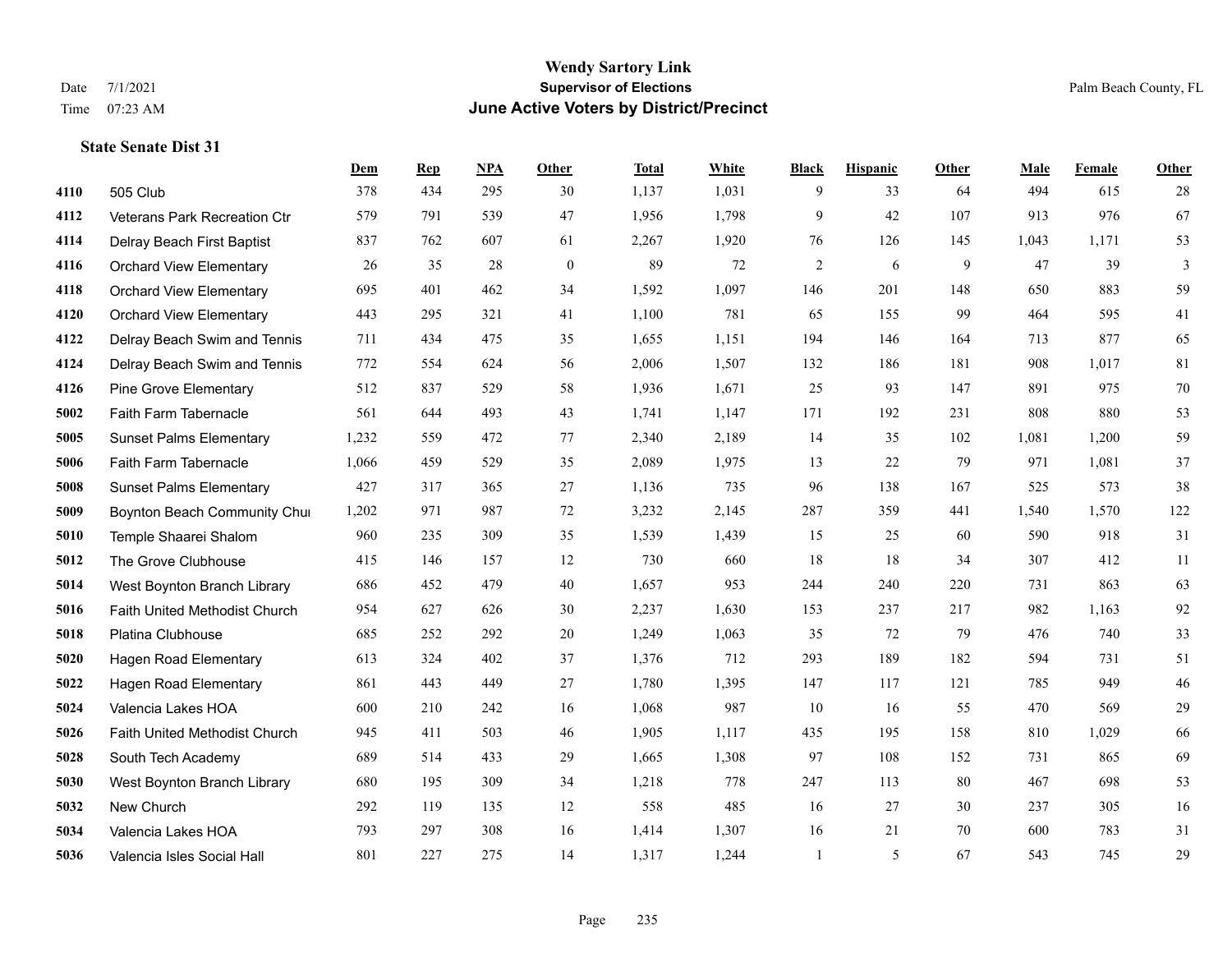#### **Wendy Sartory Link** Date 7/1/2021 **Supervisor of Elections** Palm Beach County, FL Time 07:23 AM **June Active Voters by District/Precinct**

# **Dem Rep NPA Other Total White Black Hispanic Other Male Female Other** The Cascades Clubhouse 752 262 270 18 1,302 1,218 15 17 52 548 728 26 New Church 388 202 244 15 849 764 19 33 33 386 444 19 South Tech Academy 917 369 456 40 1,782 1,370 158 144 110 722 1,004 56 Cascade Lakes Clubhouse 558 198 185 11 952 865 5 11 71 418 506 28 Green Cay Nature Center 1,340 570 637 42 2,589 1,971 264 172 182 1,105 1,415 69 Coral Lakes Clubhouse 590 361 300 19 1,270 889 138 133 110 551 675 44 Coral Lakes Clubhouse 1,109 305 358 22 1,794 1,679 11 8 96 688 1,058 48 Lake Worth Drainage District 648 439 456 31 1,574 1,206 87 129 152 682 831 61 Our Lady Queen of Peace 300 143 154 11 608 537 6 37 28 271 319 18 Hagen Ranch Road Library 1,868 1,107 1,152 93 4,220 3,414 161 322 323 1,791 2,298 131 Valencia Falls Clubhouse 680 190 226 10 1,106 1,040 4 5 57 489 581 36 Hagen Ranch Road Library 521 210 230 14 975 904 4 14 53 441 522 12 Villa Borghese Clubhouse 449 243 163 14 869 792 11 27 39 378 468 23 Huntington Lakes Clubhouse 957 330 348 36 1,671 1,543 15 39 74 624 1,013 34 Abbey Village Clubhouse 726 378 358 29 1,491 1,217 58 117 99 593 837 61 Camelot Village Clubhouse 223 116 99 13 451 277 50 83 41 174 261 16 Delray Villas 465 236 210 18 929 759 38 63 69 397 499 33 Huntington Pointe Clubhouse 768 173 231 18 1,190 1,128 6 10 46 445 711 34 Coco Wood Clubhouse 383 163 175 11 732 514 93 75 50 326 375 31 Palm Greens Clubhouse 668 298 304 29 1,299 1,080 36 94 89 508 741 50 Bethel Evangelical Baptist 704 380 399 41 1,524 1,138 113 167 106 617 866 41 Bethel Evangelical Baptist 89 50 36 1 176 127 10 21 18 59 115 2 Bethel Evangelical Baptist 643 371 411 22 1,447 990 170 154 133 650 754 43 High Point Section II 445 302 252 23 1,022 808 38 105 71 411 581 30 Carver Middle 44 17 17 5 83 65 6 4 8 32 49 2 Carver Middle 173 128 132 15 448 291 49 58 50 199 234 15 South Grade Elementary 949 216 457 26 1,648 530 624 319 175 795 777 76

Osborne Community Center 864 119 362 21 1,366 248 709 272 137 615 691 60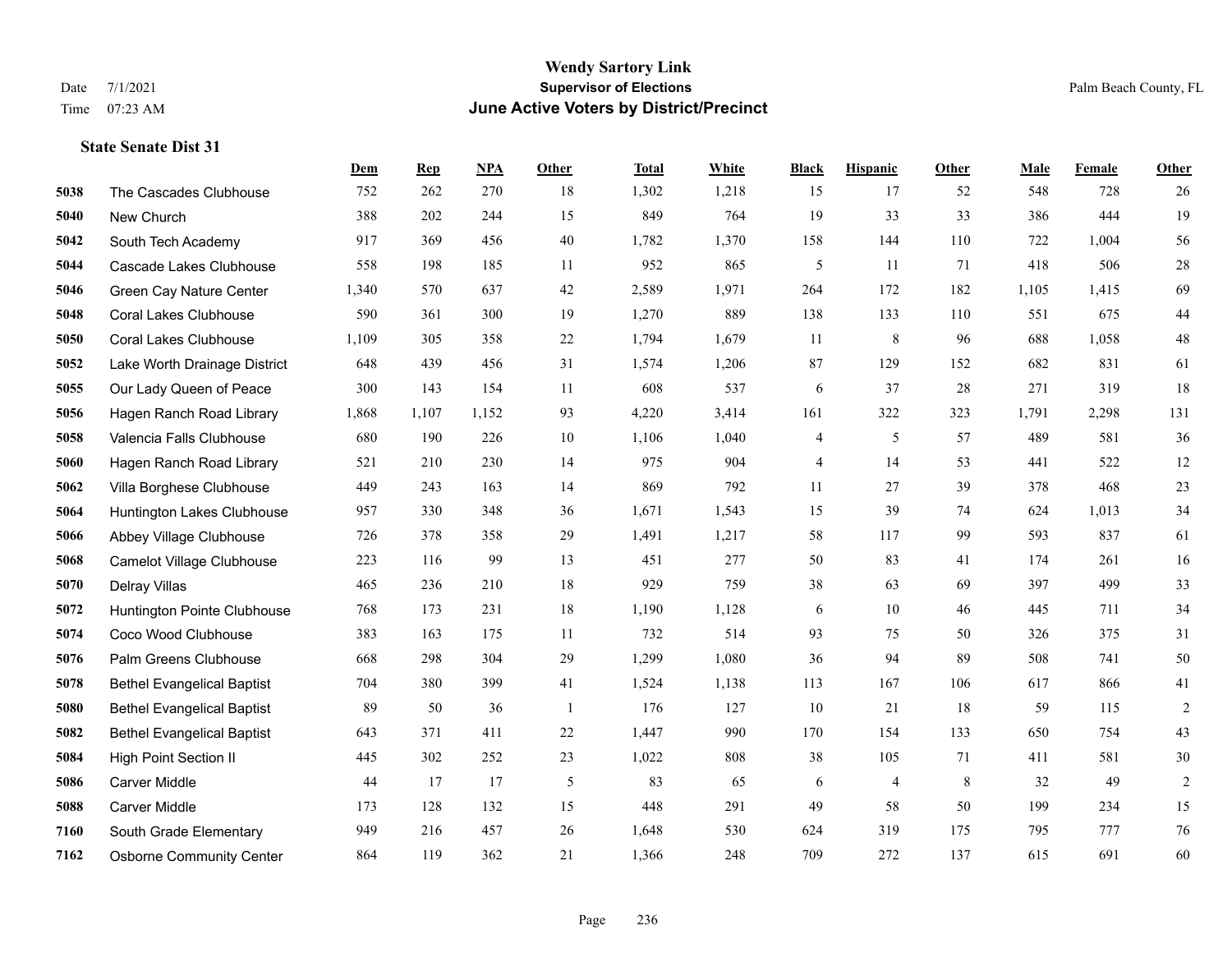|      |                                 | Dem            | <b>Rep</b>     | <b>NPA</b>       | <b>Other</b>   | <b>Total</b> | White          | <b>Black</b>     | <b>Hispanic</b>  | Other           | Male           | Female         | Other            |
|------|---------------------------------|----------------|----------------|------------------|----------------|--------------|----------------|------------------|------------------|-----------------|----------------|----------------|------------------|
| 7164 | <b>Osborne Community Center</b> | 317            | 188            | 194              | 24             | 723          | 565            | 52               | 55               | 51              | 336            | 367            | 20               |
| 7168 | Maddock Park                    | 1,510          | 634            | 899              | 57             | 3,100        | 1,524          | 794              | 518              | 264             | 1,418          | 1,564          | 118              |
| 7170 | Lantana Town Hall               | 715            | 345            | 520              | 33             | 1,613        | 871            | 346              | 238              | 158             | 757            | 779            | 77               |
| 7172 | Lantana Recreation Center       | 299            | 259            | 240              | 17             | 815          | 635            | 50               | 67               | 63              | 383            | 406            | $26\,$           |
| 7174 | <b>Rolling Green Elementary</b> | 1,040          | 239            | 499              | 27             | 1,805        | 566            | 678              | 407              | 154             | 790            | 936            | 79               |
| 7175 | <b>Rolling Green Elementary</b> | $\overline{0}$ | $\bf{0}$       | $\overline{1}$   | $\mathbf{0}$   | $\mathbf{1}$ | $\overline{0}$ | $\boldsymbol{0}$ | 1                | $\theta$        | -1             | $\overline{0}$ | $\boldsymbol{0}$ |
| 7176 | Hypoluxo Town Hall              | 186            | 87             | 107              | 9              | 389          | 217            | 81               | 62               | 29              | 169            | 210            | 10               |
| 7178 | Temple Beth Kodesh              | 1,524          | 183            | 546              | 29             | 2,282        | 439            | 1,301            | 344              | 198             | 1,006          | 1,166          | 110              |
| 7179 | Village Royale on the Green     | 811            | 224            | 351              | 23             | 1,409        | 585            | 569              | 140              | 115             | 588            | 756            | 65               |
| 7180 | St John Missionary Baptist Chr  | 1,771          | 136            | 455              | 18             | 2,380        | 236            | 1,771            | 171              | 202             | 1,001          | 1,275          | 104              |
| 7182 | Carolyn Sims Center             | 1,480          | 63             | 349              | 11             | 1,903        | 80             | 1,600            | 83               | 140             | 776            | 1,053          | 74               |
| 7184 | St John Missionary Baptist Chr  | $\overline{c}$ | $\overline{4}$ | $\boldsymbol{0}$ | $\mathbf{0}$   | 6            | $\overline{4}$ | $\mathbf{1}$     | $\boldsymbol{0}$ | -1              | $\overline{4}$ | 2              | $\boldsymbol{0}$ |
| 7186 | Boynton Beach Senior Center     | 1,492          | 409            | 716              | 51             | 2,668        | 1,063          | 1,078            | 275              | 252             | 1,237          | 1,311          | 120              |
| 7188 | <b>Forest Park Elementary</b>   | 853            | 526            | 575              | 61             | 2,015        | 1,392          | 265              | 181              | 177             | 850            | 1,091          | 74               |
| 7190 | Seacrest Presbyterian           | 1,062          | 598            | 783              | 59             | 2,502        | 1,573          | 440              | 250              | 239             | 1,193          | 1,210          | 99               |
| 7192 | Lakeview Baptist Church         | 17             | 10             | 10               | $\overline{c}$ | 39           | 27             | $\overline{c}$   | $\overline{4}$   | 6               | 19             | 17             | 3                |
| 7194 | Delray Beach Community Cente    | 577            | 342            | 417              | 40             | 1,376        | 988            | 190              | 100              | 98              | 692            | 636            | $48\,$           |
| 7196 | Atlantic High Auditorium        | 1,518          | 236            | 499              | 20             | 2,273        | 593            | 1,351            | 121              | 208             | 1,035          | 1,145          | 93               |
| 7198 | Atlantic High Auditorium        | 44             | 31             | 27               | 3              | 105          | 85             | 6                | $7\phantom{.0}$  | $7\phantom{.0}$ | 43             | 59             | 3                |
| 7200 | Pompey Park Recreation Center   | 1,323          | 232            | 414              | 26             | 1,995        | 473            | 1,288            | 102              | 132             | 898            | 1,039          | 58               |
| 7202 | 505 Club                        | 652            | 386            | 432              | 38             | 1,508        | 1,073          | 234              | 73               | 128             | 789            | 669            | 50               |
| 7204 | 505 Club                        | 36             | 35             | 36               | $\overline{4}$ | 111          | 87             | $\overline{c}$   | 9                | 13              | 55             | 51             | 5                |
| 7206 | 505 Club                        | 57             | 58             | 57               | 6              | 178          | 152            | $\overline{c}$   | 9                | 15              | 92             | 81             | 5                |
| 7208 | Atlantic High Media Center      | 748            | 189            | 310              | 23             | 1,270        | 558            | 524              | 82               | 106             | 550            | 679            | 41               |
| 7210 | Village Academy                 | 1,744          | 97             | 400              | 16             | 2,257        | 124            | 1,830            | 138              | 165             | 914            | 1,248          | 95               |
| 7212 | Delray Beach Library            | 1,304          | 214            | 469              | 33             | 2,020        | 544            | 1,192            | 115              | 169             | 967            | 985            | 68               |
| 7214 | Delray Beach Community Cente    | 865            | 306            | 471              | 37             | 1,679        | 771            | 545              | 207              | 156             | 800            | 808            | 71               |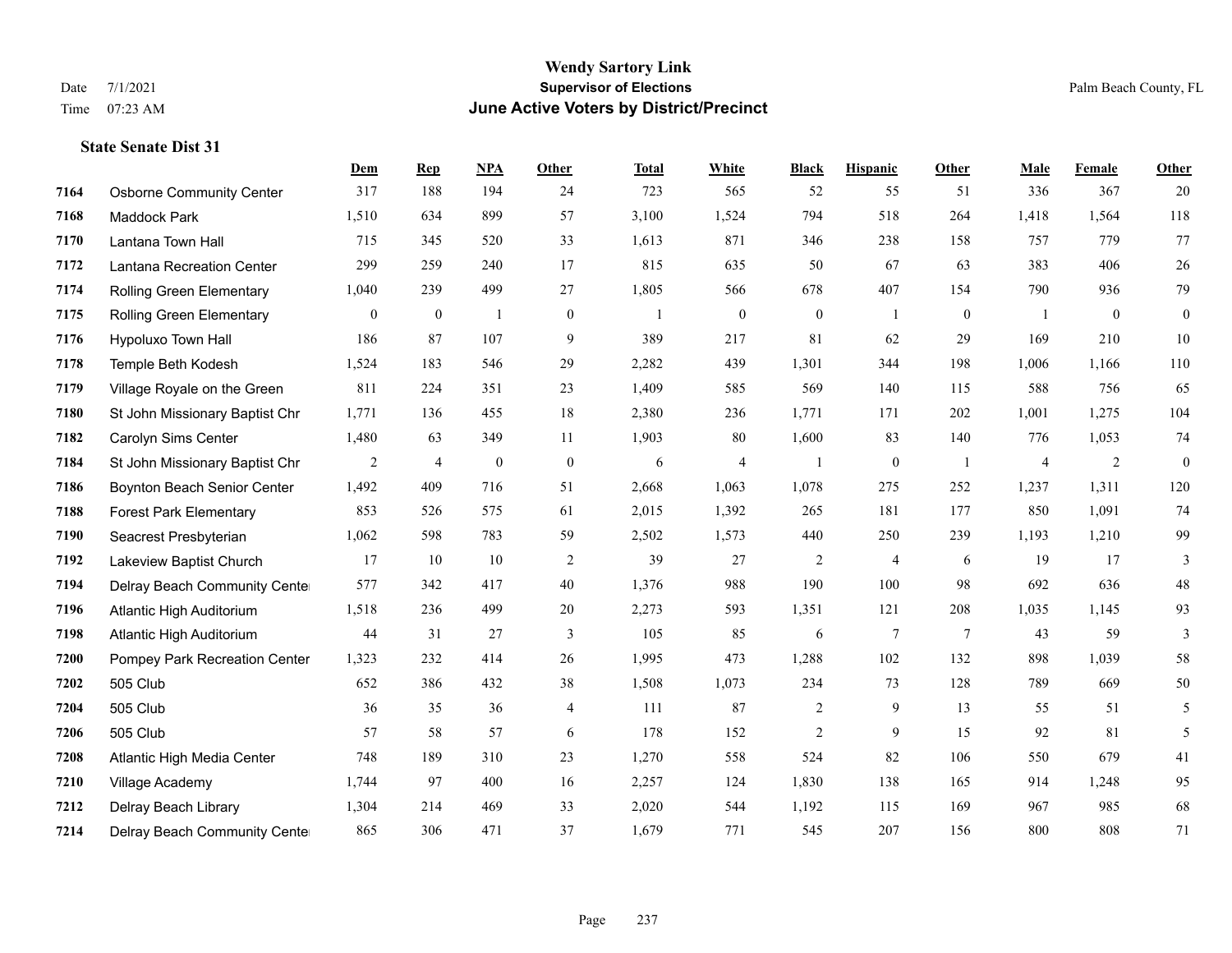| <b>Wendy Sartory Link</b><br><b>Supervisor of Elections</b><br>7/1/2021<br>Date<br>June Active Voters by District/Precinct<br>$07:23$ AM<br>Time                                                  |         |        |        |       |         |         |        |        |        |         |         | Palm Beach County, FL |
|---------------------------------------------------------------------------------------------------------------------------------------------------------------------------------------------------|---------|--------|--------|-------|---------|---------|--------|--------|--------|---------|---------|-----------------------|
| <b>State Senate Dist 31</b><br><u>White</u><br><b>Black</b><br><b>Other</b><br><u>NPA</u><br><b>Hispanic</b><br><u>Other</u><br><u>Total</u><br><u>Male</u><br><u>Dem</u><br>Rep<br><b>Female</b> |         |        |        |       |         |         |        |        |        |         |         |                       |
| <b>State Senate Dist 31</b>                                                                                                                                                                       | 149.976 | 80.683 | 92.161 | 6,787 | 329,607 | 201,078 | 50,241 | 49,155 | 29.133 | 144,845 | 172.625 | 12.137                |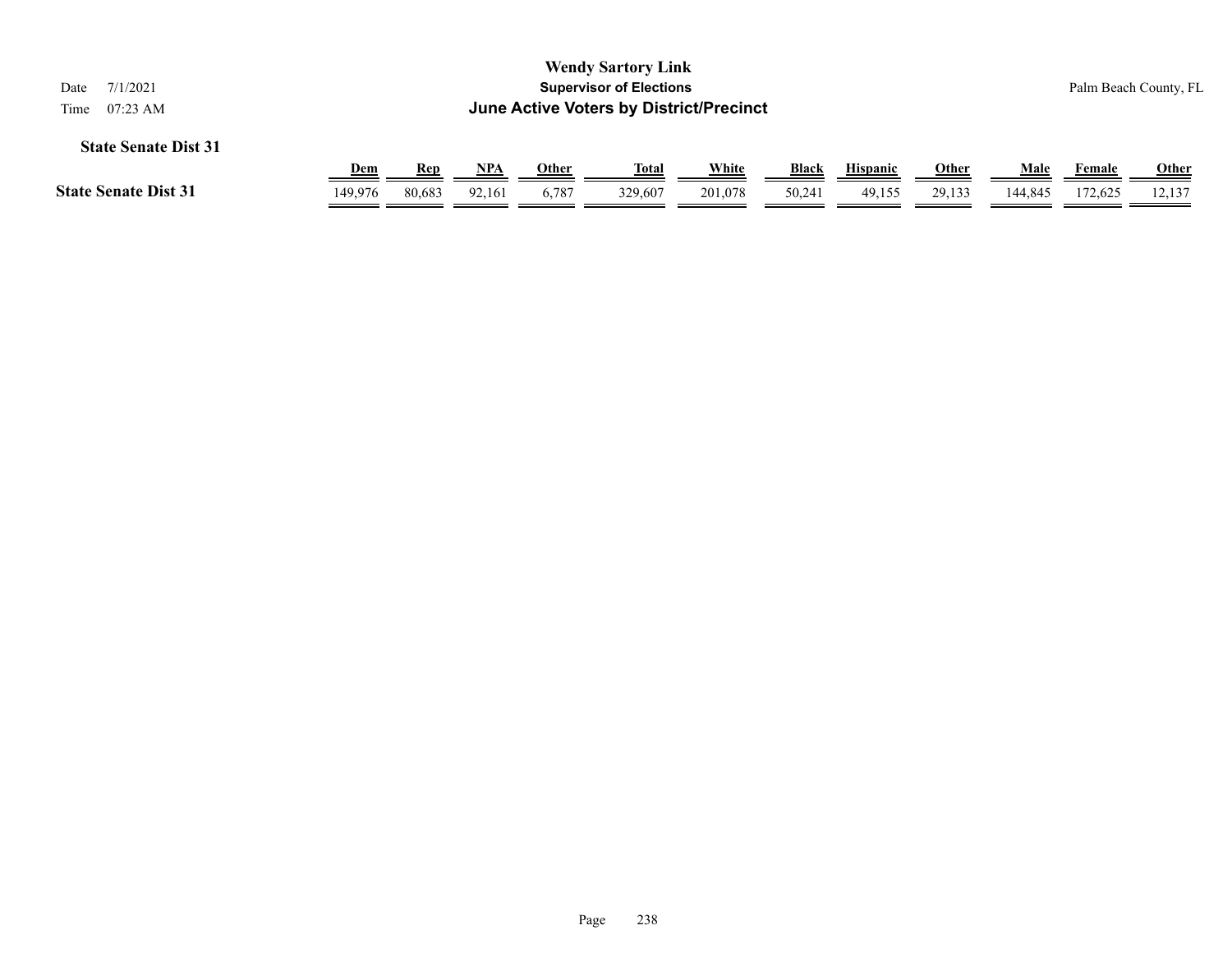## **Wendy Sartory Link** Date 7/1/2021 Palm Beach County, FL Time 07:23 AM **June Active Voters by District/Precinct**

## **Acme Improvement District**

|      |                                    | Dem    | <b>Rep</b> | <b>NPA</b> | <b>Other</b> | <b>Total</b> | White  | <b>Black</b> | <b>Hispanic</b> | Other | Male   | Female | Other  |
|------|------------------------------------|--------|------------|------------|--------------|--------------|--------|--------------|-----------------|-------|--------|--------|--------|
| 6152 | <b>Binks Forest Elementary</b>     | 409    | 556        | 375        | 34           | 1,374        | 1,050  | 46           | 130             | 148   | 649    | 680    | 45     |
| 6154 | <b>Wellington Landings Middle</b>  | 468    | 529        | 389        | 29           | 1,415        | 1,024  | 86           | 187             | 118   | 636    | 739    | 40     |
| 6156 | <b>Binks Forest Elementary</b>     | 637    | 725        | 567        | 38           | 1,967        | 1,387  | 128          | 283             | 169   | 892    | 1,014  | 61     |
| 6158 | <b>Wellington Elementary</b>       | 786    | 937        | 550        | 40           | 2,313        | 1,705  | 128          | 306             | 174   | 1,054  | 1,184  | 75     |
| 6160 | Wellington Landings Middle         | 663    | 587        | 561        | 45           | 1,856        | 1,210  | 165          | 331             | 150   | 865    | 937    | 54     |
| 6162 | First Baptist Church Wel           | 770    | 666        | 555        | 42           | 2,033        | 1,299  | 207          | 346             | 181   | 903    | 1,065  | 65     |
| 6164 | First Baptist Church Wel           | 831    | 806        | 596        | 54           | 2,287        | 1,537  | 182          | 372             | 196   | 1,023  | 1,189  | 75     |
| 6166 | <b>Wellington Community Center</b> | 862    | 863        | 733        | 48           | 2,506        | 1,747  | 151          | 391             | 217   | 1,155  | 1,272  | 79     |
| 6168 | First Baptist Church Wel           | 127    | 178        | 142        | 9            | 456          | 352    | 26           | 44              | 34    | 210    | 234    | 12     |
| 6182 | New Horizons Elementary            | 292    | 448        | 318        | 14           | 1,072        | 787    | 53           | 114             | 118   | 463    | 580    | 29     |
| 6184 | Wellington High                    | 662    | 584        | 521        | 37           | 1,804        | 1,121  | 241          | 284             | 158   | 792    | 955    | 57     |
| 6186 | <b>Elbridge Gale Elementary</b>    | 826    | 545        | 623        | 42           | 2,036        | 1,109  | 292          | 422             | 213   | 886    | 1,069  | 81     |
| 6188 | <b>Wellington Village Park</b>     | 216    | 420        | 289        | 27           | 952          | 810    | 15           | 46              | 81    | 380    | 523    | 49     |
| 6190 | Wellington Village Hall            | 815    | 453        | 631        | 42           | 1,941        | 870    | 352          | 507             | 212   | 803    | 1,060  | $78\,$ |
| 6192 | <b>St Peters Methodist Church</b>  | 971    | 788        | 805        | 63           | 2,627        | 1,562  | 282          | 546             | 237   | 1,197  | 1,342  | $88\,$ |
| 6198 | Wellington Branch Library          | 520    | 348        | 341        | 35           | 1,244        | 687    | 191          | 258             | 108   | 523    | 688    | 33     |
| 6200 | <b>Emerald Cove Middle</b>         | 539    | 558        | 494        | 43           | 1,634        | 1,019  | 175          | 266             | 174   | 721    | 862    | 51     |
| 6212 | <b>Wellington Village Park</b>     | 146    | 227        | 170        | 13           | 556          | 380    | 15           | 90              | 71    | 255    | 274    | $27\,$ |
| 6214 | <b>Wellington Village Park</b>     | 827    | 754        | 680        | 47           | 2,308        | 1,461  | 250          | 279             | 318   | 1,056  | 1,167  | 85     |
| 6226 | The Isles at Wellington            | 758    | 748        | 616        | 36           | 2,158        | 1,391  | 224          | 243             | 300   | 1,016  | 1,045  | 97     |
| 6228 | Wycliffe Comm Association Bldg     | 764    | 326        | 398        | 20           | 1,508        | 1,409  | 17           | 21              | 61    | 652    | 827    | 29     |
|      | <b>Acme Improvement District</b>   | 12,889 | 12,046     | 10,354     | 758          | 36,047       | 23,917 | 3,226        | 5,466           | 3,438 | 16,131 | 18,706 | 1,210  |
|      |                                    |        |            |            |              |              |        |              |                 |       |        |        |        |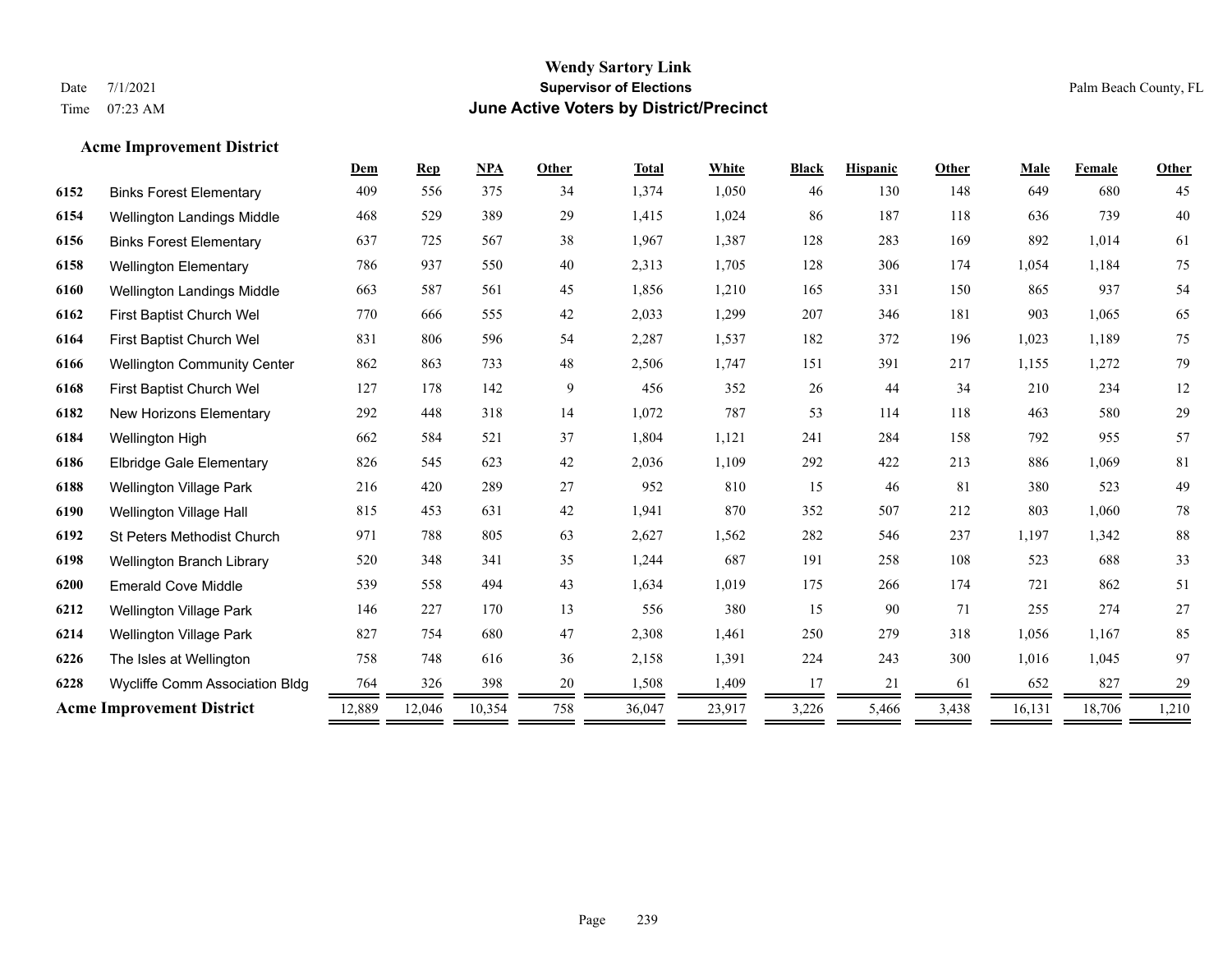## **Briger Comm Dev Dist**

|      |                              | <u>Dem</u> | <u>Rep</u> | NPA | Other | <b>Total</b> | White | <b>Black</b> | <b>Hispanic</b> | Other | Male | Female | <b>Other</b> |
|------|------------------------------|------------|------------|-----|-------|--------------|-------|--------------|-----------------|-------|------|--------|--------------|
| 7092 | Palm Beach Lakes High        |            |            |     |       | 232          |       | 66           | ∠⊤              |       | 106  | 12     |              |
| 7094 | Salvation Army Activity Hall | 599        |            | 279 |       | 968          | 159   | 504          | 128             | 177   | 411  | 509    | 48           |
|      | <b>Briger Comm Dev Dist</b>  | 716        | 114        | 355 |       | ,200         | 244   | 570          | 152             | 234   | 51   | 621    | -62          |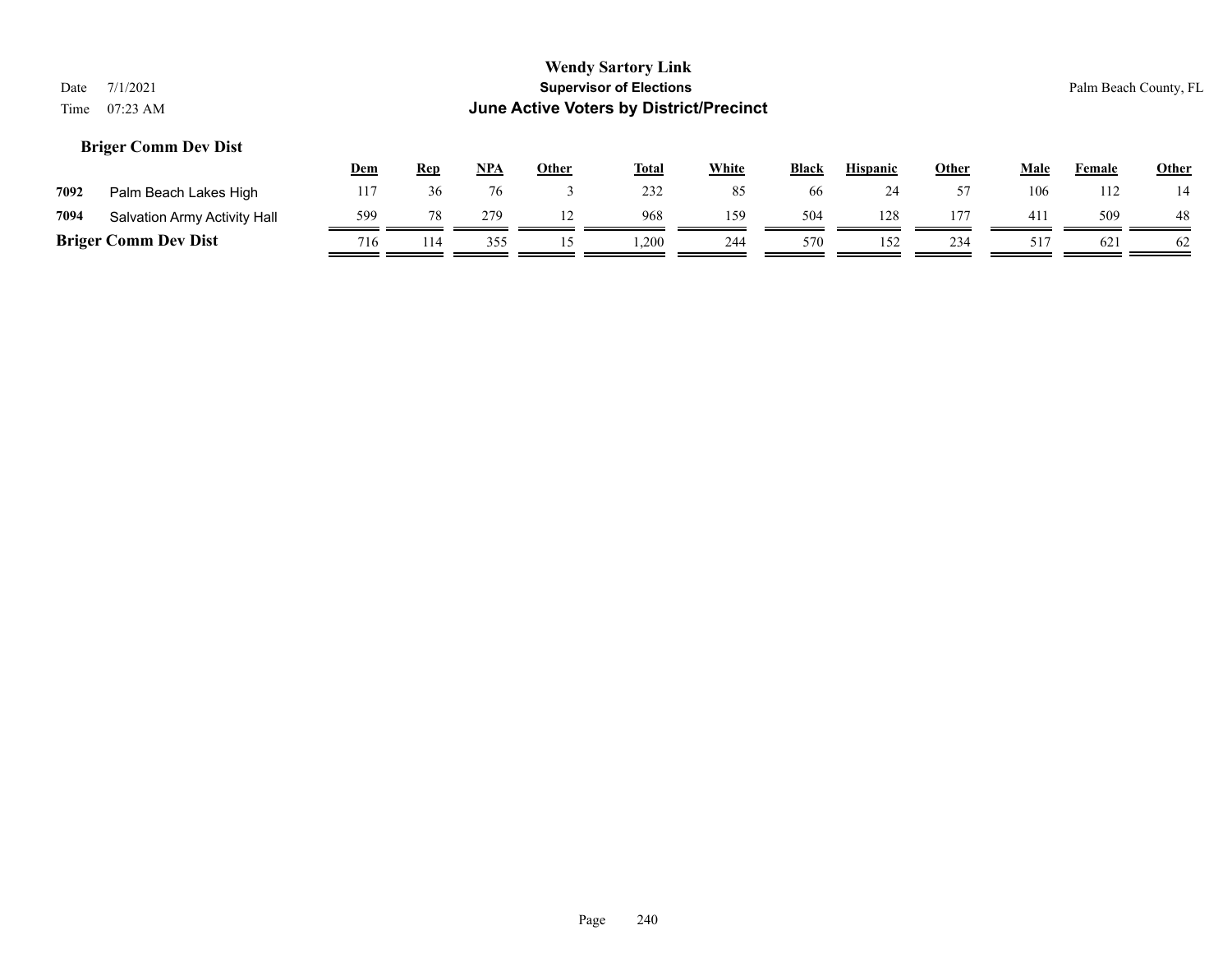## **Boca Raton Taxing Dist**

|      |                                  | Dem | <b>Rep</b> | NPA | <b>Other</b> | <b>Total</b> | White | <b>Black</b> | <b>Hispanic</b> | <b>Other</b> | <b>Male</b> | Female | <b>Other</b> |
|------|----------------------------------|-----|------------|-----|--------------|--------------|-------|--------------|-----------------|--------------|-------------|--------|--------------|
| 4134 | Above and Beyond Community (     | 411 | 557        | 427 | 35           | 1,430        | 1,161 | 40           | 124             | 105          | 671         | 712    | 47           |
| 4136 | Above and Beyond Community (     | 636 | 615        | 573 | 43           | 1,867        | 1,392 | 50           | 216             | 209          | 794         | 998    | 75           |
| 4138 | <b>Ascension Catholic Church</b> | 806 | 1,203      | 890 | 68           | 2,967        | 2,323 | 158          | 237             | 249          | 1,396       | 1,471  | 100          |
| 4140 | <b>Broken Sound Club</b>         | 253 | 204        | 180 | 16           | 653          | 481   | 25           | 84              | 63           | 272         | 363    | 18           |
| 4142 | Woodfield Country Club HOA       | 841 | 746        | 724 | 53           | 2,364        | 2,115 | 13           | 67              | 169          | 1,076       | 1,194  | 94           |
| 4144 | Seasons HOA Clubhouse            | 220 | 215        | 168 | 10           | 613          | 507   | 8            | 37              | 61           | 290         | 294    | $29\,$       |
| 4146 | <b>Broken Sound Club</b>         | 525 | 378        | 332 | 17           | 1,252        | 1,147 | 12           | 32              | 61           | 562         | 657    | 33           |
| 4148 | <b>Broken Sound Club</b>         | 578 | 415        | 425 | 39           | 1,457        | 1,147 | 70           | 132             | 108          | 666         | 752    | 39           |
| 4150 | Patch Reef Park Community Cer    | 567 | 503        | 550 | 66           | 1,686        | 1,297 | 62           | 155             | 172          | 795         | 843    | $48\,$       |
| 4152 | Boca Delray Lodge #171           | 636 | 646        | 638 | 50           | 1,970        | 1,454 | 71           | 220             | 225          | 895         | 991    | 84           |
| 4154 | <b>Ascension Catholic Church</b> | 418 | 415        | 330 | 32           | 1,195        | 872   | 88           | 101             | 134          | 582         | 565    | $48\,$       |
| 4158 | Spanish River High               | 954 | 736        | 758 | 40           | 2,488        | 1,971 | 49           | 218             | 250          | 1,181       | 1.199  | 108          |
| 4160 | Greater BR Swim & Racquet Ctr    | 432 | 406        | 345 | 19           | 1,202        | 970   | 18           | 88              | 126          | 556         | 602    | $44\,$       |
| 4162 | Patch Reef Park Community Cer    | 546 | 480        | 437 | 20           | 1,483        | 1,132 | 30           | 113             | 208          | 676         | 732    | 75           |
| 4164 | Safe Schools Institute           | 595 | 648        | 561 | 32           | 1,836        | 1,476 | 28           | 171             | 161          | 853         | 890    | 93           |
| 4166 | FAU Arena Lobby                  | 787 | 452        | 596 | 28           | 1,863        | 1,055 | 301          | 264             | 243          | 827         | 935    | 101          |
| 4168 | JC Mitchell Elementary           | 701 | 559        | 601 | 51           | 1,912        | 1,327 | 83           | 237             | 265          | 827         | 970    | 115          |
| 4170 | Spanish River Library            | 910 | 1,034      | 860 | 48           | 2,852        | 2,214 | 99           | 262             | 277          | 1,351       | 1,401  | $100\,$      |
| 4172 | Marine Safety Headquarters       | 671 | 682        | 583 | 61           | 1,997        | 1,750 | 16           | 98              | 133          | 889         | 1,053  | 55           |
| 4174 | Sugar Sand Park Comm Center      | 302 | 276        | 264 | 15           | 857          | 737   | 5            | 53              | 62           | 403         | 417    | 37           |
| 4176 | Sugar Sand Park Comm Center      | 937 | 681        | 728 | 70           | 2,416        | 1,776 | 72           | 321             | 247          | 1,054       | 1,256  | 106          |
| 4178 | Sugar Sand Park Comm Center      | 755 | 645        | 517 | 45           | 1,962        | 1,561 | 42           | 195             | 164          | 789         | 1,106  | 67           |
| 4180 | Del Prado Elementary             | 579 | 571        | 557 | 35           | 1,742        | 1,243 | 49           | 244             | 206          | 789         | 854    | 99           |
| 4182 | Greater BR Swim & Racquet Ctr    | 879 | 593        | 727 | 53           | 2,252        | 1,526 | 84           | 401             | 241          | 944         | 1,215  | 93           |
| 4184 | <b>Boca Raton Middle</b>         | 566 | 611        | 557 | 36           | 1,770        | 1,341 | 53           | 204             | 172          | 829         | 890    | 51           |
| 4186 | The Volen Center                 | 555 | 504        | 450 | 29           | 1,538        | 1,065 | 131          | 161             | 181          | 709         | 764    | 65           |
| 4188 | Elks Lodge of Boca Raton         | 892 | 520        | 586 | 55           | 2,053        | 1,200 | 315          | 308             | 230          | 924         | 1,036  | 93           |
| 4190 | St Gregory Episcopal Church      | 743 | 1,084      | 793 | 72           | 2,692        | 2,264 | 27           | 179             | 222          | 1,317       | 1,279  | 96           |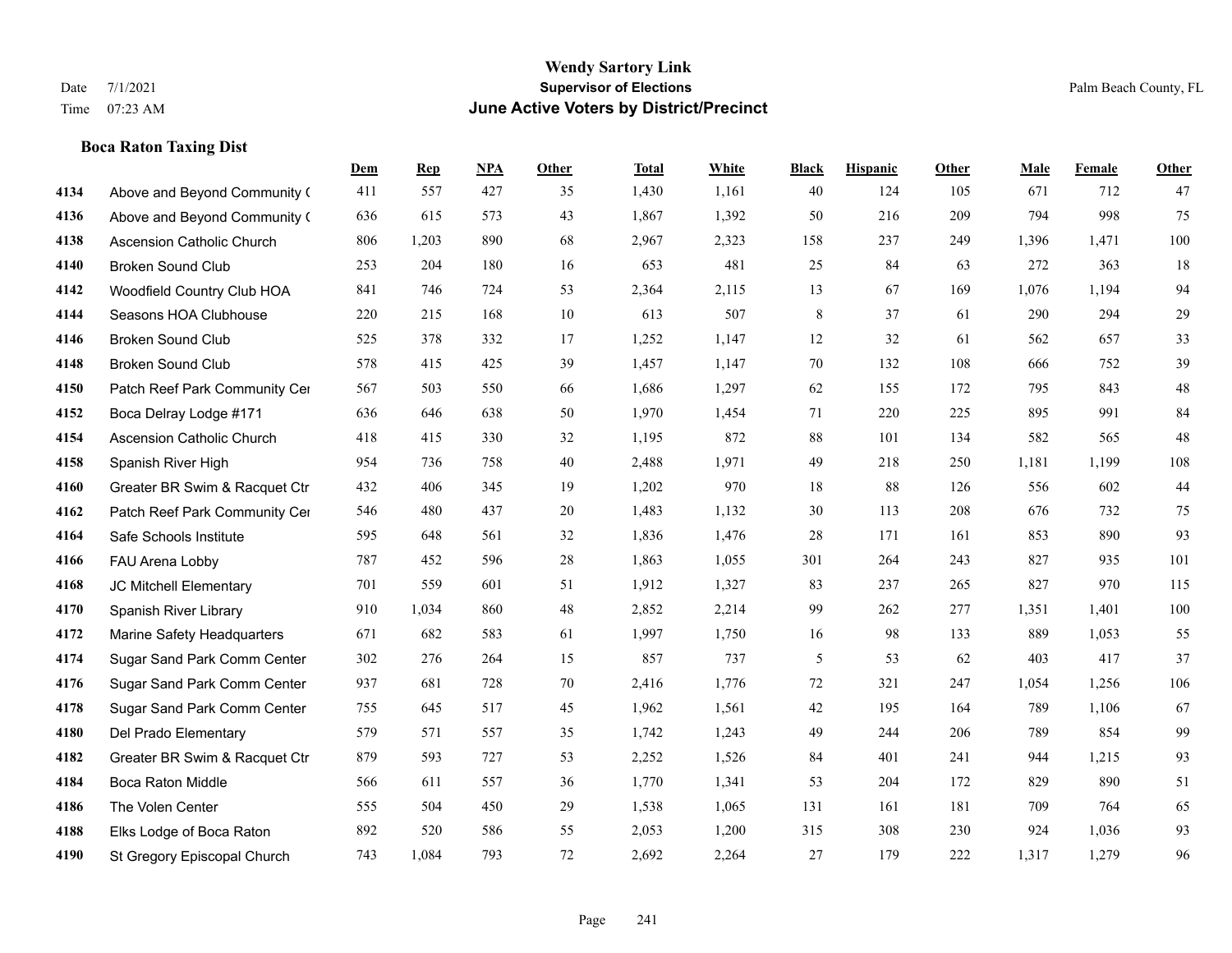|      | <b>Boca Raton Taxing Dist</b>   |        |                |            |        |              |        |                |                 |       |        |        |        |
|------|---------------------------------|--------|----------------|------------|--------|--------------|--------|----------------|-----------------|-------|--------|--------|--------|
|      |                                 | Dem    | $\mathbf{Rep}$ | <b>NPA</b> | Other  | <b>Total</b> | White  | <b>Black</b>   | <b>Hispanic</b> | Other | Male   | Female | Other  |
| 4192 | Verde K-8 School                | 572    | 957            | 699        | 44     | 2,272        | 1,812  | 48             | 133             | 279   | 1,051  | 1,095  | 126    |
| 4194 | Del Prado Elementary            | 539    | 324            | 306        | 29     | 1,198        | 1,023  | 23             | 54              | 98    | 505    | 660    | 33     |
| 4196 | Good Shepherd Lutheran          | 707    | 435            | 441        | 24     | 1,607        | 1,383  | $30\,$         | 82              | 112   | 677    | 888    | $42\,$ |
| 4198 | Verde K-8 School                | 636    | 469            | 507        | 35     | 1,647        | 1,029  | 118            | 315             | 185   | 678    | 895    | 74     |
| 4200 | Verde K-8 School                | 406    | 350            | 296        | 19     | 1,071        | 799    | 10             | 170             | 92    | 433    | 610    | 28     |
| 4202 | Greater BR Swim & Racquet Ctr   | 777    | 589            | 613        | 34     | 2,013        | 1,568  | 30             | 236             | 179   | 818    | 1,121  | 74     |
| 4204 | Sugar Sand Park Comm Center     | 750    | 445            | 575        | $40\,$ | 1,810        | 1,143  | 142            | 309             | 216   | 809    | 932    | 69     |
| 4206 | Good Shepherd Lutheran          | 672    | 469            | 505        | 32     | 1,678        | 1,333  | 31             | 173             | 141   | 677    | 944    | 57     |
| 4208 | Hammock Pointe Elementary       | 873    | 597            | 480        | 34     | 1,984        | 1,708  | 10             | 121             | 145   | 788    | 1,139  | 57     |
| 4210 | Sugar Sand Park Comm Center     | 638    | 835            | 667        | 43     | 2,183        | 1,718  | 30             | 261             | 174   | 1,008  | 1,103  | 72     |
| 4212 | Center for Spiritual Living     | 628    | 806            | 574        | 37     | 2,045        | 1,707  | 33             | 160             | 145   | 966    | 1,017  | 62     |
| 4214 | Calvary Chapel Boca Raton - 4th | 636    | 860            | 639        | 65     | 2,200        | 1,754  | 46             | 233             | 167   | 1,018  | 1,102  | 80     |
| 4216 | Calvary Chapel Boca Raton - Kir | 684    | 1,070          | 689        | 62     | 2,505        | 2,112  | $20\,$         | 176             | 197   | 1,180  | 1,235  | 90     |
| 4218 | <b>Grace Community Church</b>   | 456    | 852            | 536        | 58     | 1,902        | 1,580  | 31             | 135             | 156   | 879    | 940    | 83     |
| 4220 | Boca Raton Community Center     | 459    | 394            | 460        | 45     | 1,358        | 875    | 99             | 238             | 146   | 602    | 711    | 45     |
| 4222 | Boca Raton Downtown Library     | 921    | 1,076          | 884        | 81     | 2,962        | 2,493  | 59             | 178             | 232   | 1,329  | 1,514  | 119    |
| 4224 | <b>Grace Community Church</b>   | 511    | 1,103          | 725        | 59     | 2,398        | 1,976  | 56             | 176             | 190   | 1,121  | 1,195  | 82     |
| 4226 | St Gregory Episcopal Church     | 226    | 381            | 270        | 21     | 898          | 805    | $\tau$         | 32              | 54    | 425    | 449    | 24     |
| 4228 | Boca Raton Community Center     | 526    | 650            | 499        | 47     | 1,722        | 1,477  | 16             | 96              | 133   | 775    | 899    | 48     |
| 4230 | Boca Raton Downtown Library     | 319    | 449            | 318        | 25     | 1,111        | 973    | 9              | 54              | 75    | 521    | 564    | $26\,$ |
| 5158 | <b>Boca West Country Club</b>   | 767    | 452            | 514        | 48     | 1,781        | 1,599  | $\overline{7}$ | 72              | 103   | 739    | 996    | 46     |
| 5160 | Boca West Country Club          | 811    | 459            | 415        | 32     | 1,717        | 1,618  | $\overline{4}$ | 27              | 68    | 670    | 1,005  | 42     |
| 5172 | Del Prado Elementary            | 239    | 299            | 205        | 17     | 760          | 682    | 10             | 11              | 57    | 363    | 376    | 21     |
|      | <b>Boca Raton Taxing Dist</b>   | 31,448 | 30,700         | 26,974     | 2,069  | 91,191       | 71,671 | 2,868          | 8,364           | 8,288 | 40,949 | 46,829 | 3,413  |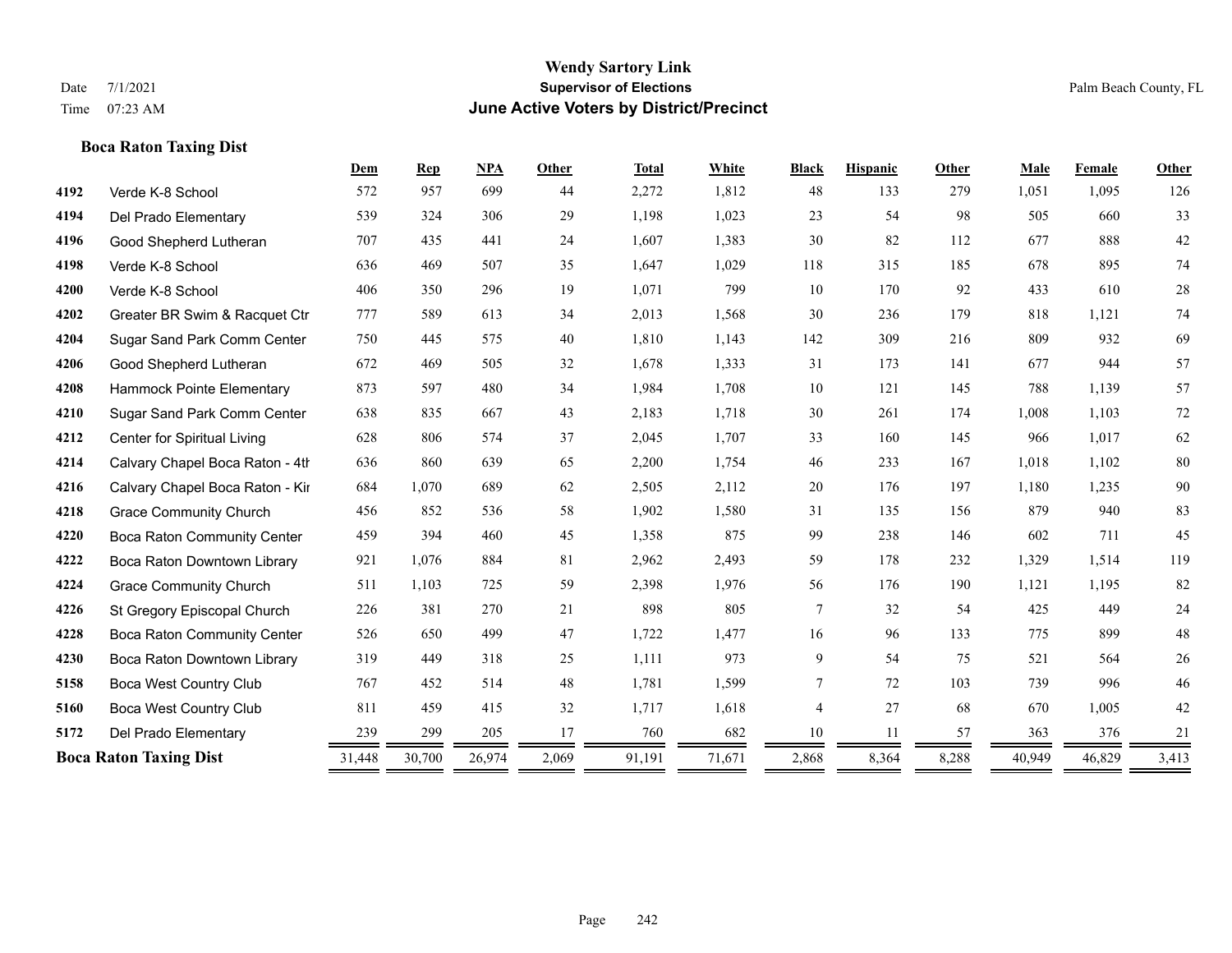## **Boynton Village Comm Dist**

|                                  |                             | Dem | Rep | NPA | Other | <b>Total</b> | White           | <b>Black</b> | <b>Hispanic</b> | Other | Male | Female | <b>Other</b> |
|----------------------------------|-----------------------------|-----|-----|-----|-------|--------------|-----------------|--------------|-----------------|-------|------|--------|--------------|
| 3185                             | Christ Fellowship Church BB | 263 |     |     | 26    |              | 403             | 70           | 96              | 68    | 300  | 316    |              |
| <b>Boynton Village Comm Dist</b> |                             | 263 |     |     |       | 637          | 40 <sup>2</sup> | 70           | 96              | 68    | 300  | 316    |              |

Page 243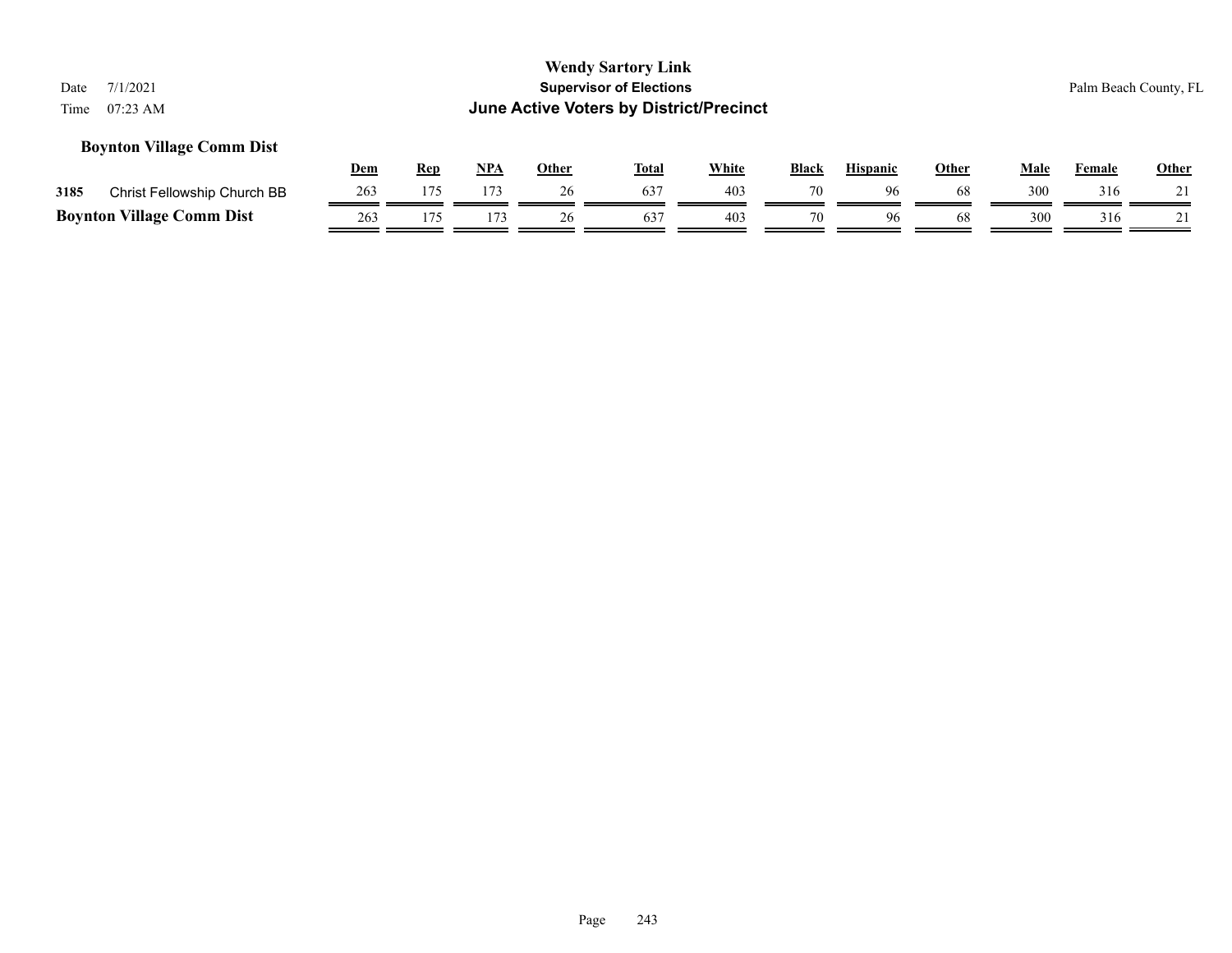## **Wendy Sartory Link** Date 7/1/2021 Palm Beach County, FL Time 07:23 AM **June Active Voters by District/Precinct**

## **Lox Environ Imprv Dist**

|      |                                 | Dem          | <b>Rep</b>       | NPA              | <b>Other</b>   | <b>Total</b>     | <b>White</b>     | <b>Black</b>     | <b>Hispanic</b> | <b>Other</b>   | <b>Male</b>      | Female       | <b>Other</b>     |
|------|---------------------------------|--------------|------------------|------------------|----------------|------------------|------------------|------------------|-----------------|----------------|------------------|--------------|------------------|
| 1030 | Calvary Church of Jupiter       | 17           | 37               | 24               | $\overline{4}$ | 82               | 75               | $\mathbf{0}$     | $\overline{4}$  | 3              | 39               | 40           | 3                |
| 1032 | Jupiter Farms Park Community I  | 308          | 573              | 353              | 30             | 1,264            | 1,063            | 13               | 107             | 81             | 618              | 604          | $42\,$           |
| 1034 | West Jupiter Recreation Center  | 265          | 711              | 329              | 45             | 1,350            | 1,170            | 19               | 36              | 125            | 650              | 675          | 25               |
| 1036 | Calvary Church of Jupiter       | $\mathbf{0}$ | $\boldsymbol{0}$ | $\mathbf{0}$     | $\mathbf{0}$   | $\boldsymbol{0}$ | $\boldsymbol{0}$ | $\boldsymbol{0}$ | $\mathbf{0}$    | $\mathbf{0}$   | $\mathbf{0}$     | $\mathbf{0}$ | $\mathbf{0}$     |
| 1038 | William T Dwyer High            | 809          | 1,314            | 757              | 52             | 2,932            | 2,465            | 63               | 174             | 230            | 1,399            | 1,424        | 109              |
| 1040 | West Jupiter Recreation Center  | 255          | 453              | 340              | 31             | 1,079            | 867              | 17               | 58              | 137            | 530              | 509          | $40\,$           |
| 1042 | West Jupiter Recreation Center  | $\mathbf{0}$ | $\mathbf{0}$     | $\mathbf{0}$     | $\mathbf{0}$   | $\theta$         | $\mathbf{0}$     | $\boldsymbol{0}$ | $\mathbf{0}$    | $\mathbf{0}$   | $\mathbf{0}$     | $\mathbf{0}$ | $\boldsymbol{0}$ |
| 1044 | Limestone Creek Elementary      | 429          | 119              | 173              | 19             | 740              | 215              | 352              | 92              | 81             | 350              | 365          | $25\,$           |
| 1046 | West Jupiter Recreation Center  | 259          | 140              | 148              | 12             | 559              | 251              | 164              | 107             | 37             | 239              | 301          | 19               |
| 1048 | St Peter Catholic Church        | 387          | 475              | 291              | 27             | 1,180            | 1,054            | 3                | 42              | 81             | 455              | 696          | $29\,$           |
| 1050 | <b>Lighthouse Elementary</b>    | 474          | 671              | 409              | 45             | 1,599            | 1,368            | 16               | 65              | 150            | 742              | 801          | 56               |
| 1052 | Beacon Cove Intermediate Scho   | 1,041        | 1.144            | 920              | 63             | 3,168            | 2,509            | 76               | 255             | 328            | 1,481            | 1,581        | 106              |
| 1054 | Limestone Creek Elementary      | 690          | 1,085            | 626              | 57             | 2,458            | 2,174            | 25               | 98              | 161            | 1,144            | 1,243        | 71               |
| 1056 | West Jupiter Recreation Center  | 555          | 575              | 523              | 38             | 1,691            | 1,360            | 77               | 123             | 131            | 740              | 894          | 57               |
| 1058 | St Peter Catholic Church        | 772          | 889              | 732              | 66             | 2,459            | 2,052            | 37               | 190             | 180            | 1,079            | 1,307        | 73               |
| 1060 | West Jupiter Recreation Center  | 73           | 100              | 71               | 5              | 249              | 206              | $\boldsymbol{0}$ | 24              | 19             | 99               | 134          | 16               |
| 1062 | <b>Harvest Community Church</b> | 620          | 1,161            | 547              | 42             | 2,370            | 2,176            | 10               | 51              | 133            | 1,148            | 1,143        | 79               |
| 1064 | Jupiter Community Center        | 77           | 123              | 64               | 2              | 266              | 243              | $\boldsymbol{0}$ | 6               | 17             | 130              | 128          | 8                |
| 1066 | Jupiter Community Center        | $\mathbf{0}$ | $\boldsymbol{0}$ | $\boldsymbol{0}$ | $\mathbf{0}$   | $\boldsymbol{0}$ | $\mathbf{0}$     | $\boldsymbol{0}$ | $\mathbf{0}$    | $\overline{0}$ | $\boldsymbol{0}$ | $\mathbf{0}$ | $\mathbf{0}$     |
| 1068 | Jupiter Community Center        | 584          | 742              | 595              | 47             | 1,968            | 1,629            | 26               | 187             | 126            | 916              | 989          | 63               |
| 1070 | Jupiter Community Center        | 58           | 67               | 87               | $\overline{4}$ | 216              | 172              | 1                | 38              | 5              | 112              | 95           | 9                |
| 1072 | Jerry Thomas Elementary         | 735          | 1,063            | 687              | 66             | 2,551            | 2,217            | 28               | 162             | 144            | 1,214            | 1,265        | $72\,$           |
| 1074 | Independence Middle             | 789          | 1,155            | 834              | 87             | 2,865            | 2,403            | 20               | 192             | 250            | 1,283            | 1,488        | 94               |
| 1075 | Martinique Clubhouse            | 251          | 360              | 232              | 20             | 863              | 738              | 11               | 57              | 57             | 385              | 448          | $30\,$           |
| 1076 | The Island Clubhouse            | 612          | 782              | 562              | 71             | 2,027            | 1,676            | 48               | 139             | 164            | 985              | 973          | 69               |
| 1078 | First Baptist Church Teq        | 346          | 883              | 379              | $22\,$         | 1,630            | 1,527            | 3                | 41              | 59             | 785              | 808          | 37               |
| 1080 | First Baptist Church Teq        | 93           | 147              | 78               | 3              | 321              | 296              | $\boldsymbol{0}$ | 9               | 16             | 162              | 149          | $10\,$           |
| 1082 | First Baptist Church Teq        | 70           | 142              | 85               | 8              | 305              | 281              |                  | 12              | 11             | 145              | 151          | 9                |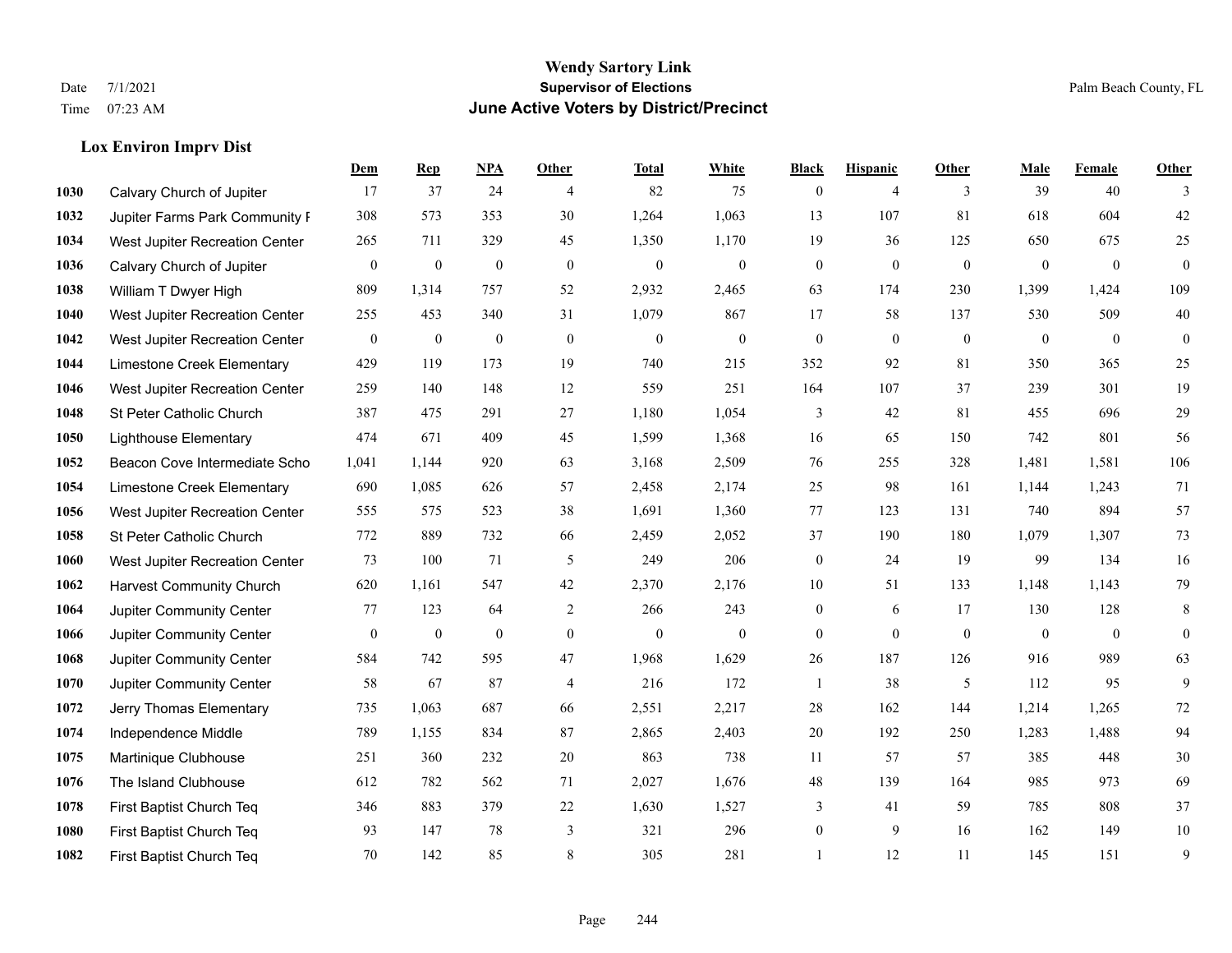**Lox Environ Imprv Dist**

## **Wendy Sartory Link** Date 7/1/2021 **Supervisor of Elections Supervisor of Elections** Palm Beach County, FL Time 07:23 AM **June Active Voters by District/Precinct**

|      |                                  | <b>Dem</b>       | <b>Rep</b>       | NPA              | <b>Other</b>   | <b>Total</b>   | White            | <b>Black</b>     | <b>Hispanic</b> | Other        | <b>Male</b>    | Female       | <b>Other</b>     |
|------|----------------------------------|------------------|------------------|------------------|----------------|----------------|------------------|------------------|-----------------|--------------|----------------|--------------|------------------|
| 1084 | First Baptist Church Teq         | 12               | 52               | 10               | $\theta$       | 74             | 71               |                  | $\mathbf{0}$    | 2            | 37             | 35           | 2                |
| 1088 | First Baptist Church Teq         | 11               | 40               | 21               | $\mathbf{0}$   | 72             | 64               | $\mathbf{0}$     | $\overline{c}$  | 6            | 36             | 35           |                  |
| 1094 | First Baptist Church Teq         | 580              | 880              | 531              | 39             | 2,030          | 1,823            | 8                | 83              | 116          | 916            | 1,064        | 50               |
| 1096 | First Baptist Church Teq         | 49               | 73               | 36               | $\theta$       | 158            | 128              | 8                | 13              | 9            | 77             | 77           | $\overline{4}$   |
| 1098 | Riverside Improvement            | 257              | 455              | 256              | 21             | 989            | 881              | 6                | 46              | 56           | 449            | 507          | 33               |
| 1100 | Jupiter Elementary               | 399              | 458              | 365              | 27             | 1,249          | 953              | 17               | 197             | 82           | 600            | 603          | 46               |
| 1102 | Jupiter High                     | 677              | 900              | 638              | 63             | 2,278          | 1,815            | 55               | 203             | 205          | 999            | 1,200        | 79               |
| 1104 | Jupiter Branch Library           | 444              | 576              | 441              | 33             | 1,494          | 1,217            | 35               | 135             | 107          | 650            | 800          | 44               |
| 1106 | Jupiter Middle                   | 331              | 489              | 365              | 38             | 1,223          | 1,033            | 15               | 74              | 101          | 569            | 613          | 41               |
| 1108 | Newhaven Clubhouse               | 550              | 675              | 512              | 59             | 1,796          | 1,546            | 23               | 98              | 129          | 795            | 940          | 61               |
| 1110 | Tequesta Council Chambers        | 107              | 133              | 103              | 5              | 348            | 302              | 8                | 21              | 17           | 157            | 181          | $10\,$           |
| 1112 | <b>Tequesta Council Chambers</b> | $20\,$           | 67               | 45               | $\overline{4}$ | 136            | 111              | 4                | 15              | 6            | 64             | 70           | $\sqrt{2}$       |
| 1114 | <b>Tequesta Council Chambers</b> | 116              | 312              | 124              | 13             | 565            | 541              | $\mathbf{0}$     | $\overline{4}$  | 20           | 251            | 303          | 11               |
| 1116 | <b>Tequesta Council Chambers</b> | $\boldsymbol{0}$ | $\boldsymbol{0}$ | $\boldsymbol{0}$ | $\mathbf{0}$   | $\mathbf{0}$   | $\boldsymbol{0}$ | $\boldsymbol{0}$ | $\overline{0}$  | $\theta$     | $\mathbf{0}$   | $\mathbf{0}$ | $\boldsymbol{0}$ |
| 1118 | <b>Tequesta Council Chambers</b> | 179              | 241              | 183              | 24             | 627            | 536              | 12               | 38              | 41           | 248            | 363          | 16               |
| 1120 | Tequesta Council Chambers        | 76               | 249              | 102              | 13             | 440            | 415              | $\boldsymbol{0}$ | 8               | 17           | 209            | 223          | 8                |
| 1122 | <b>Tequesta Council Chambers</b> | 37               | 86               | 35               | 3              | 161            | 151              | 0                | $\mathbf{1}$    | 9            | 81             | 77           | 3                |
| 1124 | Riverside Improvement            | $\overline{0}$   | $\overline{c}$   | $\mathbf{0}$     | $\mathbf{0}$   | $\mathfrak{2}$ | $\mathfrak{2}$   | $\boldsymbol{0}$ | $\theta$        | $\mathbf{0}$ |                | 1            | $\mathbf{0}$     |
| 1126 | PBC Fire Rescue #18              | 413              | 882              | 469              | 46             | 1,810          | 1,695            | 7                | 35              | 73           | 825            | 957          | $28\,$           |
| 1128 | Jupiter Inlet Colony Admin Bldg  | 71               | 223              | 83               | 15             | 392            | 360              | $\boldsymbol{0}$ | 5               | 27           | 177            | 207          | $\,8\,$          |
| 1130 | PBC Fire Rescue #18              | $\overline{1}$   | 3                | $\mathbf{1}$     | $\mathbf{0}$   | 5              | 5                | $\boldsymbol{0}$ | $\mathbf{0}$    | $\mathbf{0}$ | $\mathfrak{Z}$ | 1            |                  |
| 1132 | PBC Fire Rescue #18              | $\theta$         | 3                | $\mathbf{1}$     | $\theta$       | 4              | $\overline{4}$   | $\boldsymbol{0}$ | $\mathbf{0}$    | $\theta$     | 2              | 2            | $\mathbf{0}$     |
| 1134 | PBC Fire Rescue #18              | $\Omega$         | $\theta$         | $\mathbf{0}$     | $\mathbf{0}$   | $\mathbf{0}$   | $\theta$         | $\mathbf{0}$     | $\theta$        | $\theta$     | $\theta$       | $\theta$     | $\mathbf{0}$     |
| 1136 | 1st UM Church of Jup-Teq         | 571              | 989              | 617              | 67             | 2,244          | 2,084            | 10               | 52              | 98           | 979            | 1,204        | 61               |
| 1138 | Grace Immanuel Bible Church      | 224              | 818              | 352              | 37             | 1,431          | 1,360            | $\boldsymbol{0}$ | 12              | 59           | 612            | 786          | 33               |
| 1140 | Club at Admirals Cove            | 294              | 543              | 296              | 24             | 1,157          | 1,064            | 6                | 21              | 66           | 552            | 586          | 19               |
| 1142 | 1st UM Church of Jup-Teq         | 287              | 589              | 352              | 40             | 1,268          | 1,174            | 5                | 21              | 68           | 598            | 637          | 33               |
| 1144 | 1st UM Church of Jup-Teq         | 533              | 800              | 504              | 36             | 1,873          | 1.729            | 5                | 31              | 108          | 857            | 959          | 57               |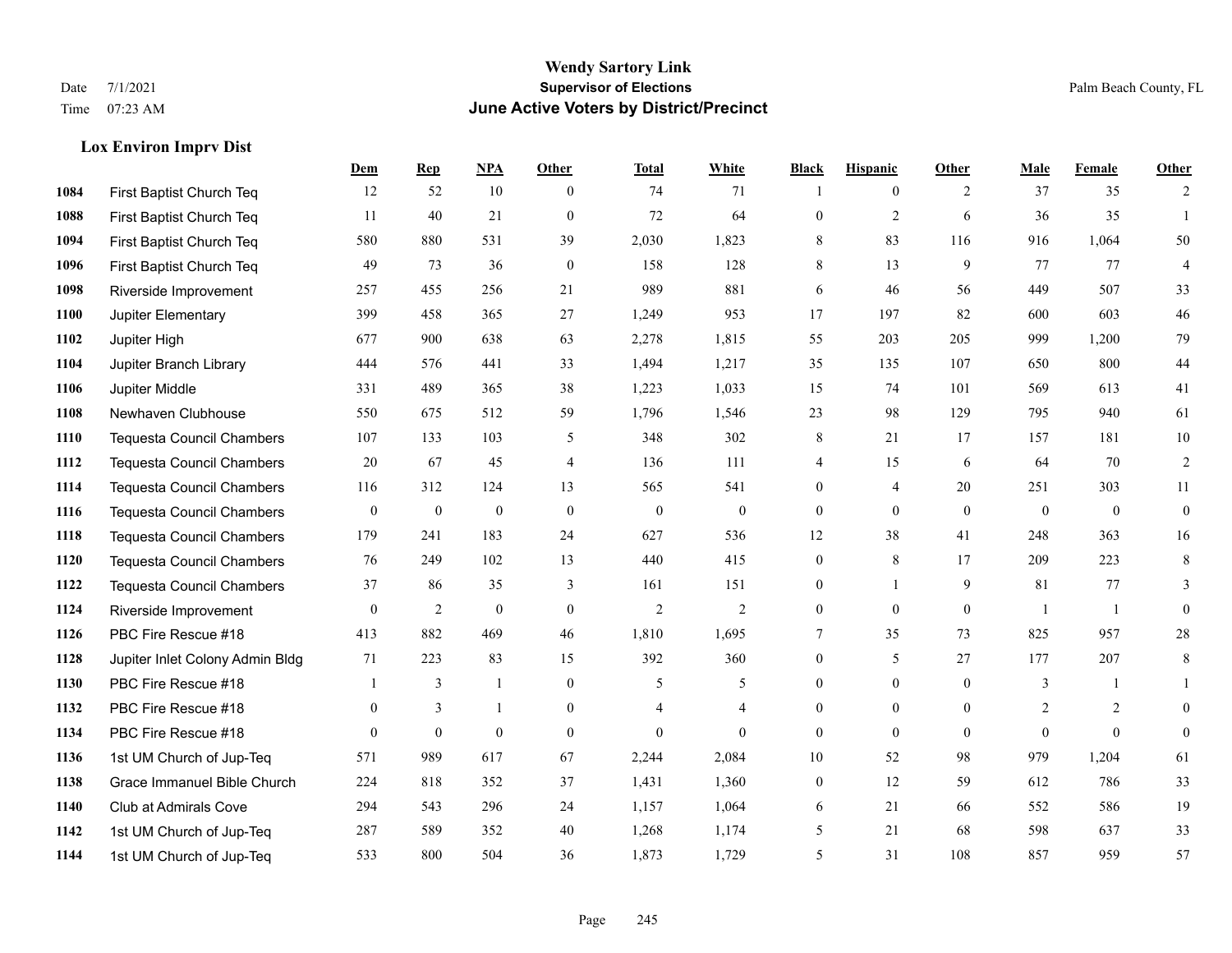**Lox Environ Imprv Dist**

## **Wendy Sartory Link** Date 7/1/2021 **Supervisor of Elections** Palm Beach County, FL Time 07:23 AM **June Active Voters by District/Precinct**

|      |                               | Dem          | <b>Rep</b>     | <b>NPA</b> | Other    | <b>Total</b> | White         | <b>Black</b> | <b>Hispanic</b> | Other    | Male     | Female   | Other    |
|------|-------------------------------|--------------|----------------|------------|----------|--------------|---------------|--------------|-----------------|----------|----------|----------|----------|
| 1146 | Newhaven Clubhouse            | 15           | 35             | 8          |          | 59           | 53            | $\Omega$     |                 | 5        | 30       | 28       |          |
| 1148 | <b>Oceanview Methodist</b>    | 385          | 548            | 389        | 44       | 1,366        | 1,245         | 6            | 31              | 84       | 587      | 735      | 44       |
| 1150 | Oceanview Methodist           | $\mathbf{0}$ | $\mathbf{0}$   | $\theta$   | $\Omega$ |              | $\theta$      |              |                 | 0        | $\Omega$ | $\theta$ | $\theta$ |
| 1152 | <b>Oceanview Methodist</b>    | 45           | 68             | 52         |          | 172          | 163           |              |                 |          | 82       | 85       |          |
| 1156 | Holy Spirit Lutheran          | $\Omega$     | $\mathfrak{D}$ |            | $\Omega$ |              | $\mathcal{D}$ |              |                 | 0        |          |          |          |
| 1158 | Holy Spirit Lutheran          | $\theta$     |                |            |          |              |               |              |                 |          |          |          |          |
| 1160 | Holy Spirit Lutheran          |              | $\theta$       |            | $\Omega$ |              |               |              |                 | $\Omega$ |          |          |          |
| 1164 | Club at Admirals Cove         | 27           | 149            | 66         |          | 247          | 223           |              |                 | 17       | 122      | 117      |          |
| 1178 | Mirasol Sales and Info Center | $\Omega$     | $\theta$       | $\theta$   | $\Omega$ |              | $\theta$      |              |                 | $\theta$ |          | $\theta$ |          |
| 1180 | Mirasol Sales and Info Center | $\Omega$     | $\theta$       | $\Omega$   | $\Omega$ |              | $\Omega$      |              |                 | $\Omega$ |          | $\Omega$ |          |
| 1182 | William T Dwyer High          | 157          | 269            | 138        | h        | 570          | 488           | 15           | 30              | 37       | 270      | 287      | 13       |
| 1204 | Holy Spirit Lutheran          | 9            | 24             | 14         | 3        | 50           | 44            |              | 2               | 4        | 24       | 22       |          |
| 1206 | Holy Spirit Lutheran          | 13           | 76             | 22         | 3        | 114          | 110           |              |                 |          | 54       | 59       |          |
| 1208 | Juno Beach Town Center        | 445          | 861            | 464        | 51       | 1,821        | 1,661         |              | 55              | 99       | 837      | 937      | 47       |
|      | <b>Lox Environ Imprv Dist</b> | 17,905       | 27,482         | 17,443     | 1,593    | 64,423       | 55,243        | 1,265        | 3,513           | 4,402    | 29,583   | 32,915   | 1,925    |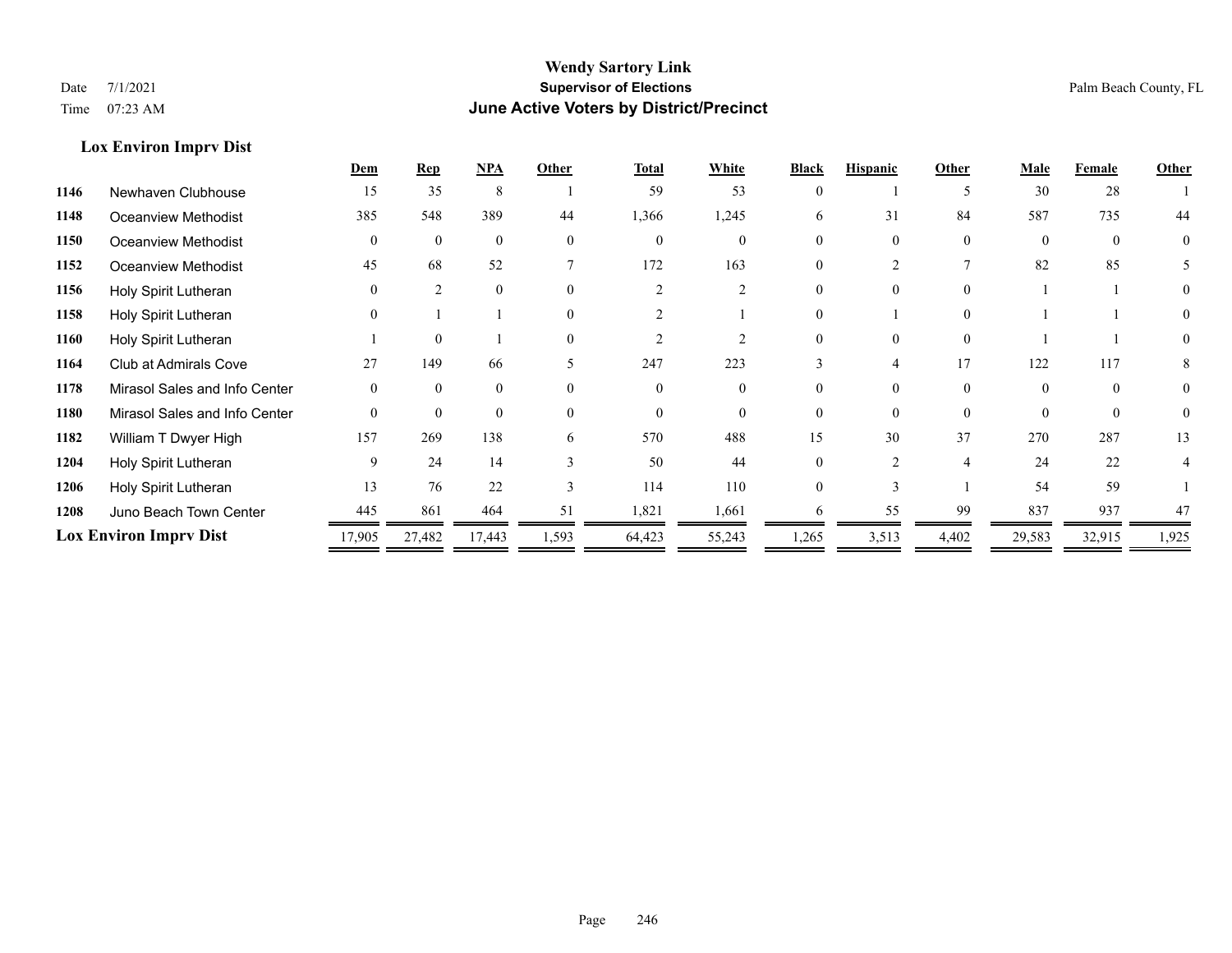## **Hamal Comm Dev Dist**

|                            |                                 | <u>Dem</u> | <b>Rep</b> | <b>NPA</b> | Other | <b>Total</b> | White | <b>Black</b> | <b>Hispanic</b> | Other | Male | Female | <b>Other</b> |
|----------------------------|---------------------------------|------------|------------|------------|-------|--------------|-------|--------------|-----------------|-------|------|--------|--------------|
| 2002                       | Jeaga Middle                    | 175        | 94         |            |       | 388          | 151   | 126          |                 | 70    | 174  | 202    |              |
| 2004                       | <b>Grassy Waters Elementary</b> | 1,044      | 327        | 586        | 40    | . 997        | 588   | 725          | 398             | 286   | 845  | 1,079  | 73           |
| <b>Hamal Comm Dev Dist</b> |                                 | .219       | 421        | 699        | 46    | 2,385        | 739   | 851          | 439             | 356   | .019 | 1,281  | 85           |
|                            |                                 |            |            |            |       |              |       |              |                 |       |      |        |              |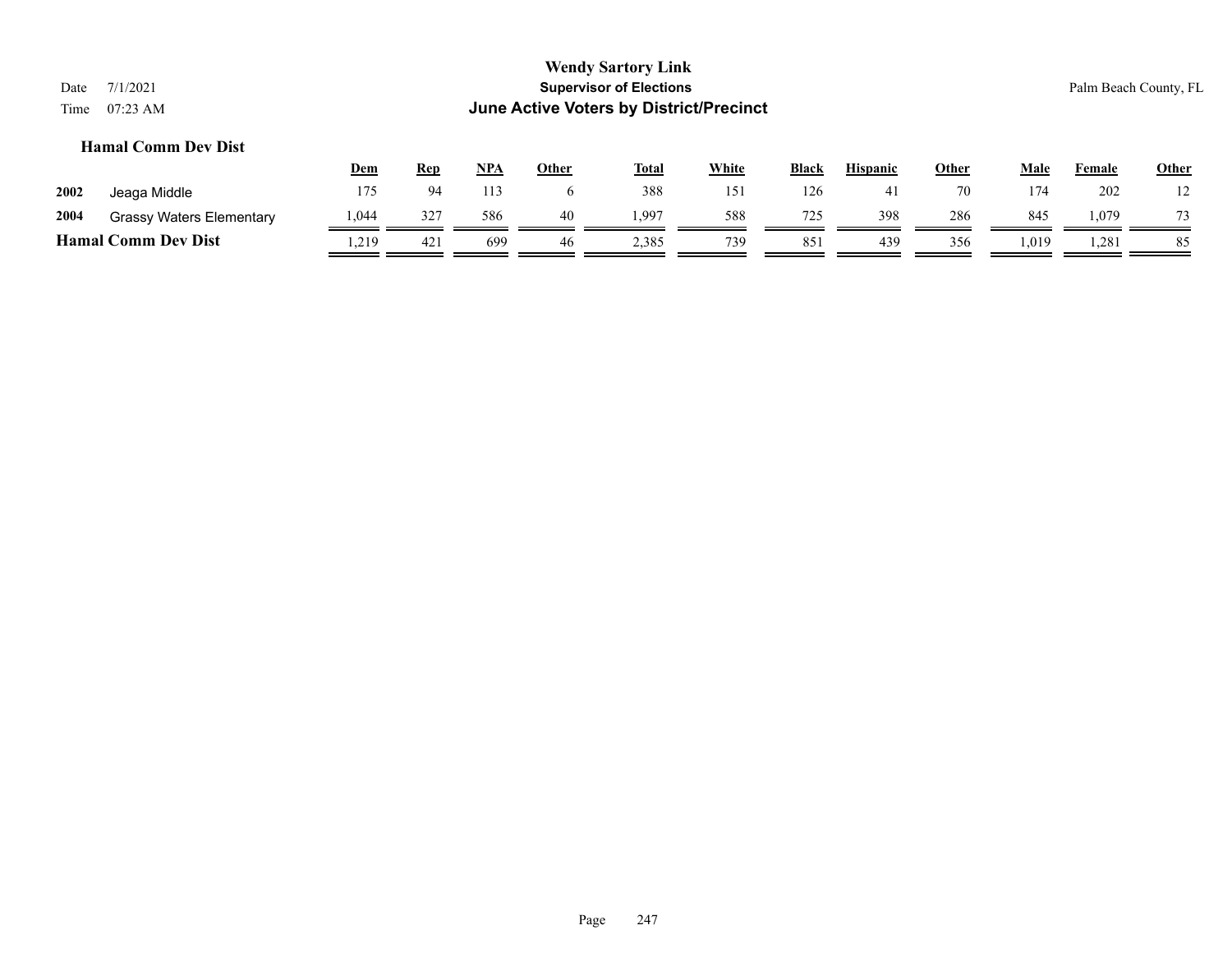## **Hypo Haverhill Comm Dist**

|      |                                 | Dem | Ren | NPA | Other | <b>Total</b>    | White | <b>Black</b> | <b>Hispanic</b> | Other | Male | <b>Female</b> | <b>Other</b> |
|------|---------------------------------|-----|-----|-----|-------|-----------------|-------|--------------|-----------------|-------|------|---------------|--------------|
| 3106 | American German Club            | 298 | 113 | 204 |       | 63.             |       | 172          |                 |       | 279  | 323           | 29           |
|      | <b>Hypo Haverhill Comm Dist</b> | 298 | 113 | 204 |       | 63 <sub>1</sub> |       |              |                 |       | 270  | 323<br>ن نے ب | 20           |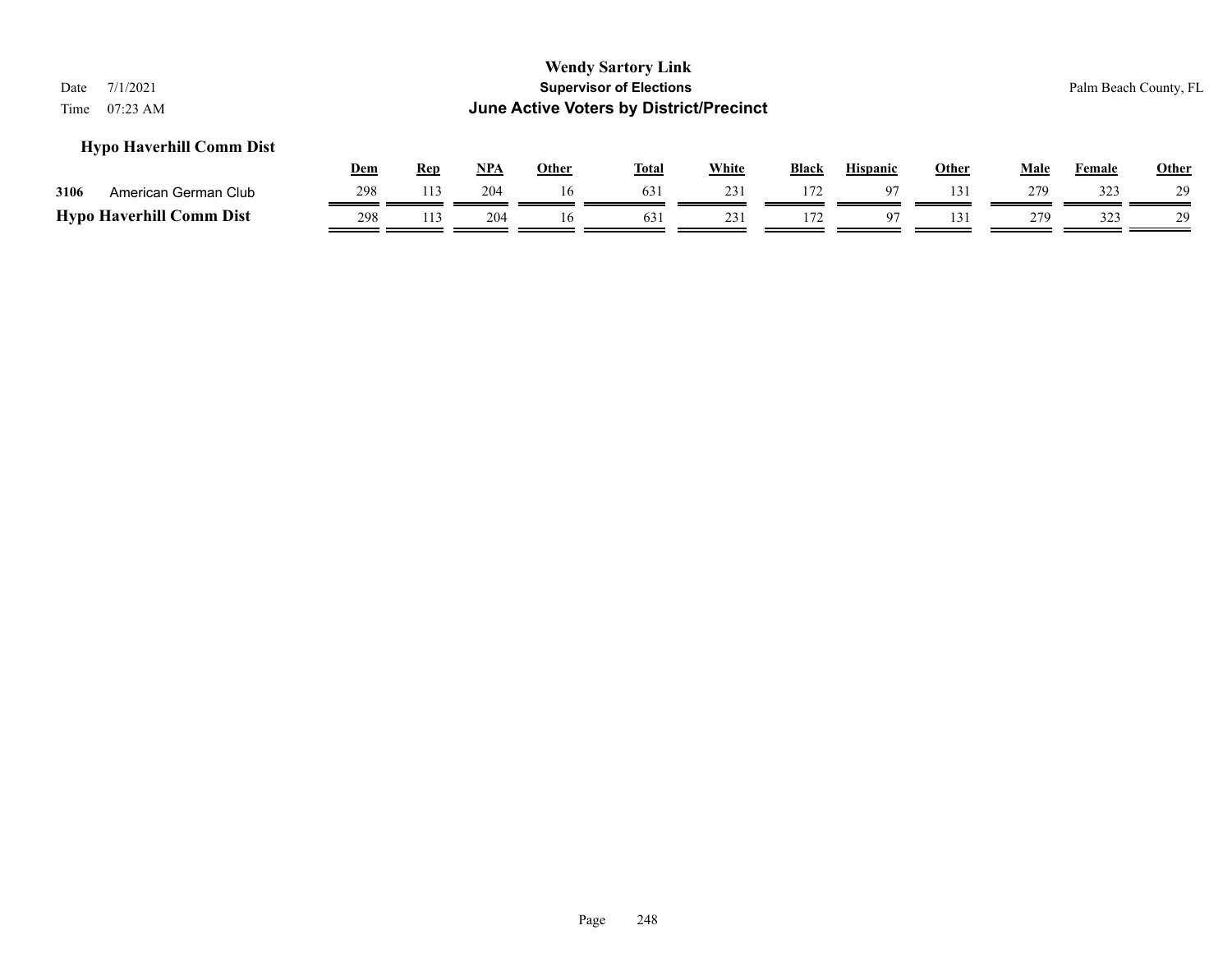**Indian Trail Imprv Dist**

### **Wendy Sartory Link** Date 7/1/2021 **Supervisor of Elections Supervisor of Elections** Palm Beach County, FL Time 07:23 AM **June Active Voters by District/Precinct**

|      |                                 | Dem      | <b>Rep</b>     | NPA            | Other    | <b>Total</b> | White    | <b>Black</b> | <b>Hispanic</b> | Other    | <b>Male</b> | Female         | Other        |
|------|---------------------------------|----------|----------------|----------------|----------|--------------|----------|--------------|-----------------|----------|-------------|----------------|--------------|
| 1170 | Caloosa POA Meeting Room        | $\theta$ | $\overline{0}$ | $\overline{0}$ | $\theta$ | $\mathbf{0}$ | $\theta$ | $\Omega$     | $\theta$        | $\theta$ | $\theta$    | $\overline{0}$ | $\mathbf{0}$ |
| 6042 | Osceola Creek Middle            | 1,002    | 1,220          | 1,027          | 60       | 3,309        | 2,127    | 430          | 487             | 265      | 1,582       | 1,617          | 110          |
| 6044 | <b>Frontier Elementary</b>      | 911      | 966            | 775            | 60       | 2,712        | 1,727    | 415          | 339             | 231      | 1,271       | 1,356          | 85           |
| 6045 | Acreage Branch Library          | 205      | 268            | 179            | 10       | 662          | 419      | 81           | 92              | 70       | 316         | 314            | 32           |
| 6046 | Pierce Hammock Elementary       | 815      | 960            | 747            | 44       | 2,566        | 1,648    | 362          | 319             | 237      | 1,239       | 1,229          | 98           |
| 6050 | Acreage Branch Library          | 879      | 883            | 726            | 56       | 2,544        | 1,557    | 374          | 349             | 264      | 1,193       | 1,259          | 92           |
| 6051 | Cornerstone Fellowship          | 611      | 753            | 550            | 50       | 1,964        | 1,253    | 211          | 289             | 211      | 913         | 978            | 73           |
| 6052 | Seminole Ridge High             | 614      | 642            | 563            | 36       | 1,855        | 1,141    | 227          | 308             | 179      | 877         | 901            | 77           |
| 6058 | <b>Acreage Pines Elementary</b> | 739      | 597            | 559            | 39       | 1,934        | 1,041    | 352          | 246             | 295      | 934         | 936            | 64           |
| 6060 | Indian Trail Improvement Dist   | 897      | 954            | 811            | 58       | 2,720        | 1,693    | 342          | 402             | 283      | 1,256       | 1,365          | 99           |
| 6062 | Sandhill Crane Golf Club        | 234      | 424            | 253            | 24       | 935          | 667      | 72           | 73              | 123      | 457         | 445            | 33           |
| 6076 | <b>Western Pines Middle</b>     | 646      | 707            | 573            | 35       | 1,961        | 1,426    | 154          | 205             | 176      | 935         | 942            | 84           |
| 6078 | <b>Western Pines Middle</b>     | 659      | 723            | 659            | 39       | 2,080        | 1,393    | 158          | 356             | 173      | 985         | 1,034          | 61           |
| 6080 | <b>Golden Grove Elementary</b>  | 611      | 781            | 621            | 48       | 2,061        | 1,387    | 132          | 343             | 199      | 959         | 1.018          | 84           |
| 6088 | Seminole Ridge High             | 542      | 684            | 546            | 40       | 1,812        | 1,170    | 214          | 286             | 142      | 854         | 904            | 54           |
| 6090 | Loxahatchee Groves Elementary   | 783      | 891            | 745            | 55       | 2,474        | 1,543    | 281          | 442             | 208      | 1,197       | 1,184          | 93           |
| 6092 | Oasis Church                    | 175      | 231            | 143            | 16       | 565          | 368      | 46           | 106             | 45       | 271         | 272            | 22           |
| 6100 | <b>Madison Green Clubhouse</b>  | 1,239    | 724            | 749            | 50       | 2,762        | 1,203    | 775          | 405             | 379      | 1,280       | 1,379          | 103          |
| 6104 | Crestwood Middle                | 181      | 152            | 117            | 8        | 458          | 217      | 76           | 79              | 86       | 214         | 224            | 20           |
|      | <b>Indian Trail Imprv Dist</b>  | 11,743   | 12,560         | 10,343         | 728      | 35,374       | 21,980   | 4,702        | 5,126           | 3,566    | 16,733      | 17,357         | 1,284        |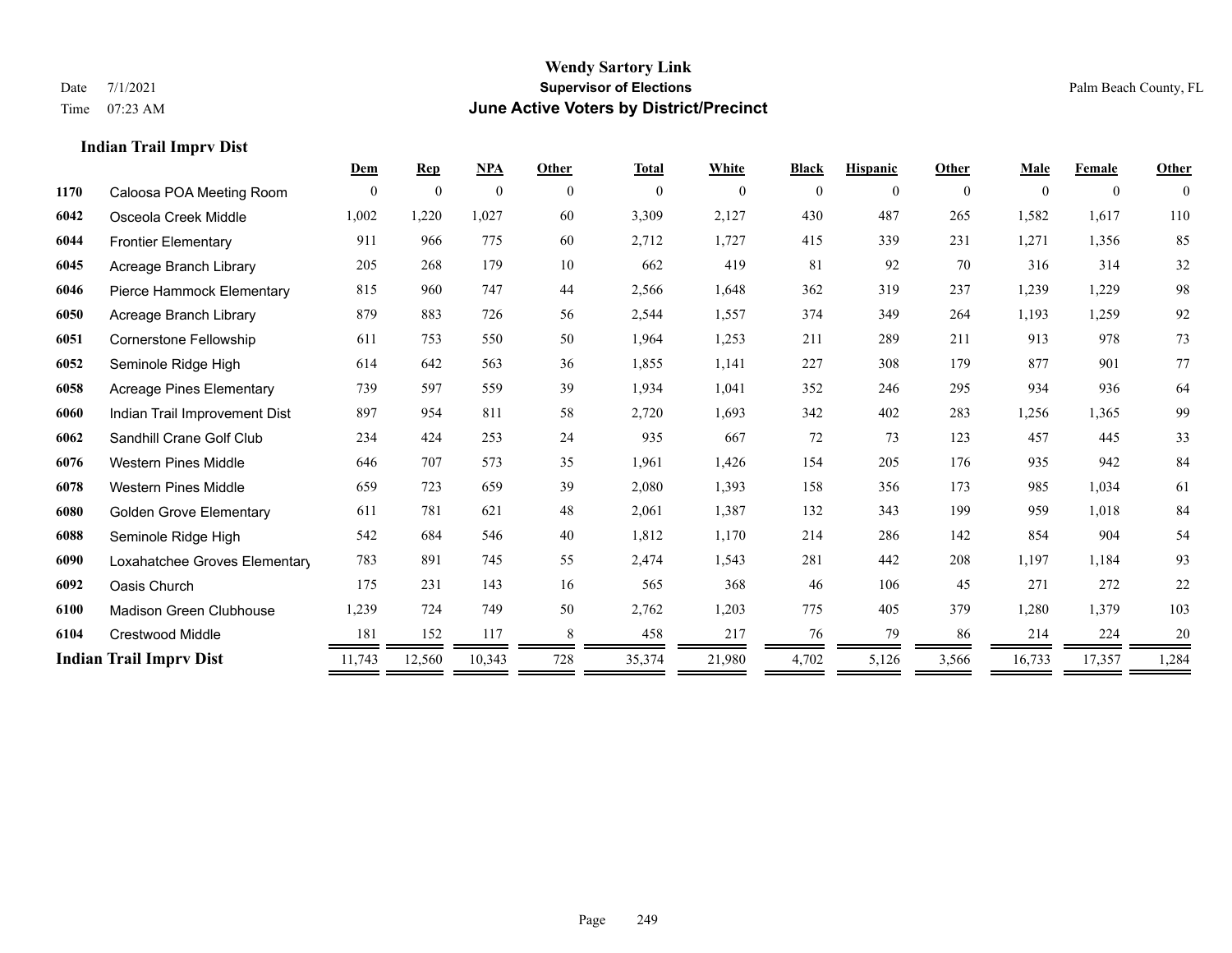## **Journeys Comm Dev Dist**

|                               | <u>Dem</u> | Rep | NPA | Other | <b>Total</b> | <b>White</b> | <b>Black</b>   | <b>Hispanic</b> | Other | Male | Female | <b>Other</b> |
|-------------------------------|------------|-----|-----|-------|--------------|--------------|----------------|-----------------|-------|------|--------|--------------|
| 3100<br>Journeys End          | 426        | 332 | 352 | 20    | .,130        | 754          | Q <sub>2</sub> | 134             | 150   | 531  | 570    | 29           |
| <b>Journeys Comm Dev Dist</b> | 426        | 332 | ے ب |       | ,130         | 754          | $\Omega$       | 34              | 150   | 531  | 570    | 29           |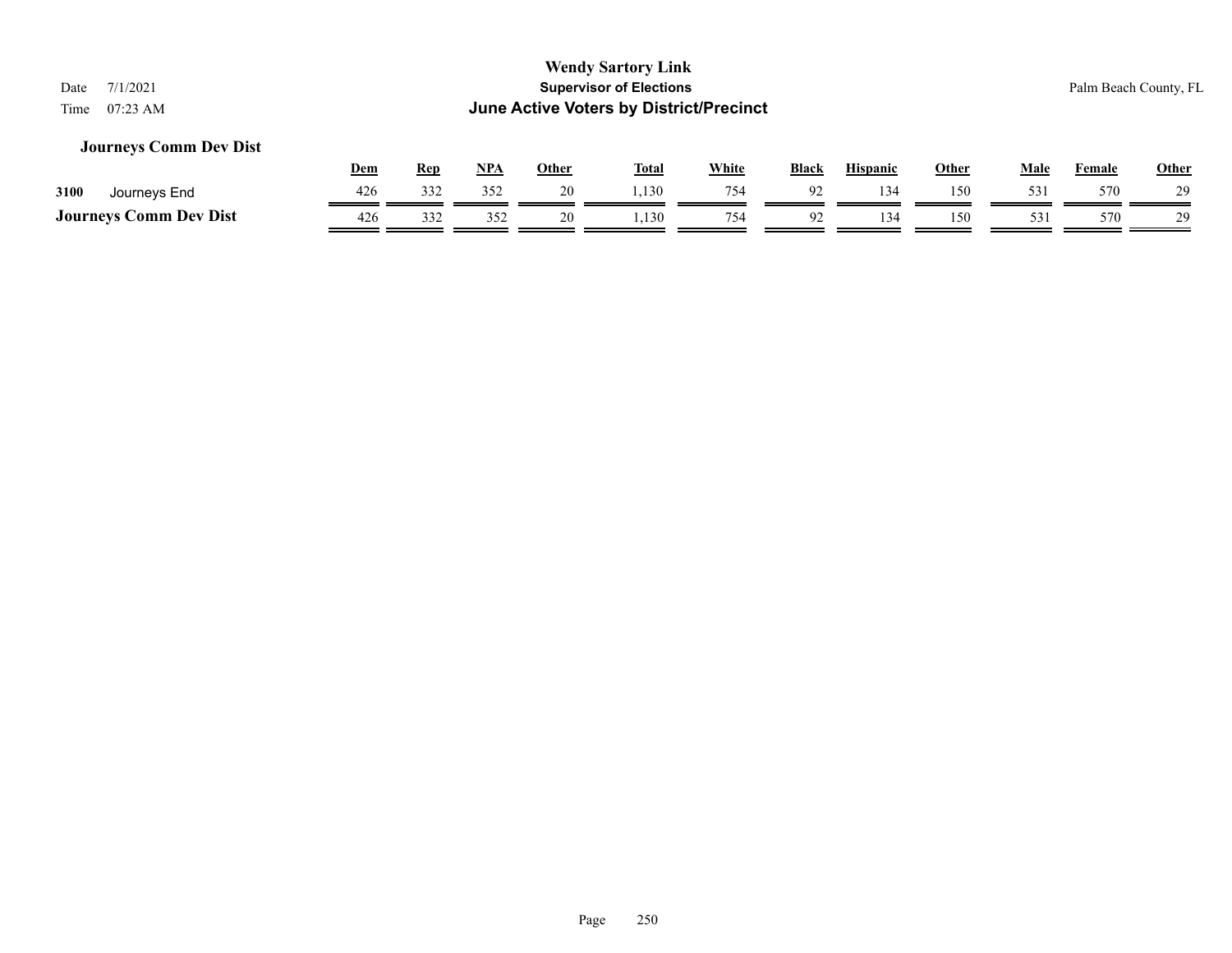**Jupiter Inlet Dist**

### **Wendy Sartory Link** Date 7/1/2021 **Supervisor of Elections** Palm Beach County, FL Time 07:23 AM **June Active Voters by District/Precinct**

# **Dem Rep NPA Other Total White Black Hispanic Other Male Female Other** Journey Church of Jupiter 0 0 0 0 0 0 0 0 0 0 0 0 Calvary Church of Jupiter 451 828 477 49 1,805 1,593 21 93 98 852 897 56 **1019 Calvary Church of Jupiter** 195 376 221 8 800 721 1 44 34 384 400 16 Caloosa POA Meeting Room 0 0 0 0 0 0 0 0 0 0 0 0 Journey Church of Jupiter 706 1,240 761 56 2,763 2,360 36 181 186 1,317 1,355 91 Calvary Church of Jupiter  $\begin{array}{cccccccc} 8 & 9 & 6 & 0 & 23 & 23 & 0 & 0 & 12 & 11 & 0 \end{array}$  Calvary Church of Jupiter 335 623 330 26 1,314 1,160 11 77 66 625 655 34 Jupiter Farms Elementary 543 999 572 62 2,176 1,895 15 133 133 1,050 1,061 65 **1030 Calvary Church of Jupiter 17** 37 24 4 82 75 0 4 3 39 40 3 Jupiter Farms Park Community F 308 573 353 30 1,264 1,063 13 107 81 618 604 42 West Jupiter Recreation Center 265 711 329 45 1,350 1,170 19 36 125 650 675 25 Calvary Church of Jupiter 0 0 0 0 0 0 0 0 0 0 0 0 William T Dwyer High 809 1,314 757 52 2,932 2,465 63 174 230 1,399 1,424 109 West Jupiter Recreation Center 255 453 340 31 1,079 867 17 58 137 530 509 40 West Jupiter Recreation Center 0 0 0 0 0 0 0 0 0 0 0 0 Limestone Creek Elementary 429 119 173 19 740 215 352 92 81 350 365 25 West Jupiter Recreation Center 259 140 148 12 559 251 164 107 37 239 301 19 St Peter Catholic Church 387 475 291 27 1,180 1,054 3 42 81 455 696 29 Lighthouse Elementary 474 671 409 45 1,599 1,368 16 65 150 742 801 56 Beacon Cove Intermediate School 1,041 1,144 920 63 3,168 2,509 76 255 328 1,481 1,581 106 Limestone Creek Elementary 690 1,085 626 57 2,458 2,174 25 98 161 1,144 1,243 71 West Jupiter Recreation Center 555 575 523 38 1,691 1,360 77 123 131 740 894 57 St Peter Catholic Church 772 889 732 66 2,459 2,052 37 190 180 1,079 1,307 73 West Jupiter Recreation Center 73 100 71 5 249 206 0 24 19 99 134 16 Harvest Community Church 620 1,161 547 42 2,370 2,176 10 51 133 1,148 1,143 79 Jupiter Community Center **10.123** 64 2 266 243 0 6 17 130 128 8 Jupiter Community Center 0 0 0 0 0 0 0 0 0 0 0 0 Jupiter Community Center 584 742 595 47 1,968 1,629 26 187 126 916 989 63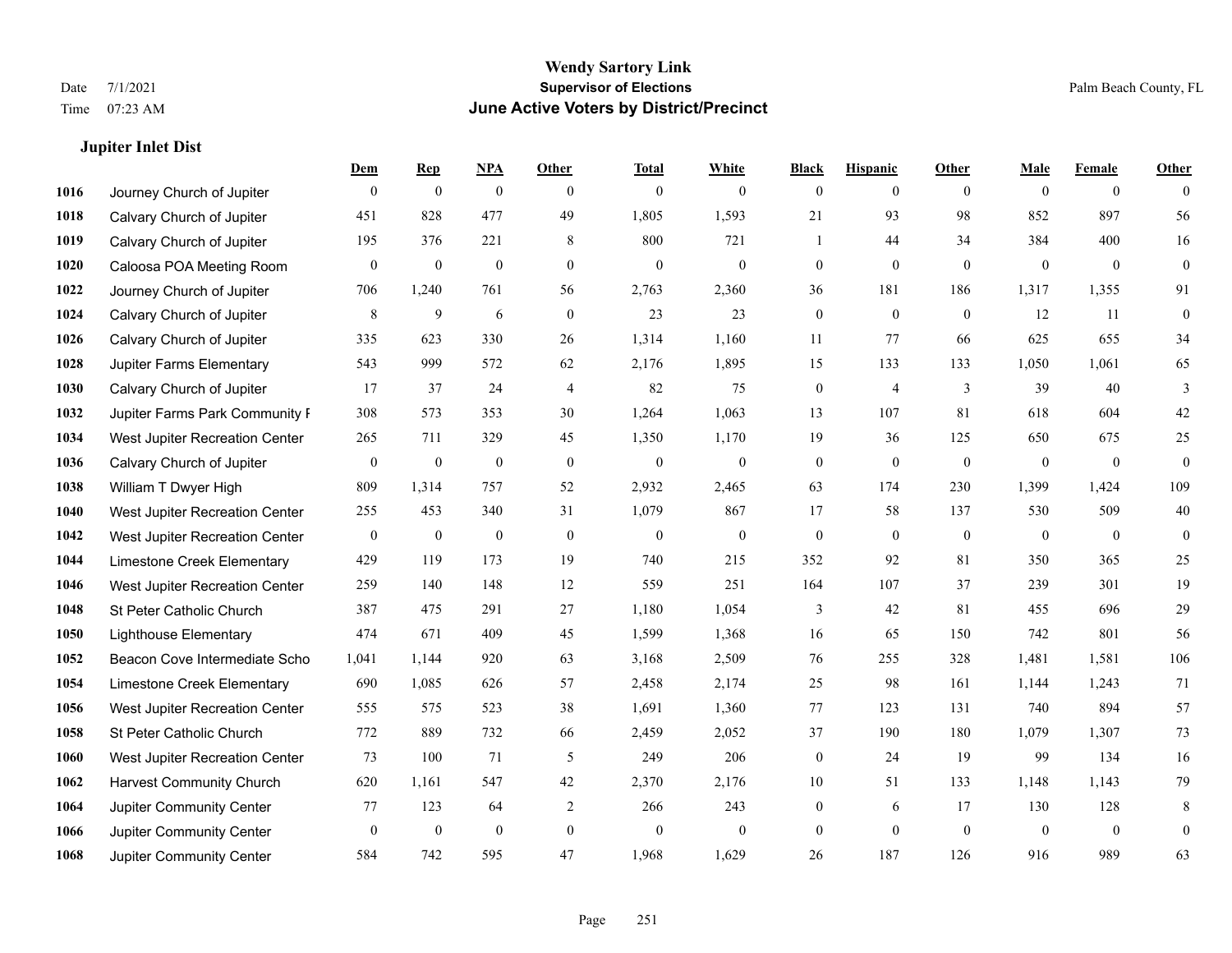**Jupiter Inlet Dist**

#### **Wendy Sartory Link** Date 7/1/2021 **Supervisor of Elections** Palm Beach County, FL Time 07:23 AM **June Active Voters by District/Precinct**

# **Dem Rep NPA Other Total White Black Hispanic Other Male Female Other** Jupiter Community Center 58 67 87 4 216 172 1 38 5 112 95 9 Jerry Thomas Elementary 735 1,063 687 66 2,551 2,217 28 162 144 1,214 1,265 72 Independence Middle 789 1,155 834 87 2,865 2,403 20 192 250 1,283 1,488 94 Martinique Clubhouse 251 360 232 20 863 738 11 57 57 385 448 30 The Island Clubhouse 612 782 562 71 2,027 1,676 48 139 164 985 973 69 First Baptist Church Teq 346 883 379 22 1,630 1,527 3 41 59 785 808 37 First Baptist Church Teq 93 147 78 3 321 296 0 9 16 162 149 10 First Baptist Church Teq 70 142 85 8 305 281 1 12 11 145 151 9 First Baptist Church Teq 12 52 10 0 74 71 1 0 2 37 35 2 First Baptist Church Teq 11 40 21 0 72 64 0 2 6 36 35 1 First Baptist Church Teq 580 880 531 39 2,030 1,823 8 83 116 916 1,064 50 First Baptist Church Teq **49** 73 36 0 158 128 8 13 9 77 77 4 Riverside Improvement 257 455 256 21 989 881 6 46 56 449 507 33 Jupiter Elementary 399 458 365 27 1,249 953 17 197 82 600 603 46 Jupiter High 677 900 638 63 2,278 1,815 55 203 205 999 1,200 79 Jupiter Branch Library 444 576 441 33 1,494 1,217 35 135 107 650 800 44 Jupiter Middle 331 489 365 38 1,223 1,033 15 74 101 569 613 41 Newhaven Clubhouse 550 675 512 59 1,796 1,546 23 98 129 795 940 61 Tequesta Council Chambers 107 133 103 5 348 302 8 21 17 157 181 10 Tequesta Council Chambers 20 67 45 4 136 111 4 15 6 64 70 2 Tequesta Council Chambers 116 312 124 13 565 541 0 4 20 251 303 11 Tequesta Council Chambers 0 0 0 0 0 0 0 0 0 0 0 0 Tequesta Council Chambers 179 241 183 24 627 536 12 38 41 248 363 16 Tequesta Council Chambers 76 249 102 13 440 415 0 8 17 209 223 8 Tequesta Council Chambers 37 86 35 3 161 151 0 1 9 81 77 3 Riverside Improvement 0 0 2 0 0 2 2 2 0 0 0 0 1 1 0 PBC Fire Rescue #18 413 882 469 46 1,810 1,695 7 35 73 825 957 28 Jupiter Inlet Colony Admin Bldg 71 223 83 15 392 360 0 5 27 177 207 8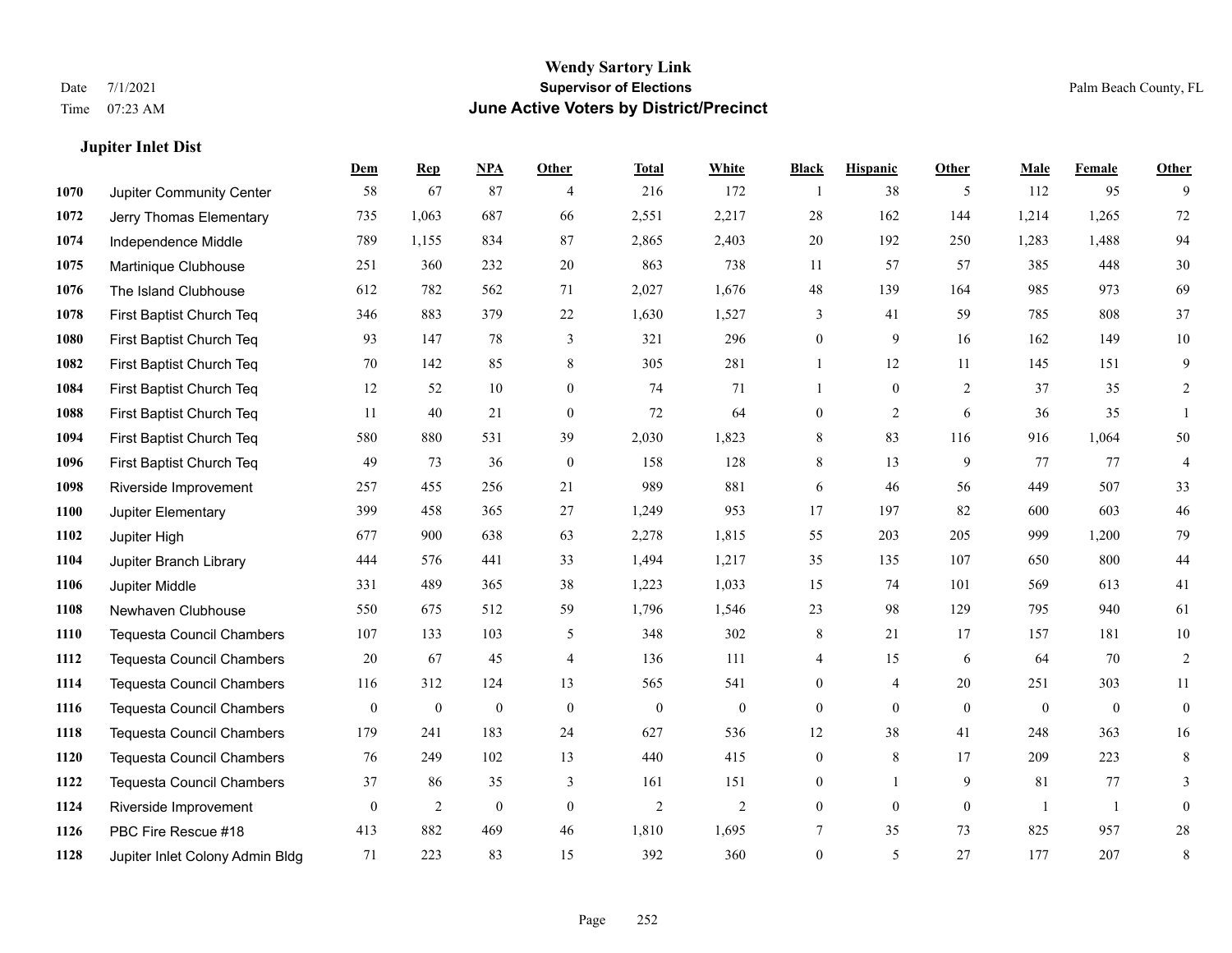**Jupiter Inlet Dist**

#### **Wendy Sartory Link** Date 7/1/2021 **Supervisor of Elections** Palm Beach County, FL Time 07:23 AM **June Active Voters by District/Precinct**

## **Dem Rep NPA Other Total White Black Hispanic Other Male Female Other** PBC Fire Rescue #18 **1** 3 1 0 5 5 0 0 0 3 1 1 PBC Fire Rescue #18 0 3 1 0 4 4 0 0 0 2 2 0 PBC Fire Rescue #18 0 0 0 0 0 0 0 0 0 0 0 0 1st UM Church of Jup-Teq 571 989 617 67 2,244 2,084 10 52 98 979 1,204 61 Grace Immanuel Bible Church 224 818 352 37 1,431 1,360 0 12 59 612 786 33 Club at Admirals Cove 294 543 296 24 1,157 1,064 6 21 66 552 586 19 1st UM Church of Jup-Teq 287 589 352 40 1,268 1,174 5 21 68 598 637 33 1st UM Church of Jup-Teq 533 800 504 36 1,873 1,729 5 31 108 857 959 57 Newhaven Clubhouse 15 35 8 1 59 53 0 1 5 30 28 1 Oceanview Methodist 385 548 389 44 1,366 1,245 6 31 84 587 735 44 Oceanview Methodist 0 0 0 0 0 0 0 0 0 0 0 0 Oceanview Methodist 45 68 52 7 172 163 0 2 7 82 85 5 Holy Spirit Lutheran 141 293 128 18 580 518 3 27 32 274 285 21 Holy Spirit Lutheran 0 2 0 0 2 2 0 0 0 1 1 0 1158 Holy Spirit Lutheran 0 1 1 0 2 1 0 1 0 1 1 0 Holy Spirit Lutheran 1 0 1 0 2 2 0 0 0 1 1 0 Holy Spirit Lutheran 2 4 5 2 13 13 0 0 0 6 7 0 Club at Admirals Cove 27 149 66 5 247 223 3 4 17 122 117 8 Holy Spirit Lutheran 7 21 12 0 40 33 0 2 5 17 23 0 Holy Spirit Lutheran 0 0 0 0 0 0 0 0 0 0 0 0 Caloosa POA Meeting Room 125 282 123 10 540 464 12 22 42 243 276 21 Caloosa POA Meeting Room 67 118 62 2 249 211 5 14 19 116 121 12 Mirasol Sales and Info Center 0 0 0 0 0 0 0 0 0 0 0 0 Mirasol Sales and Info Center 0 0 0 0 0 0 0 0 0 0 0 0 Mirasol Sales and Info Center 0 0 0 0 0 0 0 0 0 0 0 0 Mirasol Sales and Info Center 0 0 0 0 0 0 0 0 0 0 0 0 William T Dwyer High 157 269 138 6 570 488 15 30 37 270 287 13 Eastpointe Country Club 534 673 390 35 1,632 1,520 12 27 73 723 875 34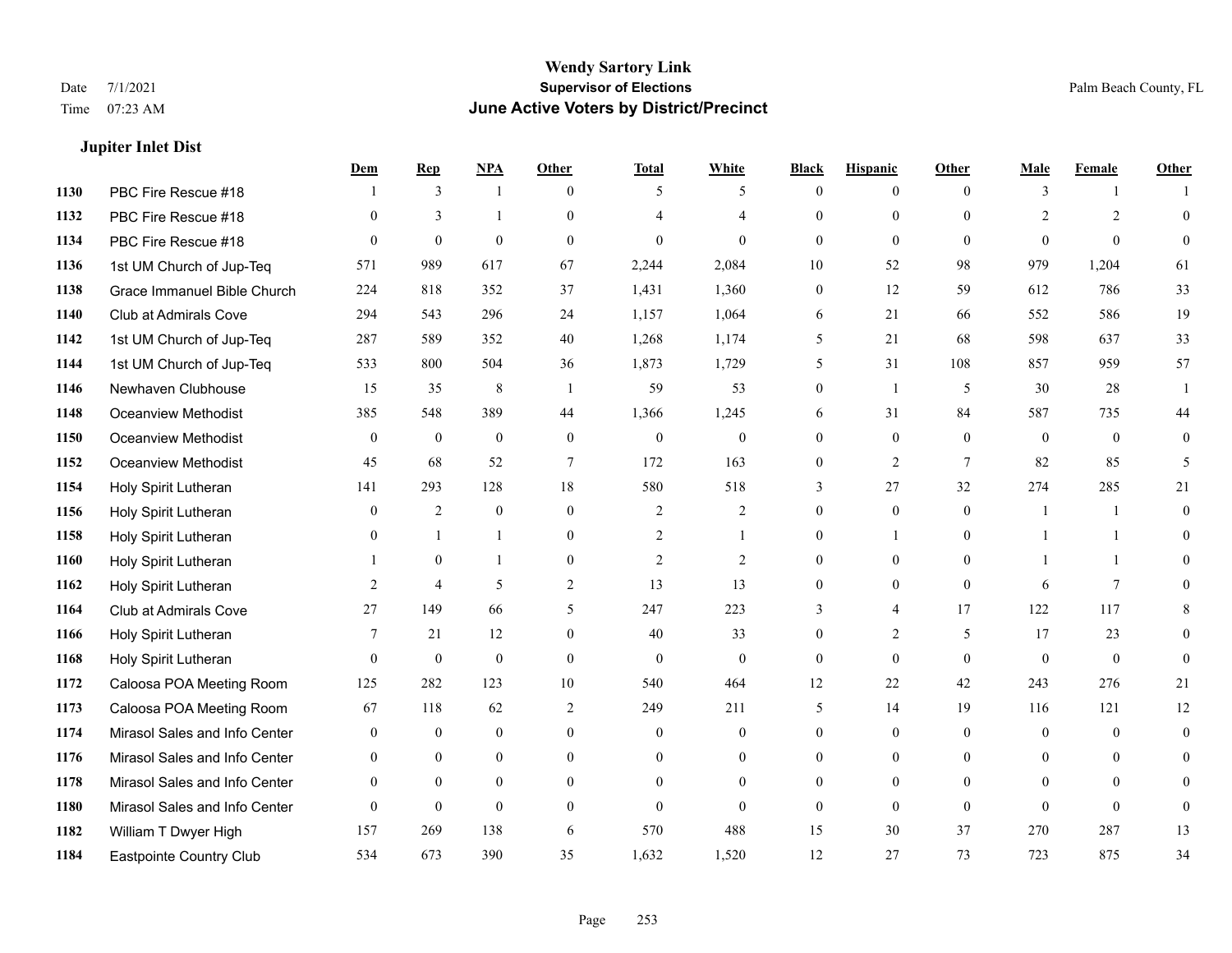### **Jupiter Inlet Dist**

|      |                                     | Dem      | <b>Rep</b>   | NPA          | Other          | <b>Total</b> | White          | <b>Black</b>   | <b>Hispanic</b> | Other          | Male     | <b>Female</b> | <b>Other</b>   |
|------|-------------------------------------|----------|--------------|--------------|----------------|--------------|----------------|----------------|-----------------|----------------|----------|---------------|----------------|
| 1186 | Mirasol Sales and Info Center       | 542      | 496          | 434          | 47             | 1,519        | 1,180          | 46             | 146             | 147            | 712      | 758           | 49             |
| 1188 | <b>Westwood Gardens HOA</b>         | 327      | 353          | 295          | 31             | 1,006        | 770            | 30             | 115             | 91             | 401      | 585           | 20             |
| 1189 | <b>Westwood Gardens HOA</b>         | 26       | 61           | 24           | $\overline{2}$ | 113          | 100            | 7              | 2               | $\overline{4}$ | 54       | 56            | 3              |
| 1190 | Gardens Presbyterian                | 1,359    | 2,090        | 1,395        | 154            | 4,998        | 4,093          | 140            | 339             | 426            | 2,215    | 2,641         | 142            |
| 1192 | Evergrene Clubhouse                 | 385      | 673          | 448          | 39             | 1,545        | 1,306          | 25             | 81              | 133            | 739      | 750           | 56             |
| 1194 | <b>Frenchmans Creek Real Estate</b> | 650      | 943          | 604          | 48             | 2,245        | 2,050          | 14             | 45              | 136            | 1,022    | 1,165         | 58             |
| 1196 | Gardens Presbyterian                | $\theta$ | $\mathbf{0}$ | $\mathbf{0}$ | $\mathbf{0}$   | $\mathbf{0}$ | $\overline{0}$ | $\theta$       | $\theta$        | $\mathbf{0}$   | $\Omega$ | $\theta$      | $\overline{0}$ |
| 1198 | 1st Baptist Church PBG              | 562      | 478          | 410          | 34             | 1,484        | 1,040          | 132            | 159             | 153            | 705      | 728           | 51             |
| 1200 | Dwight D Eisenhower Elementar       | $\theta$ | $\theta$     | $\mathbf{0}$ | $\theta$       | $\mathbf{0}$ | $\theta$       | $\theta$       | $\theta$        | $\theta$       | $\Omega$ | $\theta$      | $\theta$       |
| 1202 | <b>Cross Community Church</b>       | 511      | 1,055        | 538          | 39             | 2,143        | 1,922          | 13             | 89              | 119            | 1,024    | 1,050         | 69             |
| 1204 | Holy Spirit Lutheran                | 9        | 24           | 14           | $\mathbf{3}$   | 50           | 44             | 0              | $\overline{c}$  | $\overline{4}$ | 24       | 22            | 4              |
| 1206 | Holy Spirit Lutheran                | 13       | 76           | 22           | 3              | 114          | 110            | $\theta$       | 3               |                | 54       | 59            |                |
| 1208 | Juno Beach Town Center              | 445      | 861          | 464          | 51             | 1,821        | 1,661          | 6              | 55              | 99             | 837      | 937           | 47             |
| 1210 | Holy Spirit Lutheran                | 208      | 274          | 148          | 8              | 638          | 569            | $\overline{2}$ | 23              | 44             | 306      | 310           | 22             |
| 1212 | Juno Beach Town Center              | 48       | 64           | 56           |                | 175          | 145            | 6              | 9               | 15             | 91       | 80            | 4              |
| 1214 | Juno Beach Town Center              | 258      | 438          | 198          | 25             | 919          | 856            | 6              | 12              | 45             | 370      | 527           | 22             |
| 1216 | Oceanview Methodist                 | 127      | 284          | 141          | 15             | 567          | 487            |                | 32              | 40             | 275      | 277           | 15             |
|      | <b>Jupiter Inlet Dist</b>           | 26,022   | 40,157       | 25,221       | 2,310          | 93,710       | 80,272         | 1,810          | 5,185           | 6,443          | 43,116   | 47,808        | 2,786          |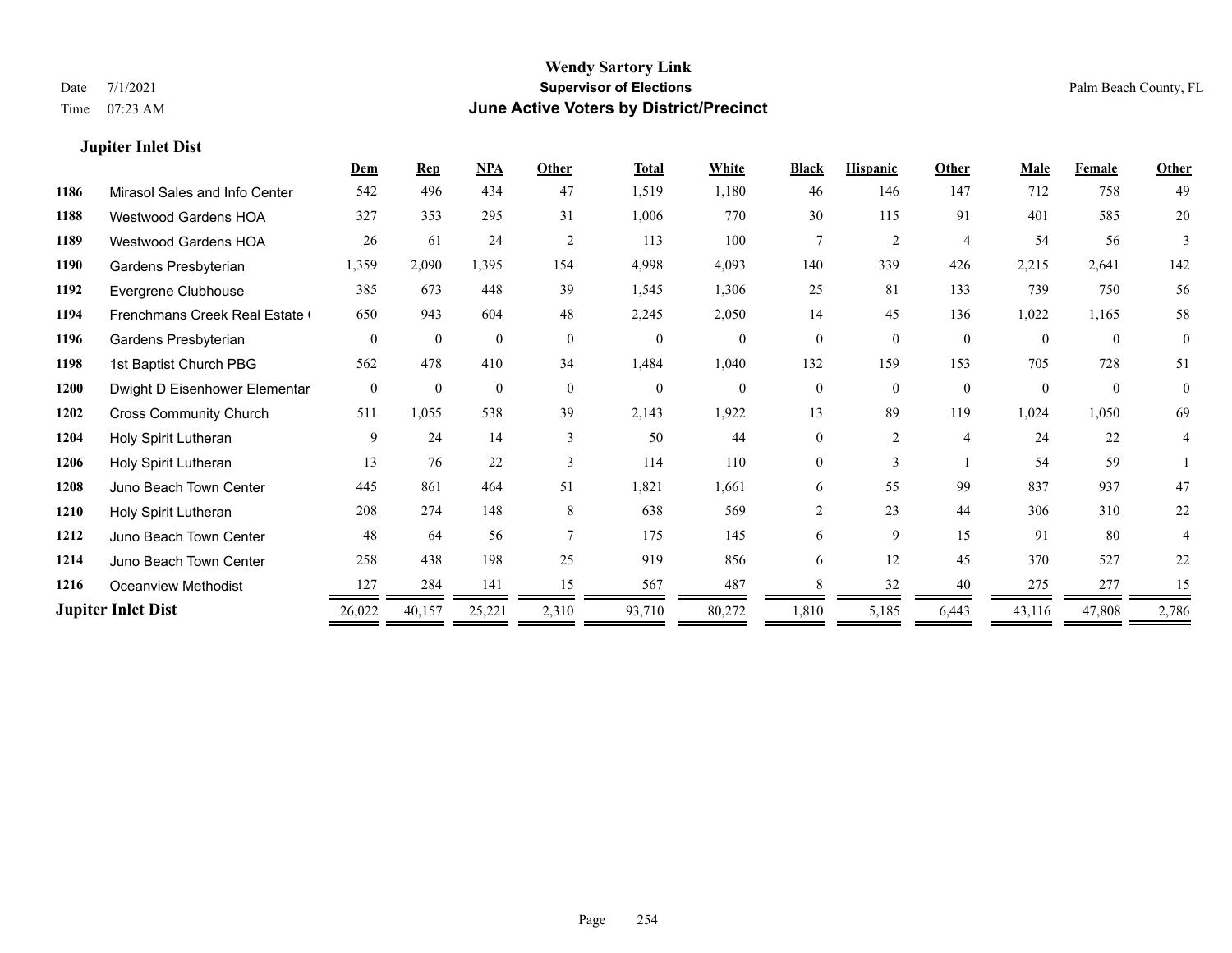|      |                                     | Dem              | <b>Rep</b>       | NPA              | <b>Other</b>   | <b>Total</b>     | <b>White</b>     | <b>Black</b>     | <b>Hispanic</b>  | <b>Other</b> | <b>Male</b>  | <b>Female</b> | <b>Other</b>     |
|------|-------------------------------------|------------------|------------------|------------------|----------------|------------------|------------------|------------------|------------------|--------------|--------------|---------------|------------------|
| 1002 | <b>Canal Point Community Center</b> | $\mathbf{0}$     | $\mathbf{0}$     | $\boldsymbol{0}$ | $\Omega$       | $\Omega$         | $\overline{0}$   | $\mathbf{0}$     | $\boldsymbol{0}$ | $\theta$     | $\theta$     | $\theta$      | $\Omega$         |
| 1004 | Pierce Hammock Elementary           | 3                | 3                | 3                | $\Omega$       | 9                | 9                | $\theta$         | $\mathbf{0}$     | $\Omega$     | 3            | 6             | $\theta$         |
| 1006 | Journey Church of Jupiter           | $\Omega$         | $\theta$         | $\theta$         | $\Omega$       | $\Omega$         | $\Omega$         | $\Omega$         | $\theta$         | $\Omega$     | $\Omega$     | $\Omega$      | $\Omega$         |
| 1008 | Journey Church of Jupiter           | 0                | $\mathbf{0}$     | $\mathbf{0}$     | $\overline{0}$ | $\theta$         | $\overline{0}$   | $\overline{0}$   | $\mathbf{0}$     | $\theta$     | $\mathbf{0}$ | $\mathbf{0}$  |                  |
| 1010 | Journey Church of Jupiter           | 0                | $\mathbf{0}$     | $\mathbf{0}$     | $\theta$       | $\Omega$         | $\overline{0}$   | $\overline{0}$   | $\mathbf{0}$     | $\theta$     | $\theta$     | $\theta$      | $\Omega$         |
| 1012 | Caloosa POA Meeting Room            | $\theta$         | $\mathbf{0}$     | $\mathbf{0}$     | $\theta$       | $\Omega$         | $\mathbf{0}$     | $\overline{0}$   | $\mathbf{0}$     | $\Omega$     | $\theta$     | $\theta$      | $\Omega$         |
| 1014 | Caloosa POA Meeting Room            | $\theta$         |                  | $\mathbf{0}$     | $\overline{0}$ |                  | 1                | $\overline{0}$   | $\mathbf{0}$     | $\theta$     | $\mathbf{0}$ | $\theta$      |                  |
| 1016 | Journey Church of Jupiter           | $\theta$         | $\mathbf{0}$     | $\mathbf{0}$     | $\theta$       | $\Omega$         | $\theta$         | $\mathbf{0}$     | $\theta$         | $\theta$     | $\Omega$     | $\theta$      | $\theta$         |
| 1018 | Calvary Church of Jupiter           | 451              | 828              | 477              | 49             | 1,805            | 1,593            | 21               | 93               | 98           | 852          | 897           | 56               |
| 1019 | Calvary Church of Jupiter           | 195              | 376              | 221              | 8              | 800              | 721              | 1                | 44               | 34           | 384          | 400           | 16               |
| 1020 | Caloosa POA Meeting Room            | $\mathbf{0}$     | $\boldsymbol{0}$ | $\boldsymbol{0}$ | $\theta$       | $\mathbf{0}$     | $\mathbf{0}$     | $\boldsymbol{0}$ | $\mathbf{0}$     | $\theta$     | $\mathbf{0}$ | $\mathbf{0}$  | $\mathbf{0}$     |
| 1022 | Journey Church of Jupiter           | 706              | 1,240            | 761              | 56             | 2,763            | 2,360            | 36               | 181              | 186          | 1,317        | 1,355         | 91               |
| 1024 | Calvary Church of Jupiter           | 8                | 9                | 6                | $\theta$       | 23               | 23               | $\mathbf{0}$     | $\mathbf{0}$     | $\theta$     | 12           | 11            | $\mathbf{0}$     |
| 1026 | Calvary Church of Jupiter           | 335              | 623              | 330              | 26             | 1,314            | 1,160            | 11               | 77               | 66           | 625          | 655           | 34               |
| 1028 | Jupiter Farms Elementary            | 543              | 999              | 572              | 62             | 2,176            | 1,895            | 15               | 133              | 133          | 1,050        | 1,061         | 65               |
| 1030 | Calvary Church of Jupiter           | 17               | 37               | 24               | $\overline{4}$ | 82               | 75               | $\boldsymbol{0}$ | $\overline{4}$   | 3            | 39           | 40            | 3                |
| 1032 | Jupiter Farms Park Community I      | 308              | 573              | 353              | 30             | 1,264            | 1,063            | 13               | 107              | 81           | 618          | 604           | 42               |
| 1034 | West Jupiter Recreation Center      | 265              | 711              | 329              | 45             | 1,350            | 1,170            | 19               | 36               | 125          | 650          | 675           | $25\,$           |
| 1036 | Calvary Church of Jupiter           | $\boldsymbol{0}$ | $\boldsymbol{0}$ | $\boldsymbol{0}$ | $\mathbf{0}$   | $\boldsymbol{0}$ | $\boldsymbol{0}$ | $\boldsymbol{0}$ | $\mathbf{0}$     | $\mathbf{0}$ | $\mathbf{0}$ | $\mathbf{0}$  | $\mathbf{0}$     |
| 1038 | William T Dwyer High                | 809              | 1,314            | 757              | 52             | 2,932            | 2,465            | 63               | 174              | 230          | 1,399        | 1,424         | 109              |
| 1040 | West Jupiter Recreation Center      | 255              | 453              | 340              | 31             | 1,079            | 867              | 17               | 58               | 137          | 530          | 509           | 40               |
| 1042 | West Jupiter Recreation Center      | $\boldsymbol{0}$ | $\boldsymbol{0}$ | $\boldsymbol{0}$ | $\mathbf{0}$   | $\boldsymbol{0}$ | $\mathbf{0}$     | $\boldsymbol{0}$ | $\boldsymbol{0}$ | $\mathbf{0}$ | $\mathbf{0}$ | $\mathbf{0}$  | $\boldsymbol{0}$ |
| 1044 | Limestone Creek Elementary          | 429              | 119              | 173              | 19             | 740              | 215              | 352              | 92               | 81           | 350          | 365           | 25               |
| 1046 | West Jupiter Recreation Center      | 259              | 140              | 148              | 12             | 559              | 251              | 164              | 107              | 37           | 239          | 301           | 19               |
| 1048 | St Peter Catholic Church            | 387              | 475              | 291              | 27             | 1,180            | 1,054            | 3                | 42               | 81           | 455          | 696           | 29               |
| 1050 | <b>Lighthouse Elementary</b>        | 474              | 671              | 409              | 45             | 1,599            | 1,368            | 16               | 65               | 150          | 742          | 801           | 56               |
| 1052 | Beacon Cove Intermediate Scho       | 1,041            | 1,144            | 920              | 63             | 3,168            | 2,509            | 76               | 255              | 328          | 1,481        | 1,581         | 106              |
| 1054 | Limestone Creek Elementary          | 690              | 1,085            | 626              | 57             | 2,458            | 2,174            | 25               | 98               | 161          | 1,144        | 1,243         | 71               |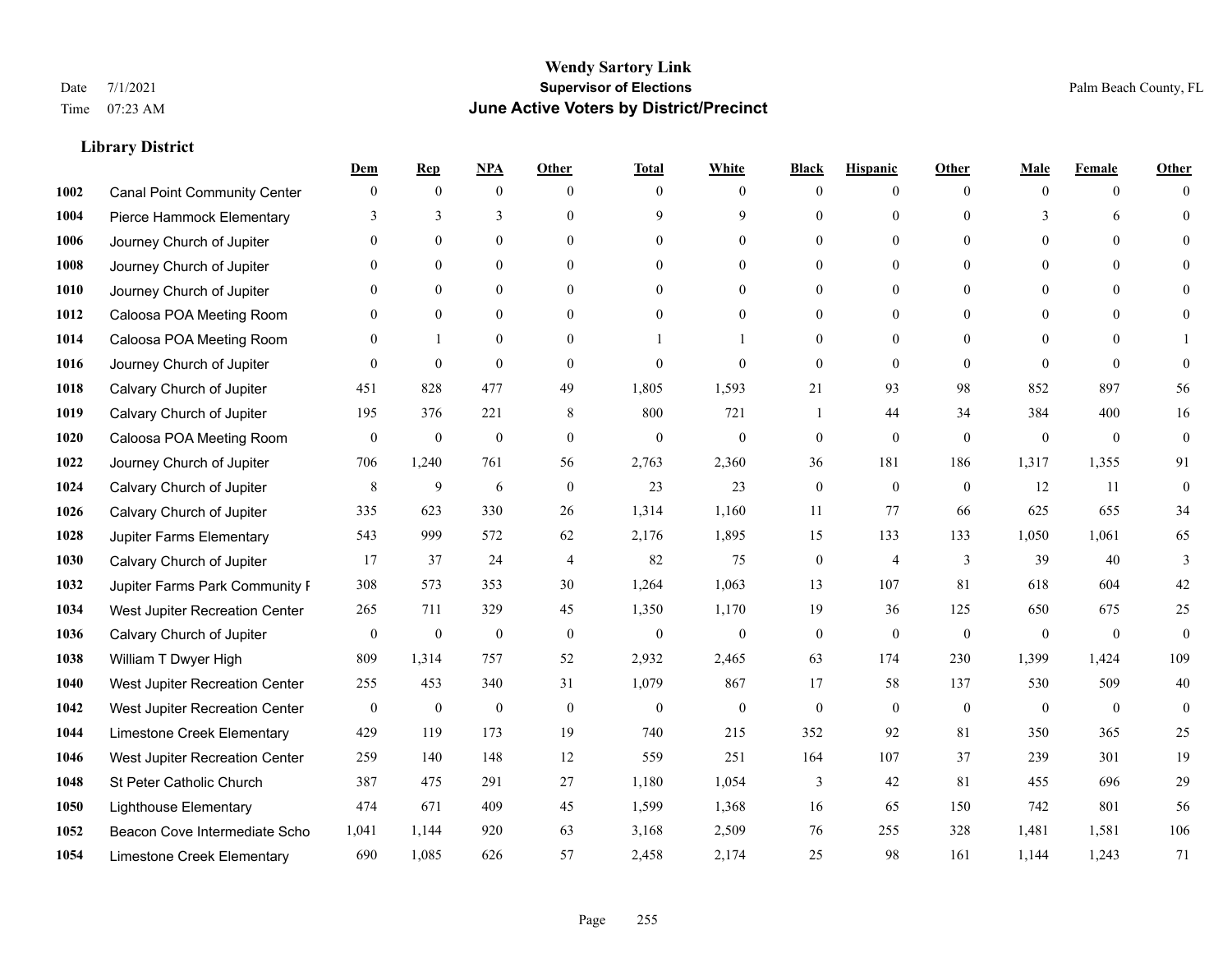|      |                                  | Dem          | <b>Rep</b>       | NPA              | <b>Other</b>     | <b>Total</b>     | <b>White</b> | <b>Black</b>     | <b>Hispanic</b> | <b>Other</b> | <b>Male</b>  | <b>Female</b> | Other            |
|------|----------------------------------|--------------|------------------|------------------|------------------|------------------|--------------|------------------|-----------------|--------------|--------------|---------------|------------------|
| 1056 | West Jupiter Recreation Center   | 555          | 575              | 523              | 38               | 1,691            | 1,360        | 77               | 123             | 131          | 740          | 894           | 57               |
| 1058 | St Peter Catholic Church         | 772          | 889              | 732              | 66               | 2,459            | 2,052        | 37               | 190             | 180          | 1,079        | 1,307         | 73               |
| 1060 | West Jupiter Recreation Center   | 73           | 100              | 71               | 5                | 249              | 206          | $\boldsymbol{0}$ | 24              | 19           | 99           | 134           | 16               |
| 1062 | <b>Harvest Community Church</b>  | 620          | 1,161            | 547              | 42               | 2,370            | 2,176        | 10               | 51              | 133          | 1,148        | 1,143         | 79               |
| 1064 | Jupiter Community Center         | 77           | 123              | 64               | 2                | 266              | 243          | $\mathbf{0}$     | 6               | 17           | 130          | 128           | $\,8\,$          |
| 1066 | Jupiter Community Center         | $\mathbf{0}$ | $\boldsymbol{0}$ | $\boldsymbol{0}$ | $\mathbf{0}$     | $\boldsymbol{0}$ | $\mathbf{0}$ | $\boldsymbol{0}$ | $\mathbf{0}$    | $\mathbf{0}$ | $\mathbf{0}$ | $\mathbf{0}$  | $\boldsymbol{0}$ |
| 1068 | Jupiter Community Center         | 584          | 742              | 595              | 47               | 1,968            | 1,629        | 26               | 187             | 126          | 916          | 989           | 63               |
| 1070 | <b>Jupiter Community Center</b>  | 58           | 67               | 87               | $\overline{4}$   | 216              | 172          | $\mathbf{1}$     | 38              | 5            | 112          | 95            | 9                |
| 1072 | Jerry Thomas Elementary          | 735          | 1,063            | 687              | 66               | 2,551            | 2,217        | 28               | 162             | 144          | 1,214        | 1,265         | $72\,$           |
| 1074 | Independence Middle              | 789          | 1,155            | 834              | 87               | 2,865            | 2,403        | 20               | 192             | 250          | 1,283        | 1,488         | 94               |
| 1075 | Martinique Clubhouse             | 251          | 360              | 232              | 20               | 863              | 738          | 11               | 57              | 57           | 385          | 448           | $30\,$           |
| 1076 | The Island Clubhouse             | 612          | 782              | 562              | 71               | 2,027            | 1,676        | $48\,$           | 139             | 164          | 985          | 973           | 69               |
| 1078 | First Baptist Church Teq         | 346          | 883              | 379              | $22\,$           | 1,630            | 1,527        | 3                | 41              | 59           | 785          | 808           | 37               |
| 1080 | First Baptist Church Teq         | 93           | 147              | 78               | $\mathfrak{Z}$   | 321              | 296          | $\boldsymbol{0}$ | 9               | 16           | 162          | 149           | $10\,$           |
| 1082 | First Baptist Church Teq         | 70           | 142              | 85               | 8                | 305              | 281          | 1                | 12              | 11           | 145          | 151           | 9                |
| 1084 | First Baptist Church Teq         | 12           | 52               | 10               | $\overline{0}$   | 74               | 71           | $\mathbf{1}$     | $\mathbf{0}$    | 2            | 37           | 35            | 2                |
| 1088 | First Baptist Church Teq         | 11           | 40               | 21               | $\boldsymbol{0}$ | 72               | 64           | $\boldsymbol{0}$ | $\overline{2}$  | 6            | 36           | 35            | $\mathbf{1}$     |
| 1094 | First Baptist Church Teq         | 580          | 880              | 531              | 39               | 2,030            | 1,823        | 8                | 83              | 116          | 916          | 1,064         | $50\,$           |
| 1096 | First Baptist Church Teq         | 49           | 73               | 36               | $\mathbf{0}$     | 158              | 128          | 8                | 13              | 9            | 77           | 77            | $\overline{4}$   |
| 1098 | Riverside Improvement            | 257          | 455              | 256              | 21               | 989              | 881          | 6                | 46              | 56           | 449          | 507           | 33               |
| 1100 | Jupiter Elementary               | 399          | 458              | 365              | 27               | 1,249            | 953          | 17               | 197             | 82           | 600          | 603           | $46\,$           |
| 1102 | Jupiter High                     | 677          | 900              | 638              | 63               | 2,278            | 1,815        | 55               | 203             | 205          | 999          | 1,200         | 79               |
| 1104 | Jupiter Branch Library           | 444          | 576              | 441              | 33               | 1,494            | 1,217        | 35               | 135             | 107          | 650          | 800           | $44\,$           |
| 1106 | Jupiter Middle                   | 331          | 489              | 365              | 38               | 1,223            | 1,033        | 15               | 74              | 101          | 569          | 613           | 41               |
| 1108 | Newhaven Clubhouse               | 550          | 675              | 512              | 59               | 1,796            | 1,546        | 23               | 98              | 129          | 795          | 940           | 61               |
| 1110 | <b>Tequesta Council Chambers</b> | 107          | 133              | 103              | 5                | 348              | 302          | 8                | 21              | 17           | 157          | 181           | $10\,$           |
| 1112 | <b>Tequesta Council Chambers</b> | 20           | 67               | 45               | $\overline{4}$   | 136              | 111          | 4                | 15              | 6            | 64           | 70            | $\sqrt{2}$       |
| 1114 | <b>Tequesta Council Chambers</b> | 116          | 312              | 124              | 13               | 565              | 541          | $\mathbf{0}$     | 4               | 20           | 251          | 303           | 11               |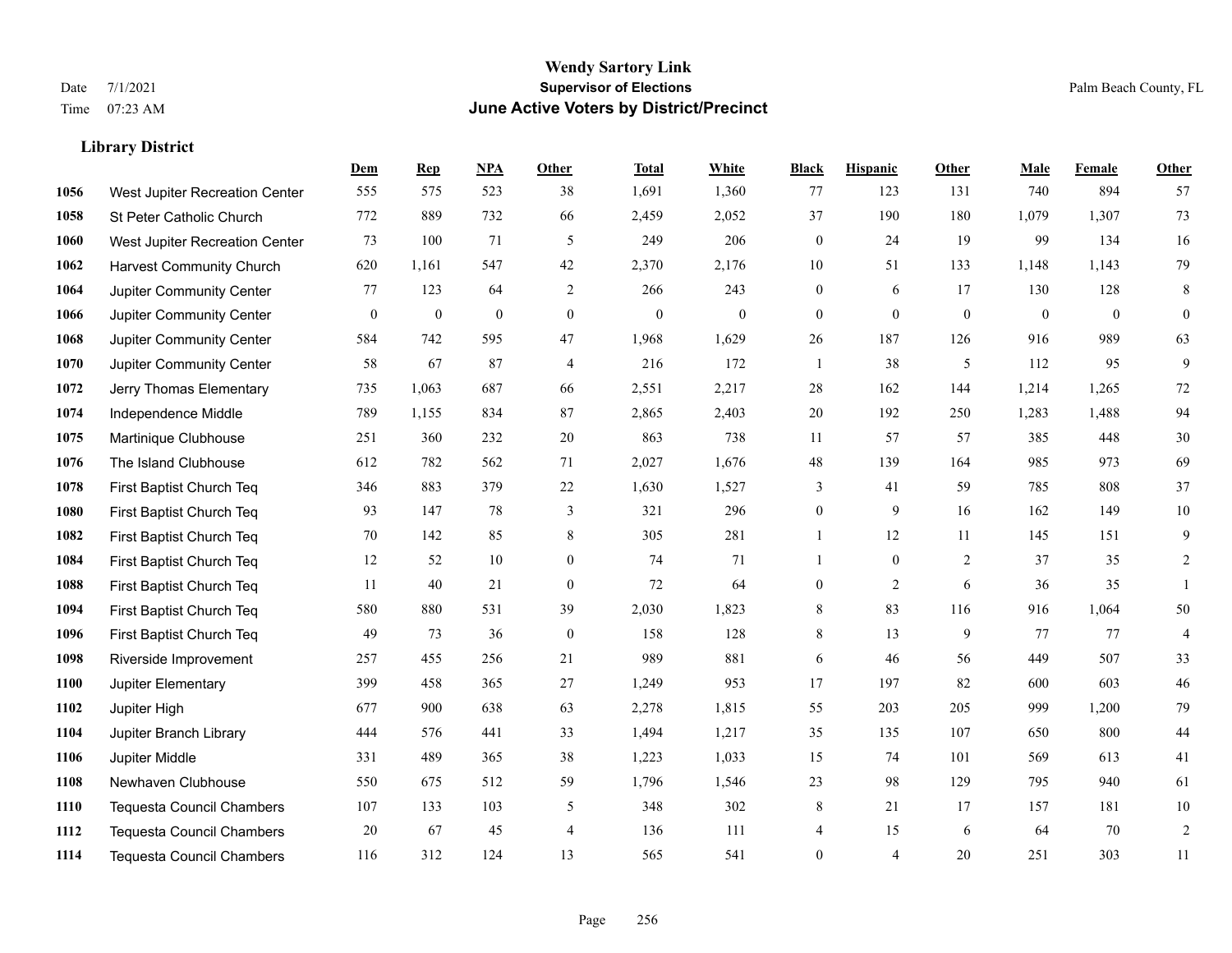#### **Wendy Sartory Link** Date 7/1/2021 **Supervisor of Elections** Palm Beach County, FL Time 07:23 AM **June Active Voters by District/Precinct**

## **Dem Rep NPA Other Total White Black Hispanic Other Male Female Other** Tequesta Council Chambers 0 0 0 0 0 0 0 0 0 0 0 0 Tequesta Council Chambers 179 241 183 24 627 536 12 38 41 248 363 16 Tequesta Council Chambers 76 249 102 13 440 415 0 8 17 209 223 8 Tequesta Council Chambers 37 86 35 3 161 151 0 1 9 81 77 3 Riverside Improvement 0 0 2 0 0 2 2 2 0 0 0 0 1 1 0 PBC Fire Rescue #18 413 882 469 46 1,810 1,695 7 35 73 825 957 28 Jupiter Inlet Colony Admin Bldg 71 223 83 15 392 360 0 5 27 177 207 8 PBC Fire Rescue #18 **1** 3 1 0 5 5 0 0 0 3 1 1 **1132 PBC Fire Rescue #18** 0 3 1 0 4 4 0 0 0 2 2 0 PBC Fire Rescue #18 0 0 0 0 0 0 0 0 0 0 0 0 1st UM Church of Jup-Teq 571 989 617 67 2,244 2,084 10 52 98 979 1,204 61 Grace Immanuel Bible Church 224 818 352 37 1,431 1,360 0 12 59 612 786 33 Club at Admirals Cove 294 543 296 24 1,157 1,064 6 21 66 552 586 19 1st UM Church of Jup-Teq 287 589 352 40 1,268 1,174 5 21 68 598 637 33 1st UM Church of Jup-Teq 533 800 504 36 1,873 1,729 5 31 108 857 959 57 Newhaven Clubhouse 15 15 35 8 1 59 53 0 1 5 30 28 1 Oceanview Methodist 385 548 389 44 1,366 1,245 6 31 84 587 735 44 Oceanview Methodist 0 0 0 0 0 0 0 0 0 0 0 0 Oceanview Methodist 45 68 52 7 172 163 0 2 7 82 85 5 Holy Spirit Lutheran 141 293 128 18 580 518 3 27 32 274 285 21 Holy Spirit Lutheran **0** 2 0 0 2 2 2 0 0 0 1 1 0 Holy Spirit Lutheran **0** 1 1 0 2 1 0 1 0 1 1 0 Holy Spirit Lutheran 1 0 1 0 2 2 0 0 0 1 1 0 Holy Spirit Lutheran **2** 4 5 2 13 13 0 0 0 6 7 0 Club at Admirals Cove 27 149 66 5 247 223 3 4 17 122 117 8 Holy Spirit Lutheran **7** 21 12 0 40 33 0 2 5 17 23 0 Holy Spirit Lutheran 0 0 0 0 0 0 0 0 0 0 0 0 Caloosa POA Meeting Room 0 0 0 0 0 0 0 0 0 0 0 0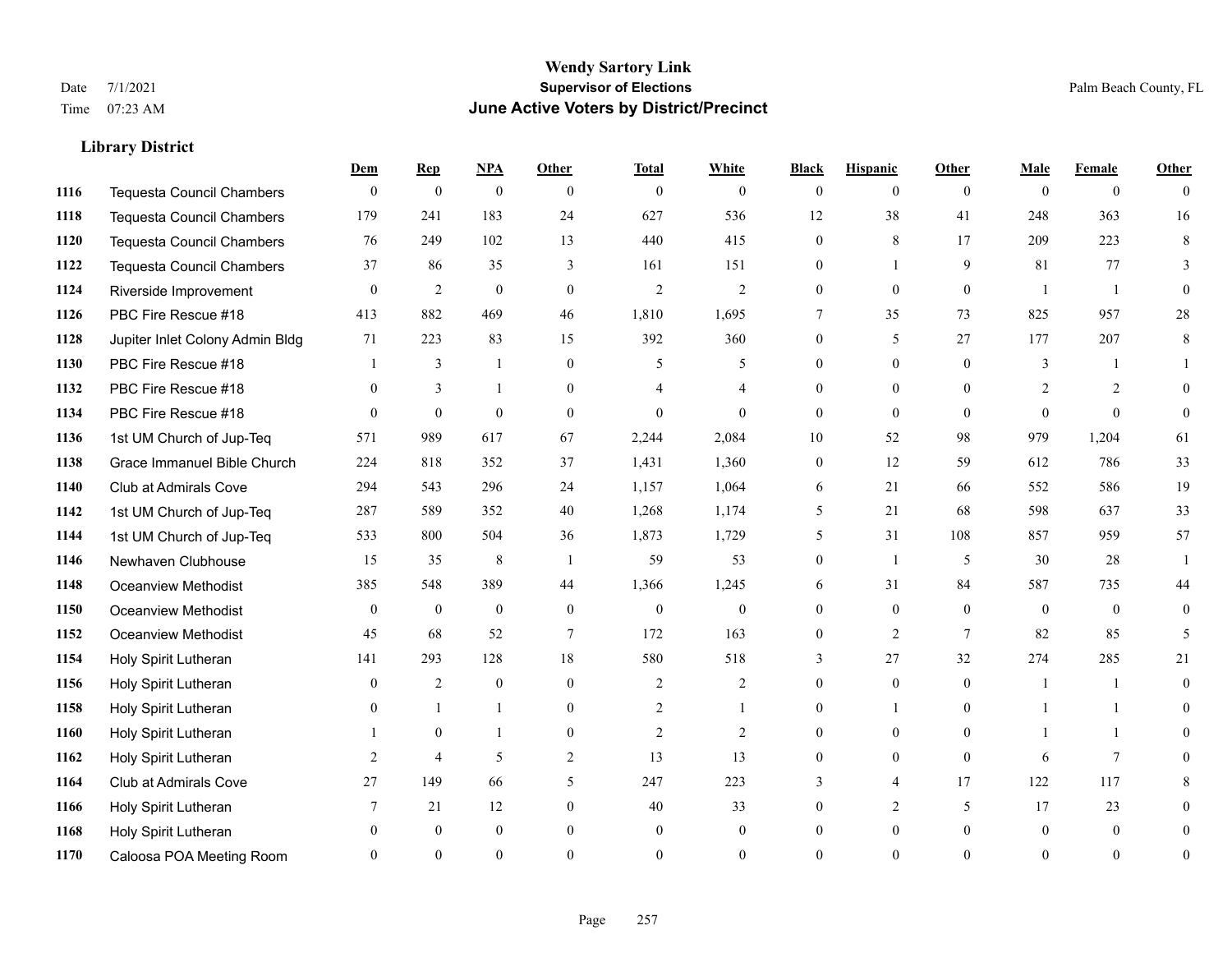#### **Wendy Sartory Link** Date 7/1/2021 **Supervisor of Elections** Palm Beach County, FL Time 07:23 AM **June Active Voters by District/Precinct**

**Dem Rep NPA Other Total White Black Hispanic Other Male Female Other**

# Caloosa POA Meeting Room 125 282 123 10 540 464 12 22 42 243 276 21 Caloosa POA Meeting Room 67 118 62 2 249 211 5 14 19 116 121 12 Mirasol Sales and Info Center 0 0 0 0 0 0 0 0 0 0 0 0 Mirasol Sales and Info Center 0 0 0 0 0 0 0 0 0 0 0 0 Mirasol Sales and Info Center 0 0 0 0 0 0 0 0 0 0 0 0 Mirasol Sales and Info Center 0 0 0 0 0 0 0 0 0 0 0 0 William T Dwyer High 157 269 138 6 570 488 15 30 37 270 287 13 Eastpointe Country Club 534 673 390 35 1,632 1,520 12 27 73 723 875 34 Mirasol Sales and Info Center 542 496 434 47 1,519 1,180 46 146 147 712 758 49 Westwood Gardens HOA 327 353 295 31 1,006 770 30 115 91 401 585 20 Westwood Gardens HOA 26 61 24 2 113 100 7 2 4 54 56 3 Gardens Presbyterian 1,359 2,090 1,395 154 4,998 4,093 140 339 426 2,215 2,641 142 Evergrene Clubhouse 385 673 448 39 1,545 1,306 25 81 133 739 750 56 1194 Frenchmans Creek Real Estate 650 943 604 48 2,245 2,050 14 45 136 1,022 1,165 58 Gardens Presbyterian 0 0 0 0 0 0 0 0 0 0 0 0 1st Baptist Church PBG 562 478 410 34 1,484 1,040 132 159 153 705 728 51 Dwight D Eisenhower Elementary 0 0 0 0 0 0 0 0 0 0 0 0 Cross Community Church 511 1,055 538 39 2,143 1,922 13 89 119 1,024 1,050 69 Holy Spirit Lutheran 9 24 14 3 50 44 0 2 4 24 22 4 Holy Spirit Lutheran **13** 13 76 22 3 114 110 0 3 1 54 59 1 Juno Beach Town Center 445 861 464 51 1,821 1,661 6 55 99 837 937 47 Holy Spirit Lutheran 208 274 148 8 638 569 2 23 44 306 310 22 Juno Beach Town Center 48 64 56 7 175 145 6 9 15 91 80 4 Juno Beach Town Center 258 438 198 25 919 856 6 12 45 370 527 22 Oceanview Methodist 127 284 141 15 567 487 8 32 40 275 277 15 Osceola Creek Middle  $\begin{array}{cccccccc} 1 & 0 & 0 & 0 & 1 & 1 & 0 & 0 & 0 \end{array}$

 Pierce Hammock Elementary 0 0 0 0 0 0 0 0 0 0 0 0 Sandhill Crane Golf Club 14 28 13 0 55 40 6 3 6 29 26 0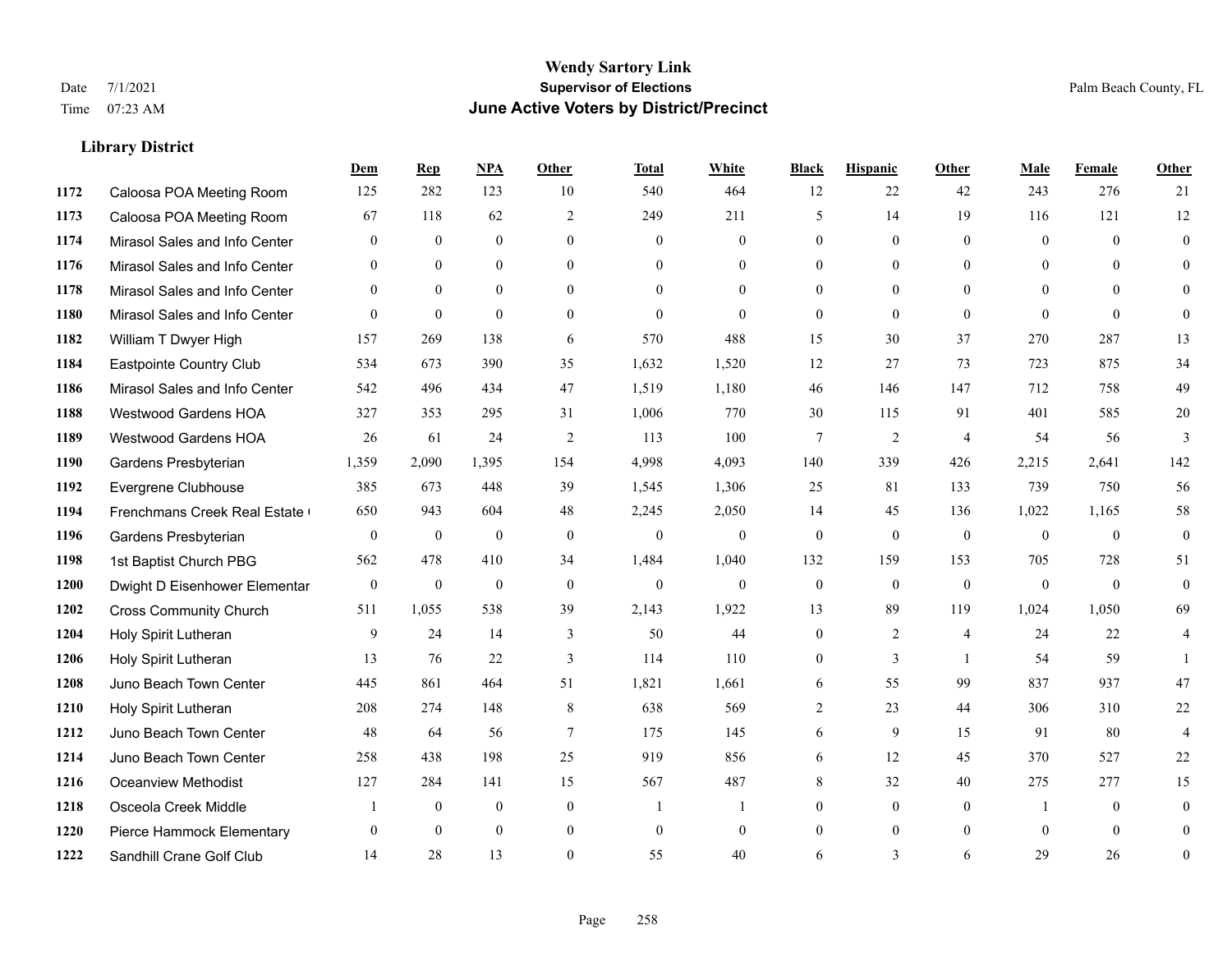|      |                                  | Dem            | <b>Rep</b>       | NPA              | <b>Other</b>   | <b>Total</b>   | <b>White</b>   | <b>Black</b>     | <b>Hispanic</b> | <b>Other</b>   | <b>Male</b>  | <b>Female</b>  | <b>Other</b>   |
|------|----------------------------------|----------------|------------------|------------------|----------------|----------------|----------------|------------------|-----------------|----------------|--------------|----------------|----------------|
| 1224 | Pierce Hammock Elementary        | $\mathbf{0}$   | $\mathbf{0}$     | $\boldsymbol{0}$ | $\theta$       | $\mathbf{0}$   | $\overline{0}$ | $\mathbf{0}$     | $\overline{0}$  | $\theta$       | $\mathbf{0}$ | $\overline{0}$ | $\theta$       |
| 1228 | <b>Carleton Oaks Clubhouse</b>   | 147            | 193              | 128              | $\tau$         | 475            | 345            | 24               | 49              | 57             | 229          | 234            | 12             |
| 1230 | Christ Fellowship Church PBG     | $\theta$       | $\mathbf{0}$     | $\theta$         | $\Omega$       | $\theta$       | $\Omega$       | $\theta$         | $\theta$        | $\Omega$       | $\theta$     | $\theta$       | $\theta$       |
| 1232 | Mirasol Sales and Info Center    | $\mathbf{0}$   | $\boldsymbol{0}$ | $\mathbf{0}$     | $\mathbf{0}$   | $\mathbf{0}$   | $\overline{0}$ | $\boldsymbol{0}$ | $\mathbf{0}$    | $\overline{0}$ | $\mathbf{0}$ | $\theta$       | $\theta$       |
| 1234 | Christ Fellowship Church PBG     | $\theta$       | $\mathbf{0}$     | $\overline{0}$   | $\theta$       | $\Omega$       | $\theta$       | $\mathbf{0}$     | $\overline{0}$  | $\theta$       | $\theta$     | $\theta$       | $\theta$       |
| 1236 | Mirasol Sales and Info Center    | $\theta$       | $\mathbf{0}$     | $\mathbf{0}$     | $\Omega$       | $\mathbf{0}$   | $\theta$       | $\mathbf{0}$     | $\theta$        | $\Omega$       | $\theta$     | $\theta$       | $\theta$       |
| 1238 | Mirasol Sales and Info Center    | 602            | 760              | 499              | 60             | 1,921          | 1,742          | 18               | 21              | 140            | 910          | 956            | 55             |
| 1240 | <b>Timber Trace Elementary</b>   | 788            | 1,087            | 624              | 51             | 2,550          | 2,202          | 52               | 150             | 146            | 1,143        | 1,328          | 79             |
| 1242 | Christ Fellowship Church PBG     | 852            | 1,058            | 613              | 61             | 2,584          | 2,345          | 36               | 60              | 143            | 1,069        | 1,455          | 60             |
| 1244 | Christ Fellowship Church PBG     | 468            | 652              | 430              | 53             | 1,603          | 1,391          | 31               | 75              | 106            | 679          | 871            | 53             |
| 1246 | Watson B Duncan Middle           | 841            | 890              | 680              | 63             | 2,474          | 1,966          | 71               | 191             | 246            | 1,079        | 1,314          | 81             |
| 1247 | Watson B Duncan Middle           | 35             | 184              | 59               | 9              | 287            | 262            | $\sqrt{2}$       | $\mathbf{0}$    | 23             | 137          | 135            | 15             |
| 1248 | <b>PBG Community Center</b>      | 496            | 583              | 385              | 32             | 1,496          | 1,260          | 25               | 116             | 95             | 637          | 827            | 32             |
| 1250 | Palm Beach Gardens High          | 12             | 36               | 16               | -1             | 65             | 58             | $\boldsymbol{0}$ | $\overline{4}$  | 3              | 32           | 29             | $\overline{4}$ |
| 1252 | <b>Ballen Isles Country Club</b> | 869            | 786              | 634              | 49             | 2,338          | 2,154          | 17               | 21              | 146            | 1,048        | 1,230          | 60             |
| 1254 | Northlake Nazarene Church        | 153            | 175              | 127              | $\overline{7}$ | 462            | 388            | 6                | 27              | 41             | 231          | 214            | 17             |
| 1256 | North County Senior Center       |                | $\sqrt{2}$       | $\overline{4}$   | 3              | 10             | 9              | 1                | $\mathbf{0}$    | $\theta$       | 5            | 5              | $\mathbf{0}$   |
| 1258 | North County Senior Center       | 313            | 222              | 258              | 29             | 822            | 454            | 98               | 125             | 145            | 369          | 423            | 30             |
| 1260 | PBG City Hall Council Room       | 439            | 542              | 303              | 26             | 1,310          | 1,088          | 27               | 109             | 86             | 584          | 684            | $42\,$         |
| 1262 | PBG Moose Lodge 2010             |                | $\mathbf{0}$     | 1                | $\mathbf{0}$   | $\overline{2}$ | $\overline{c}$ | $\mathbf{0}$     | $\mathbf{0}$    | $\mathbf{0}$   | -1           | $\mathbf{1}$   | $\theta$       |
| 1264 | PBG City Hall Council Room       | $\theta$       | $\mathbf{0}$     | $\mathbf{0}$     | $\theta$       | $\theta$       | $\overline{0}$ | $\mathbf{0}$     | $\theta$        | $\Omega$       | $\Omega$     | $\theta$       | $\theta$       |
| 1266 | PBG City Hall Council Room       | 163            | 107              | 127              | 11             | 408            | 243            | 71               | 60              | 34             | 164          | 234            | 10             |
| 1268 | <b>PBG Community Center</b>      | 103            | 75               | 102              | 8              | 288            | 175            | 46               | 37              | 30             | 110          | 165            | 13             |
| 1270 | <b>PBG Community Center</b>      | $\overline{4}$ | $\mathbf{0}$     | 2                | $\theta$       | 6              | $\overline{2}$ | 3                | $\mathbf{1}$    | $\theta$       | 2            | 3              | $\mathbf{1}$   |
| 1272 | Palm Beach Gardens Elementar     | 723            | 676              | 525              | 52             | 1,976          | 1,585          | 100              | 115             | 176            | 922          | 989            | 65             |
| 1274 | Palm Beach Gardens High          | 596            | 555              | 428              | 40             | 1,619          | 1,228          | 94               | 142             | 155            | 758          | 799            | 62             |
| 1276 | Palm Beach Gardens High          | 118            | 94               | 79               | 5              | 296            | 194            | 45               | 38              | 19             | 139          | 147            | 10             |
| 1278 | Garden Lodge 366 F&AM            | 365            | 186              | 267              | 20             | 838            | 415            | 188              | 135             | 100            | 368          | 438            | 32             |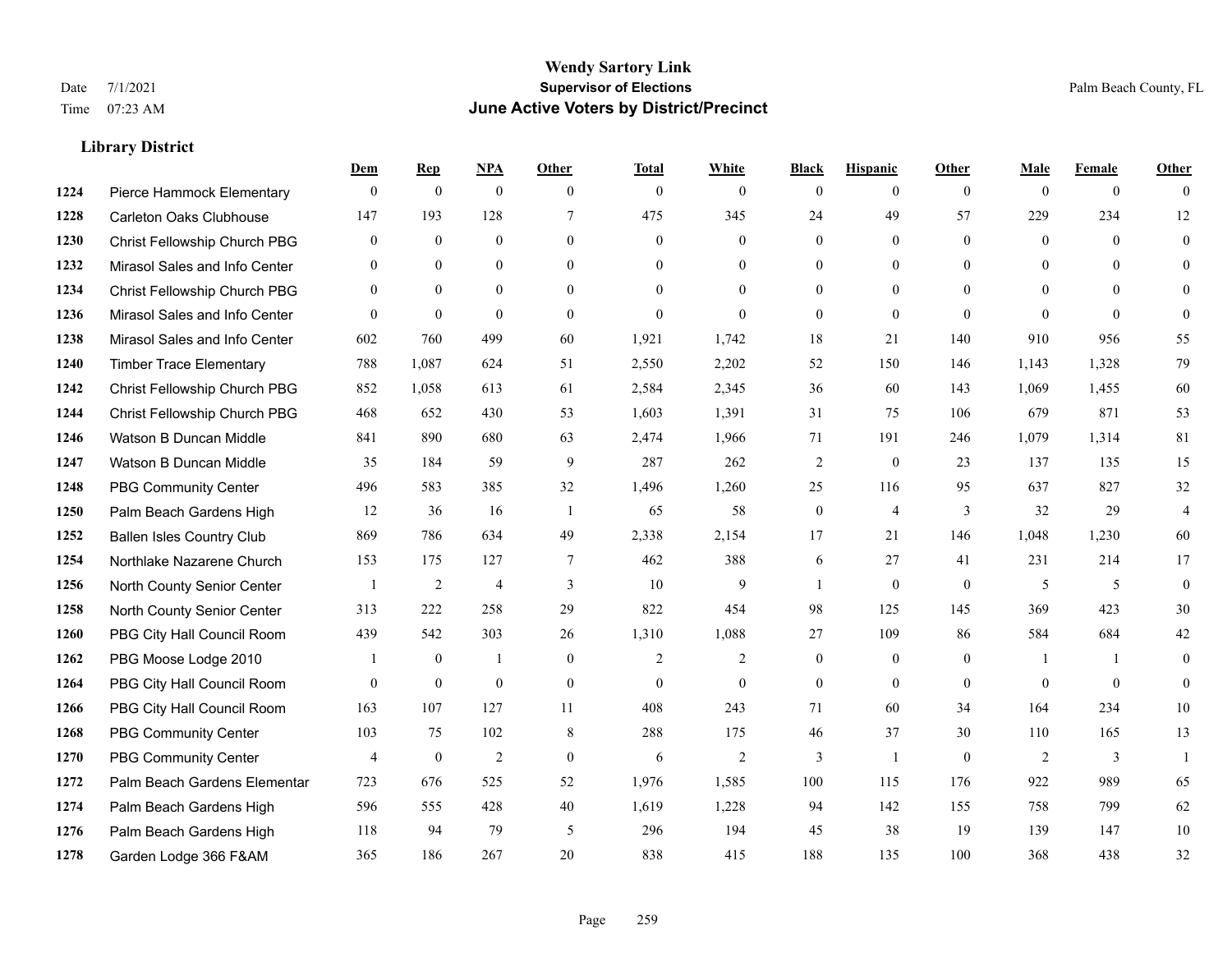#### **Wendy Sartory Link** Date 7/1/2021 **Supervisor of Elections** Palm Beach County, FL Time 07:23 AM **June Active Voters by District/Precinct**

**Dem Rep NPA Other Total White Black Hispanic Other Male Female Other**

## Pew Leadership Center 142 151 114 11 418 353 11 24 30 170 245 3 Pew Leadership Center 76 51 53 6 186 133 13 18 22 92 80 14 Eissey Campus Theater 773 776 716 68 2,333 1,828 83 207 215 1,009 1,247 77 PBG Moose Lodge 2010 43 50 41 3 137 110 4 13 10 67 62 8 PBG Moose Lodge 2010 13 24 6 0 43 39 1 0 3 22 19 2 PBG Moose Lodge 2010 682 815 538 69 2,104 1,743 53 145 163 849 1,193 62 PBG Moose Lodge 2010 0 0 0 0 0 0 0 0 0 0 0 0 PBG Moose Lodge 2010 16 47 18 1 82 75 1 1 5 38 41 3 Dwight D Eisenhower Elementar 27 79 22 7 135 115 4 4 12 66 68 1 Dwight D Eisenhower Elementary 238 265 196 19 718 566 15 89 48 280 411 27 PBG Moose Lodge 2010 35 34 21 2 92 84 0 4 4 38 53 1 Cross Community Church 1 3 1 0 5 4 0 0 1 2 3 0 Dwight D Eisenhower Elementar 37 51 37 3 128 109 1 7 11 59 64 5 NPB Community Center 210 269 178 23 680 585 14 40 41 344 307 29 NPB Community Center 0 0 0 1 1 1 0 0 0 1 0 0 Eissey Campus Theater **4** 8 7 1 20 16 0 0 4 13 7 0 Gardens Mall Community Room 38 67 36 4 145 129 3 3 10 73 68 4 Eissey Campus Theater 1 2 1 0 4 4 0 0 0 3 1 0 **1312 Gardens Mall Community Room** 6 19 11 0 36 33 0 2 1 18 18 0 PBG Moose Lodge 2010 0 0 0 0 0 0 0 0 0 0 0 0 Allamanda Elementary 440 454 376 36 1,306 1,033 37 137 99 551 710 45 Allamanda Elementary 189 226 160 16 591 501 7 30 53 260 317 14 1st Unitarian Church NPB 38 42 40 3 123 101 8 8 6 67 53 3 Gardens Mall Community Room 35 91 42 4 172 152 0 4 16 86 78 8 Eissey Campus Theater 92 395 102 19 608 586 1 1 20 270 327 11 Eissey Campus Theater 6 6 6 3 0 15 13 0 1 1 7 8 0

 Northlake Nazarene Church 688 877 586 52 2,203 1,573 155 188 287 989 1,135 79 **1354 Grove Park Elementary 023 164 78 4 339 286 11 19 23 151 178 10**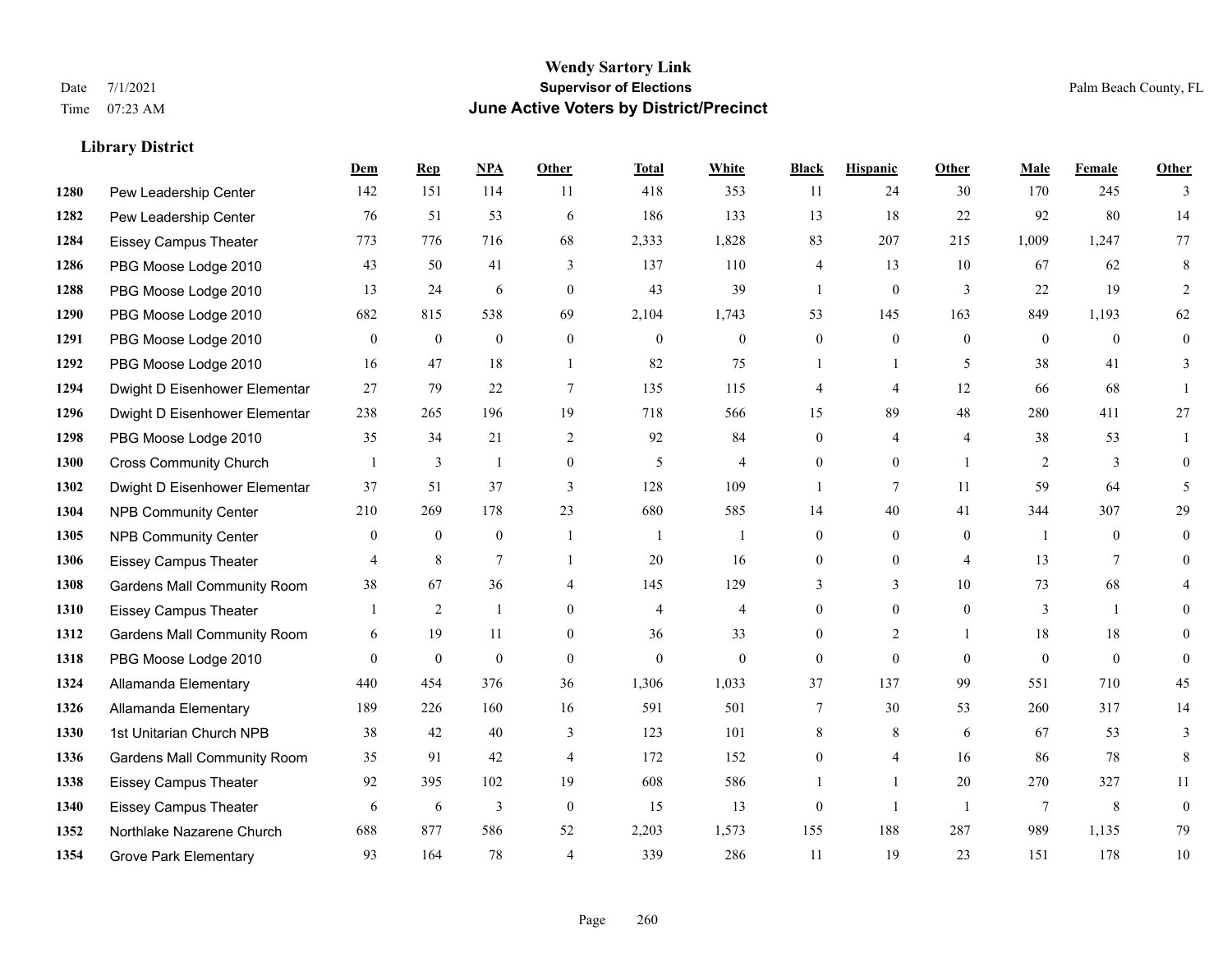|      |                                 | Dem            | <b>Rep</b>       | NPA              | <b>Other</b>     | <b>Total</b>     | <b>White</b>     | <b>Black</b>   | <b>Hispanic</b> | <b>Other</b>   | <b>Male</b>    | Female         | <b>Other</b>     |
|------|---------------------------------|----------------|------------------|------------------|------------------|------------------|------------------|----------------|-----------------|----------------|----------------|----------------|------------------|
| 1360 | Garden Lodge 366 F&AM           | 354            | 326              | 239              | 24               | 943              | 740              | 60             | 71              | 72             | 411            | 503            | 29               |
| 1362 | <b>Grove Park Elementary</b>    | 214            | 124              | 184              | 8                | 530              | 272              | 48             | 156             | 54             | 233            | 278            | 19               |
| 1366 | Palm Lake Estates - The Palms   | 65             | 78               | 49               | $\overline{4}$   | 196              | 159              | 13             | 9               | 15             | 90             | 98             | $\,8\,$          |
| 1370 | Palm Lake Estates - The Palms   | 118            | 121              | 73               | $\overline{4}$   | 316              | 266              | 13             | 23              | 14             | 132            | 173            | 11               |
| 1372 | Garden Lodge 366 F&AM           | 96             | 36               | 45               | $\overline{7}$   | 184              | 82               | 58             | 21              | 23             | 80             | 97             | $\tau$           |
| 1374 | Pew Leadership Center           | 191            | 81               | 140              | 10               | 422              | 220              | 116            | 44              | 42             | 176            | 232            | 14               |
| 1388 | Palm Beach Shores Town Hall     | 281            | 443              | 295              | 25               | 1,044            | 952              | 11             | 18              | 63             | 491            | 526            | 27               |
| 1389 | Palm Beach Shores Town Hall     | $\overline{0}$ | $\boldsymbol{0}$ | $\boldsymbol{0}$ | $\mathbf{0}$     | $\boldsymbol{0}$ | $\boldsymbol{0}$ | $\mathbf{0}$   | $\overline{0}$  | $\theta$       | $\overline{0}$ | $\overline{0}$ | $\boldsymbol{0}$ |
| 2010 | <b>Cypress Lakes HOA</b>        | 588            | 331              | 283              | 32               | 1,234            | 847              | 196            | 97              | 94             | 473            | 725            | 36               |
| 2012 | Century Village Clubhouse       | 61             | 29               | 23               | 2                | 115              | 71               | 13             | 18              | 13             | 51             | 60             | $\overline{4}$   |
| 2020 | Jeaga Middle                    | 213            | 86               | 135              | 9                | 443              | 199              | 132            | 82              | 30             | 196            | 238            | 9                |
| 2021 | Jeaga Middle                    | 160            | 55               | 121              | 15               | 351              | 110              | 118            | 73              | 50             | 133            | 206            | 12               |
| 2022 | Century Village Clubhouse       | 785            | 408              | 335              | 32               | 1,560            | 1,010            | 215            | 200             | 135            | 612            | 890            | 58               |
| 2024 | Century Village Clubhouse       | 794            | 414              | 320              | 38               | 1,566            | 1,106            | 161            | 158             | 141            | 613            | 901            | 52               |
| 2026 | Century Village Clubhouse       | 637            | 331              | 286              | 27               | 1,281            | 800              | 187            | 193             | 101            | 498            | 725            | 58               |
| 2028 | Century Village Clubhouse       | 342            | 193              | 149              | 6                | 690              | 481              | 68             | 84              | 57             | 249            | 416            | $25\,$           |
| 2030 | <b>Benoist Farms Elementary</b> | 577            | 156              | 299              | 21               | 1,053            | 258              | 452            | 234             | 109            | 405            | 597            | 51               |
| 2036 | <b>Turning Points Academy</b>   | 762            | 417              | 375              | 38               | 1,592            | 933              | 290            | 258             | 111            | 593            | 953            | $46\,$           |
| 2038 | <b>Turning Points Academy</b>   | 820            | 181              | 347              | 20               | 1,368            | 484              | 618            | 150             | 116            | 462            | 864            | $42\,$           |
| 2040 | Wynnebrook Elementary           | 814            | 266              | 426              | 21               | 1,527            | 420              | 602            | 347             | 158            | 661            | 794            | $72\,$           |
| 2041 | Wynnebrook Elementary           | 542            | 251              | 379              | 16               | 1,188            | 482              | 135            | 479             | 92             | 509            | 629            | $50\,$           |
| 2044 | St Christophers Episcopal Chr   | 1,117          | 281              | 558              | 34               | 1,990            | 582              | 810            | 393             | 205            | 879            | 1,016          | 95               |
| 2046 | <b>Haverhill Town Hall</b>      | 401            | 214              | 233              | 10               | 858              | 336              | 232            | 201             | 89             | 388            | 432            | $38\,$           |
| 2048 | Elks Lodge #1352                | 2              | 3                | $\boldsymbol{0}$ | $\boldsymbol{0}$ | 5                | 3                | $\mathbf{1}$   | $\mathbf{0}$    | $\overline{1}$ | 3              | -1             | -1               |
| 2050 | Elks Lodge #1352                | 16             | 19               | 21               | 3                | 59               | 40               | $\overline{1}$ | 11              | $\tau$         | 33             | 23             | 3                |
| 2052 | Elks Lodge #1352                | 551            | 155              | 269              | 19               | 994              | 183              | 466            | 152             | 193            | 460            | 494            | 40               |
| 2054 | Elks Lodge #1352                | 1,271          | 319              | 699              | 26               | 2,315            | 456              | 991            | 580             | 288            | 1,016          | 1,190          | 109              |
| 2056 | Clayton Hutcheson Hall B        | 735            | 318              | 568              | 17               | 1,638            | 522              | 294            | 653             | 169            | 724            | 823            | 91               |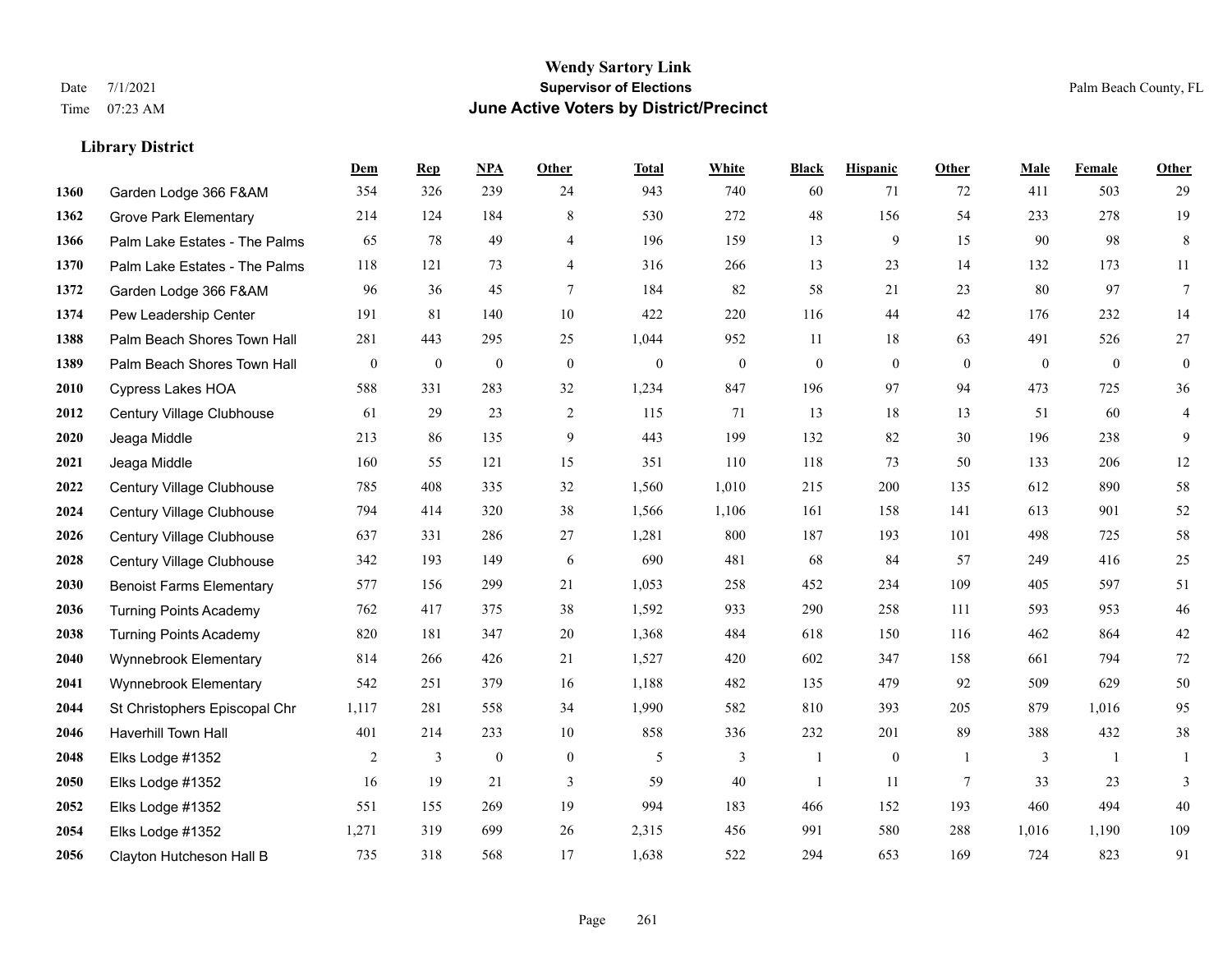#### **Wendy Sartory Link** Date 7/1/2021 **Supervisor of Elections** Palm Beach County, FL Time 07:23 AM **June Active Voters by District/Precinct**

**Dem Rep NPA Other Total White Black Hispanic Other Male Female Other**

# Clayton Hutcheson Hall B 3 1 0 0 4 3 0 1 0 2 2 0 West Gate Elementary 391 222 333 13 959 316 72 492 79 458 452 49 Everglades Elementary 159 168 126 8 461 262 64 81 54 215 225 21 Everglades Elementary 69 92 45 0 206 148 7 28 23 102 98 6 Pine Jog Environmental Center 162 286 150 8 606 418 25 112 51 291 300 15 Pine Jog Environmental Center 7 21 17 0 45 30 0 13 2 21 23 1 Community Christian Church 275 117 157 17 566 167 203 126 70 251 300 15 Community Christian Church 2 1 0 0 3 3 0 0 0 1 2 0 Community Christian Church 1,221 554 930 52 2,757 859 598 920 380 1,200 1,445 112 Community Christian Church 1 1 0 0 2 2 0 0 0 2 0 0 Melaleuca Elementary 864 524 646 32 2,066 1,059 338 476 193 943 1,042 81 Pine Jog Environmental Center  $\begin{array}{ccccccccccccc} & 0 & 2 & 0 & 0 & 2 & 1 & 0 & 0 & 1 & 1 \end{array}$  Pine Jog Environmental Center 1 4 1 1 1 7 7 0 0 0 3 4 0 Pine Jog Environmental Center 372 78 204 11 665 113 264 171 117 276 360 29 1st Church of the Nazarene 252 68 190 4 514 118 24 326 46 240 243 31 1st Church of the Nazarene 232 135 172 11 550 214 43 218 75 241 276 33 Iglesia Cristo Mi Redentor 437 217 338 27 1,019 330 158 436 95 427 528 64 Iglesia Cristo Mi Redentor 781 349 562 35 1,727 443 365 742 177 714 926 87 Union Congregational Church 1,185 344 630 33 2,192 500 636 831 225 880 1,200 112 Lake Lytal Park 510 230 343 23 1,106 306 232 459 109 455 593 58 Main Library 603 274 397 39 1,313 511 232 440 130 567 689 57 Berkshire Elementary 740 332 650 29 1,751 474 199 894 184 763 894 94 Berkshire Elementary 167 84 130 4 385 133 41 168 43 158 204 23 Main Library 371 284 315 11 981 368 53 472 88 443 490 48 The Ark Church 74 46 61 5 186 86 12 66 22 86 89 11 The Ark Church 813 549 693 31 2,086 915 149 852 170 888 1,118 80 The Ark Church 1 0 1 0 2 1 1 0 0 1 1 0

St Marys Orthodox Church 344 353 246 8 951 510 42 336 63 417 496 38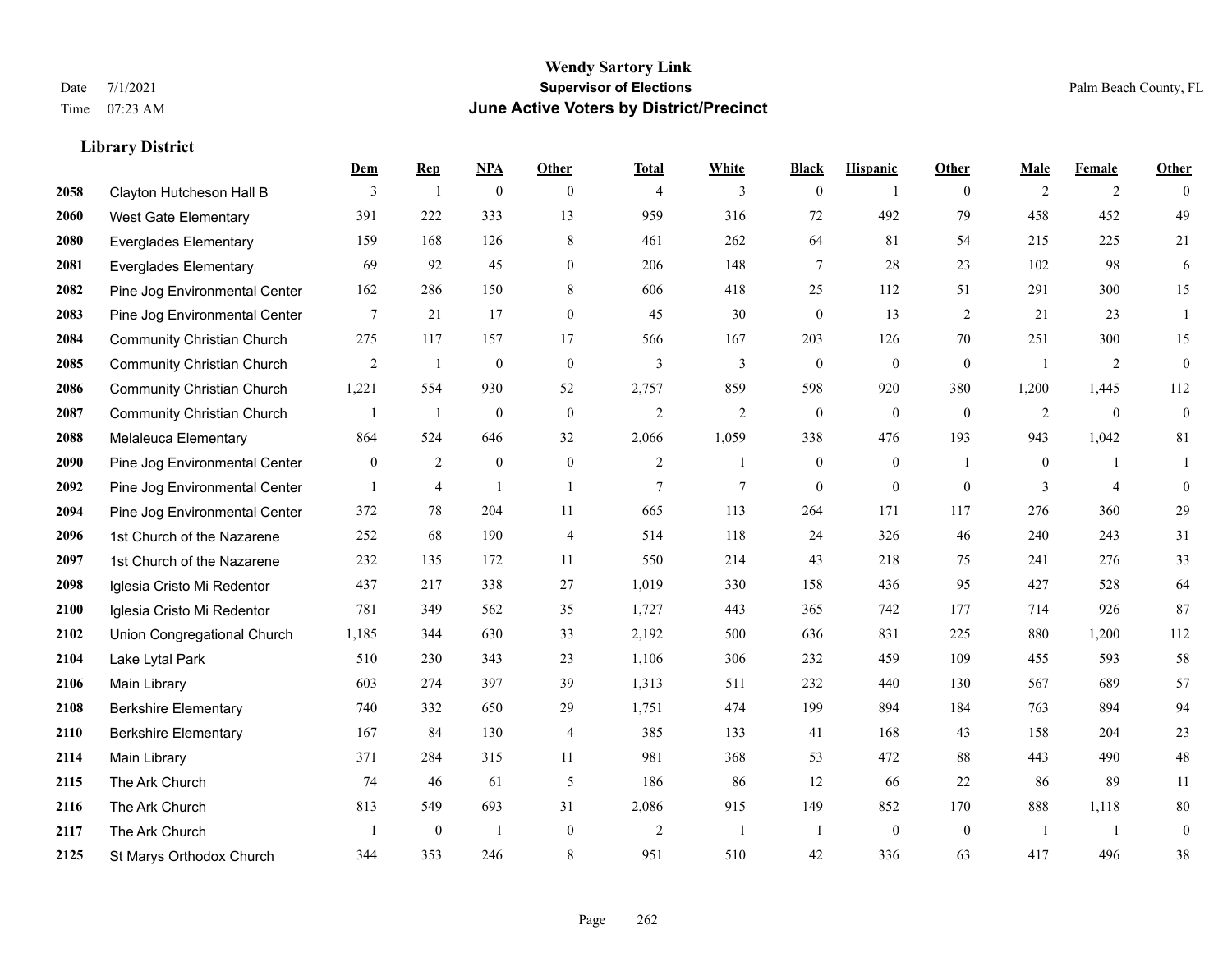|      |                                       | Dem            | <b>Rep</b>       | NPA              | <b>Other</b>     | <b>Total</b>   | <b>White</b>     | <b>Black</b>     | <b>Hispanic</b> | <b>Other</b>   | <b>Male</b>  | Female       | <b>Other</b>     |
|------|---------------------------------------|----------------|------------------|------------------|------------------|----------------|------------------|------------------|-----------------|----------------|--------------|--------------|------------------|
| 2126 | St Marys Orthodox Church              | 274            | 249              | 225              | 9                | 757            | 430              | 31               | 232             | 64             | 351          | 386          | 20               |
| 2127 | Lake Clarke Shores Town Hall          |                | $\boldsymbol{0}$ | $\mathbf{1}$     | $\boldsymbol{0}$ | $\mathfrak{2}$ | $\boldsymbol{0}$ | $\boldsymbol{0}$ | $\mathfrak{2}$  | $\mathbf{0}$   | 2            | $\mathbf{0}$ | $\boldsymbol{0}$ |
| 2130 | Cloud Lake Town Hall                  | 45             | 62               | 59               | 8                | 174            | 127              | $\mathbf{1}$     | 33              | 13             | 87           | 81           | 6                |
| 2132 | Cloud Lake Town Hall                  | 27             | 25               | 33               | $\mathfrak{2}$   | 87             | 57               | $\overline{c}$   | 23              | 5              | 38           | 45           | $\overline{4}$   |
| 2146 | Village Walk HOA Clubhouse            | 553            | 538              | 420              | 43               | 1,554          | 1,205            | 57               | 140             | 152            | 641          | 858          | 55               |
| 2148 | <b>Liberty Park Elementary</b>        | $\overline{0}$ | $\bf{0}$         | $\boldsymbol{0}$ | $\mathbf{0}$     | $\mathbf{0}$   | $\boldsymbol{0}$ | $\boldsymbol{0}$ | $\mathbf{0}$    | $\mathbf{0}$   | $\mathbf{0}$ | $\mathbf{0}$ | $\mathbf{0}$     |
| 2150 | <b>River Bridge Activities Center</b> | 1,090          | 525              | 675              | 52               | 2,342          | 1,141            | 474              | 478             | 249            | 975          | 1,283        | 84               |
| 2152 | Pine Ridge North II                   | 1,117          | 505              | 800              | 52               | 2,474          | 1,024            | 383              | 807             | 260            | 987          | 1,384        | 103              |
| 2154 | <b>Forest Hill Elementary</b>         | 1,141          | 434              | 796              | 30               | 2,401          | 739              | 386              | 1,026           | 250            | 1,036        | 1,236        | 129              |
| 2156 | Cresthaven Emory Aud                  | 634            | 418              | 311              | 15               | 1,378          | 770              | 96               | 416             | 96             | 511          | 816          | 51               |
| 2158 | <b>Community Of Hope</b>              | 1,094          | 419              | 830              | 30               | 2,373          | 601              | 437              | 1,021           | 314            | 1,040        | 1,214        | 119              |
| 2160 | Cresthaven Barkley Aud                | 522            | 359              | 284              | 20               | 1,185          | 601              | 84               | 396             | 104            | 497          | 635          | 53               |
| 2162 | Cresthaven Ashley Aud                 | 333            | 218              | 221              | 14               | 786            | 397              | 37               | 287             | 65             | 311          | 442          | 33               |
| 2164 | <b>Covered Bridge Clubhouse</b>       | 1,133          | 734              | 663              | 39               | 2,569          | 1,792            | 134              | 469             | 174            | 994          | 1,495        | 80               |
| 2166 | Poinciana Clubhouse                   | 895            | 523              | 498              | 37               | 1,953          | 1,288            | 92               | 412             | 161            | 762          | 1,123        | 68               |
| 2168 | First Baptist Church GA               | $\overline{0}$ | $\boldsymbol{0}$ | $\boldsymbol{0}$ | $\mathbf{0}$     | $\mathbf{0}$   | $\boldsymbol{0}$ | $\boldsymbol{0}$ | $\mathbf{0}$    | $\mathbf{0}$   | $\mathbf{0}$ | $\mathbf{0}$ | $\mathbf{0}$     |
| 2170 | <b>Liberty Park Elementary</b>        | 1,119          | 539              | 665              | 53               | 2,376          | 1,045            | 452              | 624             | 255            | 939          | 1,321        | 116              |
| 2172 | First Baptist Church GA               | 17             | $\overline{4}$   | 11               | $\mathbf{0}$     | 32             | 15               | 3                | 10              | $\overline{4}$ | 13           | 18           | $\mathbf{1}$     |
| 2174 | First Baptist Church GA               | 456            | 187              | 269              | 12               | 924            | 406              | 191              | 204             | 123            | 405          | 477          | 42               |
| 2182 | <b>Greenacres Community Center</b>    | 635            | 278              | 522              | 29               | 1,464          | 519              | 139              | 660             | 146            | 583          | 792          | 89               |
| 2184 | American Polish Club                  | 1,096          | 396              | 803              | 36               | 2,331          | 724              | 340              | 1,009           | 258            | 963          | 1,227        | 141              |
| 2186 | American Polish Club                  | 325            | 134              | 233              | 6                | 698            | 212              | 110              | 307             | 69             | 310          | 357          | 31               |
| 2188 | St Lukes United Methodist Chr         | 468            | 517              | 425              | 34               | 1,444          | 1,144            | 35               | 188             | 77             | 683          | 722          | 39               |
| 2190 | Lucerne Pointe Clubhouse              | 1,026          | 526              | 646              | 46               | 2,244          | 1,423            | 222              | 423             | 176            | 920          | 1,245        | 79               |
| 2192 | Fountains Of Palm Beach               | 919            | 442              | 565              | 55               | 1,981          | 1,348            | 140              | 328             | 165            | 837          | 1,076        | 68               |
| 2194 | <b>LC Swain Middle</b>                | 1,087          | 359              | 703              | 40               | 2,189          | 752              | 453              | 758             | 226            | 917          | 1,163        | 109              |
| 2196 | Pine Ridge South IV Clubhouse         | 893            | 499              | 500              | 40               | 1,932          | 1,159            | 262              | 399             | 112            | 751          | 1,109        | 72               |
| 2198 | American Finnish Club                 | 14             | 9                | 8                | $\theta$         | 31             | 17               | 3                | -1              | 10             | 12           | 16           | 3                |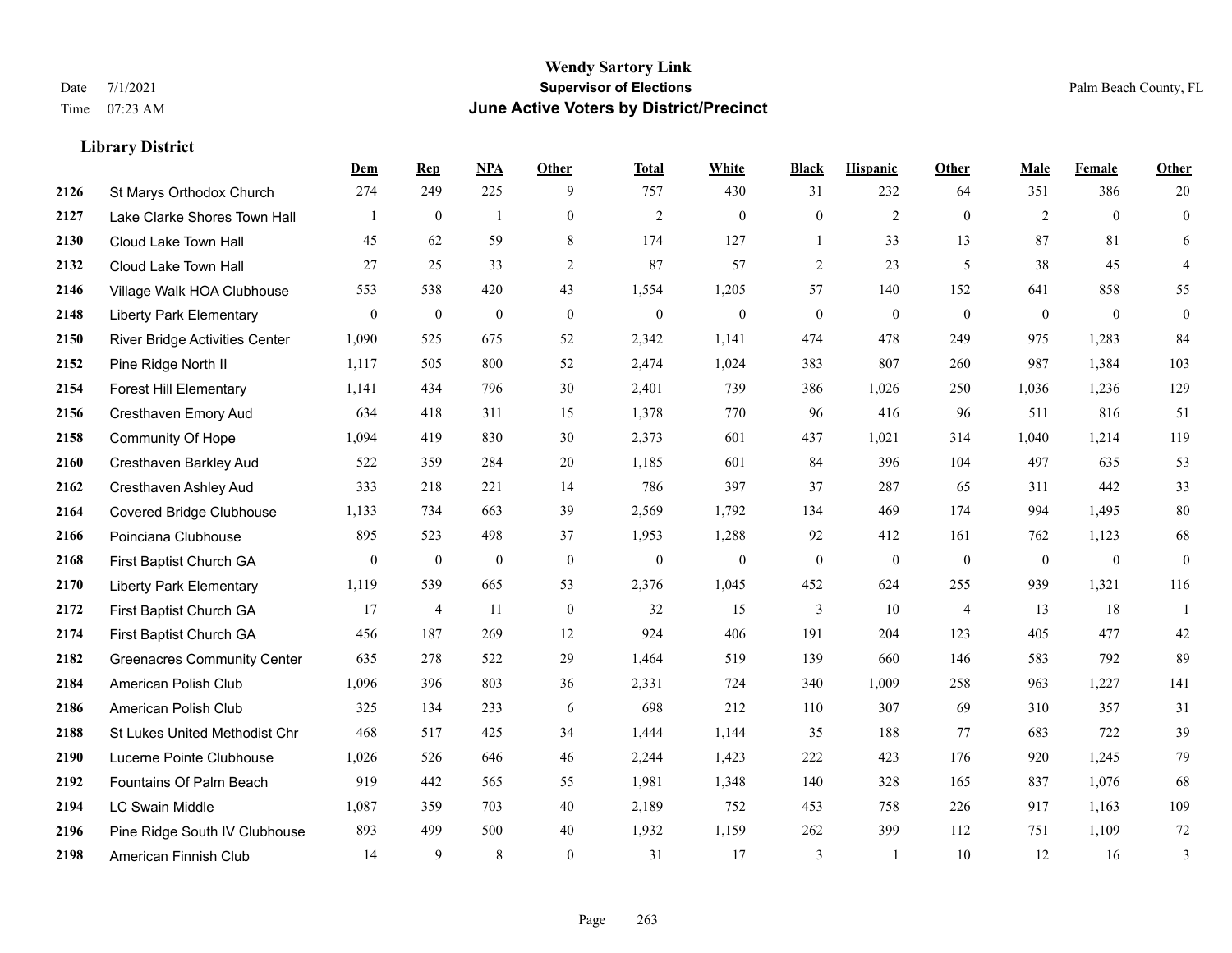#### **Wendy Sartory Link** Date 7/1/2021 **Supervisor of Elections** Palm Beach County, FL Time 07:23 AM **June Active Voters by District/Precinct**

## **Dem Rep NPA Other Total White Black Hispanic Other Male Female Other** LC Swain Middle 0 8 1 0 9 6 0 3 0 4 5 0 Heritage Elementary 552 216 477 30 1,275 420 137 602 116 555 647 73 Heritage Elementary 463 195 328 16 1,002 323 213 334 132 432 517 53 American Finnish Club 6 7 1 1 15 14 0 0 1 6 8 1 American Polish Club 232 94 137 6 469 170 114 139 46 187 262 20 American Polish Club 0 0 0 0 0 0 0 0 0 0 0 0 Indian Pines Elementary 1,177 254 572 35 2,038 467 895 442 234 915 1,021 102 Indian Pines Elementary 1,797 297 836 42 2,972 524 1,496 581 371 1,328 1,497 147 Tradewinds Middle 1,274 325 641 34 2,274 579 877 377 441 1,003 1,145 126 Community Of Hope 68 40 61 2 171 66 10 69 26 85 75 11 Palm Springs Middle 0 0 0 0 0 0 0 0 0 0 0 0 Emmanuel Baptist Church 638 575 412 20 1,645 992 44 517 92 696 885 64 Lake Clarke Shores Town Hall 1,025 1,087 640 44 2,796 2,048 82 493 173 1,266 1,438 92 Community Of Hope 46 37 53 2 138 36 9 77 16 52 76 10 Oasis De Amor Baptist Church 515 216 399 18 1,148 375 137 491 145 538 544 66 Special Olympics of PBC 696 308 520 35 1,559 569 263 591 136 726 751 82 Mid County Senior Center 713 268 558 36 1,575 517 362 488 208 711 784 80 Coastal Chapel 473 357 335 26 1,191 747 99 255 90 556 594 41 American Finnish Club 839 221 555 40 1,655 397 504 561 193 721 832 102 Atlantis City Hall 486 904 441 41 1,872 1,621 38 90 123 860 969 43 Lakes of Sherbrooke 709 650 577 54 1,990 1,344 191 288 167 871 1,043 76 Woodlands Middle 797 620 695 48 2,160 1,481 136 352 191 1,004 1,079 77 Tradewinds Middle 178 52 123 8 361 97 125 78 61 163 187 11 Woodlands Middle 1,459 833 628 50 2,970 2,399 176 116 279 1,348 1,531 91 Lacuna HOA Clubhouse 1,209 736 731 62 2,738 1,904 270 304 260 1,255 1,392 91 Coral Reef Elementary 327 241 261 26 855 513 70 189 83 401 427 27 Coral Reef Elementary 829 596 632 56 2,113 1,365 253 269 226 981 1,047 85 Manatee Elementary 683 582 512 42 1,819 1,247 169 217 186 826 932 61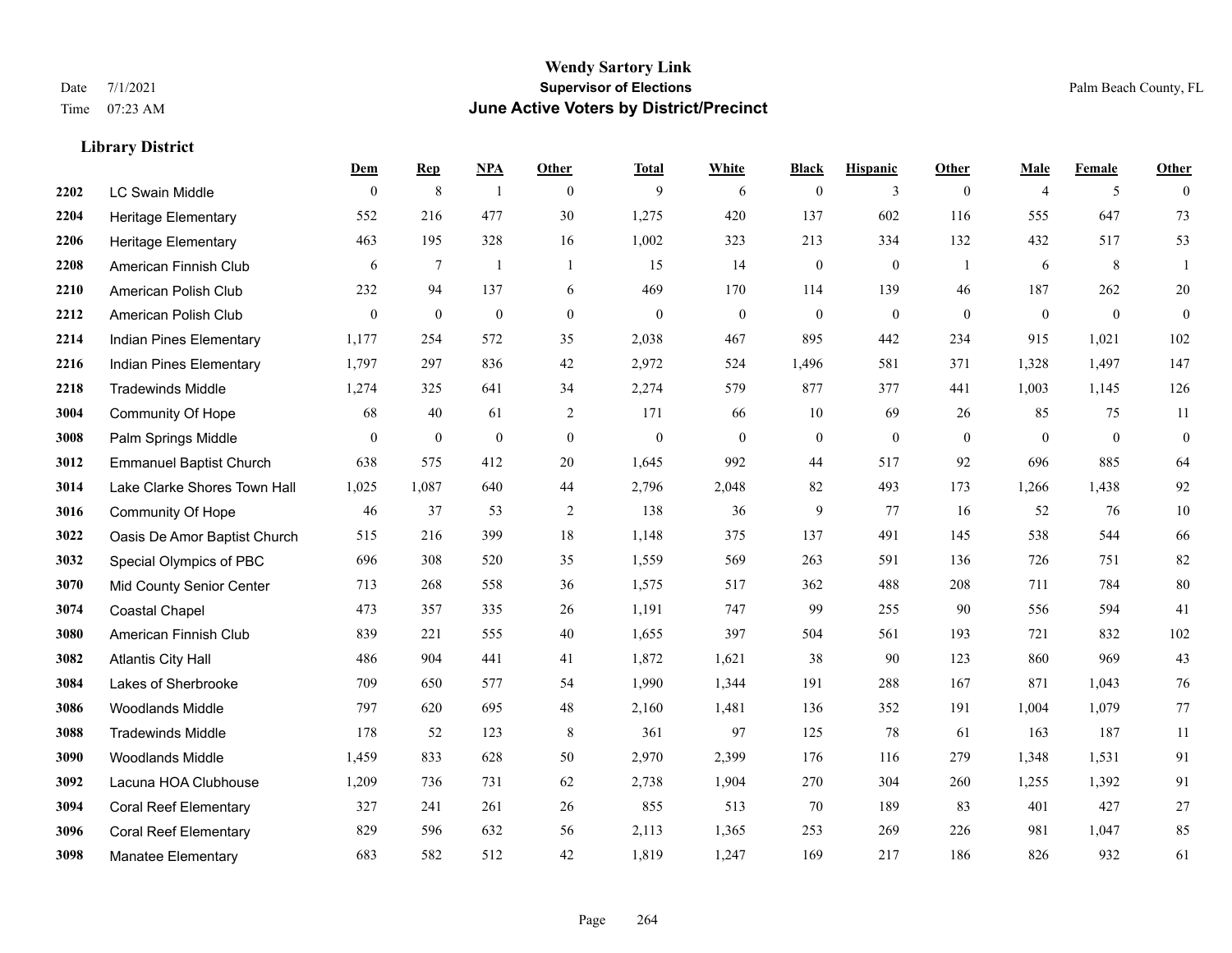|      |                                  | Dem   | <b>Rep</b> | NPA | <b>Other</b>     | <b>Total</b> | White | <b>Black</b>     | <b>Hispanic</b> | Other        | <b>Male</b> | Female | <b>Other</b>   |
|------|----------------------------------|-------|------------|-----|------------------|--------------|-------|------------------|-----------------|--------------|-------------|--------|----------------|
| 3100 | Journeys End                     | 426   | 332        | 352 | 20               | 1,130        | 754   | 92               | 134             | 150          | 531         | 570    | 29             |
| 3102 | <b>Diamond View Elementary</b>   | 1,203 | 447        | 792 | 47               | 2,489        | 1,035 | 628              | 523             | 303          | 1,095       | 1,286  | 108            |
| 3104 | American German Club             | 410   | 347        | 371 | 33               | 1,161        | 809   | 89               | 136             | 127          | 539         | 578    | 44             |
| 3106 | American German Club             | 298   | 113        | 204 | 16               | 631          | 231   | 172              | 97              | 131          | 279         | 323    | 29             |
| 3108 | Santaluces High                  | 1,236 | 535        | 866 | 60               | 2,697        | 1,085 | 690              | 529             | 393          | 1,189       | 1.420  | $\bf 88$       |
| 3110 | Lantana Road Branch Library      | 825   | 332        | 490 | 39               | 1,686        | 792   | 448              | 290             | 156          | 735         | 870    | 81             |
| 3112 | <b>Starlight Cove Elementary</b> | 843   | 299        | 611 | 38               | 1,791        | 707   | 310              | 627             | 147          | 778         | 922    | 91             |
| 3114 | Santaluces High                  | 378   | 246        | 293 | 12               | 929          | 543   | 122              | 177             | 87           | 453         | 444    | 32             |
| 3116 | Advent Lantana                   | 1,077 | 529        | 732 | 50               | 2,388        | 1,462 | 370              | 366             | 190          | 986         | 1,319  | 83             |
| 3118 | Advent Lantana                   | 207   | 231        | 174 | 16               | 628          | 515   | 21               | 48              | 44           | 307         | 307    | 14             |
| 3120 | Valencia Shores Social Club      | 1,226 | 585        | 574 | 42               | 2,427        | 2,139 | 69               | 80              | 139          | 1,110       | 1,262  | 55             |
| 3122 | Boynton Beach Community Chur     | 899   | 401        | 348 | 32               | 1,680        | 1,504 | 31               | 53              | 92           | 686         | 952    | $42\,$         |
| 3124 | West Boynton Park and Rec        | 787   | 575        | 645 | 44               | 2,051        | 1,302 | 217              | 284             | 248          | 925         | 1,050  | 76             |
| 3126 | Temple Shaarei Shalom            | 651   | 506        | 463 | 28               | 1,648        | 1,127 | 153              | 201             | 167          | 760         | 837    | 51             |
| 3128 | West Boynton Park and Rec        | 950   | 605        | 716 | 43               | 2,314        | 1,447 | 276              | 335             | 256          | 1,058       | 1,172  | 84             |
| 3130 | Winston Trails Swim Center       | 1,122 | 913        | 858 | 62               | 2,955        | 2,089 | 205              | 375             | 286          | 1,383       | 1,456  | 116            |
| 3132 | Park Vista High                  | 864   | 658        | 682 | 48               | 2,252        | 1,427 | 224              | 361             | 240          | 1,009       | 1,163  | 80             |
| 3133 | Christa McAuliffe Middle         | 177   | 121        | 133 | 9                | 440          | 266   | 45               | 63              | 66           | 212         | 216    | $12\,$         |
| 3134 | <b>Hidden Oaks Elementary</b>    | 1,084 | 319        | 569 | 33               | 2,005        | 589   | 791              | 352             | 273          | 858         | 1,060  | 87             |
| 3144 | <b>Freedom Shores Elementary</b> | 10    | $\,8\,$    | 10  | $\boldsymbol{0}$ | 28           | 22    | $\boldsymbol{0}$ | 3               | $\mathbf{3}$ | 11          | 14     | $\mathfrak{Z}$ |
| 3148 | Imagine Schools - Chancellor     | 61    | 54         | 54  | 5                | 174          | 118   | 12               | 27              | 17           | 86          | 83     | 5              |
| 3150 | Christa McAuliffe Middle         | 568   | 252        | 230 | 21               | 1,071        | 972   | 21               | 31              | 47           | 439         | 599    | 33             |
| 3152 | Park Vista High                  | 648   | 408        | 388 | 33               | 1,477        | 1,265 | 55               | 63              | 94           | 649         | 778    | $50\,$         |
| 3154 | Ponte Vecchio Clubhouse          | 814   | 311        | 279 | 21               | 1,425        | 1,269 | 22               | 40              | 94           | 641         | 742    | $42\,$         |
| 3156 | Aberdeen East Clubhouse          | 1,010 | 491        | 543 | 42               | 2,086        | 1,588 | 139              | 182             | 177          | 855         | 1.169  | 62             |
| 3158 | <b>Crystal Lakes Elementary</b>  | 995   | 768        | 803 | 56               | 2,622        | 1,851 | 190              | 287             | 294          | 1,188       | 1,322  | 112            |
| 3160 | Christa McAuliffe Middle         | 435   | 332        | 320 | 18               | 1,105        | 753   | 134              | 118             | 100          | 499         | 564    | 42             |
| 3162 | <b>Hidden Oaks Elementary</b>    | 544   | 256        | 295 | 16               | 1,111        | 668   | 203              | 125             | 115          | 499         | 579    | 33             |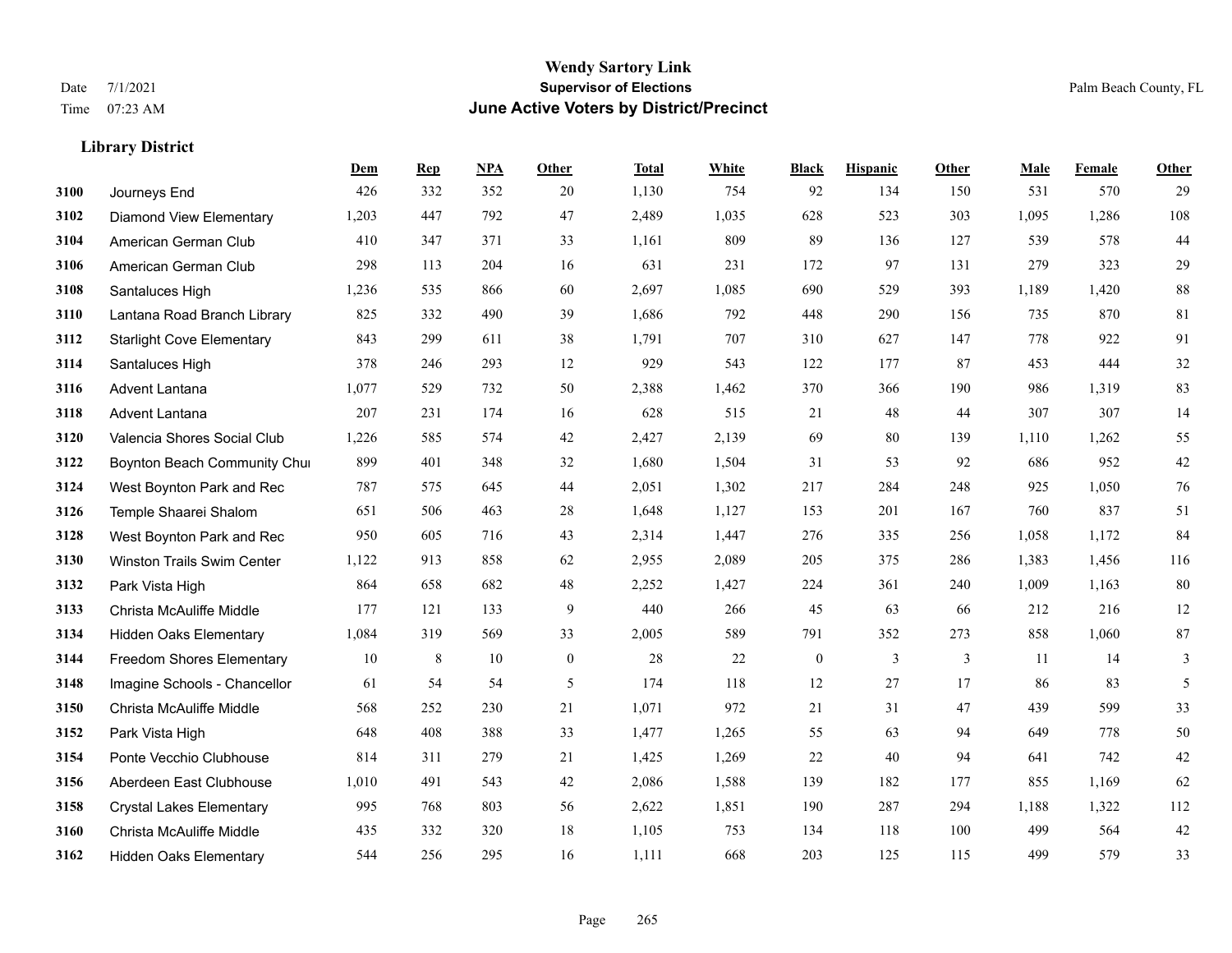|      |                                      | Dem          | <b>Rep</b>       | NPA              | <b>Other</b>   | <b>Total</b>     | <b>White</b>     | <b>Black</b>     | <b>Hispanic</b> | <b>Other</b>   | <b>Male</b>    | <b>Female</b> | <b>Other</b>   |
|------|--------------------------------------|--------------|------------------|------------------|----------------|------------------|------------------|------------------|-----------------|----------------|----------------|---------------|----------------|
| 3166 | Jamaica Bay Clubhouse                | 352          | 366              | 263              | 25             | 1,006            | 892              | 19               | 40              | 55             | 434            | 538           | 34             |
| 3170 | Boynton Beach High                   | 1,117        | 603              | 859              | 69             | 2,648            | 1,563            | 303              | 529             | 253            | 1,163          | 1,379         | 106            |
| 3180 | Imagine Schools - Chancellor         | $\mathbf{0}$ | $\boldsymbol{0}$ | $\boldsymbol{0}$ | $\mathbf{0}$   | $\boldsymbol{0}$ | $\mathbf{0}$     | $\boldsymbol{0}$ | $\mathbf{0}$    | $\mathbf{0}$   | $\overline{0}$ | $\mathbf{0}$  | $\overline{0}$ |
| 4004 | South Palm Beach Town Hall           | 417          | 492              | 367              | 35             | 1,311            | 1,124            | 21               | 74              | 92             | 570            | 695           | 46             |
| 4006 | Manalapan Town Hall                  | 76           | 202              | 92               | 10             | 380              | 348              | 6                | 6               | 20             | 193            | 176           | 11             |
| 4008 | Hypoluxo Town Hall                   | 521          | 590              | 507              | 62             | 1,680            | 1,404            | 39               | 106             | 131            | 771            | 858           | 51             |
| 4010 | <b>Bent Tree Villas East</b>         | 797          | 731              | 602              | 51             | 2,181            | 1,595            | 207              | 211             | 168            | 959            | 1,169         | 53             |
| 4012 | <b>Greentree Villas</b>              | 642          | 566              | 460              | 26             | 1,694            | 1,384            | 71               | 120             | 119            | 675            | 969           | 50             |
| 4014 | New Church                           | 417          | 483              | 328              | 24             | 1,252            | 1,017            | 63               | $88\,$          | 84             | 536            | 687           | $29\,$         |
| 4016 | Christ Fellowship Church BB          | 537          | 288              | 298              | 25             | 1,148            | 695              | 185              | 161             | 107            | 527            | 591           | $30\,$         |
| 4018 | Quail Ridge Business Center          | 125          | 373              | 115              | 11             | 624              | 601              | $\mathbf{1}$     | 2               | 20             | 286            | 328           | 10             |
| 4028 | Ocean Ridge Town Hall                | 411          | 749              | 407              | 46             | 1,613            | 1,477            | 5                | 47              | 84             | 772            | 798           | 43             |
| 4030 | Village of Golf Admin Bldg           | 35           | 188              | 43               | $\overline{4}$ | 270              | 265              | $\overline{0}$   | 1               | $\overline{4}$ | 126            | 143           | -1             |
| 4038 | <b>Briny Breezes Community Cente</b> | 95           | 148              | 91               | 3              | 337              | 311              | 0                | 10              | 16             | 141            | 186           | $10\,$         |
| 4040 | <b>Briny Breezes Community Cente</b> | $\mathbf{0}$ | $\overline{0}$   | $\mathbf{0}$     | $\Omega$       | $\mathbf{0}$     | 0                | 0                | $\overline{0}$  | $\theta$       | $\theta$       | $\theta$      | $\mathbf{0}$   |
| 4042 | <b>Briny Breezes Community Cente</b> | $\mathbf{0}$ | $\mathbf{0}$     | $\mathbf{0}$     | $\theta$       | $\theta$         | $\overline{0}$   | $\theta$         | $\overline{0}$  | $\theta$       | $\theta$       | $\theta$      | $\theta$       |
| 4044 | <b>Briny Breezes Community Cente</b> | 49           | 33               | 38               | $\mathbf{1}$   | 121              | 107              |                  | 8               | 5              | 64             | 54            | 3              |
| 4046 | <b>Delray Dunes</b>                  | 86           | 339              | 99               | 5              | 529              | 491              |                  | 5               | 32             | 241            | 276           | 12             |
| 4048 | <b>Banyan Creek Elementary</b>       | 118          | 153              | 84               | 7              | 362              | 289              | 16               | 30              | 27             | 186            | 167           | 9              |
| 4056 | Lakeview Baptist Church              | $\mathbf{0}$ | $\boldsymbol{0}$ | $\boldsymbol{0}$ | $\mathbf{0}$   | $\boldsymbol{0}$ | $\boldsymbol{0}$ | $\boldsymbol{0}$ | $\overline{0}$  | $\mathbf{0}$   | $\mathbf{0}$   | $\mathbf{0}$  | $\overline{0}$ |
| 4060 | Lakeview Baptist Church              | 2            | $\tau$           | 3                | $\theta$       | 12               | 5                | $\mathbf{0}$     | 1               | 6              | 6              | 6             | $\Omega$       |
| 4064 | Seacrest Presbyterian                | 47           | 43               | 43               | 4              | 137              | 121              |                  | 9               | 6              | 73             | 63            |                |
| 4078 | <b>Banyan Creek Elementary</b>       | 2            | 6                |                  | $\mathbf{0}$   | 9                | 8                | 0                | $\overline{0}$  |                | 5              | 3             |                |
| 4080 | <b>Banyan Creek Elementary</b>       | $\mathbf{0}$ | $\overline{0}$   | $\mathbf{0}$     | $\mathbf{0}$   | $\theta$         | 0                | $\mathbf{0}$     | $\overline{0}$  | $\theta$       | $\overline{0}$ | $\mathbf{0}$  | 0              |
| 4082 | <b>Banyan Creek Elementary</b>       | $\theta$     | 3                | $\theta$         | $\theta$       | 3                | $\overline{3}$   | $\Omega$         | $\Omega$        | $\Omega$       | $\overline{2}$ |               | $\Omega$       |
| 4084 | <b>Banyan Creek Elementary</b>       | 42           | 23               | 23               | $\overline{2}$ | 90               | 66               | 6                | 9               | 9              | 42             | 44            | 4              |
| 4100 | Carver Middle                        | 113          | 145              | 95               | $10\,$         | 363              | 291              | 28               | 19              | 25             | 179            | 170           | 14             |
| 4116 | <b>Orchard View Elementary</b>       | 26           | 35               | 28               | $\theta$       | 89               | 72               | $\overline{2}$   | 6               | 9              | 47             | 39            | 3              |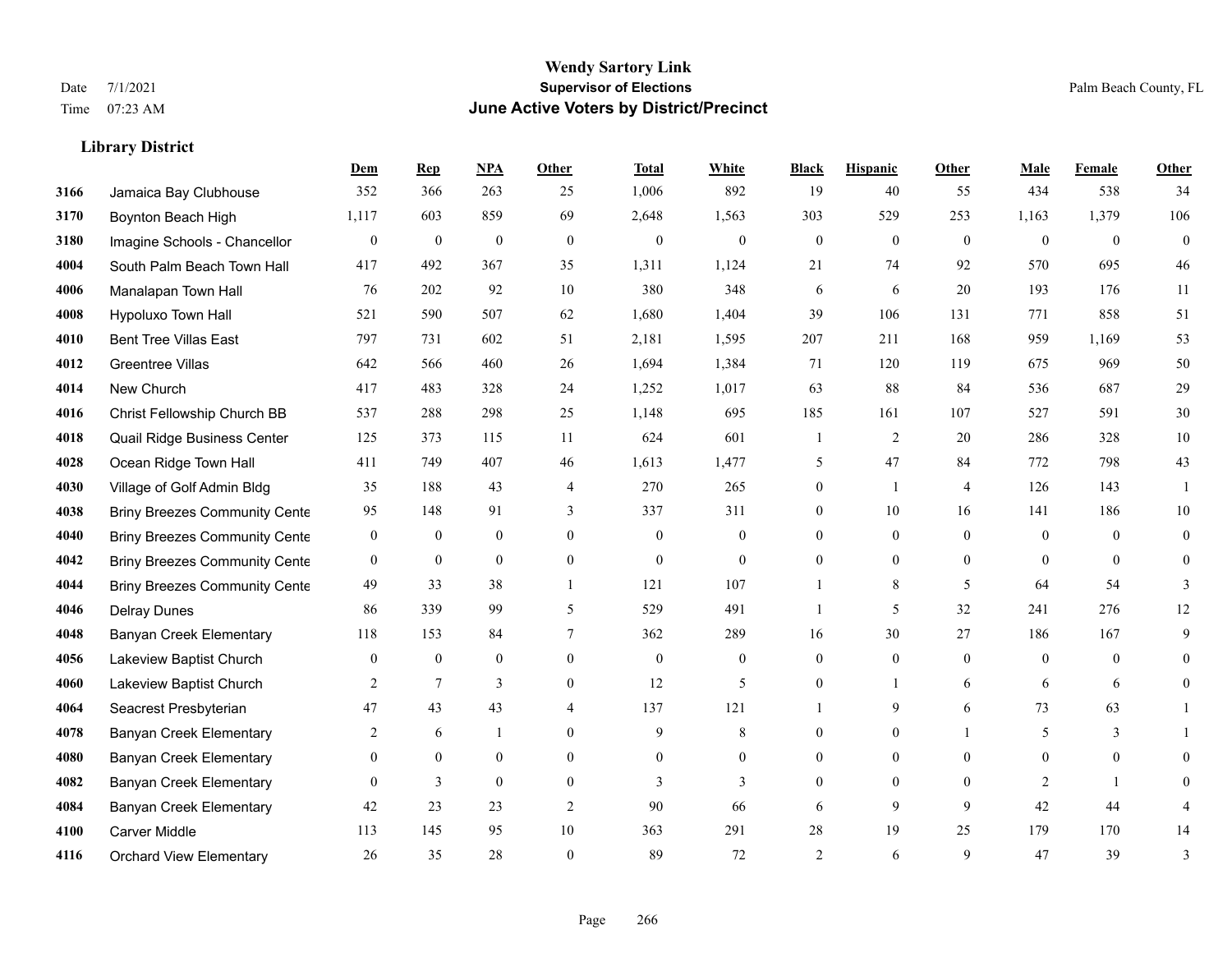#### **Wendy Sartory Link** Date 7/1/2021 **Supervisor of Elections** Palm Beach County, FL Time 07:23 AM **June Active Voters by District/Precinct**

**Dem Rep NPA Other Total White Black Hispanic Other Male Female Other**

## Omni Middle 646 626 524 36 1,832 1,502 33 137 160 853 926 53 Calusa Elementary 383 390 311 27 1,111 919 15 92 85 453 618 40 Del Prado Elementary 579 571 557 35 1,742 1,243 49 244 206 789 854 99 Greater BR Swim & Racquet Ctr 879 593 727 53 2,252 1,526 84 401 241 944 1,215 93 Verde K-8 School 572 957 699 44 2,272 1,812 48 133 279 1,051 1,095 126 Del Prado Elementary 539 324 306 29 1,198 1,023 23 54 98 505 660 33 Good Shepherd Lutheran 707 435 441 24 1,607 1,383 30 82 112 677 888 42 Verde K-8 School 636 469 507 35 1,647 1,029 118 315 185 678 895 74 Verde K-8 School 406 350 296 19 1,071 799 10 170 92 433 610 28 Greater BR Swim & Racquet Ctr 777 589 613 34 2,013 1,568 30 236 179 818 1,121 74 Sugar Sand Park Comm Center 750 445 575 40 1,810 1,143 142 309 216 809 932 69 Good Shepherd Lutheran 672 469 505 32 1,678 1,333 31 173 141 677 944 57 Hammock Pointe Elementary 873 597 480 34 1,984 1,708 10 121 145 788 1,139 57 Faith Farm Tabernacle 561 644 493 43 1,741 1,147 171 192 231 808 880 53 Faith Farm Tabernacle 496 345 433 25 1,299 784 135 202 178 575 678 46 Faith Farm Tabernacle 3 2 2 0 7 4 0 3 0 6 1 0 Sunset Palms Elementary 1,232 559 472 77 2,340 2,189 14 35 102 1,081 1,200 59 Faith Farm Tabernacle 1,066 459 529 35 2,089 1,975 13 22 79 971 1,081 37 Faith Farm Tabernacle 5 0 2 0 7 6 0 0 1 5 2 0 Sunset Palms Elementary 427 317 365 27 1,136 735 96 138 167 525 573 38 Boynton Beach Community Church 1,202 971 987 72 3,232 2,145 287 359 441 1,540 1,570 122 Temple Shaarei Shalom 960 235 309 35 1,539 1,439 15 25 60 590 918 31 The Grove Clubhouse 415 146 157 12 730 660 18 18 34 307 412 11 West Boynton Branch Library 686 452 479 40 1,657 953 244 240 220 731 863 63 Faith United Methodist Church 954 627 626 30 2,237 1,630 153 237 217 982 1,163 92

 Platina Clubhouse 685 252 292 20 1,249 1,063 35 72 79 476 740 33 Hagen Road Elementary 613 324 402 37 1,376 712 293 189 182 594 731 51 Hagen Road Elementary 861 443 449 27 1,780 1,395 147 117 121 785 949 46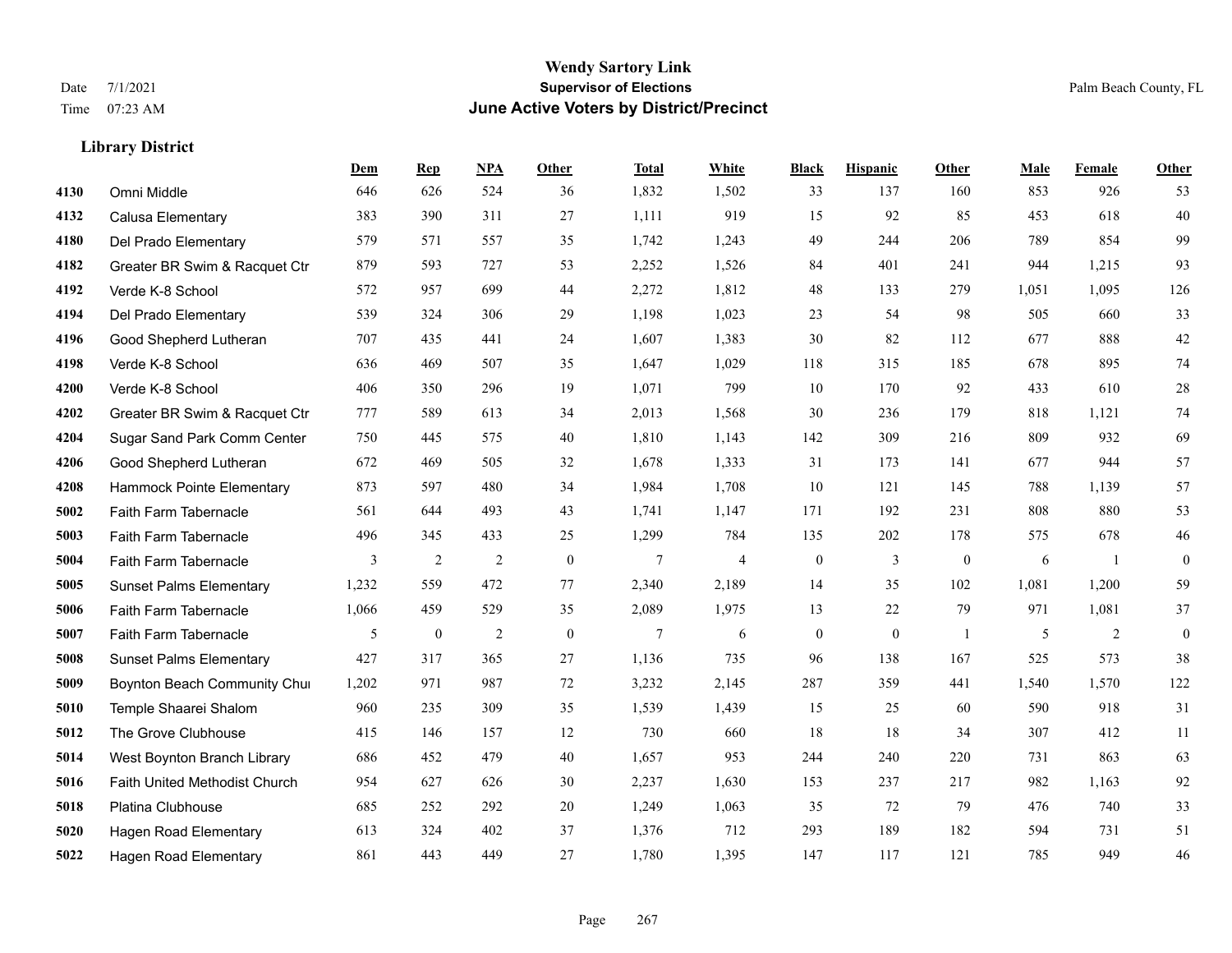|      |                               | Dem   | <b>Rep</b> | NPA   | <b>Other</b> | <b>Total</b> | <b>White</b> | <b>Black</b>             | <b>Hispanic</b> | <b>Other</b> | <b>Male</b> | Female | <b>Other</b> |
|------|-------------------------------|-------|------------|-------|--------------|--------------|--------------|--------------------------|-----------------|--------------|-------------|--------|--------------|
| 5024 | Valencia Lakes HOA            | 600   | 210        | 242   | 16           | 1,068        | 987          | 10                       | 16              | 55           | 470         | 569    | 29           |
| 5026 | Faith United Methodist Church | 945   | 411        | 503   | 46           | 1,905        | 1,117        | 435                      | 195             | 158          | 810         | 1,029  | 66           |
| 5028 | South Tech Academy            | 689   | 514        | 433   | 29           | 1,665        | 1,308        | 97                       | 108             | 152          | 731         | 865    | 69           |
| 5030 | West Boynton Branch Library   | 680   | 195        | 309   | 34           | 1,218        | 778          | 247                      | 113             | 80           | 467         | 698    | 53           |
| 5032 | New Church                    | 292   | 119        | 135   | 12           | 558          | 485          | 16                       | 27              | 30           | 237         | 305    | 16           |
| 5034 | Valencia Lakes HOA            | 793   | 297        | 308   | 16           | 1,414        | 1,307        | 16                       | 21              | 70           | 600         | 783    | 31           |
| 5036 | Valencia Isles Social Hall    | 801   | 227        | 275   | 14           | 1,317        | 1,244        | $\mathbf{1}$             | 5               | 67           | 543         | 745    | 29           |
| 5038 | The Cascades Clubhouse        | 752   | 262        | 270   | 18           | 1,302        | 1,218        | 15                       | 17              | 52           | 548         | 728    | 26           |
| 5040 | New Church                    | 388   | 202        | 244   | 15           | 849          | 764          | 19                       | 33              | 33           | 386         | 444    | 19           |
| 5042 | South Tech Academy            | 917   | 369        | 456   | 40           | 1,782        | 1,370        | 158                      | 144             | 110          | 722         | 1,004  | 56           |
| 5044 | Cascade Lakes Clubhouse       | 558   | 198        | 185   | 11           | 952          | 865          | 5                        | 11              | 71           | 418         | 506    | $28\,$       |
| 5046 | Green Cay Nature Center       | 1,340 | 570        | 637   | 42           | 2,589        | 1,971        | 264                      | 172             | 182          | 1,105       | 1,415  | 69           |
| 5048 | <b>Coral Lakes Clubhouse</b>  | 590   | 361        | 300   | 19           | 1,270        | 889          | 138                      | 133             | 110          | 551         | 675    | $44\,$       |
| 5050 | <b>Coral Lakes Clubhouse</b>  | 1,109 | 305        | 358   | 22           | 1,794        | 1,679        | 11                       | $\,$ 8 $\,$     | 96           | 688         | 1,058  | $48\,$       |
| 5052 | Lake Worth Drainage District  | 648   | 439        | 456   | 31           | 1,574        | 1,206        | 87                       | 129             | 152          | 682         | 831    | 61           |
| 5054 | Our Lady Queen of Peace       | 1,158 | 1,203      | 1,000 | 88           | 3,449        | 2,769        | 99                       | 209             | 372          | 1,604       | 1,702  | 143          |
| 5055 | Our Lady Queen of Peace       | 300   | 143        | 154   | 11           | 608          | 537          | 6                        | 37              | 28           | 271         | 319    | 18           |
| 5056 | Hagen Ranch Road Library      | 1,868 | 1,107      | 1,152 | 93           | 4,220        | 3,414        | 161                      | 322             | 323          | 1,791       | 2,298  | 131          |
| 5058 | Valencia Falls Clubhouse      | 680   | 190        | 226   | 10           | 1,106        | 1,040        | 4                        | 5               | 57           | 489         | 581    | 36           |
| 5060 | Hagen Ranch Road Library      | 521   | 210        | 230   | 14           | 975          | 904          | $\overline{\mathcal{A}}$ | 14              | 53           | 441         | 522    | $12\,$       |
| 5062 | Villa Borghese Clubhouse      | 449   | 243        | 163   | 14           | 869          | 792          | 11                       | 27              | 39           | 378         | 468    | $23\,$       |
| 5064 | Huntington Lakes Clubhouse    | 957   | 330        | 348   | 36           | 1,671        | 1,543        | 15                       | 39              | 74           | 624         | 1,013  | 34           |
| 5066 | Abbey Village Clubhouse       | 726   | 378        | 358   | 29           | 1,491        | 1,217        | 58                       | 117             | 99           | 593         | 837    | 61           |
| 5068 | Camelot Village Clubhouse     | 223   | 116        | 99    | 13           | 451          | 277          | 50                       | 83              | 41           | 174         | 261    | 16           |
| 5070 | Delray Villas                 | 465   | 236        | 210   | 18           | 929          | 759          | 38                       | 63              | 69           | 397         | 499    | 33           |
| 5072 | Huntington Pointe Clubhouse   | 768   | 173        | 231   | 18           | 1,190        | 1,128        | 6                        | 10              | 46           | 445         | 711    | 34           |
| 5074 | Coco Wood Clubhouse           | 383   | 163        | 175   | 11           | 732          | 514          | 93                       | 75              | 50           | 326         | 375    | 31           |
| 5076 | Palm Greens Clubhouse         | 668   | 298        | 304   | 29           | 1,299        | 1,080        | 36                       | 94              | 89           | 508         | 741    | 50           |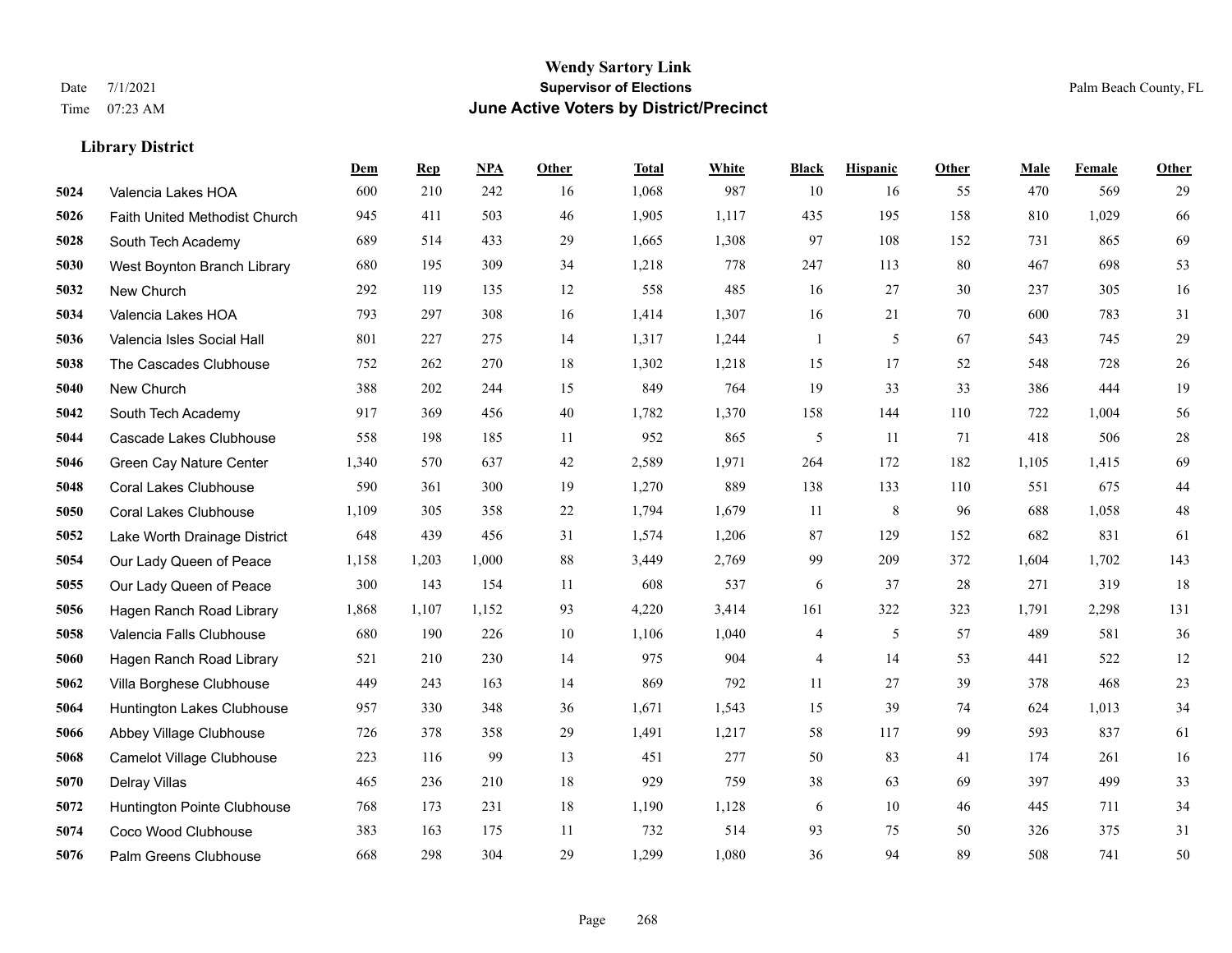|      |                                   | Dem   | <b>Rep</b> | NPA   | <b>Other</b> | <b>Total</b> | White | <b>Black</b>     | <b>Hispanic</b> | <b>Other</b> | <b>Male</b> | <b>Female</b> | <b>Other</b>    |
|------|-----------------------------------|-------|------------|-------|--------------|--------------|-------|------------------|-----------------|--------------|-------------|---------------|-----------------|
| 5078 | <b>Bethel Evangelical Baptist</b> | 704   | 380        | 399   | 41           | 1,524        | 1,138 | 113              | 167             | 106          | 617         | 866           | 41              |
| 5080 | <b>Bethel Evangelical Baptist</b> | 89    | 50         | 36    | -1           | 176          | 127   | 10               | 21              | 18           | 59          | 115           | $\overline{2}$  |
| 5082 | <b>Bethel Evangelical Baptist</b> | 643   | 371        | 411   | 22           | 1,447        | 990   | 170              | 154             | 133          | 650         | 754           | 43              |
| 5084 | <b>High Point Section II</b>      | 445   | 302        | 252   | 23           | 1,022        | 808   | 38               | 105             | 71           | 411         | 581           | $30\,$          |
| 5090 | Gleneagles CC-Strathearn Sat      | 973   | 473        | 476   | 37           | 1,959        | 1,680 | 35               | 114             | 130          | 822         | 1.086         | 51              |
| 5092 | Gleneagles CC-Clunie Satellite    | 793   | 317        | 345   | $22\,$       | 1,477        | 1,267 | 72               | 67              | 71           | 626         | 817           | 34              |
| 5094 | Kings Point Clubhouse             | 378   | 184        | 172   | 14           | 748          | 602   | 27               | 70              | 49           | 291         | 426           | 31              |
| 5096 | Monaco Clubhouse                  | 908   | 493        | 490   | 39           | 1,930        | 1,495 | 91               | 196             | 148          | 786         | 1.059         | 85              |
| 5098 | Lakes of Delray Clubhouse         | 387   | 229        | 163   | 15           | 794          | 704   | 9                | 40              | 41           | 306         | 472           | $16\,$          |
| 5100 | <b>Kings Point Flanders</b>       | 918   | 410        | 385   | 30           | 1,743        | 1,404 | 73               | 152             | 114          | 707         | 978           | 58              |
| 5102 | Lakes of Delray Clubhouse         | 904   | 309        | 367   | 40           | 1,620        | 1,335 | 67               | 111             | 107          | 629         | 936           | 55              |
| 5104 | Kings Point Flanders              | 901   | 378        | 340   | 37           | 1,656        | 1,314 | 71               | 151             | 120          | 648         | 939           | 69              |
| 5106 | Las Verdes Clubhouse              | 981   | 613        | 700   | 54           | 2,348        | 1,649 | 209              | 289             | 201          | 1,050       | 1,216         | 82              |
| 5108 | West Boca Branch Library          | 1,401 | 1,482      | 1,346 | 103          | 4,332        | 3,588 | 104              | 251             | 389          | 2,029       | 2,166         | 137             |
| 5110 | South County Civic Center         | 522   | 510        | 409   | 27           | 1,468        | 1,330 | 6                | 30              | 102          | 690         | 737           | 41              |
| 5111 | Morikami Park Elementary          | 43    | 60         | 48    | 3            | 154          | 146   | $\boldsymbol{0}$ | 3               | 5            | 71          | 82            | -1              |
| 5112 | Morikami Park Elementary          | 558   | 621        | 492   | 38           | 1,709        | 1,485 | 19               | 53              | 152          | 785         | 883           | 41              |
| 5113 | Morikami Park Elementary          | 19    | 38         | 24    | 2            | 83           | 67    | $\boldsymbol{0}$ | 6               | 10           | 34          | 42            | $7\phantom{.0}$ |
| 5114 | South County Civic Center         | 257   | 202        | 187   | 10           | 656          | 542   | 8                | 28              | 78           | 300         | 327           | 29              |
| 5116 | The Polo Club of Boca Raton       | 655   | 501        | 431   | 24           | 1,611        | 1,468 | 18               | 24              | 101          | 703         | 858           | $50\,$          |
| 5117 | The Polo Club of Boca Raton       | 302   | 195        | 193   | 18           | 708          | 647   | $\mathbf{1}$     | 8               | 52           | 289         | 394           | 25              |
| 5118 | South County Civic Center         | 171   | 119        | 106   | $\tau$       | 403          | 335   | $7\phantom{.0}$  | 34              | 27           | 167         | 225           | 11              |
| 5119 | The Polo Club of Boca Raton       | 38    | 28         | 32    | 2            | 100          | 92    | $\overline{c}$   | 3               | 3            | 45          | 54            | $\mathbf{1}$    |
| 5122 | Delray Beach First Baptist        | 285   | 175        | 202   | $10\,$       | 672          | 436   | 35               | 121             | 80           | 284         | 356           | $32\,$          |
| 5124 | Delray Beach First Baptist        | 161   | 114        | 109   | -1           | 385          | 325   | 9                | 26              | 25           | 152         | 219           | 14              |
| 5126 | Boca Delray Clubhouse             | 258   | 114        | 115   | 11           | 498          | 447   | 8                | 17              | 26           | 204         | 282           | 12              |
| 5128 | <b>Sunrise Park Elementary</b>    | 762   | 496        | 567   | 36           | 1,861        | 1,231 | 102              | 275             | 253          | 839         | 955           | 67              |
| 5130 | Coconut Cove Waterpark - Meet     | 649   | 544        | 531   | 28           | 1,752        | 1,283 | 31               | 169             | 269          | 789         | 875           | $88\,$          |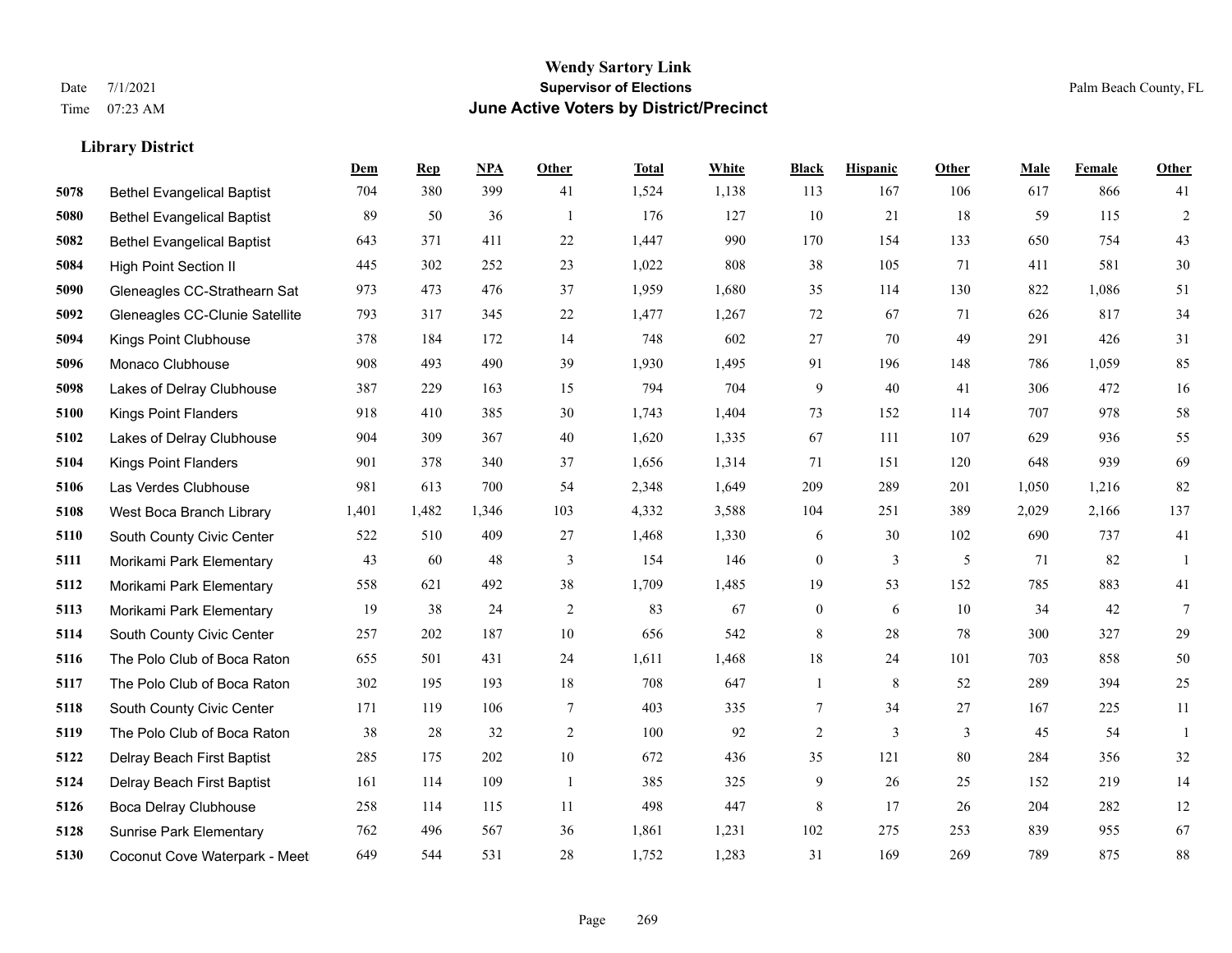|      |                                    | Dem   | <b>Rep</b> | NPA | <b>Other</b> | <b>Total</b> | <b>White</b> | <b>Black</b> | <b>Hispanic</b> | <b>Other</b> | <b>Male</b> | Female | <b>Other</b> |
|------|------------------------------------|-------|------------|-----|--------------|--------------|--------------|--------------|-----------------|--------------|-------------|--------|--------------|
| 5132 | <b>Eagles Landing Middle</b>       | 957   | 574        | 637 | 43           | 2,211        | 1,513        | 149          | 322             | 227          | 975         | 1,165  | 71           |
| 5134 | Coconut Cove Waterpark - Meet      | 543   | 470        | 450 | 30           | 1,493        | 1,063        | 68           | 231             | 131          | 709         | 730    | 54           |
| 5136 | West Boca Branch Library           | 870   | 509        | 688 | 40           | 2,107        | 1,374        | 124          | 395             | 214          | 884         | 1,154  | 69           |
| 5138 | <b>Whispering Pines Elementary</b> | 896   | 561        | 623 | 43           | 2,123        | 1,412        | 131          | 304             | 276          | 927         | 1,117  | 79           |
| 5140 | Olympic Heights High               | 1,049 | 768        | 917 | 51           | 2,785        | 1,799        | 150          | 531             | 305          | 1,253       | 1,417  | 115          |
| 5142 | <b>Whispering Pines Elementary</b> | 302   | 242        | 254 | 21           | 819          | 592          | 30           | 103             | 94           | 325         | 456    | $38\,$       |
| 5144 | Whisper Walk Section B             | 924   | 441        | 421 | 32           | 1,818        | 1,439        | 51           | 209             | 119          | 697         | 1,068  | 53           |
| 5146 | <b>Century Village West</b>        | 924   | 496        | 383 | 39           | 1,842        | 1,427        | 77           | 180             | 158          | 668         | 1,102  | $72\,$       |
| 5148 | Century Village West               | 759   | 358        | 367 | 22           | 1,506        | 1,198        | 47           | 140             | 121          | 574         | 856    | 76           |
| 5150 | Century Village West               | 688   | 276        | 282 | 21           | 1,267        | 995          | 49           | 139             | 84           | 455         | 770    | $42\,$       |
| 5152 | West Boca Raton High               | 949   | 791        | 854 | 46           | 2,640        | 1,976        | 83           | 245             | 336          | 1,233       | 1,295  | 112          |
| 5154 | Daggerwing Nature Center           | 905   | 779        | 752 | 50           | 2,486        | 1,710        | 79           | 348             | 349          | 1,113       | 1,258  | 115          |
| 5156 | Southwinds Golf Course             | 726   | 494        | 578 | 31           | 1,829        | 1,241        | 84           | 257             | 247          | 788         | 954    | 87           |
| 5158 | Boca West Country Club             | 767   | 452        | 514 | 48           | 1,781        | 1,599        | 7            | 72              | 103          | 739         | 996    | 46           |
| 5160 | <b>Boca West Country Club</b>      | 811   | 459        | 415 | 32           | 1,717        | 1,618        | 4            | 27              | 68           | 670         | 1,005  | $42\,$       |
| 5162 | Glades Presbyterian Church         | 765   | 751        | 637 | 38           | 2,191        | 1,610        | 65           | 307             | 209          | 1,042       | 1,064  | 85           |
| 5164 | Sandpiper Shores Elementary        | 1,015 | 649        | 674 | 43           | 2,381        | 1,824        | 71           | 251             | 235          | 1,084       | 1,217  | 80           |
| 5166 | <b>Glades Road Branch Library</b>  | 821   | 703        | 741 | 49           | 2,314        | 1,600        | 119          | 351             | 244          | 990         | 1,223  | 101          |
| 5168 | <b>Glades Road Branch Library</b>  | 964   | 603        | 610 | 41           | 2,218        | 1,675        | 62           | 269             | 212          | 855         | 1,303  | 60           |
| 5170 | Olympic Heights High               | 1,150 | 626        | 754 | 45           | 2,575        | 1,887        | 81           | 357             | 250          | 996         | 1,482  | 97           |
| 5172 | Del Prado Elementary               | 239   | 299        | 205 | 17           | 760          | 682          | 10           | 11              | 57           | 363         | 376    | 21           |
| 5174 | <b>Waters Edge Elementary</b>      | 874   | 756        | 803 | 46           | 2,479        | 1,673        | 127          | 361             | 318          | 1,148       | 1,211  | 120          |
| 5176 | Loggers Run Middle                 | 467   | 350        | 359 | 16           | 1,192        | 828          | 46           | 198             | 120          | 500         | 628    | 64           |
| 5178 | Loggers Run Middle                 | 721   | 537        | 629 | 46           | 1,933        | 1,069        | 189          | 403             | 272          | 856         | 976    | 101          |
| 5180 | Boca Glades Baptist Church         | 686   | 371        | 631 | 41           | 1,729        | 976          | 127          | 393             | 233          | 784         | 863    | 82           |
| 5182 | Boca Glades Baptist Church         | 576   | 290        | 539 | 34           | 1,439        | 741          | 131          | 362             | 205          | 646         | 722    | 71           |
| 5184 | <b>Coral Sunset Elementary</b>     | 900   | 561        | 722 | 36           | 2,219        | 1,221        | 239          | 432             | 327          | 1,022       | 1,086  | 111          |
| 5186 | <b>Coral Sunset Elementary</b>     | 1,009 | 420        | 851 | 39           | 2,319        | 995          | 352          | 646             | 326          | 981         | 1,214  | 124          |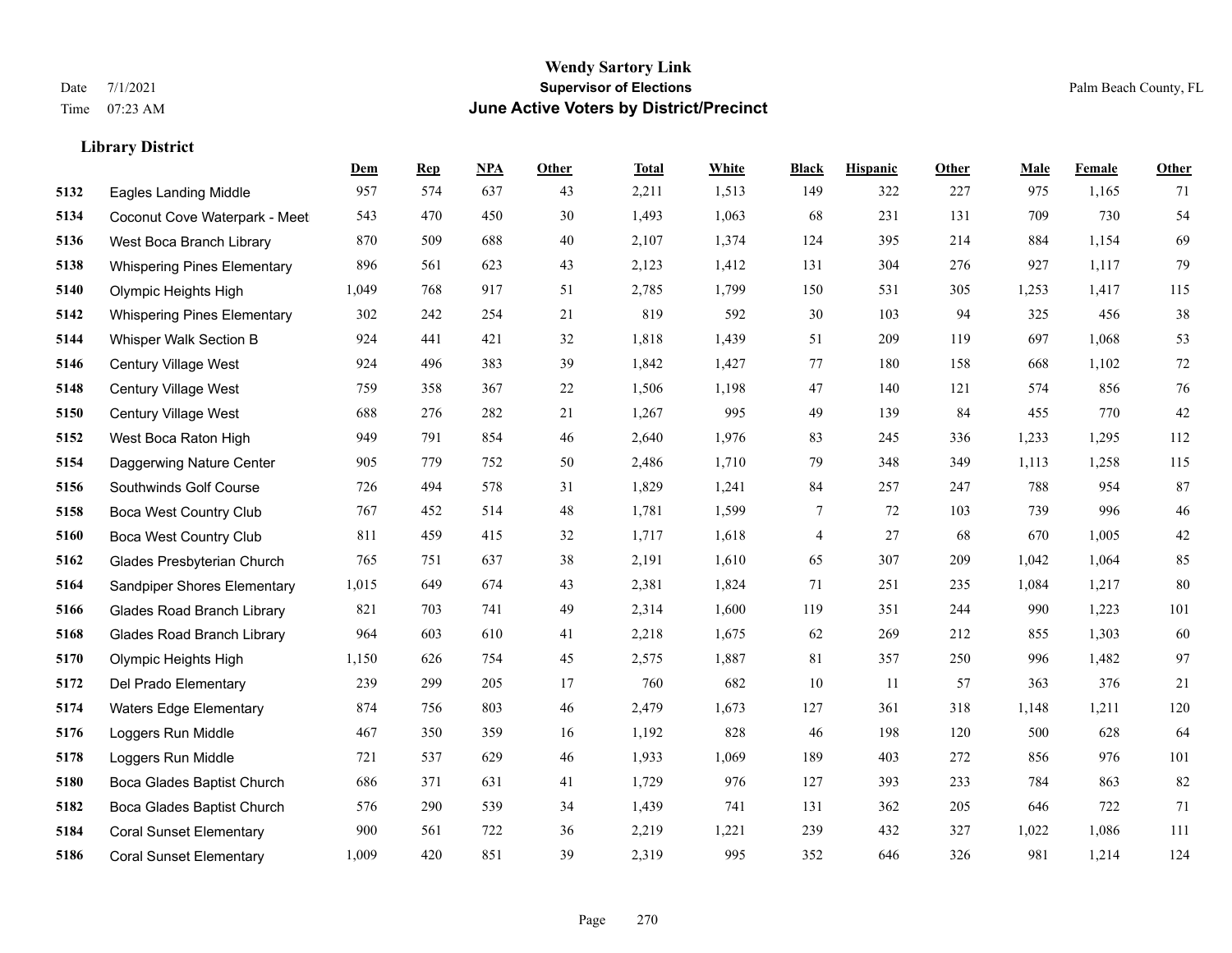|      |                                     | <b>Dem</b>     | <b>Rep</b>       | NPA              | <b>Other</b>     | <b>Total</b>   | <b>White</b>     | <b>Black</b>     | <b>Hispanic</b>  | Other          | <b>Male</b>    | <b>Female</b>  | <b>Other</b>     |
|------|-------------------------------------|----------------|------------------|------------------|------------------|----------------|------------------|------------------|------------------|----------------|----------------|----------------|------------------|
| 5188 | Pines Of Boca Barwood               | 976            | 615              | 775              | 48               | 2,414          | 1,425            | 138              | 531              | 320            | 1,020          | 1,293          | 101              |
| 5190 | Lakes at Boca Rio Clubhouse         | 405            | 287              | 330              | 19               | 1,041          | 687              | 62               | 175              | 117            | 477            | 518            | 46               |
| 5192 | Hammock Pointe Elementary           | 1,073          | 677              | 910              | 41               | 2,701          | 1,549            | 202              | 570              | 380            | 1,161          | 1,415          | 125              |
| 5194 | Lakes Of Boca Barwood               | 401            | 250              | 375              | 21               | 1,047          | 622              | 49               | 238              | 138            | 443            | 547            | 57               |
| 6002 | <b>Canal Point Community Center</b> | 79             | 102              | 60               | $\mathbf{0}$     | 241            | 106              | 37               | 83               | 15             | 107            | 124            | 10               |
| 6004 | Pahokee Recreation Center           | 959            | 176              | 226              | 5                | 1,366          | 179              | 881              | 223              | 83             | 564            | 754            | 48               |
| 6006 | Pahokee Recreation Center           | 996            | 166              | 274              | 12               | 1,448          | 122              | 845              | 380              | 101            | 646            | 720            | 82               |
| 6008 | Pahokee High                        | 515            | 22               | 101              | 2                | 640            | 7                | 587              | 3                | 43             | 188            | 421            | 31               |
| 6010 | <b>Canal Point Community Center</b> | 25             | 6                | 6                | $\mathbf{0}$     | 37             | 12               | 20               | $\overline{2}$   | 3              | 21             | 16             | $\boldsymbol{0}$ |
| 6012 | Belle Glade Library/Civic Ctr       | 177            | 29               | 59               | $\overline{0}$   | 265            | 31               | 146              | 75               | 13             | 104            | 150            | 11               |
| 6014 | Belle Glade Library/Civic Ctr       | 1              | 3                | $\mathbf{1}$     | $\mathbf{0}$     | 5              | $\mathbf{0}$     | $\mathbf{0}$     | 5                | $\theta$       | $\overline{1}$ | $\overline{4}$ | $\mathbf{0}$     |
| 6016 | South Bay Commission Chambe         | 36             | 51               | 26               | 2                | 115            | 74               | $\,$ 8 $\,$      | 22               | 11             | 60             | 50             | 5                |
| 6018 | South Bay Commission Chambe         | 1,198          | 83               | 224              | 11               | 1,516          | 60               | 1.167            | 210              | 79             | 637            | 840            | 39               |
| 6020 | Glades Central High                 | 443            | 78               | 131              | 8                | 660            | 81               | 382              | 160              | 37             | 307            | 320            | 33               |
| 6022 | Belle Glade Library/Civic Ctr       | 1,369          | 104              | 255              | 15               | 1,743          | 93               | 1,392            | 144              | 114            | 717            | 957            | 69               |
| 6024 | Lewis Evans Resource Center         | 1,702          | 66               | 257              | 15               | 2,040          | 32               | 1,770            | 124              | 114            | 819            | 1,152          | 69               |
| 6026 | Lewis Evans Resource Center         | $\overline{2}$ | $\mathbf{0}$     | 2                | $\mathbf{0}$     | $\overline{4}$ | $\mathbf{0}$     | $\mathbf{0}$     | $\overline{4}$   | $\mathbf{0}$   | $\overline{1}$ | 3              | $\mathbf{0}$     |
| 6028 | Belle Glade Library/Civic Ctr       | 752            | 460              | 323              | 15               | 1,550          | 417              | 395              | 652              | 86             | 724            | 783            | 43               |
| 6029 | Belle Glade Library/Civic Ctr       | 1              | $\boldsymbol{0}$ | $\boldsymbol{0}$ | $\boldsymbol{0}$ | $\mathbf{1}$   | $\boldsymbol{0}$ | -1               | $\mathbf{0}$     | $\overline{0}$ | -1             | $\mathbf{0}$   | $\mathbf{0}$     |
| 6030 | Belle Glade Library/Civic Ctr       | 8              | 3                | 12               | $\overline{2}$   | 25             | 8                | $\theta$         | 17               | $\theta$       | $\tau$         | 16             | 2                |
| 6032 | Gove Elementary                     | 674            | 296              | 272              | 5                | 1,247          | 314              | 430              | 406              | 97             | 536            | 669            | 42               |
| 6034 | Gove Elementary                     | $\overline{0}$ | $\overline{4}$   | $\boldsymbol{0}$ | $\boldsymbol{0}$ | $\overline{4}$ | $\overline{4}$   | $\boldsymbol{0}$ | $\boldsymbol{0}$ | $\mathbf{0}$   | 3              | -1             | $\mathbf{0}$     |
| 6036 | Gove Elementary                     | 394            | 160              | 207              | 9                | 770            | 137              | 150              | 438              | 45             | 335            | 405            | 30               |
| 6038 | South Bay Commission Chambe         | $\mathbf{0}$   | $\mathbf{0}$     | $\mathbf{0}$     | $\mathbf{0}$     | $\Omega$       | $\mathbf{0}$     | $\mathbf{0}$     | $\mathbf{0}$     | $\theta$       | $\theta$       | $\mathbf{0}$   | $\mathbf{0}$     |
| 6040 | Osceola Creek Middle                | 102            | 127              | 105              | $\mathbf{1}$     | 335            | 254              | 12               | 35               | 34             | 156            | 163            | 16               |
| 6042 | Osceola Creek Middle                | 1,002          | 1,220            | 1,027            | 60               | 3,309          | 2,127            | 430              | 487              | 265            | 1,582          | 1,617          | 110              |
| 6044 | <b>Frontier Elementary</b>          | 911            | 966              | 775              | 60               | 2,712          | 1,727            | 415              | 339              | 231            | 1,271          | 1,356          | 85               |
| 6045 | Acreage Branch Library              | 205            | 268              | 179              | 10               | 662            | 419              | 81               | 92               | 70             | 316            | 314            | 32               |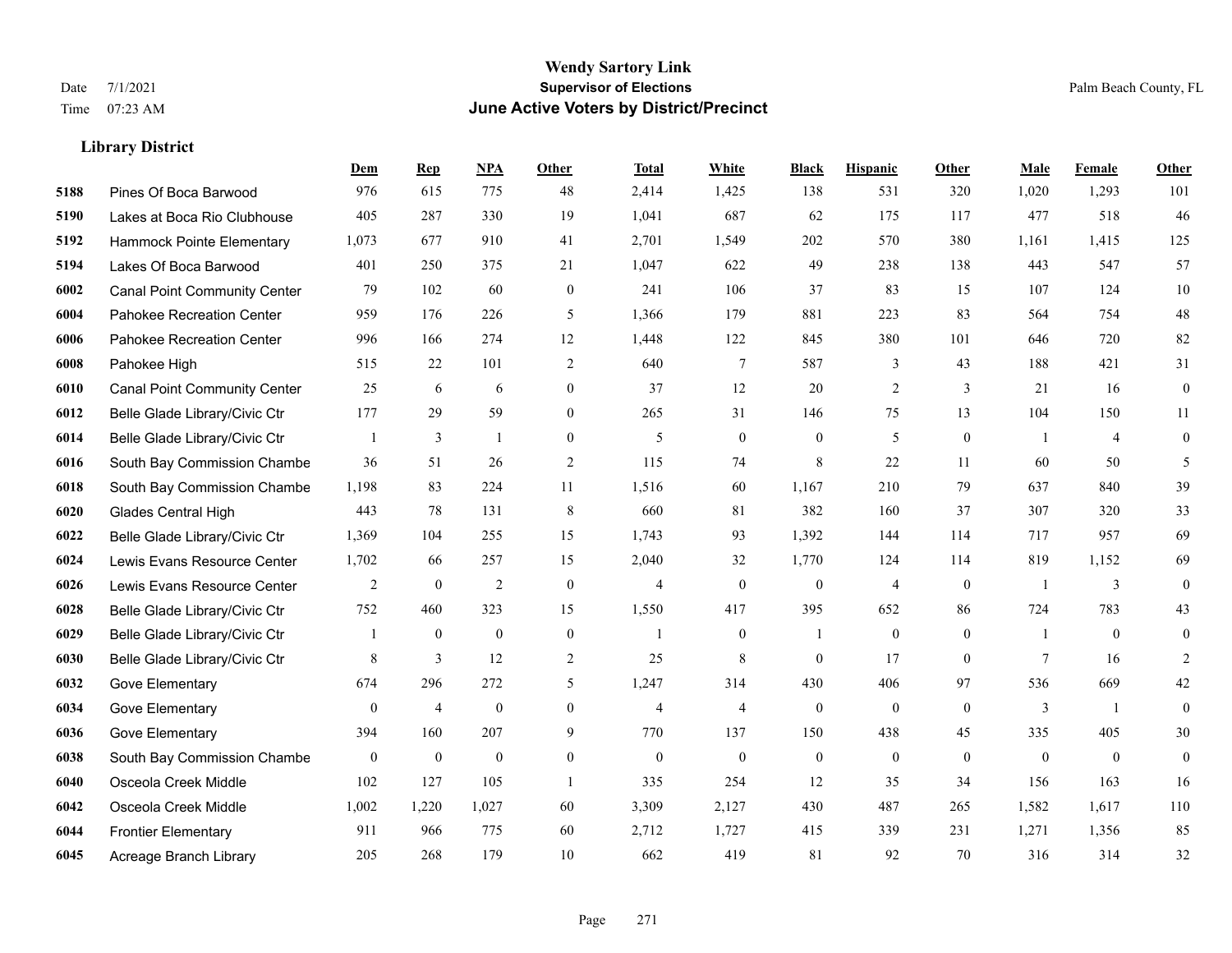|      |                                 | Dem              | <b>Rep</b>       | NPA              | <b>Other</b>   | <b>Total</b> | White            | <b>Black</b>     | <b>Hispanic</b>  | <b>Other</b>   | <b>Male</b>    | Female         | <b>Other</b>            |
|------|---------------------------------|------------------|------------------|------------------|----------------|--------------|------------------|------------------|------------------|----------------|----------------|----------------|-------------------------|
| 6046 | Pierce Hammock Elementary       | 815              | 960              | 747              | 44             | 2,566        | 1,648            | 362              | 319              | 237            | 1,239          | 1,229          | 98                      |
| 6048 | Pierce Hammock Elementary       | $\boldsymbol{0}$ | $\mathbf{0}$     | $\mathbf{0}$     | $\Omega$       | $\mathbf{0}$ | $\mathbf{0}$     | $\mathbf{0}$     | $\mathbf{0}$     | $\mathbf{0}$   | $\overline{0}$ | $\mathbf{0}$   | $\mathbf{0}$            |
| 6050 | Acreage Branch Library          | 879              | 883              | 726              | 56             | 2,544        | 1,557            | 374              | 349              | 264            | 1,193          | 1,259          | 92                      |
| 6051 | Cornerstone Fellowship          | 611              | 753              | 550              | 50             | 1,964        | 1,253            | 211              | 289              | 211            | 913            | 978            | 73                      |
| 6052 | Seminole Ridge High             | 614              | 642              | 563              | 36             | 1,855        | 1,141            | 227              | 308              | 179            | 877            | 901            | 77                      |
| 6054 | <b>Acreage Pines Elementary</b> | $\mathbf{0}$     | $\boldsymbol{0}$ | $\boldsymbol{0}$ | $\overline{0}$ | $\mathbf{0}$ | $\boldsymbol{0}$ | $\boldsymbol{0}$ | $\boldsymbol{0}$ | $\overline{0}$ | $\overline{0}$ | $\overline{0}$ | $\boldsymbol{0}$        |
| 6056 | Pierce Hammock Elementary       | $\mathbf{0}$     | $\mathbf{0}$     | $\mathbf{0}$     | $\mathbf{0}$   | $\mathbf{0}$ | $\overline{0}$   | $\boldsymbol{0}$ | $\mathbf{0}$     | $\theta$       | $\theta$       | $\theta$       | $\boldsymbol{0}$        |
| 6058 | <b>Acreage Pines Elementary</b> | 739              | 597              | 559              | 39             | 1,934        | 1,041            | 352              | 246              | 295            | 934            | 936            | 64                      |
| 6060 | Indian Trail Improvement Dist   | 897              | 954              | 811              | 58             | 2,720        | 1,693            | 342              | 402              | 283            | 1,256          | 1,365          | 99                      |
| 6062 | Sandhill Crane Golf Club        | 234              | 424              | 253              | 24             | 935          | 667              | 72               | 73               | 123            | 457            | 445            | 33                      |
| 6064 | Sandhill Crane Golf Club        | 32               | 56               | 33               | $\overline{4}$ | 125          | 103              | $\overline{4}$   | 12               | 6              | 61             | 60             | $\overline{\mathbf{4}}$ |
| 6072 | Seminole Ridge High             | 440              | 419              | 406              | 38             | 1,303        | 594              | 245              | 348              | 116            | 608            | 673            | $22\,$                  |
| 6073 | Seminole Ridge High             | $\mathbf{0}$     | $\boldsymbol{0}$ | $\boldsymbol{0}$ | $\mathbf{0}$   | $\mathbf{0}$ | $\overline{0}$   | $\mathbf{0}$     | $\mathbf{0}$     | $\theta$       | $\mathbf{0}$   | $\mathbf{0}$   | $\mathbf{0}$            |
| 6076 | <b>Western Pines Middle</b>     | 646              | 707              | 573              | 35             | 1,961        | 1,426            | 154              | 205              | 176            | 935            | 942            | 84                      |
| 6078 | <b>Western Pines Middle</b>     | 659              | 723              | 659              | 39             | 2,080        | 1,393            | 158              | 356              | 173            | 985            | 1,034          | 61                      |
| 6080 | <b>Golden Grove Elementary</b>  | 611              | 781              | 621              | 48             | 2,061        | 1,387            | 132              | 343              | 199            | 959            | 1,018          | 84                      |
| 6082 | Seminole Ridge High             | 11               | 6                | 15               | $\overline{2}$ | 34           | 29               | $\boldsymbol{0}$ | $\mathfrak{Z}$   | 2              | 13             | 21             | $\boldsymbol{0}$        |
| 6084 | Oasis Church                    | 254              | 375              | 306              | 40             | 975          | 608              | 58               | 210              | 99             | 483            | 476            | 16                      |
| 6086 | Oasis Church                    | 271              | 416              | 242              | 21             | 950          | 692              | 94               | 87               | 77             | 434            | 486            | 30                      |
| 6088 | Seminole Ridge High             | 542              | 684              | 546              | 40             | 1,812        | 1,170            | 214              | 286              | 142            | 854            | 904            | 54                      |
| 6090 | Loxahatchee Groves Elementary   | 783              | 891              | 745              | 55             | 2,474        | 1,543            | 281              | 442              | 208            | 1,197          | 1,184          | 93                      |
| 6092 | Oasis Church                    | 175              | 231              | 143              | 16             | 565          | 368              | 46               | 106              | 45             | 271            | 272            | $22\,$                  |
| 6094 | Palms West Presbyterian         | 678              | 933              | 650              | 42             | 2,303        | 1,839            | 78               | 206              | 180            | 1,101          | 1,128          | 74                      |
| 6096 | Palms West Presbyterian         | $\mathbf{0}$     | $\boldsymbol{0}$ | $\boldsymbol{0}$ | $\mathbf{0}$   | $\mathbf{0}$ | $\boldsymbol{0}$ | $\boldsymbol{0}$ | $\mathbf{0}$     | $\mathbf{0}$   | $\overline{0}$ | $\mathbf{0}$   | $\mathbf{0}$            |
| 6098 | <b>HL Johnson Elementary</b>    | 649              | 507              | 461              | 37             | 1,654        | 915              | 303              | 253              | 183            | 747            | 865            | 42                      |
| 6100 | Madison Green Clubhouse         | 1,239            | 724              | 749              | 50             | 2,762        | 1,203            | 775              | 405              | 379            | 1,280          | 1,379          | 103                     |
| 6102 | <b>RPB Recreation Center</b>    | 661              | 478              | 448              | 26             | 1,613        | 947              | 263              | 257              | 146            | 662            | 894            | 57                      |
| 6104 | Crestwood Middle                | 181              | 152              | 117              | 8              | 458          | 217              | 76               | 79               | 86             | 214            | 224            | 20                      |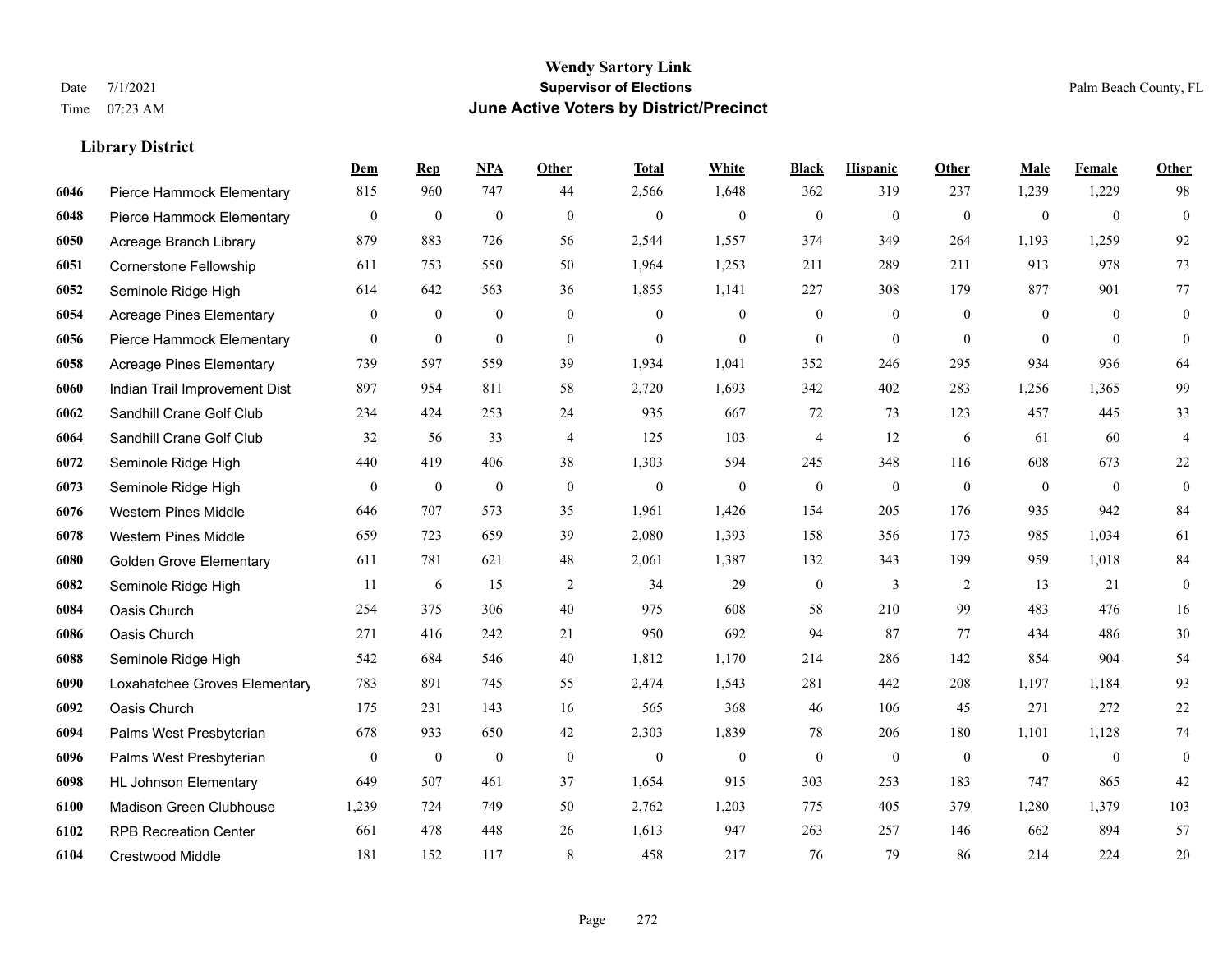|      |                                | Dem            | <b>Rep</b>       | NPA          | <b>Other</b>   | <b>Total</b>   | <b>White</b>     | <b>Black</b>     | <b>Hispanic</b>  | <b>Other</b> | <b>Male</b>    | Female         | <b>Other</b>     |
|------|--------------------------------|----------------|------------------|--------------|----------------|----------------|------------------|------------------|------------------|--------------|----------------|----------------|------------------|
| 6106 | <b>RPB Recreation Center</b>   | 214            | 124              | 197          | 9              | 544            | 226              | 96               | 156              | 66           | 213            | 311            | 20               |
| 6108 | Calypso Bay Waterpark          | $\mathbf{0}$   | $\mathbf{0}$     | $\mathbf{0}$ | $\mathbf{0}$   | $\mathbf{0}$   | $\mathbf{0}$     | $\Omega$         | $\mathbf{0}$     | $\theta$     | $\theta$       | $\theta$       | $\mathbf{0}$     |
| 6112 | Crestwood Middle               | 476            | 410              | 357          | 33             | 1,276          | 679              | 230              | 215              | 152          | 590            | 641            | 45               |
| 6114 | RPB Village Hall               | 1,073          | 697              | 682          | 42             | 2,494          | 1,370            | 469              | 429              | 226          | 1,168          | 1,234          | 92               |
| 6116 | <b>HL Johnson Elementary</b>   | 730            | 416              | 486          | 52             | 1,684          | 875              | 324              | 274              | 211          | 739            | 898            | 47               |
| 6118 | <b>RPB Branch Library</b>      | 1,098          | 564              | 690          | 55             | 2,407          | 1,148            | 581              | 428              | 250          | 1,047          | 1,271          | 89               |
| 6120 | Royal Palm Beach High          | 405            | 314              | 262          | 18             | 999            | 477              | 201              | 153              | 168          | 473            | 501            | $25\,$           |
| 6122 | <b>RPB Cultural Center</b>     | 1,174          | 658              | 746          | 52             | 2,630          | 1,391            | 499              | 489              | 251          | 1,128          | 1,413          | 89               |
| 6124 | <b>RPB Cultural Center</b>     | 588            | 320              | 383          | 18             | 1,309          | 637              | 281              | 276              | 115          | 553            | 715            | 41               |
| 6126 | Calypso Bay Waterpark          | 680            | 298              | 495          | 32             | 1,505          | 547              | 407              | 360              | 191          | 648            | 796            | 61               |
| 6128 | Royal Palm Beach High          | 35             | 27               | 29           | 3              | 94             | 52               | 25               | 10               | $\tau$       | 42             | 52             | $\overline{0}$   |
| 6130 | Royal Palm Beach High          | 82             | 42               | 88           | 5              | 217            | 101              | 36               | 59               | 21           | 100            | 110            | 7                |
| 6132 | Royal Palm Beach High          | 391            | 192              | 259          | 18             | 860            | 418              | 166              | 184              | 92           | 392            | 436            | 32               |
| 6134 | Christ Fellowship Church RPB   | 959            | 467              | 684          | 29             | 2,139          | 848              | 505              | 493              | 293          | 951            | 1,093          | 95               |
| 6136 | Calypso Bay Waterpark          |                | 1                | $\mathbf{0}$ | $\mathbf{0}$   | 2              | $\boldsymbol{0}$ |                  | $\boldsymbol{0}$ |              | $\mathbf{0}$   | -1             |                  |
| 6138 | Royal Palm Beach High          | $\overline{0}$ | $\boldsymbol{0}$ | $\mathbf{0}$ | $\mathbf{0}$   | $\mathbf{0}$   | $\mathbf{0}$     | $\overline{0}$   | $\overline{0}$   | $\theta$     | $\mathbf{0}$   | $\overline{0}$ | $\overline{0}$   |
| 6140 | Royal Palm Beach High          | 336            | 500              | 305          | 32             | 1,173          | 852              | 106              | 112              | 103          | 565            | 584            | 24               |
| 6142 | Christ Fellowship Church RPB   | $\overline{0}$ | $\overline{0}$   | $\mathbf{0}$ | $\theta$       | $\theta$       | $\mathbf{0}$     | $\overline{0}$   | $\overline{0}$   | $\theta$     | $\overline{0}$ | $\theta$       | $\boldsymbol{0}$ |
| 6144 | Christ Fellowship Church RPB   | $\overline{0}$ | $\mathbf{0}$     | $\mathbf{0}$ | $\mathbf{0}$   | $\overline{0}$ | $\boldsymbol{0}$ | $\overline{0}$   | $\overline{0}$   | $\theta$     | $\overline{0}$ | $\overline{0}$ | $\overline{0}$   |
| 6146 | Christ Fellowship Church RPB   |                | $\overline{2}$   | $\mathbf{1}$ | $\overline{0}$ | $\overline{4}$ | 3                | $\boldsymbol{0}$ | $\boldsymbol{0}$ |              | 3              | 1              | $\overline{0}$   |
| 6148 | Christ Fellowship Church RPB   | $\theta$       | $\mathbf{0}$     | $\mathbf{1}$ | $\theta$       | $\mathbf{1}$   | $\mathbf{1}$     | $\overline{0}$   | $\Omega$         | $\theta$     | $\theta$       | $\mathbf{1}$   | $\overline{0}$   |
| 6150 | <b>Binks Forest Elementary</b> | 25             | 41               | 42           | 5              | 113            | 82               | 5                | 10               | 16           | 50             | 59             |                  |
| 6152 | <b>Binks Forest Elementary</b> | 409            | 556              | 375          | 34             | 1,374          | 1,050            | $46\,$           | 130              | 148          | 649            | 680            | 45               |
| 6154 | Wellington Landings Middle     | 468            | 529              | 389          | 29             | 1,415          | 1,024            | 86               | 187              | 118          | 636            | 739            | $40\,$           |
| 6156 | <b>Binks Forest Elementary</b> | 637            | 725              | 567          | 38             | 1,967          | 1,387            | 128              | 283              | 169          | 892            | 1,014          | 61               |
| 6158 | <b>Wellington Elementary</b>   | 786            | 937              | 550          | 40             | 2,313          | 1,705            | 128              | 306              | 174          | 1,054          | 1,184          | 75               |
| 6160 | Wellington Landings Middle     | 663            | 587              | 561          | 45             | 1,856          | 1,210            | 165              | 331              | 150          | 865            | 937            | 54               |
| 6162 | First Baptist Church Wel       | 770            | 666              | 555          | 42             | 2,033          | 1,299            | 207              | 346              | 181          | 903            | 1,065          | 65               |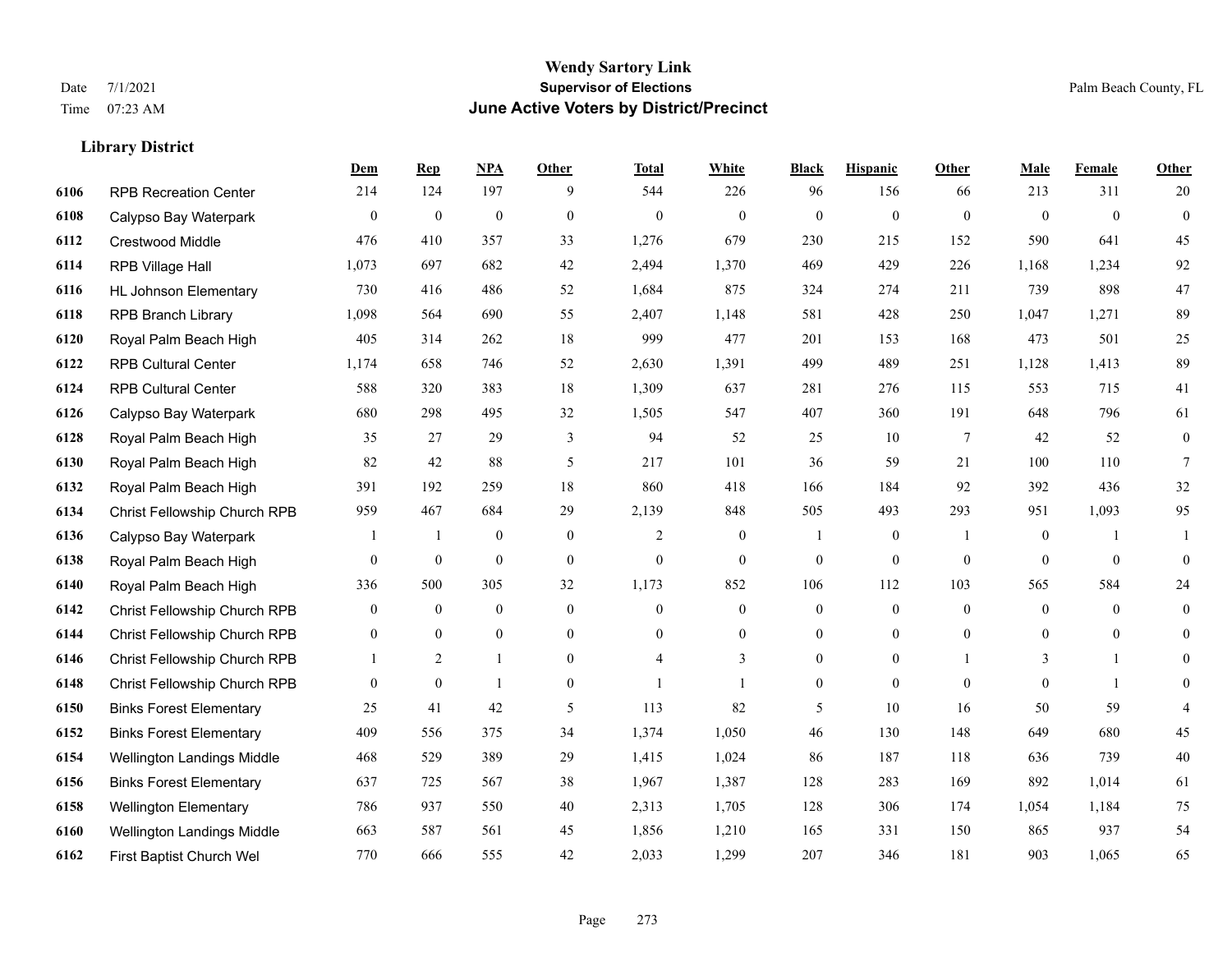|      |                                     | Dem              | <b>Rep</b>       | NPA            | <b>Other</b>     | <b>Total</b> | White        | <b>Black</b>             | <b>Hispanic</b> | Other          | <b>Male</b>  | <b>Female</b> | <b>Other</b>     |
|------|-------------------------------------|------------------|------------------|----------------|------------------|--------------|--------------|--------------------------|-----------------|----------------|--------------|---------------|------------------|
| 6164 | First Baptist Church Wel            | 831              | 806              | 596            | 54               | 2,287        | 1,537        | 182                      | 372             | 196            | 1,023        | 1,189         | 75               |
| 6166 | <b>Wellington Community Center</b>  | 862              | 863              | 733            | 48               | 2,506        | 1,747        | 151                      | 391             | 217            | 1,155        | 1,272         | 79               |
| 6168 | First Baptist Church Wel            | 127              | 178              | 142            | 9                | 456          | 352          | 26                       | 44              | 34             | 210          | 234           | 12               |
| 6170 | Christ Fellowship Church RPB        | $\boldsymbol{0}$ | 6                | $\overline{2}$ | $\boldsymbol{0}$ | 8            | $\,$ 8 $\,$  | $\boldsymbol{0}$         | $\mathbf{0}$    | $\mathbf{0}$   | 3            | 5             | $\boldsymbol{0}$ |
| 6172 | <b>Christ Fellowship Church RPB</b> | 1,299            | 578              | 824            | 65               | 2,766        | 967          | 839                      | 638             | 322            | 1,182        | 1,467         | 117              |
| 6174 | Christ Fellowship Church RPB        | 25               | 51               | 36             | 2                | 114          | 88           | 7                        | $\tau$          | 12             | 53           | 57            | $\overline{4}$   |
| 6176 | Christ Fellowship Church RPB        | 21               | 12               | 17             | $\sqrt{2}$       | 52           | 22           | 9                        | 17              | $\overline{4}$ | 23           | 27            | $\overline{c}$   |
| 6178 | <b>Everglades Elementary</b>        | 559              | 377              | 445            | 26               | 1,407        | 644          | 293                      | 246             | 224            | 647          | 691           | 69               |
| 6180 | <b>Everglades Elementary</b>        | 18               | 49               | 20             | -1               | 88           | 67           | $\overline{\mathcal{A}}$ | 14              | $\mathfrak{Z}$ | 41           | 45            | 2                |
| 6182 | New Horizons Elementary             | 292              | 448              | 318            | 14               | 1,072        | 787          | 53                       | 114             | 118            | 463          | 580           | 29               |
| 6184 | Wellington High                     | 662              | 584              | 521            | 37               | 1,804        | 1,121        | 241                      | 284             | 158            | 792          | 955           | 57               |
| 6186 | <b>Elbridge Gale Elementary</b>     | 826              | 545              | 623            | 42               | 2,036        | 1,109        | 292                      | 422             | 213            | 886          | 1,069         | 81               |
| 6188 | <b>Wellington Village Park</b>      | 216              | 420              | 289            | 27               | 952          | 810          | 15                       | 46              | 81             | 380          | 523           | 49               |
| 6190 | Wellington Village Hall             | 815              | 453              | 631            | 42               | 1,941        | 870          | 352                      | 507             | 212            | 803          | 1,060         | $78\,$           |
| 6192 | St Peters Methodist Church          | 971              | 788              | 805            | 63               | 2,627        | 1,562        | 282                      | 546             | 237            | 1,197        | 1,342         | $88\,$           |
| 6194 | <b>Equestrian Trails Elementary</b> | 506              | 290              | 339            | 20               | 1,155        | 526          | 289                      | 153             | 187            | 512          | 587           | 56               |
| 6196 | Palm Beach Central High             | $\mathbf{0}$     | $\boldsymbol{0}$ | $\overline{0}$ | $\mathbf{0}$     | $\mathbf{0}$ | $\mathbf{0}$ | $\boldsymbol{0}$         | $\mathbf{0}$    | $\theta$       | $\mathbf{0}$ | $\theta$      | $\mathbf{0}$     |
| 6198 | Wellington Branch Library           | 520              | 348              | 341            | 35               | 1,244        | 687          | 191                      | 258             | 108            | 523          | 688           | 33               |
| 6200 | <b>Emerald Cove Middle</b>          | 539              | 558              | 494            | 43               | 1,634        | 1,019        | 175                      | 266             | 174            | 721          | 862           | 51               |
| 6202 | <b>Emerald Cove Middle</b>          | 101              | 85               | 95             | $\tau$           | 288          | 162          | 60                       | 50              | 16             | 128          | 154           | 6                |
| 6204 | <b>Emerald Cove Middle</b>          | 33               | 23               | 33             | $\Omega$         | 89           | 46           | 26                       | 9               | 8              | 23           | 62            | $\overline{4}$   |
| 6206 | Palm Beach Central High             | 271              | 247              | 179            | 9                | 706          | 379          | 147                      | 59              | 121            | 317          | 362           | $27\,$           |
| 6207 | Palm Beach Central High             | 284              | 370              | 249            | 19               | 922          | 607          | 94                       | 102             | 119            | 424          | 474           | $24\,$           |
| 6208 | Buena Vida Clubhouse                | 320              | 204              | 174            | 12               | 710          | 623          | 19                       | 22              | 46             | 320          | 371           | 19               |
| 6210 | Villa Olympia Clubhouse             | 1,548            | 1,058            | 1,257          | 93               | 3,956        | 1,783        | 686                      | 674             | 813            | 1,848        | 1,919         | 189              |
| 6212 | <b>Wellington Village Park</b>      | 146              | 227              | 170            | 13               | 556          | 380          | 15                       | 90              | 71             | 255          | 274           | 27               |
| 6214 | <b>Wellington Village Park</b>      | 827              | 754              | 680            | 47               | 2,308        | 1,461        | 250                      | 279             | 318            | 1,056        | 1,167         | 85               |
| 6216 | Panther Run Elementary              | 228              | 190              | 178            | 8                | 604          | 337          | 96                       | 98              | 73             | 279          | 302           | 23               |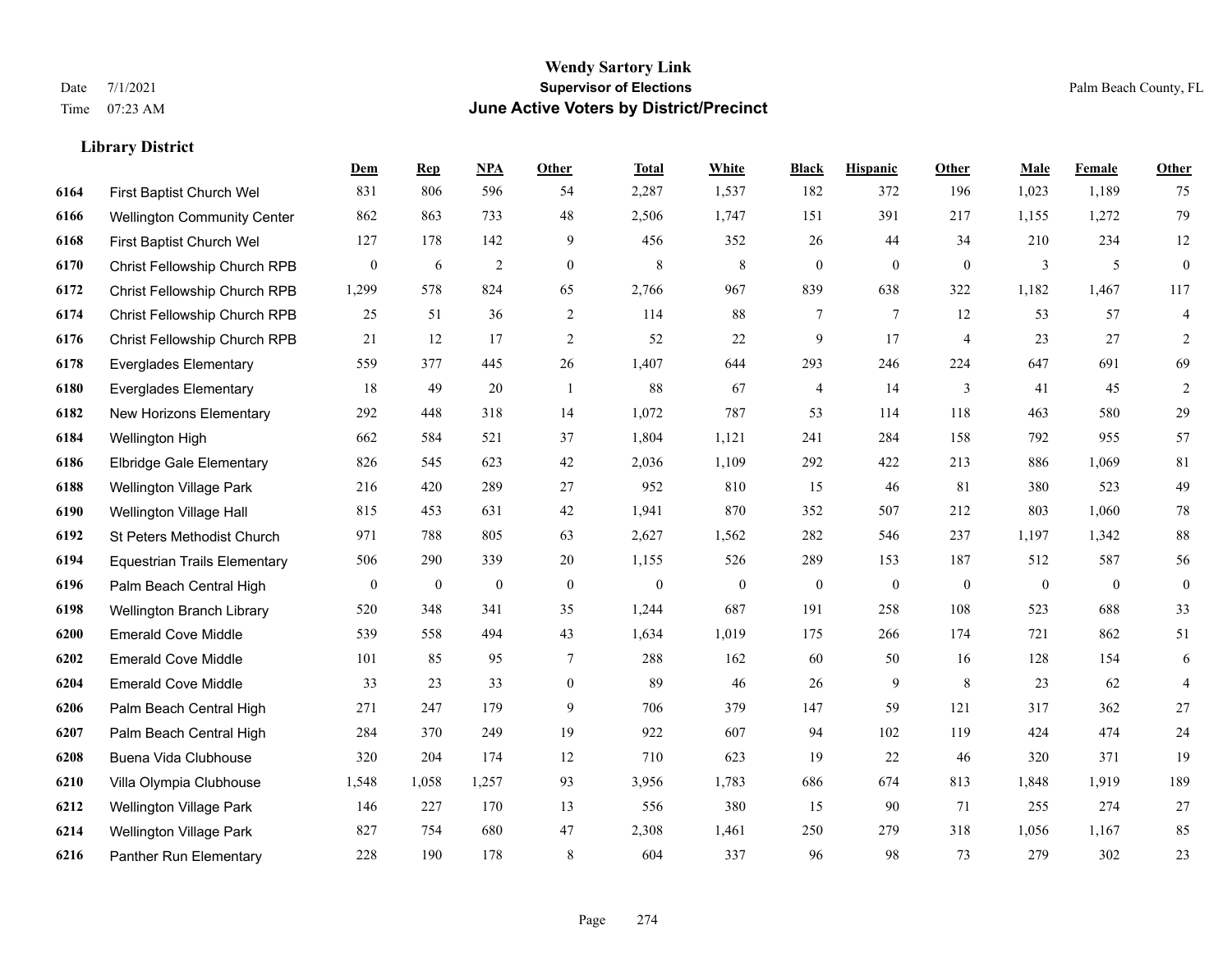#### **Wendy Sartory Link** Date 7/1/2021 **Supervisor of Elections** Palm Beach County, FL Time 07:23 AM **June Active Voters by District/Precinct**

## **Dem Rep NPA Other Total White Black Hispanic Other Male Female Other** Wellington Village Park 0 0 0 0 0 0 0 0 0 0 0 0 Wellington Village Park 56 29 41 7 133 65 16 31 21 55 74 4 Panther Run Elementary 0 1 0 0 1 1 0 0 0 1 0 0 Discovery Key Elementary 977 1,112 684 56 2,829 2,102 182 332 213 1,318 1,428 83 The Isles at Wellington 758 748 616 36 2,158 1,391 224 243 300 1,016 1,045 97 Wycliffe Comm Association Bldg 764 326 398 20 1,508 1,409 17 21 61 652 827 29 Epiphany Lutheran Church 1,112 1,194 1,084 80 3,470 2,153 390 559 368 1,591 1,776 103 Panther Run Elementary 684 744 637 48 2,113 1,355 242 242 274 1,002 1,044 67 J F Kennedy Middle 0 0 0 0 0 0 0 0 0 0 0 0 J F Kennedy Middle 0 0 0 0 0 0 0 0 0 0 0 0 J F Kennedy Middle 0 0 0 0 0 0 0 0 0 0 0 0 RB Prep Achievement Academy 2 1 0 0 3 1 2 0 0 2 1 0 RB Prep Achievement Academy 0 0 0 0 0 0 0 0 0 0 0 0 Crossroads Baptist Church 984 69 289 13 1,355 112 1,028 72 143 577 717 61 Egret Lake Elementary 3 2 1 0 6 4 1 0 1 5 1 0 Seminole Trails Elementary 1,040 314 490 29 1,873 680 710 261 222 812 976 85 Sharon Christian Church 741 272 429 45 1,487 601 444 279 163 608 821 58 U M Church of Palm Beaches 21 17 18 1 57 45 2 9 1 29 24 4 Adult Education Center 671 212 387 28 1,298 411 403 360 124 525 713 60 Adult Education Center 128 28 58 8 222 54 123 23 22 69 144 9 Adult Education Center 0 0 0 0 0 0 0 0 0 0 0 0 Adult Education Center 0 0 0 0 0 0 0 0 0 0 0 0 Adult Education Center 31 31 35 5 102 76 3 18 5 51 45 6 Clayton Hutcheson Hall A 804 170 396 24 1,394 307 659 283 145 609 718 67 Haverhill Town Hall 44 36 35 2 117 48 32 27 10 49 63 5 Westgate Community Center 1,545 446 894 29 2,914 686 944 986 298 1,297 1,475 142 Haverhill Town Hall 170 75 94 4 343 105 124 75 39 160 162 21

Clayton Hutcheson Hall B 34 7 12 0 53 16 25 7 5 23 30 0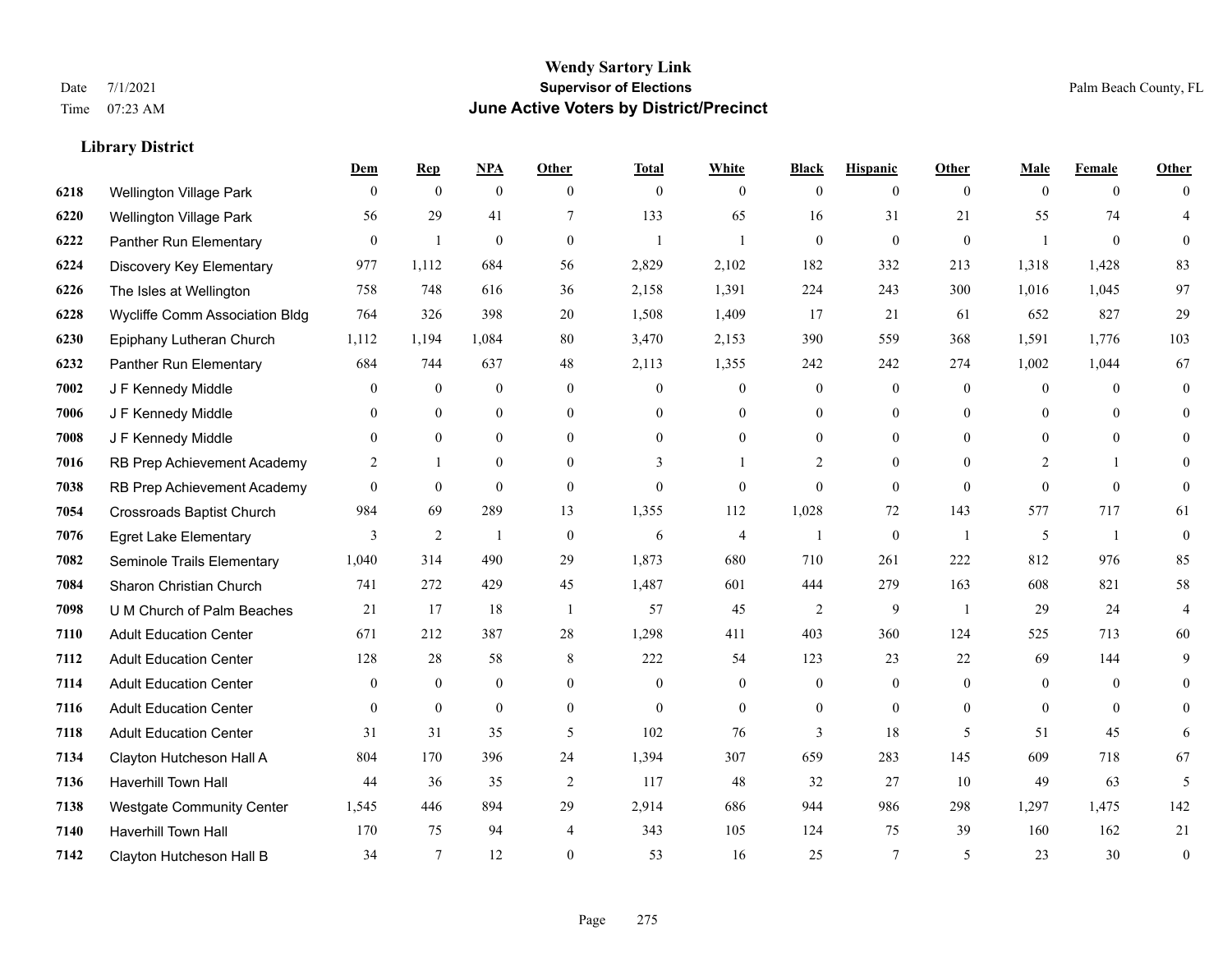|      |                                 | <u>Dem</u> | <b>Rep</b> | <u>NPA</u> | Other    | <b>Total</b> | White    | <b>Black</b>   | <b>Hispanic</b> | Other          | Male    | Female       | Other    |
|------|---------------------------------|------------|------------|------------|----------|--------------|----------|----------------|-----------------|----------------|---------|--------------|----------|
| 7144 | Clayton Hutcheson Hall B        | 47         |            | 20         |          | 71           |          | 46             | 12              | 9              | 28      | 37           | 6        |
| 7146 | Clayton Hutcheson Hall B        | 237        | 15         | 96         |          | 350          | 25       | 223            | 79              | 23             | 126     | 209          | 15       |
| 7174 | <b>Rolling Green Elementary</b> | 1,040      | 239        | 499        | 27       | 1,805        | 566      | 678            | 407             | 154            | 790     | 936          | 79       |
| 7175 | <b>Rolling Green Elementary</b> | 0          | $\theta$   |            | $\theta$ |              | $\Omega$ | $\overline{0}$ |                 | $\overline{0}$ |         | $\mathbf{0}$ | $\Omega$ |
| 7176 | Hypoluxo Town Hall              | 186        | 87         | 107        | 9        | 389          | 217      | 81             | 62              | 29             | 169     | 210          | 10       |
| 7192 | Lakeview Baptist Church         | 17         | 10         | 10         |          | 39           | 27       |                |                 | 6.             | 19      |              |          |
| 8002 | State Only                      | 134        | 104        |            |          | 357          | 274      | 13             | 14              | 56             | 160     | 184          | 13       |
|      | <b>Library District</b>         | 260,796    | 192.894    | 181,127    | 13,321   | 648,138      | 428,327  | 70,142         | 90,356          | 59,313         | 285,975 | 338,985      | 23,178   |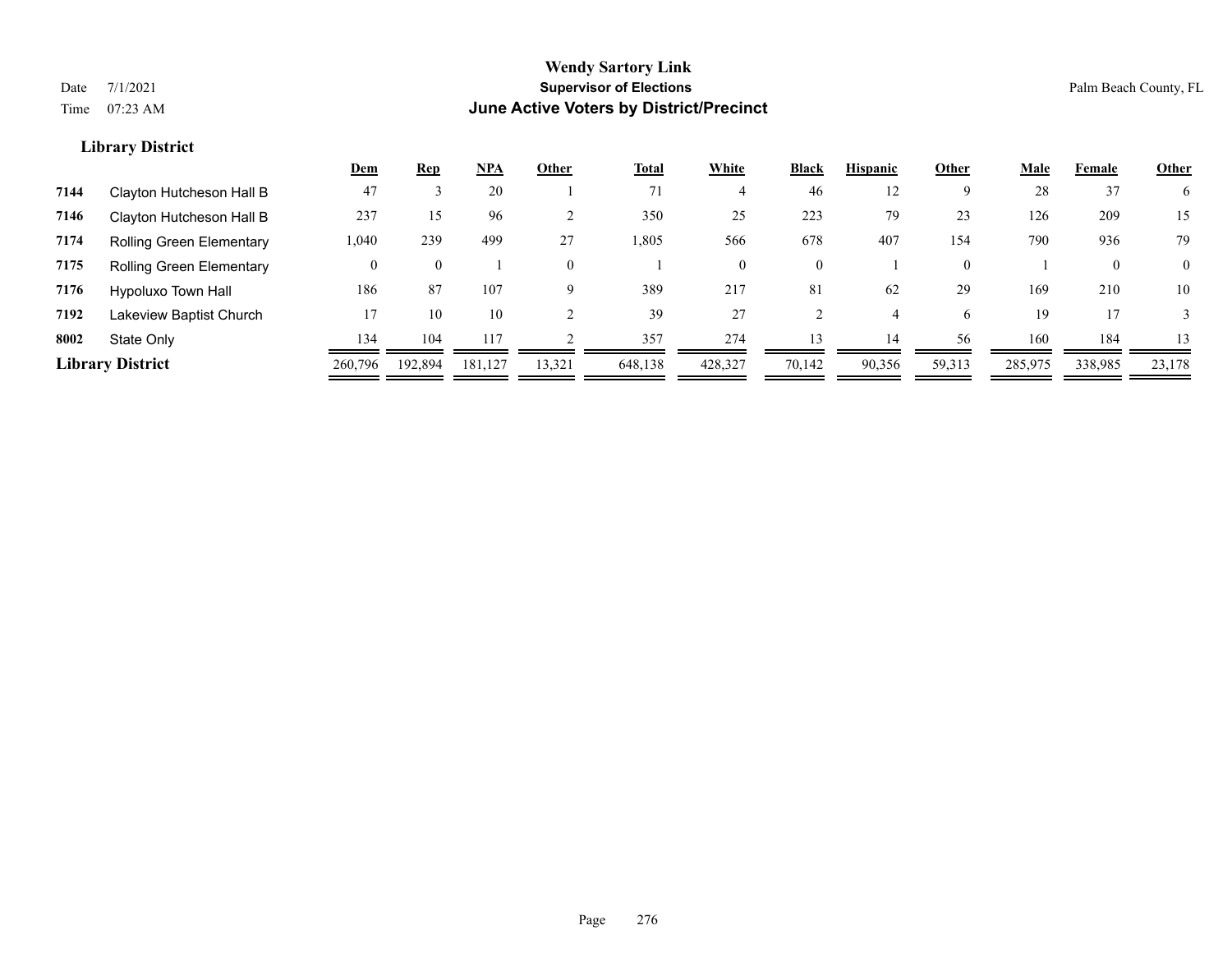### **Monterey Comm Dev Dist**

|      |                               | Dem | Rep | <b>NPA</b> | Other | <b>Total</b> | White | <b>Black</b> | <b>Hispanic</b> | Other | Male | Female     | <b>Other</b> |
|------|-------------------------------|-----|-----|------------|-------|--------------|-------|--------------|-----------------|-------|------|------------|--------------|
| 4053 | Crosspointe Elementary        |     |     | 146        |       | 450          | 169   | 108          | 100             |       | 200  | 231        | 10           |
|      | <b>Monterey Comm Dev Dist</b> | 208 | 70  |            |       | 450          | 169   | 108          | 100             |       | 200  | 231<br>. ب | 1 Q          |

Page 277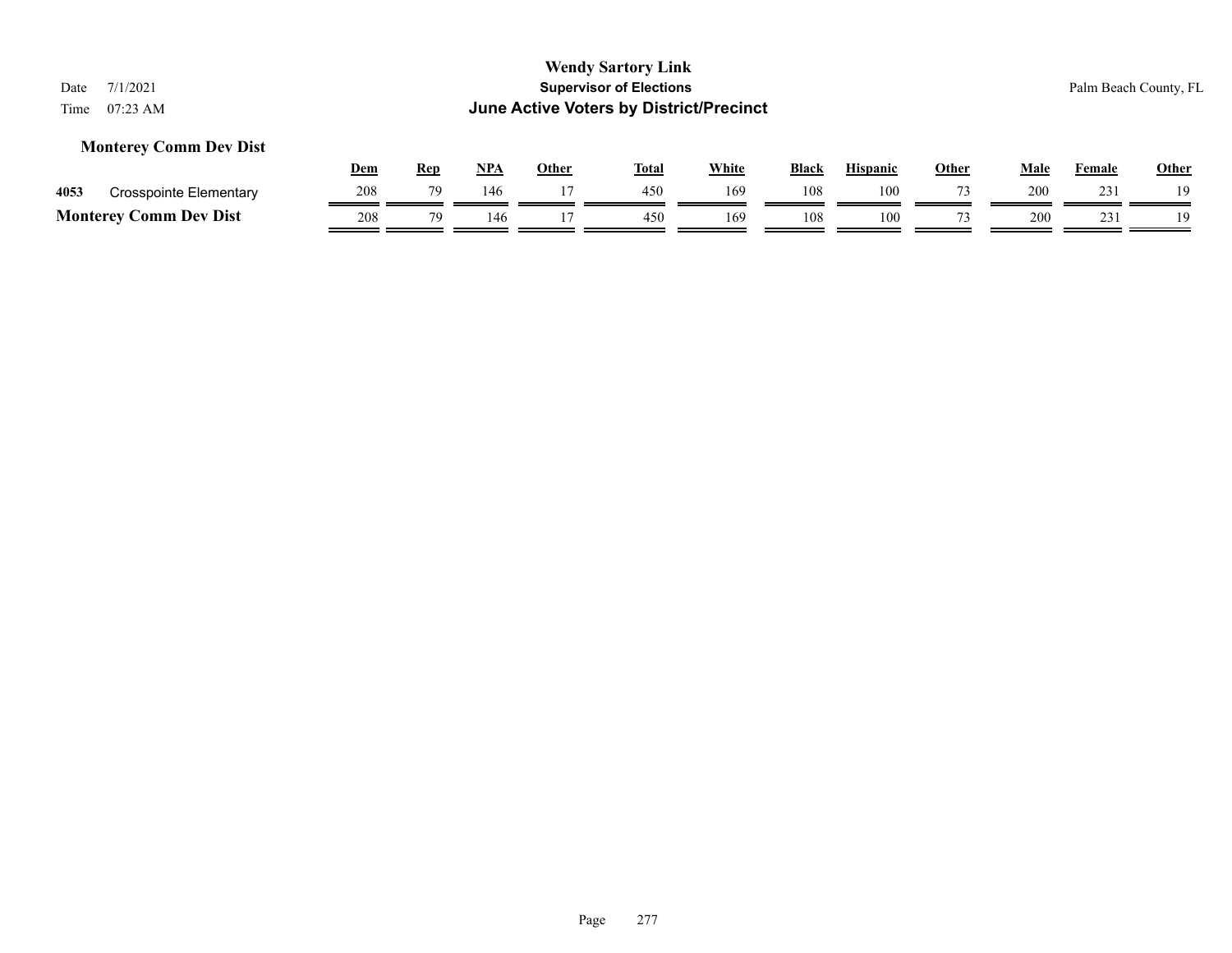| Date<br>Time | 7/1/2021<br>$07:23$ AM        |            |            |       |              | <b>Wendy Sartory Link</b><br><b>Supervisor of Elections</b><br>June Active Voters by District/Precinct |       |       |                 |              |      |        | Palm Beach County, FL |
|--------------|-------------------------------|------------|------------|-------|--------------|--------------------------------------------------------------------------------------------------------|-------|-------|-----------------|--------------|------|--------|-----------------------|
|              | <b>Marsh Harbour Comm Dev</b> | <u>Dem</u> | <b>Rep</b> | $NPA$ | <b>Other</b> | <b>Total</b>                                                                                           | White | Black | <b>Hispanic</b> | <b>Other</b> | Male | Female | <b>Other</b>          |
| 7041         | Mary McLeod Bethune Elementa  | 388        | 32         | 119   | 8            | 547                                                                                                    | 42    | 419   | 27              | 59           | 203  | 320    | 24                    |
|              | <b>Marsh Harbour Comm Dev</b> | 388        | 32         | 119   |              | 54'                                                                                                    | 42    | 419   | 27              | 59           | 203  | 320    | 24                    |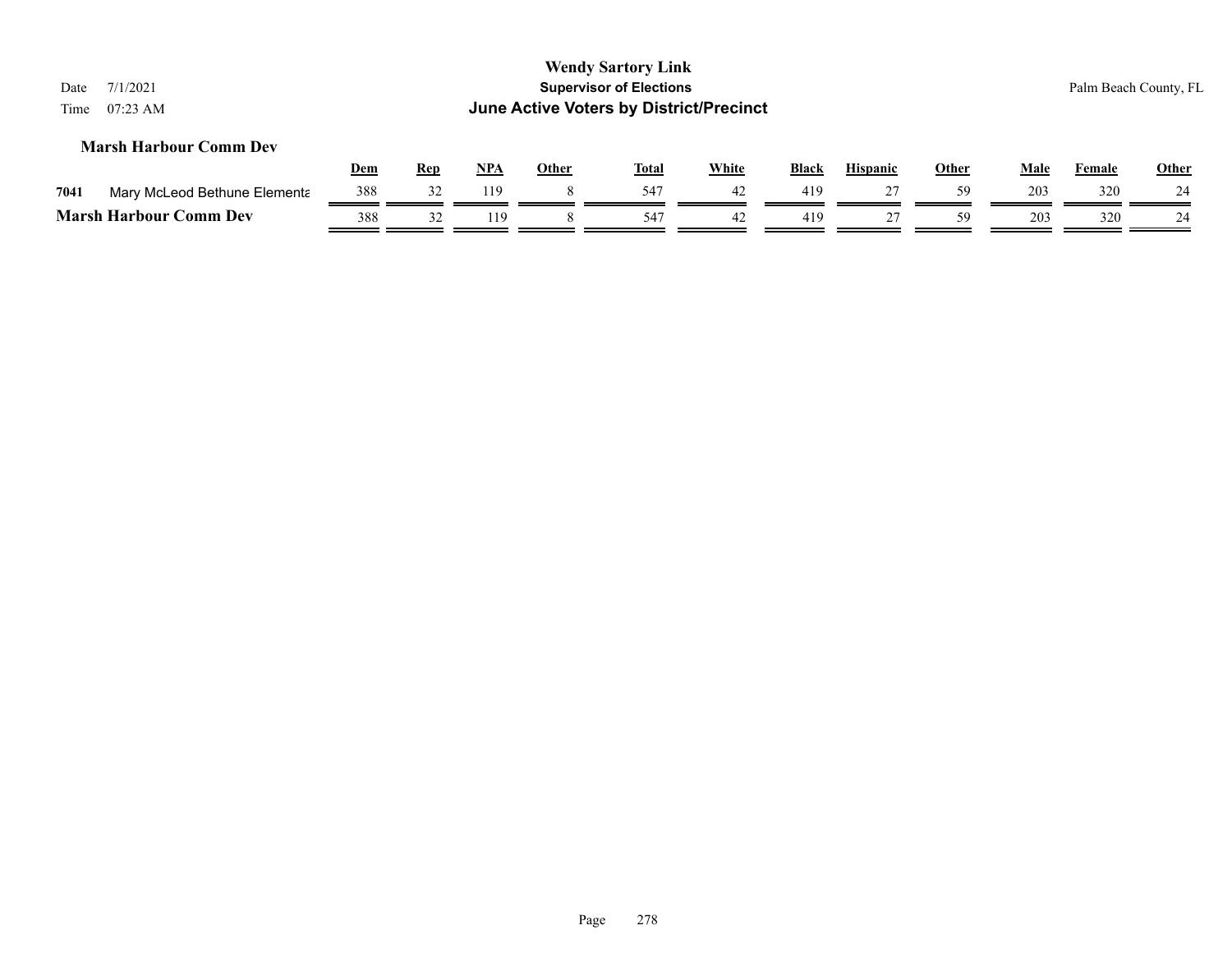### **Northern Imprv Dist**

|      |                                     | Dem              | <b>Rep</b>       | NPA              | <b>Other</b>     | <b>Total</b>     | <b>White</b>     | <b>Black</b>     | <b>Hispanic</b>  | <b>Other</b>   | Male           | <b>Female</b>  | <b>Other</b>     |
|------|-------------------------------------|------------------|------------------|------------------|------------------|------------------|------------------|------------------|------------------|----------------|----------------|----------------|------------------|
| 1002 | <b>Canal Point Community Center</b> | $\mathbf{0}$     | $\mathbf{0}$     | $\mathbf{0}$     | $\theta$         | $\theta$         | $\overline{0}$   | $\Omega$         | $\overline{0}$   | $\theta$       | $\mathbf{0}$   | $\overline{0}$ | $\Omega$         |
| 1006 | Journey Church of Jupiter           | $\Omega$         | $\mathbf{0}$     | $\mathbf{0}$     | $\theta$         | $\theta$         | $\overline{0}$   | $\theta$         | $\overline{0}$   | $\Omega$       | $\Omega$       | $\Omega$       | $\theta$         |
| 1010 | Journey Church of Jupiter           | $\Omega$         | $\theta$         | $\theta$         | $\Omega$         | $\Omega$         | $\theta$         | $\Omega$         | $\Omega$         | $\Omega$       | $\Omega$       | $\Omega$       | $\Omega$         |
| 1012 | Caloosa POA Meeting Room            | $\mathbf{0}$     | $\mathbf{0}$     | $\mathbf{0}$     | $\mathbf{0}$     | $\boldsymbol{0}$ | $\overline{0}$   | $\theta$         | $\overline{0}$   | $\mathbf{0}$   | $\overline{0}$ | $\overline{0}$ | $\theta$         |
| 1014 | Caloosa POA Meeting Room            | $\Omega$         | 1                | $\mathbf{0}$     | $\theta$         |                  |                  | 0                | $\overline{0}$   | $\theta$       | $\theta$       | $\theta$       |                  |
| 1016 | Journey Church of Jupiter           | $\mathbf{0}$     | $\mathbf{0}$     | $\mathbf{0}$     | $\theta$         | $\theta$         | $\overline{0}$   | $\theta$         | $\overline{0}$   | $\Omega$       | $\overline{0}$ | $\Omega$       | $\Omega$         |
| 1020 | Caloosa POA Meeting Room            | $\mathbf{0}$     | $\mathbf{0}$     | $\mathbf{0}$     | $\mathbf{0}$     | $\mathbf{0}$     | $\overline{0}$   | $\overline{0}$   | $\boldsymbol{0}$ | $\mathbf{0}$   | $\overline{0}$ | $\mathbf{0}$   | $\theta$         |
| 1024 | Calvary Church of Jupiter           | 8                | 9                | 6                | $\theta$         | 23               | 23               | $\overline{0}$   | $\overline{0}$   | $\theta$       | 12             | 11             | $\Omega$         |
| 1030 | Calvary Church of Jupiter           | 17               | 37               | 24               | $\overline{4}$   | 82               | 75               | $\overline{0}$   | 4                | $\overline{3}$ | 39             | 40             | 3                |
| 1034 | West Jupiter Recreation Center      | 265              | 711              | 329              | 45               | 1,350            | 1,170            | 19               | 36               | 125            | 650            | 675            | 25               |
| 1036 | Calvary Church of Jupiter           | $\boldsymbol{0}$ | $\boldsymbol{0}$ | $\boldsymbol{0}$ | $\mathbf{0}$     | $\mathbf{0}$     | $\boldsymbol{0}$ | $\overline{0}$   | $\overline{0}$   | $\mathbf{0}$   | $\mathbf{0}$   | $\overline{0}$ | $\boldsymbol{0}$ |
| 1040 | West Jupiter Recreation Center      | 255              | 453              | 340              | 31               | 1,079            | 867              | 17               | 58               | 137            | 530            | 509            | 40               |
| 1044 | Limestone Creek Elementary          | 429              | 119              | 173              | 19               | 740              | 215              | 352              | 92               | 81             | 350            | 365            | 25               |
| 1046 | West Jupiter Recreation Center      | 259              | 140              | 148              | 12               | 559              | 251              | 164              | 107              | 37             | 239            | 301            | 19               |
| 1048 | St Peter Catholic Church            | 387              | 475              | 291              | 27               | 1,180            | 1,054            | 3                | 42               | 81             | 455            | 696            | 29               |
| 1054 | Limestone Creek Elementary          | 690              | 1,085            | 626              | 57               | 2,458            | 2,174            | 25               | 98               | 161            | 1,144          | 1,243          | 71               |
| 1056 | West Jupiter Recreation Center      | 555              | 575              | 523              | 38               | 1,691            | 1,360            | 77               | 123              | 131            | 740            | 894            | 57               |
| 1058 | St Peter Catholic Church            | 772              | 889              | 732              | 66               | 2,459            | 2,052            | 37               | 190              | 180            | 1,079          | 1,307          | 73               |
| 1060 | West Jupiter Recreation Center      | 73               | 100              | 71               | 5                | 249              | 206              | $\overline{0}$   | 24               | 19             | 99             | 134            | 16               |
| 1062 | <b>Harvest Community Church</b>     | 620              | 1.161            | 547              | 42               | 2,370            | 2,176            | 10               | 51               | 133            | 1,148          | 1,143          | 79               |
| 1064 | Jupiter Community Center            | 77               | 123              | 64               | 2                | 266              | 243              | $\overline{0}$   | 6                | 17             | 130            | 128            | 8                |
| 1066 | Jupiter Community Center            | $\boldsymbol{0}$ | $\boldsymbol{0}$ | $\boldsymbol{0}$ | $\boldsymbol{0}$ | $\boldsymbol{0}$ | $\boldsymbol{0}$ | $\boldsymbol{0}$ | $\mathbf{0}$     | $\mathbf{0}$   | $\mathbf{0}$   | $\overline{0}$ | $\mathbf{0}$     |
| 1068 | Jupiter Community Center            | 584              | 742              | 595              | 47               | 1,968            | 1,629            | 26               | 187              | 126            | 916            | 989            | 63               |
| 1070 | Jupiter Community Center            | 58               | 67               | 87               | $\overline{4}$   | 216              | 172              | $\mathbf{1}$     | 38               | 5              | 112            | 95             | 9                |
| 1072 | Jerry Thomas Elementary             | 735              | 1,063            | 687              | 66               | 2,551            | 2,217            | $28\,$           | 162              | 144            | 1,214          | 1,265          | $72\,$           |
| 1074 | Independence Middle                 | 789              | 1,155            | 834              | 87               | 2,865            | 2,403            | 20               | 192              | 250            | 1,283          | 1,488          | 94               |
| 1075 | Martinique Clubhouse                | 251              | 360              | 232              | 20               | 863              | 738              | 11               | 57               | 57             | 385            | 448            | $30\,$           |
| 1076 | The Island Clubhouse                | 612              | 782              | 562              | 71               | 2,027            | 1,676            | 48               | 139              | 164            | 985            | 973            | 69               |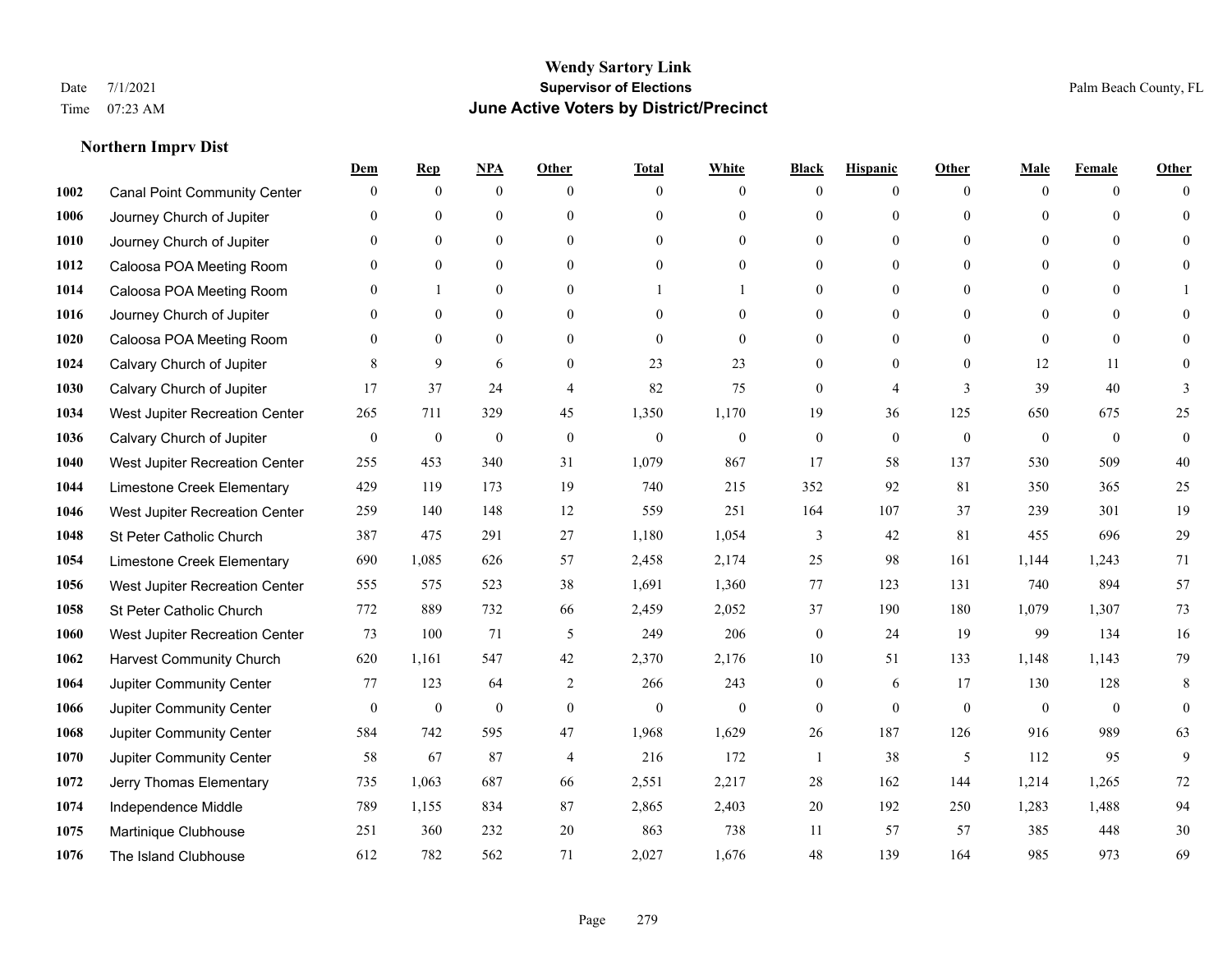#### **Wendy Sartory Link** Date 7/1/2021 **Supervisor of Elections** Palm Beach County, FL Time 07:23 AM **June Active Voters by District/Precinct**

# **Dem Rep NPA Other Total White Black Hispanic Other Male Female Other** First Baptist Church Teq 346 883 379 22 1,630 1,527 3 41 59 785 808 37 First Baptist Church Teq 93 147 78 3 321 296 0 9 16 162 149 10 First Baptist Church Teq 70 142 85 8 305 281 1 12 11 145 151 9 First Baptist Church Teq **12** 52 10 0 74 71 1 0 2 37 35 2 First Baptist Church Teq 11 40 21 0 72 64 0 2 6 36 35 1 Jupiter High 677 900 638 63 2,278 1,815 55 203 205 999 1,200 79 Jupiter Branch Library 444 576 441 33 1,494 1,217 35 135 107 650 800 44 Jupiter Middle 331 489 365 38 1,223 1,033 15 74 101 569 613 41 Newhaven Clubhouse 550 675 512 59 1,796 1,546 23 98 129 795 940 61 Tequesta Council Chambers 179 241 183 24 627 536 12 38 41 248 363 16 Riverside Improvement 0 0 2 0 0 2 2 2 0 0 0 1 1 0 Oceanview Methodist 45 68 52 7 172 163 0 2 7 82 85 5 Holy Spirit Lutheran **2** 4 5 2 13 13 0 0 0 6 7 0 Club at Admirals Cove 27 149 66 5 247 223 3 4 17 122 117 8 Holy Spirit Lutheran 7 21 12 0 40 33 0 2 5 17 23 0 Holy Spirit Lutheran 0 0 0 0 0 0 0 0 0 0 0 0 Caloosa POA Meeting Room 125 282 123 10 540 464 12 22 42 243 276 21 Caloosa POA Meeting Room 67 118 62 2 249 211 5 14 19 116 121 12 Mirasol Sales and Info Center 0 0 0 0 0 0 0 0 0 0 0 0 Mirasol Sales and Info Center 0 0 0 0 0 0 0 0 0 0 0 0 Eastpointe Country Club 534 673 390 35 1,632 1,520 12 27 73 723 875 34 Mirasol Sales and Info Center 542 496 434 47 1,519 1,180 46 146 147 712 758 49 Westwood Gardens HOA 327 353 295 31 1,006 770 30 115 91 401 585 20 Westwood Gardens HOA 26 61 24 2 113 100 7 2 4 54 56 3 Gardens Presbyterian 1,359 2,090 1,395 154 4,998 4,093 140 339 426 2,215 2,641 142 Evergrene Clubhouse 385 673 448 39 1,545 1,306 25 81 133 739 750 56 Frenchmans Creek Real Estate 650 943 604 48 2,245 2,050 14 45 136 1,022 1,165 58 Dwight D Eisenhower Elementary 0 0 0 0 0 0 0 0 0 0 0 0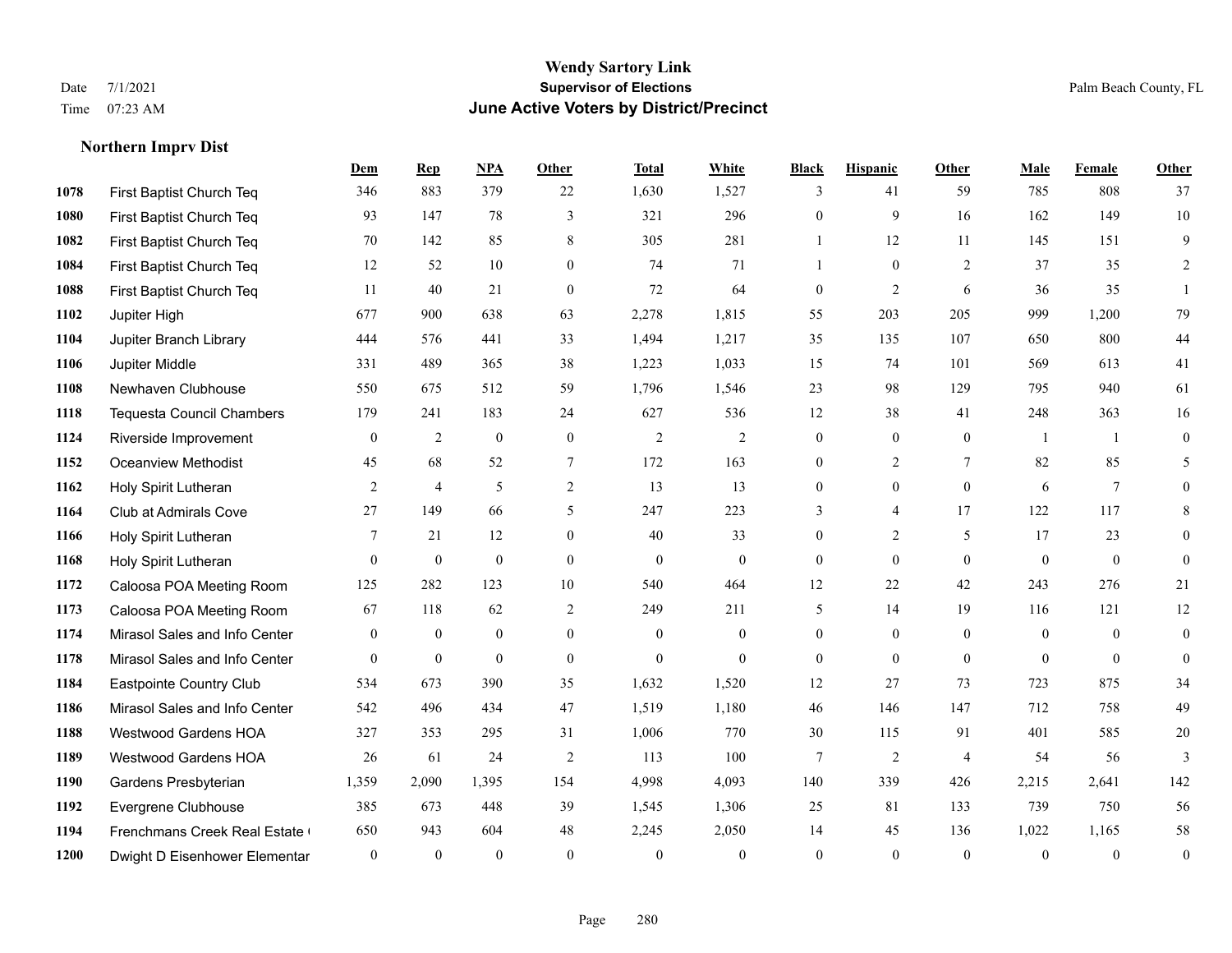#### **Wendy Sartory Link** Date 7/1/2021 **Supervisor of Elections** Palm Beach County, FL Time 07:23 AM **June Active Voters by District/Precinct**

# **Dem Rep NPA Other Total White Black Hispanic Other Male Female Other** Holy Spirit Lutheran 13 76 22 3 114 110 0 3 1 54 59 1 Holy Spirit Lutheran 208 274 148 8 638 569 2 23 44 306 310 22 Juno Beach Town Center 48 64 56 7 175 145 6 9 15 91 80 4 Pierce Hammock Elementary 0 0 0 0 0 0 0 0 0 0 0 0 Sandhill Crane Golf Club 14 28 13 0 55 40 6 3 6 29 26 0 Pierce Hammock Elementary 0 0 0 0 0 0 0 0 0 0 0 0 Carleton Oaks Clubhouse 147 193 128 7 475 345 24 49 57 229 234 12 Mirasol Sales and Info Center 0 0 0 0 0 0 0 0 0 0 0 0 Mirasol Sales and Info Center 602 760 499 60 1,921 1,742 18 21 140 910 956 55 Timber Trace Elementary 788 1,087 624 51 2,550 2,202 52 150 146 1,143 1,328 79 Christ Fellowship Church PBG 852 1,058 613 61 2,584 2,345 36 60 143 1,069 1,455 60 Christ Fellowship Church PBG 468 652 430 53 1,603 1,391 31 75 106 679 871 53 Watson B Duncan Middle 841 890 680 63 2,474 1,966 71 191 246 1,079 1,314 81 Watson B Duncan Middle 35 184 59 9 287 262 2 0 23 137 135 15 Palm Beach Gardens High 12 36 16 1 65 58 0 4 3 32 29 4 Ballen Isles Country Club 869 786 634 49 2,338 2,154 17 21 146 1,048 1,230 60 Northlake Nazarene Church 153 175 127 7 462 388 6 27 41 231 214 17 North County Senior Center 1 2 4 3 10 9 1 0 0 5 5 5 0 North County Senior Center 313 222 258 29 822 454 98 125 145 369 423 30 PBG City Hall Council Room 439 542 303 26 1,310 1,088 27 109 86 584 684 42 PBG City Hall Council Room 0 0 0 0 0 0 0 0 0 0 0 0 PBG Community Center  $\begin{array}{ccccccccccccc}\n4 & 0 & 2 & 0 & 6 & 2 & 3 & 1 & 0 & 2 & 3 & 1\n\end{array}$  Palm Beach Gardens High 596 555 428 40 1,619 1,228 94 142 155 758 799 62 Palm Beach Gardens High 118 94 79 5 296 194 45 38 19 139 147 10 Pew Leadership Center 142 151 114 11 418 353 11 24 30 170 245 3 Eissey Campus Theater 773 776 716 68 2,333 1,828 83 207 215 1,009 1,247 77 PBG Moose Lodge 2010 682 815 538 69 2,104 1,743 53 145 163 849 1,193 62 Dwight D Eisenhower Elementar 27 79 22 7 135 115 4 4 12 66 68 1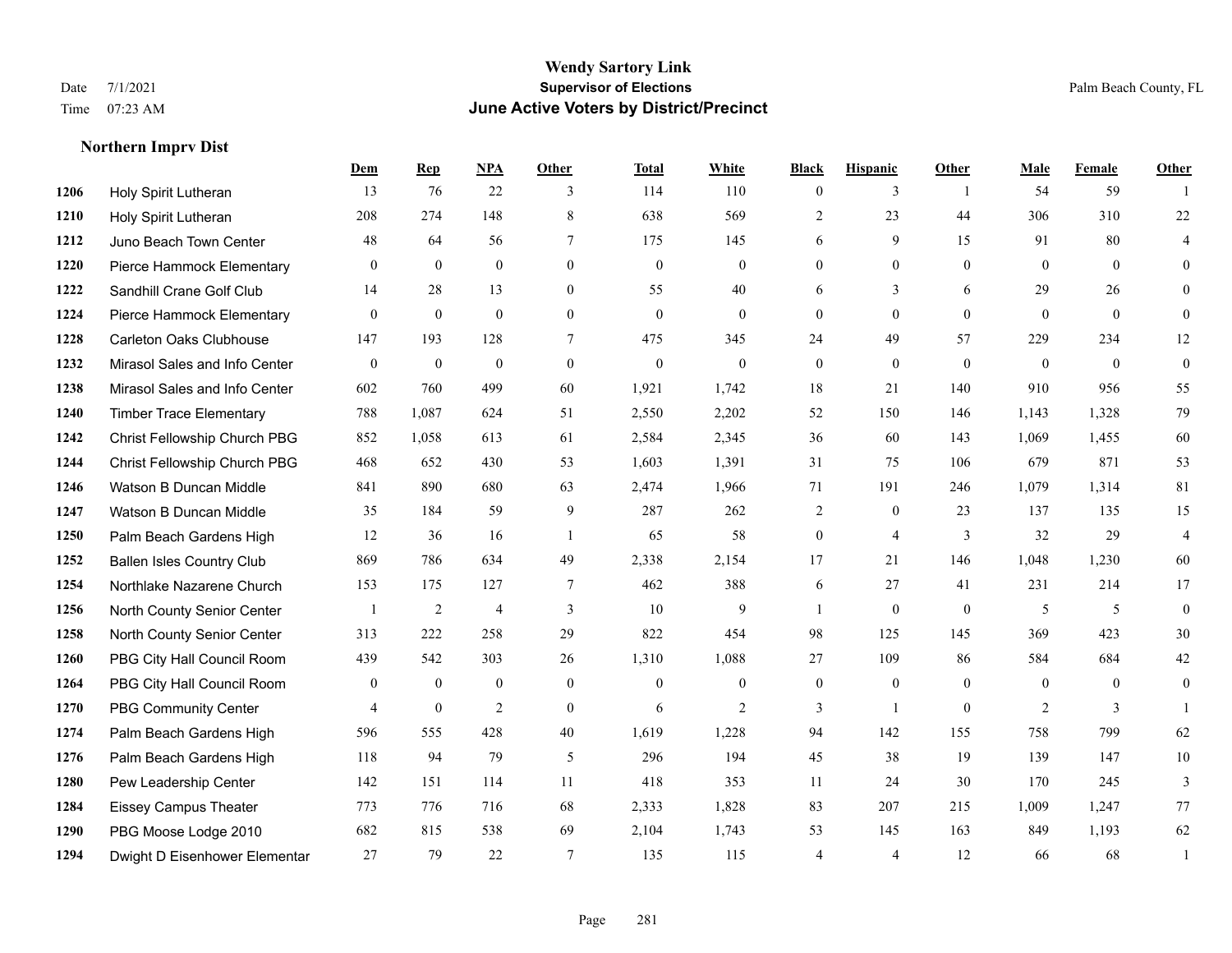#### **Wendy Sartory Link** Date 7/1/2021 **Supervisor of Elections** Palm Beach County, FL Time 07:23 AM **June Active Voters by District/Precinct**

## **Dem Rep NPA Other Total White Black Hispanic Other Male Female Other** NPB Community Center 51 127 63 5 246 218 3 8 17 100 132 14 NPB Community Center 33 120 35 2 190 168 3 8 11 98 88 4 Allamanda Elementary 189 226 160 16 591 501 7 30 53 260 317 14 1334 1st Unitarian Church NPB 3 4 5 1 13 13 0 0 0 5 8 0 Gardens Mall Community Room 35 91 42 4 172 152 0 4 16 86 78 8 Eissey Campus Theater 6 6 6 3 0 15 13 0 1 1 7 8 0 NPB Council Chambers 32 124 34 8 198 188 0 5 5 99 93 6 Northlake Nazarene Church 688 877 586 52 2,203 1,573 155 188 287 989 1,135 79 **1354 Grove Park Elementary 023 164 78 4 339 286 11 19 23 151 178 10**  Casa Rio Clubhouse 796 427 492 34 1,749 878 385 239 247 757 926 66 RB Prep Achievement Academy 12 4 4 0 20 9 6 1 4 12 5 3 Garden Lodge 366 F&AM 354 326 239 24 943 740 60 71 72 411 503 29 Grove Park Elementary 214 124 184 8 530 272 48 156 54 233 278 19 RB Prep Achievement Academy 370 108 212 17 707 201 281 129 96 300 382 25 Palm Lake Estates - The Palms 65 78 49 4 196 159 13 9 15 90 98 8 RB Prep Achievement Academy 0 0 0 0 0 0 0 0 0 0 0 0 Palm Lake Estates - The Palms 118 121 73 4 316 266 13 23 14 132 173 11 Garden Lodge 366 F&AM 96 36 45 7 184 82 58 21 23 80 97 7 Pew Leadership Center 191 81 140 10 422 220 116 44 42 176 232 14 Lake Park Town Hall 0 0 0 0 0 0 0 0 0 0 0 0 Jeaga Middle 175 94 113 6 388 151 126 41 70 174 202 12 Grassy Waters Elementary 1,044 327 586 40 1,997 588 725 398 286 845 1,079 73 Jeaga Middle 171 78 108 11 368 155 108 81 24 151 206 11 Jeaga Middle 0 0 0 0 0 0 0 0 0 0 0 0 Cypress Lakes HOA 588 331 283 32 1,234 847 196 97 94 473 725 36 Club Baywinds 826 557 367 34 1,784 1,362 152 164 106 728 1,014 42 Andros Isle POA Clubhouse 860 559 545 36 2,000 1,088 390 297 225 842 1,086 72 Riverwalk Clubhouse 748 700 564 45 2,057 1,615 92 171 179 881 1,113 63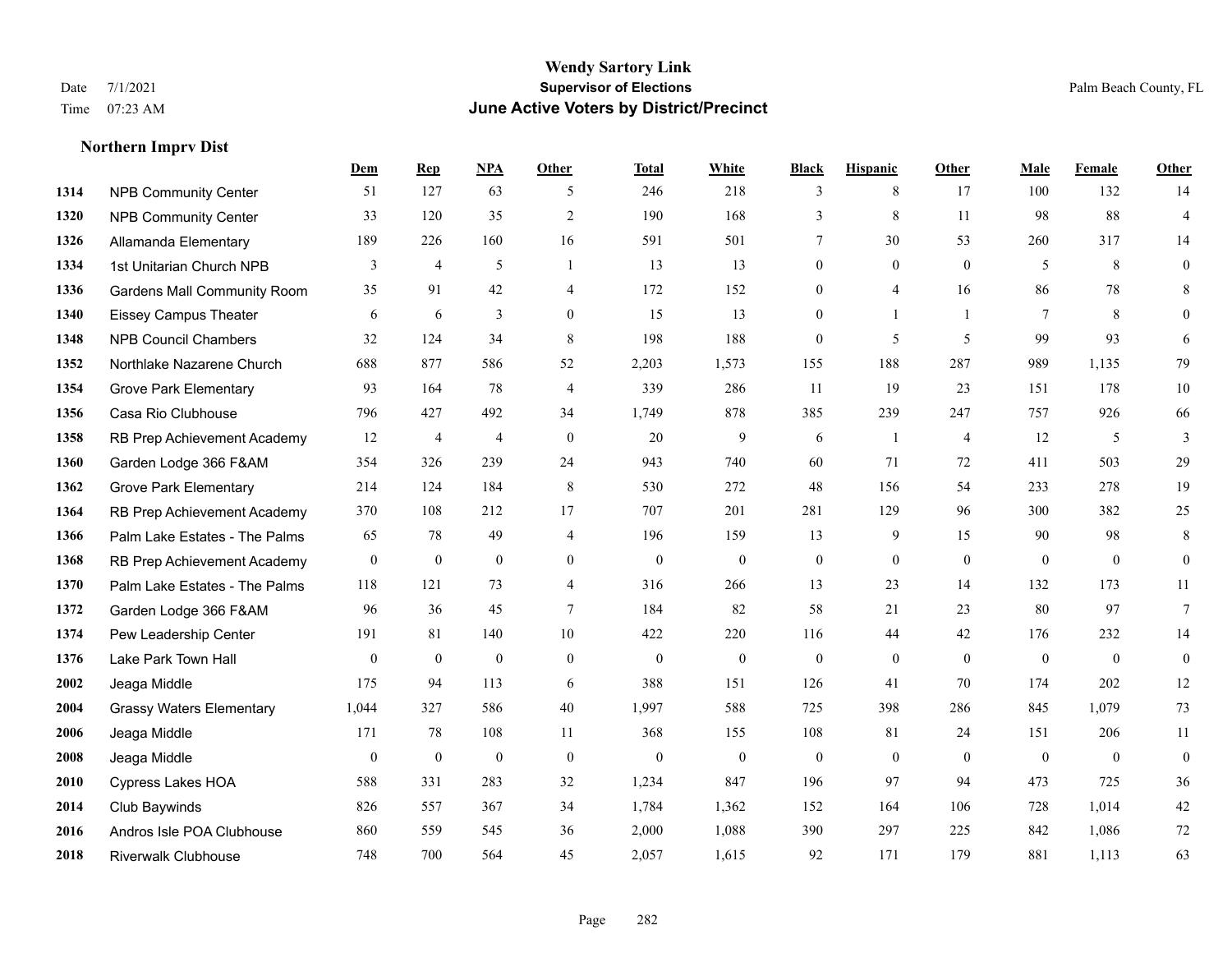#### **Wendy Sartory Link** Date 7/1/2021 **Supervisor of Elections** Palm Beach County, FL Time 07:23 AM **June Active Voters by District/Precinct**

# **Dem Rep NPA Other Total White Black Hispanic Other Male Female Other** Jeaga Middle 213 86 135 9 443 199 132 82 30 196 238 9 Jeaga Middle 160 55 121 15 351 110 118 73 50 133 206 12 Ibis POA Admin Building 1,017 1,098 712 85 2,912 2,554 89 67 202 1,371 1,473 68 Ironhorse Country Club 157 260 119 9 545 441 34 19 51 245 288 12 Seminole Ridge High 11 6 15 2 34 29 0 3 2 13 21 0 Oasis Church 254 375 306 40 975 608 58 210 99 483 476 16 Crestwood Middle 476 410 357 33 1,276 679 230 215 152 590 641 45 Royal Palm Beach High 405 314 262 18 999 477 201 153 168 473 501 25 Calypso Bay Waterpark 680 298 495 32 1,505 547 407 360 191 648 796 61 Royal Palm Beach High 35 27 29 3 94 52 25 10 7 42 52 0 Royal Palm Beach High 82 42 88 5 217 101 36 59 21 100 110 7 Royal Palm Beach High 391 192 259 18 860 418 166 184 92 392 436 32 Christ Fellowship Church RPB 959 467 684 29 2,139 848 505 493 293 951 1,093 95 J F Kennedy Middle 0 0 0 0 0 0 0 0 0 0 0 0 J F Kennedy Middle 0 0 0 0 0 0 0 0 0 0 0 0 J F Kennedy Middle 0 0 0 0 0 0 0 0 0 0 0 0 J F Kennedy Middle 0 0 0 0 0 0 0 0 0 0 St John Lutheran Church 278 12 89 6 385 27 312 23 23 128 240 17 RB Prep Achievement Academy 0 0 0 0 0 0 0 0 0 0 0 0 RB Prep Achievement Academy 2 1 0 0 3 1 2 0 0 2 1 0 RB Prep Achievement Academy 0 0 0 0 0 0 0 0 0 0 0 0 RB Prep Achievement Academy 0 0 0 0 0 0 0 0 0 0 0 0 Crossroads Baptist Church 0 0 0 0 0 0 0 0 0 0 0 0 Suncoast High 1,295 201 498 25 2,019 364 1,213 147 295 838 1,103 78 RB Prep Achievement Academy 0 0 0 6 0 0 6 0 0 0 0 6 4 1 1 RB Prep Achievement Academy 0 0 0 0 0 0 0 0 0 0 0 0 Crossroads Baptist Church 279 8 78 9 374 6 316 26 26 121 238 15 Crossroads Baptist Church 1 2 1 0 4 3 0 1 1 3 0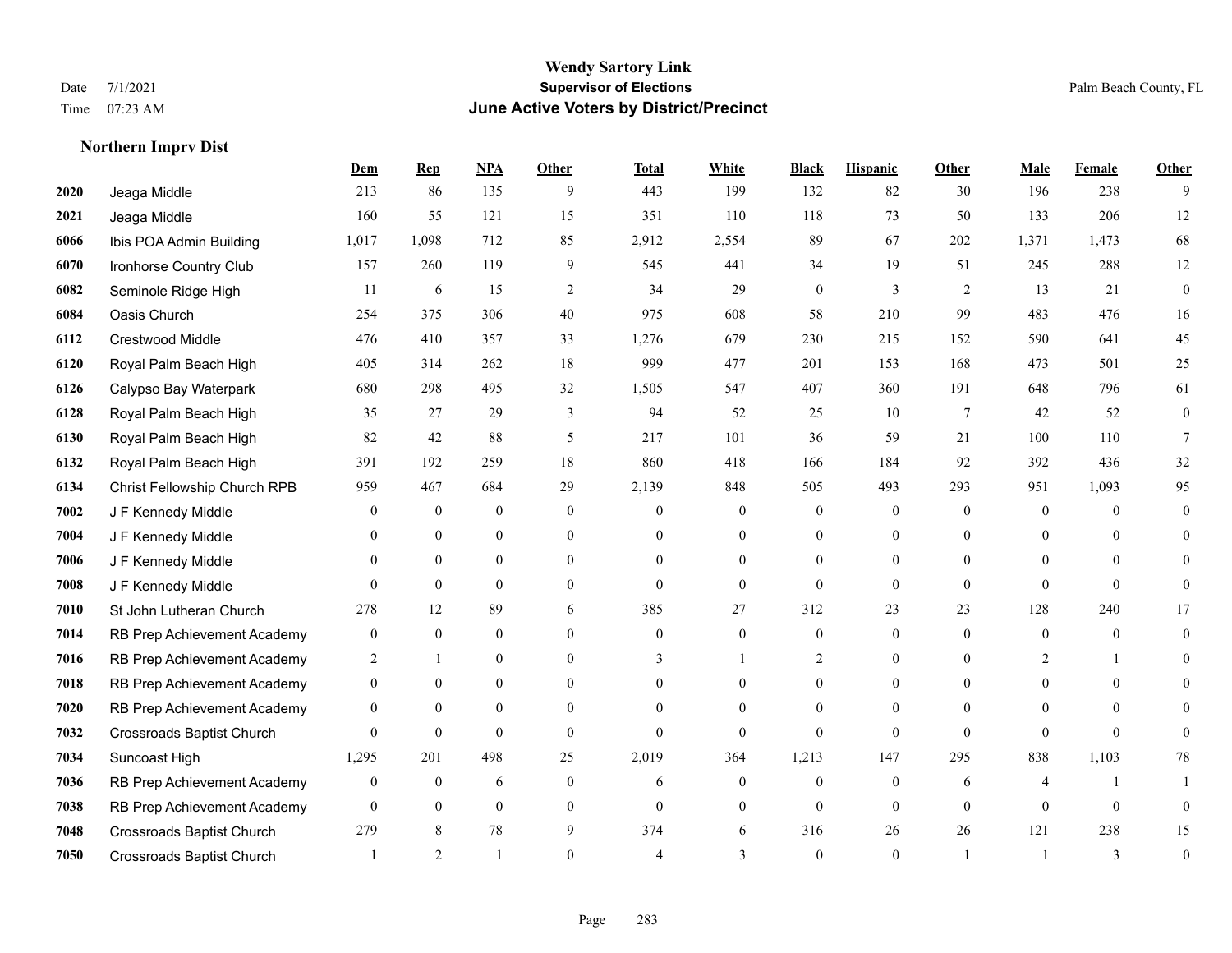#### **Wendy Sartory Link** Date 7/1/2021 **Supervisor of Elections** Palm Beach County, FL Time 07:23 AM **June Active Voters by District/Precinct**

# **Dem Rep NPA Other Total White Black Hispanic Other Male Female Other** Crossroads Baptist Church 984 69 289 13 1,355 112 1,028 72 143 577 717 61 Palm Beach Lakes High 1,430 363 599 41 2,433 809 1,097 305 222 985 1,349 99 Egret Lake Elementary 478 110 232 6 826 216 366 134 110 355 439 32 Egret Lake Elementary 199 34 85 9 327 55 193 33 46 141 178 8 Egret Lake Elementary 3 2 1 0 6 4 1 0 1 5 1 0 Egret Lake Elementary 23 3 0 0 26 25 0 0 1 6 19 1 Seminole Trails Elementary 1,040 314 490 29 1,873 680 710 261 222 812 976 85 Sharon Christian Church 741 272 429 45 1,487 601 444 279 163 608 821 58 Bear Lakes Middle 35 17 12 1 65 25 14 10 16 25 36 4 Whitehall Clubhouse #3 678 481 441 50 1,650 1,045 245 193 167 770 831 49 Bear Lakes Middle 1,295 472 795 57 2,619 1,037 899 370 313 1,135 1,360 124 Palm Beach Lakes High 117 36 76 3 232 85 66 24 57 106 112 14 Salvation Army Activity Hall 599 78 279 12 968 159 504 128 177 411 509 48 Salvation Army Activity Hall 832 308 479 31 1,650 678 529 253 190 664 907 79 U M Church of Palm Beaches 21 17 18 1 57 45 2 9 1 29 24 4 U M Church of Palm Beaches 951 432 651 67 2,101 1,024 652 228 197 937 1,100 64 Adult Education Center 128 28 58 8 222 54 123 23 22 69 144 9 Adult Education Center 0 0 0 0 0 0 0 0 0 0 0 0 Adult Education Center 0 0 0 0 0 0 0 0 0 0 0 0 Adult Education Center 31 31 35 5 102 76 3 18 5 51 45 6 **7120** U M Church of Palm Beaches  $\frac{277}{200} = \frac{111}{200} = \frac{173}{200} = \frac{8}{200} = \frac{569}{200} = \frac{204}{200} = \frac{205}{200} = \frac{107}{200} = \frac{53}{200} = \frac{245}{200} = \frac{294}{200} = \frac{30}{200} = \frac{215}{200} = \frac{215}{200} = \frac{215}{200} = \frac{215}{200$ **Northern Imprv Dist 46,705** 42,346 34,412 3,040 126,503 88,090 15,840 11,224 11,349 56,119 66,248 4,136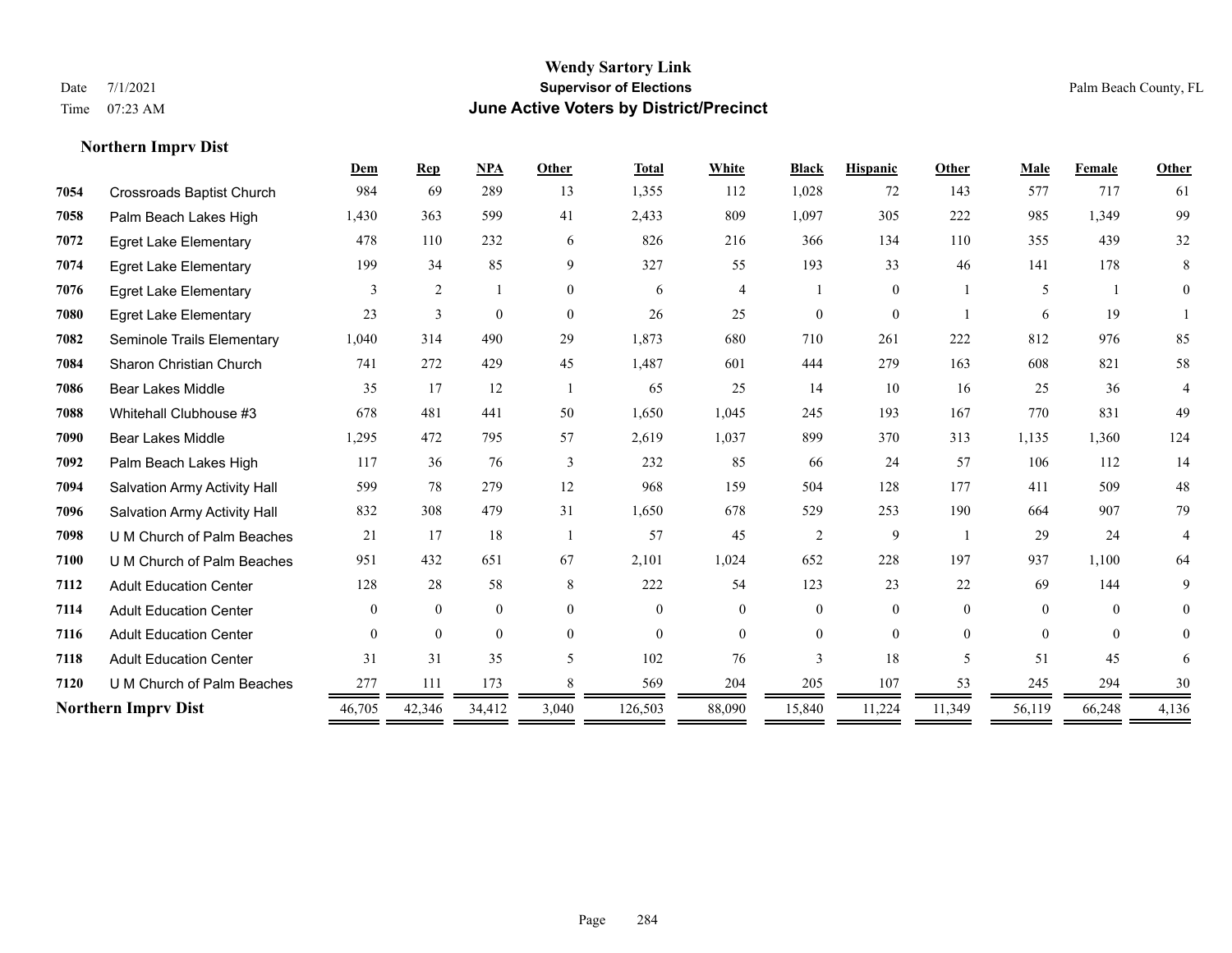## **Osprey Oaks Comm Dev**

|      |                             | Dem | Rep | NP/ | Other | <b>Total</b> | White | <b>Black</b> | <b>Hispanic</b> | Other | Male | Female | <b>Other</b> |
|------|-----------------------------|-----|-----|-----|-------|--------------|-------|--------------|-----------------|-------|------|--------|--------------|
| 3133 | Christa McAuliffe Middle    |     | 121 | 133 |       | 440          | 266   | 45           | 03              | 66    | 212  | 216    |              |
|      | <b>Osprey Oaks Comm Dev</b> | 177 |     |     |       | 440          | 266   |              |                 | 66    | 212  | 216    |              |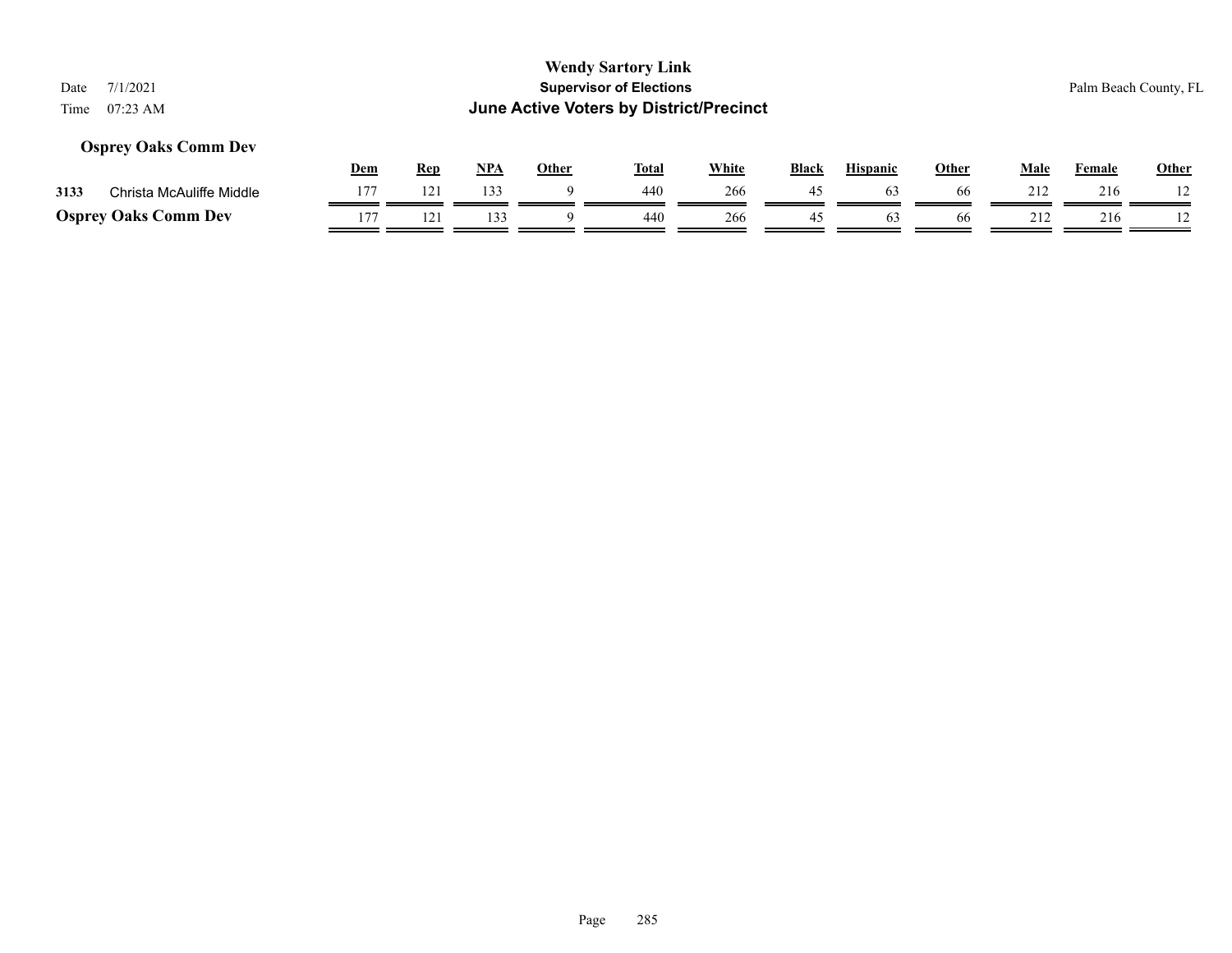| Date<br>Time | 7/1/2021<br>$07:23$ AM      |            |            |            |              | <b>Wendy Sartory Link</b><br><b>Supervisor of Elections</b><br><b>June Active Voters by District/Precinct</b> |              |              |                 |              |             | Palm Beach County, FL |              |
|--------------|-----------------------------|------------|------------|------------|--------------|---------------------------------------------------------------------------------------------------------------|--------------|--------------|-----------------|--------------|-------------|-----------------------|--------------|
|              | <b>Old Palm Comm Dev</b>    | <b>Dem</b> | <b>Rep</b> | <u>NPA</u> | <u>Other</u> | <b>Total</b>                                                                                                  | <b>White</b> | <b>Black</b> | <b>Hispanic</b> | <u>Other</u> | <b>Male</b> | Female                | <b>Other</b> |
| 1189         | <b>Westwood Gardens HOA</b> | 26         | 61         | 24         |              | 113                                                                                                           | 100          |              |                 | 4            | 54          | 56                    |              |

| 1247 | Watson B Duncan Middle   |    | 184 | 59 | 287 | 262 |  | -- |     | 35  |    |
|------|--------------------------|----|-----|----|-----|-----|--|----|-----|-----|----|
|      | <b>Old Palm Comm Dev</b> | 61 |     |    | 400 | 362 |  |    | 191 | 191 | 18 |
|      |                          |    |     |    |     |     |  |    |     |     |    |

Page 286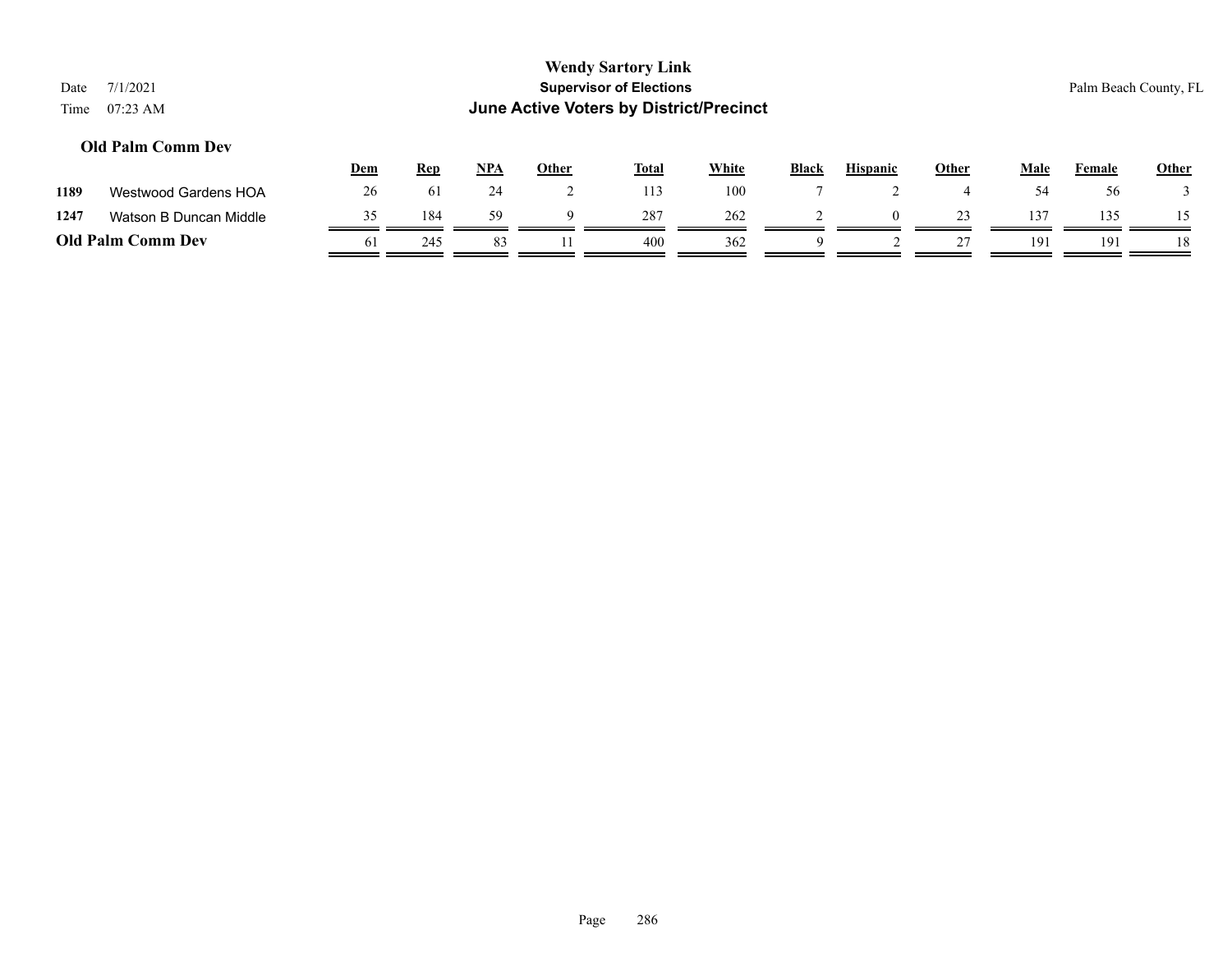### **Plantation Comm Dev Dist**

|      |                                 | Dem | Rep | <b>NPA</b> | Other | Total  | White | <b>Black</b> | <b>Hispanic</b> | Other    | Male | Female | <b>Other</b> |
|------|---------------------------------|-----|-----|------------|-------|--------|-------|--------------|-----------------|----------|------|--------|--------------|
| 6178 | Everglades Elementary           | 559 | 377 | 445        | 26    | 407. ا | 644   | 293          | 246             | 224      | 647  | 691    | 69           |
|      | <b>Plantation Comm Dev Dist</b> | 559 | 377 | 445        |       | .407   | 644   | 293          | 246             | 224<br>∼ | 647  | 691    | 69           |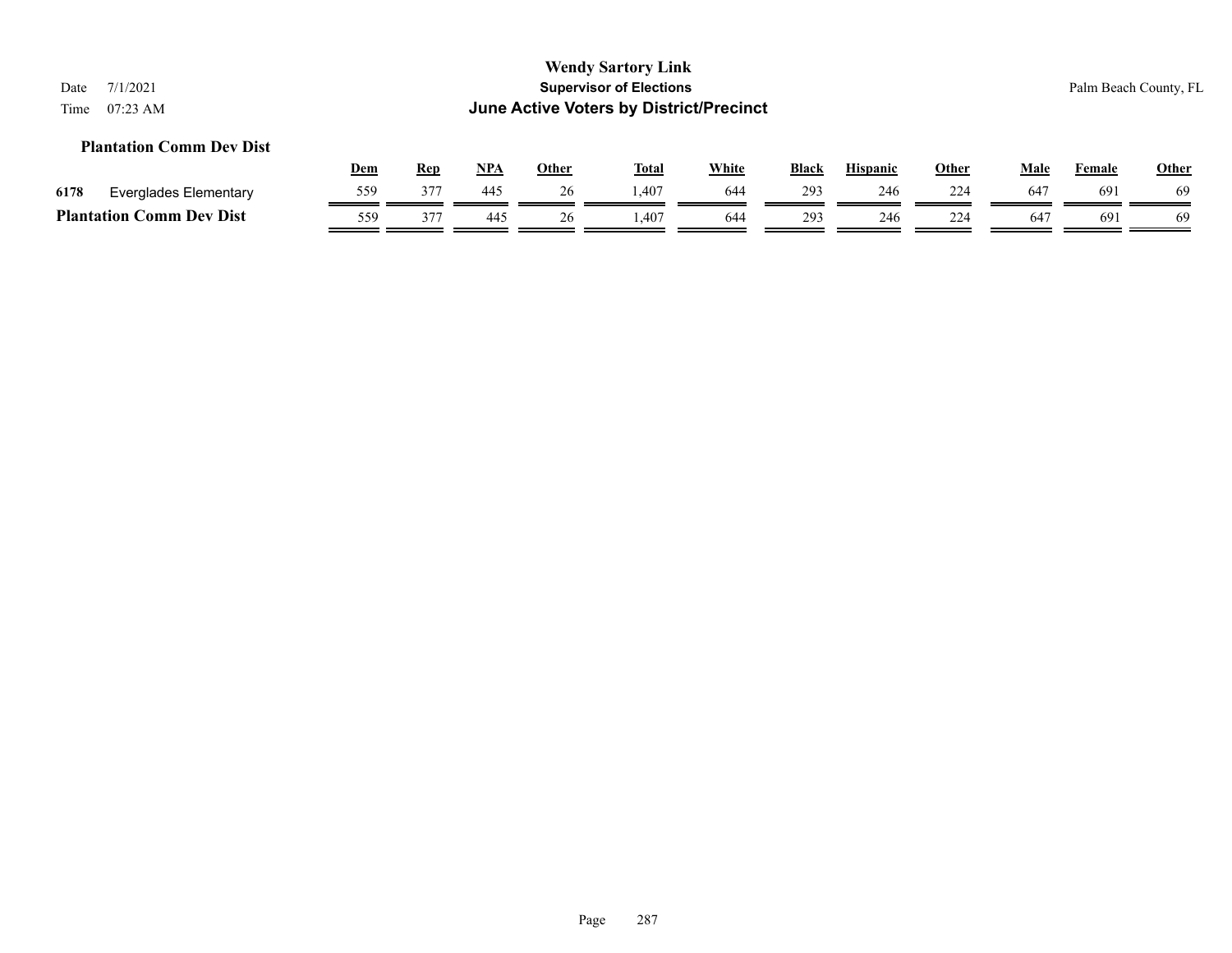**Port Of Palm Beach**

#### **Wendy Sartory Link** Date 7/1/2021 **Supervisor of Elections** Palm Beach County, FL Time 07:23 AM **June Active Voters by District/Precinct**

## **Dem Rep NPA Other Total White Black Hispanic Other Male Female Other** Osceola Creek Middle  $\begin{array}{cccccccc} 1 & 0 & 0 & 0 & 1 & 1 & 0 & 0 & 0 \end{array}$  Pierce Hammock Elementary 0 0 0 0 0 0 0 0 0 0 0 0 Sandhill Crane Golf Club 14 28 13 0 55 40 6 3 6 29 26 0 Pierce Hammock Elementary 0 0 0 0 0 0 0 0 0 0 0 0 Carleton Oaks Clubhouse 147 193 128 7 475 345 24 49 57 229 234 12 Christ Fellowship Church PBG 0 0 0 0 0 0 0 0 0 0 0 0 Mirasol Sales and Info Center 0 0 0 0 0 0 0 0 0 0 0 0 Christ Fellowship Church PBG 0 0 0 0 0 0 0 0 0 0 0 0 Mirasol Sales and Info Center 0 0 0 0 0 0 0 0 0 0 0 0 Mirasol Sales and Info Center 602 760 499 60 1,921 1,742 18 21 140 910 956 55 Timber Trace Elementary 788 1,087 624 51 2,550 2,202 52 150 146 1,143 1,328 79 Christ Fellowship Church PBG 852 1,058 613 61 2,584 2,345 36 60 143 1,069 1,455 60 Christ Fellowship Church PBG 468 652 430 53 1,603 1,391 31 75 106 679 871 53 Watson B Duncan Middle 841 890 680 63 2,474 1,966 71 191 246 1,079 1,314 81 Watson B Duncan Middle 35 184 59 9 287 262 2 0 23 137 135 15 PBG Community Center 496 583 385 32 1,496 1,260 25 116 95 637 827 32 Palm Beach Gardens High 12 36 16 1 65 58 0 4 3 32 29 4 Ballen Isles Country Club 869 786 634 49 2,338 2,154 17 21 146 1,048 1,230 60 Northlake Nazarene Church 153 175 127 7 462 388 6 27 41 231 214 17 North County Senior Center 1 2 4 3 10 9 1 0 0 5 5 5 0 North County Senior Center 313 222 258 29 822 454 98 125 145 369 423 30 PBG City Hall Council Room 439 542 303 26 1,310 1,088 27 109 86 584 684 42 PBG Moose Lodge 2010 1 0 1 0 1 0 2 2 0 0 0 1 1 0 PBG City Hall Council Room 0 0 0 0 0 0 0 0 0 0 0 0 PBG City Hall Council Room 163 107 127 11 408 243 71 60 34 164 234 10 PBG Community Center 103 75 102 8 288 175 46 37 30 110 165 13 PBG Community Center  $\begin{array}{ccccccccccccc}\n4 & 0 & 2 & 0 & 6 & 2 & 3 & 1 & 0 & 2 & 3 & 1\n\end{array}$ Palm Beach Gardens Elementary 723 676 525 52 1,976 1,585 100 115 176 922 989 65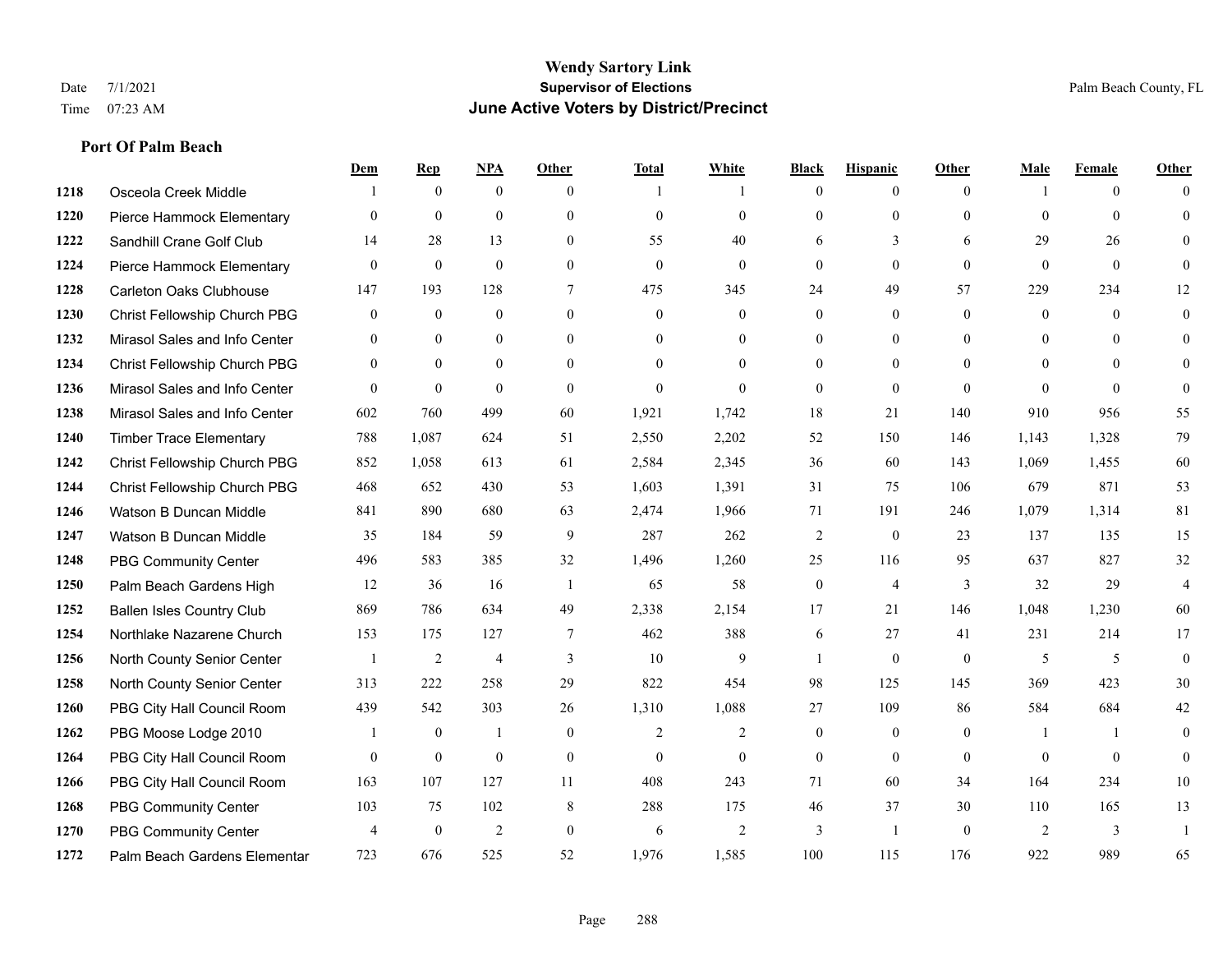## **Wendy Sartory Link** Date 7/1/2021 **Supervisor of Elections** Palm Beach County, FL Time 07:23 AM **June Active Voters by District/Precinct**

Palm Beach Gardens High 596 555 428 40 1,619 1,228 94 142 155 758 799 62

**Dem Rep NPA Other Total White Black Hispanic Other Male Female Other**

# Palm Beach Gardens High 118 94 79 5 296 194 45 38 19 139 147 10 Garden Lodge 366 F&AM 365 186 267 20 838 415 188 135 100 368 438 32 Pew Leadership Center 142 151 114 11 418 353 11 24 30 170 245 3 Pew Leadership Center 76 51 53 6 186 133 13 18 22 92 80 14 Eissey Campus Theater 773 776 716 68 2,333 1,828 83 207 215 1,009 1,247 77 PBG Moose Lodge 2010 43 50 41 3 137 110 4 13 10 67 62 8 PBG Moose Lodge 2010 13 24 6 0 43 39 1 0 3 22 19 2 PBG Moose Lodge 2010 682 815 538 69 2,104 1,743 53 145 163 849 1,193 62 PBG Moose Lodge 2010 0 0 0 0 0 0 0 0 0 0 0 0 PBG Moose Lodge 2010 16 47 18 1 82 75 1 1 5 38 41 3 Dwight D Eisenhower Elementar 27 79 22 7 135 115 4 4 12 66 68 1 Dwight D Eisenhower Elementar 238 265 196 19 718 566 15 89 48 280 411 27 PBG Moose Lodge 2010 35 34 21 2 92 84 0 4 4 38 53 1 Cross Community Church 1 3 1 0 5 4 0 0 1 2 3 0 Dwight D Eisenhower Elementar 37 51 37 3 128 109 1 7 11 59 64 5 NPB Community Center 210 269 178 23 680 585 14 40 41 344 307 29 **1305** NPB Community Center  $\begin{array}{ccccccccccccc}\n0 & 0 & 0 & 1 & 1 & 1 & 0 & 0 & 1 & 0 & 0\n\end{array}$  Eissey Campus Theater **4** 8 7 1 20 16 0 0 4 13 7 0 Gardens Mall Community Room 38 67 36 4 145 129 3 3 10 73 68 4 Eissey Campus Theater 1 2 1 0 4 4 0 0 0 3 1 0 Gardens Mall Community Room 6 19 11 0 36 33 0 2 1 18 18 0 NPB Community Center 51 127 63 5 246 218 3 8 17 100 132 14 NPB Community Center 182 190 144 30 546 392 43 74 37 237 290 19

 PBG Moose Lodge 2010 0 0 0 0 0 0 0 0 0 0 0 0 **1320 NPB Community Center** 33 120 35 2 190 168 3 8 11 98 88 4 **1322 NPB Community Center**  $\begin{array}{cccccccc} 2 & 6 & 10 & 0 & 18 & 18 & 0 & 0 & 8 & 9 & 1 \end{array}$ Allamanda Elementary 440 454 376 36 1,306 1,033 37 137 99 551 710 45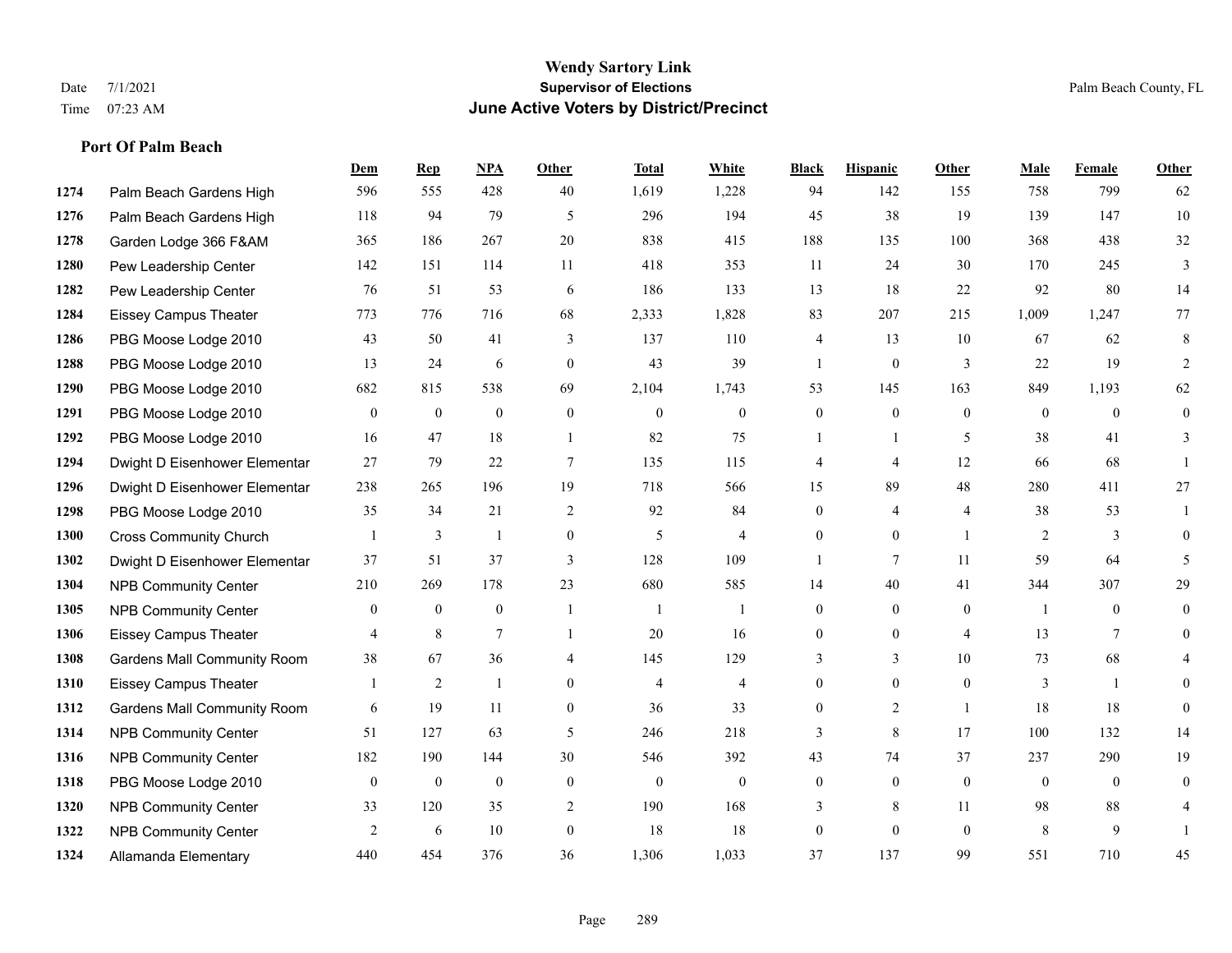## **Wendy Sartory Link** Date 7/1/2021 **Supervisor of Elections** Palm Beach County, FL Time 07:23 AM **June Active Voters by District/Precinct**

Allamanda Elementary 189 226 160 16 591 501 7 30 53 260 317 14

**Dem Rep NPA Other Total White Black Hispanic Other Male Female Other**

# Osborne Park Activities Bldg 616 836 544 44 2,040 1,749 27 121 143 985 996 59 1st Unitarian Church NPB 38 42 40 3 123 101 8 8 6 67 53 3 1st Unitarian Church NPB 354 395 256 33 1,038 851 59 64 64 506 510 22 1st Unitarian Church NPB 3 4 5 1 13 13 0 0 0 5 8 0 Gardens Mall Community Room 35 91 42 4 172 152 0 4 16 86 78 8 Eissey Campus Theater 92 395 102 19 608 586 1 1 20 270 327 11 Eissey Campus Theater 6 6 6 3 0 15 13 0 1 1 7 8 0 NPB Country Club 310 451 266 29 1,056 953 17 33 53 450 580 26 Old Port Cove 296 524 323 31 1,174 1,076 5 31 62 531 623 20 Anchorage Activities Bldg 558 932 426 37 1,953 1,794 13 56 90 899 1,006 48 NPB Council Chambers 32 124 34 8 198 188 0 5 5 99 93 6 Faith Lutheran Church 380 619 373 23 1,395 1,233 10 78 74 668 684 43 Northlake Nazarene Church 688 877 586 52 2,203 1,573 155 188 287 989 1,135 79 **1354 Grove Park Elementary 03 164 78 4 339 286 11 19 23 151 178 10**  Casa Rio Clubhouse 796 427 492 34 1,749 878 385 239 247 757 926 66 RB Prep Achievement Academy 12 4 4 0 20 9 6 1 4 12 5 3 Garden Lodge 366 F&AM 354 326 239 24 943 740 60 71 72 411 503 29 Grove Park Elementary 214 124 184 8 530 272 48 156 54 233 278 19 RB Prep Achievement Academy 370 108 212 17 707 201 281 129 96 300 382 25 Palm Lake Estates - The Palms 65 78 49 4 196 159 13 9 15 90 98 8 RB Prep Achievement Academy 0 0 0 0 0 0 0 0 0 0 0 0 Palm Lake Estates - The Palms 118 121 73 4 316 266 13 23 14 132 173 11 Garden Lodge 366 F&AM 96 36 45 7 184 82 58 21 23 80 97 7

 Pew Leadership Center 191 81 140 10 422 220 116 44 42 176 232 14 Lake Park Town Hall 0 0 0 0 0 0 0 0 0 0 0 0 PBC Fire Rescue #68 1,034 408 509 38 1,989 819 829 114 227 925 978 86 NPB Council Chambers 176 264 154 15 609 539 10 22 38 269 320 20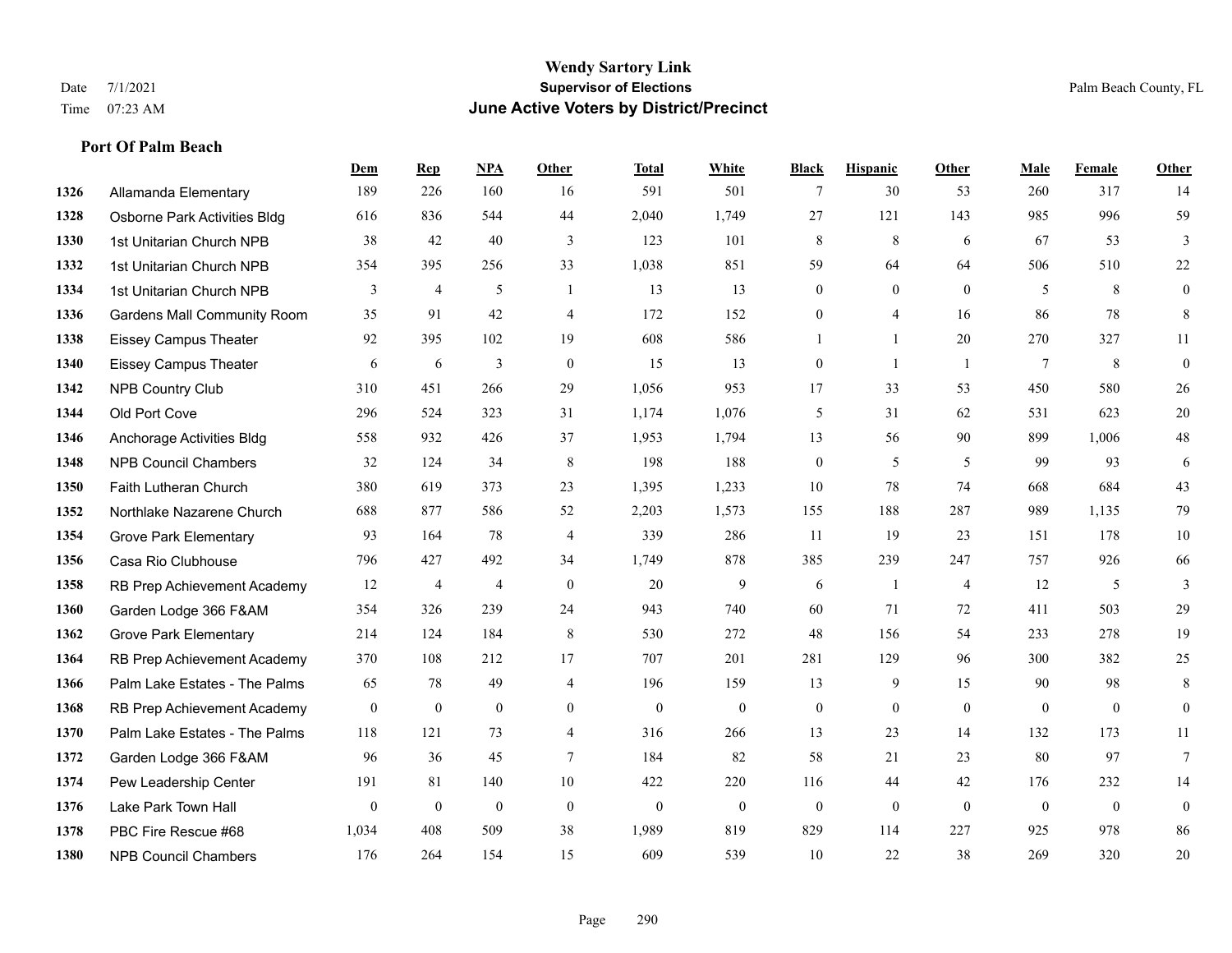## **Wendy Sartory Link** Date 7/1/2021 **Supervisor of Elections** Palm Beach County, FL Time 07:23 AM **June Active Voters by District/Precinct**

# **Dem Rep NPA Other Total White Black Hispanic Other Male Female Other** Lake Park Town Hall 283 352 250 28 913 750 37 58 68 410 479 24 Phil Foster Park Marine Center 300 559 276 29 1,164 1,031 19 39 75 575 562 27 Phil Foster Park Marine Center 587 1,106 693 86 2,472 2,139 53 86 194 1,149 1,255 68 Palm Beach Shores Town Hall 281 443 295 25 1,044 952 11 18 63 491 526 27 Palm Beach Shores Town Hall 0 0 0 0 0 0 0 0 0 0 0 0 St Edwards Church 453 1,191 520 55 2,219 2,040 3 52 124 1,021 1,128 70 St Edwards Church 362 602 410 47 1,421 1,285 5 28 103 622 764 35 Morton & Barbara Mandel Center 242 605 286 38 1,171 1,071 6 24 70 530 609 32 Jeaga Middle 175 94 113 6 388 151 126 41 70 174 202 12 Grassy Waters Elementary 1,044 327 586 40 1,997 588 725 398 286 845 1,079 73 Jeaga Middle 171 78 108 11 368 155 108 81 24 151 206 11 Jeaga Middle 0 0 0 0 0 0 0 0 0 0 0 0 Cypress Lakes HOA 588 331 283 32 1,234 847 196 97 94 473 725 36 Century Village Clubhouse 61 29 23 2 115 71 13 18 13 51 60 4 Club Baywinds 826 557 367 34 1,784 1,362 152 164 106 728 1,014 42 Andros Isle POA Clubhouse 860 559 545 36 2,000 1,088 390 297 225 842 1,086 72 Riverwalk Clubhouse 748 700 564 45 2,057 1,615 92 171 179 881 1,113 63 Jeaga Middle 213 86 135 9 443 199 132 82 30 196 238 9 Jeaga Middle 160 55 121 15 351 110 118 73 50 133 206 12 Century Village Clubhouse 785 408 335 32 1,560 1,010 215 200 135 612 890 58 Century Village Clubhouse 794 414 320 38 1,566 1,106 161 158 141 613 901 52 Century Village Clubhouse 637 331 286 27 1,281 800 187 193 101 498 725 58 Century Village Clubhouse 342 193 149 6 690 481 68 84 57 249 416 25 Benoist Farms Elementary 577 156 299 21 1,053 258 452 234 109 405 597 51 Riverwalk Clubhouse 52 29 29 7 117 60 29 20 8 44 69 4 Riverwalk Clubhouse 98 50 69 10 227 94 58 50 25 103 122 2 Turning Points Academy 762 417 375 38 1,592 933 290 258 111 593 953 46 Turning Points Academy 820 181 347 20 1,368 484 618 150 116 462 864 42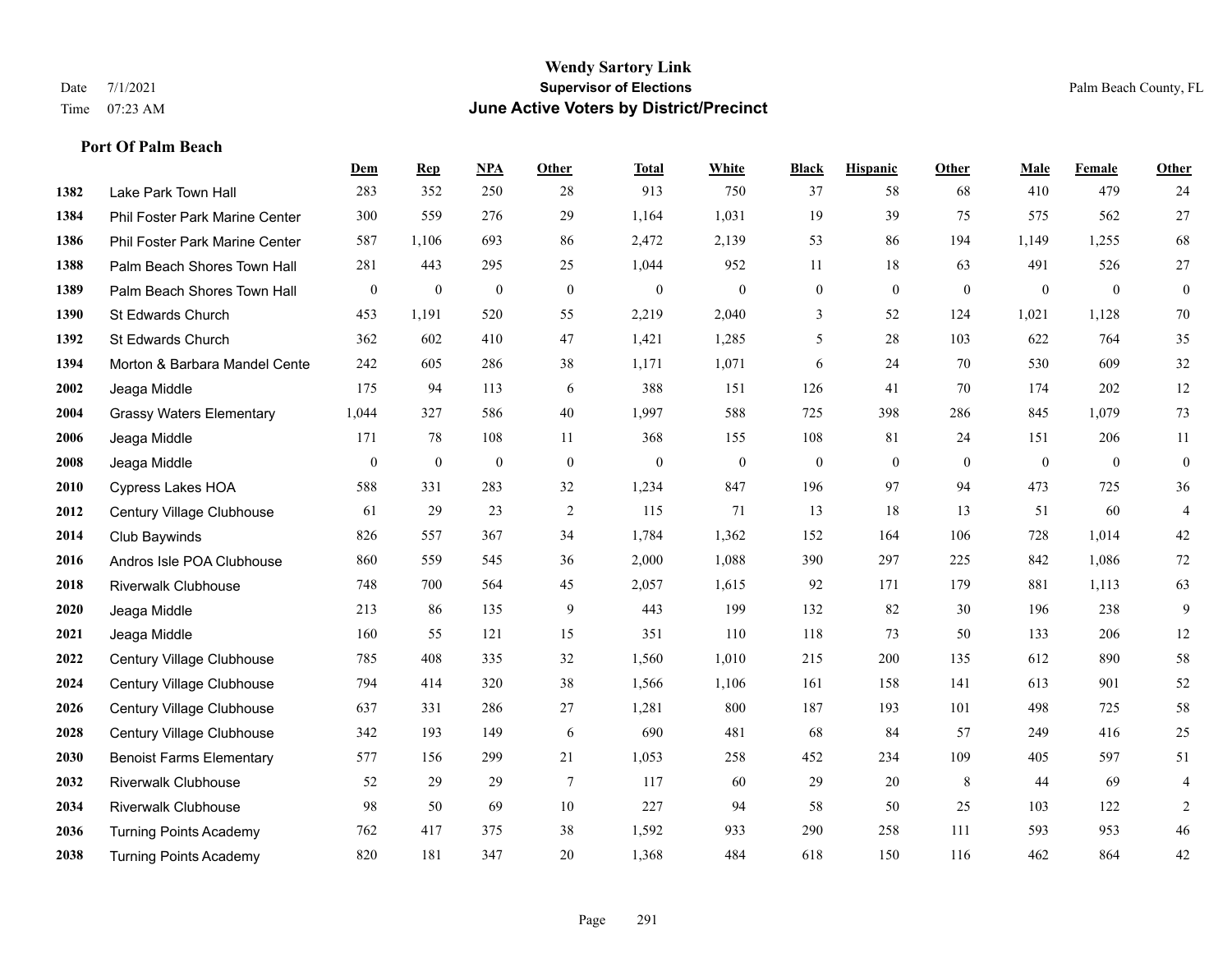## **Port Of Palm Beach**

|      |                                     | Dem   | <b>Rep</b>   | NPA              | <b>Other</b>     | <b>Total</b>   | <b>White</b>     | <b>Black</b>     | <b>Hispanic</b>  | <b>Other</b>    | <b>Male</b>    | <b>Female</b>  | <b>Other</b>     |
|------|-------------------------------------|-------|--------------|------------------|------------------|----------------|------------------|------------------|------------------|-----------------|----------------|----------------|------------------|
| 2040 | Wynnebrook Elementary               | 814   | 266          | 426              | 21               | 1,527          | 420              | 602              | 347              | 158             | 661            | 794            | 72               |
| 2041 | Wynnebrook Elementary               | 542   | 251          | 379              | 16               | 1,188          | 482              | 135              | 479              | 92              | 509            | 629            | 50               |
| 2042 | <b>Riverwalk Clubhouse</b>          | 0     | $\mathbf{0}$ | $\boldsymbol{0}$ | $\mathbf{0}$     | $\mathbf{0}$   | $\boldsymbol{0}$ | $\boldsymbol{0}$ | $\boldsymbol{0}$ | $\overline{0}$  | $\overline{0}$ | $\overline{0}$ | $\boldsymbol{0}$ |
| 2044 | St Christophers Episcopal Chr       | 1,117 | 281          | 558              | 34               | 1,990          | 582              | 810              | 393              | 205             | 879            | 1,016          | 95               |
| 2046 | <b>Haverhill Town Hall</b>          | 401   | 214          | 233              | 10               | 858            | 336              | 232              | 201              | 89              | 388            | 432            | 38               |
| 2048 | Elks Lodge #1352                    | 2     | 3            | $\boldsymbol{0}$ | $\boldsymbol{0}$ | 5              | 3                |                  | $\boldsymbol{0}$ |                 | 3              | -1             |                  |
| 2050 | Elks Lodge #1352                    | 16    | 19           | 21               | 3                | 59             | 40               | 1                | 11               | $7\phantom{.0}$ | 33             | 23             | 3                |
| 2052 | Elks Lodge #1352                    | 551   | 155          | 269              | 19               | 994            | 183              | 466              | 152              | 193             | 460            | 494            | 40               |
| 2054 | Elks Lodge #1352                    | 1,271 | 319          | 699              | 26               | 2,315          | 456              | 991              | 580              | 288             | 1,016          | 1,190          | 109              |
| 2056 | Clayton Hutcheson Hall B            | 735   | 318          | 568              | 17               | 1,638          | 522              | 294              | 653              | 169             | 724            | 823            | 91               |
| 2058 | Clayton Hutcheson Hall B            | 3     | -1           | $\mathbf{0}$     | $\mathbf{0}$     | $\overline{4}$ | $\overline{3}$   | $\mathbf{0}$     | $\overline{1}$   | $\theta$        | 2              | 2              | $\mathbf{0}$     |
| 2060 | <b>West Gate Elementary</b>         | 391   | 222          | 333              | 13               | 959            | 316              | 72               | 492              | 79              | 458            | 452            | 49               |
| 2062 | <b>Belvedere Elementary</b>         | 4     | 6            | $\mathbf{1}$     | $\overline{0}$   | 11             | 10               | $\mathbf{0}$     | $\mathbf{0}$     | $\mathbf{1}$    | $\tau$         | $\overline{4}$ | $\boldsymbol{0}$ |
| 2064 | <b>Belvedere Elementary</b>         |       | $\mathbf{0}$ | $\boldsymbol{0}$ | $\boldsymbol{0}$ | $\mathbf{1}$   | 1                | $\boldsymbol{0}$ | $\boldsymbol{0}$ | $\mathbf{0}$    |                | $\mathbf{0}$   | $\mathbf{0}$     |
| 2066 | <b>Howard Park Community Center</b> | 140   | 79           | 99               | 7                | 325            | 168              | 54               | 65               | 38              | 151            | 166            | $\,8\,$          |
| 2068 | <b>Conniston Middle</b>             | 430   | 254          | 326              | 14               | 1,024          | 404              | 100              | 445              | 75              | 460            | 524            | 40               |
| 2070 | <b>Belvedere Elementary</b>         | 564   | 376          | 374              | 25               | 1,339          | 1,052            | 26               | 153              | 108             | 632            | 656            | 51               |
| 2072 | <b>Belvedere Elementary</b>         | 598   | 325          | 458              | 29               | 1,410          | 495              | 146              | 625              | 144             | 616            | 705            | 89               |
| 2074 | <b>Belvedere Elementary</b>         | 0     | $\mathbf{0}$ | $\boldsymbol{0}$ | $\boldsymbol{0}$ | $\mathbf{0}$   | $\boldsymbol{0}$ | $\mathbf{0}$     | $\mathbf{0}$     | $\mathbf{0}$    | $\mathbf{0}$   | $\mathbf{0}$   | $\mathbf{0}$     |
| 2076 | St Catherine Church                 | 149   | 130          | 126              | $\tau$           | 412            | 339              | 16               | 28               | 29              | 198            | 202            | 12               |
| 2078 | St Catherine Church                 | 451   | 550          | 354              | 30               | 1,385          | 1,156            | 38               | 87               | 104             | 617            | 719            | 49               |
| 5004 | Faith Farm Tabernacle               | 3     | 2            | 2                | $\mathbf{0}$     | $\overline{7}$ | $\overline{4}$   | $\mathbf{0}$     | 3                | $\theta$        | 6              | $\mathbf{1}$   | $\mathbf{0}$     |
| 6004 | Pahokee Recreation Center           | 959   | 176          | 226              | 5                | 1,366          | 179              | 881              | 223              | 83              | 564            | 754            | $48\,$           |
| 6006 | Pahokee Recreation Center           | 996   | 166          | 274              | 12               | 1,448          | 122              | 845              | 380              | 101             | 646            | 720            | 82               |
| 6008 | Pahokee High                        | 515   | 22           | 101              | $\overline{2}$   | 640            | $\overline{7}$   | 587              | 3                | 43              | 188            | 421            | 31               |
| 6010 | <b>Canal Point Community Center</b> | 25    | 6            | 6                | $\overline{0}$   | 37             | 12               | 20               | 2                | 3               | 21             | 16             | $\boldsymbol{0}$ |
| 6012 | Belle Glade Library/Civic Ctr       | 177   | 29           | 59               | $\overline{0}$   | 265            | 31               | 146              | 75               | 13              | 104            | 150            | 11               |
| 6014 | Belle Glade Library/Civic Ctr       |       | 3            | $\mathbf{1}$     | $\theta$         | 5              | $\theta$         | $\theta$         | 5                | $\theta$        |                | $\overline{4}$ | $\boldsymbol{0}$ |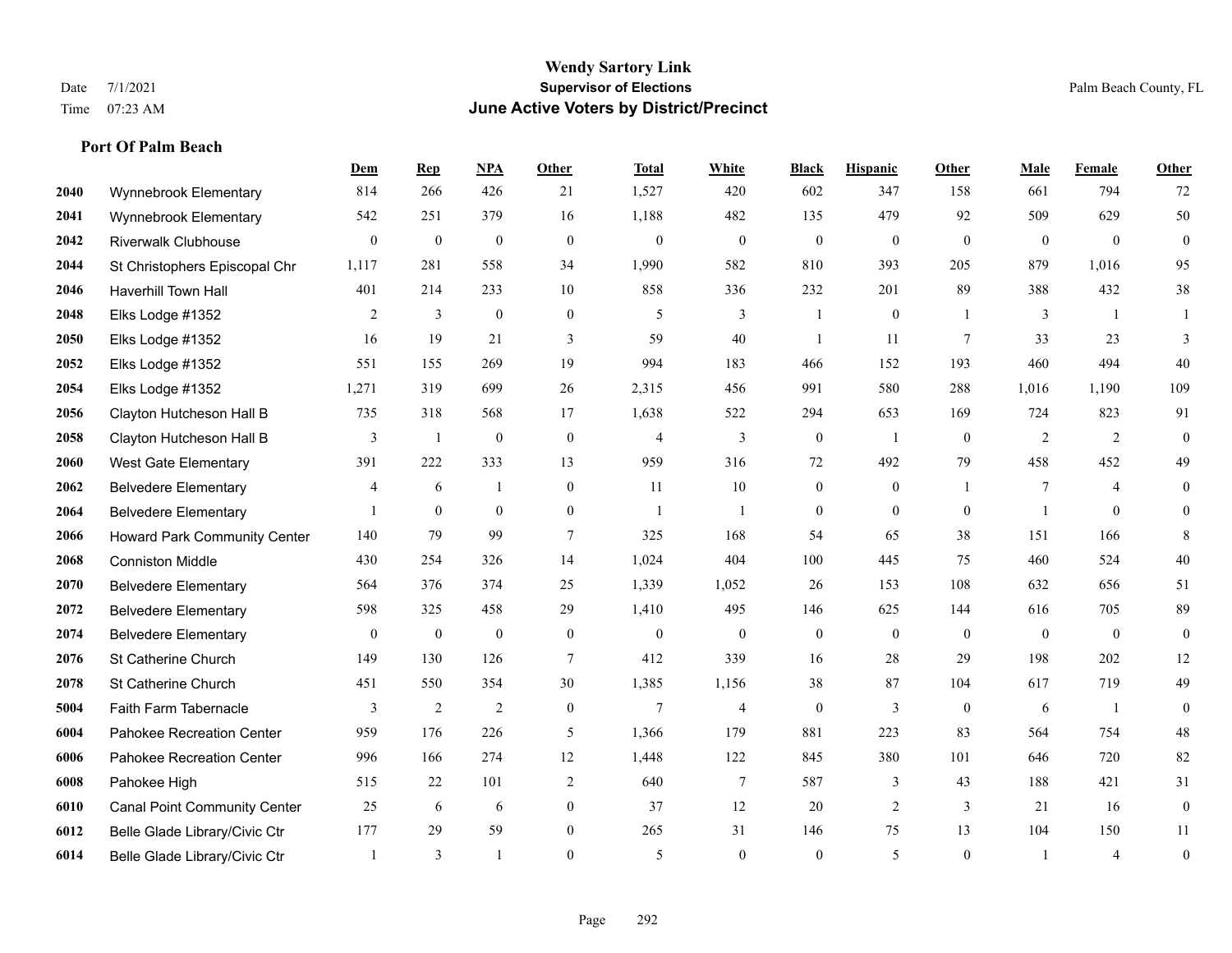## **Port Of Palm Beach**

|      |                                 | Dem              | <b>Rep</b>       | NPA              | <b>Other</b>     | <b>Total</b>   | <b>White</b>     | <b>Black</b>     | <b>Hispanic</b>  | <b>Other</b> | <b>Male</b>  | <b>Female</b>  | <b>Other</b>     |
|------|---------------------------------|------------------|------------------|------------------|------------------|----------------|------------------|------------------|------------------|--------------|--------------|----------------|------------------|
| 6016 | South Bay Commission Chambe     | 36               | 51               | 26               | 2                | 115            | 74               | 8                | 22               | 11           | 60           | 50             | 5                |
| 6018 | South Bay Commission Chambe     | 1,198            | 83               | 224              | 11               | 1,516          | 60               | 1,167            | 210              | 79           | 637          | 840            | 39               |
| 6020 | Glades Central High             | 443              | 78               | 131              | 8                | 660            | 81               | 382              | 160              | 37           | 307          | 320            | 33               |
| 6022 | Belle Glade Library/Civic Ctr   | 1,369            | 104              | 255              | 15               | 1,743          | 93               | 1,392            | 144              | 114          | 717          | 957            | 69               |
| 6024 | Lewis Evans Resource Center     | 1,702            | 66               | 257              | 15               | 2,040          | 32               | 1,770            | 124              | 114          | 819          | 1,152          | 69               |
| 6026 | Lewis Evans Resource Center     | $\overline{c}$   | $\boldsymbol{0}$ | $\overline{2}$   | $\boldsymbol{0}$ | $\overline{4}$ | $\boldsymbol{0}$ | $\boldsymbol{0}$ | $\overline{4}$   | $\mathbf{0}$ | -1           | $\mathfrak{Z}$ | $\boldsymbol{0}$ |
| 6028 | Belle Glade Library/Civic Ctr   | 752              | 460              | 323              | 15               | 1,550          | 417              | 395              | 652              | 86           | 724          | 783            | 43               |
| 6029 | Belle Glade Library/Civic Ctr   | 1                | $\mathbf{0}$     | $\mathbf{0}$     | $\theta$         | $\overline{1}$ | $\overline{0}$   | $\mathbf{1}$     | $\mathbf{0}$     | $\Omega$     | $\mathbf{1}$ | $\theta$       | $\mathbf{0}$     |
| 6030 | Belle Glade Library/Civic Ctr   | 8                | $\overline{3}$   | 12               | $\sqrt{2}$       | 25             | 8                | $\mathbf{0}$     | 17               | $\theta$     | $\tau$       | 16             | 2                |
| 6032 | Gove Elementary                 | 674              | 296              | 272              | 5                | 1,247          | 314              | 430              | 406              | 97           | 536          | 669            | $42\,$           |
| 6034 | Gove Elementary                 | $\overline{0}$   | $\overline{4}$   | $\mathbf{0}$     | $\overline{0}$   | $\overline{4}$ | $\overline{4}$   | $\mathbf{0}$     | $\mathbf{0}$     | $\theta$     | 3            | $\overline{1}$ | $\mathbf{0}$     |
| 6036 | Gove Elementary                 | 394              | 160              | 207              | 9                | 770            | 137              | 150              | 438              | 45           | 335          | 405            | 30               |
| 6040 | Osceola Creek Middle            | 102              | 127              | 105              | $\mathbf{1}$     | 335            | 254              | 12               | 35               | 34           | 156          | 163            | 16               |
| 6042 | Osceola Creek Middle            | 1,002            | 1,220            | 1,027            | 60               | 3,309          | 2,127            | 430              | 487              | 265          | 1,582        | 1,617          | 110              |
| 6044 | <b>Frontier Elementary</b>      | 911              | 966              | 775              | 60               | 2,712          | 1,727            | 415              | 339              | 231          | 1,271        | 1,356          | 85               |
| 6045 | Acreage Branch Library          | 205              | 268              | 179              | 10               | 662            | 419              | 81               | 92               | 70           | 316          | 314            | 32               |
| 6046 | Pierce Hammock Elementary       | 815              | 960              | 747              | 44               | 2,566          | 1,648            | 362              | 319              | 237          | 1,239        | 1,229          | 98               |
| 6048 | Pierce Hammock Elementary       | $\boldsymbol{0}$ | $\mathbf{0}$     | $\boldsymbol{0}$ | $\mathbf{0}$     | $\mathbf{0}$   | $\overline{0}$   | $\mathbf{0}$     | $\mathbf{0}$     | $\theta$     | $\mathbf{0}$ | $\mathbf{0}$   | $\mathbf{0}$     |
| 6050 | Acreage Branch Library          | 879              | 883              | 726              | 56               | 2,544          | 1,557            | 374              | 349              | 264          | 1,193        | 1,259          | 92               |
| 6051 | <b>Cornerstone Fellowship</b>   | 611              | 753              | 550              | 50               | 1,964          | 1,253            | 211              | 289              | 211          | 913          | 978            | 73               |
| 6052 | Seminole Ridge High             | 614              | 642              | 563              | 36               | 1,855          | 1,141            | 227              | 308              | 179          | 877          | 901            | 77               |
| 6054 | <b>Acreage Pines Elementary</b> | $\boldsymbol{0}$ | $\boldsymbol{0}$ | $\boldsymbol{0}$ | $\boldsymbol{0}$ | $\mathbf{0}$   | $\boldsymbol{0}$ | $\boldsymbol{0}$ | $\boldsymbol{0}$ | $\mathbf{0}$ | $\mathbf{0}$ | $\mathbf{0}$   | $\boldsymbol{0}$ |
| 6056 | Pierce Hammock Elementary       | $\overline{0}$   | $\mathbf{0}$     | $\boldsymbol{0}$ | $\overline{0}$   | $\mathbf{0}$   | $\overline{0}$   | $\mathbf{0}$     | $\mathbf{0}$     | $\theta$     | $\theta$     | $\theta$       | $\mathbf{0}$     |
| 6058 | <b>Acreage Pines Elementary</b> | 739              | 597              | 559              | 39               | 1,934          | 1,041            | 352              | 246              | 295          | 934          | 936            | 64               |
| 6060 | Indian Trail Improvement Dist   | 897              | 954              | 811              | 58               | 2,720          | 1,693            | 342              | 402              | 283          | 1,256        | 1.365          | 99               |
| 6062 | Sandhill Crane Golf Club        | 234              | 424              | 253              | 24               | 935            | 667              | 72               | 73               | 123          | 457          | 445            | 33               |
| 6064 | Sandhill Crane Golf Club        | 32               | 56               | 33               | $\overline{4}$   | 125            | 103              | 4                | 12               | 6            | 61           | 60             | $\overline{4}$   |
| 6066 | Ibis POA Admin Building         | 1,017            | 1,098            | 712              | 85               | 2,912          | 2,554            | 89               | 67               | 202          | 1,371        | 1,473          | 68               |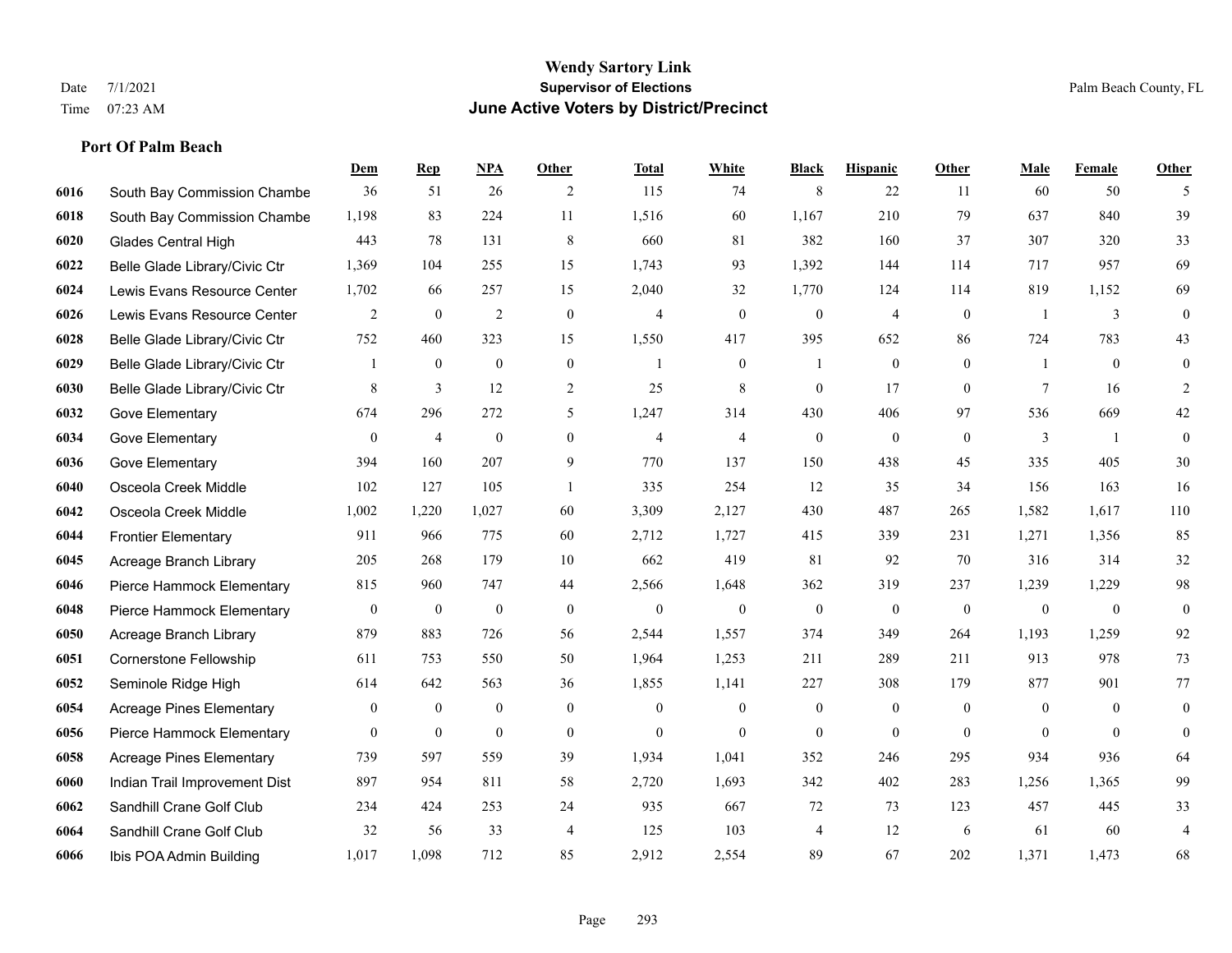## **Wendy Sartory Link** Date 7/1/2021 **Supervisor of Elections Supervisor of Elections** Palm Beach County, FL Time 07:23 AM **June Active Voters by District/Precinct**

|      |                                | Dem          | $\mathbf{Rep}$   | <b>NPA</b>       | <b>Other</b> | <b>Total</b>   | White            | <b>Black</b>     | <b>Hispanic</b>  | Other        | Male           | Female       | Other            |
|------|--------------------------------|--------------|------------------|------------------|--------------|----------------|------------------|------------------|------------------|--------------|----------------|--------------|------------------|
| 6068 | Ibis POA Admin Building        | $\theta$     | $\mathbf{0}$     | $\mathbf{0}$     | $\theta$     | $\mathbf{0}$   | $\overline{0}$   | $\mathbf{0}$     | $\mathbf{0}$     | $\theta$     | $\theta$       | $\theta$     | $\theta$         |
| 6070 | Ironhorse Country Club         | 157          | 260              | 119              | 9            | 545            | 441              | 34               | 19               | 51           | 245            | 288          | 12               |
| 6072 | Seminole Ridge High            | 440          | 419              | 406              | 38           | 1,303          | 594              | 245              | 348              | 116          | 608            | 673          | $22\,$           |
| 6073 | Seminole Ridge High            | $\mathbf{0}$ | $\boldsymbol{0}$ | $\mathbf{0}$     | $\mathbf{0}$ | $\mathbf{0}$   | $\overline{0}$   | $\boldsymbol{0}$ | $\mathbf{0}$     | $\theta$     | $\overline{0}$ | $\mathbf{0}$ | $\boldsymbol{0}$ |
| 6076 | <b>Western Pines Middle</b>    | 646          | 707              | 573              | 35           | 1,961          | 1,426            | 154              | 205              | 176          | 935            | 942          | 84               |
| 6078 | <b>Western Pines Middle</b>    | 659          | 723              | 659              | 39           | 2,080          | 1,393            | 158              | 356              | 173          | 985            | 1,034        | 61               |
| 6080 | <b>Golden Grove Elementary</b> | 611          | 781              | 621              | 48           | 2,061          | 1,387            | 132              | 343              | 199          | 959            | 1,018        | 84               |
| 6082 | Seminole Ridge High            | 11           | 6                | 15               | 2            | 34             | 29               | $\boldsymbol{0}$ | 3                | 2            | 13             | 21           | $\mathbf{0}$     |
| 6084 | Oasis Church                   | 254          | 375              | 306              | 40           | 975            | 608              | 58               | 210              | 99           | 483            | 476          | 16               |
| 6086 | Oasis Church                   | 271          | 416              | 242              | 21           | 950            | 692              | 94               | 87               | 77           | 434            | 486          | $30\,$           |
| 6088 | Seminole Ridge High            | 542          | 684              | 546              | 40           | 1,812          | 1,170            | 214              | 286              | 142          | 854            | 904          | 54               |
| 6090 | Loxahatchee Groves Elementary  | 783          | 891              | 745              | 55           | 2,474          | 1,543            | 281              | 442              | 208          | 1,197          | 1,184        | 93               |
| 6092 | Oasis Church                   | 175          | 231              | 143              | 16           | 565            | 368              | 46               | 106              | 45           | 271            | 272          | $22\,$           |
| 6094 | Palms West Presbyterian        | 678          | 933              | 650              | 42           | 2,303          | 1,839            | 78               | 206              | 180          | 1,101          | 1,128        | $74\,$           |
| 6096 | Palms West Presbyterian        | $\mathbf{0}$ | $\boldsymbol{0}$ | $\boldsymbol{0}$ | $\mathbf{0}$ | $\overline{0}$ | $\boldsymbol{0}$ | $\boldsymbol{0}$ | $\boldsymbol{0}$ | $\mathbf{0}$ | $\overline{0}$ | $\mathbf{0}$ | $\mathbf{0}$     |
| 6098 | <b>HL Johnson Elementary</b>   | 649          | 507              | 461              | 37           | 1,654          | 915              | 303              | 253              | 183          | 747            | 865          | $42\,$           |
| 6100 | Madison Green Clubhouse        | 1,239        | 724              | 749              | 50           | 2,762          | 1,203            | 775              | 405              | 379          | 1,280          | 1,379        | 103              |
| 6102 | <b>RPB Recreation Center</b>   | 661          | 478              | 448              | 26           | 1,613          | 947              | 263              | 257              | 146          | 662            | 894          | 57               |
| 6104 | Crestwood Middle               | 181          | 152              | 117              | 8            | 458            | 217              | 76               | 79               | 86           | 214            | 224          | $20\,$           |
| 6106 | <b>RPB Recreation Center</b>   | 214          | 124              | 197              | 9            | 544            | 226              | 96               | 156              | 66           | 213            | 311          | $20\,$           |
| 6108 | Calypso Bay Waterpark          | $\mathbf{0}$ | $\mathbf{0}$     | $\mathbf{0}$     | $\mathbf{0}$ | $\mathbf{0}$   | $\mathbf{0}$     | $\mathbf{0}$     | $\mathbf{0}$     | $\theta$     | $\mathbf{0}$   | $\mathbf{0}$ | $\mathbf{0}$     |
| 6112 | Crestwood Middle               | 476          | 410              | 357              | 33           | 1,276          | 679              | 230              | 215              | 152          | 590            | 641          | 45               |
| 6114 | RPB Village Hall               | 1,073        | 697              | 682              | 42           | 2,494          | 1,370            | 469              | 429              | 226          | 1,168          | 1,234        | 92               |
| 6116 | <b>HL Johnson Elementary</b>   | 730          | 416              | 486              | 52           | 1,684          | 875              | 324              | 274              | 211          | 739            | 898          | 47               |
| 6118 | <b>RPB Branch Library</b>      | 1,098        | 564              | 690              | 55           | 2,407          | 1,148            | 581              | 428              | 250          | 1,047          | 1,271        | 89               |
| 6120 | Royal Palm Beach High          | 405          | 314              | 262              | 18           | 999            | 477              | 201              | 153              | 168          | 473            | 501          | 25               |
| 6122 | <b>RPB Cultural Center</b>     | 1,174        | 658              | 746              | 52           | 2,630          | 1,391            | 499              | 489              | 251          | 1,128          | 1,413        | 89               |
| 6124 | <b>RPB Cultural Center</b>     | 588          | 320              | 383              | 18           | 1,309          | 637              | 281              | 276              | 115          | 553            | 715          | 41               |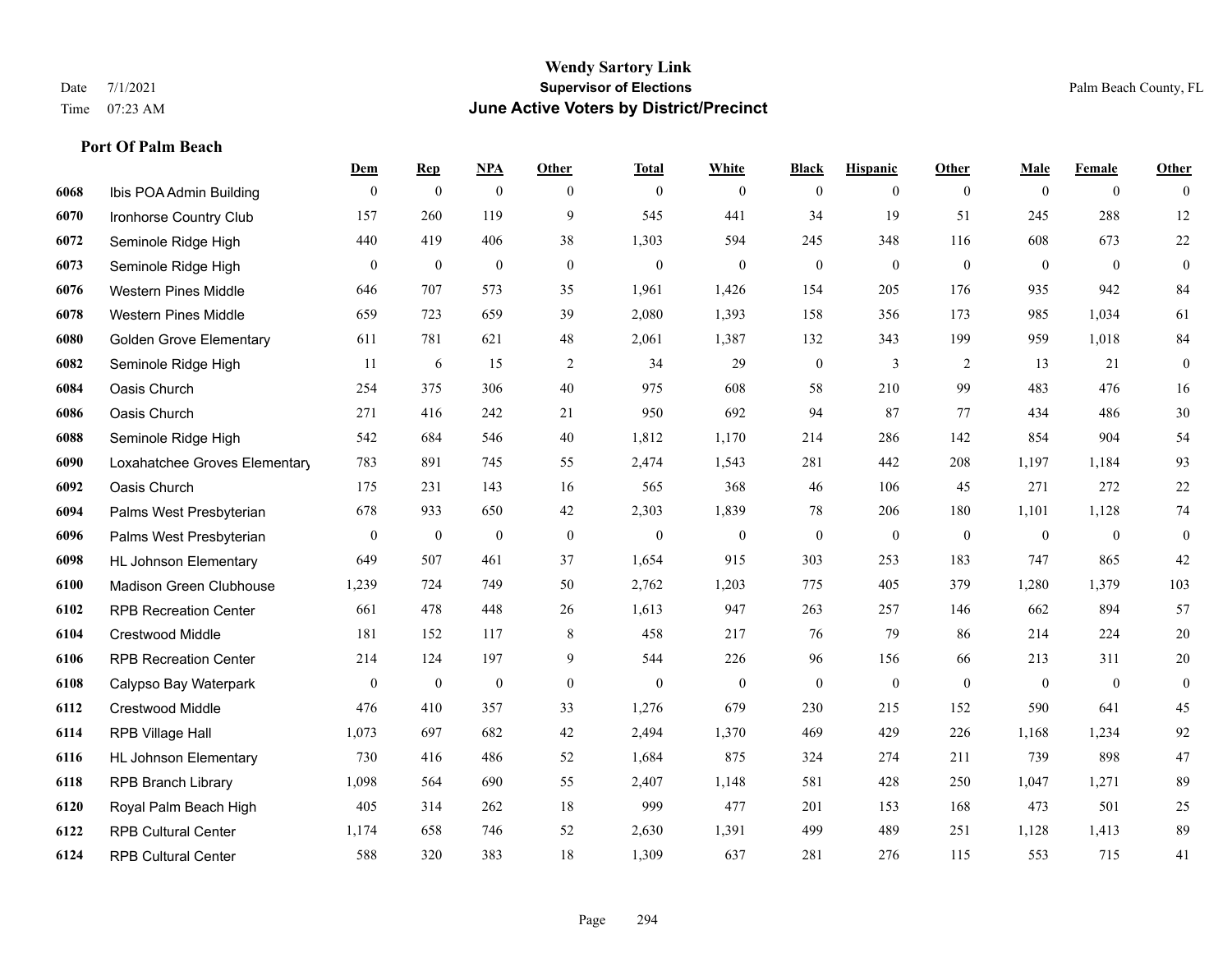## **Wendy Sartory Link** Date 7/1/2021 **Supervisor of Elections** Palm Beach County, FL Time 07:23 AM **June Active Voters by District/Precinct**

# **Dem Rep NPA Other Total White Black Hispanic Other Male Female Other** Calypso Bay Waterpark 680 298 495 32 1,505 547 407 360 191 648 796 61 Royal Palm Beach High 35 27 29 3 94 52 25 10 7 42 52 0 Royal Palm Beach High 82 42 88 5 217 101 36 59 21 100 110 7 Royal Palm Beach High 391 192 259 18 860 418 166 184 92 392 436 32 Christ Fellowship Church RPB 959 467 684 29 2,139 848 505 493 293 951 1,093 95 Calypso Bay Waterpark 1 1 0 0 2 0 1 0 1 0 1 1 Royal Palm Beach High 0 0 0 0 0 0 0 0 0 0 0 0 Royal Palm Beach High 336 500 305 32 1,173 852 106 112 103 565 584 24 Christ Fellowship Church RPB 0 0 0 0 0 0 0 0 0 0 0 0 Christ Fellowship Church RPB 0 0 0 0 0 0 0 0 0 0 0 0 Christ Fellowship Church RPB 1 2 1 0 4 3 0 0 1 3 1 0 Christ Fellowship Church RPB 0 0 1 0 1 1 0 0 0 0 1 0 Binks Forest Elementary 25 41 42 5 113 82 5 10 16 50 59 4 Binks Forest Elementary 409 556 375 34 1,374 1,050 46 130 148 649 680 45 Wellington Landings Middle 468 529 389 29 1,415 1,024 86 187 118 636 739 40 Binks Forest Elementary 637 725 567 38 1,967 1,387 128 283 169 892 1,014 61 Wellington Elementary 786 937 550 40 2,313 1,705 128 306 174 1,054 1,184 75 Wellington Landings Middle 663 587 561 45 1,856 1,210 165 331 150 865 937 54 First Baptist Church Wel 770 666 555 42 2,033 1,299 207 346 181 903 1,065 65 First Baptist Church Wel 831 806 596 54 2,287 1,537 182 372 196 1,023 1,189 75 Wellington Community Center 862 863 733 48 2,506 1,747 151 391 217 1,155 1,272 79 First Baptist Church Wel 127 178 142 9 456 352 26 44 34 210 234 12 Christ Fellowship Church RPB 0 6 2 0 8 8 0 0 0 3 5 0 Christ Fellowship Church RPB 1,299 578 824 65 2,766 967 839 638 322 1,182 1,467 117 New Horizons Elementary 292 448 318 14 1,072 787 53 114 118 463 580 29 Wellington High 662 584 521 37 1,804 1,121 241 284 158 792 955 57 Elbridge Gale Elementary 826 545 623 42 2,036 1,109 292 422 213 886 1,069 81 Wellington Village Park 216 420 289 27 952 810 15 46 81 380 523 49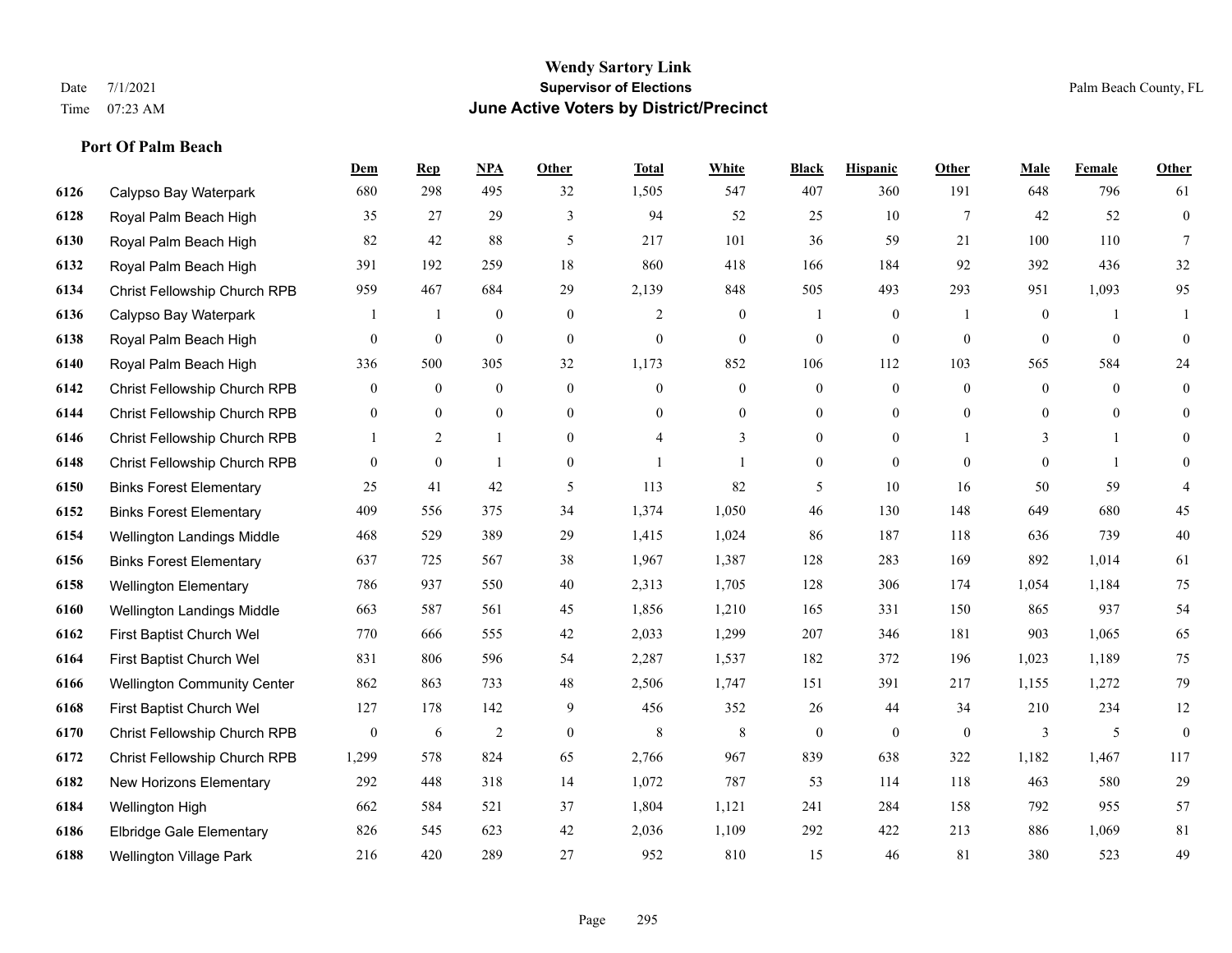## **Port Of Palm Beach**

|      |                                     | Dem            | <b>Rep</b>       | NPA              | <b>Other</b>   | <b>Total</b>     | <b>White</b>     | <b>Black</b>     | <b>Hispanic</b>  | <b>Other</b> | <b>Male</b>      | <b>Female</b>  | <b>Other</b>   |
|------|-------------------------------------|----------------|------------------|------------------|----------------|------------------|------------------|------------------|------------------|--------------|------------------|----------------|----------------|
| 6190 | Wellington Village Hall             | 815            | 453              | 631              | 42             | 1,941            | 870              | 352              | 507              | 212          | 803              | 1,060          | 78             |
| 6192 | St Peters Methodist Church          | 971            | 788              | 805              | 63             | 2,627            | 1,562            | 282              | 546              | 237          | 1,197            | 1,342          | 88             |
| 6194 | <b>Equestrian Trails Elementary</b> | 506            | 290              | 339              | 20             | 1,155            | 526              | 289              | 153              | 187          | 512              | 587            | 56             |
| 6196 | Palm Beach Central High             | $\overline{0}$ | $\boldsymbol{0}$ | $\boldsymbol{0}$ | $\mathbf{0}$   | $\boldsymbol{0}$ | $\boldsymbol{0}$ | $\boldsymbol{0}$ | $\boldsymbol{0}$ | $\mathbf{0}$ | $\mathbf{0}$     | $\mathbf{0}$   | $\mathbf{0}$   |
| 6198 | Wellington Branch Library           | 520            | 348              | 341              | 35             | 1,244            | 687              | 191              | 258              | 108          | 523              | 688            | 33             |
| 6200 | <b>Emerald Cove Middle</b>          | 539            | 558              | 494              | 43             | 1,634            | 1,019            | 175              | 266              | 174          | 721              | 862            | 51             |
| 6212 | <b>Wellington Village Park</b>      | 146            | 227              | 170              | 13             | 556              | 380              | 15               | 90               | 71           | 255              | 274            | 27             |
| 6214 | <b>Wellington Village Park</b>      | 827            | 754              | 680              | 47             | 2,308            | 1,461            | 250              | 279              | 318          | 1,056            | 1,167          | 85             |
| 6216 | Panther Run Elementary              | 228            | 190              | 178              | 8              | 604              | 337              | 96               | 98               | 73           | 279              | 302            | 23             |
| 6218 | <b>Wellington Village Park</b>      | 0              | $\boldsymbol{0}$ | $\boldsymbol{0}$ | $\overline{0}$ | $\mathbf{0}$     | $\boldsymbol{0}$ | $\mathbf{0}$     | $\mathbf{0}$     | $\mathbf{0}$ | $\mathbf{0}$     | $\overline{0}$ | $\mathbf{0}$   |
| 6220 | Wellington Village Park             | 56             | 29               | 41               | $\tau$         | 133              | 65               | 16               | 31               | 21           | 55               | 74             | 4              |
| 6222 | Panther Run Elementary              | $\overline{0}$ | 1                | $\overline{0}$   | $\Omega$       | $\mathbf{1}$     | $\mathbf{1}$     | $\theta$         | $\theta$         | $\theta$     | $\mathbf{1}$     | $\theta$       | $\Omega$       |
| 6226 | The Isles at Wellington             | 758            | 748              | 616              | 36             | 2,158            | 1,391            | 224              | 243              | 300          | 1,016            | 1,045          | 97             |
| 6228 | Wycliffe Comm Association Bldg      | 764            | 326              | 398              | 20             | 1,508            | 1,409            | 17               | 21               | 61           | 652              | 827            | 29             |
| 6232 | Panther Run Elementary              | 684            | 744              | 637              | 48             | 2,113            | 1,355            | 242              | 242              | 274          | 1,002            | 1,044          | 67             |
| 7002 | J F Kennedy Middle                  | 0              | $\boldsymbol{0}$ | $\mathbf{0}$     | $\overline{0}$ | $\mathbf{0}$     | $\boldsymbol{0}$ | $\mathbf{0}$     | $\mathbf{0}$     | $\mathbf{0}$ | $\overline{0}$   | $\Omega$       | $\mathbf{0}$   |
| 7004 | J F Kennedy Middle                  | 0              | $\overline{0}$   | $\mathbf{0}$     | $\overline{0}$ | $\theta$         | $\boldsymbol{0}$ | 0                | $\mathbf{0}$     | $\mathbf{0}$ | $\mathbf{0}$     | $\theta$       | $\theta$       |
| 7006 | J F Kennedy Middle                  | 0              | $\theta$         | $\theta$         | $\Omega$       | $\theta$         | $\overline{0}$   | $\mathbf{0}$     | $\theta$         | $\Omega$     | $\theta$         | $\Omega$       | 0              |
| 7008 | J F Kennedy Middle                  | $\overline{0}$ | $\boldsymbol{0}$ | $\boldsymbol{0}$ | $\overline{0}$ | $\theta$         | $\boldsymbol{0}$ | $\mathbf{0}$     | $\mathbf{0}$     | $\theta$     | $\mathbf{0}$     | $\mathbf{0}$   | $\theta$       |
| 7010 | St John Lutheran Church             | 278            | 12               | 89               | 6              | 385              | 27               | 312              | 23               | 23           | 128              | 240            | 17             |
| 7012 | St John Lutheran Church             | 1,073          | 197              | 421              | 18             | 1,709            | 489              | 989              | 69               | 162          | 784              | 864            | 61             |
| 7014 | RB Prep Achievement Academy         | 0              | $\boldsymbol{0}$ | $\boldsymbol{0}$ | $\mathbf{0}$   | $\theta$         | $\boldsymbol{0}$ | $\boldsymbol{0}$ | $\boldsymbol{0}$ | $\mathbf{0}$ | $\boldsymbol{0}$ | $\mathbf{0}$   | $\overline{0}$ |
| 7016 | RB Prep Achievement Academy         | 2              | $\mathbf{1}$     | $\mathbf{0}$     | $\overline{0}$ | 3                |                  | 2                | $\mathbf{0}$     | $\theta$     | 2                |                | 0              |
| 7018 | RB Prep Achievement Academy         | $\overline{0}$ | $\mathbf{0}$     | $\overline{0}$   | $\overline{0}$ | $\theta$         | $\overline{0}$   | $\boldsymbol{0}$ | $\mathbf{0}$     | $\theta$     | $\overline{0}$   | $\overline{0}$ | $\theta$       |
| 7020 | RB Prep Achievement Academy         | $\Omega$       | $\mathbf{0}$     | $\theta$         | $\Omega$       | $\theta$         | $\Omega$         | $\theta$         | $\theta$         | $\Omega$     | $\Omega$         | $\Omega$       | $\Omega$       |
| 7022 | J F Kennedy Middle                  | 888            | 176              | 360              | 26             | 1,450            | 294              | 795              | 151              | 210          | 645              | 756            | 49             |
| 7024 | Hurst Chapel AME Church             | 1,545          | 85               | 330              | 23             | 1,983            | 145              | 1,616            | 93               | 129          | 804              | 1,122          | 57             |
| 7025 | Hurst Chapel AME Church             | 264            | 33               | 104              | 3              | 404              | 60               | 249              | 39               | 56           | 145              | 241            | $18\,$         |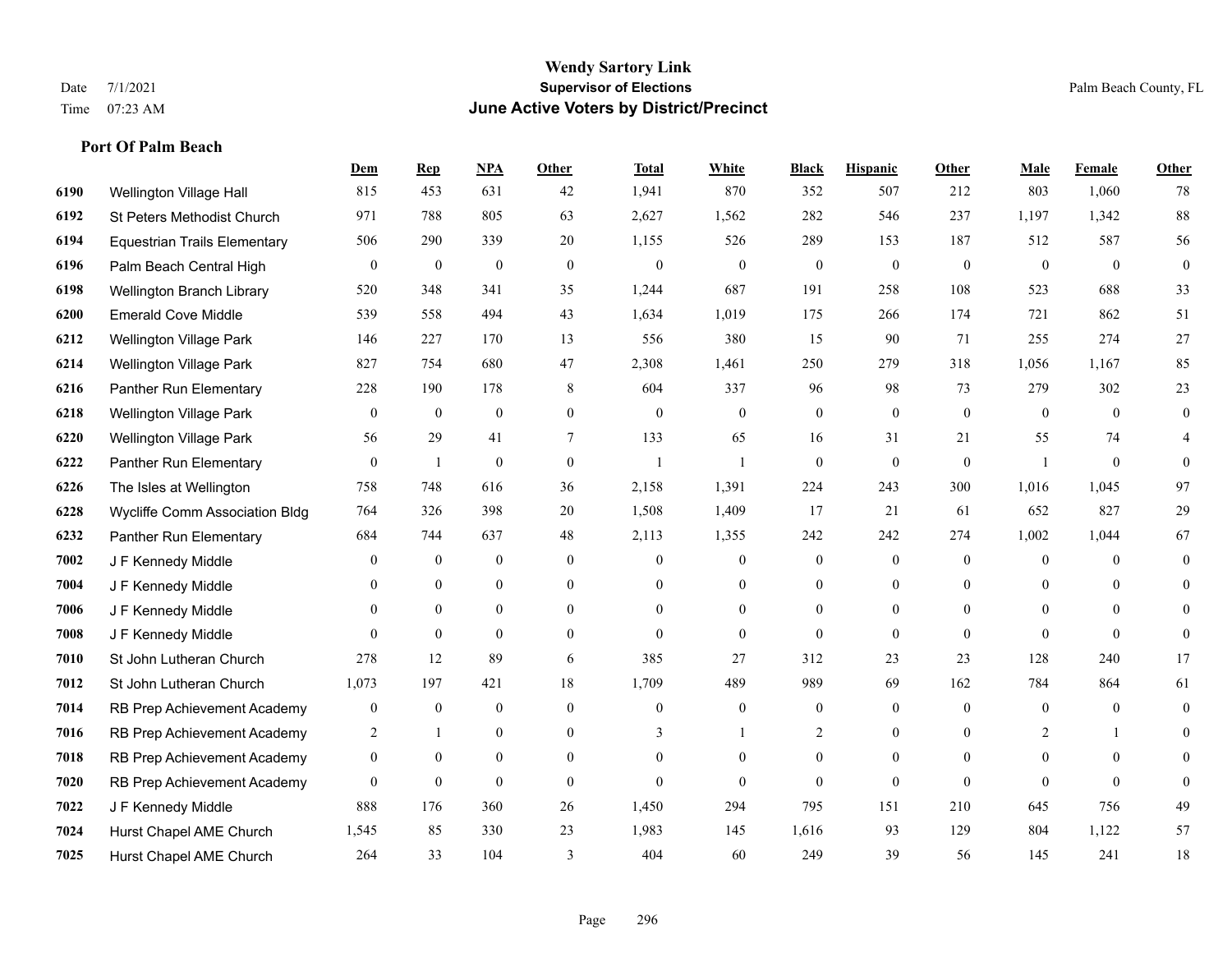## **Port Of Palm Beach**

|      |                                  | Dem              | <b>Rep</b>       | NPA              | <b>Other</b>     | <b>Total</b>     | <b>White</b>     | <b>Black</b>     | <b>Hispanic</b>  | Other          | <b>Male</b>  | Female       | <b>Other</b>     |
|------|----------------------------------|------------------|------------------|------------------|------------------|------------------|------------------|------------------|------------------|----------------|--------------|--------------|------------------|
| 7026 | Lindsey Davis Senior Comm Ctr    | 2,261            | 75               | 407              | 19               | 2,762            | 58               | 2,487            | 37               | 180            | 1,103        | 1,563        | 96               |
| 7028 | <b>Wells Recreation Center</b>   | 1,826            | 138              | 461              | 19               | 2,444            | 233              | 1,914            | 100              | 197            | 1,045        | 1,309        | 90               |
| 7030 | Riviera Beach Marina Event Ctr   | 196              | 297              | 173              | 22               | 688              | 550              | 47               | 46               | 45             | 346          | 322          | $20\,$           |
| 7032 | <b>Crossroads Baptist Church</b> | $\boldsymbol{0}$ | $\mathbf{0}$     | $\boldsymbol{0}$ | $\boldsymbol{0}$ | $\boldsymbol{0}$ | $\boldsymbol{0}$ | $\mathbf{0}$     | $\mathbf{0}$     | $\mathbf{0}$   | $\mathbf{0}$ | $\mathbf{0}$ | $\mathbf{0}$     |
| 7034 | Suncoast High                    | 1,295            | 201              | 498              | 25               | 2,019            | 364              | 1.213            | 147              | 295            | 838          | 1,103        | 78               |
| 7036 | RB Prep Achievement Academy      | 0                | $\boldsymbol{0}$ | 6                | $\boldsymbol{0}$ | 6                | $\boldsymbol{0}$ | $\boldsymbol{0}$ | $\boldsymbol{0}$ | 6              | 4            |              |                  |
| 7038 | RB Prep Achievement Academy      | $\overline{0}$   | $\mathbf{0}$     | $\mathbf{0}$     | $\mathbf{0}$     | $\theta$         | $\boldsymbol{0}$ | $\mathbf{0}$     | $\mathbf{0}$     | $\theta$       | $\Omega$     | $\theta$     | $\mathbf{0}$     |
| 7040 | Mary McLeod Bethune Elementa     | 1,229            | 53               | 247              | 16               | 1,545            | 34               | 1,368            | 45               | 98             | 606          | 892          | 47               |
| 7041 | Mary McLeod Bethune Elementa     | 388              | 32               | 119              | 8                | 547              | 42               | 419              | 27               | 59             | 203          | 320          | 24               |
| 7042 | Dan Calloway Complex             | 1,718            | 73               | 361              | 20               | 2,172            | 42               | 1,923            | 44               | 163            | 879          | 1,231        | 62               |
| 7044 | <b>Wells Recreation Center</b>   | 1,384            | 87               | 351              | 15               | 1,837            | 186              | 1,454            | 63               | 134            | 754          | 1,012        | 71               |
| 7046 | Riviera Beach Marina Event Ctr   | 36               | 30               | 15               | 5                | 86               | 72               | 7                | $\overline{c}$   | 5              | 48           | 37           | 1                |
| 7048 | <b>Crossroads Baptist Church</b> | 279              | 8                | 78               | 9                | 374              | 6                | 316              | 26               | 26             | 121          | 238          | 15               |
| 7050 | <b>Crossroads Baptist Church</b> |                  | $\overline{2}$   | 1                | $\overline{0}$   | $\overline{4}$   | 3                | $\boldsymbol{0}$ | $\boldsymbol{0}$ | -1             |              | 3            | $\mathbf{0}$     |
| 7052 | <b>Crossroads Baptist Church</b> | 0                | $\overline{0}$   | $\mathbf{0}$     | $\mathbf{0}$     | $\mathbf{0}$     | $\mathbf{0}$     | $\mathbf{0}$     | $\overline{0}$   | $\overline{0}$ | $\mathbf{0}$ | $\mathbf{0}$ | $\mathbf{0}$     |
| 7054 | <b>Crossroads Baptist Church</b> | 984              | 69               | 289              | 13               | 1,355            | 112              | 1,028            | 72               | 143            | 577          | 717          | 61               |
| 7056 | <b>Crossroads Baptist Church</b> | $\overline{0}$   | $\mathbf{0}$     | $\boldsymbol{0}$ | $\boldsymbol{0}$ | $\boldsymbol{0}$ | $\mathbf{0}$     | $\mathbf{0}$     | $\mathbf{0}$     | $\mathbf{0}$   | $\mathbf{0}$ | $\mathbf{0}$ | $\boldsymbol{0}$ |
| 7058 | Palm Beach Lakes High            | 1,430            | 363              | 599              | 41               | 2,433            | 809              | 1,097            | 305              | 222            | 985          | 1,349        | 99               |
| 7060 | Ephesus Junior Academy           | 1,171            | 64               | 226              | 16               | 1,477            | 104              | 1,215            | 50               | 108            | 598          | 832          | 47               |
| 7062 | Mangonia Park Town Hall          | 714              | 40               | 177              | $10\,$           | 941              | 81               | 752              | 39               | 69             | 376          | 537          | $28\,$           |
| 7064 | Grace Episcopal Church           | 1,306            | 162              | 429              | 33               | 1,930            | 337              | 1,264            | 127              | 202            | 822          | 1,019        | 89               |
| 7066 | Northboro Elementary             | 1,067            | 186              | 415              | 30               | 1,698            | 457              | 908              | 162              | 171            | 761          | 866          | 71               |
| 7068 | Pleasant City Community Center   | 934              | 245              | 478              | 35               | 1,692            | 783              | 584              | 172              | 153            | 805          | 804          | 83               |
| 7070 | Northboro Elementary             | 459              | 396              | 367              | 40               | 1,262            | 1,012            | 65               | 82               | 103            | 583          | 646          | 33               |
| 7072 | <b>Egret Lake Elementary</b>     | 478              | 110              | 232              | 6                | 826              | 216              | 366              | 134              | 110            | 355          | 439          | 32               |
| 7074 | <b>Egret Lake Elementary</b>     | 199              | 34               | 85               | 9                | 327              | 55               | 193              | 33               | 46             | 141          | 178          | 8                |
| 7076 | <b>Egret Lake Elementary</b>     | 3                | $\overline{2}$   | $\overline{1}$   | $\mathbf{0}$     | 6                | $\overline{4}$   |                  | $\mathbf{0}$     | $\overline{1}$ | 5            | -1           | $\mathbf{0}$     |
| 7078 | <b>Egret Lake Elementary</b>     | 358              | 100              | 145              | 16               | 619              | 419              | 103              | 48               | 49             | 240          | 357          | 22               |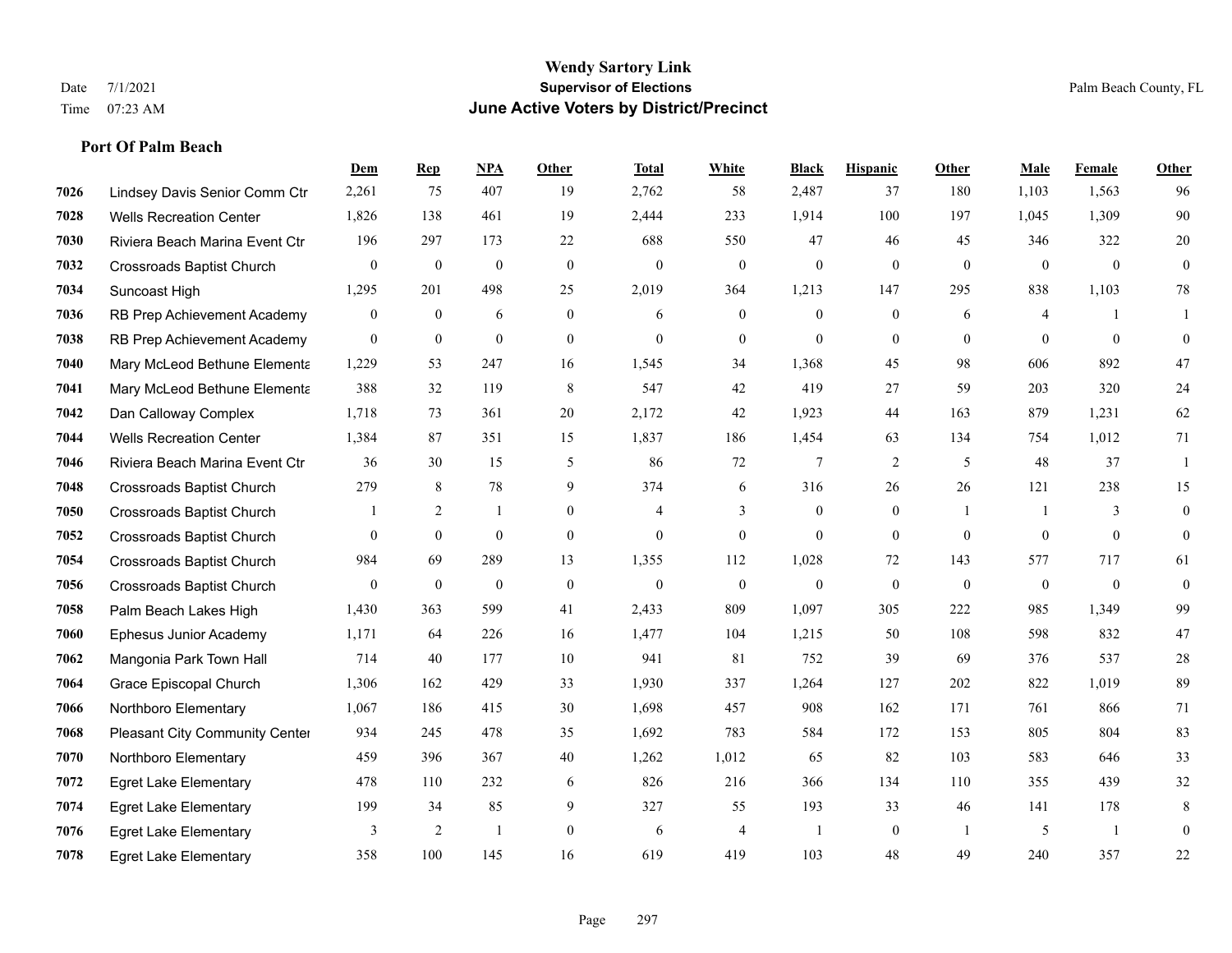## **Wendy Sartory Link** Date 7/1/2021 **Supervisor of Elections** Palm Beach County, FL Time 07:23 AM **June Active Voters by District/Precinct**

# **Dem Rep NPA Other Total White Black Hispanic Other Male Female Other** Egret Lake Elementary 23 3 0 0 26 25 0 0 1 6 19 1 Seminole Trails Elementary 1,040 314 490 29 1,873 680 710 261 222 812 976 85 Sharon Christian Church 741 272 429 45 1,487 601 444 279 163 608 821 58 Bear Lakes Middle 35 17 12 1 65 25 14 10 16 25 36 4 Whitehall Clubhouse #3 678 481 441 50 1,650 1,045 245 193 167 770 831 49 Bear Lakes Middle 1,295 472 795 57 2,619 1,037 899 370 313 1,135 1,360 124 Palm Beach Lakes High 117 36 76 3 232 85 66 24 57 106 112 14 Salvation Army Activity Hall 599 78 279 12 968 159 504 128 177 411 509 48 Salvation Army Activity Hall 832 308 479 31 1,650 678 529 253 190 664 907 79 U M Church of Palm Beaches 21 17 18 1 57 45 2 9 1 29 24 4 U M Church of Palm Beaches 951 432 651 67 2,101 1,024 652 228 197 937 1,100 64 First Christian Church 733 178 322 24 1,257 412 621 100 124 477 734 46 WPB City Fire Station #5 742 381 409 24 1,556 954 271 185 146 669 835 52 Roosevelt Elementary 2,057 168 526 28 2,779 262 2,066 237 214 1,112 1,549 118 Chamber of Commerce 403 392 339 55 1,189 893 61 100 135 562 588 39 Adult Education Center 671 212 387 28 1,298 411 403 360 124 525 713 60 Adult Education Center 128 28 58 8 222 54 123 23 22 69 144 9 Adult Education Center 0 0 0 0 0 0 0 0 0 0 0 0 Adult Education Center 0 0 0 0 0 0 0 0 0 0 0 0 Adult Education Center 31 31 35 5 102 76 3 18 5 51 45 6 U M Church of Palm Beaches 277 111 173 8 569 204 205 107 53 245 294 30 U M Church of Palm Beaches 0 0 0 0 0 0 0 0 0 0 0 0 First Christian Church 1,222 141 339 15 1,717 200 1,235 117 165 751 904 62 First Christian Church 1,511 499 749 78 2,837 1,085 1,041 408 303 1,169 1,553 115 Westward Elementary 1,954 124 464 24 2,566 157 2,105 118 186 1,029 1,451 86 Alexander W Dreyfoos SOA High 820 815 733 70 2,438 1,861 115 210 252 1,236 1,132 70 WPB City Hall Flagler Gallery 675 654 576 78 1,983 1,556 83 138 206 996 914 73 Clayton Hutcheson Hall A 804 170 396 24 1,394 307 659 283 145 609 718 67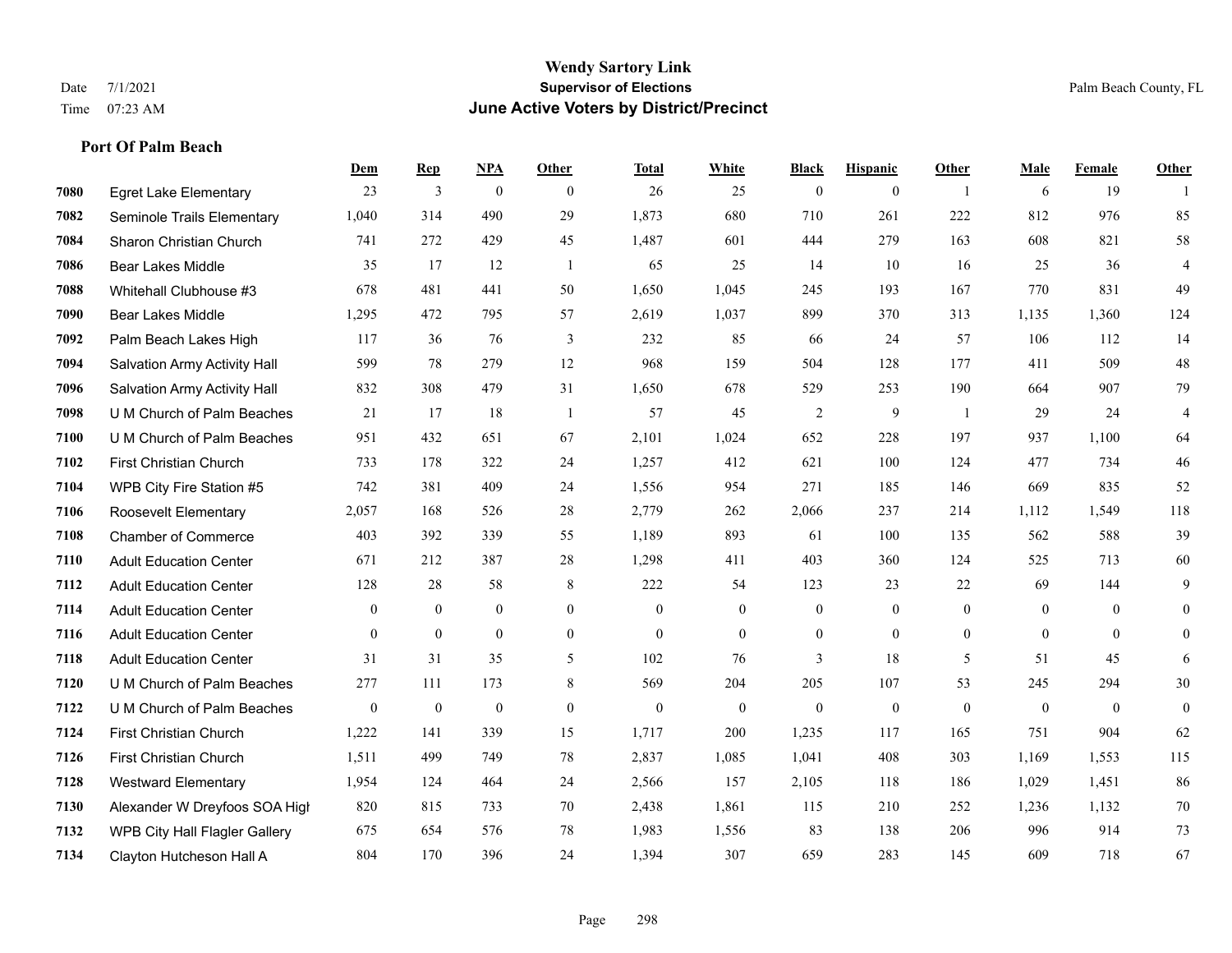## **Port Of Palm Beach**

|      |                                      | Dem     | <b>Rep</b>    | <b>NPA</b> | Other          | <b>Total</b> | White   | <b>Black</b> | <b>Hispanic</b> | Other  | Male    | Female  | Other          |
|------|--------------------------------------|---------|---------------|------------|----------------|--------------|---------|--------------|-----------------|--------|---------|---------|----------------|
| 7136 | <b>Haverhill Town Hall</b>           | 44      | 36            | 35         | 2              | 117          | 48      | 32           | 27              | 10     | 49      | 63      |                |
| 7138 | <b>Westgate Community Center</b>     | 1,545   | 446           | 894        | 29             | 2,914        | 686     | 944          | 986             | 298    | 1,297   | 1,475   | 142            |
| 7140 | <b>Haverhill Town Hall</b>           | 170     | 75            | 94         | $\overline{4}$ | 343          | 105     | 124          | 75              | 39     | 160     | 162     | 21             |
| 7142 | Clayton Hutcheson Hall B             | 34      |               | 12         | $\theta$       | 53           | 16      | 25           |                 |        | 23      | 30      | $\overline{0}$ |
| 7144 | Clayton Hutcheson Hall B             | 47      | $\rightarrow$ | 20         |                | 71           | 4       | 46           | 12              | 9      | 28      | 37      | 6              |
| 7146 | Clayton Hutcheson Hall B             | 237     | 15            | 96         |                | 350          | 25      | 223          | 79              | 23     | 126     | 209     | 15             |
| 7148 | <b>Howard Park Community Center</b>  | 73      | 25            | 43         |                | 146          | 63      | 36           | 27              | 20     | 73      | 66      |                |
| 7149 | <b>Howard Park Community Center</b>  | 60      | 11            | 47         |                | 119          | 17      | 49           | 32              | 21     | 54      | 55      | 10             |
| 7150 | <b>Howard Park Community Center</b>  | 356     | 277           | 298        | 36             | 967          | 775     | 38           | 86              | 68     | 486     | 454     | 27             |
| 7152 | <b>WPB City Hall Flagler Gallery</b> | 475     | 451           | 278        | 42             | 1,246        | 987     | 44           | 116             | 99     | 483     | 714     | 49             |
| 7154 | Morton & Barbara Mandel Cente        | 148     | 374           | 158        | 19             | 699          | 622     |              | 13              | 56     | 319     | 359     | 21             |
|      | <b>Port Of Palm Beach</b>            | 133,186 | 83,010        | 80,190     | 6,183          | 302,569      | 163,800 | 71,638       | 39,039          | 28,092 | 133,731 | 158,173 | 10,665         |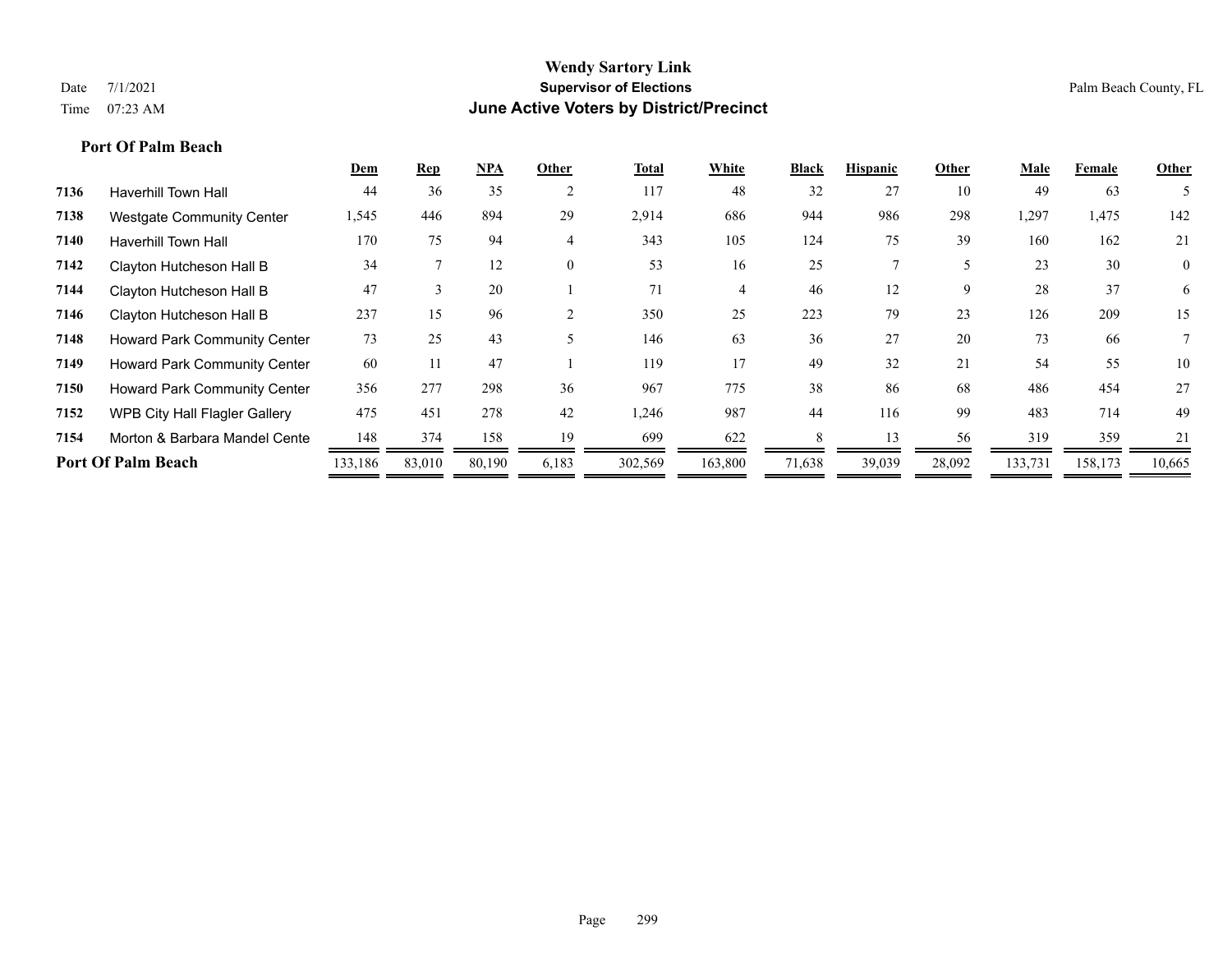| Date<br>Time | 7/1/2021<br>$07:23 \text{ AM}$ |            |            |            |       | <b>Wendy Sartory Link</b><br><b>Supervisor of Elections</b><br>June Active Voters by District/Precinct |              |              |                 |              |      |        | Palm Beach County, FL |
|--------------|--------------------------------|------------|------------|------------|-------|--------------------------------------------------------------------------------------------------------|--------------|--------------|-----------------|--------------|------|--------|-----------------------|
|              | <b>Renaissance Comm Dev</b>    |            |            |            |       |                                                                                                        |              |              |                 |              |      |        |                       |
|              |                                | <u>Dem</u> | <b>Rep</b> | <u>NPA</u> | Other | <u>Total</u>                                                                                           | <b>White</b> | <b>Black</b> | <b>Hispanic</b> | <b>Other</b> | Male | Female | Other                 |
| 3187         | Christ Fellowship Church BB    | 696        | 390        | 567        | 55    | 1.708                                                                                                  | 975          | 261          | 282             | 190          | 798  | 852    | 58                    |
|              | <b>Renaissance Comm Dev</b>    | 696        | 390        | 567        | 55    | .,708                                                                                                  | 975          | 261          | 282             | 190          | 798  | 852    | 58                    |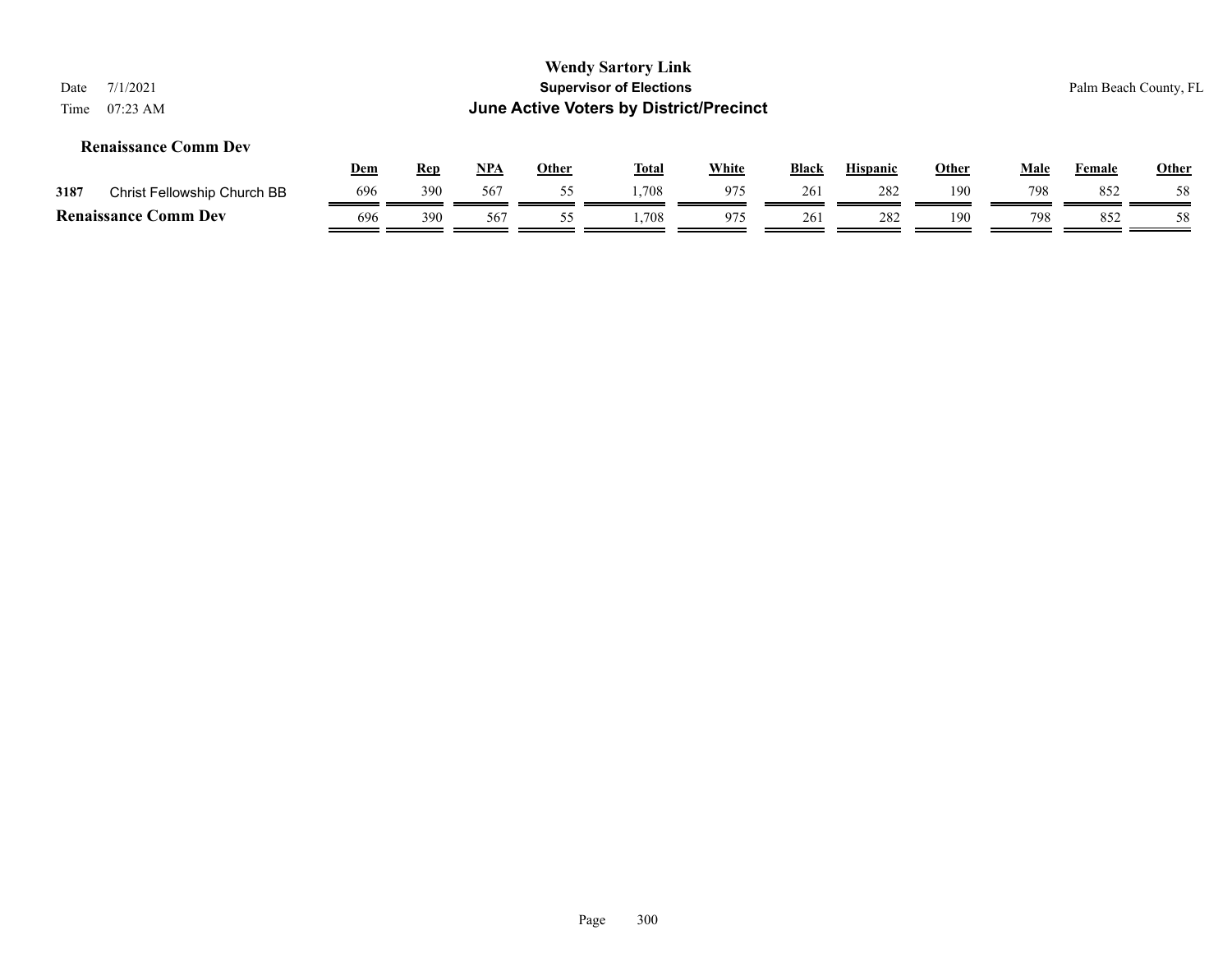## **Sonoma Bay Comm Dev**

|      |                            | Dem | Rep | <b>NPA</b> | Other | <b>Total</b> | <b>White</b> | <b>Black</b> | <b>Hispanic</b> | Other | Male | Female | <u>Other</u> |
|------|----------------------------|-----|-----|------------|-------|--------------|--------------|--------------|-----------------|-------|------|--------|--------------|
| 7025 | Hurst Chapel AME Church    |     |     | 104        |       | 404          | 60           | 249          | 30              |       | 45،  | 241    |              |
|      | <b>Sonoma Bay Comm Dev</b> | 264 |     | 04 ا       |       | 404          |              | 249          | 30.             |       |      | 241    |              |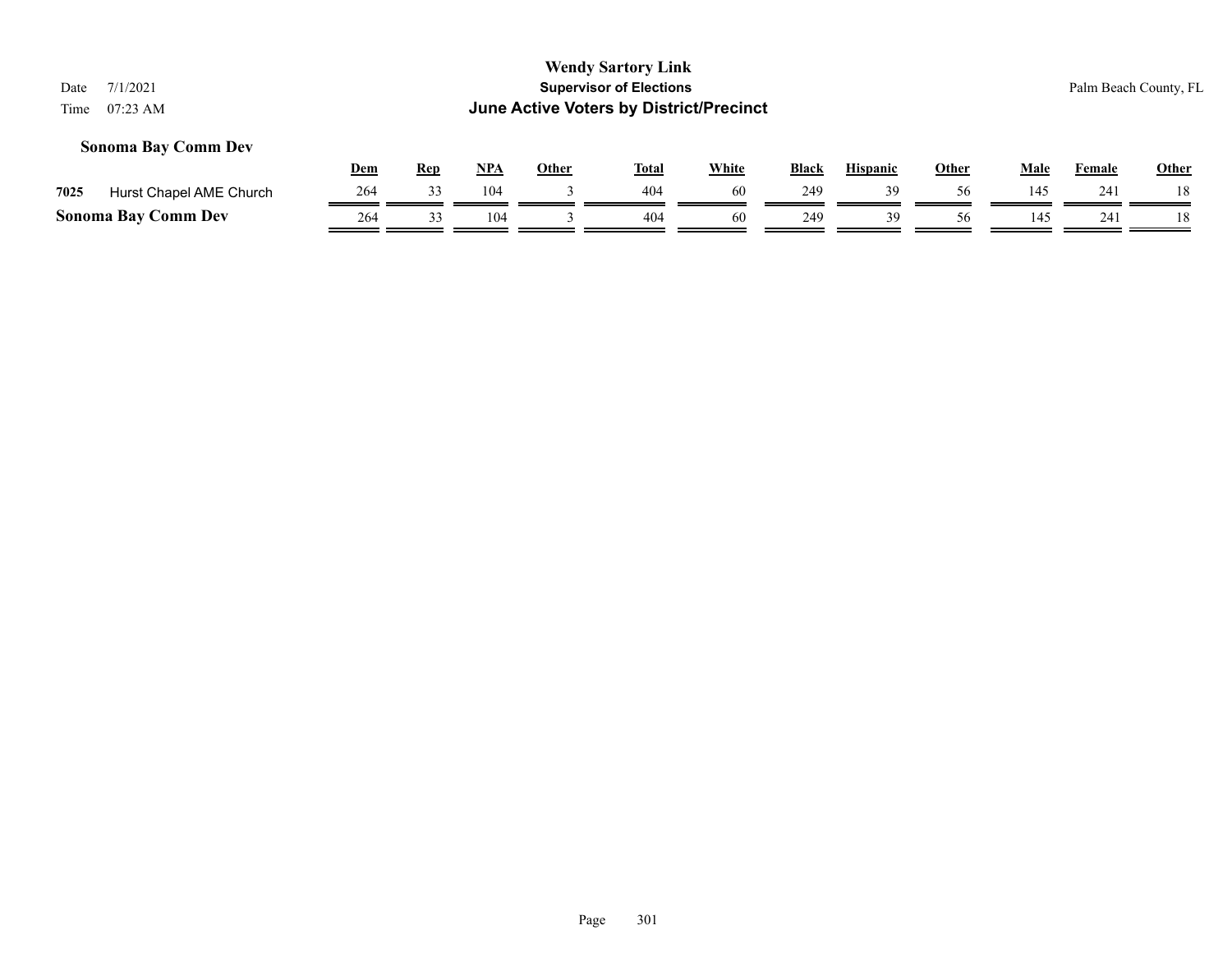| Date<br>Time | 7/1/2021<br>07:23 AM       |            |            |            |              | <b>Wendy Sartory Link</b><br><b>Supervisor of Elections</b><br>June Active Voters by District/Precinct |              |              |                 |              |          |               | Palm Beach County, FL |
|--------------|----------------------------|------------|------------|------------|--------------|--------------------------------------------------------------------------------------------------------|--------------|--------------|-----------------|--------------|----------|---------------|-----------------------|
|              | <b>Seminole Imprv Dist</b> | <u>Dem</u> | <b>Rep</b> | <u>NPA</u> | <b>Other</b> | <b>Total</b>                                                                                           | <b>White</b> | <b>Black</b> | <b>Hispanic</b> | <b>Other</b> | Male     | <b>Female</b> | Other                 |
| 6072         | Seminole Ridge High        | 440        | 419        | 406        | 38           | 1,303                                                                                                  | 594          | 245          | 348             | 116          | 608      | 673           | 22                    |
| 6073         | Seminole Ridge High        | $\Omega$   |            | $\theta$   |              |                                                                                                        | $\Omega$     | $\Omega$     |                 |              | $\theta$ | 0             |                       |

**Seminole Imprv Dist**  $\frac{440}{449}$   $\frac{419}{49}$   $\frac{406}{406}$   $\frac{38}{406}$   $\frac{1,303}{408}$   $\frac{594}{408}$   $\frac{245}{408}$   $\frac{348}{408}$   $\frac{116}{408}$   $\frac{608}{408}$   $\frac{673}{408}$   $\frac{22}{408}$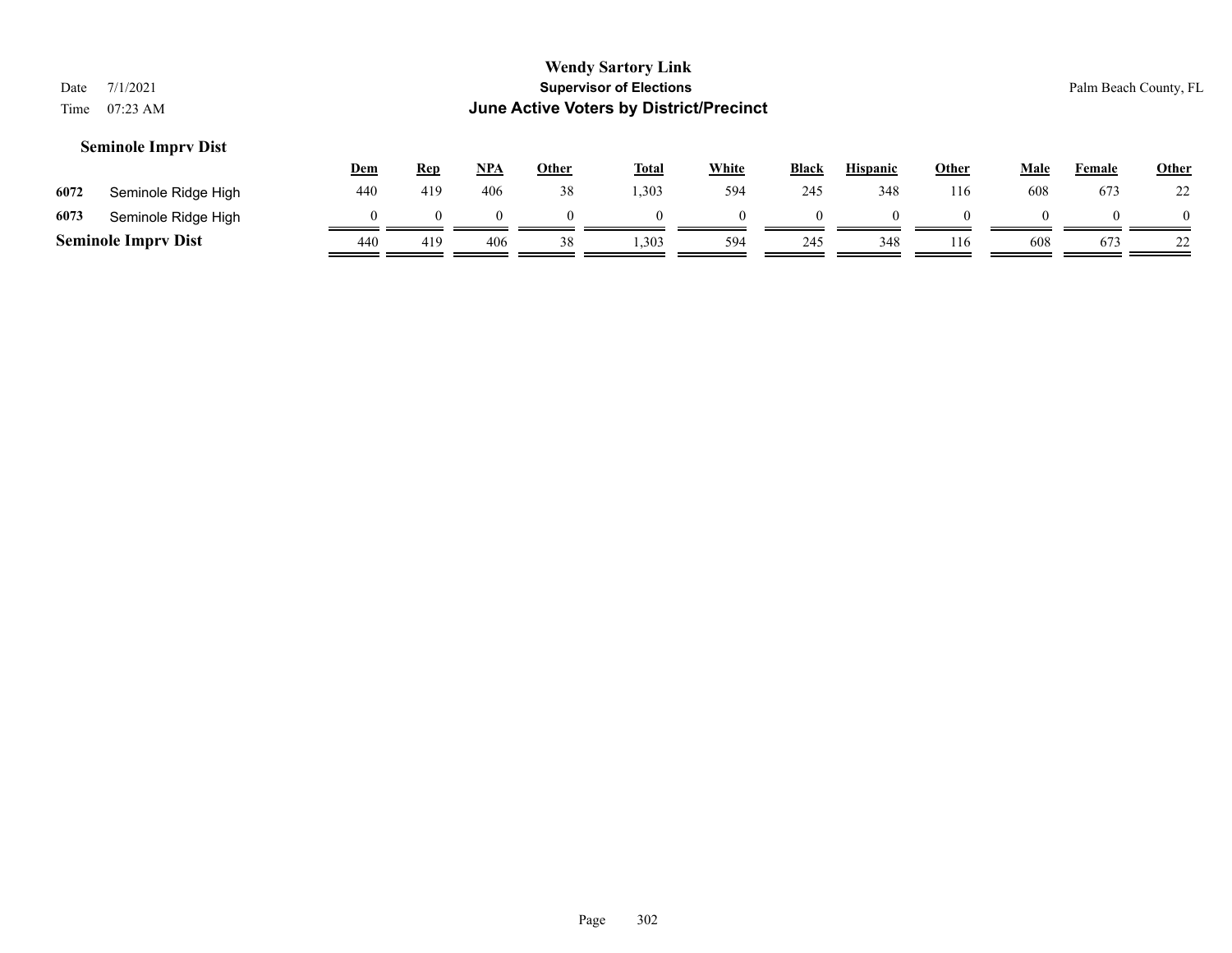## **Terracina Comm Dev Dist**

|      |                              | <b>Dem</b> | Rep | <b>NPA</b> | Other | <b>Total</b> | White | <b>Black</b> | <b>Hispanic</b> | Other | Male | Female | Other |
|------|------------------------------|------------|-----|------------|-------|--------------|-------|--------------|-----------------|-------|------|--------|-------|
| 2052 | Elks Lodge #1352             | 551        | 155 | 269        |       | 994          | 183   | 466          | 150             | 193   | 460  | 494    | 40    |
|      | Comm Dev Dist<br>Terracina ( | 551        | 55  | 269        |       | 994          | 183   | 466          |                 | 193   | 460  | 494    | 40    |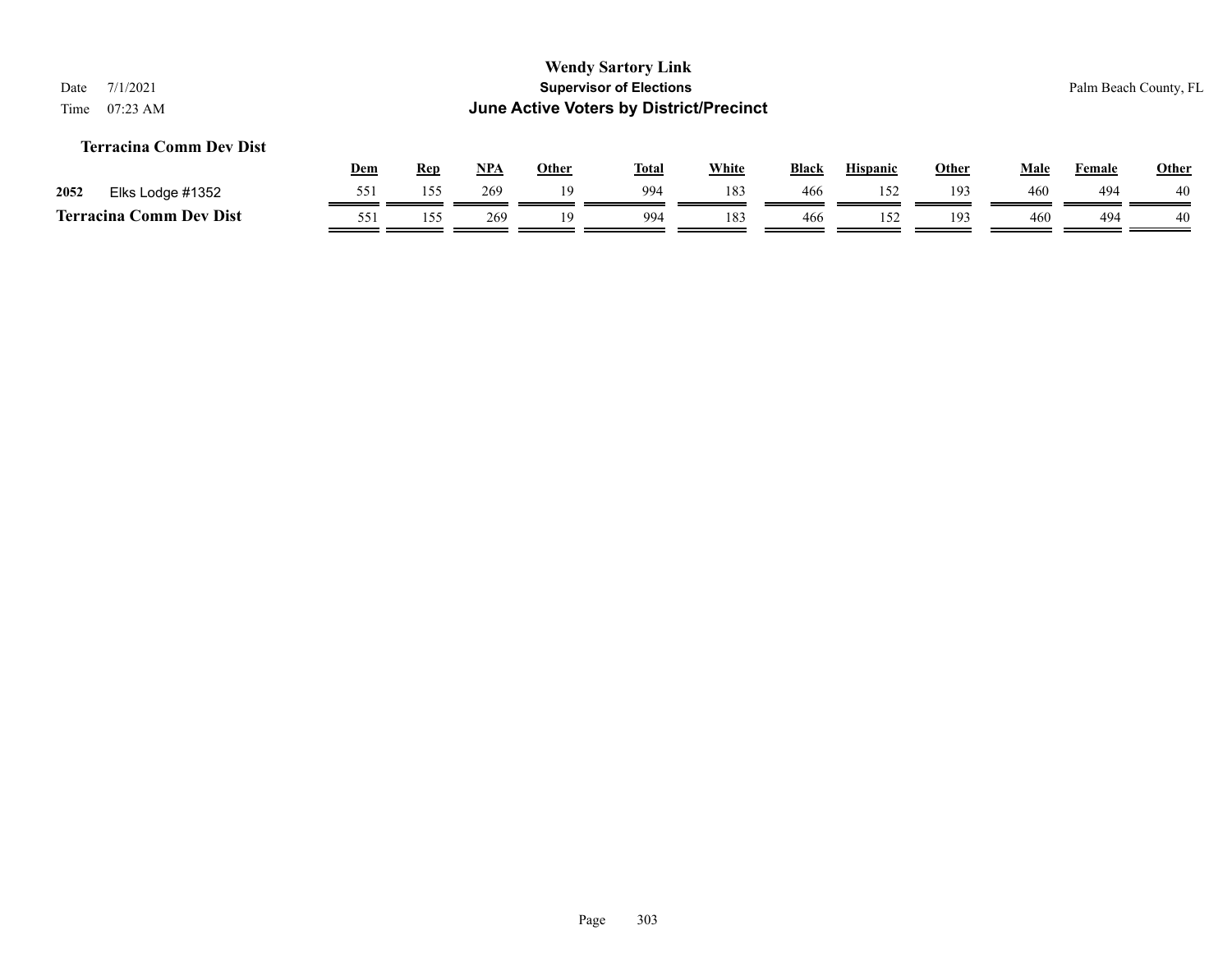## **Thousand Comm Dev Dist**

|                               | Dem | Rep | NP/ | Other | <b>Total</b> | <b>White</b> | Black | Hispanic | Other | Male | Female | <b>Other</b> |
|-------------------------------|-----|-----|-----|-------|--------------|--------------|-------|----------|-------|------|--------|--------------|
| 7022<br>J F Kennedy Middle    | 888 | 176 | 360 |       | ,450         | 294          | 795   | 15)      | 210   | 645  | 756    | 49           |
| <b>Thousand Comm Dev Dist</b> | 888 | 176 | 360 | 26    | ,450         | 294          | 795   | 15.      | 210   | 645  | 756    | 49           |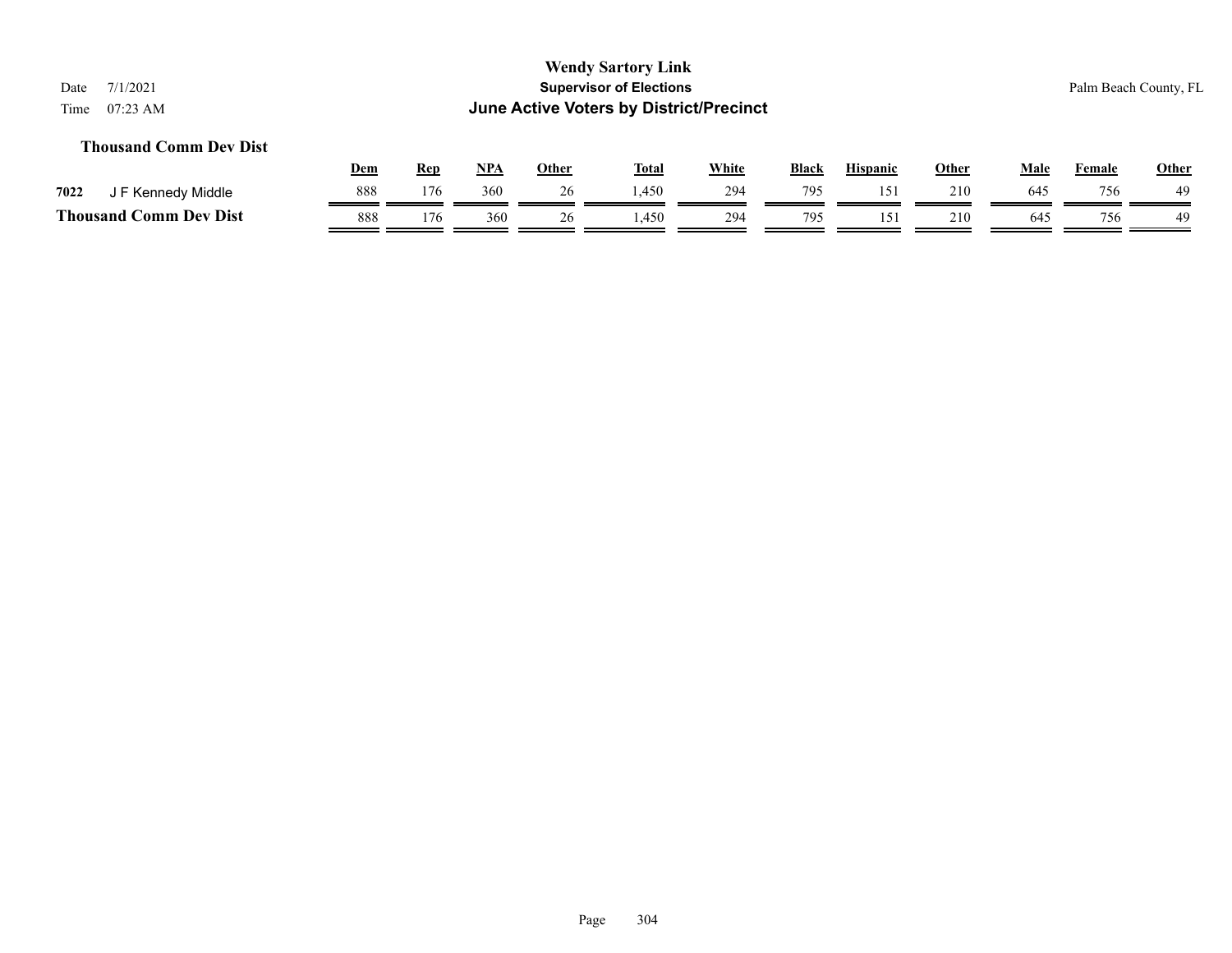## **Vista Comm Dev Dist**

|                            | Dem | Ren | NP/          | Other | <b>Total</b> | White | <b>Black</b> | <b>Hispanic</b> | Other | Male | $\sim$ $\sim$<br>Female | Other          |
|----------------------------|-----|-----|--------------|-------|--------------|-------|--------------|-----------------|-------|------|-------------------------|----------------|
| 2021<br>Jeaga Middle       | 160 |     | $12^{\circ}$ |       |              | 110   | 118          | $\sim$          | 50    | 122  | 206                     |                |
| <b>Vista Comm Dev Dist</b> | 160 |     | $\sim$       |       | 351<br>ر ب   | 110   | 118          |                 | 50    | 133  | 206                     | $\overline{1}$ |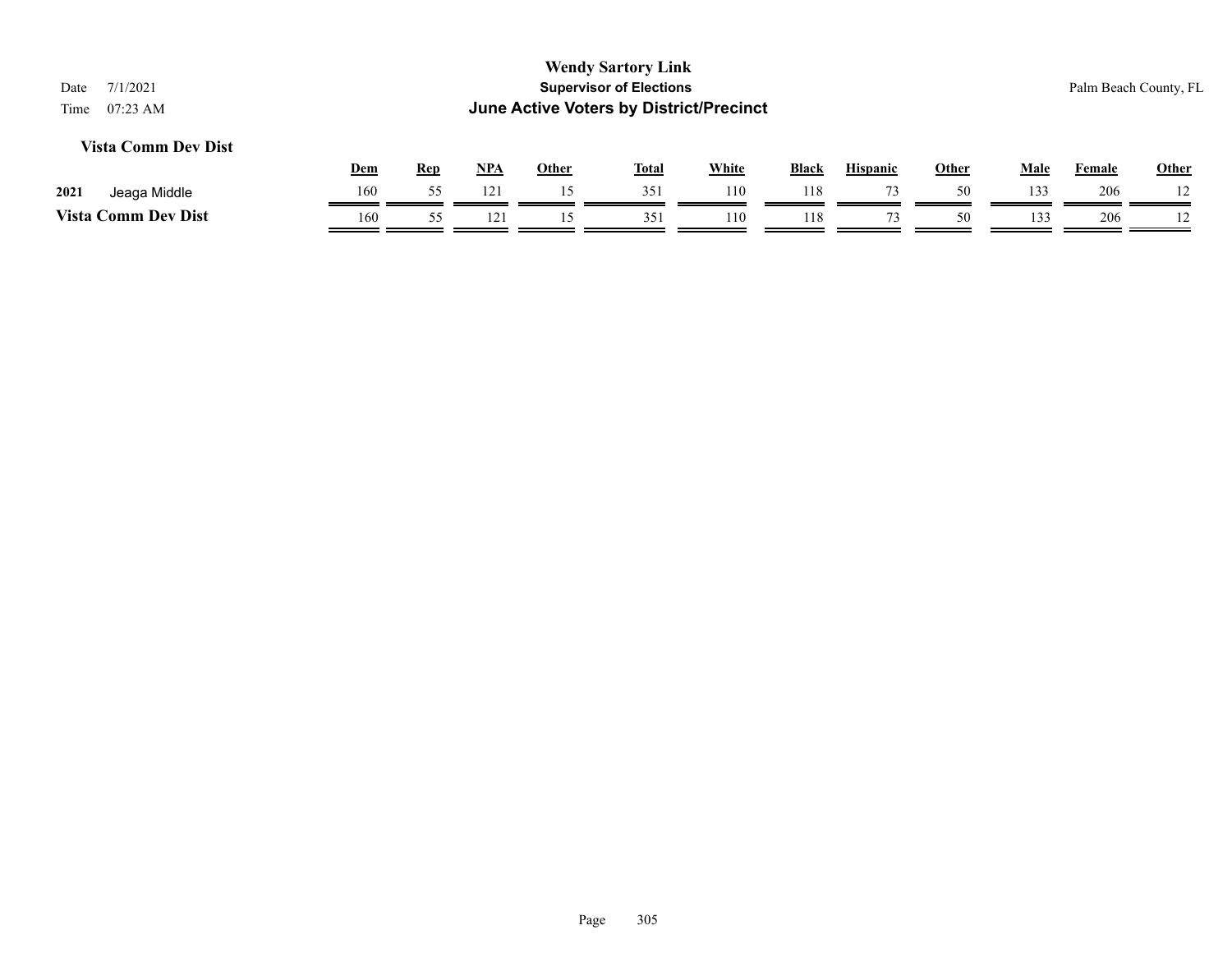## **Winston Comm Dev Dist**

|                  |                      | Dem | Rep | <b>NPA</b> | Other | <b>Total</b> | White | <b>Black</b> | <b>Hispanic</b> | Other          | Male | Female | <b>Other</b> |
|------------------|----------------------|-----|-----|------------|-------|--------------|-------|--------------|-----------------|----------------|------|--------|--------------|
| 3104             | American German Club | 410 | 347 | 371        |       | 1.161        | 809   | 89           | 136             | $\overline{1}$ | 539  | 578    | 44           |
| <b>Winston C</b> | <b>Comm Dev Dist</b> | 410 | 347 | 37         |       | .161         | 809   | 89           | 136             |                | 539  | 578    | 44           |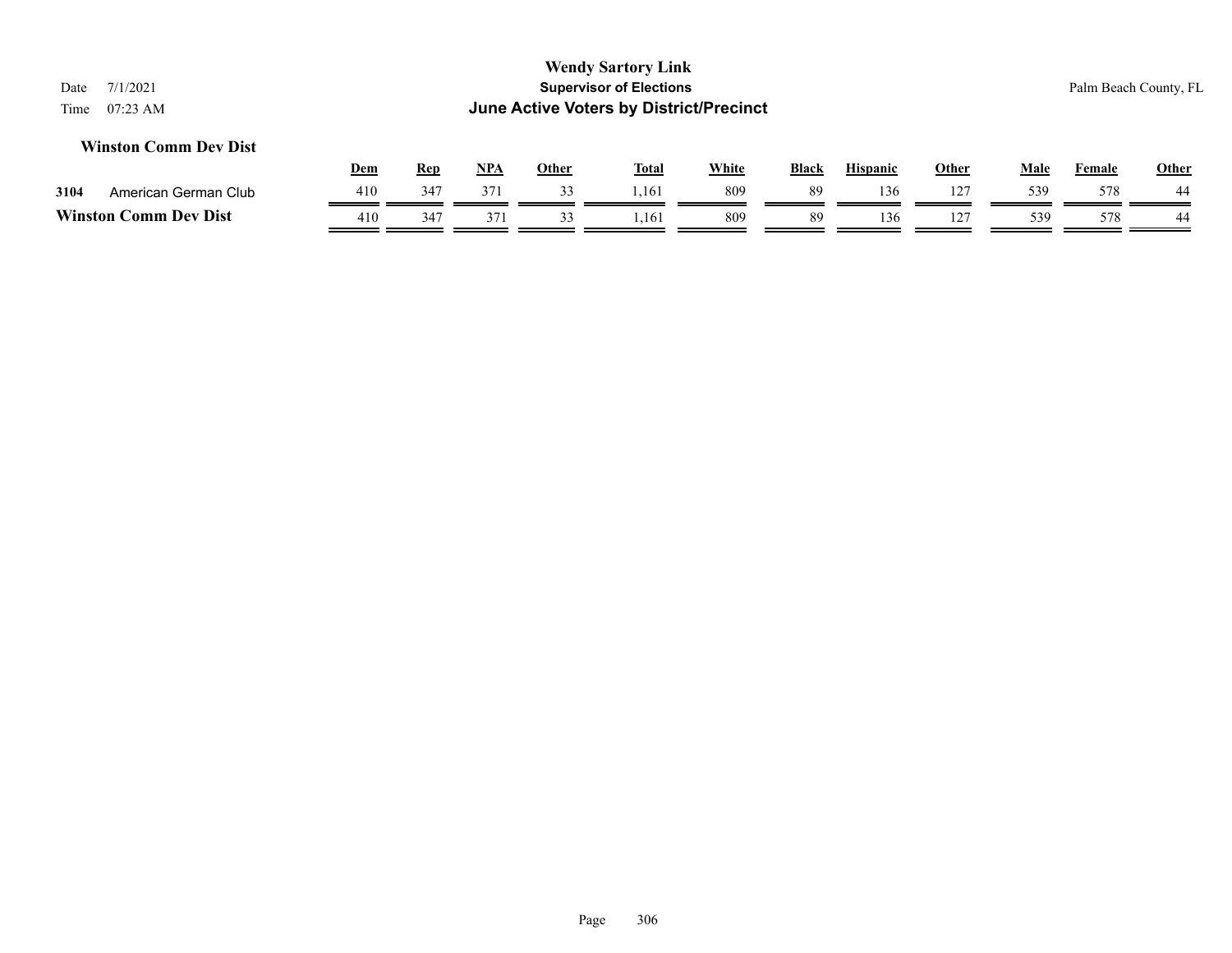| 7/1/2021<br>Date<br>$07:23$ AM<br>Time |     |            |       |              | <b>Wendy Sartory Link</b><br><b>Supervisor of Elections</b><br>June Active Voters by District/Precinct |              |              |                 |              |      |        | Palm Beach County, FL |
|----------------------------------------|-----|------------|-------|--------------|--------------------------------------------------------------------------------------------------------|--------------|--------------|-----------------|--------------|------|--------|-----------------------|
| <b>Wyndam Park Comm Dev</b>            | Dem | <b>Rep</b> | $NPA$ | <b>Other</b> | <b>Total</b>                                                                                           | <b>White</b> | <b>Black</b> | <b>Hispanic</b> | <b>Other</b> | Male | Female | Other                 |
| Pine Jog Environmental Center<br>2094  | 372 | 78         | 204   |              | 665                                                                                                    | 113          | 264          | 171             | 117          | 276  | 360    | 29                    |
| <b>Wyndam Park Comm Dev</b>            | 372 | 78         | 204   | 665          | 113                                                                                                    | 264          | 171          | 117             | 276          | 360  | 29     |                       |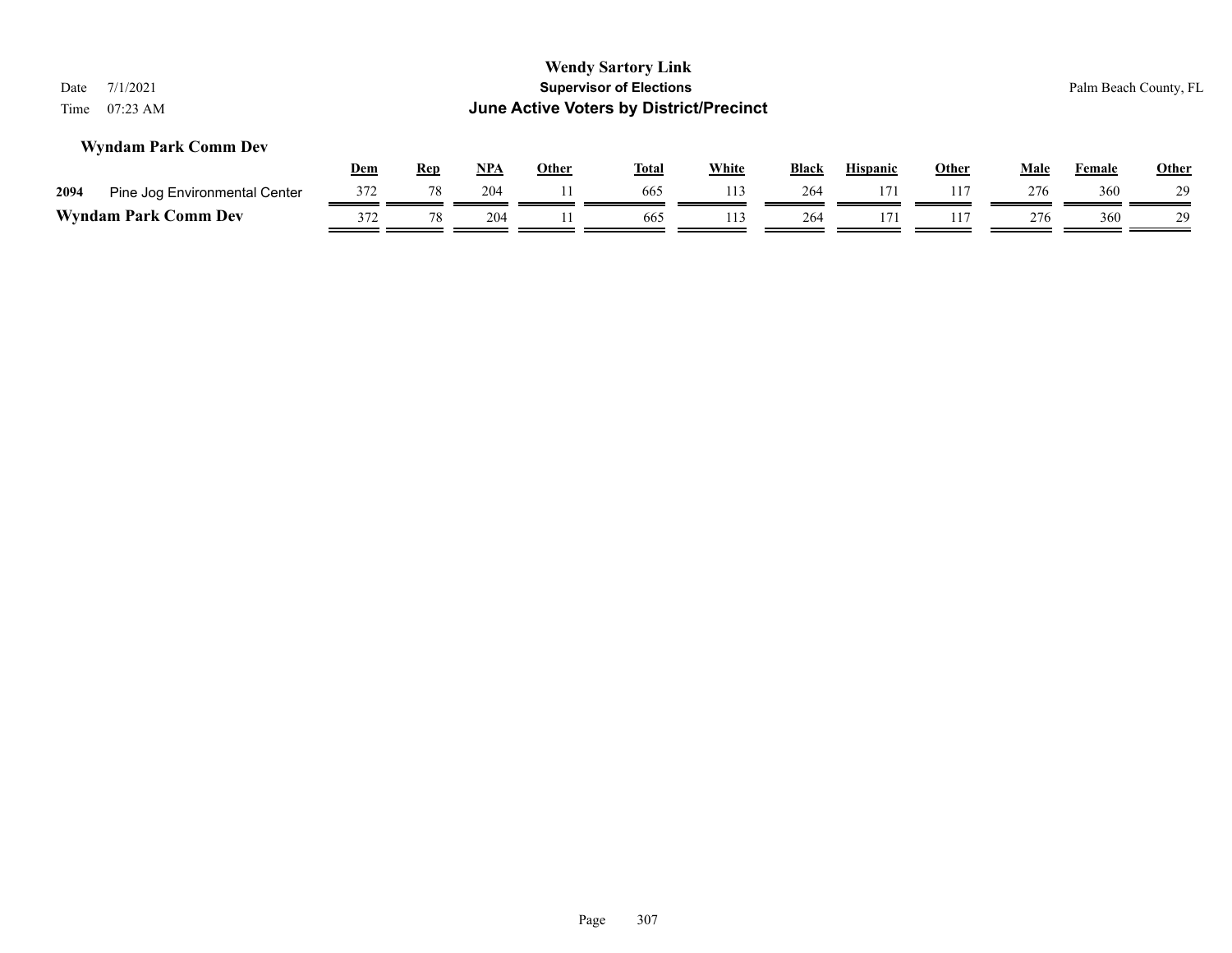| 7/1/2021<br>Date<br>$07:23$ AM<br>Time |            |            |            |              | <b>Wendy Sartory Link</b><br><b>Supervisor of Elections</b><br>June Active Voters by District/Precinct |              |              |                 |       |             |               | Palm Beach County, FL |
|----------------------------------------|------------|------------|------------|--------------|--------------------------------------------------------------------------------------------------------|--------------|--------------|-----------------|-------|-------------|---------------|-----------------------|
| Ward 1                                 | <b>Dem</b> | <b>Rep</b> | <u>NPA</u> | <b>Other</b> | <u>Total</u>                                                                                           | <b>White</b> | <b>Black</b> | <b>Hispanic</b> | Other | <u>Male</u> | <b>Female</b> | <b>Other</b>          |
| 3082<br>Atlantis City Hall             | 486        | 904        | 441        | 41           | 1,872                                                                                                  | 1,621        | 38           | 90              | 123   | 860         | 969           | 43                    |
| Ward 1                                 | 486        | 904        | 44)        | 41           | 1.872                                                                                                  | 1,621        | 38           | 90              | 123   | 860         | 969           | 43                    |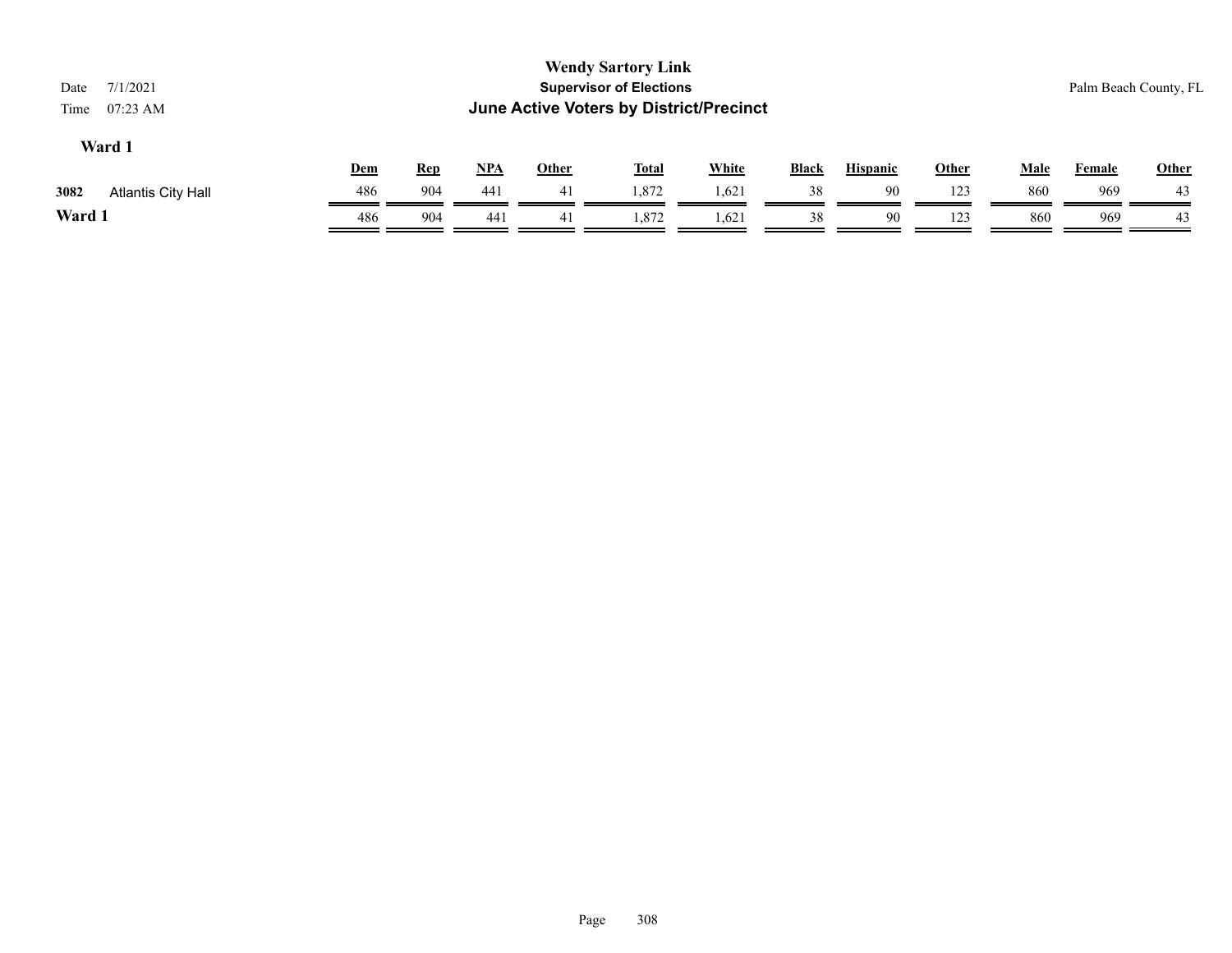|      |                                   | Dem   | <b>Rep</b> | NPA   | Other          | <b>Total</b> | White | <b>Black</b> | <b>Hispanic</b> | Other          | Male  | Female | Other          |
|------|-----------------------------------|-------|------------|-------|----------------|--------------|-------|--------------|-----------------|----------------|-------|--------|----------------|
| 3185 | Christ Fellowship Church BB       | 263   | 175        | 173   | 26             | 637          | 403   | 70           | 96              | 68             | 300   | 316    | 21             |
| 3186 | Christ Fellowship Church BB       | 185   | 123        | 138   | 10             | 456          | 321   | 39           | 63              | 33             | 201   | 234    | 21             |
| 3187 | Christ Fellowship Church BB       | 696   | 390        | 567   | 55             | 1,708        | 975   | 261          | 282             | 190            | 798   | 852    | 58             |
| 3192 | Leisureville #1 Clubhouse         | 556   | 404        | 363   | 41             | 1,364        | 1,033 | 109          | 127             | 95             | 542   | 774    | 48             |
| 3196 | Leisureville #3 Clubhouse         | 617   | 556        | 419   | 47             | 1,639        | 1,365 | 81           | 102             | 91             | 702   | 883    | 54             |
| 3198 | <b>BB Leisureville Clubhouse</b>  | 492   | 522        | 311   | 36             | 1,361        | 1,127 | 61           | 112             | 61             | 551   | 772    | 38             |
| 3200 | Golfview Harbour Clubhouse        | 614   | 403        | 397   | 28             | 1,442        | 984   | 204          | 108             | 146            | 646   | 748    | 48             |
| 3202 | <b>Golfview Harbour Clubhouse</b> | 64    | 65         | 48    | $\overline{7}$ | 184          | 137   | 28           | 8               | 11             | 88    | 90     | 6              |
| 4020 | Christ Fellowship Church BB       | 31    | 27         | 38    | $\overline{4}$ | 100          | 78    | 4            | 11              | $\overline{7}$ | 38    | 60     | $\overline{2}$ |
| 4022 | <b>Congress Middle</b>            | 826   | 238        | 397   | 40             | 1,501        | 546   | 647          | 157             | 151            | 620   | 820    | 61             |
| 4034 | <b>Crosspointe Elementary</b>     | 360   | 256        | 291   | 23             | 930          | 671   | 111          | 61              | 87             | 397   | 513    | 20             |
| 4050 | Hunter's Run Courtside Cafe       | 1,076 | 367        | 532   | 36             | 2,011        | 1,850 | 40           | 47              | 74             | 839   | 1,128  | 44             |
| 4052 | Crosspointe Elementary            | 119   | 82         | 83    | $\overline{3}$ | 287          | 173   | 58           | 23              | 33             | 141   | 140    | 6              |
| 4053 | <b>Crosspointe Elementary</b>     | 208   | 79         | 146   | 17             | 450          | 169   | 108          | 100             | 73             | 200   | 231    | 19             |
|      | <b>Boynton Beach Dist 1</b>       | 6,107 | 3,687      | 3,903 | 373            | 14,070       | 9,832 | 1,821        | 1,297           | 1,120          | 6,063 | 7,561  | 446            |
|      |                                   |       |            |       |                |              |       |              |                 |                |       |        |                |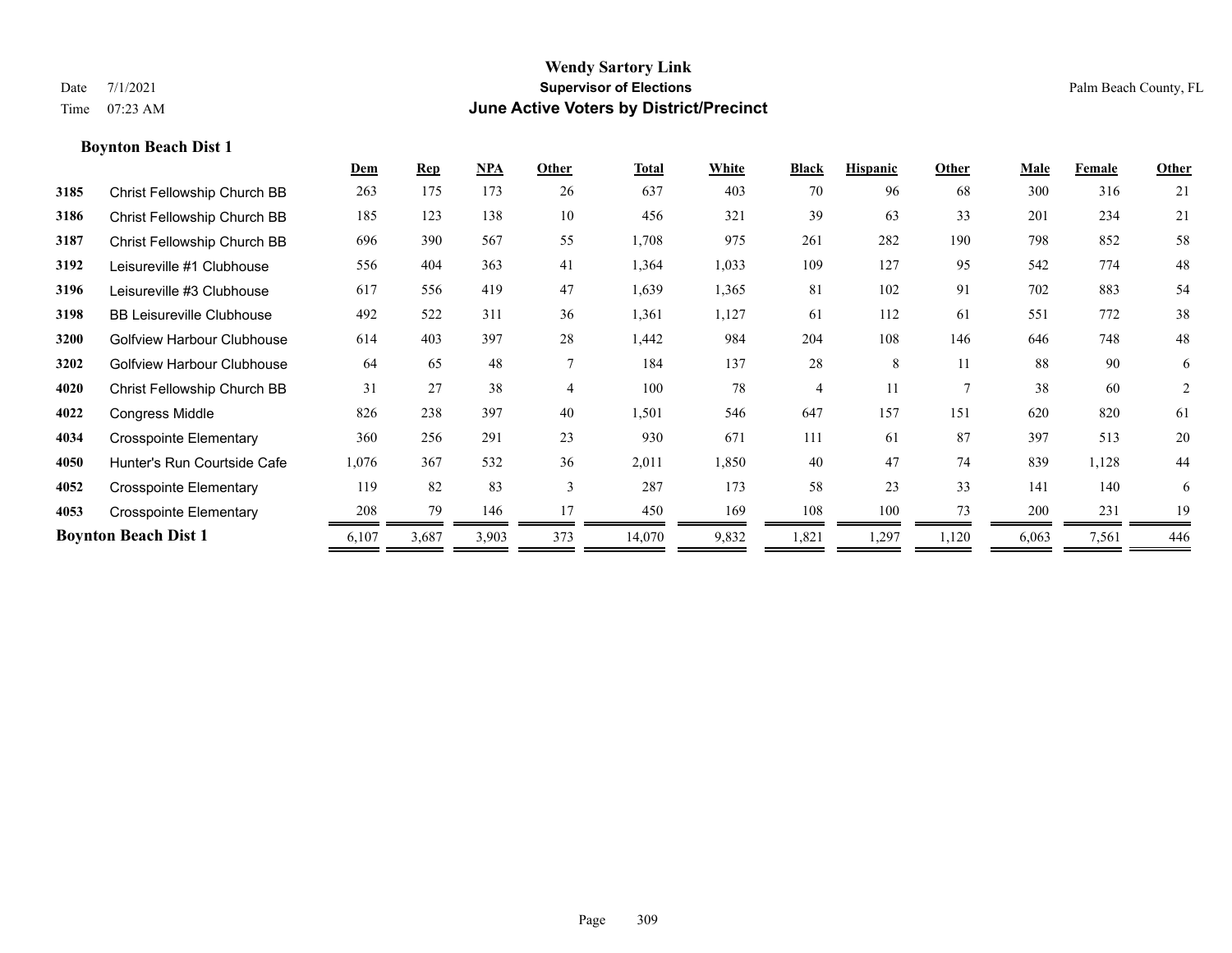|      |                                | <u>Dem</u> | <b>Rep</b> | NPA   | Other    | <b>Total</b> | White | <b>Black</b> | <b>Hispanic</b> | Other | Male  | Female | Other    |
|------|--------------------------------|------------|------------|-------|----------|--------------|-------|--------------|-----------------|-------|-------|--------|----------|
| 3188 | Christ Fellowship Church BB    | 413        | 305        | 352   | 20       | 1,090        | 674   | 221          | 122             | 73    | 536   | 519    | 35       |
| 3190 | Imagine Schools - Chancellor   | 295        | 147        | 206   | 20       | 668          | 381   | 134          | 91              | 62    | 336   | 317    | 15       |
| 4024 | Harvey E Oyer Jr Park          | 491        | 626        | 481   | 56       | 1,654        | 1,313 | 88           | 124             | 129   | 785   | 822    | 47       |
| 7178 | Temple Beth Kodesh             | 1,524      | 183        | 546   | 29       | 2,282        | 439   | 1,301        | 344             | 198   | 1,006 | 1,166  | 110      |
| 7179 | Village Royale on the Green    | 811        | 224        | 351   | 23       | 1,409        | 585   | 569          | 140             | 115   | 588   | 756    | 65       |
| 7180 | St John Missionary Baptist Chr | 1,771      | 136        | 455   | 18       | 2,380        | 236   | 1,771        | 171             | 202   | 1,001 | 1,275  | 104      |
| 7182 | Carolyn Sims Center            | 1.480      | 63         | 349   | 11       | 1,903        | 80    | 1,600        | 83              | 140   | 776   | 1,053  | 74       |
| 7184 | St John Missionary Baptist Chr |            |            |       | $\Omega$ | 6            |       |              |                 |       |       |        | $\theta$ |
|      | <b>Boynton Beach Dist 2</b>    | 6,787      | 1,688      | 2,740 | 177      | 11,392       | 3,712 | 5,685        | 1,075           | 920   | 5,032 | 5,910  | 450      |
|      |                                |            |            |       |          |              |       |              |                 |       |       |        |          |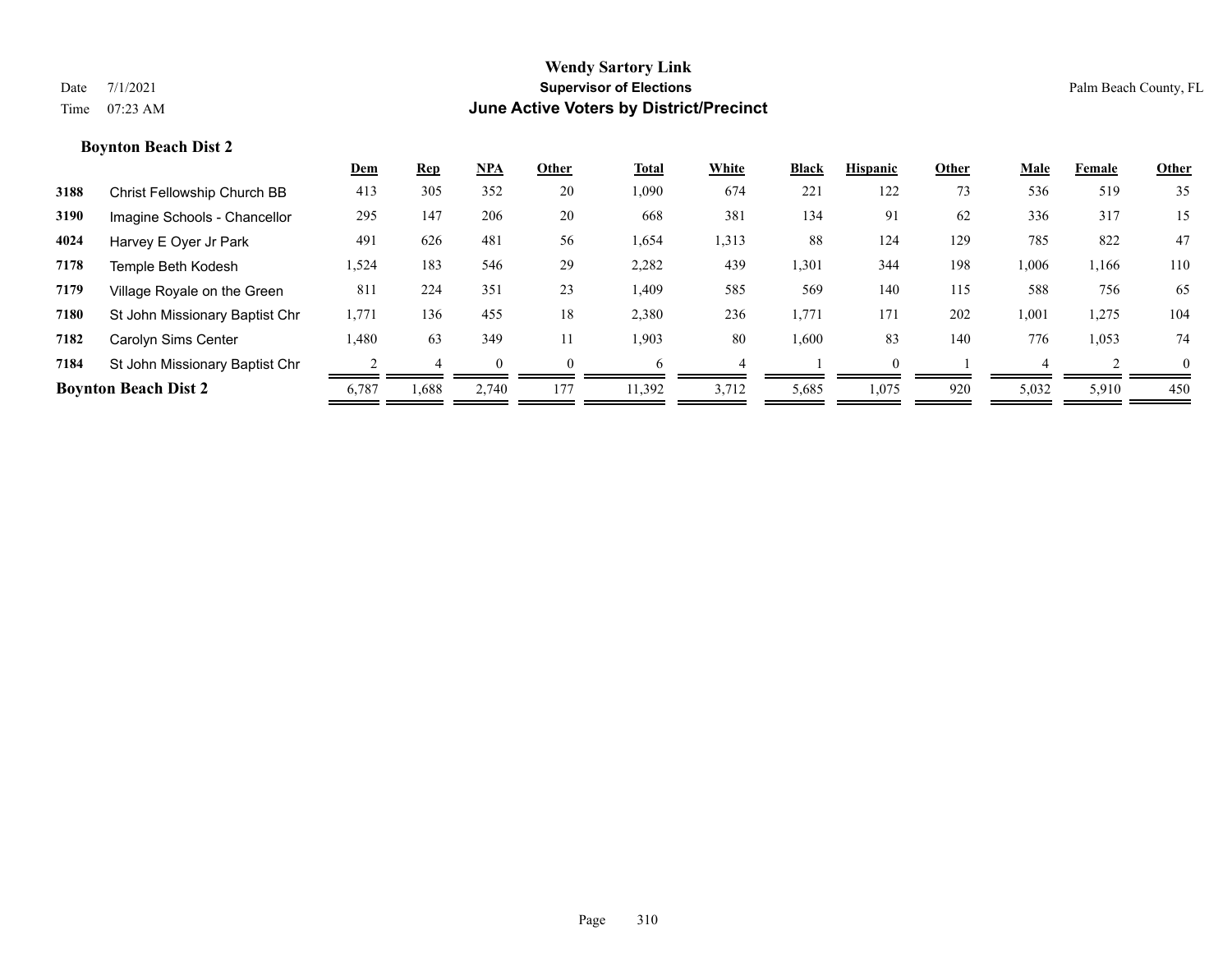|      |                               | Dem      | <b>Rep</b> | $NPA$    | Other    | Total    | White    | <b>Black</b> | <b>Hispanic</b> | Other    | Male     | Female   | Other          |
|------|-------------------------------|----------|------------|----------|----------|----------|----------|--------------|-----------------|----------|----------|----------|----------------|
| 3194 | Boynton Beach Fire Station #2 | 746      | 170        | 376      | 20       | 1,312    | 468      | 543          | 160             | 141      | 574      | 685      | 53             |
| 4026 | <b>Sterling Village Aud</b>   | 503      | 550        | 452      | 50       | 1,555    | 1,357    | 35           | 61              | 102      | 722      | 781      | 52             |
| 4036 | <b>Forest Park Elementary</b> | 284      | 445        | 265      | 25       | 1,019    | 915      | 8            | 51              | 45       | 427      | 559      | 33             |
| 4054 | Lakeview Baptist Church       | 538      | 649        | 438      | 35       | 1,660    | 1,372    | 77           | 101             | 110      | 773      | 832      | 55             |
| 4062 | Lakeview Baptist Church       | 41       | 68         | 37       | 5        | 151      | 124      | 8            | 8               | 11       | 73       | 76       | 2              |
| 4066 | Seacrest Presbyterian         | $\theta$ | $\theta$   | 0        | $\theta$ | $\theta$ | $\Omega$ | $\theta$     | $\theta$        | $\theta$ | $\theta$ | $\theta$ | $\overline{0}$ |
| 4068 | Seacrest Presbyterian         | $\theta$ | $\theta$   | 0        | $\theta$ | $\theta$ |          | $\theta$     | $\theta$        | $\theta$ | $\theta$ | $\theta$ | $\overline{0}$ |
| 4070 | Seacrest Presbyterian         | $\theta$ | $\theta$   | $\Omega$ | $\theta$ | $\theta$ |          | $\Omega$     | $\Omega$        | $\theta$ | $\Omega$ | $\Omega$ | $\theta$       |
| 7186 | Boynton Beach Senior Center   | 1,492    | 409        | 716      | 51       | 2,668    | 1,063    | 1,078        | 275             | 252      | 1,237    | 1,311    | 120            |
| 7188 | <b>Forest Park Elementary</b> | 853      | 526        | 575      | 61       | 2,015    | 1,392    | 265          | 181             | 177      | 850      | 1,091    | 74             |
| 7190 | Seacrest Presbyterian         | 1,062    | 598        | 783      | 59       | 2,502    | 1,573    | 440          | 250             | 239      | 1,193    | 1,210    | 99             |
|      | <b>Boynton Beach Dist 3</b>   | 5,519    | 3,415      | 3,642    | 306      | 12,882   | 8,264    | 2,454        | 1,087           | 1,077    | 5,849    | 6,545    | 488            |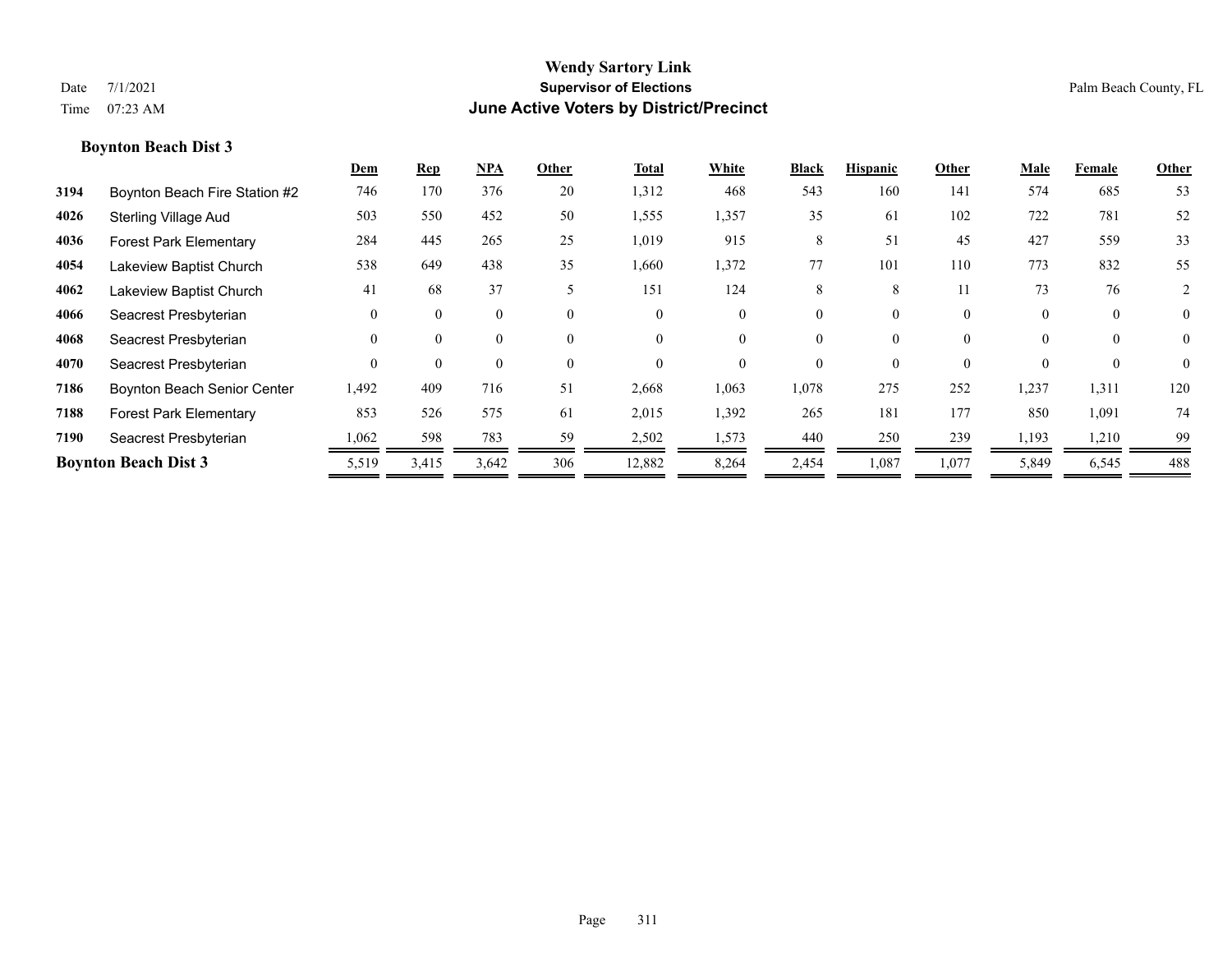|      |                                  | Dem   | <u>Rep</u> | <u>NPA</u> | Other | Total  | White | <b>Black</b> | <b>Hispanic</b> | Other | Male  | Female | Other |
|------|----------------------------------|-------|------------|------------|-------|--------|-------|--------------|-----------------|-------|-------|--------|-------|
| 3136 | <b>Freedom Shores Elementary</b> | 877   | 401        | 579        | 33    | 1,890  | 836   | 522          | 275             | 257   | 837   | 977    | 76    |
| 3138 | <b>Citrus Cove Elementary</b>    | 861   | 499        | 572        | 31    | 1,963  | 1,159 | 310          | 287             | 207   | 863   | 1,018  | 82    |
| 3140 | Boynton Lakes North Clubhouse    | 417   | 195        | 274        | 15    | 901    | 424   | 218          | 128             | 131   | 403   | 467    | 31    |
| 3142 | Boynton Lakes North Clubhouse    | 389   | 163        | 218        | 15    | 785    | 441   | 137          | 136             | 71    | 314   | 440    | 31    |
| 3146 | Freedom Shores Elementary        | 329   | 124        | 168        | 15    | 636    | 422   | 79           | 73              | 62    | 259   | 357    | 20    |
| 3164 | <b>Citrus Cove Elementary</b>    | 880   | 540        | 637        | 52    | 2,109  | 1,319 | 311          | 244             | 235   | 934   | 1,104  | 71    |
| 3168 | Boynton Beach Fire Station #3    | 911   | 451        | 656        | 30    | 2,048  | 1,158 | 360          | 298             | 232   | 873   | 1,102  | 73    |
| 3172 | Boynton Beach High               | 474   | 140        | 302        | 32    | 948    | 438   | 266          | 138             | 106   | 388   | 513    | 47    |
| 3174 | Boynton Beach Fire Station #3    | 246   | 173        | 170        | 14    | 603    | 411   | 51           | 85              | 56    | 275   | 311    | 17    |
| 3176 | Boynton Beach High               | 221   | 119        | 149        |       | 496    | 264   | 91           | 82              | 59    | 214   | 260    | 22    |
| 3182 | Imagine Schools - Chancellor     | 97    | 51         | 82         |       | 234    | 118   | 45           | 37              | 34    | 111   | 112    | 11    |
|      | <b>Boynton Beach Dist 4</b>      | 5,702 | 2,856      | 3,807      | 248   | 12,613 | 6,990 | 2,390        | 1,783           | 1,450 | 5,471 | 6,661  | 481   |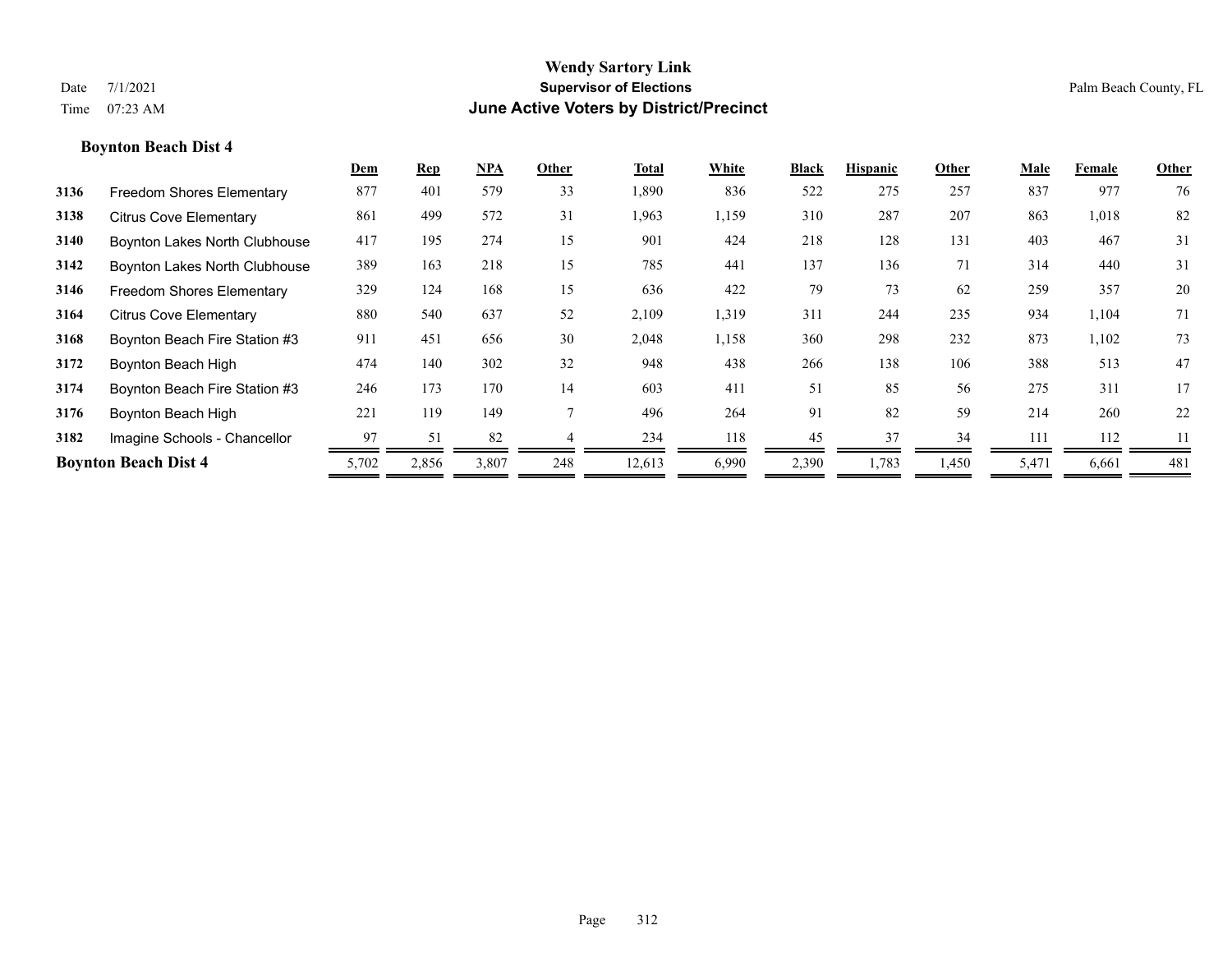|        |                               | Dem   | <u>Rep</u> | <u>NPA</u> | Other    | <u>Total</u> | <b>White</b>       | <b>Black</b> | <b>Hispanic</b> | <b>Other</b> | <u>Male</u> | Female   | <b>Other</b> |
|--------|-------------------------------|-------|------------|------------|----------|--------------|--------------------|--------------|-----------------|--------------|-------------|----------|--------------|
| 6022   | Belle Glade Library/Civic Ctr | 1,369 | 104        | 255        | 15       | . 743        | 93                 | 1,392        | 144             | 114          | 717         | 957      | 69           |
| 6024   | Lewis Evans Resource Center   | 1,702 | 66         | 257        | 15       | 2,040        | 32                 | 1,770        | 124             | 114          | 819         | 1,152    | 69           |
| 6028   | Belle Glade Library/Civic Ctr | 752   | 460        | 323        | 15       | .550         | 417                | 395          | 652             | 86           | 724         | 783      | 43           |
| 6029   | Belle Glade Library/Civic Ctr |       |            |            | $\theta$ |              | $\left( 0 \right)$ |              |                 |              |             | $\theta$ | $\Omega$     |
| 6032   | Gove Elementary               | 674   | 296        | 272        |          | .247         | 314                | 430          | 406             | 97           | 536         | 669      | 42           |
| 6036   | Gove Elementary               | 394   | 160        | 207        | Q        | 770          | 137                | 150          | 438             | 45           | 335         | 405      | 30           |
| Ward 1 |                               | 4,892 | .086       | 1,314      | 59       | 7,351        | 993                | 4,138        | 1,764           | 456          | 3,132       | 3,966    | 253          |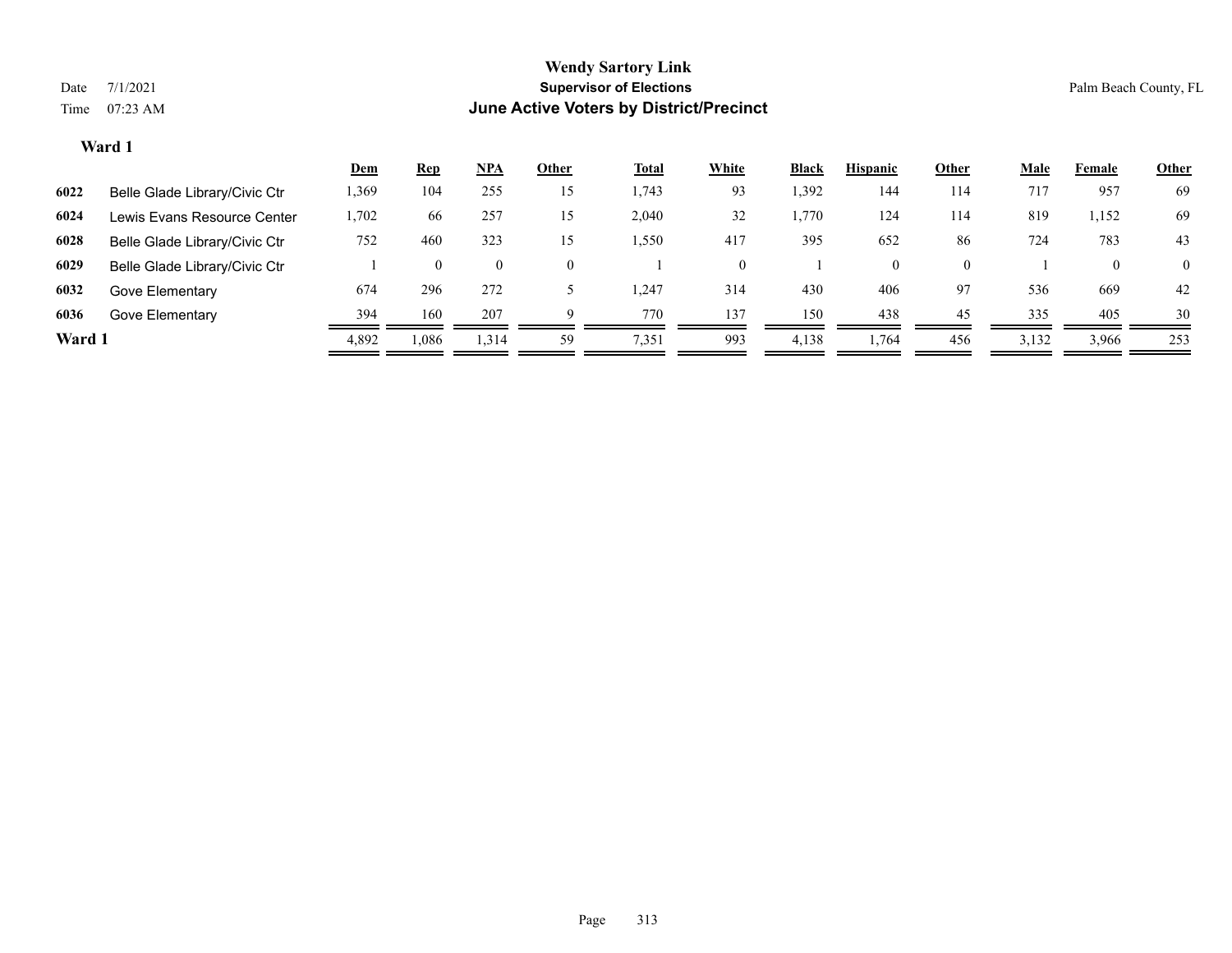|      |                                  | Dem | <b>Rep</b> | NPA | <b>Other</b> | <b>Total</b> | <b>White</b> | <b>Black</b> | <b>Hispanic</b> | Other | <b>Male</b> | <b>Female</b> | <b>Other</b> |
|------|----------------------------------|-----|------------|-----|--------------|--------------|--------------|--------------|-----------------|-------|-------------|---------------|--------------|
| 4134 | Above and Beyond Community (     | 411 | 557        | 427 | 35           | 1,430        | 1,161        | 40           | 124             | 105   | 671         | 712           | 47           |
| 4136 | Above and Beyond Community (     | 636 | 615        | 573 | 43           | 1,867        | 1,392        | 50           | 216             | 209   | 794         | 998           | 75           |
| 4138 | <b>Ascension Catholic Church</b> | 806 | 1,203      | 890 | 68           | 2,967        | 2,323        | 158          | 237             | 249   | 1,396       | 1,471         | $100\,$      |
| 4140 | <b>Broken Sound Club</b>         | 253 | 204        | 180 | 16           | 653          | 481          | 25           | 84              | 63    | 272         | 363           | 18           |
| 4142 | Woodfield Country Club HOA       | 841 | 746        | 724 | 53           | 2,364        | 2,115        | 13           | 67              | 169   | 1,076       | 1,194         | 94           |
| 4144 | Seasons HOA Clubhouse            | 220 | 215        | 168 | 10           | 613          | 507          | $\,8\,$      | 37              | 61    | 290         | 294           | 29           |
| 4146 | <b>Broken Sound Club</b>         | 525 | 378        | 332 | 17           | 1,252        | 1,147        | 12           | 32              | 61    | 562         | 657           | 33           |
| 4148 | <b>Broken Sound Club</b>         | 578 | 415        | 425 | 39           | 1,457        | 1,147        | 70           | 132             | 108   | 666         | 752           | 39           |
| 4150 | Patch Reef Park Community Cer    | 567 | 503        | 550 | 66           | 1,686        | 1,297        | 62           | 155             | 172   | 795         | 843           | $48\,$       |
| 4152 | Boca Delray Lodge #171           | 636 | 646        | 638 | 50           | 1,970        | 1,454        | 71           | 220             | 225   | 895         | 991           | 84           |
| 4154 | Ascension Catholic Church        | 418 | 415        | 330 | 32           | 1,195        | 872          | 88           | 101             | 134   | 582         | 565           | 48           |
| 4158 | Spanish River High               | 954 | 736        | 758 | 40           | 2,488        | 1,971        | 49           | 218             | 250   | 1,181       | 1,199         | 108          |
| 4160 | Greater BR Swim & Racquet Ctr    | 432 | 406        | 345 | 19           | 1,202        | 970          | 18           | 88              | 126   | 556         | 602           | $44\,$       |
| 4162 | Patch Reef Park Community Cer    | 546 | 480        | 437 | 20           | 1,483        | 1,132        | 30           | 113             | 208   | 676         | 732           | 75           |
| 4164 | Safe Schools Institute           | 595 | 648        | 561 | 32           | 1,836        | 1,476        | 28           | 171             | 161   | 853         | 890           | 93           |
| 4166 | FAU Arena Lobby                  | 787 | 452        | 596 | $28\,$       | 1,863        | 1,055        | 301          | 264             | 243   | 827         | 935           | 101          |
| 4168 | JC Mitchell Elementary           | 701 | 559        | 601 | 51           | 1,912        | 1,327        | 83           | 237             | 265   | 827         | 970           | 115          |
| 4170 | Spanish River Library            | 910 | 1,034      | 860 | 48           | 2,852        | 2,214        | 99           | 262             | 277   | 1,351       | 1.401         | $100\,$      |
| 4172 | Marine Safety Headquarters       | 671 | 682        | 583 | 61           | 1,997        | 1,750        | 16           | 98              | 133   | 889         | 1,053         | 55           |
| 4174 | Sugar Sand Park Comm Center      | 302 | 276        | 264 | 15           | 857          | 737          | 5            | 53              | 62    | 403         | 417           | 37           |
| 4176 | Sugar Sand Park Comm Center      | 937 | 681        | 728 | 70           | 2,416        | 1,776        | 72           | 321             | 247   | 1,054       | 1,256         | 106          |
| 4178 | Sugar Sand Park Comm Center      | 755 | 645        | 517 | 45           | 1,962        | 1,561        | $42\,$       | 195             | 164   | 789         | 1,106         | 67           |
| 4184 | Boca Raton Middle                | 566 | 611        | 557 | 36           | 1,770        | 1,341        | 53           | 204             | 172   | 829         | 890           | 51           |
| 4186 | The Volen Center                 | 555 | 504        | 450 | 29           | 1,538        | 1,065        | 131          | 161             | 181   | 709         | 764           | 65           |
| 4188 | Elks Lodge of Boca Raton         | 892 | 520        | 586 | 55           | 2,053        | 1,200        | 315          | 308             | 230   | 924         | 1,036         | 93           |
| 4190 | St Gregory Episcopal Church      | 743 | 1,084      | 793 | 72           | 2,692        | 2,264        | 27           | 179             | 222   | 1,317       | 1,279         | 96           |
| 4210 | Sugar Sand Park Comm Center      | 638 | 835        | 667 | 43           | 2,183        | 1,718        | 30           | 261             | 174   | 1,008       | 1,103         | $72\,$       |
| 4212 | Center for Spiritual Living      | 628 | 806        | 574 | 37           | 2,045        | 1,707        | 33           | 160             | 145   | 966         | 1,017         | 62           |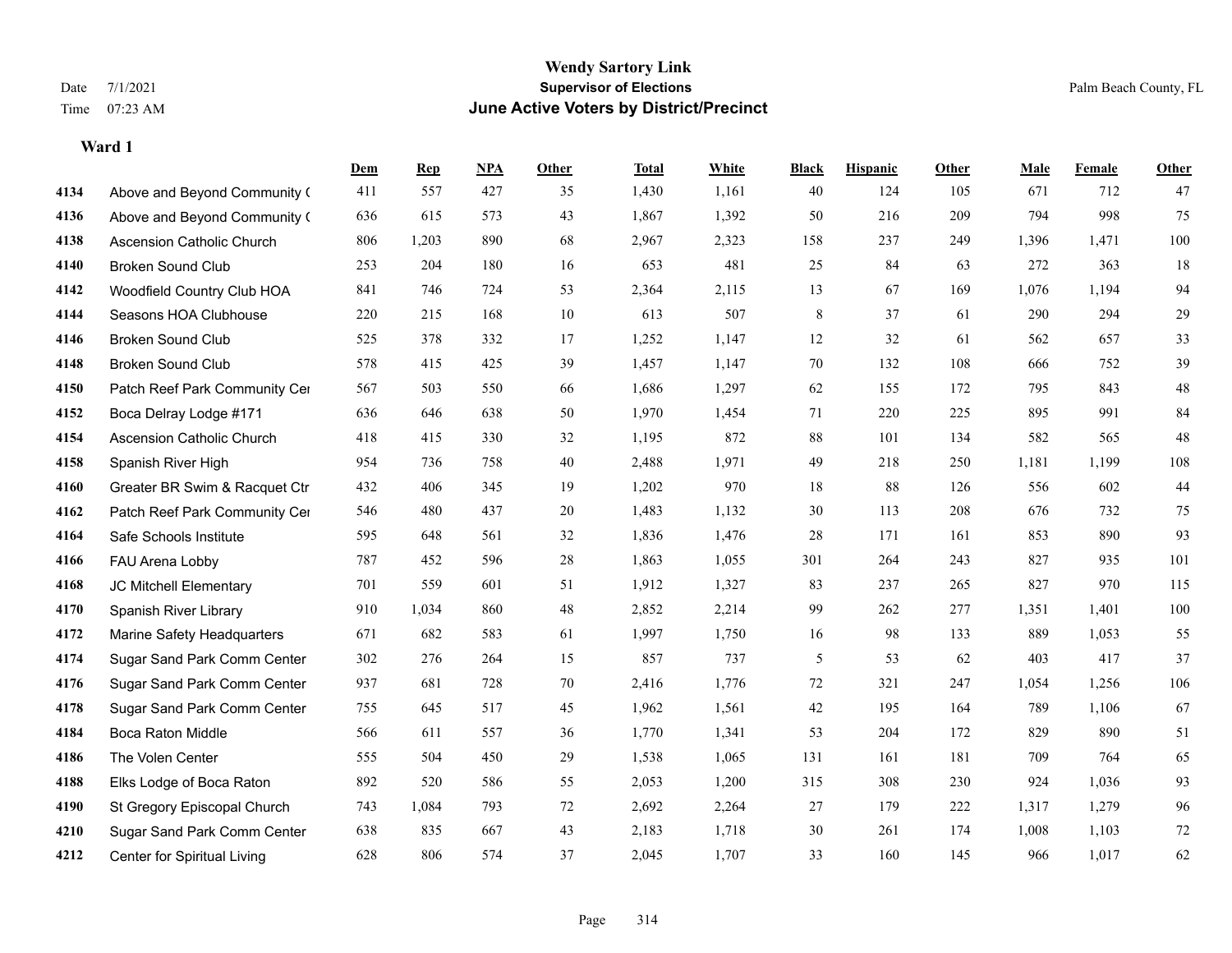|        |                                    | <b>Dem</b> | <b>Rep</b> | <u>NPA</u> | Other | Total  | White  | <b>Black</b> | <b>Hispanic</b> | Other | Male   | Female | Other |
|--------|------------------------------------|------------|------------|------------|-------|--------|--------|--------------|-----------------|-------|--------|--------|-------|
| 4214   | Calvary Chapel Boca Raton - 4th    | 636        | 860        | 639        | 65    | 2,200  | 1,754  | 46           | 233             | 167   | 1,018  | 1,102  | 80    |
| 4216   | Calvary Chapel Boca Raton - Kir    | 684        | 1,070      | 689        | 62    | 2,505  | 2,112  | 20           | 176             | 197   | 1,180  | 1,235  | 90    |
| 4218   | <b>Grace Community Church</b>      | 456        | 852        | 536        | 58    | 1,902  | 1,580  | 31           | 135             | 156   | 879    | 940    | 83    |
| 4220   | <b>Boca Raton Community Center</b> | 459        | 394        | 460        | 45    | 1,358  | 875    | 99           | 238             | 146   | 602    | 711    | 45    |
| 4222   | Boca Raton Downtown Library        | 921        | 1,076      | 884        | 81    | 2,962  | 2,493  | 59           | 178             | 232   | 1,329  | 1,514  | 119   |
| 4224   | <b>Grace Community Church</b>      | 511        | 1,103      | 725        | 59    | 2,398  | 1,976  | 56           | 176             | 190   | 1,121  | 1,195  | 82    |
| 4226   | St Gregory Episcopal Church        | 226        | 381        | 270        | 21    | 898    | 805    |              | 32              | 54    | 425    | 449    | 24    |
| 4228   | <b>Boca Raton Community Center</b> | 526        | 650        | 499        | 47    | 1,722  | 1,477  | 16           | 96              | 133   | 775    | 899    | 48    |
| 4230   | Boca Raton Downtown Library        | 319        | 449        | 318        | 25    | 1,111  | 973    | 9            | 54              | 75    | 521    | 564    | 26    |
| 5115   | Spanish River High                 | 82         | 105        | 76         | 12    | 275    | 224    |              | 22              | 25    | 137    | 135    |       |
| Ward 1 |                                    | 22,323     | 23,796     | 20,210     | 1,605 | 67,934 | 53,429 | 2,276        | 6,038           | 6,191 | 31,145 | 34,234 | 2,555 |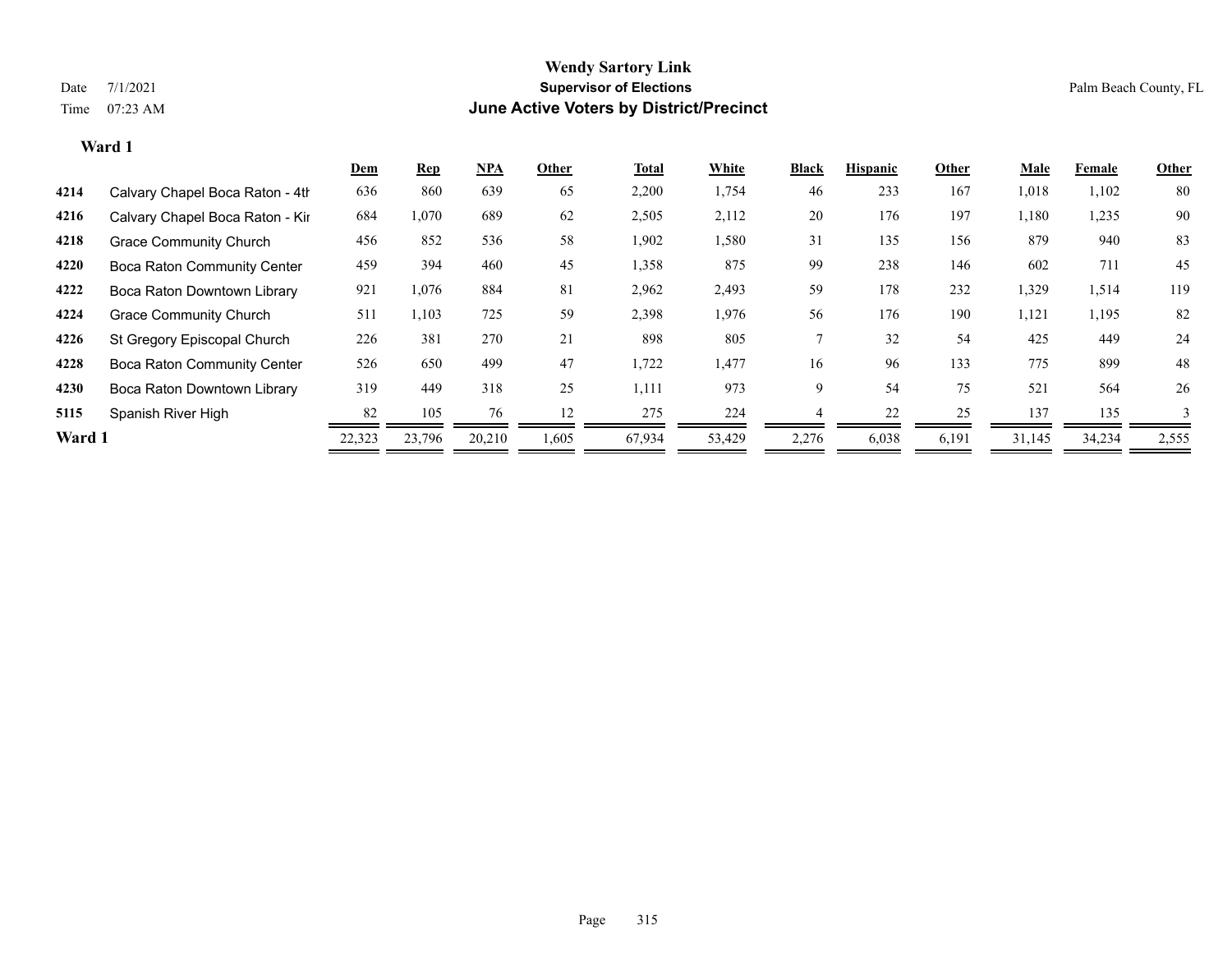| 7/1/2021<br>Date<br>07:23 AM<br>Time         |            |            |            |              | <b>Wendy Sartory Link</b><br><b>Supervisor of Elections</b><br>June Active Voters by District/Precinct |              |          |                 |              |             | Palm Beach County, FL |              |
|----------------------------------------------|------------|------------|------------|--------------|--------------------------------------------------------------------------------------------------------|--------------|----------|-----------------|--------------|-------------|-----------------------|--------------|
| Ward 1                                       | <b>Dem</b> | <b>Rep</b> | <u>NPA</u> | <b>Other</b> | <b>Total</b>                                                                                           | <b>White</b> | Black    | <b>Hispanic</b> | <b>Other</b> | <b>Male</b> | Female                | <b>Other</b> |
| 4038<br><b>Briny Breezes Community Cente</b> | 95         | 148        | 91         |              | 337                                                                                                    | 311          |          | 10              | 16           | 141         | 186                   | 10           |
| Ward 1                                       | 95         | 148        | 91         |              | 337                                                                                                    | 311          | $\theta$ | 10              | 16           | 141         | 186                   | 10           |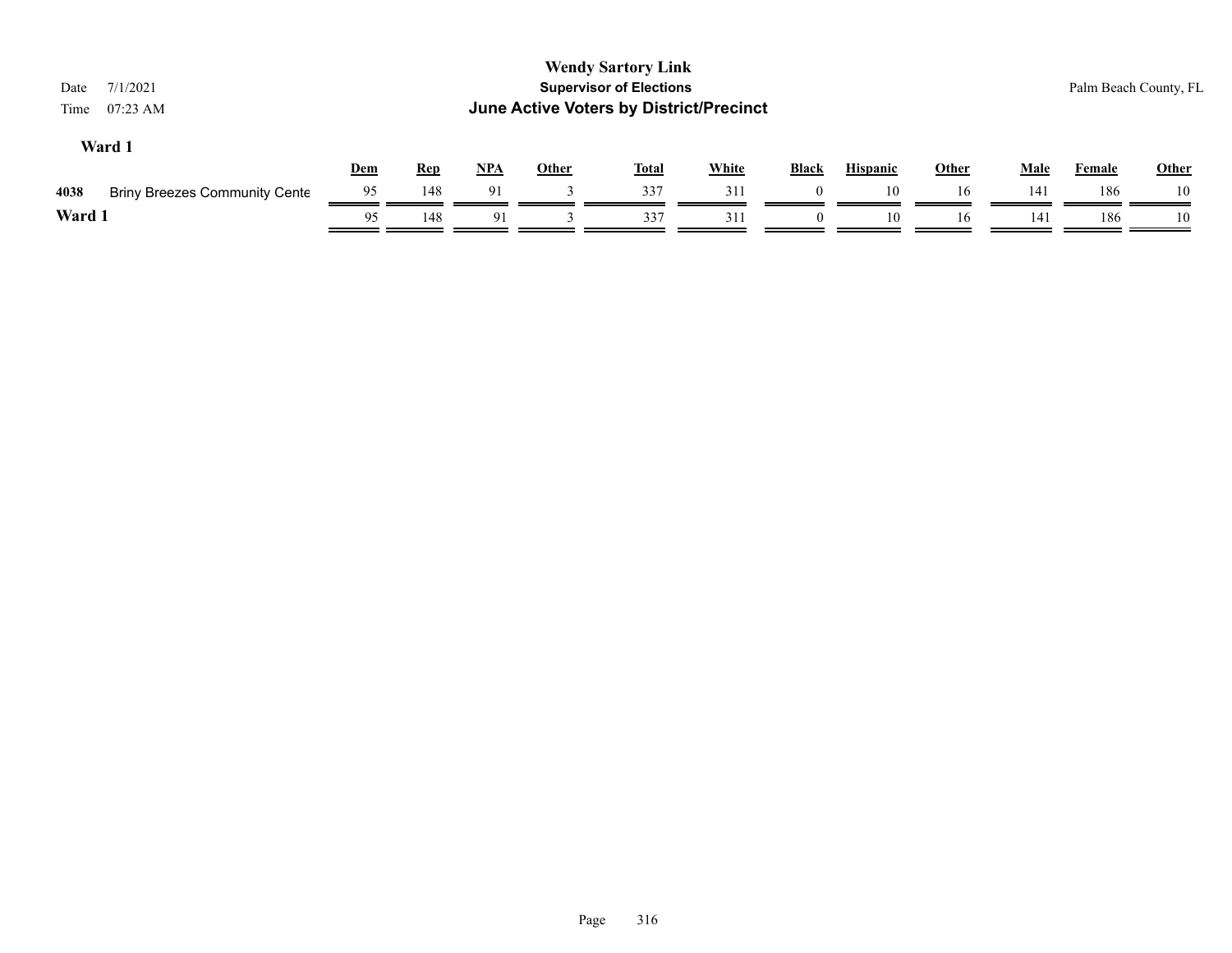| 7/1/2021<br>Date<br>07:23 AM<br>Time |     |            |            |              | <b>Wendy Sartory Link</b><br><b>Supervisor of Elections</b><br><b>June Active Voters by District/Precinct</b> |              |              |                 |              |             |               | Palm Beach County, FL |
|--------------------------------------|-----|------------|------------|--------------|---------------------------------------------------------------------------------------------------------------|--------------|--------------|-----------------|--------------|-------------|---------------|-----------------------|
| Ward 1                               | Dem | <b>Rep</b> | <u>NPA</u> | <b>Other</b> | <u>Total</u>                                                                                                  | <b>White</b> | <b>Black</b> | <b>Hispanic</b> | <b>Other</b> | <b>Male</b> | <b>Female</b> | <b>Other</b>          |
| Cloud Lake Town Hall<br>2132         | 27  | 25         | 33         |              | 87                                                                                                            | 57           |              | 23              |              | 38          | 45            |                       |
| Ward 1                               | 27  | 25         | 33         |              | 87                                                                                                            | 57           |              | 23              |              | 38          | 45            |                       |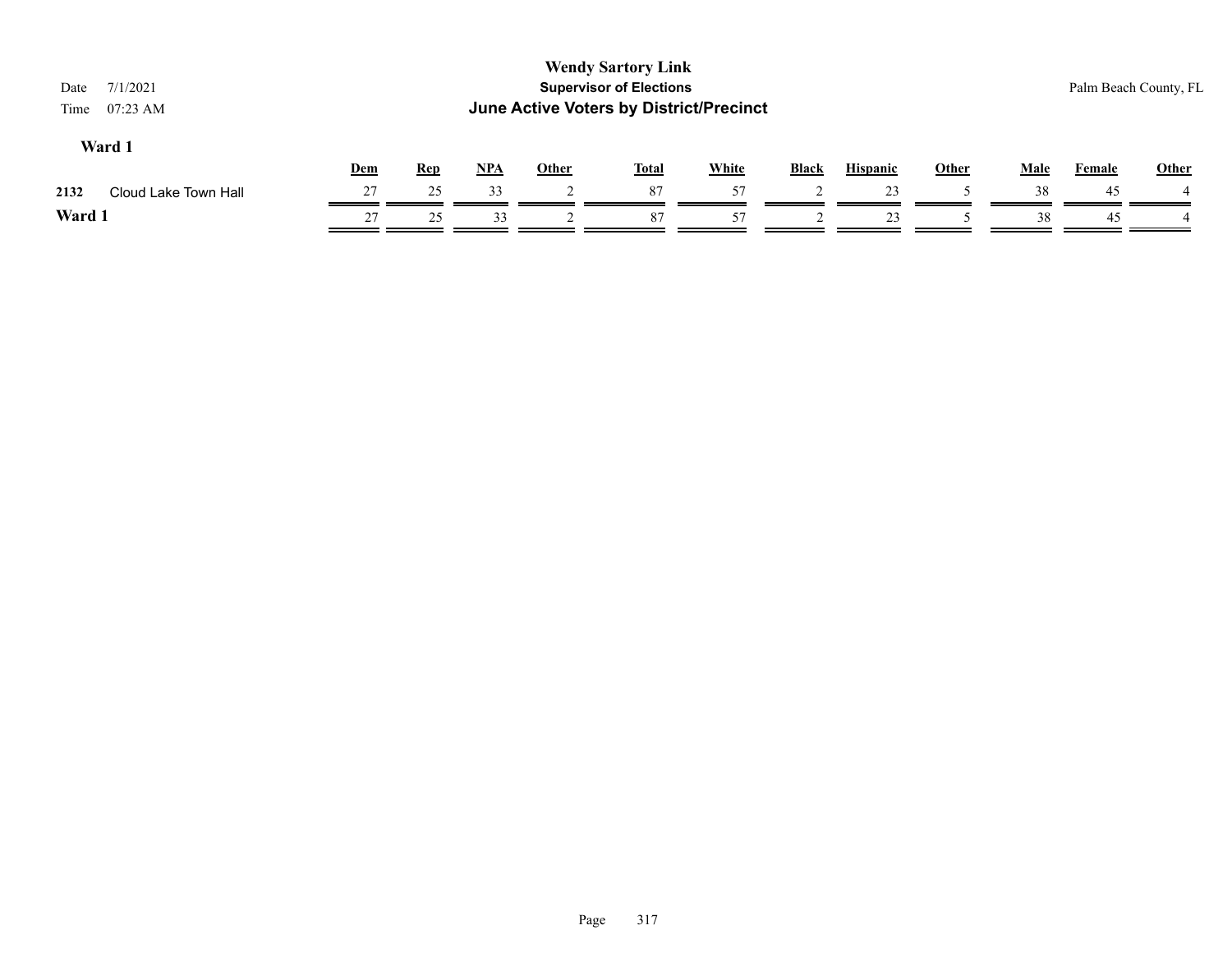**Ward 1**

## **Wendy Sartory Link** Date 7/1/2021 **Supervisor of Elections** Palm Beach County, FL Time 07:23 AM **June Active Voters by District/Precinct**

# **Dem Rep NPA Other Total White Black Hispanic Other Male Female Other** Plumosa SOA Elementary 50 61 47 7 165 141 4 12 8 77 85 3 Plumosa SOA Elementary 426 423 348 25 1,222 1,052 15 72 83 580 605 37 Country Manors Clubhouse 448 389 396 24 1,257 892 99 131 135 553 668 36 Banyan Creek Elementary 557 376 377 25 1,335 911 186 103 135 623 661 51 West Park Baptist Church 845 454 478 48 1,825 1,554 59 94 118 738 1,035 52 Pines of Delray North 273 165 161 11 610 487 38 44 41 239 344 27 West Park Baptist Church 0 0 0 0 0 0 0 0 0 0 0 0 S D Spady Elementary 674 707 529 56 1,966 1,703 32 97 134 932 962 72 Carver Middle 562 45 159 12 778 102 576 32 68 361 367 50 Bethel Evangelical Baptist 983 737 658 67 2,445 1,878 176 216 175 1,036 1,335 74 Veterans Park Recreation Ctr 426 506 398 35 1,365 1,240 13 25 87 633 693 39 Emmanuel Catholic Church 748 668 612 66 2,094 1,694 81 153 166 913 1,113 68 Delray Beach Golf Club 408 409 336 34 1,187 915 53 106 113 546 603 38 Pines of Delray East 588 347 377 26 1,338 992 87 134 125 529 751 58 505 Club 378 434 295 30 1,137 1,031 9 33 64 494 615 28 Veterans Park Recreation Ctr 579 791 539 47 1,956 1,798 9 42 107 913 976 67 Delray Beach First Baptist 837 762 607 61 2,267 1,920 76 126 145 1,043 1,171 53 Orchard View Elementary 695 401 462 34 1,592 1,097 146 201 148 650 883 59 Orchard View Elementary 443 295 321 41 1,100 781 65 155 99 464 595 41 Delray Beach Swim and Tennis 711 434 475 35 1,655 1,151 194 146 164 713 877 65 Delray Beach Swim and Tennis 772 554 624 56 2,006 1,507 132 186 181 908 1,017 81 Pine Grove Elementary 512 837 529 58 1,936 1,671 25 93 147 891 975 70 Carver Middle 44 17 17 5 83 65 6 4 8 32 49 2 Carver Middle 173 128 132 15 448 291 49 58 50 199 234 15 Delray Beach First Baptist 7 1 0 1 9 8 1 0 0 3 6 0 Delray Beach Community Center 577 342 417 40 1,376 988 190 100 98 692 636 48 Atlantic High Auditorium 1,518 236 499 20 2,273 593 1,351 121 208 1,035 1,145 93 Atlantic High Auditorium 44 31 27 3 105 85 6 7 7 43 59 3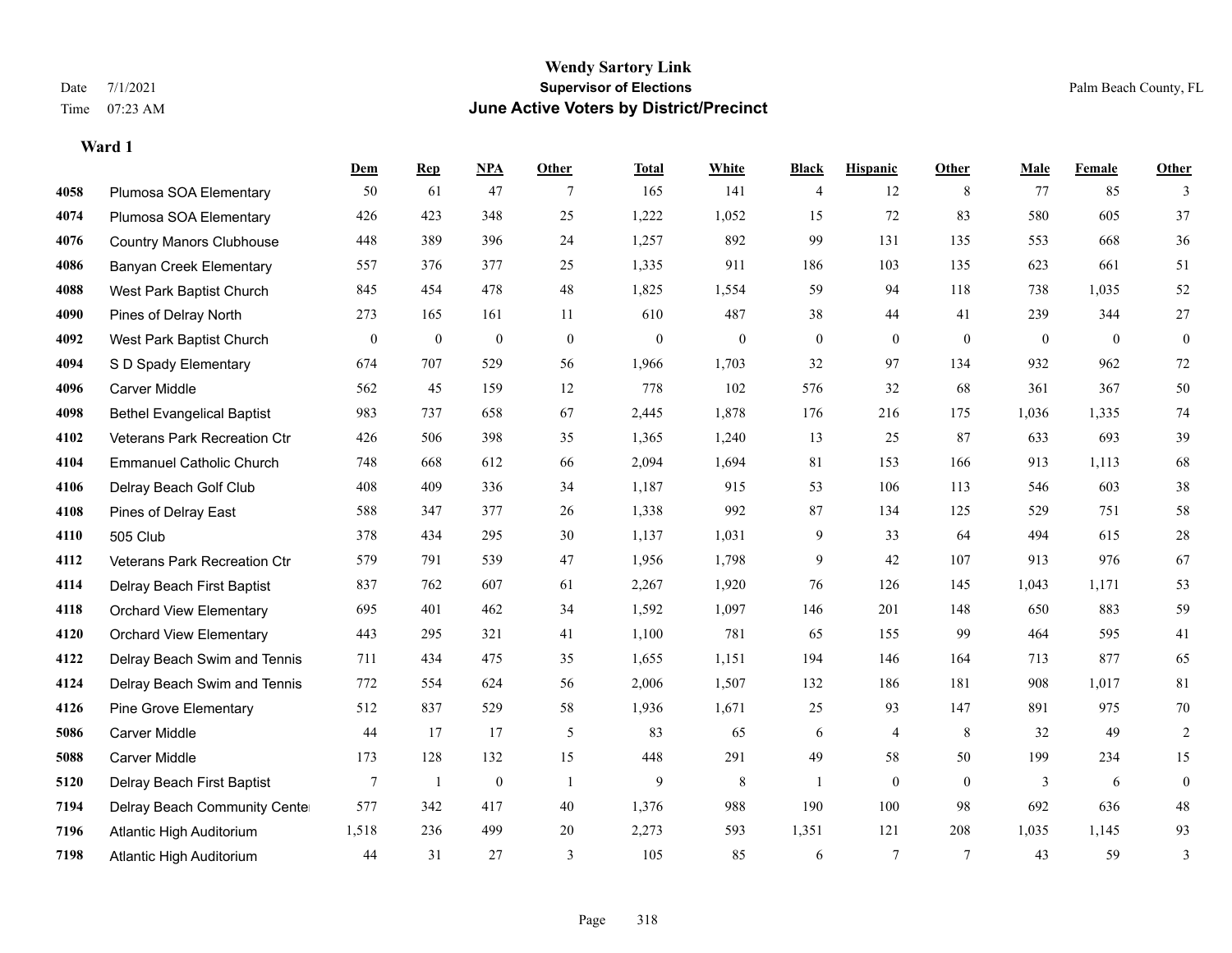|        |                               | <u>Dem</u> | <b>Rep</b> | <u>NPA</u>      | Other          | <b>Total</b> | White  | <b>Black</b> | <b>Hispanic</b> | Other | <u>Male</u> | Female | <b>Other</b> |
|--------|-------------------------------|------------|------------|-----------------|----------------|--------------|--------|--------------|-----------------|-------|-------------|--------|--------------|
| 7200   | Pompey Park Recreation Center | 1,323      | 232        | 414             | 26             | 1,995        | 473    | 1,288        | 102             | 132   | 898         | 1,039  | 58           |
| 7202   | 505 Club                      | 652        | 386        | 432             | 38             | 1,508        | 1,073  | 234          | 73              | 128   | 789         | 669    | 50           |
| 7204   | 505 Club                      | 36         | 35         | 36              | $\overline{4}$ | 111          | 87     |              | 9               | 13    | 55          | 51     |              |
| 7206   | 505 Club                      | 57         | 58         | 57              | 6              | 178          | 152    |              | 9               | 15    | 92          | 81     |              |
| 7208   | Atlantic High Media Center    | 748        | 189        | 310             | 23             | 1,270        | 558    | 524          | 82              | 106   | 550         | 679    | 41           |
| 7210   | Village Academy               | 1,744      | 97         | 400             | 16             | 2,257        | 124    | 1,830        | 138             | 165   | 914         | 1,248  | 95           |
| 7212   | Delray Beach Library          | 1,304      | 214        | 469             | 33             | 2,020        | 544    | 1,192        | 115             | 169   | 967         | 985    | 68           |
| 7214   | Delray Beach Community Cente  | 865        | 306        | 47 <sup>2</sup> | 37             | 1,679        | 771    | 545          | 207             | 156   | 800         | 808    | 71           |
| Ward 1 |                               | 21,007     | 12,067     | 12.409          | 1,065          | 46,548       | 30,329 | 9,295        | 3,226           | 3,698 | 20,905      | 24,020 | 1,623        |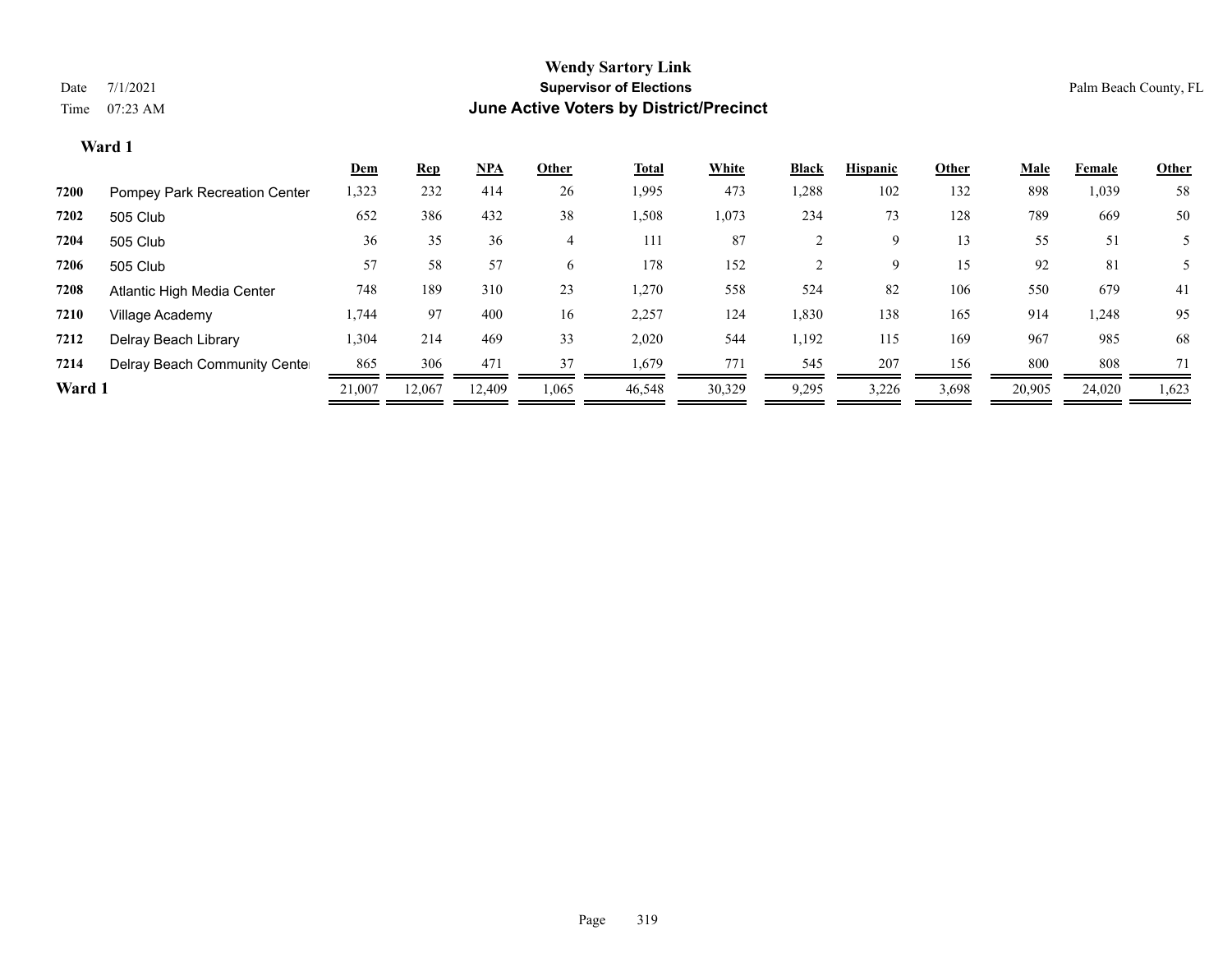**Ward 1**

## **Wendy Sartory Link** Date 7/1/2021 **Supervisor of Elections** Palm Beach County, FL Time 07:23 AM **June Active Voters by District/Precinct**

|        |                                    | <b>Dem</b>     | <b>Rep</b>     | NPA            | Other        | <b>Total</b>     | White          | <b>Black</b>     | <b>Hispanic</b> | Other          | <b>Male</b>  | <b>Female</b> | <b>Other</b>   |
|--------|------------------------------------|----------------|----------------|----------------|--------------|------------------|----------------|------------------|-----------------|----------------|--------------|---------------|----------------|
| 2084   | <b>Community Christian Church</b>  | 275            | 117            | 157            | 17           | 566              | 167            | 203              | 126             | 70             | 251          | 300           | 15             |
| 2086   | <b>Community Christian Church</b>  | 1,221          | 554            | 930            | 52           | 2,757            | 859            | 598              | 920             | 380            | 1,200        | 1,445         | 112            |
| 2150   | River Bridge Activities Center     | 1,090          | 525            | 675            | 52           | 2,342            | 1,141          | 474              | 478             | 249            | 975          | 1,283         | 84             |
| 2152   | Pine Ridge North II                | 1,117          | 505            | 800            | 52           | 2,474            | 1,024          | 383              | 807             | 260            | 987          | 1,384         | 103            |
| 2168   | First Baptist Church GA            | $\overline{0}$ | $\overline{0}$ | $\overline{0}$ | $\mathbf{0}$ | $\boldsymbol{0}$ | $\overline{0}$ | $\boldsymbol{0}$ | $\mathbf{0}$    | $\overline{0}$ | $\mathbf{0}$ | $\mathbf{0}$  | $\mathbf{0}$   |
| 2170   | <b>Liberty Park Elementary</b>     | 1,119          | 539            | 665            | 53           | 2,376            | 1,045          | 452              | 624             | 255            | 939          | 1,321         | 116            |
| 2174   | First Baptist Church GA            | 456            | 187            | 269            | 12           | 924              | 406            | 191              | 204             | 123            | 405          | 477           | 42             |
| 2182   | <b>Greenacres Community Center</b> | 635            | 278            | 522            | 29           | 1,464            | 519            | 139              | 660             | 146            | 583          | 792           | 89             |
| 2184   | American Polish Club               | 1,096          | 396            | 803            | 36           | 2,331            | 724            | 340              | 1,009           | 258            | 963          | 1,227         | 141            |
| 2194   | <b>LC Swain Middle</b>             | 1,087          | 359            | 703            | 40           | 2,189            | 752            | 453              | 758             | 226            | 917          | 1,163         | 109            |
| 2196   | Pine Ridge South IV Clubhouse      | 893            | 499            | 500            | 40           | 1,932            | 1,159          | 262              | 399             | 112            | 751          | 1,109         | 72             |
| 2202   | <b>LC Swain Middle</b>             | $\mathbf{0}$   | 8              |                | $\mathbf{0}$ | 9                | 6              | $\overline{0}$   | 3               | $\theta$       |              | 5             | $\mathbf{0}$   |
| 2206   | <b>Heritage Elementary</b>         | 463            | 195            | 328            | 16           | 1,002            | 323            | 213              | 334             | 132            | 432          | 517           | 53             |
| 2212   | American Polish Club               | $\overline{0}$ | $\mathbf{0}$   | $\overline{0}$ | $\theta$     | $\overline{0}$   | $\theta$       | $\overline{0}$   | $\mathbf{0}$    | $\theta$       |              | $\mathbf{0}$  | $\overline{0}$ |
| 2218   | <b>Tradewinds Middle</b>           | 1,274          | 325            | 641            | 34           | 2,274            | 579            | 877              | 377             | 441            | 1,003        | 1,145         | 126            |
| 3088   | <b>Tradewinds Middle</b>           | 178            | 52             | 123            | 8            | 361              | 97             | 125              | 78              | 61             | 163          | 187           | 11             |
| Ward 1 |                                    | 10,904         | 4,539          | 7,117          | 441          | 23,001           | 8,801          | 4,710            | 6,777           | 2,713          | 9,573        | 12,355        | 1,073          |
|        |                                    |                |                |                |              |                  |                |                  |                 |                |              |               |                |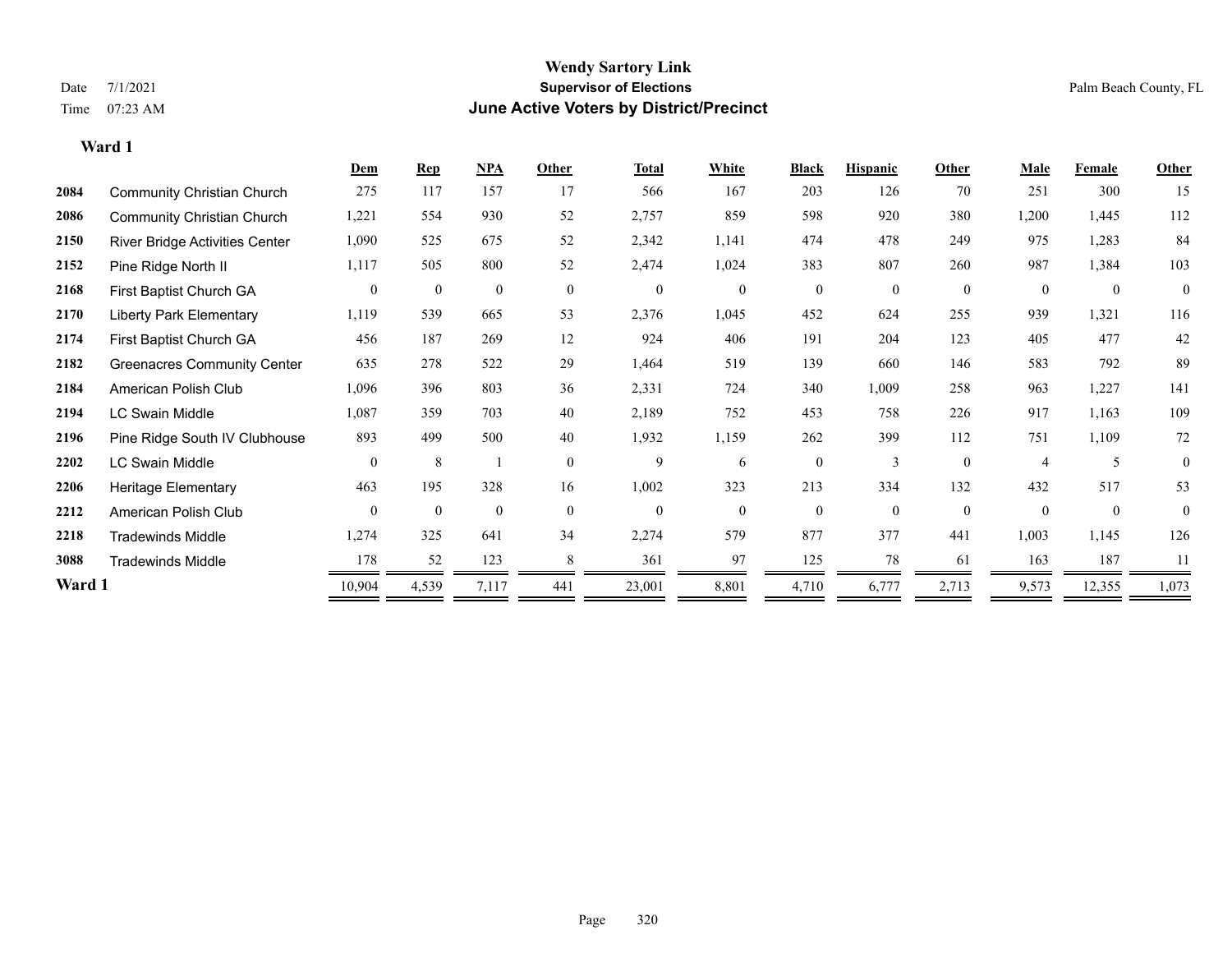| 7/1/2021<br>Date<br>$07:23$ AM<br>Time |     | <b>Wendy Sartory Link</b><br><b>Supervisor of Elections</b><br><b>June Active Voters by District/Precinct</b> |            |              |              |              |       |                 |              |             |               |              |
|----------------------------------------|-----|---------------------------------------------------------------------------------------------------------------|------------|--------------|--------------|--------------|-------|-----------------|--------------|-------------|---------------|--------------|
| Ward 1                                 | Dem | <b>Rep</b>                                                                                                    | <u>NPA</u> | <b>Other</b> | <u>Total</u> | <b>White</b> | Black | <b>Hispanic</b> | <b>Other</b> | <b>Male</b> | <b>Female</b> | <b>Other</b> |
| 2130<br>Cloud Lake Town Hall           | 45  | 62                                                                                                            | 59         |              | 174          | 127          |       | 33              | 13           | 87          | 81            | <sub>t</sub> |
| Ward 1                                 | 45  | 62                                                                                                            | 59         |              | 174          | 127          |       | 33              | 13           | 87          | 81            | <sub>t</sub> |
|                                        |     |                                                                                                               |            |              |              |              |       |                 |              |             |               |              |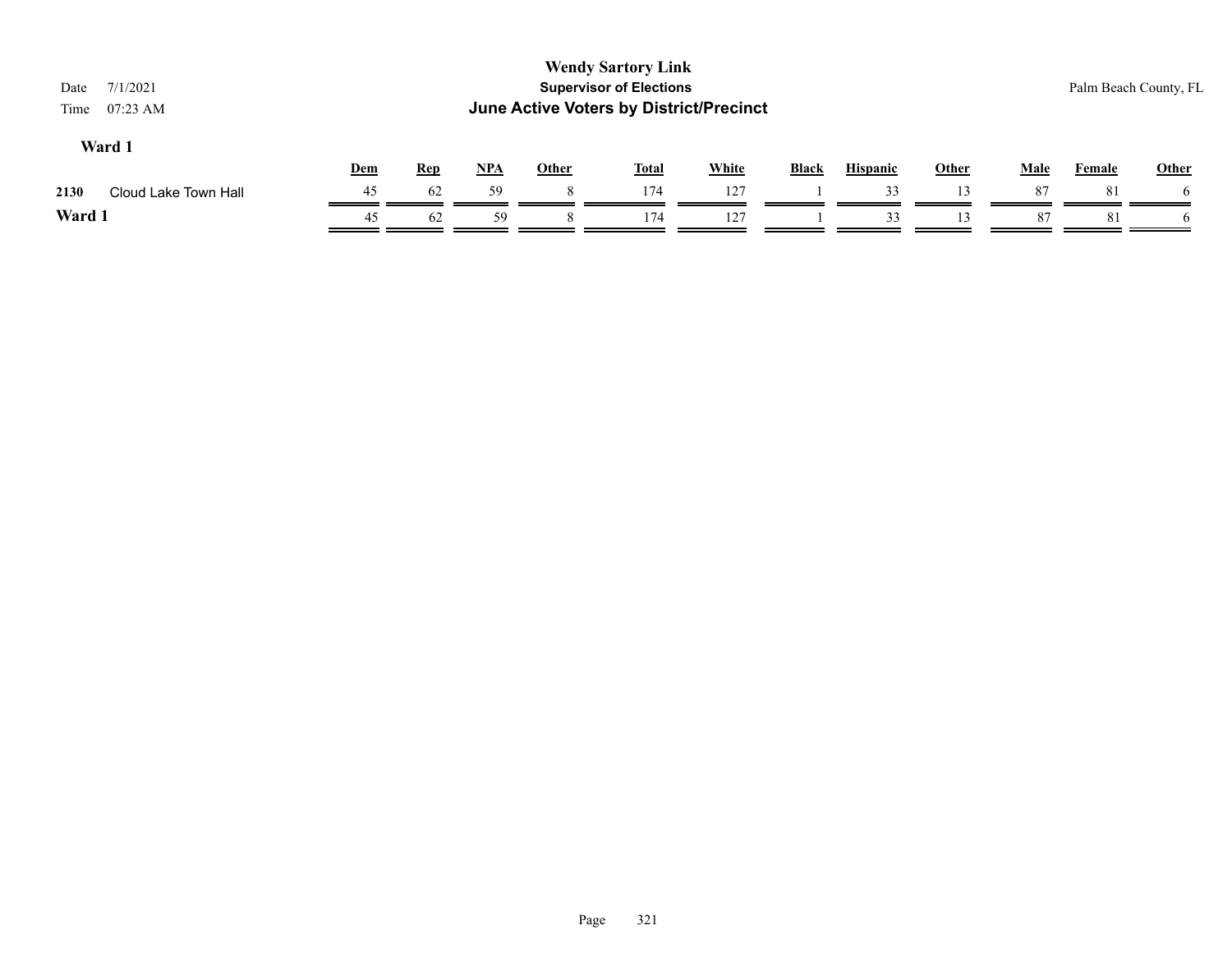| <b>Wendy Sartory Link</b><br><b>Supervisor of Elections</b><br>7/1/2021<br>Date<br>June Active Voters by District/Precinct<br>$07:23$ AM<br>Time |     |            |            |              |              |              |       |                 |              |             |        | Palm Beach County, FL |
|--------------------------------------------------------------------------------------------------------------------------------------------------|-----|------------|------------|--------------|--------------|--------------|-------|-----------------|--------------|-------------|--------|-----------------------|
| Ward 1                                                                                                                                           | Dem | <b>Rep</b> | <u>NPA</u> | <b>Other</b> | <u>Total</u> | <b>White</b> | Black | <b>Hispanic</b> | <b>Other</b> | <b>Male</b> | Female | <b>Other</b>          |
| 4072<br><b>Gulf Stream Town Hall</b>                                                                                                             | 182 | 453        | 208        | 22           | 865          | 806          |       | 19              | 36           | 421         | 427    |                       |
| Ward 1                                                                                                                                           | 182 | 453        | 208        | 22           | 865          | 806          |       | 19              | 36           | 421         | 427    |                       |
|                                                                                                                                                  |     |            |            |              |              |              |       |                 |              |             |        |                       |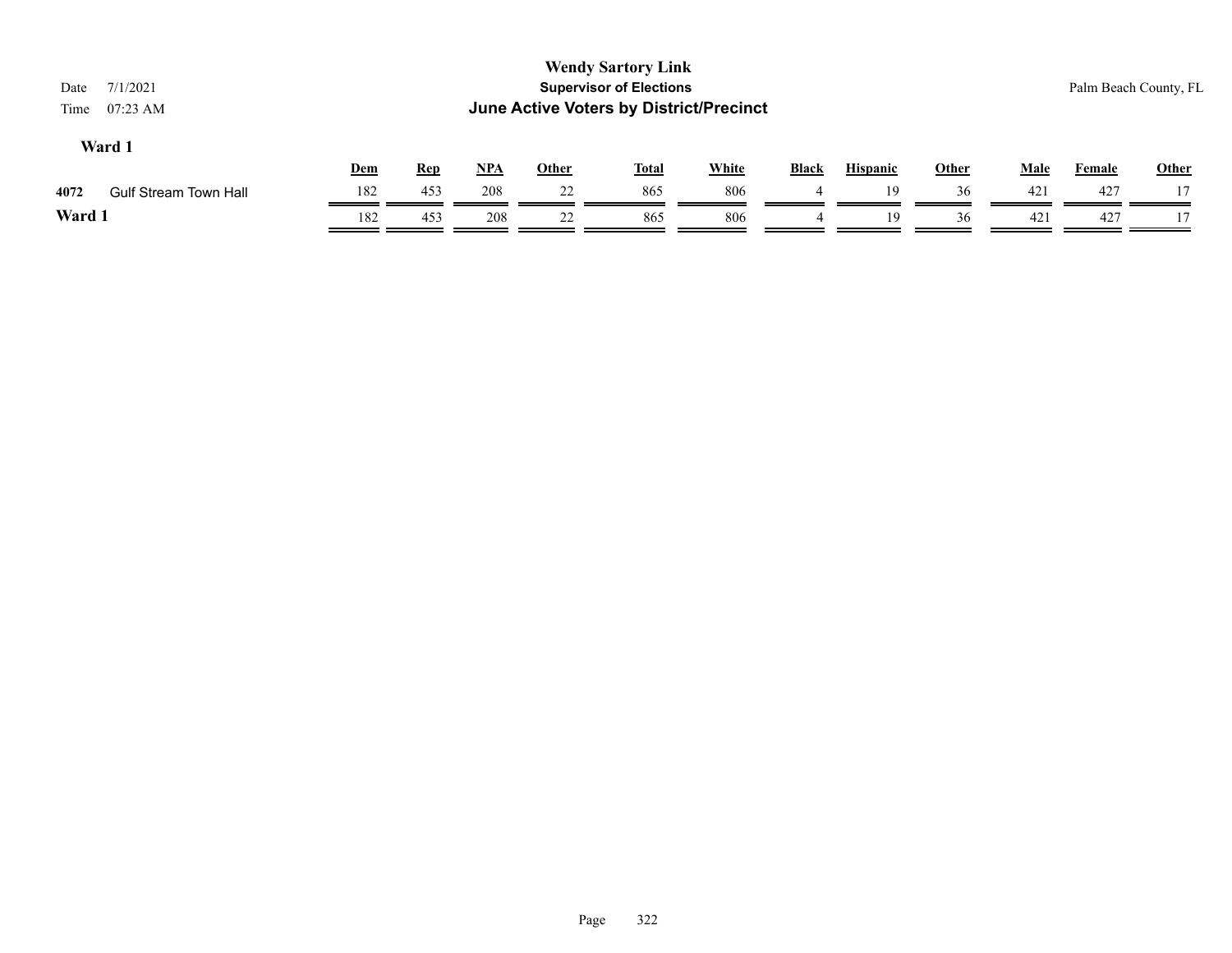| <b>Wendy Sartory Link</b><br><b>Supervisor of Elections</b><br>7/1/2021<br>Date<br>June Active Voters by District/Precinct<br>$07:23$ AM<br>Time |                         |       |            |       |              |              |              |                |                 |              |             |        | Palm Beach County, FL |  |  |
|--------------------------------------------------------------------------------------------------------------------------------------------------|-------------------------|-------|------------|-------|--------------|--------------|--------------|----------------|-----------------|--------------|-------------|--------|-----------------------|--|--|
|                                                                                                                                                  | Ward 1                  | Dem   | <b>Rep</b> | $NPA$ | <b>Other</b> | <b>Total</b> | <b>White</b> | <b>Black</b>   | <b>Hispanic</b> | <b>Other</b> | <b>Male</b> | Female | <b>Other</b>          |  |  |
| 4128                                                                                                                                             | St Lucy Catholic Church | 624   | 906        | 620   | 43           | 2,193        | 1,962        | 14             | 74              | 143          | 988         | 1,131  | 74                    |  |  |
| 4129                                                                                                                                             | St Lucy Catholic Church | 31    | 58         | 31    |              | 122          | 107          | $\overline{0}$ | $\overline{4}$  | 11           | 54          | -66    |                       |  |  |
| 4156                                                                                                                                             | St Lucy Catholic Church | 534   | 556        | 406   | 35           | 1,531        | 1,343        | 6              | 65              | 117          | 710         | 777    | 44                    |  |  |
| Ward 1                                                                                                                                           |                         | 1,189 | 1,520      | 1,057 | 80           | 3,846        | 3,412        | 20             | 143             | 271          | 1,752       | 1,974  | 120                   |  |  |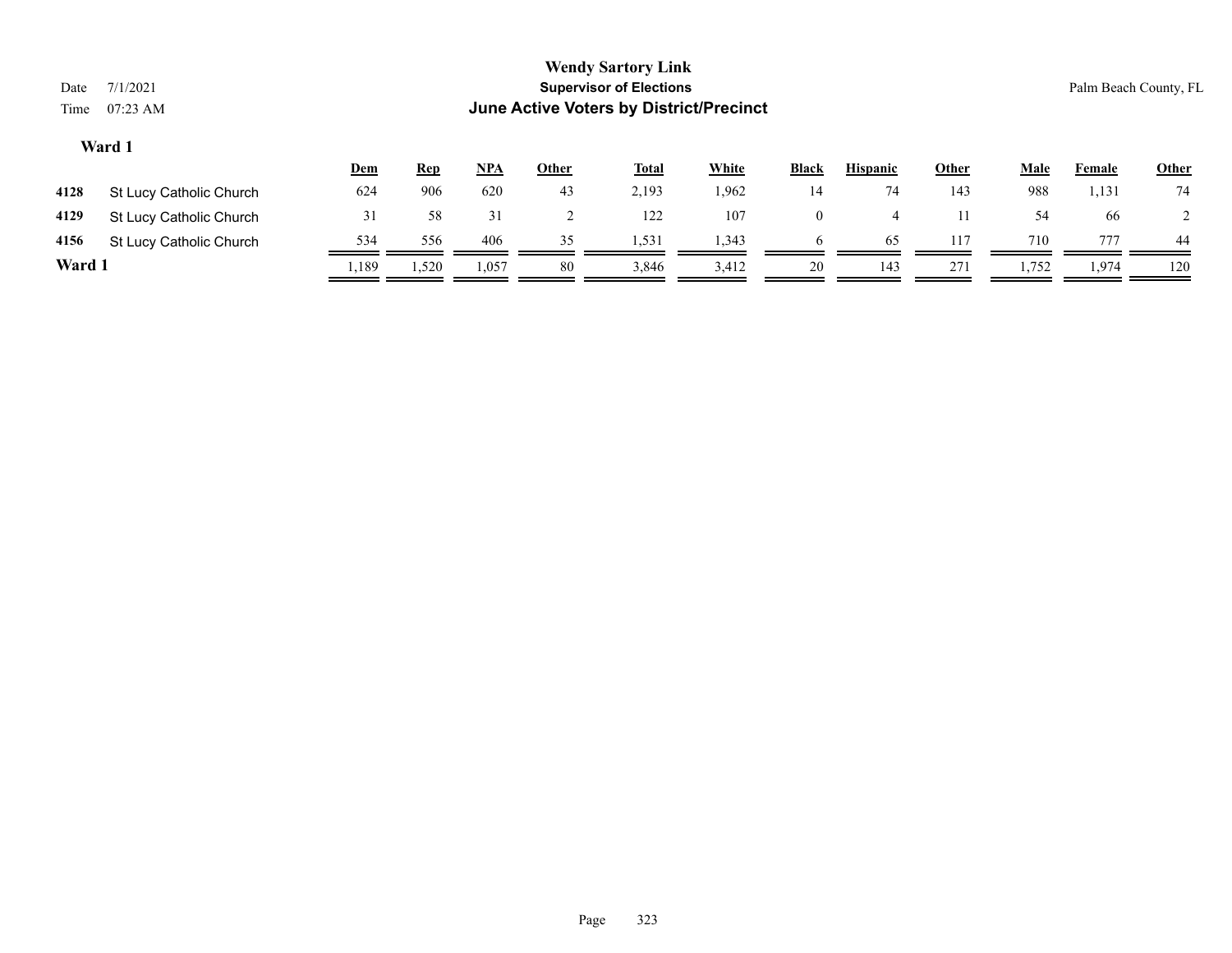| <b>Wendy Sartory Link</b><br><b>Supervisor of Elections</b><br>7/1/2021<br>Date<br>June Active Voters by District/Precinct<br>$07:23$ AM<br>Time |                            |            |            |       |                |              |              |       |                 |              |             |               | Palm Beach County, FL |  |  |
|--------------------------------------------------------------------------------------------------------------------------------------------------|----------------------------|------------|------------|-------|----------------|--------------|--------------|-------|-----------------|--------------|-------------|---------------|-----------------------|--|--|
|                                                                                                                                                  | Ward 1                     |            |            |       |                |              |              |       |                 |              |             |               |                       |  |  |
|                                                                                                                                                  |                            | <b>Dem</b> | <u>Rep</u> | $NPA$ | <b>Other</b>   | <b>Total</b> | <b>White</b> | Black | <b>Hispanic</b> | <b>Other</b> | <u>Male</u> | <b>Female</b> | <b>Other</b>          |  |  |
| 2046                                                                                                                                             | <b>Haverhill Town Hall</b> | 401        | 214        | 233   | 10             | 858          | 336          | 232   | 201             | 89           | 388         | 432           | 38                    |  |  |
| 7136                                                                                                                                             | <b>Haverhill Town Hall</b> | 44         | 36         | 35    | $\overline{2}$ | 117          | 48           | 32    | 27              | 10           | 49          | 63            |                       |  |  |
| 7140                                                                                                                                             | <b>Haverhill Town Hall</b> | 170        | 75         | 94    | 4              | 343          | 105          | 124   | 75              | 39           | 160         | 162           | 21                    |  |  |
| Ward 1                                                                                                                                           |                            | 615        | 325        | 362   | 16             | 1,318        | 489          | 388   | 303             | 138          | 597         | 657           | 64                    |  |  |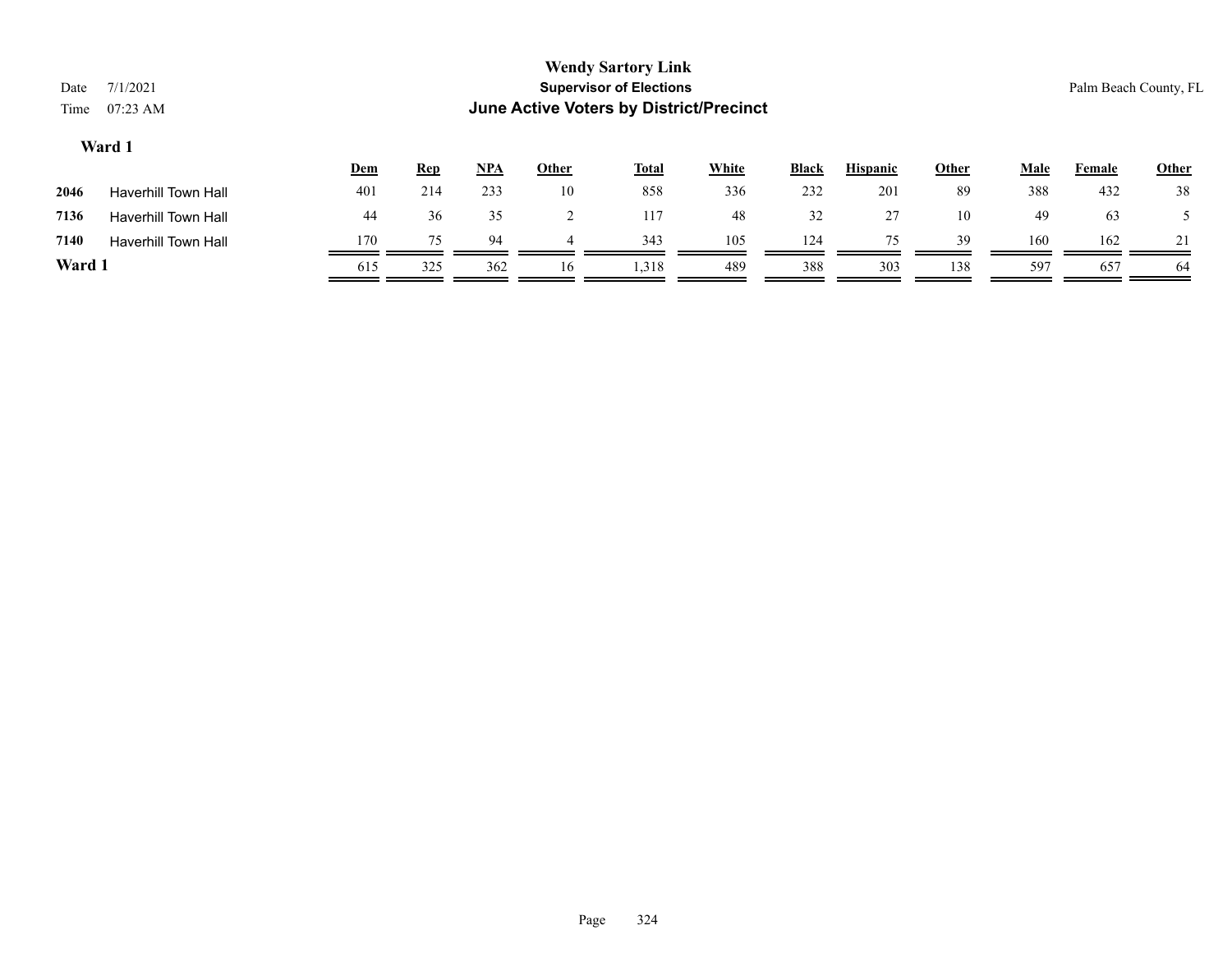|        |                    | <u>Dem</u> | <u>Rep</u> | <u>NPA</u> | Other | <b>Total</b> | <b>White</b> | <b>Black</b> | <b>Hispanic</b> | Other | Male | Female | <u>Other</u> |
|--------|--------------------|------------|------------|------------|-------|--------------|--------------|--------------|-----------------|-------|------|--------|--------------|
| 4008   | Hypoluxo Town Hall | 521        | 590        | 507        | 62    | .680         | .404         | 39           | 106             | 131   | 771  | 858    | 51           |
| 7176   | Hypoluxo Town Hall | 186        | 87         | 107        |       | 389          | 217          | 81           | 62              | 29    | 169  | 210    | 10           |
| Ward 1 |                    | 707        | 677        | 614        |       | 2,069        | 1,621        | 120          | 168             | 160   | 940  | 1.068  | 61           |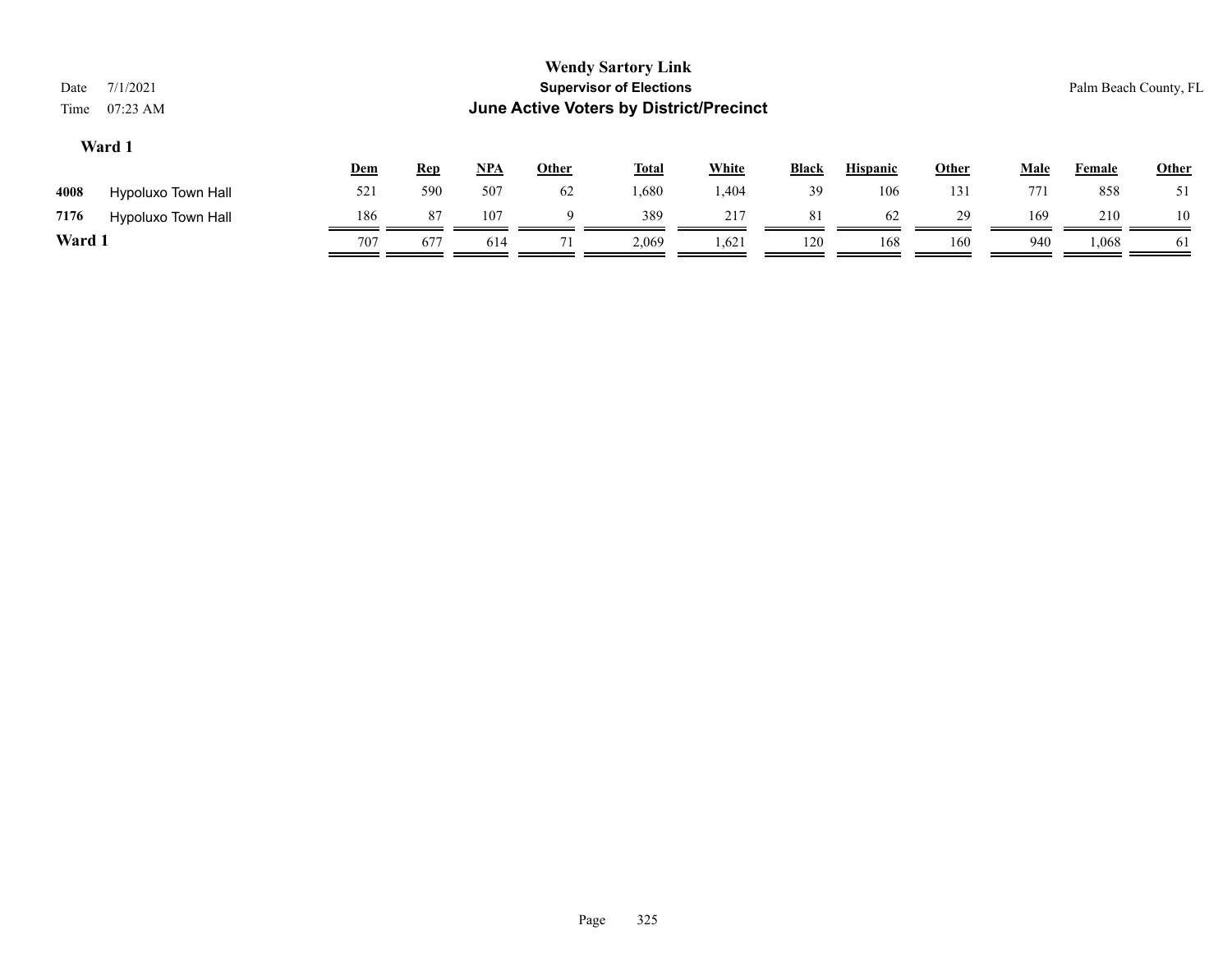|        |                        | <u>Dem</u> | <u>Rep</u> | <u>NPA</u> | <u>Other</u> | <b>Total</b> | <b>White</b> | <b>Black</b> | <b>Hispanic</b> | Other | <u>Male</u> | Female | <b>Other</b> |
|--------|------------------------|------------|------------|------------|--------------|--------------|--------------|--------------|-----------------|-------|-------------|--------|--------------|
| 1152   | Oceanview Methodist    | 45         | 68         | 52         |              | 172          | 163          | $\theta$     |                 |       | 82          | 85     |              |
| 1208   | Juno Beach Town Center | 445        | 861        | 464        | 51           | .821         | 661. ا       | o            | 55.             | 99    | 837         | 937    | 47           |
| 1212   | Juno Beach Town Center | 48         | 64         | 56         |              | 175          | 145          | O            |                 | 15    | 91          | 80     | 4            |
| 1214   | Juno Beach Town Center | 258        | 438        | 198        | 25           | 919          | 856          | h            |                 | 45    | 370         | 527    | 22           |
| Ward 1 |                        | 796        | 1,431      | 770        | 90           | 3,087        | 2,825        | 18           | 78              | 166   | 1,380       | 1,629  | 78           |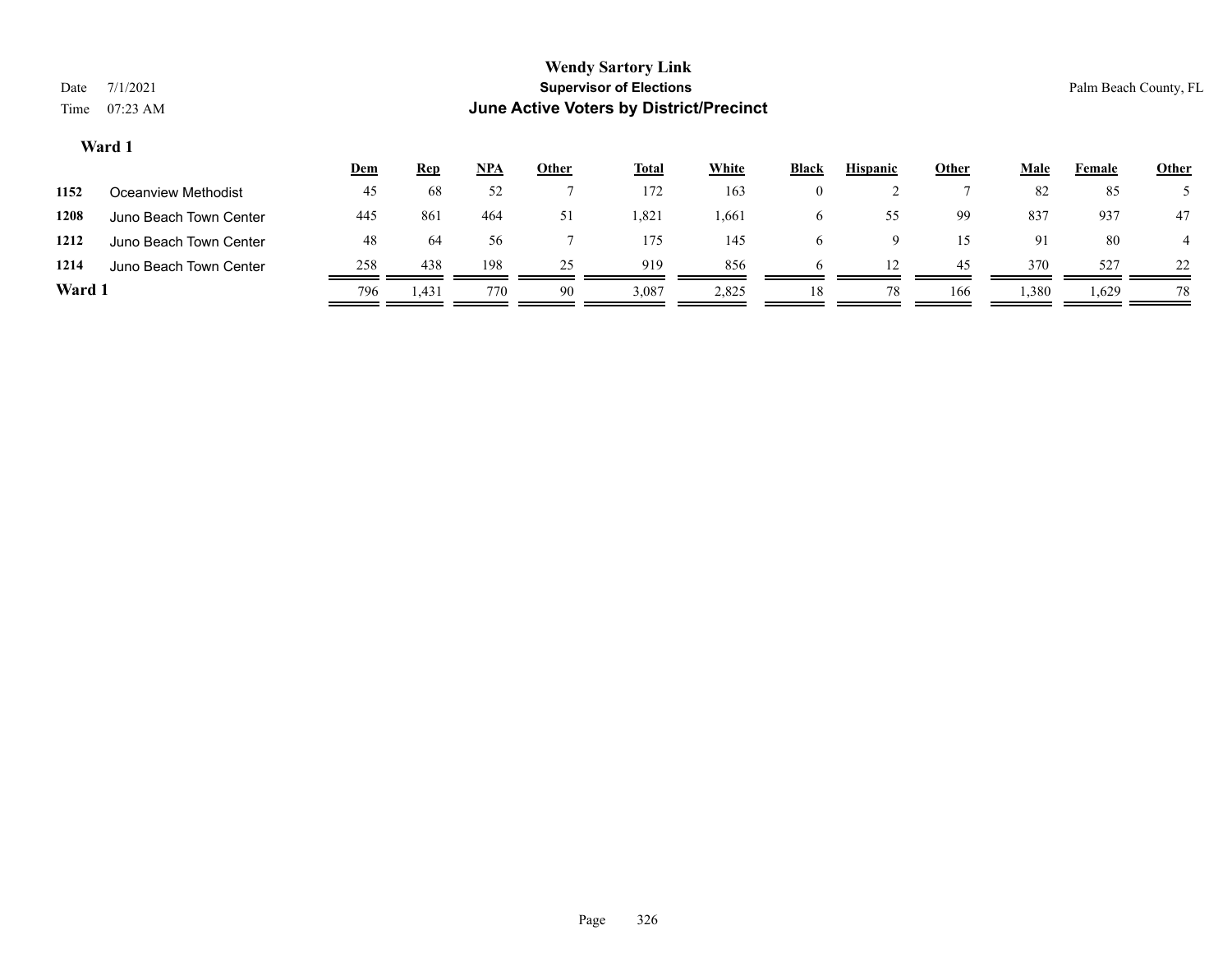| 7/1/2021<br>Date<br>07:23 AM<br>Time    |     |            |            |              | <b>Wendy Sartory Link</b><br><b>Supervisor of Elections</b><br>June Active Voters by District/Precinct |              |              |                 |              |             |               | Palm Beach County, FL |
|-----------------------------------------|-----|------------|------------|--------------|--------------------------------------------------------------------------------------------------------|--------------|--------------|-----------------|--------------|-------------|---------------|-----------------------|
| Ward 1                                  | Dem | <b>Rep</b> | <u>NPA</u> | <b>Other</b> | <b>Total</b>                                                                                           | <b>White</b> | <b>Black</b> | <b>Hispanic</b> | <b>Other</b> | <b>Male</b> | <b>Female</b> | <b>Other</b>          |
| 1128<br>Jupiter Inlet Colony Admin Bldg | 71  | 223        | 83         | 15           | 392                                                                                                    | 360          |              |                 | 27           | 177         | 207           |                       |
| Ward 1                                  | 71  | 223        | 83         | 15           | 392                                                                                                    | 360          | $\theta$     |                 | 27           | 177         | 207           |                       |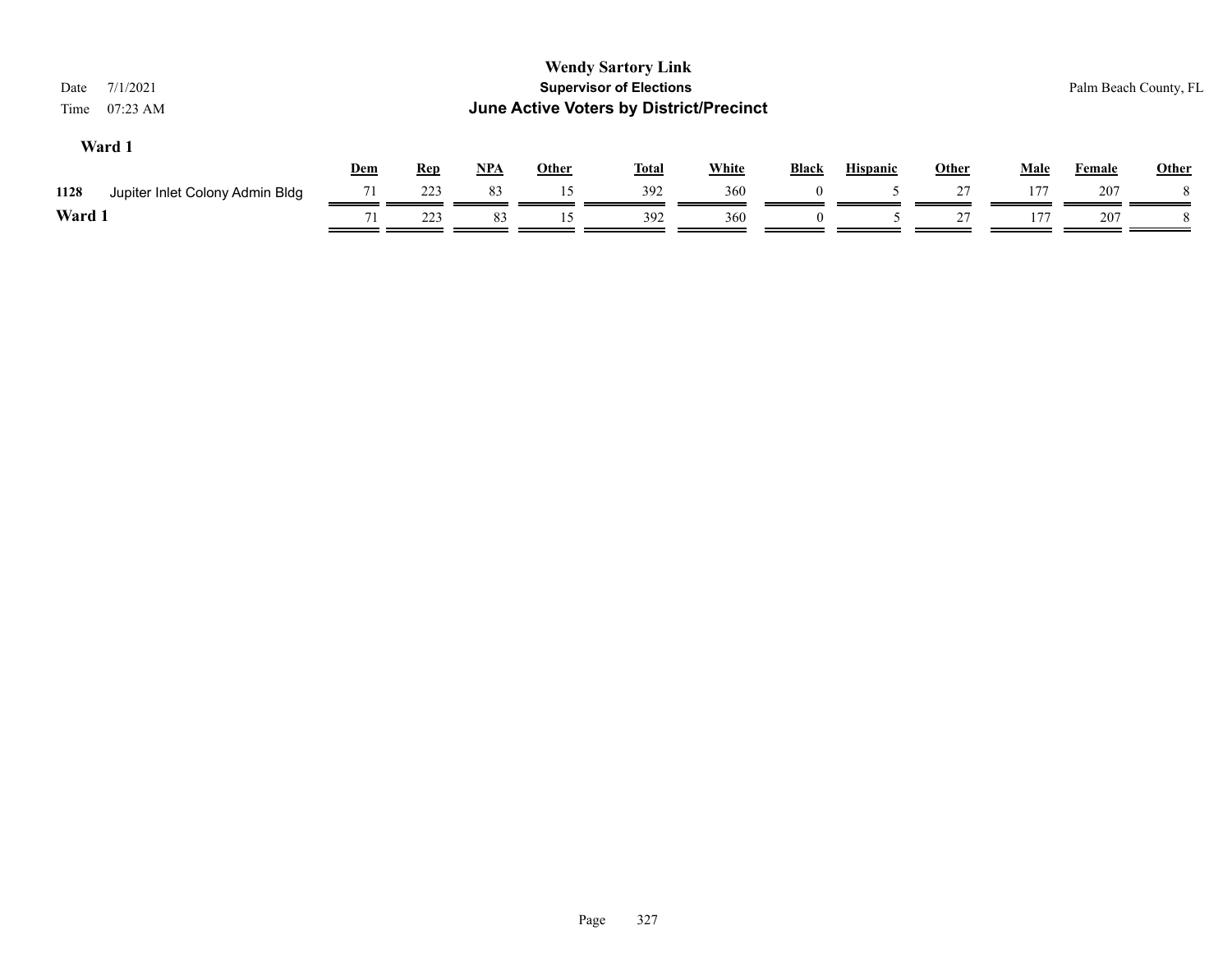#### **Wendy Sartory Link** Date 7/1/2021 **Supervisor of Elections** Palm Beach County, FL Time 07:23 AM **June Active Voters by District/Precinct**

|      |                                 | Dem              | <b>Rep</b>     | NPA              | <b>Other</b> | <b>Total</b>   | <b>White</b> | <b>Black</b>     | <b>Hispanic</b>  | <b>Other</b>     | <b>Male</b>  | <b>Female</b> | Other            |
|------|---------------------------------|------------------|----------------|------------------|--------------|----------------|--------------|------------------|------------------|------------------|--------------|---------------|------------------|
| 1034 | West Jupiter Recreation Center  | 265              | 711            | 329              | 45           | 1,350          | 1,170        | 19               | 36               | 125              | 650          | 675           | 25               |
| 1040 | West Jupiter Recreation Center  | 255              | 453            | 340              | 31           | 1,079          | 867          | 17               | 58               | 137              | 530          | 509           | 40               |
| 1042 | West Jupiter Recreation Center  | $\boldsymbol{0}$ | $\mathbf{0}$   | $\boldsymbol{0}$ | $\mathbf{0}$ | $\mathbf{0}$   | $\mathbf{0}$ | $\overline{0}$   | $\overline{0}$   | $\mathbf{0}$     | $\mathbf{0}$ | $\mathbf{0}$  | $\mathbf{0}$     |
| 1048 | St Peter Catholic Church        | 387              | 475            | 291              | 27           | 1,180          | 1,054        | 3                | 42               | 81               | 455          | 696           | 29               |
| 1050 | <b>Lighthouse Elementary</b>    | 474              | 671            | 409              | 45           | 1,599          | 1,368        | 16               | 65               | 150              | 742          | 801           | 56               |
| 1052 | Beacon Cove Intermediate Scho   | 1,041            | 1,144          | 920              | 63           | 3,168          | 2,509        | 76               | 255              | 328              | 1,481        | 1,581         | 106              |
| 1054 | Limestone Creek Elementary      | 690              | 1,085          | 626              | 57           | 2,458          | 2,174        | $25\,$           | 98               | 161              | 1,144        | 1,243         | 71               |
| 1056 | West Jupiter Recreation Center  | 555              | 575            | 523              | 38           | 1,691          | 1,360        | $77\,$           | 123              | 131              | 740          | 894           | 57               |
| 1058 | St Peter Catholic Church        | 772              | 889            | 732              | 66           | 2,459          | 2,052        | 37               | 190              | 180              | 1,079        | 1,307         | 73               |
| 1066 | Jupiter Community Center        | $\boldsymbol{0}$ | $\mathbf{0}$   | $\boldsymbol{0}$ | $\mathbf{0}$ | $\mathbf{0}$   | $\mathbf{0}$ | $\boldsymbol{0}$ | $\boldsymbol{0}$ | $\mathbf{0}$     | $\mathbf{0}$ | $\mathbf{0}$  | $\boldsymbol{0}$ |
| 1068 | <b>Jupiter Community Center</b> | 584              | 742            | 595              | 47           | 1,968          | 1,629        | 26               | 187              | 126              | 916          | 989           | 63               |
| 1072 | Jerry Thomas Elementary         | 735              | 1,063          | 687              | 66           | 2,551          | 2,217        | $28\,$           | 162              | 144              | 1,214        | 1,265         | 72               |
| 1074 | Independence Middle             | 789              | 1,155          | 834              | 87           | 2,865          | 2,403        | 20               | 192              | 250              | 1,283        | 1,488         | 94               |
| 1075 | Martinique Clubhouse            | 251              | 360            | 232              | 20           | 863            | 738          | $11\,$           | 57               | 57               | 385          | 448           | $30\,$           |
| 1076 | The Island Clubhouse            | 612              | 782            | 562              | 71           | 2,027          | 1,676        | $\sqrt{48}$      | 139              | 164              | 985          | 973           | 69               |
| 1098 | Riverside Improvement           | 257              | 455            | 256              | 21           | 989            | 881          | 6                | 46               | 56               | 449          | 507           | 33               |
| 1100 | Jupiter Elementary              | 399              | 458            | 365              | 27           | 1,249          | 953          | 17               | 197              | 82               | 600          | 603           | 46               |
| 1102 | Jupiter High                    | 677              | 900            | 638              | 63           | 2,278          | 1,815        | 55               | 203              | 205              | 999          | 1,200         | 79               |
| 1104 | Jupiter Branch Library          | 444              | 576            | 441              | 33           | 1,494          | 1,217        | 35               | 135              | 107              | 650          | 800           | 44               |
| 1106 | Jupiter Middle                  | 331              | 489            | 365              | 38           | 1,223          | 1,033        | 15               | 74               | 101              | 569          | 613           | 41               |
| 1108 | Newhaven Clubhouse              | 550              | 675            | 512              | 59           | 1,796          | 1,546        | $23\,$           | 98               | 129              | 795          | 940           | 61               |
| 1124 | Riverside Improvement           | $\boldsymbol{0}$ | $\overline{c}$ | $\boldsymbol{0}$ | $\mathbf{0}$ | $\overline{2}$ | 2            | $\boldsymbol{0}$ | $\boldsymbol{0}$ | $\boldsymbol{0}$ | -1           | - 1           | $\boldsymbol{0}$ |
| 1126 | PBC Fire Rescue #18             | 413              | 882            | 469              | 46           | 1,810          | 1,695        | 7                | 35               | 73               | 825          | 957           | 28               |
| 1136 | 1st UM Church of Jup-Teq        | 571              | 989            | 617              | 67           | 2,244          | 2,084        | 10               | 52               | 98               | 979          | 1,204         | 61               |
| 1140 | Club at Admirals Cove           | 294              | 543            | 296              | 24           | 1,157          | 1,064        | 6                | 21               | 66               | 552          | 586           | 19               |
| 1142 | 1st UM Church of Jup-Teq        | 287              | 589            | 352              | 40           | 1,268          | 1,174        | 5                | 21               | 68               | 598          | 637           | 33               |
| 1144 | 1st UM Church of Jup-Teq        | 533              | 800            | 504              | 36           | 1,873          | 1,729        | 5                | 31               | 108              | 857          | 959           | 57               |
| 1148 | Oceanview Methodist             | 385              | 548            | 389              | 44           | 1,366          | 1.245        | 6                | 31               | 84               | 587          | 735           | 44               |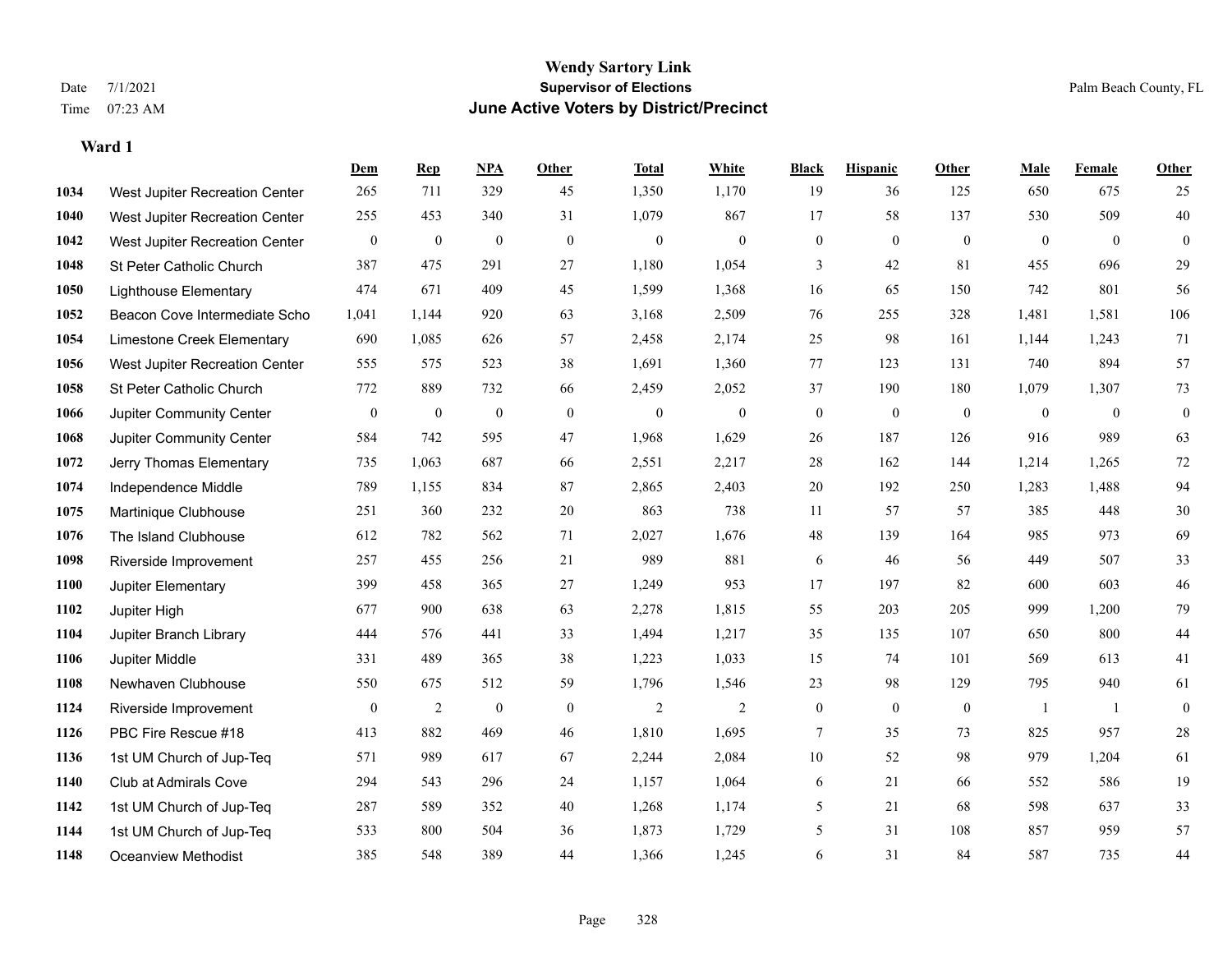| Date<br>Time | 7/1/2021<br>$07:23$ AM |            |            |          |              | <b>Wendy Sartory Link</b><br><b>Supervisor of Elections</b><br><b>June Active Voters by District/Precinct</b> |                |                |                 |              |             |          | Palm Beach County, FL |
|--------------|------------------------|------------|------------|----------|--------------|---------------------------------------------------------------------------------------------------------------|----------------|----------------|-----------------|--------------|-------------|----------|-----------------------|
|              | Ward 1                 | <u>Dem</u> | <u>Rep</u> | $NPA$    | <u>Other</u> | <b>Total</b>                                                                                                  | <b>White</b>   | <b>Black</b>   | <b>Hispanic</b> | <b>Other</b> | <b>Male</b> | Female   | Other                 |
| 1150         | Oceanview Methodist    | $\theta$   | $\Omega$   | $\theta$ | $\theta$     | $\theta$                                                                                                      | $\overline{0}$ | $\overline{0}$ | $\theta$        | $\theta$     | $\theta$    | $\theta$ | $\theta$              |
| 1164         | Club at Admirals Cove  | 27         | 149        | 66       |              | 247                                                                                                           | 223            |                | $\overline{4}$  |              | 122         | 117      |                       |
| ______       |                        |            |            |          |              |                                                                                                               |                |                |                 |              |             |          |                       |

**Ward 1** 12,578 18,160 12,350 1,166 44,254 37,878 596 2,552 3,228 20,187 22,728 1,339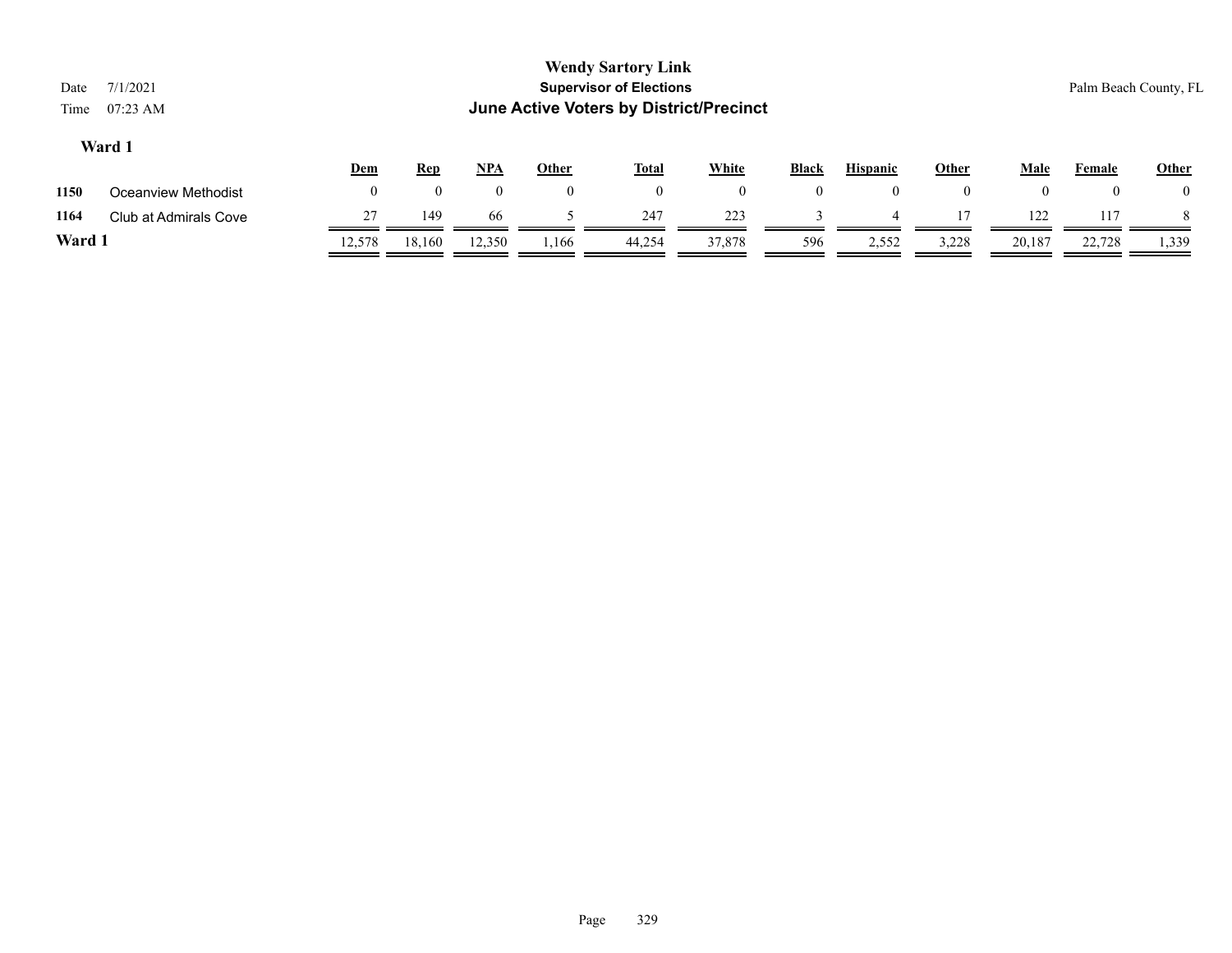|        |                           | <u>Dem</u> | <u>Rep</u> | <b>NPA</b> | <u>Other</u> | <u>Total</u> | <b>White</b> | <b>Black</b> | <b>Hispanic</b> | <u>Other</u> | <u>Male</u> | Female | <b>Other</b>   |
|--------|---------------------------|------------|------------|------------|--------------|--------------|--------------|--------------|-----------------|--------------|-------------|--------|----------------|
| 3075   | Lantana Recreation Center | 14         | 10         |            |              | 34           | 34           | 0            | $\theta$        | O            |             | 21     | $\overline{0}$ |
| 4002   | Lantana Recreation Center | 473        | 507        | 367        | 47           | .394         | .169         | 24           | 103             | -98          | 665         | 688    | 41             |
| 7168   | Maddock Park              | 1,510      | 634        | 899        | 57           | 3,100        | .524         | 794          | 518             | 264          | 1,418       | 1,564  | 118            |
| 7170   | Lantana Town Hall         | 715        | 345        | 520        | 33           | 1,613        | 871          | 346          | 238             | 158          | 757         | 779    | 77             |
| 7172   | Lantana Recreation Center | 299        | 259        | 240        |              | 815          | 635          | 50           | 67              | 63           | 383         | 406    | 26             |
| Ward 1 |                           | 3,011      | 1,755      | 2,034      | 156          | 6,956        | 4,233        | 1,214        | 926             | 583          | 3,236       | 3,458  | 262            |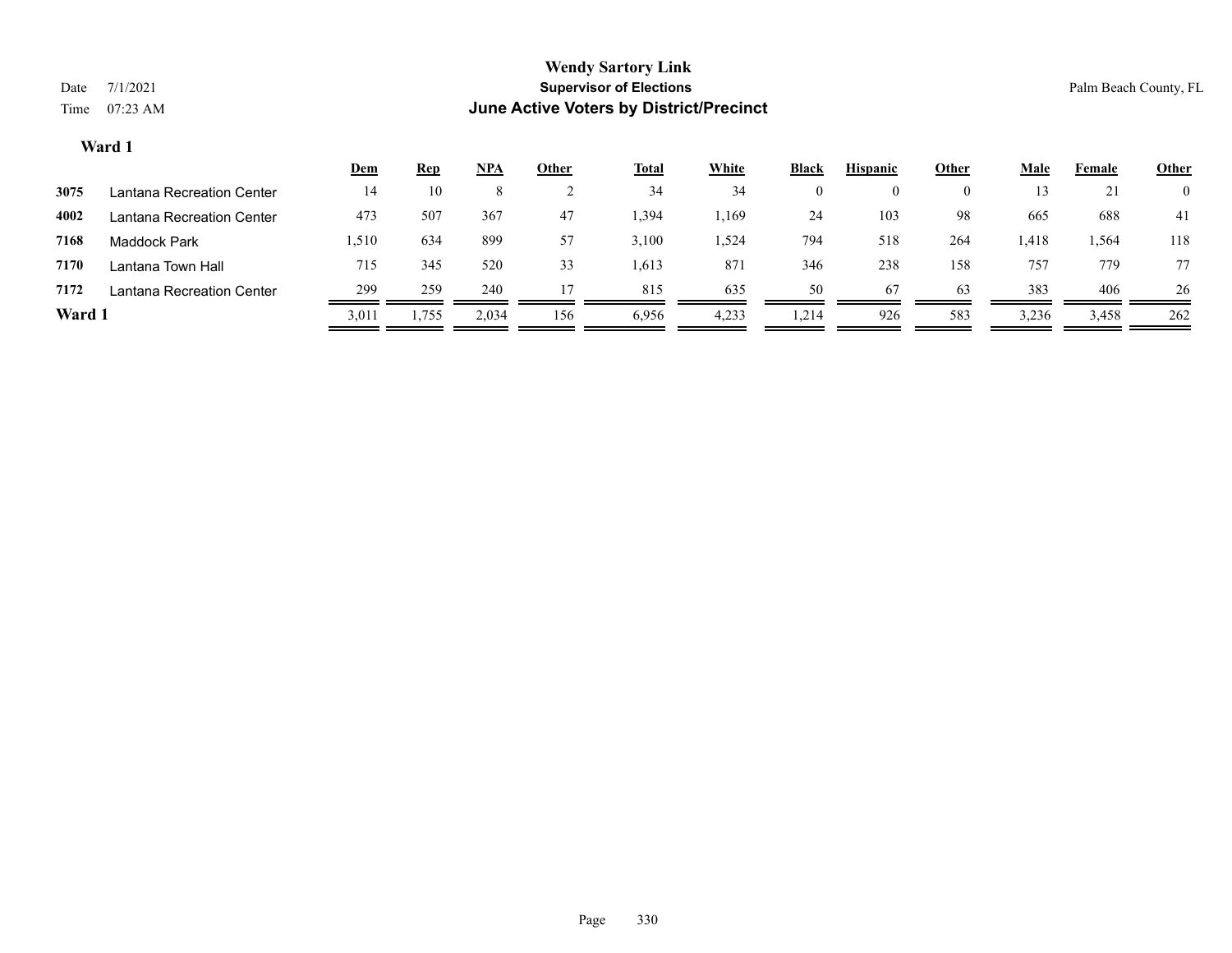| Date<br>Time | 7/1/2021<br>07:23 AM         |            |            |            |                | <b>Wendy Sartory Link</b><br><b>Supervisor of Elections</b><br>June Active Voters by District/Precinct |                  |                  |                 |              |             |        | Palm Beach County, FL |
|--------------|------------------------------|------------|------------|------------|----------------|--------------------------------------------------------------------------------------------------------|------------------|------------------|-----------------|--------------|-------------|--------|-----------------------|
|              | Ward 1                       | <u>Dem</u> | <b>Rep</b> | <u>NPA</u> | Other          | <u>Total</u>                                                                                           | <b>White</b>     | Black            | <b>Hispanic</b> | <b>Other</b> | <u>Male</u> | Female | <b>Other</b>          |
| 2127         | Lake Clarke Shores Town Hall |            | 0          |            | $\overline{0}$ |                                                                                                        | $\boldsymbol{0}$ | $\boldsymbol{0}$ |                 | $\theta$     |             |        | $\bf{0}$              |
| 3014         | Lake Clarke Shores Town Hall | 1,025      | 1,087      | 640        | 44             | 2,796                                                                                                  | 2,048            | 82               | 493             | 173          | .266        | 1,438  | 92                    |
| Ward 1       |                              | .,026      | 1,087      | 641        | 44             | 2,798                                                                                                  | 2,048            | 82               | 495             | 173          | 1,268       | 1,438  | 92                    |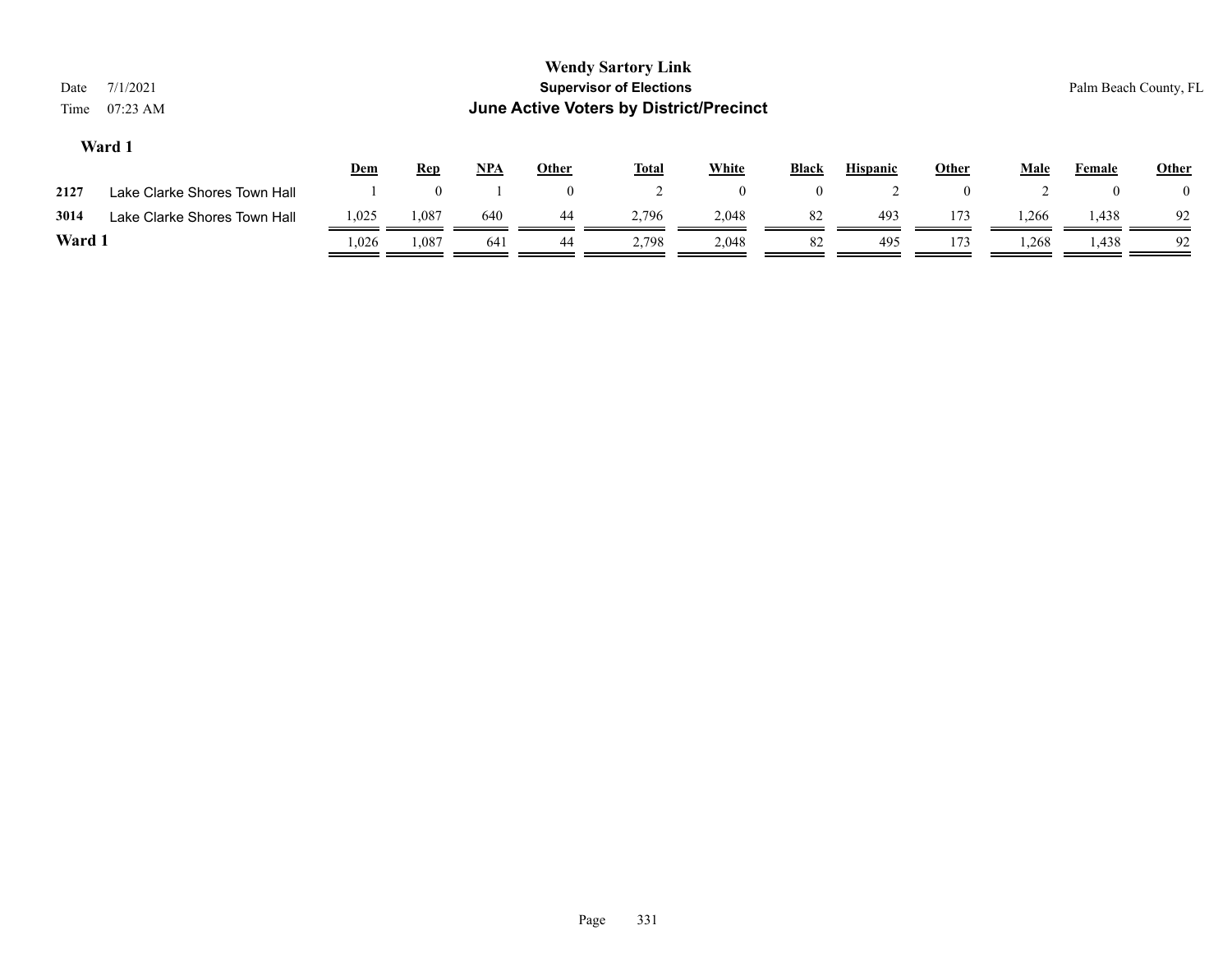| 7/1/2021<br>Date<br>$07:23$ AM<br>Time |            |            |            |       | <b>Wendy Sartory Link</b><br><b>Supervisor of Elections</b><br><b>June Active Voters by District/Precinct</b> |              |              |                 |              |             |               | Palm Beach County, FL |
|----------------------------------------|------------|------------|------------|-------|---------------------------------------------------------------------------------------------------------------|--------------|--------------|-----------------|--------------|-------------|---------------|-----------------------|
| Ward 1                                 | <b>Dem</b> | <u>Rep</u> | <u>NPA</u> | Other | <u>Total</u>                                                                                                  | <b>White</b> | <b>Black</b> | <b>Hispanic</b> | <b>Other</b> | <b>Male</b> | <b>Female</b> | <b>Other</b>          |
| 6094<br>Palms West Presbyterian        | 678        | 933        | 650        | 42    | 2,303                                                                                                         | 1,839        | 78           | 206             | 180          | 1,101       | 1,128         | 74                    |
| Ward 1                                 | 678        | 933        | 650        | 42    | 2,303                                                                                                         | 1,839        | 78           | 206             | 180          | 1,101       | 1,128         | 74                    |
|                                        |            |            |            |       |                                                                                                               |              |              |                 |              |             |               |                       |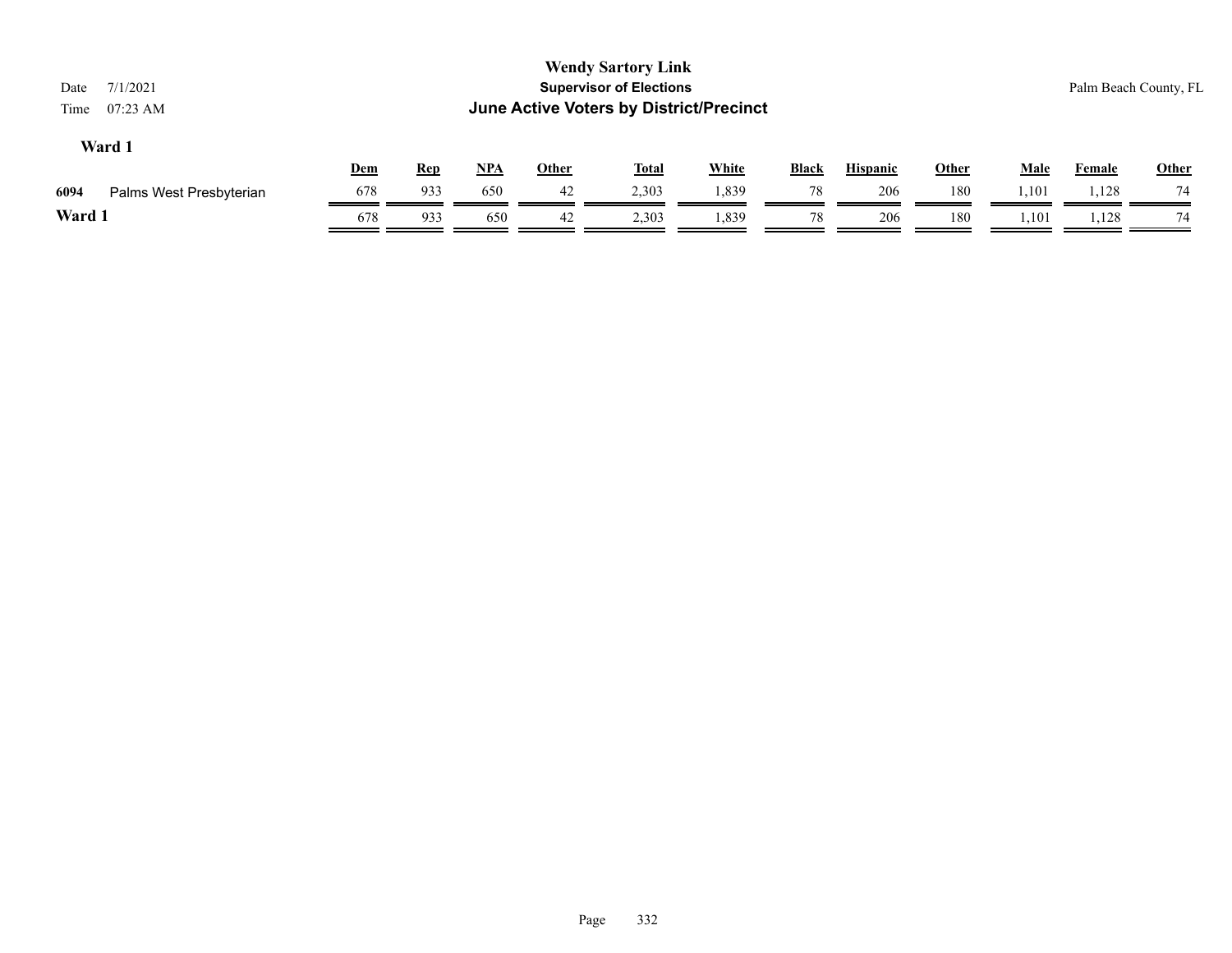|        |                         | <u>Dem</u> | <b>Rep</b> | <u>NPA</u> | <b>Other</b> | <u>Total</u> | White | <b>Black</b> | <b>Hispanic</b> | Other    | Male  | Female   | <b>Other</b>   |
|--------|-------------------------|------------|------------|------------|--------------|--------------|-------|--------------|-----------------|----------|-------|----------|----------------|
| 1376   | Lake Park Town Hall     |            |            | $\left($   |              | 0            |       | $\bf{0}$     |                 | $\bf{0}$ | 0     | $\theta$ | $\overline{0}$ |
| 1378   | PBC Fire Rescue #68     | 1,034      | 408        | 509        | 38           | 1,989        | 819   | 829          | 114             | 227      | 925   | 978      | 86             |
| 1382   | Lake Park Town Hall     | 283        | 352        | 250        | 28           | 913          | 750   | 37           | 58              | 68       | 410   | 479      | 24             |
| 7010   | St John Lutheran Church | 278        | 12         | 89         |              | 385          | 27    | 312          | 23              | 23       | 128   | 240      | 17             |
| 7012   | St John Lutheran Church | 1.073      | 197        | 421        | 18           | .,709        | 489   | 989          | 69              | 162      | 784   | 864      | 61             |
| Ward 1 |                         | 2,668      | 969        | 1,269      | 90           | 4,996        | 2,085 | 2,167        | 264             | 480      | 2,247 | 2,561    | 188            |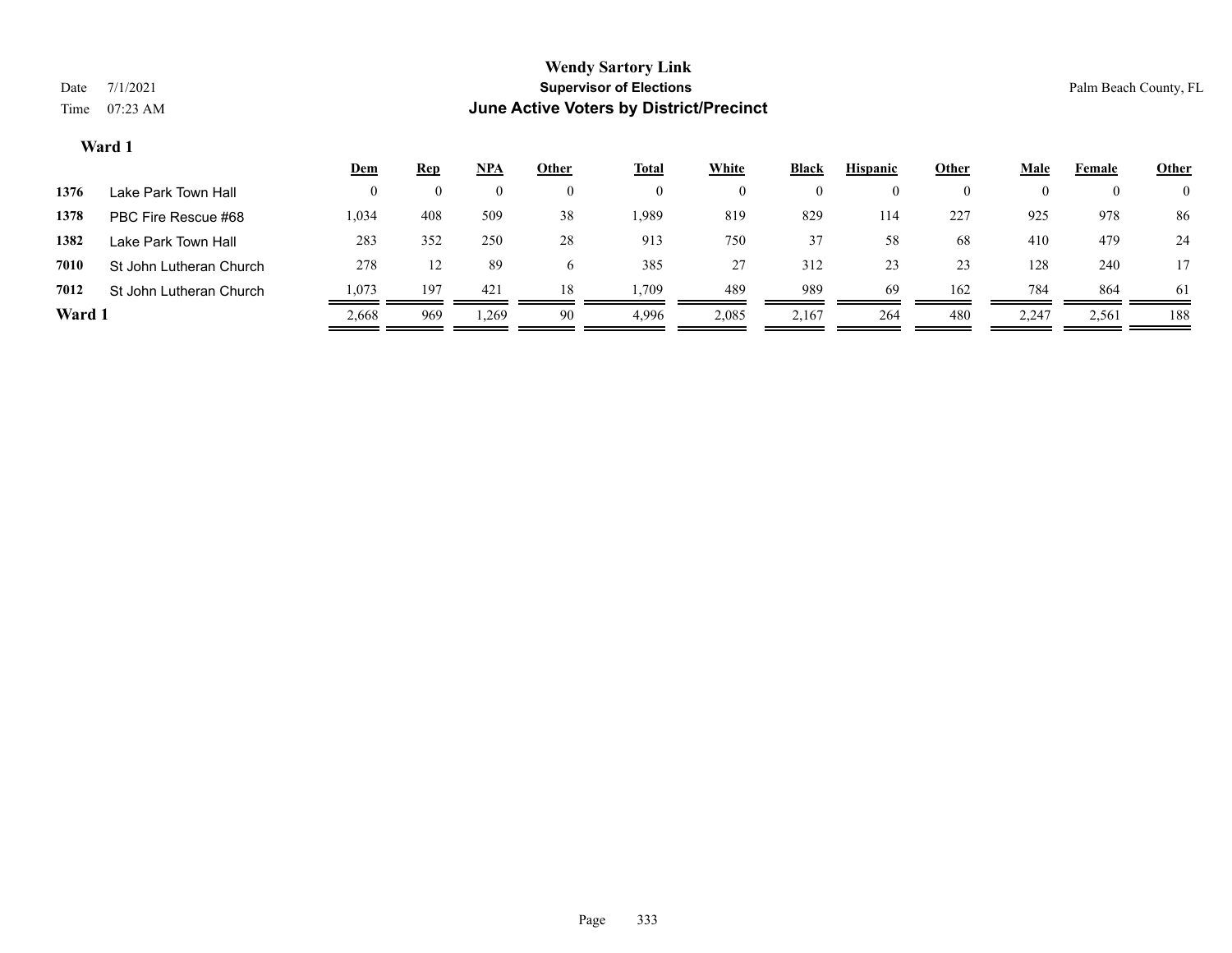#### **Wendy Sartory Link** Date 7/1/2021 **Supervisor of Elections** Palm Beach County, FL Time 07:23 AM **June Active Voters by District/Precinct**

=

|        |                                  | Dem      | <b>Rep</b>     | NPA   | Other          | <u>Total</u>   | White | <b>Black</b> | <b>Hispanic</b> | Other    | <b>Male</b> | Female | <b>Other</b> |
|--------|----------------------------------|----------|----------------|-------|----------------|----------------|-------|--------------|-----------------|----------|-------------|--------|--------------|
| 3034   | <b>Sunlight Community Church</b> | 156      | 102            | 78    | 5              | 341            | 182   | 42           | 96              | 21       | 155         | 176    | 10           |
| 3036   | <b>Sunlight Community Church</b> | 389      | 216            | 282   | 15             | 902            | 375   | 174          | 263             | 90       | 400         | 470    | 32           |
| 3038   | <b>Sunlight Community Church</b> | 720      | 294            | 533   | 32             | 1,579          | 662   | 246          | 504             | 167      | 735         | 761    | 83           |
| 3040   | 1st Congregational Church        | 692      | 315            | 398   | 39             | 1,444          | 1,065 | 72           | 190             | 117      | 708         | 682    | 54           |
| 3042   | 1st Congregational Church        | 724      | 456            | 394   | 44             | 1,618          | 1,365 | 24           | 128             | 101      | 739         | 824    | 55           |
| 3052   | Our Savior Lutheran Church       | 402      | 112            | 237   | 12             | 763            | 217   | 209          | 262             | 75       | 357         | 364    | $42\,$       |
| 3058   | Our Savior Lutheran Church       | $\theta$ | $\overline{0}$ | 2     | $\overline{0}$ | $\overline{2}$ |       |              | $\theta$        | $\theta$ |             |        | $\theta$     |
| 3060   | Our Savior Lutheran Church       | 253      | 52             | 152   | 7              | 464            | 107   | 166          | 154             | 37       | 177         | 266    | 21           |
| 3062   | Our Savior Lutheran Church       | 1,035    | 319            | 566   | 49             | 1,969          | 785   | 431          | 565             | 188      | 909         | 964    | 96           |
| 3064   | 1st Congregational Church        | 466      | 218            | 354   | 32             | 1,070          | 752   | 91           | 150             | 77       | 501         | 525    | 44           |
| 3066   | Our Savior Lutheran Church       | 364      | 128            | 276   | 21             | 789            | 547   | 70           | 93              | 79       | 381         | 373    | 35           |
| 3068   | St Andrews Episcopal             | 537      | 286            | 391   | 42             | 1,256          | 1,016 | 46           | 109             | 85       | 607         | 605    | 44           |
| 3076   | Our Savior Lutheran Church       | 47       | 39             | 47    |                | 134            | 94    | 15           | 19              | 6        | 72          | 58     | 4            |
| 3078   | Lakeside UM Church               | 645      | 398            | 442   | 36             | 1,521          | 952   | 168          | 269             | 132      | 676         | 802    | 43           |
| 7160   | South Grade Elementary           | 949      | 216            | 457   | 26             | 1,648          | 530   | 624          | 319             | 175      | 795         | 777    | 76           |
| 7162   | <b>Osborne Community Center</b>  | 864      | 119            | 362   | 21             | 1,366          | 248   | 709          | 272             | 137      | 615         | 691    | 60           |
| 7164   | <b>Osborne Community Center</b>  | 317      | 188            | 194   | 24             | 723            | 565   | 52           | 55              | 51       | 336         | 367    | 20           |
| Ward 1 |                                  | 8,560    | 3,458          | 5,165 | 406            | 17,589         | 9,463 | 3,140        | 3,448           | 1,538    | 8,164       | 8,706  | 719          |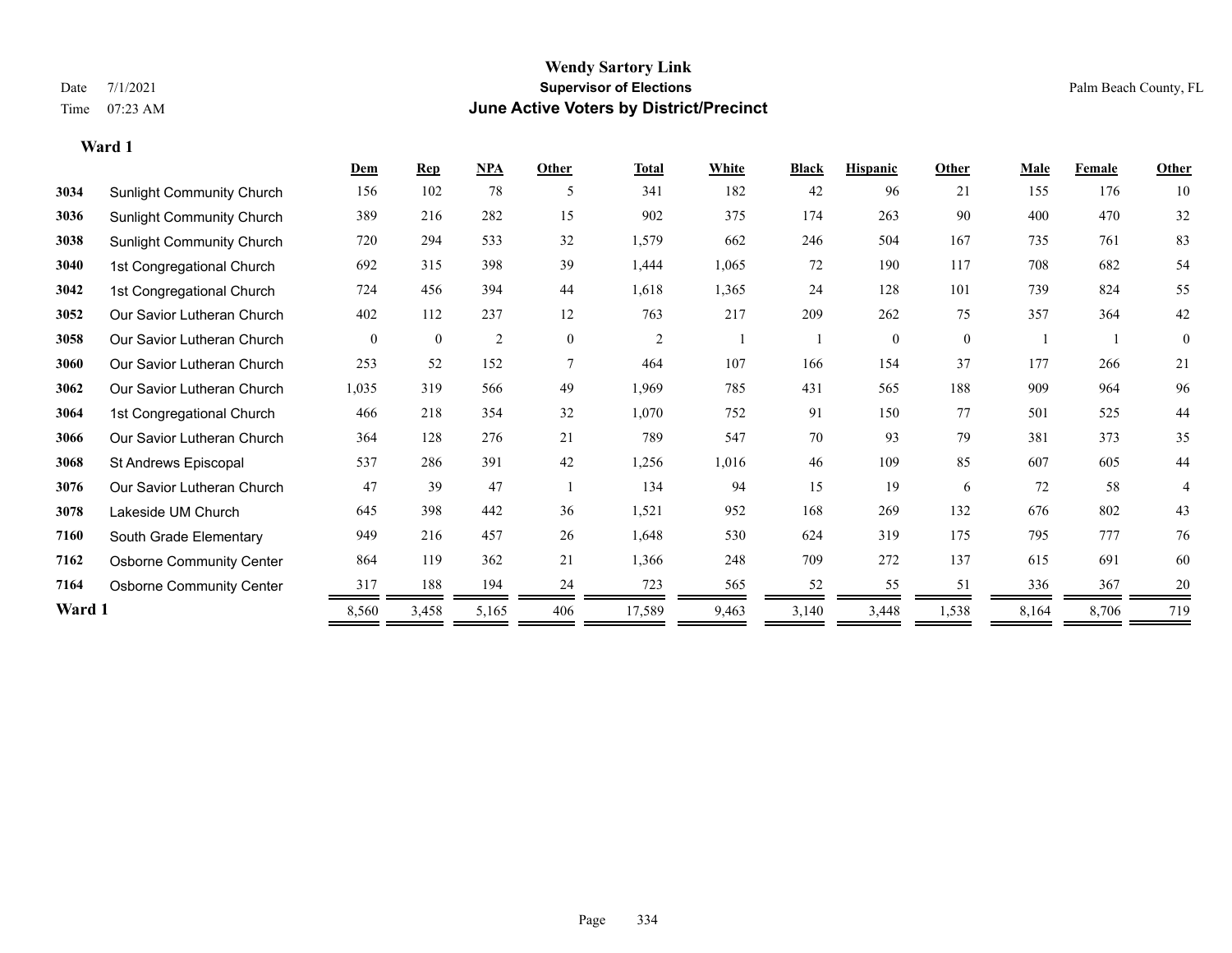| Date<br>Time | 7/1/2021<br>$07:23$ AM |     |            |       |              | <b>Wendy Sartory Link</b><br><b>Supervisor of Elections</b><br>June Active Voters by District/Precinct |              |              |                 |       |             |        | Palm Beach County, FL |  |
|--------------|------------------------|-----|------------|-------|--------------|--------------------------------------------------------------------------------------------------------|--------------|--------------|-----------------|-------|-------------|--------|-----------------------|--|
|              | Ward 1                 | Dem | <u>Rep</u> | $NPA$ | <b>Other</b> | <b>Total</b>                                                                                           | <b>White</b> | <b>Black</b> | <b>Hispanic</b> | Other | <b>Male</b> | Female | Other                 |  |
| 4006         | Manalapan Town Hall    | 76  | 202        | 92    | 10           | 380                                                                                                    | 348          | 6            | O               | 20    | 193         | 176    |                       |  |
| Ward 1       |                        | 76  | 202        | 92    | 10           | 380                                                                                                    | 348          | b            | $\sigma$        | 20    | 193         | 176    |                       |  |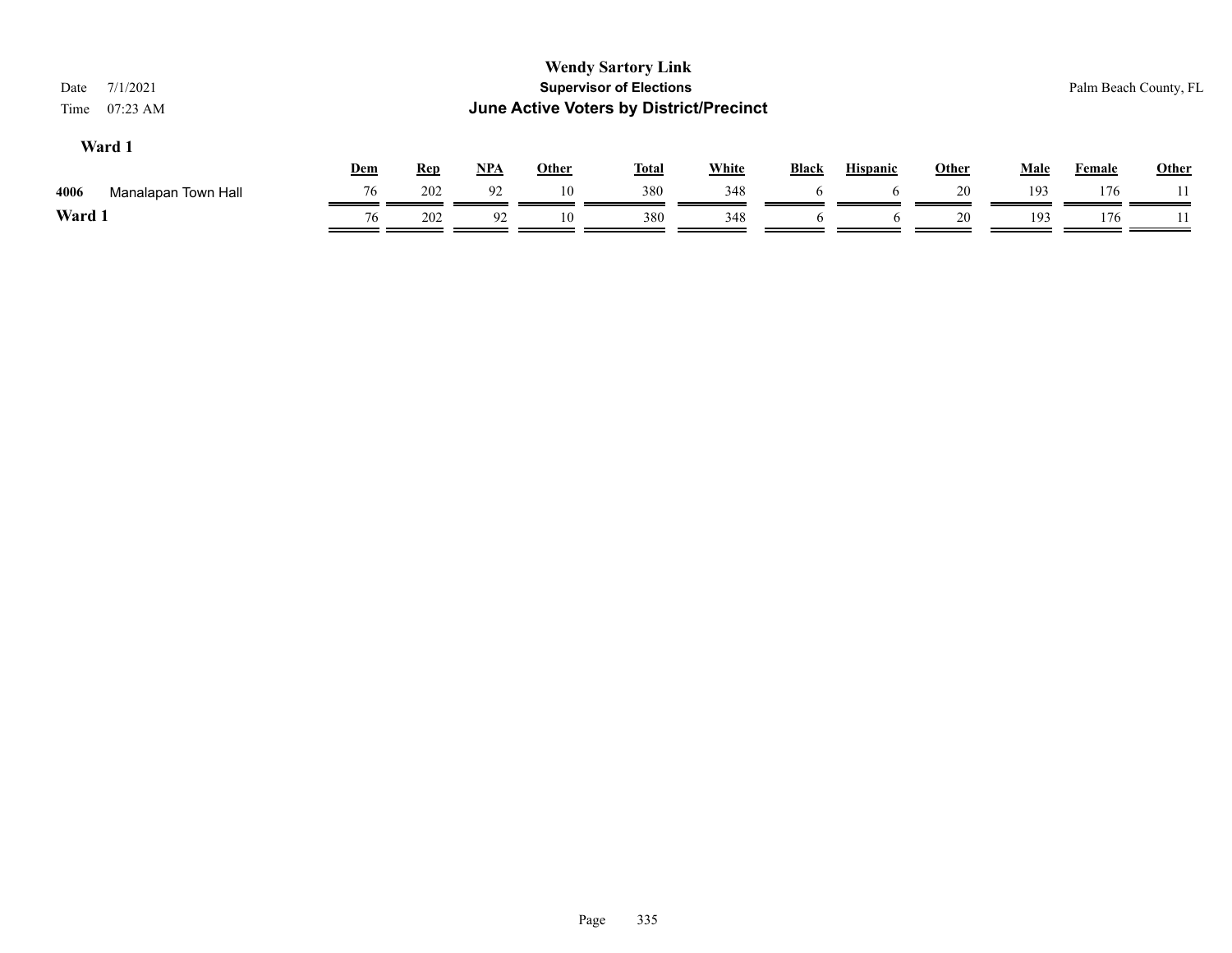| Other |
|-------|
| 28    |
| 28    |
|       |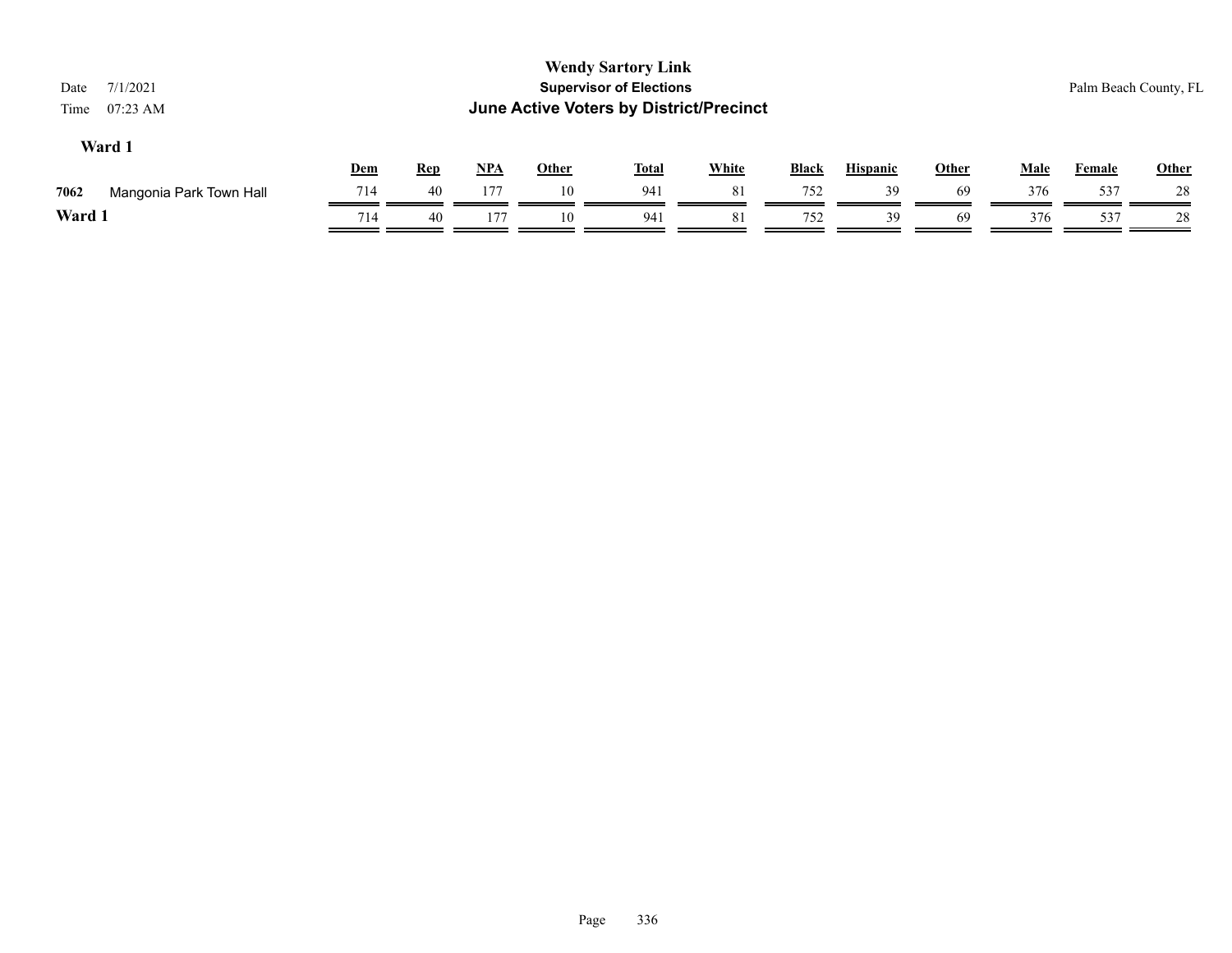#### **Wendy Sartory Link** Date 7/1/2021 **Supervisor of Elections** Palm Beach County, FL Time 07:23 AM **June Active Voters by District/Precinct**

## **Dem Rep NPA Other Total White Black Hispanic Other Male Female Other 1314** NPB Community Center 51 127 63 5 246 218 3 8 17 100 132 14 **1316** NPB Community Center 182 190 144 30 546 392 43 74 37 237 290 19 **1320** NPB Community Center 33 120 35 2 190 168 3 8 11 98 88 4 **1322 NPB Community Center**  $\begin{array}{cccccccc} 2 & 6 & 10 & 0 & 18 & 18 & 0 & 0 & 8 & 9 & 1 \end{array}$ **1328** Osborne Park Activities Bldg 616 836 544 44 2,040 1,749 27 121 143 985 996 59 **1332** 1st Unitarian Church NPB 354 395 256 33 1,038 851 59 64 64 506 510 22 1334 1st Unitarian Church NPB 3 4 5 1 13 13 0 0 0 5 8 0 **1342** NPB Country Club 310 451 266 29 1,056 953 17 33 53 450 580 26 **1344** Old Port Cove 296 524 323 31 1,174 1,076 5 31 62 531 623 20 **1346** Anchorage Activities Bldg 558 932 426 37 1,953 1,794 13 56 90 899 1,006 48

| Allullulaye Authlies Diuy    | <u>JJ 0</u> | ے ر   | π∠∪   | <u>JI</u> | 1, J J J | 1, 1, 7 | 1 J | JV. | $\overline{\mathcal{L}}$ | 0/7   | 1,000 | $\mathbf{\tau}$ |
|------------------------------|-------------|-------|-------|-----------|----------|---------|-----|-----|--------------------------|-------|-------|-----------------|
| <b>NPB Council Chambers</b>  | 32          | 124   | 34    |           | 198      | 188     |     |     |                          | 99    | 93    |                 |
| <b>Faith Lutheran Church</b> | 380         | 619   | 373   | 23        | 1,395    | 1,233   | 10  | 78  | 74                       | 668   | 684   | 43              |
| <b>NPB Council Chambers</b>  | 176         | 264   | 154   |           | 609      | 539     | 10  | 22  |                          | 269   | 320   |                 |
|                              | 2,993       | 4,592 | 2,633 | 258       | 10.476   | 9,192   | 190 | 500 | 594                      | 4,855 | 5,339 | 282             |
|                              | Ward :      |       |       |           |          |         |     |     |                          |       |       |                 |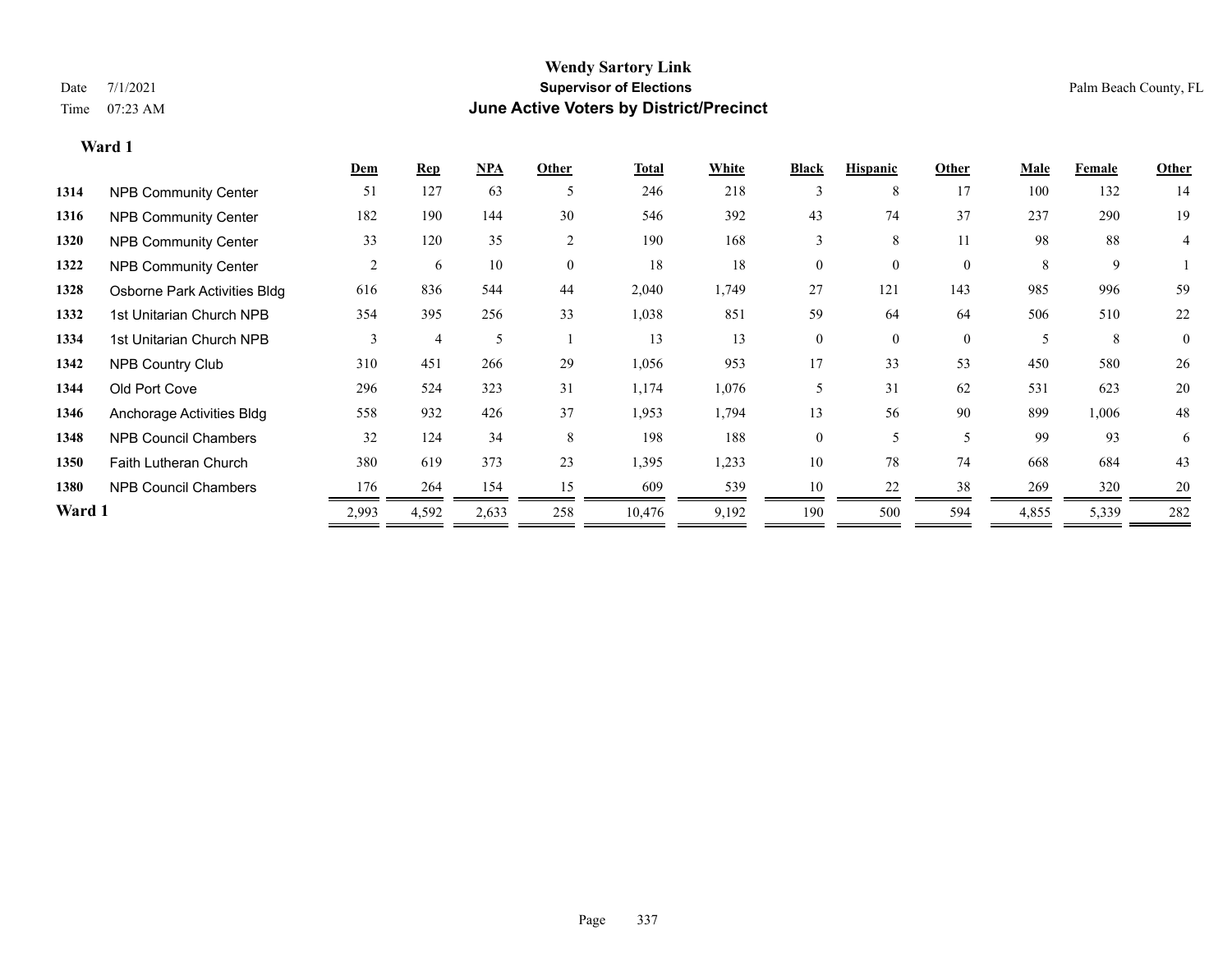| 7/1/2021<br>Date<br>$07:23$ AM<br>Time |            |            |       |       | <b>Wendy Sartory Link</b><br><b>Supervisor of Elections</b><br><b>June Active Voters by District/Precinct</b> |              |              |                 |              |             |               | Palm Beach County, FL |
|----------------------------------------|------------|------------|-------|-------|---------------------------------------------------------------------------------------------------------------|--------------|--------------|-----------------|--------------|-------------|---------------|-----------------------|
| Ward 1                                 | <u>Dem</u> | <b>Rep</b> | $NPA$ | Other | <b>Total</b>                                                                                                  | <b>White</b> | <b>Black</b> | <b>Hispanic</b> | <b>Other</b> | <u>Male</u> | <b>Female</b> | Other                 |
| 4028<br>Ocean Ridge Town Hall          | 411        | 749        | 407   | 46    | 1,613                                                                                                         | 1,477        |              | 47              | 84           | 772         | 798           | 43                    |
| Ward 1                                 | 411        | 749        | 407   | 46    | 1,613                                                                                                         | 1,477        |              | 47              | 84           | 772         | 798           | 43                    |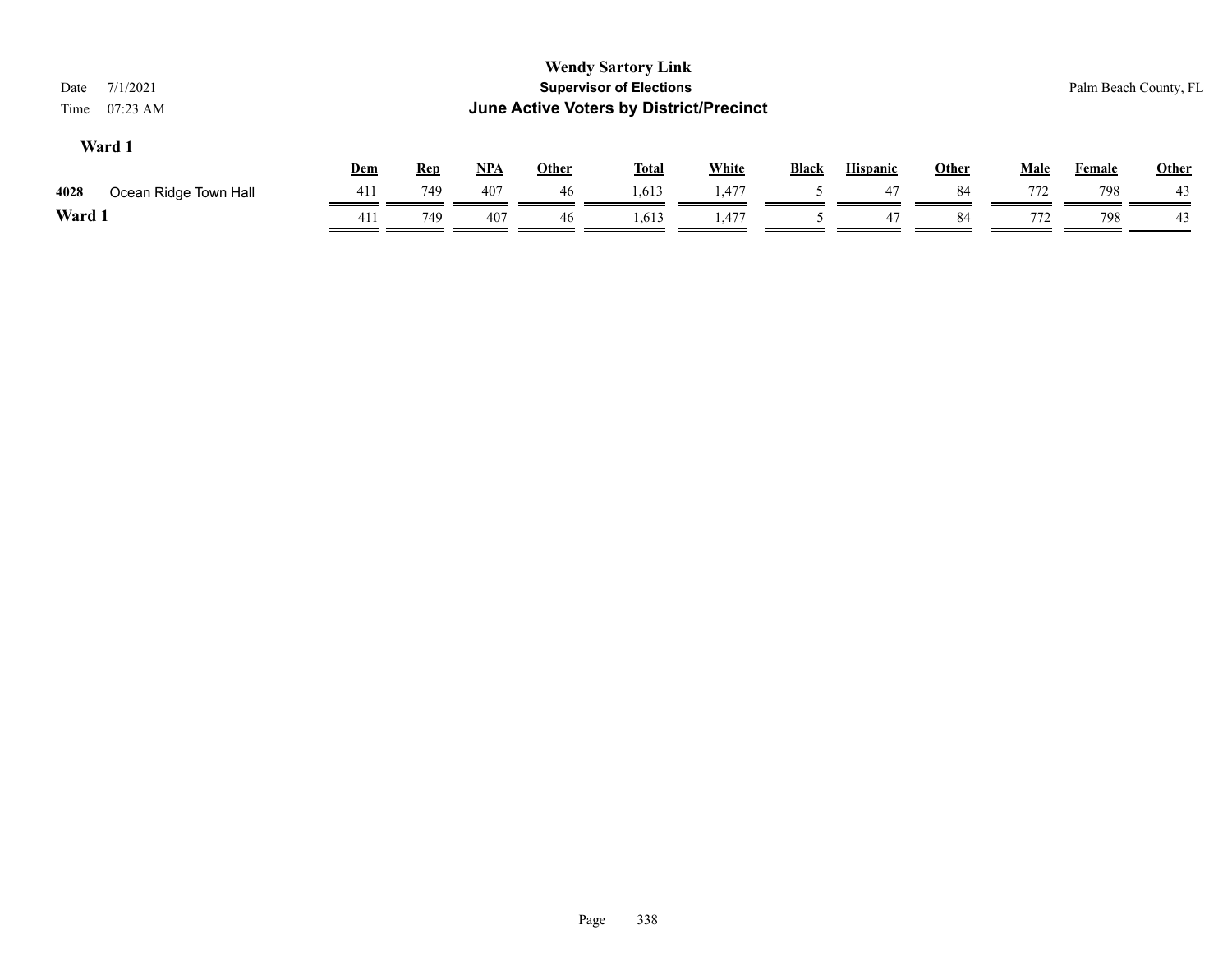|      |                                  | <u>Dem</u> | <u>Rep</u> | <b>NPA</b> | Other | <b>Total</b> | White | <b>Black</b> | <b>Hispanic</b> | Other | Male  | Female | <b>Other</b> |
|------|----------------------------------|------------|------------|------------|-------|--------------|-------|--------------|-----------------|-------|-------|--------|--------------|
| 6004 | Pahokee Recreation Center        | 959        | 176        | 226        |       | .366         | 179   | 881          | 223             | 83    | 564   | 754    | 48           |
| 6006 | <b>Pahokee Recreation Center</b> | 996        | 166        | 274        |       | 1.448        | 122   | 845          | 380             | 101   | 646   | 720    | 82           |
| Ward |                                  | .955       | 342        | 500        |       | 2.814        | 301   | 1.726        | 603             | 184   | 1,210 | .,474  | 130          |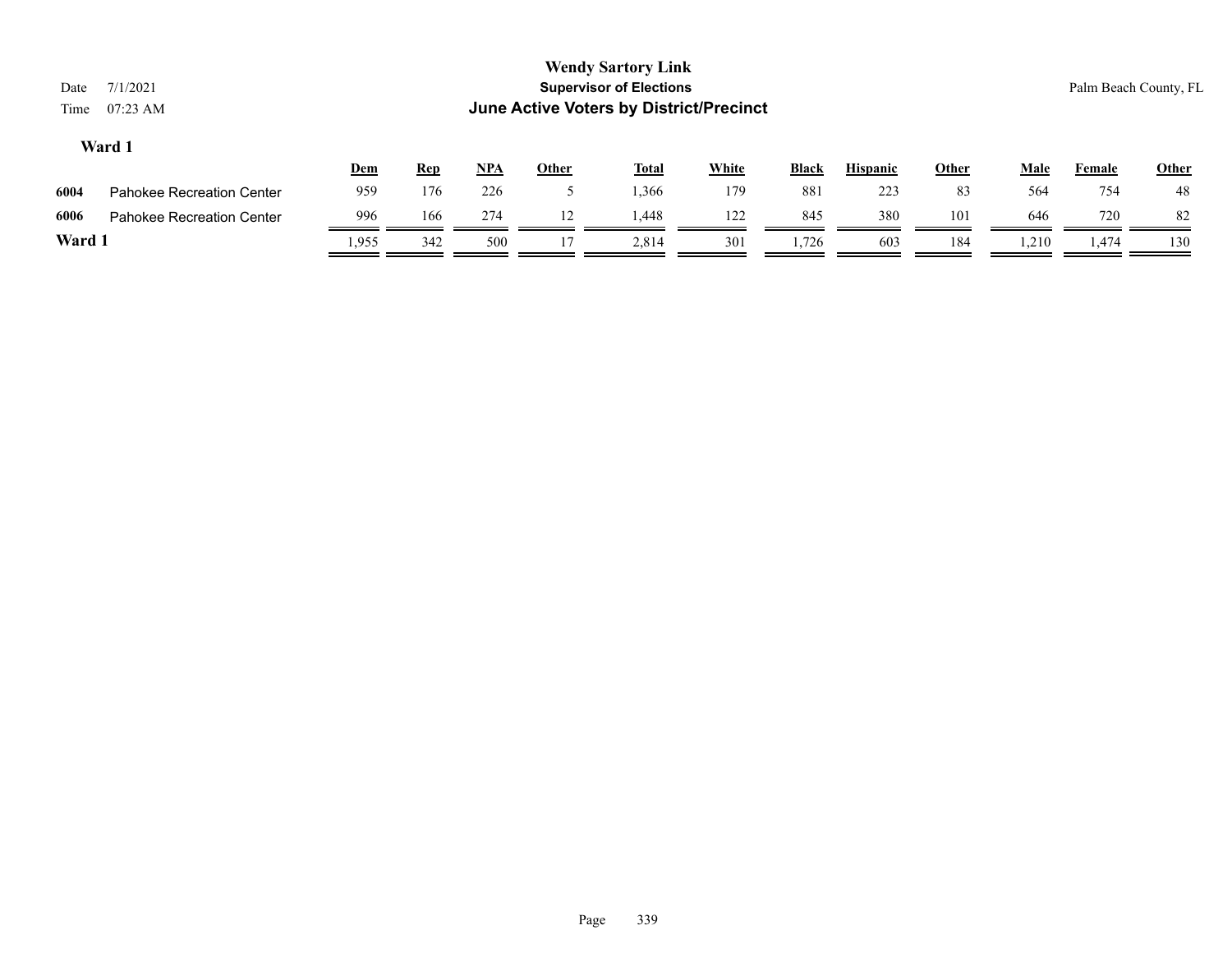|        |                               | <u>Dem</u> | <b>Rep</b> | <u>NPA</u> | <b>Other</b> | <u>Total</u> | <b>White</b> | <b>Black</b> | <b>Hispanic</b> | Other | <b>Male</b> | Female | <b>Other</b> |
|--------|-------------------------------|------------|------------|------------|--------------|--------------|--------------|--------------|-----------------|-------|-------------|--------|--------------|
| 1390   | St Edwards Church             | 453        | ,191       | 520        | 55           | 2,219        | 2,040        |              | 52              | 124   | 1,021       | 1,128  | 70           |
| 1392   | St Edwards Church             | 362        | 602        | 410        | 47           | 1,421        | .,285        |              | 28              | 103   | 622         | 764    | 35           |
| 1394   | Morton & Barbara Mandel Cente | 242        | 605        | 286        | 38           | 1,171        | 1,071        | 6            | 24              | 70    | 530         | 609    | 32           |
| 7154   | Morton & Barbara Mandel Cente | 148        | 374        | 158        | 19           | 699          | 622          | 8            | 13              | 56    | 319         | 359    | 21           |
| 7156   | PB Fire Station #3            | 42         | 103        | 59         |              | 206          | 177          | $\theta$     |                 | 22    | 92          | 101    | 13           |
| 7158   | PB Fire Station #3            | 532        | 472        | 408        | 52           | 1,464        | 1,310        | 18           | 34              | 102   | 642         | 785    | 37           |
| 7166   | PB Fire Station #3            | 316        | 378        | 295        | 33           | 1,022        | 906          |              | 30              | 84    | 457         | 540    | 25           |
| Ward 1 |                               | 2,095      | 3,725      | 2,136      | 246          | 8,202        | 7,411        | 42           | 188             | 561   | 3,683       | 4,286  | 233          |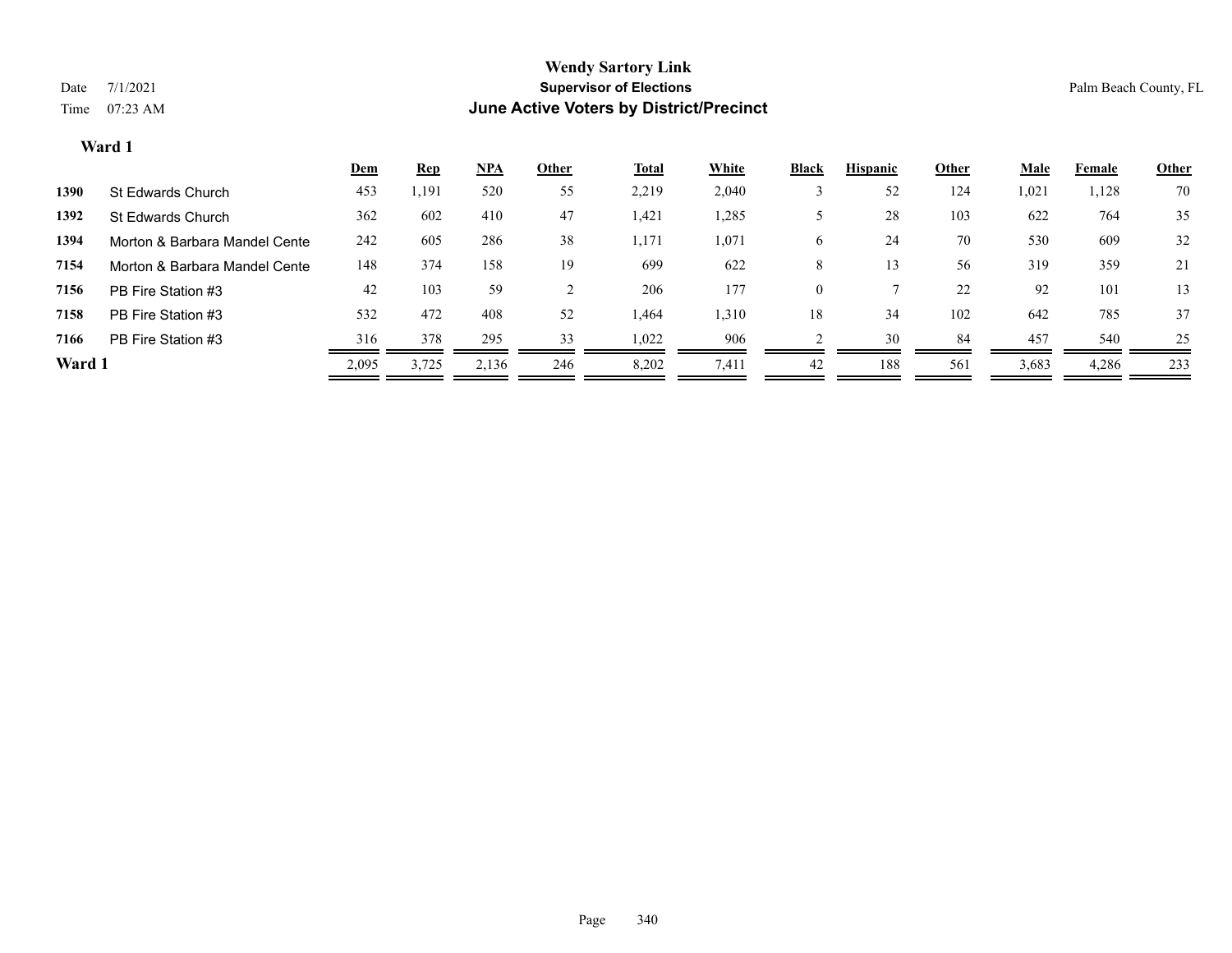|      |                                  | Dem              | <b>Rep</b>   | NPA              | <b>Other</b>   | <b>Total</b>     | <b>White</b>     | <b>Black</b>     | <b>Hispanic</b> | Other          | <b>Male</b>    | <b>Female</b> | <b>Other</b>   |
|------|----------------------------------|------------------|--------------|------------------|----------------|------------------|------------------|------------------|-----------------|----------------|----------------|---------------|----------------|
| 1174 | Mirasol Sales and Info Center    | $\Omega$         | $\mathbf{0}$ | $\mathbf{0}$     | $\theta$       | $\theta$         | $\overline{0}$   | $\Omega$         | $\overline{0}$  | $\theta$       | $\theta$       | $\theta$      | $\Omega$       |
| 1176 | Mirasol Sales and Info Center    | $\Omega$         | $\theta$     | $\theta$         | $\Omega$       | $\Omega$         | $\overline{0}$   | $\theta$         | $\overline{0}$  | $\Omega$       | $\Omega$       | $\Omega$      | $\theta$       |
| 1178 | Mirasol Sales and Info Center    | $\Omega$         | $\theta$     | $\theta$         | $\Omega$       | $\Omega$         | $\Omega$         | $\Omega$         | $\Omega$        | $\Omega$       | $\Omega$       | $\Omega$      | $\Omega$       |
| 1180 | Mirasol Sales and Info Center    | $\overline{0}$   | $\mathbf{0}$ | $\mathbf{0}$     | $\theta$       | $\mathbf{0}$     | $\Omega$         | $\overline{0}$   | $\overline{0}$  | $\mathbf{0}$   | $\theta$       | $\theta$      | $\theta$       |
| 1186 | Mirasol Sales and Info Center    | 542              | 496          | 434              | 47             | 1,519            | 1,180            | 46               | 146             | 147            | 712            | 758           | 49             |
| 1188 | <b>Westwood Gardens HOA</b>      | 327              | 353          | 295              | 31             | 1,006            | 770              | 30               | 115             | 91             | 401            | 585           | 20             |
| 1189 | Westwood Gardens HOA             | 26               | 61           | 24               | 2              | 113              | 100              | $\tau$           | $\overline{2}$  | $\overline{4}$ | 54             | 56            | 3              |
| 1190 | Gardens Presbyterian             | 1,359            | 2,090        | 1,395            | 154            | 4,998            | 4,093            | 140              | 339             | 426            | 2,215          | 2,641         | 142            |
| 1192 | Evergrene Clubhouse              | 385              | 673          | 448              | 39             | 1,545            | 1,306            | 25               | 81              | 133            | 739            | 750           | 56             |
| 1194 | Frenchmans Creek Real Estate     | 650              | 943          | 604              | 48             | 2,245            | 2,050            | 14               | 45              | 136            | 1,022          | 1,165         | 58             |
| 1196 | Gardens Presbyterian             | $\overline{0}$   | $\mathbf{0}$ | $\mathbf{0}$     | $\overline{0}$ | $\mathbf{0}$     | $\overline{0}$   | $\overline{0}$   | $\overline{0}$  | $\theta$       | $\overline{0}$ | $\theta$      | $\overline{0}$ |
| 1222 | Sandhill Crane Golf Club         | 14               | 28           | 13               | $\mathbf{0}$   | 55               | 40               | 6                | 3               | 6              | 29             | 26            | $\theta$       |
| 1228 | <b>Carleton Oaks Clubhouse</b>   | 147              | 193          | 128              | $\tau$         | 475              | 345              | 24               | 49              | 57             | 229            | 234           | 12             |
| 1230 | Christ Fellowship Church PBG     | $\boldsymbol{0}$ | $\mathbf{0}$ | $\boldsymbol{0}$ | $\mathbf{0}$   | $\boldsymbol{0}$ | $\boldsymbol{0}$ | $\overline{0}$   | $\overline{0}$  | $\mathbf{0}$   | $\mathbf{0}$   | $\theta$      | $\overline{0}$ |
| 1232 | Mirasol Sales and Info Center    | $\overline{0}$   | $\mathbf{0}$ | $\mathbf{0}$     | $\theta$       | $\theta$         | $\overline{0}$   | $\mathbf{0}$     | $\overline{0}$  | $\theta$       | $\theta$       | $\theta$      | $\mathbf{0}$   |
| 1234 | Christ Fellowship Church PBG     | $\theta$         | $\theta$     | $\mathbf{0}$     | $\theta$       | $\theta$         | $\Omega$         | $\theta$         | $\Omega$        | $\Omega$       | $\theta$       | $\Omega$      | $\Omega$       |
| 1236 | Mirasol Sales and Info Center    | $\Omega$         | $\theta$     | $\theta$         | $\theta$       | $\theta$         | $\Omega$         | $\overline{0}$   | $\Omega$        | $\theta$       | $\Omega$       | $\theta$      | $\Omega$       |
| 1238 | Mirasol Sales and Info Center    | 602              | 760          | 499              | 60             | 1,921            | 1,742            | 18               | 21              | 140            | 910            | 956           | 55             |
| 1240 | <b>Timber Trace Elementary</b>   | 788              | 1,087        | 624              | 51             | 2,550            | 2,202            | 52               | 150             | 146            | 1,143          | 1,328         | 79             |
| 1242 | Christ Fellowship Church PBG     | 852              | 1,058        | 613              | 61             | 2,584            | 2,345            | 36               | 60              | 143            | 1,069          | 1,455         | 60             |
| 1244 | Christ Fellowship Church PBG     | 468              | 652          | 430              | 53             | 1,603            | 1,391            | 31               | 75              | 106            | 679            | 871           | 53             |
| 1246 | Watson B Duncan Middle           | 841              | 890          | 680              | 63             | 2,474            | 1,966            | 71               | 191             | 246            | 1,079          | 1,314         | 81             |
| 1247 | Watson B Duncan Middle           | 35               | 184          | 59               | 9              | 287              | 262              | $\overline{c}$   | $\overline{0}$  | 23             | 137            | 135           | 15             |
| 1248 | <b>PBG Community Center</b>      | 496              | 583          | 385              | 32             | 1,496            | 1,260            | 25               | 116             | 95             | 637            | 827           | 32             |
| 1250 | Palm Beach Gardens High          | 12               | 36           | 16               | $\mathbf{1}$   | 65               | 58               | $\boldsymbol{0}$ | $\overline{4}$  | 3              | 32             | 29            | $\overline{4}$ |
| 1252 | <b>Ballen Isles Country Club</b> | 869              | 786          | 634              | 49             | 2,338            | 2,154            | 17               | 21              | 146            | 1,048          | 1,230         | 60             |
| 1254 | Northlake Nazarene Church        | 153              | 175          | 127              | 7              | 462              | 388              | 6                | 27              | 41             | 231            | 214           | 17             |
| 1260 | PBG City Hall Council Room       | 439              | 542          | 303              | 26             | 1,310            | 1,088            | 27               | 109             | 86             | 584            | 684           | 42             |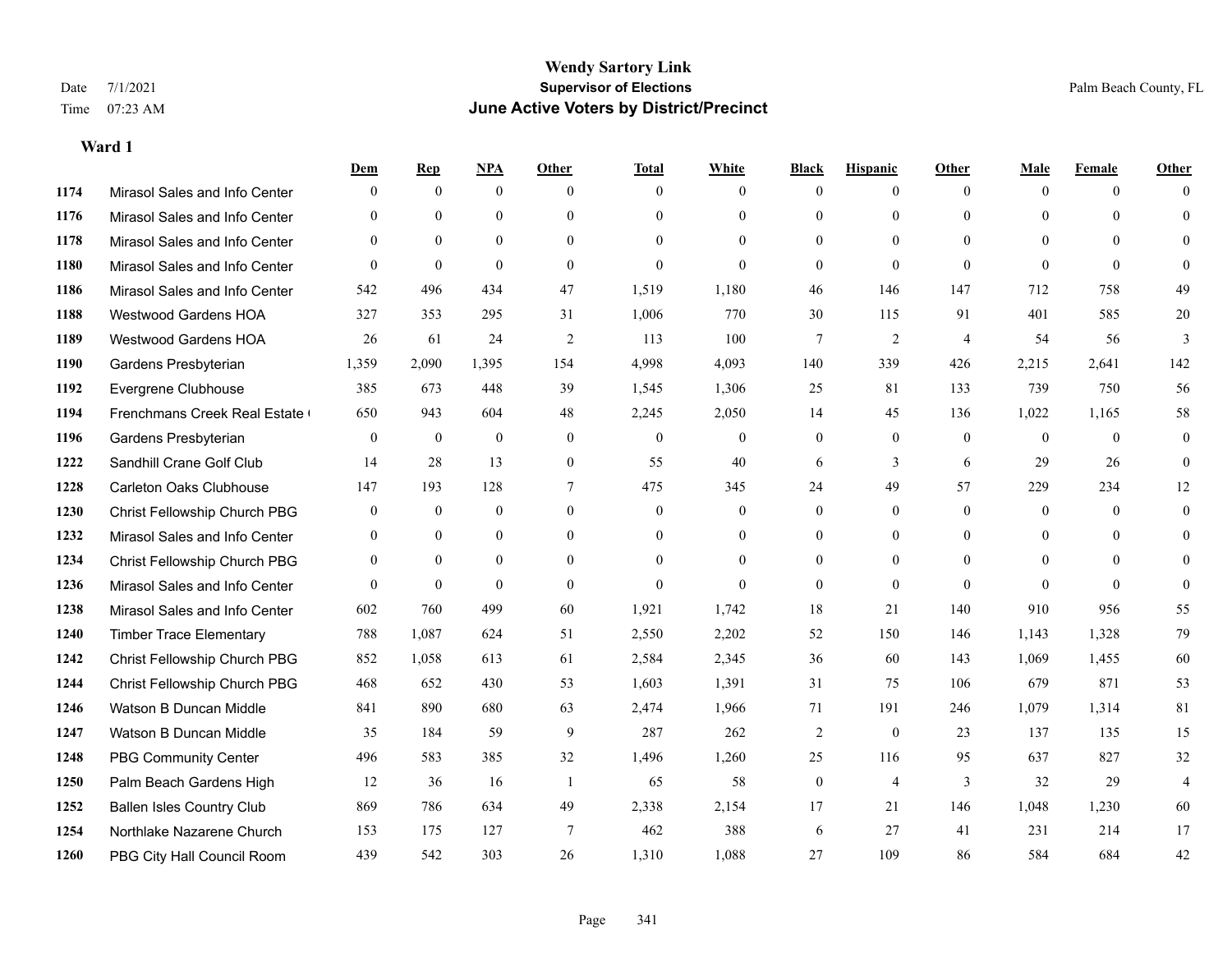|        |                               | Dem            | <b>Rep</b>     | NPA            | <b>Other</b>   | <b>Total</b>   | White          | <b>Black</b>   | <b>Hispanic</b> | Other          | Male           | Female       | Other    |
|--------|-------------------------------|----------------|----------------|----------------|----------------|----------------|----------------|----------------|-----------------|----------------|----------------|--------------|----------|
| 1262   | PBG Moose Lodge 2010          |                | $\theta$       | -1             | $\Omega$       | 2              | 2              | $\Omega$       | 0               | $\Omega$       |                |              | $\Omega$ |
| 1264   | PBG City Hall Council Room    | $\Omega$       | $\mathbf{0}$   | $\mathbf{0}$   | $\Omega$       | $\overline{0}$ | $\overline{0}$ | $\overline{0}$ | $\overline{0}$  | $\Omega$       | $\Omega$       | $\theta$     | $\Omega$ |
| 1266   | PBG City Hall Council Room    | 163            | 107            | 127            | 11             | 408            | 243            | 71             | 60              | 34             | 164            | 234          | 10       |
| 1268   | <b>PBG Community Center</b>   | 103            | 75             | 102            | 8              | 288            | 175            | 46             | 37              | 30             | 110            | 165          | 13       |
| 1270   | PBG Community Center          | $\overline{4}$ | $\mathbf{0}$   | $\overline{2}$ | $\theta$       | 6              | 2              | 3              | $\mathbf{1}$    | $\theta$       | 2              | 3            |          |
| 1272   | Palm Beach Gardens Elementar  | 723            | 676            | 525            | 52             | 1,976          | 1,585          | 100            | 115             | 176            | 922            | 989          | 65       |
| 1274   | Palm Beach Gardens High       | 596            | 555            | 428            | 40             | 1,619          | 1,228          | 94             | 142             | 155            | 758            | 799          | 62       |
| 1280   | Pew Leadership Center         | 142            | 151            | 114            | 11             | 418            | 353            | 11             | 24              | 30             | 170            | 245          | 3        |
| 1284   | <b>Eissey Campus Theater</b>  | 773            | 776            | 716            | 68             | 2,333          | 1,828          | 83             | 207             | 215            | 1,009          | 1,247        | 77       |
| 1288   | PBG Moose Lodge 2010          | 13             | 24             | 6              | $\theta$       | 43             | 39             | $\mathbf{1}$   | $\mathbf{0}$    | 3              | 22             | 19           | 2        |
| 1290   | PBG Moose Lodge 2010          | 682            | 815            | 538            | 69             | 2,104          | 1,743          | 53             | 145             | 163            | 849            | 1,193        | 62       |
| 1291   | PBG Moose Lodge 2010          | $\mathbf{0}$   | $\mathbf{0}$   | $\mathbf{0}$   | $\overline{0}$ | $\overline{0}$ | $\overline{0}$ | $\overline{0}$ | $\mathbf{0}$    | $\theta$       | $\overline{0}$ | $\mathbf{0}$ | $\theta$ |
| 1292   | PBG Moose Lodge 2010          | 16             | 47             | 18             | $\overline{1}$ | 82             | 75             |                | $\mathbf{1}$    | 5              | 38             | 41           | 3        |
| 1296   | Dwight D Eisenhower Elementar | 238            | 265            | 196            | 19             | 718            | 566            | 15             | 89              | 48             | 280            | 411          | 27       |
| 1306   | <b>Eissey Campus Theater</b>  | $\overline{4}$ | 8              | $\overline{7}$ | $\overline{1}$ | 20             | 16             | $\Omega$       | $\theta$        | $\overline{4}$ | 13             | 7            | 0        |
| 1310   | <b>Eissey Campus Theater</b>  |                | $\overline{c}$ | $\mathbf{1}$   | $\mathbf{0}$   | $\overline{4}$ | $\overline{4}$ | $\overline{0}$ | $\overline{0}$  | $\theta$       | 3              |              | $\Omega$ |
| 1318   | PBG Moose Lodge 2010          | $\Omega$       | $\theta$       | $\theta$       | $\theta$       | $\Omega$       | $\theta$       | $\Omega$       | $\theta$        | $\Omega$       | $\Omega$       | $\Omega$     | $\Omega$ |
| 1324   | Allamanda Elementary          | 440            | 454            | 376            | 36             | 1,306          | 1,033          | 37             | 137             | 99             | 551            | 710          | 45       |
| 1326   | Allamanda Elementary          | 189            | 226            | 160            | 16             | 591            | 501            | 7              | 30              | 53             | 260            | 317          | 14       |
| 1340   | <b>Eissey Campus Theater</b>  | 6              | 6              | 3              | $\theta$       | 15             | 13             | $\theta$       |                 | $\overline{1}$ | 7              | 8            | $\theta$ |
| 1352   | Northlake Nazarene Church     | 688            | 877            | 586            | 52             | 2,203          | 1,573          | 155            | 188             | 287            | 989            | 1,135        | 79       |
| 1360   | Garden Lodge 366 F&AM         | 354            | 326            | 239            | 24             | 943            | 740            | 60             | 71              | 72             | 411            | 503          | 29       |
| 1372   | Garden Lodge 366 F&AM         | 96             | 36             | 45             | $\tau$         | 184            | 82             | 58             | 21              | 23             | 80             | 97           | 7        |
| 6062   | Sandhill Crane Golf Club      | 234            | 424            | 253            | 24             | 935            | 667            | $72\,$         | 73              | 123            | 457            | 445          | 33       |
| 6064   | Sandhill Crane Golf Club      | 32             | 56             | 33             |                | 125            | 103            |                | 12              | 6              | 61             | 60           |          |
| Ward 1 |                               | 14,503<br>═    | 17,496         | 12,187         | 1,183<br>=     | 45,369         | 37,311         | 1,448<br>=     | 2,908           | 3,702          | 20,107         | 23,888       | 1,374    |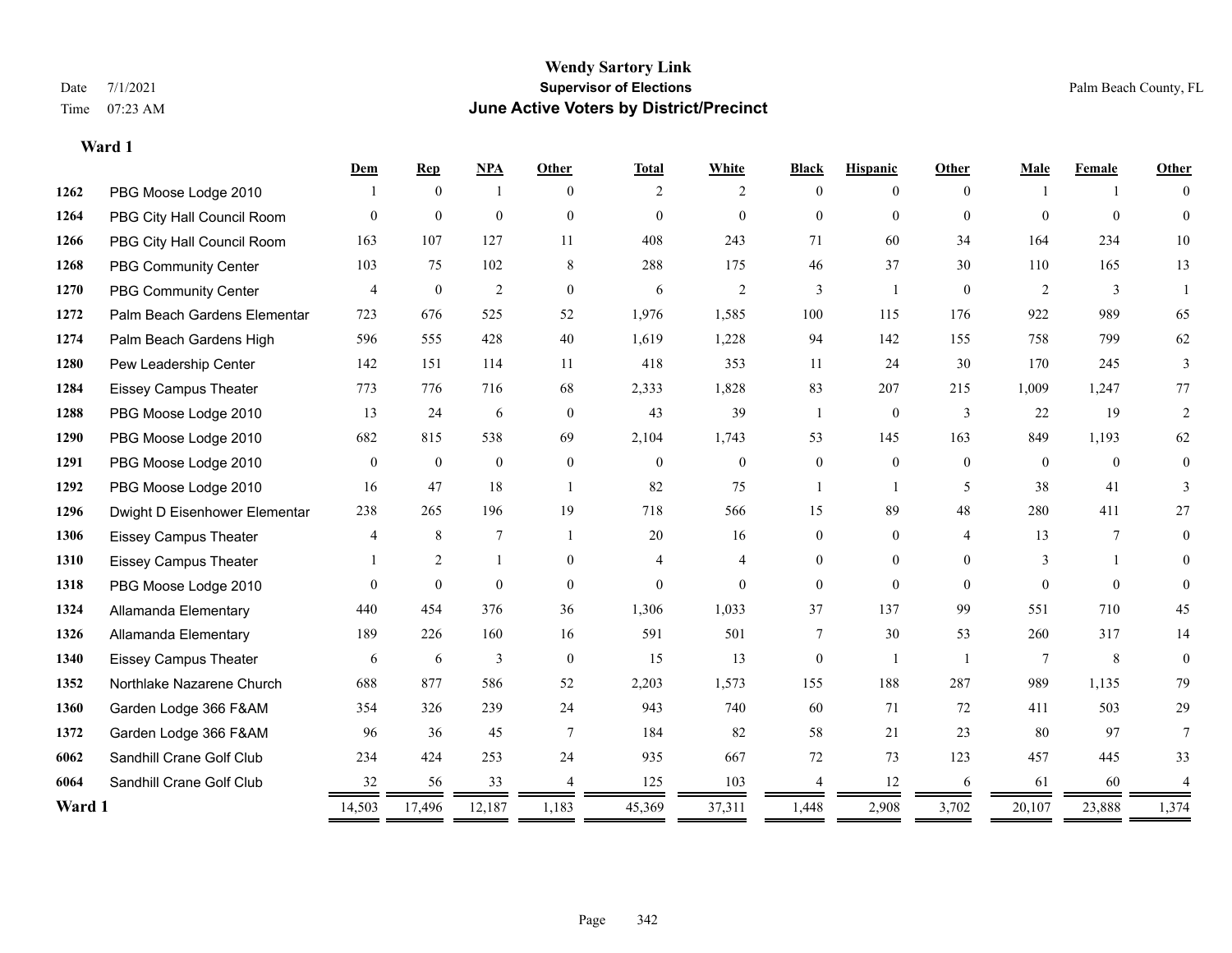| 7/1/2021<br>Date<br>$07:23$ AM<br>Time |     |            |       |              | <b>Wendy Sartory Link</b><br><b>Supervisor of Elections</b><br>June Active Voters by District/Precinct |              |              |                 |       |             | Palm Beach County, FL |              |
|----------------------------------------|-----|------------|-------|--------------|--------------------------------------------------------------------------------------------------------|--------------|--------------|-----------------|-------|-------------|-----------------------|--------------|
| Ward 1                                 | Dem | <b>Rep</b> | $NPA$ | <b>Other</b> | <b>Total</b>                                                                                           | <b>White</b> | <b>Black</b> | <b>Hispanic</b> | Other | <b>Male</b> | <b>Female</b>         | <b>Other</b> |
| Palm Beach Shores Town Hall<br>1388    | 281 | 443        | 295   | 25           | 1,044                                                                                                  | 952          |              | 18              | 63    | 491         | 526                   | 27           |
| Ward 1                                 | 281 | 443        | 295   | 25           | 1.044                                                                                                  | 952          |              | 18              | 63    | 491         | 526                   | 27           |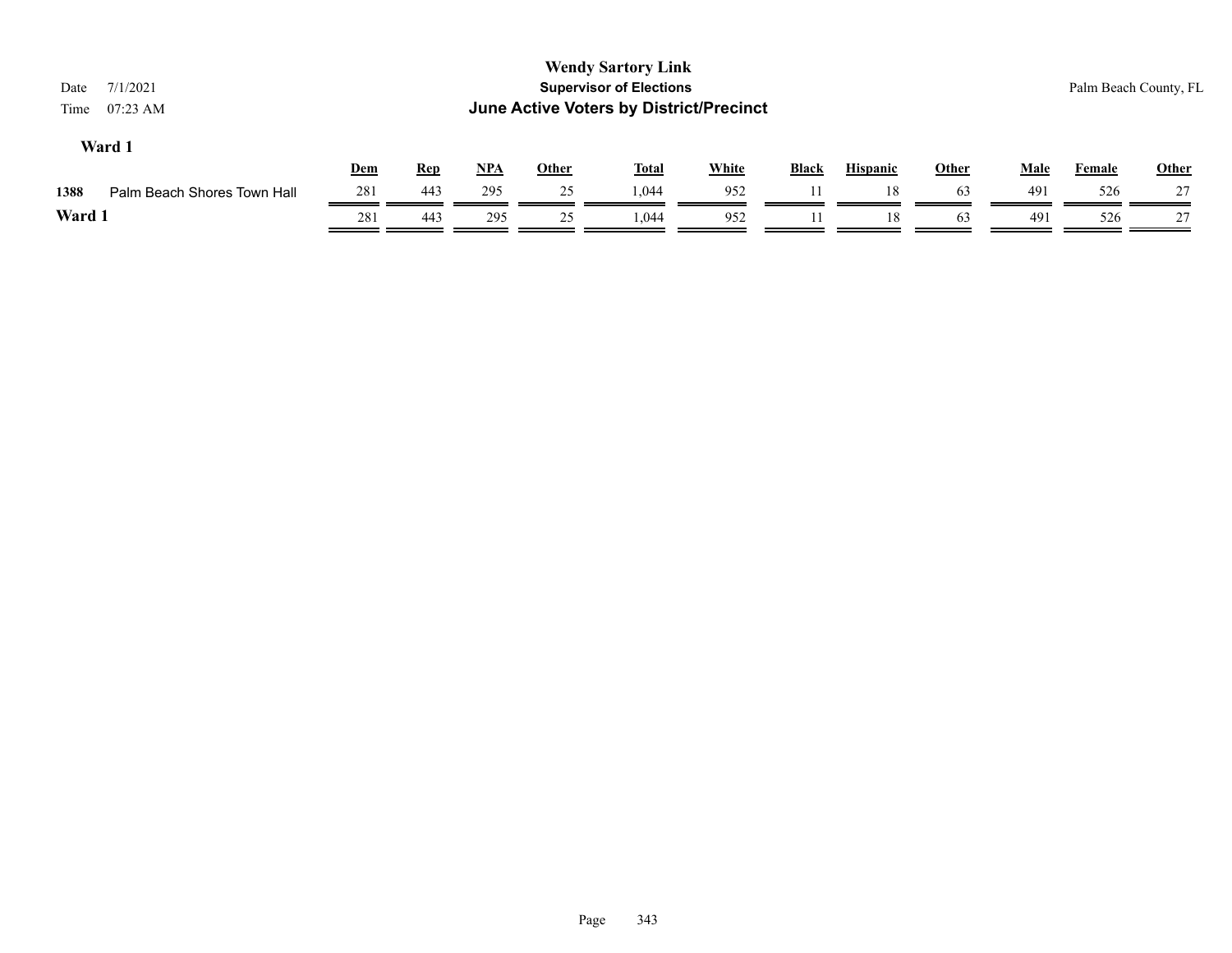#### **Wendy Sartory Link** Date 7/1/2021 **Supervisor of Elections** Palm Beach County, FL Time 07:23 AM **June Active Voters by District/Precinct**

|        |                           | Dem      | <b>Rep</b>     | <b>NPA</b>     | Other    | <b>Total</b> | White          | <b>Black</b>   | <b>Hispanic</b> | Other              | <b>Male</b> | Female         | <b>Other</b>   |
|--------|---------------------------|----------|----------------|----------------|----------|--------------|----------------|----------------|-----------------|--------------------|-------------|----------------|----------------|
| 2112   | Palm Springs Middle       |          | 6              | 7              | $\theta$ | 20           | 15             | 3              | $\theta$        | $\mathfrak{D}_{1}$ | 9           | 11             | $\overline{0}$ |
| 2118   | Palm Springs Middle       | $\theta$ | $\mathbf{0}$   | $\mathbf{0}$   | $\theta$ | $\Omega$     | $\overline{0}$ | $\overline{0}$ | $\overline{0}$  | $\theta$           | $\theta$    | $\theta$       | $\theta$       |
| 2120   | Palm Springs Middle       | 57       | 21             | 50             | $\Omega$ | 128          | 33             | 13             | 54              | 28                 | 50          | 67             | 11             |
| 2122   | Palm Springs Middle       |          | $\mathbf{0}$   | $\mathbf{0}$   | $\theta$ |              | $\Omega$       |                | $\overline{0}$  | $\theta$           |             | $\theta$       | $\mathbf{0}$   |
| 2124   | Palm Springs Middle       | 5        | 3              | 8              | $\Omega$ | 16           | 7              | 3              | 5               |                    |             | 9              | $\overline{0}$ |
| 2128   | Palm Springs Middle       | $\Omega$ | $\theta$       | $\theta$       | $\Omega$ | $\theta$     | 0              | 0              | $\Omega$        | $\Omega$           | $\Omega$    | $\Omega$       | $\overline{0}$ |
| 3002   | Palm Springs Middle       | 817      | 341            | 551            | 47       | 1,756        | 526            | 319            | 743             | 168                | 715         | 965            | 76             |
| 3006   | Faith Presbyterian        | 981      | 620            | 683            | 32       | 2,316        | 954            | 266            | 890             | 206                | 949         | 1,264          | 103            |
| 3010   | Faith Presbyterian        | 368      | 205            | 292            | 24       | 889          | 363            | 112            | 335             | 79                 | 406         | 448            | 35             |
| 3018   | Palm Springs Middle       | 11       | 12             | 8              | 3        | 34           | 14             | $\overline{0}$ | 16              | $\overline{4}$     | 14          | 19             |                |
| 3020   | Palm Springs Village Hall | 969      | 620            | 775            | 34       | 2,398        | 973            | 170            | 1,057           | 198                | 1,055       | 1,229          | 114            |
| 3024   | Palm Springs Library      | 717      | 404            | 587            | 24       | 1,732        | 656            | 197            | 690             | 189                | 759         | 869            | 104            |
| 3026   | Palm Springs Village Hall | $\theta$ | $\mathbf{0}$   | $\mathbf{0}$   | $\Omega$ | $\Omega$     | $\Omega$       | 0              | $\theta$        | $\Omega$           | $\Omega$    | $\Omega$       | $\overline{0}$ |
| 3028   | Palm Springs Village Hall |          |                | $\mathbf{0}$   | $\theta$ | 3            | $\theta$       | 0              | 3               | $\theta$           |             | $\overline{2}$ | $\theta$       |
| 3030   | Palm Springs Village Hall | $\theta$ | $\overline{0}$ | $\mathbf{0}$   | $\theta$ | $\theta$     | $\theta$       | 0              | $\Omega$        | $\Omega$           | $\Omega$    | $\Omega$       | $\overline{0}$ |
| 3044   | Holy Redeemer Church      | 221      | 66             | 184            |          | 478          | 137            | 98             | 200             | 43                 | 208         | 253            | 17             |
| 3048   | Holy Redeemer Church      | 594      | 222            | 455            | 24       | 1,295        | 395            | 256            | 516             | 128                | 568         | 665            | 62             |
| 3050   | Holy Redeemer Church      |          | 8              | $\overline{2}$ | $\theta$ | 17           | 10             | 6              |                 | $\Omega$           | 10          | 7              | 0              |
| 3071   | Holy Redeemer Church      | $\theta$ | $\mathbf{0}$   | $\mathbf{0}$   | $\Omega$ | $\Omega$     | $\overline{0}$ | 0              | $\Omega$        | $\theta$           | $\theta$    | $\theta$       | $\theta$       |
| 3072   | Holy Redeemer Church      | 138      | 24             | 82             |          | 252          | 65             | 101            | 49              | 37                 | 95          | 146            | 11             |
| Ward 1 |                           | 4,895    | 2,553          | 3,684          | 203      | 11,335       | 4,148          | 1,545          | 4,559           | 1,083              | 4,847       | 5,954          | 534            |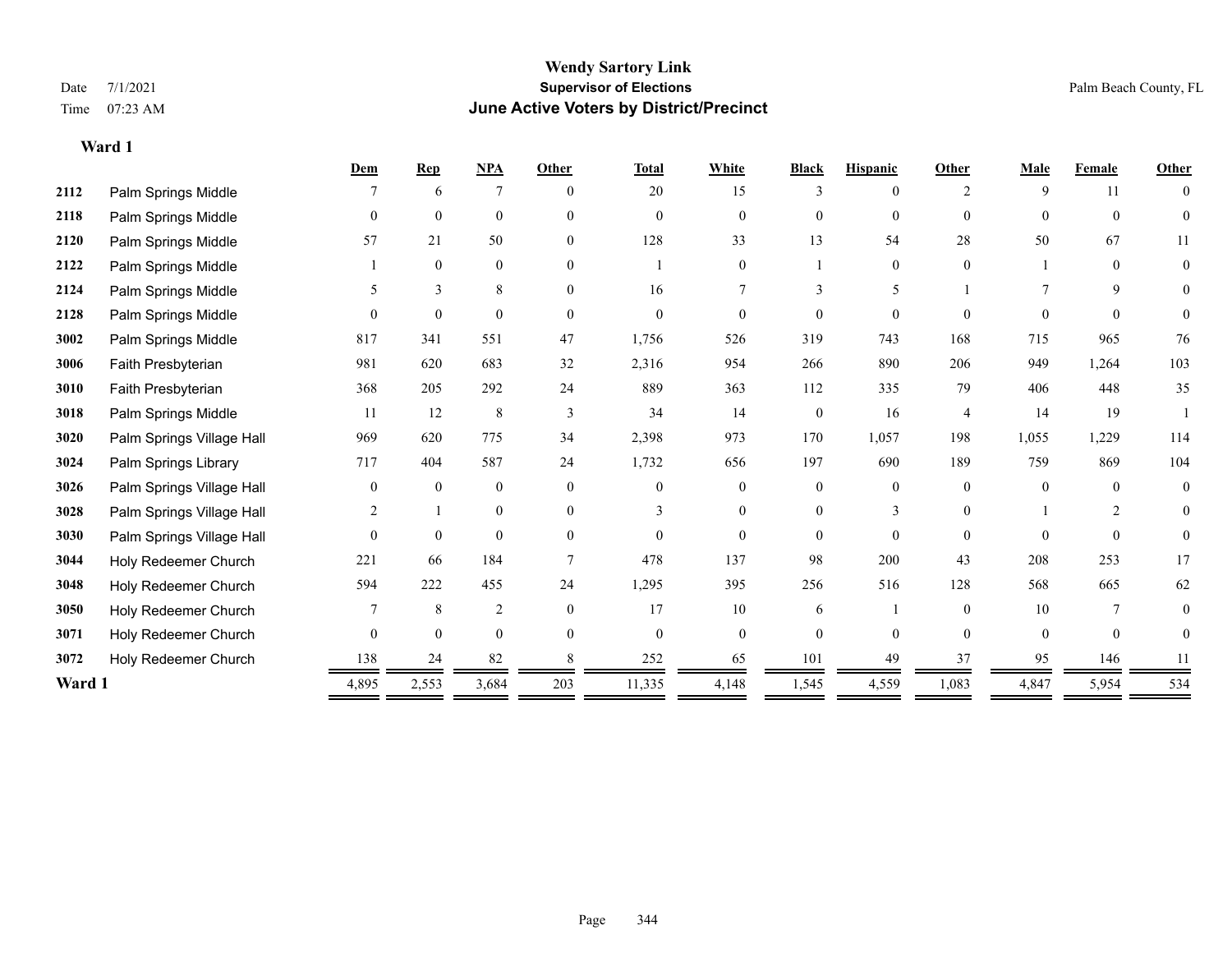|        |                                | Dem            | <b>Rep</b>       | <b>NPA</b>     | Other          | <b>Total</b> | White          | <b>Black</b>   | <b>Hispanic</b> | Other          | Male           | Female   | Other          |
|--------|--------------------------------|----------------|------------------|----------------|----------------|--------------|----------------|----------------|-----------------|----------------|----------------|----------|----------------|
| 1356   | Casa Rio Clubhouse             | 796            | 427              | 492            | 34             | 1,749        | 878            | 385            | 239             | 247            | 757            | 926      | 66             |
| 1358   | RB Prep Achievement Academy    | 12             | $\overline{4}$   | $\overline{4}$ | $\overline{0}$ | 20           | 9              | 6              | $\overline{1}$  | $\overline{4}$ | 12             | 5        | 3              |
| 1364   | RB Prep Achievement Academy    | 370            | 108              | 212            | 17             | 707          | 201            | 281            | 129             | 96             | 300            | 382      | 25             |
| 1368   | RB Prep Achievement Academy    | $\overline{0}$ | $\mathbf{0}$     | $\mathbf{0}$   | $\mathbf{0}$   | $\mathbf{0}$ | $\overline{0}$ | $\overline{0}$ | $\overline{0}$  | $\overline{0}$ | $\overline{0}$ | $\theta$ | $\overline{0}$ |
| 1384   | Phil Foster Park Marine Center | 300            | 559              | 276            | 29             | 1,164        | 1,031          | 19             | 39              | 75             | 575            | 562      | 27             |
| 1386   | Phil Foster Park Marine Center | 587            | 1,106            | 693            | 86             | 2,472        | 2,139          | 53             | 86              | 194            | 1,149          | 1,255    | 68             |
| 7004   | J F Kennedy Middle             | $\overline{0}$ | $\mathbf{0}$     | $\mathbf{0}$   | $\theta$       | $\Omega$     | $\overline{0}$ | $\overline{0}$ | $\overline{0}$  | $\Omega$       | $\overline{0}$ | $\theta$ | $\mathbf{0}$   |
| 7014   | RB Prep Achievement Academy    | $\theta$       | $\mathbf{0}$     | $\mathbf{0}$   | $\theta$       | $\Omega$     | $\overline{0}$ | $\theta$       | $\overline{0}$  | $\Omega$       | $\theta$       | $\Omega$ | $\theta$       |
| 7018   | RB Prep Achievement Academy    | $\mathbf{0}$   | $\mathbf{0}$     | $\overline{0}$ | $\Omega$       | $\Omega$     | $\overline{0}$ | $\Omega$       | $\overline{0}$  | $\Omega$       | $\Omega$       | $\Omega$ | $\Omega$       |
| 7020   | RB Prep Achievement Academy    | $\Omega$       | $\overline{0}$   | $\theta$       | $\theta$       | $\Omega$     | $\Omega$       | $\theta$       | $\Omega$        | $\theta$       | $\Omega$       | $\theta$ | $\theta$       |
| 7022   | J F Kennedy Middle             | 888            | 176              | 360            | 26             | 1,450        | 294            | 795            | 151             | 210            | 645            | 756      | 49             |
| 7024   | Hurst Chapel AME Church        | 1,545          | 85               | 330            | 23             | 1,983        | 145            | 1,616          | 93              | 129            | 804            | 1,122    | 57             |
| 7025   | Hurst Chapel AME Church        | 264            | 33               | 104            | 3              | 404          | 60             | 249            | 39              | 56             | 145            | 241      | 18             |
| 7026   | Lindsey Davis Senior Comm Ctr  | 2,261          | 75               | 407            | 19             | 2,762        | 58             | 2,487          | 37              | 180            | 1,103          | 1,563    | 96             |
| 7028   | <b>Wells Recreation Center</b> | 1,826          | 138              | 461            | 19             | 2,444        | 233            | 1,914          | 100             | 197            | 1,045          | 1,309    | 90             |
| 7030   | Riviera Beach Marina Event Ctr | 196            | 297              | 173            | 22             | 688          | 550            | 47             | 46              | 45             | 346            | 322      | $20\,$         |
| 7034   | Suncoast High                  | 1,295          | 201              | 498            | 25             | 2,019        | 364            | 1,213          | 147             | 295            | 838            | 1,103    | 78             |
| 7036   | RB Prep Achievement Academy    | $\mathbf{0}$   | $\boldsymbol{0}$ | 6              | $\mathbf{0}$   | 6            | $\mathbf{0}$   | $\mathbf{0}$   | $\overline{0}$  | 6              | 4              |          |                |
| 7040   | Mary McLeod Bethune Elementa   | 1,229          | 53               | 247            | 16             | 1,545        | 34             | 1,368          | 45              | 98             | 606            | 892      | 47             |
| 7041   | Mary McLeod Bethune Elementa   | 388            | 32               | 119            | 8              | 547          | 42             | 419            | 27              | 59             | 203            | 320      | 24             |
| 7042   | Dan Calloway Complex           | 1,718          | 73               | 361            | 20             | 2,172        | 42             | 1,923          | 44              | 163            | 879            | 1,231    | 62             |
| 7044   | <b>Wells Recreation Center</b> | 1,384          | 87               | 351            | 15             | 1,837        | 186            | 1,454          | 63              | 134            | 754            | 1,012    | 71             |
| 7046   | Riviera Beach Marina Event Ctr | 36             | 30               | 15             | 5              | 86           | 72             | 7              | 2               | .5             | 48             | 37       |                |
| Ward 1 |                                | 15,095         | 3,484            | 5,109          | 367            | 24,055       | 6,338          | 14,236         | 1,288           | 2,193          | 10,213         | 13,039   | 803            |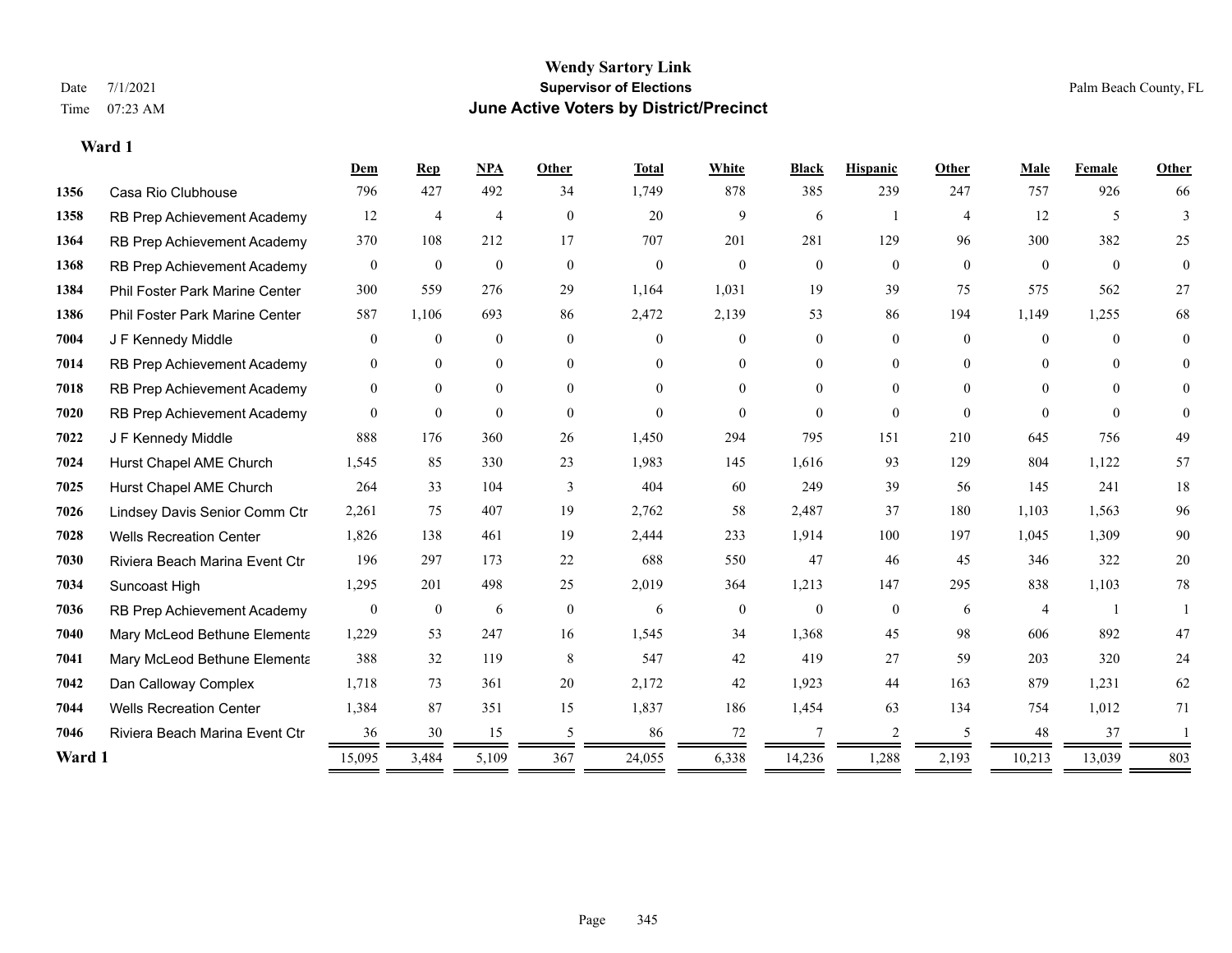#### **Wendy Sartory Link** Date 7/1/2021 **Supervisor of Elections** Palm Beach County, FL Time 07:23 AM **June Active Voters by District/Precinct**

## **Dem Rep NPA Other Total White Black Hispanic Other Male Female Other** HL Johnson Elementary 649 507 461 37 1,654 915 303 253 183 747 865 42 Madison Green Clubhouse 1,239 724 749 50 2,762 1,203 775 405 379 1,280 1,379 103 RPB Recreation Center 661 478 448 26 1,613 947 263 257 146 662 894 57 Crestwood Middle 181 152 117 8 458 217 76 79 86 214 224 20 RPB Recreation Center 214 124 197 9 544 226 96 156 66 213 311 20 Crestwood Middle 476 410 357 33 1,276 679 230 215 152 590 641 45 RPB Village Hall 1,073 697 682 42 2,494 1,370 469 429 226 1,168 1,234 92 HL Johnson Elementary 730 416 486 52 1,684 875 324 274 211 739 898 47 RPB Branch Library 1,098 564 690 55 2,407 1,148 581 428 250 1,047 1,271 89 Royal Palm Beach High 405 314 262 18 999 477 201 153 168 473 501 25 RPB Cultural Center 1,174 658 746 52 2,630 1,391 499 489 251 1,128 1,413 89 RPB Cultural Center 588 320 383 18 1,309 637 281 276 115 553 715 41 Calypso Bay Waterpark 680 298 495 32 1,505 547 407 360 191 648 796 61 Royal Palm Beach High 35 27 29 3 94 52 25 10 7 42 52 0 Royal Palm Beach High 391 192 259 18 860 418 166 184 92 392 436 32 Christ Fellowship Church RPB 959 467 684 29 2,139 848 505 493 293 951 1,093 95 Calypso Bay Waterpark 1 1 0 0 2 0 1 0 1 0 1 1 Royal Palm Beach High 0 0 0 0 0 0 0 0 0 0 0 0 Christ Fellowship Church RPB 0 0 0 0 0 0 0 0 0 0 0 0 Christ Fellowship Church RPB 0 0 0 0 0 0 0 0 0 0 0 0 Christ Fellowship Church RPB 0 0 1 0 1 1 0 0 0 0 1 0 Christ Fellowship Church RPB 0 6 2 0 8 8 0 0 0 3 5 0 Christ Fellowship Church RPB 1,299 578 824 65 2,766 967 839 638 322 1,182 1,467 117 Christ Fellowship Church RPB 21 12 17 2 52 22 9 17 4 23 27 2 **Ward 1** 11,874 6,945 7,889 549 27,257 12,948 6,050 5,116 3,143 12,055 14,224 978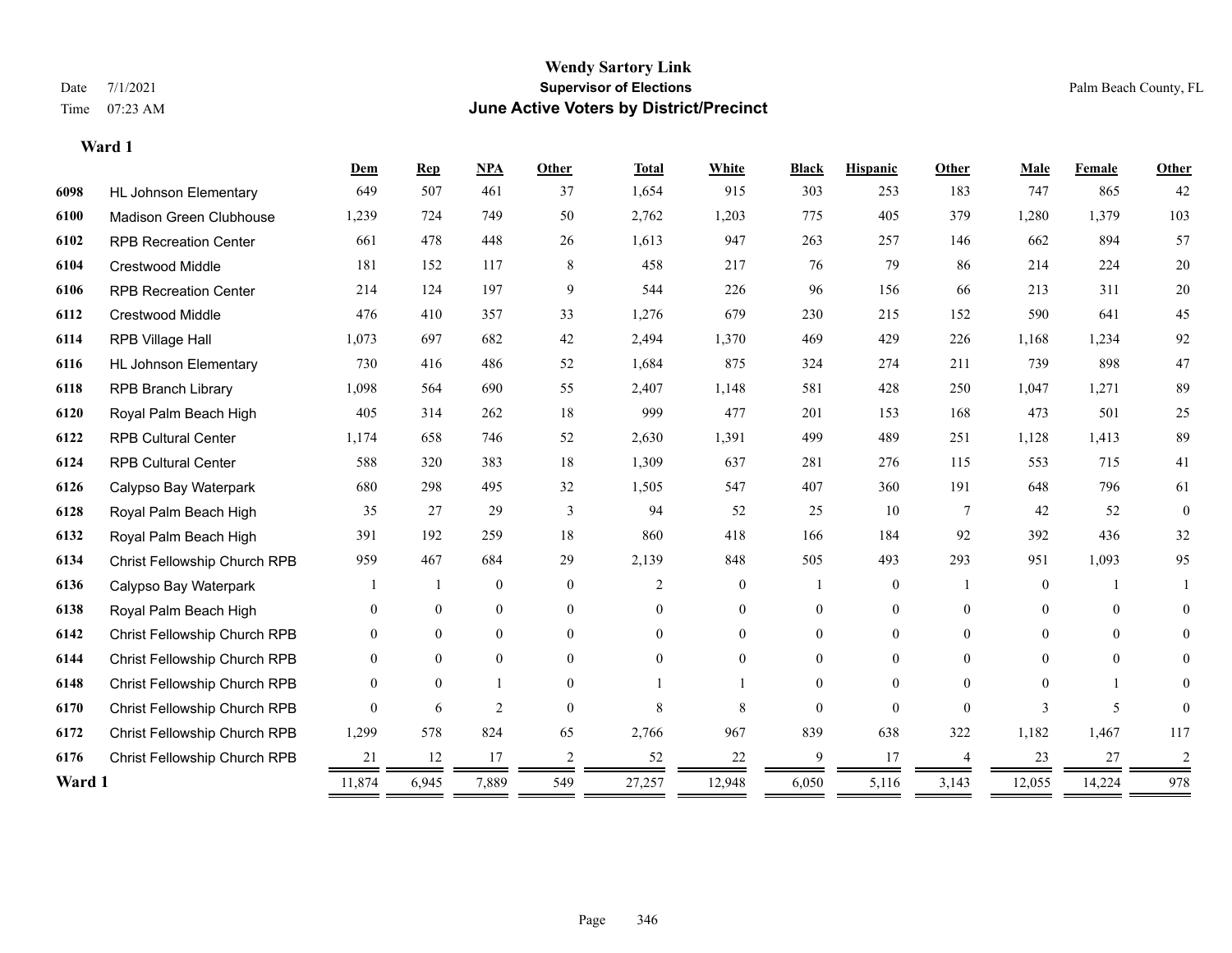| 7/1/2021<br>Date<br>07:23 AM<br>Time |            |            |       |              | <b>Wendy Sartory Link</b><br><b>Supervisor of Elections</b><br>June Active Voters by District/Precinct |              |       |                 |              |             |        | Palm Beach County, FL |
|--------------------------------------|------------|------------|-------|--------------|--------------------------------------------------------------------------------------------------------|--------------|-------|-----------------|--------------|-------------|--------|-----------------------|
| Ward 1                               | <b>Dem</b> | <b>Rep</b> | $NPA$ | <b>Other</b> | <b>Total</b>                                                                                           | <b>White</b> | Black | <b>Hispanic</b> | <b>Other</b> | <b>Male</b> | Female | <b>Other</b>          |
| South Bay Commission Chambe<br>6018  | 1,198      | 83         | 224   | 11           | 1,516                                                                                                  | 60           | 1,167 | 210             | 79           | 637         | 840    | 39                    |
| Ward 1                               | 1,198      | 83         | 224   | 11.          | 1,516                                                                                                  | 60           | 1,167 | 210             | 79           | 637         | 840    | 39                    |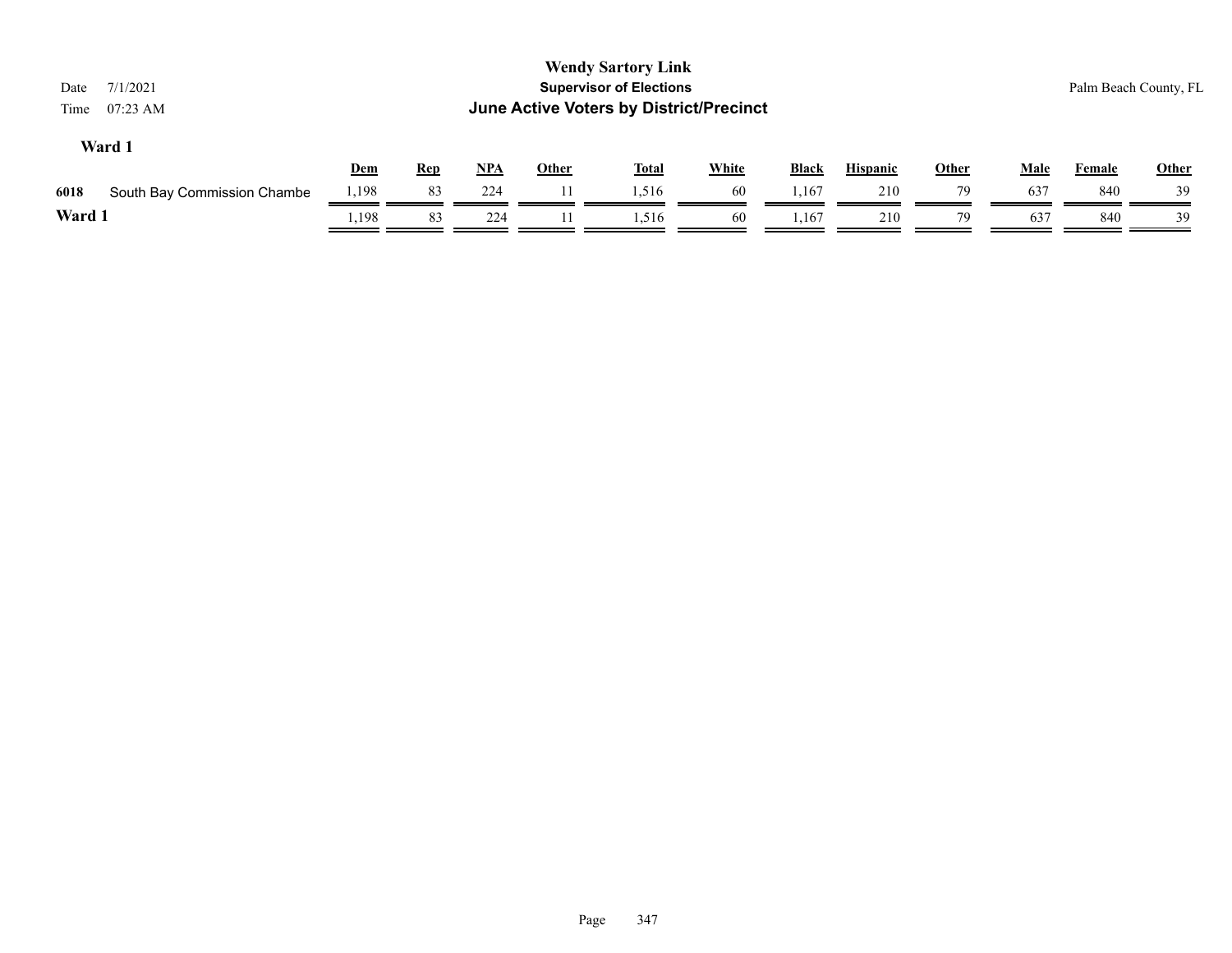|                            |                   |            |            |              |              |                                                                             |                                         |    |              | Palm Beach County, FL |               |
|----------------------------|-------------------|------------|------------|--------------|--------------|-----------------------------------------------------------------------------|-----------------------------------------|----|--------------|-----------------------|---------------|
|                            |                   |            |            |              |              | <b>Black</b>                                                                | <b>Hispanic</b>                         |    |              |                       | Other         |
|                            | 492               | 367        | 35         | 1.311        | 1,124        | 21                                                                          | 74                                      | 92 | 570          | 695                   | -46           |
|                            | 492               | 367        | 35         | 1,311        | 1,124        | 21                                                                          | 74                                      | 92 | 570          | 695                   | 46            |
| South Palm Beach Town Hall | Dem<br>417<br>417 | <u>Rep</u> | <u>NPA</u> | <b>Other</b> | <b>Total</b> | <b>Wendy Sartory Link</b><br><b>Supervisor of Elections</b><br><b>White</b> | June Active Voters by District/Precinct |    | <b>Other</b> | <b>Male</b>           | <b>Female</b> |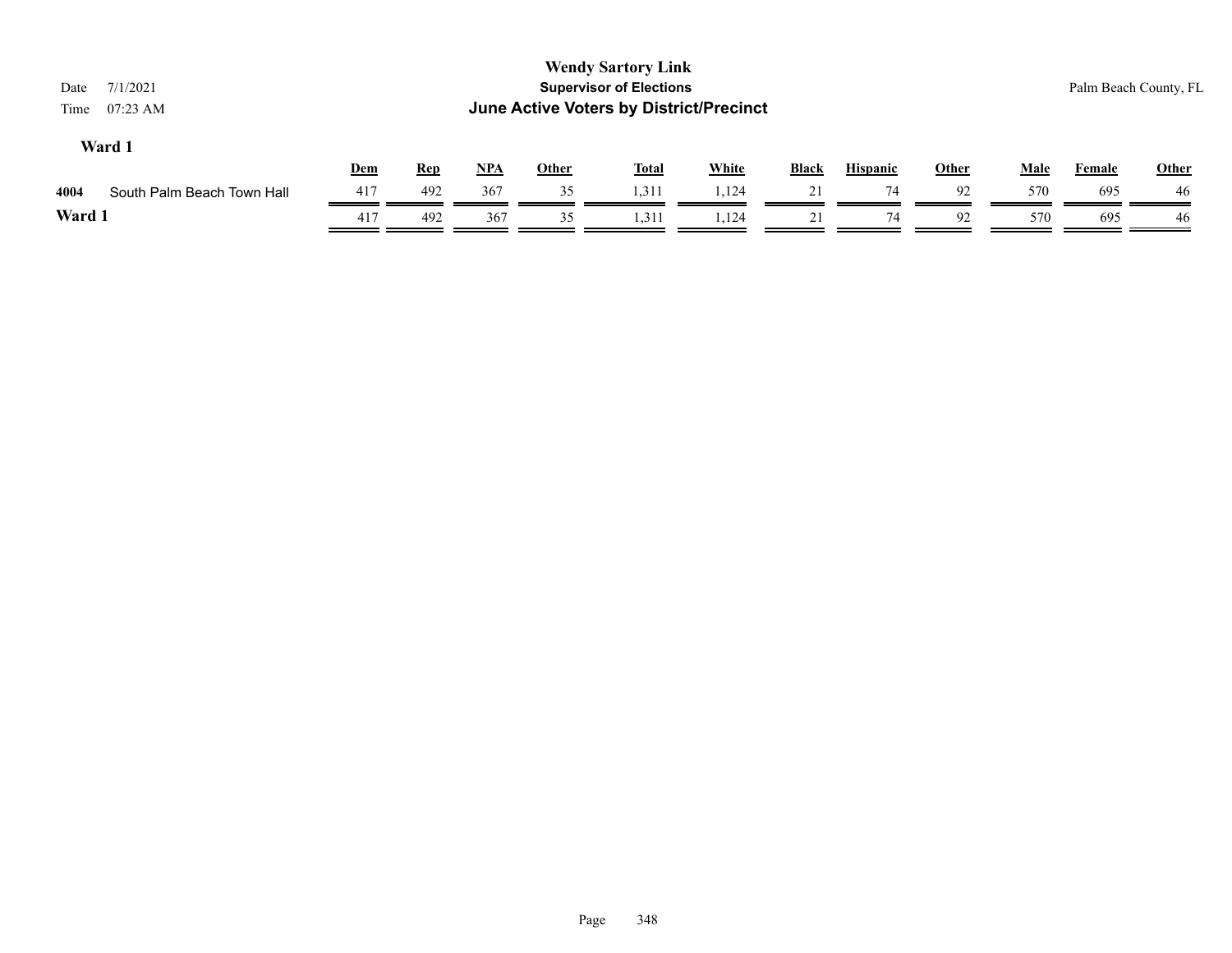|        |                                  | <u>Dem</u> | <u>Rep</u> | $NPA$    | Other    | <b>Total</b> | White | <b>Black</b>   | <b>Hispanic</b> | Other    | <b>Male</b> | Female       | <b>Other</b> |
|--------|----------------------------------|------------|------------|----------|----------|--------------|-------|----------------|-----------------|----------|-------------|--------------|--------------|
| 1078   | First Baptist Church Teq         | 346        | 883        | 379      | 22       | 1,630        | 1,527 |                | 41              | 59       | 785         | 808          | 37           |
| 1088   | First Baptist Church Teq         | 11         | 40         | 21       | 0        | 72           | 64    | $\mathbf{0}$   |                 | 6        | 36          | 35           |              |
| 1094   | First Baptist Church Teq         | 580        | 880        | 531      | 39       | 2,030        | 1,823 | 8              | 83              | 116      | 916         | 1,064        | 50           |
| 1112   | <b>Tequesta Council Chambers</b> | 20         | 67         | 45       | 4        | 136          | 111   |                |                 | b.       | 64          | 70           |              |
| 1116   | <b>Tequesta Council Chambers</b> |            |            | $\theta$ | $\Omega$ | $\theta$     | 0     | $\overline{0}$ | $\theta$        | $\Omega$ |             | $\mathbf{0}$ | $\theta$     |
| 1118   | <b>Tequesta Council Chambers</b> | 179        | 241        | 183      | 24       | 627          | 536   | 12             | 38              | 41       | 248         | 363          | 16           |
| 1120   | Tequesta Council Chambers        | 76         | 249        | 102      | 13       | 440          | 415   | $\Omega$       |                 |          | 209         | 223          | 8            |
| Ward 1 |                                  | 212        | 2.360      | 1,261    | 102      | 4,935        | 4.476 | 27             | 187             | 245      | 2,258       | 2,563        | 114          |
|        |                                  |            |            |          |          |              |       |                |                 |          |             |              |              |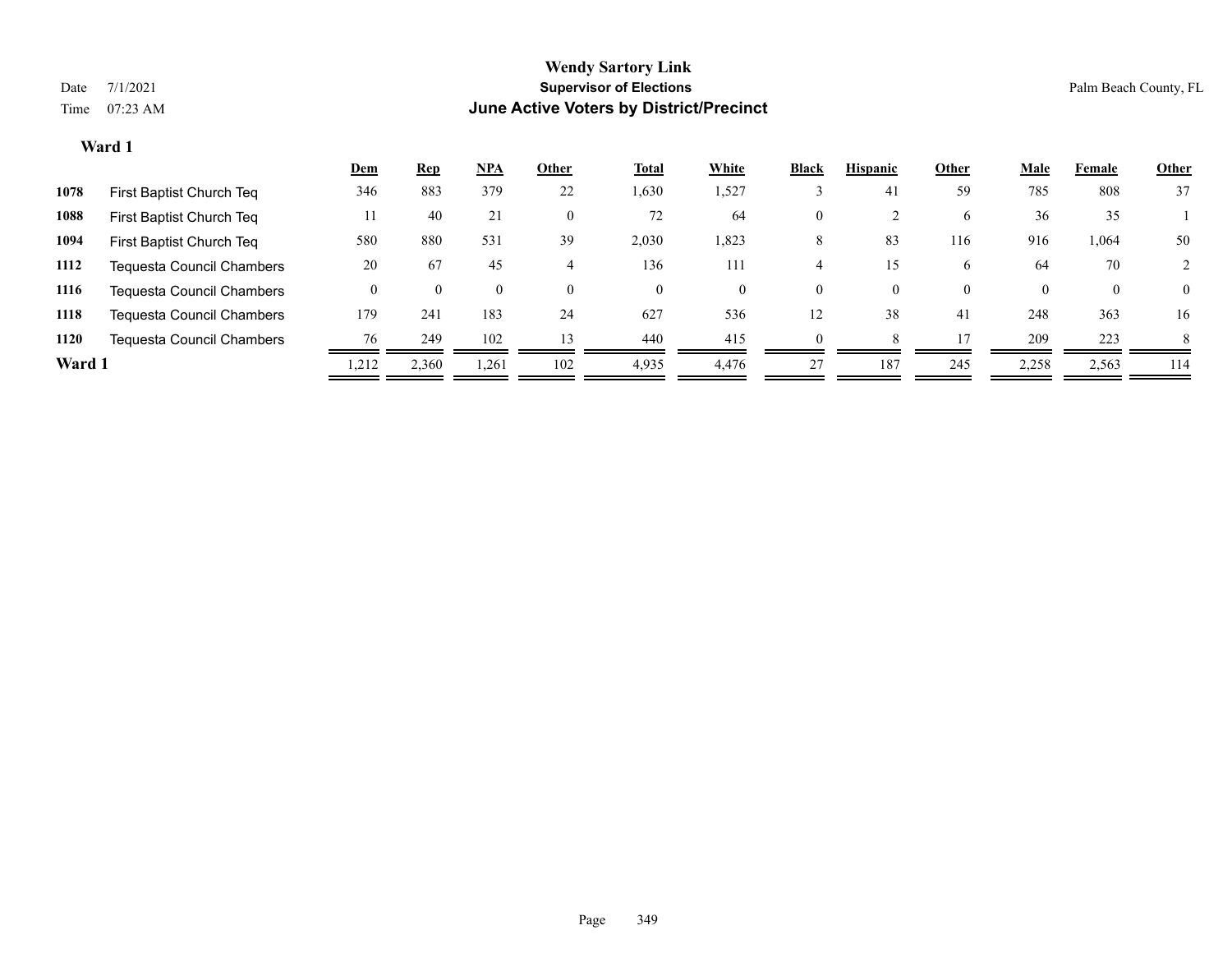| 7/1/2021<br>Date<br>$07:23$ AM<br>Time |     |            |            |              | <b>Wendy Sartory Link</b><br><b>Supervisor of Elections</b><br>June Active Voters by District/Precinct |              |          |                 |              |             |        | Palm Beach County, FL |
|----------------------------------------|-----|------------|------------|--------------|--------------------------------------------------------------------------------------------------------|--------------|----------|-----------------|--------------|-------------|--------|-----------------------|
| Ward 1                                 | Dem | <b>Rep</b> | <u>NPA</u> | <b>Other</b> | <u>Total</u>                                                                                           | <b>White</b> | Black    | <b>Hispanic</b> | <b>Other</b> | <b>Male</b> | Female | <b>Other</b>          |
| 4030<br>Village of Golf Admin Bldg     | 35  | 188        | 43         |              | 270                                                                                                    | 265          | $\Omega$ |                 | 4            | 126         | 143    |                       |
| Ward 1                                 | 35  | 188        | 43         |              | 270                                                                                                    | 265          | $\Omega$ |                 |              | 126         | 143    |                       |
|                                        |     |            |            |              |                                                                                                        |              |          |                 |              |             |        |                       |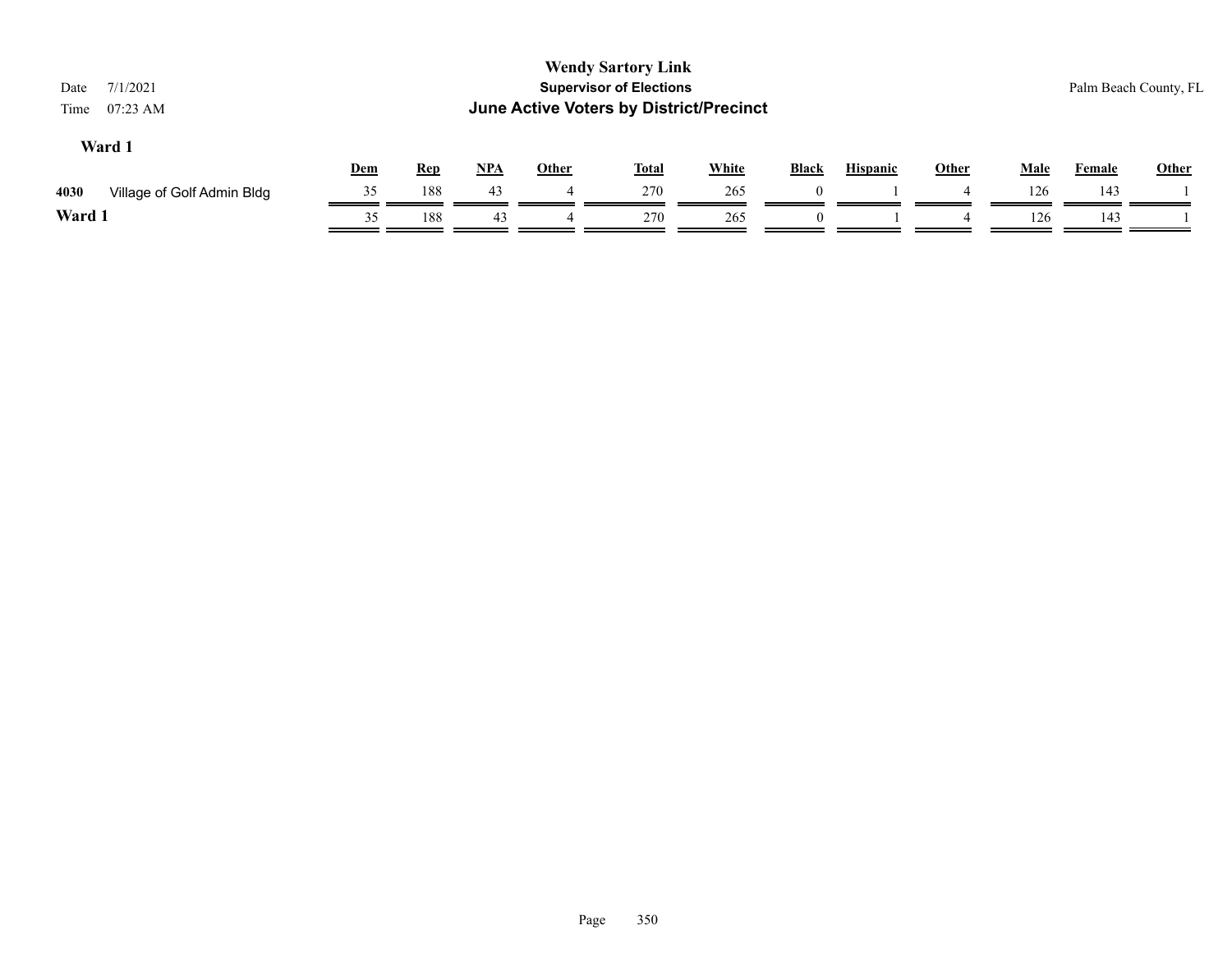#### **Wendy Sartory Link** Date 7/1/2021 **Supervisor of Elections** Palm Beach County, FL Time 07:23 AM **June Active Voters by District/Precinct**

**Dem Rep NPA Other Total White Black Hispanic Other Male Female Other**

# Village Walk HOA Clubhouse 553 538 420 43 1,554 1,205 57 140 152 641 858 55 Binks Forest Elementary 25 41 42 5 113 82 5 10 16 50 59 4 Binks Forest Elementary 409 556 375 34 1,374 1,050 46 130 148 649 680 45 Wellington Landings Middle 468 529 389 29 1,415 1,024 86 187 118 636 739 40 Binks Forest Elementary 637 725 567 38 1,967 1,387 128 283 169 892 1,014 61 Wellington Elementary 786 937 550 40 2,313 1,705 128 306 174 1,054 1,184 75 Wellington Landings Middle 663 587 561 45 1,856 1,210 165 331 150 865 937 54 First Baptist Church Wel 770 666 555 42 2,033 1,299 207 346 181 903 1,065 65 First Baptist Church Wel 831 806 596 54 2,287 1,537 182 372 196 1,023 1,189 75 Wellington Community Center 862 863 733 48 2,506 1,747 151 391 217 1,155 1,272 79 First Baptist Church Wel 127 178 142 9 456 352 26 44 34 210 234 12 New Horizons Elementary 292 448 318 14 1,072 787 53 114 118 463 580 29 Wellington High 662 584 521 37 1,804 1,121 241 284 158 792 955 57 Elbridge Gale Elementary 826 545 623 42 2,036 1,109 292 422 213 886 1,069 81 Wellington Village Park 216 420 289 27 952 810 15 46 81 380 523 49 Wellington Village Hall 815 453 631 42 1,941 870 352 507 212 803 1,060 78 St Peters Methodist Church 971 788 805 63 2,627 1,562 282 546 237 1,197 1,342 88 Equestrian Trails Elementary 506 290 339 20 1,155 526 289 153 187 512 587 56 Wellington Branch Library 520 348 341 35 1,244 687 191 258 108 523 688 33 Emerald Cove Middle 539 558 494 43 1,634 1,019 175 266 174 721 862 51 Emerald Cove Middle 101 85 95 7 288 162 60 50 16 128 154 6 Emerald Cove Middle 33 23 33 0 89 46 26 9 8 23 62 4 Buena Vida Clubhouse 320 204 174 12 710 623 19 22 46 320 371 19 Villa Olympia Clubhouse 1,548 1,058 1,257 93 3,956 1,783 686 674 813 1,848 1,919 189

 Wellington Village Park 146 227 170 13 556 380 15 90 71 255 274 27 Wellington Village Park 827 754 680 47 2,308 1,461 250 279 318 1,056 1,167 85 Wellington Village Park 0 0 0 0 0 0 0 0 0 0 0 0 Wellington Village Park 56 29 41 7 133 65 16 31 21 55 74 4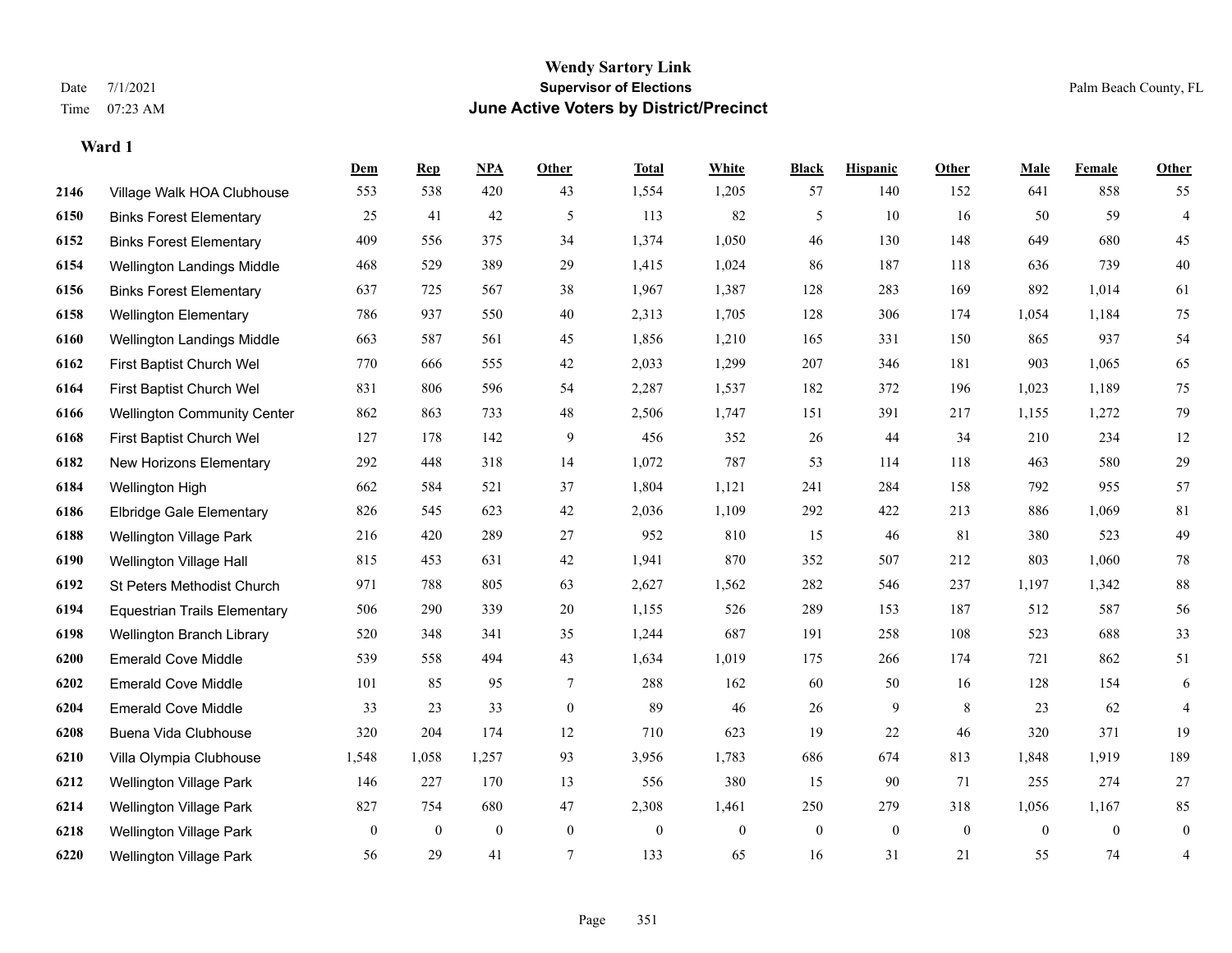| 7/1/2021<br>Date<br>$07:23$ AM<br>Time |            |            |            |              | <b>Wendy Sartory Link</b><br><b>Supervisor of Elections</b><br>June Active Voters by District/Precinct |              |              |                 |       |        |               | Palm Beach County, FL |
|----------------------------------------|------------|------------|------------|--------------|--------------------------------------------------------------------------------------------------------|--------------|--------------|-----------------|-------|--------|---------------|-----------------------|
| Ward 1                                 | <u>Dem</u> | <b>Rep</b> | <u>NPA</u> | <u>Other</u> | <b>Total</b>                                                                                           | <b>White</b> | <b>Black</b> | <b>Hispanic</b> | Other | Male   | <b>Female</b> | Other                 |
| 6226<br>The Isles at Wellington        | 758        | 748        | 616        | 36           | 2,158                                                                                                  | 1,391        | 224          | 243             | 300   | 1,016  | 1,045         | 97                    |
| Ward 1                                 | 15.267     | 13,988     | 12,357     | 925          | 42,537                                                                                                 | 27,000       | 4,367        | 6,534           | 4,636 | 19,056 | 21,963        | 1,518                 |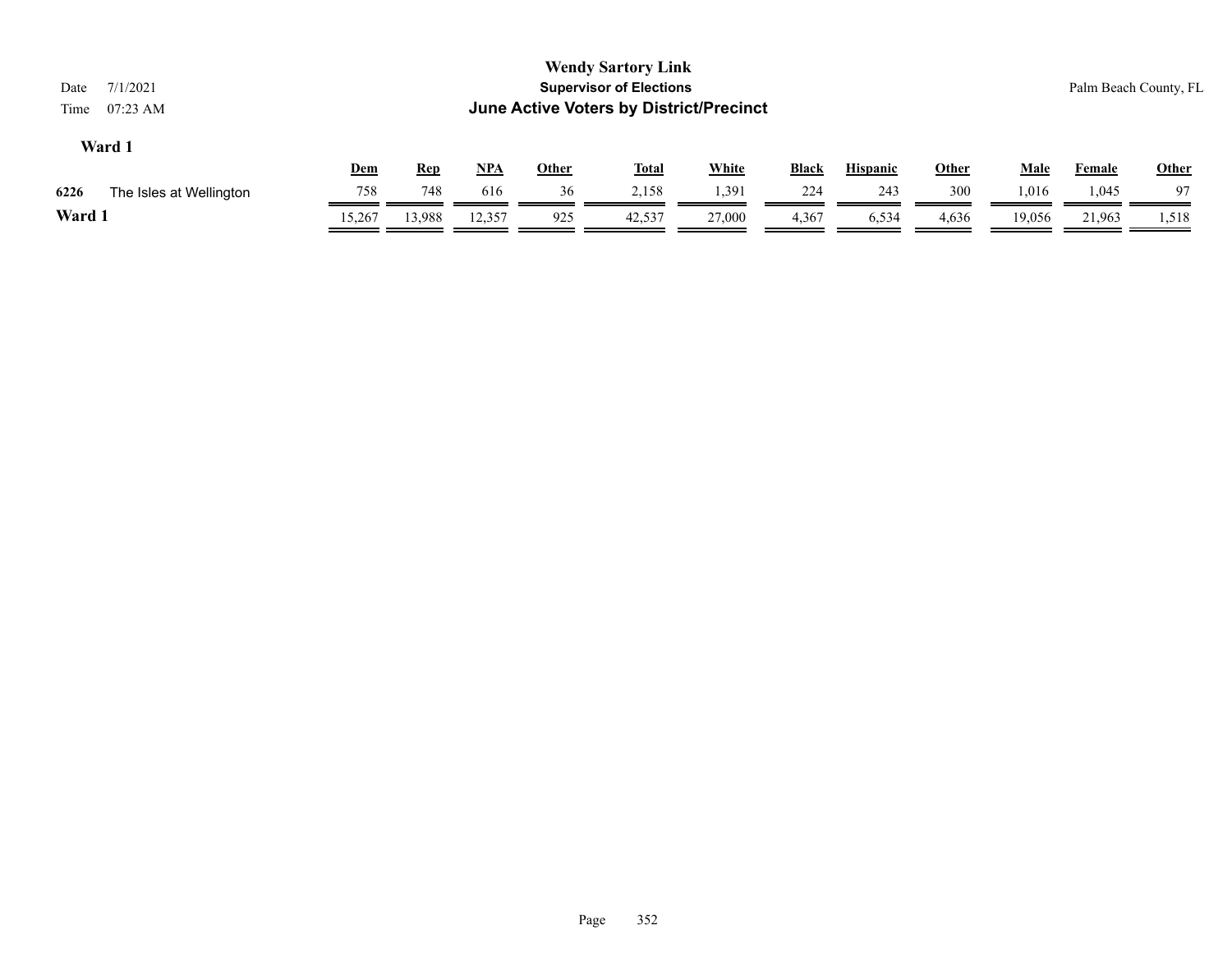| Date<br>Time | 7/1/2021<br>$07:23 \text{ AM}$ |            |            |            |              | <b>Wendy Sartory Link</b><br><b>Supervisor of Elections</b><br>June Active Voters by District/Precinct |              |              |                 |              |             |          | Palm Beach County, FL |
|--------------|--------------------------------|------------|------------|------------|--------------|--------------------------------------------------------------------------------------------------------|--------------|--------------|-----------------|--------------|-------------|----------|-----------------------|
|              | Ward 1                         | <b>Dem</b> | <b>Rep</b> | <u>NPA</u> | <b>Other</b> | <b>Total</b>                                                                                           | <b>White</b> | <b>Black</b> | <b>Hispanic</b> | <u>Other</u> | <b>Male</b> | Female   | <b>Other</b>          |
| 6072         | Seminole Ridge High            | 440        | 419        | 406        | 38           | 1,303                                                                                                  | 594          | 245          | 348             | 116          | 608         | 673      | 22                    |
| 6073         | Seminole Ridge High            |            | $\Omega$   | $\Omega$   | $\Omega$     | $\Omega$                                                                                               | $\Omega$     | $\Omega$     | $\Omega$        | $\Omega$     | $\Omega$    | $\Omega$ | $\Omega$              |
| Ward 1       |                                | 440        | 419        | 406        | 38           | 1,303                                                                                                  | 594          | 245          | 348             | 116          | 608         | 673      | 22                    |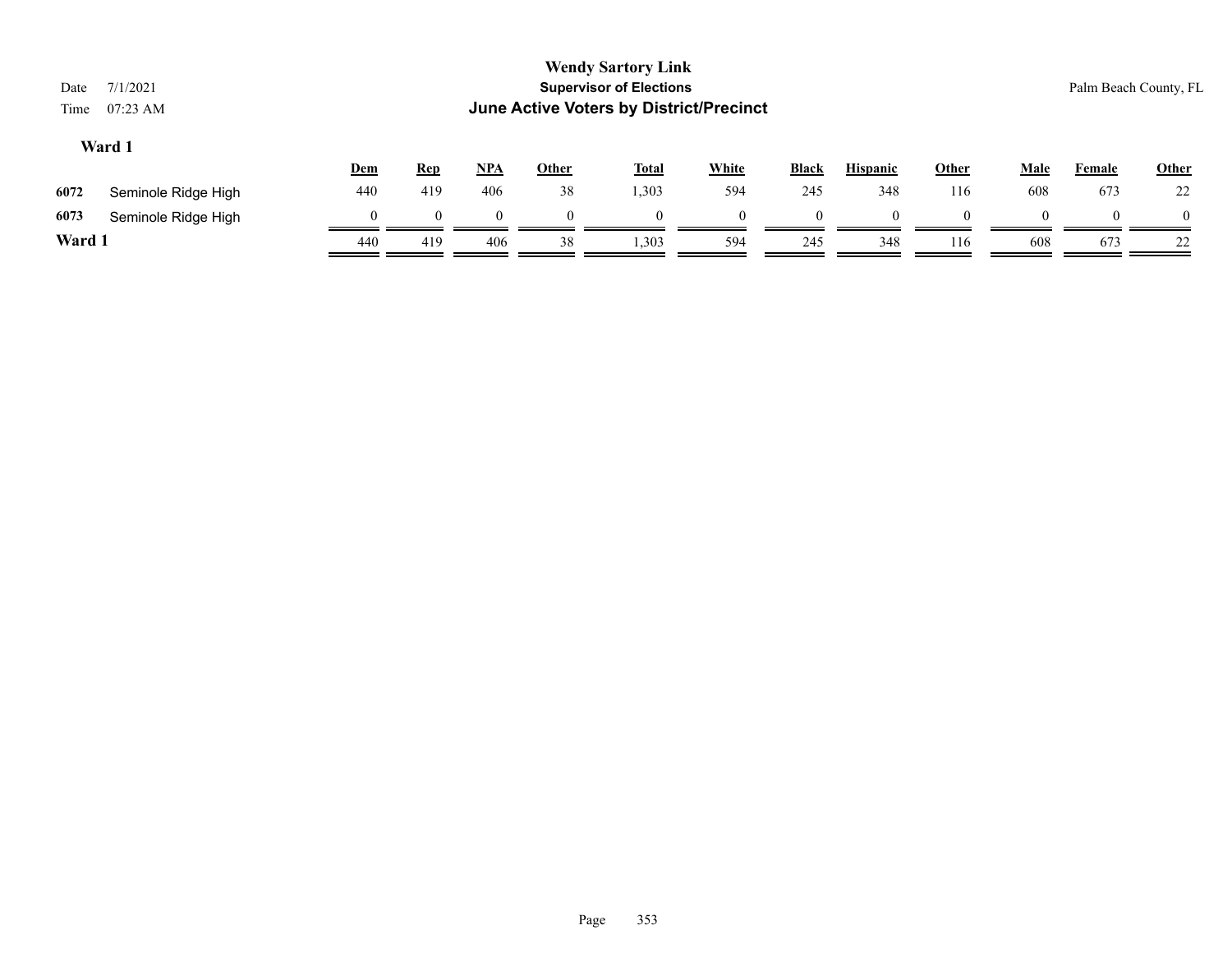|      |                                 | Dem            | <b>Rep</b>       | NPA              | <b>Other</b>     | <b>Total</b> | <b>White</b>     | <b>Black</b>     | <b>Hispanic</b>  | <b>Other</b> | <b>Male</b>    | <b>Female</b>  | <b>Other</b>     |
|------|---------------------------------|----------------|------------------|------------------|------------------|--------------|------------------|------------------|------------------|--------------|----------------|----------------|------------------|
| 2002 | Jeaga Middle                    | 175            | 94               | 113              | 6                | 388          | 151              | 126              | 41               | 70           | 174            | 202            | 12               |
| 2004 | <b>Grassy Waters Elementary</b> | 1,044          | 327              | 586              | 40               | 1,997        | 588              | 725              | 398              | 286          | 845            | 1,079          | 73               |
| 2006 | Jeaga Middle                    | 171            | 78               | 108              | 11               | 368          | 155              | 108              | 81               | 24           | 151            | 206            | 11               |
| 2008 | Jeaga Middle                    | $\overline{0}$ | $\boldsymbol{0}$ | $\boldsymbol{0}$ | $\mathbf{0}$     | $\mathbf{0}$ | $\boldsymbol{0}$ | $\boldsymbol{0}$ | $\overline{0}$   | $\mathbf{0}$ | $\mathbf{0}$   | $\mathbf{0}$   | $\mathbf{0}$     |
| 2014 | Club Baywinds                   | 826            | 557              | 367              | 34               | 1,784        | 1,362            | 152              | 164              | 106          | 728            | 1,014          | $42\,$           |
| 2016 | Andros Isle POA Clubhouse       | 860            | 559              | 545              | 36               | 2,000        | 1,088            | 390              | 297              | 225          | 842            | 1,086          | $72\,$           |
| 2018 | <b>Riverwalk Clubhouse</b>      | 748            | 700              | 564              | 45               | 2,057        | 1,615            | 92               | 171              | 179          | 881            | 1,113          | 63               |
| 2032 | <b>Riverwalk Clubhouse</b>      | 52             | 29               | 29               | $\tau$           | 117          | 60               | 29               | 20               | 8            | 44             | 69             | 4                |
| 2034 | <b>Riverwalk Clubhouse</b>      | 98             | 50               | 69               | 10               | 227          | 94               | 58               | 50               | 25           | 103            | 122            | $\overline{2}$   |
| 2042 | <b>Riverwalk Clubhouse</b>      | 0              | $\overline{0}$   | $\mathbf{0}$     | $\mathbf{0}$     | $\theta$     | $\boldsymbol{0}$ | $\overline{0}$   | $\overline{0}$   | $\theta$     | $\theta$       | $\theta$       | $\overline{0}$   |
| 2062 | <b>Belvedere Elementary</b>     | 4              | 6                | $\mathbf{1}$     | $\theta$         | 11           | 10               | $\overline{0}$   | $\Omega$         |              | $\tau$         | $\overline{4}$ | $\theta$         |
| 2064 | <b>Belvedere Elementary</b>     |                | $\mathbf{0}$     | $\theta$         | $\overline{0}$   | $\mathbf{1}$ | 1                | $\overline{0}$   | $\overline{0}$   | $\Omega$     | $\overline{1}$ | $\theta$       | $\theta$         |
| 2066 | Howard Park Community Center    | 140            | 79               | 99               | 7                | 325          | 168              | 54               | 65               | 38           | 151            | 166            | 8                |
| 2068 | <b>Conniston Middle</b>         | 430            | 254              | 326              | 14               | 1,024        | 404              | 100              | 445              | 75           | 460            | 524            | $40\,$           |
| 2070 | <b>Belvedere Elementary</b>     | 564            | 376              | 374              | 25               | 1,339        | 1,052            | 26               | 153              | 108          | 632            | 656            | 51               |
| 2072 | <b>Belvedere Elementary</b>     | 598            | 325              | 458              | 29               | 1,410        | 495              | 146              | 625              | 144          | 616            | 705            | 89               |
| 2074 | <b>Belvedere Elementary</b>     | $\overline{0}$ | $\boldsymbol{0}$ | $\boldsymbol{0}$ | $\boldsymbol{0}$ | $\mathbf{0}$ | $\boldsymbol{0}$ | $\boldsymbol{0}$ | $\boldsymbol{0}$ | $\mathbf{0}$ | $\mathbf{0}$   | $\mathbf{0}$   | $\boldsymbol{0}$ |
| 2076 | St Catherine Church             | 149            | 130              | 126              | $\tau$           | 412          | 339              | 16               | 28               | 29           | 198            | 202            | 12               |
| 2078 | St Catherine Church             | 451            | 550              | 354              | 30               | 1,385        | 1,156            | 38               | 87               | 104          | 617            | 719            | 49               |
| 2134 | STEM Bldg at S FL Science Ctr   | 534            | 322              | 432              | 30               | 1,318        | 496              | 62               | 640              | 120          | 603            | 656            | 59               |
| 2136 | Palmwood Lodge #303             | 672            | 454              | 559              | 43               | 1,728        | 758              | 82               | 722              | 166          | 779            | 865            | 84               |
| 2138 | Palmwood Lodge #303             | 344            | 162              | 261              | 19               | 786          | 316              | 81               | 300              | 89           | 360            | 389            | 37               |
| 2140 | South Olive Community Center    | 571            | 435              | 370              | 34               | 1,410        | 1,071            | 29               | 197              | 113          | 665            | 695            | $50\,$           |
| 2142 | Lakeside Presbyterian Church    | 296            | 375              | 179              | 23               | 873          | 757              | 3                | 54               | 59           | 404            | 439            | $30\,$           |
| 2144 | Lakeside Presbyterian Church    | 354            | 413              | 261              | 35               | 1,063        | 880              | 20               | 80               | 83           | 489            | 540            | 34               |
| 6066 | Ibis POA Admin Building         | 1,017          | 1,098            | 712              | 85               | 2,912        | 2,554            | 89               | 67               | 202          | 1,371          | 1,473          | 68               |
| 6068 | Ibis POA Admin Building         | $\overline{0}$ | $\boldsymbol{0}$ | $\boldsymbol{0}$ | $\mathbf{0}$     | $\theta$     | $\overline{0}$   | $\boldsymbol{0}$ | $\overline{0}$   | $\mathbf{0}$ | $\mathbf{0}$   | $\mathbf{0}$   | $\bf{0}$         |
| 6070 | Ironhorse Country Club          | 157            | 260              | 119              | 9                | 545          | 441              | 34               | 19               | 51           | 245            | 288            | 12               |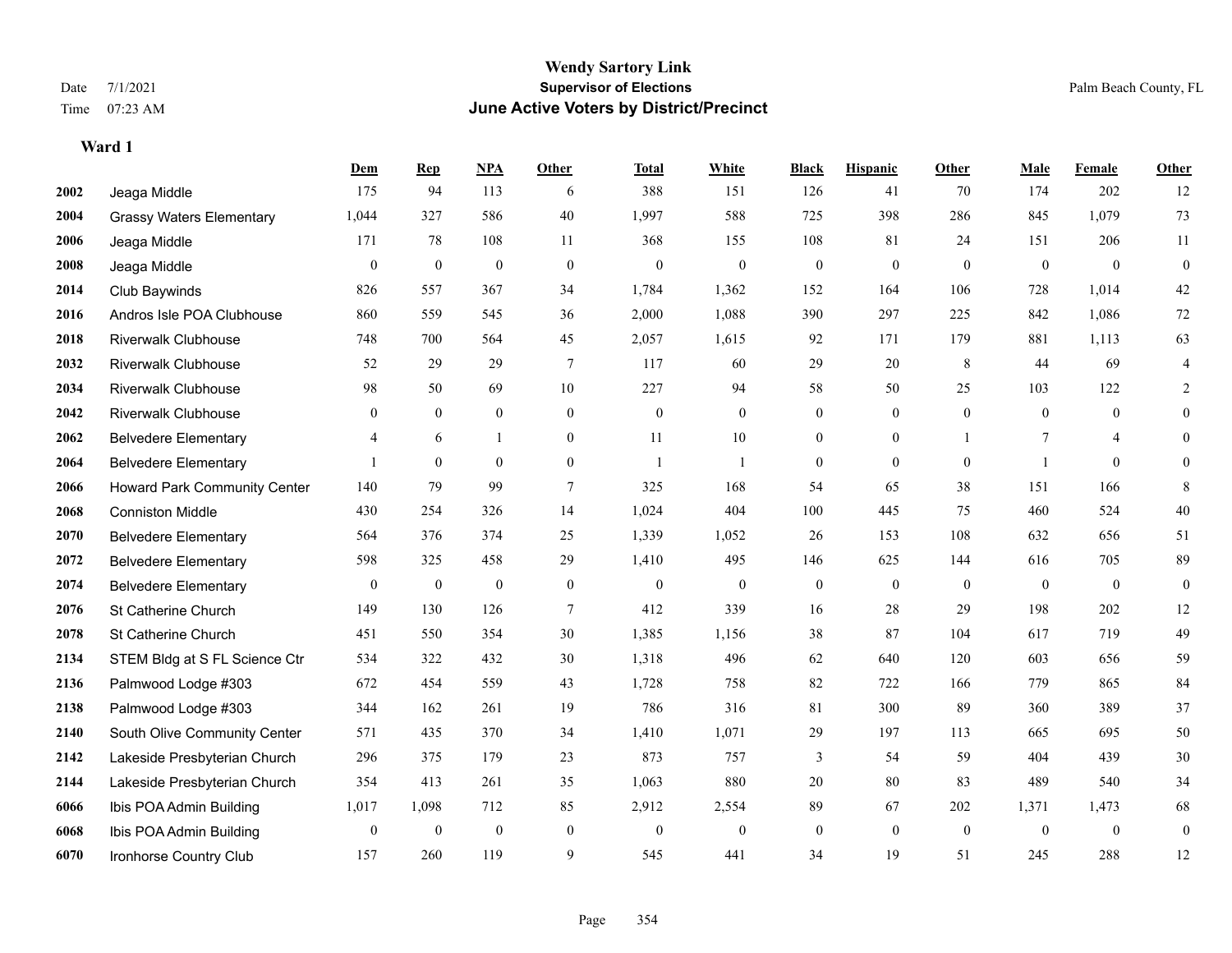|      |                                  | Dem            | <b>Rep</b>   | NPA          | <b>Other</b>   | <b>Total</b> | <b>White</b>   | <b>Black</b>   | <b>Hispanic</b> | <b>Other</b> | <b>Male</b>  | Female         | <b>Other</b>     |
|------|----------------------------------|----------------|--------------|--------------|----------------|--------------|----------------|----------------|-----------------|--------------|--------------|----------------|------------------|
| 7032 | <b>Crossroads Baptist Church</b> | $\mathbf{0}$   | $\mathbf{0}$ | $\mathbf{0}$ | $\theta$       | $\mathbf{0}$ | $\overline{0}$ | $\overline{0}$ | $\overline{0}$  | $\theta$     | $\theta$     | $\overline{0}$ | $\Omega$         |
| 7048 | <b>Crossroads Baptist Church</b> | 279            | 8            | 78           | 9              | 374          | 6              | 316            | 26              | 26           | 121          | 238            | 15               |
| 7050 | <b>Crossroads Baptist Church</b> |                | 2            | $\mathbf{1}$ | $\theta$       | 4            | 3              | $\overline{0}$ | $\overline{0}$  | -1           | $\mathbf{1}$ | 3              | $\overline{0}$   |
| 7052 | <b>Crossroads Baptist Church</b> | $\overline{0}$ | $\mathbf{0}$ | $\mathbf{0}$ | $\overline{0}$ | $\theta$     | $\overline{0}$ | $\overline{0}$ | $\overline{0}$  | $\theta$     | $\theta$     | $\theta$       | $\Omega$         |
| 7056 | <b>Crossroads Baptist Church</b> | $\theta$       | $\mathbf{0}$ | $\mathbf{0}$ | $\theta$       | $\theta$     | $\overline{0}$ | $\overline{0}$ | $\overline{0}$  | $\theta$     | $\theta$     | $\theta$       | $\overline{0}$   |
| 7058 | Palm Beach Lakes High            | 1,430          | 363          | 599          | 41             | 2,433        | 809            | 1,097          | 305             | 222          | 985          | 1,349          | 99               |
| 7060 | Ephesus Junior Academy           | 1,171          | 64           | 226          | 16             | 1,477        | 104            | 1,215          | 50              | 108          | 598          | 832            | 47               |
| 7064 | Grace Episcopal Church           | 1,306          | 162          | 429          | 33             | 1,930        | 337            | 1,264          | 127             | 202          | 822          | 1,019          | 89               |
| 7066 | Northboro Elementary             | 1,067          | 186          | 415          | 30             | 1,698        | 457            | 908            | 162             | 171          | 761          | 866            | 71               |
| 7068 | Pleasant City Community Center   | 934            | 245          | 478          | 35             | 1,692        | 783            | 584            | 172             | 153          | 805          | 804            | 83               |
| 7070 | Northboro Elementary             | 459            | 396          | 367          | 40             | 1,262        | 1,012          | 65             | 82              | 103          | 583          | 646            | 33               |
| 7072 | <b>Egret Lake Elementary</b>     | 478            | 110          | 232          | 6              | 826          | 216            | 366            | 134             | 110          | 355          | 439            | 32               |
| 7074 | <b>Egret Lake Elementary</b>     | 199            | 34           | 85           | 9              | 327          | 55             | 193            | 33              | 46           | 141          | 178            | $\,8\,$          |
| 7078 | <b>Egret Lake Elementary</b>     | 358            | 100          | 145          | 16             | 619          | 419            | 103            | 48              | 49           | 240          | 357            | 22               |
| 7080 | <b>Egret Lake Elementary</b>     | 23             | 3            | $\mathbf{0}$ | $\mathbf{0}$   | 26           | 25             | $\overline{0}$ | $\overline{0}$  | $\mathbf{1}$ | 6            | 19             |                  |
| 7086 | <b>Bear Lakes Middle</b>         | 35             | 17           | 12           | $\overline{1}$ | 65           | 25             | 14             | 10              | 16           | 25           | 36             | $\overline{4}$   |
| 7088 | Whitehall Clubhouse #3           | 678            | 481          | 441          | 50             | 1,650        | 1,045          | 245            | 193             | 167          | 770          | 831            | 49               |
| 7090 | <b>Bear Lakes Middle</b>         | 1,295          | 472          | 795          | 57             | 2,619        | 1,037          | 899            | 370             | 313          | 1,135        | 1,360          | 124              |
| 7092 | Palm Beach Lakes High            | 117            | 36           | 76           | $\mathfrak{Z}$ | 232          | 85             | 66             | 24              | 57           | 106          | 112            | 14               |
| 7094 | Salvation Army Activity Hall     | 599            | 78           | 279          | 12             | 968          | 159            | 504            | 128             | 177          | 411          | 509            | 48               |
| 7096 | Salvation Army Activity Hall     | 832            | 308          | 479          | 31             | 1,650        | 678            | 529            | 253             | 190          | 664          | 907            | 79               |
| 7100 | U M Church of Palm Beaches       | 951            | 432          | 651          | 67             | 2,101        | 1,024          | 652            | 228             | 197          | 937          | 1,100          | 64               |
| 7102 | First Christian Church           | 733            | 178          | 322          | 24             | 1,257        | 412            | 621            | 100             | 124          | 477          | 734            | 46               |
| 7104 | WPB City Fire Station #5         | 742            | 381          | 409          | 24             | 1,556        | 954            | 271            | 185             | 146          | 669          | 835            | 52               |
| 7106 | Roosevelt Elementary             | 2,057          | 168          | 526          | 28             | 2,779        | 262            | 2,066          | 237             | 214          | 1,112        | 1,549          | 118              |
| 7108 | <b>Chamber of Commerce</b>       | 403            | 392          | 339          | 55             | 1,189        | 893            | 61             | 100             | 135          | 562          | 588            | 39               |
| 7120 | U M Church of Palm Beaches       | 277            | 111          | 173          | 8              | 569          | 204            | 205            | 107             | 53           | 245          | 294            | 30               |
| 7122 | U M Church of Palm Beaches       | $\overline{0}$ | $\mathbf{0}$ | $\theta$     | $\theta$       | $\theta$     | $\theta$       | $\mathbf{0}$   | $\mathbf{0}$    | $\mathbf{0}$ | $\theta$     | $\mathbf{0}$   | $\boldsymbol{0}$ |